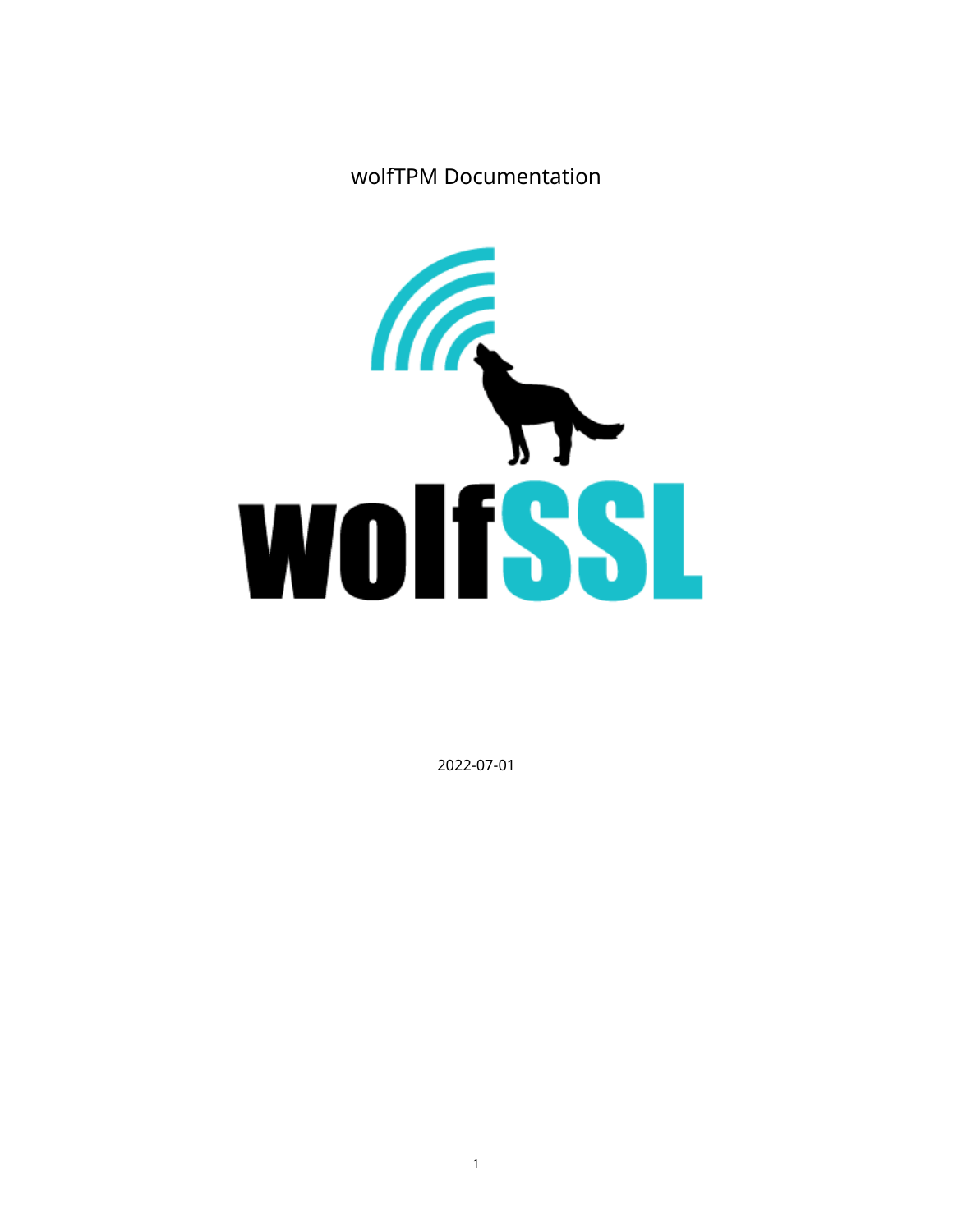# **Contents**

| 1 Intro | 4                                                                                                                                                                                                                              |                |  |  |
|---------|--------------------------------------------------------------------------------------------------------------------------------------------------------------------------------------------------------------------------------|----------------|--|--|
| 1.1     |                                                                                                                                                                                                                                | $\overline{4}$ |  |  |
| 1.2     |                                                                                                                                                                                                                                | $\overline{4}$ |  |  |
| 1.3     | Platform Configuration Registers (PCRs) and contained a subset of the contact of the contact of the platform Configuration Registers (PCRs) and contact a subset of the contact of the contact of the contact of the contact o | $\overline{4}$ |  |  |
|         |                                                                                                                                                                                                                                | $\overline{4}$ |  |  |
|         |                                                                                                                                                                                                                                | 5              |  |  |
|         |                                                                                                                                                                                                                                | 5              |  |  |
|         |                                                                                                                                                                                                                                |                |  |  |
|         | 2 Building wolfTPM                                                                                                                                                                                                             | 6              |  |  |
|         |                                                                                                                                                                                                                                | 6              |  |  |
|         |                                                                                                                                                                                                                                | 7              |  |  |
|         | 2.0.3                                                                                                                                                                                                                          | 7              |  |  |
|         | 2.0.4                                                                                                                                                                                                                          | 7              |  |  |
|         | 2.0.5                                                                                                                                                                                                                          | 7              |  |  |
|         | 2.0.6                                                                                                                                                                                                                          | 7              |  |  |
|         | 2.0.7                                                                                                                                                                                                                          | 9              |  |  |
|         |                                                                                                                                                                                                                                |                |  |  |
|         | 3 Getting Started                                                                                                                                                                                                              | 12             |  |  |
|         |                                                                                                                                                                                                                                |                |  |  |
|         |                                                                                                                                                                                                                                |                |  |  |
|         |                                                                                                                                                                                                                                |                |  |  |
|         |                                                                                                                                                                                                                                |                |  |  |
|         |                                                                                                                                                                                                                                |                |  |  |
|         |                                                                                                                                                                                                                                |                |  |  |
|         |                                                                                                                                                                                                                                |                |  |  |
|         |                                                                                                                                                                                                                                |                |  |  |
|         |                                                                                                                                                                                                                                |                |  |  |
|         |                                                                                                                                                                                                                                |                |  |  |
|         |                                                                                                                                                                                                                                |                |  |  |
|         |                                                                                                                                                                                                                                |                |  |  |
|         |                                                                                                                                                                                                                                |                |  |  |
|         |                                                                                                                                                                                                                                |                |  |  |
|         |                                                                                                                                                                                                                                |                |  |  |
|         |                                                                                                                                                                                                                                |                |  |  |
|         | 4 wolfTPM Library Design                                                                                                                                                                                                       | 31             |  |  |
|         |                                                                                                                                                                                                                                |                |  |  |
|         |                                                                                                                                                                                                                                |                |  |  |
|         | 5 API Reference                                                                                                                                                                                                                | 32             |  |  |
|         |                                                                                                                                                                                                                                |                |  |  |
|         |                                                                                                                                                                                                                                |                |  |  |
|         | 5.1.2                                                                                                                                                                                                                          |                |  |  |
|         |                                                                                                                                                                                                                                |                |  |  |
|         |                                                                                                                                                                                                                                |                |  |  |
|         |                                                                                                                                                                                                                                |                |  |  |
|         |                                                                                                                                                                                                                                |                |  |  |
|         | 5.2.2                                                                                                                                                                                                                          |                |  |  |
|         | 5.2.3<br>5.2.4 Attributes                                                                                                                                                                                                      |                |  |  |
|         | 5.2.5                                                                                                                                                                                                                          |                |  |  |
|         | 5.2.6                                                                                                                                                                                                                          |                |  |  |
|         | 5.2.7                                                                                                                                                                                                                          |                |  |  |
|         |                                                                                                                                                                                                                                |                |  |  |
|         |                                                                                                                                                                                                                                |                |  |  |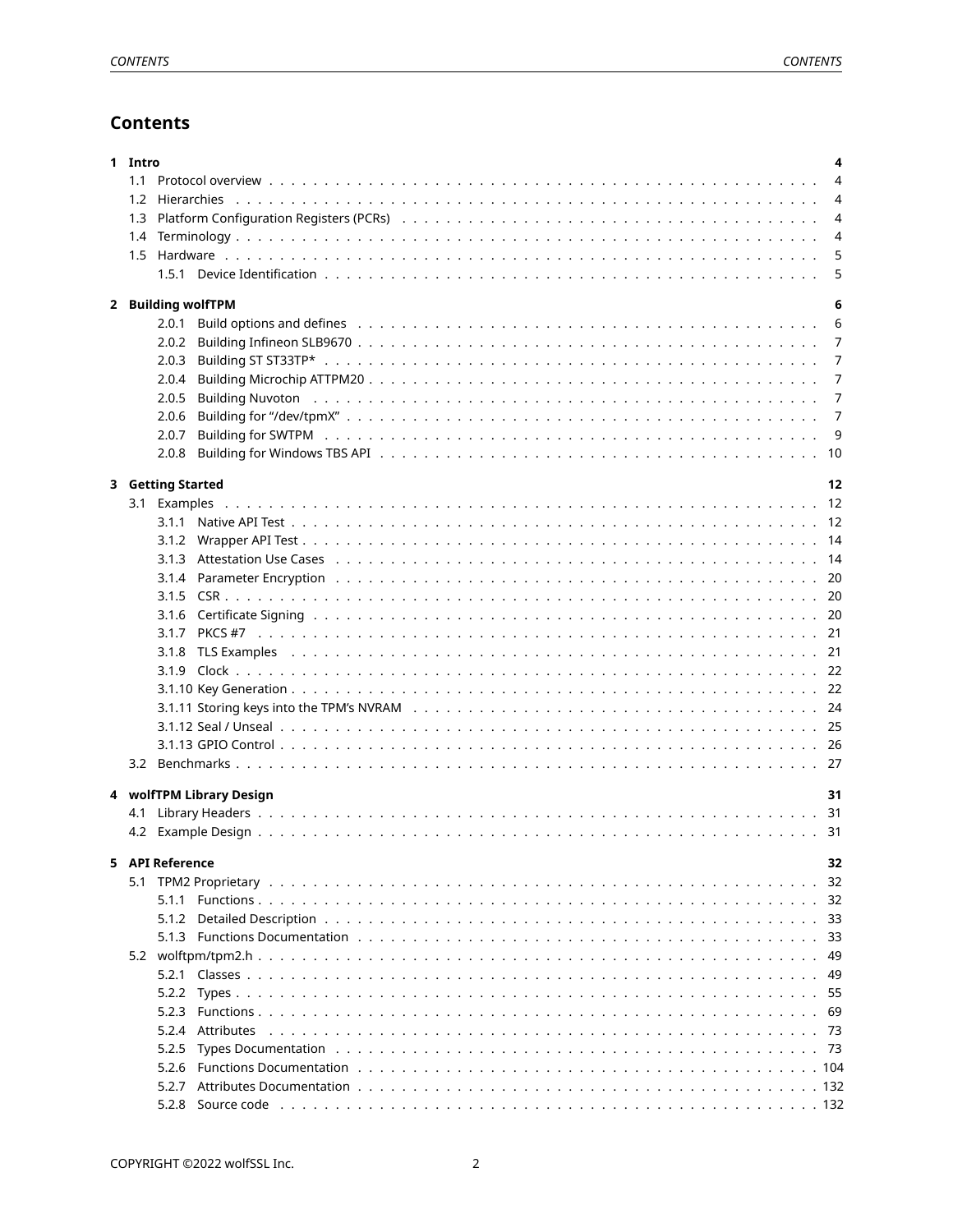<span id="page-2-0"></span>

|  |                 | 5.3.5 Types Documentation (a) and a control of the control of the control of the control of the control of the control of the control of the control of the control of the control of the control of the control of the contro |     |
|--|-----------------|--------------------------------------------------------------------------------------------------------------------------------------------------------------------------------------------------------------------------------|-----|
|  |                 |                                                                                                                                                                                                                                |     |
|  |                 |                                                                                                                                                                                                                                |     |
|  |                 |                                                                                                                                                                                                                                |     |
|  |                 |                                                                                                                                                                                                                                |     |
|  |                 |                                                                                                                                                                                                                                |     |
|  |                 |                                                                                                                                                                                                                                |     |
|  |                 |                                                                                                                                                                                                                                |     |
|  | 6 Cited Sources |                                                                                                                                                                                                                                | 341 |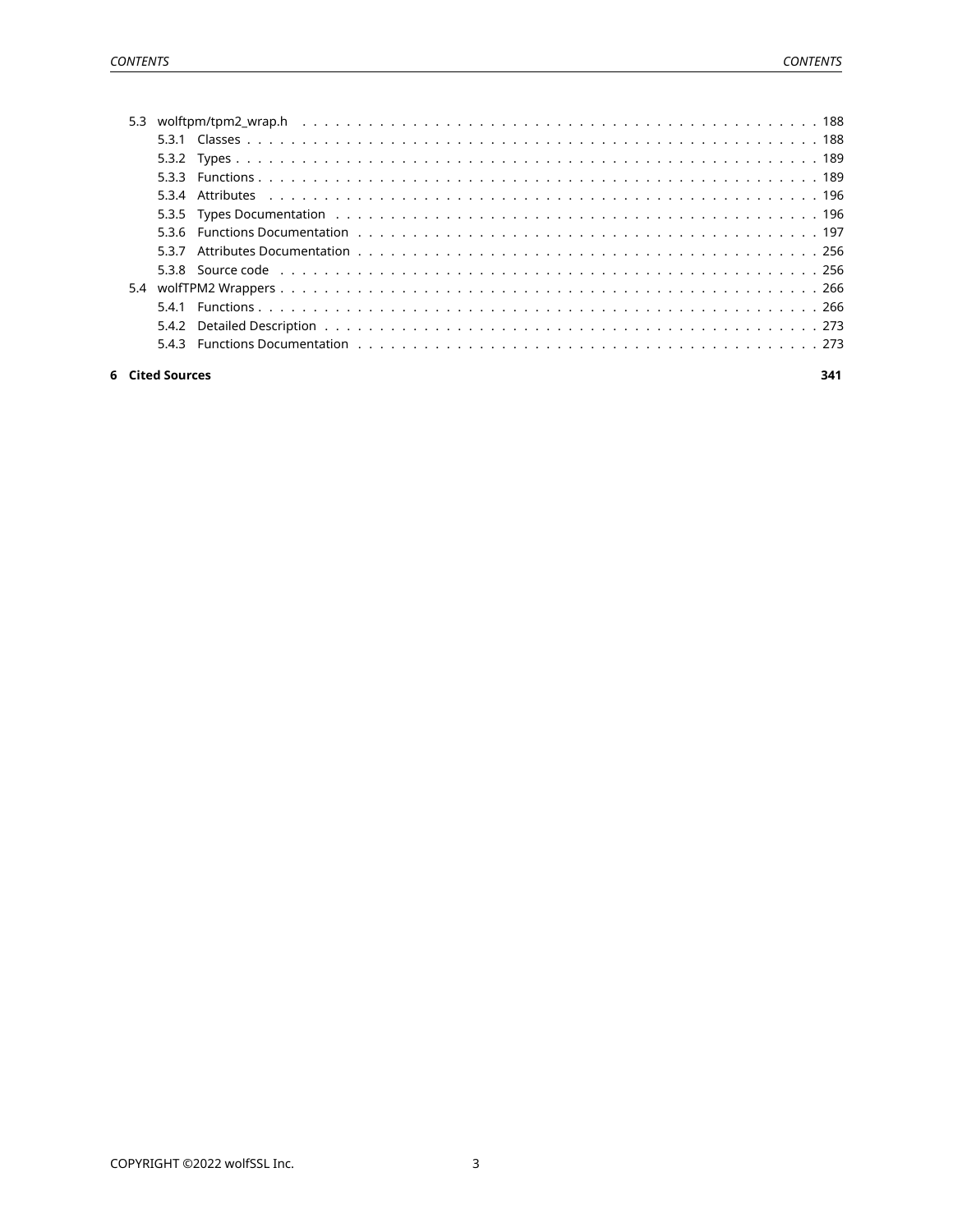# **1 Intro**

wolfTPM is a portable, open-source TPM 2.0 stack with backward API compatibility designed for embedded use. It is highly portable, due to having been written in native C, having a single IO callback for SPI hardware interface, no external dependencies, and its compacted code with low resource usage. wolfTPM offers API wrappers to help with complex TPM operations like attestation and examples to help with complex cryptographic processes like the generation of Certificate Signing Request (CSR) using a TPM.

# <span id="page-3-0"></span>**1.1 Protocol overview**

Trusted Platform Module (TPM, also known as ISO/IEC 11889) is an international standard for a secure crypto processor, a dedicated micro controller designed to secure hardware through integrated cryptographic keys. Computer programs can use a TPM to authenticate hardware devices, since each TPM chip has a unique and secret RSA key burned in as it is produced.

According to Wikipedia, a TPM provides the following[\[1\]](#page-339-1) :

- A random number generator
- Facilities for the secure generation of cryptographic keys for limited uses.
- Remote attestation: Creates a nearly unforgeable hash key summary of the hardware and software configuration. The software in charge of hashing the configuration data determines the extent of the summary. This allows a third party to verify that the software has not been changed.
- Binding: Encrypts data using the TPM bind key, a unique RSA key descended from a storage key.
- Sealing: Similar to binding, but in addition, specifies the TPM state for the data to be decrypted (unsealed).

In addition, TPM can also be used for various applications such as platform integrity, disk encryption, password protection, and software license protection.

# <span id="page-3-1"></span>**1.2 Hierarchies**

Platform: **TPM\_RH\_PLATFORM**

Owner: **PM\_RH\_OWNER**

# Endorsement: **TPM\_RH\_ENDORSEMENT**

Each hierarchy has their own manufacture generated seed. The arguments used on TPM2\_Create or TPM2\_CreatePrimary create a template, which is fed into a KDF to produce the same key based hierarchy used. The key generated is the same each time; even after reboot. The generation of a new RSA 2048 bit key takes about 15 seconds.

Typically these are created and then stored in NV using TPM2\_EvictControl. Each TPM generates their own keys uniquely based on the seed. There is also an Ephemeral hierarchy (TPM\_RH\_NULL), which can be used to create ephemeral keys.

# <span id="page-3-2"></span>**1.3 Platform Configuration Registers (PCRs)**

Platform Configuration Registers (PCRs) are one of the essential features of a TPM. Their prime use case is to provide a method to cryptographically record (measure) software state: both the software running on a platform and configuration data used by that software[.\[2\]](#page-339-1)

wolfTPM contains hash digests for SHA-1 and SHA-256 with an index 0-23. These hash digests can be extended to prove the integrity of a boot sequence (secure boot).

# <span id="page-3-3"></span>**1.4 Terminology**

<span id="page-3-4"></span>This project uses the terms append vs. marshall and parse vs. unmarshall.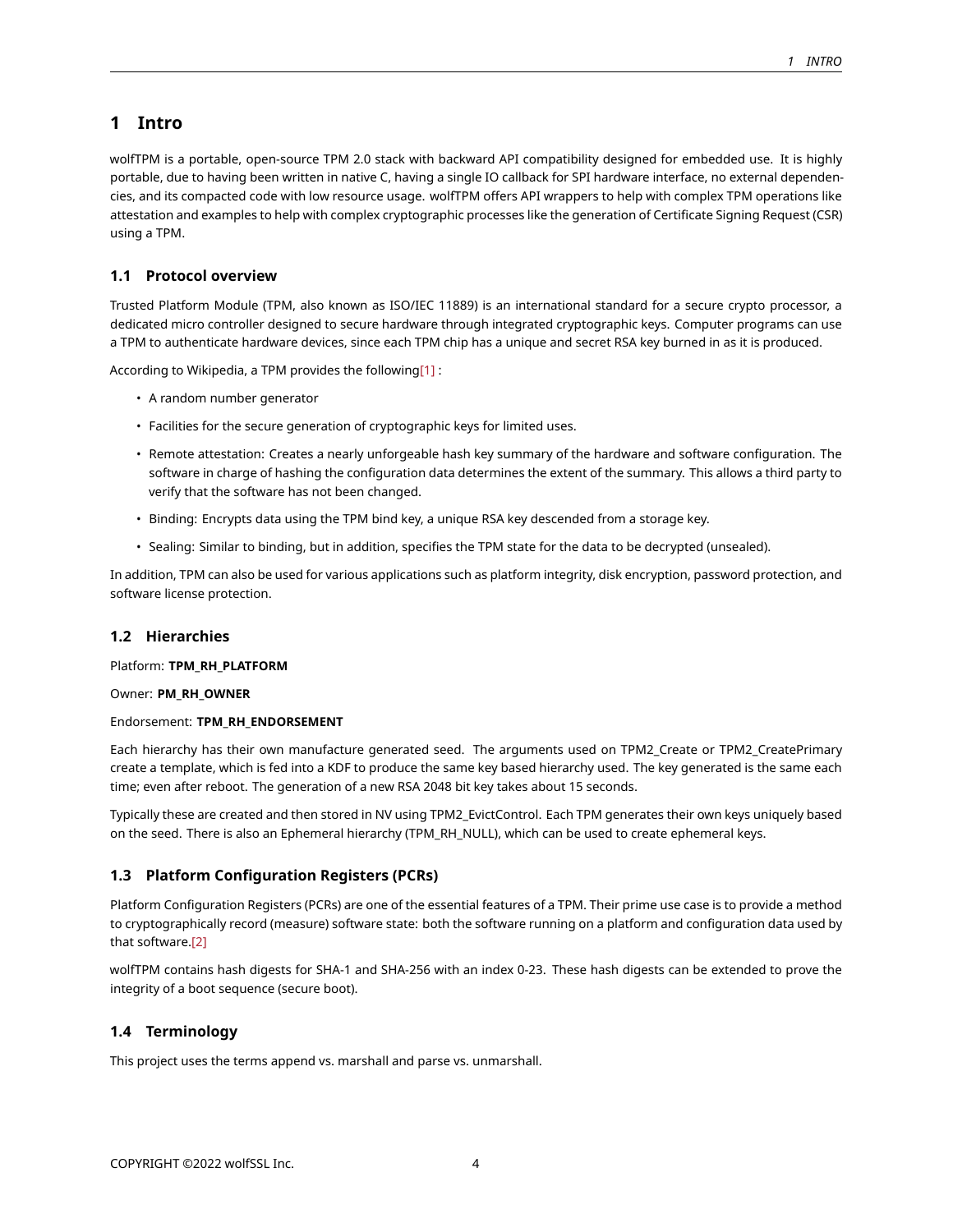# **1.5 Hardware**

Tested with:

- Infineon OPTIGA (TM) Trusted Platform Module 2.0 SLB 9670.
	- **–** LetsTrust: [http://letstrust.de]([https://buyzero.de/collections/andere-platinen/products/letstrust-hardware-tpm](https://buyzero.de/collections/andere-platinen/products/letstrust-hardware-tpm-trusted-platform-module).)[trusted-platform-module\).](https://buyzero.de/collections/andere-platinen/products/letstrust-hardware-tpm-trusted-platform-module).) Compact Raspberry Pi TPM 2.0 board based on Infineon SLB 9670.
- ST ST33TP\* TPM 2.0 module (SPI and I2C)
- Microchip ATTPM20 module
- Nuvoton NPCT65X or NPCT75x TPM2.0 module

## <span id="page-4-0"></span>**1.5.1 Device Identification**

Infineon SLB9670: TIS: TPM2: Caps 0x30000697, Did 0x001b, Vid 0x15d1, Rid 0x10 Mfg IFX (1), Vendor SLB9670, Fw 7.85 (4555), FIPS 140-2 1, CC-EAL4 1

ST ST33TP SPI TPM2: Caps 0x1a7e2882, Did 0x0000, Vid 0x104a, Rid 0x4e Mfg STM (2), Vendor , Fw 74.8 (1151341959), FIPS 140-2 1, CC-EAL4 0

ST ST33TP I2C TPM2: Caps 0x1a7e2882, Did 0x0000, Vid 0x104a, Rid 0x4e Mfg STM (2), Vendor , Fw 74.9 (1151341959), FIPS 140-2 1, CC-EAL4 0

Microchip ATTPM20 TPM2: Caps 0x30000695, Did 0x3205, Vid 0x1114, Rid 0x 1 Mfg MCHP (3), Vendor , Fw 512.20481 (0), FIPS 140-2 0, CC-EAL4 0

Nations Technologies Inc. TPM 2.0 module Mfg NTZ (0), Vendor Z32H330, Fw 7.51 (419631892), FIPS 140-2 0, CC-EAL4 0

Nuvoton NPCT650 TPM2.0 Mfg NTC (0), Vendor rlsNPCT , Fw 1.3 (65536), FIPS 140-2 0, CC-EAL4 0

<span id="page-4-1"></span>Nuvoton NPCT750 TPM2.0 TPM2: Caps 0x30000697, Did 0x00fc, Vid 0x1050, Rid 0x 1 Mfg NTC (0), Vendor NPCT75x"!!4rls, Fw 7.2 (131072), FIPS 140-2 1, CC-EAL4 0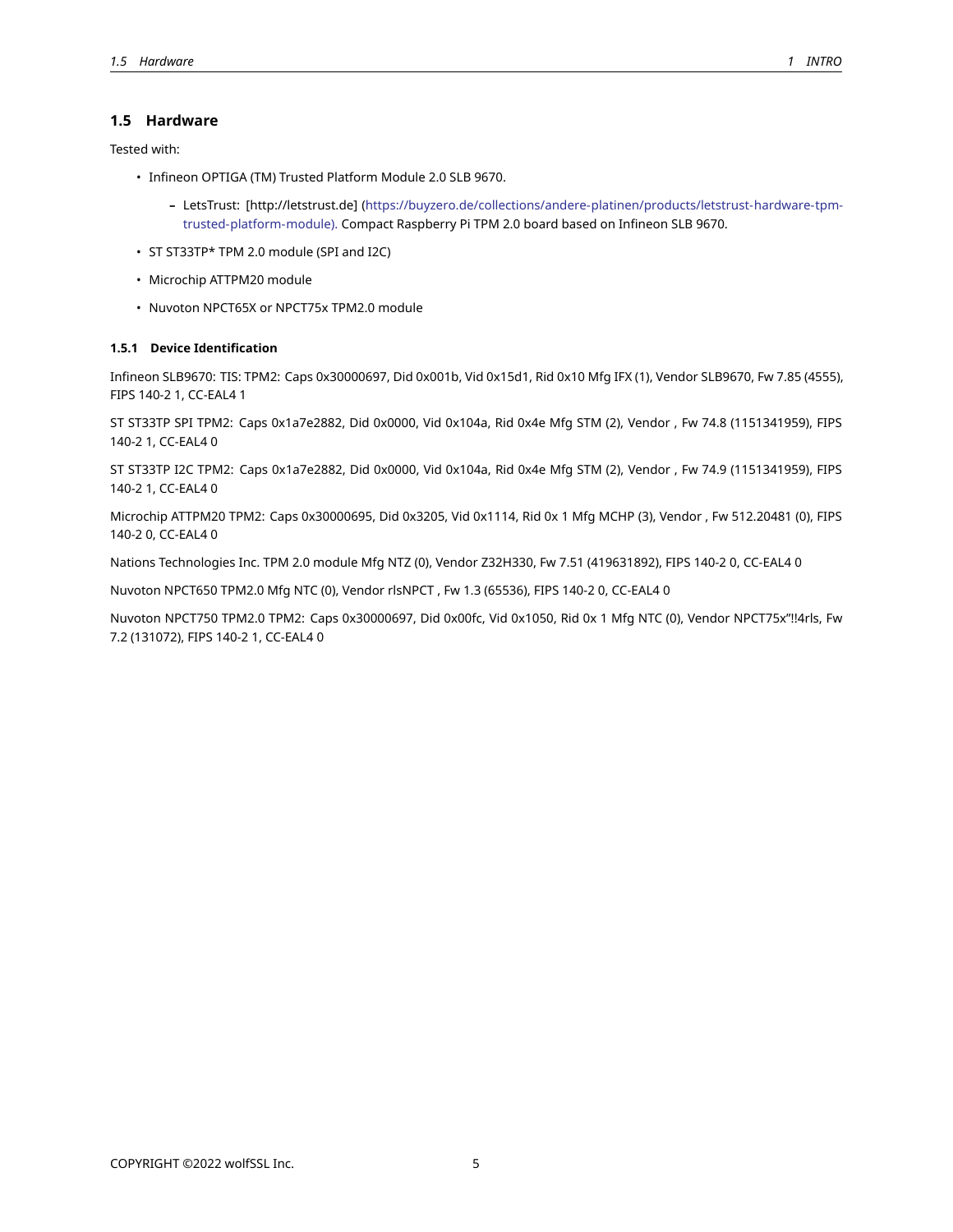# **2 Building wolfTPM**

To build the wolfTPM library, it's required to first build and install the wolfSSL library. This can be downloaded from the [down](https://wolfssl.com/download/)[loads page,](https://wolfssl.com/download/) or through a "git clone" command, shown below:

```
$ git clone https://github.com/wolfssl/wolfssl
```
Once the wolfSSL library has been downloaded, it needs to be built with the following option being passed to the configure script:

```
$ ./configure --enable-wolftpm
```
Or equivalently, with the following options:

```
$ ./configure --enable-certgen --enable-certreq --enable-certext
--enable-pkcs7 --enable-cryptocb --enable-aescfb
```
Then the wolfSSL library just needs to be built and installed however the user prefers.

The next step is to download and install the wolfTPM library. wolfTPM can similarly be downloaded from the [downloads page](https://wolfssl.com/download/) or be cloned from GitHub. The following commands show how to clone and install wolfTPM:

\$ git clone https://github.com/wolfssl/wolftpm

- \$ cd wolftpm
- \$ ./autogen.sh
- \$ ./configure
- \$ make

## <span id="page-5-0"></span>**2.0.1 Build options and defines**

| --enable-debug      | Add debug code/turns off optimizations (yes no verbose io)                                                                 |
|---------------------|----------------------------------------------------------------------------------------------------------------------------|
|                     | - DEBUG_WOLFTPM, WOLFTPM_DEBUG_VERBOSE, WOLFTPM_DEBUG_IO                                                                   |
| --enable-examples   | Enable Examples (default: enabled)                                                                                         |
| --enable-wrapper    | Enable wrapper code (default: enabled) - WOLFTPM2 NO WRAPPER                                                               |
| --enable-wolfcrypt  | Enable wolfCrypt hooks for RNG, Auth Sessions and Parameter encryption                                                     |
|                     | (default: enabled) - WOLFTPM2 NO WOLFCRYPT                                                                                 |
| --enable-advio      | Enable Advanced IO (default: disabled) - WOLFTPM_ADV_IO                                                                    |
| --enable-i2c        | Enable I2C TPM Support (default: disabled, requires advio) - WOLFTPM I2C                                                   |
|                     | --enable-checkwaitstate Enable TIS / SPI Check Wait State support (default: depends on chip)<br>- WOLFTPM CHECK WAIT STATE |
| --enable-smallstack | Enable options to reduce stack usage                                                                                       |
| --enable-tislock    | Enable Linux Named Semaphore for locking access to SPI device for                                                          |
|                     | concurrent access between processes - WOLFTPM_TIS_LOCK                                                                     |
|                     |                                                                                                                            |
| --enable-autodetect | Enable Runtime Module Detection (default: enable - when no module                                                          |
|                     | specified) - WOLFTPM_AUTODETECT                                                                                            |
| --enable-infineon   | Enable Infineon SLB9670 TPM Support (default: disabled)                                                                    |
| --enable-st         | Enable ST ST33TPM Support (default: disabled) - WOLFTPM_ST33                                                               |
| --enable-microchip  | Enable Microchip ATTPM20 Support (default: disabled) - WOLFTPM_MCHP                                                        |
| --enable-nuvoton    | Enable Nuvoton NPCT65x/NPCT75x Support (default: disabled)                                                                 |
|                     | - WOLFTPM NUVOTON                                                                                                          |
|                     |                                                                                                                            |
| --enable-devtpm     | Enable using Linux kernel driver for /dev/tpmX (default: disabled)                                                         |
|                     | - WOLFTPM LINUX DEV                                                                                                        |
| --enable-swtpm      | Enable using SWTPM TCP protocol. For use with simulator.                                                                   |
|                     | (default: disabled) - WOLFTPM SWTPM                                                                                        |
| --enable-winapi     | Use Windows TBS API. (default: disabled) - WOLFTPM WINAPI                                                                  |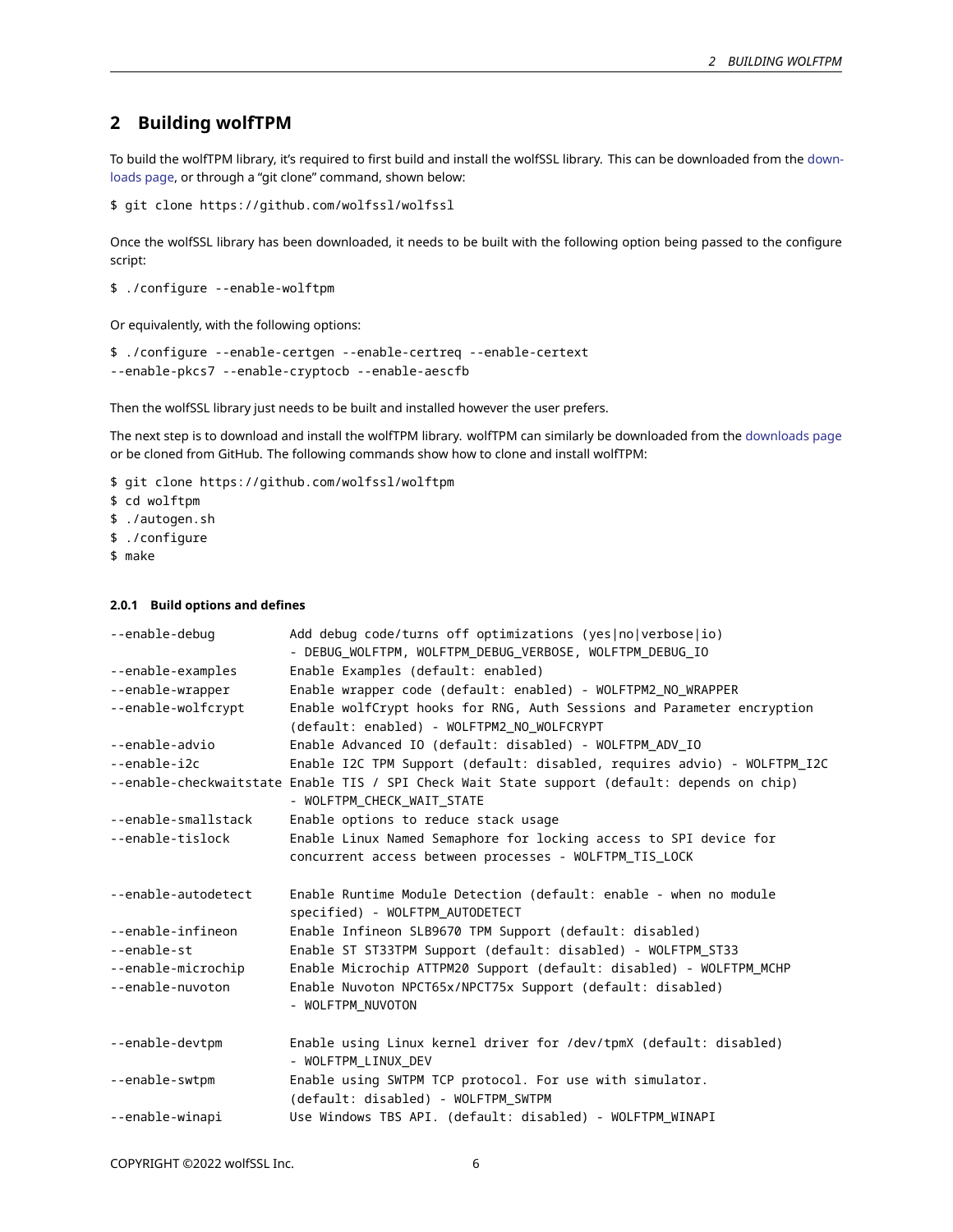WOLFTPM\_USE\_SYMMETRIC Enables symmetric AES/Hashing/HMAC support for TLS examples. WOLFTPM2\_USE\_SW\_ECDHE Disables use of TPM for ECC ephemeral key generation and shared secret for TLS examples. TLS\_BENCH\_MODE Enables TLS benchmarking mode. NO\_TPM\_BENCH Disables the TPM benchmarking example.

#### <span id="page-6-0"></span>**2.0.2 Building Infineon SLB9670**

Build wolfTPM:

git clone https://github.com/wolfSSL/wolfTPM.git cd wolfTPM ./autogen.sh ./configure make

### <span id="page-6-1"></span>**2.0.3 Building ST ST33TP\***

Build wolfTPM:

```
./autogen.sh
./configure --enable-st33 [--enable-i2c]
make
```
For the I2C support on Raspberry Pi you may need to enable I2C. Here are the steps: 1. Edit sudo vim /boot/config.txt 2. Uncomment dtparam=i2c\_arm=on 3. Reboot sudo reboot

#### <span id="page-6-2"></span>**2.0.4 Building Microchip ATTPM20**

Build wolfTPM:

```
./autogen.sh
./configure --enable-microchip
make
```
#### <span id="page-6-3"></span>**2.0.5 Building Nuvoton**

Build wolfTPM:

```
./autogen.sh
./configure --enable-nuvoton
make
```
#### <span id="page-6-4"></span>**2.0.6 Building for "/dev/tpmX"**

This build option allows you to talk to any TPM vendor supported by the Linux TIS kernel driver

Build wolfTPM:

```
./autogen.sh
./configure --enable-devtpm
make
```
Note: When using a TPM device through the Linux kernel driver make sure sufficient permissions are given to the application that uses wolfTPM, because the "/dev/tpmX" typically has read-write permissions only for the "tss" user group. Either run wolfTPM examples and your application using sudo or add your user to the "tss" group like this:

sudo adduser yourusername tss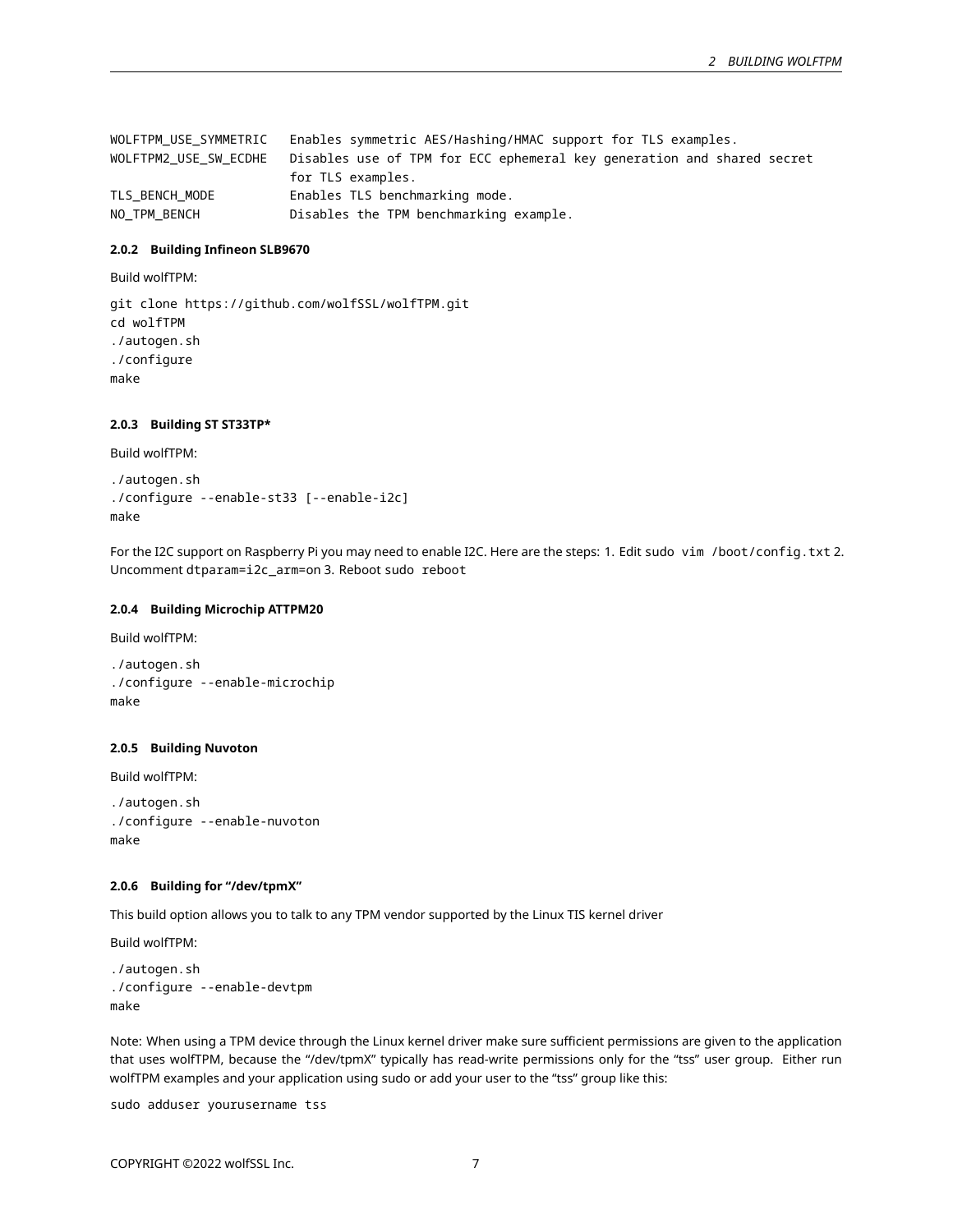**2.0.6.1 With QEMU and swtpm** This demonstrates using wolfTPM in QEMU to communicate using the linux kernel device "/dev/tpmX". You will need to install or build [swtpm](https://github.com/stefanberger/swtpm). Below are a short method to build. You may need to consult the instructions for [libtpms](https://github.com/stefanberger/libtpms/wiki#compile-and-install-on-linux) and [swtpm](https://github.com/stefanberger/swtpm/wiki#compile-and-install-on-linux)

```
PREFIX=$PWD/inst
git clone git@github.com:stefanberger/libtpms.git
cd libtpms/
./autogen.sh --with-openssl --with-tpm2 --prefix=$PREFIX && make install
cd ..
git clone git@github.com:stefanberger/swtpm.git
cd swtpm
PKG_CONFIG_PATH=$PREFIX/lib/pkgconfig/ ./autogen.sh --with-openssl --with-tpm2 \
    --prefix=$PREFIX && \
 make install
cd ..
```
You can setup a basic linux installation. Other installation bases can be used. This step will take some time to install the base linux system.

```
# download mini install image
curl -O http://archive.ubuntu.com/ubuntu/dists/bionic-updates/main/installer-amd64/current/images
    /netboot/mini.iso
# create qemu image file
qemu-img create -f qcow2 lubuntu.qcow2 5G
# create directory for tpm state and socket
mkdir $PREFIX/mytpm
# start swtpm
$PREFIX/bin/swtpm socket --tpm2 --tpmstate dir=$PREFIX/mytpm \
  --ctrl type=unixio,path=$PREFIX/mytpm/swtpm-sock --log level=20 &
# start qemu for installation
qemu-system-x86_64 -m 1024 -boot d -bios bios-256k.bin -boot menu=on \
  -chardev socket,id=chrtpm,path=$PREFIX/mytpm/swtpm-sock \
  -tpmdev emulator,id=tpm0,chardev=chrtpm \
  -device tpm-tis,tpmdev=tpm0 -hda lubuntu.qcow2 -cdrom mini.iso
```
Once a base system is installed it's ready to start the qemu and build wolfSSL and wolfTPM in the qemu instance.

```
# start swtpm again
$PREFIX/bin/swtpm socket --tpm2 --tpmstate dir=$PREFIX/mytpm \
  --ctrl type=unixio,path=$PREFIX/mytpm/swtpm-sock --log level=20 &
# start qemu system to install and run wolfTPM
qemu-system-x86_64 -m 1024 -boot d -bios bios-256k.bin -boot menu=on \
  -chardev socket,id=chrtpm,path=$PREFIX/mytpm/swtpm-sock \
  -tpmdev emulator,id=tpm0,chardev=chrtpm \
  -device tpm-tis,tpmdev=tpm0 -hda lubuntu.qcow2
```
To build checkout and build wolfTPM, in the QEMU terminal

sudo apt install automake libtool gcc git make # get and build wolfSSL git clone https://github.com/wolfssl/wolfssl.git pushd wolfssl ./autogen.sh && \ ./configure --enable-wolftpm --disable-examples --prefix=\$PWD/../inst && \ make install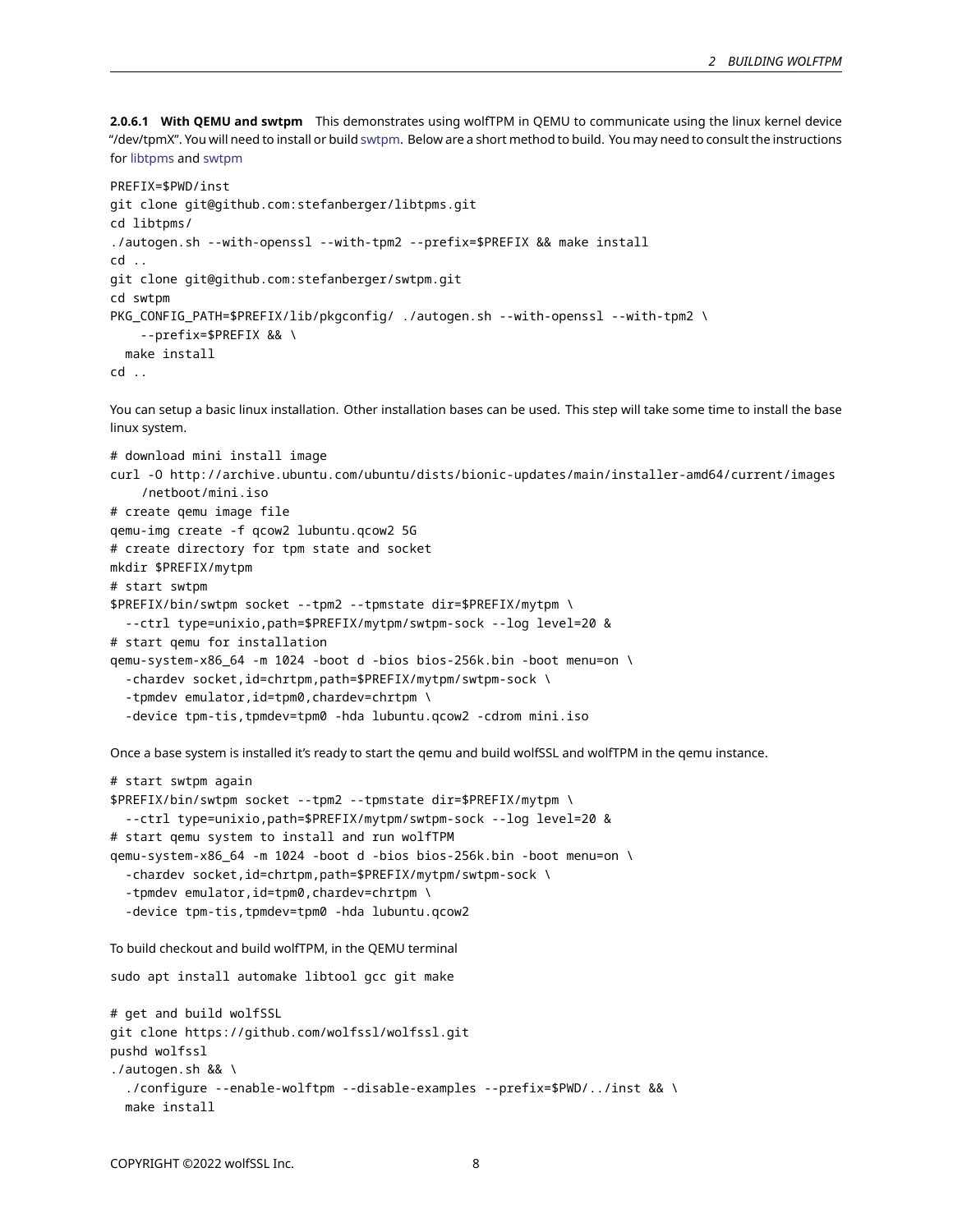popd

```
# get and build wolfTPM
git clone https://github.com/wolfssl/wolftpm.git
pushd wolftpm
./autogen.sh && \
  ./configure --enable-devtpm --prefix=$PWD/../inst --enable-debug && \
 make install
sudo make check
popd
```
You can now run the examples such as sudo . /examples/wrap/wrap within QEMU. Using sudo maybe required for access to /dev/tpm0.

### <span id="page-8-0"></span>**2.0.7 Building for SWTPM**

wolfTPM is to be able to interface with SW TPM interfaces defined by section D.3 of [TPM-Rev-2.0-Part-4-Supporting-Routines-](https://trustedcomputinggroup.org/wp-content/uploads/TPM-Rev-2.0-Part-4-Supporting-Routines-01.38-code.pdf)[01.38-code](https://trustedcomputinggroup.org/wp-content/uploads/TPM-Rev-2.0-Part-4-Supporting-Routines-01.38-code.pdf)

Using the socket connection for SWTPM is exclusive and not compatible with TIS or devtpm.

Only a subset of functionality is implemented to support testing of wolfTPM. The platform requests are not used by wolfTPM.

Two implementations were used in testing:

- https://sourceforge.net/projects/ibmswtpm2/files/
- https://github.com/stefanberger/swtpm

To enable this functionality, build wolfTPM as shown below:

```
./configure --enable-swtpm
make
```
#### **2.0.7.1 SWTPM simulator setup**

**2.0.7.1.1 ibmswtpm2** Checkout and Build

git clone https://github.com/kgoldman/ibmswtpm2.git cd ibmswtpm2/src/ make

Running:

./tpm\_server --rm

The rm switch is optional and remove the cache file NVChip. Alternately you can rm NVChip

**2.0.7.1.2 swtpm** Build libtpms

```
git clone git@github.com:stefanberger/libtpms.git
(cd libtpms && ./autogen.sh --with-tpm2 --with-openssl --prefix=/usr && make install)
```
Build swtpm

git clone git@github.com:stefanberger/swtpm.git (cd swtpm && ./autogen.sh && make install)

Note: On Mac OS X had to do the following first: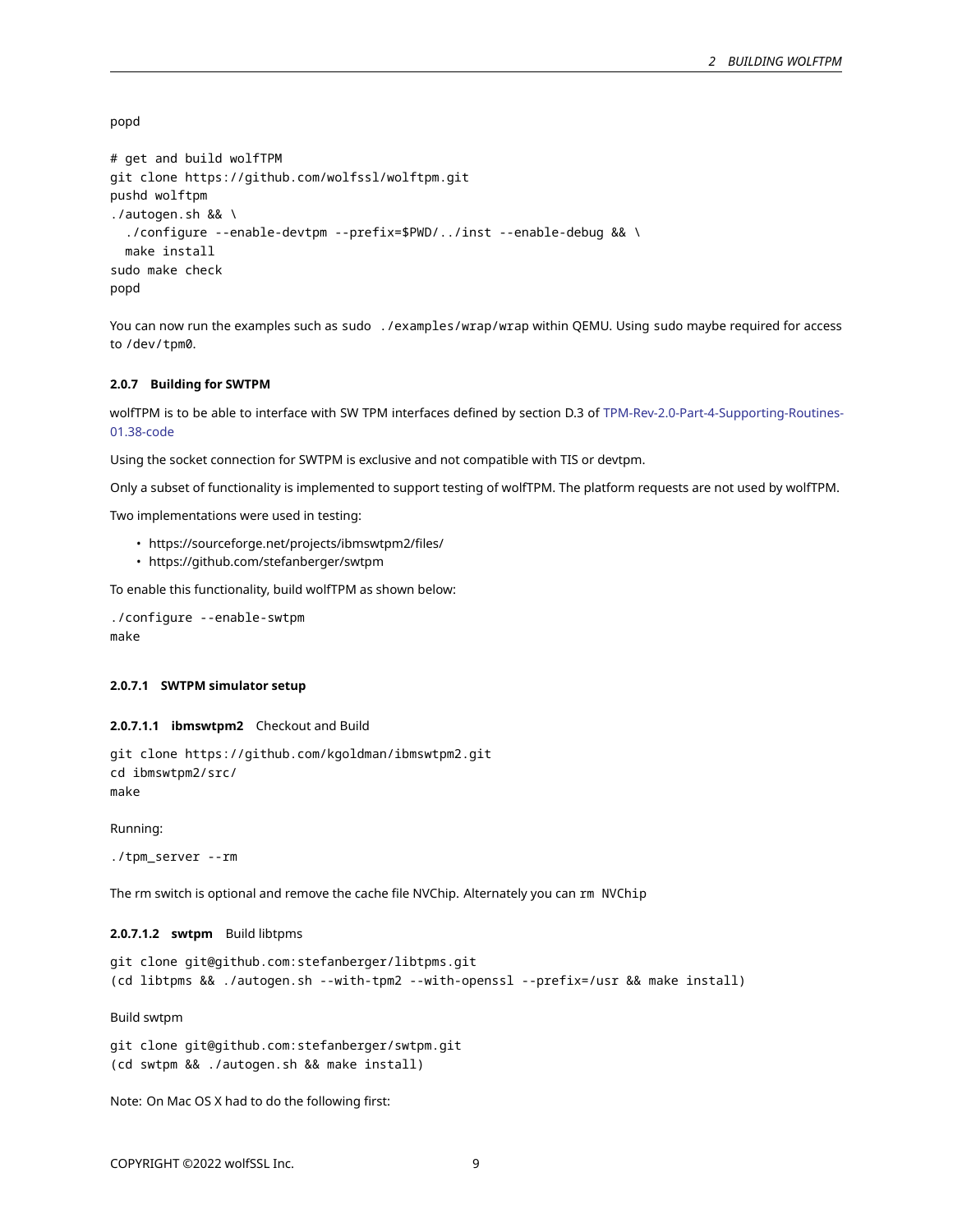```
brew install openssl socat
pip3 install cryptography
export LDFLAGS="-L/usr/local/opt/openssl@1.1/lib"
export CPPFLAGS="-I/usr/local/opt/openssl@1.1/include"
# libtpms had to use --prefix=/usr/local
Running swtpm
mkdir -p /tmp/myvtpm
swtpm socket --tpmstate dir=/tmp/myvtpm --tpm2 --ctrl type=tcp,port=2322 --server type=tcp,port
    =2321 --flags not-need-init
./examples/pcr/extend
```

```
./examples/wrap/wrap_test
```
### <span id="page-9-0"></span>**2.0.8 Building for Windows TBS API**

**2.0.7.2 Running examples** wolfTPM can be built to use Windows native TBS (TPM Base Services)

When using the Windows TBS interface the NV access is blocked by default. TPM NV storage space is very limited and when filled can cause undefined behaviors, such as failures loading key handles. These are not managed by TBS.

The TPM is designed to return an encrypted private key blob on key creation using TPM2\_Create, which you can safely store on the disk and load when needed. The symmetric encryption key used to protect the private key blob is only known by the TPM. When you load a key using TPM2\_Load you get a transient handle, which can be used for signing and even encryption/decryption.

For primary keys created with TPM2\_CreatePrimary you get back a handle. There is no encrypted private data returned. That handle will remain loaded until TPM2\_FlushContext is called.

For normal key creation using TPM2\_Create you get back a TPM2B\_PRIVATE outPrivate, which is the encrypted blob that you can store and load anytime using TPM2\_Load.

**2.0.8.1 Limitations** wolfTPM has been tested on Windows 10 with TPM 2.0 devices. While Windows does support TPM 1.2, functionality is limited and not supported by wolfTPM.

Presence of TPM 2.0 can be checked by opening PowerShell and running Get-PnpDevice -Class SecurityDevices

| Status         | Class                                       | FriendlyName |  |  |  |
|----------------|---------------------------------------------|--------------|--|--|--|
| $- - - - - -$  |                                             |              |  |  |  |
| 0K             | SecurityDevices Trusted Platform Module 2.0 |              |  |  |  |
| <b>Unknown</b> | SecurityDevices Trusted Platform Module 2.0 |              |  |  |  |

#### **2.0.8.2 Building in MSYS2** Tested using MSYS2

```
export PREFIX=$PWD/tmp_install
```

```
cd wolfssl
./autogen.sh
./configure --prefix="$PREFIX" --enable-wolftpm
make
make install
```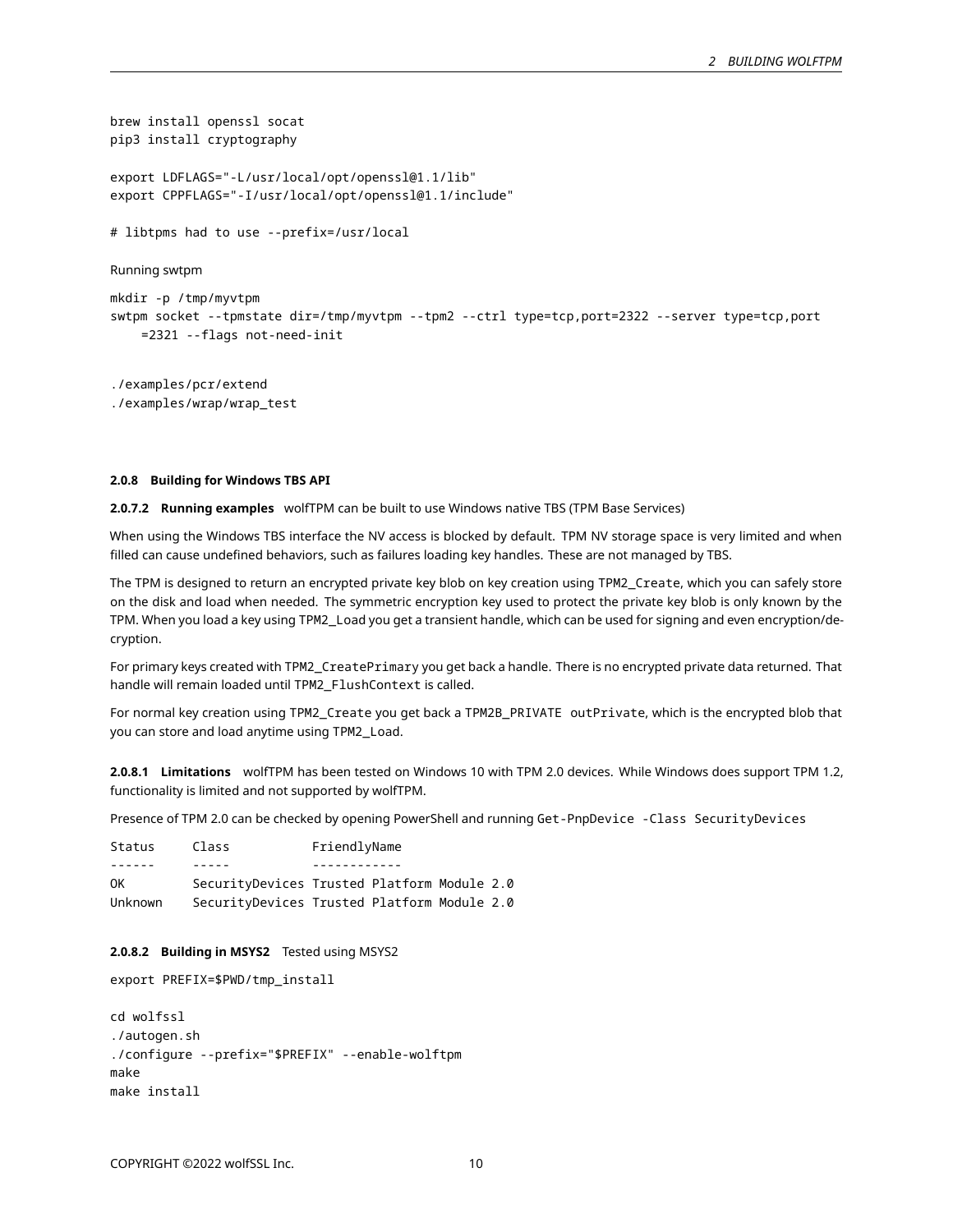```
cd ../wolftpm/
./autogen.sh
./configure --prefix="$PREFIX" --enable-winapi
make
```
**2.0.8.3 Building on linux** Tested using mingw-w32-bin\_x86\_64-linux\_20131221.tar.bz2 [source](https://sourceforge.net/projects/mingw-w64/files/Toolchains%20targetting%20Win32/Automated%20Builds/)

```
Extract the tools and add them to the PATH
```

```
mkdir mingw_tools
cd mingw_tools
tar xjvf ../mingw-w32-bin_x86_64-linux_20131221.tar.bz2
export PATH=$PWD/bin/:$PWD/i686-w64-mingw32/bin:$PATH
cd ..
```
Build

```
export PREFIX=$PWD/tmp_install
export CFLAGS="-DWIN32 -DMINGW -D_WIN32_WINNT=0x0600 -DUSE_WOLF_STRTOK"
export LIBS="-lws2_32"
cd wolfssl
./autogen.sh
./configure --host=i686 CC=i686-w64-mingw32-gcc --prefix="$PREFIX" --enable-wolftpm
make
make install
cd ../wolftpm/
./autogen.sh
./configure --host=i686 CC=i686-w64-mingw32-gcc --prefix="$PREFIX" --enable-winapi
make
cd ..
```
<span id="page-10-0"></span>**2.0.8.4 Running on Windows** To confirm presence and status of TPM on the machine run tpm.msc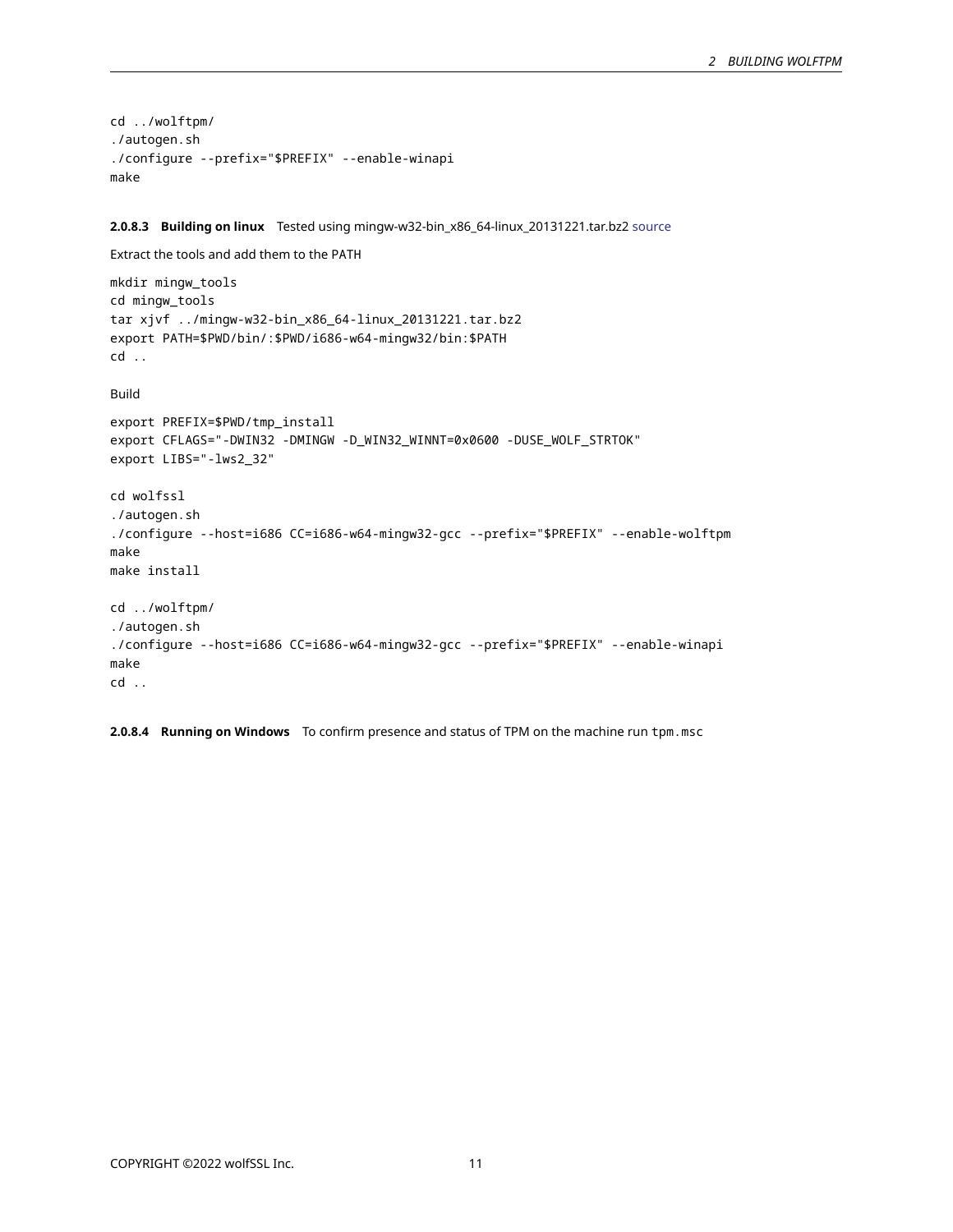# **3 Getting Started**

The wolfTPM library has TPM 2.0 wrapper tests, native tests, and a sample benchmark application that come ready-to-use after a successful installation of wolfTPM. Below are some instructions on how to run the sample applications yourself.

To interface with the hardware platform that is running these applications, please see the function TPM2\_IoCb inside of tpm\_io.c.

## <span id="page-11-0"></span>**3.1 Examples**

These examples demonstrate features of a TPM 2.0 module.

The examples create RSA and ECC keys in NV for testing using handles defined in ./examples/tpm\_test.h.

The PKCS #7 and TLS examples require generating CSR's and signing them using a test script. See CSR and Certificate Signing below.

To enable parameter encryption use -aes for AES-CFB mode or -xor for XOR mode. Only some TPM commands / responses support parameter encryption. If the TPM2\_ API has .flags CMD\_FLAG\_ENC2 or CMD\_FLAG\_DEC2 set then the command will use parameter encryption / decryption.

<span id="page-11-1"></span>There are some vendor specific examples, like the TPM 2.0 extra GPIO examples for ST33 and NPCT75x.

### **3.1.1 Native API Test**

Demonstrates calling native TPM2\_\* API's.

```
./examples/native/native_test
TPM2 Demo using Native API's
TPM2: Caps 0x30000495, Did 0x0000, Vid 0x104a, Rid 0x4e
TPM2_Startup pass
TPM2_SelfTest pass
TPM2_GetTestResult: Size 12, Rc 0x0
TPM2_IncrementalSelfTest: Rc 0x0, Alg 0x1 (Todo 0)
TPM2_GetCapability: Property FamilyIndicator 0x322e3000
TPM2_GetCapability: Property PCR Count 24
TPM2_GetCapability: Property FIRMWARE_VERSION_1 0x004a0008
TPM2_GetCapability: Property FIRMWARE_VERSION_2 0x44a01587
TPM2_GetRandom: Got 32 bytes
TPM2_StirRandom: success
TPM2_PCR_Read: Index 0, Count 1
TPM2_PCR_Read: Index 0, Digest Sz 32, Update Counter 20
TPM2_PCR_Read: Index 1, Count 1
TPM2_PCR_Read: Index 1, Digest Sz 32, Update Counter 20
TPM2_PCR_Read: Index 2, Count 1
TPM2_PCR_Read: Index 2, Digest Sz 32, Update Counter 20
TPM2_PCR_Read: Index 3, Count 1
TPM2_PCR_Read: Index 3, Digest Sz 32, Update Counter 20
TPM2_PCR_Read: Index 4, Count 1
TPM2_PCR_Read: Index 4, Digest Sz 32, Update Counter 20
TPM2_PCR_Read: Index 5, Count 1
TPM2_PCR_Read: Index 5, Digest Sz 32, Update Counter 20
TPM2_PCR_Read: Index 6, Count 1
TPM2_PCR_Read: Index 6, Digest Sz 32, Update Counter 20
TPM2_PCR_Read: Index 7, Count 1
TPM2_PCR_Read: Index 7, Digest Sz 32, Update Counter 20
TPM2_PCR_Read: Index 8, Count 1
TPM2_PCR_Read: Index 8, Digest Sz 32, Update Counter 20
```
COPYRIGHT ©2022 wolfSSL Inc. 12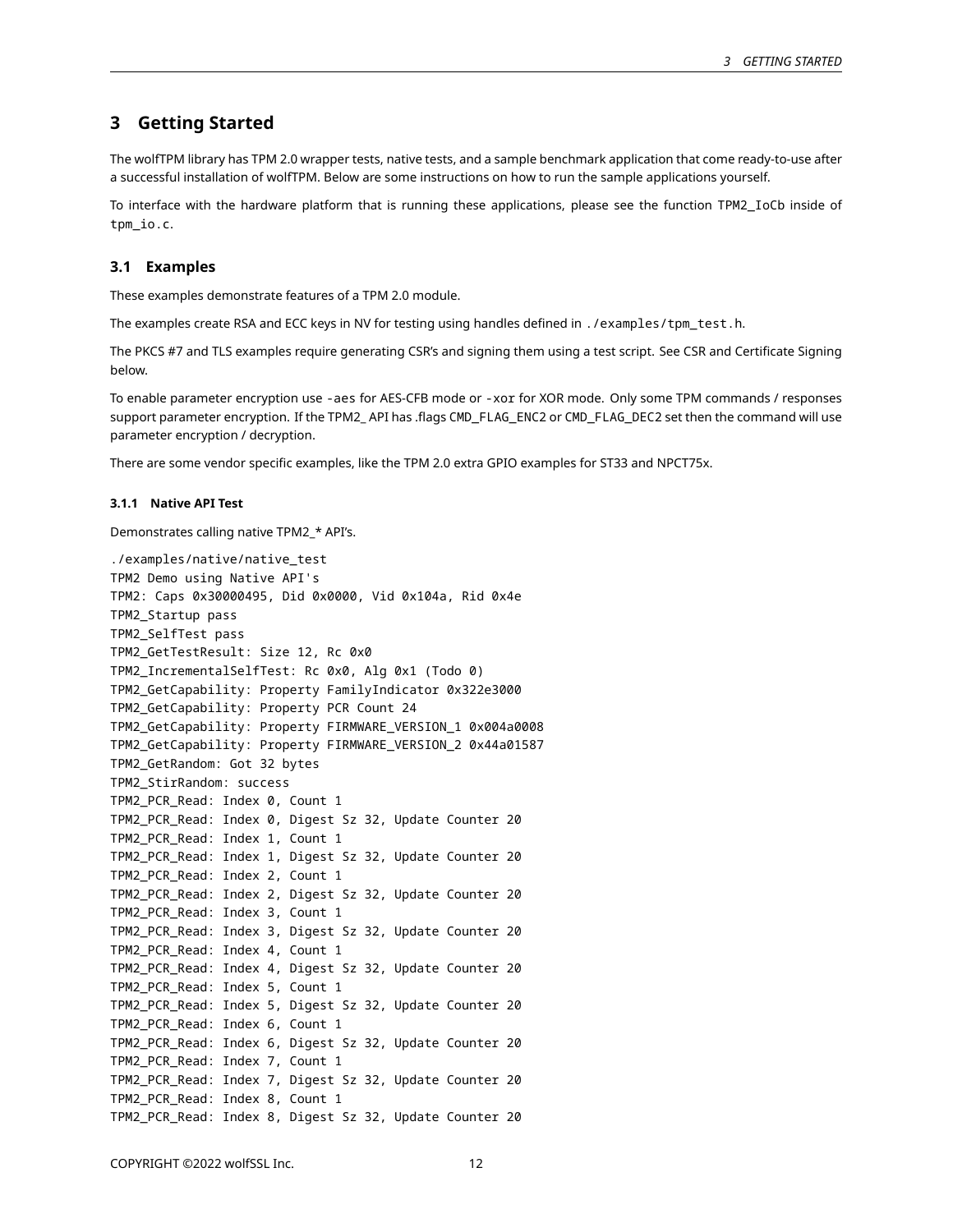TPM2\_PCR\_Read: Index 9, Count 1 TPM2\_PCR\_Read: Index 9, Digest Sz 32, Update Counter 20 TPM2\_PCR\_Read: Index 10, Count 1 TPM2\_PCR\_Read: Index 10, Digest Sz 32, Update Counter 20 TPM2\_PCR\_Read: Index 11, Count 1 TPM2\_PCR\_Read: Index 11, Digest Sz 32, Update Counter 20 TPM2\_PCR\_Read: Index 12, Count 1 TPM2\_PCR\_Read: Index 12, Digest Sz 32, Update Counter 20 TPM2\_PCR\_Read: Index 13, Count 1 TPM2\_PCR\_Read: Index 13, Digest Sz 32, Update Counter 20 TPM2\_PCR\_Read: Index 14, Count 1 TPM2\_PCR\_Read: Index 14, Digest Sz 32, Update Counter 20 TPM2\_PCR\_Read: Index 15, Count 1 TPM2\_PCR\_Read: Index 15, Digest Sz 32, Update Counter 20 TPM2\_PCR\_Read: Index 16, Count 1 TPM2\_PCR\_Read: Index 16, Digest Sz 32, Update Counter 20 TPM2\_PCR\_Read: Index 17, Count 1 TPM2\_PCR\_Read: Index 17, Digest Sz 32, Update Counter 20 TPM2\_PCR\_Read: Index 18, Count 1 TPM2\_PCR\_Read: Index 18, Digest Sz 32, Update Counter 20 TPM2\_PCR\_Read: Index 19, Count 1 TPM2\_PCR\_Read: Index 19, Digest Sz 32, Update Counter 20 TPM2\_PCR\_Read: Index 20, Count 1 TPM2\_PCR\_Read: Index 20, Digest Sz 32, Update Counter 20 TPM2\_PCR\_Read: Index 21, Count 1 TPM2\_PCR\_Read: Index 21, Digest Sz 32, Update Counter 20 TPM2\_PCR\_Read: Index 22, Count 1 TPM2\_PCR\_Read: Index 22, Digest Sz 32, Update Counter 20 TPM2\_PCR\_Read: Index 23, Count 1 TPM2\_PCR\_Read: Index 23, Digest Sz 32, Update Counter 20 TPM2\_PCR\_Extend success TPM2\_PCR\_Read: Index 0, Count 1 TPM2\_PCR\_Read: Index 0, Digest Sz 32, Update Counter 21 TPM2\_StartAuthSession: sessionHandle 0x3000000 TPM2\_PolicyGetDigest: size 32 TPM2\_PCR\_Read: Index 0, Digest Sz 20, Update Counter 21 wc\_Hash of PCR[0]: size 32 TPM2\_PolicyPCR failed 0x1c4: TPM\_RC\_AUTHSIZE TPM2\_PolicyRestart: Done TPM2\_HashSequenceStart: sequenceHandle 0x80000000 Hash SHA256 test success TPM2\_CreatePrimary: Endorsement 0x80000000 (314 bytes) TPM2\_CreatePrimary: Storage 0x80000002 (282 bytes) TPM2\_LoadExternal: 0x80000004 TPM2\_MakeCredential: credentialBlob 68, secret 256 TPM2\_ReadPublic Handle 0x80000004: pub 314, name 34, qualifiedName 34 Create HMAC-SHA256 Key success, public 48, Private 137 TPM2\_Load New HMAC Key Handle 0x80000004 TPM2\_PolicyCommandCode: success TPM2\_ObjectChangeAuth: private 137 TPM2\_ECC\_Parameters: CurveID 3, sz 256, p 32, a 32, b 32, gX 32, gY 32, n 32, h 1 TPM2\_Create: New ECDSA Key: pub 88, priv 126 TPM2\_Load ECDSA Key Handle 0x80000004 TPM2\_Sign: ECC S 32, R 32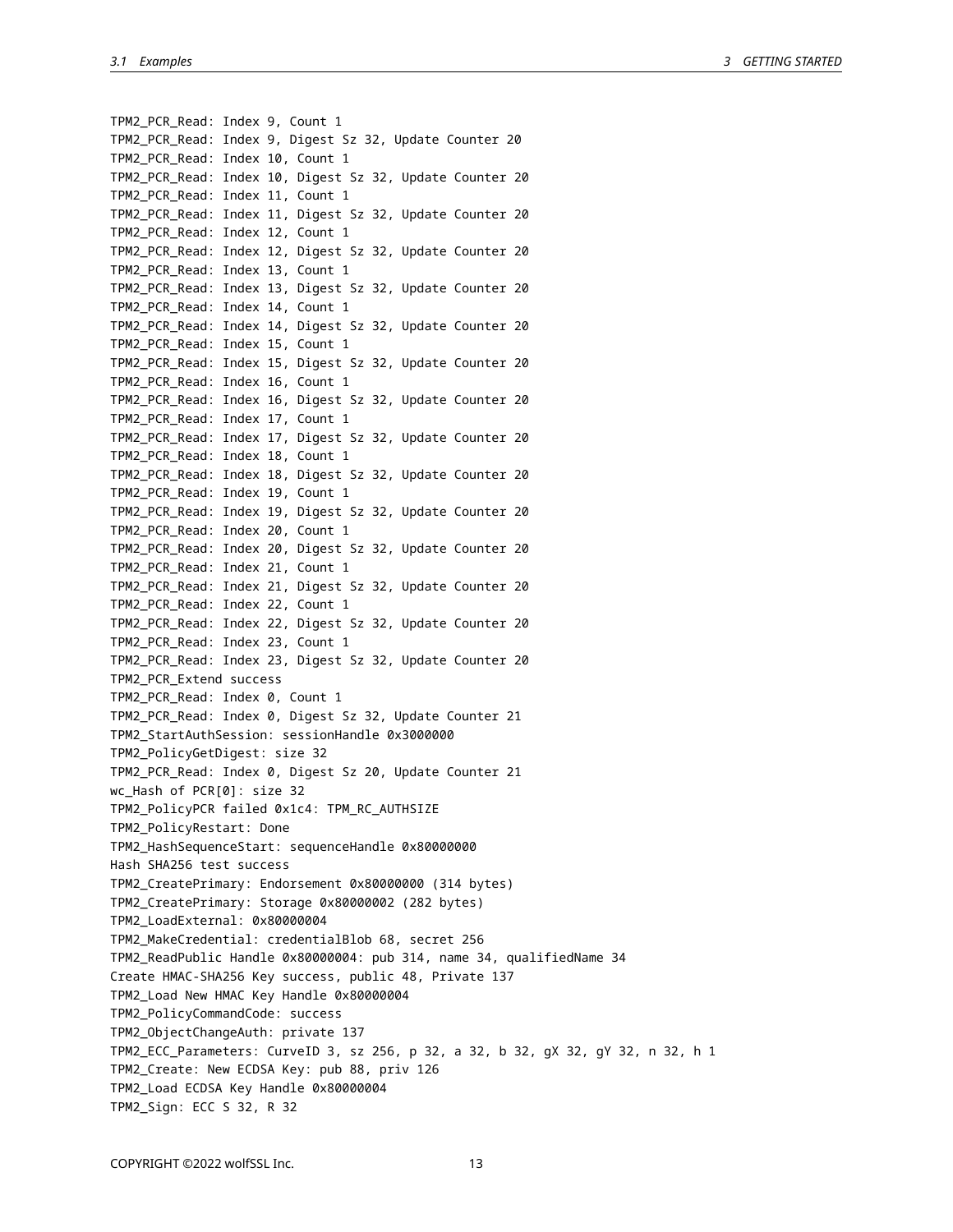TPM2\_VerifySignature: Tag 32802 TPM2\_Create: New ECDH Key: pub 88, priv 126 TPM2\_Load ECDH Key Handle 0x80000004 TPM2\_ECDH\_KeyGen: zPt 68, pubPt 68 TPM2\_ECDH\_ZGen: zPt 68 TPM2 ECC Shared Secret Pass TPM2\_Create: New RSA Key: pub 278, priv 222 TPM2\_Load RSA Key Handle 0x80000004 TPM2\_RSA\_Encrypt: 256 TPM2\_RSA\_Decrypt: 68 RSA Encrypt/Decrypt test passed TPM2\_NV\_DefineSpace: 0x1bfffff TPM2\_NV\_ReadPublic: Sz 14, Idx 0x1bfffff, nameAlg 11, Attr 0x2020002, authPol 0, dataSz 32, name 34 Create AES128 CFB Key success, public 50, Private 142 TPM2\_Load New AES Key Handle 0x80000004 Encrypt/Decrypt test success

#### <span id="page-13-0"></span>**3.1.2 Wrapper API Test**

Demonstrates calling the wolfTPM2\_\* wrapper API's.

./examples/wrap/wrap\_test TPM2 Demo for Wrapper API's Mfg STM (2), Vendor , Fw 74.8 (1151341959), FIPS 140-2 1, CC-EAL4 0 RSA Encrypt/Decrypt Test Passed RSA Encrypt/Decrypt OAEP Test Passed RSA Key 0x80000000 Exported to wolf RsaKey wolf RsaKey loaded into TPM: Handle 0x80000000 RSA Private Key Loaded into TPM: Handle 0x80000000 ECC Sign/Verify Passed ECC DH Test Passed ECC Verify Test Passed ECC Key 0x80000000 Exported to wolf ecc\_key wolf ecc\_key loaded into TPM: Handle 0x80000000 ECC Private Key Loaded into TPM: Handle 0x80000000 NV Test on index 0x1800200 with 1024 bytes passed Hash SHA256 test success HMAC SHA256 test success Encrypt/Decrypt (known key) test success Encrypt/Decrypt test success

## <span id="page-13-1"></span>**3.1.3 Attestation Use Cases**

**3.1.3.1 TPM signed timestamp, TPM2.0 GetTime** Demonstrates creation of Attestation Identity Keys (AIK) and the generation of TPM signed timestamp that can be later used as protected report of the current system uptime.

This example demonstrates the use of authSession (authorization Session) and policySession (Policy authorization) to enable the Endorsement Hierarchy necessary for creating AIK. The AIK is used to issue a TPM2\_GetTime command using the TPM 2.0 native API. This provides a TPM generated and signed timestamp that can be used as a system report of its uptime.

./examples/timestamp/signed\_timestamp

**3.1.3.2 TPM signed PCR(system) measurement, TPM2.0 Quote** Demonstrates the generation of TPM2.0 Quote used for attestation of the system state by putting PCR value(s) in a TPM signed structure.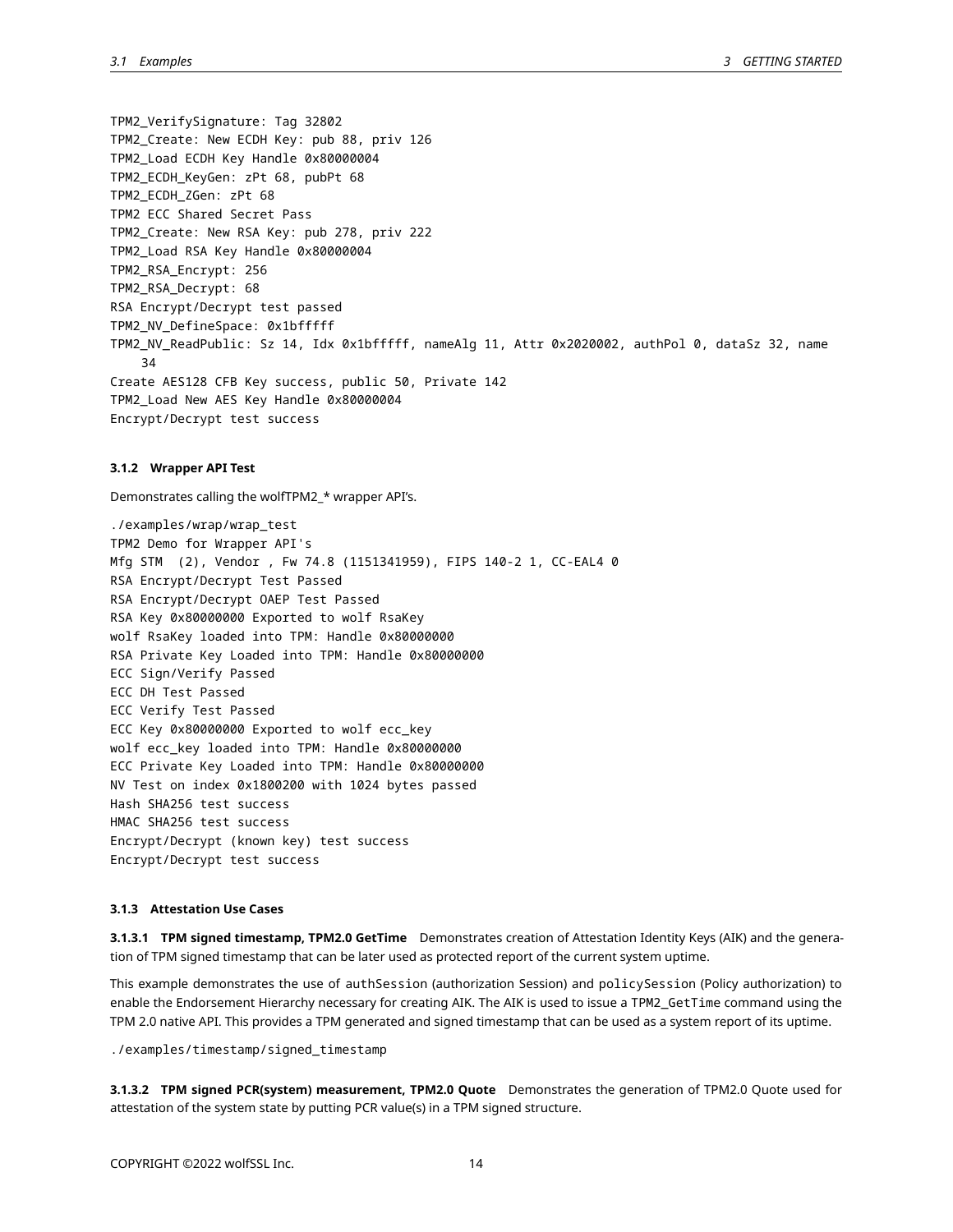**3.1.3.2.1 List of examples** The ./examples/pcr/ folder contains tools for working with Platform Configuration Registers (PCR). It is recommended to build wolfTPM with debug output enabled using ./configure --enable-debug before make to see more logging output. There are example scripts to show using these PCR examples.

#### Examples:

- ./examples/pcr/reset: Used to clear the content of a PCR (restrictions apply, see below)
- ./examples/pcr/extend: Used to modify the content of a PCR (extend is a cryptographic operation, see below)
- ./examples/pcr/quote: Used to generate a TPM2.0 Quote structure containing the PCR digest and TPM-generated signature

#### Scripts:

- ./examples/pcr/demo.sh script demonstrating the tools above
- ./examples/pcr/demo-quote-zip.sh script demonstrating how using the tools above a system file can be measured and a TPM-signed proof with that measurement generated

### **3.1.3.2.2 Technology introduction** Platform Configuration Registers (PCR)

PCRs in TPM2.0 are special registers that allow only one type of write operations to be performed on them. A TPM 2.0 extend operation is the only way to update a PCR.

At power-up, the TPM resets all PCRs to their default state (all zeros or all ones, depending on the PCR). From this state, the TPM can generate the same PCR value only if the PCR is extended with the same hash digest. In case of multiple values(multiple extend operations), the values must be supplied in the correct order, otherwise the final PCR value would differ.

For example, doing a measured boot under Linux would generate the same PCR digest, if the kernel is the same at every boot. However, loading the same (A) Linux kernel, (B) initrd image and (C) configuration file would generate the same PCR digest only when the order of extend operations is consistent (for example, A-B-C). It does not matter which extend operation is first or last as long as the order is kept the same. For example, C-B-A would result in a reproducible digest, but it would differ from the A-B-C digest.

#### Reset

Not all PCRs are equal. The user can perform extend operation on all PCRs, but the user can reset only on one of them during normal runtime. This is what makes PCRs so useful.

- PCR0-15 are reset at boot and can be cleared again(reset) only from reboot cycle.
- PCR16 is a PCR for debug purposes. This is the PCR used by all tools above by default. It is safe to test and work with PCR16.
- PCR17-22 are reserved for Dynamic Root of Trust Measurement (DRTM), an advanced topic that is to be covered separately.

#### Extend

The TPM 2.0 TPM2\_Extend API uses a SHA1 or SHA256 cryptographic operation to combine the current value of the PCR and with newly provided hash digest.

# Quote

The TPM 2.0 TPM2\_Quote API is a standard operation that encapsulates the PCR digest in a TCG defined structure called TPMS\_ATTEST together with TPM signature. The signature is produced from a TPM generated key called Attestation Identity Key (AIK) that only the TPM can use. This provides guarantee for the source of the Quote and PCR digest. Together, the Quote and PCR provide the means for system measurement and integrity.

### **3.1.3.2.3 Example Usage** Reset Example Usage

```
$ ./examples/pcr/reset -?
PCR index is out of range (0-23)
Expected usage:
./examples/pcr/reset [pcr]
```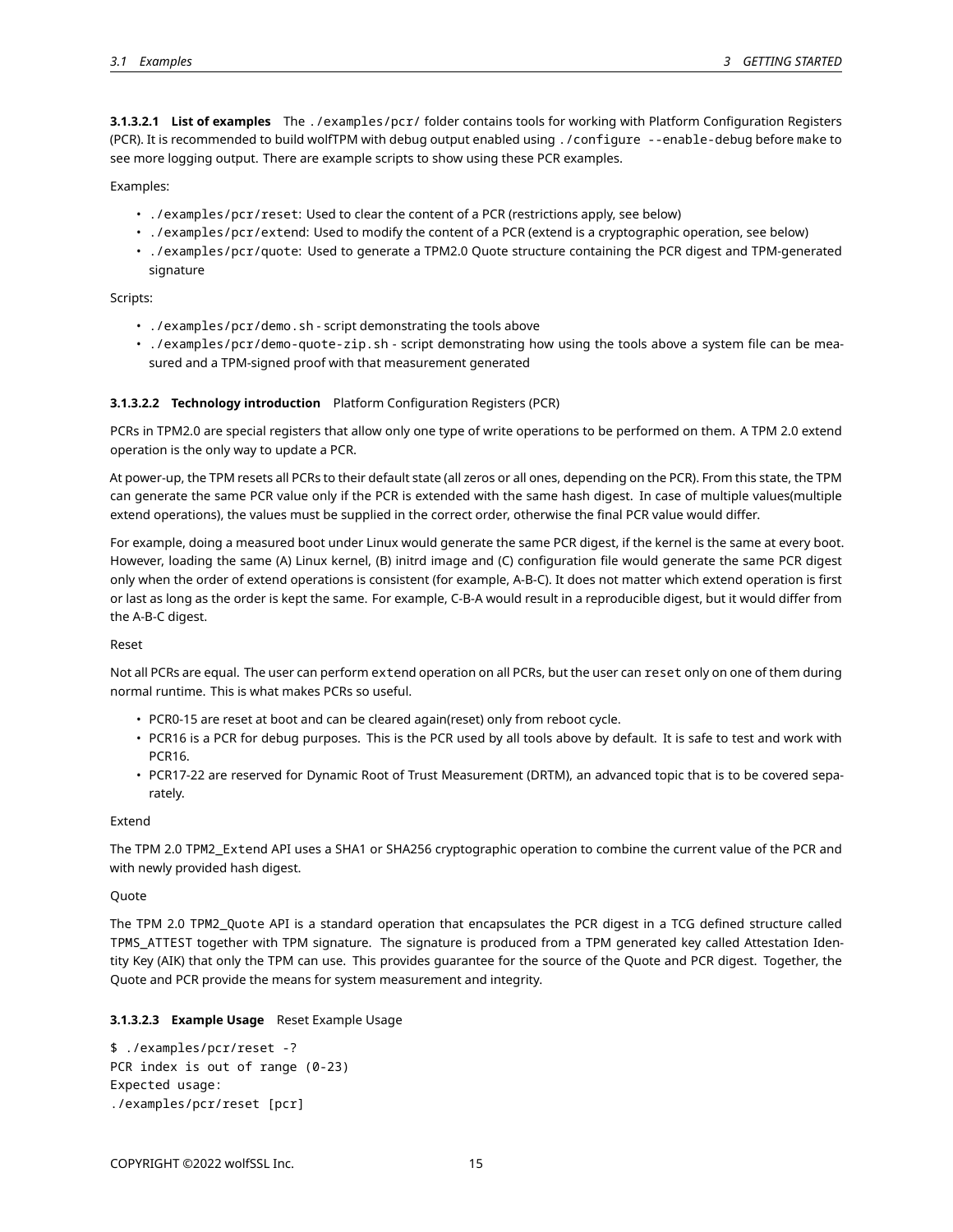\* pcr is a PCR index between 0-23 (default 16) Demo usage without parameters, resets PCR16. Extend Example Usage \$ ./examples/pcr/extend -? Incorrect arguments Expected usage: ./examples/pcr/extend [pcr] [filename] \* pcr is a PCR index between 0-23 (default 16) \* filename points to file(data) to measure If wolfTPM is built with --disable-wolfcrypt the file must contain SHA256 digest ready for extend operation. Otherwise, the extend tool computes the hash using wolfcrypt. Demo usage without parameters, extends PCR16 with known hash. Quote Example Usage \$ ./examples/pcr/quote -? Incorrect arguments

Expected usage: ./examples/pcr/quote [pcr] [filename] \* pcr is a PCR index between 0-23 (default 16) \* filename for saving the TPMS\_ATTEST structure to a file Demo usage without parameters, generates quote over PCR16 and saves the output TPMS\_ATTEST structure to "quote.blob" file.

**3.1.3.2.4 Typical demo output** All PCR examples can be used without arguments. This is the output of the ./examples/pcr/demo.sh script:

\$ ./examples/pcr/reset Demo how to reset a PCR (clear the PCR value) wolfTPM2\_Init: success Trying to reset PCR16... TPM2\_PCR\_Reset success PCR16 digest: 00 00 00 00 00 00 00 00 00 00 00 00 00 00 00 00 **|** ................ 00 00 00 00 00 00 00 00 00 00 00 00 00 00 00 00 **|** ................

As expected, the PCR16 content is now set back to all zeroes. From this moment on we can generate predictable PCR digests(values) for system measurement. Similar to using PCR7 after boot, because PCR7 is reset at system boot. Using PCR16 allows us to skip system reboots and test safely.

\$ ./examples/pcr/extend Demo how to extend data into a PCR (TPM2.0 measurement) wolfTPM2\_Init: success Hash to be used for measurement: 000102030405060708090A0B0C0D0E0F101112131415161718191A1B1C1D1E1F TPM2\_PCR\_Extend success PCR16 digest: bb 22 75 c4 9f 28 ad 52 ca e6 d5 5e 34 a9 74 a5 | ."u..(.R...^4.t. 8c 7a 3b a2 6f 97 6e 8e cb be 7a 53 69 18 dc 73 | .z;.o.n...zSi..s

Based on the old content of the PCR (all zeros) and the provided hash (SHA256 32-byte digest), the PCR gets its new value printed at the end of the extend example. This value will always be the same, if reset is launched before extend. To pass custom hash digest, the extend tool accepts PCR index as first argument(recommended to use 16 for PCR16) and user file as second argument.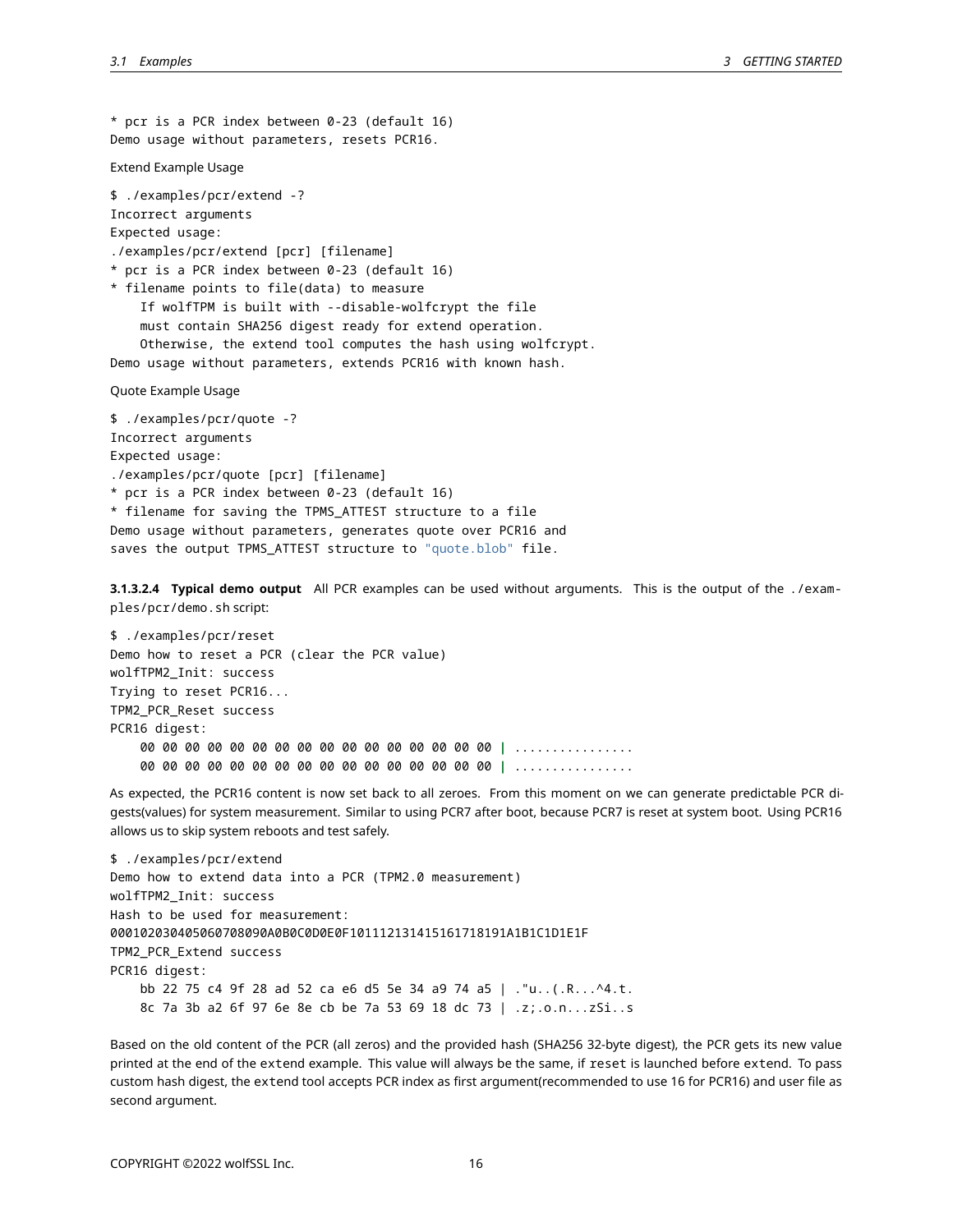\$ ./examples/pcr/quote Demo of generating signed PCR measurement (TPM2.0 Quote) wolfTPM2\_Init: success TPM2\_CreatePrimary: 0x80000000 (314 bytes) wolfTPM2\_CreateEK: Endorsement 0x80000000 (314 bytes) TPM2\_CreatePrimary: 0x80000001 (282 bytes) wolfTPM2\_CreateSRK: Storage 0x80000001 (282 bytes) TPM2\_StartAuthSession: sessionHandle 0x3000000 TPM2\_Create key: pub 280, priv 212 TPM2\_Load Key Handle 0x80000002 wolfTPM2\_CreateAndLoadAIK: AIK 0x80000002 (280 bytes) TPM2\_Quote: success TPM with signature attests (type 0x8018): TPM signed 1 count of PCRs PCR digest: c7 d4 27 2a 57 97 7f 66 1f bd 79 30 0a 1b bf ff  $|$  ..'\*W..f..y0.... 2e 43 57 cc 44 14 7a 82 11 aa 76 3f 9f 1b 3a 6c | .CW.D.z...v?..:l TPM generated signature: 28 dc da 76 33 35 a5 85 2a 0c 0b e8 25 d0 f8 8d | (..v35..\*...%... 1f ce c3 3b 71 64 ed 54 e6 4d 82 af f3 83 18 8e | ...;qd.T.M...... 6e 2d 9f 9e 5a 86 4f 11 fe 13 84 94 cf 05 b9 d5 | n-..Z.O......... eb 5a 34 39 b2 a5 7a 5f 52 c0 f4 e7 2b 70 b7 62 | .Z49..z\_R...+p.b 6a fe 79 4e 2e 46 2e 43 d7 1c ef 2c 14 21 11 14 | j.yN.F.C...,.!.. 95 01 93 a9 85 0d 02 c7 b2 f8 75 1a bd 59 da 56 | ..........u..Y.V cc 43 e3 d2 aa 14 49 2a 59 26 09 9e c9 4b 1a 66 | .C....I\*Y&...K.f cb 77 65 95 79 69 89 bd 46 46 13 3d 2c a9 78 f8 | .we.yi..FF.=,.x. 2c ab 8a 4a 6b f2 97 67 86 37 f8 f6 9d 85 cd cf | ,..Jk..g.7...... a4 ae c6 d3 cf c1 63 92 8c 7b 88 79 90 54 0a ba | ......c..{.y.T.. 8d c6 1c 8f 6e 6d 61 bc a9 2f 35 b0 1a 46 74 9a | ....nma../5..Ft. e3 7d 39 33 52 1a f5 4b 07 8d 30 53 75 b5 68 40 | .}93R..K..0Su.h@ 04 e7 a1 fc b1 93 5d 1e bc ca f4 a9 fa 75 d3 f6 | ......]......u.. 3d 4a 5b 07 23 0e f0 f4 1f 97 23 76 1a ee 66 93 | =J[.#.....#v..f. cd fd 9e 6f 2b d3 95 c5 51 cf f6 81 5b 97 a1 d2 | ...o+...Q...[... 06 45 c0 30 70 ad bd 36 66 9f 95 af 60 7c d5 a2 | .E.0p..6f...`|..

Before producing a TPM-signed structure containing the PCR measurement, the quote example starts by creating an Endorsement Key(EK) that is required for the TPM to operate. It serves essentially as the primary key for all other keys. Next, a Storage Key(SRK) is generated and under that SRK a special Attestation Identity Key(AIK) is added. Using the AIK the TPM can sign the quote structure.

**3.1.3.2.5 Steps for measuring a system file (performing local attestation)** A system administrator wants to make sure the zip tool of an user is genuine (legitimate software, correct version and has not been tampered with). To do this, the SysAdmin resets PCR16 and can afterwards generate a PCR digest based on the zip binary that can be used for future references if the file has been modified.

This is the output from ./examples/pcr/demo-quote-zip.sh script.

```
$ ./examples/pcr/reset 16
...
Trying to reset PCR16...
TPM2_PCR_Reset success
...
```
This is a good known initial state of the PCR. By using the extend tool the SysAdmin feeds the /usr/bin/zip binary to wolfCrypt for SHA256 hash computation, which then is used by wolfTPM to issue a TPM2\_Extend operation in PCR16.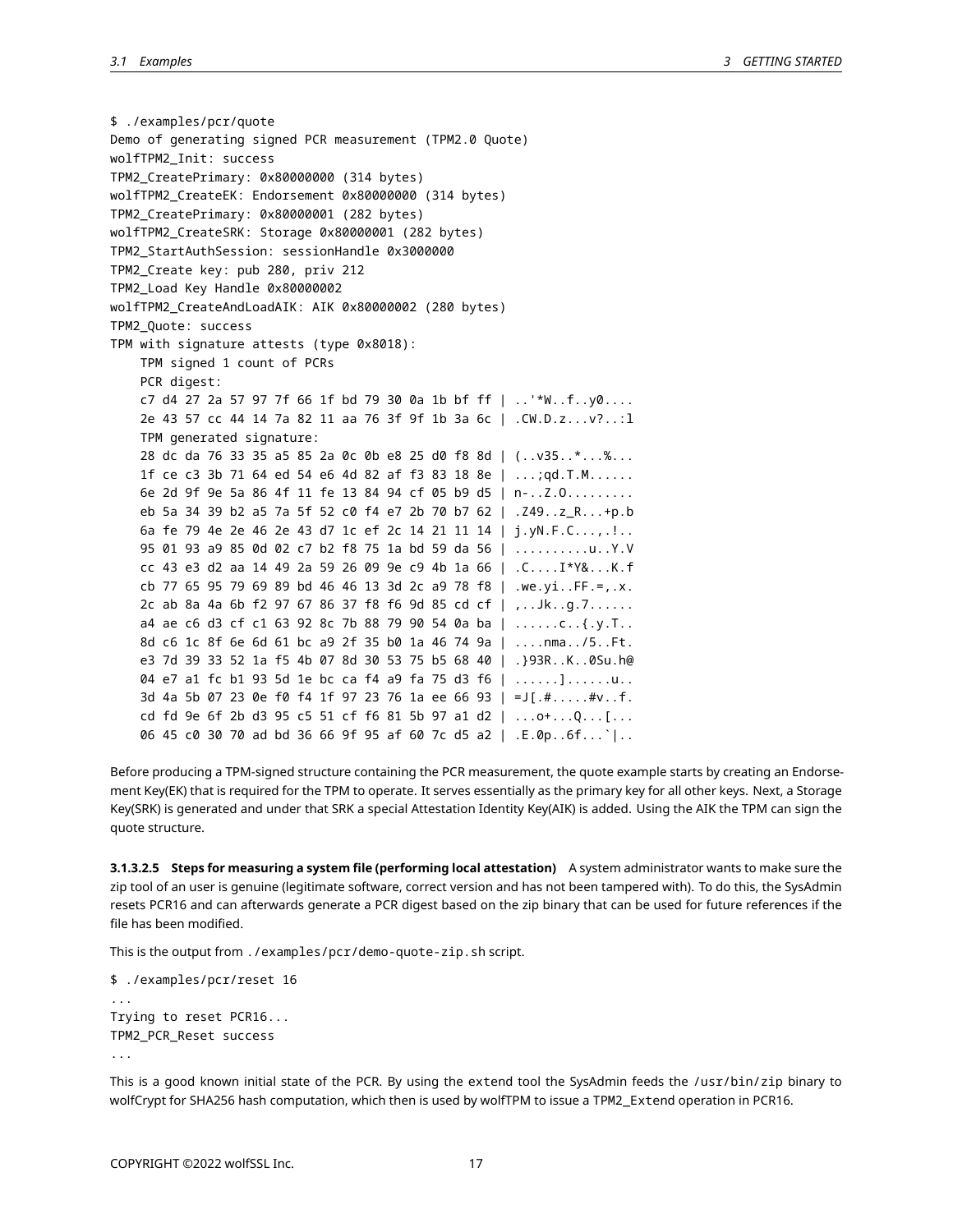```
$ ./examples/pcr/extend 16 /usr/bin/zip
...
TPM2_PCR_Extend success
PCR16 digest:
    2b bd 54 ae 08 5b 59 ef 90 42 d5 ca 5d df b5 b5 | +.T..[Y..B..]...
    74 3a 26 76 d4 39 37 eb b0 53 f5 82 67 6f b4 aa | t:&v.97..S..go..
```
Once the extend operation is finished, the SysAdmin wants to create a TPM2.0 Quote as proof of the measurement in PCR16.

```
$ ./examples/pcr/quote 16 zip.quote
...
TPM2_Quote: success
TPM with signature attests (type 0x8018):
    TPM signed 1 count of PCRs
...
```
The result of the TPM2.0 Quote operation is saved in the zip.quote binary file. The TPMS\_ATTEST structure of TPM 2.0 Quote contains also useful clock and time information. For more about the TPM time attestation please check the ./examples/ timestamp/signed\_timestamp example.

**3.1.3.3 Remote Attestation challenge** Demonstrates how to create Remote Attestation challenge using the TPM 2.0 and afterwards prepare a response.

**3.1.3.3.1 List of examples** The ./examples/attestation/ folder contains examples related specifically to remote attestation. However, the demonstration requires the creation of TPM 2.0 keys using the keygen example also included in wolfTPM's source code.

Complete list of the required examples is shown below:

- ./examples/attestation/make\_credential: Used by a server to create a remote attestation challenge
- ./examples/attestation/activate\_credential: Used by a client to decrypt the challenge and respond
- ./examples/keygen/keygen: Used to create a primary key(PK) and attestation key(AK)

Note: All of these example allow the use of the Endorsement Key and Attestation Key under the Endorsement Hierarchy. This is done by adding the -eh option when executing any of the three examples above. The advantage of using EK/EH is that the private key material of the EK never leaves the TPM. Anything encrypted using the public part of the EK can be encrypted only internally by the TPM owner of the EK, and EK is unique for every TPM chip. Therefore, creating challenges for Remote Attestation using the EK/EH has greater value in some scenarios. One drawback is that by using the EK the identity of the host under attestation is always known, because the EK private-public key pair identifies the TPM and in some scenarios this might rise privacy concerns. Our remote attestation examples support both AK under SRK and AK under EK. It is up to the developer to decide which one to use.

**3.1.3.3.2 Technology introduction** Remote Attestation is the process of a client providing an evidence to an attestation server that verifies if the client is in a known state.

For this process to take place, the client and server must establish initial trust. This is achieved using the standard TPM 2.0 commands MakeCredential and ActivateCredential.

- 1. The client transfers the public parts of a TPM 2.0 Primary Attestation Key(PAK) and quote signing Attestation Key(AK).
- 2. MakeCredential uses the public part of the PAK to encrypt a challenge(secret). Typically, the challenge is a digest of the public part of an Attestation Key(AK).

This way the challenge can only be decrypted by the TPM that can load the private part of the PAK and AK. Because the PAK and AK are bound to the TPM using a fixedTPM key attribute, the only TPM that can load these keys is the TPM where they were originally created.

3. After the challenge is created, it is transferred from the server to the client.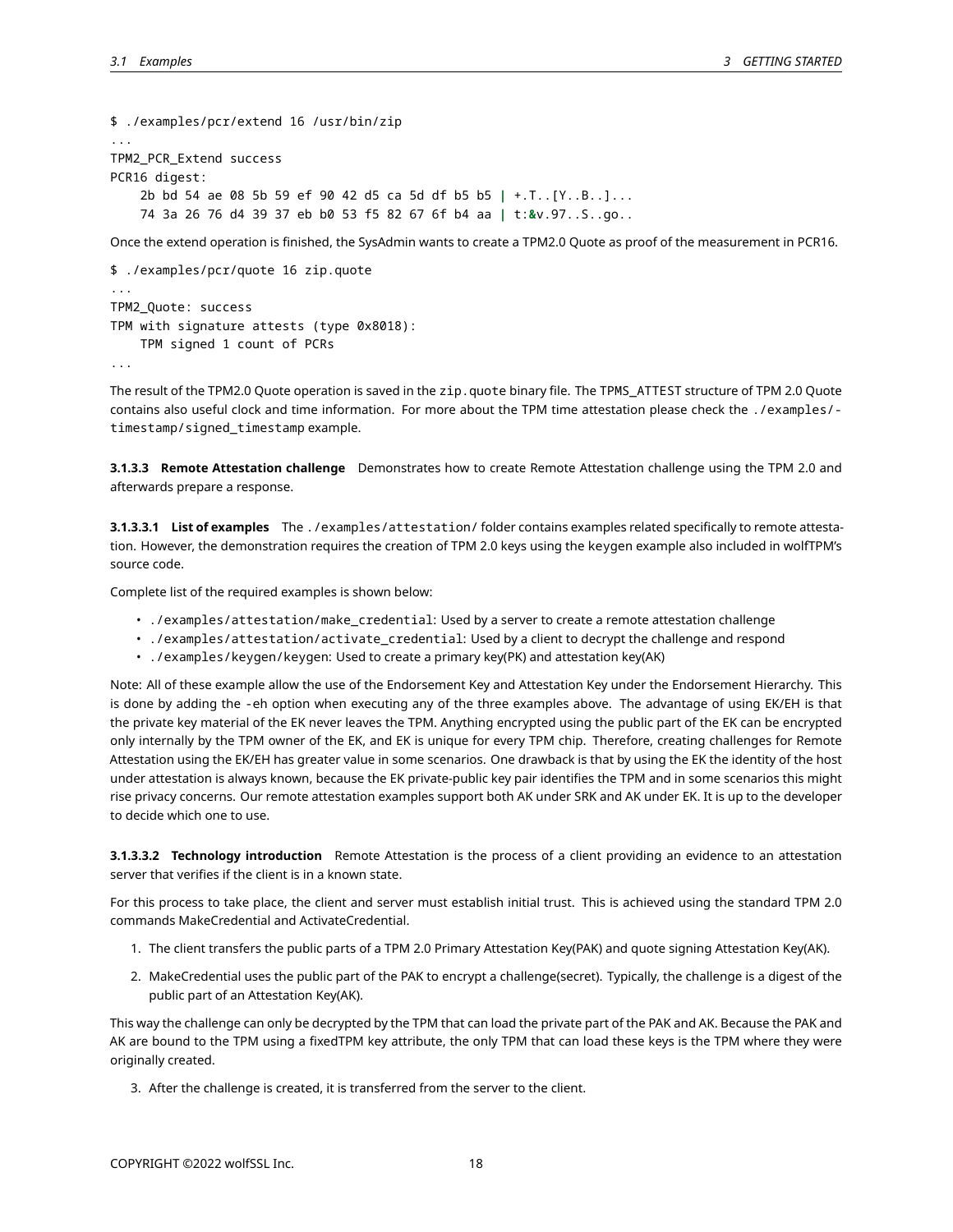4. ActivateCredential uses the TPM 2.0 loaded PAK and AK to decrypt the challenge and retrieve the secret. Once retrieved, the client can respond to the server challenge.

This way the client confirms to the server it possesses the expected TPM 2.0 System Identity and Attestation Key.

Note:

• The transport protocol to exchange the challenge and response are up to the developer to choose, because this is implementation specific. One approach could be the use of TLS1.3 client-server connection using wolfSSL.

#### **3.1.3.3.3 Example usage** Creating TPM 2.0 keys for Remote Attestation

Using the keygen example we can create the necessary TPM 2.0 Attestation Key and TPM 2.0 Primary Storage Key that will be used as a Primary Attestation Key(PAK).

\$ ./examples/keygen/keygen -rsa TPM2.0 Key generation example Key Blob: keyblob.bin Algorithm: RSA Template: AIK Use Parameter Encryption: NULL Loading SRK: Storage 0x81000200 (282 bytes) RSA AIK template Creating new RSA key... New key created and loaded (pub 280, priv 222 bytes) Wrote 508 bytes to keyblob.bin Wrote 288 bytes to srk.pub Wrote AK Name digest

Make Credential Example Usage

Using the make\_credential example an attestation server can generate remote attestation challenge. The secret is 32 bytes of randomly generated seed that could be used for a symmetric key in some remote attestation schemes.

\$ ./examples/attestation/make\_credential Using public key from SRK to create the challenge Demo how to create a credential challenge for remote attestation Credential will be stored in cred.blob wolfTPM2\_Init: success Reading 288 bytes from srk.pub Reading the private part of the key Public key for encryption loaded Read AK Name digest success TPM2\_MakeCredential success Wrote credential blob and secret to cred.blob, 648 bytes

The transfer of the PAK and AK public parts between the client and attestation server is not part of the make\_credential example, because the exchange is implementation specific.

#### Activate Credential Example Usage

Using the activate\_credential example a client can decrypt the remote attestation challenge. The secret will be exposed in plain and can be exchanged with the attestation server.

\$ ./examples/attestation/activate\_credential Using default values Demo how to create a credential blob for remote attestation wolfTPM2\_Init: success Credential will be read from cred.blob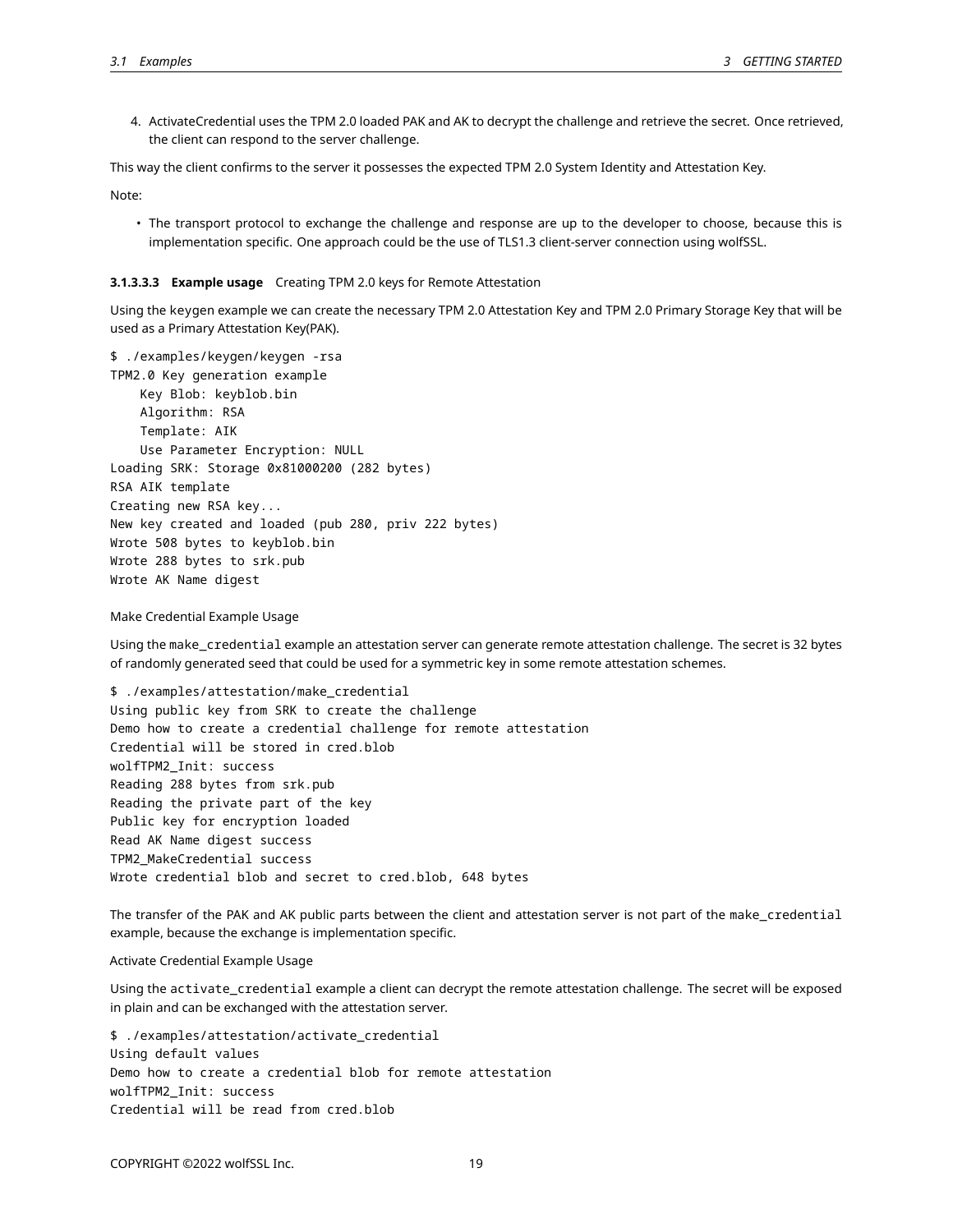Loading SRK: Storage 0x81000200 (282 bytes) SRK loaded Reading 508 bytes from keyblob.bin Reading the private part of the key AK loaded at 0x80000001 Read credential blob and secret from cred.blob, 648 bytes TPM2\_ActivateCredential success

The transfer of the challenge response containing the secret in plain (or used as a symmetric key seed) is not part of the activate\_credential example, because the exchange is also implementation specific.

### <span id="page-19-0"></span>**3.1.4 Parameter Encryption**

**3.1.4.1 Key generation with encrypted authorization** Detailed information can be found under the section ["Key genera](#page-21-1)[tion"](#page-21-1)

**3.1.4.2 Secure vault for keys with encrypted NVRAM authorization** Detailed information can be found in this file under section ["Storing keys into the TPM's NVRAM"](#page-23-0)

**3.1.4.3 TPM2.0 Quote with encrypted user data** Example for demonstrating how to use parameter encryption to protect the user data between the Host and the TPM.

In this example the qualifying data that can be supplied by the user for a Quote operation is protected. Qualifying data is arbitrary data incorporated into the signed Quote structure. Using parameter encryption, wolfTPM enables the Host to transfer that user data in encrypted form to the TPM and vice versa. Thus, protecting the data from man-in-the-middle attacks.

Only the first parameter of a TPM command can be encrypted and the parameter must be of type TPM2B\_DATA. For example, the password auth of a TPM key or the qualifying data of a TPM2.0 Quote.

The encryption of command request and response can be performed together or separate. There can be a communication exchange between the TPM and a client program where only the parameter in the request command is encrypted.

This behavior depends on the sessionAttributes:

- TPMA\_SESSION\_encrypt for command request
- TPMA\_SESSION\_decrypt for command response

Either one can be set separately or both can be set in one authorization session. This is up to the user (developer).

<span id="page-19-1"></span>./examples/pcr/quote\_paramenc

#### **3.1.5 CSR**

Generates a Certificate Signing Request for building a certificate based on a TPM key pair.

```
./examples/csr/csr
```
<span id="page-19-2"></span>It creates two files: ./certs/tpm-rsa-cert.csr ./certs/tpm-ecc-cert.csr

#### **3.1.6 Certificate Signing**

External script for generating test certificates based on TPM generated CSR's. Typically the CSR would be provided to a trusted CA for signing.

./certs/certreq.sh

<span id="page-19-3"></span>The script creates the following X.509 files (also in .pem format): ./certs/ca-ecc-cert.der ./certs/ca-rsa-cert.der ./certs/client-rsa-cert.der ./certs/client-ecc-cert.der ./certs/server-rsa-cert.der ./certs/serverecc-cert.der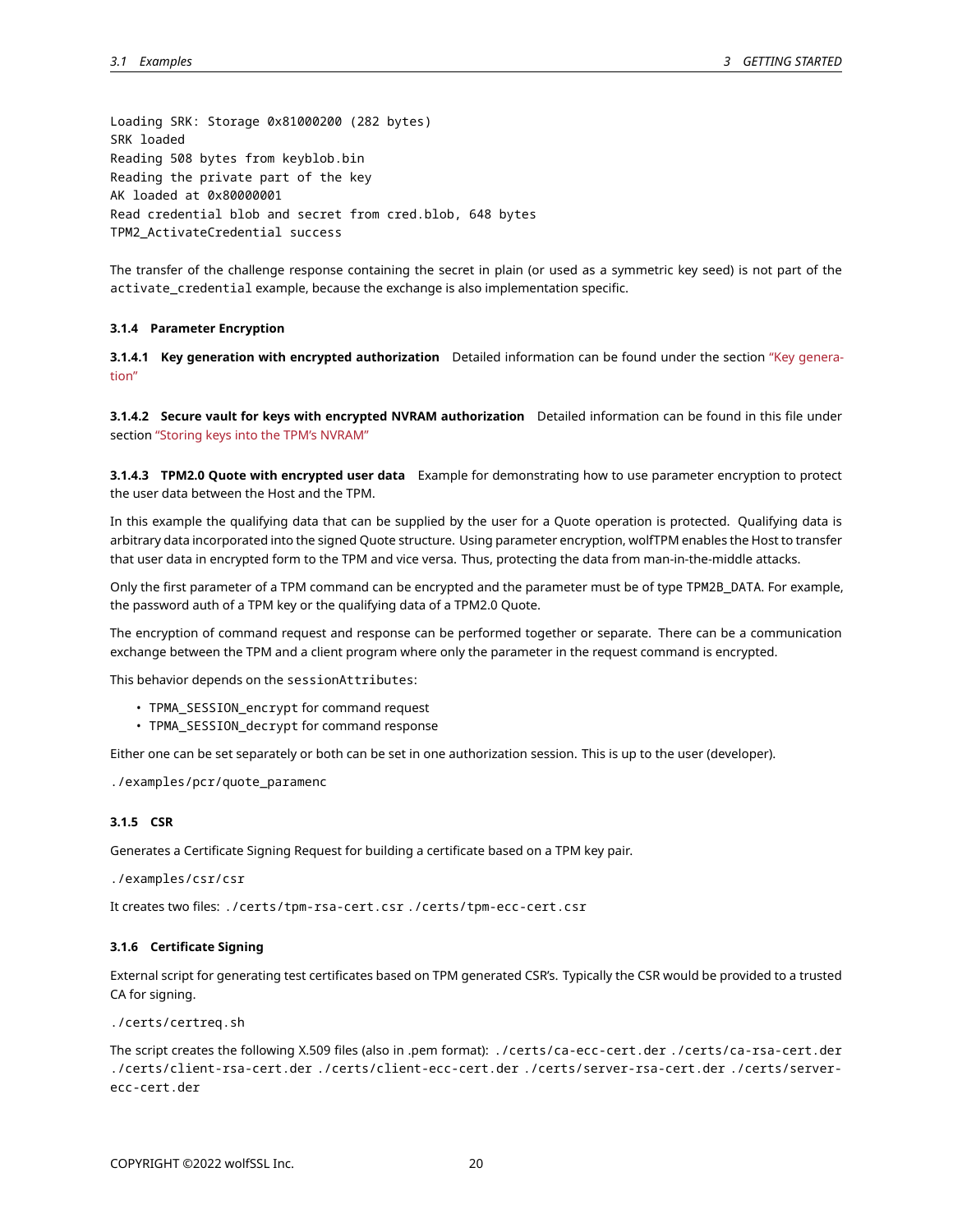# **3.1.7 PKCS #7**

Example signs and verifies data with PKCS #7 using a TPM based key.

- Must first run:
- 1. ./examples/csr/csr
- 2. ./certs/certreq.sh
- 3. ./examples/pkcs7/pkcs7

<span id="page-20-0"></span>The result is displayed to stdout on the console.

#### **3.1.8 TLS Examples**

The TLS example uses TPM based ECDHE (ECC Ephemeral key) support. It can be disabled using CFLAGS="-DWOLFTPM2\_USE\_SW\_ECDHE" or #define WOLFTPM2\_USE\_SW\_ECDHE. We are also looking into using the 2-phase TPM2\_EC\_Ephemeral and TPM2\_ZGen\_2Phase methods for improved performance and scalability.

To force ECC use with wolfSSL when RSA is enabled define TLS\_USE\_ECC.

To use symmetric AES/Hashing/HMAC with the TPM define WOLFTPM\_USE\_SYMMETRIC.

Generation of the Client and Server Certificates requires running:

- 1. ./examples/keygen/keygen rsa\_test\_blob.raw -rsa -t
- 2. ./examples/keygen/keygen ecc\_test\_blob.raw -ecc -t
- 3. ./examples/csr/csr
- 4. ./certs/certreq.sh
- 5. Copy the CA files from wolfTPM to wolfSSL certs directory.
	- a. cp ./certs/ca-ecc-cert.pem ../wolfssl/certs/tpm-ca-ecc-cert.pem

b. cp ./certs/ca-rsa-cert.pem ../wolfssl/certs/tpm-ca-rsa-cert.pem

Note: The wolf-ca-rsa-cert.pem and wolf-ca-ecc-cert.pem files come from the wolfSSL example certificates here:

cp ../wolfssl/certs/ca-cert.pem ./certs/wolf-ca-rsa-cert.pem cp ../wolfssl/certs/ca-ecc-cert.pem ./certs/wolf-ca-ecc-cert.pem

**3.1.8.1 TLS Client** Examples show using a TPM key and certificate for TLS mutual authentication (client authentication).

This example client connects to localhost on on port 11111 by default. These can be overridden using TLS\_HOST and TLS\_PORT.

You can validate using the wolfSSL example server this like: ./examples/server/server -b -p 11111 -g -d -i -V

To validate client certificate use the following wolfSSL example server command: ./examples/server/server -b -p 11111 -g -A ./certs/tpm-ca-rsa-cert.pem -i -V or ./examples/server/server -b -p 11111 -g -A ./certs/tpmca-ecc-cert.pem -i -V

Then run the wolfTPM TLS client example: ./examples/tls/tls\_client -rsa or ./examples/tls/tls\_client -ecc

**3.1.8.2 TLS Server** This example shows using a TPM key and certificate for a TLS server.

By default it listens on port 11111 and can be overridden at build-time using the TLS\_PORT macro.

Run the wolfTPM TLS server example: ./examples/tls/tls\_server -rsa or ./examples/tls/tls\_server -ecc

Then run the wolfSSL example client this like: ./examples/client/client -h localhost -p 11111 -g -d

To validate server certificate use the following wolfSSL example client comment: ./examples/client/client -h localhost -p 11111 -g -A ./certs/tpm-ca-rsa-cert.pem or ./examples/client/client -h localhost -p 11111 -g -A ./certs/tpm-ca-ecc-cert.pem

Or using your browser: https://localhost:11111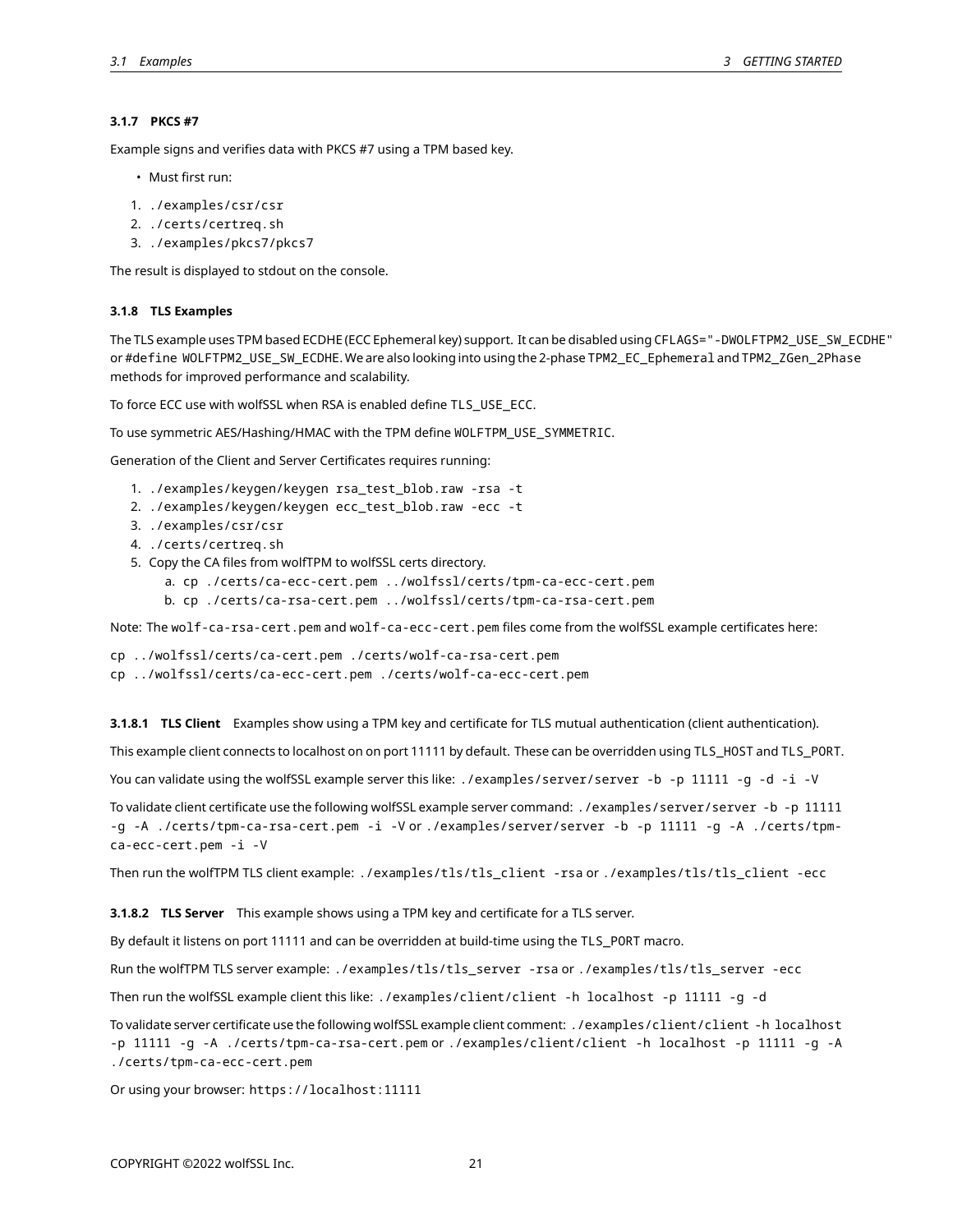With browsers you will get certificate warnings until you load the test CA's ./certs/ca-rsa-cert.pem and ./certs/caecc-cert.pem into your OS key store. For testing most browsers have a way to continue to the site anyways to bypass the warning.

## <span id="page-21-0"></span>**3.1.9 Clock**

Updating the TPM clock

The TPM has internal hardware clock that can be useful to the user. There are two values that the TPM can provide in respect to time.

TPM time is the current uptime, since the last power on sequence. This value can not be changed or modified. There is no mechanism for that. The value is reset at every power sequence.

TPM clock is the total time the TPM has ever been powered. This value can be modified using the TPM2\_ClockSet command. The TPM clock can be set only forward.

This way the user can keep track of relative and current time using the TPM clock.

Note: If the new time value makes a change bigger than the TPM clock update interval, then the TPM will first update its volatile register for time and then the non-volatile register for time. This may cause a narrow delay before the commands returns execution to the user. Depending on the TPM manufacturer, the delay can vary from us to few ms.

Note: This example can take an optional argument, the time value in milliseconds used for incrementing the TPM clock. Default value is 50000ms (50 seconds).

<span id="page-21-1"></span>./examples/timestamp/clock\_set

#### **3.1.10 Key Generation**

Examples for generating a TPM key blob and storing to disk, then loading from disk and loading into temporary TPM handle.

\$ ./examples/keygen/keygen keyblob.bin -rsa TPM2.0 Key generation example Loading SRK: Storage 0x81000200 (282 bytes) Creating new RSA key... Created new key (pub 280, priv 222 bytes) Wrote 840 bytes to keyblob.bin

\$ ./examples/keygen/keyload keyblob.bin TPM2.0 Key load example Loading SRK: Storage 0x81000200 (282 bytes) Reading 840 bytes from keyblob.bin Loaded key to 0x80000001

\$ ./examples/keygen/keygen keyblob.bin -ecc TPM2.0 Key generation example Loading SRK: Storage 0x81000200 (282 bytes) Creating new ECC key... Created new key (pub 88, priv 126 bytes) Wrote 744 bytes to keyblob.bin

\$ ./examples/keygen/keyload keyblob.bin TPM2.0 Key load example Loading SRK: Storage 0x81000200 (282 bytes) Reading 744 bytes from keyblob.bin Loaded key to 0x80000001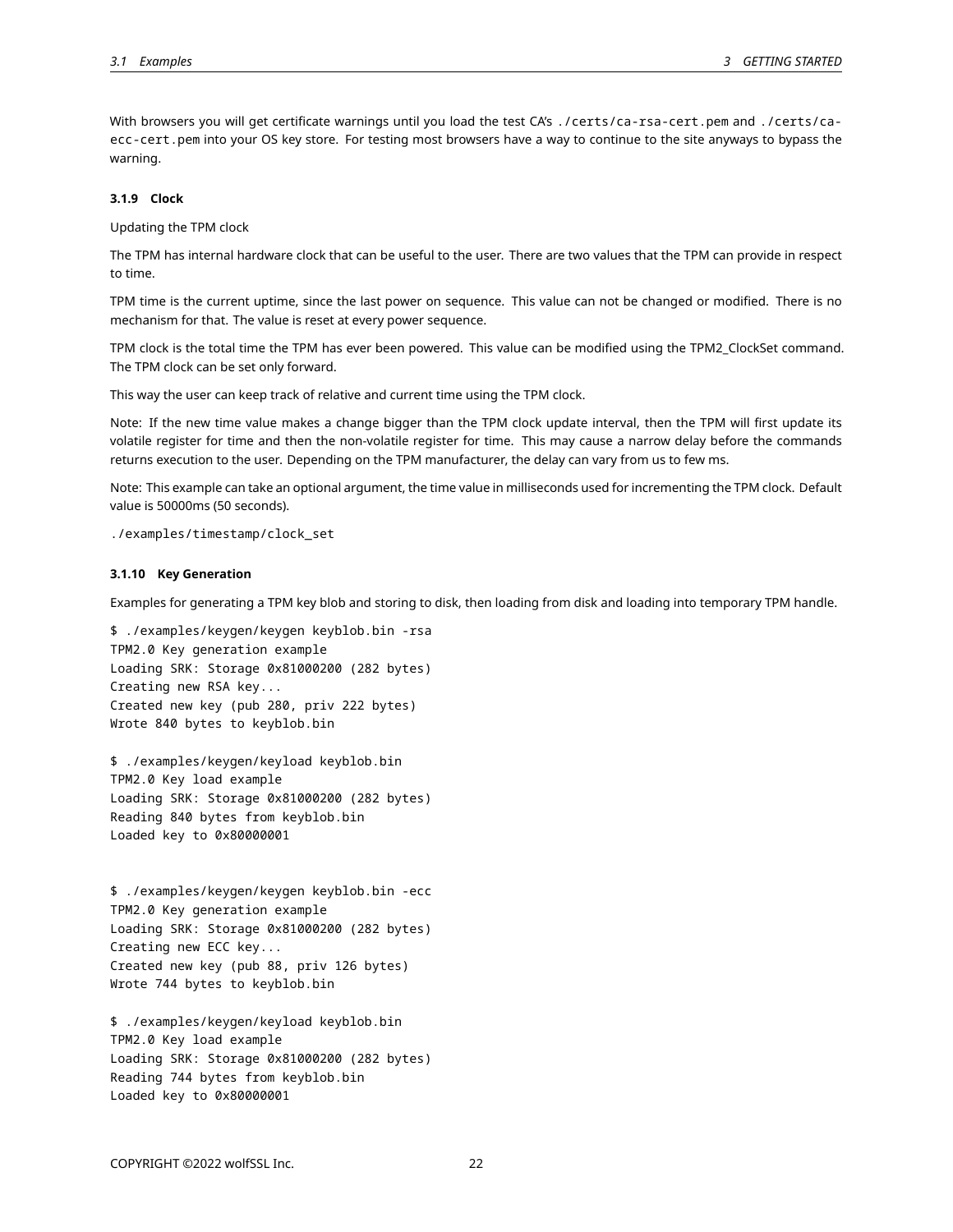./examples/keygen/keygen -sym=aescfb128 TPM2.0 Key generation example Key Blob: keyblob.bin Algorithm: SYMCIPHER aescfb mode, 128 keybits Template: Default Use Parameter Encryption: NULL Loading SRK: Storage 0x81000200 (282 bytes) Symmetric template Creating new SYMCIPHER key... Created new key (pub 50, priv 142 bytes) Wrote 198 bytes to keyblob.bin

\$ ./examples/keygen/keyload TPM2.0 Key load example Key Blob: keyblob.bin Use Parameter Encryption: NULL Loading SRK: Storage 0x81000200 (282 bytes) Reading 198 bytes from keyblob.bin Reading the private part of the key Loaded key to 0x80000001

When filename is not supplied, a default filename "keyblob.bin" is used, therefore keyload and keygen can be used without additional parameters for quick TPM 2.0 key generation demonstration.

To see the complete list of supported cryptographic algorithms and options by the keygen example, use one of the --help switches.

Example for importing a private key as TPM key blob and storing to disk, then loading from disk and loading into temporary TPM handle.

\$ ./examples/keygen/keyimport keyblob.bin -rsa TPM2.0 Key import example Loading SRK: Storage 0x81000200 (282 bytes) Imported key (pub 278, priv 222 bytes) Wrote 840 bytes to keyblob.bin

\$ ./examples/keygen/keyload keyblob.bin TPM2.0 Key load example Loading SRK: Storage 0x81000200 (282 bytes) Reading 840 bytes from keyblob.bin Loaded key to 0x80000001

\$ ./examples/keygen/keyimport keyblob.bin -ecc TPM2.0 Key Import example Loading SRK: Storage 0x81000200 (282 bytes) Imported key (pub 86, priv 126 bytes) Wrote 744 bytes to keyblob.bin

\$ ./examples/keygen/keyload keyblob.bin TPM2.0 Key load example Loading SRK: Storage 0x81000200 (282 bytes) Reading 744 bytes from keyblob.bin Loaded key to 0x80000001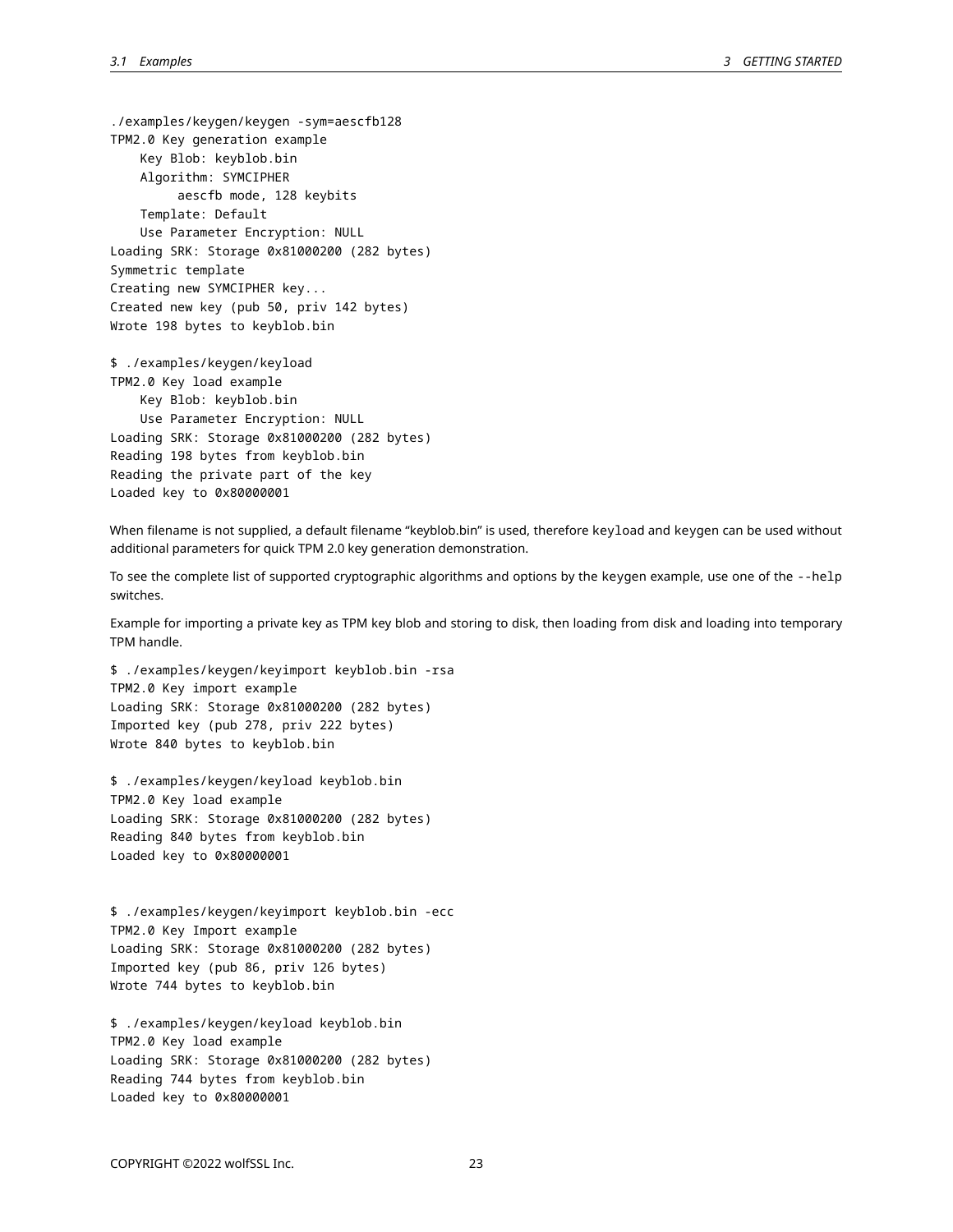The keyload tool takes only one argument, the filename of the stored key. Because the information what is key scheme (RSA or ECC) is contained within the key blob.

#### <span id="page-23-0"></span>**3.1.11 Storing keys into the TPM's NVRAM**

These examples demonstrates how to use the TPM as a secure vault for keys. There are two programs, one to store a TPM key into the TPM's NVRAM and another to extract the key from the TPM's NVRAM. Both examples can use parameter encryption to protect from MITM attacks. The Non-volatile memory location is protected with a password authorization that is passed in encrypted form, when "-aes" is given on the command line.

Before running the examples, make sure there is a keyblob.bin generated using the keygen tool. The key can be of any type, RSA, ECC or symmetric. The example will store the private and public part. In case of a symmetric key the public part is meta data from the TPM. How to generate a key you can see above, in the description of the keygen example.

Typical output for storing and then reading an RSA key with parameter encryption enabled:

\$ ./examples/nvram/store -aes Parameter Encryption: Enabled (AES CFB).

TPM2\_StartAuthSession: sessionHandle 0x2000000 Reading 840 bytes from keyblob.bin Storing key at TPM NV index 0x1800202 with password protection

Public part = 616 bytes NV write of public part succeeded

Private part = 222 bytes Stored 2-byte size marker before the private part NV write of private part succeeded

\$ ./examples/nvram/read -aes Parameter Encryption: Enabled (AES CFB).

TPM2\_StartAuthSession: sessionHandle 0x2000000 Trying to read 616 bytes of public key part from NV Successfully read public key part from NV

Trying to read size marker of the private key part from NV Successfully read size marker from NV

Trying to read 222 bytes of private key part from NV Successfully read private key part from NV

Extraction of key from NVRAM at index 0x1800202 succeeded Loading SRK: Storage 0x81000200 (282 bytes) Trying to load the key extracted from NVRAM Loaded key to 0x80000001

The "read" example will try to load the extracted key, if both the public and private part of the key were stored in NVRAM. The "-aes" switches triggers the use of parameter encryption.

The examples can work with partial key material - private or public. This is achieved by using the "-priv" and "-pub" options.

Typical output of storing only the private key of RSA asymmetric key pair in NVRAM and without parameter encryption enabled.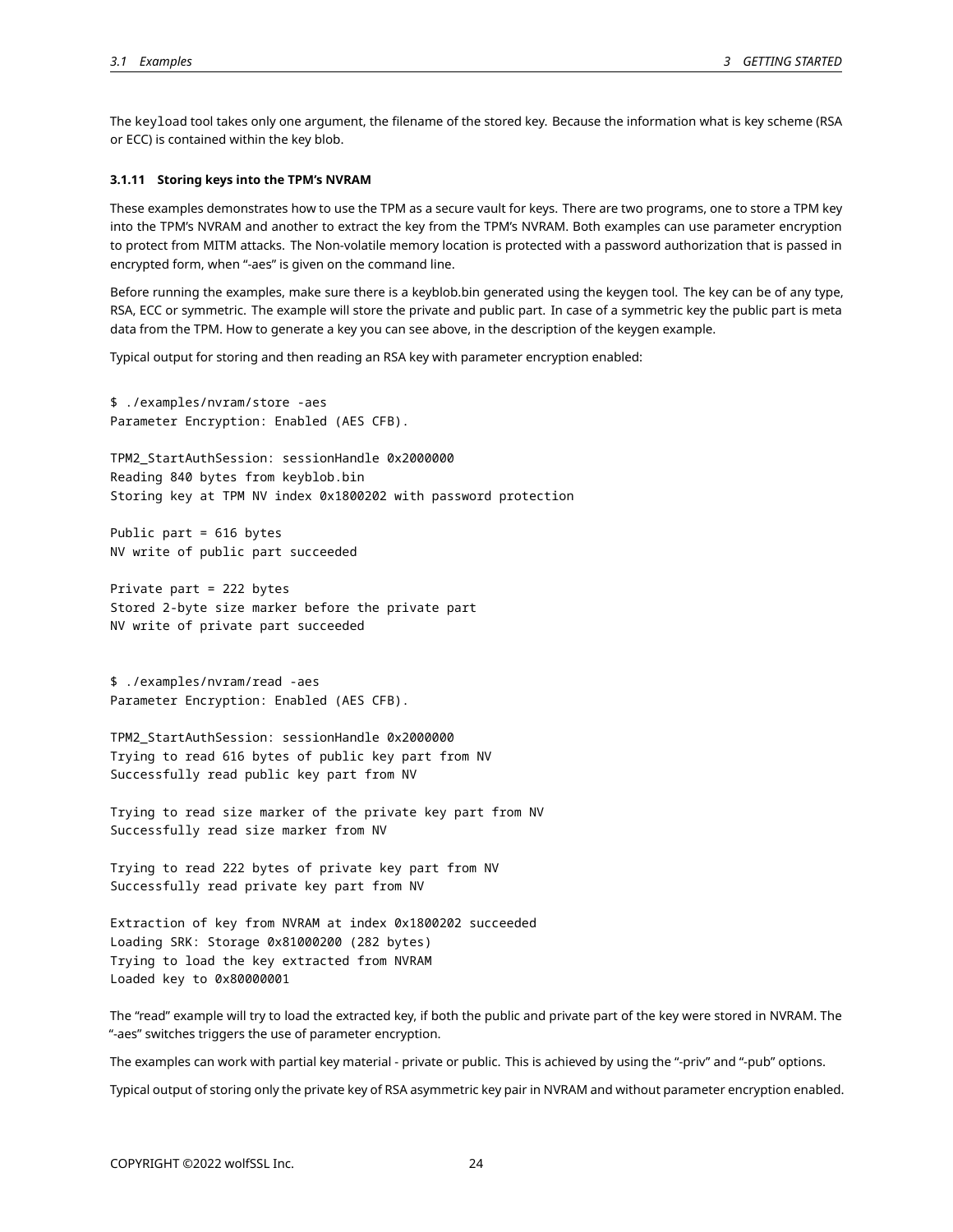\$ ./examples/nvram/store -priv Parameter Encryption: Not enabled (try -aes or -xor).

Reading 506 bytes from keyblob.bin Reading the private part of the key Storing key at TPM NV index 0x1800202 with password protection

```
Private part = 222 bytes
Stored 2-byte size marker before the private part
NV write of private part succeeded
```
\$ ./examples/nvram/read -priv Parameter Encryption: Not enabled (try -aes or -xor).

Trying to read size marker of the private key part from NV Successfully read size marker from NV

Trying to read 222 bytes of private key part from NV Successfully read private key part from NV

Extraction of key from NVRAM at index 0x1800202 succeeded

After successful key extraction using "read", the NV Index is destroyed. Therefore, to use "read" again, the "store" example must be run again as well.

### <span id="page-24-0"></span>**3.1.12 Seal / Unseal**

TPM 2.0 can protect secrets using a standard Seal/Unseal procedure. Seal can be created using a TPM 2.0 key or against a set of PCR values. Note: Secret data sealed in a key is limited to a maximum size of 128 bytes.

There are two examples available: seal/seal and seal/unseal.

Demo usage is available, without parameters.

**3.1.12.1 Sealing data into a TPM 2.0 Key** Using the seal example we store securely our data in a newly generated TPM 2.0 key. Only when this key is loaded into the TPM, we could read back our secret data.

Please find example output from sealing and unsealing a secret message:

```
$ ./examples/seal/seal keyblob.bin mySecretMessage
TPM2.0 Simple Seal example
    Key Blob: keyblob.bin
    Use Parameter Encryption: NULL
Loading SRK: Storage 0x81000200 (282 bytes)
Sealing the user secret into a new TPM key
Created new TPM seal key (pub 46, priv 141 bytes)
Wrote 193 bytes to keyblob.bin
Key Public Blob 46
Key Private Blob 141
$ ./examples/keygen/keyload -persistent
TPM2.0 Key load example
    Key Blob: keyblob.bin
```
Use Parameter Encryption: NULL Loading SRK: Storage 0x81000200 (282 bytes) Reading 193 bytes from keyblob.bin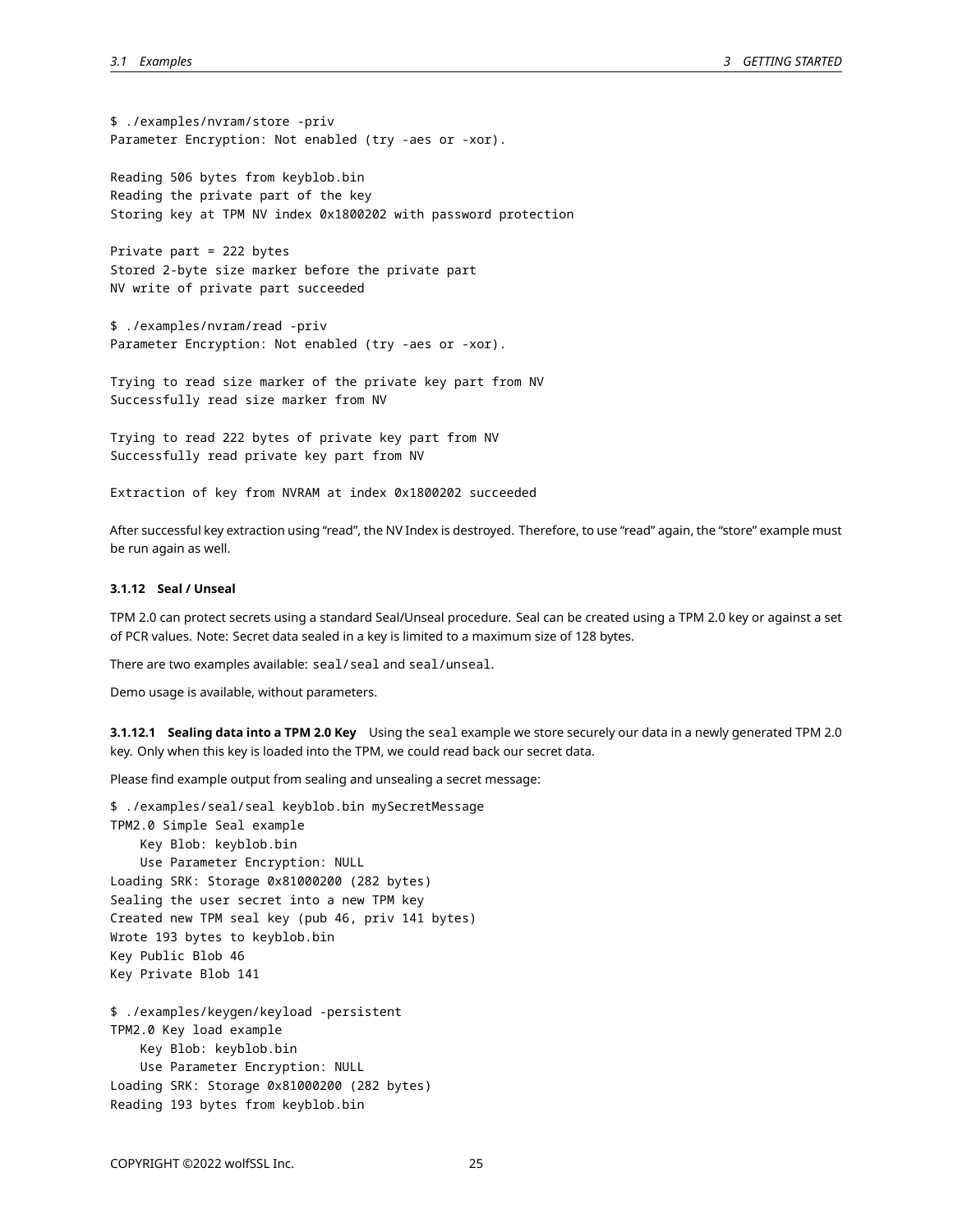Reading the private part of the key Loaded key to 0x80000001 Key was made persistent at 0x81000202

\$ ./examples/seal/unseal message.raw Example how to unseal data using TPM2.0 wolfTPM2\_Init: success Unsealing succeeded Stored unsealed data to file = message.raw

\$ cat message.raw mySecretMessage

After a successful unsealing, the data is stored into a new file. If no filename is provided, the unseal tool stores the data in unseal.bin.

# <span id="page-25-0"></span>**3.1.13 GPIO Control**

Some TPM 2.0 modules have extra I/O functionalities and additional GPIO that the developer could use. This extra GPIO could be used to signal other subsystems about security events or system states.

Currently, the GPIO control examples support ST33 and NPCT75x TPM 2.0 modules.

There are four examples available. Configuration using gpio/gpio\_config.

Every example has a help option -h. Please consult with gpio\_config -h about the various GPIO modes.

Once configured, a GPIO can be controlled using gpio/gpio\_set and gpio/gpio\_read.

Demo usage is available, when no parameters are supplied. Recommended is to use carefully selected options, because GPIO interact with the physical world.

**3.1.13.1 GPIO Config** ST33 supports 6 modes, information from gpio/gpio\_config below:

\$ ./examples/gpio/gpio\_config -h Expected usage: ./examples/gpio/gpio\_config [num] [mode] \* num is a GPIO number between 0-3 (default 0) \* mode is a number selecting the GPIO mode between 0-6 (default 3): 0. standard - reset to the GPIO's default mode 1. floating - input in floating configuration. 2. pullup - input with pull up enabled 3. pulldown - input with pull down enabled 4. opendrain - output in open drain configuration

5. pushpull - output in push pull configuration

6. unconfigure - delete the NV index for the selected GPIO

Example usage, without parameters, configures GPIO0 as input with a pull down.

Example usage for configuring a GPIO to output can be found below:

\$ ./examples/gpio/gpio\_config 0 5 GPIO num is: 0 GPIO mode is: 5 Example how to use extra GPIO on a TPM 2.0 modules Trying to configure GPIO0... TPM2\_GPIO\_Config success NV Index for GPIO access created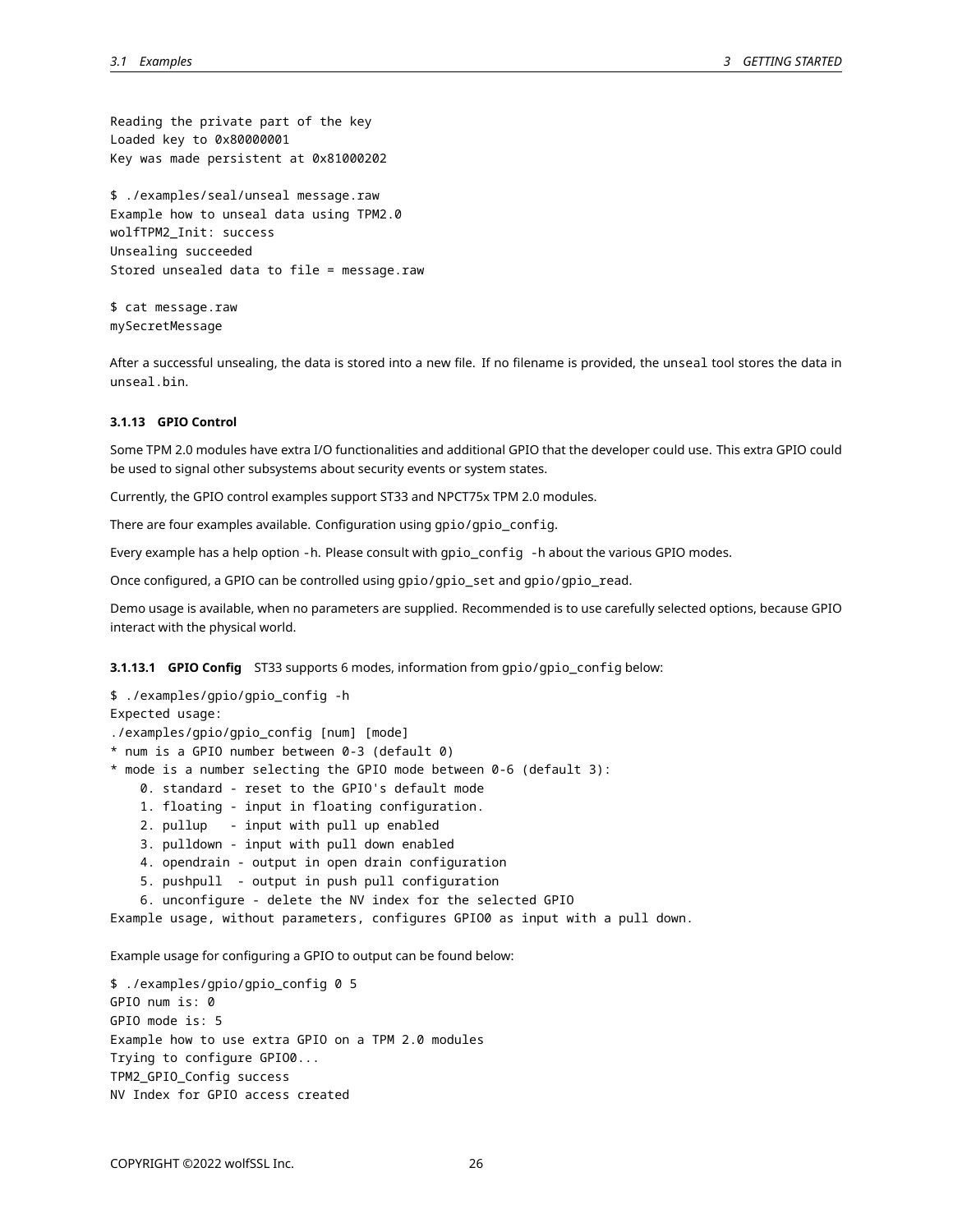Example usage for configuring a GPIO as input with a pull-up on ST33 can be found below:

```
$ ./examples/gpio/gpio_config 0 3
GPIO num is: 0
GPIO mode is: 3
Demo how to use extra GPIO on a TPM 2.0 modules
Trying to configure GPIO0...
TPM2_GPIO_Config success
NV Index for GPIO access created
```
**3.1.13.2 GPIO Config (NPCT75xx)** NPCT75x supports 3 output modes (no input modes), information from gpio/gpio\_config below:

\$ ./examples/gpio/gpio\_config -h Expected usage: ./examples/gpio/gpio\_config [num] [mode] \* num is a GPIO number between 3 and 4 (default 3) \* mode is either push-pull, open-drain or open-drain with pull-up 1. pushpull - output in push pull configuration 2. opendrain - output in open drain configuration 3. pullup - output in open drain with pull-up enabled 4. unconfig - delete NV index for GPIO access Example usage, without parameters, configures GPIO3 as push-pull output.

Please note that NPCT75x GPIO numbering starts from GPIO3, while ST33 starts from GPIO0.

```
$ ./examples/gpio/gpio_nuvoton 4 1
Example for GPIO configuration of a NPTC7xx TPM 2.0 module
GPIO number: 4
GPIO mode: 1
Successfully read the current configuration
Successfully wrote new configuration
NV Index for GPIO access created
```
**3.1.13.3 GPIO Usage** Switching a GPIO configuration is seamless. \* For ST33 gpio/gpio\_config takes care of deleting existing NV Index, so a new GPIO configuration can be chosen. \* For NPCT75xx gpio/gpio\_config can reconfigure any GPIO without deleting the created NV index.

```
$ ./examples/gpio/gpio_set 0 -high
GPIO0 set to high level
```
\$ ./examples/gpio/gpio\_set 0 -low GPIO0 set to low level

\$ ./examples/gpio/gpio\_read 0 GPIO0 is Low

#### <span id="page-26-0"></span>**3.2 Benchmarks**

The wolfTPM benchmark application requires the same setup as the example applications.

Note: Key Generation is using existing template from hierarchy seed.

Run on Infineon OPTIGA SLB9670 at 43MHz: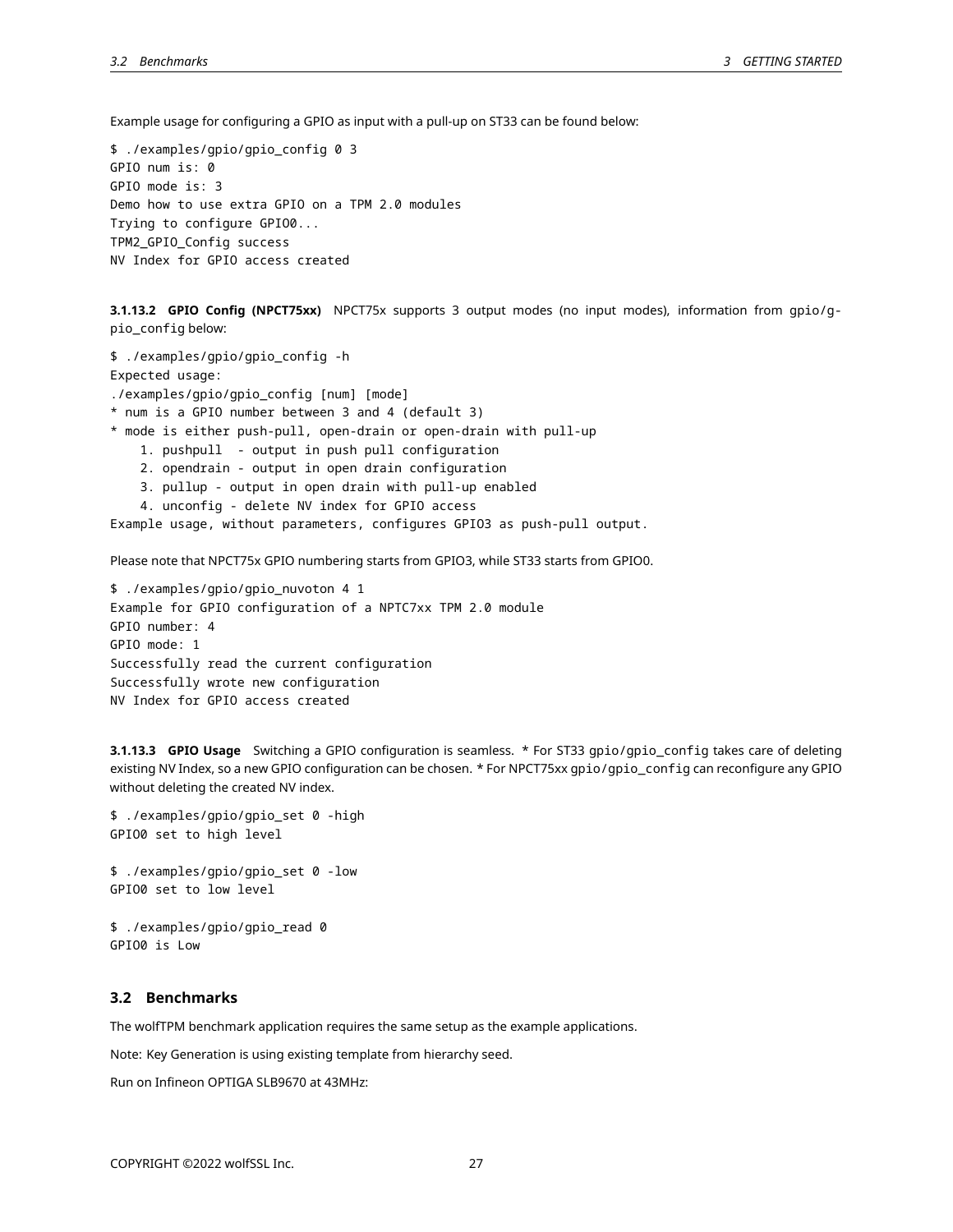./examples/bench/bench TPM2 Benchmark using Wrapper API's RNG 16 KB took 1.140 seconds, 14.033 KB/s Benchmark symmetric AES-128-CBC-enc not supported! Benchmark symmetric AES-128-CBC-dec not supported! Benchmark symmetric AES-256-CBC-enc not supported! Benchmark symmetric AES-256-CBC-dec not supported! Benchmark symmetric AES-128-CTR-enc not supported! Benchmark symmetric AES-128-CTR-dec not supported! Benchmark symmetric AES-256-CTR-enc not supported! Benchmark symmetric AES-256-CTR-dec not supported! Benchmark symmetric AES-256-CFB-enc not supported! Benchmark symmetric AES-256-CFB-dec not supported! SHA1 138 KB took 1.009 seconds, 136.783 KB/s SHA256 138 KB took 1.009 seconds, 136.763 KB/s RSA 2048 key gen 5 ops took 10.981 sec, avg 2196.230 ms, 0.455 ops/sec RSA 2048 Public 113 ops took 1.005 sec, avg 8.893 ms, 112.449 ops/sec RSA 2048 Private 7 ops took 1.142 sec, avg 163.207 ms, 6.127 ops/sec RSA 2048 Pub OAEP 73 ops took 1.011 sec, avg 13.848 ms, 72.211 ops/sec RSA 2048 Priv OAEP 6 ops took 1.004 sec, avg 167.399 ms, 5.974 ops/sec ECC 256 key gen 5 ops took 1.157 sec, avg 231.350 ms, 4.322 ops/sec ECDSA 256 sign 15 ops took 1.033 sec, avg 68.865 ms, 14.521 ops/sec ECDSA 256 verify 9 ops took 1.022 sec, avg 113.539 ms, 8.808 ops/sec ECDHE 256 agree 5 ops took 1.161 sec, avg 232.144 ms, 4.308 ops/sec Run on ST ST33TP SPI at 33MHz: ./examples/bench/bench TPM2 Benchmark using Wrapper API's RNG 14 KB took 1.017 seconds, 13.763 KB/s AES-128-CBC-enc 40 KB took 1.008 seconds, 39.666 KB/s AES-128-CBC-dec 42 KB took 1.032 seconds, 40.711 KB/s AES-256-CBC-enc 40 KB took 1.013 seconds, 39.496 KB/s AES-256-CBC-dec 40 KB took 1.011 seconds, 39.563 KB/s AES-128-CTR-enc 26 KB took 1.055 seconds, 24.646 KB/s AES-128-CTR-dec 26 KB took 1.035 seconds, 25.117 KB/s AES-256-CTR-enc 26 KB took 1.028 seconds, 25.302 KB/s AES-256-CTR-dec 26 KB took 1.030 seconds, 25.252 KB/s AES-128-CFB-enc 42 KB took 1.045 seconds, 40.201 KB/s AES-128-CFB-dec 40 KB took 1.008 seconds, 39.699 KB/s AES-256-CFB-enc 40 KB took 1.022 seconds, 39.151 KB/s AES-256-CFB-dec 42 KB took 1.041 seconds, 40.362 KB/s SHA1 86 KB took 1.005 seconds, 85.559 KB/s SHA256 84 KB took 1.019 seconds, 82.467 KB/s RSA 2048 key gen 1 ops took 7.455 sec, avg 7455.036 ms, 0.134 ops/sec RSA 2048 Public 110 ops took 1.003 sec, avg 9.122 ms, 109.624 ops/sec RSA 2048 Private 5 ops took 1.239 sec, avg 247.752 ms, 4.036 ops/sec RSA 2048 Pub OAEP 81 ops took 1.001 sec, avg 12.364 ms, 80.880 ops/sec RSA 2048 Priv OAEP 4 ops took 1.007 sec, avg 251.780 ms, 3.972 ops/sec ECC 256 key gen 5 ops took 1.099 sec, avg 219.770 ms, 4.550 ops/sec ECDSA 256 sign 24 ops took 1.016 sec, avg 42.338 ms, 23.619 ops/sec

Run on Microchip ATTPM20 at 33MHz:

COPYRIGHT ©2022 wolfSSL Inc. 28

ECDSA 256 verify 14 ops took 1.036 sec, avg 74.026 ms, 13.509 ops/sec ECDHE 256 agree 5 ops took 1.235 sec, avg 247.085 ms, 4.047 ops/sec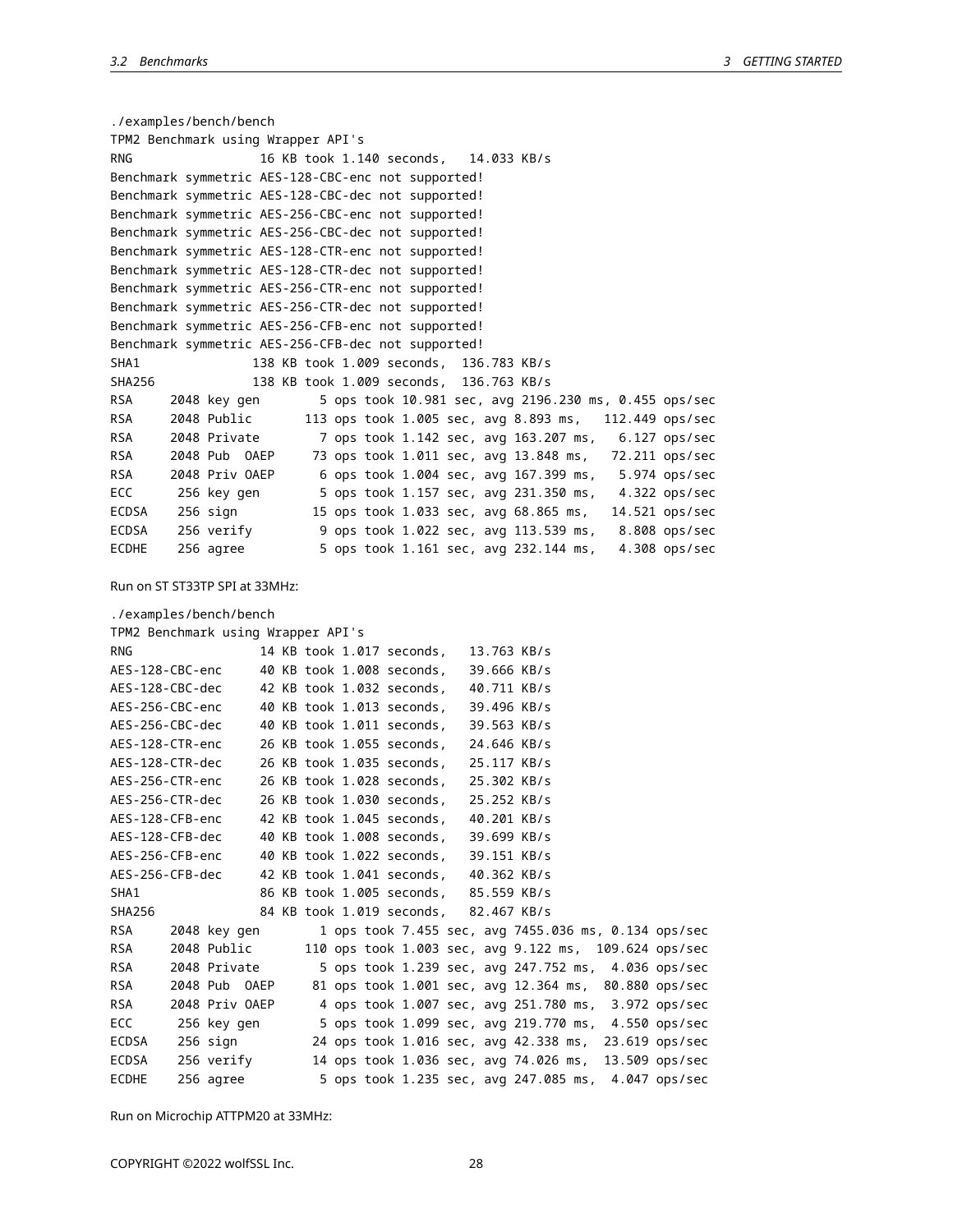```
./examples/bench/bench
TPM2 Benchmark using Wrapper API's
RNG 2 KB took 1.867 seconds, 1.071 KB/s
Benchmark symmetric AES-128-CBC-enc not supported!
Benchmark symmetric AES-128-CBC-dec not supported!
Benchmark symmetric AES-256-CBC-enc not supported!
Benchmark symmetric AES-256-CBC-dec not supported!
Benchmark symmetric AES-128-CTR-enc not supported!
Benchmark symmetric AES-128-CTR-dec not supported!
Benchmark symmetric AES-256-CTR-enc not supported!
Benchmark symmetric AES-256-CTR-dec not supported!
AES-128-CFB-enc 16 KB took 1.112 seconds, 14.383 KB/s
AES-128-CFB-dec 16 KB took 1.129 seconds, 14.166 KB/s
AES-256-CFB-enc 12 KB took 1.013 seconds, 11.845 KB/s
AES-256-CFB-dec 12 KB took 1.008 seconds, 11.909 KB/s
SHA1 22 KB took 1.009 seconds, 21.797 KB/s
SHA256 22 KB took 1.034 seconds, 21.270 KB/s
RSA 2048 key gen 3 ops took 15.828 sec, avg 5275.861 ms, 0.190 ops/sec
RSA 2048 Public 22 ops took 1.034 sec, avg 47.021 ms, 21.267 ops/sec
RSA 2048 Private 9 ops took 1.059 sec, avg 117.677 ms, 8.498 ops/sec
RSA 2048 Pub OAEP 21 ops took 1.007 sec, avg 47.959 ms, 20.851 ops/sec
RSA 2048 Priv OAEP 9 ops took 1.066 sec, avg 118.423 ms, 8.444 ops/sec
ECC 256 key gen 7 ops took 1.072 sec, avg 153.140 ms, 6.530 ops/sec
ECDSA 256 sign 18 ops took 1.056 sec, avg 58.674 ms, 17.043 ops/sec
ECDSA 256 verify 24 ops took 1.031 sec, avg 42.970 ms, 23.272 ops/sec
ECDHE 256 agree 16 ops took 1.023 sec, avg 63.934 ms, 15.641 ops/sec
```
Run on Nations Technologies Inc. TPM 2.0 module at 33MHz:

```
./examples/bench/bench
```

| TPM2 Benchmark using Wrapper API's |                                                       |  |  |  |
|------------------------------------|-------------------------------------------------------|--|--|--|
| <b>RNG</b>                         | 12 KB took 1.065 seconds, 11.270 KB/s                 |  |  |  |
|                                    | AES-128-CBC-enc 48 KB took 1.026 seconds, 46.780 KB/s |  |  |  |
|                                    | AES-128-CBC-dec 48 KB took 1.039 seconds, 46.212 KB/s |  |  |  |
|                                    | AES-256-CBC-enc 48 KB took 1.035 seconds, 46.370 KB/s |  |  |  |
|                                    | AES-256-CBC-dec 48 KB took 1.025 seconds, 46.852 KB/s |  |  |  |
|                                    | Benchmark symmetric AES-128-CTR-enc not supported!    |  |  |  |
|                                    | Benchmark symmetric AES-128-CTR-dec not supported!    |  |  |  |
|                                    | Benchmark symmetric AES-256-CTR-enc not supported!    |  |  |  |
|                                    | Benchmark symmetric AES-256-CTR-dec not supported!    |  |  |  |
|                                    | AES-128-CFB-enc 50 KB took 1.029 seconds, 48.591 KB/s |  |  |  |
|                                    | AES-128-CFB-dec 50 KB took 1.035 seconds, 48.294 KB/s |  |  |  |
|                                    | AES-256-CFB-enc 48 KB took 1.000 seconds, 47.982 KB/s |  |  |  |
|                                    | AES-256-CFB-dec 48 KB took 1.003 seconds, 47.855 KB/s |  |  |  |
| SHA1                               | 80 KB took 1.009 seconds, 79.248 KB/s                 |  |  |  |
| SHA256                             | 80 KB took 1.004 seconds, 79.702 KB/s                 |  |  |  |
| <b>SHA384</b>                      | 78 KB took 1.018 seconds, 76.639 KB/s                 |  |  |  |
| <b>RSA</b><br>2048 key gen         | 8 ops took 17.471 sec, avg 2183.823 ms, 0.458 ops/sec |  |  |  |
| 2048 Public<br><b>RSA</b>          | 52 ops took 1.004 sec, avg 19.303 ms, 51.805 ops/sec  |  |  |  |
| <b>RSA</b><br>2048 Private         | 8 ops took 1.066 sec, avg 133.243 ms, 7.505 ops/sec   |  |  |  |
| <b>RSA</b><br>2048 Pub OAEP        | 51 ops took 1.001 sec, avg 19.621 ms, 50.966 ops/sec  |  |  |  |
| 2048 Priv OAEP<br><b>RSA</b>       | 8 ops took 1.073 sec, avg 134.182 ms, 7.453 ops/sec   |  |  |  |
| ECC<br>256 key gen                 | 20 ops took 1.037 sec, avg 51.871 ms, 19.279 ops/sec  |  |  |  |
| 256 sign<br>ECDSA                  | 43 ops took 1.006 sec, avg 23.399 ms, 42.736 ops/sec  |  |  |  |
| <b>ECDSA</b><br>256 verify         | 28 ops took 1.030 sec, avg 36.785 ms, 27.185 ops/sec  |  |  |  |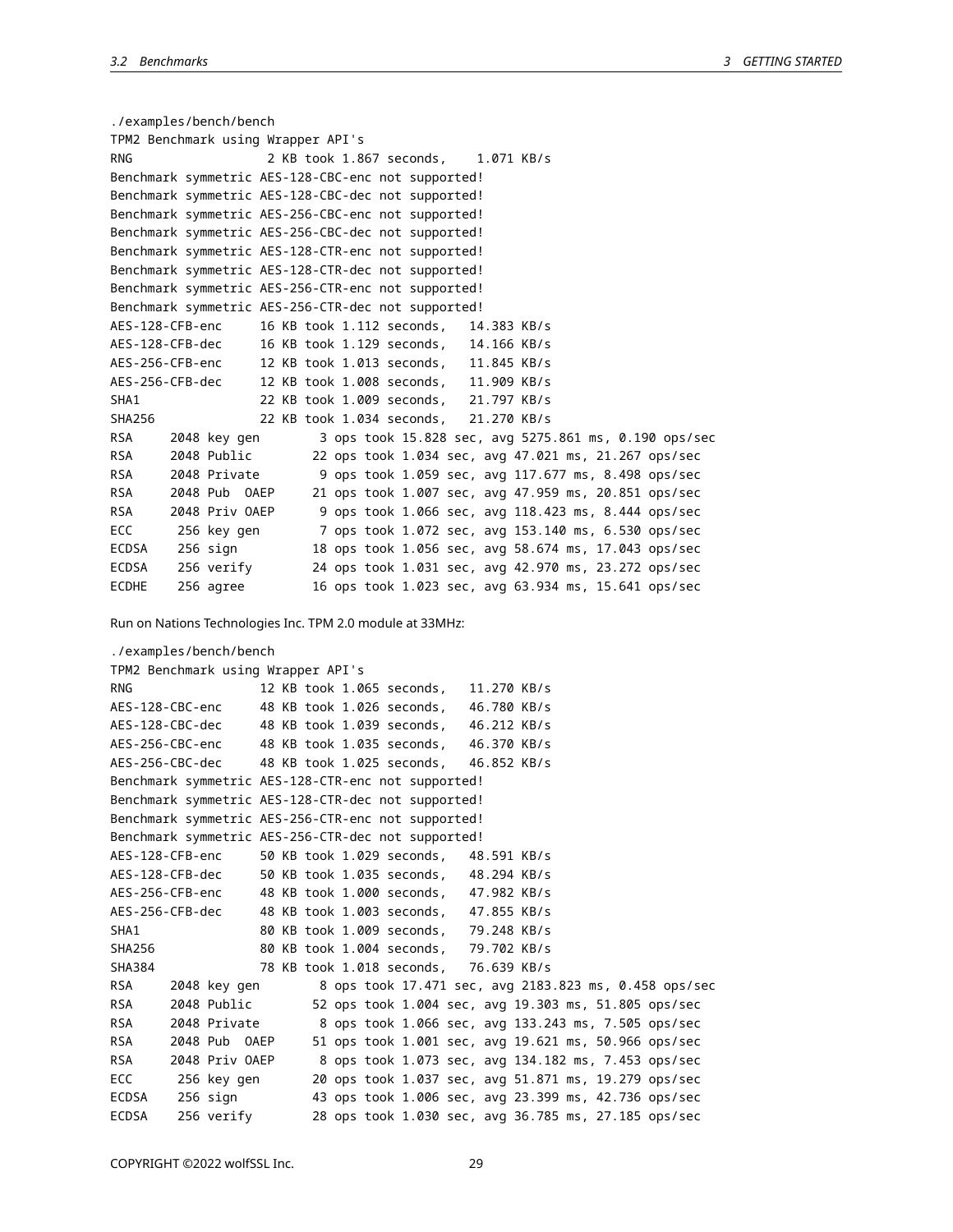ECDHE 256 agree 26 ops took 1.010 sec, avg 38.847 ms, 25.742 ops/sec Run on Nuvoton NPCT650: ./examples/bench/bench TPM2 Benchmark using Wrapper API's RNG 8 KB took 1.291 seconds, 6.197 KB/s Benchmark symmetric AES-128-CBC-enc not supported! Benchmark symmetric AES-128-CBC-dec not supported! Benchmark symmetric AES-256-CBC-enc not supported! Benchmark symmetric AES-256-CBC-dec not supported! Benchmark symmetric AES-256-CTR-enc not supported! Benchmark symmetric AES-256-CTR-dec not supported! Benchmark symmetric AES-256-CFB-enc not supported! Benchmark symmetric AES-256-CFB-dec not supported! SHA1 90 KB took 1.005 seconds, 89.530 KB/s SHA256 90 KB took 1.010 seconds, 89.139 KB/s RSA 2048 key gen 8 ops took 35.833 sec, avg 4479.152 ms, 0.223 ops/sec RSA 2048 Public 77 ops took 1.007 sec, avg 13.078 ms, 76.463 ops/sec RSA 2048 Private 2 ops took 1.082 sec, avg 540.926 ms, 1.849 ops/sec RSA 2048 Pub OAEP 53 ops took 1.005 sec, avg 18.961 ms, 52.739 ops/sec RSA 2048 Priv OAEP 2 ops took 1.088 sec, avg 544.075 ms, 1.838 ops/sec ECC 256 key gen 7 ops took 1.033 sec, avg 147.608 ms, 6.775 ops/sec ECDSA 256 sign 6 ops took 1.141 sec, avg 190.149 ms, 5.259 ops/sec ECDSA 256 verify 4 ops took 1.061 sec, avg 265.216 ms, 3.771 ops/sec ECDHE 256 agree 6 ops took 1.055 sec, avg 175.915 ms, 5.685 ops/sec Run on Nuvoton NPCT750 at 43MHz: RNG 16 KB took 1.114 seconds, 14.368 KB/s Benchmark symmetric AES-128-CBC-enc not supported! Benchmark symmetric AES-128-CBC-dec not supported! Benchmark symmetric AES-256-CBC-enc not supported! Benchmark symmetric AES-256-CBC-dec not supported! SHA1 120 KB took 1.012 seconds, 118.618 KB/s SHA256 122 KB took 1.012 seconds, 120.551 KB/s SHA384 120 KB took 1.003 seconds, 119.608 KB/s RSA 2048 key gen 5 ops took 17.043 sec, avg 3408.678 ms, 0.293 ops/sec RSA 2048 Public 134 ops took 1.004 sec, avg 7.490 ms, 133.517 ops/sec RSA 2048 Private 15 ops took 1.054 sec, avg 70.261 ms, 14.233 ops/sec RSA 2048 Pub OAEP 116 ops took 1.002 sec, avg 8.636 ms, 115.797 ops/sec RSA 2048 Priv OAEP 15 ops took 1.061 sec, avg 70.716 ms, 14.141 ops/sec ECC 256 key gen 12 ops took 1.008 sec, avg 84.020 ms, 11.902 ops/sec ECDSA 256 sign 18 ops took 1.015 sec, avg 56.399 ms, 17.731 ops/sec ECDSA 256 verify 26 ops took 1.018 sec, avg 39.164 ms, 25.533 ops/sec ECDHE 256 agree 35 ops took 1.029 sec, avg 29.402 ms, 34.011 ops/sec

<span id="page-29-0"></span>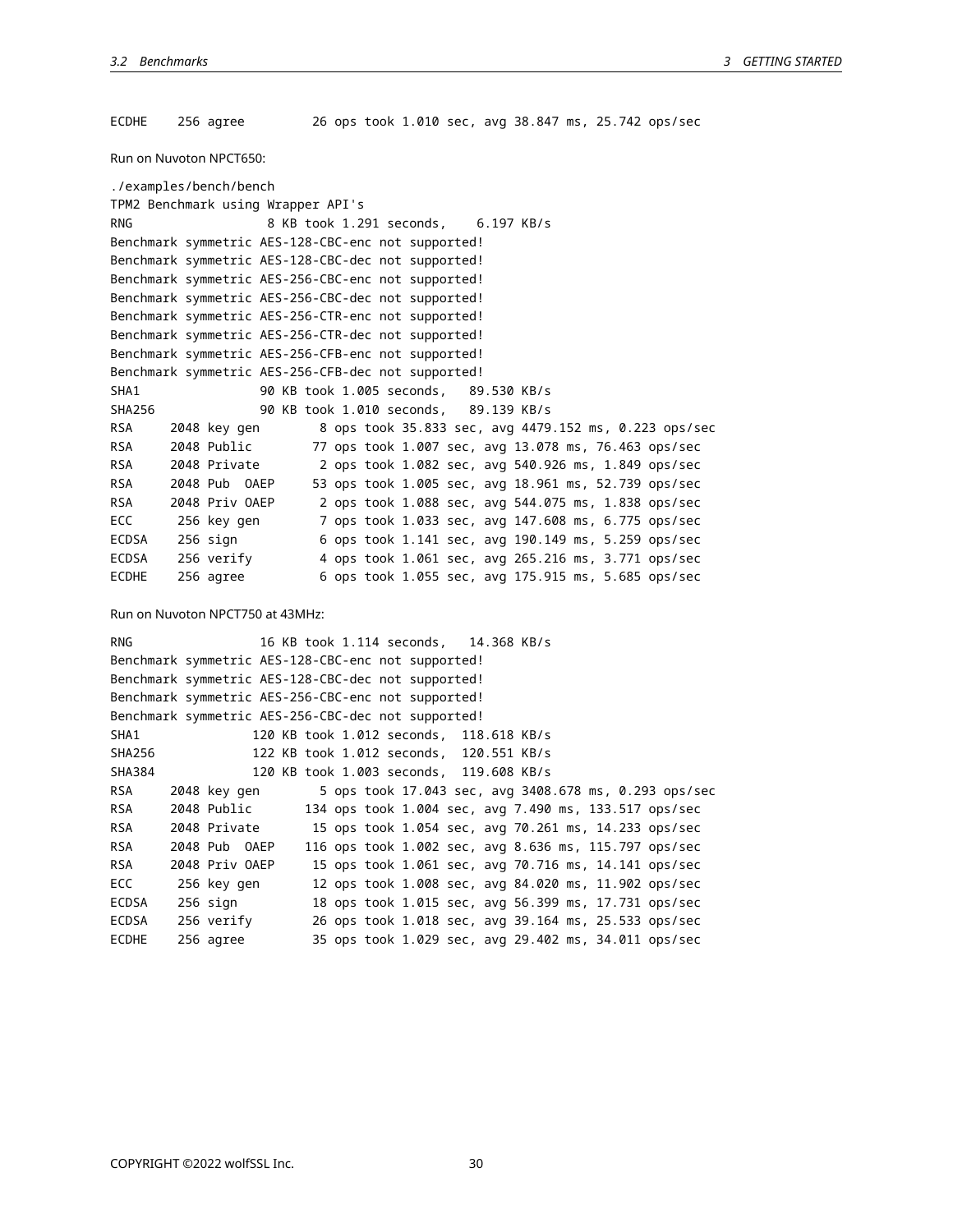# **4 wolfTPM Library Design**

# <span id="page-30-0"></span>**4.1 Library Headers**

wolfTPM header files are located in the following locations:

**wolfTPM** : wolftpm/

**wolfSSL** : wolfssl/

**wolfCrypt** : wolfssl/wolfcrypt

The general header file that should be included from wolfTPM is shown below:

#include <wolftpm/tpm2.h>

# <span id="page-30-1"></span>**4.2 Example Design**

<span id="page-30-2"></span>Every example application that is included with wolfTPM includes the tpm\_io.h header file, located in wolfTPM/examples. The tpm\_io.c file sets up the example HAL IO callback necessary for testing and running the example applications with a Linux Kernel, STM32 CubeMX HAL or Atmel/Microchip ASF. The reference is easily modified, such that custom IO callbacks or different callbacks may be added or removed as desired.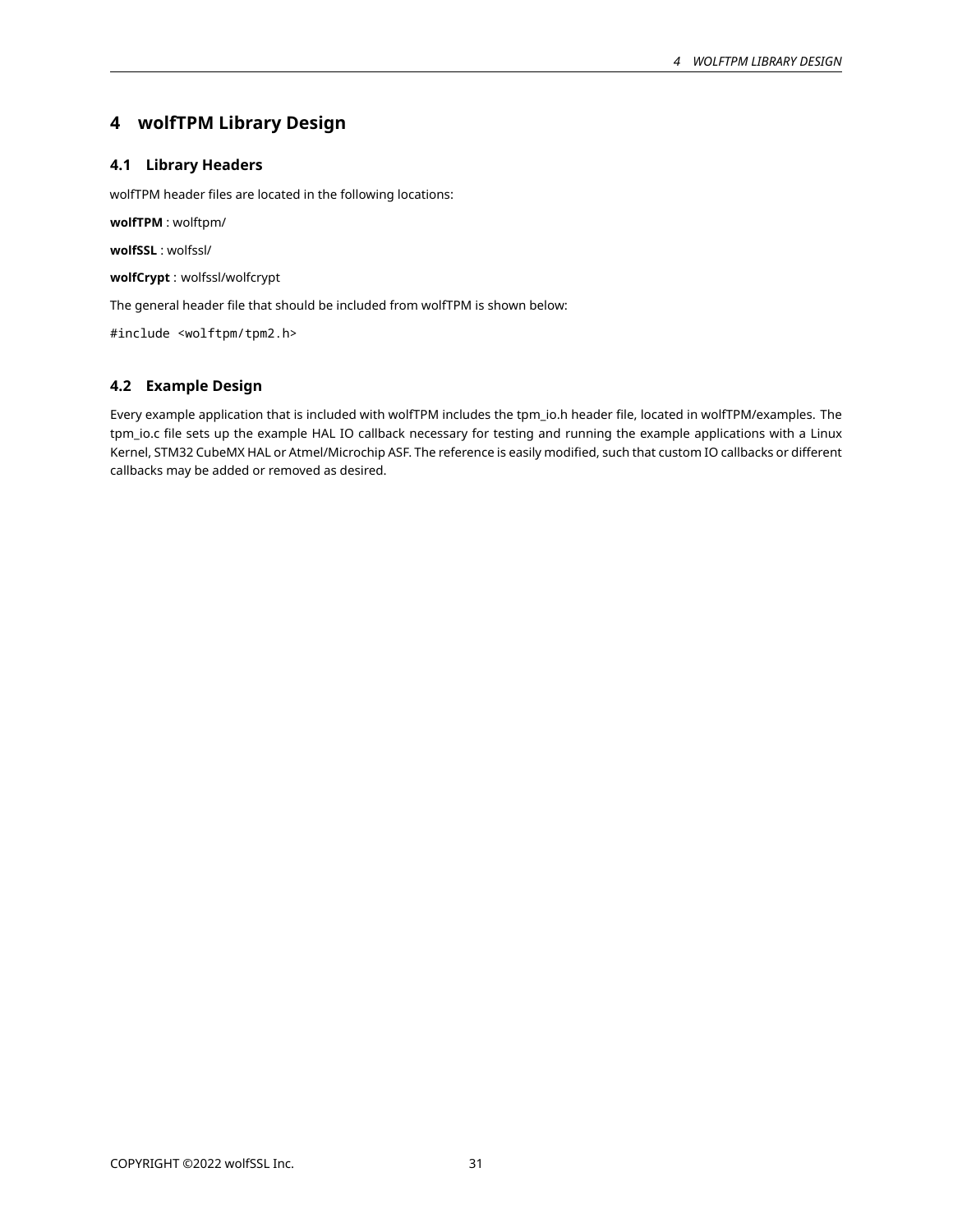# **5 API Reference**

# <span id="page-31-0"></span>**5.1 TPM2 Proprietary**

<span id="page-31-1"></span>This module describes TPM2 commands specific only to wolfTPM. [More…](#page-32-0)

# **5.1.1 Functions**

|                                                          | Name                                                       |
|----------------------------------------------------------|------------------------------------------------------------|
| WOLFTPM_API TPM_RC ioCb, void * userCtx)Initializes a    |                                                            |
| TPM with HAL IO callback and user supplied context. When |                                                            |
| using wolfTPM with -enable-devtpm or -enable-swtpm       |                                                            |
| configuration, the ioCb and userCtx are not used.        |                                                            |
| WOLFTPM_API TPM_RC ioCb, void * userCtx, int             |                                                            |
| timeoutTries)Initializes a TPM with timeoutTries, HAL IO |                                                            |
| callback and user supplied context.                      |                                                            |
| WOLFTPM_API TPM_RC                                       | **TPM2_Init_minimal * ctx)Initializes a TPM and sets the   |
|                                                          | wolfTPM2 context that will be used. This function is       |
|                                                          | typically used for rich operating systems, like Windows.   |
| WOLFTPM_API TPM_RC                                       | **TPM2_Cleanup * ctx)Deinitializes a TPM and wolfcrypt (if |
|                                                          | it was initialized)                                        |
| WOLFTPM_API TPM_RC                                       | **TPM2_ChipStartup * ctx, int timeoutTries)Makes sure the  |
|                                                          | TPM2 startup has completed and extracts the TPM device     |
|                                                          | information.                                               |
| WOLFTPM_API TPM_RC ioCb, void * userCtx)Sets the user's  |                                                            |
| context and IO callbacks needed for TPM communication.   |                                                            |
| WOLFTPM_API TPM_RC                                       | **TPM2_SetSessionAuth * session)Sets the structure         |
|                                                          | holding the TPM Authorizations.                            |
| WOLFTPM_API int                                          | **TPM2_GetSessionAuthCount * ctx)Determine the             |
|                                                          | number of currently set TPM Authorizations.                |
| WOLFTPM_API void                                         | **TPM2_SetActiveCtx * ctx)Sets a new TPM2 context for      |
|                                                          | use.                                                       |
| WOLFTPM_API TPM2_CTX**(void )Provides a pointer to the   |                                                            |
| TPM2 context in use.                                     |                                                            |
| WOLFTPM_API int                                          | **TPM2_GetHashDigestSize hashAlg)Determine the size in     |
|                                                          | bytes of a TPM 2.0 hash digest.                            |
| WOLFTPM_API int                                          | **TPM2_GetHashType hashAlg)Translate a TPM2 hash type      |
|                                                          | to its corresponding wolfcrypt hash type.                  |
| WOLFTPM_API int                                          | TPM2_GetNonce(byte * nonceBuf, int nonceSz)Generate a      |
|                                                          | fresh nonce of random numbers.                             |
| WOLFTPM_API void                                         | **TPM2_SetupPCRSel alg, int pcrIndex)Helper function to    |
|                                                          | prepare a correct PCR selection For example, when          |
|                                                          | preparing to create a TPM2_Quote.                          |
| const WOLFTPM_API char *                                 | TPM2_GetRCString(int rc)Get a human readable string for    |
|                                                          | any TPM 2.0 return code.                                   |
| const WOLFTPM_API char *                                 | **TPM2_GetAlgName alg)Get a human readable string for      |
|                                                          | any TPM 2.0 algorithm.                                     |
| WOLFTPM_API int                                          | **TPM2_GetCurveSize curveID)Determine the size in bytes    |
|                                                          | of any TPM ECC Curve.                                      |
| <b>WOLFTPM API int</b>                                   | TPM2_GetTpmCurve(int curveID)Translate a wolfcrypt         |
|                                                          | curve type to its corresponding TPM curve type.            |
| WOLFTPM_API int                                          | TPM2_GetWolfCurve(int curve_id)Translate a TPM curve       |
|                                                          | type to its corresponding wolfcrypt curve type.            |
| WOLFTPM_API int                                          | **TPM2_ParseAttest structure.                              |
|                                                          |                                                            |

COPYRIGHT ©2022 wolfSSL Inc. 32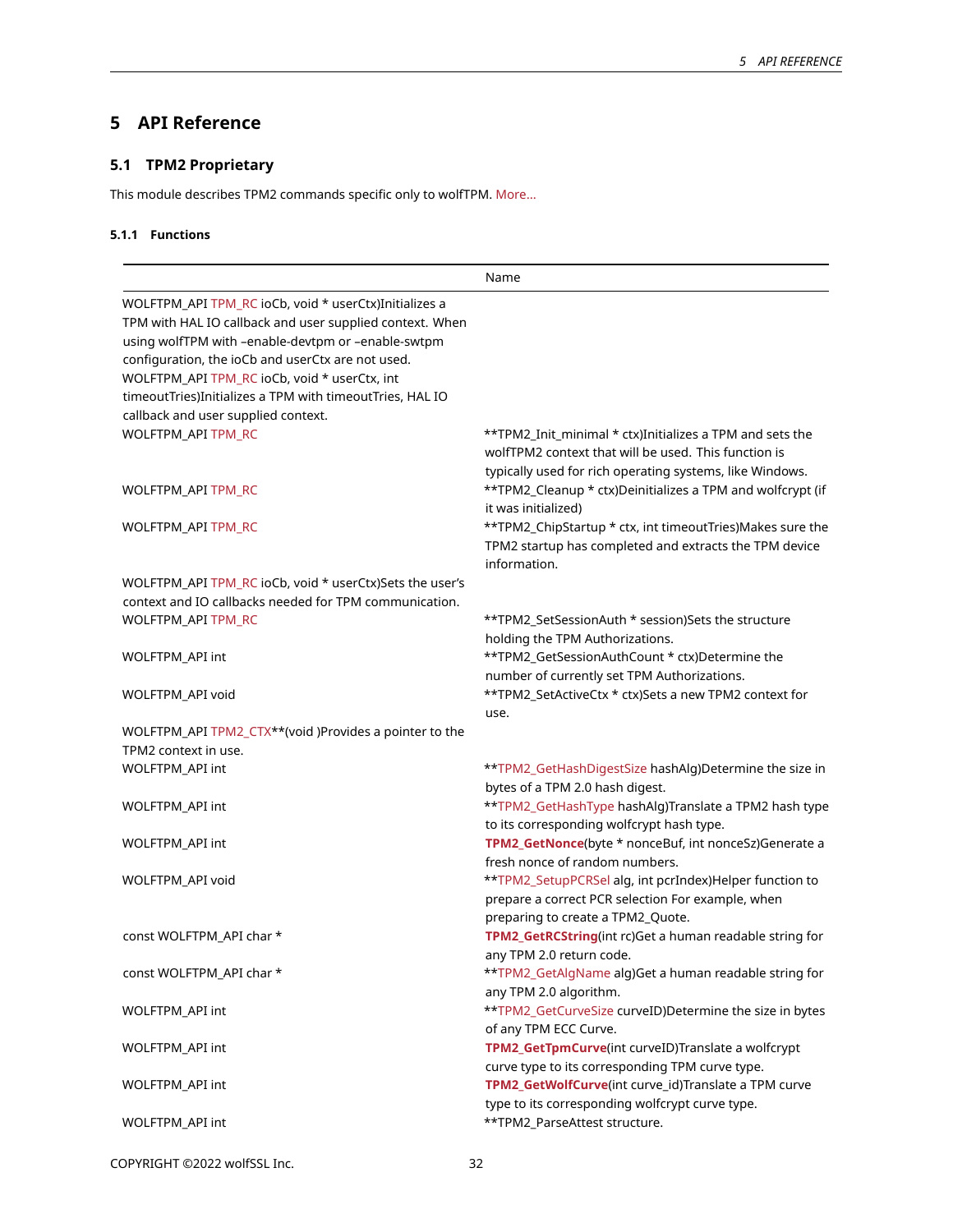|                          | Name                                                                                                                           |
|--------------------------|--------------------------------------------------------------------------------------------------------------------------------|
| WOLFTPM API int          | **TPM2_HashNvPublic * nvPublic, byte * buffer, UINT16 *<br>size)Computes fresh NV Index name based on a nvPublic<br>structure. |
| WOLFTPM API int          | **TPM2_AppendPublic structure based on a user provided<br>buffer.                                                              |
| WOLFTPM_API int          | **TPM2 ParsePublic structure and stores in a user<br>provided buffer.                                                          |
| <b>WOLFTPM LOCAL int</b> | **TPM2 GetName * name)Provides the Name of a TPM<br>object.                                                                    |
| WOLFTPM_API UINT16       | <b>TPM2 GetVendorID</b> (void )Provides the vendorID of the<br>active TPM2 context.                                            |
| WOLFTPM API void         | TPM2 PrintBin(const byte * buffer, word32 length)Helper<br>function to print a binary buffer in a formatted way.               |
| WOLFTPM_API void         | **TPM2_PrintAuth type in a human readable way.                                                                                 |
| WOLFTPM API void         | **TPM2_PrintPublicArea type in a human readable way.                                                                           |

#### <span id="page-32-0"></span>**5.1.2 Detailed Description**

This module describes TPM2 commands specific only to wolfTPM.

Typically, these commands include helpers for handling TPM 2.0 data structures.

<span id="page-32-1"></span>There are also functions to help debugging and testing during development.

### **5.1.3 Functions Documentation**

```
WOLFTPM_API TPM_RC TPM2_Init(
   TPM2_CTX * ctx,
    TPM2HalIoCb ioCb,
    void * userCtx
)
```
Initializes a TPM with HAL IO callback and user supplied context. When using wolfTPM with –enable-devtpm or –enable-swtpm configuration, the ioCb and userCtx are not used.

### **Parameters**:

- **ctx** pointer to a TPM2\_CTX struct
- **ioCb** pointer to TPM2HalIoCb (HAL IO) callback function
- **userCtx** pointer to the user's context that will be stored as a member of the ctx struct

**See**:

```
• TPM2_Startup
```
- TPM2\_GetRCString
- TPM2\_Init\_minimal
- TPM2\_Init\_ex
- wolfTPM2\_Init

# **Return**:

• TPM\_RC\_SUCCESS: successful

COPYRIGHT ©2022 wolfSSL Inc. 33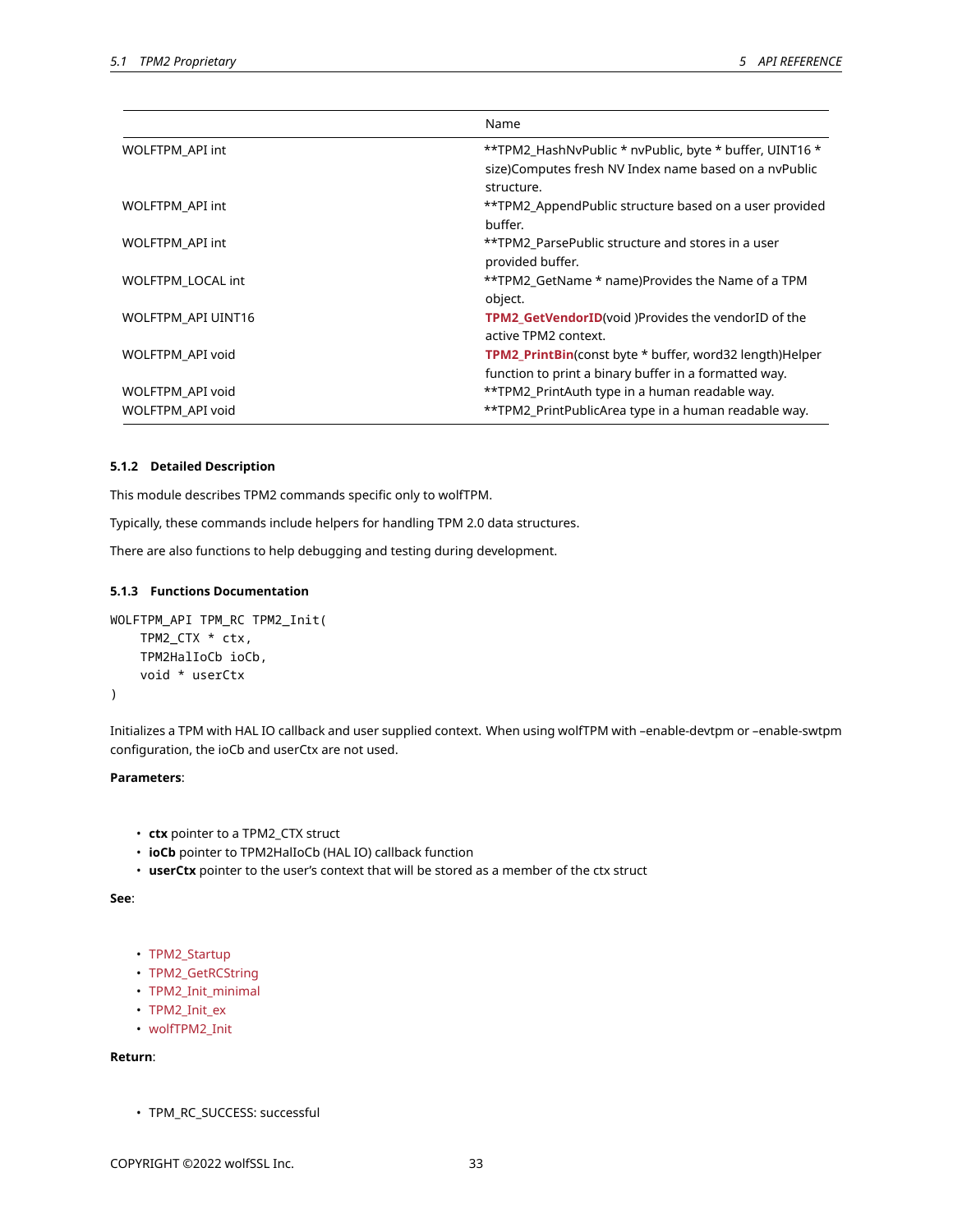- TPM\_RC\_FAILURE: general error (possibly IO)
- BAD\_FUNC\_ARG check arguments provided

**Note**: TPM2\_Init\_minimal() with both ioCb and userCtx set to NULL. In other modes, the ioCb shall be set in order to use TIS. Example ioCB for baremetal and RTOS applications are provided in examples/tpm\_io.c

*Example*

```
int rc;
TPM2_CTX tpm2Ctx;
rc = TPM2_Init(&tpm2Ctx, TPM2_IoCb, userCtx);
if (rc != TPM_RC_SUCCESS) {
    // TPM2_Init failed
}
WOLFTPM_API TPM_RC TPM2_Init_ex(
```

```
TPM2_CTX * ctx,
   TPM2HalIoCb ioCb,
   void * userCtx,
    int timeoutTries
)
```
Initializes a TPM with timeoutTries, HAL IO callback and user supplied context.

**Parameters**:

- **ctx** pointer to a TPM2\_CTX struct
- **ioCb** pointer to TPM2HalIoCb (HAL IO) callback function
- **userCtx** pointer to the user's context that will be stored as a member of the ctx struct
- **timeoutTries** specifies the number of attempts to confirm that TPM2 startup has completed

**See**:

- TPM2\_GetRCString
- TPM2\_Init\_minimal
- TPM2\_Init
- wolfTPM2\_Init\_ex

**Return**:

- TPM\_RC\_SUCCESS: successful
- TPM\_RC\_FAILURE: general error (possibly IO)
- BAD\_FUNC\_ARG check arguments provided

**Note**: It is recommended to use TPM2\_Init instead of using TPM2\_Init\_ex directly.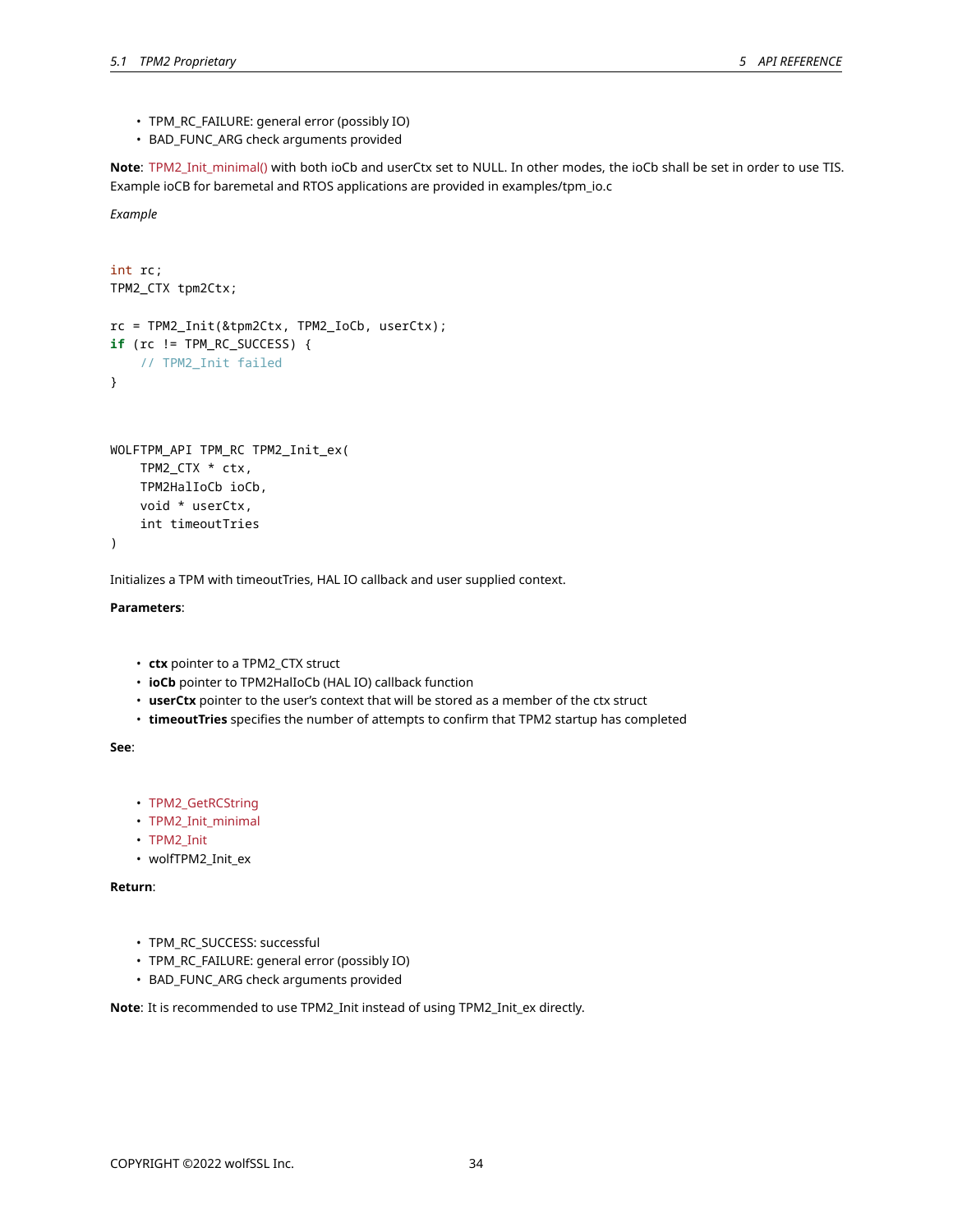```
WOLFTPM_API TPM_RC TPM2_Init_minimal(
    TPM2_CTX * ctx
```
)

Initializes a TPM and sets the wolfTPM2 context that will be used. This function is typically used for rich operating systems, like Windows.

## **Parameters**:

• **ctx** pointer to a TPM2\_CTX struct

**See**:

- TPM2\_GetRCString
- TPM2\_Init

**Return**:

- TPM\_RC\_SUCCESS: successful
- TPM\_RC\_FAILURE: general error (possibly IO)
- BAD\_FUNC\_ARG check arguments provided

**Note**: It is recommended to use TPM2\_Init instead of using TPM2\_Init\_minimal directly.

```
WOLFTPM_API TPM_RC TPM2_Cleanup(
    TPM2_CTX * ctx
)
```
Deinitializes a TPM and wolfcrypt (if it was initialized)

**Parameters**:

• **ctx** pointer to a TPM2\_CTX struct

**See**:

- TPM2\_GetRCString
- TPM2\_Init
- wolfTPM2\_Cleanup

**Return**:

- TPM\_RC\_SUCCESS: successful
- TPM\_RC\_FAILURE: could not acquire the lock on the wolfTPM2 context
- BAD\_FUNC\_ARG: the TPM2 device structure is a NULL pointer

*Example*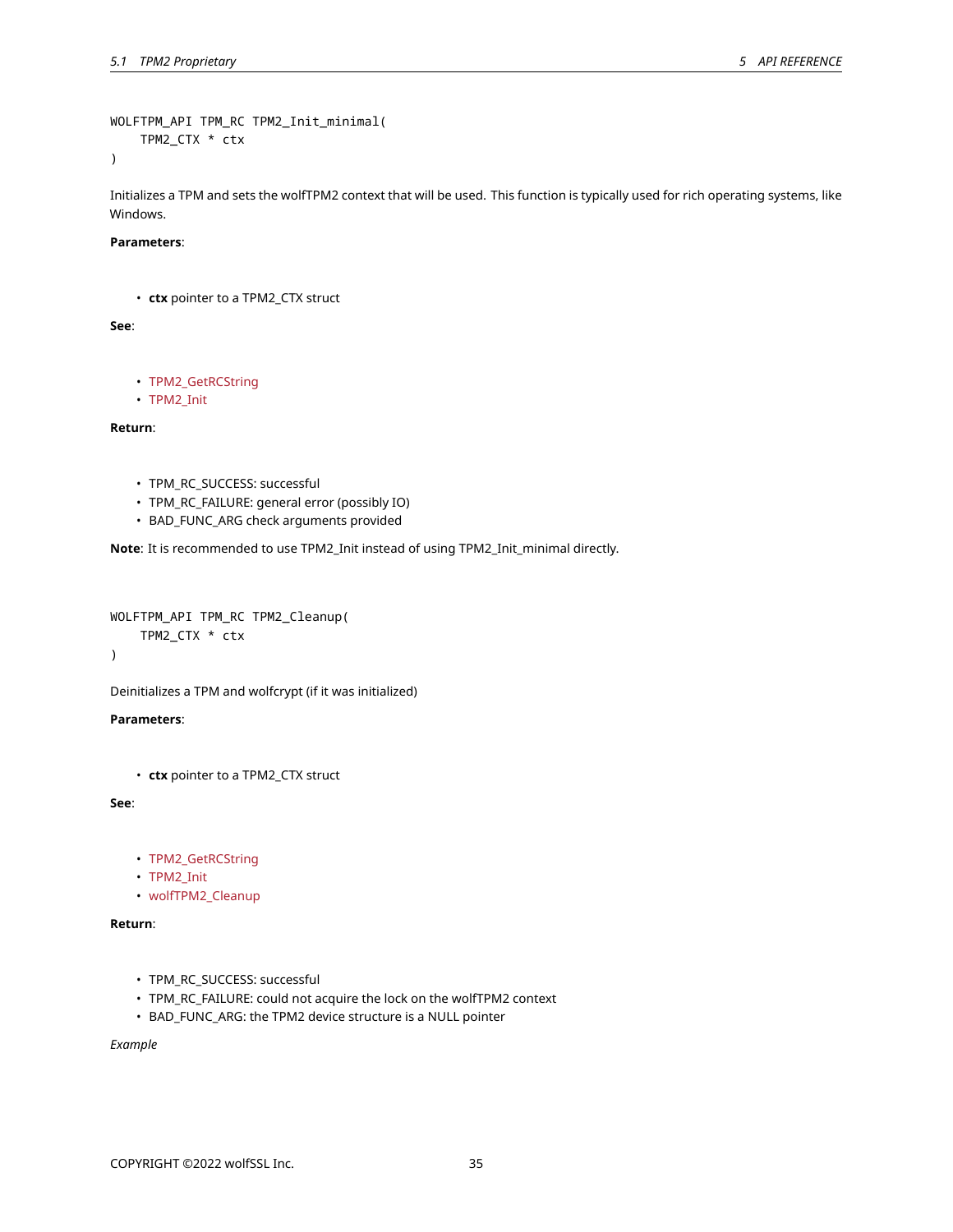```
int rc;
TPM2_CTX tpm2Ctx;
rc = TPM2_Cleanup(&tpm2Ctx->dev);
if (rc != TPM_RC_SUCCESS) {
    // TPM2_Cleanup failed
}
```

```
WOLFTPM_API TPM_RC TPM2_ChipStartup(
    TPM2_CTX * ctx,
    int timeoutTries
)
```
Makes sure the TPM2 startup has completed and extracts the TPM device information.

#### **Parameters**:

- **ctx** pointer to a TPM2\_CTX struct
- **timeoutTries** specifies the number of attempts to check if TPM2 startup has completed

#### **See**:

- TPM2\_GetRCString
- TPM2\_TIS\_StartupWait
- TPM2\_TIS\_RequestLocality
- TPM2\_TIS\_GetInfo
- TPM2\_Init\_ex

### **Return**:

- TPM\_RC\_SUCCESS: successful
- TPM\_RC\_FAILURE: general error (possibly IO)
- BAD\_FUNC\_ARG: check the provided arguments
- TPM\_RC\_TIMEOUT: timeout occurred

**Note**: This function is used in TPM2\_Init\_ex

```
WOLFTPM_API TPM_RC TPM2_SetHalIoCb(
    TPM2_CTX * ctx,
    TPM2HalIoCb ioCb,
    void * userCtx
)
```
Sets the user's context and IO callbacks needed for TPM communication.

#### **Parameters**:

- **ctx** pointer to a TPM2\_CTX struct
- **ioCb** pointer to TPM2HalIoCb (HAL IO) callback function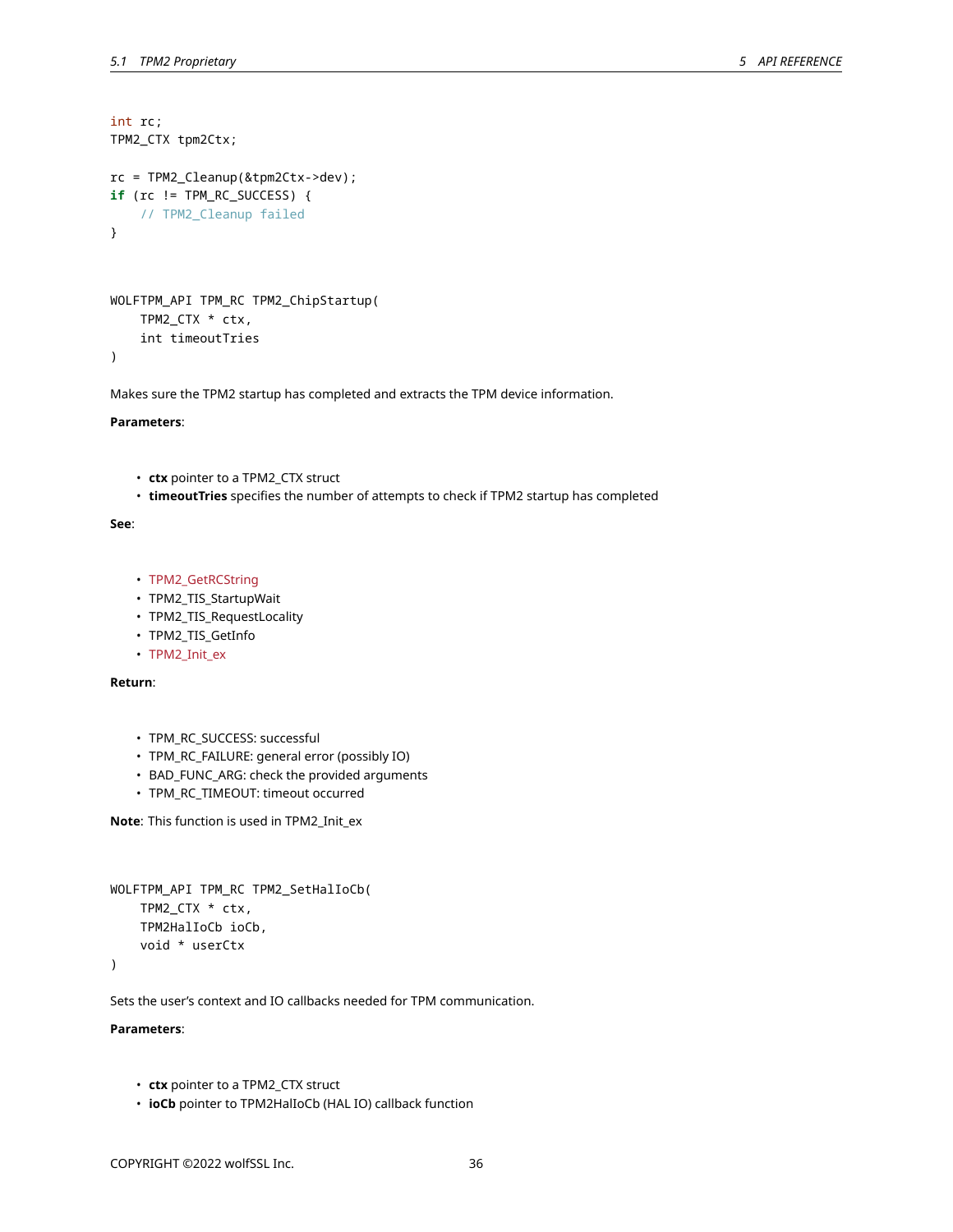• **userCtx** pointer to the user's context that will be stored as a member of the ctx struct

#### **See**:

```
• TPM2_GetRCString
```
- TPM2\_Init
- wolfTPM2\_Init

**Return**:

- TPM\_RC\_SUCCESS: successful
- TPM\_RC\_FAILURE: could not acquire the lock on the wolfTPM2 context
- BAD\_FUNC\_ARG: the TPM2 device structure is a NULL pointer

**Note**: SetHalIoCb will fail if built with devtpm or swtpm as the callback is not used for TPM. For other configuration builds, ioCb must be set to a non-NULL function pointer and userCtx is optional.

Typically, TPM2\_Init or wolfTPM2\_Init are used to set the HAL IO.

```
WOLFTPM_API TPM_RC TPM2_SetSessionAuth(
    TPM2_AUTH_SESSION * session
```
)

Sets the structure holding the TPM Authorizations.

#### **Parameters**:

• **session** pointer to an array of type TPM2\_AUTH\_SESSION

#### **See**:

- TPM2\_GetRCString
- TPM2\_Init
- wolfTPM2\_Init

#### **Return**:

- TPM\_RC\_SUCCESS: successful
- TPM\_RC\_FAILURE: could not acquire the lock on the wolfTPM2 context
- BAD\_FUNC\_ARG: the TPM2 context structure is a NULL pointer

Rarely used, because TPM2\_Init functions and wolfTPM2\_Init perform this initialization as well TPM 2.0 Commands can have up to three authorization slots, therefore it is recommended to supply an array of size MAX\_SESSION\_NUM to TPM2\_SetSessionAuth(see example below).

*Example*

```
int rc;
TPM2_AUTH_SESSION session[MAX_SESSION_NUM];
```

```
XMEMSET(session, 0, sizeof(session));
```
COPYRIGHT ©2022 wolfSSL Inc. 37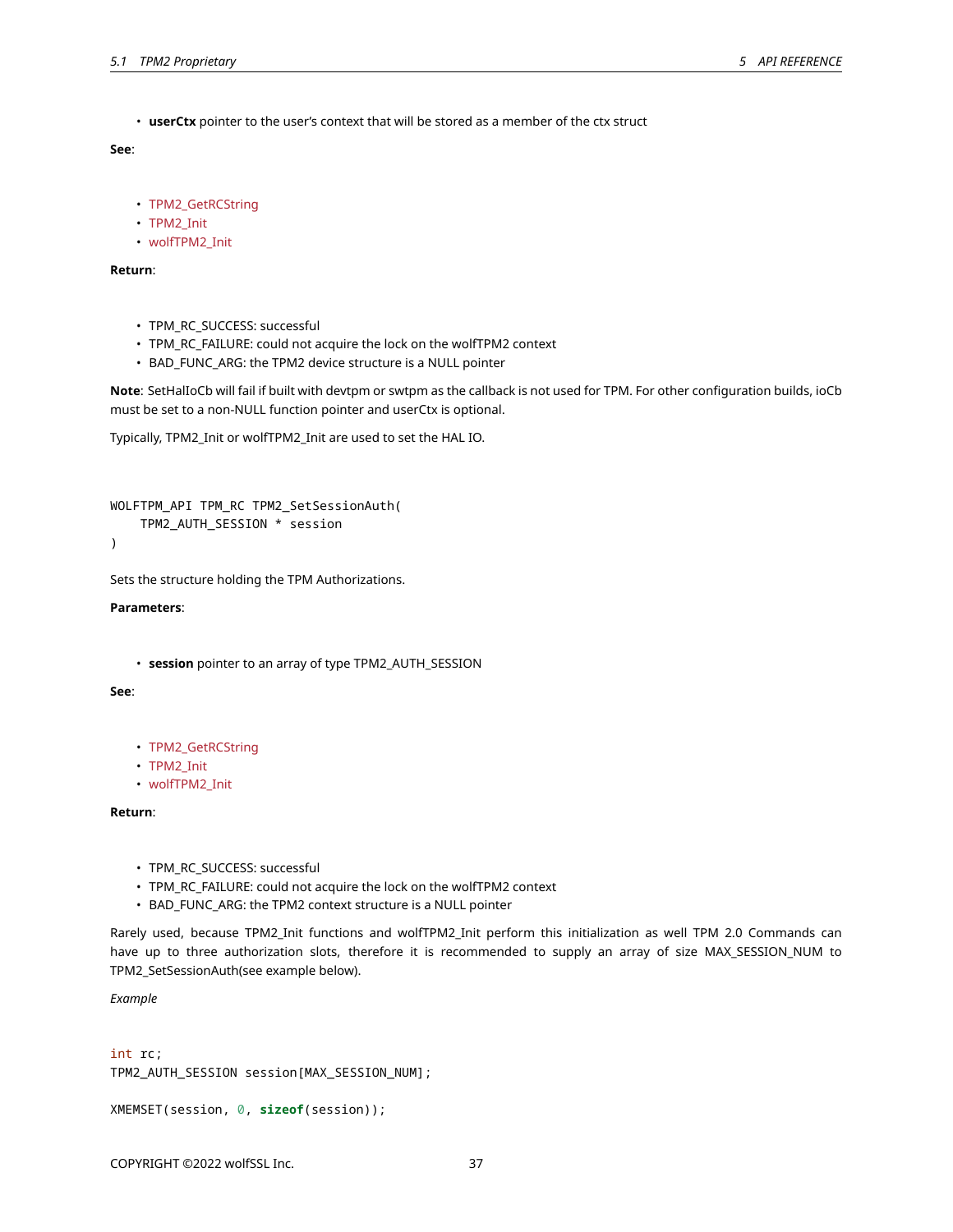```
session[0].sessionHandle = TPM_RS_PW;
rc = TPM2_SetSessionAuth(session);
if (rc != TPM_RC_SUCCESS) {
    // TPM2_SetSessionAuth failed
}
```

```
WOLFTPM_API int TPM2_GetSessionAuthCount(
    TPM2_CTX * ctx
)
```
Determine the number of currently set TPM Authorizations.

#### **Parameters**:

• **ctx** pointer to a TPM2\_CTX struct

#### **See**:

```
• TPM2_CTX
```
• TPM2\_AUTH\_SESSION

## **Return**:

- the number of active TPM Authorizations (between one and three)
- BAD\_FUNC\_ARG: check the arguments provided for a NULL pointer

*Example*

```
int authCount;
TPM2_CTX tpm2Ctx;
authCount = TPM2_GetSessionAuthCount(tpm2ctx);
if (authCount == BAD_FUNC_ARG) {
    // TPM2_GetSessionAuthCount failed
}
```

```
WOLFTPM_API void TPM2_SetActiveCtx(
    TPM2_CTX * ctx
```

```
)
```
Sets a new TPM2 context for use.

**Parameters**:

```
• ctx pointer to a TPM2_CTX struct
```
#### **See**: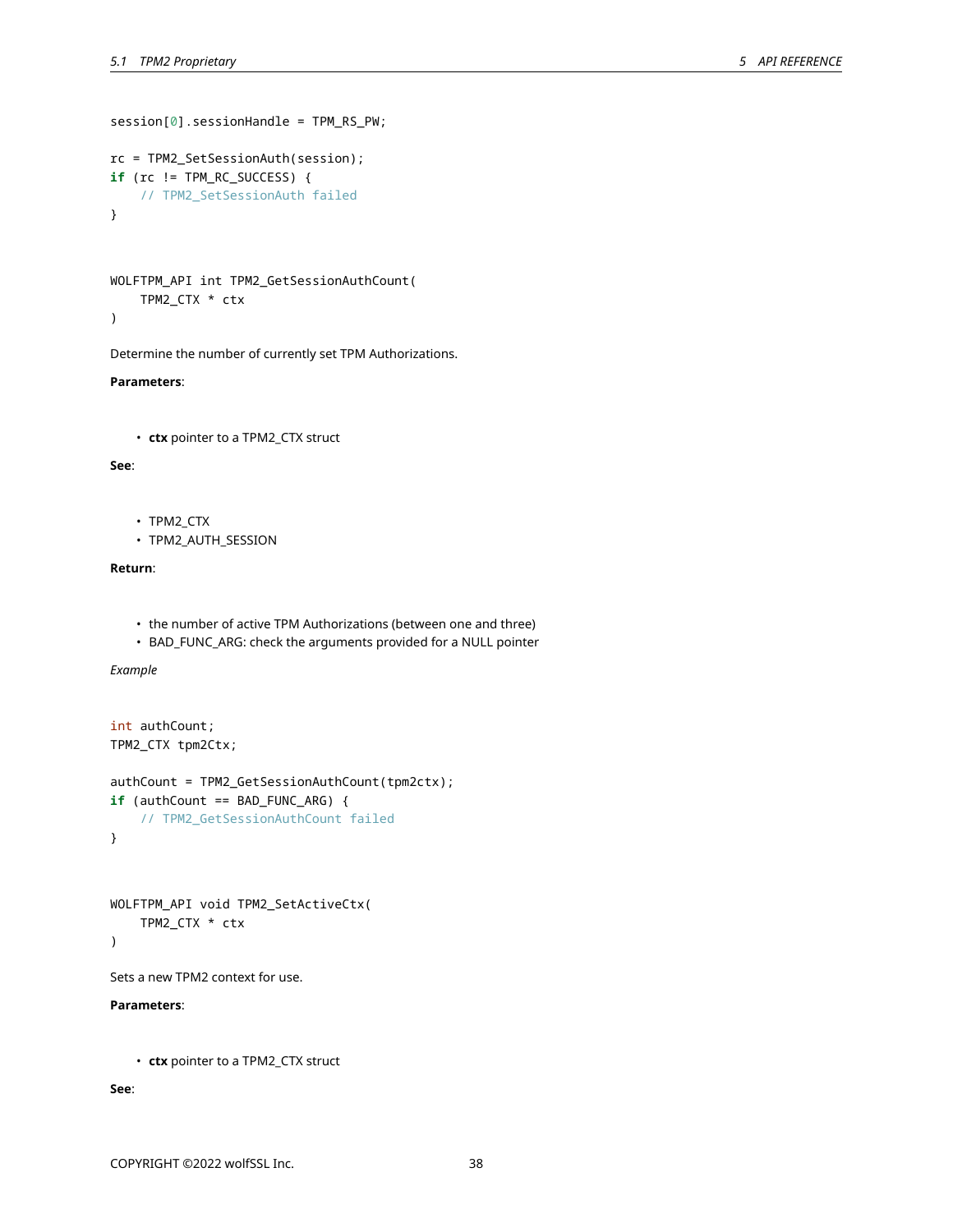• TPM2\_CTX

• TPM2\_AUTH\_SESSION

*Example*

TPM2\_CTX tpm2Ctx;

```
TPM2_SetActiveCtx(tpm2ctx);
```
WOLFTPM\_API TPM2\_CTX \* TPM2\_GetActiveCtx( void )

Provides a pointer to the TPM2 context in use.

**See**:

```
• TPM2_CTX
```
• TPM2\_AUTH\_SESSION

**Return**: ctx pointer to a TPM2\_CTX struct

*Example*

TPM2\_CTX \*tpm2Ctx;

```
tpm2Ctx = TPM2_GetActiveCtx();
```

```
WOLFTPM_API int TPM2_GetHashDigestSize(
    TPMI_ALG_HASH hashAlg
```
)

Determine the size in bytes of a TPM 2.0 hash digest.

**Parameters**:

```
• hashAlg a valid TPM 2.0 hash type
```
**Return**:

- the size of a TPM 2.0 hash digest as number of bytes
- 0 if hash type is invalid

*Example*

```
int digestSize = 0;
TPMI_ALG_HASH hashAlg = TPM_ALG_SHA256;
```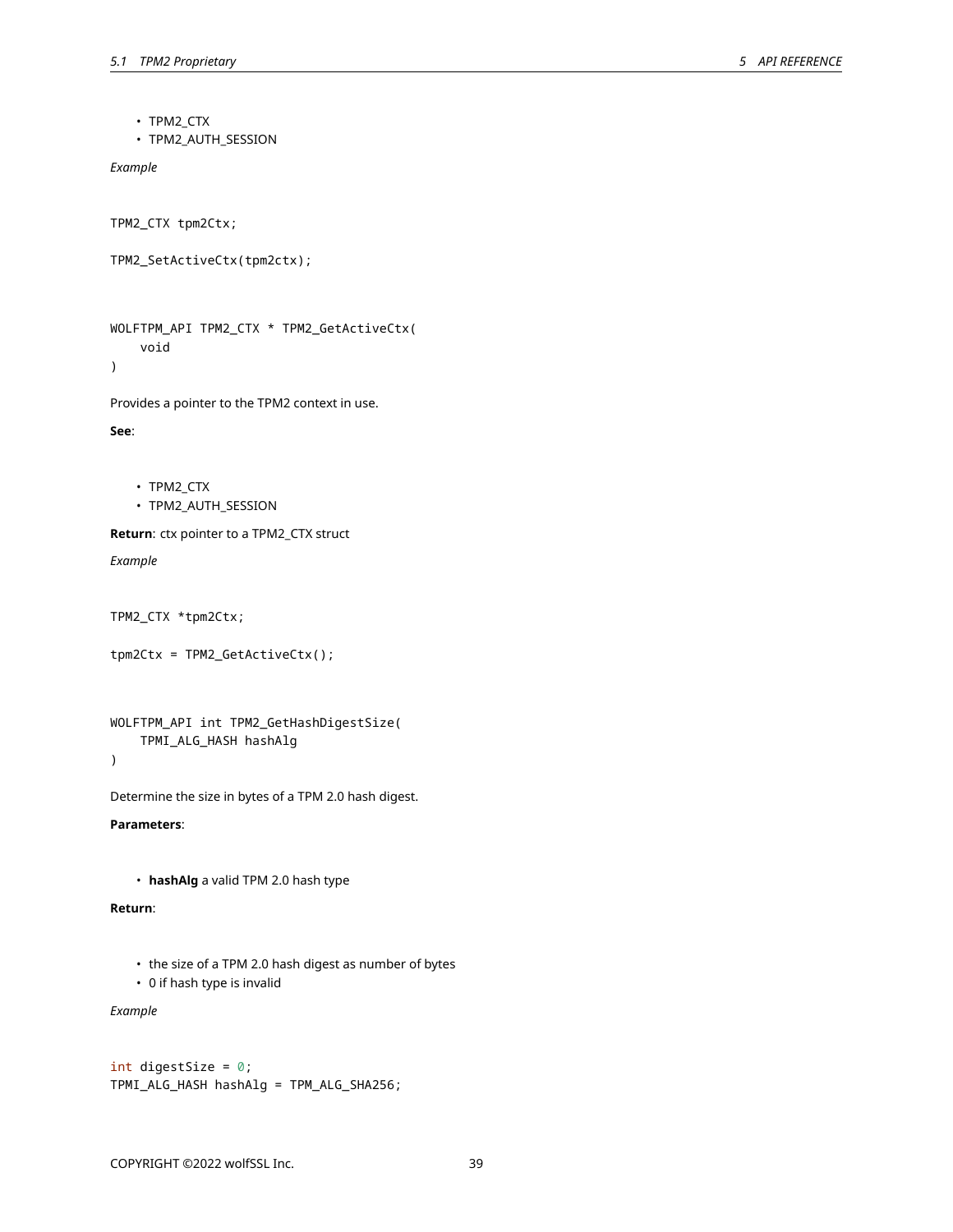```
digestSize = TPM2_GetHashDigestSize(hashAlg);
if (digestSize > 0) {
    //digestSize contains a valid value
}
```

```
WOLFTPM_API int TPM2_GetHashType(
    TPMI_ALG_HASH hashAlg
```
)

Translate a TPM2 hash type to its corresponding wolfcrypt hash type.

#### **Parameters**:

• **hashAlg** a valid TPM 2.0 hash type

## **Return**:

- a value specifying a hash type to use with wolfcrypt
- 0 if hash type is invalid

#### *Example*

```
int wc_hashType;
TPMI_ALG_HASH hashAlg = TPM_ALG_SHA256;
wc_hashType = TPM2_GetHashDigestSize(hashAlg);
if (wc_hashType > 0) {
    //wc_hashType contains a valid wolfcrypt hash type
}
```

```
WOLFTPM_API int TPM2_GetNonce(
    byte * nonceBuf,
    int nonceSz
)
```
Generate a fresh nonce of random numbers.

#### **Parameters**:

- **nonceBuf** pointer to a BYTE buffer
- **nonceSz** size of the nonce in bytes

## **Return**:

- TPM\_RC\_SUCCESS: successful
- TPM\_RC\_FAILURE: generic failure (TPM IO issue or wolfcrypt configuration)
- BAD\_FUNC\_ARG: check the provided arguments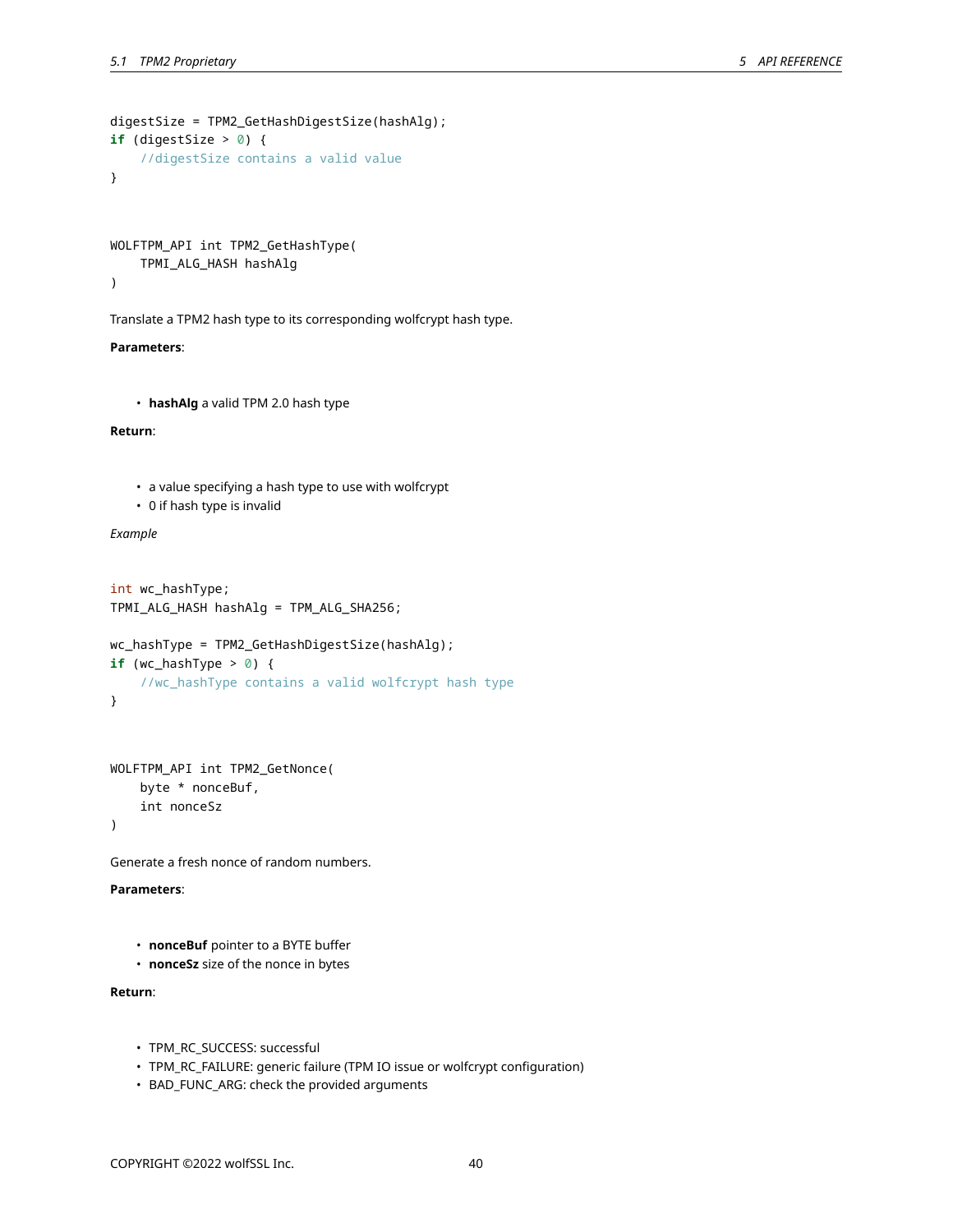**Note**: Can use the TPM random number generator if WOLFTPM2\_USE\_HW\_RNG is defined

```
Example
```

```
int rc, nonceSize = 32;
BYTE freshNonce[32];
rc = TPM2_GetNonce(&freshNonce, nonceSize);
if (rc != TPM_RC_SUCCESS) {
    //TPM2_GetNonce failed
}
WOLFTPM_API void TPM2_SetupPCRSel(
    TPML_PCR_SELECTION * pcr,
```
TPM\_ALG\_ID alg, int pcrIndex

)

Helper function to prepare a correct PCR selection For example, when preparing to create a TPM2\_Quote.

## **Parameters**:

- **pcr** pointer to a structure of type TPML\_PCR\_SELECTION
- **alg** value of type TPM\_ALG\_ID specifying the type of hash algorithm used
- **pcrIndex** value between 0 and 23 specifying the PCR register for use

**See**:

- TPM2\_PCR\_Read
- TPM2\_PCR\_Extend
- TPM2\_PCR\_Reset
- TPM2\_Quote

*Example*

```
int pcrIndex = 16; // This is a PCR register for DEBUG & testing purposes
PCR_Read_In pcrRead;
```
TPM2\_SetupPCRSel(&pcrRead.pcrSelectionIn, TPM\_ALG\_SHA256, pcrIndex);

```
const WOLFTPM_API char * TPM2_GetRCString(
    int rc
```
)

Get a human readable string for any TPM 2.0 return code.

#### **Parameters**: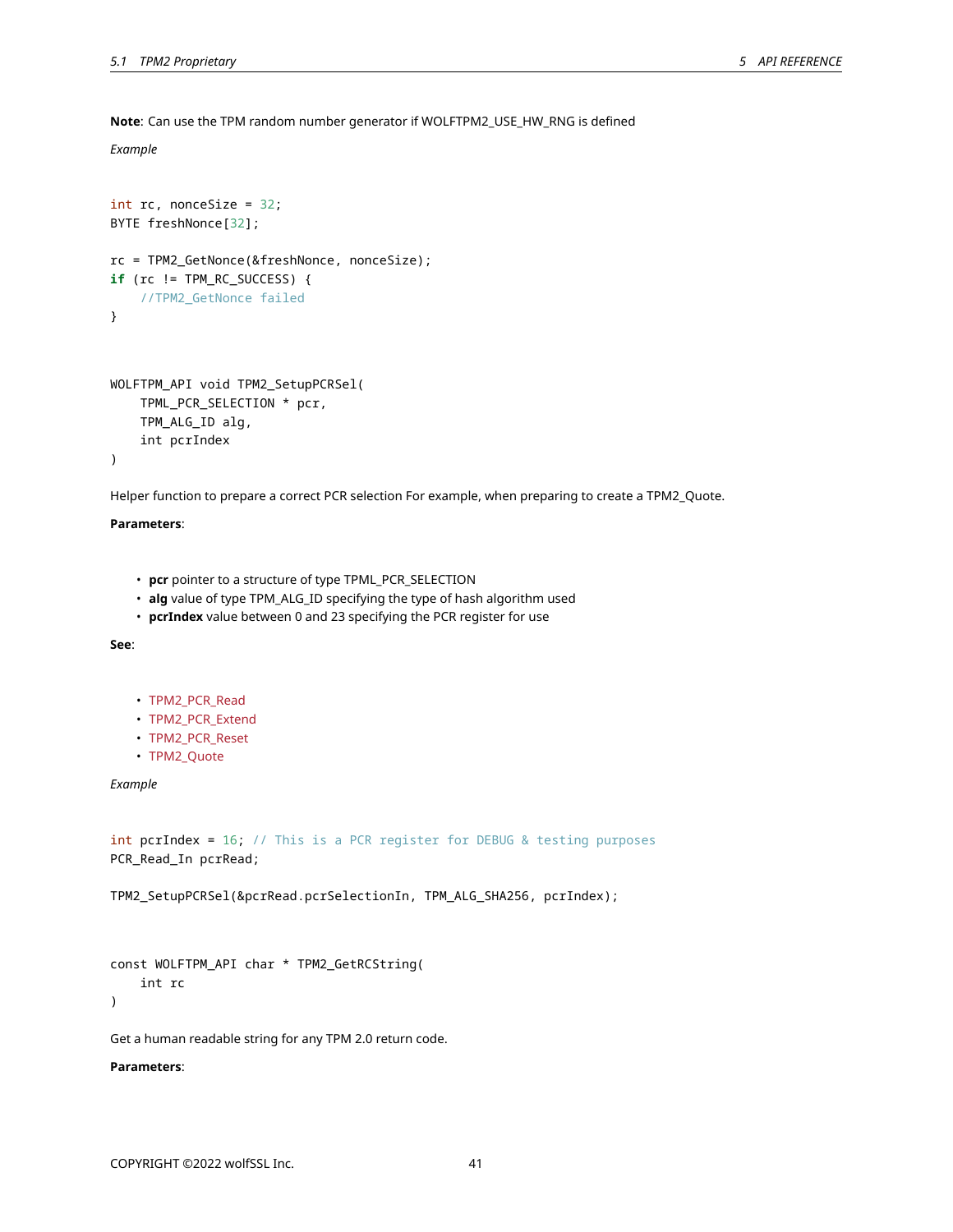• **rc** integer value representing a TPM return code

**Return**: pointer to a string constant

```
Example
```

```
int rc;
```

```
rc = wolfTPM2_Init(&dev, TPM2_IoCb, userCtx);
if (rc != TPM_RC_SUCCESS) {
    printf("wolfTPM2_Init failed 0x%x: %s\n", rc, TPM2_GetRCString(rc));
    return rc;
}
```

```
const WOLFTPM_API char * TPM2_GetAlgName(
    TPM_ALG_ID alg
```
## )

Get a human readable string for any TPM 2.0 algorithm.

```
Parameters:
```
• **alg** value of type TPM\_ALG\_ID specifying a valid TPM 2.0 algorithm

**Return**: pointer to a string constant

*Example*

```
int paramEncAlg = TPM_ALG_CFB;
```
printf("\tUse Parameter Encryption: %s\n", TPM2\_GetAlgName(paramEncAlg));

```
WOLFTPM_API int TPM2_GetCurveSize(
    TPM_ECC_CURVE curveID
```
)

Determine the size in bytes of any TPM ECC Curve.

**Parameters**:

• **curveID** value of type TPM\_ECC\_CURVE

## **Return**:

- 0 in case of invalid curve type
- integer value representing the number of bytes

*Example*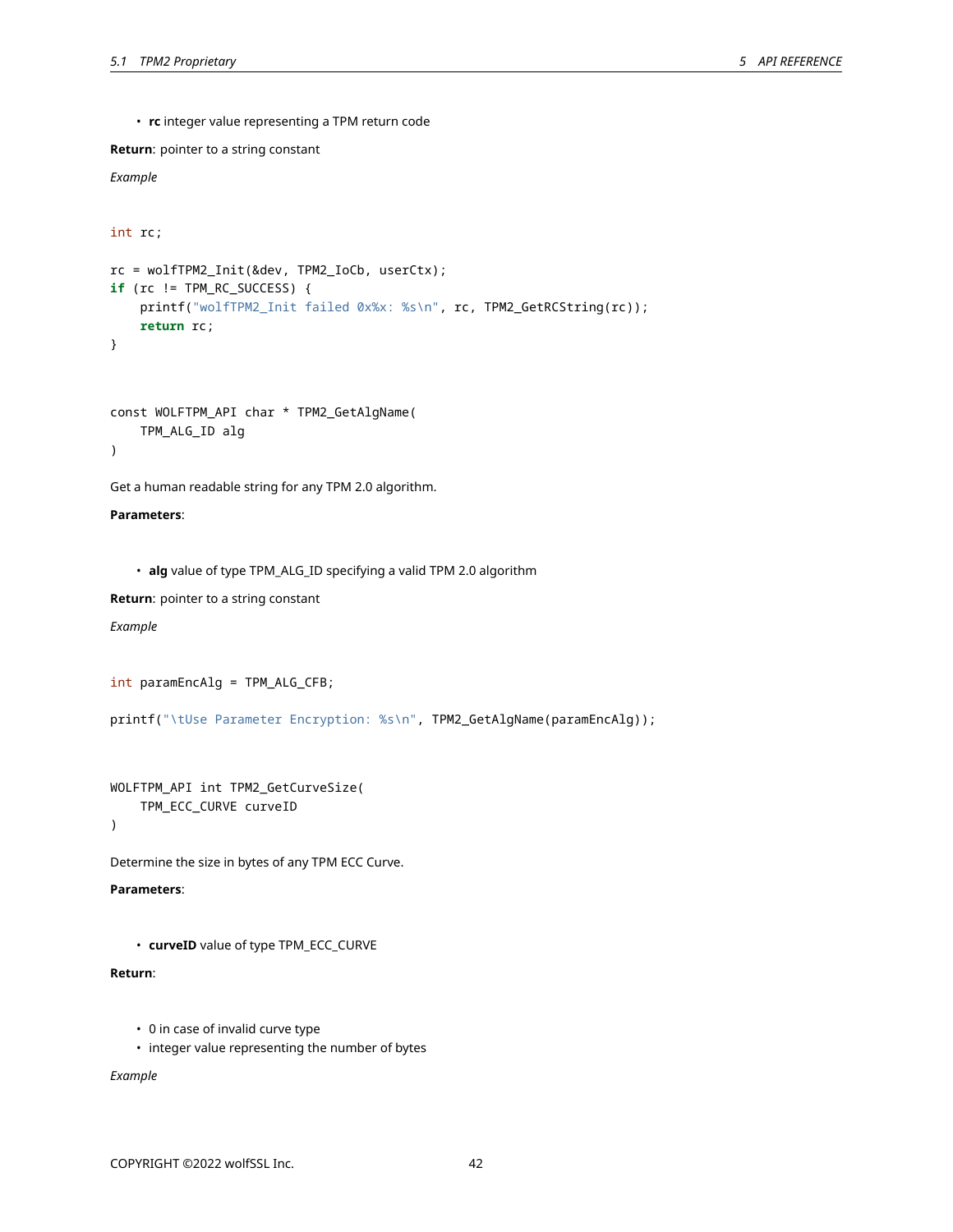```
int bytes;
TPM_ECC_CURVE curve = TPM_ECC_NIST_P256;
bytes = TPM2_GetCurveSize(curve);
if (bytes == \emptyset) {
    //TPM2_GetCurveSize failed
```
}

```
WOLFTPM_API int TPM2_GetTpmCurve(
    int curveID
\lambda
```
Translate a wolfcrypt curve type to its corresponding TPM curve type.

**Parameters**:

```
• curveID pointer to a BYTE buffer
```
**See**: TPM2\_GetWolfCurve

**Return**:

- integer value representing a wolfcrypt curve type
- ECC\_CURVE\_OID\_E in case of invalid curve type

*Example*

```
int tpmCurve;
int wc_curve = ECC_SECP256R1;
tpmCurve = TPM2_GetTpmCurve(curve);
\in this case tpmCurve will be TPM_ECC_NIST_P256
if (tpmCurve = ECC_CURVE_OID_E) {
    //TPM2_GetTpmCurve failed
}
```

```
WOLFTPM_API int TPM2_GetWolfCurve(
    int curve_id
)
```
Translate a TPM curve type to its corresponding wolfcrypt curve type.

**Parameters**:

• **curve\_id** pointer to a BYTE buffer

**See**: TPM2\_GetTpmCurve

**Return**: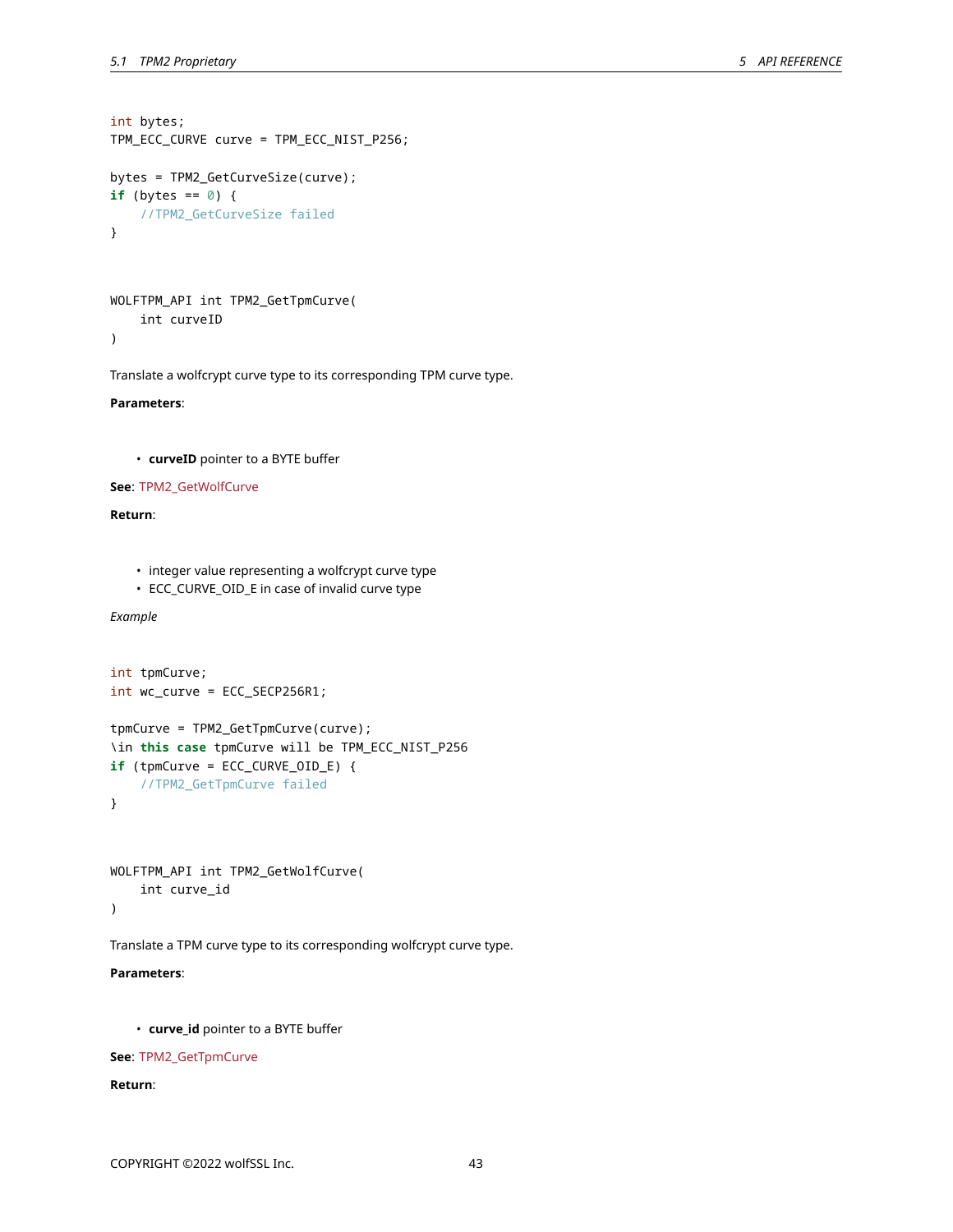- integer value representing a TPM curve type
- -1 or ECC\_CURVE\_OID\_E in case of invalid curve type

## *Example*

```
int tpmCurve = TPM_ECC_NIST_P256;
int wc_curve;
wc_curve = TPM2_GetWolfCurve(tpmCurve);
\in this case tpmCurve will be ECC_SECP256R1
if (wc_curve = ECC_CURVE_OID_E || wc_curve == -1) {
    //TPM2_GetWolfCurve failed
}
WOLFTPM_API int TPM2_ParseAttest(
    const TPM2B_ATTEST * in,
    TPMS_ATTEST * out
```
)

Parses TPM2B\_ATTEST structure.

## **Parameters**:

- **in** pointer to a structure of a TPM2B\_ATTEST type
- **out** pointer to a structure of a TPMS\_ATTEST type

**Return**:

- TPM\_RC\_SUCCESS: successful
- BAD\_FUNC\_ARG: check the provided arguments

**Note**: This is public API of the helper function TPM2\_Packet\_ParseAttest

*Example*

```
TPM2B_ATTEST in; //for example, as part of a TPM2_Quote
TPMS_ATTEST out
rc = TPM2_GetNonce(&in, &out);
if (rc != TPM_RC_SUCCESS) {
    //TPM2_ParseAttest failed
}
WOLFTPM_API int TPM2_HashNvPublic(
   TPMS_NV_PUBLIC * nvPublic,
   byte * buffer,
    UINT16 * size
)
```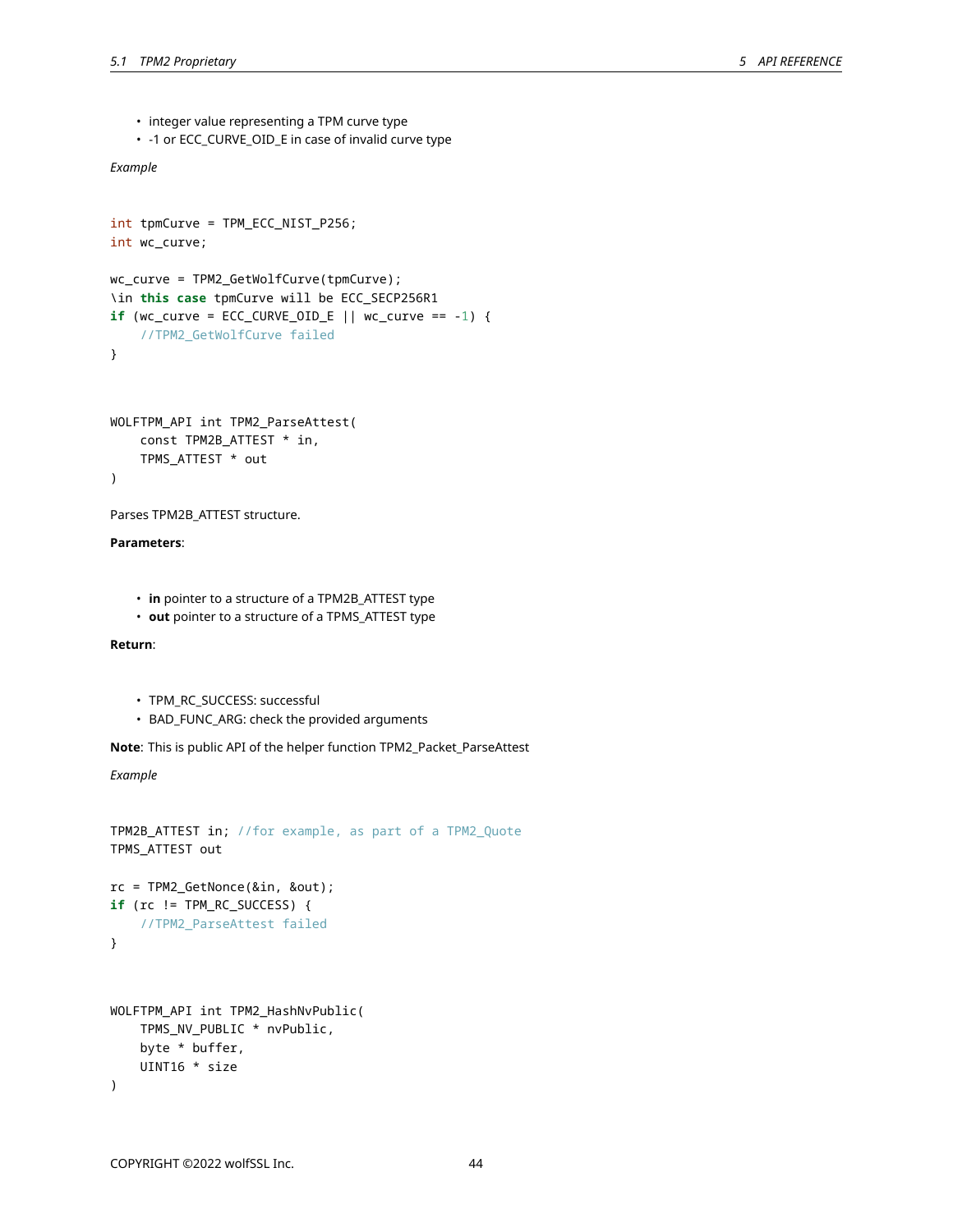Computes fresh NV Index name based on a nvPublic structure.

## **Parameters**:

```
• nvPublic
```
- **buffer** pointer to a structure of a TPMS\_ATTEST type
- **size** pointer to a variable of UINT16 type to store the size of the nvIndex

#### **Return**:

```
• TPM_RC_SUCCESS: successful
```
- negative integer value in case of an error
- BAD\_FUNC\_ARG: check the provided arguments
- NOT\_COMPILED\_IN: check if wolfcrypt is enabled

*Example*

```
TPMS_NV_PUBLIC nvPublic;
BYTE buffer[TPM_MAX_DIGEST_SIZE];
UINT16 size;
rc = TPM2_HashNvPublic(&nvPublic, &buffer, &size);
if (rc != TPM_RC_SUCCESS) {
    //TPM2_HashNvPublic failed
}
WOLFTPM_API int TPM2_AppendPublic(
    byte * buf,
    word32 size,
```

```
int * sizeUsed,
TPM2B_PUBLIC * pub
```
)

Populates TPM2B\_PUBLIC structure based on a user provided buffer.

## **Parameters**:

- **buf** pointer to a user buffer
- **size** integer value of word32 type, specifying the size of the user buffer
- **sizeUsed** pointer to an integer variable, stores the used size of pub->buffer
- **pub** pointer to an empty structure of TPM2B\_PUBLIC type

## **See**: TPM2\_ParsePublic

#### **Return**:

- TPM\_RC\_SUCCESS: successful
- TPM\_RC\_FAILURE: insufficient buffer size
- BAD\_FUNC\_ARG: check the provided arguments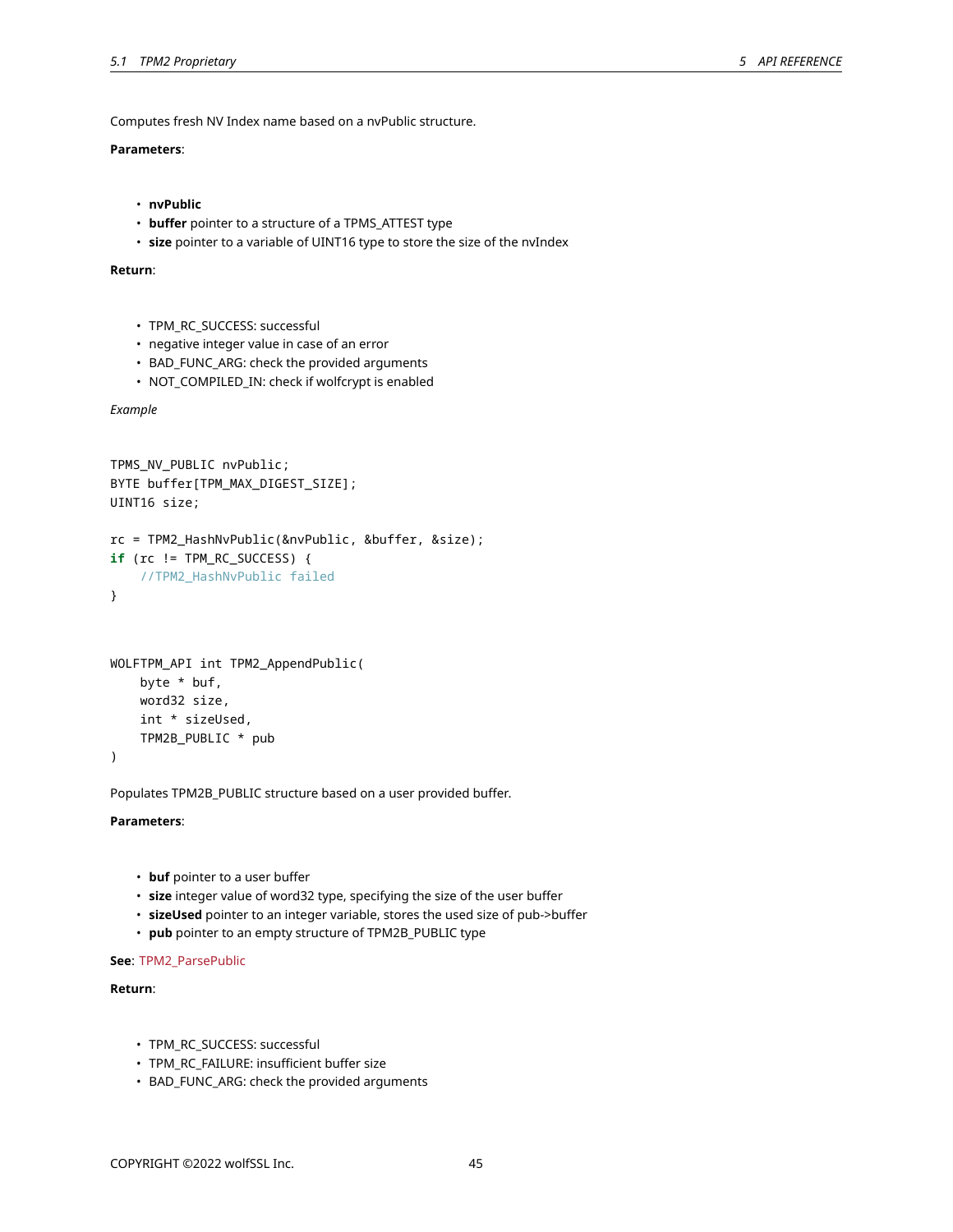**Note**: Public API of the helper function TPM2\_Packet\_AppendPublic

*Example*

```
TPM2B_PUBLIC pub; //empty
int sizeUsed, rc;
BYTE buffer[sizeof(TPM2B_PUBLIC)];
word32 size = sizeof(buffer);
rc = TPM2_AppendPublic(&buffer, size, &sizeUsed, &pub);
if (rc != TPM_RC_SUCCESS) {
    //TPM2_AppendPublic failed
}
WOLFTPM_API int TPM2_ParsePublic(
    TPM2B_PUBLIC * pub,
    byte * buf,
    word32 size,
    int * sizeUsed
```

```
)
```
Parses TPM2B\_PUBLIC structure and stores in a user provided buffer.

## **Parameters**:

- **pub** pointer to a populated structure of TPM2B\_PUBLIC type
- **buf** pointer to an empty user buffer
- **size** integer value of word32 type, specifying the available size of the user buffer
- **sizeUsed** pointer to an integer variable, stores the used size of the user buffer

**See**: TPM2\_AppendPublic

**Return**:

- TPM\_RC\_SUCCESS: successful
- TPM\_RC\_FAILURE: insufficient buffer size
- BAD\_FUNC\_ARG: check the provided arguments

**Note**: Public API of the helper function TPM2\_Packet\_ParsePublic

*Example*

```
TPM2B_PUBLIC pub; //populated
int sizeUsed, rc;
BYTE buffer[sizeof(TPM2B_PUBLIC)];
word32 size = sizeof(buffer);
rc = TPM2_ParsePublic(&pub, buffer, size, &sizeUsed);
if (rc != TPM RC SUCCESS) {
    //TPM2_ParsePublic failed
}
```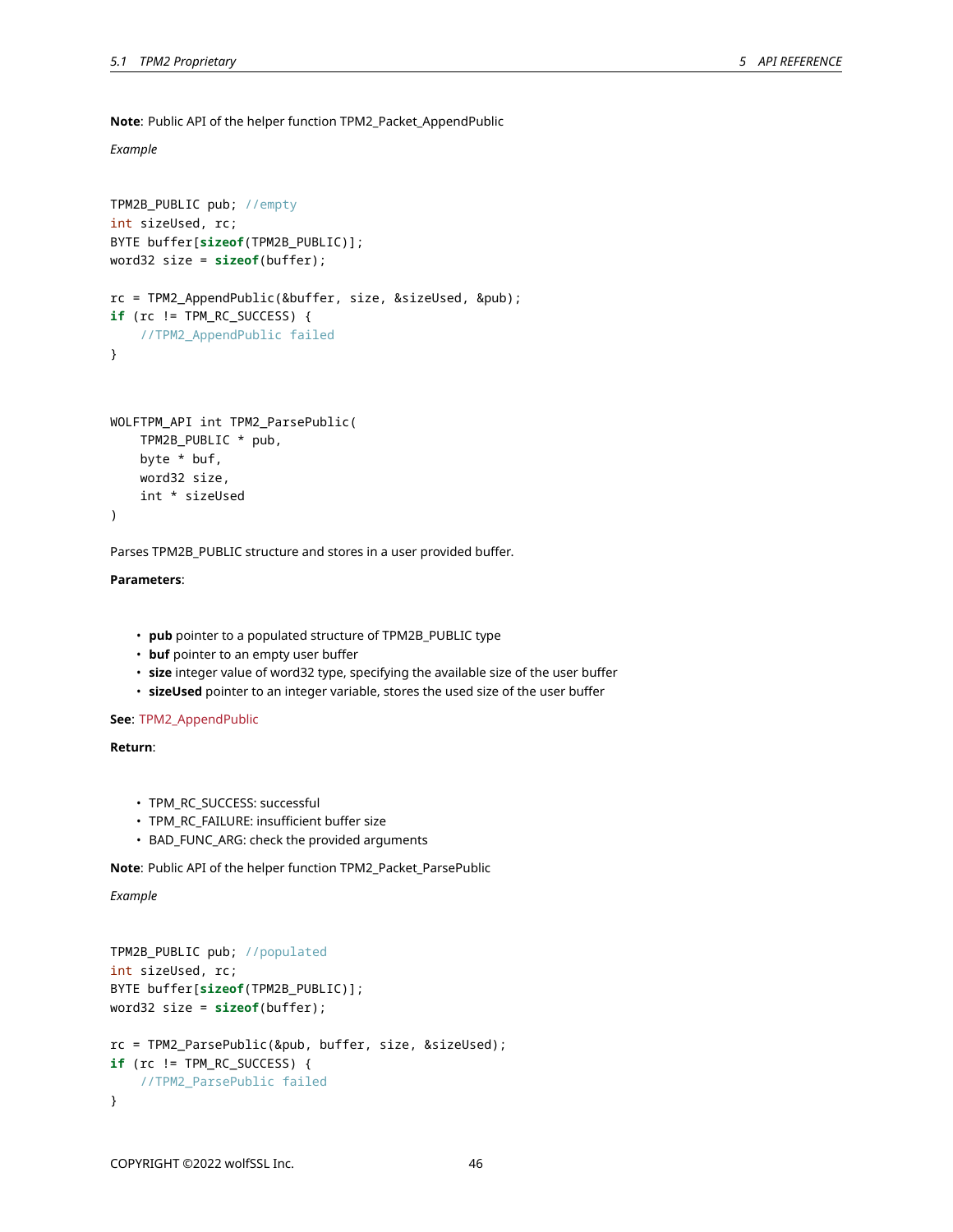```
WOLFTPM_LOCAL int TPM2_GetName(
    TPM2_CTX * ctx,
    UINT32 handleValue,
    int handleCnt,
    int idx,
    TPM2B_NAME * name
)
```
Provides the Name of a TPM object.

## **Parameters**:

- **ctx** pointer to a TPM2 context
- **handleValue** value of UINT32 type, specifying a valid TPM handle
- **handleCnt** total number of handles used in the current TPM command/session
- **idx** index value, between one and three, specifying a valid TPM Authorization session
- **name** pointer to an empty structure of TPM2B\_NAME type

## **Return**:

- TPM\_RC\_SUCCESS: successful
- BAD\_FUNC\_ARG: check the provided arguments

**Note**: The object is reference by its TPM handle and session index

*Example*

```
int rc;
UINT32 handleValue = TRANSIENT_FIRST;
handleCount = 1;
sessionIdx = 0;
TPM2B_NAME name;
rc = TPM2_GetName(ctx, handleValue, handleCount, sessionIdx, &name);
if (rc != TPM_RC_SUCCESS) {
    //TPM2_GetName failed
}
```

```
WOLFTPM_API UINT16 TPM2_GetVendorID(
    void
```
)

Provides the vendorID of the active TPM2 context.

**See**:

- TPM2\_GetCapabilities
- TPM2\_GetTpmDevId
- TPM2\_Init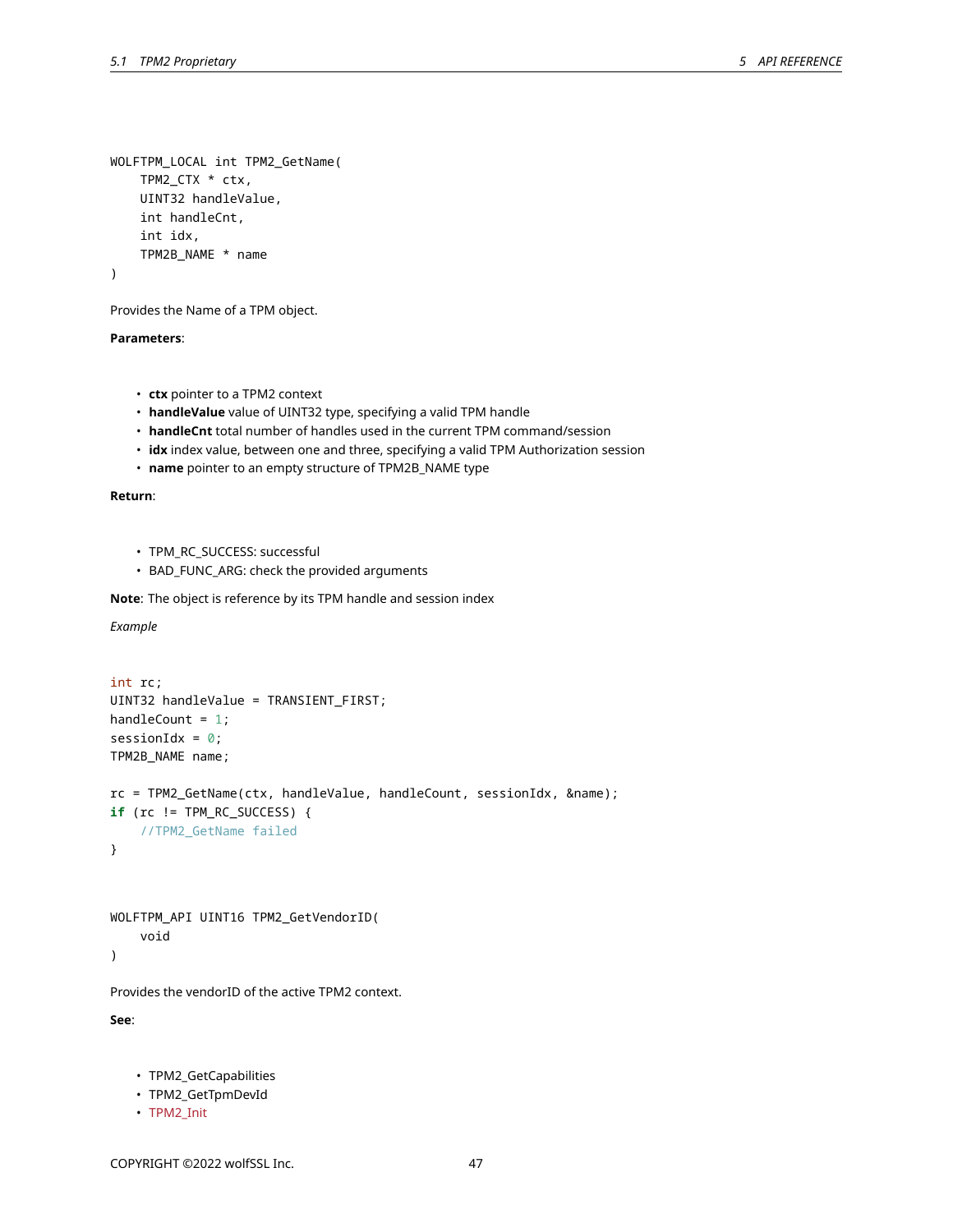## **Return**:

- integer value of UINT16 type, specifying the vendor ID
- 0 if TPM2 context is invalid or NULL

**Note**: Depends on correctly read TPM device info during TPM Init

## *Example*

```
TPM2_CTX *tpm2Ctx;
```

```
tpm2Ctx = TPM2_GetActiveCtx();
```

```
WOLFTPM_API void TPM2_PrintBin(
    const byte * buffer,
    word32 length
)
```
Helper function to print a binary buffer in a formatted way.

#### **Parameters**:

- **buffer** pointer to a buffer of BYTE type
- **length** integer value of word32 type, containing the size of the buffer

**See**:

```
• TPM2_PrintAuth
```
• TPM2\_PrintPublicArea

**Note**: Requires DEBUG\_WOLFTPM to be defined

*Example*

```
BYTE buffer[] = {0x01,0x02,0x03,0x04};
length = sizeof(buffer);
```

```
TPM2_PrintBin(&buffer, length);
```

```
WOLFTPM_API void TPM2_PrintAuth(
    const TPMS_AUTH_COMMAND * authCmd
\lambda
```
Helper function to print a structure of TPMS\_AUTH\_COMMAND type in a human readable way.

## **Parameters**:

• **authCmd** pointer to a populated structure of TPMS\_AUTH\_COMMAND type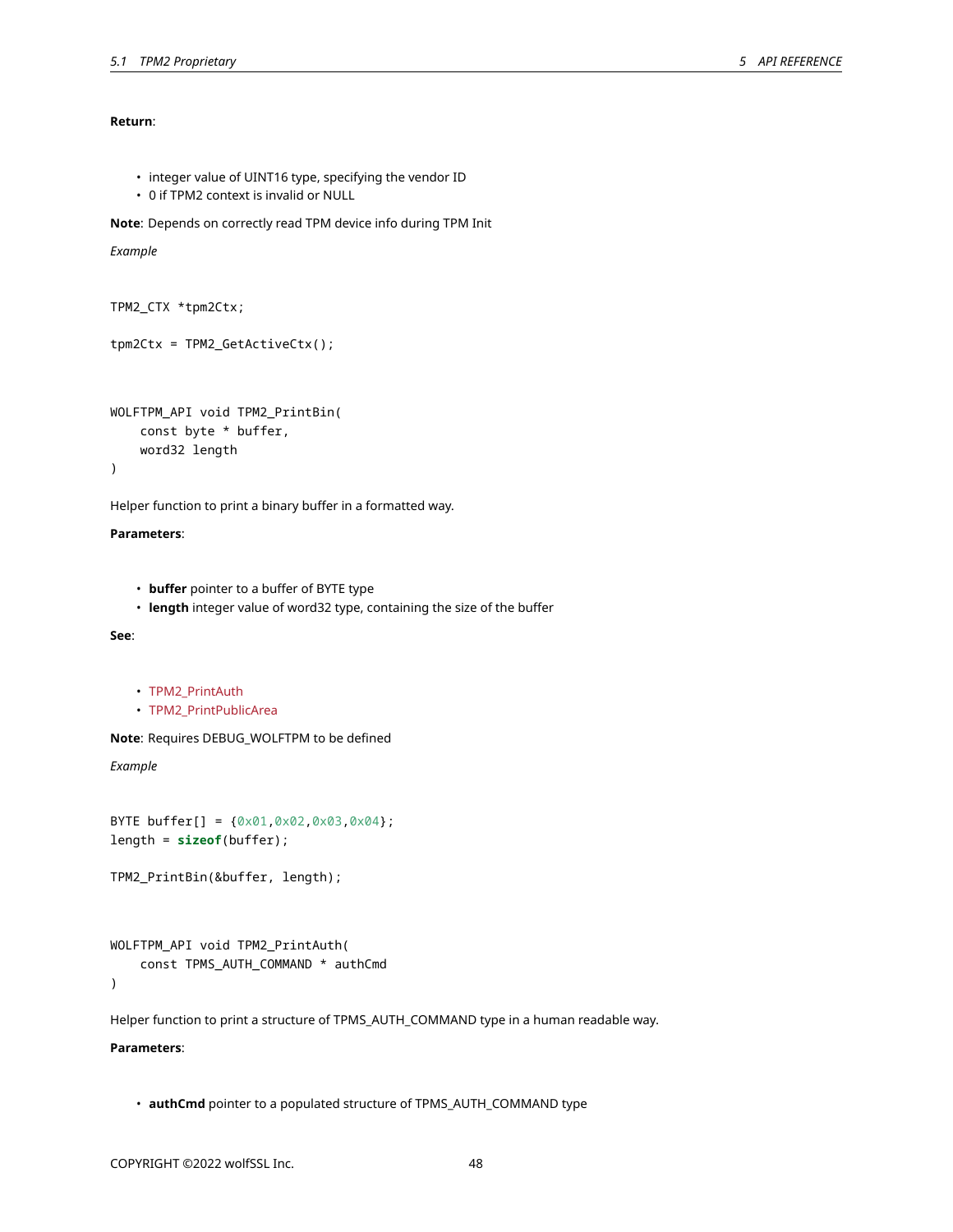• TPM2\_PrintBin

**See**:

• TPM2\_PrintPublicArea **Note**: Requires DEBUG\_WOLFTPM to be defined *Example*

TPMS\_AUTH\_COMMAND authCmd; //for example, part of a TPM Authorization session

```
TPM2_PrintAuthCmd(&authCmd);
```

```
WOLFTPM_API void TPM2_PrintPublicArea(
    const TPM2B_PUBLIC * pub
)
```
Helper function to print a structure of TPM2B\_PUBLIC type in a human readable way.

## **Parameters**:

• **pub** pointer to a populated structure of TPM2B\_PUBLIC type

**See**:

- TPM2\_PrintBin
- TPM2\_PrintAuth
- TPM2\_Create
- TPM2\_ReadPublic

**Note**: Requires DEBUG\_WOLFTPM to be defined

*Example*

TPM2B\_PUBLIC pub; //for example, part of the output of a successful TPM2\_Create

TPM2\_PrintPublicArea(&pub);

## **5.2 wolftpm/tpm2.h**

## **5.1.3.28 function TPM2\_PrintPublicArea**

**5.2.1 Classes**

Name struct **TPMS\_ALGORITHM\_DESCRIPTION** union **TPMU\_HA** struct **TPMT\_HA**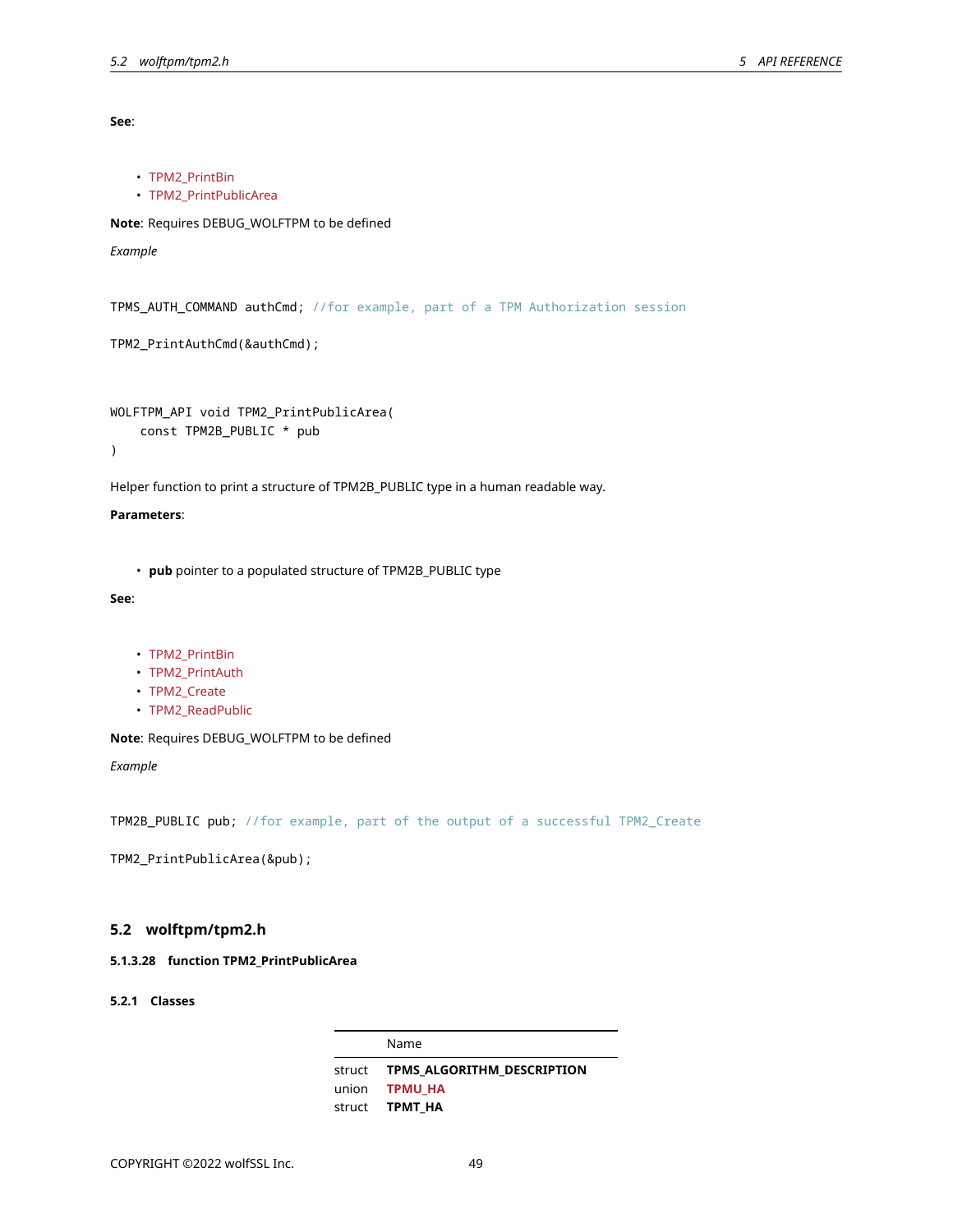Name struct **TPM2B\_DIGEST** struct **TPM2B\_DATA** struct **TPM2B\_EVENT** struct **TPM2B\_MAX\_BUFFER** struct **TPM2B\_MAX\_NV\_BUFFER** struct **TPM2B\_IV** union **TPMU\_NAME** struct **TPM2B\_NAME** struct **TPMS\_PCR\_SELECT** struct **TPMS\_PCR\_SELECTION** struct **TPMT\_TK\_CREATION** struct **TPMT\_TK\_VERIFIED** struct **TPMT\_TK\_AUTH** struct **TPMT\_TK\_HASHCHECK** struct **TPMS\_ALG\_PROPERTY** struct **TPMS\_TAGGED\_PROPERTY** struct **TPMS\_TAGGED\_PCR\_SELECT** struct **TPMS\_TAGGED\_POLICY** struct **TPML\_CC** struct **TPML\_CCA** struct **TPML\_ALG** struct **TPML\_HANDLE** struct **TPML\_DIGEST** struct **TPML\_DIGEST\_VALUES** struct **TPML\_PCR\_SELECTION** struct **TPML\_ALG\_PROPERTY** struct **TPML\_TAGGED\_TPM\_PROPERTY** struct **TPML\_TAGGED\_PCR\_PROPERTY** struct **TPML\_ECC\_CURVE** struct **TPML\_TAGGED\_POLICY** union **TPMU\_CAPABILITIES** struct **TPMS\_CAPABILITY\_DATA** struct **TPMS\_CLOCK\_INFO** struct **TPMS\_TIME\_INFO** struct **TPMS\_TIME\_ATTEST\_INFO** struct **TPMS\_CERTIFY\_INFO** struct **TPMS\_QUOTE\_INFO** struct **TPMS COMMAND AUDIT INFO** struct **TPMS\_SESSION\_AUDIT\_INFO** struct **TPMS CREATION INFO** struct **TPMS NV CERTIFY INFO** union **TPMU\_ATTEST** struct **TPMS\_ATTEST** struct **TPM2B\_ATTEST** union **TPMU\_SYM\_KEY\_BITS** union **TPMU\_SYM\_MODE** struct **TPMT\_SYM\_DEF** struct **TPM2B\_SYM\_KEY** struct **TPMS\_SYMCIPHER\_PARMS** struct **TPM2B\_LABEL** struct **TPMS\_DERIVE** struct **TPM2B\_DERIVE**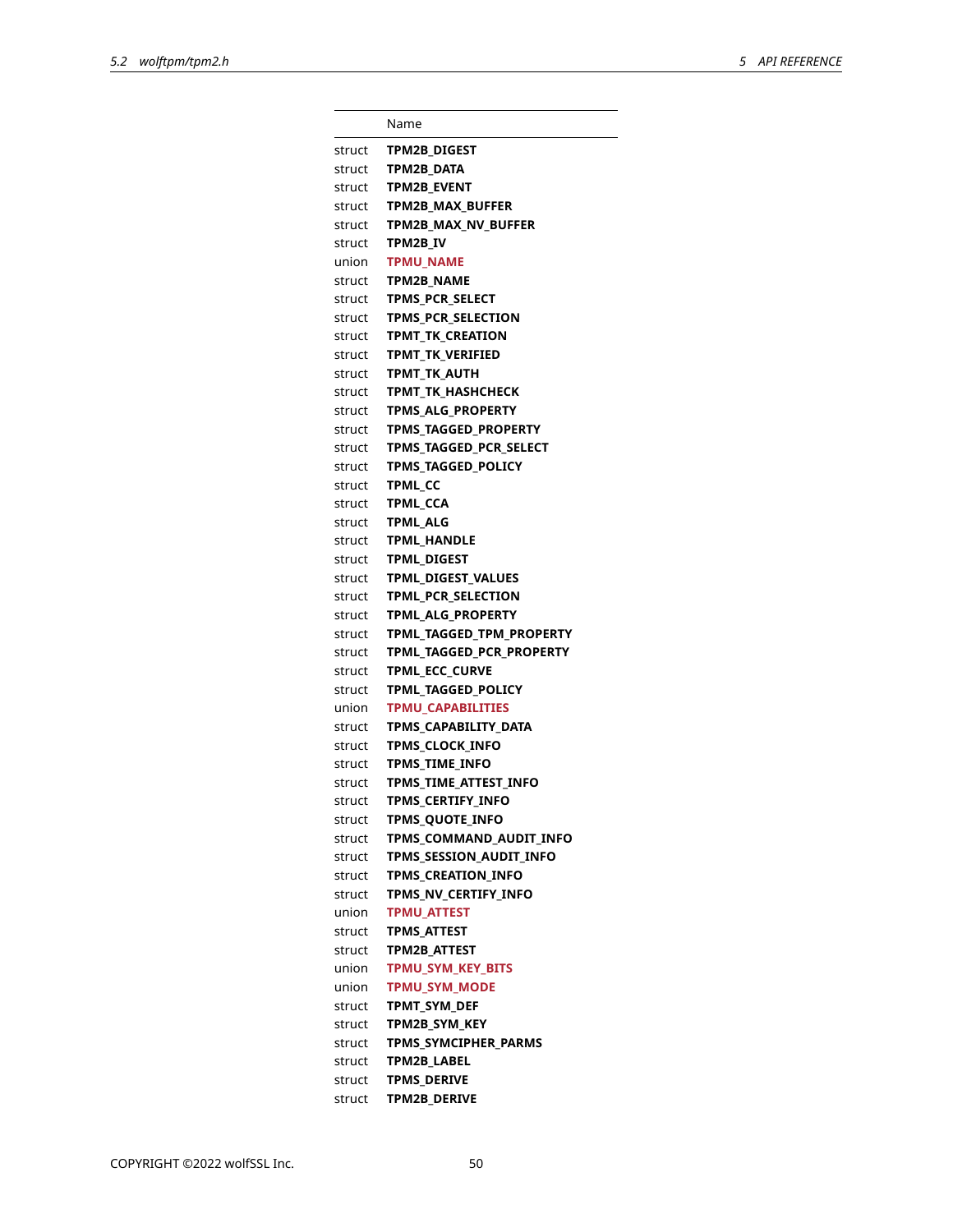|        | Name                           |
|--------|--------------------------------|
| union  | <b>TPMU SENSITIVE CREATE</b>   |
| struct | TPM2B SENSITIVE DATA           |
| struct | <b>TPMS SENSITIVE CREATE</b>   |
| struct | <b>TPM2B SENSITIVE CREATE</b>  |
| struct | <b>TPMS SCHEME HASH</b>        |
| struct | <b>TPMS SCHEME ECDAA</b>       |
| union  | <b>TPMU SCHEME KEYEDHASH</b>   |
| struct | TPMT KEYEDHASH SCHEME          |
| union  | TPMU_SIG_SCHEME                |
| struct | <b>TPMT SIG SCHEME</b>         |
| union  | <b>TPMU KDF SCHEME</b>         |
| struct | <b>TPMT KDF SCHEME</b>         |
| union  | TPMU_ASYM_SCHEME               |
| struct | <b>TPMT ASYM SCHEME</b>        |
| struct | <b>TPMT RSA SCHEME</b>         |
| struct | <b>TPMT RSA DECRYPT</b>        |
| struct | TPM2B PUBLIC KEY RSA           |
| struct | TPM2B PRIVATE KEY RSA          |
| struct | <b>TPM2B ECC PARAMETER</b>     |
| struct | <b>TPMS ECC POINT</b>          |
| struct | <b>TPM2B ECC POINT</b>         |
| struct | TPMS ALGORITHM DETAIL ECC      |
| struct | TPMS SIGNATURE RSA             |
| struct | TPMS_SIGNATURE_ECC             |
| union  | <b>TPMU SIGNATURE</b>          |
| struct | <b>TPMT SIGNATURE</b>          |
| union  | <b>TPMU ENCRYPTED SECRET</b>   |
| struct | <b>TPM2B ENCRYPTED SECRET</b>  |
| union  | <b>TPMU PUBLIC ID</b>          |
| struct | TPMS KEYEDHASH PARMS           |
| struct | <b>TPMS ASYM PARMS</b>         |
| struct | <b>TPMS RSA PARMS</b>          |
| struct | <b>TPMS ECC PARMS</b>          |
| union  | TPMU_PUBLIC_PARMS              |
| struct | TPMT_PUBLIC_PARMS              |
| struct | <b>TPMT PUBLIC</b>             |
| struct | <b>TPM2B PUBLIC</b>            |
| struct | TPM2B_TEMPLATE                 |
| struct | TPM2B PRIVATE VENDOR SPECIFIC  |
| union  | TPMU_SENSITIVE_COMPOSITE       |
| struct | <b>TPMT SENSITIVE</b>          |
| struct | <b>TPM2B SENSITIVE</b>         |
| struct | <b>TPMT PRIVATE</b>            |
| struct | <b>TPM2B PRIVATE</b>           |
| struct | TPMS_ID_OBJECT                 |
| struct | TPM2B_ID_OBJECT                |
| struct | TPMS_NV_PIN_COUNTER_PARAMETERS |
| struct | <b>TPMS NV PUBLIC</b>          |
| struct | <b>TPM2B NV PUBLIC</b>         |
| struct | <b>TPM2B CONTEXT SENSITIVE</b> |
| struct | TPMS CONTEXT DATA              |
| struct | TPM2B_CONTEXT_DATA             |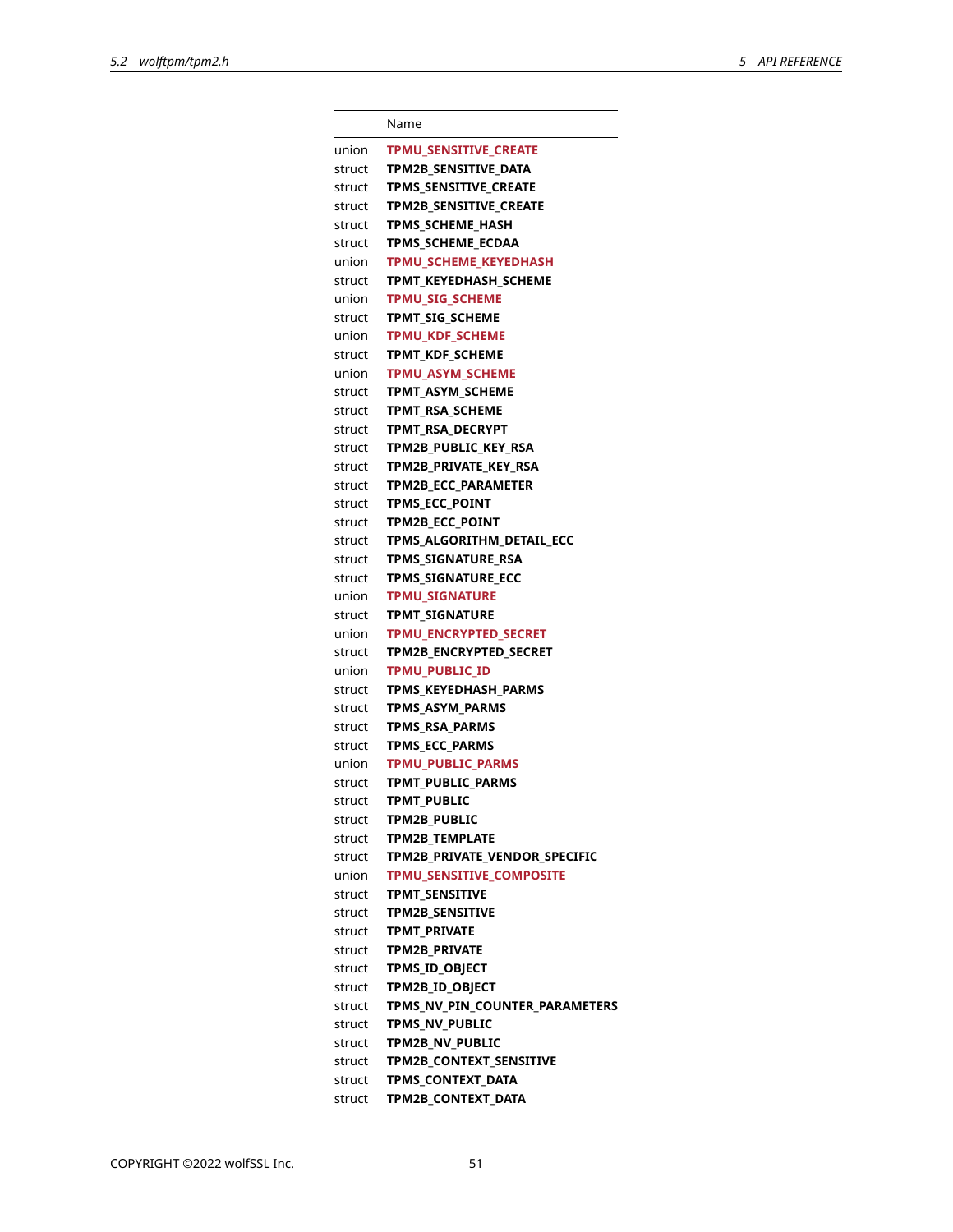|        | Name                          |
|--------|-------------------------------|
| struct | <b>TPMS CONTEXT</b>           |
| struct | TPMS CREATION DATA            |
| struct | <b>TPM2B CREATION DATA</b>    |
| struct | <b>TPMS AUTH COMMAND</b>      |
| struct | <b>TPMS AUTH RESPONSE</b>     |
| struct | <b>TPM2 AUTH SESSION</b>      |
| struct | wolfTPM_tcpContext            |
| struct | wolfTPM_winContext            |
| struct | <b>TPM2 CTX</b>               |
| struct | Startup_In                    |
| struct | Shutdown In                   |
| struct | GetCapability_In              |
| struct | GetCapability_Out             |
| struct | SelfTest In                   |
| struct | <b>IncrementalSelfTest In</b> |
| struct | IncrementalSelfTest Out       |
| struct | <b>GetTestResult Out</b>      |
| struct | GetRandom In                  |
| struct | GetRandom Out                 |
| struct | StirRandom In                 |
| struct | PCR Read In                   |
| struct | PCR Read Out                  |
| struct | <b>PCR Extend In</b>          |
| struct | Create In                     |
| struct | Create Out                    |
| struct | CreateLoaded In               |
| struct | CreateLoaded Out              |
| struct | CreatePrimary_In              |
| struct | CreatePrimary_Out             |
| struct | Load In                       |
| struct | Load Out                      |
| struct | FlushContext In               |
| struct | Unseal In                     |
| struct | Unseal_Out                    |
| struct | StartAuthSession In           |
| struct | <b>StartAuthSession Out</b>   |
| struct | <b>PolicyRestart In</b>       |
| struct | LoadExternal In               |
| struct | <b>LoadExternal Out</b>       |
| struct | ReadPublic In                 |
| struct | ReadPublic_Out                |
| struct | ActivateCredential_In         |
| struct | <b>ActivateCredential Out</b> |
| struct | MakeCredential_In             |
| struct | MakeCredential_Out            |
| struct | ObjectChangeAuth_In           |
| struct | ObjectChangeAuth_Out          |
| struct | Duplicate_In                  |
| struct | Duplicate_Out                 |
| struct | Rewrap_In                     |
| struct | Rewrap_Out                    |
| struct | Import_In                     |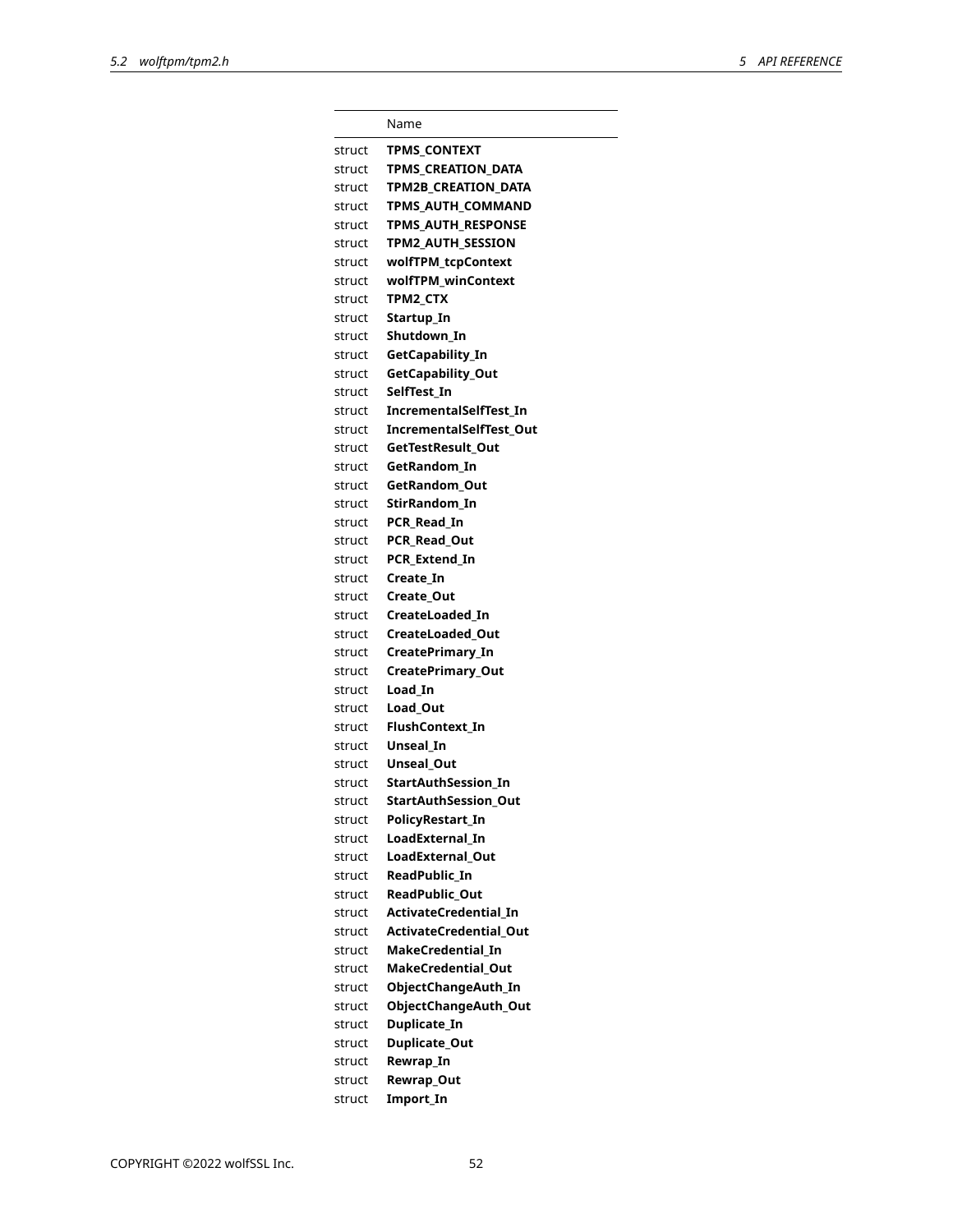|                  | Name                                                  |
|------------------|-------------------------------------------------------|
| struct           | Import_Out                                            |
| struct           | RSA_Encrypt_In                                        |
| struct           | RSA_Encrypt_Out                                       |
| struct           | <b>RSA Decrypt In</b>                                 |
| struct           | <b>RSA_Decrypt_Out</b>                                |
| struct           | ECDH KeyGen In                                        |
| struct           | ECDH_KeyGen_Out                                       |
| struct           | ECDH ZGen In                                          |
| struct           | <b>ECDH ZGen Out</b>                                  |
| struct           | <b>ECC Parameters In</b>                              |
| struct           | <b>ECC Parameters Out</b>                             |
| struct           | ZGen 2Phase In                                        |
| struct           | ZGen 2Phase Out                                       |
| struct           | EncryptDecrypt_In                                     |
| struct           | EncryptDecrypt_Out                                    |
| struct           | EncryptDecrypt2_In                                    |
| struct           | EncryptDecrypt2_Out                                   |
| struct           | Hash In                                               |
| struct           | Hash Out                                              |
| struct           | <b>HMAC In</b>                                        |
| struct           | <b>HMAC Out</b>                                       |
| struct           | HMAC_Start_In                                         |
| struct           | <b>HMAC Start Out</b>                                 |
|                  |                                                       |
| struct           | HashSequenceStart_In                                  |
| struct           | HashSequenceStart_Out                                 |
| struct<br>struct | SequenceUpdate_In<br>SequenceComplete_In              |
| struct           | SequenceComplete_Out                                  |
| struct           | EventSequenceComplete_In                              |
| struct           | EventSequenceComplete_Out                             |
| struct           | Certify_In                                            |
| struct           | Certify_Out                                           |
| struct           | <b>CertifyCreation In</b>                             |
| struct           | <b>CertifyCreation_Out</b>                            |
| struct           |                                                       |
| struct           | Quote In                                              |
|                  | <b>Quote Out</b>                                      |
| struct           | GetSessionAuditDigest_In<br>GetSessionAuditDigest_Out |
| struct           |                                                       |
| struct           | GetCommandAuditDigest_In                              |
| struct           | GetCommandAuditDigest_Out                             |
| struct           | GetTime In                                            |
| struct           | GetTime Out                                           |
| struct           | Commit_In                                             |
| struct           | Commit_Out                                            |
| struct           | <b>EC Ephemeral In</b>                                |
| struct           | EC_Ephemeral_Out                                      |
| struct           | VerifySignature_In                                    |
| struct           | VerifySignature_Out                                   |
| struct           | Sign In                                               |
| struct           | Sign Out                                              |
| struct           | SetCommandCodeAuditStatus In                          |
| struct           | PCR Event In                                          |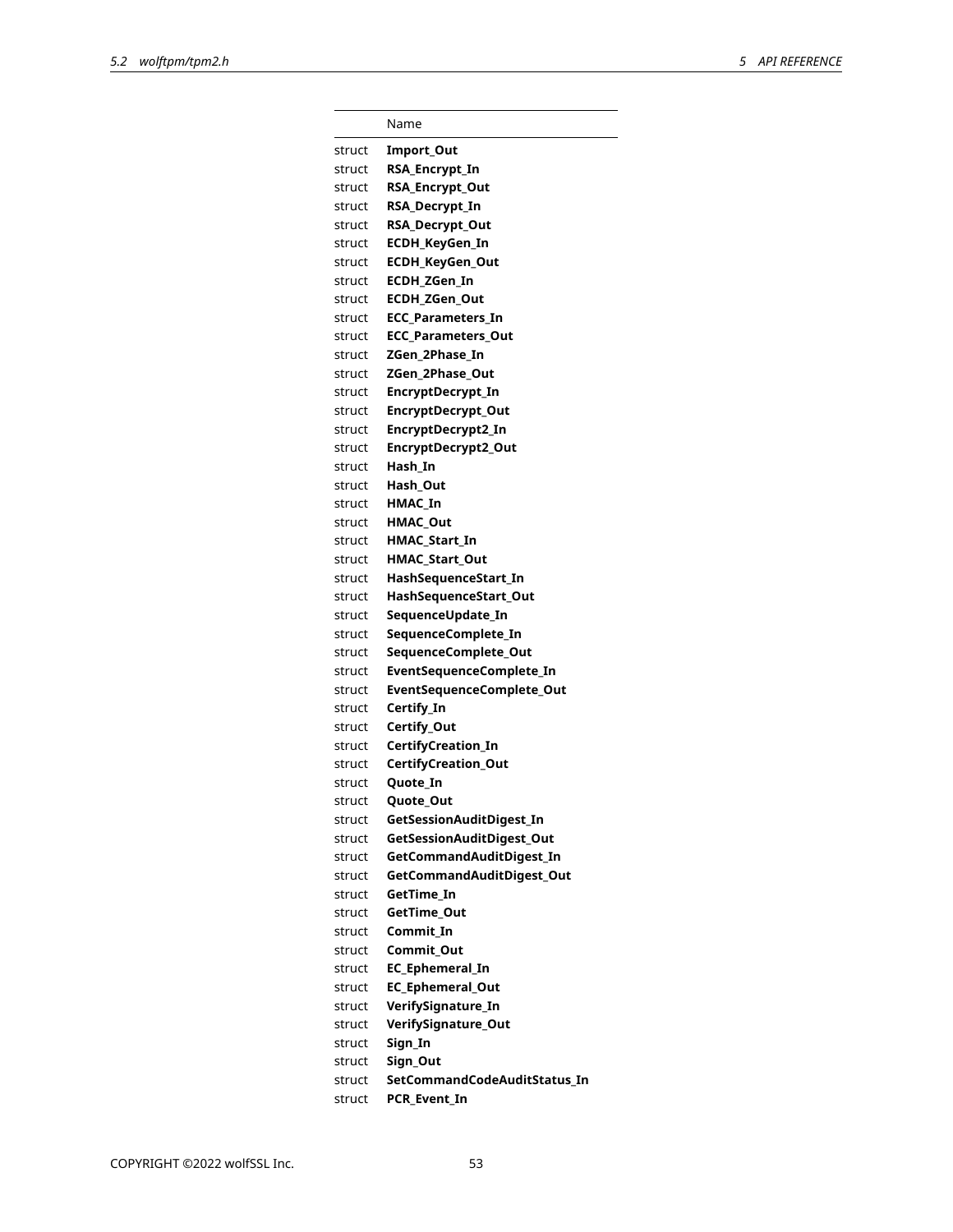|        | Name                              |
|--------|-----------------------------------|
| struct | <b>PCR Event Out</b>              |
| struct | PCR Allocate In                   |
| struct | <b>PCR Allocate Out</b>           |
| struct | <b>PCR_SetAuthPolicy_In</b>       |
| struct | PCR SetAuthValue In               |
| struct | PCR Reset In                      |
| struct | PolicySigned_In                   |
| struct | <b>PolicySigned_Out</b>           |
| struct | PolicySecret In                   |
| struct | PolicySecret_Out                  |
| struct | PolicyTicket_In                   |
| struct | PolicyOR_In                       |
| struct | PolicyPCR_In                      |
| struct | PolicyLocality_In                 |
| struct | PolicyNV In                       |
| struct | PolicyCounterTimer_In             |
| struct | PolicyCommandCode In              |
| struct | PolicyPhysicalPresence_In         |
| struct | PolicyCpHash_In                   |
| struct | PolicyNameHash In                 |
| struct | <b>PolicyDuplicationSelect_In</b> |
| struct | PolicyAuthorize_In                |
| struct | PolicyAuthValue In                |
| struct | PolicyPassword_In                 |
| struct | PolicyGetDigest_In                |
| struct | PolicyGetDigest_Out               |
| struct | PolicyNvWritten_In                |
| struct | PolicyTemplate_In                 |
| struct | PolicyAuthorizeNV_In              |
| struct | HierarchyControl_In               |
| struct | SetPrimaryPolicy_In               |
| struct | ChangeSeed_In                     |
| struct | Clear In                          |
| struct | ClearControl In                   |
| struct | HierarchyChangeAuth_In            |
| struct | DictionaryAttackLockReset_In      |
| struct | DictionaryAttackParameters_In     |
| struct | PP_Commands_In                    |
| struct | SetAlgorithmSet_In                |
| struct | FieldUpgradeStart_In              |
| struct | FieldUpgradeData_In               |
| struct | FieldUpgradeData_Out              |
| struct | <b>FirmwareRead In</b>            |
| struct | FirmwareRead_Out                  |
| struct | ContextSave_In                    |
| struct | <b>ContextSave Out</b>            |
| struct | ContextLoad In                    |
| struct | ContextLoad_Out                   |
| struct | EvictControl_In                   |
| struct | ReadClock_Out                     |
| struct | ClockSet In                       |
| struct | ClockRateAdjust_In                |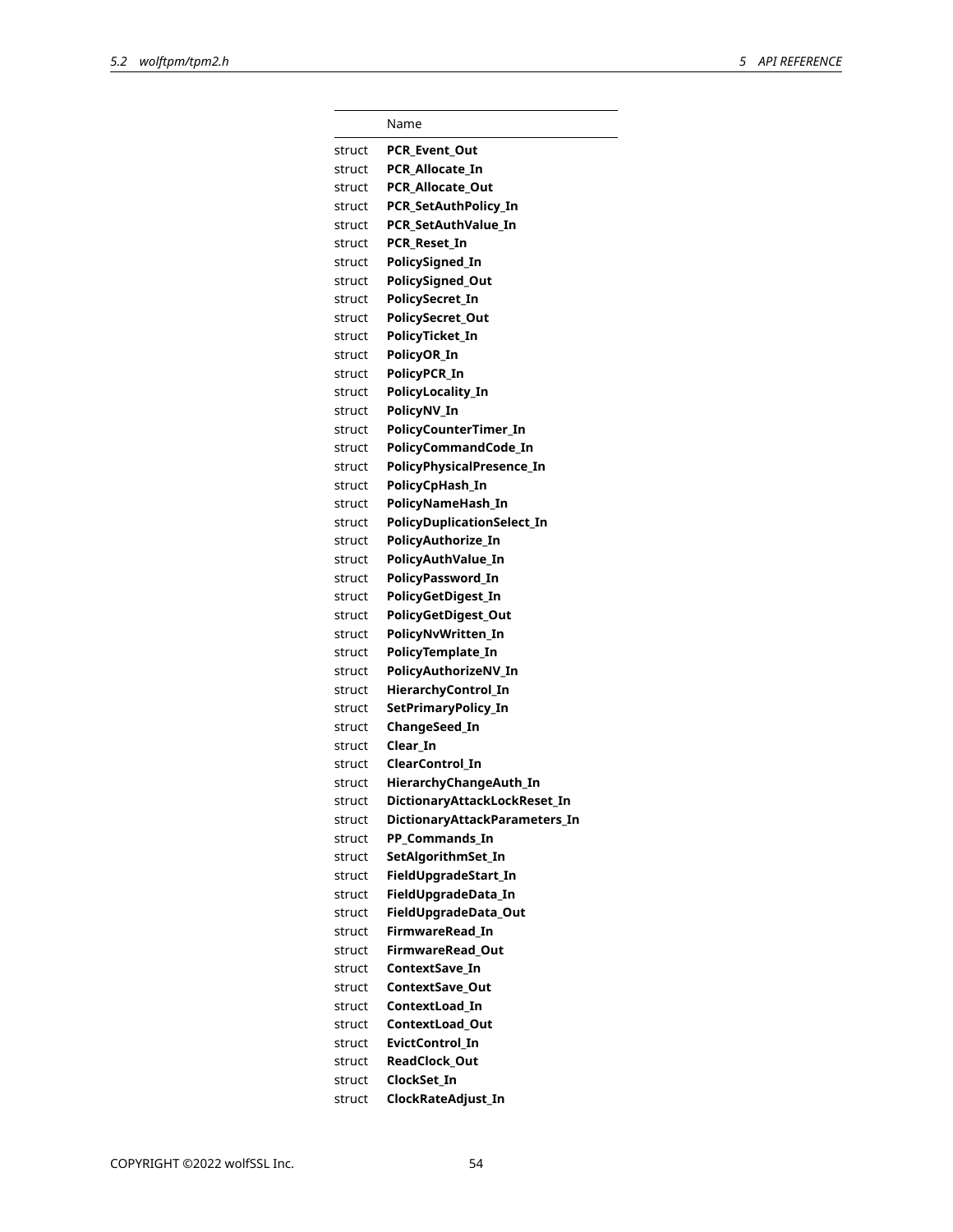|        | Name                       |
|--------|----------------------------|
| struct | <b>TestParms In</b>        |
| struct | <b>NV DefineSpace In</b>   |
| struct | <b>NV UndefineSpace In</b> |
| struct | NV_UndefineSpaceSpecial_In |
| struct | NV ReadPublic In           |
| struct | <b>NV ReadPublic Out</b>   |
| struct | NV Write In                |
| struct | <b>NV Increment In</b>     |
| struct | NV Extend In               |
| struct | NV SetBits In              |
| struct | NV_WriteLock_In            |
| struct | NV GlobalWriteLock In      |
| struct | NV Read In                 |
| struct | <b>NV Read Out</b>         |
| struct | NV ReadLock In             |
| struct | NV ChangeAuth In           |
| struct | NV Certify In              |
| struct | <b>NV Certify Out</b>      |
| struct | SetCommandSet In           |
| struct | <b>TPM MODE SET</b>        |
| struct | SetMode In                 |
| struct | <b>GetRandom2 Out</b>      |
| struct | <b>TPMS GPIO CONFIG</b>    |
| struct | <b>TPML GPIO CONFIG</b>    |
| struct | GpioConfig_In              |
| struct | CFG STRUCT                 |
| struct | NTC2 PreConfig In          |
| struct | NTC2_GetConfig_Out         |

# **5.2.2 Types**

Name

enum **[@0](#enum-@0)** { TPM\_SPEC\_FAMILY = 0x322E3000, TPM\_SPEC\_LEVEL = 0, TPM\_SPEC\_VERSION = 138, TPM\_SPEC\_YEAR = 2016, TPM\_SPEC\_DAY\_OF\_YEAR = 273, TPM\_GENERATED\_VALUE = 0xff544347}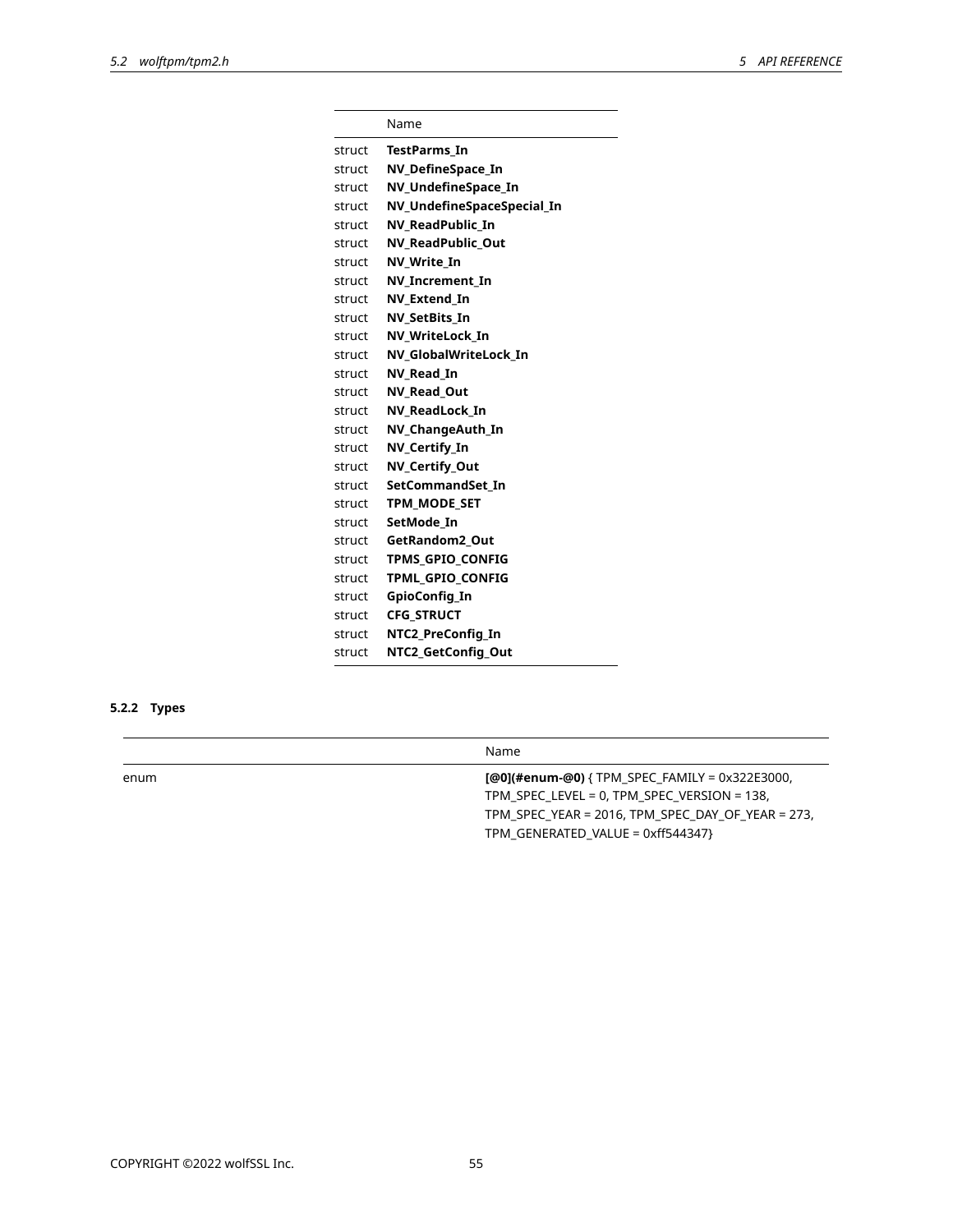|      | Name                                                                                                                                                                                                                                                                                                                                                                                                                                                                                                                                                                                                                                                                                                                           |
|------|--------------------------------------------------------------------------------------------------------------------------------------------------------------------------------------------------------------------------------------------------------------------------------------------------------------------------------------------------------------------------------------------------------------------------------------------------------------------------------------------------------------------------------------------------------------------------------------------------------------------------------------------------------------------------------------------------------------------------------|
| enum | <b>TPM ALG ID T</b> { TPM ALG ERROR = $0x0000$ , TPM ALG RSA<br>$= 0x0001$ , TPM ALG SHA = 0x0004, TPM ALG SHA1 =<br>TPM_ALG_SHA, TPM_ALG_HMAC = 0x0005, TPM_ALG_AES =<br>0x0006, TPM ALG MGF1 = 0x0007, TPM ALG KEYEDHASH<br>$= 0x0008$ , TPM ALG XOR = 0x000A, TPM ALG SHA256 =<br>$0x000B$ , TPM ALG SHA384 = $0x000C$ , TPM ALG SHA512 =<br>0x000D, TPM_ALG_NULL = 0x0010, TPM_ALG_SM3_256 =<br>$0x0012$ , TPM ALG SM4 = $0x0013$ , TPM ALG RSASSA =<br>$0x0014$ , TPM ALG RSAES = $0x0015$ , TPM ALG RSAPSS =<br>$0x0016$ , TPM ALG OAEP = $0x0017$ , TPM ALG ECDSA =                                                                                                                                                     |
| enum | 0x0018, TPM_ALG_ECDH = 0x0019, TPM_ALG_ECDAA =<br>0x001A, TPM ALG SM2 = 0x001B, TPM ALG ECSCHNORR =<br>$0x001C$ , TPM ALG ECMQV = $0x001D$ ,<br>TPM_ALG_KDF1_SP800_56A = 0x0020, TPM_ALG_KDF2 =<br>0x0021, TPM ALG KDF1 SP800 108 = 0x0022,<br>TPM_ALG_ECC = 0x0023, TPM_ALG_SYMCIPHER = 0x0025,<br>TPM ALG CAMELLIA = $0x0026$ , TPM ALG CTR = $0x0040$ ,<br>TPM_ALG_OFB = $0x0041$ , TPM_ALG_CBC = $0x0042$ ,<br>TPM ALG CFB = $0x0043$ , TPM ALG ECB = $0x0044$ }<br><b>TPM ECC CURVE T</b> { TPM ECC NONE = $0x0000$ ,<br>TPM_ECC_NIST_P192 = 0x0001, TPM_ECC_NIST_P224 =<br>0x0002, TPM ECC NIST P256 = 0x0003,<br>TPM ECC NIST P384 = 0x0004, TPM ECC NIST P521 =<br>0x0005, TPM_ECC_BN_P256 = 0x0010, TPM_ECC_BN_P638 = |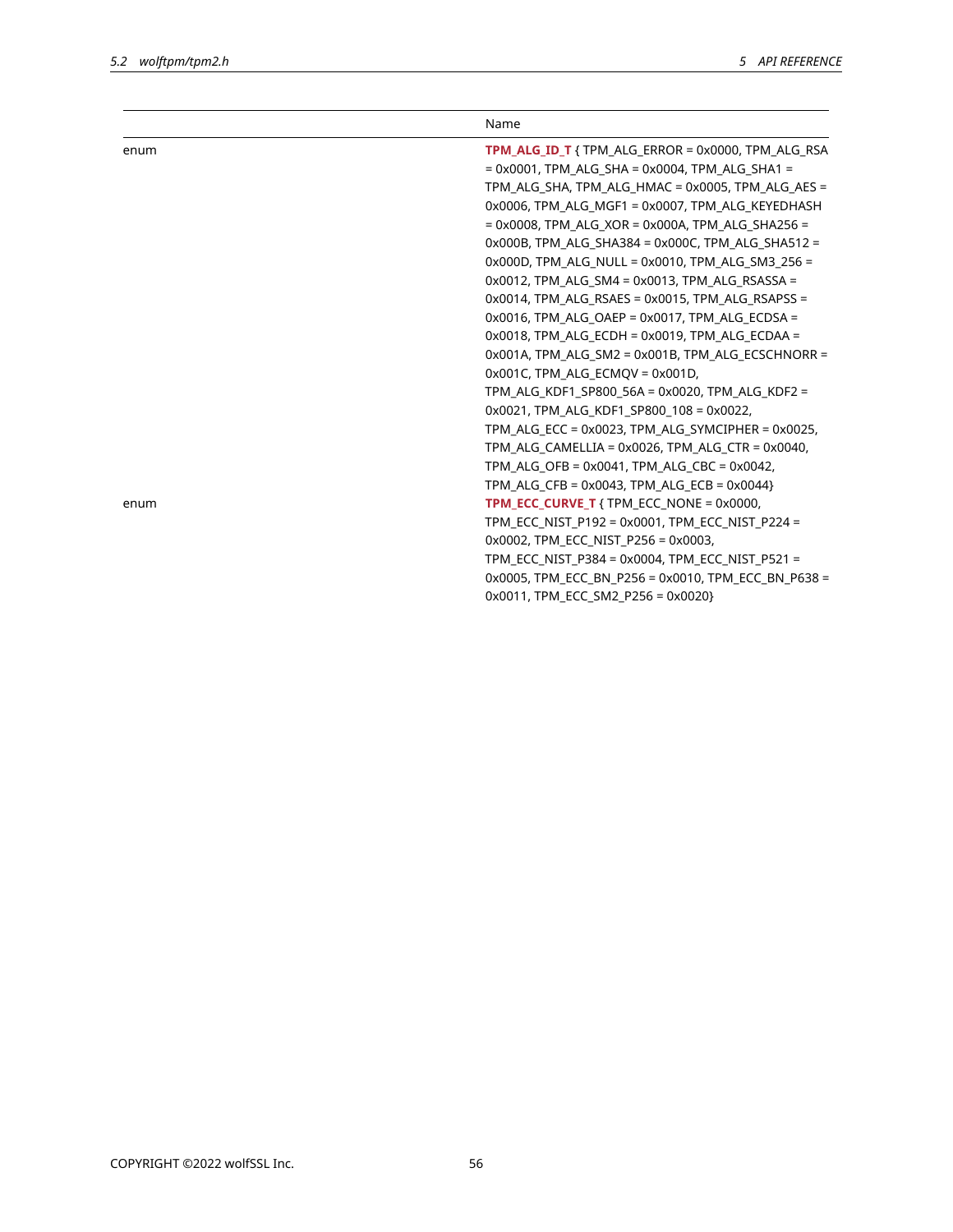|                              | Name                                                    |
|------------------------------|---------------------------------------------------------|
| enum                         | <b>TPM_CC_T</b> { $TPM$ _CC_FIRST = $0x0000011F$ ,      |
|                              | TPM_CC_NV_UndefineSpaceSpecial = TPM_CC_FIRST,          |
|                              | TPM_CC_EvictControl = 0x00000120,                       |
|                              | TPM_CC_HierarchyControl = 0x00000121,                   |
|                              | TPM_CC_NV_UndefineSpace = 0x00000122,                   |
|                              | TPM_CC_ChangeEPS = 0x00000124, TPM_CC_ChangePPS =       |
|                              | 0x00000125, TPM_CC_Clear = 0x00000126,                  |
|                              | TPM_CC_ClearControl = 0x00000127, TPM_CC_ClockSet =     |
|                              | 0x00000128, TPM_CC_HierarchyChangeAuth =                |
|                              | 0x00000129, TPM_CC_NV_DefineSpace = 0x0000012A,         |
|                              | TPM_CC_PCR_Allocate = 0x0000012B,                       |
|                              | TPM_CC_PCR_SetAuthPolicy = 0x0000012C,                  |
|                              | TPM_CC_PP_Commands = 0x0000012D,                        |
|                              | TPM_CC_SetPrimaryPolicy = 0x0000012E,                   |
|                              | TPM_CC_FieldUpgradeStart = 0x0000012F,                  |
|                              | TPM_CC_ClockRateAdjust = 0x00000130,                    |
|                              | TPM_CC_CreatePrimary = 0x00000131,                      |
|                              | TPM_CC_NV_GlobalWriteLock = 0x00000132,                 |
|                              | TPM_CC_GetCommandAuditDigest = 0x00000133,              |
|                              | TPM_CC_NV_Increment = 0x00000134, TPM_CC_NV_SetBits     |
|                              | $= 0x00000135$ , TPM_CC_NV_Extend = 0x00000136,         |
|                              | TPM_CC_NV_Write = 0x00000137, TPM_CC_NV_WriteLock =     |
|                              | 0x00000138, TPM_CC_DictionaryAttackLockReset =          |
|                              | 0x00000139, TPM_CC_DictionaryAttackParameters =         |
|                              | 0x0000013A, TPM_CC_NV_ChangeAuth = 0x0000013B,          |
|                              | TPM_CC_PCR_Event = 0x0000013C, TPM_CC_PCR_Reset =       |
|                              | 0x0000013D, TPM_CC_SequenceComplete = 0x0000013E,       |
|                              | TPM_CC_SetAlgorithmSet = 0x0000013F,                    |
|                              | TPM_CC_SetCommandCodeAuditStatus = 0x00000140,          |
|                              | TPM_CC_FieldUpgradeData = 0x00000141,                   |
|                              | TPM_CC_IncrementalSelfTest = 0x00000142,                |
|                              | TPM_CC_SelfTest = 0x00000143, TPM_CC_Startup =          |
|                              | 0x00000144, TPM_CC_Shutdown = 0x00000145,               |
|                              | TPM_CC_StirRandom = 0x00000146,                         |
|                              | TPM_CC_ActivateCredential = 0x00000147, TPM_CC_Certify  |
|                              | $= 0x00000148$ , TPM_CC_PolicyNV = 0x00000149,          |
|                              | TPM_CC_CertifyCreation = 0x0000014A, TPM_CC_Duplicate   |
|                              | = 0x0000014B, TPM_CC_GetTime = 0x0000014C,              |
|                              | TPM_CC_GetSessionAuditDigest = 0x0000014D,              |
|                              | TPM_CC_NV_Read = 0x0000014E, TPM_CC_NV_ReadLock =       |
|                              | 0x0000014F, TPM_CC_ObjectChangeAuth = 0x00000150,       |
|                              | TPM_CC_PolicySecret = 0x00000151, TPM_CC_Rewrap =       |
|                              | 0x00000152, TPM_CC_Create = 0x00000153,                 |
|                              | TPM_CC_ECDH_ZGen = 0x00000154, TPM_CC_HMAC =            |
|                              | 0x00000155, TPM_CC_Import = 0x00000156, TPM_CC_Load     |
|                              | $= 0x00000157$ , TPM_CC_Quote = 0x00000158,             |
|                              | TPM_CC_RSA_Decrypt = 0x00000159, TPM_CC_HMAC_Start      |
|                              | = $0x0000015B$ , TPM_CC_SequenceUpdate = $0x0000015C$ , |
|                              | TPM_CC_Sign = 0x0000015D, TPM_CC_Unseal =               |
|                              |                                                         |
|                              | 0x0000015E, TPM_CC_PolicySigned = 0x00000160,           |
|                              | TPM_CC_ContextLoad = 0x00000161, TPM_CC_ContextSave     |
|                              | = 0x00000162, TPM_CC_ECDH_KeyGen = 0x00000163,          |
|                              | TPM_CC_EncryptDecrypt = 0x00000164,                     |
|                              | TPM_CC_FlushContext = 0x00000165,                       |
| COPYRIGHT ©2022 wolfSSL Inc. | TPM_CC_LoadExternal = 0x00000167,<br>57                 |
|                              | TPM_CC_MakeCredential = 0x00000168,                     |
|                              | TPM_CC_NV_ReadPublic = 0x00000169,                      |
|                              | TPM_CC_PolicyAuthorize = 0x0000016A,                    |

TPM  $CC$  PolicyAuthValue = 0x0000016B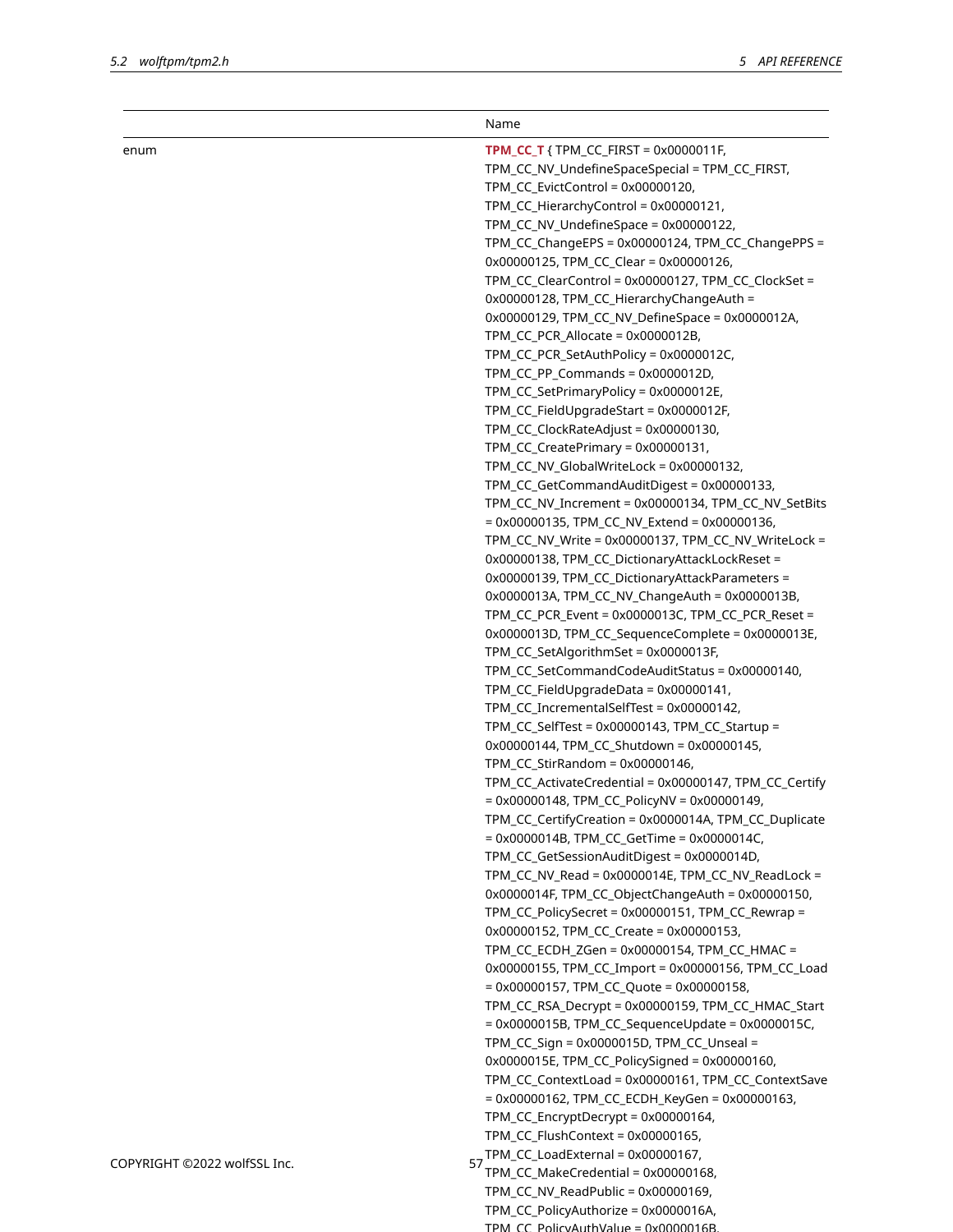|                              | Name                                                                                                                                                                                                                   |
|------------------------------|------------------------------------------------------------------------------------------------------------------------------------------------------------------------------------------------------------------------|
| enum                         | TPM_RC_T { TPM_RC_SUCCESS = 0x000, TPM_RC_BAD_TAG<br>$= 0x01E$ , RC_VER1 = 0x100, TPM_RC_INITIALIZE = RC_VER1 +<br>$0x000$ , $TPM_RC_FAILURE = RC_VER1 + 0x001$ ,<br>TPM_RC_SEQUENCE = RC_VER1 + 0x003, TPM_RC_PRIVATE |
|                              |                                                                                                                                                                                                                        |
|                              | $= RC_VER1 + 0x00B, TPM_RC_HMAC = RC_VER1 + 0x019,$<br>TPM_RC_DISABLED = RC_VER1 + 0x020, TPM_RC_EXCLUSIVE                                                                                                             |
|                              | = RC_VER1 + 0x021, TPM_RC_AUTH_TYPE = RC_VER1 +                                                                                                                                                                        |
|                              | 0x024, TPM_RC_AUTH_MISSING = RC_VER1 + 0x025,                                                                                                                                                                          |
|                              | TPM_RC_POLICY = RC_VER1 + 0x026, TPM_RC_PCR =                                                                                                                                                                          |
|                              | $RC_VER1 + 0x027$ , $TPM_RC_PCR_CHANGED = RC_VER1 +$                                                                                                                                                                   |
|                              | 0x028, TPM_RC_UPGRADE = RC_VER1 + 0x02D,                                                                                                                                                                               |
|                              | TPM_RC_TOO_MANY_CONTEXTS = RC_VER1 + 0x02E,                                                                                                                                                                            |
|                              | TPM_RC_AUTH_UNAVAILABLE = RC_VER1 + 0x02F,                                                                                                                                                                             |
|                              | TPM_RC_REBOOT = RC_VER1 + 0x030,                                                                                                                                                                                       |
|                              | TPM_RC_UNBALANCED = RC_VER1 + 0x031,                                                                                                                                                                                   |
|                              | TPM_RC_COMMAND_SIZE = RC_VER1 + 0x042,                                                                                                                                                                                 |
|                              | TPM_RC_COMMAND_CODE = RC_VER1 + 0x043,                                                                                                                                                                                 |
|                              | TPM_RC_AUTHSIZE = RC_VER1 + 0x044,                                                                                                                                                                                     |
|                              | TPM_RC_AUTH_CONTEXT = RC_VER1 + 0x045,                                                                                                                                                                                 |
|                              | TPM_RC_NV_RANGE = RC_VER1 + 0x046, TPM_RC_NV_SIZE                                                                                                                                                                      |
|                              | $= RC_VER1 + 0x047$ , $TPM_RC_NV_LOCKED = RC_VER1 +$                                                                                                                                                                   |
|                              | 0x048, TPM_RC_NV_AUTHORIZATION = RC_VER1 + 0x049,                                                                                                                                                                      |
|                              | TPM_RC_NV_UNINITIALIZED = RC_VER1 + 0x04A,<br>TPM_RC_NV_SPACE = RC_VER1 + 0x04B,                                                                                                                                       |
|                              | TPM_RC_NV_DEFINED = RC_VER1 + 0x04C,                                                                                                                                                                                   |
|                              | TPM_RC_BAD_CONTEXT = RC_VER1 + 0x050,                                                                                                                                                                                  |
|                              | TPM_RC_CPHASH = RC_VER1 + 0x051, TPM_RC_PARENT =                                                                                                                                                                       |
|                              | $RC_VER1 + 0x052$ , $TPM_RC_NEEDS_TEST = RC_VER1 + 0x053$ ,                                                                                                                                                            |
|                              | TPM_RC_NO_RESULT = RC_VER1 + 0x054,                                                                                                                                                                                    |
|                              | TPM_RC_SENSITIVE = RC_VER1 + 0x055, RC_MAX_FM0 =                                                                                                                                                                       |
|                              | RC_VER1 + 0x07F, RC_FMT1 = 0x080, TPM_RC_ASYMMETRIC                                                                                                                                                                    |
|                              | = RC_FMT1 + 0x001, TPM_RC_ATTRIBUTES = RC_FMT1 +                                                                                                                                                                       |
|                              | $0x002$ , TPM_RC_HASH = RC_FMT1 + $0x003$ , TPM_RC_VALUE<br>$= RC$ FMT1 + 0x004, TPM_RC_HIERARCHY = RC_FMT1 +                                                                                                          |
|                              | $0x005$ , TPM_RC_KEY_SIZE = RC_FMT1 + 0x007,                                                                                                                                                                           |
|                              | TPM_RC_MGF = RC_FMT1 + 0x008, TPM_RC_MODE =                                                                                                                                                                            |
|                              | RC_FMT1 + 0x009, TPM_RC_TYPE = RC_FMT1 + 0x00A,                                                                                                                                                                        |
|                              | TPM_RC_HANDLE = RC_FMT1 + 0x00B, TPM_RC_KDF =                                                                                                                                                                          |
|                              | RC_FMT1 + 0x00C, TPM_RC_RANGE = RC_FMT1 + 0x00D,                                                                                                                                                                       |
|                              | TPM_RC_AUTH_FAIL = RC_FMT1 + 0x00E, TPM_RC_NONCE =<br>$RC_FMT1 + 0x00F$ , $TPM_RC_PP = RC_FMT1 + 0x010$ ,                                                                                                              |
|                              | TPM_RC_SCHEME = RC_FMT1 + 0x012, TPM_RC_SIZE =                                                                                                                                                                         |
|                              | RC_FMT1 + 0x015, TPM_RC_SYMMETRIC = RC_FMT1 +                                                                                                                                                                          |
|                              | $0x016$ , $TPM_RC_TAG = RC_FMT1 + 0x017$ ,                                                                                                                                                                             |
|                              | TPM_RC_SELECTOR = RC_FMT1 + 0x018,                                                                                                                                                                                     |
|                              | TPM_RC_INSUFFICIENT = RC_FMT1 + 0x01A,                                                                                                                                                                                 |
|                              | TPM_RC_SIGNATURE = RC_FMT1 + 0x01B, TPM_RC_KEY =                                                                                                                                                                       |
|                              | RC_FMT1 + 0x01C, TPM_RC_POLICY_FAIL = RC_FMT1 +                                                                                                                                                                        |
|                              | $0x01D$ , TPM_RC_INTEGRITY = RC_FMT1 + 0x01F,                                                                                                                                                                          |
|                              | TPM_RC_TICKET = RC_FMT1 + 0x020,                                                                                                                                                                                       |
|                              | TPM_RC_RESERVED_BITS = RC_FMT1 + 0x021,                                                                                                                                                                                |
|                              | TPM_RC_BAD_AUTH = RC_FMT1 + 0x022, TPM_RC_EXPIRED                                                                                                                                                                      |
|                              | = RC_FMT1 + 0x023, TPM_RC_POLICY_CC = RC_FMT1 +                                                                                                                                                                        |
|                              | $0x024$ , TPM_RC_BINDING = RC_FMT1 + 0x025,                                                                                                                                                                            |
| COPYRIGHT ©2022 wolfSSL Inc. | TPM_RC_CURVE = RC_FMT1 + 0x026, TPM_RC_ECC_POINT =<br>58<br>RC_FMT1 + 0x027, RC_MAX_FMT1 = RC_FMT1 + 0x03F,                                                                                                            |
|                              | RC_WARN = 0x900, TPM_RC_CONTEXT_GAP = RC_WARN +                                                                                                                                                                        |
|                              | 0x001, TPM_RC_OBJECT_MEMORY = RC_WARN + 0x002,                                                                                                                                                                         |

TPM, RC, SESSION, MEMORY = RC, WARN + 0x003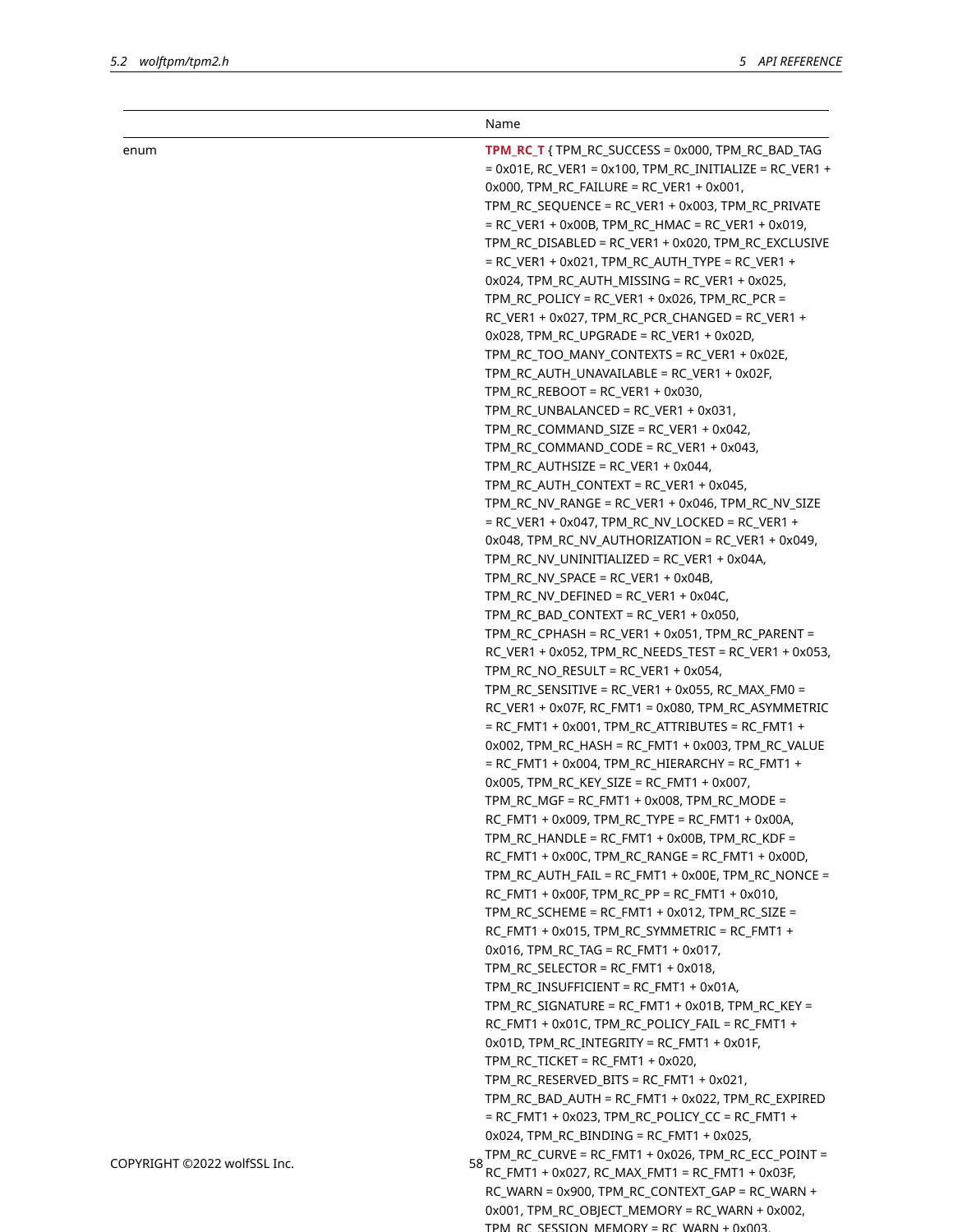|      | Name                                                                                                                                                                                                                                                                                                                                                                                                                                                                                                                                                                           |
|------|--------------------------------------------------------------------------------------------------------------------------------------------------------------------------------------------------------------------------------------------------------------------------------------------------------------------------------------------------------------------------------------------------------------------------------------------------------------------------------------------------------------------------------------------------------------------------------|
| enum | TPM_CLOCK_ADJUST_T { TPM_CLOCK_COARSE_SLOWER =<br>-3, TPM_CLOCK_MEDIUM_SLOWER = -2,<br>TPM_CLOCK_FINE_SLOWER = -1, TPM_CLOCK_NO_CHANGE<br>$= 0$ , TPM_CLOCK_FINE_FASTER $= 1$ ,<br>TPM_CLOCK_MEDIUM_FASTER = 2,<br>TPM_CLOCK_COARSE_FASTER = 3}                                                                                                                                                                                                                                                                                                                                |
| enum | <b>TPM EO T</b> { TPM EO EQ = 0x0000, TPM EO NEQ = 0x0001,<br>TPM_EO_SIGNED_GT = 0x0002, TPM_EO_UNSIGNED_GT =<br>$0x0003$ , TPM_EO_SIGNED_LT = $0x0004$ ,<br>TPM_EO_UNSIGNED_LT = 0x0005, TPM_EO_SIGNED_GE =<br>$0x0006$ , TPM_EO_UNSIGNED_GE = $0x0007$ ,<br>TPM_EO_SIGNED_LE = 0x0008, TPM_EO_UNSIGNED_LE =<br>0x0009, TPM_EO_BITSET = 0x000A, TPM_EO_BITCLEAR =<br>0x000B}                                                                                                                                                                                                  |
| enum | <b>TPM ST T</b> { TPM ST RSP COMMAND = $0x00C4$ ,<br>TPM_ST_NULL = 0X8000, TPM_ST_NO_SESSIONS = 0x8001,<br>TPM_ST_SESSIONS = 0x8002, TPM_ST_ATTEST_NV = 0x8014,<br>TPM_ST_ATTEST_COMMAND_AUDIT = 0x8015,<br>TPM_ST_ATTEST_SESSION_AUDIT = 0x8016,<br>TPM_ST_ATTEST_CERTIFY = 0x8017,<br>TPM_ST_ATTEST_QUOTE = 0x8018, TPM_ST_ATTEST_TIME =<br>0x8019, TPM_ST_ATTEST_CREATION = 0x801A,<br>TPM_ST_CREATION = 0x8021, TPM_ST_VERIFIED = 0x8022,<br>TPM_ST_AUTH_SECRET = 0x8023, TPM_ST_HASHCHECK =<br>$0x8024$ , TPM_ST_AUTH_SIGNED = $0x8025$ ,<br>TPM_ST_FU_MANIFEST = 0x8029} |
| enum | <b>TPM SE T</b> { TPM SE_HMAC = $0x00$ , TPM SE_POLICY = $0x01$ ,<br>$TPM_SE_TRIAL = 0x03$                                                                                                                                                                                                                                                                                                                                                                                                                                                                                     |
| enum | <b>TPM SU T</b> { TPM SU CLEAR = $0x0000$ , TPM SU STATE =<br>0x0001}                                                                                                                                                                                                                                                                                                                                                                                                                                                                                                          |
| enum | <b>TPM_CAP_T</b> { $TPM$ _CAP_FIRST = $0x00000000$ ,<br>TPM_CAP_ALGS = TPM_CAP_FIRST, TPM_CAP_HANDLES =<br>0x00000001, TPM_CAP_COMMANDS = 0x00000002,<br>TPM_CAP_PP_COMMANDS = 0x00000003,<br>TPM_CAP_AUDIT_COMMANDS = 0x00000004,<br>TPM_CAP_PCRS = 0x00000005, TPM_CAP_TPM_PROPERTIES<br>= 0x00000006, TPM_CAP_PCR_PROPERTIES = 0x00000007,<br>TPM_CAP_ECC_CURVES = 0x00000008, TPM_CAP_LAST =<br>TPM_CAP_ECC_CURVES, TPM_CAP_VENDOR_PROPERTY =<br>0x00000100}                                                                                                               |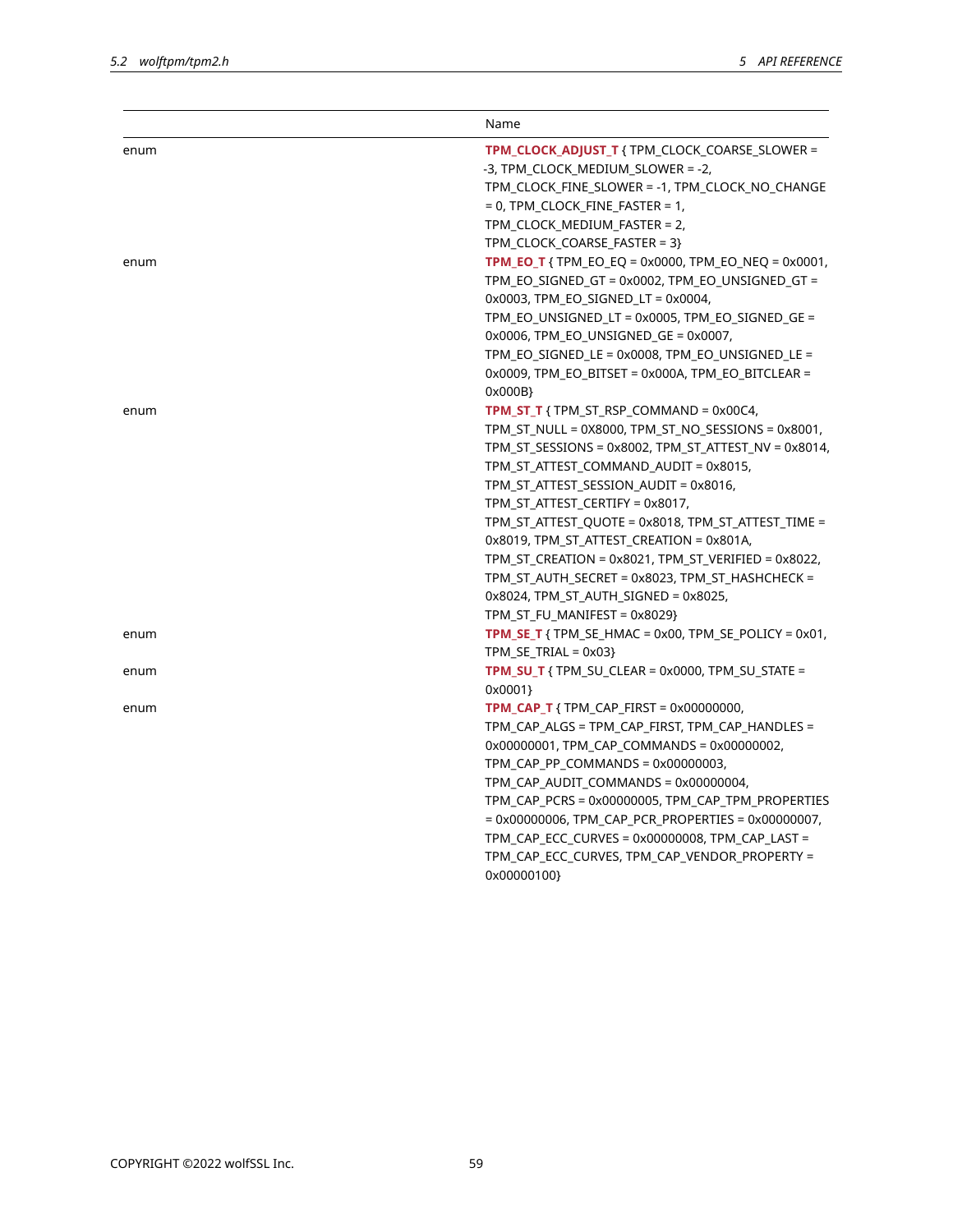|                              | Name                                                                                     |
|------------------------------|------------------------------------------------------------------------------------------|
| enum                         | <b>TPM PT T</b> { TPM PT NONE = $0x00000000$ , PT GROUP =                                |
|                              | $0x00000100$ , PT_FIXED = PT_GROUP * 1,                                                  |
|                              | TPM_PT_FAMILY_INDICATOR = PT_FIXED + 0,                                                  |
|                              | TPM_PT_LEVEL = PT_FIXED + 1, TPM_PT_REVISION =                                           |
|                              | PT_FIXED + 2, TPM_PT_DAY_OF_YEAR = PT_FIXED + 3,                                         |
|                              | TPM_PT_YEAR = PT_FIXED + 4, TPM_PT_MANUFACTURER =                                        |
|                              | PT_FIXED + 5, TPM_PT_VENDOR_STRING_1 = PT_FIXED + 6,                                     |
|                              | TPM_PT_VENDOR_STRING_2 = PT_FIXED + 7,                                                   |
|                              | TPM_PT_VENDOR_STRING_3 = PT_FIXED + 8,                                                   |
|                              | TPM_PT_VENDOR_STRING_4 = PT_FIXED + 9,                                                   |
|                              | TPM_PT_VENDOR_TPM_TYPE = PT_FIXED + 10,                                                  |
|                              | TPM_PT_FIRMWARE_VERSION_1 = PT_FIXED + 11,<br>TPM_PT_FIRMWARE_VERSION_2 = PT_FIXED + 12, |
|                              | TPM_PT_INPUT_BUFFER = PT_FIXED + 13,                                                     |
|                              | TPM_PT_HR_TRANSIENT_MIN = PT_FIXED + 14,                                                 |
|                              | TPM_PT_HR_PERSISTENT_MIN = PT_FIXED + 15,                                                |
|                              | TPM_PT_HR_LOADED_MIN = PT_FIXED + 16,                                                    |
|                              | TPM_PT_ACTIVE_SESSIONS_MAX = PT_FIXED + 17,                                              |
|                              | TPM_PT_PCR_COUNT = PT_FIXED + 18,                                                        |
|                              | TPM_PT_PCR_SELECT_MIN = PT_FIXED + 19,                                                   |
|                              | TPM_PT_CONTEXT_GAP_MAX = PT_FIXED + 20,                                                  |
|                              | TPM_PT_NV_COUNTERS_MAX = PT_FIXED + 22,                                                  |
|                              | TPM_PT_NV_INDEX_MAX = PT_FIXED + 23,                                                     |
|                              | TPM_PT_MEMORY = PT_FIXED + 24,                                                           |
|                              | TPM_PT_CLOCK_UPDATE = PT_FIXED + 25,                                                     |
|                              | TPM_PT_CONTEXT_HASH = PT_FIXED + 26,                                                     |
|                              | TPM_PT_CONTEXT_SYM = PT_FIXED + 27,                                                      |
|                              | TPM_PT_CONTEXT_SYM_SIZE = PT_FIXED + 28,                                                 |
|                              | TPM_PT_ORDERLY_COUNT = PT_FIXED + 29,                                                    |
|                              | TPM_PT_MAX_COMMAND_SIZE = PT_FIXED + 30,                                                 |
|                              | TPM_PT_MAX_RESPONSE_SIZE = PT_FIXED + 31,                                                |
|                              | TPM_PT_MAX_DIGEST = PT_FIXED + 32,                                                       |
|                              | TPM_PT_MAX_OBJECT_CONTEXT = PT_FIXED + 33,                                               |
|                              | TPM_PT_MAX_SESSION_CONTEXT = PT_FIXED + 34,                                              |
|                              | TPM_PT_PS_FAMILY_INDICATOR = PT_FIXED + 35,                                              |
|                              | TPM_PT_PS_LEVEL = PT_FIXED + 36, TPM_PT_PS_REVISION                                      |
|                              | = PT_FIXED + 37, TPM_PT_PS_DAY_OF_YEAR = PT_FIXED +                                      |
|                              | 38, TPM_PT_PS_YEAR = PT_FIXED + 39, TPM_PT_SPLIT_MAX                                     |
|                              | = PT_FIXED + 40, TPM_PT_TOTAL_COMMANDS = PT_FIXED +                                      |
|                              | 41, TPM_PT_LIBRARY_COMMANDS = PT_FIXED + 42,<br>TPM_PT_VENDOR_COMMANDS = PT_FIXED + 43,  |
|                              | TPM_PT_NV_BUFFER_MAX = PT_FIXED + 44,                                                    |
|                              | TPM_PT_MODES = PT_FIXED + 45,                                                            |
|                              | TPM_PT_MAX_CAP_BUFFER = PT_FIXED + 46, PT_VAR =                                          |
|                              | PT_GROUP * 2, TPM_PT_PERMANENT = PT_VAR + 0,                                             |
|                              | TPM_PT_STARTUP_CLEAR = PT_VAR + 1,                                                       |
|                              | TPM_PT_HR_NV_INDEX = PT_VAR + 2, TPM_PT_HR_LOADED                                        |
|                              | $= PT_VAR + 3$ , $TPM_PT_HR_LOADED_AVAL = PT_VAR + 4$ ,                                  |
|                              | TPM_PT_HR_ACTIVE = PT_VAR + 5,                                                           |
|                              | TPM_PT_HR_ACTIVE_AVAIL = PT_VAR + 6,                                                     |
|                              | TPM_PT_HR_TRANSIENT_AVAIL = PT_VAR + 7,                                                  |
|                              | TPM_PT_HR_PERSISTENT = PT_VAR + 8,                                                       |
|                              | TPM_PT_HR_PERSISTENT_AVAIL = PT_VAR + 9,                                                 |
|                              | TPM_PT_NV_COUNTERS = PT_VAR + 10,                                                        |
|                              | TPM_PT_NV_COUNTERS_AVAIL = PT_VAR + 11,                                                  |
| COPYRIGHT @2022 wolfSSL Inc. | 60<br>TPM_PT_ALGORITHM_SET = PT_VAR + 12,                                                |
|                              | TPM_PT_LOADED_CURVES = PT_VAR + 13,                                                      |
|                              | TPM_PT_LOCKOUT_COUNTER = PT_VAR + 14,                                                    |

TPM PT MAX AUTH FAIL = PT VAR + 15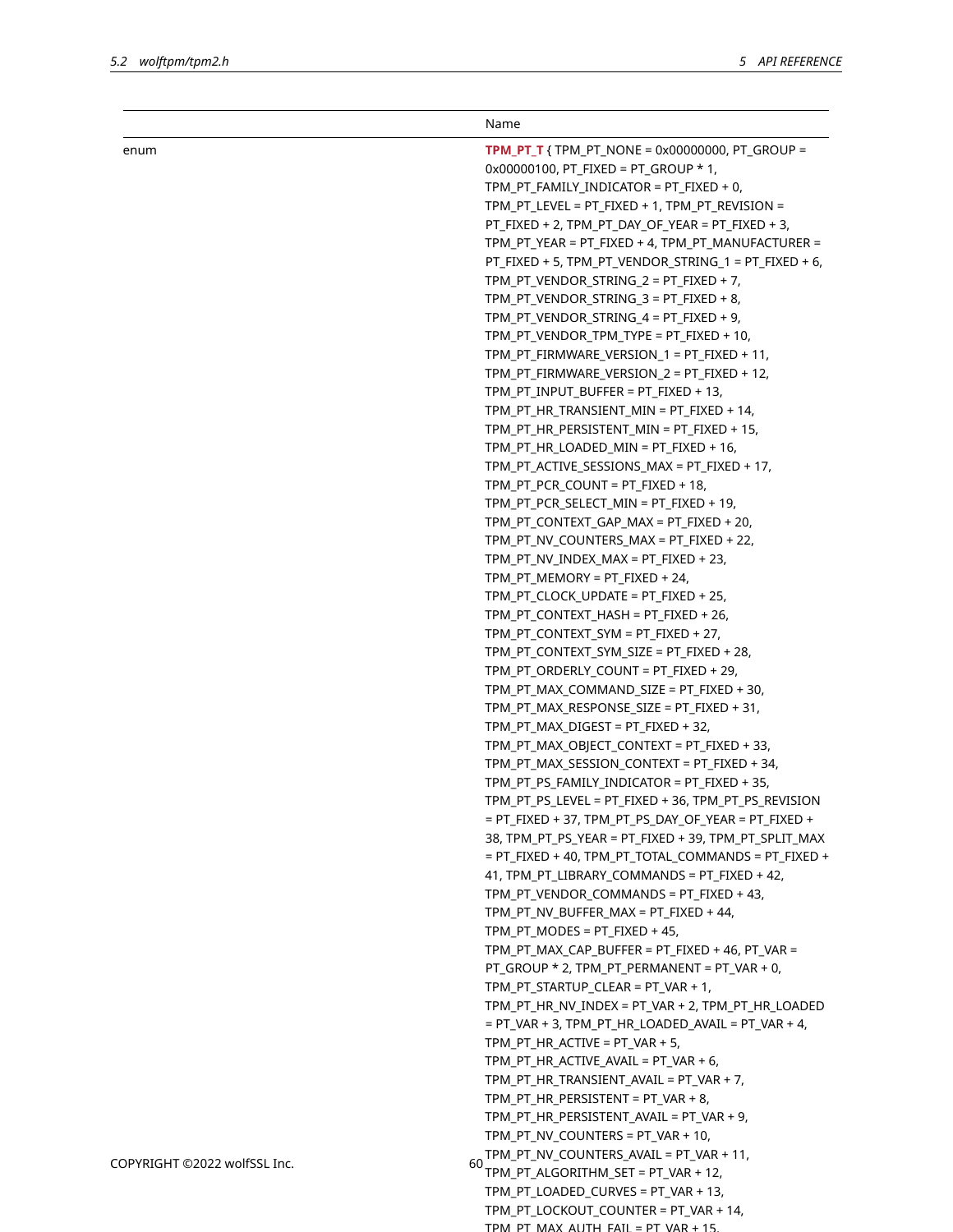|      | Name                                                        |
|------|-------------------------------------------------------------|
| enum | <b>TPM_PT_PCR_T</b> { $TPM_PTT_PCR_FIRST = 0x00000000$ ,    |
|      | TPM_PT_PCR_SAVE = TPM_PT_PCR_FIRST,                         |
|      | TPM_PT_PCR_EXTEND_L0 = 0x00000001,                          |
|      | TPM_PT_PCR_RESET_L0 = 0x00000002,                           |
|      | TPM_PT_PCR_EXTEND_L1 = 0x00000003,                          |
|      | TPM_PT_PCR_RESET_L1 = 0x00000004,                           |
|      | TPM_PT_PCR_EXTEND_L2 = 0x00000005,                          |
|      | TPM_PT_PCR_RESET_L2 = 0x00000006,                           |
|      | TPM_PT_PCR_EXTEND_L3 = 0x00000007,                          |
|      | TPM_PT_PCR_RESET_L3 = 0x00000008,                           |
|      | TPM_PT_PCR_EXTEND_L4 = 0x00000009,                          |
|      | TPM_PT_PCR_RESET_L4 = 0x0000000A,                           |
|      | TPM_PT_PCR_NO_INCREMENT = 0x00000011,                       |
|      | TPM_PT_PCR_DRTM_RESET = 0x00000012,                         |
|      | TPM_PT_PCR_POLICY = 0x00000013, TPM_PT_PCR_AUTH =           |
|      | 0x00000014, TPM_PT_PCR_LAST = TPM_PT_PCR_AUTH}              |
| enum | TPM_PS_T { TPM_PS_MAIN = 0x00000000, TPM_PS_PC =            |
|      | $0x00000001$ , TPM_PS_PDA = $0x00000002$ ,                  |
|      | TPM_PS_CELL_PHONE = 0x00000003, TPM_PS_SERVER =             |
|      | 0x00000004, TPM PS PERIPHERAL = 0x00000005,                 |
|      | TPM_PS_TSS = 0x00000006, TPM_PS_STORAGE =                   |
|      | 0x00000007, TPM_PS_AUTHENTICATION = 0x00000008,             |
|      | TPM_PS_EMBEDDED = 0x00000009, TPM_PS_HARDCOPY =             |
|      | 0x0000000A, TPM_PS_INFRASTRUCTURE = 0x0000000B,             |
|      | TPM_PS_VIRTUALIZATION = 0x0000000C, TPM_PS_TNC =            |
|      | 0x0000000D, TPM_PS_MULTI_TENANT = 0x0000000E,               |
|      | TPM_PS_TC = 0x0000000F}                                     |
| enum | <b>TPM_HT_T</b> { $TPM_HT_PCR = 0x00$ , $TPM_HT_NV_LNDEX =$ |
|      | 0x01, TPM_HT_HMAC_SESSION = 0x02,                           |
|      | TPM_HT_LOADED_SESSION = 0x02,                               |
|      | TPM_HT_POLICY_SESSION = 0x03,                               |
|      | TPM_HT_ACTIVE_SESSION = 0x03, TPM_HT_PERMANENT =            |
|      | 0x40, TPM_HT_TRANSIENT = 0x80, TPM_HT_PERSISTENT =<br>0x81  |
| enum | TPM_RH_T { TPM_RH_FIRST = 0x40000000, TPM_RH_SRK =          |
|      | TPM_RH_FIRST, TPM_RH_OWNER = 0x40000001,                    |
|      | TPM_RH_REVOKE = 0x40000002, TPM_RH_TRANSPORT =              |
|      | 0x40000003, TPM_RH_OPERATOR = 0x40000004,                   |
|      | TPM_RH_ADMIN = 0x40000005, TPM_RH_EK = 0x40000006,          |
|      | TPM_RH_NULL = 0x40000007, TPM_RH_UNASSIGNED =               |
|      | 0x40000008, TPM_RS_PW = 0x40000009,                         |
|      | TPM_RH_LOCKOUT = 0x4000000A,                                |
|      | TPM_RH_ENDORSEMENT = 0x4000000B,                            |
|      | TPM_RH_PLATFORM = 0x4000000C,                               |
|      | TPM_RH_PLATFORM_NV = 0x4000000D, TPM_RH_AUTH_00             |
|      | $= 0x40000010$ , TPM_RH_AUTH_FF = 0x4000010F,               |
|      | TPM_RH_LAST = TPM_RH_AUTH_FF}                               |
|      |                                                             |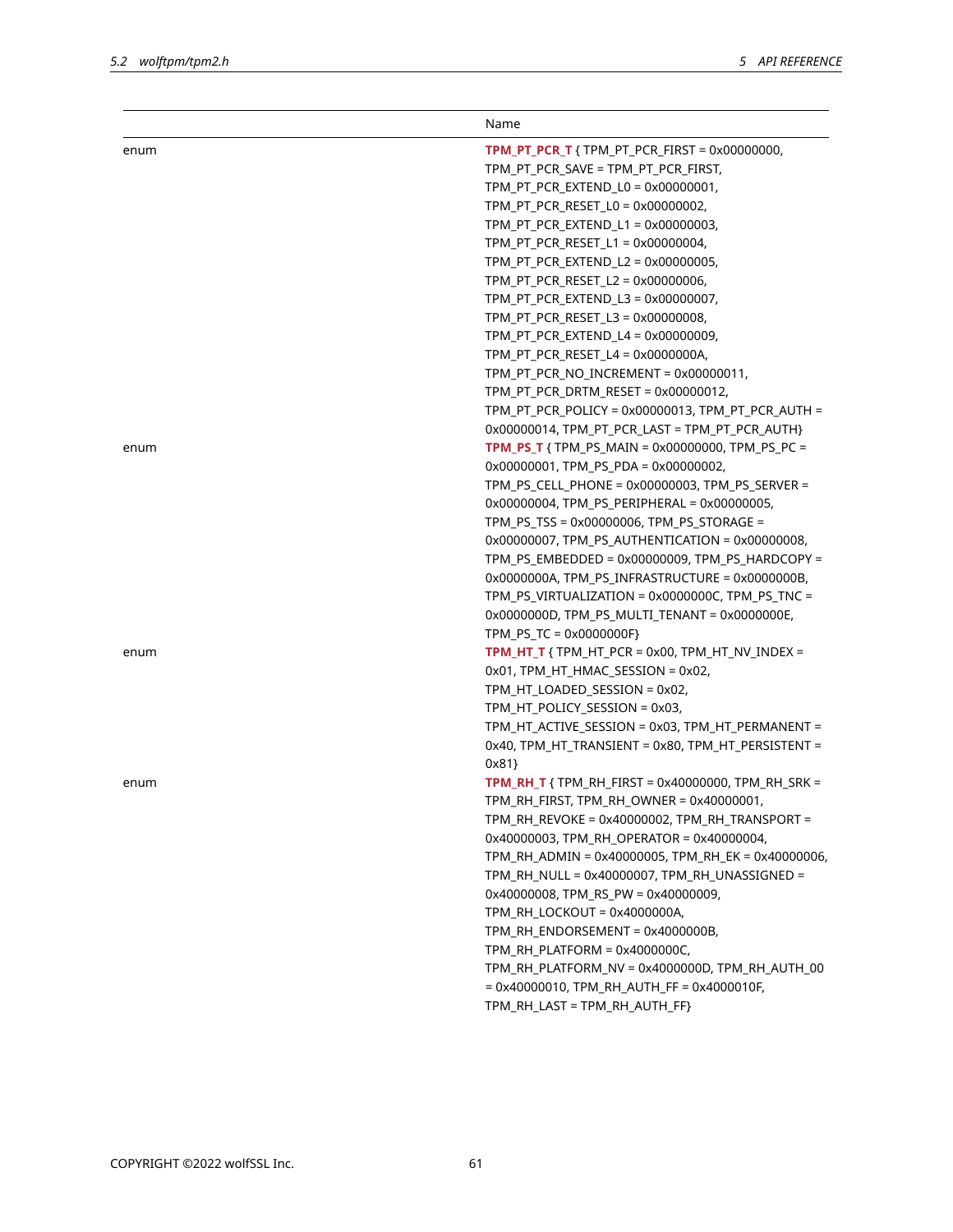|      | Name                                                                                                                                                                                                                                                                                                                                                                                                                                                                                                                                                                                                                                                                                                                                                                                                                                                                                                                                                                                                                                                                                                                                                |
|------|-----------------------------------------------------------------------------------------------------------------------------------------------------------------------------------------------------------------------------------------------------------------------------------------------------------------------------------------------------------------------------------------------------------------------------------------------------------------------------------------------------------------------------------------------------------------------------------------------------------------------------------------------------------------------------------------------------------------------------------------------------------------------------------------------------------------------------------------------------------------------------------------------------------------------------------------------------------------------------------------------------------------------------------------------------------------------------------------------------------------------------------------------------|
| enum | TPM_HC_T { HR_HANDLE_MASK = 0x00FFFFFF,<br>HR_RANGE_MASK = 0xFF000000, HR_SHIFT = 24, HR_PCR =<br>((UINT32)TPM_HT_PCR << HR_SHIFT), HR_HMAC_SESSION =<br>((UINT32)TPM_HT_HMAC_SESSION << HR_SHIFT),<br>HR_POLICY_SESSION = ((UINT32)TPM_HT_POLICY_SESSION<br><< HR_SHIFT), HR_TRANSIENT =<br>((UINT32)TPM_HT_TRANSIENT << HR_SHIFT),<br>HR_PERSISTENT = ((UINT32)TPM_HT_PERSISTENT <<<br>HR_SHIFT), HR_NV_INDEX = ((UINT32)TPM_HT_NV_INDEX<br><< HR_SHIFT), HR_PERMANENT =<br>((UINT32)TPM_HT_PERMANENT << HR_SHIFT), PCR_FIRST =<br>(HR_PCR + 0), PCR_LAST = (PCR_FIRST +<br>IMPLEMENTATION_PCR-1), HMAC_SESSION_FIRST =<br>(HR_HMAC_SESSION + 0), HMAC_SESSION_LAST =<br>(HMAC_SESSION_FIRST+MAX_ACTIVE_SESSIONS-1),<br>LOADED_SESSION_FIRST = HMAC_SESSION_FIRST,<br>LOADED_SESSION_LAST = HMAC_SESSION_LAST,<br>POLICY_SESSION_FIRST = (HR_POLICY_SESSION + 0),<br>POLICY_SESSION_LAST =<br>(POLICY_SESSION_FIRST+MAX_ACTIVE_SESSIONS-1),<br>TRANSIENT_FIRST = (HR_TRANSIENT + 0),<br>ACTIVE_SESSION_FIRST = POLICY_SESSION_FIRST,<br>ACTIVE_SESSION_LAST = POLICY_SESSION_LAST,<br>TRANSIENT_LAST =<br>(TRANSIENT_FIRST+MAX_LOADED_OBJECTS-1), |
|      | PERSISTENT_FIRST = (HR_PERSISTENT + 0),<br>PERSISTENT_LAST = (PERSISTENT_FIRST + 0x00FFFFFF),<br>PLATFORM_PERSISTENT = (PERSISTENT_FIRST +<br>$0x00800000$ , NV_INDEX_FIRST = $(HR_NV_NDEX + 0)$ ,<br>NV_INDEX_LAST = (NV_INDEX_FIRST + 0x00FFFFFF),<br>PERMANENT_FIRST = TPM_RH_FIRST, PERMANENT_LAST =<br>TPM_RH_LAST}                                                                                                                                                                                                                                                                                                                                                                                                                                                                                                                                                                                                                                                                                                                                                                                                                            |
| enum | TPMA_ALGORITHM_mask {<br>TPMA_ALGORITHM_asymmetric = 0x00000001,<br>TPMA_ALGORITHM_symmetric = 0x00000002,<br>TPMA_ALGORITHM_hash = 0x00000004,<br>TPMA_ALGORITHM_object = 0x00000008,<br>TPMA_ALGORITHM_signing = 0x00000010,<br>TPMA_ALGORITHM_encrypting = 0x00000020,<br>TPMA_ALGORITHM_method = 0x00000040}                                                                                                                                                                                                                                                                                                                                                                                                                                                                                                                                                                                                                                                                                                                                                                                                                                    |
| enum | TPMA_OBJECT_mask { TPMA_OBJECT_fixedTPM =<br>0x00000002, TPMA_OBJECT_stClear = 0x00000004,<br>TPMA_OBJECT_fixedParent = 0x00000010,<br>TPMA_OBJECT_sensitiveDataOrigin = 0x00000020,<br>TPMA_OBJECT_userWithAuth = 0x00000040,<br>TPMA_OBJECT_adminWithPolicy = 0x00000080,<br>TPMA_OBJECT_derivedDataOrigin = 0x00000200,<br>TPMA_OBJECT_noDA = 0x00000400,<br>TPMA_OBJECT_encryptedDuplication = 0x00000800,<br>TPMA_OBJECT_restricted = 0x00010000,<br>TPMA_OBJECT_decrypt = 0x00020000, TPMA_OBJECT_sign<br>$= 0x00040000$                                                                                                                                                                                                                                                                                                                                                                                                                                                                                                                                                                                                                      |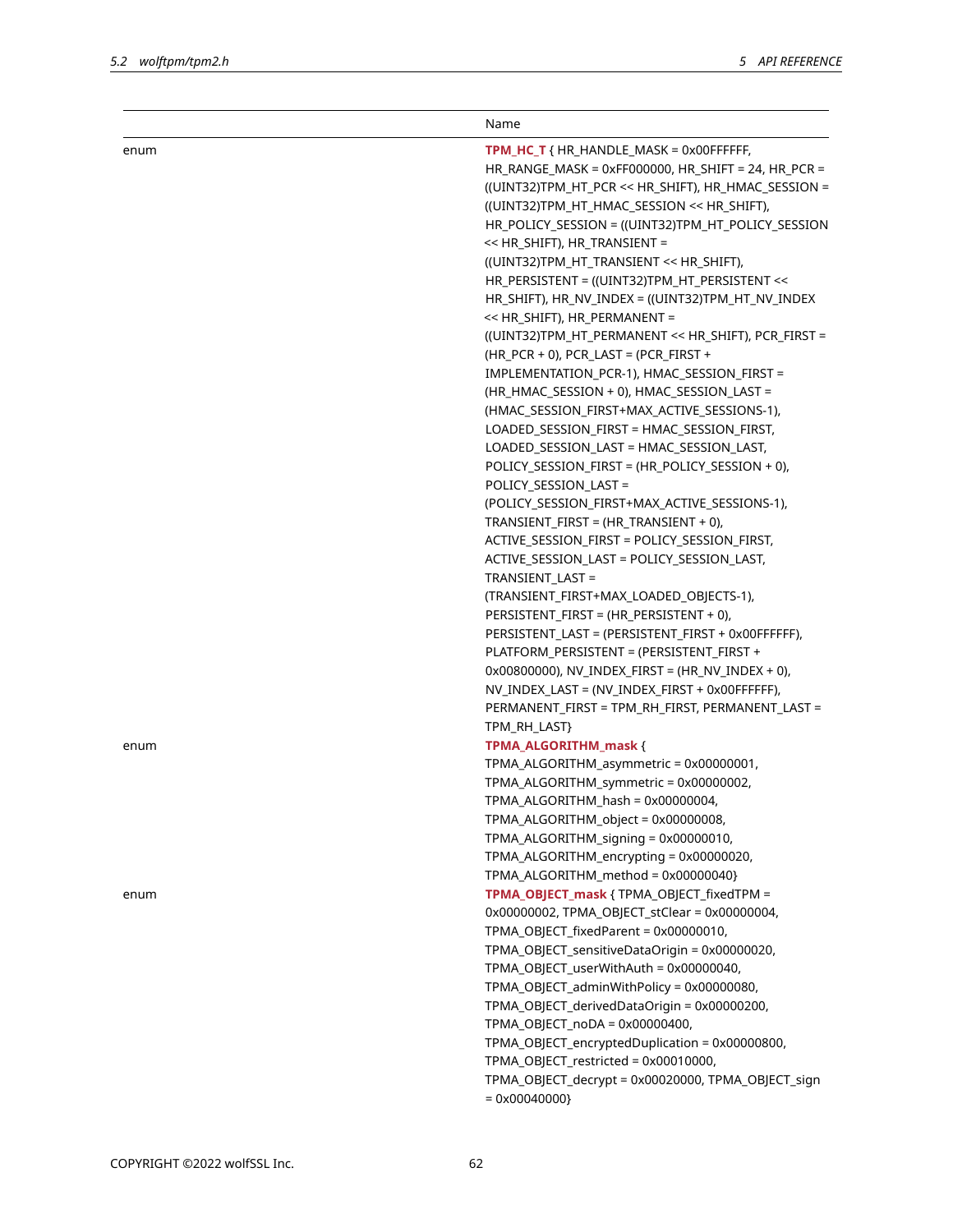|      | Name                                                    |
|------|---------------------------------------------------------|
| enum | TPMA_SESSION_mask { TPMA_SESSION_continueSession =      |
|      | 0x01, TPMA_SESSION_auditExclusive = 0x02,               |
|      | TPMA_SESSION_auditReset = 0x04,                         |
|      | TPMA_SESSION_decrypt = 0x20, TPMA_SESSION_encrypt =     |
|      | 0x40, TPMA_SESSION_audit = 0x80}                        |
| enum | TPMA_LOCALITY_mask { TPM_LOC_ZERO = 0x01,               |
|      | TPM_LOC_ONE = 0x02, TPM_LOC_TWO = 0x04,                 |
|      | $TPM\_LOC\_THREE = 0x08, TPM\_LOC\_FOUR = 0x10$         |
| enum | <b>TPMA PERMANENT mask {</b>                            |
|      | TPMA_PERMANENT_ownerAuthSet = 0x00000001,               |
|      | TPMA_PERMANENT_endorsementAuthSet = 0x00000002,         |
|      | TPMA_PERMANENT_lockoutAuthSet = 0x00000004,             |
|      | TPMA_PERMANENT_disableClear = 0x00000100,               |
|      | TPMA_PERMANENT_inLockout = 0x00000200,                  |
|      | TPMA_PERMANENT_tpmGeneratedEPS = 0x00000400}            |
| enum | TPMA_STARTUP_CLEAR_mask {                               |
|      | TPMA_STARTUP_CLEAR_phEnable = 0x00000001,               |
|      | TPMA_STARTUP_CLEAR_shEnable = 0x00000002,               |
|      | TPMA_STARTUP_CLEAR_ehEnable = 0x00000004,               |
|      | TPMA_STARTUP_CLEAR_phEnableNV = 0x00000008,             |
|      | TPMA_STARTUP_CLEAR_orderly = 0x80000000}                |
| enum | TPMA_MEMORY_mask { TPMA_MEMORY_sharedRAM =              |
|      | 0x00000001, TPMA_MEMORY_sharedNV = 0x00000002,          |
|      | TPMA_MEMORY_objectCopiedToRam = 0x00000004}             |
| enum | TPMA_CC_mask { TPMA_CC_commandIndex = 0x0000FFFF,       |
|      | TPMA_CC_nv = 0x00400000, TPMA_CC_extensive =            |
|      | 0x00800000, TPMA_CC_flushed = 0x01000000,               |
|      | TPMA_CC_cHandles = 0x0E000000, TPMA_CC_rHandle =        |
|      | $0x10000000$ , TPMA_CC_V = $0x20000000$ }               |
| enum | TPM_NV_INDEX_mask { TPM_NV_INDEX_index =                |
|      | 0x00FFFFFF, TPM_NV_INDEX_RH_NV = 0xFF000000}            |
| enum | <b>TPM NT</b> { TPM NT ORDINARY = 0x0, TPM NT COUNTER = |
|      | $0x1$ , TPM_NT_BITS = $0x2$ , TPM_NT_EXTEND = $0x4$ ,   |
|      | $TPM_NT_PIN_FAIL = 0x8, TPM_NT_PIN_PASS = 0x9$          |
| enum | <b>TPMA_NV_mask</b> { $TPMA_NV_PPWRITE = 0x00000001$ ,  |
|      | TPMA_NV_OWNERWRITE = 0x00000002,                        |
|      | TPMA_NV_AUTHWRITE = 0x00000004,                         |
|      | TPMA_NV_POLICYWRITE = 0x00000008, TPMA_NV_TPM_NT        |
|      | $= 0x000000F0$ , TPMA_NV_POLICY_DELETE = 0x00000400,    |
|      | TPMA_NV_WRITELOCKED = 0x00000800,                       |
|      | TPMA_NV_WRITEALL = 0x00001000,                          |
|      | TPMA_NV_WRITEDEFINE = 0x00002000,                       |
|      | TPMA_NV_WRITE_STCLEAR = 0x00004000,                     |
|      | TPMA_NV_GLOBALLOCK = 0x00008000, TPMA_NV_PPREAD         |
|      | $= 0x00010000$ , TPMA_NV_OWNERREAD = 0x00020000,        |
|      | TPMA_NV_AUTHREAD = 0x00040000,                          |
|      | TPMA_NV_POLICYREAD = 0x00080000, TPMA_NV_NO_DA =        |
|      | 0x02000000, TPMA_NV_ORDERLY = 0x04000000,               |
|      | TPMA_NV_CLEAR_STCLEAR = 0x08000000,                     |
|      | TPMA_NV_READLOCKED = 0x10000000,                        |
|      | TPMA_NV_WRITTEN = 0x20000000,                           |
|      | TPMA_NV_PLATFORMCREATE = 0x40000000,                    |
|      | TPMA_NV_READ_STCLEAR = 0x80000000}                      |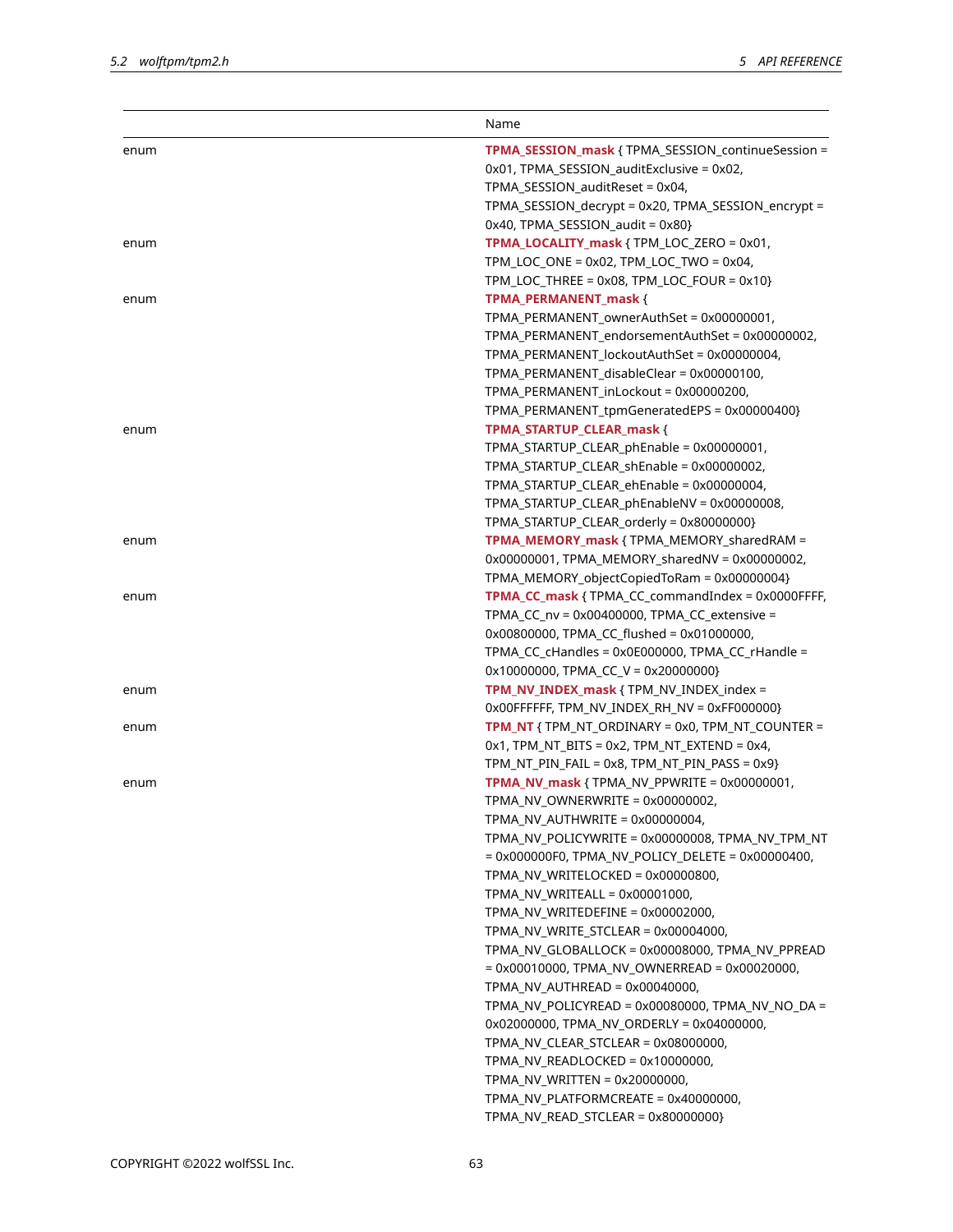|      | Name                                                           |
|------|----------------------------------------------------------------|
| enum | $[@1]$ (#enum-@1) { TPMLib $2 = 0 \times 01$ , TPMFips = 0x02, |
|      | TPMLowPowerOff = 0x00, TPMLowPowerByRegister = 0x04,           |
|      | TPMLowPowerByGpio = 0x08, TPMLowPowerAuto = 0x0C}              |
| enum | <b>TPMI GPIO NAME T</b> { TPM_GPIO_PP = $0x00000000$ ,         |
|      | TPM GPIO LP = 0x00000001, TPM GPIO C = 0x00000002,             |
|      | TPM GPIO $D = 0x00000003$                                      |
| enum | TPMI_GPIO_MODE_T { TPM_GPIO_MODE_STANDARD =                    |
|      | 0x00000000, TPM_GPIO_MODE_FLOATING = 0x00000001,               |
|      | TPM_GPIO_MODE_PULLUP = 0x00000002,                             |
|      | TPM_GPIO_MODE_PULLDOWN = 0x00000003,                           |
|      | TPM GPIO MODE OPENDRAIN = 0x00000004,                          |
|      | TPM GPIO MODE PUSHPULL = 0x00000005,                           |
|      | TPM_GPIO_MODE_UNCONFIG = 0x00000006,                           |
|      | TPM_GPIO_MODE_DEFAULT =                                        |
|      | TPM_GPIO_MODE_PULLDOWN, TPM_GPIO_MODE_MAX =                    |
|      | TPM GPIO MODE UNCONFIG,                                        |
|      | TPM GPIO MODE INPUT MIN =                                      |
|      | TPM_GPIO_MODE_FLOATING,                                        |
|      | TPM_GPIO_MODE_INPUT_MAX =                                      |
|      | TPM_GPIO_MODE_PULLDOWN,                                        |
|      | TPM_GPIO_MODE_PUSHPULL = 0x00000005,                           |
|      | TPM_GPIO_MODE_OPENDRAIN = 0x00000004,                          |
|      | TPM GPIO MODE PULLUP = $0x00000002$ ,                          |
|      | TPM_GPIO_MODE_UNCONFIG = 0x00000006,                           |
|      | TPM_GPIO_MODE_DEFAULT =                                        |
|      | TPM_GPIO_MODE_PULLDOWN, TPM_GPIO_MODE_MAX =                    |
|      | TPM_GPIO_MODE_UNCONFIG,                                        |
|      | TPM_GPIO_MODE_INPUT_MIN =                                      |
|      | TPM_GPIO_MODE_FLOATING,                                        |
|      | TPM_GPIO_MODE_INPUT_MAX =                                      |
|      | TPM_GPIO_MODE_PULLDOWN}                                        |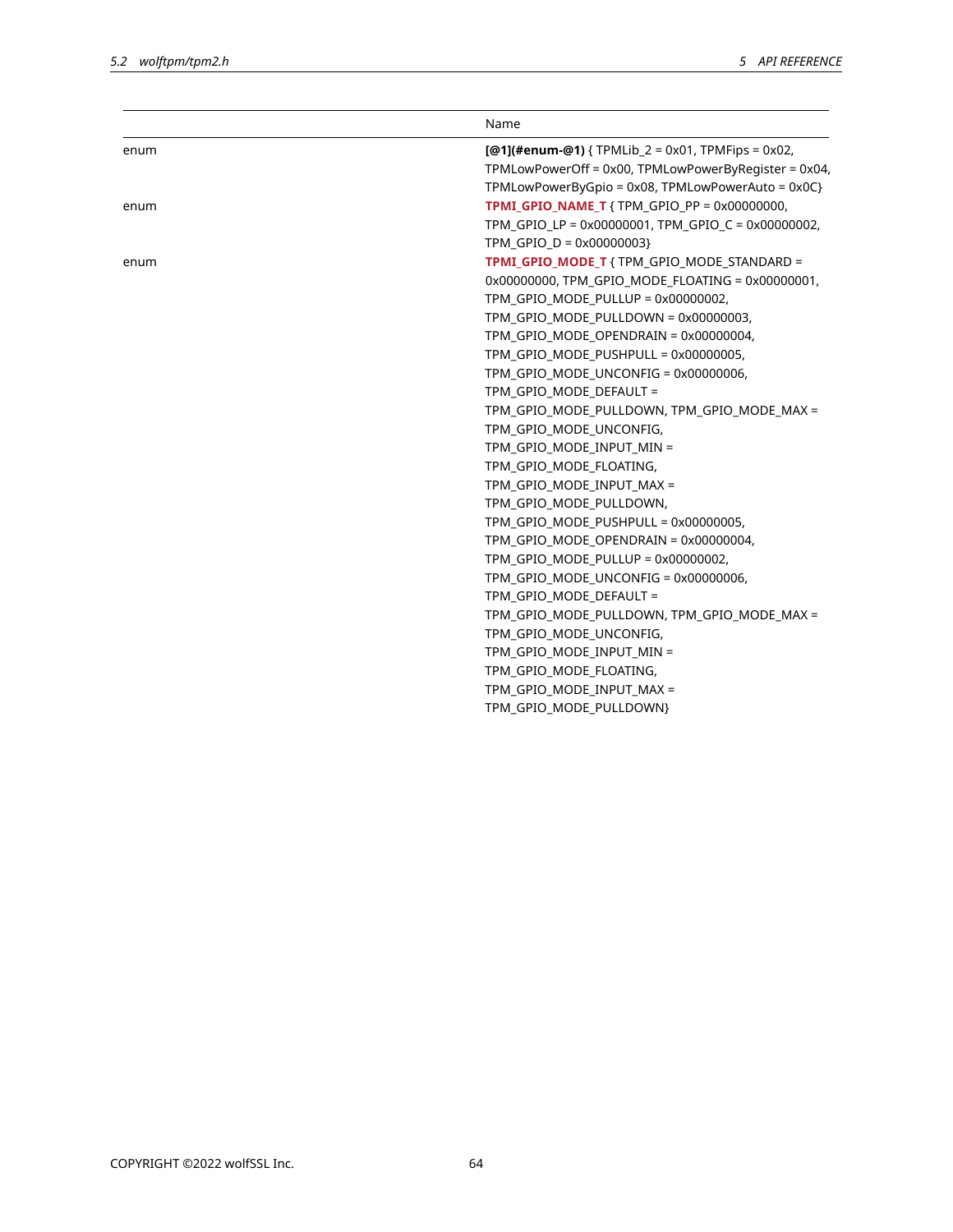|                | Name                                             |
|----------------|--------------------------------------------------|
| enum           | TPMI_GPIO_MODE_T { TPM_GPIO_MODE_STANDARD =      |
|                | 0x00000000, TPM_GPIO_MODE_FLOATING = 0x00000001, |
|                | TPM_GPIO_MODE_PULLUP = 0x00000002,               |
|                | TPM_GPIO_MODE_PULLDOWN = 0x00000003,             |
|                | TPM_GPIO_MODE_OPENDRAIN = 0x00000004,            |
|                | TPM_GPIO_MODE_PUSHPULL = 0x00000005,             |
|                | TPM_GPIO_MODE_UNCONFIG = 0x00000006,             |
|                | TPM GPIO MODE DEFAULT =                          |
|                | TPM_GPIO_MODE_PULLDOWN, TPM_GPIO_MODE_MAX =      |
|                | TPM_GPIO_MODE_UNCONFIG,                          |
|                | TPM_GPIO_MODE_INPUT_MIN =                        |
|                | TPM_GPIO_MODE_FLOATING,                          |
|                | TPM_GPIO_MODE_INPUT_MAX =                        |
|                | TPM_GPIO_MODE_PULLDOWN,                          |
|                | TPM_GPIO_MODE_PUSHPULL = 0x00000005,             |
|                | TPM_GPIO_MODE_OPENDRAIN = 0x00000004,            |
|                | TPM_GPIO_MODE_PULLUP = 0x00000002,               |
|                | TPM_GPIO_MODE_UNCONFIG = 0x00000006,             |
|                | TPM_GPIO_MODE_DEFAULT =                          |
|                | TPM_GPIO_MODE_PULLDOWN, TPM_GPIO_MODE_MAX =      |
|                | TPM_GPIO_MODE_UNCONFIG,                          |
|                | TPM_GPIO_MODE_INPUT_MIN =                        |
|                | TPM_GPIO_MODE_FLOATING,                          |
|                | TPM_GPIO_MODE_INPUT_MAX =                        |
|                | TPM_GPIO_MODE_PULLDOWN}                          |
| enum           | TPM_Vendor_t { TPM_VENDOR_UNKNOWN = 0,           |
|                | TPM_VENDOR_INFINEON = 0x15d1, TPM_VENDOR_STM =   |
|                | $0x104a$ , TPM_VENDOR_MCHP = $0x1114$ ,          |
|                | TPM_VENDOR_NUVOTON = 0x1050,                     |
|                | TPM_VENDOR_NATIONTECH = 0x1B4E}                  |
| typedef UINT32 | TPM_MODIFIER_INDICATOR                           |
| typedef UINT32 | TPM_AUTHORIZATION_SIZE                           |
| typedef UINT32 | <b>TPM PARAMETER SIZE</b>                        |
| typedef UINT16 | <b>TPM_KEY_SIZE</b>                              |
| typedef UINT16 | <b>TPM_KEY_BITS</b>                              |
| typedef UINT32 | <b>TPM GENERATED</b>                             |
| typedef UINT16 | TPM_ALG_ID                                       |
| typedef UINT16 | TPM_ECC_CURVE                                    |
| typedef UINT32 | <b>TPM CC</b>                                    |
| typedef INT32  | <b>TPM RC</b>                                    |
| typedef UINT8  | <b>TPM CLOCK ADJUST</b>                          |
| typedef UINT16 | <b>TPM EO</b>                                    |
| typedef UINT16 | <b>TPM_ST</b>                                    |
| typedef UINT8  | <b>TPM SE</b>                                    |
| typedef UINT16 | <b>TPM SU</b>                                    |
| typedef UINT32 | TPM_CAP                                          |
| typedef UINT32 | TPM_PT                                           |
| typedef UINT32 | TPM_PT_PCR                                       |
| typedef UINT32 | <b>TPM PS</b>                                    |
| typedef UINT32 | <b>TPM HANDLE</b>                                |
| typedef UINT8  | TPM HT                                           |
| typedef UINT32 | <b>TPM_RH</b>                                    |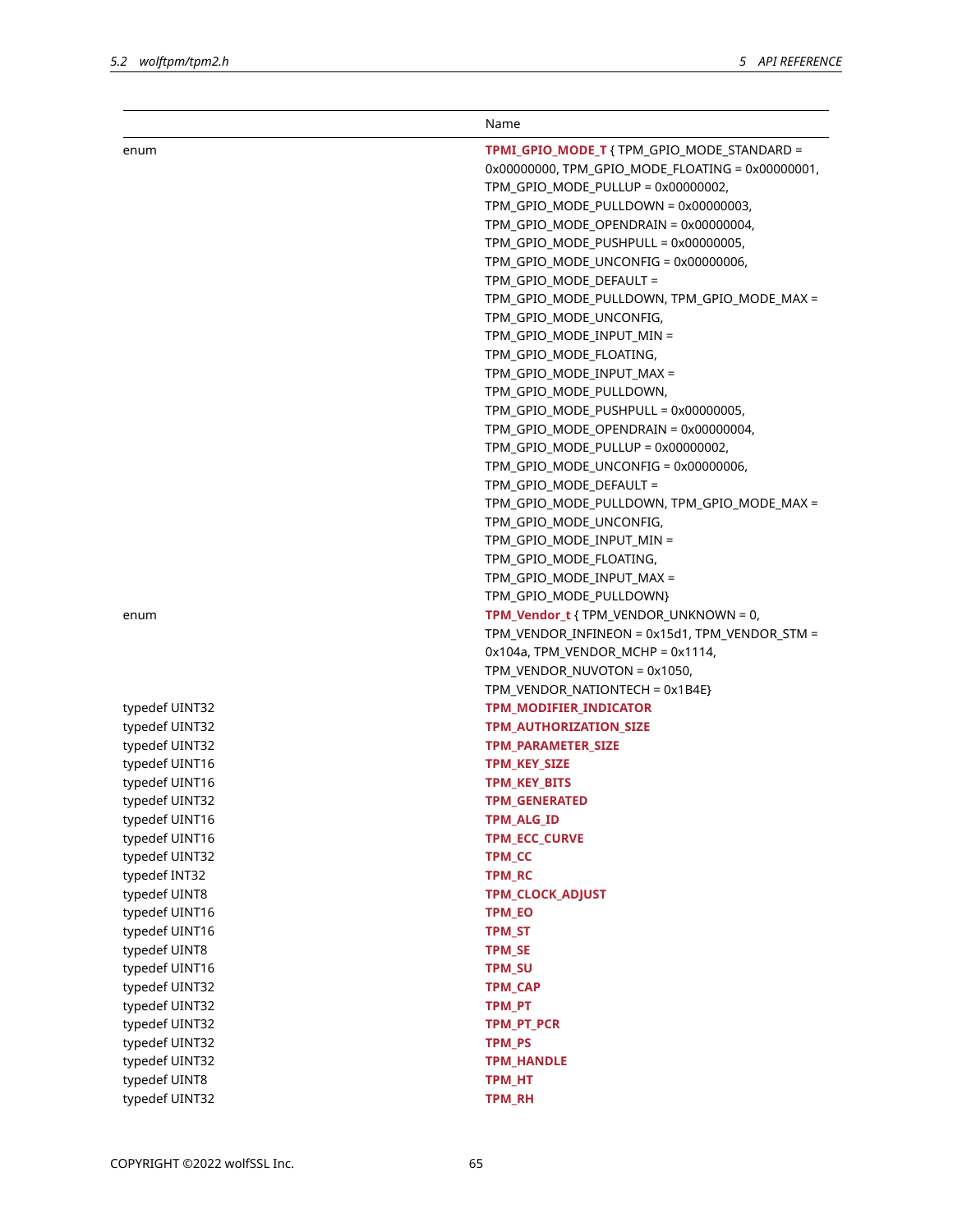|                                             | Name                      |
|---------------------------------------------|---------------------------|
| typedef UINT32                              | <b>TPM HC</b>             |
| typedef UINT32                              | <b>TPMA ALGORITHM</b>     |
| typedef UINT32                              | <b>TPMA_OBJECT</b>        |
| typedef BYTE                                | <b>TPMA_SESSION</b>       |
| typedef BYTE                                | <b>TPMA LOCALITY</b>      |
| typedef UINT32                              | <b>TPMA PERMANENT</b>     |
| typedef UINT32                              | <b>TPMA STARTUP CLEAR</b> |
| typedef UINT32                              | <b>TPMA MEMORY</b>        |
| typedef UINT32                              | TPMA_CC                   |
| typedef BYTE                                | TPMI_YES_NO               |
| typedef TPM_HANDLE**                        |                           |
| typedef TPM_HANDLE**                        |                           |
| typedef TPM_HANDLE**                        |                           |
| typedef TPM_HANDLE**                        |                           |
| typedef TPM_HANDLE**                        |                           |
| typedef TPM_HANDLE**                        |                           |
| typedef TPM_HANDLE**                        |                           |
| typedef TPM_HANDLE**                        |                           |
| typedef TPM_HANDLE**                        |                           |
| typedef TPM_HANDLE**                        |                           |
| typedef TPM_HANDLE**                        |                           |
| typedef TPM_HANDLE**                        |                           |
| typedef TPM_HANDLE**                        |                           |
| typedef TPM_HANDLE**                        |                           |
| typedef TPM_HANDLE**                        |                           |
| typedef TPM_HANDLE**                        |                           |
| typedef TPM_HANDLE**                        |                           |
| typedef TPM_HANDLE**                        |                           |
| typedef TPM_HANDLE**                        |                           |
| typedef TPM_HANDLE**                        |                           |
| typedef TPM_ALG_ID**                        |                           |
| typedef TPM_ALG_ID**                        |                           |
| typedef TPM_ALG_ID**                        |                           |
| typedef TPM_ALG_ID**                        |                           |
| typedef TPM_ALG_ID**                        |                           |
| typedef TPM_ALG_ID**                        |                           |
| typedef TPM_ALG_ID**                        |                           |
| typedef TPM_ALG_ID**                        |                           |
| typedef TPM_ST**                            |                           |
| typedef struct TPMS_ALGORITHM_DESCRIPTION** |                           |
| typedef union TPMU_HA**                     |                           |
| typedef struct TPMT_HA**                    |                           |
| typedef struct TPM2B_DIGEST**               |                           |
| typedef struct TPM2B_DATA**                 |                           |
| typedef TPM2B_DIGEST**                      |                           |
| typedef TPM2B_DIGEST**                      |                           |
| typedef TPM2B_DIGEST**                      |                           |
| typedef struct TPM2B_EVENT**                |                           |
| typedef struct TPM2B_MAX_BUFFER**           |                           |
| typedef struct TPM2B_MAX_NV_BUFFER**        |                           |
| typedef TPM2B_DIGEST**                      |                           |
| typedef struct TPM2B_IV**                   |                           |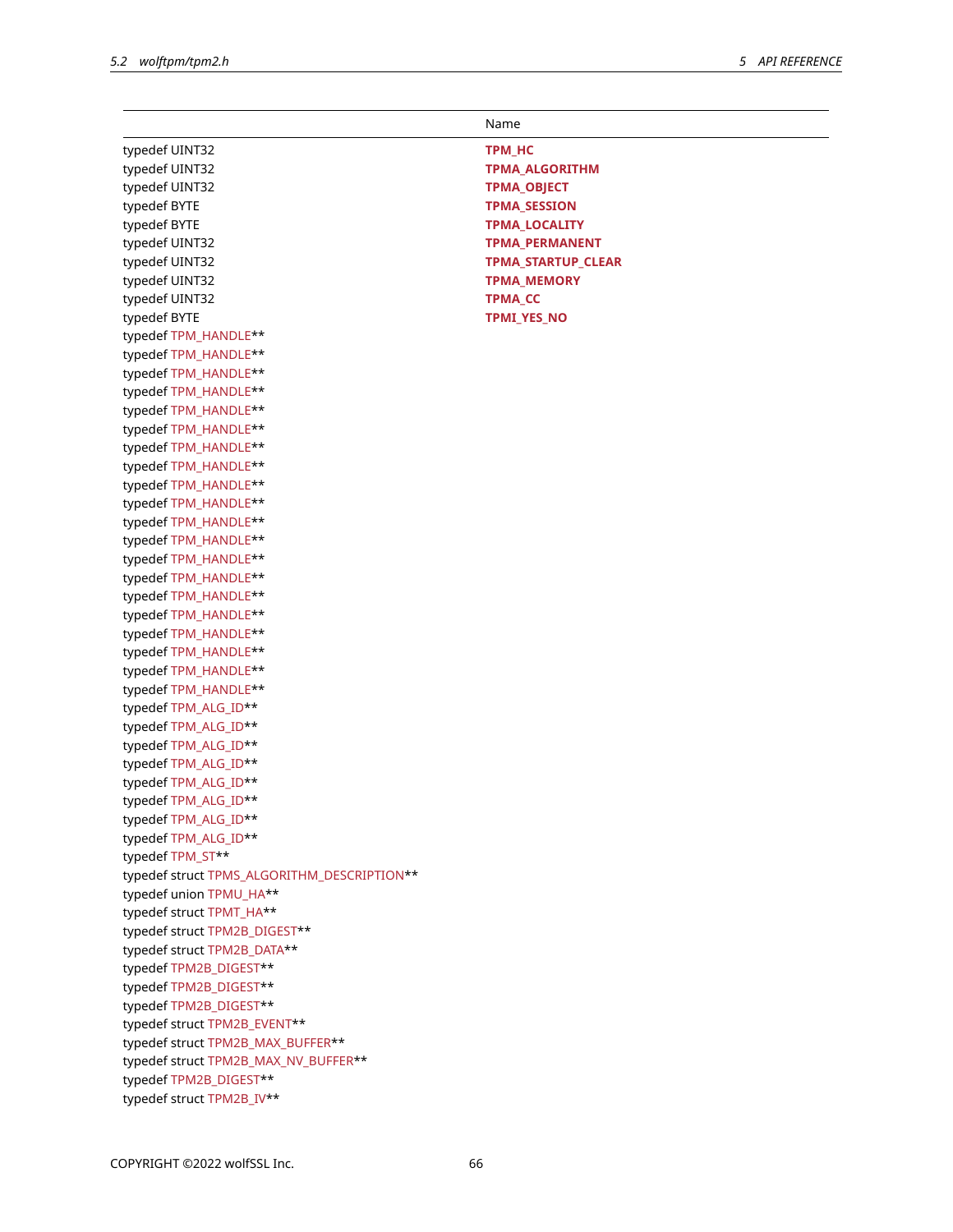Name

typedef union TPMU\_NAME\*\* typedef struct TPM2B\_NAME\*\* typedef struct TPMS\_PCR\_SELECT\*\* typedef struct TPMS\_PCR\_SELECTION\*\* typedef struct TPMT\_TK\_CREATION\*\* typedef struct TPMT\_TK\_VERIFIED\*\* typedef struct TPMT\_TK\_AUTH\*\* typedef struct TPMT\_TK\_HASHCHECK\*\* typedef struct TPMS\_ALG\_PROPERTY\*\* typedef struct TPMS\_TAGGED\_PROPERTY\*\* typedef struct TPMS\_TAGGED\_PCR\_SELECT\*\* typedef struct TPMS\_TAGGED\_POLICY\*\* typedef struct TPML\_CC\*\* typedef struct TPML\_CCA\*\* typedef struct TPML\_ALG\*\* typedef struct TPML\_HANDLE\*\* typedef struct TPML\_DIGEST\*\* typedef struct TPML\_DIGEST\_VALUES\*\* typedef struct TPML\_PCR\_SELECTION\*\* typedef struct TPML\_ALG\_PROPERTY\*\* typedef struct TPML\_TAGGED\_TPM\_PROPERTY\*\* typedef struct TPML\_TAGGED\_PCR\_PROPERTY\*\* typedef struct TPML\_ECC\_CURVE\*\* typedef struct TPML\_TAGGED\_POLICY\*\* typedef union TPMU\_CAPABILITIES\*\* typedef struct TPMS\_CAPABILITY\_DATA\*\* typedef struct TPMS\_CLOCK\_INFO\*\* typedef struct TPMS\_TIME\_INFO\*\* typedef struct TPMS\_TIME\_ATTEST\_INFO\*\* typedef struct TPMS\_CERTIFY\_INFO\*\* typedef struct TPMS\_QUOTE\_INFO\*\* typedef struct TPMS\_COMMAND\_AUDIT\_INFO\*\* typedef struct TPMS\_SESSION\_AUDIT\_INFO\*\* typedef struct TPMS\_CREATION\_INFO\*\* typedef struct TPMS\_NV\_CERTIFY\_INFO\*\* typedef TPM\_ST\*\* typedef union TPMU\_ATTEST\*\* typedef struct TPMS\_ATTEST\*\* typedef struct TPM2B\_ATTEST\*\* typedef TPM\_KEY\_BITS\*\* typedef union TPMU\_SYM\_KEY\_BITS\*\* typedef union TPMU\_SYM\_MODE\*\* typedef struct TPMT\_SYM\_DEF\*\* typedef TPMT\_SYM\_DEF\*\* typedef struct TPM2B\_SYM\_KEY\*\* typedef struct TPMS\_SYMCIPHER\_PARMS\*\* typedef struct TPM2B\_LABEL\*\* typedef struct TPMS\_DERIVE\*\* typedef struct TPM2B\_DERIVE\*\* typedef union TPMU\_SENSITIVE\_CREATE\*\* typedef struct TPM2B\_SENSITIVE\_DATA\*\* typedef struct TPMS\_SENSITIVE\_CREATE\*\*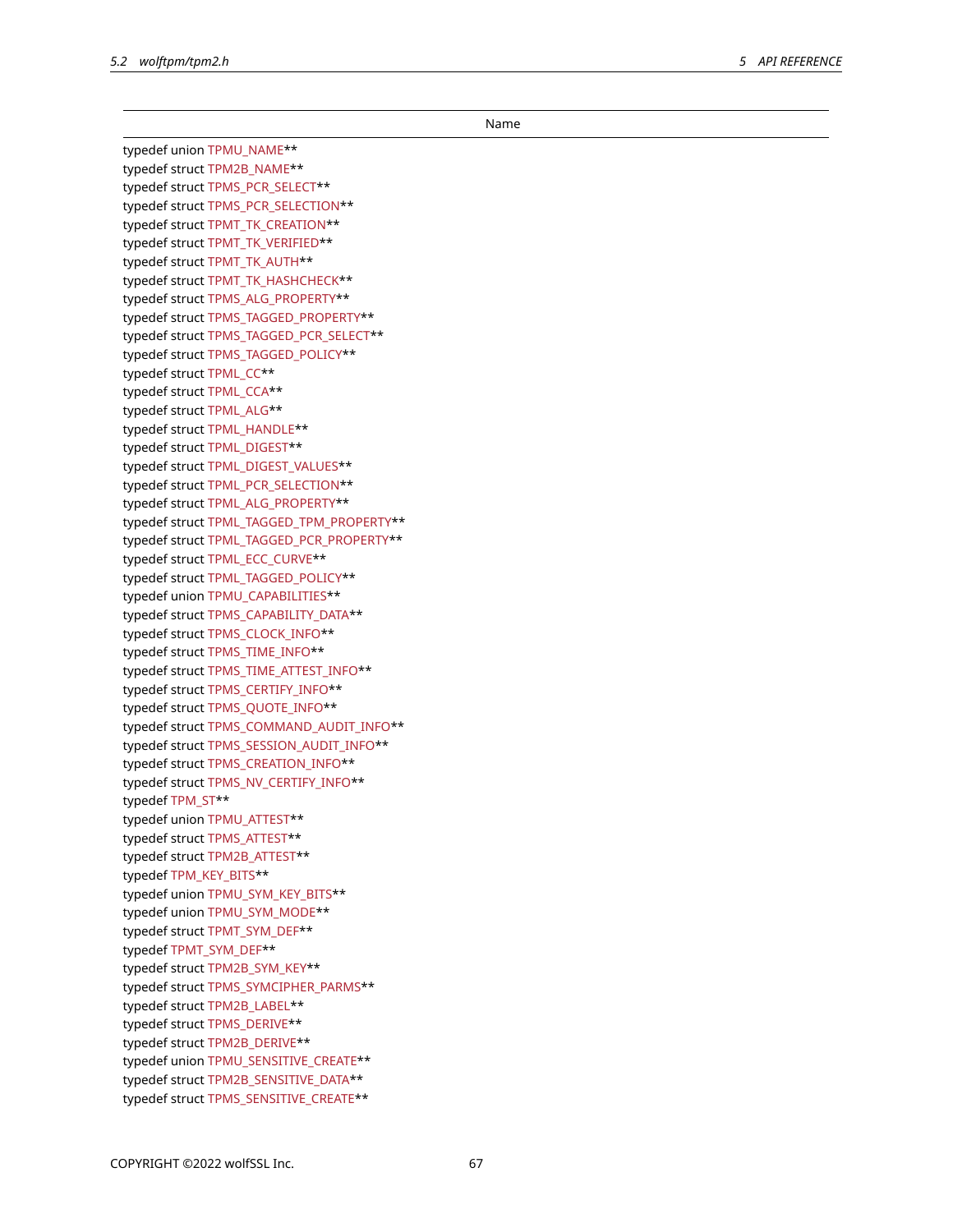Name typedef struct TPM2B\_SENSITIVE\_CREATE\*\* typedef struct TPMS\_SCHEME\_HASH\*\* typedef struct TPMS\_SCHEME\_ECDAA\*\* typedef TPM\_ALG\_ID\*\* typedef TPMS\_SCHEME\_HASH\*\* typedef union TPMU\_SCHEME\_KEYEDHASH\*\* typedef struct TPMT\_KEYEDHASH\_SCHEME\*\* typedef TPMS\_SCHEME\_HASH\*\* typedef TPMS\_SCHEME\_HASH\*\* typedef TPMS\_SCHEME\_HASH\*\* typedef TPMS\_SCHEME\_ECDAA\*\* typedef union TPMU\_SIG\_SCHEME\*\* typedef struct TPMT\_SIG\_SCHEME\*\* typedef TPMS\_SCHEME\_HASH\*\* typedef TPMS\_SCHEME\_HASH\*\* typedef TPMS\_SCHEME\_HASH\*\* typedef TPMS\_SCHEME\_HASH\*\* typedef TPMS\_SCHEME\_HASH\*\* typedef TPMS\_SCHEME\_HASH\*\* typedef TPMS\_SCHEME\_HASH\*\* typedef union TPMU\_KDF\_SCHEME\*\* typedef struct TPMT\_KDF\_SCHEME\*\* typedef TPM\_ALG\_ID\*\* typedef union TPMU\_ASYM\_SCHEME\*\* typedef struct TPMT\_ASYM\_SCHEME\*\* typedef TPM\_ALG\_ID\*\* typedef struct TPMT\_RSA\_SCHEME\*\* typedef TPM\_ALG\_ID\*\* typedef struct TPMT\_RSA\_DECRYPT\*\* typedef struct TPM2B\_PUBLIC\_KEY\_RSA\*\* typedef TPM\_KEY\_BITS\*\* typedef struct TPM2B\_PRIVATE\_KEY\_RSA\*\* typedef struct TPM2B\_ECC\_PARAMETER\*\* typedef struct TPMS\_ECC\_POINT\*\* typedef struct TPM2B\_ECC\_POINT\*\* typedef TPM\_ALG\_ID\*\* typedef TPM\_ECC\_CURVE\*\* typedef TPMT\_SIG\_SCHEME\*\* typedef struct TPMS\_ALGORITHM\_DETAIL\_ECC\*\* typedef struct TPMS\_SIGNATURE\_RSA\*\* typedef TPMS\_SIGNATURE\_RSA\*\* typedef TPMS\_SIGNATURE\_RSA\*\* typedef struct TPMS\_SIGNATURE\_ECC\*\* typedef TPMS\_SIGNATURE\_ECC\*\* typedef TPMS\_SIGNATURE\_ECC\*\* typedef union TPMU\_SIGNATURE\*\* typedef struct TPMT\_SIGNATURE\*\* typedef union TPMU\_ENCRYPTED\_SECRET\*\* typedef struct TPM2B\_ENCRYPTED\_SECRET\*\* typedef TPM\_ALG\_ID\*\* typedef union TPMU\_PUBLIC\_ID\*\* typedef struct TPMS\_KEYEDHASH\_PARMS\*\*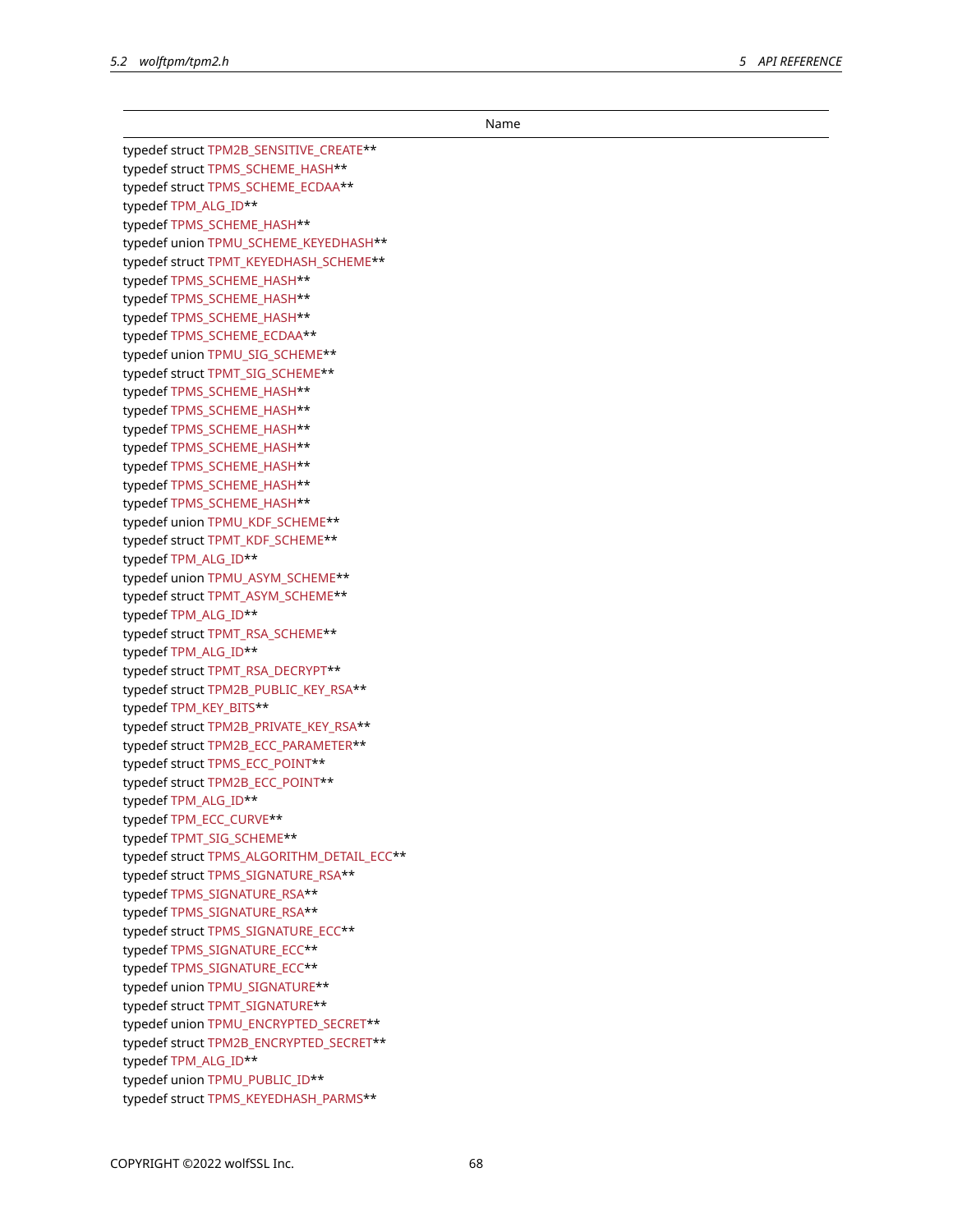|                                                           | Name                  |
|-----------------------------------------------------------|-----------------------|
| typedef struct TPMS_ASYM_PARMS**                          |                       |
| typedef struct TPMS_RSA_PARMS**                           |                       |
| typedef struct TPMS_ECC_PARMS**                           |                       |
| typedef union TPMU_PUBLIC_PARMS**                         |                       |
| typedef struct TPMT_PUBLIC_PARMS**                        |                       |
| typedef struct TPMT_PUBLIC**                              |                       |
| typedef struct TPM2B_PUBLIC**                             |                       |
| typedef struct TPM2B_TEMPLATE**                           |                       |
| typedef struct TPM2B_PRIVATE_VENDOR_SPECIFIC**            |                       |
| typedef union TPMU_SENSITIVE_COMPOSITE**                  |                       |
| typedef struct TPMT_SENSITIVE**                           |                       |
| typedef struct TPM2B_SENSITIVE**                          |                       |
| typedef struct TPMT_PRIVATE**                             |                       |
| typedef struct TPM2B_PRIVATE**                            |                       |
| typedef struct TPMS_ID_OBJECT**                           |                       |
| typedef struct TPM2B_ID_OBJECT**                          |                       |
| typedef UINT32                                            | TPM_NV_INDEX          |
| typedef enum TPM_NT**                                     |                       |
| typedef struct TPMS_NV_PIN_COUNTER_PARAMETERS**           |                       |
| typedef UINT32                                            | <b>TPMA NV</b>        |
| typedef struct TPMS_NV_PUBLIC**                           |                       |
| typedef struct TPM2B_NV_PUBLIC**                          |                       |
| typedef struct TPM2B_CONTEXT_SENSITIVE**                  |                       |
| typedef struct TPMS_CONTEXT_DATA**                        |                       |
| typedef struct TPM2B_CONTEXT_DATA**                       |                       |
| typedef struct TPMS_CONTEXT**                             |                       |
| typedef struct TPMS_CREATION_DATA**                       |                       |
| typedef struct TPM2B_CREATION_DATA**                      |                       |
| typedef struct TPMS_AUTH_COMMAND**                        |                       |
| typedef struct TPMS_AUTH_RESPONSE**                       |                       |
| typedef struct TPM2_AUTH_SESSION**                        |                       |
| typedef int()(struct TPM2_CTX, INT32 isRead, UINT32 addr, | <b>TPM2HalIoCb</b>    |
| BYTE xferBuf, UINT16 xferSz, void userCtx)                |                       |
| typedef struct TPM2_CTX**                                 |                       |
| typedef ChangeSeed_In**                                   |                       |
| typedef ChangeSeed In**                                   |                       |
| typedef struct TPM_MODE_SET**                             |                       |
| typedef GetRandom_In**                                    |                       |
| typedef UINT32                                            | <b>TPMI GPIO NAME</b> |
| typedef UINT32                                            | <b>TPMI GPIO MODE</b> |
| typedef struct TPMS_GPIO_CONFIG**                         |                       |
| typedef struct TPML_GPIO_CONFIG**                         |                       |

### **5.2.3 Functions**

Name

WOLFTPM\_API TPM\_RC\*\*(Startup\_In \* in) WOLFTPM\_API TPM\_RC\*\*(Shutdown\_In \* in) WOLFTPM\_API TPM\_RC\*\*(GetCapability\_In \* out) WOLFTPM\_API TPM\_RC\*\*(SelfTest\_In \* in) WOLFTPM\_API TPM\_RC\*\*(IncrementalSelfTest\_In \* out)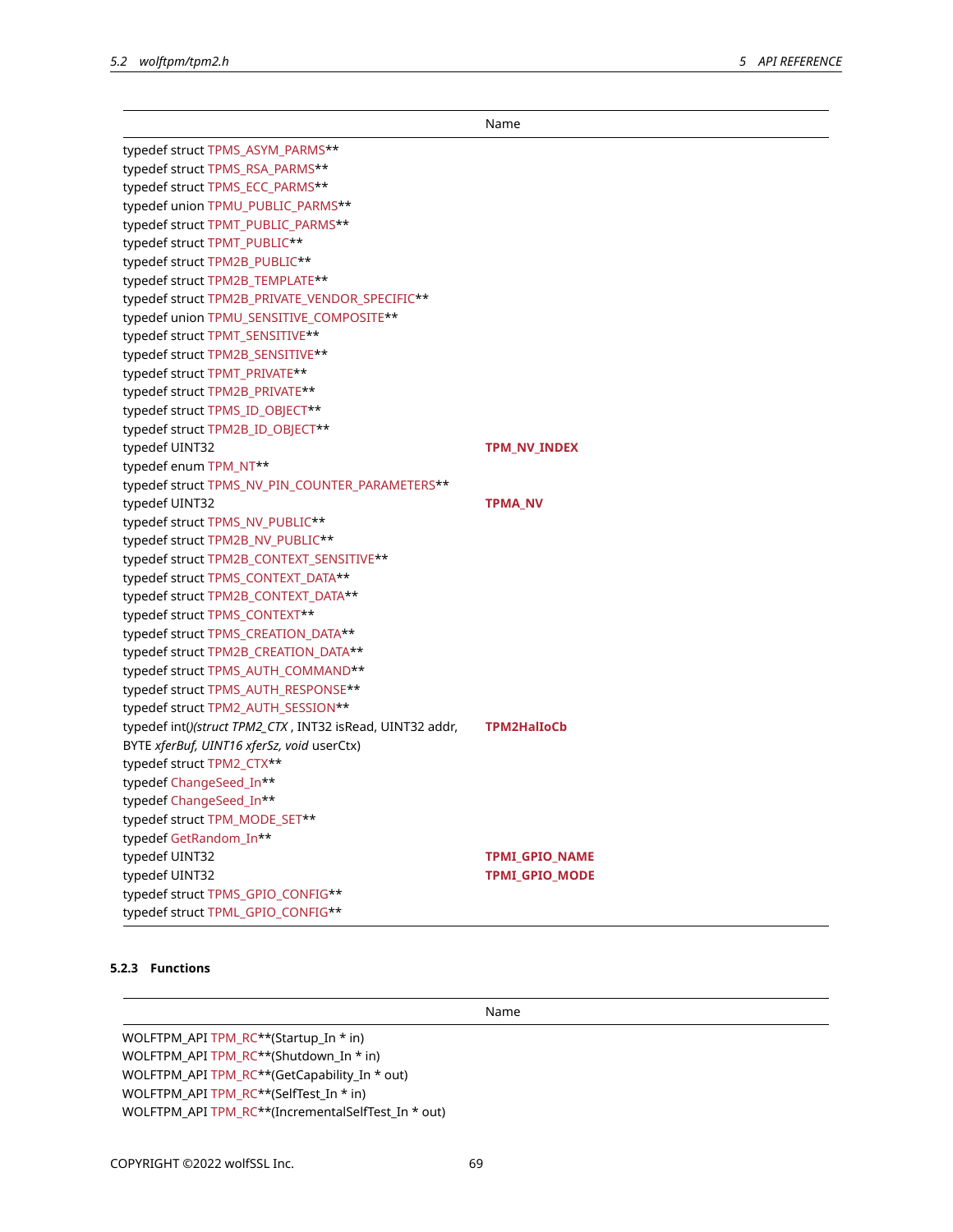Name WOLFTPM\_API TPM\_RC\*\*(GetTestResult\_Out \* out) WOLFTPM\_API TPM\_RC\*\*(GetRandom\_In \* out) WOLFTPM\_API TPM\_RC\*\*(StirRandom\_In \* in) WOLFTPM\_API TPM\_RC\*\*(PCR\_Read\_In \* out) WOLFTPM\_API TPM\_RC\*\*(PCR\_Extend\_In \* in) WOLFTPM\_API TPM\_RC\*\*(Create In \* out) WOLFTPM\_API TPM\_RC\*\*(CreateLoaded\_In \* out) WOLFTPM\_API TPM\_RC\*\*(CreatePrimary\_In \* out) WOLFTPM\_API TPM\_RC\*\*(Load\_In \* out) WOLFTPM\_API TPM\_RC\*\*(FlushContext\_In \* in) WOLFTPM\_API TPM\_RC\*\*(Unseal\_In \* out) WOLFTPM\_API TPM\_RC\*\*(StartAuthSession\_In \* out) WOLFTPM\_API TPM\_RC\*\*(PolicyRestart\_In \* in) WOLFTPM\_API TPM\_RC\*\*(LoadExternal\_In \* out) WOLFTPM\_API TPM\_RC\*\*(ReadPublic\_In \* out) WOLFTPM\_API TPM\_RC\*\*(ActivateCredential\_In \* out) WOLFTPM\_API TPM\_RC\*\*(MakeCredential\_In \* out) WOLFTPM\_API TPM\_RC\*\*(ObjectChangeAuth\_In \* out) WOLFTPM\_API TPM\_RC\*\*(Duplicate\_In \* out) WOLFTPM\_API TPM\_RC\*\*(Rewrap\_In \* out) WOLFTPM\_API TPM\_RC\*\*(Import\_In \* out) WOLFTPM\_API TPM\_RC\*\*(RSA\_Encrypt\_In \* out) WOLFTPM\_API TPM\_RC\*\*(RSA\_Decrypt\_In \* out) WOLFTPM\_API TPM\_RC\*\*(ECDH\_KeyGen\_In \* out) WOLFTPM\_API TPM\_RC\*\*(ECDH\_ZGen\_In \* out) WOLFTPM\_API TPM\_RC\*\*(ECC\_Parameters\_In \* out) WOLFTPM\_API TPM\_RC\*\*(ZGen\_2Phase\_In \* out) WOLFTPM\_API TPM\_RC\*\*(EncryptDecrypt\_In \* out) WOLFTPM\_API TPM\_RC\*\*(EncryptDecrypt2\_In \* out) WOLFTPM\_API TPM\_RC\*\*(Hash\_In \* out) WOLFTPM\_API TPM\_RC\*\*(HMAC\_In \* out) WOLFTPM\_API TPM\_RC\*\*(HMAC\_Start\_In \* out) WOLFTPM\_API TPM\_RC\*\*(HashSequenceStart\_In \* out) WOLFTPM\_API TPM\_RC\*\*(SequenceUpdate\_In \* in) WOLFTPM\_API TPM\_RC\*\*(SequenceComplete\_In \* out) WOLFTPM\_API TPM\_RC\*\*(EventSequenceComplete\_In \* out) WOLFTPM\_API TPM\_RC\*\*(Certify In \* out) WOLFTPM\_API TPM\_RC\*\*(CertifyCreation\_In \* out) WOLFTPM\_API TPM\_RC\*\*(Quote\_In \* out) WOLFTPM\_API TPM\_RC\*\*(GetSessionAuditDigest\_In \* out) WOLFTPM\_API TPM\_RC\*\*(GetCommandAuditDigest\_In \* out) WOLFTPM\_API TPM\_RC\*\*(GetTime\_In \* out) WOLFTPM\_API TPM\_RC\*\*(Commit\_In \* out) WOLFTPM\_API TPM\_RC\*\*(EC\_Ephemeral\_In \* out) WOLFTPM\_API TPM\_RC\*\*(VerifySignature\_In \* out) WOLFTPM\_API TPM\_RC\*\*(Sign\_In \* out) WOLFTPM\_API TPM\_RC\*\*(SetCommandCodeAuditStatus\_In \* in) WOLFTPM\_API TPM\_RC\*\*(PCR\_Event\_In \* out) WOLFTPM\_API TPM\_RC\*\*(PCR\_Allocate\_In \* out)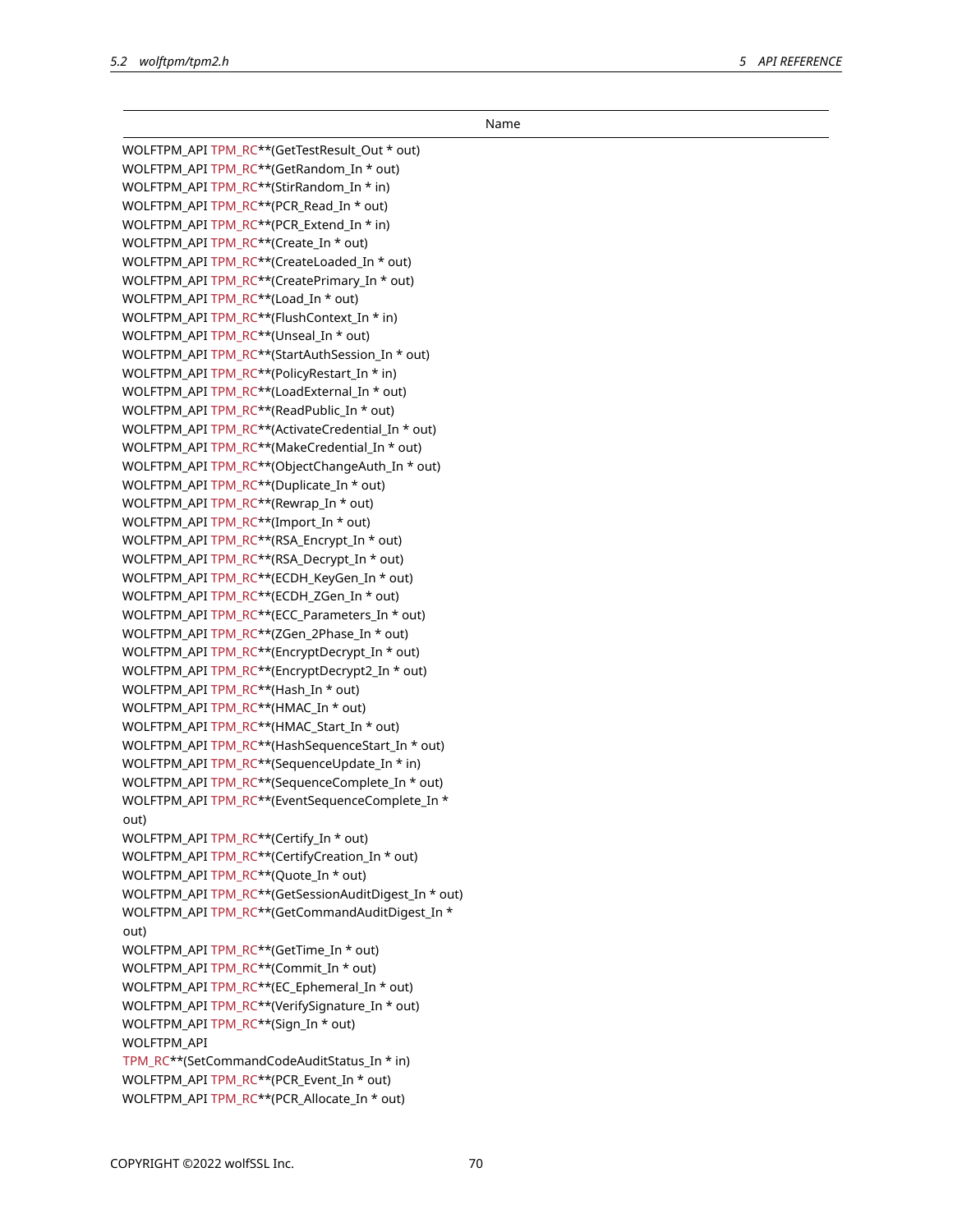$\overline{\phantom{0}}$ 

|                                                       | Name                                         |
|-------------------------------------------------------|----------------------------------------------|
| WOLFTPM_API TPM_RC**(PCR_SetAuthPolicy_In * in)       |                                              |
| WOLFTPM_API TPM_RC**(PCR_SetAuthValue_In * in)        |                                              |
| WOLFTPM_API TPM_RC**(PCR_Reset_In * in)               |                                              |
| WOLFTPM_API TPM_RC**(PolicySigned_In * out)           |                                              |
| WOLFTPM_API TPM_RC**(PolicySecret_In * out)           |                                              |
| WOLFTPM_API TPM_RC**(PolicyTicket_In * in)            |                                              |
| WOLFTPM_API TPM_RC**(PolicyOR_In * in)                |                                              |
| WOLFTPM_API TPM_RC**(PolicyPCR_In * in)               |                                              |
| WOLFTPM_API TPM_RC**(PolicyLocality_In * in)          |                                              |
| WOLFTPM_API TPM_RC**(PolicyNV_In * in)                |                                              |
| WOLFTPM_API TPM_RC**(PolicyCounterTimer_In * in)      |                                              |
| WOLFTPM_API TPM_RC**(PolicyCommandCode_In * in)       |                                              |
| WOLFTPM_API TPM_RC**(PolicyPhysicalPresence_In * in)  |                                              |
| WOLFTPM_API TPM_RC**(PolicyCpHash_In * in)            |                                              |
| WOLFTPM_API TPM_RC**(PolicyNameHash_In * in)          |                                              |
| WOLFTPM_API TPM_RC**(PolicyDuplicationSelect_In * in) |                                              |
| WOLFTPM_API TPM_RC**(PolicyAuthorize_In * in)         |                                              |
| WOLFTPM_API TPM_RC**(PolicyAuthValue_In * in)         |                                              |
| WOLFTPM_API TPM_RC**(PolicyPassword_In * in)          |                                              |
| WOLFTPM_API TPM_RC**(PolicyGetDigest_In * out)        |                                              |
| WOLFTPM_API TPM_RC**(PolicyNvWritten_In * in)         |                                              |
| WOLFTPM_API TPM_RC**(PolicyTemplate_In * in)          |                                              |
| WOLFTPM_API TPM_RC**(PolicyAuthorizeNV_In * in)       |                                              |
| WOLFTPM_API void                                      | _TPM_Hash_Start(void)                        |
| WOLFTPM_API void                                      | _TPM_Hash_Data(UINT32 dataSize, BYTE * data) |
| WOLFTPM_API void                                      | _TPM_Hash_End(void)                          |
| WOLFTPM_API TPM_RC**(HierarchyControl_In * in)        |                                              |
| WOLFTPM_API TPM_RC**(SetPrimaryPolicy_In * in)        |                                              |
| WOLFTPM_API TPM_RC * in)                              |                                              |
| WOLFTPM_API TPM_RC * in)                              |                                              |
| WOLFTPM_API TPM_RC**(Clear_In * in)                   |                                              |
| WOLFTPM_API TPM_RC**(ClearControl_In * in)            |                                              |
| WOLFTPM_API TPM_RC**(HierarchyChangeAuth_In * in)     |                                              |
| WOLFTPM_API TPM_RC**(DictionaryAttackLockReset_In *   |                                              |
| in)                                                   |                                              |
| WOLFTPM_API TPM_RC**(DictionaryAttackParameters_In *  |                                              |
| in)                                                   |                                              |
| WOLFTPM API TPM RC**(PP Commands In * in)             |                                              |
| WOLFTPM_API TPM_RC**(SetAlgorithmSet_In * in)         |                                              |
| WOLFTPM_API TPM_RC**(FieldUpgradeStart_In * in)       |                                              |
| WOLFTPM_API TPM_RC**(FieldUpgradeData_In * out)       |                                              |
| WOLFTPM_API TPM_RC**(FirmwareRead_In * out)           |                                              |
| WOLFTPM_API TPM_RC**(ContextSave_In * out)            |                                              |
| WOLFTPM_API TPM_RC**(ContextLoad_In * out)            |                                              |
| WOLFTPM_API TPM_RC**(EvictControl_In * in)            |                                              |
| WOLFTPM_API TPM_RC**(ReadClock_Out * out)             |                                              |
| WOLFTPM_API TPM_RC**(ClockSet_In * in)                |                                              |
| WOLFTPM_API TPM_RC**(ClockRateAdjust_In * in)         |                                              |
| WOLFTPM_API TPM_RC**(TestParms_In * in)               |                                              |
| WOLFTPM_API TPM_RC**(NV_DefineSpace_In * in)          |                                              |
| WOLFTPM_API TPM_RC**(NV_UndefineSpace_In * in)        |                                              |
| WOLFTPM_API TPM_RC**(NV_UndefineSpaceSpecial_In *     |                                              |
| in)                                                   |                                              |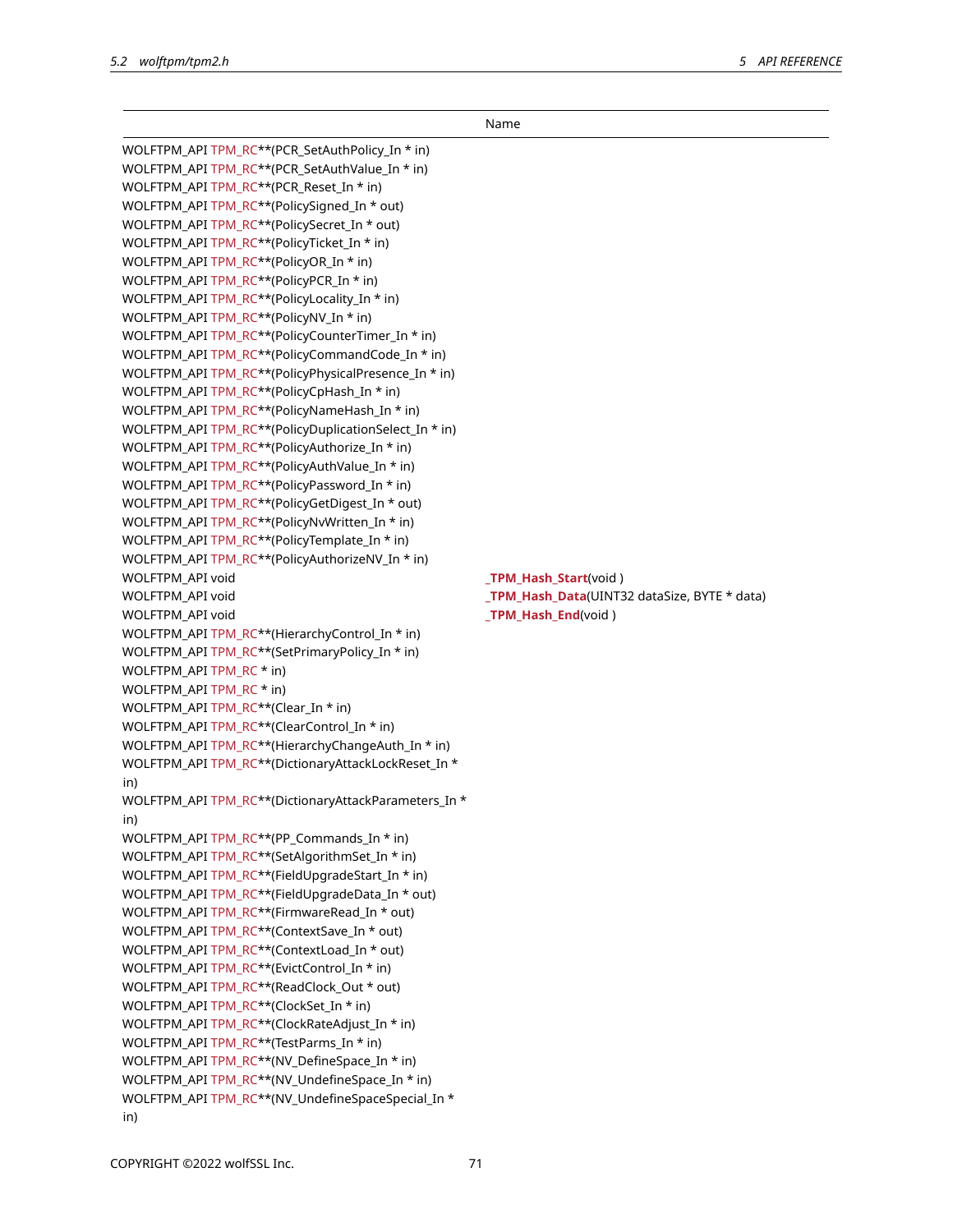|                                                          | Name                                                       |
|----------------------------------------------------------|------------------------------------------------------------|
| WOLFTPM_API TPM_RC**(NV_ReadPublic_In * out)             |                                                            |
| WOLFTPM_API TPM_RC**(NV_Write_In * in)                   |                                                            |
| WOLFTPM_API TPM_RC**(NV_Increment_In * in)               |                                                            |
| WOLFTPM_API TPM_RC**(NV_Extend_In * in)                  |                                                            |
| WOLFTPM_API TPM_RC**(NV_SetBits_In * in)                 |                                                            |
| WOLFTPM_API TPM_RC**(NV_WriteLock_In * in)               |                                                            |
| WOLFTPM_API TPM_RC**(NV_GlobalWriteLock_In * in)         |                                                            |
| WOLFTPM_API TPM_RC**(NV_Read_In * out)                   |                                                            |
| WOLFTPM_API TPM_RC**(NV_ReadLock_In * in)                |                                                            |
| WOLFTPM_API TPM_RC**(NV_ChangeAuth_In * in)              |                                                            |
| WOLFTPM_API TPM_RC**(NV_Certify_In * out)                |                                                            |
| WOLFTPM_API int                                          | TPM2_SetCommandSet(SetCommandSet_In * in)                  |
| WOLFTPM_API int                                          | TPM2_SetMode(SetMode_In * in)                              |
| WOLFTPM_API TPM_RC * in, GetRandom2_Out * out)           |                                                            |
| WOLFTPM_API int                                          | TPM2_GPIO_Config(GpioConfig_In * in)                       |
| WOLFTPM_API int                                          | TPM2_NTC2_PreConfig(NTC2_PreConfig_In * in)                |
| <b>WOLFTPM API int</b>                                   | TPM2_NTC2_GetConfig(NTC2_GetConfig_Out * out)              |
| WOLFTPM_API TPM_RC ioCb, void * userCtx)Initializes a    |                                                            |
| TPM with HAL IO callback and user supplied context. When |                                                            |
| using wolfTPM with -enable-devtpm or -enable-swtpm       |                                                            |
| configuration, the ioCb and userCtx are not used.        |                                                            |
| WOLFTPM_API TPM_RC ioCb, void * userCtx, int             |                                                            |
| timeoutTries)Initializes a TPM with timeoutTries, HAL IO |                                                            |
| callback and user supplied context.                      |                                                            |
| WOLFTPM_API TPM_RC                                       | **TPM2_Init_minimal * ctx)Initializes a TPM and sets the   |
|                                                          | wolfTPM2 context that will be used. This function is       |
|                                                          | typically used for rich operating systems, like Windows.   |
| WOLFTPM_API TPM_RC                                       | **TPM2_Cleanup * ctx)Deinitializes a TPM and wolfcrypt (if |
|                                                          | it was initialized)                                        |
| WOLFTPM_API TPM_RC                                       | **TPM2_ChipStartup * ctx, int timeoutTries)Makes sure the  |
|                                                          | TPM2 startup has completed and extracts the TPM device     |
|                                                          | information.                                               |
| WOLFTPM_API TPM_RC ioCb, void * userCtx)Sets the user's  |                                                            |
| context and IO callbacks needed for TPM communication.   |                                                            |
| WOLFTPM_API TPM_RC                                       | **TPM2_SetSessionAuth * session)Sets the structure         |
|                                                          | holding the TPM Authorizations.                            |
| WOLFTPM_API int                                          | **TPM2_GetSessionAuthCount * ctx)Determine the             |
|                                                          | number of currently set TPM Authorizations.                |
| WOLFTPM_API void                                         | **TPM2_SetActiveCtx * ctx)Sets a new TPM2 context for      |
|                                                          | use.                                                       |
| WOLFTPM_API TPM2_CTX**(void )Provides a pointer to the   |                                                            |
| TPM2 context in use.                                     |                                                            |
| WOLFTPM_API int                                          | **TPM2_GetHashDigestSize hashAlg)Determine the size in     |
|                                                          | bytes of a TPM 2.0 hash digest.                            |
| WOLFTPM_API int                                          | **TPM2_GetHashType hashAlg)Translate a TPM2 hash type      |
|                                                          | to its corresponding wolfcrypt hash type.                  |
| WOLFTPM_API int                                          | TPM2_GetNonce(byte * nonceBuf, int nonceSz)Generate a      |
|                                                          | fresh nonce of random numbers.                             |
| WOLFTPM_API void                                         | **TPM2_SetupPCRSel alg, int pcrIndex)Helper function to    |
|                                                          | prepare a correct PCR selection For example, when          |
|                                                          | preparing to create a TPM2_Quote.                          |
| const WOLFTPM_API char *                                 | TPM2_GetRCString(int rc)Get a human readable string for    |
|                                                          | any TPM 2.0 return code.                                   |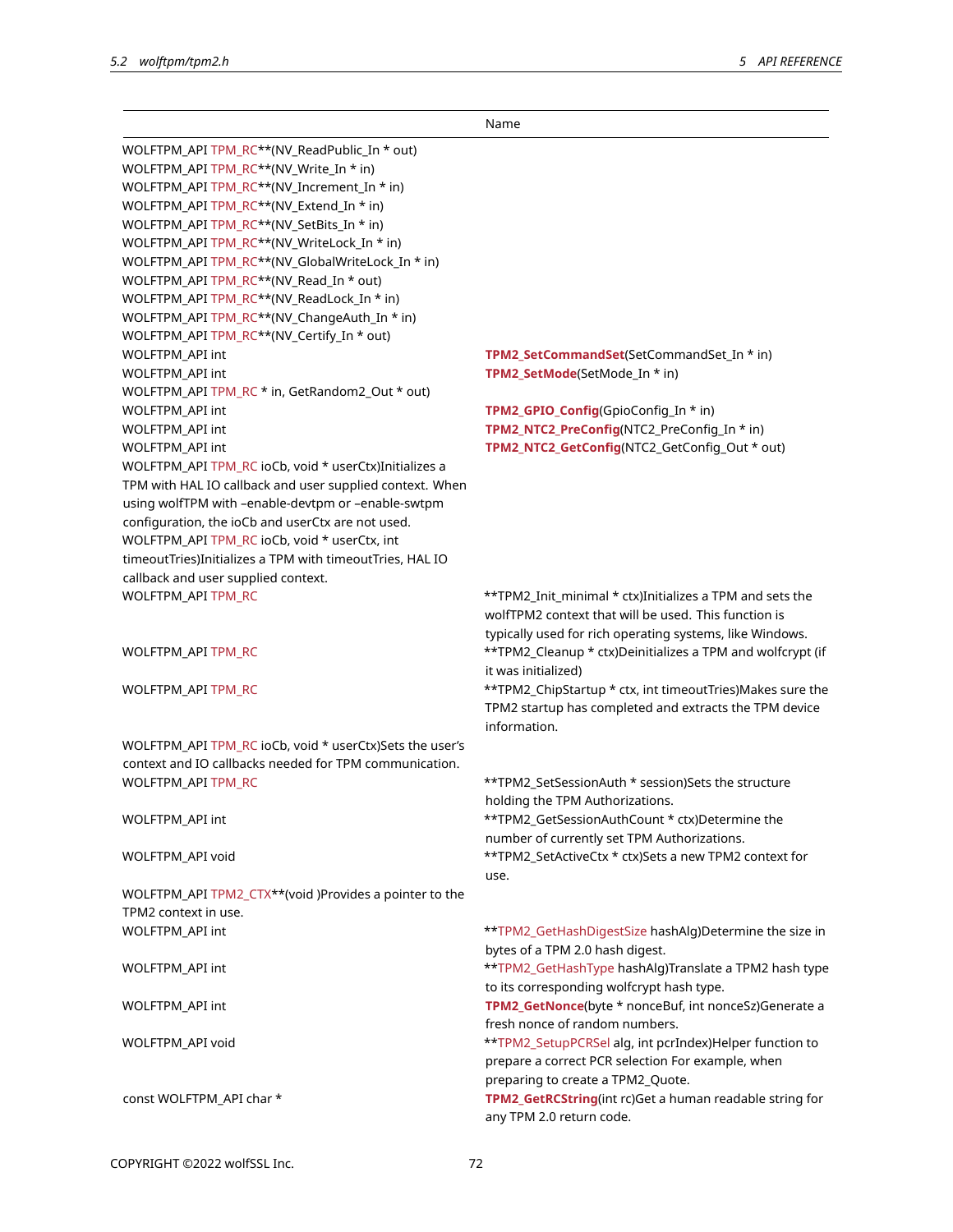|                          | Name                                                     |
|--------------------------|----------------------------------------------------------|
| const WOLFTPM_API char * | **TPM2_GetAlgName alg)Get a human readable string for    |
|                          | any TPM 2.0 algorithm.                                   |
| WOLFTPM_API int          | ** TPM2_GetCurveSize curveID)Determine the size in bytes |
|                          | of any TPM ECC Curve.                                    |
| <b>WOLFTPM API int</b>   | TPM2_GetTpmCurve(int curveID)Translate a wolfcrypt       |
|                          | curve type to its corresponding TPM curve type.          |
| <b>WOLFTPM API int</b>   | TPM2_GetWolfCurve(int curve_id)Translate a TPM curve     |
|                          | type to its corresponding wolfcrypt curve type.          |
| WOLFTPM_API int          | **TPM2_ParseAttest structure.                            |
| <b>WOLFTPM API int</b>   | **TPM2_HashNvPublic * nvPublic, byte * buffer, UINT16 *  |
|                          | size)Computes fresh NV Index name based on a nvPublic    |
|                          | structure.                                               |
| <b>WOLFTPM API int</b>   | **TPM2_AppendPublic structure based on a user provided   |
|                          | buffer.                                                  |
| WOLFTPM API int          | **TPM2_ParsePublic structure and stores in a user        |
|                          | provided buffer.                                         |
| <b>WOLFTPM LOCAL int</b> | **TPM2_GetName * name)Provides the Name of a TPM         |
|                          | object.                                                  |
| <b>WOLFTPM API int</b>   | TPM2 GetWolfRng(WC_RNG ** rng)                           |
| WOLFTPM API UINT16       | TPM2_GetVendorID(void )Provides the vendorID of the      |
|                          | active TPM2 context.                                     |
| WOLFTPM API void         | TPM2 PrintBin(const byte * buffer, word32 length)Helper  |
|                          | function to print a binary buffer in a formatted way.    |
| WOLFTPM API void         | **TPM2_PrintAuth type in a human readable way.           |
| WOLFTPM_API void         | **TPM2_PrintPublicArea type in a human readable way.     |

# **5.2.4 Attributes**

|              | Name                         |
|--------------|------------------------------|
|              |                              |
| const BYTE[] | <b>TPM 20 EK AUTH POLICY</b> |

# **5.2.5 Types Documentation**

| Enumerator           | Value      | Description |
|----------------------|------------|-------------|
| TPM SPEC FAMILY      | 0x322E3000 |             |
| TPM SPEC LEVEL       | 0          |             |
| TPM SPEC VERSION     | 138        |             |
| TPM SPEC YEAR        | 2016       |             |
| TPM SPEC DAY OF YEAR | 273        |             |
| TPM GENERATED VALUE  | 0xff544347 |             |

# **5.2.5.1 enum @0**

| Enumerator    | Value  | Description |
|---------------|--------|-------------|
| TPM ALG ERROR | 0x0000 |             |
| TPM ALG RSA   | 0x0001 |             |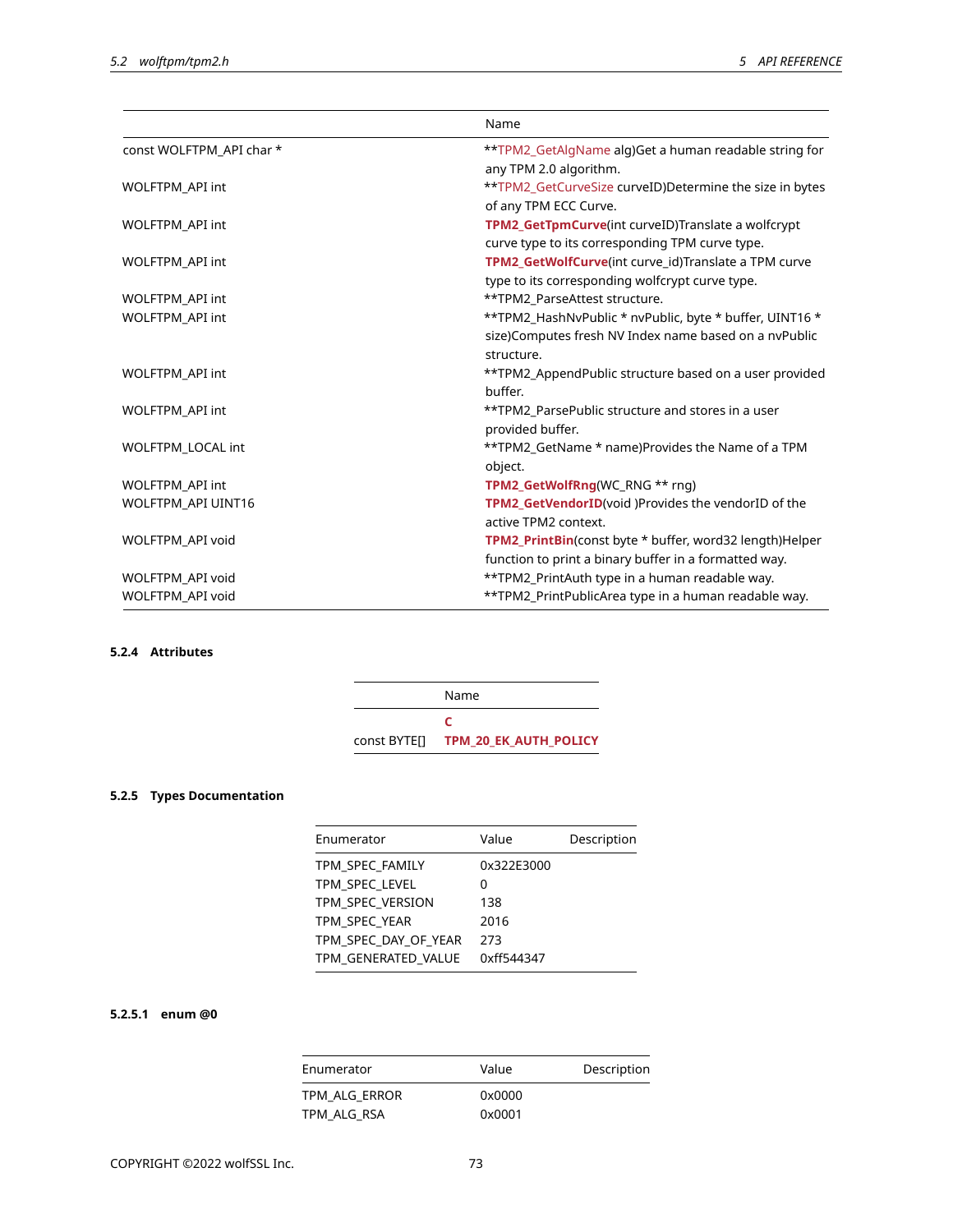| Enumerator             | Value       | Description |
|------------------------|-------------|-------------|
| TPM ALG SHA            | 0x0004      |             |
| TPM_ALG_SHA1           | TPM_ALG_SHA |             |
| TPM_ALG_HMAC           | 0x0005      |             |
| TPM_ALG_AES            | 0x0006      |             |
| TPM_ALG_MGF1           | 0x0007      |             |
| TPM_ALG_KEYEDHASH      | 0x0008      |             |
| TPM_ALG_XOR            | 0x000A      |             |
| TPM_ALG_SHA256         | 0x000B      |             |
| TPM_ALG_SHA384         | 0x000C      |             |
| TPM_ALG_SHA512         | 0x000D      |             |
| TPM_ALG_NULL           | 0x0010      |             |
| TPM_ALG_SM3_256        | 0x0012      |             |
| TPM_ALG_SM4            | 0x0013      |             |
| TPM ALG RSASSA         | 0x0014      |             |
| TPM_ALG_RSAES          | 0x0015      |             |
| TPM_ALG_RSAPSS         | 0x0016      |             |
| TPM_ALG_OAEP           | 0x0017      |             |
| TPM ALG ECDSA          | 0x0018      |             |
| TPM_ALG_ECDH           | 0x0019      |             |
| TPM_ALG_ECDAA          | 0x001A      |             |
| TPM ALG SM2            | 0x001B      |             |
| TPM ALG ECSCHNORR      | 0x001C      |             |
| TPM_ALG_ECMQV          | 0x001D      |             |
| TPM ALG KDF1 SP800 56A | 0x0020      |             |
| TPM ALG KDF2           | 0x0021      |             |
| TPM_ALG_KDF1_SP800_108 | 0x0022      |             |
| TPM_ALG_ECC            | 0x0023      |             |
| TPM_ALG_SYMCIPHER      | 0x0025      |             |
| TPM_ALG_CAMELLIA       | 0x0026      |             |
| TPM_ALG_CTR            | 0x0040      |             |
| TPM_ALG_OFB            | 0x0041      |             |
| TPM_ALG_CBC            | 0x0042      |             |
| TPM_ALG_CFB            | 0x0043      |             |
| TPM_ALG_ECB            | 0x0044      |             |

# **5.2.5.2 enum TPM\_ALG\_ID\_T**

| Enumerator        | Value  | Description |
|-------------------|--------|-------------|
| TPM ECC NONE      | 0x0000 |             |
| TPM ECC NIST P192 | 0x0001 |             |
| TPM_ECC_NIST_P224 | 0x0002 |             |
| TPM ECC NIST P256 | 0x0003 |             |
| TPM ECC NIST P384 | 0x0004 |             |
| TPM_ECC_NIST_P521 | 0x0005 |             |
| TPM ECC BN P256   | 0x0010 |             |
| TPM ECC BN P638   | 0x0011 |             |
| TPM ECC SM2 P256  | 0x0020 |             |

# **5.2.5.3 enum TPM\_ECC\_CURVE\_T**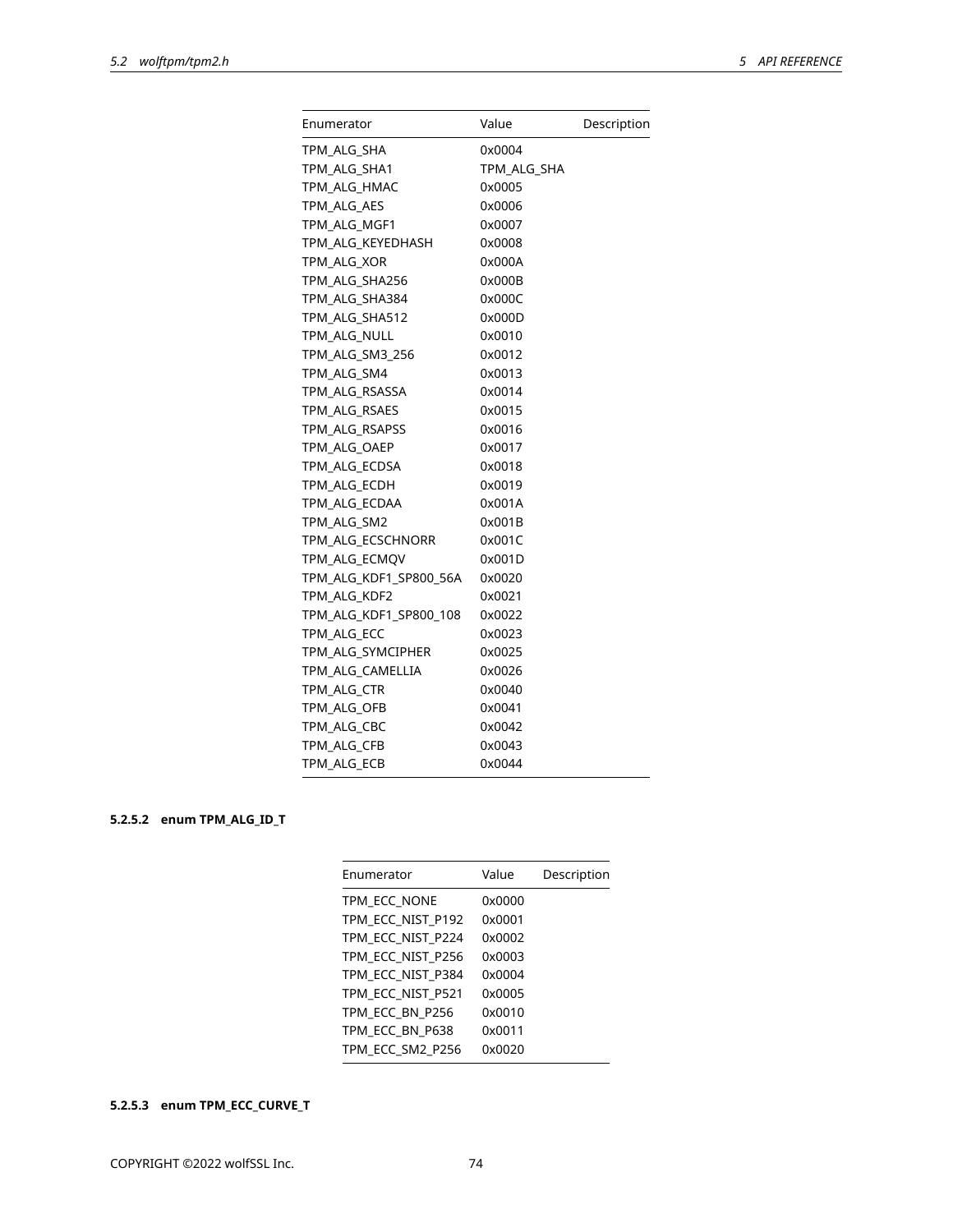| Enumerator                        | Value        | Description |
|-----------------------------------|--------------|-------------|
| TPM CC FIRST                      | 0x0000011F   |             |
| TPM_CC_NV_UndefineSpaceSpecial    | TPM_CC_FIRST |             |
| TPM_CC_EvictControl               | 0x00000120   |             |
| TPM_CC_HierarchyControl           | 0x00000121   |             |
| TPM_CC_NV_UndefineSpace           | 0x00000122   |             |
| TPM_CC_ChangeEPS                  | 0x00000124   |             |
| TPM_CC_ChangePPS                  | 0x00000125   |             |
| TPM_CC_Clear                      | 0x00000126   |             |
| TPM_CC_ClearControl               | 0x00000127   |             |
| TPM_CC_ClockSet                   | 0x00000128   |             |
| TPM_CC_HierarchyChangeAuth        | 0x00000129   |             |
| TPM_CC_NV_DefineSpace             | 0x0000012A   |             |
| TPM_CC_PCR_Allocate               | 0x0000012B   |             |
| TPM_CC_PCR_SetAuthPolicy          | 0x0000012C   |             |
| TPM_CC_PP_Commands                | 0x0000012D   |             |
| TPM_CC_SetPrimaryPolicy           | 0x0000012E   |             |
| TPM_CC_FieldUpgradeStart          | 0x0000012F   |             |
| TPM_CC_ClockRateAdjust            | 0x00000130   |             |
| TPM_CC_CreatePrimary              | 0x00000131   |             |
| TPM_CC_NV_GlobalWriteLock         | 0x00000132   |             |
| TPM_CC_GetCommandAuditDigest      | 0x00000133   |             |
| TPM_CC_NV_Increment               | 0x00000134   |             |
| TPM_CC_NV_SetBits                 | 0x00000135   |             |
| TPM_CC_NV_Extend                  | 0x00000136   |             |
| TPM_CC_NV_Write                   | 0x00000137   |             |
| TPM_CC_NV_WriteLock               | 0x00000138   |             |
| TPM_CC_DictionaryAttackLockReset  | 0x00000139   |             |
| TPM_CC_DictionaryAttackParameters | 0x0000013A   |             |
| TPM_CC_NV_ChangeAuth              | 0x0000013B   |             |
| TPM_CC_PCR_Event                  | 0x0000013C   |             |
| TPM_CC_PCR_Reset                  | 0x0000013D   |             |
| TPM_CC_SequenceComplete           | 0x0000013E   |             |
| TPM_CC_SetAlgorithmSet            | 0x0000013F   |             |
| TPM_CC_SetCommandCodeAuditStatus  | 0x00000140   |             |
| TPM_CC_FieldUpgradeData           | 0x00000141   |             |
| TPM_CC_IncrementalSelfTest        | 0x00000142   |             |
| TPM_CC_SelfTest                   | 0x00000143   |             |
| TPM_CC_Startup                    | 0x00000144   |             |
| TPM_CC_Shutdown                   | 0x00000145   |             |
| TPM_CC_StirRandom                 | 0x00000146   |             |
| TPM_CC_ActivateCredential         | 0x00000147   |             |
| TPM_CC_Certify                    | 0x00000148   |             |
| TPM_CC_PolicyNV                   | 0x00000149   |             |
| TPM_CC_CertifyCreation            | 0x0000014A   |             |
| TPM_CC_Duplicate                  | 0x0000014B   |             |
| TPM_CC_GetTime                    | 0x0000014C   |             |
| TPM_CC_GetSessionAuditDigest      | 0x0000014D   |             |
| TPM_CC_NV_Read                    | 0x0000014E   |             |
| TPM_CC_NV_ReadLock                | 0x0000014F   |             |
| TPM_CC_ObjectChangeAuth           | 0x00000150   |             |
| TPM_CC_PolicySecret               | 0x00000151   |             |
|                                   |              |             |
| TPM_CC_Rewrap                     | 0x00000152   |             |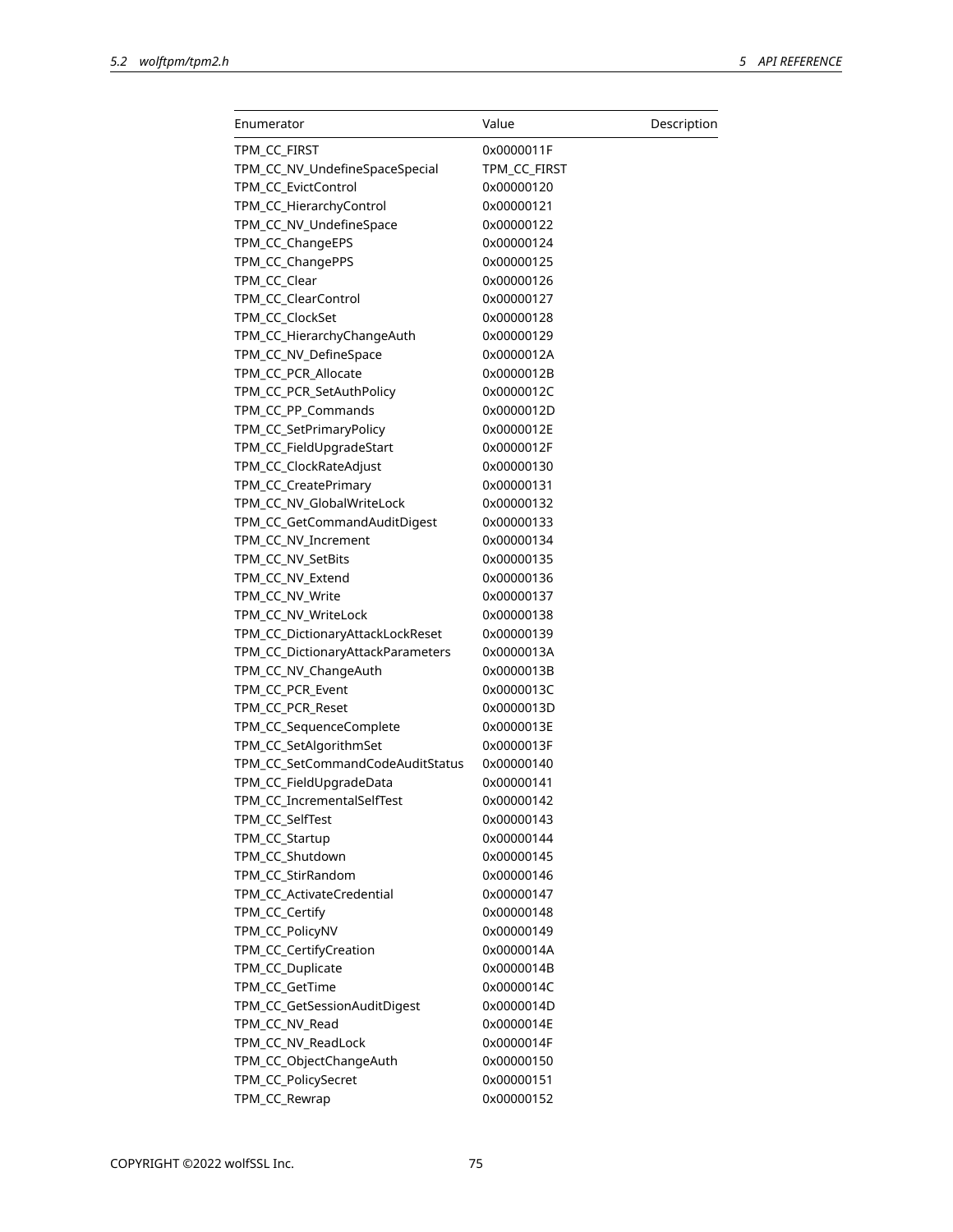| Enumerator                     | Value      | Description |
|--------------------------------|------------|-------------|
| TPM_CC_Create                  | 0x00000153 |             |
| TPM_CC_ECDH_ZGen               | 0x00000154 |             |
| TPM_CC_HMAC                    | 0x00000155 |             |
| TPM_CC_Import                  | 0x00000156 |             |
| TPM_CC_Load                    | 0x00000157 |             |
| TPM_CC_Quote                   | 0x00000158 |             |
| TPM_CC_RSA_Decrypt             | 0x00000159 |             |
| TPM_CC_HMAC_Start              | 0x0000015B |             |
| TPM_CC_SequenceUpdate          | 0x0000015C |             |
| TPM_CC_Sign                    | 0x0000015D |             |
| TPM_CC_Unseal                  | 0x0000015E |             |
| TPM_CC_PolicySigned            | 0x00000160 |             |
| TPM_CC_ContextLoad             | 0x00000161 |             |
| TPM_CC_ContextSave             | 0x00000162 |             |
| TPM_CC_ECDH_KeyGen             | 0x00000163 |             |
| TPM_CC_EncryptDecrypt          | 0x00000164 |             |
| TPM_CC_FlushContext            | 0x00000165 |             |
| TPM_CC_LoadExternal            | 0x00000167 |             |
| TPM_CC_MakeCredential          | 0x00000168 |             |
|                                | 0x00000169 |             |
| TPM_CC_NV_ReadPublic           |            |             |
| TPM_CC_PolicyAuthorize         | 0x0000016A |             |
| TPM_CC_PolicyAuthValue         | 0x0000016B |             |
| TPM_CC_PolicyCommandCode       | 0x0000016C |             |
| TPM_CC_PolicyCounterTimer      | 0x0000016D |             |
| TPM_CC_PolicyCpHash            | 0x0000016E |             |
| TPM_CC_PolicyLocality          | 0x0000016F |             |
| TPM_CC_PolicyNameHash          | 0x00000170 |             |
| TPM_CC_PolicyOR                | 0x00000171 |             |
| TPM_CC_PolicyTicket            | 0x00000172 |             |
| TPM_CC_ReadPublic              | 0x00000173 |             |
| TPM_CC_RSA_Encrypt             | 0x00000174 |             |
| TPM_CC_StartAuthSession        | 0x00000176 |             |
| TPM_CC_VerifySignature         | 0x00000177 |             |
| TPM_CC_ECC_Parameters          | 0x00000178 |             |
| TPM_CC_FirmwareRead            | 0x00000179 |             |
| TPM_CC_GetCapability           | 0x0000017A |             |
| TPM_CC_GetRandom               | 0x0000017B |             |
| TPM_CC_GetTestResult           | 0x0000017C |             |
| TPM_CC_Hash                    | 0x0000017D |             |
| TPM_CC_PCR_Read                | 0x0000017E |             |
| TPM_CC_PolicyPCR               | 0x0000017F |             |
| TPM_CC_PolicyRestart           | 0x00000180 |             |
| TPM_CC_ReadClock               | 0x00000181 |             |
| TPM_CC_PCR_Extend              | 0x00000182 |             |
| TPM_CC_PCR_SetAuthValue        | 0x00000183 |             |
| TPM_CC_NV_Certify              | 0x00000184 |             |
| TPM_CC_EventSequenceComplete   | 0x00000185 |             |
| TPM_CC_HashSequenceStart       | 0x00000186 |             |
| TPM_CC_PolicyPhysicalPresence  | 0x00000187 |             |
| TPM_CC_PolicyDuplicationSelect | 0x00000188 |             |
| TPM_CC_PolicyGetDigest         | 0x00000189 |             |
| TPM_CC_TestParms               | 0x0000018A |             |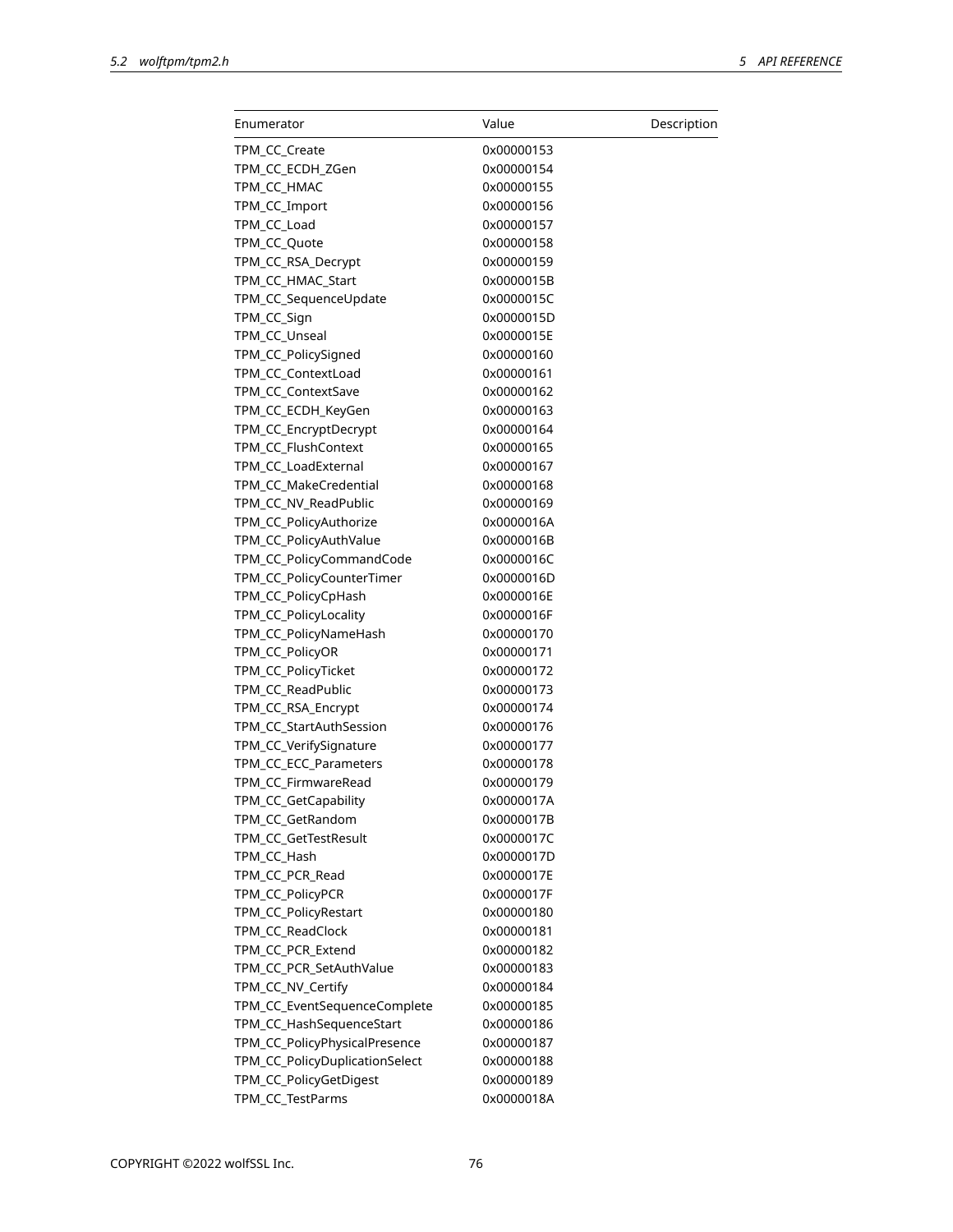| Value                  | Description |
|------------------------|-------------|
| 0x0000018B             |             |
| 0x0000018C             |             |
| 0x0000018D             |             |
| 0x0000018E             |             |
| 0x0000018F             |             |
| 0x00000190             |             |
| 0x00000191             |             |
| 0x00000192             |             |
| 0x00000193             |             |
| TPM_CC_EncryptDecrypt2 |             |
| 0x20000000             |             |
| CC_VEND + 0x0000       |             |
| CC_VEND + 0x0307       |             |
| CC VEND + 0x0309       |             |
| CC VEND + 0x030E       |             |
| CC VEND + 0x030A       |             |
| CC VEND + 0x030B       |             |
| CC_VEND + 0x030F       |             |
| CC_VEND + 0x0211       |             |
| CC VEND + 0x0213       |             |
|                        |             |

# **5.2.5.4 enum TPM\_CC\_T**

| Enumerator               | Value                  | Description |
|--------------------------|------------------------|-------------|
| TPM RC SUCCESS           | 0x000                  |             |
| TPM RC BAD TAG           | 0x01E                  |             |
| RC VER1                  | 0x100                  |             |
| TPM_RC_INITIALIZE        | RC VER1 + 0x000        |             |
| TPM RC FAILURE           | RC VER1 + 0x001        |             |
| TPM RC SEQUENCE          | RC VER1 + 0x003        |             |
| TPM_RC_PRIVATE           | RC_VER1 + 0x00B        |             |
| TPM RC HMAC              | RC_VER1 + 0x019        |             |
| TPM RC DISABLED          | RC_VER1 + 0x020        |             |
| TPM RC EXCLUSIVE         | RC VER1 + 0x021        |             |
| TPM RC AUTH TYPE         | RC VER1 + 0x024        |             |
| TPM RC AUTH MISSING      | RC VER1 + 0x025        |             |
| TPM RC POLICY            | RC VER1 + 0x026        |             |
| TPM_RC_PCR               | RC_VER1 + 0x027        |             |
| TPM_RC_PCR_CHANGED       | RC_VER1 + 0x028        |             |
| TPM RC UPGRADE           | RC VER1 + 0x02D        |             |
| TPM_RC_TOO_MANY_CONTEXTS | RC_VER1 + 0x02E        |             |
| TPM_RC_AUTH_UNAVAILABLE  | <b>RC VER1 + 0x02F</b> |             |
| TPM RC REBOOT            | RC VER1 + 0x030        |             |
| TPM RC UNBALANCED        | RC VER1 + 0x031        |             |
| TPM_RC_COMMAND_SIZE      | RC_VER1 + 0x042        |             |
| TPM RC_COMMAND_CODE      | RC_VER1 + 0x043        |             |
| TPM RC AUTHSIZE          | RC VER1 + 0x044        |             |
| TPM_RC_AUTH_CONTEXT      | RC_VER1 + 0x045        |             |
| TPM_RC_NV_RANGE          | RC VER1 + 0x046        |             |
| TPM RC NV SIZE           | RC VER1 + 0x047        |             |
| TPM_RC_NV_LOCKED         | RC VER1 + 0x048        |             |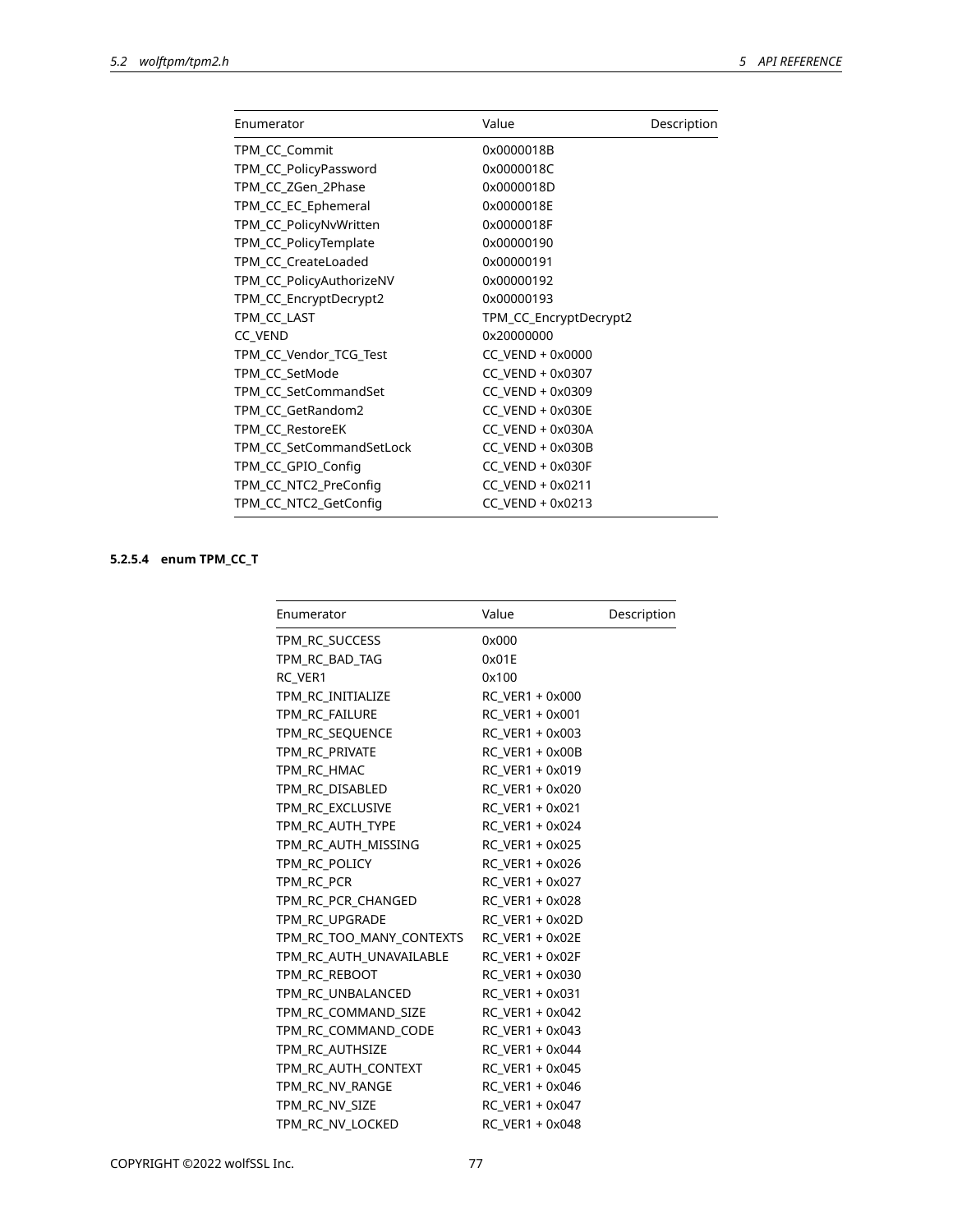| Enumerator                 | Value           | Description |
|----------------------------|-----------------|-------------|
| TPM_RC_NV_AUTHORIZATION    | RC VER1 + 0x049 |             |
| TPM_RC_NV_UNINITIALIZED    | RC_VER1 + 0x04A |             |
| TPM_RC_NV_SPACE            | RC VER1 + 0x04B |             |
| TPM_RC_NV_DEFINED          | RC_VER1 + 0x04C |             |
| TPM_RC_BAD_CONTEXT         | RC VER1 + 0x050 |             |
| TPM_RC_CPHASH              | RC_VER1 + 0x051 |             |
| TPM_RC_PARENT              | RC VER1 + 0x052 |             |
| TPM_RC_NEEDS_TEST          | RC VER1 + 0x053 |             |
| TPM_RC_NO_RESULT           | RC VER1 + 0x054 |             |
| TPM_RC_SENSITIVE           | RC_VER1 + 0x055 |             |
| RC MAX FM0                 | RC VER1 + 0x07F |             |
| RC_FMT1                    | 0x080           |             |
| TPM_RC_ASYMMETRIC          | RC_FMT1 + 0x001 |             |
| TPM_RC_ATTRIBUTES          | RC_FMT1 + 0x002 |             |
| TPM_RC_HASH                | RC FMT1 + 0x003 |             |
| TPM_RC_VALUE               | RC FMT1 + 0x004 |             |
| TPM_RC_HIERARCHY           | RC FMT1 + 0x005 |             |
| TPM_RC_KEY_SIZE            | RC_FMT1 + 0x007 |             |
| TPM_RC_MGF                 | RC_FMT1 + 0x008 |             |
|                            | RC_FMT1 + 0x009 |             |
| TPM_RC_MODE<br>TPM RC TYPE | RC_FMT1 + 0x00A |             |
|                            |                 |             |
| TPM_RC_HANDLE              | RC_FMT1 + 0x00B |             |
| TPM_RC_KDF                 | RC_FMT1 + 0x00C |             |
| TPM_RC_RANGE               | RC_FMT1 + 0x00D |             |
| TPM_RC_AUTH_FAIL           | RC_FMT1 + 0x00E |             |
| TPM_RC_NONCE               | RC_FMT1 + 0x00F |             |
| TPM_RC_PP                  | RC_FMT1 + 0x010 |             |
| TPM_RC_SCHEME              | RC_FMT1 + 0x012 |             |
| TPM_RC_SIZE                | RC_FMT1 + 0x015 |             |
| TPM_RC_SYMMETRIC           | RC_FMT1 + 0x016 |             |
| tpm_rc_tag                 | RC_FMT1 + 0x017 |             |
| TPM RC SELECTOR            | RC_FMT1 + 0x018 |             |
| TPM RC INSUFFICIENT        | RC_FMT1 + 0x01A |             |
| TPM_RC_SIGNATURE           | RC_FMT1 + 0x01B |             |
| TPM_RC_KEY                 | RC_FMT1 + 0x01C |             |
| TPM_RC_POLICY_FAIL         | RC_FMT1 + 0x01D |             |
| TPM_RC_INTEGRITY           | RC_FMT1 + 0x01F |             |
| TPM_RC_TICKET              | RC FMT1 + 0x020 |             |
| TPM RC RESERVED BITS       | RC_FMT1 + 0x021 |             |
| TPM_RC_BAD_AUTH            | RC_FMT1 + 0x022 |             |
| TPM_RC_EXPIRED             | RC_FMT1 + 0x023 |             |
| TPM_RC_POLICY_CC           | RC FMT1 + 0x024 |             |
| TPM_RC_BINDING             | RC_FMT1 + 0x025 |             |
| TPM_RC_CURVE               | RC_FMT1 + 0x026 |             |
| TPM_RC_ECC_POINT           | RC_FMT1 + 0x027 |             |
| RC MAX FMT1                | RC_FMT1 + 0x03F |             |
| RC_WARN                    | 0x900           |             |
| TPM_RC_CONTEXT_GAP         | RC_WARN + 0x001 |             |
| TPM_RC_OBJECT_MEMORY       | RC_WARN + 0x002 |             |
| TPM_RC_SESSION_MEMORY      | RC_WARN + 0x003 |             |
| TPM_RC_MEMORY              | RC_WARN + 0x004 |             |
| TPM_RC_SESSION_HANDLES     | RC_WARN + 0x005 |             |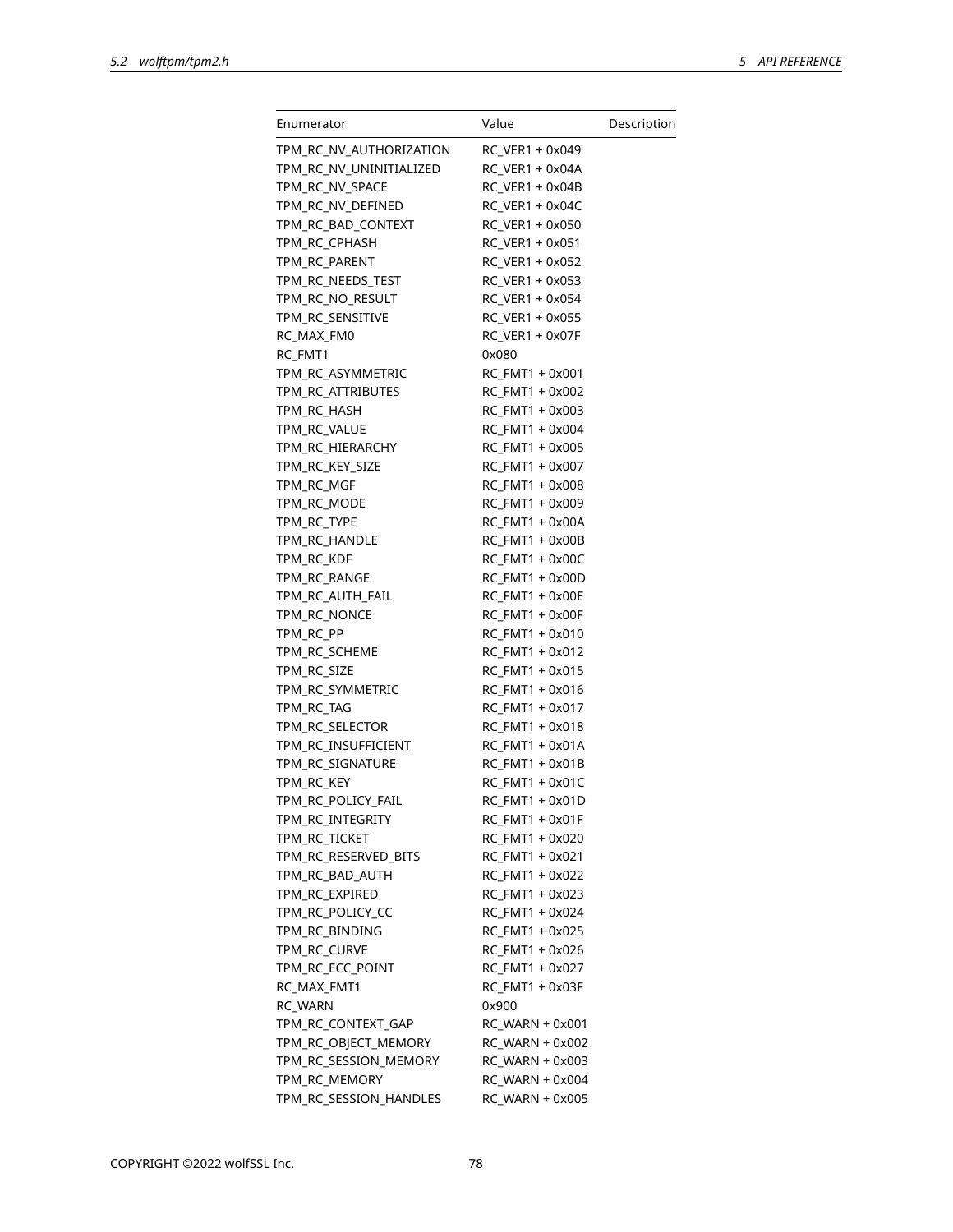| Enumerator            | Value                  | Description |
|-----------------------|------------------------|-------------|
| TPM_RC_OBJECT_HANDLES | <b>RC WARN + 0x006</b> |             |
| TPM_RC_LOCALITY       | RC_WARN + 0x007        |             |
| TPM RC YIELDED        | RC WARN + 0x008        |             |
| TPM_RC_CANCELED       | RC_WARN + 0x009        |             |
| TPM_RC_TESTING        | RC_WARN + 0x00A        |             |
| TPM_RC_REFERENCE_H0   | RC_WARN + 0x010        |             |
| TPM RC REFERENCE H1   | RC WARN + 0x011        |             |
| TPM_RC_REFERENCE_H2   | $RC$ WARN + 0x012      |             |
| TPM_RC_REFERENCE_H3   | RC_WARN + 0x013        |             |
| TPM_RC_REFERENCE_H4   | $RC$ WARN + 0x014      |             |
| TPM_RC_REFERENCE_H5   | RC_WARN + 0x015        |             |
| TPM_RC_REFERENCE_H6   | RC_WARN + 0x016        |             |
| TPM_RC_REFERENCE_S0   | RC_WARN + 0x018        |             |
| TPM_RC_REFERENCE_S1   | $RC$ WARN + 0x019      |             |
| TPM_RC_REFERENCE_S2   | $RC$ WARN + 0x01A      |             |
| TPM RC REFERENCE S3   | RC WARN + 0x01B        |             |
| TPM_RC_REFERENCE_S4   | RC WARN + 0x01C        |             |
| TPM_RC_REFERENCE_S5   | RC WARN + 0x01D        |             |
| TPM_RC_REFERENCE_S6   | $RC$ WARN + 0x01E      |             |
| TPM RC NV RATE        | RC_WARN + 0x020        |             |
| TPM_RC_LOCKOUT        | RC WARN + 0x021        |             |
| TPM_RC_RETRY          | RC WARN + 0x022        |             |
| TPM RC NV UNAVAILABLE | RC_WARN + 0x023        |             |
| RC_MAX_WARN           | RC_WARN + 0x03F        |             |
| TPM_RC_NOT_USED       | RC_WARN + 0x07F        |             |
| TPM_RC_H              | 0x000                  |             |
| TPM_RC_P              | 0x040                  |             |
| TPM_RC_S              | 0x800                  |             |
| TPM_RC_1              | 0x100                  |             |
| TPM_RC_2              | 0x200                  |             |
| TPM_RC_3              | 0x300                  |             |
| TPM_RC_4              | 0x400                  |             |
| TPM_RC_5              | 0x500                  |             |
| TPM_RC_6              | 0x600                  |             |
| TPM_RC_7              | 0x700                  |             |
| TPM_RC_8              | 0x800                  |             |
| TPM_RC_9              | 0x900                  |             |
| TPM_RC_A              | 0xA00                  |             |
| TPM_RC_B              | 0xB00                  |             |
| TPM_RC_C              | 0xC00                  |             |
| TPM_RC_D              | 0xD00                  |             |
| TPM_RC_E              | 0xE00                  |             |
| TPM_RC_F              | 0xF00                  |             |
| TPM_RC_N_MASK         | 0xF00                  |             |
| TPM_RC_TIMEOUT        | $-100$                 |             |

# **5.2.5.5 enum TPM\_RC\_T**

| Enumerator                 |    | Value Description |
|----------------------------|----|-------------------|
| TPM CLOCK COARSE SLOWER    | -3 |                   |
| TPM_CLOCK_MEDIUM_SLOWER -2 |    |                   |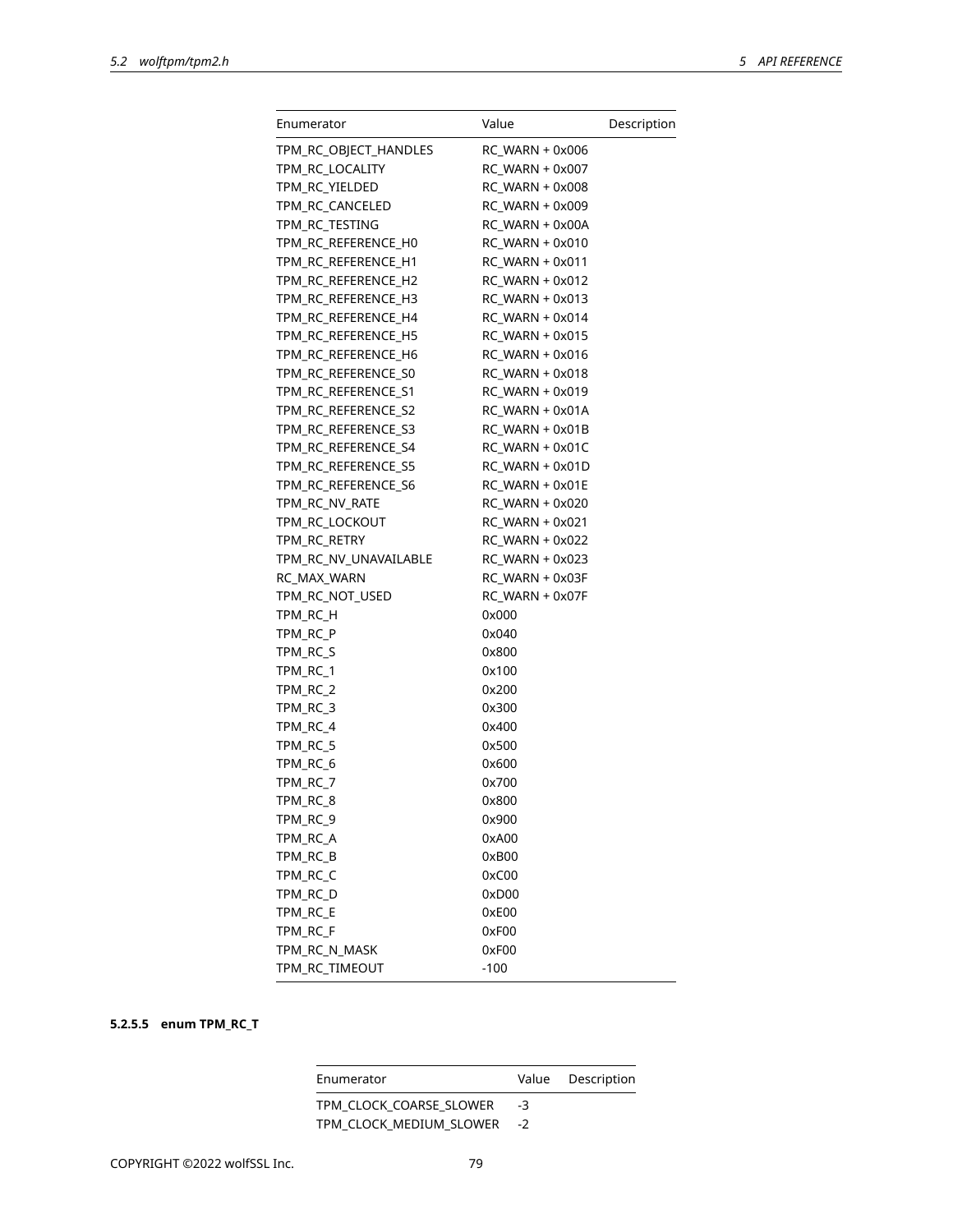| Enumerator              | Value         | Description |
|-------------------------|---------------|-------------|
| TPM CLOCK FINE SLOWER   | -1            |             |
| TPM CLOCK NO CHANGE     | 0             |             |
| TPM CLOCK FINE FASTER   |               |             |
| TPM CLOCK MEDIUM FASTER | $\mathcal{P}$ |             |
| TPM CLOCK COARSE FASTER | 3             |             |

# **5.2.5.6 enum TPM\_CLOCK\_ADJUST\_T**

| Value  | Description |
|--------|-------------|
| 0x0000 |             |
| 0x0001 |             |
| 0x0002 |             |
| 0x0003 |             |
| 0x0004 |             |
| 0x0005 |             |
| 0x0006 |             |
| 0x0007 |             |
| 0x0008 |             |
| 0x0009 |             |
| 0x000A |             |
| 0x000B |             |
|        |             |

# **5.2.5.7 enum TPM\_EO\_T**

| Enumerator                  | Value  | Description |
|-----------------------------|--------|-------------|
| TPM ST RSP COMMAND          | 0x00C4 |             |
| TPM ST NULL                 | 0X8000 |             |
| TPM_ST_NO_SESSIONS          | 0x8001 |             |
| TPM ST SESSIONS             | 0x8002 |             |
| TPM ST ATTEST NV            | 0x8014 |             |
| TPM ST ATTEST COMMAND AUDIT | 0x8015 |             |
| TPM_ST_ATTEST_SESSION_AUDIT | 0x8016 |             |
| TPM ST ATTEST CERTIFY       | 0x8017 |             |
| TPM ST ATTEST QUOTE         | 0x8018 |             |
| TPM ST ATTEST TIME          | 0x8019 |             |
| TPM ST ATTEST CREATION      | 0x801A |             |
| TPM ST CREATION             | 0x8021 |             |
| TPM ST VERIFIED             | 0x8022 |             |
| TPM_ST_AUTH_SECRET          | 0x8023 |             |
| TPM ST HASHCHECK            | 0x8024 |             |
| TPM ST AUTH SIGNED          | 0x8025 |             |
| TPM ST FU MANIFEST          | 0x8029 |             |

# **5.2.5.8 enum TPM\_ST\_T**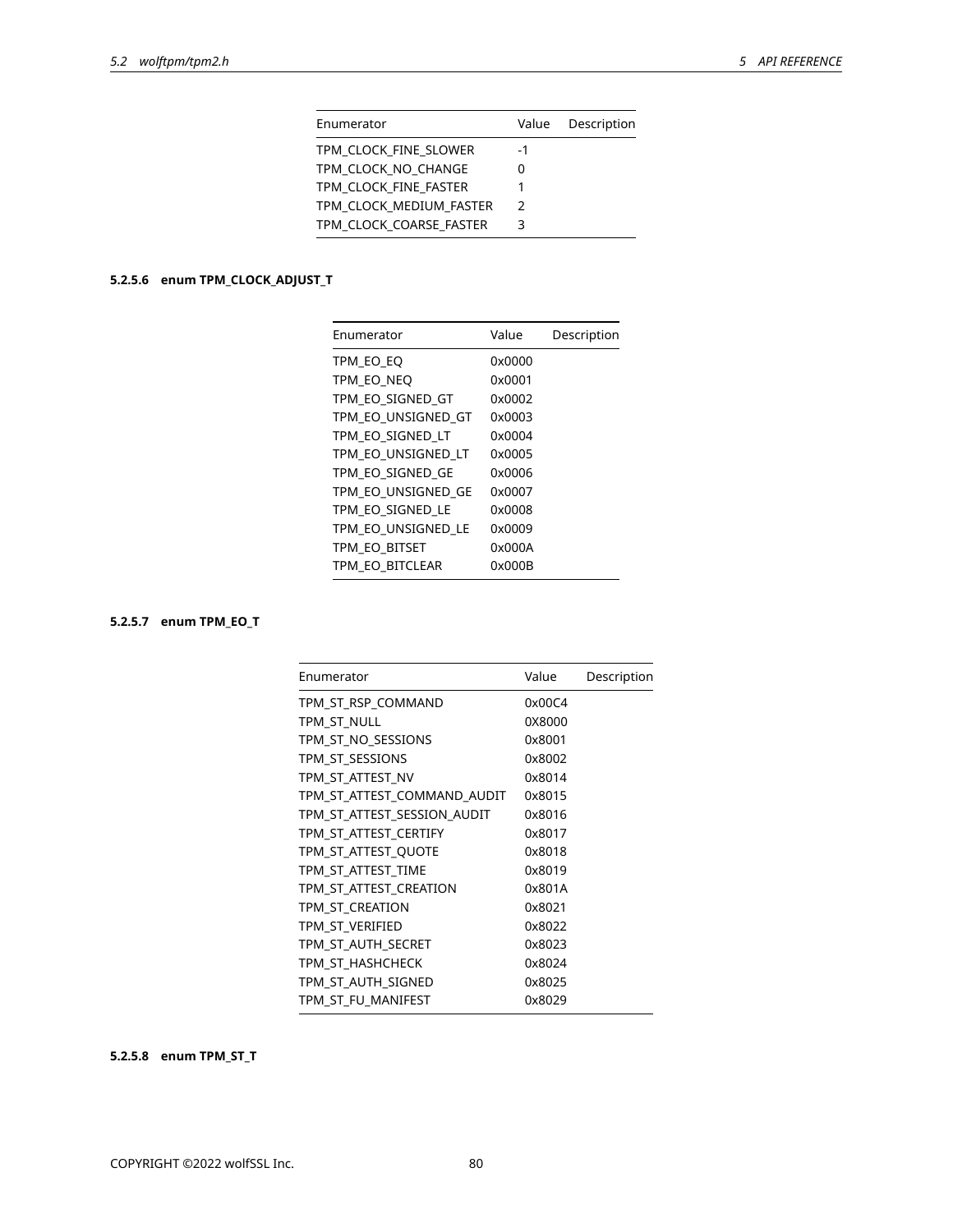| Enumerator    | Value | Description |
|---------------|-------|-------------|
| TPM SE HMAC   | 0x00  |             |
| TPM SE POLICY | 0x01  |             |
| TPM SE TRIAL  | 0x03  |             |

# **5.2.5.9 enum TPM\_SE\_T**

| Enumerator   | Value  | Description |
|--------------|--------|-------------|
| TPM SU CLEAR | 0x0000 |             |
| TPM SU STATE | 0x0001 |             |

# **5.2.5.10 enum TPM\_SU\_T**

| Enumerator              | Value              | Description |
|-------------------------|--------------------|-------------|
| TPM CAP FIRST           | 0x00000000         |             |
| TPM CAP ALGS            | TPM CAP FIRST      |             |
| TPM CAP HANDLES         | 0x00000001         |             |
| TPM CAP COMMANDS        | 0x00000002         |             |
| TPM CAP PP COMMANDS     | 0x00000003         |             |
| TPM CAP AUDIT COMMANDS  | 0x00000004         |             |
| TPM CAP PCRS            | 0x00000005         |             |
| TPM CAP TPM PROPERTIES  | 0x00000006         |             |
| TPM CAP PCR PROPERTIES  | 0x00000007         |             |
| TPM CAP ECC CURVES      | 0x00000008         |             |
| TPM CAP LAST            | TPM CAP ECC CURVES |             |
| TPM_CAP_VENDOR_PROPERTY | 0x00000100         |             |

# **5.2.5.11 enum TPM\_CAP\_T**

| Enumerator                | Value         | Description |
|---------------------------|---------------|-------------|
| TPM_PT_NONE               | 0x00000000    |             |
| PT GROUP                  | 0x00000100    |             |
| PT FIXED                  | PT GROUP * 1  |             |
| TPM_PT_FAMILY_INDICATOR   | PT FIXED + 0  |             |
| TPM_PT_LEVEL              | PT_FIXED + 1  |             |
| TPM_PT_REVISION           | PT FIXED + 2  |             |
| TPM_PT_DAY_OF_YEAR        | PT FIXED + 3  |             |
| TPM PT YEAR               | PT FIXED + 4  |             |
| TPM PT MANUFACTURER       | PT FIXED $+5$ |             |
| TPM_PT_VENDOR_STRING_1    | PT FIXED $+6$ |             |
| TPM PT VENDOR STRING 2    | PT FIXED + 7  |             |
| TPM PT VENDOR STRING 3    | PT FIXED + 8  |             |
| TPM_PT_VENDOR_STRING_4    | PT FIXED + 9  |             |
| TPM_PT_VENDOR_TPM_TYPE    | PT FIXED + 10 |             |
| TPM_PT_FIRMWARE_VERSION_1 | PT FIXED + 11 |             |
| TPM PT FIRMWARE VERSION 2 | PT FIXED + 12 |             |
| TPM_PT_INPUT_BUFFER       | PT FIXED + 13 |             |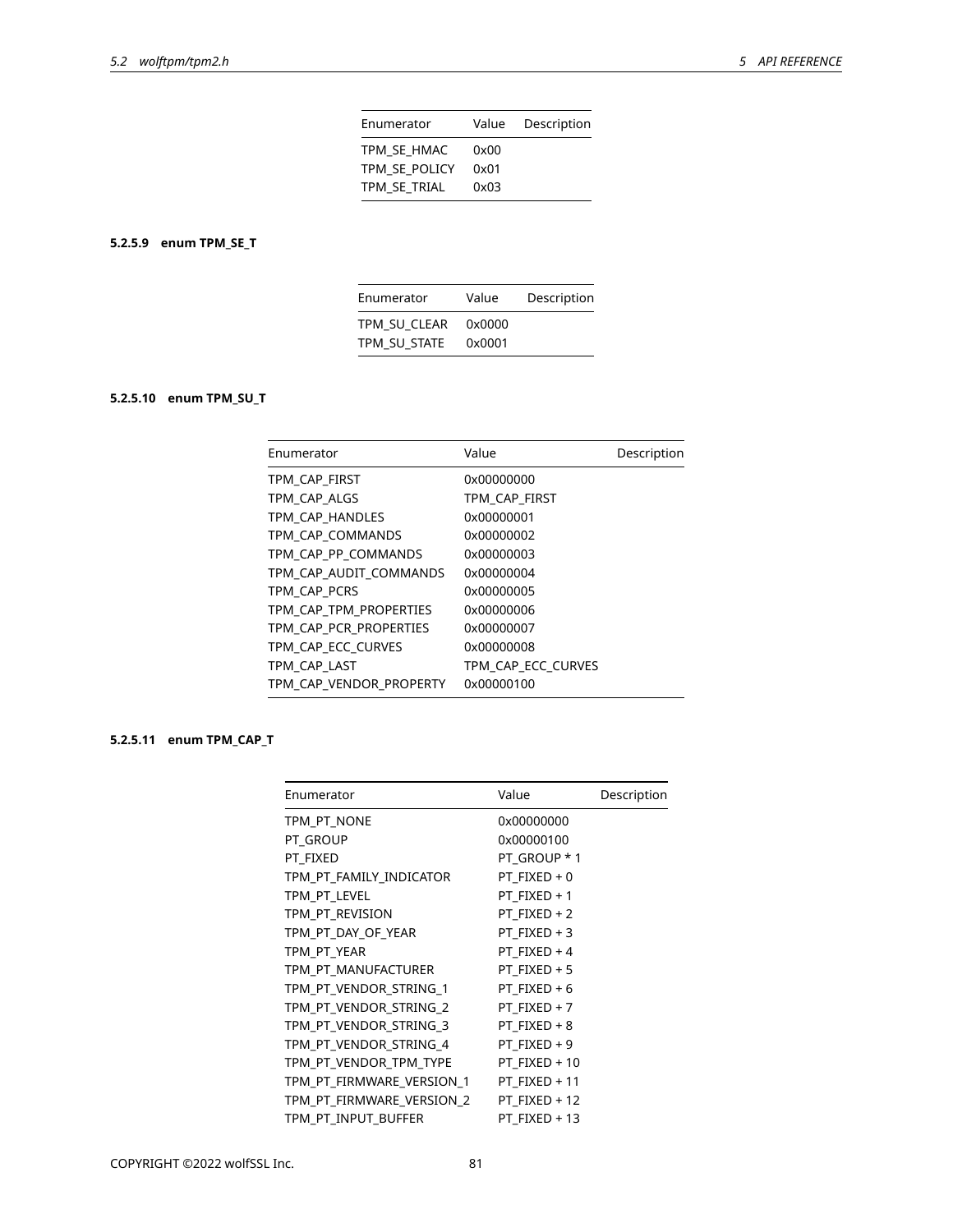| Enumerator                 | Value         | Description |
|----------------------------|---------------|-------------|
| TPM_PT_HR_TRANSIENT_MIN    | PT_FIXED + 14 |             |
| TPM_PT_HR_PERSISTENT_MIN   | PT_FIXED + 15 |             |
| TPM_PT_HR_LOADED_MIN       | PT_FIXED + 16 |             |
| TPM_PT_ACTIVE_SESSIONS_MAX | PT FIXED + 17 |             |
| TPM_PT_PCR_COUNT           | PT_FIXED + 18 |             |
| TPM_PT_PCR_SELECT_MIN      | PT_FIXED + 19 |             |
| TPM_PT_CONTEXT_GAP_MAX     | PT_FIXED + 20 |             |
| TPM_PT_NV_COUNTERS_MAX     | PT_FIXED + 22 |             |
| TPM_PT_NV_INDEX_MAX        | PT_FIXED + 23 |             |
| TPM_PT_MEMORY              | PT_FIXED + 24 |             |
| TPM_PT_CLOCK_UPDATE        | PT_FIXED + 25 |             |
| TPM_PT_CONTEXT_HASH        | PT_FIXED + 26 |             |
| TPM_PT_CONTEXT_SYM         | PT_FIXED + 27 |             |
| TPM_PT_CONTEXT_SYM_SIZE    | PT_FIXED + 28 |             |
| TPM_PT_ORDERLY_COUNT       | PT_FIXED + 29 |             |
| TPM_PT_MAX_COMMAND_SIZE    | PT_FIXED + 30 |             |
| TPM_PT_MAX_RESPONSE_SIZE   | PT_FIXED + 31 |             |
| TPM_PT_MAX_DIGEST          | PT_FIXED + 32 |             |
| TPM_PT_MAX_OBJECT_CONTEXT  | PT_FIXED + 33 |             |
| TPM_PT_MAX_SESSION_CONTEXT | PT_FIXED + 34 |             |
| TPM_PT_PS_FAMILY_INDICATOR | PT FIXED + 35 |             |
| TPM_PT_PS_LEVEL            | PT_FIXED + 36 |             |
| TPM_PT_PS_REVISION         | PT_FIXED + 37 |             |
| TPM_PT_PS_DAY_OF_YEAR      | PT_FIXED + 38 |             |
| TPM_PT_PS_YEAR             | PT_FIXED + 39 |             |
| TPM_PT_SPLIT_MAX           | PT_FIXED + 40 |             |
| TPM_PT_TOTAL_COMMANDS      | PT_FIXED + 41 |             |
| TPM_PT_LIBRARY_COMMANDS    | PT_FIXED + 42 |             |
| TPM_PT_VENDOR_COMMANDS     | PT_FIXED + 43 |             |
| TPM_PT_NV_BUFFER_MAX       | PT_FIXED + 44 |             |
| TPM PT MODES               | PT FIXED + 45 |             |
| TPM_PT_MAX_CAP_BUFFER      | PT FIXED + 46 |             |
| PT_VAR                     | PT GROUP * 2  |             |
| TPM_PT_PERMANENT           | PT_VAR + 0    |             |
| TPM_PT_STARTUP_CLEAR       | $PT$ VAR + 1  |             |
| TPM_PT_HR_NV_INDEX         | PT_VAR + 2    |             |
| TPM_PT_HR_LOADED           | $PT_VAR + 3$  |             |
| TPM_PT_HR_LOADED_AVAIL     | $PT$ VAR + 4  |             |
| TPM_PT_HR_ACTIVE           | $PT_VAR + 5$  |             |
| TPM_PT_HR_ACTIVE_AVAIL     | $PT_VAR + 6$  |             |
| TPM_PT_HR_TRANSIENT_AVAIL  | $PT_VAR + 7$  |             |
| TPM_PT_HR_PERSISTENT       | PT_VAR + 8    |             |
| TPM_PT_HR_PERSISTENT_AVAIL | PT_VAR + 9    |             |
| TPM_PT_NV_COUNTERS         | $PT_VAR + 10$ |             |
| TPM_PT_NV_COUNTERS_AVAIL   | PT_VAR + 11   |             |
| TPM_PT_ALGORITHM_SET       | PT_VAR + 12   |             |
| TPM_PT_LOADED_CURVES       | PT_VAR + 13   |             |
| TPM_PT_LOCKOUT_COUNTER     | PT_VAR + 14   |             |
| TPM_PT_MAX_AUTH_FAIL       | $PT_VAR + 15$ |             |
| TPM_PT_LOCKOUT_INTERVAL    | PT_VAR + 16   |             |
| TPM_PT_LOCKOUT_RECOVERY    | PT_VAR + 17   |             |
| TPM_PT_NV_WRITE_RECOVERY   | PT_VAR + 18   |             |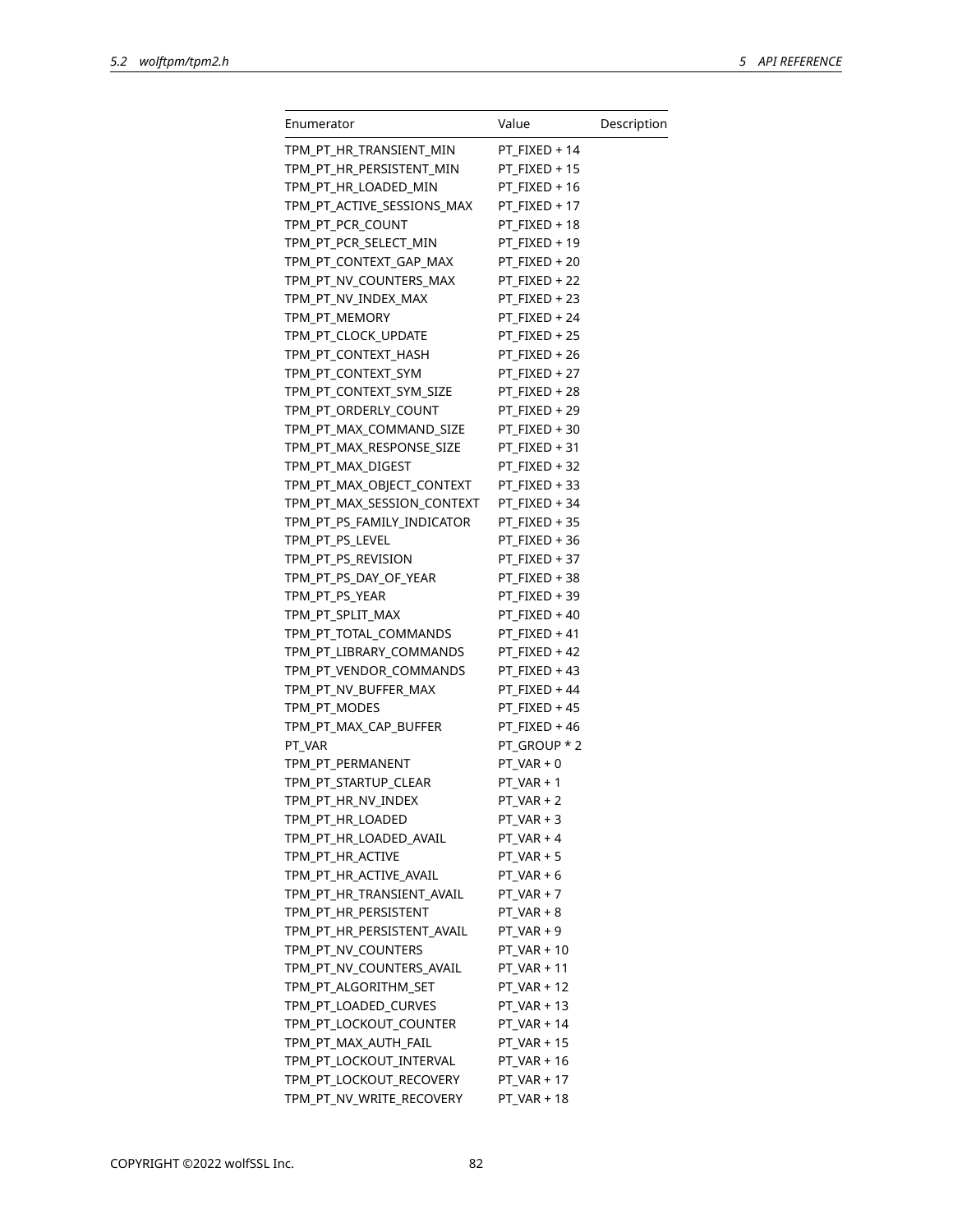| Enumerator             | Value         | Description |
|------------------------|---------------|-------------|
| TPM PT AUDIT COUNTER 0 | PT VAR $+19$  |             |
| TPM PT AUDIT COUNTER 1 | $PT VAR + 20$ |             |

# **5.2.5.12 enum TPM\_PT\_T**

| Enumerator              | Value            | Description |
|-------------------------|------------------|-------------|
| TPM_PT_PCR_FIRST        | 0x00000000       |             |
| TPM PT PCR SAVE         | TPM_PT_PCR_FIRST |             |
| TPM PT PCR EXTEND L0    | 0x00000001       |             |
| TPM PT PCR RESET LO     | 0x00000002       |             |
| TPM PT PCR EXTEND L1    | 0x00000003       |             |
| TPM_PT_PCR_RESET_L1     | 0x00000004       |             |
| TPM_PT_PCR_EXTEND_L2    | 0x00000005       |             |
| TPM_PT_PCR_RESET_L2     | 0x00000006       |             |
| TPM PT PCR EXTEND L3    | 0x00000007       |             |
| TPM PT PCR RESET L3     | 0x00000008       |             |
| TPM PT PCR EXTEND L4    | 0x00000009       |             |
| TPM PT PCR RESET L4     | 0x0000000A       |             |
| TPM PT PCR NO INCREMENT | 0x00000011       |             |
| TPM PT PCR DRTM RESET   | 0x00000012       |             |
| TPM PT PCR POLICY       | 0x00000013       |             |
| TPM PT PCR AUTH         | 0x00000014       |             |
| TPM PT PCR LAST         | TPM PT PCR AUTH  |             |

# **5.2.5.13 enum TPM\_PT\_PCR\_T**

| Enumerator            | Value      | Description |
|-----------------------|------------|-------------|
| TPM PS MAIN           | 0x00000000 |             |
| TPM PS PC             | 0x00000001 |             |
| TPM PS PDA            | 0x00000002 |             |
| TPM PS CELL PHONE     | 0x00000003 |             |
| TPM_PS_SERVER         | 0x00000004 |             |
| TPM_PS_PERIPHERAL     | 0x00000005 |             |
| TPM PS TSS            | 0x00000006 |             |
| TPM PS STORAGE        | 0x00000007 |             |
| TPM PS AUTHENTICATION | 0x00000008 |             |
| TPM PS EMBEDDED       | 0x00000009 |             |
| TPM PS HARDCOPY       | 0x0000000A |             |
| TPM_PS_INFRASTRUCTURE | 0x0000000B |             |
| TPM_PS_VIRTUALIZATION | 0x0000000C |             |
| TPM PS TNC            | 0x0000000D |             |
| TPM PS MULTI TENANT   | 0x0000000E |             |
| TPM PS TC             | 0x0000000F |             |

# **5.2.5.14 enum TPM\_PS\_T**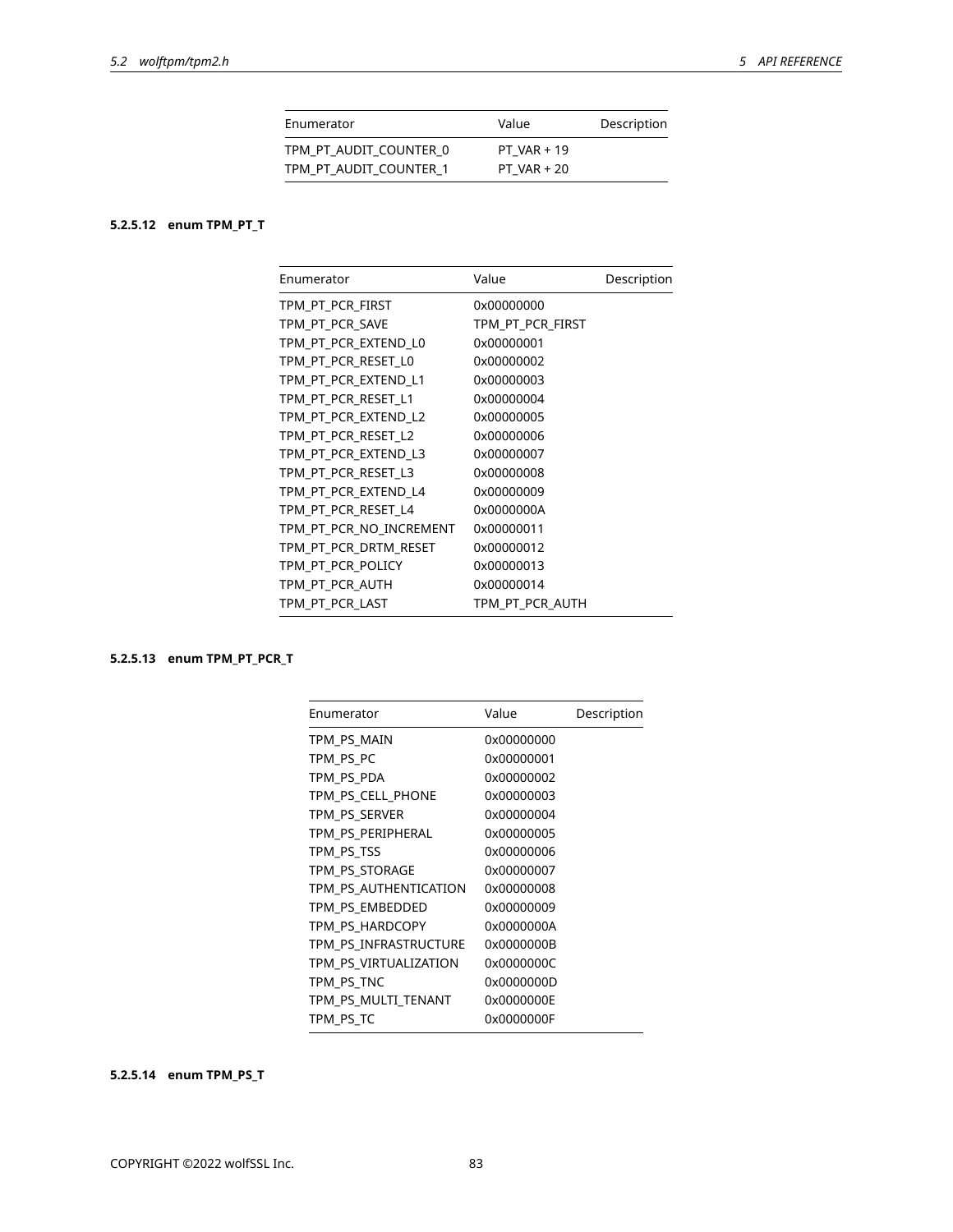| Enumerator            | Value | Description |
|-----------------------|-------|-------------|
| TPM HT PCR            | 0x00  |             |
| TPM HT NV INDEX       | 0x01  |             |
| TPM_HT_HMAC_SESSION   | 0x02  |             |
| TPM HT LOADED SESSION | 0x02  |             |
| TPM HT POLICY SESSION | 0x03  |             |
| TPM_HT_ACTIVE_SESSION | 0x03  |             |
| TPM HT PERMANENT      | 0x40  |             |
| TPM HT TRANSIENT      | 0x80  |             |
| TPM HT PERSISTENT     | 0x81  |             |
|                       |       |             |

# **5.2.5.15 enum TPM\_HT\_T**

| Enumerator         | Value          | Description |
|--------------------|----------------|-------------|
| tpm_rh_first       | 0x40000000     |             |
| tpm_rh_srk         | tpm Rh first   |             |
| TPM RH OWNER       | 0x40000001     |             |
| TPM_RH_REVOKE      | 0x40000002     |             |
| TPM RH TRANSPORT   | 0x40000003     |             |
| TPM RH OPERATOR    | 0x40000004     |             |
| TPM_RH_ADMIN       | 0x40000005     |             |
| TPM_RH_EK          | 0x40000006     |             |
| TPM_RH_NULL        | 0x40000007     |             |
| TPM_RH_UNASSIGNED  | 0x40000008     |             |
| TPM_RS_PW          | 0x40000009     |             |
| TPM RH LOCKOUT     | 0x4000000A     |             |
| TPM RH ENDORSEMENT | 0x4000000B     |             |
| TPM RH PLATFORM    | 0x4000000C     |             |
| TPM_RH_PLATFORM_NV | 0x4000000D     |             |
| TPM_RH_AUTH_00     | 0x40000010     |             |
| TPM_RH_AUTH_FF     | 0x4000010F     |             |
| TPM_RH_LAST        | TPM_RH_AUTH_FF |             |

# **5.2.5.16 enum TPM\_RH\_T**

| Enumerator         | Value                                       | Description |
|--------------------|---------------------------------------------|-------------|
| HR HANDLE MASK     | 0x00FFFFFF                                  |             |
| HR_RANGE_MASK      | 0xFF000000                                  |             |
| HR SHIFT           | 24                                          |             |
| HR_PCR             | ((UINT32)TPM_HT_PCR << HR_SHIFT)            |             |
| HR_HMAC_SESSION    | ((UINT32)TPM_HT_HMAC_SESSION << HR_SHIFT)   |             |
| HR_POLICY_SESSION  | ((UINT32)TPM_HT_POLICY_SESSION << HR_SHIFT) |             |
| HR TRANSIENT       | ((UINT32)TPM HT TRANSIENT << HR SHIFT)      |             |
| HR PERSISTENT      | ((UINT32)TPM HT PERSISTENT << HR SHIFT)     |             |
| HR NV INDEX        | ((UINT32)TPM_HT_NV_INDEX << HR_SHIFT)       |             |
| HR PERMANENT       | ((UINT32)TPM HT PERMANENT << HR SHIFT)      |             |
| PCR FIRST          | $(HR PCR + 0)$                              |             |
| PCR LAST           | (PCR FIRST + IMPLEMENTATION PCR-1)          |             |
| HMAC SESSION FIRST | (HR HMAC SESSION $+$ 0)                     |             |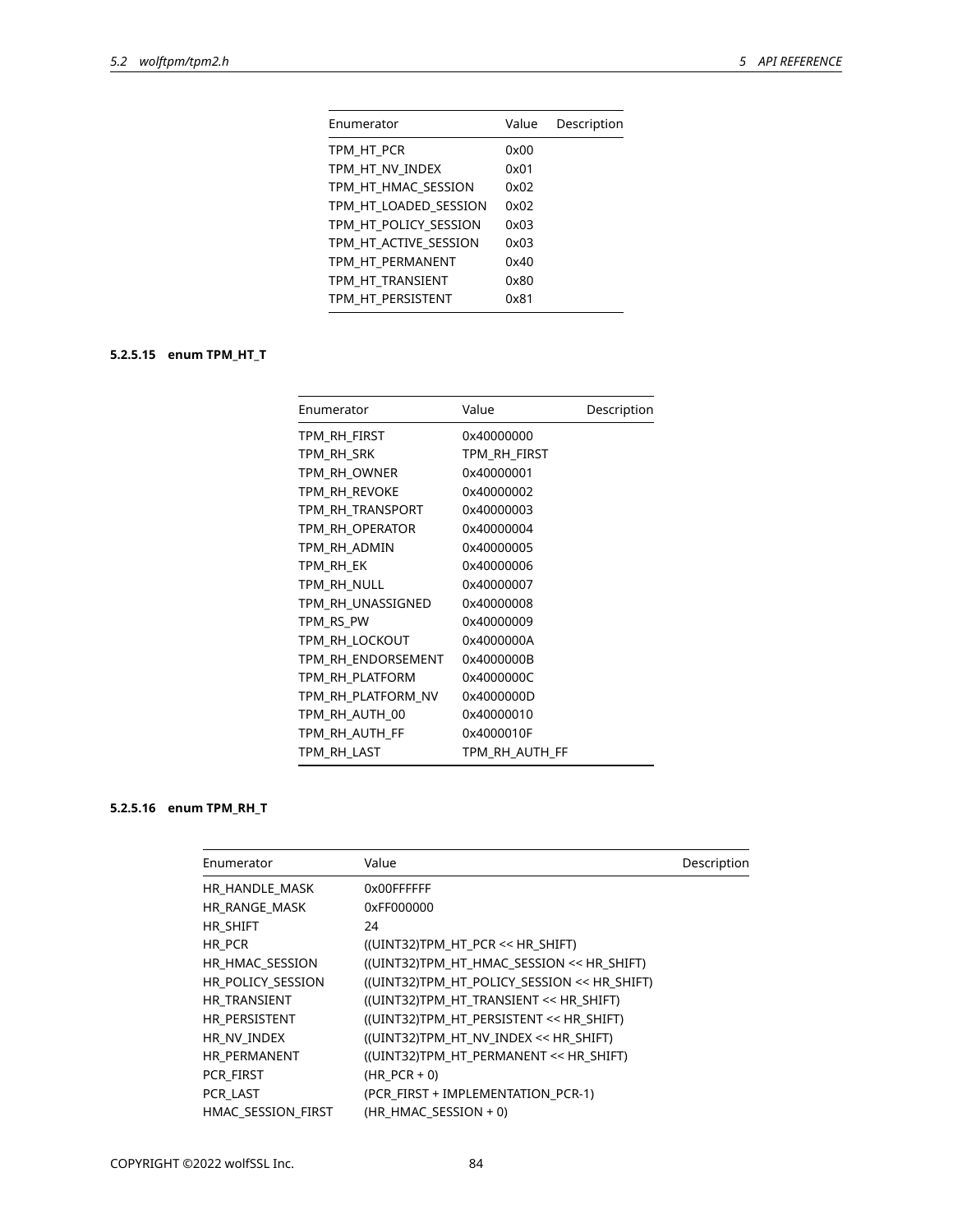| Enumerator           | Value                                        | Description |
|----------------------|----------------------------------------------|-------------|
| HMAC SESSION LAST    | (HMAC_SESSION_FIRST+MAX_ACTIVE_SESSIONS-1)   |             |
| LOADED SESSION FIRST | HMAC SESSION FIRST                           |             |
| LOADED SESSION LAST  | HMAC SESSION LAST                            |             |
| POLICY_SESSION_FIRST | (HR_POLICY_SESSION + 0)                      |             |
| POLICY SESSION LAST  | (POLICY_SESSION_FIRST+MAX_ACTIVE_SESSIONS-1) |             |
| TRANSIENT_FIRST      | (HR TRANSIENT + 0)                           |             |
| ACTIVE SESSION FIRST | POLICY SESSION FIRST                         |             |
| ACTIVE SESSION LAST  | POLICY SESSION LAST                          |             |
| TRANSIENT LAST       | (TRANSIENT_FIRST+MAX_LOADED_OBJECTS-1)       |             |
| PERSISTENT_FIRST     | $(HR$ PERSISTENT + 0)                        |             |
| PERSISTENT_LAST      | (PERSISTENT_FIRST + 0x00FFFFFF)              |             |
| PLATFORM PERSISTENT  | (PERSISTENT FIRST + 0x00800000)              |             |
| NV_INDEX_FIRST       | (HR NV INDEX $+$ 0)                          |             |
| NV INDEX LAST        | (NV INDEX FIRST + 0x00FFFFFF)                |             |
| PERMANENT_FIRST      | TPM_RH_FIRST                                 |             |
| PERMANENT LAST       | TPM RH LAST                                  |             |
|                      |                                              |             |

# **5.2.5.17 enum TPM\_HC\_T**

| Enumerator                | Value      | Description |
|---------------------------|------------|-------------|
| TPMA ALGORITHM asymmetric | 0x00000001 |             |
| TPMA ALGORITHM symmetric  | 0x00000002 |             |
| TPMA ALGORITHM hash       | 0x00000004 |             |
| TPMA ALGORITHM object     | 0x00000008 |             |
| TPMA ALGORITHM signing    | 0x00000010 |             |
| TPMA ALGORITHM encrypting | 0x00000020 |             |
| TPMA ALGORITHM method     | 0x00000040 |             |
|                           |            |             |

# **5.2.5.18 enum TPMA\_ALGORITHM\_mask**

| Enumerator                       | Value      | Description |
|----------------------------------|------------|-------------|
| TPMA OBJECT fixedTPM             | 0x00000002 |             |
| TPMA OBJECT stClear              | 0x00000004 |             |
| TPMA OBJECT fixedParent          | 0x00000010 |             |
| TPMA_OBJECT_sensitiveDataOrigin  | 0x00000020 |             |
| TPMA_OBJECT_userWithAuth         | 0x00000040 |             |
| TPMA_OBJECT_adminWithPolicy      | 0x00000080 |             |
| TPMA_OBJECT_derivedDataOrigin    | 0x00000200 |             |
| TPMA OBJECT noDA                 | 0x00000400 |             |
| TPMA_OBJECT_encryptedDuplication | 0x00000800 |             |
| TPMA_OBJECT_restricted           | 0x00010000 |             |
| TPMA_OBJECT_decrypt              | 0x00020000 |             |
| TPMA_OBJECT_sign                 | 0x00040000 |             |

# **5.2.5.19 enum TPMA\_OBJECT\_mask**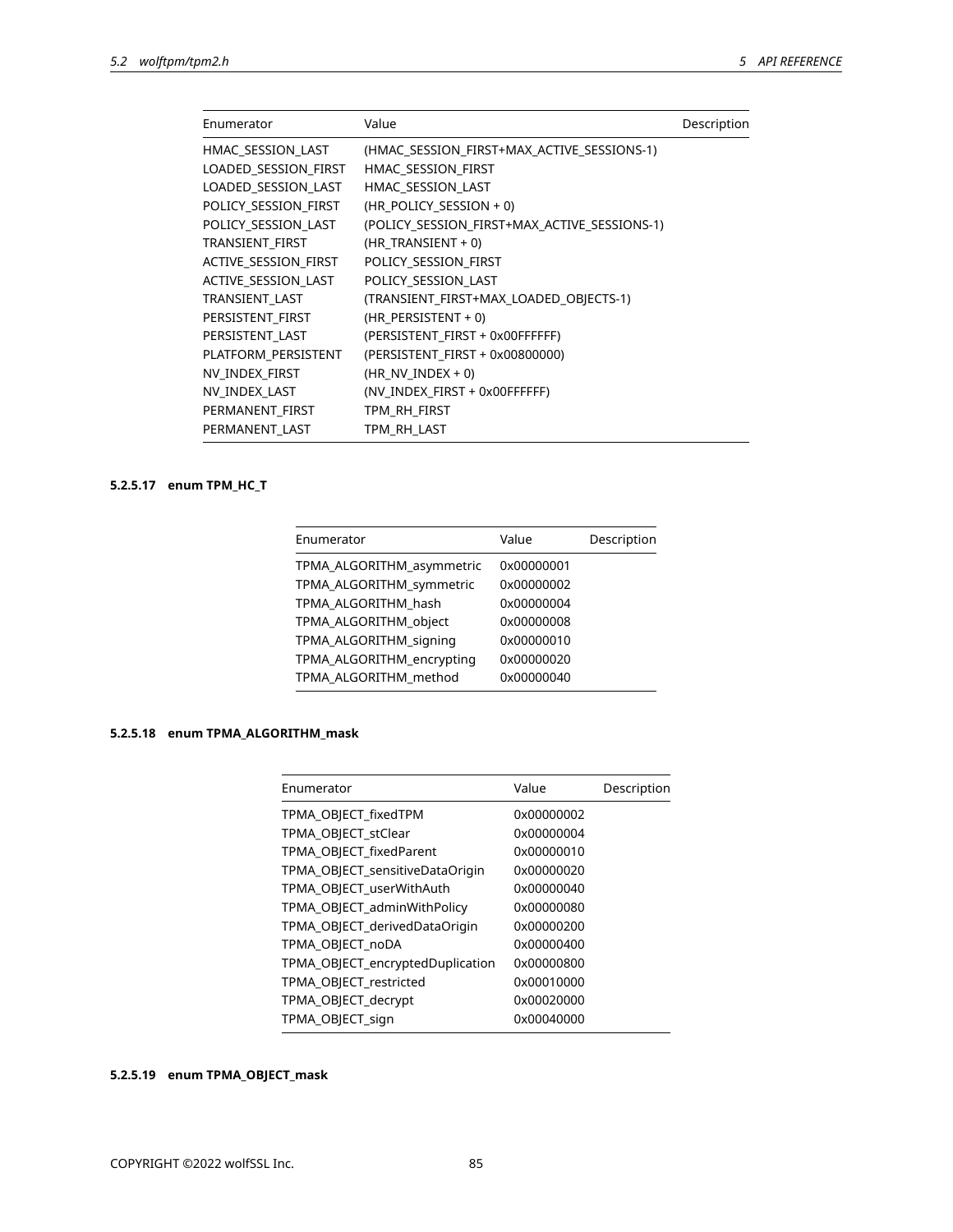| Enumerator                   | Value | Description |
|------------------------------|-------|-------------|
| TPMA SESSION continueSession | 0x01  |             |
| TPMA SESSION auditExclusive  | 0x02  |             |
| TPMA_SESSION_auditReset      | 0x04  |             |
| TPMA_SESSION_decrypt         | 0x20  |             |
| TPMA_SESSION_encrypt         | 0x40  |             |
| TPMA_SESSION_audit           | 0x80  |             |
|                              |       |             |

# **5.2.5.20 enum TPMA\_SESSION\_mask**

| Enumerator    | Value | Description |
|---------------|-------|-------------|
| TPM LOC ZERO  | 0x01  |             |
| TPM LOC ONE   | 0x02  |             |
| TPM LOC TWO   | 0x04  |             |
| TPM LOC THREE | 0x08  |             |
| TPM LOC FOUR  | 0x10  |             |

# **5.2.5.21 enum TPMA\_LOCALITY\_mask**

| Enumerator                        | Value      | Description |
|-----------------------------------|------------|-------------|
| TPMA PERMANENT ownerAuthSet       | 0x00000001 |             |
| TPMA PERMANENT endorsementAuthSet | 0x00000002 |             |
| TPMA PERMANENT lockoutAuthSet     | 0x00000004 |             |
| TPMA PERMANENT disableClear       | 0x00000100 |             |
| TPMA PERMANENT inLockout          | 0x00000200 |             |
| TPMA PERMANENT tpmGeneratedEPS    | 0x00000400 |             |
|                                   |            |             |

# **5.2.5.22 enum TPMA\_PERMANENT\_mask**

| Enumerator                    | Value      | Description |
|-------------------------------|------------|-------------|
| TPMA_STARTUP_CLEAR_phEnable   | 0x00000001 |             |
| TPMA STARTUP CLEAR shEnable   | 0x00000002 |             |
| TPMA STARTUP CLEAR ehEnable   | 0x00000004 |             |
| TPMA_STARTUP_CLEAR_phEnableNV | 0x00000008 |             |
| TPMA_STARTUP_CLEAR_orderly    | 0x80000000 |             |
|                               |            |             |

# **5.2.5.23 enum TPMA\_STARTUP\_CLEAR\_mask**

| Value      | Description |
|------------|-------------|
| 0x00000001 |             |
| 0x00000002 |             |
| 0x00000004 |             |
|            |             |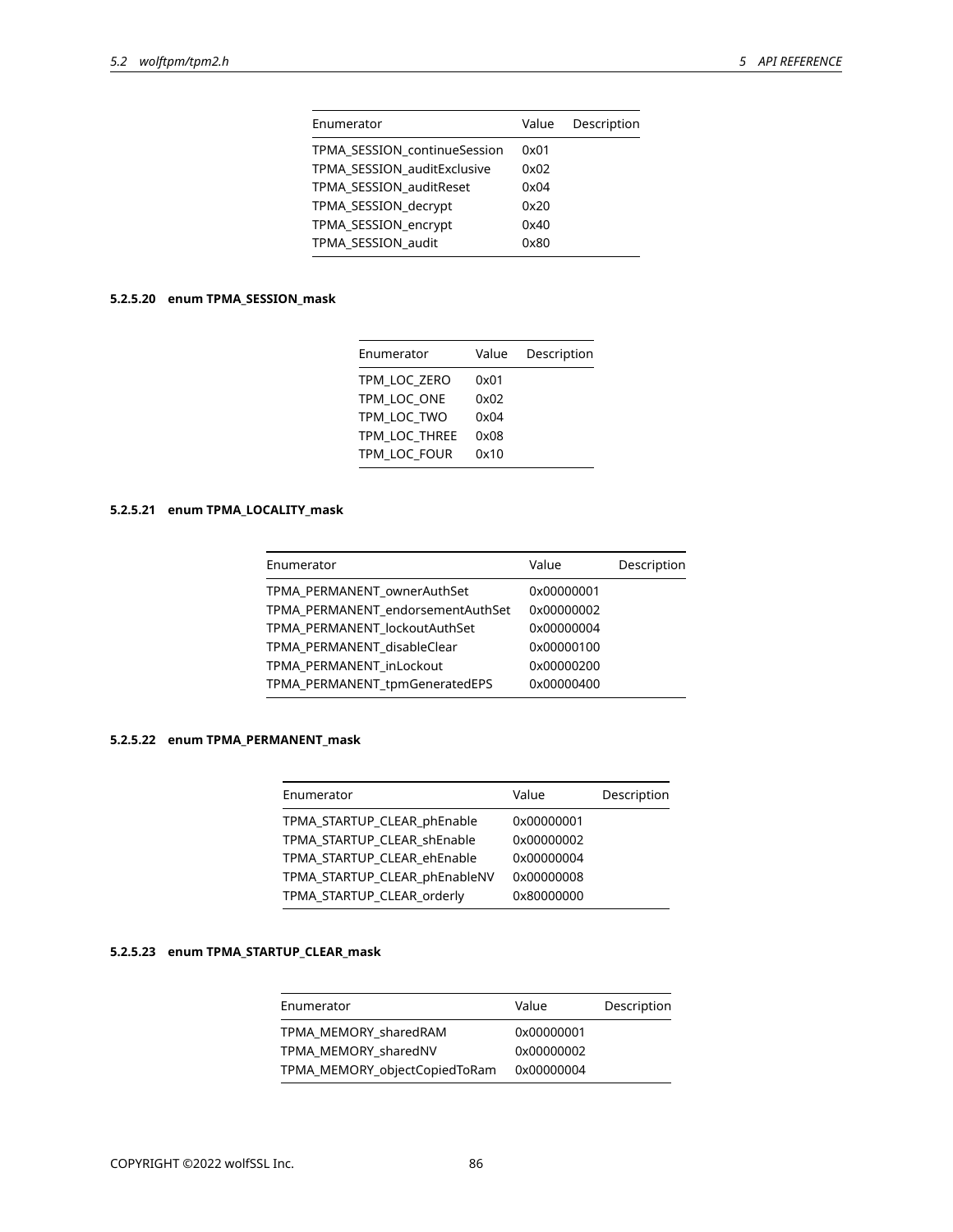# **5.2.5.24 enum TPMA\_MEMORY\_mask**

| Enumerator           | Value      | Description |
|----------------------|------------|-------------|
| TPMA CC commandIndex | 0x0000FFFF |             |
| TPMA CC nv           | 0x00400000 |             |
| TPMA CC extensive    | 0x00800000 |             |
| TPMA CC flushed      | 0x01000000 |             |
| TPMA CC cHandles     | 0x0E000000 |             |
| TPMA CC rHandle      | 0x10000000 |             |
| TPMA CC V            | 0x20000000 |             |
|                      |            |             |

# **5.2.5.25 enum TPMA\_CC\_mask**

| Enumerator                               | Value                    | Description |
|------------------------------------------|--------------------------|-------------|
| TPM NV INDEX index<br>TPM NV INDEX RH NV | 0x00FFFFFF<br>0xFF000000 |             |

### **5.2.5.26 enum TPM\_NV\_INDEX\_mask**

| Enumerator      | Value | Description |
|-----------------|-------|-------------|
| TPM NT ORDINARY | 0x0   |             |
| TPM NT COUNTER  | 0x1   |             |
| tpm nt bits     | 0x2   |             |
| TPM NT EXTEND   | 0x4   |             |
| TPM_NT_PIN_FAIL | 0x8   |             |
| TPM NT PIN PASS | 0x9   |             |
|                 |       |             |

# **5.2.5.27 enum TPM\_NT**

| Enumerator            | Value      | Description |
|-----------------------|------------|-------------|
| TPMA NV PPWRITE       | 0x00000001 |             |
| TPMA NV OWNERWRITE    | 0x00000002 |             |
| TPMA NV AUTHWRITE     | 0x00000004 |             |
| TPMA NV POLICYWRITE   | 0x00000008 |             |
| TPMA NV TPM NT        | 0x000000F0 |             |
| TPMA NV POLICY DELETE | 0x00000400 |             |
| TPMA NV WRITELOCKED   | 0x00000800 |             |
| TPMA NV WRITEALL      | 0x00001000 |             |
| TPMA NV WRITEDEFINE   | 0x00002000 |             |
| TPMA NV WRITE STCLEAR | 0x00004000 |             |
| TPMA NV GLOBALLOCK    | 0x00008000 |             |
| TPMA NV PPREAD        | 0x00010000 |             |
| TPMA NV OWNERREAD     | 0x00020000 |             |
| TPMA NV AUTHREAD      | 0x00040000 |             |
| TPMA NV POLICYREAD    | 0x00080000 |             |
| TPMA NV NO DA         | 0x02000000 |             |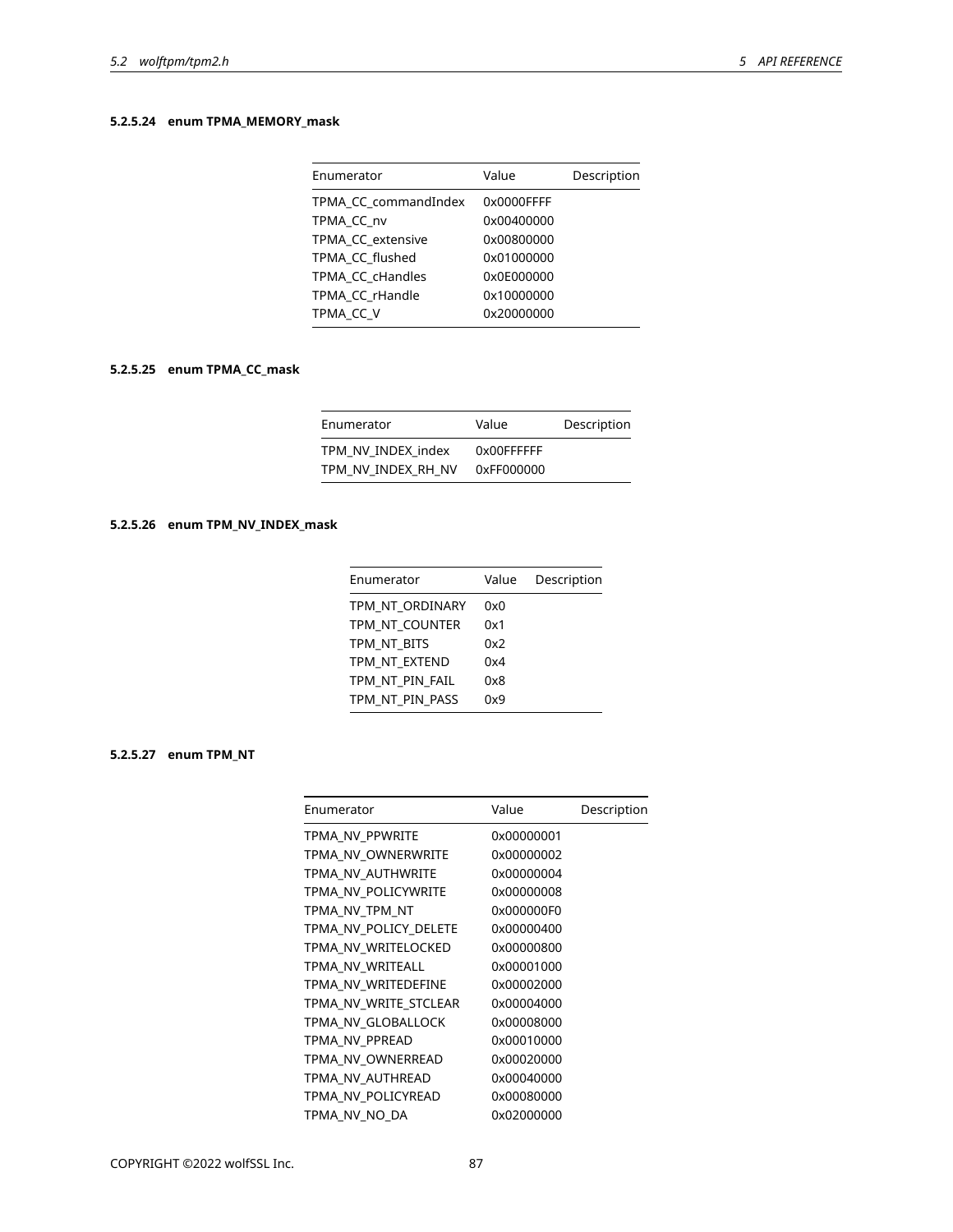| Enumerator             | Value      | Description |
|------------------------|------------|-------------|
| TPMA NV ORDERLY        | 0x04000000 |             |
| TPMA NV CLEAR STCLEAR  | 0x08000000 |             |
| TPMA NV READLOCKED     | 0x10000000 |             |
| TPMA NV WRITTEN        | 0x20000000 |             |
| TPMA NV PLATFORMCREATE | 0x40000000 |             |
| TPMA NV READ STCLEAR   | 0x80000000 |             |
|                        |            |             |

# **5.2.5.28 enum TPMA\_NV\_mask**

| Enumerator            | Value | Description |
|-----------------------|-------|-------------|
| TPMLib 2              | 0x01  |             |
| <b>TPMFips</b>        | 0x02  |             |
| TPMLowPowerOff        | 0x00  |             |
| TPMLowPowerByRegister | 0x04  |             |
| TPMLowPowerByGpio     | 0x08  |             |
| TPMLowPowerAuto       | 0x0C  |             |

# **5.2.5.29 enum @1**

| Enumerator  | Value      | Description |
|-------------|------------|-------------|
| TPM GPIO PP | 0x00000000 |             |
| TPM GPIO LP | 0x00000001 |             |
| TPM GPIO C  | 0x00000002 |             |
| TPM GPIO D  | 0x00000003 |             |

# **5.2.5.30 enum TPMI\_GPIO\_NAME\_T**

| Enumerator              | Value                  | Description |
|-------------------------|------------------------|-------------|
| TPM GPIO MODE STANDARD  | 0x00000000             |             |
| TPM_GPIO_MODE_FLOATING  | 0x00000001             |             |
| TPM_GPIO_MODE_PULLUP    | 0x00000002             |             |
| TPM GPIO MODE PULLDOWN  | 0x00000003             |             |
| TPM GPIO MODE OPENDRAIN | 0x00000004             |             |
| TPM_GPIO_MODE_PUSHPULL  | 0x00000005             |             |
| TPM_GPIO_MODE_UNCONFIG  | 0x00000006             |             |
| TPM GPIO MODE DEFAULT   | TPM_GPIO_MODE_PULLDOWN |             |
| TPM GPIO MODE MAX       | TPM GPIO MODE UNCONFIG |             |
| TPM_GPIO_MODE_INPUT_MIN | TPM_GPIO_MODE_FLOATING |             |
| TPM_GPIO_MODE_INPUT_MAX | TPM GPIO MODE PULLDOWN |             |
| TPM GPIO MODE PUSHPULL  | 0x00000005             |             |
| TPM GPIO MODE OPENDRAIN | 0x00000004             |             |
| TPM GPIO MODE PULLUP    | 0x00000002             |             |
| TPM_GPIO_MODE_UNCONFIG  | 0x00000006             |             |
| TPM GPIO MODE DEFAULT   | TPM_GPIO_MODE_PULLDOWN |             |
| TPM GPIO MODE MAX       | TPM_GPIO_MODE_UNCONFIG |             |
| TPM_GPIO_MODE_INPUT_MIN | TPM_GPIO_MODE_FLOATING |             |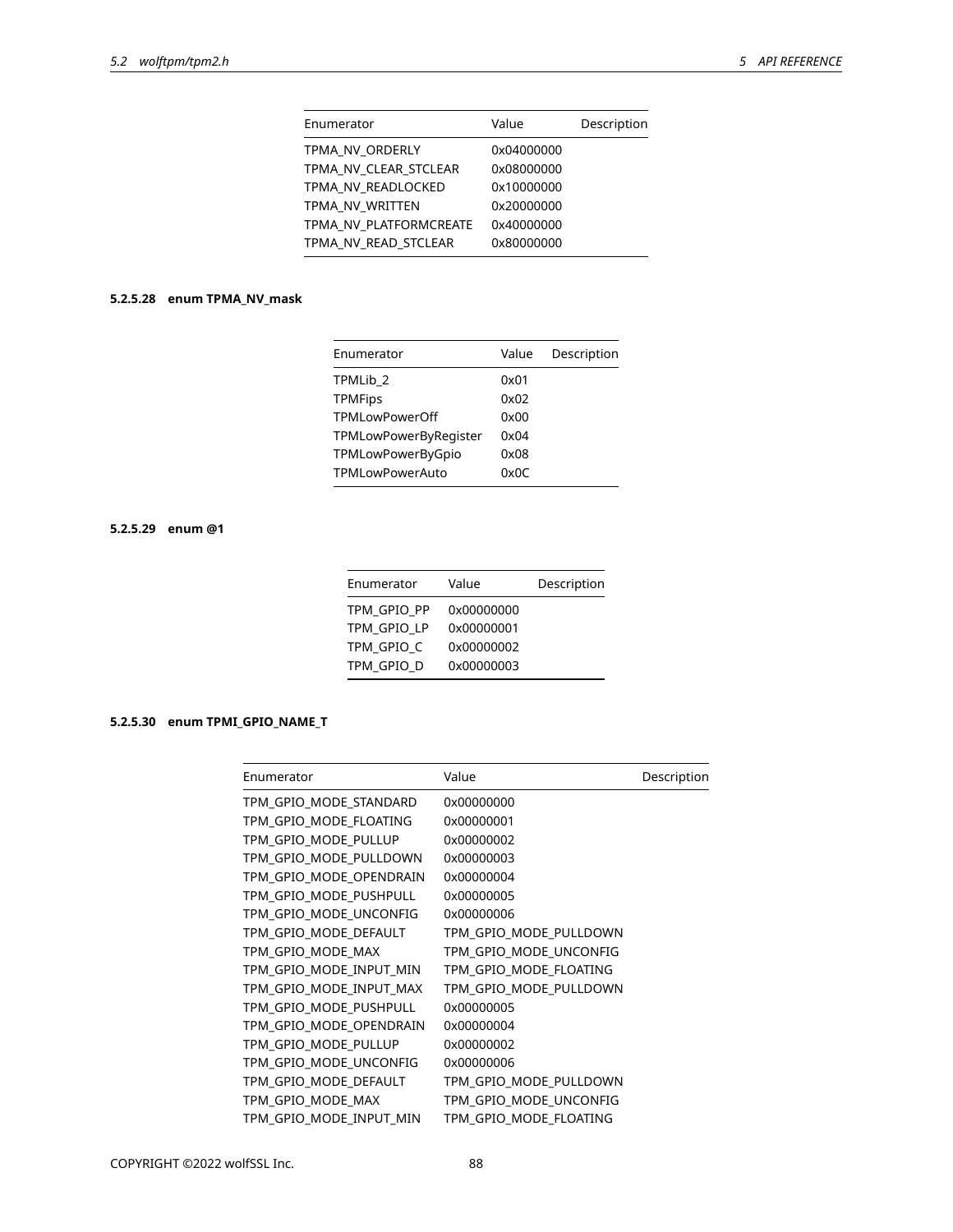| Enumerator              | Value                  | Description |
|-------------------------|------------------------|-------------|
| TPM GPIO MODE INPUT MAX | TPM GPIO MODE PULLDOWN |             |

# **5.2.5.31 enum TPMI\_GPIO\_MODE\_T**

| Enumerator              | Value                  | Description |
|-------------------------|------------------------|-------------|
| TPM GPIO MODE STANDARD  | 0x00000000             |             |
| TPM_GPIO_MODE_FLOATING  | 0x00000001             |             |
| TPM GPIO MODE PULLUP    | 0x00000002             |             |
| TPM GPIO MODE PULLDOWN  | 0x00000003             |             |
| TPM GPIO MODE OPENDRAIN | 0x00000004             |             |
| TPM GPIO MODE PUSHPULL  | 0x00000005             |             |
| TPM_GPIO_MODE_UNCONFIG  | 0x00000006             |             |
| TPM_GPIO_MODE_DEFAULT   | TPM_GPIO_MODE_PULLDOWN |             |
| TPM_GPIO_MODE_MAX       | TPM_GPIO_MODE_UNCONFIG |             |
| TPM_GPIO_MODE_INPUT_MIN | TPM_GPIO_MODE_FLOATING |             |
| TPM_GPIO_MODE_INPUT_MAX | TPM_GPIO_MODE_PULLDOWN |             |
| TPM_GPIO_MODE_PUSHPULL  | 0x00000005             |             |
| TPM_GPIO_MODE_OPENDRAIN | 0x00000004             |             |
| TPM GPIO MODE PULLUP    | 0x00000002             |             |
| TPM GPIO MODE UNCONFIG  | 0x00000006             |             |
| TPM GPIO MODE DEFAULT   | TPM_GPIO_MODE_PULLDOWN |             |
| TPM GPIO MODE MAX       | TPM GPIO MODE UNCONFIG |             |
| TPM_GPIO_MODE_INPUT_MIN | TPM GPIO MODE FLOATING |             |
| TPM GPIO MODE INPUT MAX | TPM GPIO MODE PULLDOWN |             |

## **5.2.5.32 enum TPMI\_GPIO\_MODE\_T**

| Value  | Description |
|--------|-------------|
| 0      |             |
| 0x15d1 |             |
| 0x104a |             |
| 0x1114 |             |
| 0x1050 |             |
| 0x1B4E |             |
|        |             |

## **5.2.5.33 enum TPM\_Vendor\_t**

#### **5.2.5.34 typedef TPM\_MODIFIER\_INDICATOR**

**typedef** UINT32 TPM\_MODIFIER\_INDICATOR;

#### **5.2.5.35 typedef TPM\_AUTHORIZATION\_SIZE**

**typedef** UINT32 TPM\_AUTHORIZATION\_SIZE;

#### **5.2.5.36 typedef TPM\_PARAMETER\_SIZE**

**typedef** UINT32 TPM\_PARAMETER\_SIZE;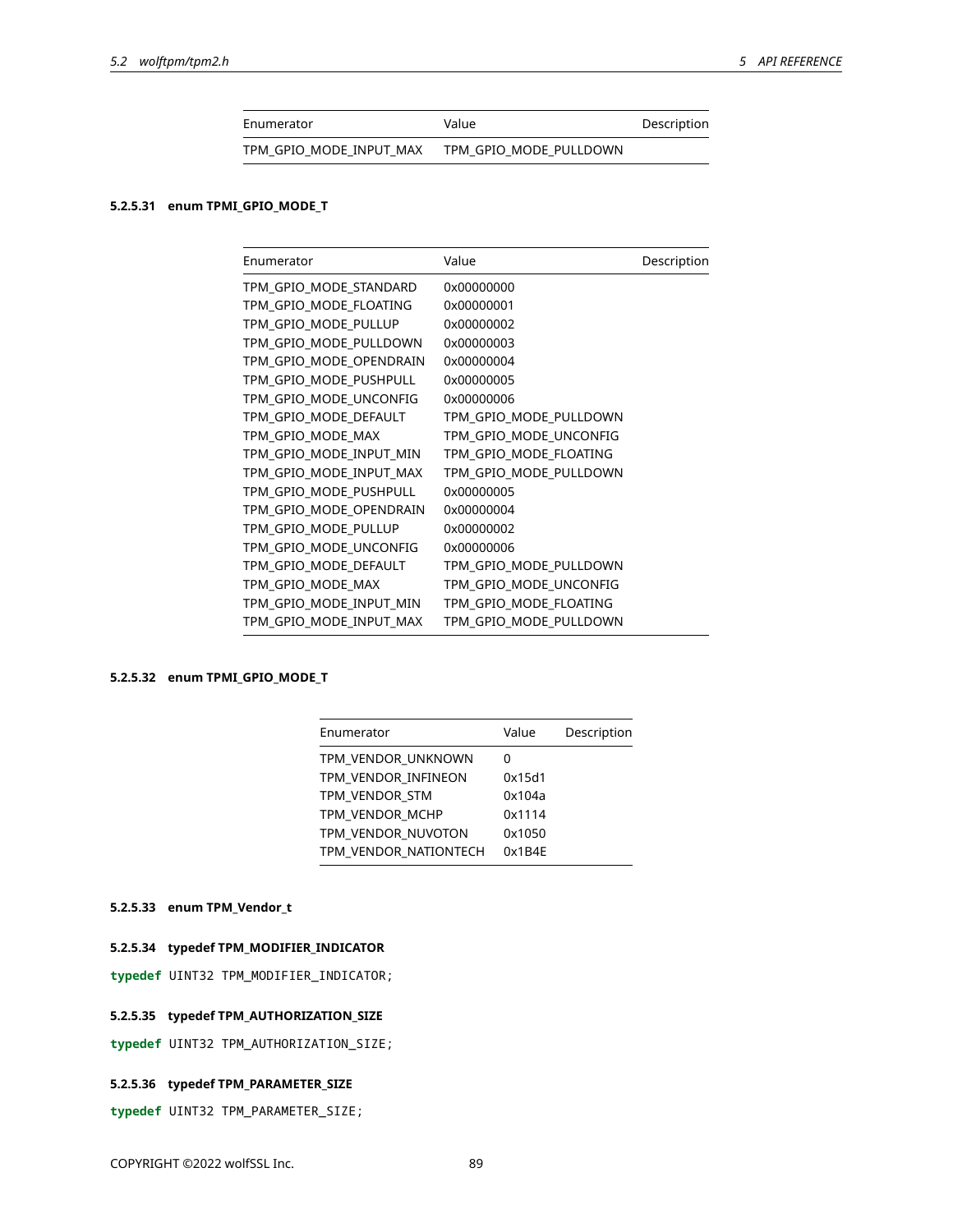**5.2.5.37 typedef TPM\_KEY\_SIZE typedef** UINT16 TPM\_KEY\_SIZE; **5.2.5.38 typedef TPM\_KEY\_BITS typedef** UINT16 TPM\_KEY\_BITS; **5.2.5.39 typedef TPM\_GENERATED typedef** UINT32 TPM\_GENERATED; **5.2.5.40 typedef TPM\_ALG\_ID typedef** UINT16 TPM\_ALG\_ID; **5.2.5.41 typedef TPM\_ECC\_CURVE typedef** UINT16 TPM\_ECC\_CURVE; **5.2.5.42 typedef TPM\_CC typedef** UINT32 TPM\_CC; **5.2.5.43 typedef TPM\_RC typedef** INT32 TPM\_RC; **5.2.5.44 typedef TPM\_CLOCK\_ADJUST typedef** UINT8 TPM\_CLOCK\_ADJUST; **5.2.5.45 typedef TPM\_EO typedef** UINT16 TPM\_EO; **5.2.5.46 typedef TPM\_ST typedef** UINT16 TPM\_ST; **5.2.5.47 typedef TPM\_SE typedef** UINT8 TPM\_SE; **5.2.5.48 typedef TPM\_SU typedef** UINT16 TPM\_SU; **5.2.5.49 typedef TPM\_CAP typedef** UINT32 TPM\_CAP; **5.2.5.50 typedef TPM\_PT typedef** UINT32 TPM\_PT; **5.2.5.51 typedef TPM\_PT\_PCR**

**typedef** UINT32 TPM\_PT\_PCR;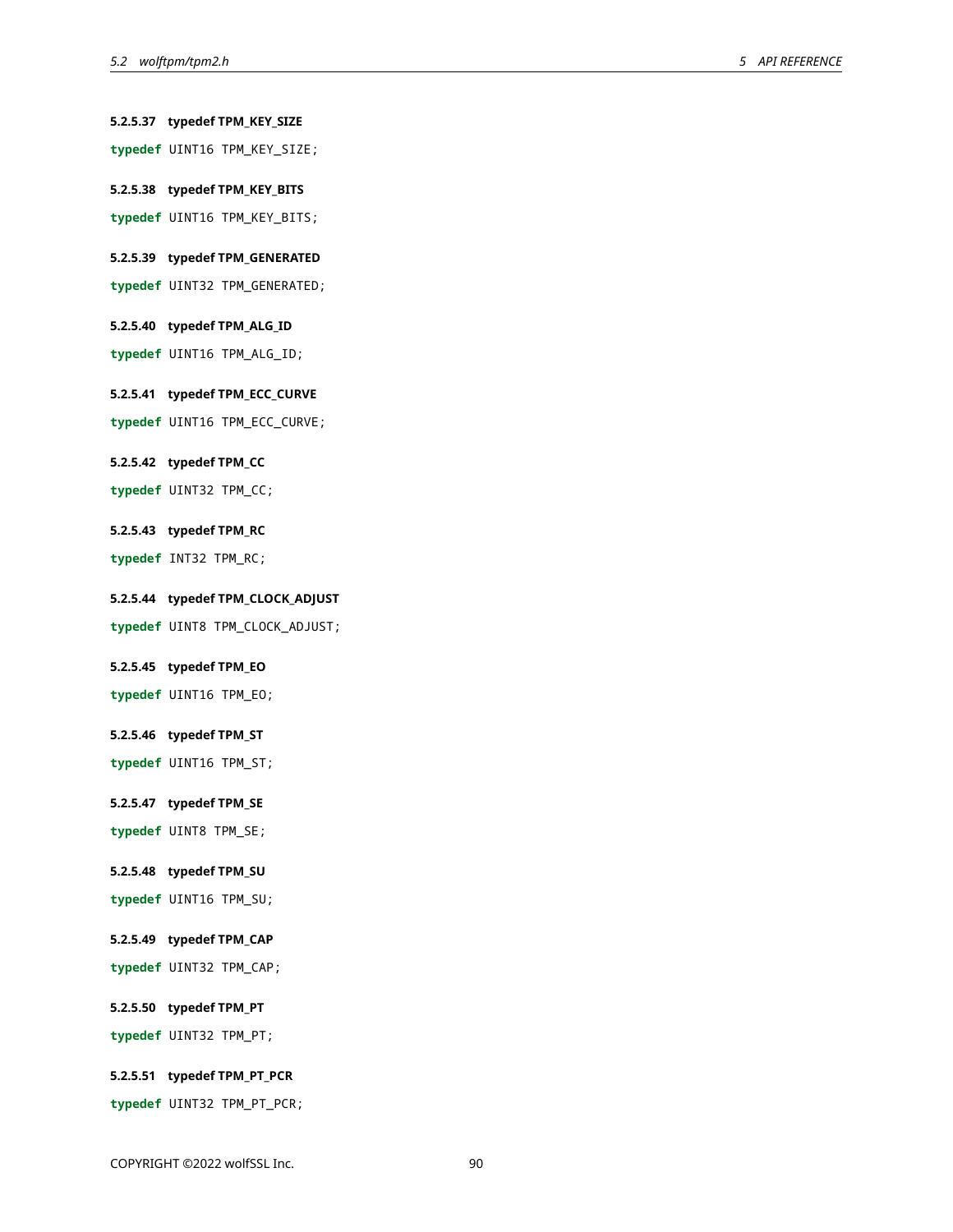**typedef** UINT32 TPM\_PS; **5.2.5.53 typedef TPM\_HANDLE typedef** UINT32 TPM\_HANDLE;

**5.2.5.52 typedef TPM\_PS**

### **5.2.5.54 typedef TPM\_HT**

**typedef** UINT8 TPM\_HT;

#### **5.2.5.55 typedef TPM\_RH**

**typedef** UINT32 TPM\_RH;

#### **5.2.5.56 typedef TPM\_HC**

**typedef** UINT32 TPM\_HC;

#### **5.2.5.57 typedef TPMA\_ALGORITHM**

**typedef** UINT32 TPMA\_ALGORITHM;

# **5.2.5.58 typedef TPMA\_OBJECT**

**typedef** UINT32 TPMA\_OBJECT;

#### **5.2.5.59 typedef TPMA\_SESSION**

**typedef** BYTE TPMA\_SESSION;

# **5.2.5.60 typedef TPMA\_LOCALITY**

**typedef** BYTE TPMA\_LOCALITY;

#### **5.2.5.61 typedef TPMA\_PERMANENT**

**typedef** UINT32 TPMA\_PERMANENT;

#### **5.2.5.62 typedef TPMA\_STARTUP\_CLEAR**

**typedef** UINT32 TPMA\_STARTUP\_CLEAR;

# **5.2.5.63 typedef TPMA\_MEMORY**

**typedef** UINT32 TPMA\_MEMORY;

#### **5.2.5.64 typedef TPMA\_CC**

**typedef** UINT32 TPMA\_CC;

#### **5.2.5.65 typedef TPMI\_YES\_NO**

**typedef** BYTE TPMI\_YES\_NO;

#### **5.2.5.66 typedef TPMI\_DH\_OBJECT**

**typedef** TPM\_HANDLE TPMI\_DH\_OBJECT;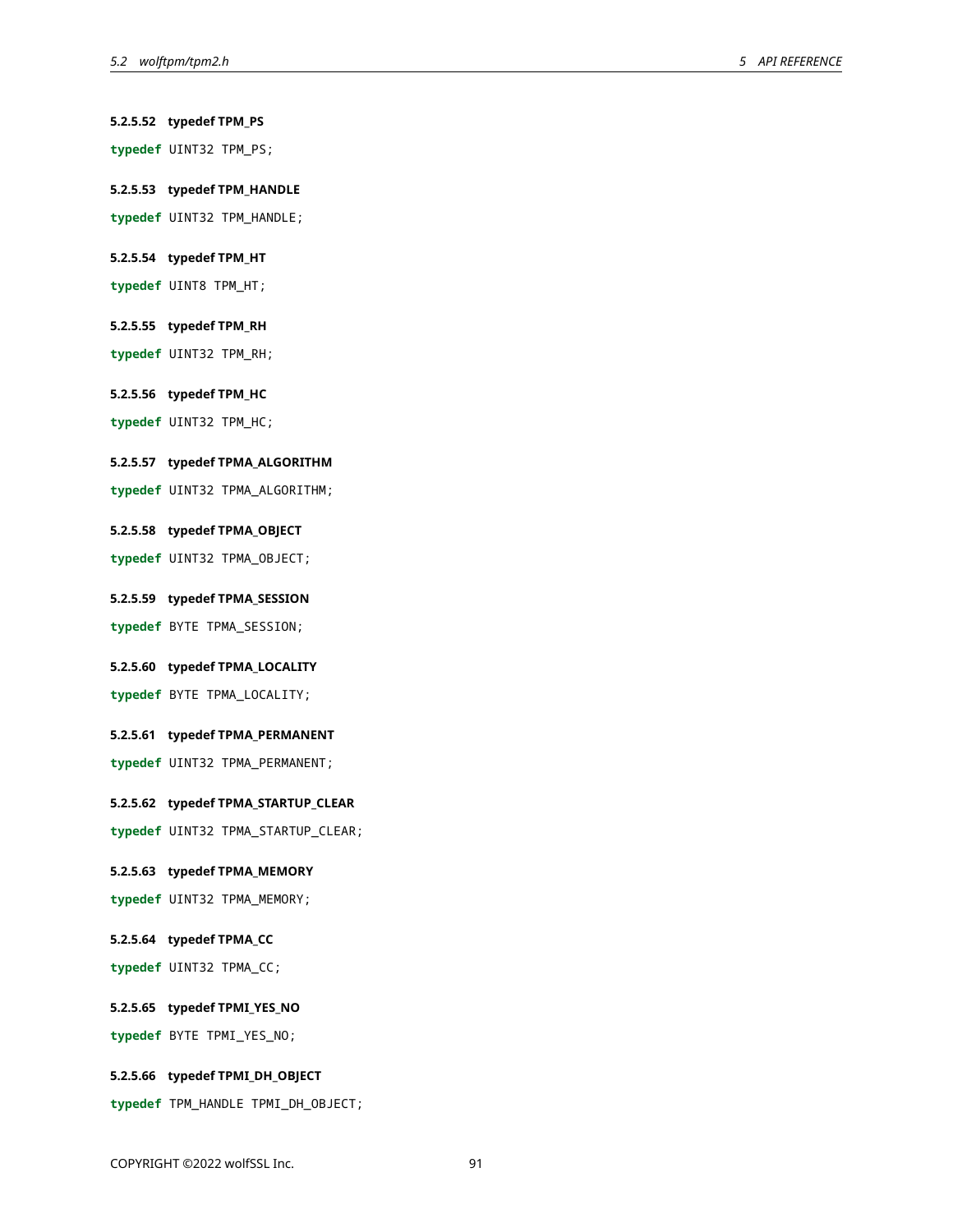# **5.2.5.67 typedef TPMI\_DH\_PARENT**

**typedef** TPM\_HANDLE TPMI\_DH\_PARENT;

**5.2.5.68 typedef TPMI\_DH\_PERSISTENT**

**typedef** TPM\_HANDLE TPMI\_DH\_PERSISTENT;

#### **5.2.5.69 typedef TPMI\_DH\_ENTITY**

**typedef** TPM\_HANDLE TPMI\_DH\_ENTITY;

#### **5.2.5.70 typedef TPMI\_DH\_PCR**

**typedef** TPM\_HANDLE TPMI\_DH\_PCR;

**5.2.5.71 typedef TPMI\_SH\_AUTH\_SESSION**

**typedef** TPM\_HANDLE TPMI\_SH\_AUTH\_SESSION;

#### **5.2.5.72 typedef TPMI\_SH\_HMAC**

**typedef** TPM\_HANDLE TPMI\_SH\_HMAC;

#### **5.2.5.73 typedef TPMI\_SH\_POLICY**

**typedef** TPM\_HANDLE TPMI\_SH\_POLICY;

**5.2.5.74 typedef TPMI\_DH\_CONTEXT**

**typedef** TPM\_HANDLE TPMI\_DH\_CONTEXT;

#### **5.2.5.75 typedef TPMI\_RH\_HIERARCHY**

**typedef** TPM\_HANDLE TPMI\_RH\_HIERARCHY;

**5.2.5.76 typedef TPMI\_RH\_ENABLES**

**typedef** TPM\_HANDLE TPMI\_RH\_ENABLES;

#### **5.2.5.77 typedef TPMI\_RH\_HIERARCHY\_AUTH**

**typedef** TPM\_HANDLE TPMI\_RH\_HIERARCHY\_AUTH;

#### **5.2.5.78 typedef TPMI\_RH\_PLATFORM**

**typedef** TPM\_HANDLE TPMI\_RH\_PLATFORM;

#### **5.2.5.79 typedef TPMI\_RH\_OWNER**

**typedef** TPM\_HANDLE TPMI\_RH\_OWNER;

### **5.2.5.80 typedef TPMI\_RH\_ENDORSEMENT**

**typedef** TPM\_HANDLE TPMI\_RH\_ENDORSEMENT;

#### **5.2.5.81 typedef TPMI\_RH\_PROVISION**

**typedef** TPM\_HANDLE TPMI\_RH\_PROVISION;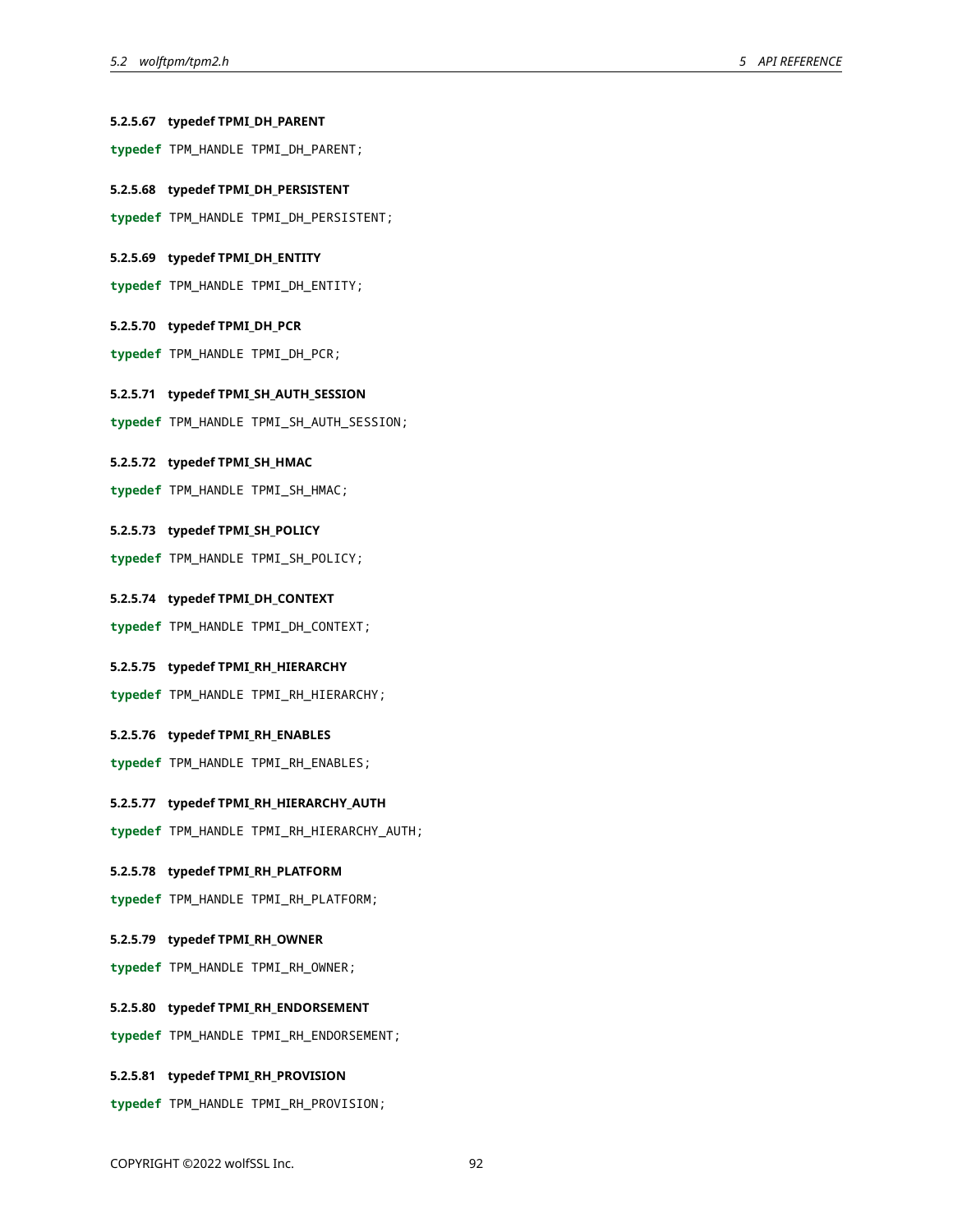# **5.2.5.82 typedef TPMI\_RH\_CLEAR typedef** TPM\_HANDLE TPMI\_RH\_CLEAR; **5.2.5.83 typedef TPMI\_RH\_NV\_AUTH typedef** TPM\_HANDLE TPMI\_RH\_NV\_AUTH; **5.2.5.84 typedef TPMI\_RH\_LOCKOUT typedef** TPM\_HANDLE TPMI\_RH\_LOCKOUT; **5.2.5.85 typedef TPMI\_RH\_NV\_INDEX typedef** TPM\_HANDLE TPMI\_RH\_NV\_INDEX; **5.2.5.86 typedef TPMI\_ALG\_HASH typedef** TPM\_ALG\_ID TPMI\_ALG\_HASH; **5.2.5.87 typedef TPMI\_ALG\_ASYM typedef** TPM\_ALG\_ID TPMI\_ALG\_ASYM; **5.2.5.88 typedef TPMI\_ALG\_SYM typedef** TPM\_ALG\_ID TPMI\_ALG\_SYM; **5.2.5.89 typedef TPMI\_ALG\_SYM\_OBJECT typedef** TPM\_ALG\_ID TPMI\_ALG\_SYM\_OBJECT; **5.2.5.90 typedef TPMI\_ALG\_SYM\_MODE typedef** TPM\_ALG\_ID TPMI\_ALG\_SYM\_MODE; **5.2.5.91 typedef TPMI\_ALG\_KDF typedef** TPM\_ALG\_ID TPMI\_ALG\_KDF; **5.2.5.92 typedef TPMI\_ALG\_SIG\_SCHEME typedef** TPM\_ALG\_ID TPMI\_ALG\_SIG\_SCHEME; **5.2.5.93 typedef TPMI\_ECC\_KEY\_EXCHANGE typedef** TPM\_ALG\_ID TPMI\_ECC\_KEY\_EXCHANGE; **5.2.5.94 typedef TPMI\_ST\_COMMAND\_TAG typedef** TPM\_ST TPMI\_ST\_COMMAND\_TAG; **5.2.5.95 typedef TPMS\_ALGORITHM\_DESCRIPTION typedef struct** TPMS\_ALGORITHM\_DESCRIPTION TPMS\_ALGORITHM\_DESCRIPTION; **5.2.5.96 typedef TPMU\_HA**

**typedef union** TPMU\_HA TPMU\_HA;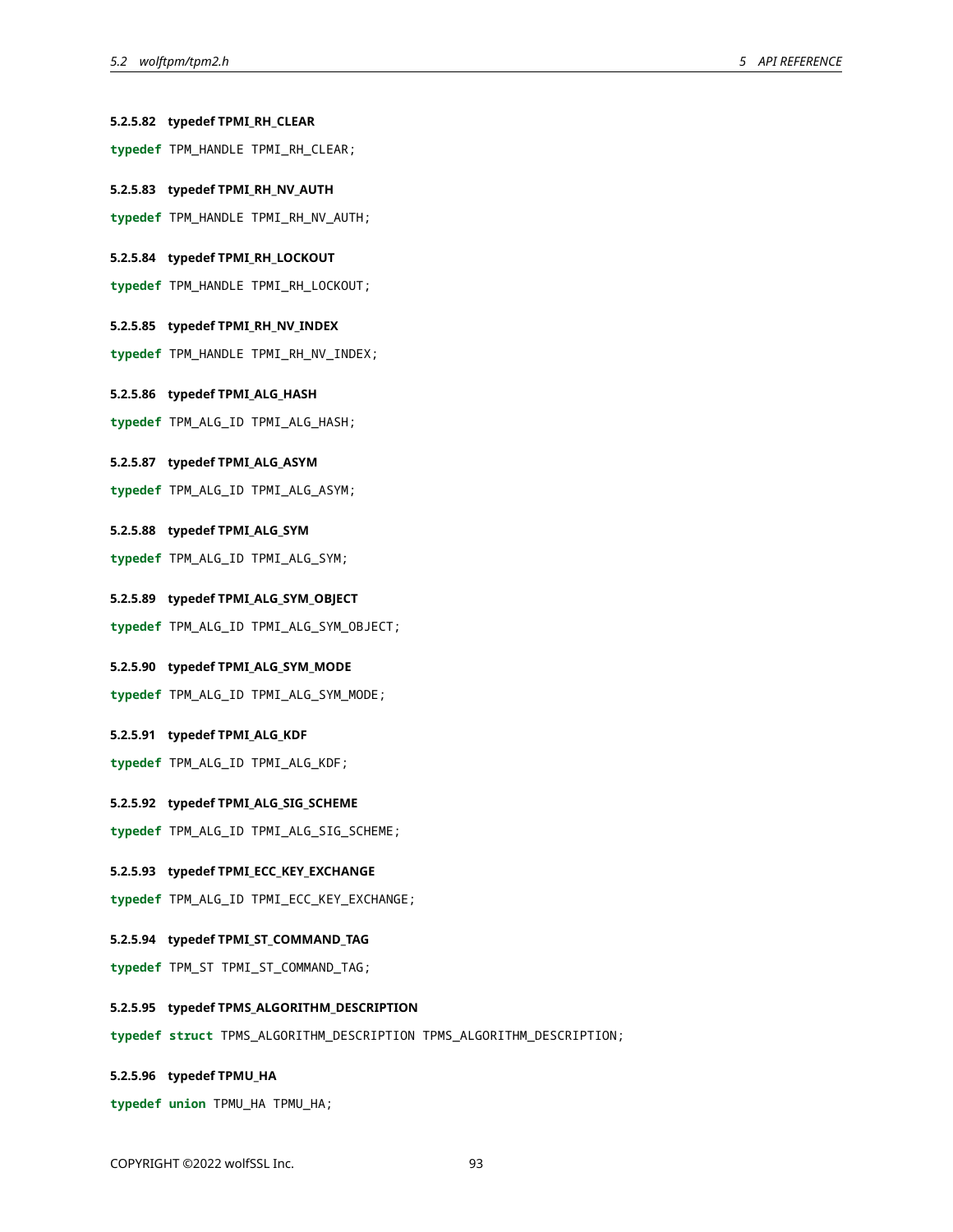# **5.2.5.97 typedef TPMT\_HA typedef struct** TPMT\_HA TPMT\_HA; **5.2.5.98 typedef TPM2B\_DIGEST typedef struct** TPM2B\_DIGEST TPM2B\_DIGEST; **5.2.5.99 typedef TPM2B\_DATA typedef struct** TPM2B\_DATA TPM2B\_DATA; **5.2.5.100 typedef TPM2B\_NONCE typedef** TPM2B\_DIGEST TPM2B\_NONCE; **5.2.5.101 typedef TPM2B\_AUTH typedef** TPM2B\_DIGEST TPM2B\_AUTH; **5.2.5.102 typedef TPM2B\_OPERAND typedef** TPM2B\_DIGEST TPM2B\_OPERAND; **5.2.5.103 typedef TPM2B\_EVENT typedef struct** TPM2B\_EVENT TPM2B\_EVENT; **5.2.5.104 typedef TPM2B\_MAX\_BUFFER typedef struct** TPM2B\_MAX\_BUFFER TPM2B\_MAX\_BUFFER; **5.2.5.105 typedef TPM2B\_MAX\_NV\_BUFFER typedef struct** TPM2B\_MAX\_NV\_BUFFER TPM2B\_MAX\_NV\_BUFFER; **5.2.5.106 typedef TPM2B\_TIMEOUT typedef** TPM2B\_DIGEST TPM2B\_TIMEOUT; **5.2.5.107 typedef TPM2B\_IV typedef struct** TPM2B\_IV TPM2B\_IV; **5.2.5.108 typedef TPMU\_NAME typedef union** TPMU\_NAME TPMU\_NAME; **5.2.5.109 typedef TPM2B\_NAME typedef struct** TPM2B\_NAME TPM2B\_NAME; **5.2.5.110 typedef TPMS\_PCR\_SELECT typedef struct** TPMS\_PCR\_SELECT TPMS\_PCR\_SELECT; **5.2.5.111 typedef TPMS\_PCR\_SELECTION typedef struct** TPMS\_PCR\_SELECTION TPMS\_PCR\_SELECTION;

COPYRIGHT ©2022 wolfSSL Inc. 94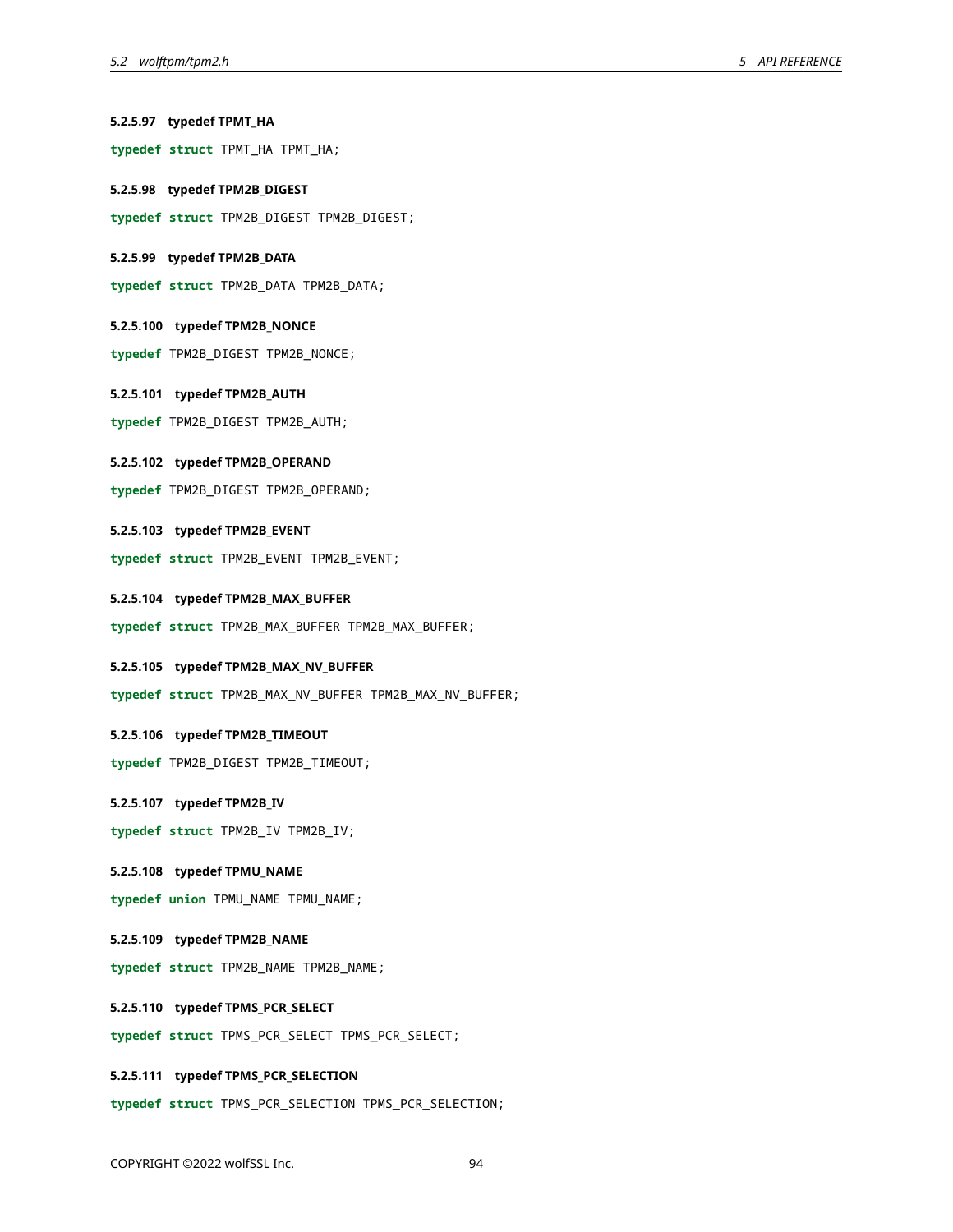# **5.2.5.112 typedef TPMT\_TK\_CREATION typedef struct** TPMT\_TK\_CREATION TPMT\_TK\_CREATION; **5.2.5.113 typedef TPMT\_TK\_VERIFIED typedef struct** TPMT\_TK\_VERIFIED TPMT\_TK\_VERIFIED; **5.2.5.114 typedef TPMT\_TK\_AUTH typedef struct** TPMT\_TK\_AUTH TPMT\_TK\_AUTH; **5.2.5.115 typedef TPMT\_TK\_HASHCHECK typedef struct** TPMT\_TK\_HASHCHECK TPMT\_TK\_HASHCHECK; **5.2.5.116 typedef TPMS\_ALG\_PROPERTY typedef struct** TPMS\_ALG\_PROPERTY TPMS\_ALG\_PROPERTY; **5.2.5.117 typedef TPMS\_TAGGED\_PROPERTY typedef struct** TPMS\_TAGGED\_PROPERTY TPMS\_TAGGED\_PROPERTY; **5.2.5.118 typedef TPMS\_TAGGED\_PCR\_SELECT typedef struct** TPMS\_TAGGED\_PCR\_SELECT TPMS\_TAGGED\_PCR\_SELECT; **5.2.5.119 typedef TPMS\_TAGGED\_POLICY typedef struct** TPMS\_TAGGED\_POLICY TPMS\_TAGGED\_POLICY; **5.2.5.120 typedef TPML\_CC typedef struct** TPML\_CC TPML\_CC; **5.2.5.121 typedef TPML\_CCA typedef struct** TPML\_CCA TPML\_CCA; **5.2.5.122 typedef TPML\_ALG typedef struct** TPML\_ALG TPML\_ALG; **5.2.5.123 typedef TPML\_HANDLE typedef struct** TPML\_HANDLE TPML\_HANDLE; **5.2.5.124 typedef TPML\_DIGEST typedef struct** TPML\_DIGEST TPML\_DIGEST; **5.2.5.125 typedef TPML\_DIGEST\_VALUES typedef struct** TPML\_DIGEST\_VALUES TPML\_DIGEST\_VALUES; **5.2.5.126 typedef TPML\_PCR\_SELECTION**

**typedef struct** TPML\_PCR\_SELECTION TPML\_PCR\_SELECTION;

COPYRIGHT ©2022 wolfSSL Inc. 95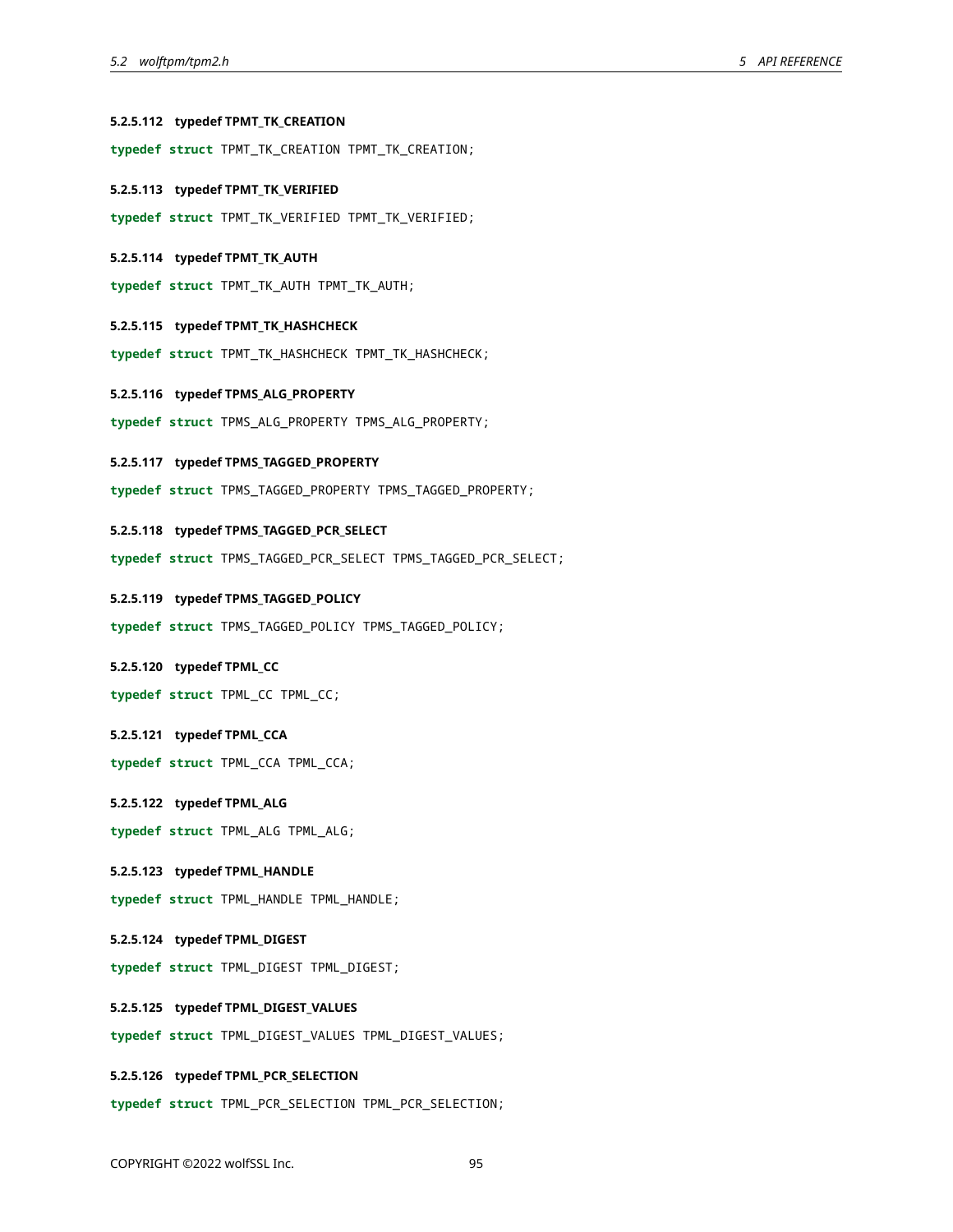#### **5.2.5.127 typedef TPML\_ALG\_PROPERTY**

**typedef struct** TPML\_ALG\_PROPERTY TPML\_ALG\_PROPERTY;

#### **5.2.5.128 typedef TPML\_TAGGED\_TPM\_PROPERTY**

**typedef struct** TPML\_TAGGED\_TPM\_PROPERTY TPML\_TAGGED\_TPM\_PROPERTY;

#### **5.2.5.129 typedef TPML\_TAGGED\_PCR\_PROPERTY**

**typedef struct** TPML\_TAGGED\_PCR\_PROPERTY TPML\_TAGGED\_PCR\_PROPERTY;

#### **5.2.5.130 typedef TPML\_ECC\_CURVE**

**typedef struct** TPML\_ECC\_CURVE TPML\_ECC\_CURVE;

#### **5.2.5.131 typedef TPML\_TAGGED\_POLICY**

**typedef struct** TPML\_TAGGED\_POLICY TPML\_TAGGED\_POLICY;

#### **5.2.5.132 typedef TPMU\_CAPABILITIES**

**typedef union** TPMU\_CAPABILITIES TPMU\_CAPABILITIES;

#### **5.2.5.133 typedef TPMS\_CAPABILITY\_DATA**

**typedef struct** TPMS\_CAPABILITY\_DATA TPMS\_CAPABILITY\_DATA;

#### **5.2.5.134 typedef TPMS\_CLOCK\_INFO**

**typedef struct** TPMS\_CLOCK\_INFO TPMS\_CLOCK\_INFO;

#### **5.2.5.135 typedef TPMS\_TIME\_INFO**

**typedef struct** TPMS\_TIME\_INFO TPMS\_TIME\_INFO;

#### **5.2.5.136 typedef TPMS\_TIME\_ATTEST\_INFO**

**typedef struct** TPMS\_TIME\_ATTEST\_INFO TPMS\_TIME\_ATTEST\_INFO;

#### **5.2.5.137 typedef TPMS\_CERTIFY\_INFO**

**typedef struct** TPMS\_CERTIFY\_INFO TPMS\_CERTIFY\_INFO;

#### **5.2.5.138 typedef TPMS\_QUOTE\_INFO**

**typedef struct** TPMS\_QUOTE\_INFO TPMS\_QUOTE\_INFO;

#### **5.2.5.139 typedef TPMS\_COMMAND\_AUDIT\_INFO**

**typedef struct** TPMS\_COMMAND\_AUDIT\_INFO TPMS\_COMMAND\_AUDIT\_INFO;

#### **5.2.5.140 typedef TPMS\_SESSION\_AUDIT\_INFO**

**typedef struct** TPMS\_SESSION\_AUDIT\_INFO TPMS\_SESSION\_AUDIT\_INFO;

#### **5.2.5.141 typedef TPMS\_CREATION\_INFO**

**typedef struct** TPMS\_CREATION\_INFO TPMS\_CREATION\_INFO;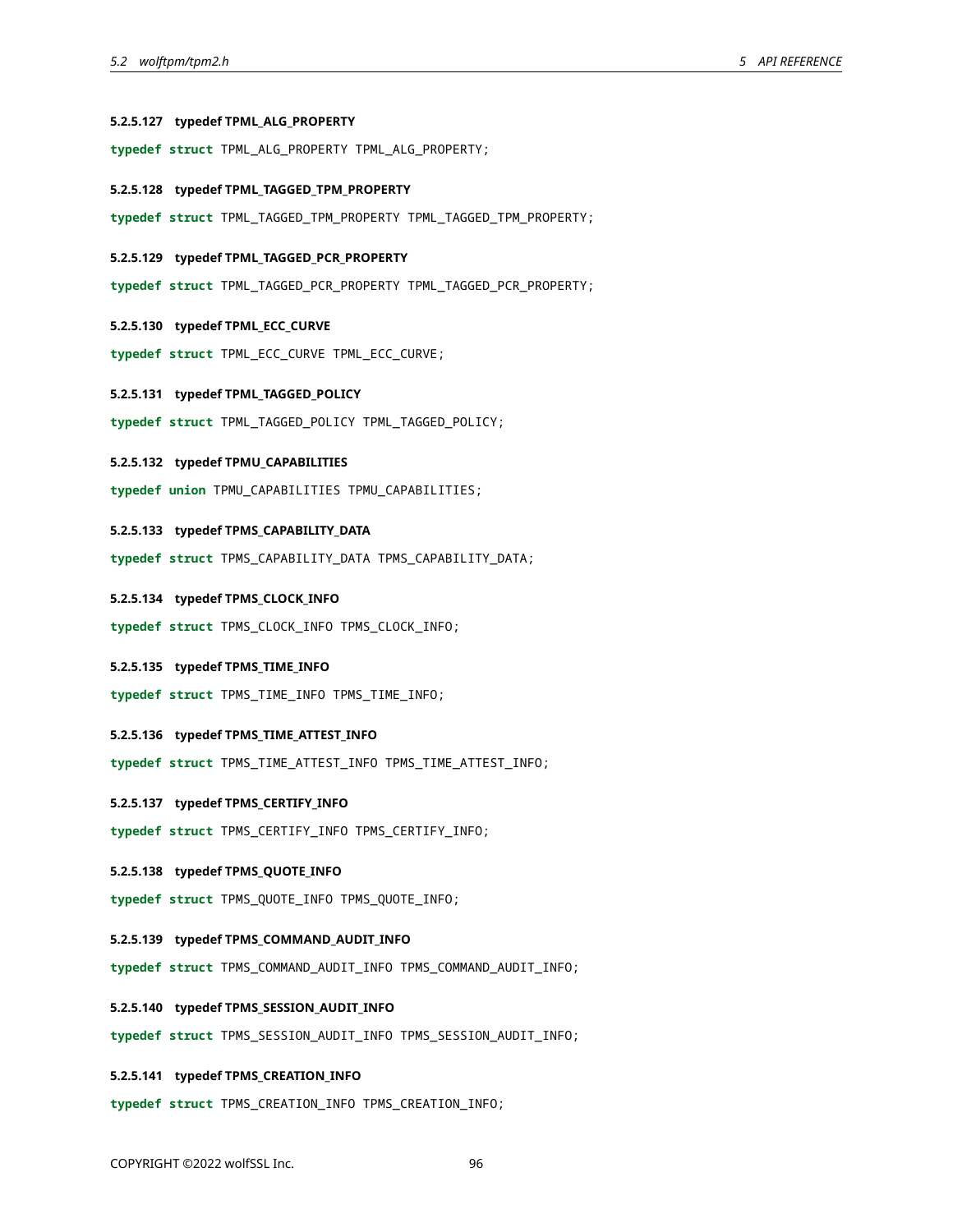#### **5.2.5.142 typedef TPMS\_NV\_CERTIFY\_INFO**

**typedef struct** TPMS\_NV\_CERTIFY\_INFO TPMS\_NV\_CERTIFY\_INFO;

**5.2.5.143 typedef TPMI\_ST\_ATTEST**

**typedef** TPM\_ST TPMI\_ST\_ATTEST;

**5.2.5.144 typedef TPMU\_ATTEST**

**typedef union** TPMU\_ATTEST TPMU\_ATTEST;

**5.2.5.145 typedef TPMS\_ATTEST**

**typedef struct** TPMS\_ATTEST TPMS\_ATTEST;

**5.2.5.146 typedef TPM2B\_ATTEST**

**typedef struct** TPM2B\_ATTEST TPM2B\_ATTEST;

#### **5.2.5.147 typedef TPMI\_AES\_KEY\_BITS**

**typedef** TPM\_KEY\_BITS TPMI\_AES\_KEY\_BITS;

**5.2.5.148 typedef TPMU\_SYM\_KEY\_BITS**

**typedef union** TPMU\_SYM\_KEY\_BITS TPMU\_SYM\_KEY\_BITS;

**5.2.5.149 typedef TPMU\_SYM\_MODE**

**typedef union** TPMU\_SYM\_MODE TPMU\_SYM\_MODE;

**5.2.5.150 typedef TPMT\_SYM\_DEF**

**typedef struct** TPMT\_SYM\_DEF TPMT\_SYM\_DEF;

**5.2.5.151 typedef TPMT\_SYM\_DEF\_OBJECT**

**typedef** TPMT\_SYM\_DEF TPMT\_SYM\_DEF\_OBJECT;

**5.2.5.152 typedef TPM2B\_SYM\_KEY**

**typedef struct** TPM2B\_SYM\_KEY TPM2B\_SYM\_KEY;

**5.2.5.153 typedef TPMS\_SYMCIPHER\_PARMS**

**typedef struct** TPMS\_SYMCIPHER\_PARMS TPMS\_SYMCIPHER\_PARMS;

**5.2.5.154 typedef TPM2B\_LABEL**

**typedef struct** TPM2B\_LABEL TPM2B\_LABEL;

#### **5.2.5.155 typedef TPMS\_DERIVE**

**typedef struct** TPMS\_DERIVE TPMS\_DERIVE;

#### **5.2.5.156 typedef TPM2B\_DERIVE**

**typedef struct** TPM2B\_DERIVE TPM2B\_DERIVE;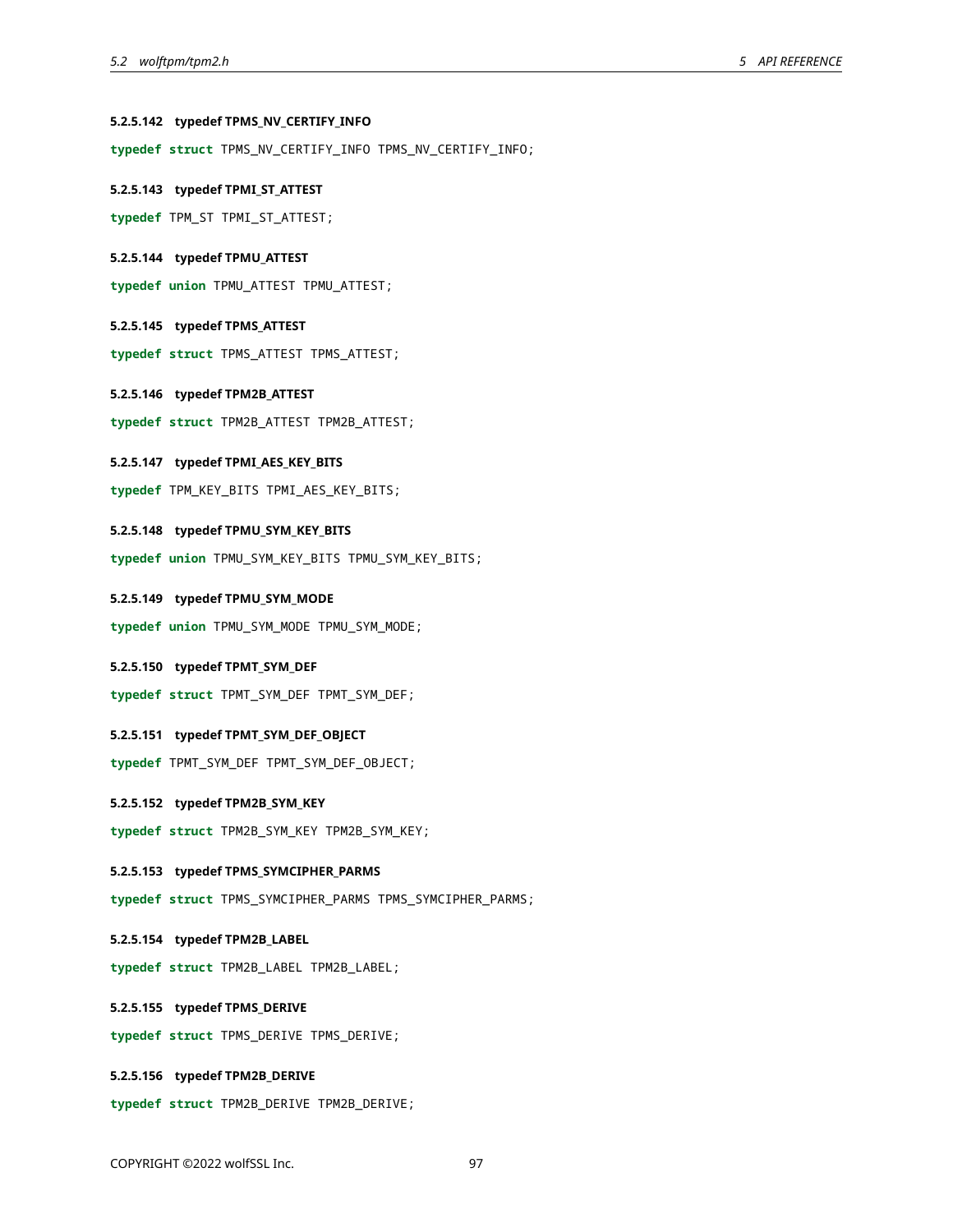#### **5.2.5.157 typedef TPMU\_SENSITIVE\_CREATE**

**typedef union** TPMU\_SENSITIVE\_CREATE TPMU\_SENSITIVE\_CREATE;

**5.2.5.158 typedef TPM2B\_SENSITIVE\_DATA**

**typedef struct** TPM2B\_SENSITIVE\_DATA TPM2B\_SENSITIVE\_DATA;

#### **5.2.5.159 typedef TPMS\_SENSITIVE\_CREATE**

**typedef struct** TPMS\_SENSITIVE\_CREATE TPMS\_SENSITIVE\_CREATE;

- **5.2.5.160 typedef TPM2B\_SENSITIVE\_CREATE**
- **typedef struct** TPM2B\_SENSITIVE\_CREATE TPM2B\_SENSITIVE\_CREATE;
- **5.2.5.161 typedef TPMS\_SCHEME\_HASH**

**typedef struct** TPMS\_SCHEME\_HASH TPMS\_SCHEME\_HASH;

#### **5.2.5.162 typedef TPMS\_SCHEME\_ECDAA**

**typedef struct** TPMS\_SCHEME\_ECDAA TPMS\_SCHEME\_ECDAA;

- **5.2.5.163 typedef TPMI\_ALG\_KEYEDHASH\_SCHEME**
- **typedef** TPM\_ALG\_ID TPMI\_ALG\_KEYEDHASH\_SCHEME;
- **5.2.5.164 typedef TPMS\_SCHEME\_HMAC**

**typedef** TPMS\_SCHEME\_HASH TPMS\_SCHEME\_HMAC;

**5.2.5.165 typedef TPMU\_SCHEME\_KEYEDHASH**

**typedef union** TPMU\_SCHEME\_KEYEDHASH TPMU\_SCHEME\_KEYEDHASH;

- **5.2.5.166 typedef TPMT\_KEYEDHASH\_SCHEME**
- **typedef struct** TPMT\_KEYEDHASH\_SCHEME TPMT\_KEYEDHASH\_SCHEME;

#### **5.2.5.167 typedef TPMS\_SIG\_SCHEME\_RSASSA**

**typedef** TPMS\_SCHEME\_HASH TPMS\_SIG\_SCHEME\_RSASSA;

**5.2.5.168 typedef TPMS\_SIG\_SCHEME\_RSAPSS**

**typedef** TPMS\_SCHEME\_HASH TPMS\_SIG\_SCHEME\_RSAPSS;

- **5.2.5.169 typedef TPMS\_SIG\_SCHEME\_ECDSA**
- **typedef** TPMS\_SCHEME\_HASH TPMS\_SIG\_SCHEME\_ECDSA;
- **5.2.5.170 typedef TPMS\_SIG\_SCHEME\_ECDAA**
- **typedef** TPMS\_SCHEME\_ECDAA TPMS\_SIG\_SCHEME\_ECDAA;
- **5.2.5.171 typedef TPMU\_SIG\_SCHEME**
- **typedef union** TPMU\_SIG\_SCHEME TPMU\_SIG\_SCHEME;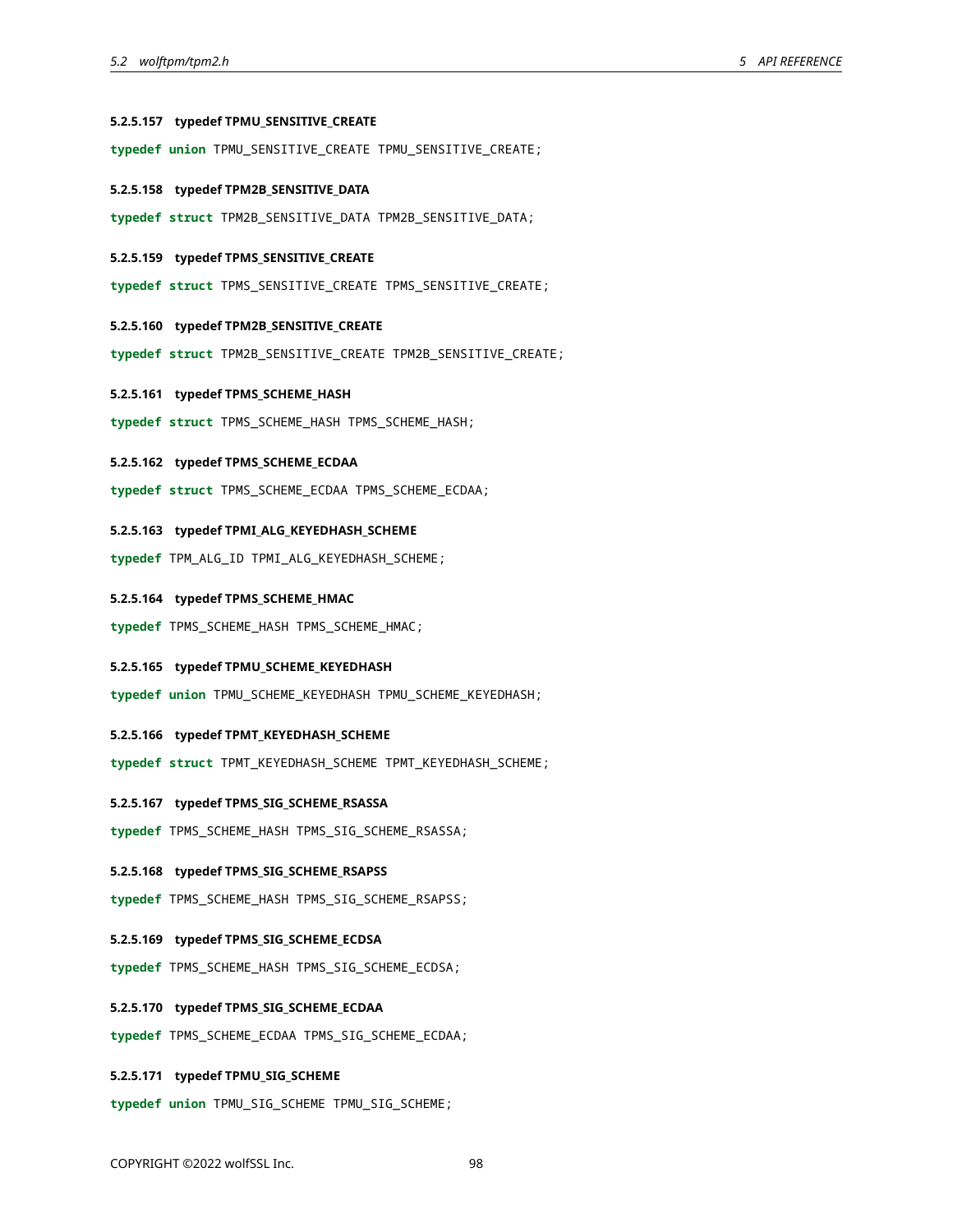#### **5.2.5.172 typedef TPMT\_SIG\_SCHEME**

**typedef struct** TPMT\_SIG\_SCHEME TPMT\_SIG\_SCHEME;

**5.2.5.173 typedef TPMS\_ENC\_SCHEME\_OAEP**

**typedef** TPMS\_SCHEME\_HASH TPMS\_ENC\_SCHEME\_OAEP;

#### **5.2.5.174 typedef TPMS\_KEY\_SCHEME\_ECDH**

**typedef** TPMS\_SCHEME\_HASH TPMS\_KEY\_SCHEME\_ECDH;

**5.2.5.175 typedef TPMS\_KEY\_SCHEME\_ECMQV**

**typedef** TPMS\_SCHEME\_HASH TPMS\_KEY\_SCHEME\_ECMQV;

**5.2.5.176 typedef TPMS\_SCHEME\_MGF1**

**typedef** TPMS\_SCHEME\_HASH TPMS\_SCHEME\_MGF1;

#### **5.2.5.177 typedef TPMS\_SCHEME\_KDF1\_SP800\_56A**

**typedef** TPMS\_SCHEME\_HASH TPMS\_SCHEME\_KDF1\_SP800\_56A;

**5.2.5.178 typedef TPMS\_SCHEME\_KDF2**

**typedef** TPMS\_SCHEME\_HASH TPMS\_SCHEME\_KDF2;

**5.2.5.179 typedef TPMS\_SCHEME\_KDF1\_SP800\_108**

**typedef** TPMS\_SCHEME\_HASH TPMS\_SCHEME\_KDF1\_SP800\_108;

#### **5.2.5.180 typedef TPMU\_KDF\_SCHEME**

**typedef union** TPMU\_KDF\_SCHEME TPMU\_KDF\_SCHEME;

**5.2.5.181 typedef TPMT\_KDF\_SCHEME**

**typedef struct** TPMT\_KDF\_SCHEME TPMT\_KDF\_SCHEME;

#### **5.2.5.182 typedef TPMI\_ALG\_ASYM\_SCHEME**

**typedef** TPM\_ALG\_ID TPMI\_ALG\_ASYM\_SCHEME;

#### **5.2.5.183 typedef TPMU\_ASYM\_SCHEME**

**typedef union** TPMU\_ASYM\_SCHEME TPMU\_ASYM\_SCHEME;

#### **5.2.5.184 typedef TPMT\_ASYM\_SCHEME**

**typedef struct** TPMT\_ASYM\_SCHEME TPMT\_ASYM\_SCHEME;

#### **5.2.5.185 typedef TPMI\_ALG\_RSA\_SCHEME**

**typedef** TPM\_ALG\_ID TPMI\_ALG\_RSA\_SCHEME;

#### **5.2.5.186 typedef TPMT\_RSA\_SCHEME**

**typedef struct** TPMT\_RSA\_SCHEME TPMT\_RSA\_SCHEME;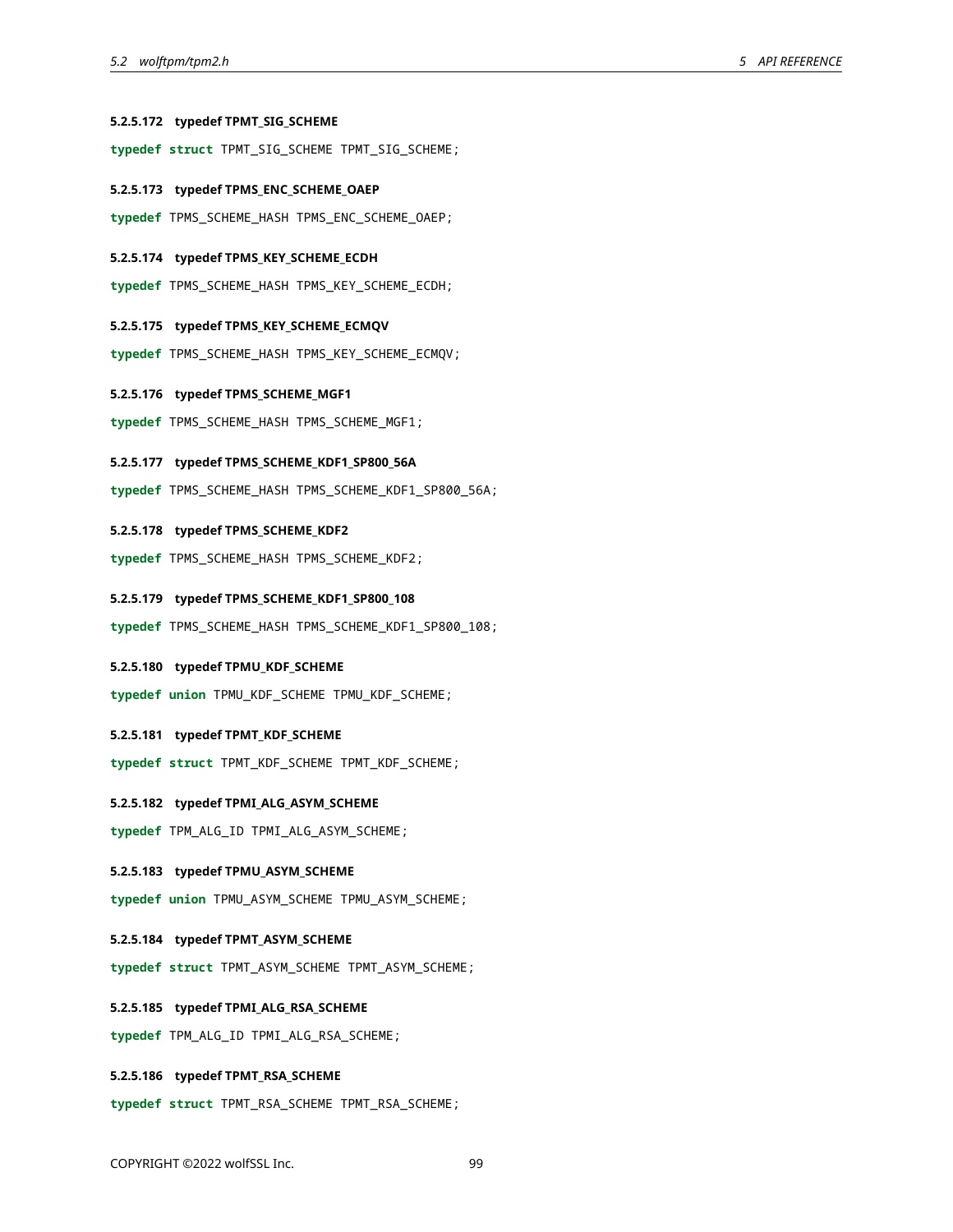#### **5.2.5.187 typedef TPMI\_ALG\_RSA\_DECRYPT**

**typedef** TPM\_ALG\_ID TPMI\_ALG\_RSA\_DECRYPT;

#### **5.2.5.188 typedef TPMT\_RSA\_DECRYPT**

**typedef struct** TPMT\_RSA\_DECRYPT TPMT\_RSA\_DECRYPT;

#### **5.2.5.189 typedef TPM2B\_PUBLIC\_KEY\_RSA**

**typedef struct** TPM2B\_PUBLIC\_KEY\_RSA TPM2B\_PUBLIC\_KEY\_RSA;

#### **5.2.5.190 typedef TPMI\_RSA\_KEY\_BITS**

**typedef** TPM\_KEY\_BITS TPMI\_RSA\_KEY\_BITS;

#### **5.2.5.191 typedef TPM2B\_PRIVATE\_KEY\_RSA**

**typedef struct** TPM2B\_PRIVATE\_KEY\_RSA TPM2B\_PRIVATE\_KEY\_RSA;

#### **5.2.5.192 typedef TPM2B\_ECC\_PARAMETER**

**typedef struct** TPM2B\_ECC\_PARAMETER TPM2B\_ECC\_PARAMETER;

#### **5.2.5.193 typedef TPMS\_ECC\_POINT**

**typedef struct** TPMS\_ECC\_POINT TPMS\_ECC\_POINT;

#### **5.2.5.194 typedef TPM2B\_ECC\_POINT**

**typedef struct** TPM2B\_ECC\_POINT TPM2B\_ECC\_POINT;

#### **5.2.5.195 typedef TPMI\_ALG\_ECC\_SCHEME**

**typedef** TPM\_ALG\_ID TPMI\_ALG\_ECC\_SCHEME;

#### **5.2.5.196 typedef TPMI\_ECC\_CURVE**

**typedef** TPM\_ECC\_CURVE TPMI\_ECC\_CURVE;

#### **5.2.5.197 typedef TPMT\_ECC\_SCHEME**

**typedef** TPMT\_SIG\_SCHEME TPMT\_ECC\_SCHEME;

#### **5.2.5.198 typedef TPMS\_ALGORITHM\_DETAIL\_ECC**

**typedef struct** TPMS\_ALGORITHM\_DETAIL\_ECC TPMS\_ALGORITHM\_DETAIL\_ECC;

#### **5.2.5.199 typedef TPMS\_SIGNATURE\_RSA**

**typedef struct** TPMS\_SIGNATURE\_RSA TPMS\_SIGNATURE\_RSA;

#### **5.2.5.200 typedef TPMS\_SIGNATURE\_RSASSA**

**typedef** TPMS\_SIGNATURE\_RSA TPMS\_SIGNATURE\_RSASSA;

#### **5.2.5.201 typedef TPMS\_SIGNATURE\_RSAPSS**

**typedef** TPMS\_SIGNATURE\_RSA TPMS\_SIGNATURE\_RSAPSS;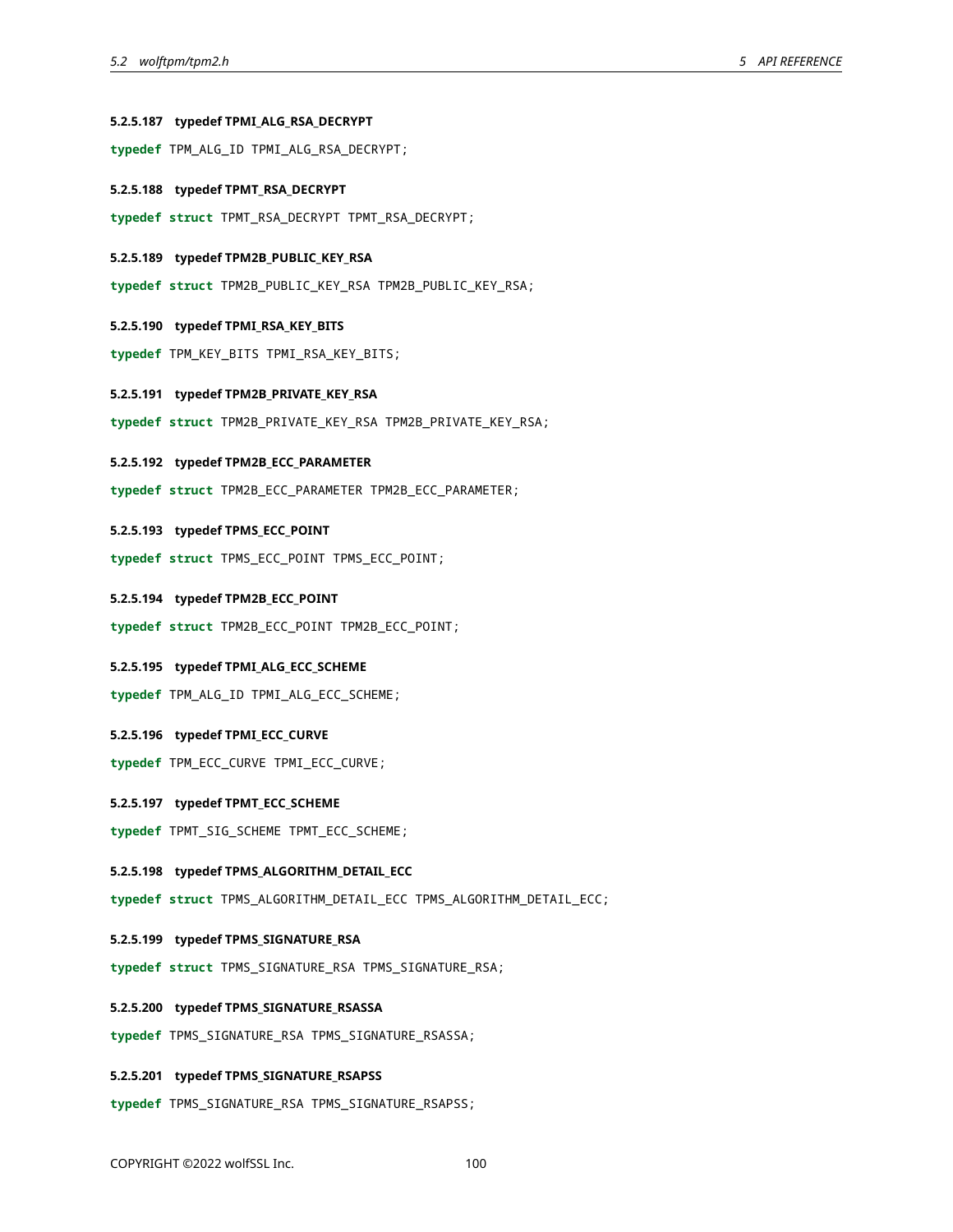#### **5.2.5.202 typedef TPMS\_SIGNATURE\_ECC**

**typedef struct** TPMS\_SIGNATURE\_ECC TPMS\_SIGNATURE\_ECC;

**5.2.5.203 typedef TPMS\_SIGNATURE\_ECDSA**

**typedef** TPMS\_SIGNATURE\_ECC TPMS\_SIGNATURE\_ECDSA;

#### **5.2.5.204 typedef TPMS\_SIGNATURE\_ECDAA**

**typedef** TPMS\_SIGNATURE\_ECC TPMS\_SIGNATURE\_ECDAA;

#### **5.2.5.205 typedef TPMU\_SIGNATURE**

**typedef union** TPMU\_SIGNATURE TPMU\_SIGNATURE;

#### **5.2.5.206 typedef TPMT\_SIGNATURE**

**typedef struct** TPMT\_SIGNATURE TPMT\_SIGNATURE;

#### **5.2.5.207 typedef TPMU\_ENCRYPTED\_SECRET**

**typedef union** TPMU\_ENCRYPTED\_SECRET TPMU\_ENCRYPTED\_SECRET;

#### **5.2.5.208 typedef TPM2B\_ENCRYPTED\_SECRET**

**typedef struct** TPM2B\_ENCRYPTED\_SECRET TPM2B\_ENCRYPTED\_SECRET;

#### **5.2.5.209 typedef TPMI\_ALG\_PUBLIC**

**typedef** TPM\_ALG\_ID TPMI\_ALG\_PUBLIC;

#### **5.2.5.210 typedef TPMU\_PUBLIC\_ID**

**typedef union** TPMU\_PUBLIC\_ID TPMU\_PUBLIC\_ID;

#### **5.2.5.211 typedef TPMS\_KEYEDHASH\_PARMS**

**typedef struct** TPMS\_KEYEDHASH\_PARMS TPMS\_KEYEDHASH\_PARMS;

#### **5.2.5.212 typedef TPMS\_ASYM\_PARMS**

**typedef struct** TPMS\_ASYM\_PARMS TPMS\_ASYM\_PARMS;

#### **5.2.5.213 typedef TPMS\_RSA\_PARMS**

**typedef struct** TPMS\_RSA\_PARMS TPMS\_RSA\_PARMS;

#### **5.2.5.214 typedef TPMS\_ECC\_PARMS**

**typedef struct** TPMS\_ECC\_PARMS TPMS\_ECC\_PARMS;

#### **5.2.5.215 typedef TPMU\_PUBLIC\_PARMS**

**typedef union** TPMU\_PUBLIC\_PARMS TPMU\_PUBLIC\_PARMS;

#### **5.2.5.216 typedef TPMT\_PUBLIC\_PARMS**

**typedef struct** TPMT\_PUBLIC\_PARMS TPMT\_PUBLIC\_PARMS;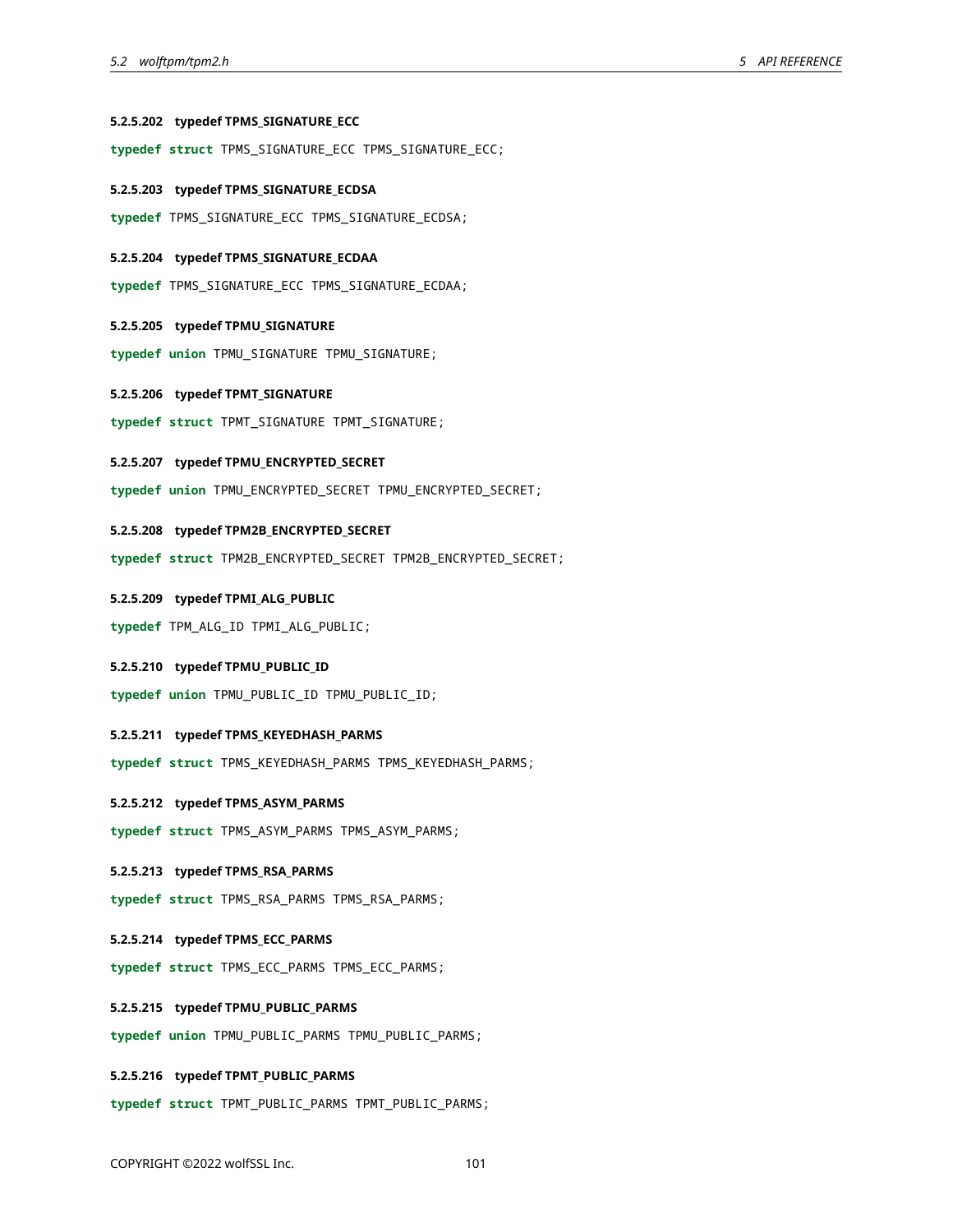# **5.2.5.217 typedef TPMT\_PUBLIC typedef struct** TPMT\_PUBLIC TPMT\_PUBLIC; **5.2.5.218 typedef TPM2B\_PUBLIC typedef struct** TPM2B\_PUBLIC TPM2B\_PUBLIC; **5.2.5.219 typedef TPM2B\_TEMPLATE typedef struct** TPM2B\_TEMPLATE TPM2B\_TEMPLATE; **5.2.5.220 typedef TPM2B\_PRIVATE\_VENDOR\_SPECIFIC typedef struct** TPM2B\_PRIVATE\_VENDOR\_SPECIFIC TPM2B\_PRIVATE\_VENDOR\_SPECIFIC; **5.2.5.221 typedef TPMU\_SENSITIVE\_COMPOSITE typedef union** TPMU\_SENSITIVE\_COMPOSITE TPMU\_SENSITIVE\_COMPOSITE; **5.2.5.222 typedef TPMT\_SENSITIVE typedef struct** TPMT\_SENSITIVE TPMT\_SENSITIVE; **5.2.5.223 typedef TPM2B\_SENSITIVE typedef struct** TPM2B\_SENSITIVE TPM2B\_SENSITIVE; **5.2.5.224 typedef TPMT\_PRIVATE typedef struct** TPMT\_PRIVATE TPMT\_PRIVATE; **5.2.5.225 typedef TPM2B\_PRIVATE typedef struct** TPM2B\_PRIVATE TPM2B\_PRIVATE; **5.2.5.226 typedef TPMS\_ID\_OBJECT typedef struct** TPMS\_ID\_OBJECT TPMS\_ID\_OBJECT; **5.2.5.227 typedef TPM2B\_ID\_OBJECT typedef struct** TPM2B\_ID\_OBJECT TPM2B\_ID\_OBJECT; **5.2.5.228 typedef TPM\_NV\_INDEX typedef** UINT32 TPM\_NV\_INDEX; **5.2.5.229 typedef TPM\_NT typedef enum** TPM\_NT TPM\_NT; **5.2.5.230 typedef TPMS\_NV\_PIN\_COUNTER\_PARAMETERS typedef struct** TPMS\_NV\_PIN\_COUNTER\_PARAMETERS TPMS\_NV\_PIN\_COUNTER\_PARAMETERS; **5.2.5.231 typedef TPMA\_NV typedef** UINT32 TPMA\_NV;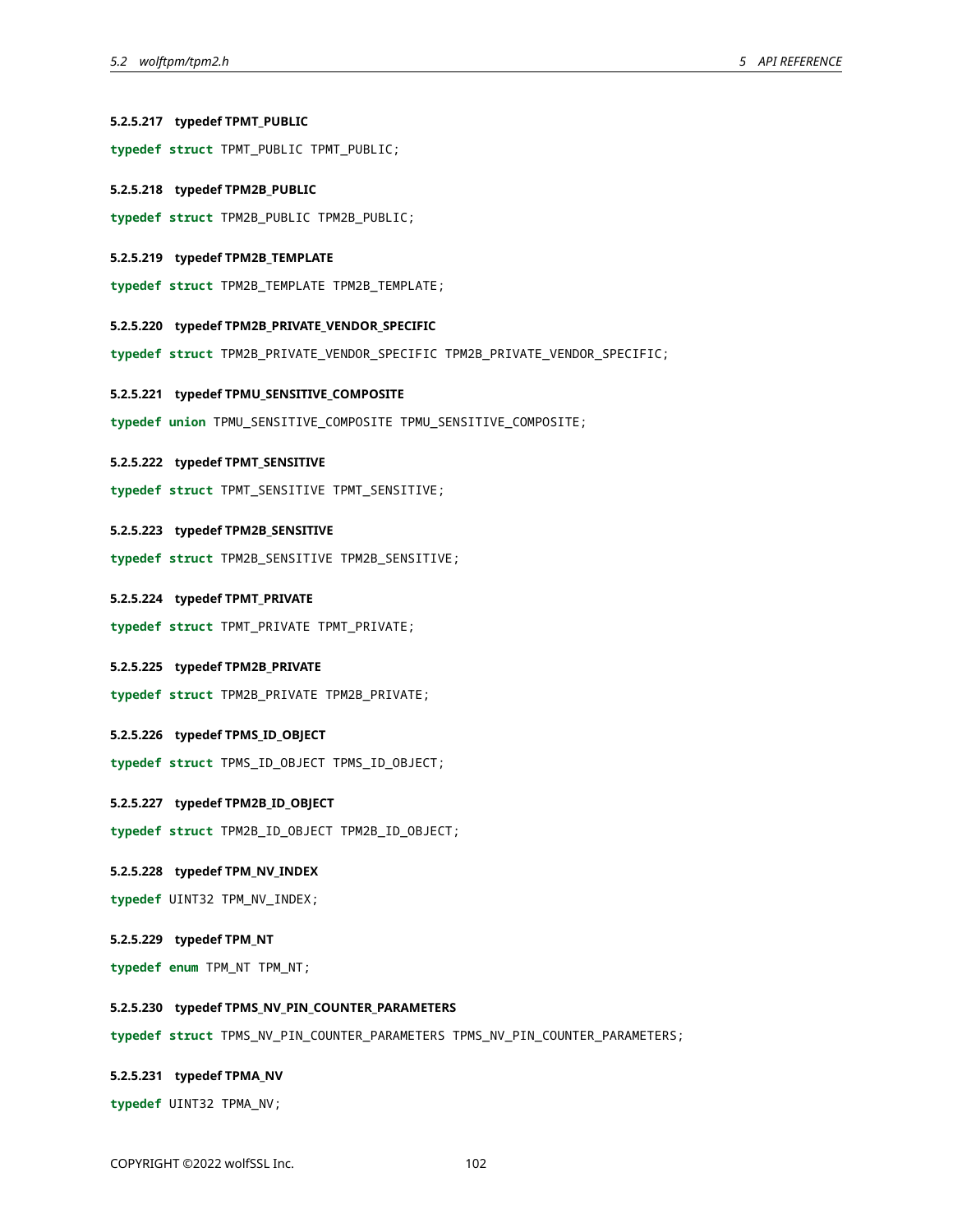#### **5.2.5.232 typedef TPMS\_NV\_PUBLIC**

**typedef struct** TPMS\_NV\_PUBLIC TPMS\_NV\_PUBLIC;

**5.2.5.233 typedef TPM2B\_NV\_PUBLIC**

**typedef struct** TPM2B\_NV\_PUBLIC TPM2B\_NV\_PUBLIC;

#### **5.2.5.234 typedef TPM2B\_CONTEXT\_SENSITIVE**

**typedef struct** TPM2B\_CONTEXT\_SENSITIVE TPM2B\_CONTEXT\_SENSITIVE;

#### **5.2.5.235 typedef TPMS\_CONTEXT\_DATA**

**typedef struct** TPMS\_CONTEXT\_DATA TPMS\_CONTEXT\_DATA;

#### **5.2.5.236 typedef TPM2B\_CONTEXT\_DATA**

**typedef struct** TPM2B\_CONTEXT\_DATA TPM2B\_CONTEXT\_DATA;

#### **5.2.5.237 typedef TPMS\_CONTEXT**

**typedef struct** TPMS\_CONTEXT TPMS\_CONTEXT;

#### **5.2.5.238 typedef TPMS\_CREATION\_DATA**

**typedef struct** TPMS\_CREATION\_DATA TPMS\_CREATION\_DATA;

#### **5.2.5.239 typedef TPM2B\_CREATION\_DATA**

**typedef struct** TPM2B\_CREATION\_DATA TPM2B\_CREATION\_DATA;

#### **5.2.5.240 typedef TPMS\_AUTH\_COMMAND**

**typedef struct** TPMS\_AUTH\_COMMAND TPMS\_AUTH\_COMMAND;

#### **5.2.5.241 typedef TPMS\_AUTH\_RESPONSE**

**typedef struct** TPMS\_AUTH\_RESPONSE TPMS\_AUTH\_RESPONSE;

#### **5.2.5.242 typedef TPM2\_AUTH\_SESSION**

**typedef struct** TPM2\_AUTH\_SESSION TPM2\_AUTH\_SESSION;

#### **5.2.5.243 typedef TPM2HalIoCb**

**typedef** int(\* TPM2HalIoCb)(**struct** TPM2\_CTX \*, const BYTE \*txBuf, BYTE \*rxBuf, UINT16 xferSz, void ↪ \*userCtx);

#### **5.2.5.244 typedef TPM2\_CTX**

**typedef struct** TPM2\_CTX TPM2\_CTX;

### **5.2.5.245 typedef ChangePPS\_In**

**typedef** ChangeSeed\_In ChangePPS\_In;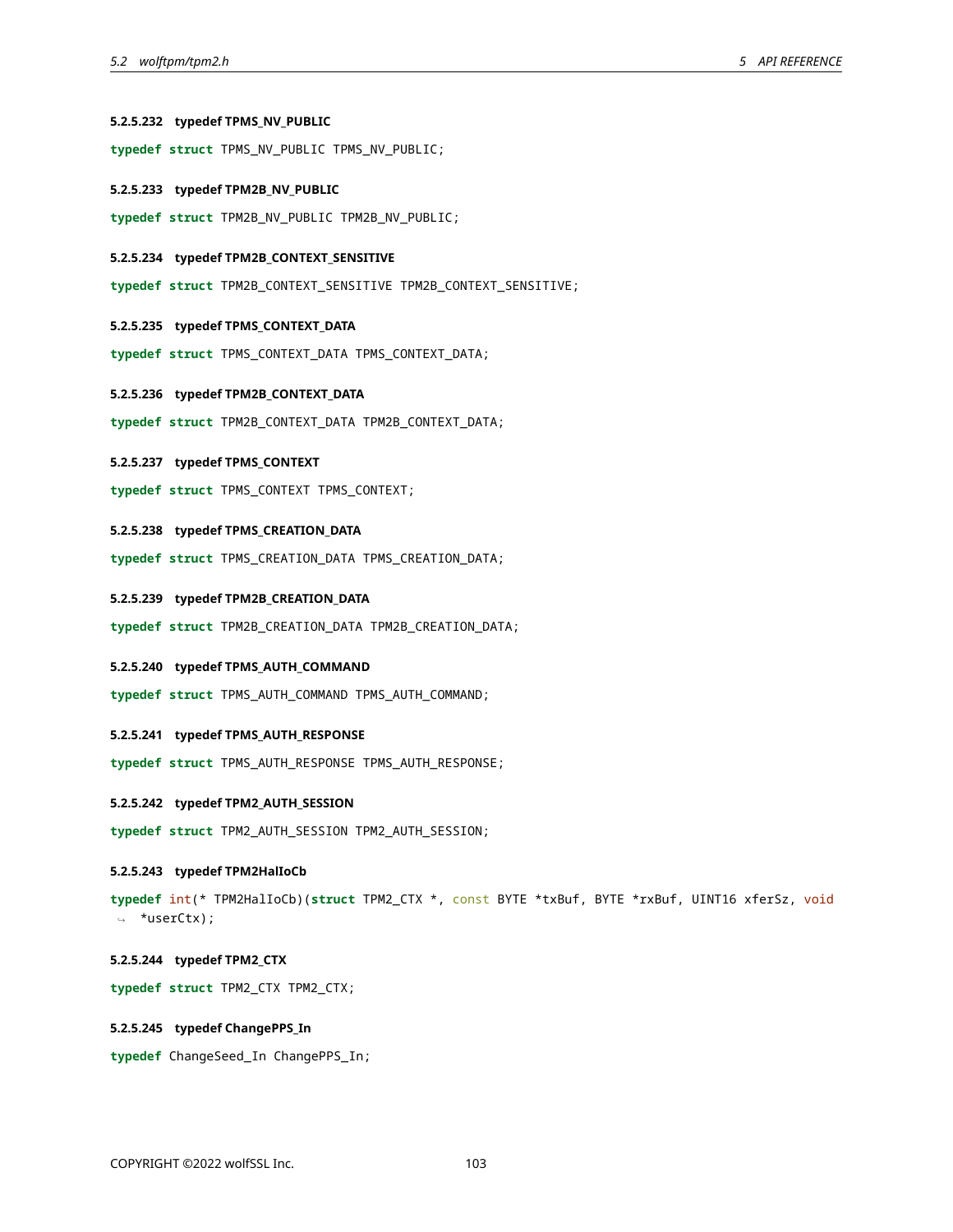#### **5.2.5.246 typedef ChangeEPS\_In**

**typedef** ChangeSeed\_In ChangeEPS\_In;

```
5.2.5.247 typedef TPM_MODE_SET
```
**typedef struct** TPM\_MODE\_SET TPM\_MODE\_SET;

#### **5.2.5.248 typedef GetRandom2\_In**

**typedef** GetRandom\_In GetRandom2\_In;

# **5.2.5.249 typedef TPMI\_GPIO\_NAME**

**typedef** UINT32 TPMI\_GPIO\_NAME;

```
5.2.5.250 typedef TPMI_GPIO_MODE
```
**typedef** UINT32 TPMI\_GPIO\_MODE;

#### **5.2.5.251 typedef TPMS\_GPIO\_CONFIG**

**typedef struct** TPMS\_GPIO\_CONFIG TPMS\_GPIO\_CONFIG;

### **5.2.5.252 typedef TPML\_GPIO\_CONFIG**

**typedef struct** TPML\_GPIO\_CONFIG TPML\_GPIO\_CONFIG;

#### **5.2.6 Functions Documentation**

#### **5.2.6.1 function TPM2\_Startup**

```
WOLFTPM_API TPM_RC TPM2_Startup(
    Startup_In * in
)
```
#### **5.2.6.2 function TPM2\_Shutdown**

```
WOLFTPM_API TPM_RC TPM2_Shutdown(
    Shutdown_In * in
)
```
#### **5.2.6.3 function TPM2\_GetCapability**

```
WOLFTPM_API TPM_RC TPM2_GetCapability(
   GetCapability_In * in,
    GetCapability_Out * out
)
```
### **5.2.6.4 function TPM2\_SelfTest**

```
WOLFTPM_API TPM_RC TPM2_SelfTest(
    SelfTest_In * in
)
```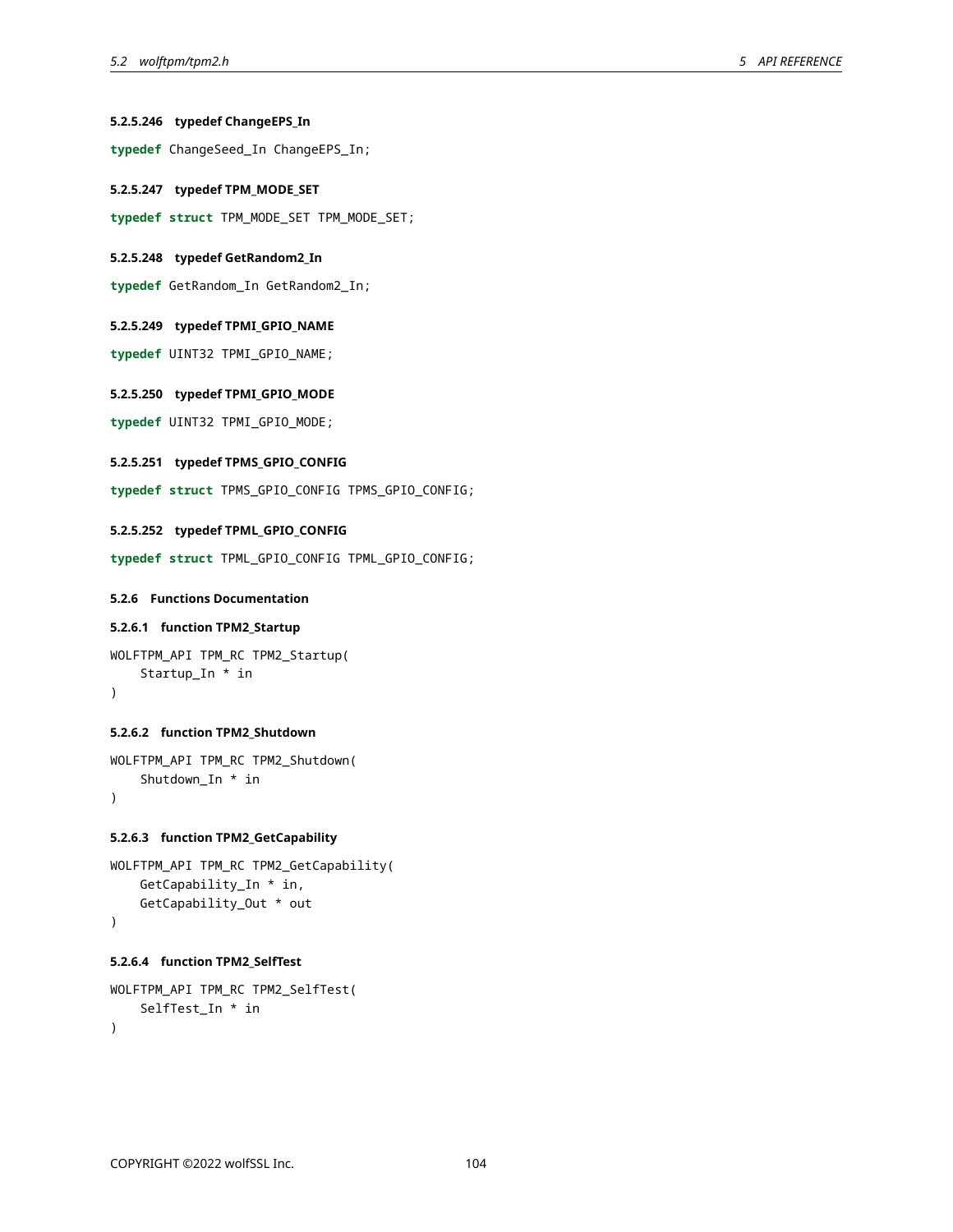#### **5.2.6.5 function TPM2\_IncrementalSelfTest**

```
WOLFTPM_API TPM_RC TPM2_IncrementalSelfTest(
    IncrementalSelfTest_In * in,
    IncrementalSelfTest_Out * out
)
```
#### **5.2.6.6 function TPM2\_GetTestResult**

```
WOLFTPM_API TPM_RC TPM2_GetTestResult(
   GetTestResult_Out * out
)
```
#### **5.2.6.7 function TPM2\_GetRandom**

```
WOLFTPM_API TPM_RC TPM2_GetRandom(
   GetRandom_In * in,
   GetRandom_Out * out
)
```
#### **5.2.6.8 function TPM2\_StirRandom**

```
WOLFTPM_API TPM_RC TPM2_StirRandom(
   StirRandom_In * in
)
```
#### **5.2.6.9 function TPM2\_PCR\_Read**

```
WOLFTPM_API TPM_RC TPM2_PCR_Read(
   PCR_Read_In * in,
   PCR_Read_Out * out
)
```
#### **5.2.6.10 function TPM2\_PCR\_Extend**

```
WOLFTPM_API TPM_RC TPM2_PCR_Extend(
   PCR_Extend_In * in
)
```
# **5.2.6.11 function TPM2\_Create**

```
WOLFTPM_API TPM_RC TPM2_Create(
   Create_In * in,
    Create_Out * out
\lambda
```
#### **5.2.6.12 function TPM2\_CreateLoaded**

```
WOLFTPM_API TPM_RC TPM2_CreateLoaded(
   CreateLoaded_In * in,
   CreateLoaded_Out * out
)
```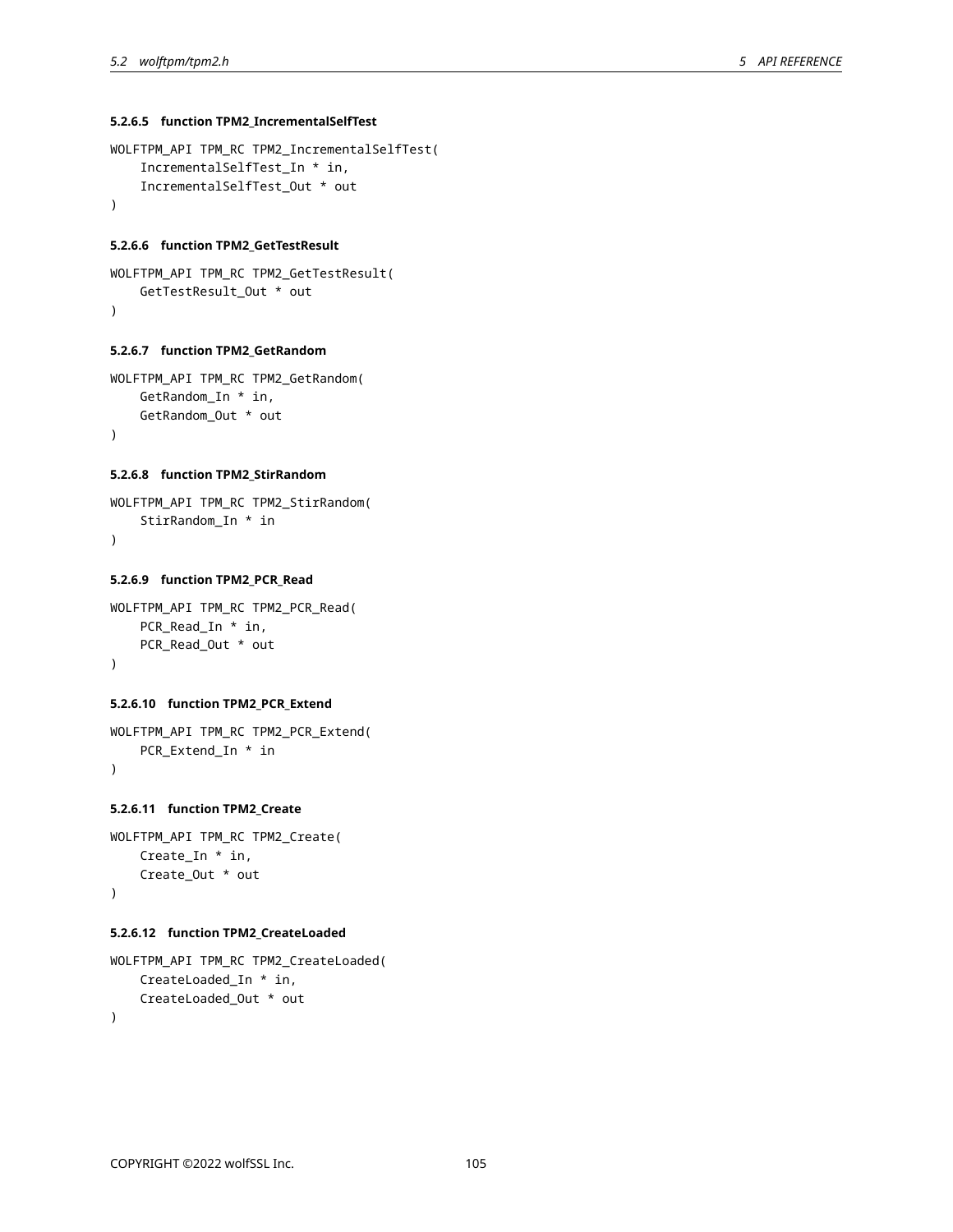#### **5.2.6.13 function TPM2\_CreatePrimary**

```
WOLFTPM_API TPM_RC TPM2_CreatePrimary(
    CreatePrimary_In * in,
    CreatePrimary_Out * out
)
```
#### **5.2.6.14 function TPM2\_Load**

```
WOLFTPM_API TPM_RC TPM2_Load(
   Load_In * in,
    Load_Out * out
\lambda
```
#### **5.2.6.15 function TPM2\_FlushContext**

```
WOLFTPM_API TPM_RC TPM2_FlushContext(
    FlushContext_In * in
\lambda
```
#### **5.2.6.16 function TPM2\_Unseal**

```
WOLFTPM_API TPM_RC TPM2_Unseal(
   Unseal_In * in,
   Unseal_Out * out
)
```
#### **5.2.6.17 function TPM2\_StartAuthSession**

```
WOLFTPM_API TPM_RC TPM2_StartAuthSession(
    StartAuthSession_In * in,
    StartAuthSession_Out * out
)
```
#### **5.2.6.18 function TPM2\_PolicyRestart**

```
WOLFTPM_API TPM_RC TPM2_PolicyRestart(
   PolicyRestart_In * in
)
```
#### **5.2.6.19 function TPM2\_LoadExternal**

```
WOLFTPM_API TPM_RC TPM2_LoadExternal(
    LoadExternal_In * in,
    LoadExternal_Out * out
)
```
#### **5.2.6.20 function TPM2\_ReadPublic**

```
WOLFTPM_API TPM_RC TPM2_ReadPublic(
    ReadPublic_In * in,
    ReadPublic_Out * out
)
```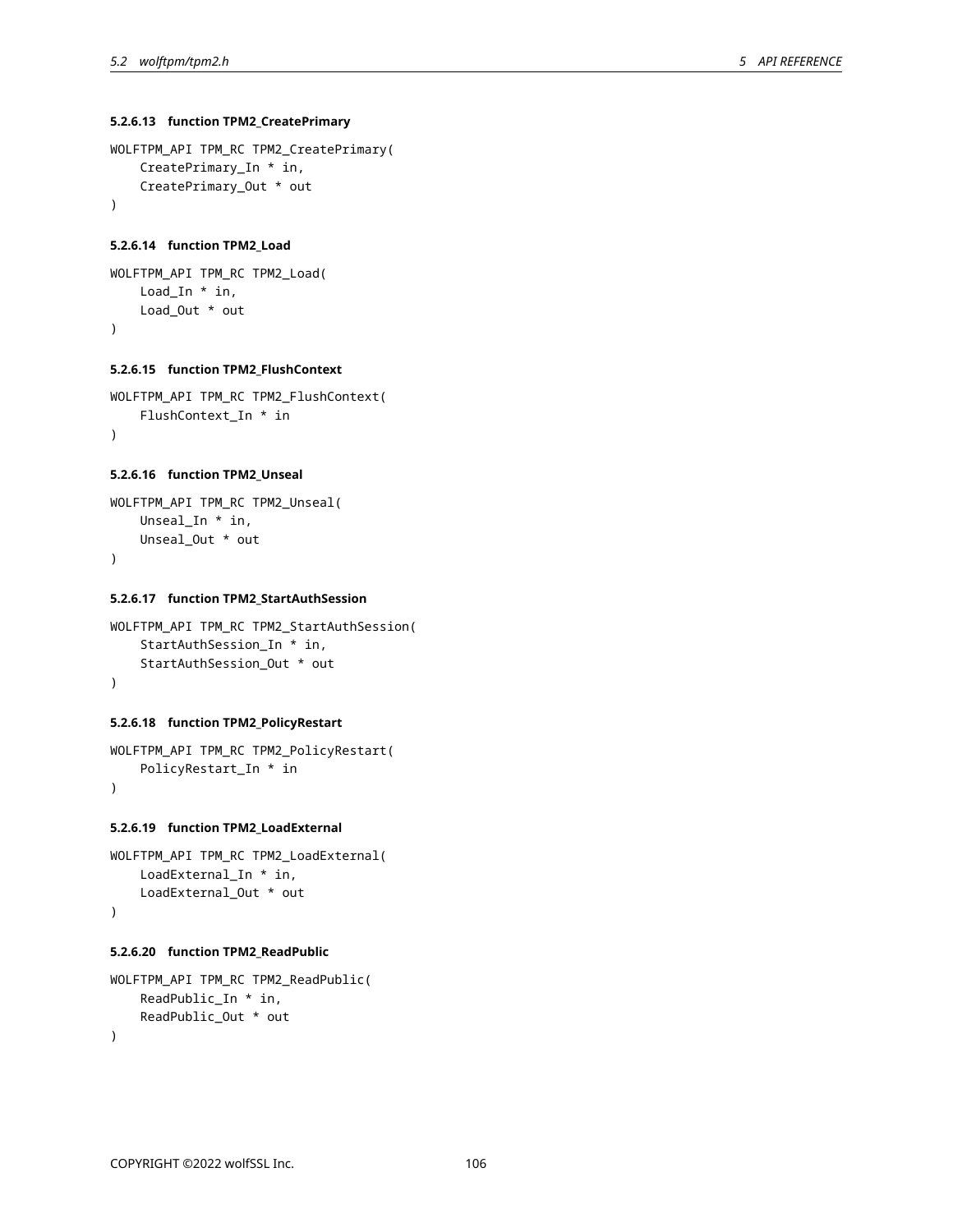#### **5.2.6.21 function TPM2\_ActivateCredential**

```
WOLFTPM_API TPM_RC TPM2_ActivateCredential(
   ActivateCredential_In * in,
    ActivateCredential_Out * out
)
```
#### **5.2.6.22 function TPM2\_MakeCredential**

```
WOLFTPM_API TPM_RC TPM2_MakeCredential(
    MakeCredential_In * in,
    MakeCredential_Out * out
\lambda
```
#### **5.2.6.23 function TPM2\_ObjectChangeAuth**

```
WOLFTPM_API TPM_RC TPM2_ObjectChangeAuth(
    ObjectChangeAuth_In * in,
    ObjectChangeAuth_Out * out
)
```
#### **5.2.6.24 function TPM2\_Duplicate**

```
WOLFTPM_API TPM_RC TPM2_Duplicate(
    Duplicate_In * in,
    Duplicate_Out * out
\lambda
```
#### **5.2.6.25 function TPM2\_Rewrap**

```
WOLFTPM_API TPM_RC TPM2_Rewrap(
    Rewrap_In * in,
    Rewrap_Out * out
)
```
#### **5.2.6.26 function TPM2\_Import**

```
WOLFTPM_API TPM_RC TPM2_Import(
    Import_In * in,
    Import_Out * out
)
```
#### **5.2.6.27 function TPM2\_RSA\_Encrypt**

```
WOLFTPM_API TPM_RC TPM2_RSA_Encrypt(
    RSA_Encrypt_In * in,
    RSA_Encrypt_Out * out
)
```
#### **5.2.6.28 function TPM2\_RSA\_Decrypt**

```
WOLFTPM_API TPM_RC TPM2_RSA_Decrypt(
    RSA_Decrypt_In * in,
    RSA_Decrypt_Out * out
)
```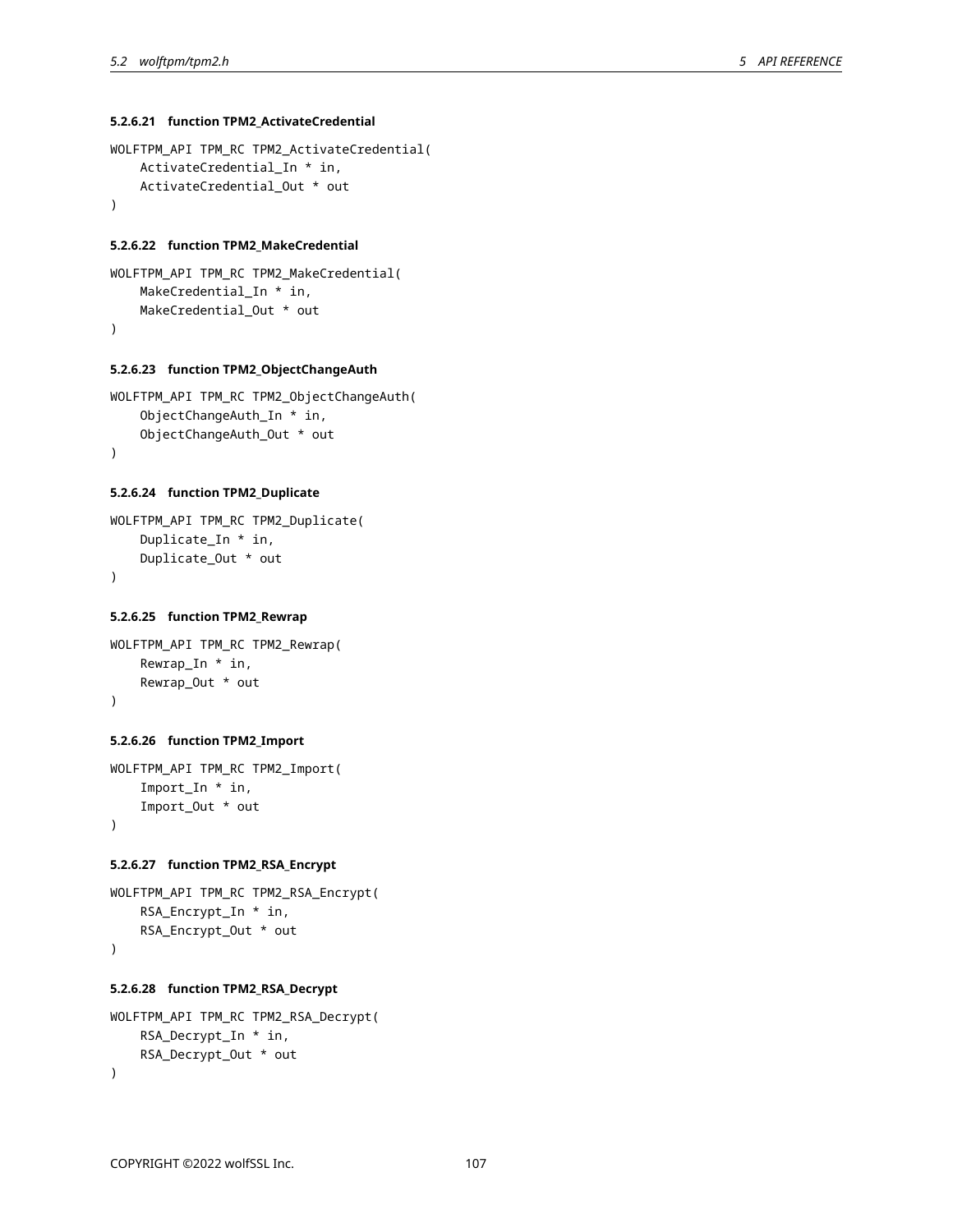#### **5.2.6.29 function TPM2\_ECDH\_KeyGen**

```
WOLFTPM_API TPM_RC TPM2_ECDH_KeyGen(
    ECDH_KeyGen_In * in,
    ECDH_KeyGen_Out * out
)
```
#### **5.2.6.30 function TPM2\_ECDH\_ZGen**

```
WOLFTPM_API TPM_RC TPM2_ECDH_ZGen(
    ECDH_ZGen_In * in,
    ECDH_ZGen_Out * out
\lambda
```
#### **5.2.6.31 function TPM2\_ECC\_Parameters**

```
WOLFTPM_API TPM_RC TPM2_ECC_Parameters(
    ECC_Parameters_In * in,
    ECC_Parameters_Out * out
)
```
#### **5.2.6.32 function TPM2\_ZGen\_2Phase**

```
WOLFTPM_API TPM_RC TPM2_ZGen_2Phase(
    ZGen_2Phase_In * in,
    ZGen_2Phase_Out * out
\lambda
```
### **5.2.6.33 function TPM2\_EncryptDecrypt**

```
WOLFTPM_API TPM_RC TPM2_EncryptDecrypt(
    EncryptDecrypt_In * in,
    EncryptDecrypt_Out * out
)
```
#### **5.2.6.34 function TPM2\_EncryptDecrypt2**

```
WOLFTPM_API TPM_RC TPM2_EncryptDecrypt2(
    EncryptDecrypt2_In * in,
    EncryptDecrypt2_Out * out
\lambda
```
#### **5.2.6.35 function TPM2\_Hash**

```
WOLFTPM_API TPM_RC TPM2_Hash(
   Hash_In * in,
   Hash_Out * out
)
```
#### **5.2.6.36 function TPM2\_HMAC**

```
WOLFTPM_API TPM_RC TPM2_HMAC(
    HMAC_In * in,
    HMAC_Out * out
\lambda
```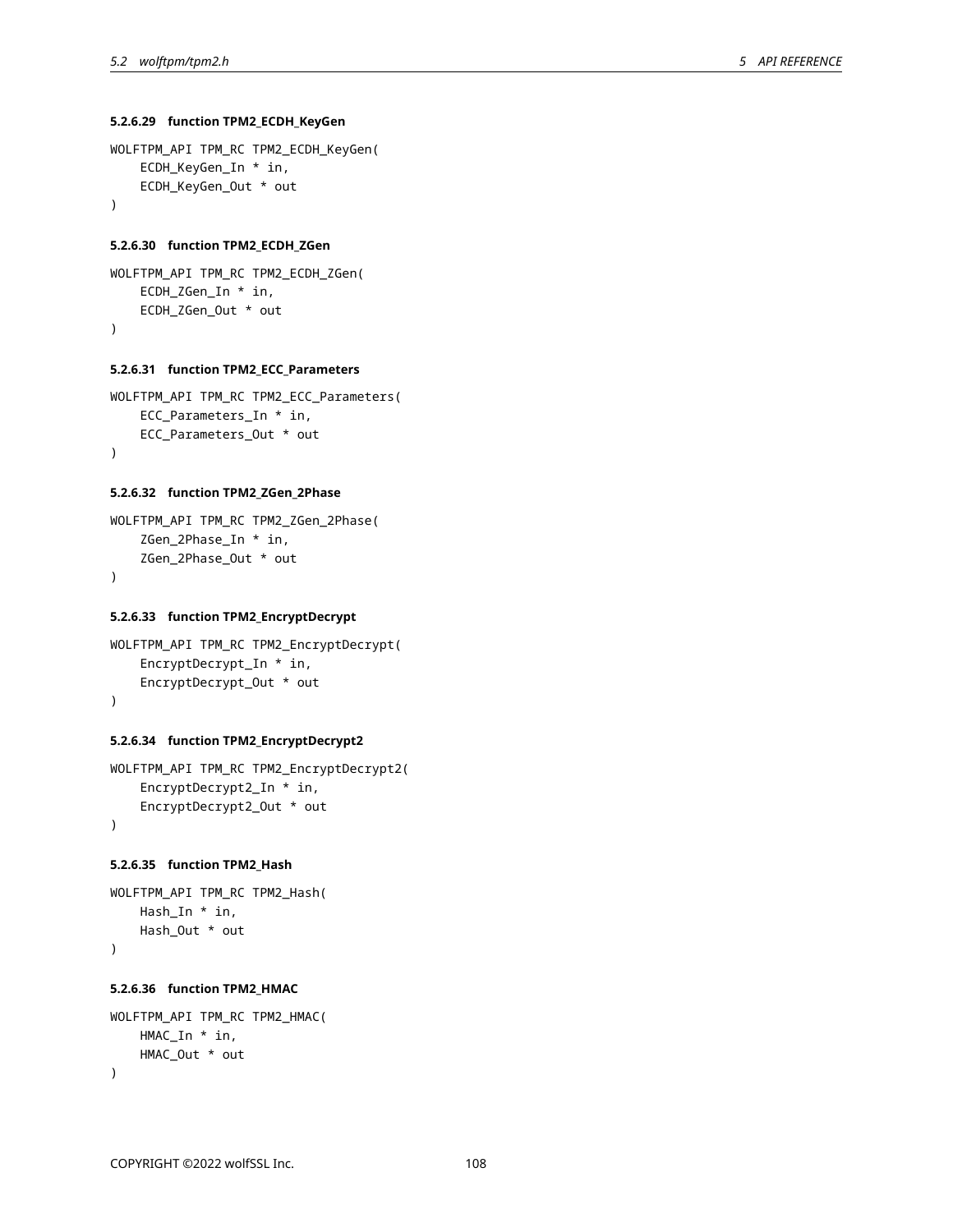## **5.2.6.37 function TPM2\_HMAC\_Start**

```
WOLFTPM_API TPM_RC TPM2_HMAC_Start(
   HMAC_Start_In * in,
   HMAC_Start_Out * out
)
```
#### **5.2.6.38 function TPM2\_HashSequenceStart**

```
WOLFTPM_API TPM_RC TPM2_HashSequenceStart(
   HashSequenceStart_In * in,
   HashSequenceStart_Out * out
\lambda
```
# **5.2.6.39 function TPM2\_SequenceUpdate**

```
WOLFTPM_API TPM_RC TPM2_SequenceUpdate(
    SequenceUpdate_In * in
)
```
#### **5.2.6.40 function TPM2\_SequenceComplete**

```
WOLFTPM_API TPM_RC TPM2_SequenceComplete(
    SequenceComplete_In * in,
    SequenceComplete_Out * out
)
```
#### **5.2.6.41 function TPM2\_EventSequenceComplete**

```
WOLFTPM_API TPM_RC TPM2_EventSequenceComplete(
    EventSequenceComplete_In * in,
    EventSequenceComplete_Out * out
)
```
#### **5.2.6.42 function TPM2\_Certify**

```
WOLFTPM_API TPM_RC TPM2_Certify(
   Certify_In * in,
    Certify_Out * out
)
```
## **5.2.6.43 function TPM2\_CertifyCreation**

```
WOLFTPM_API TPM_RC TPM2_CertifyCreation(
    CertifyCreation_In * in,
    CertifyCreation_Out * out
)
```
## **5.2.6.44 function TPM2\_Quote**

```
WOLFTPM_API TPM_RC TPM2_Quote(
    Quote_In * in,
    Quote_Out * out
)
```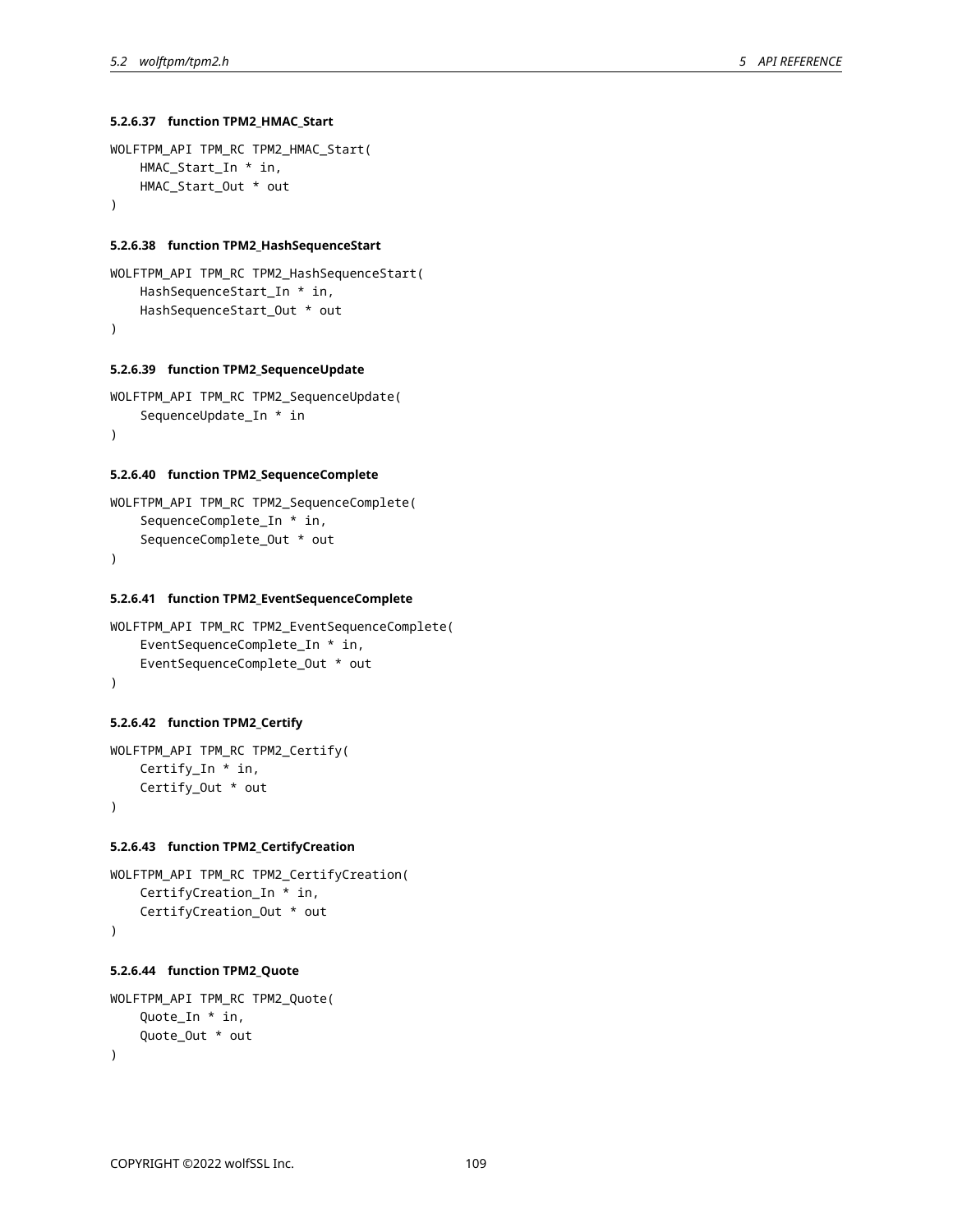## **5.2.6.45 function TPM2\_GetSessionAuditDigest**

```
WOLFTPM_API TPM_RC TPM2_GetSessionAuditDigest(
   GetSessionAuditDigest_In * in,
    GetSessionAuditDigest_Out * out
)
```
#### **5.2.6.46 function TPM2\_GetCommandAuditDigest**

```
WOLFTPM_API TPM_RC TPM2_GetCommandAuditDigest(
    GetCommandAuditDigest_In * in,
    GetCommandAuditDigest_Out * out
\lambda
```
#### **5.2.6.47 function TPM2\_GetTime**

```
WOLFTPM_API TPM_RC TPM2_GetTime(
    GetTime_In * in,
    GetTime_Out * out
)
```
#### **5.2.6.48 function TPM2\_Commit**

```
WOLFTPM_API TPM_RC TPM2_Commit(
    Commit_In * in,
    Commit_Out * out
\lambda
```
## **5.2.6.49 function TPM2\_EC\_Ephemeral**

```
WOLFTPM_API TPM_RC TPM2_EC_Ephemeral(
    EC_Ephemeral_In * in,
    EC_Ephemeral_Out * out
)
```
## **5.2.6.50 function TPM2\_VerifySignature**

```
WOLFTPM_API TPM_RC TPM2_VerifySignature(
    VerifySignature_In * in,
   VerifySignature_Out * out
)
```
## **5.2.6.51 function TPM2\_Sign**

```
WOLFTPM_API TPM_RC TPM2_Sign(
    Sign_In * in,
    Sign_Out * out
)
```
#### **5.2.6.52 function TPM2\_SetCommandCodeAuditStatus**

```
WOLFTPM_API TPM_RC TPM2_SetCommandCodeAuditStatus(
   SetCommandCodeAuditStatus_In * in
)
```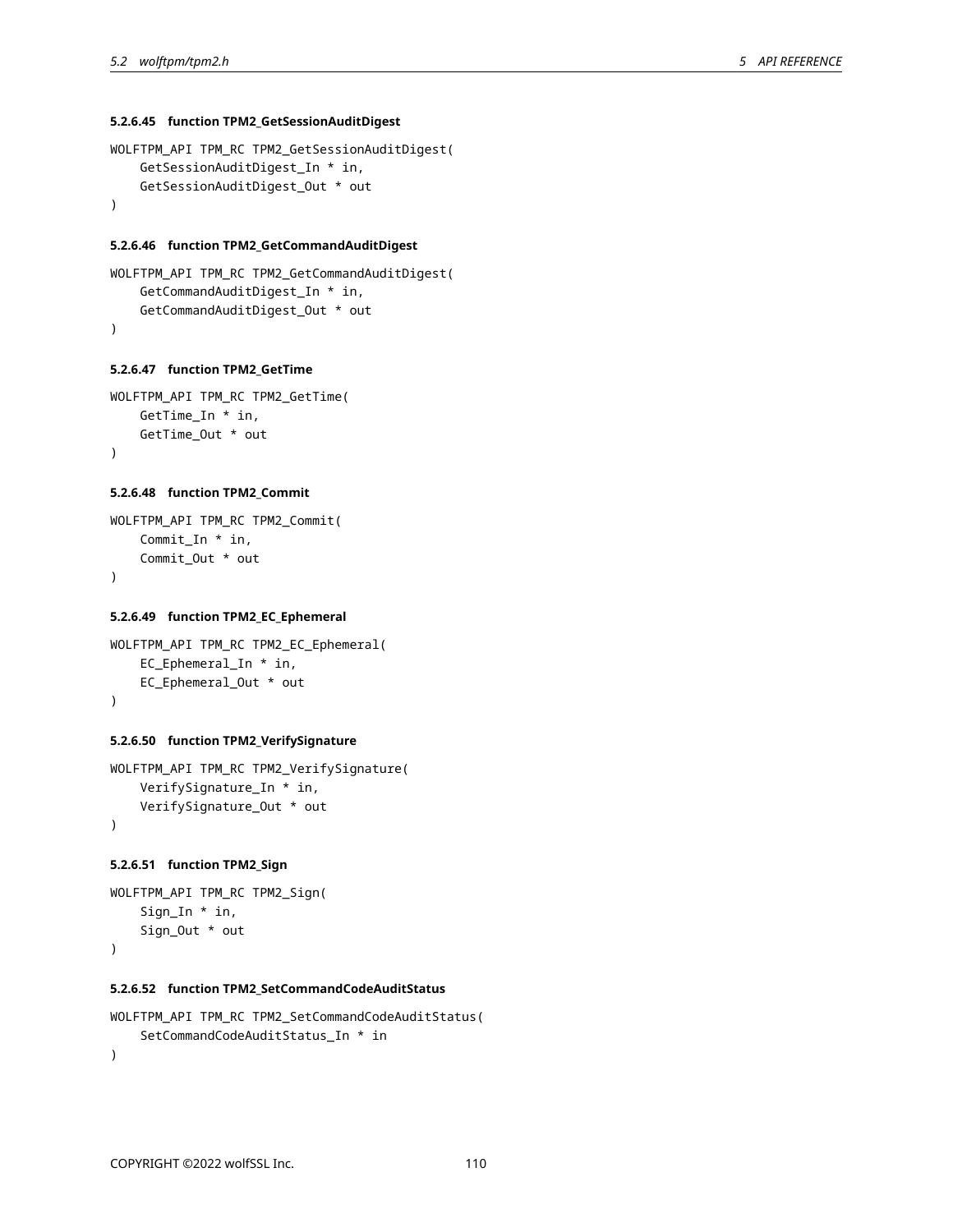## **5.2.6.53 function TPM2\_PCR\_Event**

```
WOLFTPM_API TPM_RC TPM2_PCR_Event(
    PCR_Event_In * in,
    PCR_Event_Out * out
)
```
#### **5.2.6.54 function TPM2\_PCR\_Allocate**

```
WOLFTPM_API TPM_RC TPM2_PCR_Allocate(
    PCR_Allocate_In * in,
    PCR_Allocate_Out * out
\lambda
```
#### **5.2.6.55 function TPM2\_PCR\_SetAuthPolicy**

```
WOLFTPM_API TPM_RC TPM2_PCR_SetAuthPolicy(
    PCR_SetAuthPolicy_In * in
\lambda
```
#### **5.2.6.56 function TPM2\_PCR\_SetAuthValue**

```
WOLFTPM_API TPM_RC TPM2_PCR_SetAuthValue(
   PCR_SetAuthValue_In * in
)
```
## **5.2.6.57 function TPM2\_PCR\_Reset**

```
WOLFTPM_API TPM_RC TPM2_PCR_Reset(
    PCR_Reset_In * in
\lambda
```
## **5.2.6.58 function TPM2\_PolicySigned**

```
WOLFTPM_API TPM_RC TPM2_PolicySigned(
    PolicySigned_In * in,
    PolicySigned_Out * out
)
```
## **5.2.6.59 function TPM2\_PolicySecret**

```
WOLFTPM_API TPM_RC TPM2_PolicySecret(
    PolicySecret_In * in,
    PolicySecret_Out * out
\lambda
```
## **5.2.6.60 function TPM2\_PolicyTicket**

```
WOLFTPM_API TPM_RC TPM2_PolicyTicket(
    PolicyTicket_In * in
)
```
## **5.2.6.61 function TPM2\_PolicyOR**

```
WOLFTPM_API TPM_RC TPM2_PolicyOR(
   PolicyOR_In * in
)
```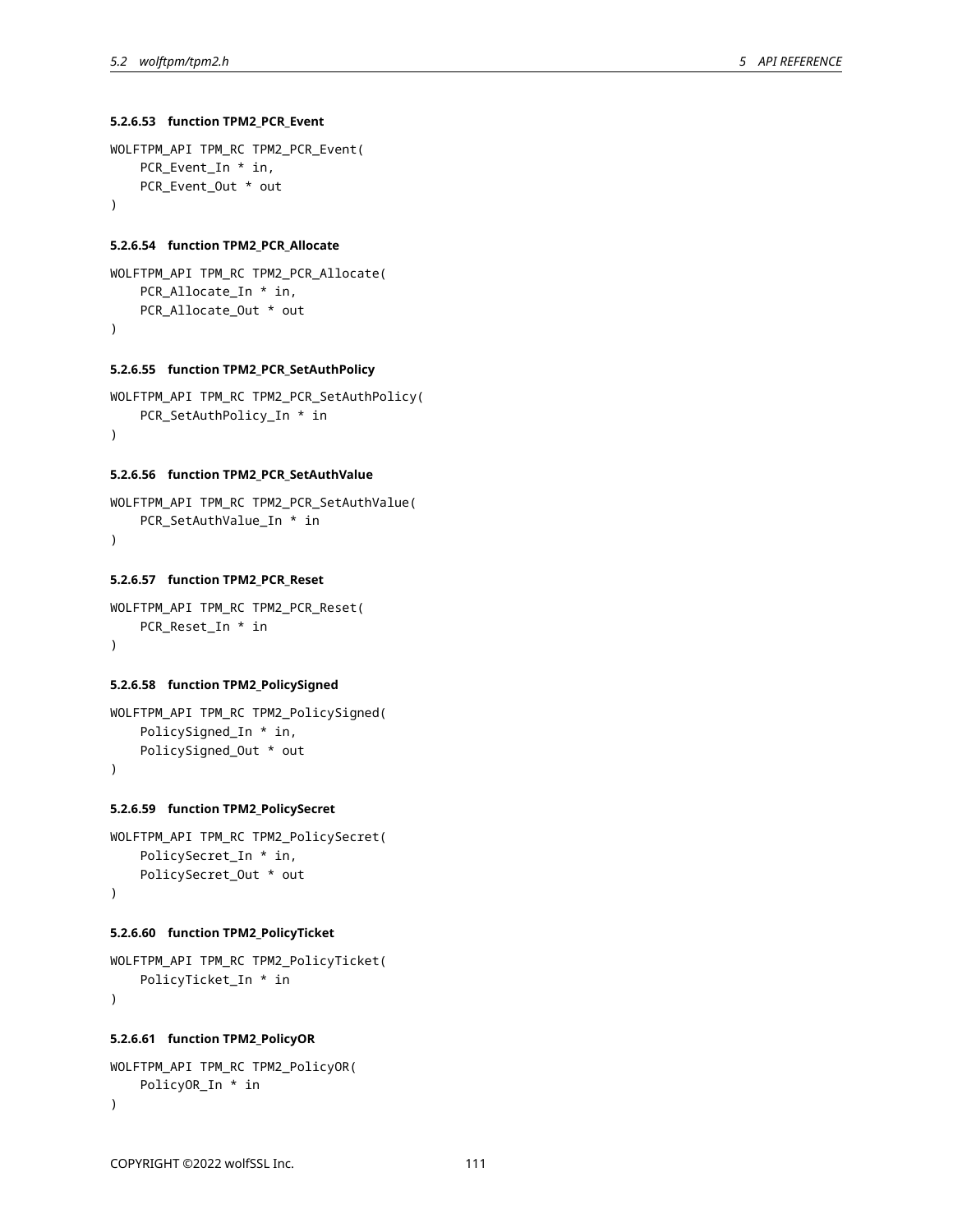**5.2.6.62 function TPM2\_PolicyPCR**

```
WOLFTPM_API TPM_RC TPM2_PolicyPCR(
    PolicyPCR_In * in
)
```
## **5.2.6.63 function TPM2\_PolicyLocality**

```
WOLFTPM_API TPM_RC TPM2_PolicyLocality(
    PolicyLocality_In * in
\lambda
```
## **5.2.6.64 function TPM2\_PolicyNV**

```
WOLFTPM_API TPM_RC TPM2_PolicyNV(
   PolicyNV_In * in
)
```
## **5.2.6.65 function TPM2\_PolicyCounterTimer**

```
WOLFTPM_API TPM_RC TPM2_PolicyCounterTimer(
    PolicyCounterTimer_In * in
)
```
# **5.2.6.66 function TPM2\_PolicyCommandCode**

```
WOLFTPM_API TPM_RC TPM2_PolicyCommandCode(
    PolicyCommandCode_In * in
)
```
#### **5.2.6.67 function TPM2\_PolicyPhysicalPresence**

```
WOLFTPM_API TPM_RC TPM2_PolicyPhysicalPresence(
    PolicyPhysicalPresence_In * in
)
```
## **5.2.6.68 function TPM2\_PolicyCpHash**

```
WOLFTPM_API TPM_RC TPM2_PolicyCpHash(
    PolicyCpHash_In * in
```

```
\lambda
```
## **5.2.6.69 function TPM2\_PolicyNameHash**

```
WOLFTPM_API TPM_RC TPM2_PolicyNameHash(
    PolicyNameHash_In * in
```

```
)
```
# **5.2.6.70 function TPM2\_PolicyDuplicationSelect**

```
WOLFTPM_API TPM_RC TPM2_PolicyDuplicationSelect(
    PolicyDuplicationSelect_In * in
```

```
\lambda
```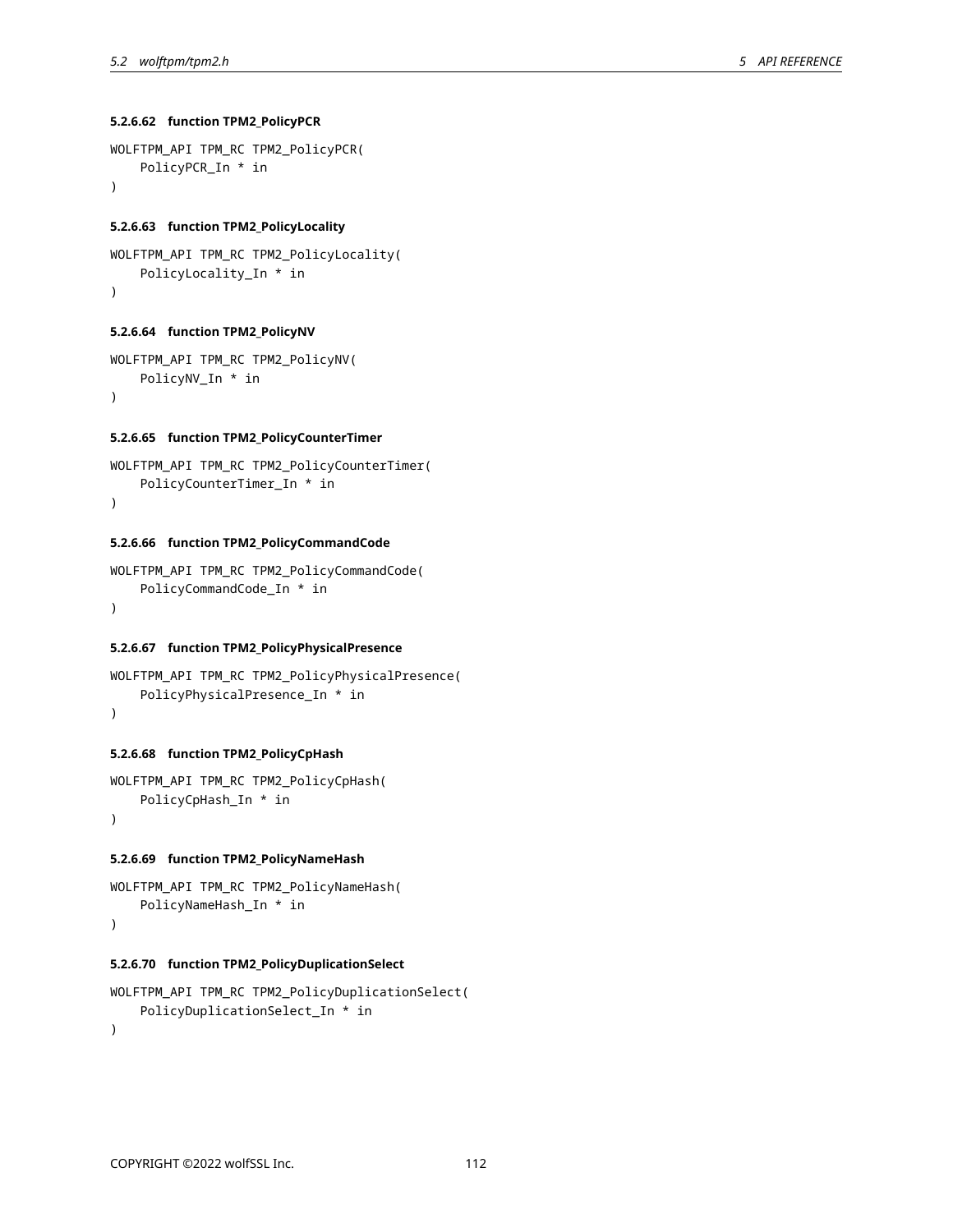## **5.2.6.71 function TPM2\_PolicyAuthorize**

```
WOLFTPM_API TPM_RC TPM2_PolicyAuthorize(
    PolicyAuthorize_In * in
)
```
## **5.2.6.72 function TPM2\_PolicyAuthValue**

```
WOLFTPM_API TPM_RC TPM2_PolicyAuthValue(
    PolicyAuthValue_In * in
)
```
## **5.2.6.73 function TPM2\_PolicyPassword**

```
WOLFTPM_API TPM_RC TPM2_PolicyPassword(
   PolicyPassword_In * in
)
```
## **5.2.6.74 function TPM2\_PolicyGetDigest**

```
WOLFTPM_API TPM_RC TPM2_PolicyGetDigest(
    PolicyGetDigest_In * in,
    PolicyGetDigest_Out * out
)
```
#### **5.2.6.75 function TPM2\_PolicyNvWritten**

```
WOLFTPM_API TPM_RC TPM2_PolicyNvWritten(
    PolicyNvWritten_In * in
)
```
## **5.2.6.76 function TPM2\_PolicyTemplate**

```
WOLFTPM_API TPM_RC TPM2_PolicyTemplate(
    PolicyTemplate_In * in
)
```
## **5.2.6.77 function TPM2\_PolicyAuthorizeNV**

```
WOLFTPM_API TPM_RC TPM2_PolicyAuthorizeNV(
    PolicyAuthorizeNV_In * in
)
```
#### **5.2.6.78 function \_TPM\_Hash\_Start**

```
WOLFTPM_API void _TPM_Hash_Start(
    void
)
```
# **5.2.6.79 function \_TPM\_Hash\_Data**

```
WOLFTPM_API void _TPM_Hash_Data(
   UINT32 dataSize,
    BYTE * data
)
```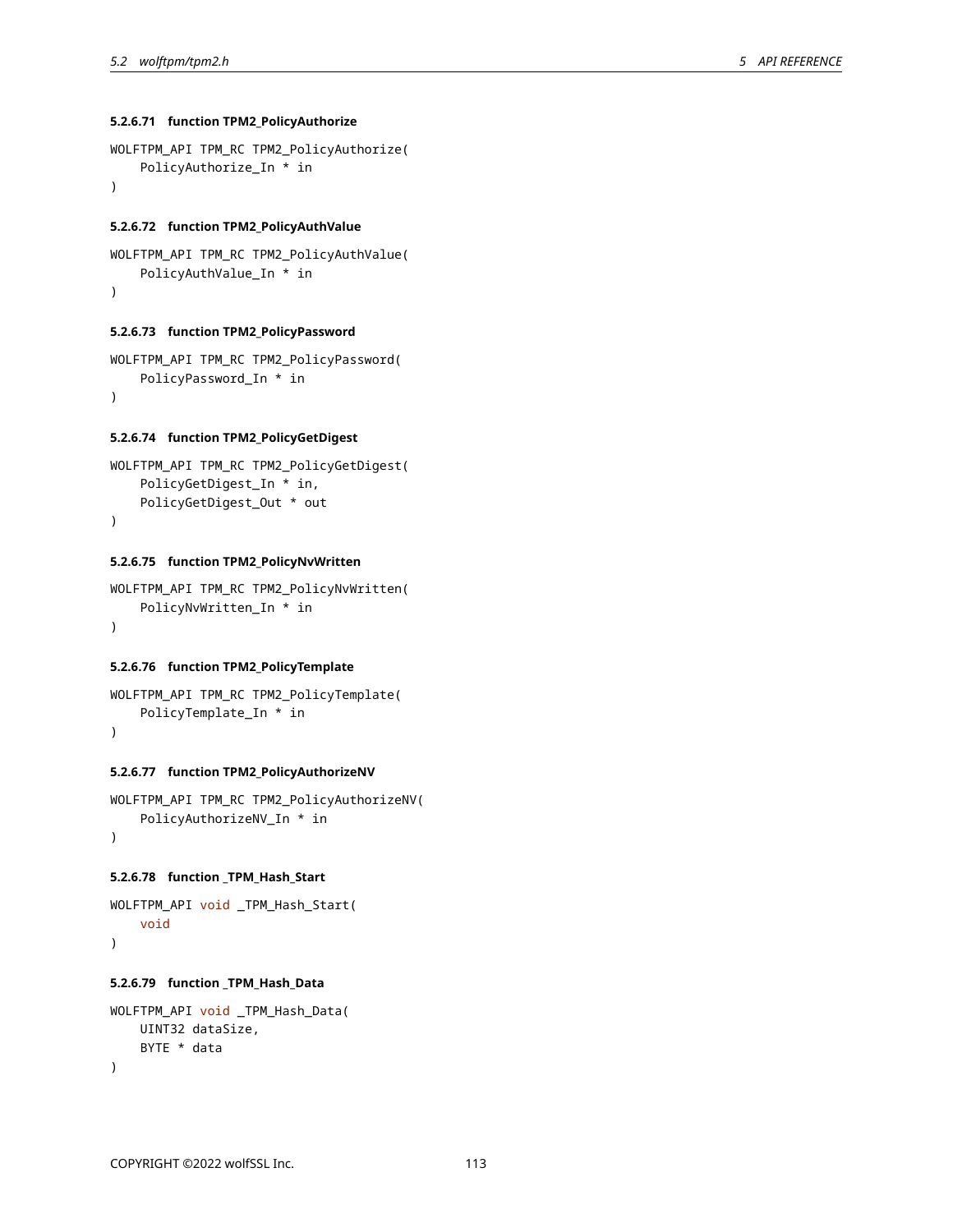**5.2.6.80 function \_TPM\_Hash\_End**

```
WOLFTPM_API void _TPM_Hash_End(
    void
)
```
#### **5.2.6.81 function TPM2\_HierarchyControl**

```
WOLFTPM_API TPM_RC TPM2_HierarchyControl(
   HierarchyControl_In * in
)
```
# **5.2.6.82 function TPM2\_SetPrimaryPolicy**

```
WOLFTPM_API TPM_RC TPM2_SetPrimaryPolicy(
   SetPrimaryPolicy_In * in
)
```
## **5.2.6.83 function TPM2\_ChangePPS**

```
WOLFTPM_API TPM_RC TPM2_ChangePPS(
    ChangePPS_In * in
)
```
# **5.2.6.84 function TPM2\_ChangeEPS**

```
WOLFTPM_API TPM_RC TPM2_ChangeEPS(
    ChangeEPS_In * in
)
```
## **5.2.6.85 function TPM2\_Clear**

```
WOLFTPM_API TPM_RC TPM2_Clear(
    Clear_In * in
)
```
# **5.2.6.86 function TPM2\_ClearControl**

```
WOLFTPM_API TPM_RC TPM2_ClearControl(
   ClearControl_In * in
)
```
#### **5.2.6.87 function TPM2\_HierarchyChangeAuth**

```
WOLFTPM_API TPM_RC TPM2_HierarchyChangeAuth(
   HierarchyChangeAuth_In * in
)
```
## **5.2.6.88 function TPM2\_DictionaryAttackLockReset**

```
WOLFTPM_API TPM_RC TPM2_DictionaryAttackLockReset(
    DictionaryAttackLockReset_In * in
)
```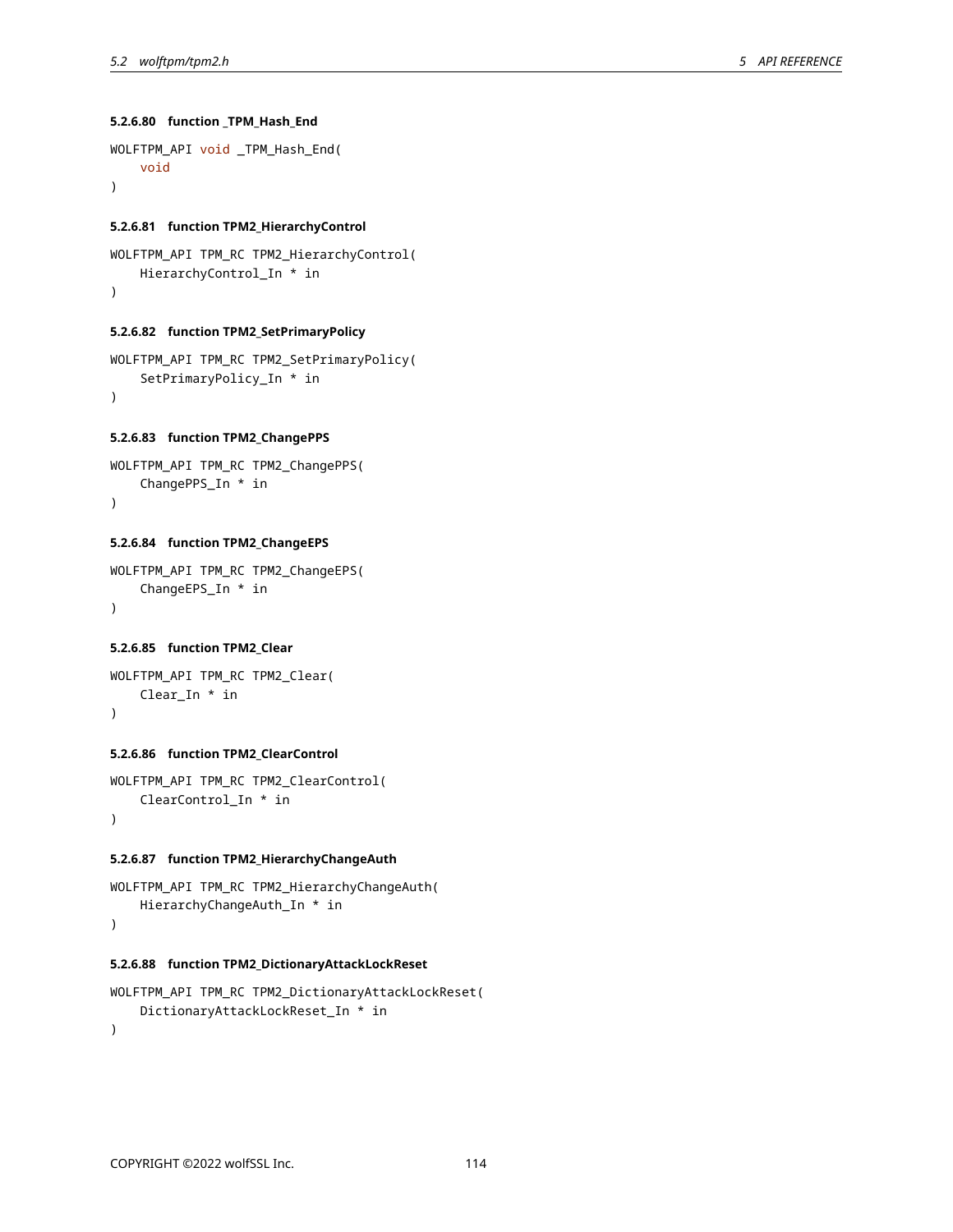# **5.2.6.89 function TPM2\_DictionaryAttackParameters**

```
WOLFTPM_API TPM_RC TPM2_DictionaryAttackParameters(
    DictionaryAttackParameters_In * in
)
```
## **5.2.6.90 function TPM2\_PP\_Commands**

```
WOLFTPM_API TPM_RC TPM2_PP_Commands(
    PP_Commands_In * in
)
```
# **5.2.6.91 function TPM2\_SetAlgorithmSet**

```
WOLFTPM_API TPM_RC TPM2_SetAlgorithmSet(
   SetAlgorithmSet_In * in
)
```
#### **5.2.6.92 function TPM2\_FieldUpgradeStart**

```
WOLFTPM_API TPM_RC TPM2_FieldUpgradeStart(
    FieldUpgradeStart_In * in
)
```
# **5.2.6.93 function TPM2\_FieldUpgradeData**

```
WOLFTPM_API TPM_RC TPM2_FieldUpgradeData(
    FieldUpgradeData_In * in,
    FieldUpgradeData_Out * out
\lambda
```
## **5.2.6.94 function TPM2\_FirmwareRead**

```
WOLFTPM_API TPM_RC TPM2_FirmwareRead(
    FirmwareRead_In * in,
    FirmwareRead_Out * out
)
```
#### **5.2.6.95 function TPM2\_ContextSave**

```
WOLFTPM_API TPM_RC TPM2_ContextSave(
    ContextSave_In * in,
    ContextSave_Out * out
)
```
#### **5.2.6.96 function TPM2\_ContextLoad**

```
WOLFTPM_API TPM_RC TPM2_ContextLoad(
    ContextLoad_In * in,
    ContextLoad_Out * out
)
```
#### **5.2.6.97 function TPM2\_EvictControl**

```
WOLFTPM_API TPM_RC TPM2_EvictControl(
   EvictControl_In * in
)
```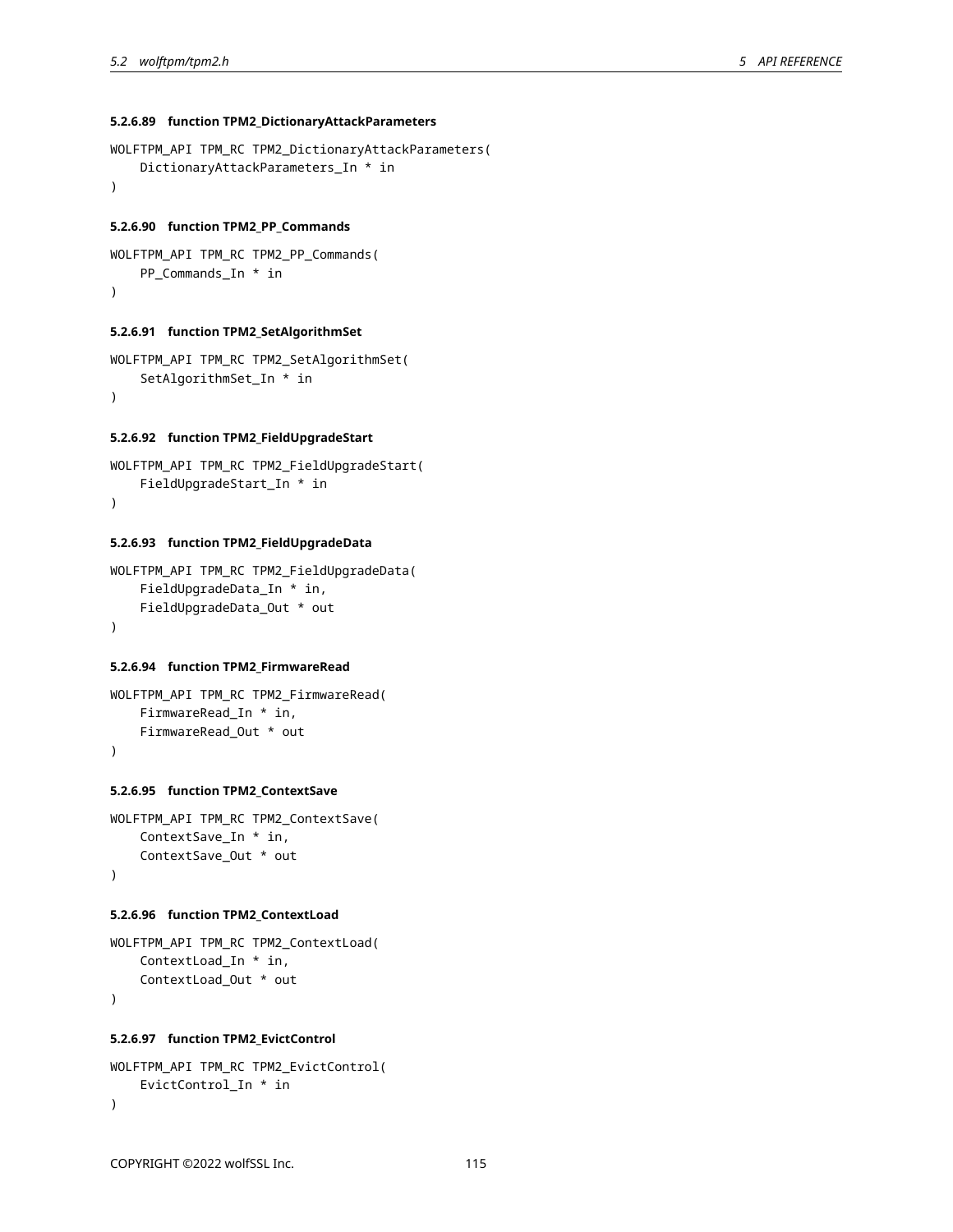## **5.2.6.98 function TPM2\_ReadClock**

```
WOLFTPM_API TPM_RC TPM2_ReadClock(
    ReadClock_Out * out
)
```
## **5.2.6.99 function TPM2\_ClockSet**

```
WOLFTPM_API TPM_RC TPM2_ClockSet(
    ClockSet_In * in
)
```
# **5.2.6.100 function TPM2\_ClockRateAdjust**

```
WOLFTPM_API TPM_RC TPM2_ClockRateAdjust(
    ClockRateAdjust_In * in
\lambda
```
### **5.2.6.101 function TPM2\_TestParms**

```
WOLFTPM_API TPM_RC TPM2_TestParms(
    TestParms_In * in
)
```
# **5.2.6.102 function TPM2\_NV\_DefineSpace**

```
WOLFTPM_API TPM_RC TPM2_NV_DefineSpace(
    NV_DefineSpace_In * in
)
```
## **5.2.6.103 function TPM2\_NV\_UndefineSpace**

```
WOLFTPM_API TPM_RC TPM2_NV_UndefineSpace(
    NV_UndefineSpace_In * in
)
```
## **5.2.6.104 function TPM2\_NV\_UndefineSpaceSpecial**

```
WOLFTPM_API TPM_RC TPM2_NV_UndefineSpaceSpecial(
   NV_UndefineSpaceSpecial_In * in
)
```
## **5.2.6.105 function TPM2\_NV\_ReadPublic**

```
WOLFTPM_API TPM_RC TPM2_NV_ReadPublic(
   NV_ReadPublic_In * in,
   NV_ReadPublic_Out * out
)
```
# **5.2.6.106 function TPM2\_NV\_Write**

```
WOLFTPM_API TPM_RC TPM2_NV_Write(
   NV_Write_In * in
)
```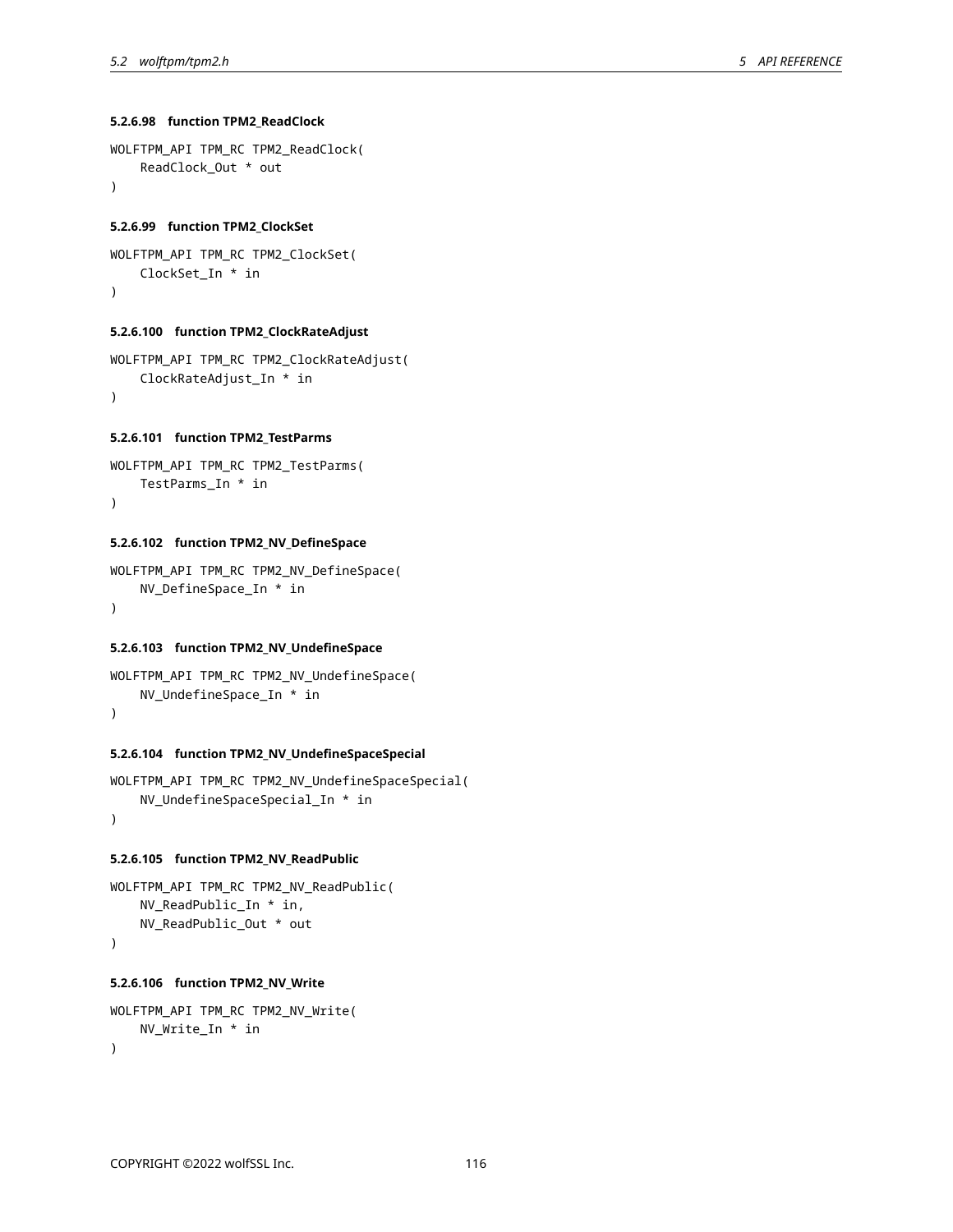## **5.2.6.107 function TPM2\_NV\_Increment**

```
WOLFTPM_API TPM_RC TPM2_NV_Increment(
    NV_Increment_In * in
)
```
## **5.2.6.108 function TPM2\_NV\_Extend**

```
WOLFTPM_API TPM_RC TPM2_NV_Extend(
   NV_Extend_In * in
)
```
## **5.2.6.109 function TPM2\_NV\_SetBits**

```
WOLFTPM_API TPM_RC TPM2_NV_SetBits(
   NV_SetBits_In * in
\lambda
```
## **5.2.6.110 function TPM2\_NV\_WriteLock**

```
WOLFTPM_API TPM_RC TPM2_NV_WriteLock(
   NV_WriteLock_In * in
)
```
# **5.2.6.111 function TPM2\_NV\_GlobalWriteLock**

```
WOLFTPM_API TPM_RC TPM2_NV_GlobalWriteLock(
   NV_GlobalWriteLock_In * in
)
```
## **5.2.6.112 function TPM2\_NV\_Read**

```
WOLFTPM_API TPM_RC TPM2_NV_Read(
    NV_Read_In * in,
    NV_Read_Out * out
\lambda
```
# **5.2.6.113 function TPM2\_NV\_ReadLock**

```
WOLFTPM_API TPM_RC TPM2_NV_ReadLock(
   NV_ReadLock_In * in
)
```
#### **5.2.6.114 function TPM2\_NV\_ChangeAuth**

```
WOLFTPM_API TPM_RC TPM2_NV_ChangeAuth(
    NV_ChangeAuth_In * in
)
```
# **5.2.6.115 function TPM2\_NV\_Certify**

```
WOLFTPM_API TPM_RC TPM2_NV_Certify(
   NV_Certify_In * in,
   NV_Certify_Out * out
)
```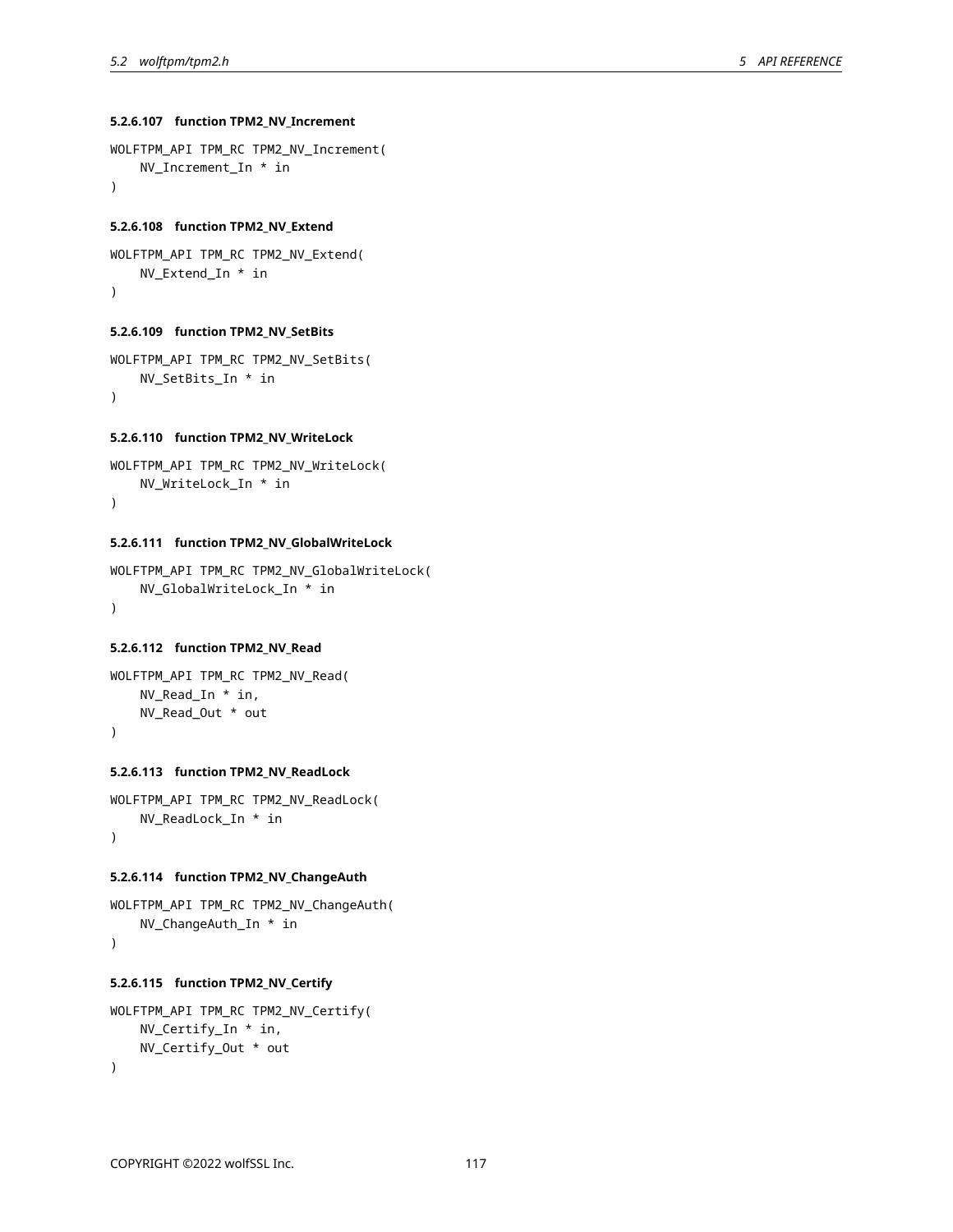# **5.2.6.116 function TPM2\_SetCommandSet**

```
WOLFTPM_API int TPM2_SetCommandSet(
    SetCommandSet_In * in
)
```
## **5.2.6.117 function TPM2\_SetMode**

```
WOLFTPM_API int TPM2_SetMode(
    SetMode_In * in
)
```
## **5.2.6.118 function TPM2\_GetRandom2**

```
WOLFTPM_API TPM_RC TPM2_GetRandom2(
    GetRandom2_In * in,
    GetRandom2_Out * out
)
```
#### **5.2.6.119 function TPM2\_GPIO\_Config**

```
WOLFTPM_API int TPM2_GPIO_Config(
    GpioConfig_In * in
)
```
## **5.2.6.120 function TPM2\_NTC2\_PreConfig**

```
WOLFTPM_API int TPM2_NTC2_PreConfig(
   NTC2_PreConfig_In * in
)
```
## **5.2.6.121 function TPM2\_NTC2\_GetConfig**

```
WOLFTPM_API int TPM2_NTC2_GetConfig(
    NTC2_GetConfig_Out * out
)
```
# **5.2.6.122 function TPM2\_Init**

```
WOLFTPM_API TPM_RC TPM2_Init(
   TPM2_CTX * ctx,
    TPM2HalIoCb ioCb,
    void * userCtx
)
```
Initializes a TPM with HAL IO callback and user supplied context. When using wolfTPM with –enable-devtpm or –enable-swtpm configuration, the ioCb and userCtx are not used.

## **Parameters**:

- **ctx** pointer to a TPM2\_CTX struct
- **ioCb** pointer to TPM2HalIoCb (HAL IO) callback function
- **userCtx** pointer to the user's context that will be stored as a member of the ctx struct

**See**:

- TPM2\_Startup
- TPM2\_GetRCString
- TPM2\_Init\_minimal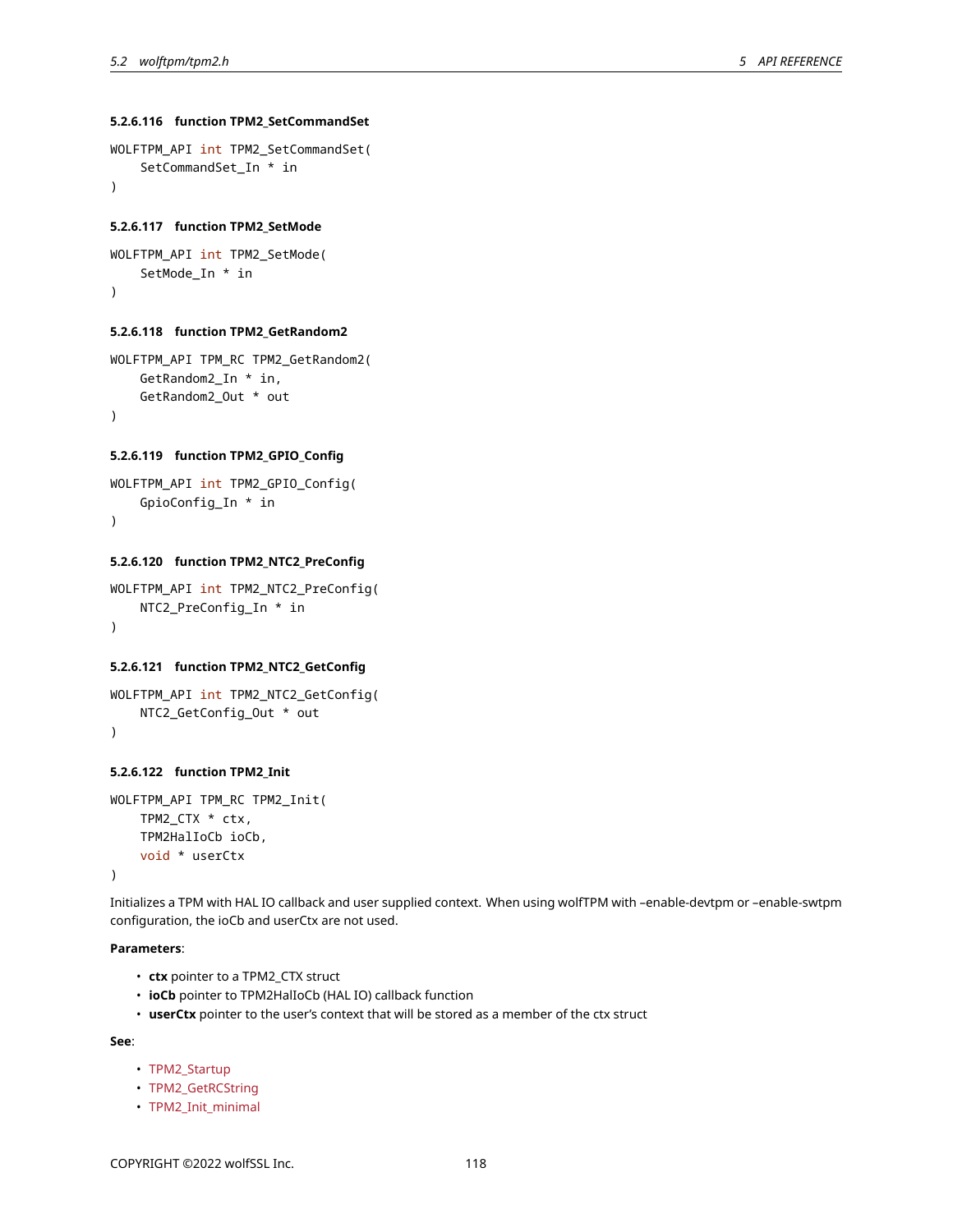- TPM2\_Init\_ex
- wolfTPM2\_Init

## **Return**:

- TPM\_RC\_SUCCESS: successful
- TPM\_RC\_FAILURE: general error (possibly IO)
- BAD\_FUNC\_ARG check arguments provided

**Note**: TPM2\_Init\_minimal() with both ioCb and userCtx set to NULL. In other modes, the ioCb shall be set in order to use TIS. Example ioCB for baremetal and RTOS applications are provided in examples/tpm\_io.c

*Example*

```
int rc;
TPM2_CTX tpm2Ctx;
rc = TPM2_Init(&tpm2Ctx, TPM2_IoCb, userCtx);
if (rc != TPM_RC_SUCCESS) {
    // TPM2_Init failed
}
```
# **5.2.6.123 function TPM2\_Init\_ex**

```
WOLFTPM_API TPM_RC TPM2_Init_ex(
    TPM2_CTX * ctx,
    TPM2HalIoCb ioCb,
    void * userCtx,
    int timeoutTries
)
```
Initializes a TPM with timeoutTries, HAL IO callback and user supplied context.

## **Parameters**:

- **ctx** pointer to a TPM2\_CTX struct
- **ioCb** pointer to TPM2HalIoCb (HAL IO) callback function
- **userCtx** pointer to the user's context that will be stored as a member of the ctx struct
- **timeoutTries** specifies the number of attempts to confirm that TPM2 startup has completed

**See**:

- TPM2\_GetRCString
- TPM2\_Init\_minimal
- TPM2\_Init
- wolfTPM2\_Init\_ex

#### **Return**:

- TPM\_RC\_SUCCESS: successful
- TPM\_RC\_FAILURE: general error (possibly IO)
- BAD\_FUNC\_ARG check arguments provided

**Note**: It is recommended to use TPM2\_Init instead of using TPM2\_Init\_ex directly.

## **5.2.6.124 function TPM2\_Init\_minimal**

```
WOLFTPM_API TPM_RC TPM2_Init_minimal(
    TPM2_CTX * ctx
)
```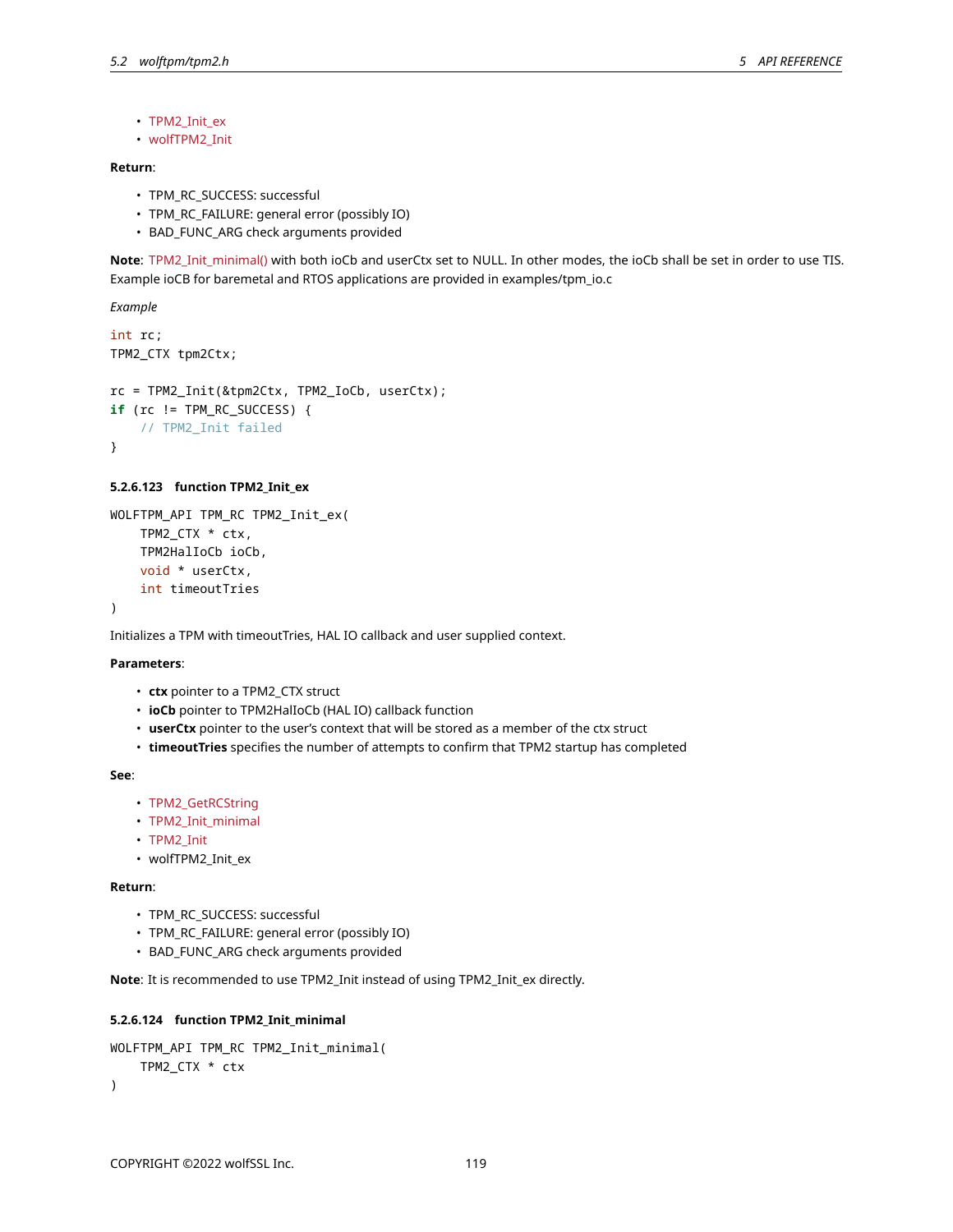Initializes a TPM and sets the wolfTPM2 context that will be used. This function is typically used for rich operating systems, like Windows.

#### **Parameters**:

• **ctx** pointer to a TPM2\_CTX struct

**See**:

- TPM2\_GetRCString
- TPM2\_Init

## **Return**:

- TPM\_RC\_SUCCESS: successful
- TPM\_RC\_FAILURE: general error (possibly IO)
- BAD\_FUNC\_ARG check arguments provided

**Note**: It is recommended to use TPM2\_Init instead of using TPM2\_Init\_minimal directly.

#### **5.2.6.125 function TPM2\_Cleanup**

```
WOLFTPM_API TPM_RC TPM2_Cleanup(
    TPM2_CTX * ctx
```
)

Deinitializes a TPM and wolfcrypt (if it was initialized)

#### **Parameters**:

• **ctx** pointer to a TPM2\_CTX struct

# **See**:

- TPM2\_GetRCString
- TPM2\_Init
- wolfTPM2\_Cleanup

#### **Return**:

- TPM\_RC\_SUCCESS: successful
- TPM\_RC\_FAILURE: could not acquire the lock on the wolfTPM2 context
- BAD\_FUNC\_ARG: the TPM2 device structure is a NULL pointer

*Example*

```
int rc;
TPM2_CTX tpm2Ctx;
```

```
rc = TPM2_Cleanup(&tpm2Ctx->dev);
if (rc != TPM_RC_SUCCESS) {
    // TPM2_Cleanup failed
}
```
# **5.2.6.126 function TPM2\_ChipStartup**

```
WOLFTPM_API TPM_RC TPM2_ChipStartup(
   TPM2_CTX * ctx,
    int timeoutTries
)
```
Makes sure the TPM2 startup has completed and extracts the TPM device information.

**Parameters**: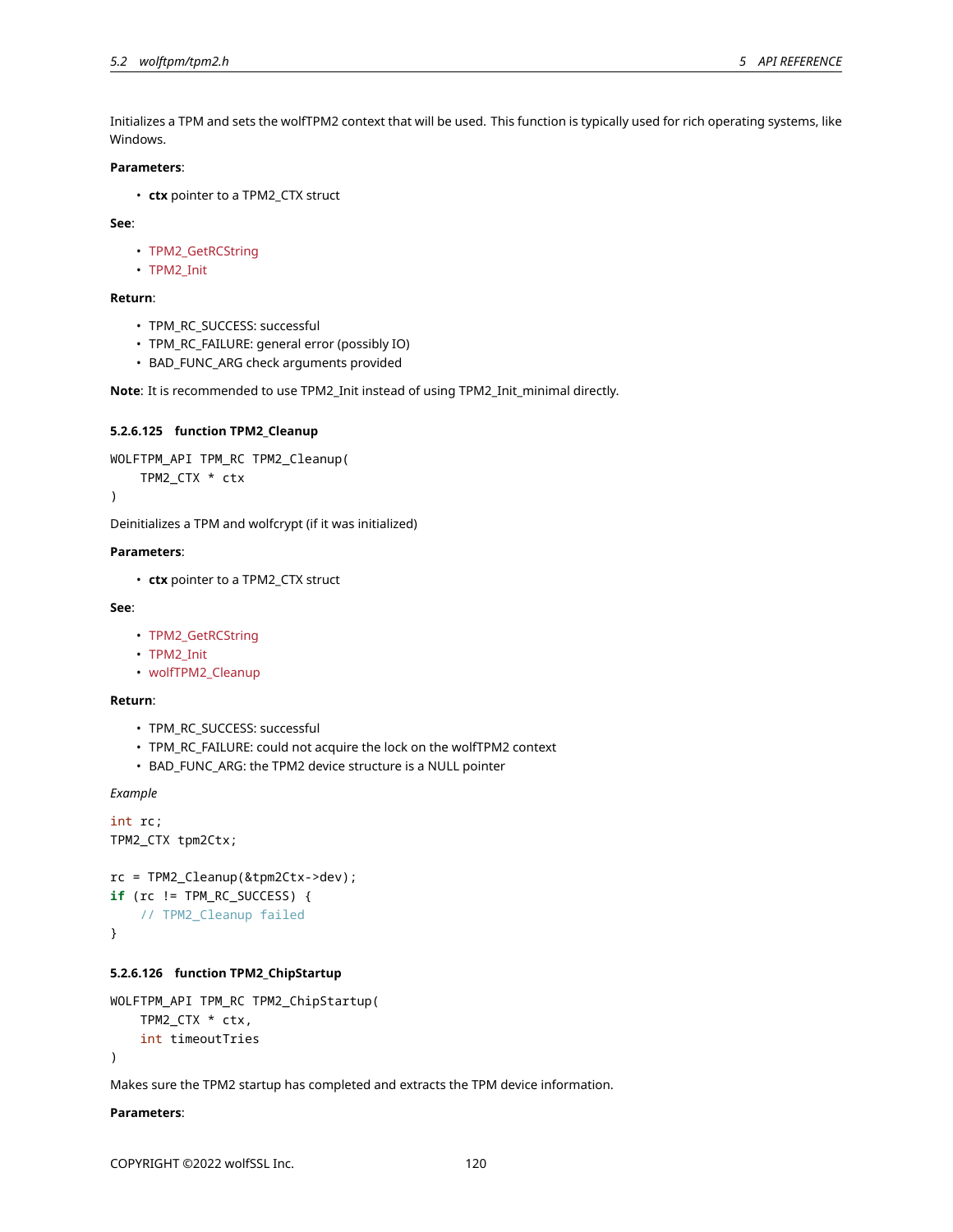- **ctx** pointer to a TPM2\_CTX struct
- **timeoutTries** specifies the number of attempts to check if TPM2 startup has completed

#### **See**:

- TPM2\_GetRCString
- TPM2 TIS StartupWait
- TPM2\_TIS\_RequestLocality
- TPM2 TIS GetInfo
- TPM2\_Init\_ex

## **Return**:

- TPM\_RC\_SUCCESS: successful
- TPM\_RC\_FAILURE: general error (possibly IO)
- BAD\_FUNC\_ARG: check the provided arguments
- TPM\_RC\_TIMEOUT: timeout occurred

**Note**: This function is used in TPM2\_Init\_ex

## **5.2.6.127 function TPM2\_SetHalIoCb**

```
WOLFTPM API TPM RC TPM2 SetHalIoCb(
    TPM2_CTX * ctx,
    TPM2HalIoCb ioCb,
    void * userCtx
```
)

Sets the user's context and IO callbacks needed for TPM communication.

## **Parameters**:

- **ctx** pointer to a TPM2\_CTX struct
- **ioCb** pointer to TPM2HalIoCb (HAL IO) callback function
- **userCtx** pointer to the user's context that will be stored as a member of the ctx struct

#### **See**:

- TPM2\_GetRCString
- TPM2\_Init
- wolfTPM2\_Init

## **Return**:

- TPM\_RC\_SUCCESS: successful
- TPM\_RC\_FAILURE: could not acquire the lock on the wolfTPM2 context
- BAD\_FUNC\_ARG: the TPM2 device structure is a NULL pointer

**Note**: SetHalIoCb will fail if built with devtpm or swtpm as the callback is not used for TPM. For other configuration builds, ioCb must be set to a non-NULL function pointer and userCtx is optional.

Typically, TPM2\_Init or wolfTPM2\_Init are used to set the HAL IO.

## **5.2.6.128 function TPM2\_SetSessionAuth**

```
WOLFTPM_API TPM_RC TPM2_SetSessionAuth(
```
TPM2\_AUTH\_SESSION \* session

```
)
```
Sets the structure holding the TPM Authorizations.

#### **Parameters**: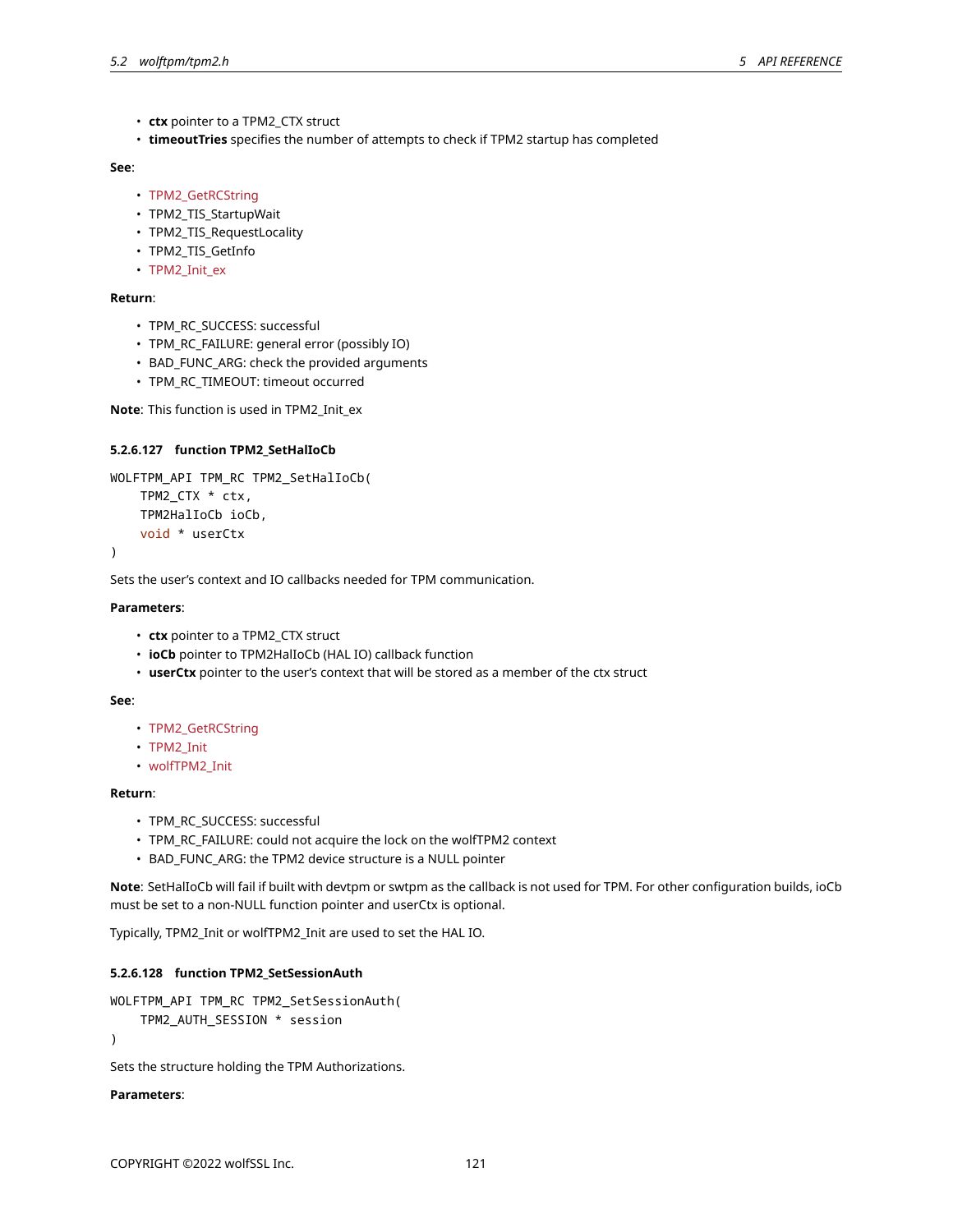• **session** pointer to an array of type TPM2\_AUTH\_SESSION

# **See**:

- TPM2\_GetRCString
- TPM2\_Init
- wolfTPM2\_Init

## **Return**:

- TPM\_RC\_SUCCESS: successful
- TPM\_RC\_FAILURE: could not acquire the lock on the wolfTPM2 context
- BAD\_FUNC\_ARG: the TPM2 context structure is a NULL pointer

Rarely used, because TPM2\_Init functions and wolfTPM2\_Init perform this initialization as well TPM 2.0 Commands can have up to three authorization slots, therefore it is recommended to supply an array of size MAX\_SESSION\_NUM to TPM2\_SetSessionAuth(see example below).

*Example*

```
int rc;
TPM2_AUTH_SESSION session[MAX_SESSION_NUM];
XMEMSET(session, 0, sizeof(session));
```

```
session[0].sessionHandle = TPM_RS_PW;
```

```
rc = TPM2_SetSessionAuth(session);
if (rc != TPM_RC_SUCCESS) {
    // TPM2_SetSessionAuth failed
}
```
#### **5.2.6.129 function TPM2\_GetSessionAuthCount**

```
WOLFTPM_API int TPM2_GetSessionAuthCount(
    TPM2_CTX * ctx
)
```
Determine the number of currently set TPM Authorizations.

## **Parameters**:

• **ctx** pointer to a TPM2\_CTX struct

## **See**:

- TPM2\_CTX
- TPM2\_AUTH\_SESSION

#### **Return**:

- the number of active TPM Authorizations (between one and three)
- BAD\_FUNC\_ARG: check the arguments provided for a NULL pointer

# *Example*

```
int authCount;
TPM2_CTX tpm2Ctx;
authCount = TPM2_GetSessionAuthCount(tpm2ctx);
if (authCount == BAD FUNC ARG) {
    // TPM2_GetSessionAuthCount failed
}
```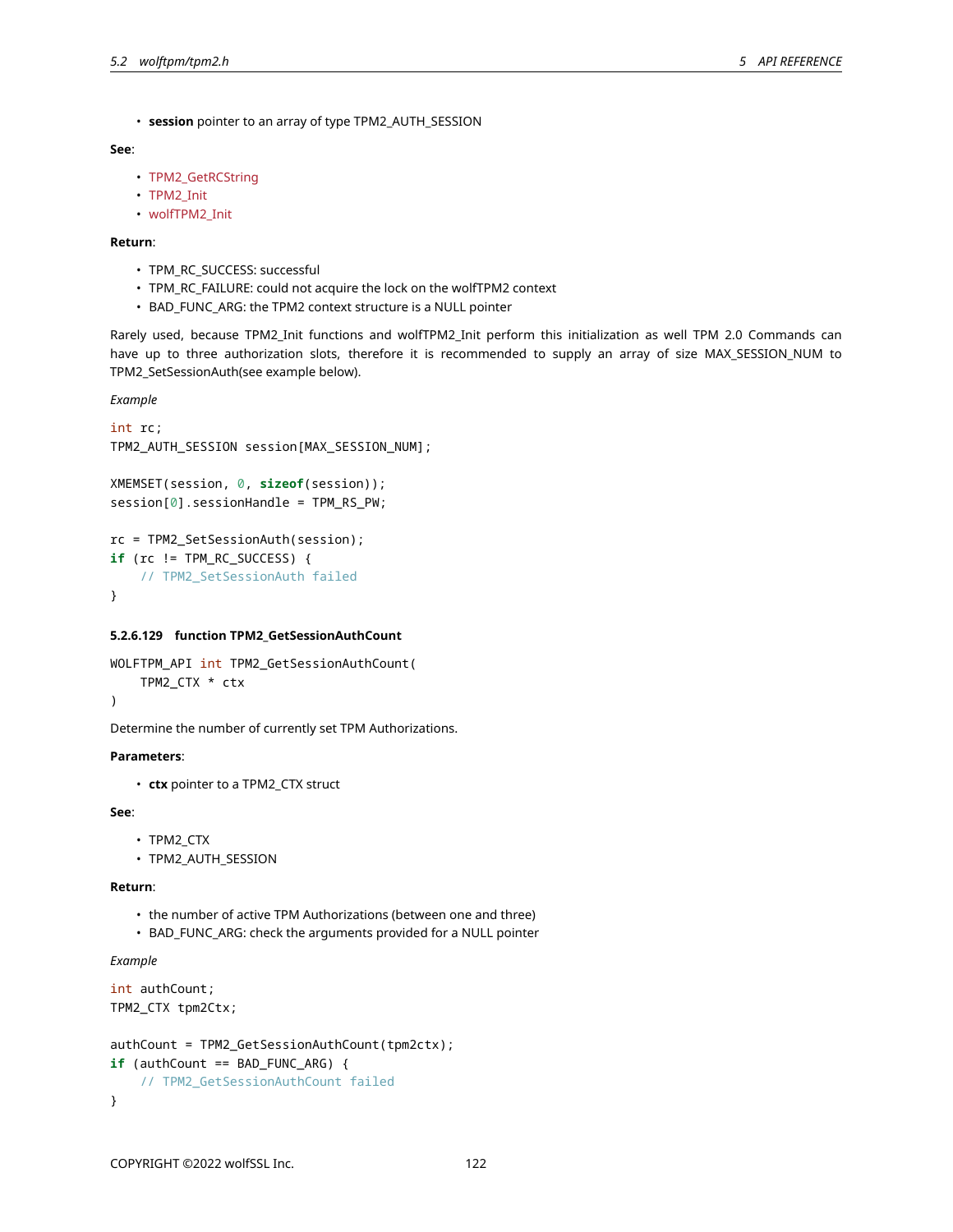## **5.2.6.130 function TPM2\_SetActiveCtx**

```
WOLFTPM_API void TPM2_SetActiveCtx(
    TPM2_CTX * ctx
```
)

Sets a new TPM2 context for use.

#### **Parameters**:

• **ctx** pointer to a TPM2\_CTX struct

## **See**:

- TPM2\_CTX
- TPM2\_AUTH\_SESSION

*Example*

TPM2\_CTX tpm2Ctx;

```
TPM2_SetActiveCtx(tpm2ctx);
```
## **5.2.6.131 function TPM2\_GetActiveCtx**

```
WOLFTPM_API TPM2_CTX * TPM2_GetActiveCtx(
    void
)
```
Provides a pointer to the TPM2 context in use.

#### **See**:

```
• TPM2_CTX
```
• TPM2\_AUTH\_SESSION

**Return**: ctx pointer to a TPM2\_CTX struct

*Example*

```
TPM2_CTX *tpm2Ctx;
```

```
tpm2Ctx = TPM2_GetActiveCtx();
```
# **5.2.6.132 function TPM2\_GetHashDigestSize**

```
WOLFTPM_API int TPM2_GetHashDigestSize(
    TPMI_ALG_HASH hashAlg
```
)

Determine the size in bytes of a TPM 2.0 hash digest.

#### **Parameters**:

• **hashAlg** a valid TPM 2.0 hash type

# **Return**:

- the size of a TPM 2.0 hash digest as number of bytes
- 0 if hash type is invalid

*Example*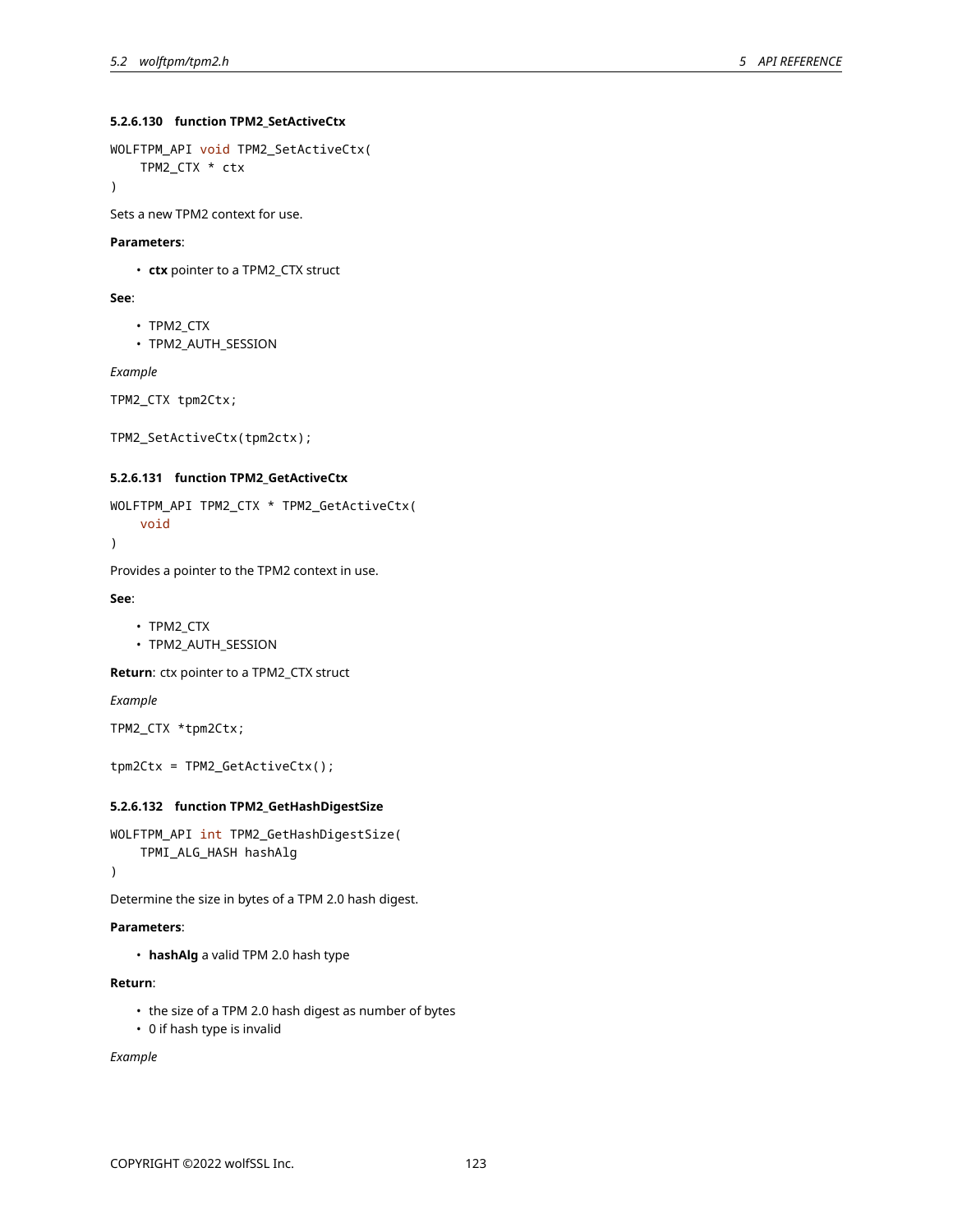```
int digestSize = 0;
TPMI_ALG_HASH hashAlg = TPM_ALG_SHA256;
```

```
digestSize = TPM2_GetHashDigestSize(hashAlg);
if (digestSize > 0) {
    //digestSize contains a valid value
}
```
## **5.2.6.133 function TPM2\_GetHashType**

```
WOLFTPM_API int TPM2_GetHashType(
    TPMI_ALG_HASH hashAlg
)
```
Translate a TPM2 hash type to its corresponding wolfcrypt hash type.

## **Parameters**:

• **hashAlg** a valid TPM 2.0 hash type

#### **Return**:

- a value specifying a hash type to use with wolfcrypt
- 0 if hash type is invalid

## *Example*

```
int wc_hashType;
TPMI_ALG_HASH hashAlg = TPM_ALG_SHA256;
```

```
wc_hashType = TPM2_GetHashDigestSize(hashAlg);
if (wc_hashType > 0) {
    //wc_hashType contains a valid wolfcrypt hash type
}
```
#### **5.2.6.134 function TPM2\_GetNonce**

```
WOLFTPM_API int TPM2_GetNonce(
   byte * nonceBuf,
    int nonceSz
)
```
Generate a fresh nonce of random numbers.

# **Parameters**:

- **nonceBuf** pointer to a BYTE buffer
- **nonceSz** size of the nonce in bytes

#### **Return**:

- TPM\_RC\_SUCCESS: successful
- TPM\_RC\_FAILURE: generic failure (TPM IO issue or wolfcrypt configuration)
- BAD\_FUNC\_ARG: check the provided arguments

**Note**: Can use the TPM random number generator if WOLFTPM2\_USE\_HW\_RNG is defined

*Example*

int rc, nonceSize = 32; BYTE freshNonce[32];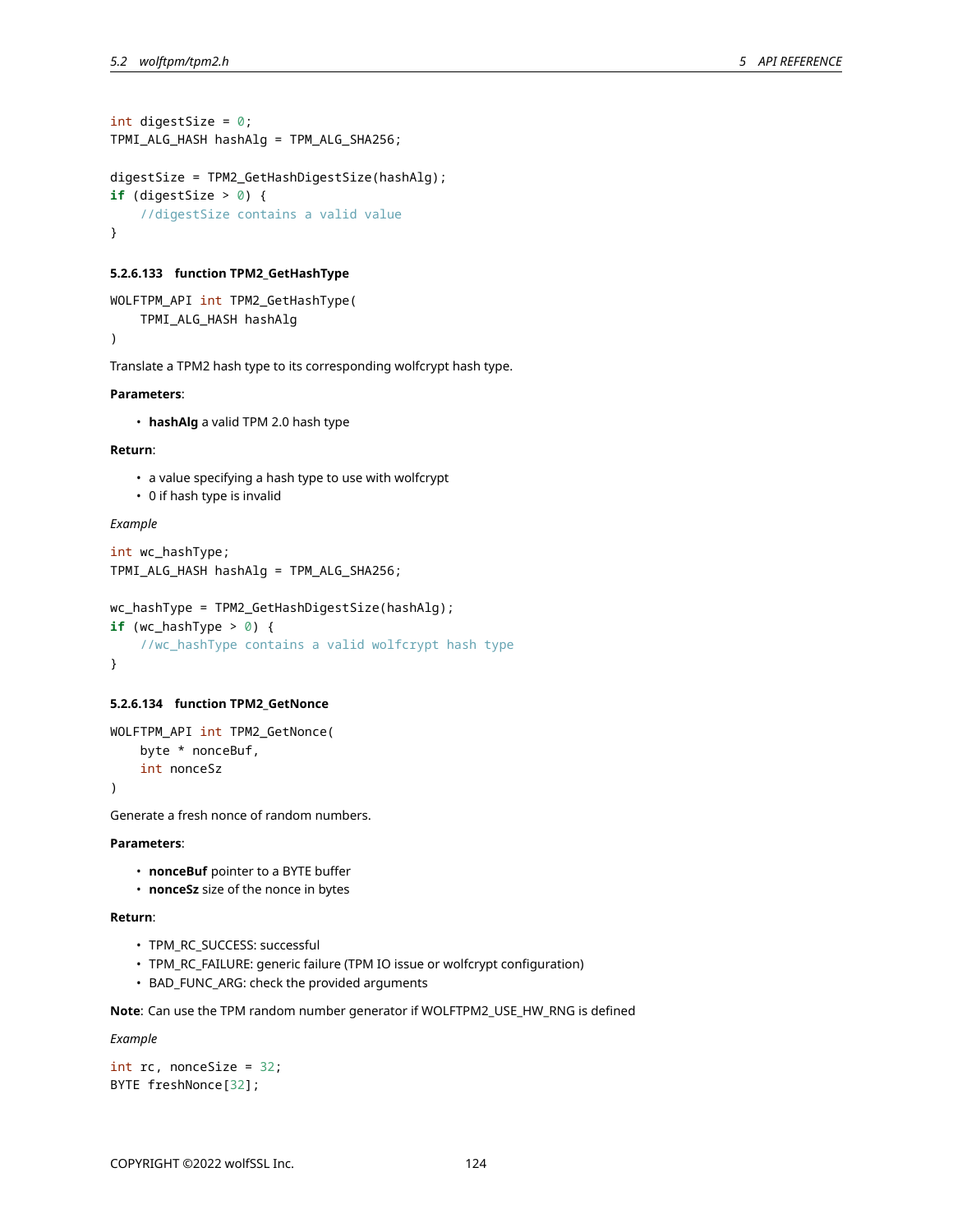```
rc = TPM2_GetNonce(&freshNonce, nonceSize);
if (rc != TPM_RC_SUCCESS) {
    //TPM2_GetNonce failed
}
```
#### **5.2.6.135 function TPM2\_SetupPCRSel**

```
WOLFTPM_API void TPM2_SetupPCRSel(
    TPML_PCR_SELECTION * pcr,
    TPM_ALG_ID alg,
    int pcrIndex
)
```
Helper function to prepare a correct PCR selection For example, when preparing to create a TPM2\_Quote.

## **Parameters**:

- **pcr** pointer to a structure of type TPML\_PCR\_SELECTION
- **alg** value of type TPM\_ALG\_ID specifying the type of hash algorithm used
- **pcrIndex** value between 0 and 23 specifying the PCR register for use

#### **See**:

- TPM2\_PCR\_Read
- TPM2\_PCR\_Extend
- TPM2\_PCR\_Reset
- TPM2\_Quote

## *Example*

int pcrIndex = 16; // This is a PCR register for DEBUG & testing purposes PCR\_Read\_In pcrRead;

TPM2\_SetupPCRSel(&pcrRead.pcrSelectionIn, TPM\_ALG\_SHA256, pcrIndex);

## **5.2.6.136 function TPM2\_GetRCString**

```
const WOLFTPM_API char * TPM2_GetRCString(
   int rc
```
 $\lambda$ 

Get a human readable string for any TPM 2.0 return code.

#### **Parameters**:

• **rc** integer value representing a TPM return code

**Return**: pointer to a string constant

*Example*

#### int rc;

```
rc = wolfTPM2_Init(&dev, TPM2_IoCb, userCtx);
if (rc != TPM_RC_SUCCESS) {
    printf("wolfTPM2_Init failed 0x%x: %s\n", rc, TPM2_GetRCString(rc));
    return rc;
}
```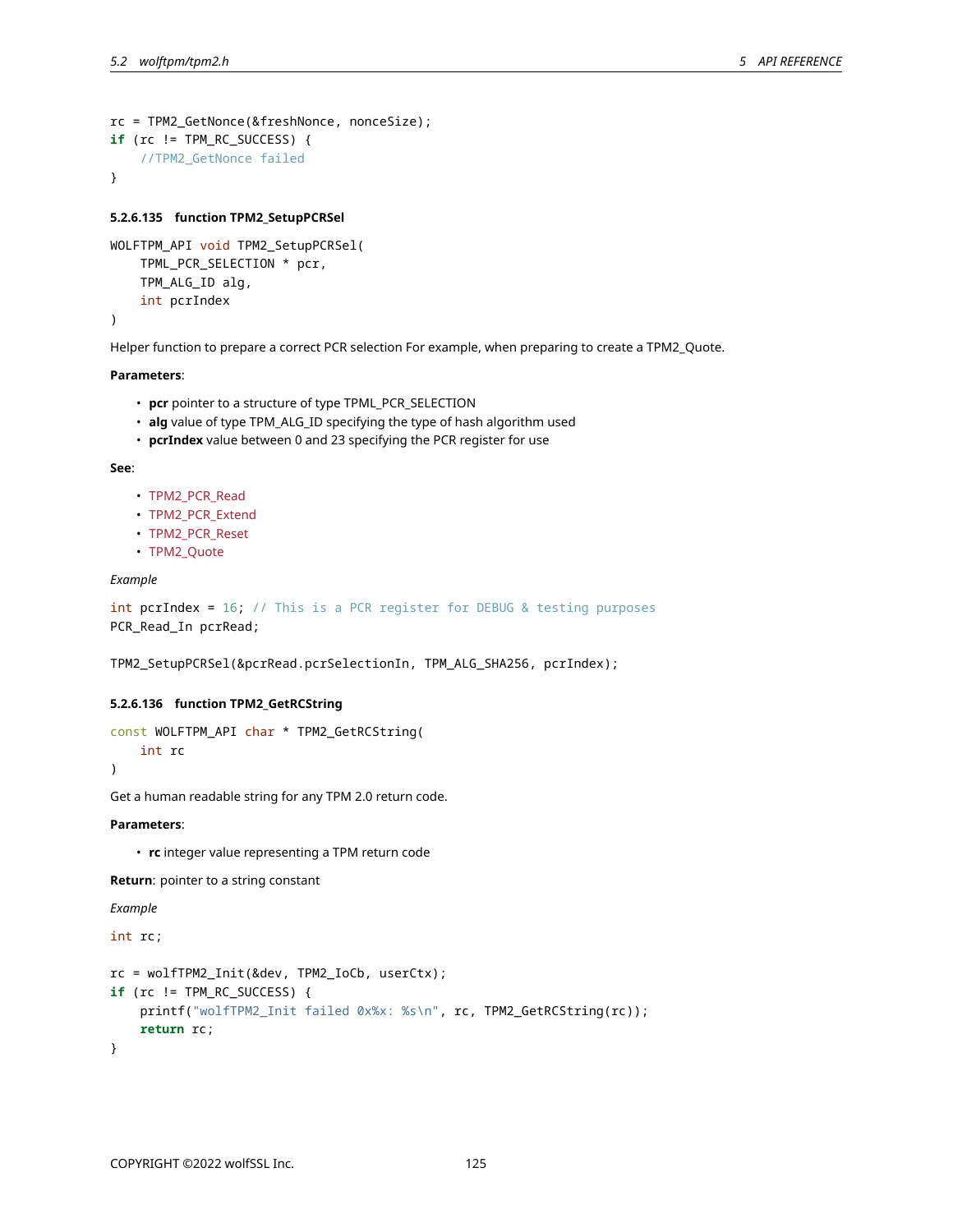## **5.2.6.137 function TPM2\_GetAlgName**

```
const WOLFTPM_API char * TPM2_GetAlgName(
    TPM_ALG_ID alg
```

```
)
```
Get a human readable string for any TPM 2.0 algorithm.

#### **Parameters**:

• **alg** value of type TPM\_ALG\_ID specifying a valid TPM 2.0 algorithm

**Return**: pointer to a string constant

## *Example*

```
int paramEncAlg = TPM_ALG_CFB;
```
printf("\tUse Parameter Encryption: %s\n", TPM2\_GetAlgName(paramEncAlg));

#### **5.2.6.138 function TPM2\_GetCurveSize**

```
WOLFTPM_API int TPM2_GetCurveSize(
    TPM_ECC_CURVE curveID
)
```
Determine the size in bytes of any TPM ECC Curve.

#### **Parameters**:

• **curveID** value of type TPM\_ECC\_CURVE

## **Return**:

- 0 in case of invalid curve type
- integer value representing the number of bytes

## *Example*

```
int bytes;
TPM_ECC_CURVE curve = TPM_ECC_NIST_P256;
```

```
bytes = TPM2_GetCurveSize(curve);
if (bytes == \emptyset) {
    //TPM2_GetCurveSize failed
```
}

## **5.2.6.139 function TPM2\_GetTpmCurve**

```
WOLFTPM_API int TPM2_GetTpmCurve(
    int curveID
```
)

Translate a wolfcrypt curve type to its corresponding TPM curve type.

# **Parameters**:

• **curveID** pointer to a BYTE buffer

## **See**: TPM2\_GetWolfCurve

## **Return**:

- integer value representing a wolfcrypt curve type
- ECC\_CURVE\_OID\_E in case of invalid curve type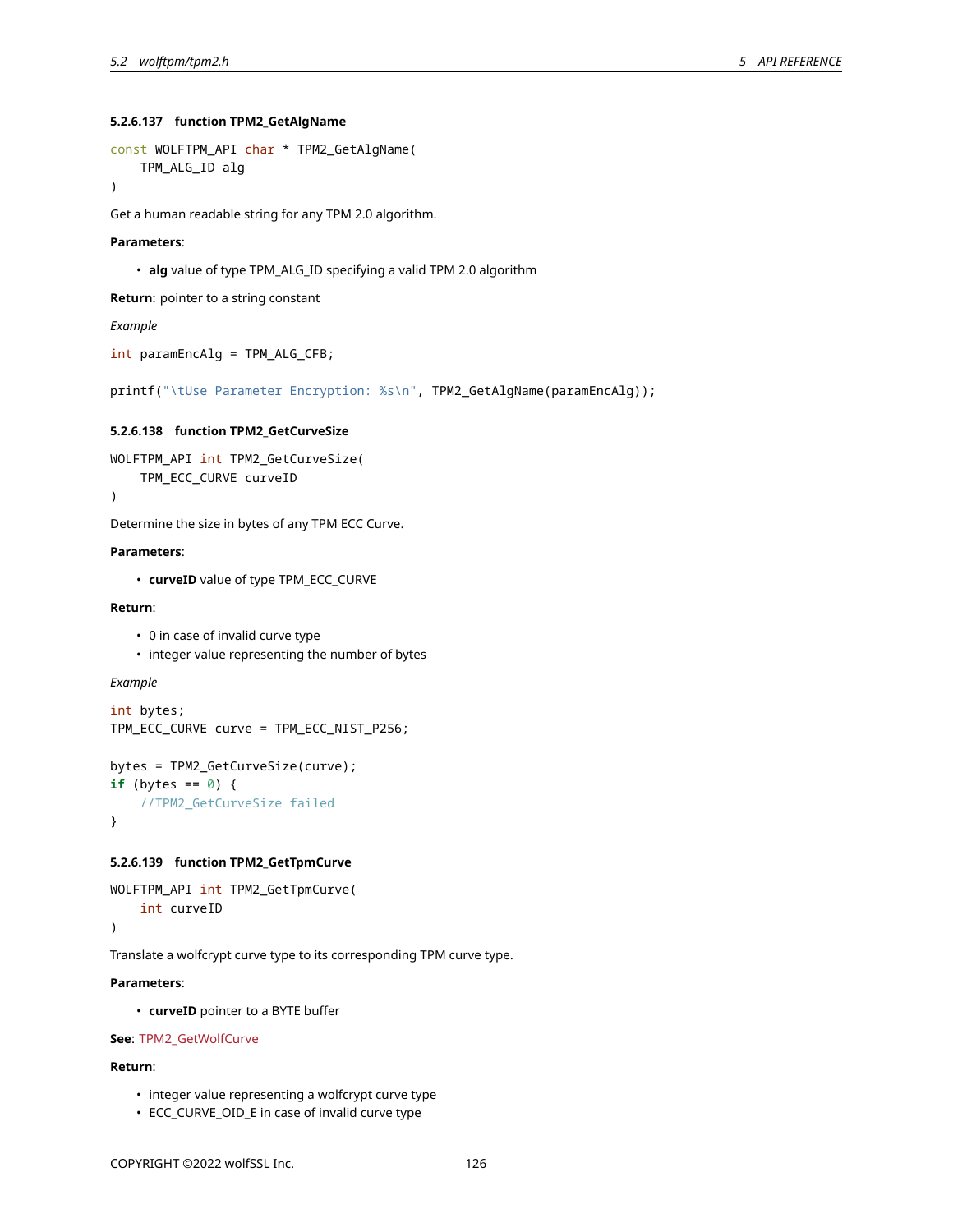*Example*

```
int tpmCurve;
int wc_curve = ECC_SECP256R1;
tpmCurve = TPM2_GetTpmCurve(curve);
\in this case tpmCurve will be TPM_ECC_NIST_P256
if (tpmCurve = ECC CURVE OID E) {
    //TPM2_GetTpmCurve failed
}
```
#### **5.2.6.140 function TPM2\_GetWolfCurve**

```
WOLFTPM_API int TPM2_GetWolfCurve(
    int curve_id
)
```
Translate a TPM curve type to its corresponding wolfcrypt curve type.

## **Parameters**:

• **curve\_id** pointer to a BYTE buffer

## **See**: TPM2\_GetTpmCurve

## **Return**:

- integer value representing a TPM curve type
- -1 or ECC\_CURVE\_OID\_E in case of invalid curve type

#### *Example*

```
int tpmCurve = TPM_ECC_NIST_P256;
int wc_curve;
wc_curve = TPM2_GetWolfCurve(tpmCurve);
\in this case tpmCurve will be ECC_SECP256R1
if (wc_curve = ECC_CURVE_OID_E || wc_curve == -1) {
    //TPM2_GetWolfCurve failed
}
```
#### **5.2.6.141 function TPM2\_ParseAttest**

```
WOLFTPM_API int TPM2_ParseAttest(
    const TPM2B_ATTEST * in,
    TPMS_ATTEST * out
)
```
Parses TPM2B\_ATTEST structure.

# **Parameters**:

- **in** pointer to a structure of a TPM2B\_ATTEST type
- **out** pointer to a structure of a TPMS\_ATTEST type

# **Return**:

- TPM\_RC\_SUCCESS: successful
- BAD\_FUNC\_ARG: check the provided arguments

**Note**: This is public API of the helper function TPM2\_Packet\_ParseAttest

*Example*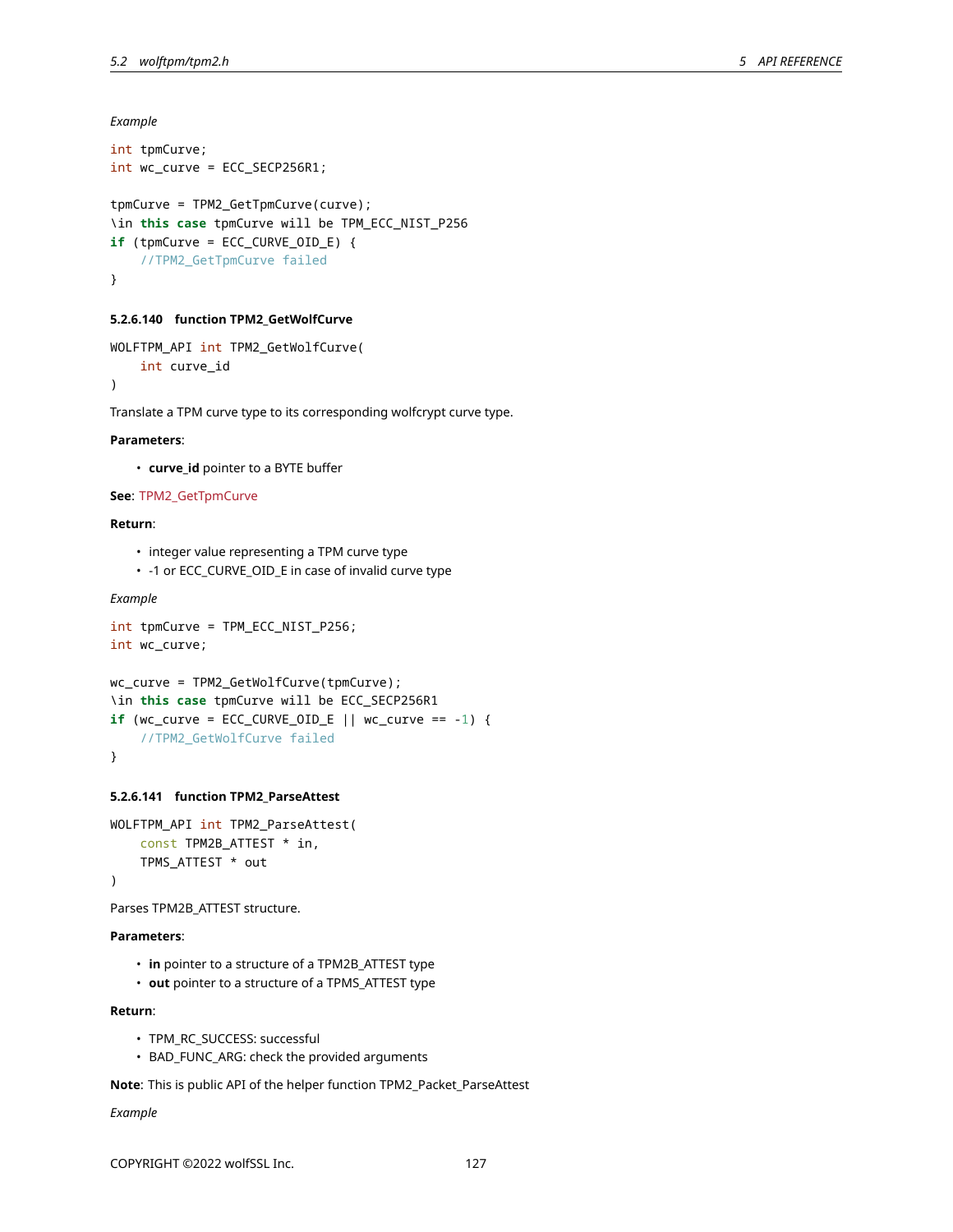```
TPM2B_ATTEST in; //for example, as part of a TPM2_Quote
TPMS_ATTEST out
rc = TPM2_GetNonce(&in, &out);
if (rc != TPM_RC_SUCCESS) {
    //TPM2_ParseAttest failed
```
}

#### **5.2.6.142 function TPM2\_HashNvPublic**

```
WOLFTPM_API int TPM2_HashNvPublic(
    TPMS_NV_PUBLIC * nvPublic,
    byte * buffer,
    UINT16 * size
)
```
Computes fresh NV Index name based on a nvPublic structure.

#### **Parameters**:

- **nvPublic**
- **buffer** pointer to a structure of a TPMS\_ATTEST type
- **size** pointer to a variable of UINT16 type to store the size of the nvIndex

#### **Return**:

- TPM\_RC\_SUCCESS: successful
- negative integer value in case of an error
- BAD\_FUNC\_ARG: check the provided arguments
- NOT\_COMPILED\_IN: check if wolfcrypt is enabled

#### *Example*

```
TPMS_NV_PUBLIC nvPublic;
BYTE buffer[TPM_MAX_DIGEST_SIZE];
UINT16 size;
```

```
rc = TPM2_HashNvPublic(&nvPublic, &buffer, &size);
if (rc != TPM_RC_SUCCESS) {
    //TPM2_HashNvPublic failed
}
```
## **5.2.6.143 function TPM2\_AppendPublic**

```
WOLFTPM_API int TPM2_AppendPublic(
   byte * buf,
   word32 size,
    int * sizeUsed,
    TPM2B_PUBLIC * pub
```
)

Populates TPM2B\_PUBLIC structure based on a user provided buffer.

## **Parameters**:

- **buf** pointer to a user buffer
- **size** integer value of word32 type, specifying the size of the user buffer
- **sizeUsed** pointer to an integer variable, stores the used size of pub->buffer
- **pub** pointer to an empty structure of TPM2B\_PUBLIC type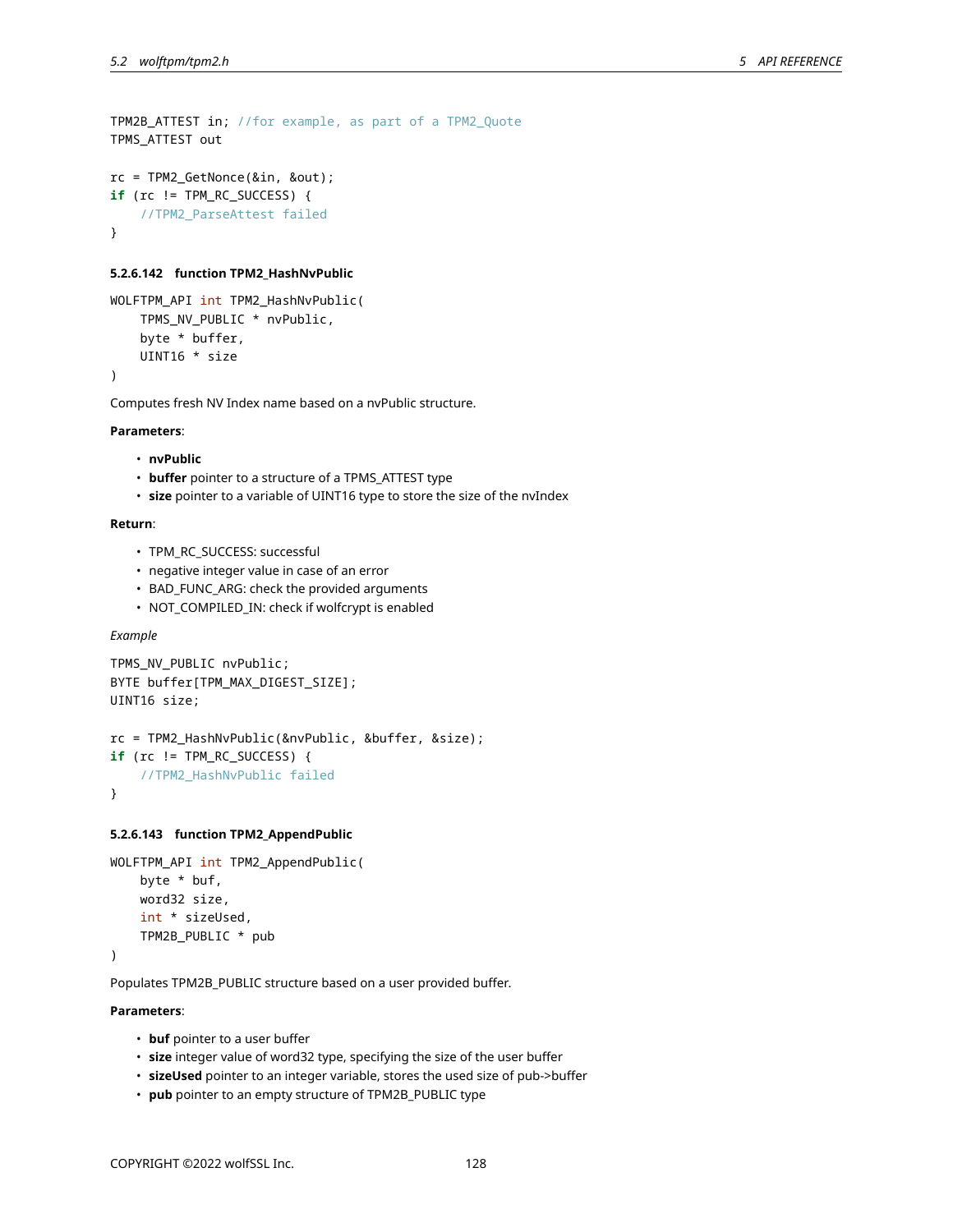## **See**: TPM2\_ParsePublic

# **Return**:

- TPM\_RC\_SUCCESS: successful
- TPM\_RC\_FAILURE: insufficient buffer size
- BAD\_FUNC\_ARG: check the provided arguments

**Note**: Public API of the helper function TPM2\_Packet\_AppendPublic

```
Example
```

```
TPM2B_PUBLIC pub; //empty
int sizeUsed, rc;
BYTE buffer[sizeof(TPM2B_PUBLIC)];
word32 size = sizeof(buffer);
rc = TPM2_AppendPublic(&buffer, size, &sizeUsed, &pub);
if (rc != TPM_RC_SUCCESS) {
    //TPM2_AppendPublic failed
}
```
## **5.2.6.144 function TPM2\_ParsePublic**

```
WOLFTPM_API int TPM2_ParsePublic(
    TPM2B_PUBLIC * pub,
    byte * buf,
    word32 size,
    int * sizeUsed
)
```
Parses TPM2B\_PUBLIC structure and stores in a user provided buffer.

#### **Parameters**:

- **pub** pointer to a populated structure of TPM2B\_PUBLIC type
- **buf** pointer to an empty user buffer
- **size** integer value of word32 type, specifying the available size of the user buffer
- **sizeUsed** pointer to an integer variable, stores the used size of the user buffer

#### **See**: TPM2\_AppendPublic

# **Return**:

- TPM\_RC\_SUCCESS: successful
- TPM\_RC\_FAILURE: insufficient buffer size
- BAD\_FUNC\_ARG: check the provided arguments

**Note**: Public API of the helper function TPM2\_Packet\_ParsePublic

## *Example*

```
TPM2B_PUBLIC pub; //populated
int sizeUsed, rc;
BYTE buffer[sizeof(TPM2B_PUBLIC)];
word32 size = sizeof(buffer);
rc = TPM2_ParsePublic(&pub, buffer, size, &sizeUsed);
if (rc != TPM_RC_SUCCESS) {
    //TPM2_ParsePublic failed
}
```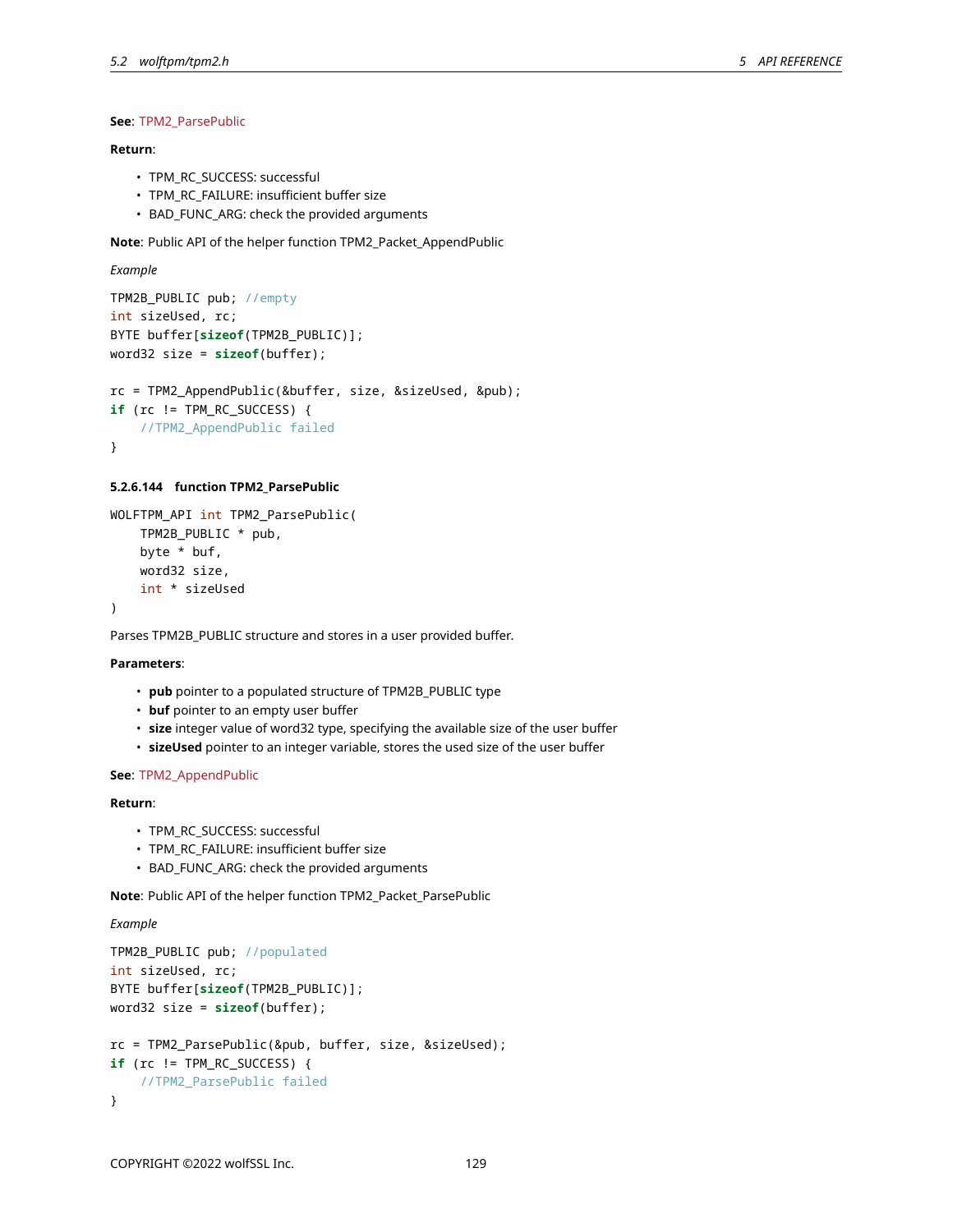## **5.2.6.145 function TPM2\_GetName**

```
WOLFTPM_LOCAL int TPM2_GetName(
    TPM2_CTX * ctx,
    UINT32 handleValue,
    int handleCnt,
    int idx,
    TPM2B_NAME * name
)
```
Provides the Name of a TPM object.

## **Parameters**:

- **ctx** pointer to a TPM2 context
- **handleValue** value of UINT32 type, specifying a valid TPM handle
- **handleCnt** total number of handles used in the current TPM command/session
- **idx** index value, between one and three, specifying a valid TPM Authorization session
- **name** pointer to an empty structure of TPM2B\_NAME type

#### **Return**:

- TPM\_RC\_SUCCESS: successful
- BAD\_FUNC\_ARG: check the provided arguments

**Note**: The object is reference by its TPM handle and session index

*Example*

```
int rc;
UINT32 handleValue = TRANSIENT_FIRST;
handleCount = 1;
sessionIdx = 0;
TPM2B_NAME name;
```

```
rc = TPM2_GetName(ctx, handleValue, handleCount, sessionIdx, &name);
if (rc != TPM_RC_SUCCESS) {
    //TPM2_GetName failed
```
}

#### **5.2.6.146 function TPM2\_GetWolfRng**

```
WOLFTPM_API int TPM2_GetWolfRng(
    WC_RNG ** rng
)
```
#### **5.2.6.147 function TPM2\_GetVendorID**

```
WOLFTPM_API UINT16 TPM2_GetVendorID(
    void
)
```
Provides the vendorID of the active TPM2 context.

**See**:

- TPM2\_GetCapabilities
- TPM2\_GetTpmDevId
- TPM2\_Init

**Return**: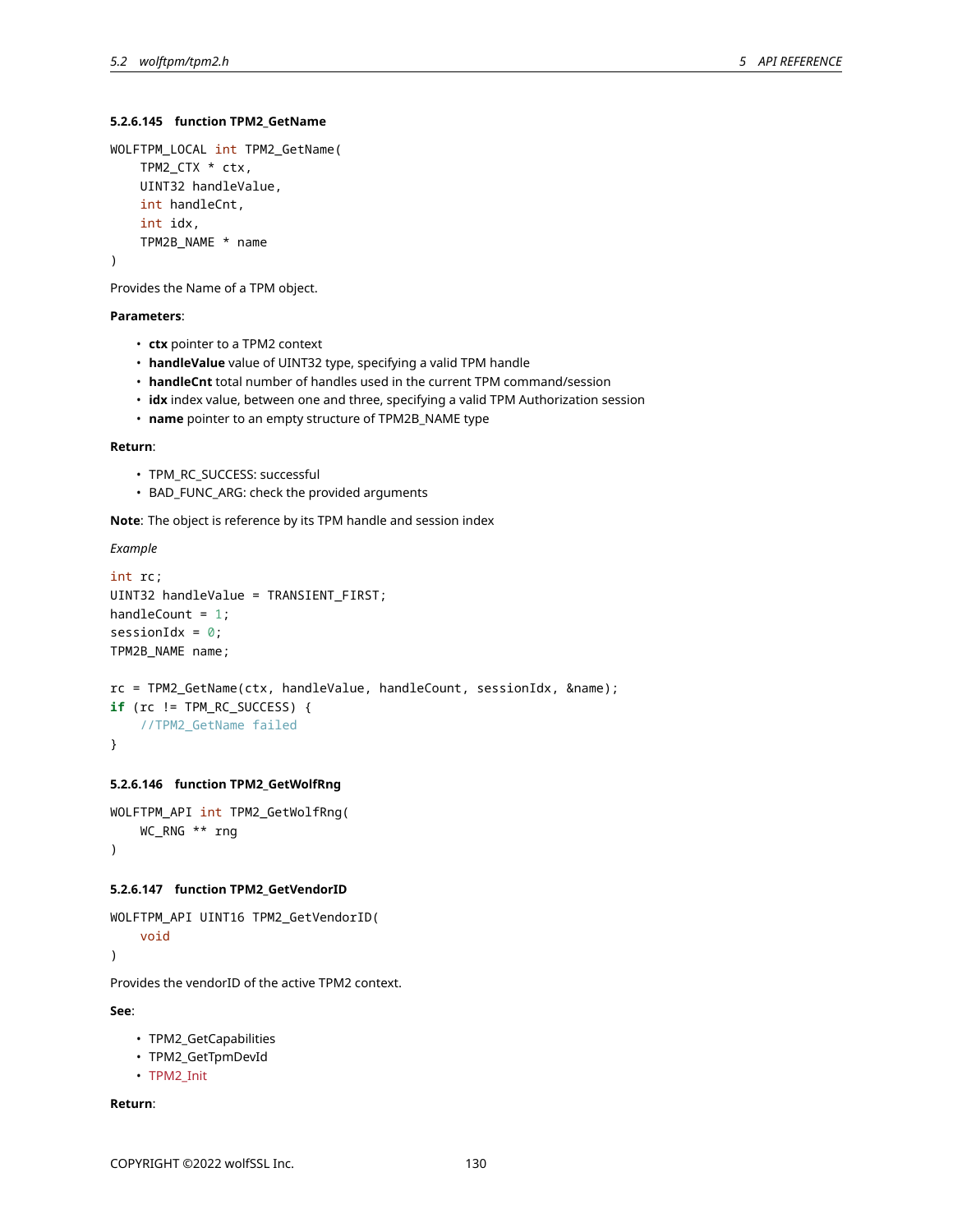- integer value of UINT16 type, specifying the vendor ID
- 0 if TPM2 context is invalid or NULL

**Note**: Depends on correctly read TPM device info during TPM Init

*Example*

```
TPM2_CTX *tpm2Ctx;
```
tpm2Ctx = TPM2\_GetActiveCtx();

## **5.2.6.148 function TPM2\_PrintBin**

```
WOLFTPM_API void TPM2_PrintBin(
    const byte * buffer,
    word32 length
```
)

Helper function to print a binary buffer in a formatted way.

## **Parameters**:

- **buffer** pointer to a buffer of BYTE type
- **length** integer value of word32 type, containing the size of the buffer

## **See**:

- TPM2\_PrintAuth
- TPM2\_PrintPublicArea

**Note**: Requires DEBUG\_WOLFTPM to be defined

*Example*

```
BYTE buffer[] = {0x01,0x02,0x03,0x04};
length = sizeof(buffer);
```

```
TPM2_PrintBin(&buffer, length);
```
## **5.2.6.149 function TPM2\_PrintAuth**

```
WOLFTPM_API void TPM2_PrintAuth(
    const TPMS_AUTH_COMMAND * authCmd
```
)

Helper function to print a structure of TPMS\_AUTH\_COMMAND type in a human readable way.

# **Parameters**:

• **authCmd** pointer to a populated structure of TPMS\_AUTH\_COMMAND type

**See**:

- TPM2\_PrintBin
- TPM2\_PrintPublicArea

# **Note**: Requires DEBUG\_WOLFTPM to be defined

*Example*

```
TPMS_AUTH_COMMAND authCmd; //for example, part of a TPM Authorization session
```
TPM2\_PrintAuthCmd(&authCmd);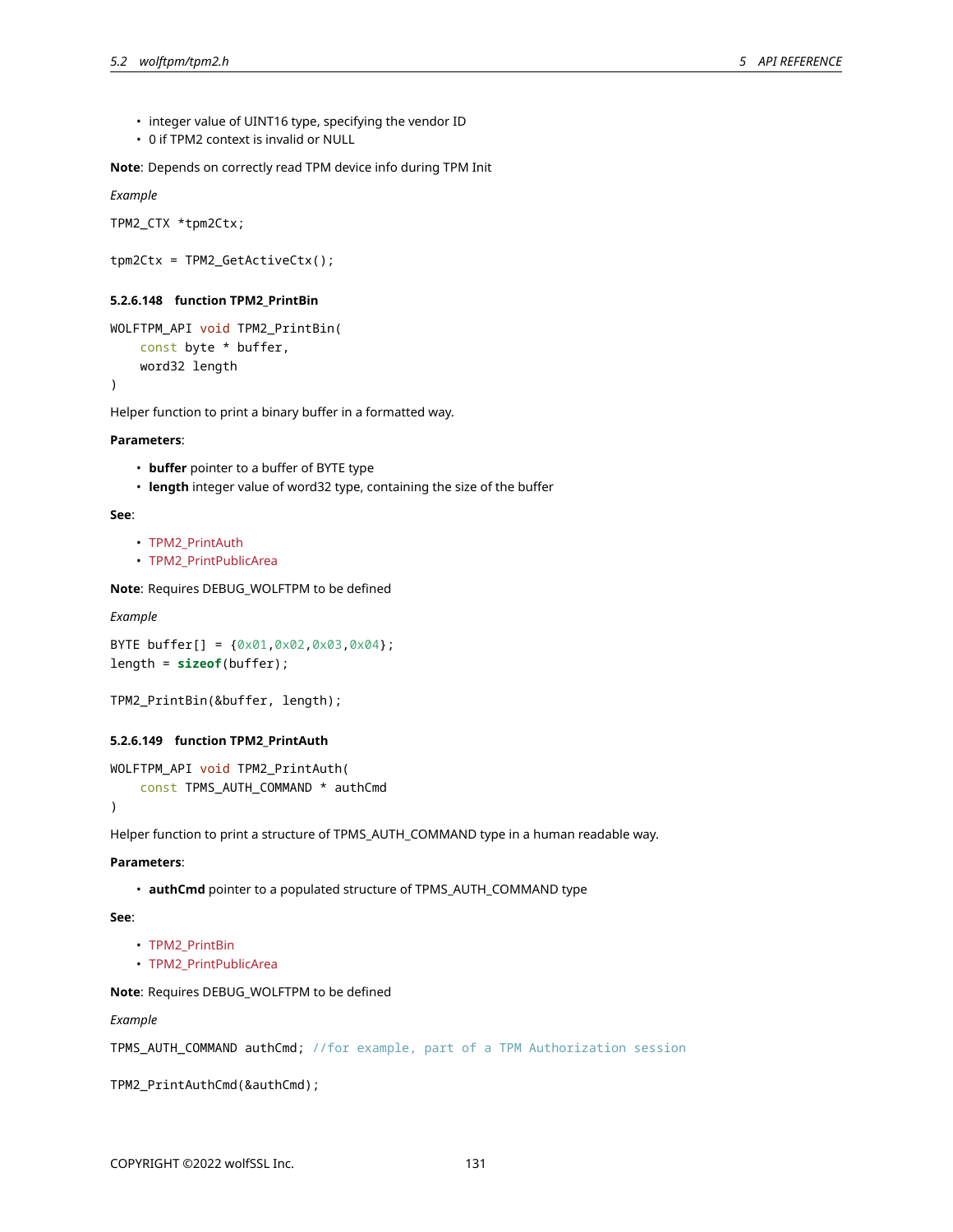## **5.2.6.150 function TPM2\_PrintPublicArea**

```
WOLFTPM_API void TPM2_PrintPublicArea(
    const TPM2B_PUBLIC * pub
)
```
Helper function to print a structure of TPM2B\_PUBLIC type in a human readable way.

### **Parameters**:

• **pub** pointer to a populated structure of TPM2B\_PUBLIC type

#### **See**:

- TPM2\_PrintBin
- TPM2\_PrintAuth
- TPM2\_Create
- TPM2\_ReadPublic

**Note**: Requires DEBUG\_WOLFTPM to be defined

## *Example*

TPM2B\_PUBLIC pub; //for example, part of the output of a successful TPM2\_Create

TPM2\_PrintPublicArea(&pub);

## **5.2.7 Attributes Documentation**

## **5.2.7.1 variable C**

```
C \{#endif
```
**typedef** UINT32 TPM\_ALGORITHM\_ID;

### **5.2.7.2 variable TPM\_20\_EK\_AUTH\_POLICY**

```
static const BYTE[] TPM_20_EK_AUTH_POLICY = {
    0x83, 0x71, 0x97, 0x67, 0x44, 0x84, 0xb3, 0xf8, 0x1a, 0x90, 0xcc,
    0x8d, 0x46, 0xa5, 0xd7, 0x24, 0xfd, 0x52, 0xd7, 0x6e, 0x06, 0x52,
    0x0b, 0x64, 0xf2, 0xa1, 0xda, 0x1b, 0x33, 0x14, 0x69, 0xaa,
};
```
# **5.2.8 Source code**

- /\* tpm2.h
- \* \* Copyright (C) 2006-2021 wolfSSL Inc.
- \*
- \* This file is part of wolfTPM.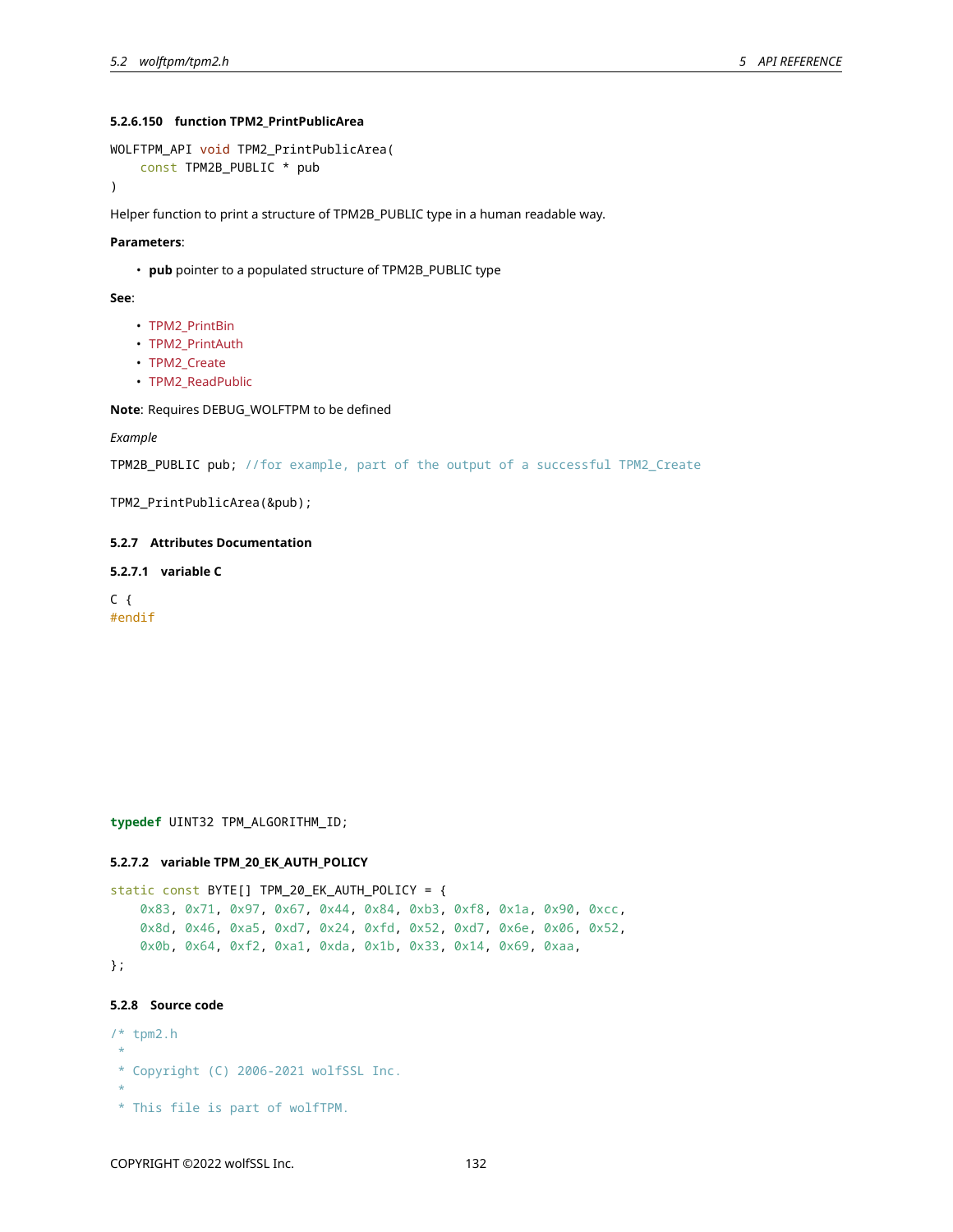\* \* wolfTPM is free software; you can redistribute it and/or modify \* it under the terms of the GNU General Public License as published by \* the Free Software Foundation; either version 2 of the License, or \* (at your option) any later version. \* \* wolfTPM is distributed in the hope that it will be useful, \* but WITHOUT ANY WARRANTY; without even the implied warranty of \* MERCHANTABILITY or FITNESS FOR A PARTICULAR PURPOSE. See the \* GNU General Public License for more details. \* \* You should have received a copy of the GNU General Public License \* along with this program; if not, write to the Free Software \* Foundation, Inc., 51 Franklin Street, Fifth Floor, Boston, MA 02110-1335, USA \*/ #ifndef \_\_TPM2\_H\_\_ #define \_\_TPM2\_H\_\_ #include <wolftpm/tpm2\_types.h> #ifdef \_\_cplusplus extern "C" { #endif /\* ---------------------------------------------------------------------------\*/ /\* TYPES \*/ /\* ---------------------------------------------------------------------------\*/ **typedef** UINT32 TPM\_ALGORITHM\_ID; **typedef** UINT32 TPM\_MODIFIER\_INDICATOR; **typedef** UINT32 TPM\_AUTHORIZATION\_SIZE; **typedef** UINT32 TPM\_PARAMETER\_SIZE; **typedef** UINT16 TPM\_KEY\_SIZE; **typedef** UINT16 TPM\_KEY\_BITS; **typedef** UINT32 TPM\_GENERATED; /\* ---------------------------------------------------------------------------\*/ /\* ENUMERATIONS \*/ /\* ---------------------------------------------------------------------------\*/ **enum** { TPM\_SPEC\_FAMILY = 0x322E3000, TPM\_SPEC\_LEVEL =  $\varnothing$ , TPM\_SPEC\_VERSION = 138, TPM\_SPEC\_YEAR = 2016, TPM\_SPEC\_DAY\_OF\_YEAR = 273, TPM\_GENERATED\_VALUE = 0xff544347, };

```
typedef enum {
```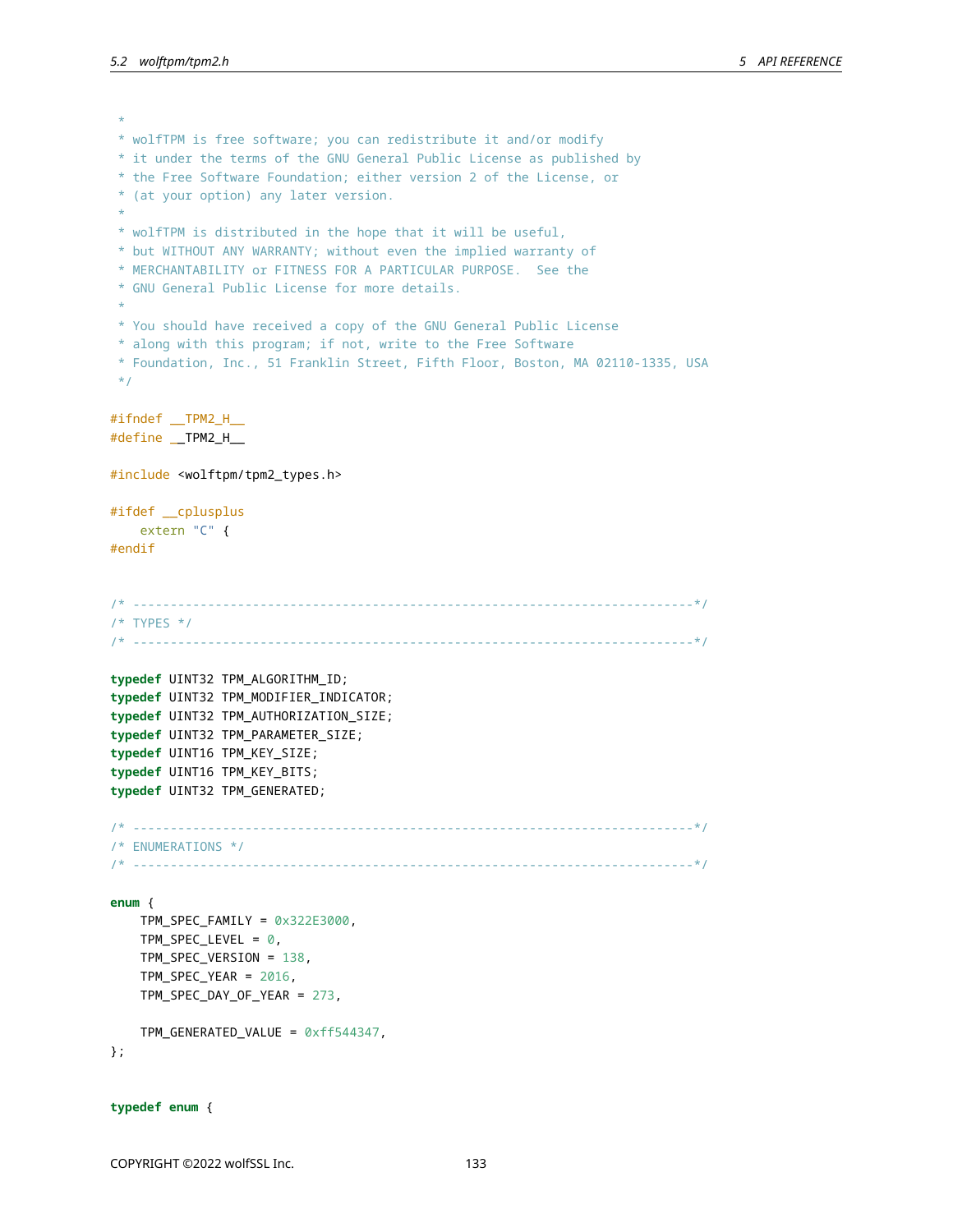| TPM_ALG_ERROR                         |                   | = 0x0000,           |
|---------------------------------------|-------------------|---------------------|
| TPM_ALG_RSA                           |                   | = 0x0001.           |
| TPM_ALG_SHA                           |                   | = 0x0004.           |
| TPM ALG SHA1                          |                   | = TPM_ALG_SHA,      |
| TPM_ALG_HMAC                          |                   | $= 0 \times 0005$   |
| TPM_ALG_AES                           |                   | $= 0 \times 0006$ . |
| TPM ALG MGF1                          |                   | $= 0 \times 0007$ . |
| TPM_ALG_KEYEDHASH                     |                   | $= 0 \times 0008$   |
| TPM ALG XOR                           |                   | = 0x000A,           |
| TPM_ALG_SHA256                        |                   | = 0x000B,           |
| TPM_ALG_SHA384                        |                   | = 0x000C.           |
| TPM_ALG_SHA512                        |                   | = 0x000D.           |
| TPM_ALG_NULL                          |                   | = 0x0010.           |
| TPM_ALG_SM3_256                       |                   | = 0x0012.           |
| TPM_ALG_SM4                           |                   | = 0x0013.           |
| TPM_ALG_RSASSA                        |                   | = 0x0014.           |
| TPM_ALG_RSAES                         |                   | = 0x0015.           |
| TPM_ALG_RSAPSS                        |                   | $= 0 \times 0016$ . |
| TPM_ALG_OAEP                          |                   | = 0x0017,           |
| TPM_ALG_ECDSA                         |                   | = 0x0018,           |
| TPM_ALG_ECDH                          |                   | = 0x0019,           |
| TPM_ALG_ECDAA                         |                   | = 0x001A.           |
| TPM_ALG_SM2                           |                   | = 0x001B.           |
| TPM_ALG_ECSCHNORR                     |                   | $= 0 \times 001C$ . |
| TPM_ALG_ECMQV                         |                   | = 0x001D.           |
| TPM_ALG_KDF1_SP800_56A                |                   | $= 0 \times 0020$   |
| TPM_ALG_KDF2                          |                   | = 0x0021,           |
| TPM_ALG_KDF1_SP800_108                |                   | $= 0 \times 0022$ , |
| TPM_ALG_ECC                           |                   | = 0x0023,           |
| TPM_ALG_SYMCIPHER                     |                   | $= 0 \times 0025$   |
| TPM_ALG_CAMELLIA                      |                   | $= 0 \times 0026$ , |
| TPM_ALG_CTR                           |                   | $= 0 \times 0040$ . |
| TPM ALG OFB                           |                   | $= 0 \times 0041$ . |
| TPM ALG CBC                           |                   | $= 0 \times 0042$   |
| TPM_ALG_CFB                           |                   | $= 0 \times 0043$ . |
| TPM_ALG_ECB                           |                   | $= 0 \times 0044$ . |
| } TPM_ALG_ID_T;                       |                   |                     |
| typedef UINT16 TPM_ALG_ID;            |                   |                     |
| typedef enum {                        |                   |                     |
| TPM_ECC_NONE                          | $= 0 \times 0000$ |                     |
| TPM_ECC_NIST_P192 = 0x0001,           |                   |                     |
| TPM ECC NIST P224 = 0x0002,           |                   |                     |
| TPM_ECC_NIST_P256 = $0 \times 0003$ , |                   |                     |
| TPM_ECC_NIST_P384 = 0x0004,           |                   |                     |
| TPM_ECC_NIST_P521 = 0x0005,           |                   |                     |

**typedef** UINT16 TPM\_ECC\_CURVE;

} TPM\_ECC\_CURVE\_T;

/\* Command Codes \*/ **typedef enum** {

 $TPM\_ECC\_BN\_P256$  =  $0 \times 0010$ ,  $TPM\_ECC\_BN\_P638$  =  $0 \times 0011$ , TPM\_ECC\_SM2\_P256 = 0x0020,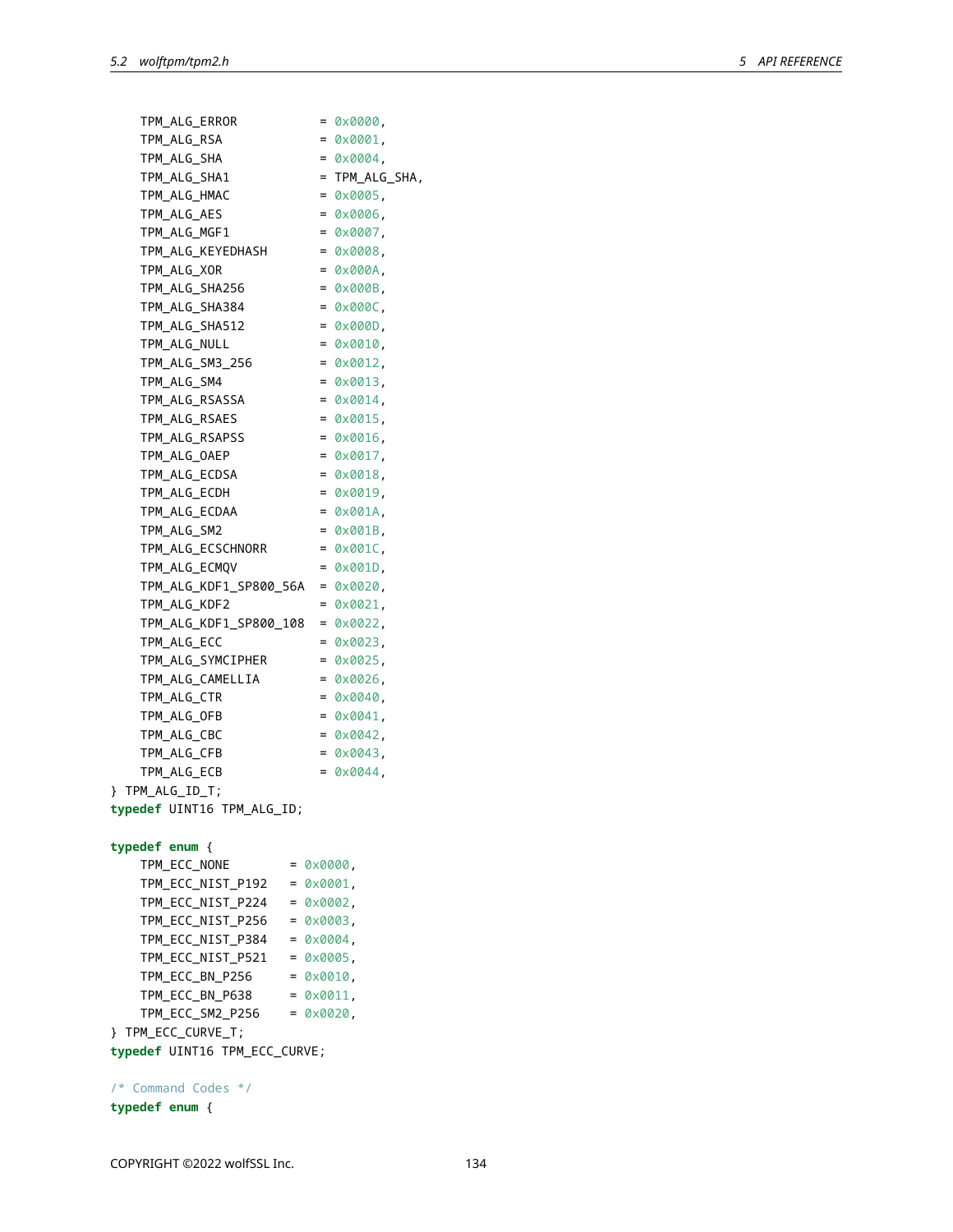| TPM_CC_FIRST                                    |          | 0x0000011F,                                    |
|-------------------------------------------------|----------|------------------------------------------------|
| TPM_CC_NV_UndefineSpaceSpecial                  | $=$      | TPM_CC_FIRST,                                  |
| TPM_CC_EvictControl                             | $=$      | 0x00000120,                                    |
| TPM_CC_HierarchyControl                         | $\equiv$ | 0x00000121,                                    |
| TPM_CC_NV_UndefineSpace                         | $\equiv$ | 0x00000122,                                    |
| TPM_CC_ChangeEPS                                | $\equiv$ | 0x00000124,                                    |
| TPM_CC_ChangePPS                                | $\equiv$ | 0x00000125,                                    |
| TPM_CC_Clear                                    | $\equiv$ | 0x00000126,                                    |
| TPM_CC_ClearControl                             | $\equiv$ | 0x00000127,                                    |
| TPM_CC_ClockSet                                 |          | 0x00000128,                                    |
| TPM_CC_HierarchyChangeAuth                      |          | $= 0 \times 00000129$                          |
| TPM_CC_NV_DefineSpace                           | $\equiv$ | 0x0000012A,                                    |
| TPM_CC_PCR_Allocate                             | $\equiv$ | 0x0000012B,                                    |
| TPM_CC_PCR_SetAuthPolicy                        |          | $= 0 \times 0000012C,$                         |
| TPM_CC_PP_Commands                              | $\equiv$ | 0x0000012D,                                    |
| TPM_CC_SetPrimaryPolicy                         |          | $= 0 \times 0000012E$                          |
| TPM_CC_FieldUpgradeStart                        |          | $= 0 \times 0000012F$                          |
| TPM_CC_ClockRateAdjust                          |          | $= 0 \times 00000130$                          |
| TPM_CC_CreatePrimary                            |          | $= 0 \times 00000131$ ,                        |
| TPM_CC_NV_GlobalWriteLock                       |          | $= 0 \times 00000132$                          |
| TPM_CC_GetCommandAuditDigest                    |          | $= 0 \times 00000133$                          |
| TPM_CC_NV_Increment                             |          | $= 0 \times 00000134$                          |
| TPM_CC_NV_SetBits                               |          | $= 0 \times 00000135$                          |
| TPM_CC_NV_Extend                                |          | $= 0 \times 00000136$ .                        |
| TPM_CC_NV_Write                                 |          | $= 0 \times 00000137$                          |
| TPM_CC_NV_WriteLock                             |          | $= 0 \times 00000138$                          |
| TPM_CC_DictionaryAttackLockReset = 0x00000139,  |          |                                                |
| TPM_CC_DictionaryAttackParameters = 0x0000013A, |          |                                                |
| TPM_CC_NV_ChangeAuth                            | $=$      | 0x0000013B,                                    |
| TPM_CC_PCR_Event                                |          | $= 0 \times 0000013C$                          |
| TPM_CC_PCR_Reset                                |          | $= 0 \times 0000013D$                          |
| TPM_CC_SequenceComplete                         |          | $= 0 \times 0000013E$                          |
| TPM_CC_SetAlgorithmSet                          |          | = 0x0000013F.                                  |
| TPM_CC_SetCommandCodeAuditStatus = 0x00000140,  |          |                                                |
| TPM_CC_FieldUpgradeData                         |          | $= 0 \times 00000141$                          |
| TPM_CC_IncrementalSelfTest                      | $=$      | 0x00000142,                                    |
| TPM_CC_SelfTest                                 |          | $= 0 \times 00000143$ ,                        |
| TPM_CC_Startup                                  |          | $= 0 \times 00000144$                          |
| TPM_CC_Shutdown                                 |          | $= 0 \times 00000145$                          |
| TPM_CC_StirRandom                               |          | $= 0 \times 00000146$                          |
| TPM_CC_ActivateCredential                       |          | $= 0 \times 00000147$                          |
| TPM_CC_Certify                                  |          | $= 0 \times 00000148$                          |
| TPM_CC_PolicyNV                                 |          | $= 0 \times 00000149$                          |
| TPM_CC_CertifyCreation                          |          | $= 0 \times 0000014A$                          |
| TPM_CC_Duplicate                                |          | $= 0 \times 0000014B$                          |
| TPM_CC_GetTime                                  |          | $= 0 \times 0000014C$                          |
| TPM_CC_GetSessionAuditDigest                    |          | $= 0 \times 0000014D$                          |
| TPM_CC_NV_Read                                  |          | $= 0 \times 0000014E$                          |
| TPM_CC_NV_ReadLock                              |          | $= 0 \times 0000014F$ ,                        |
| TPM_CC_ObjectChangeAuth                         |          |                                                |
|                                                 |          |                                                |
|                                                 |          | $= 0 \times 00000150$ ,                        |
| TPM_CC_PolicySecret                             |          | $= 0 \times 00000151$                          |
| TPM_CC_Rewrap                                   |          | = 0x00000152,                                  |
| TPM_CC_Create<br>TPM_CC_ECDH_ZGen               |          | $= 0 \times 00000153$<br>$= 0 \times 00000154$ |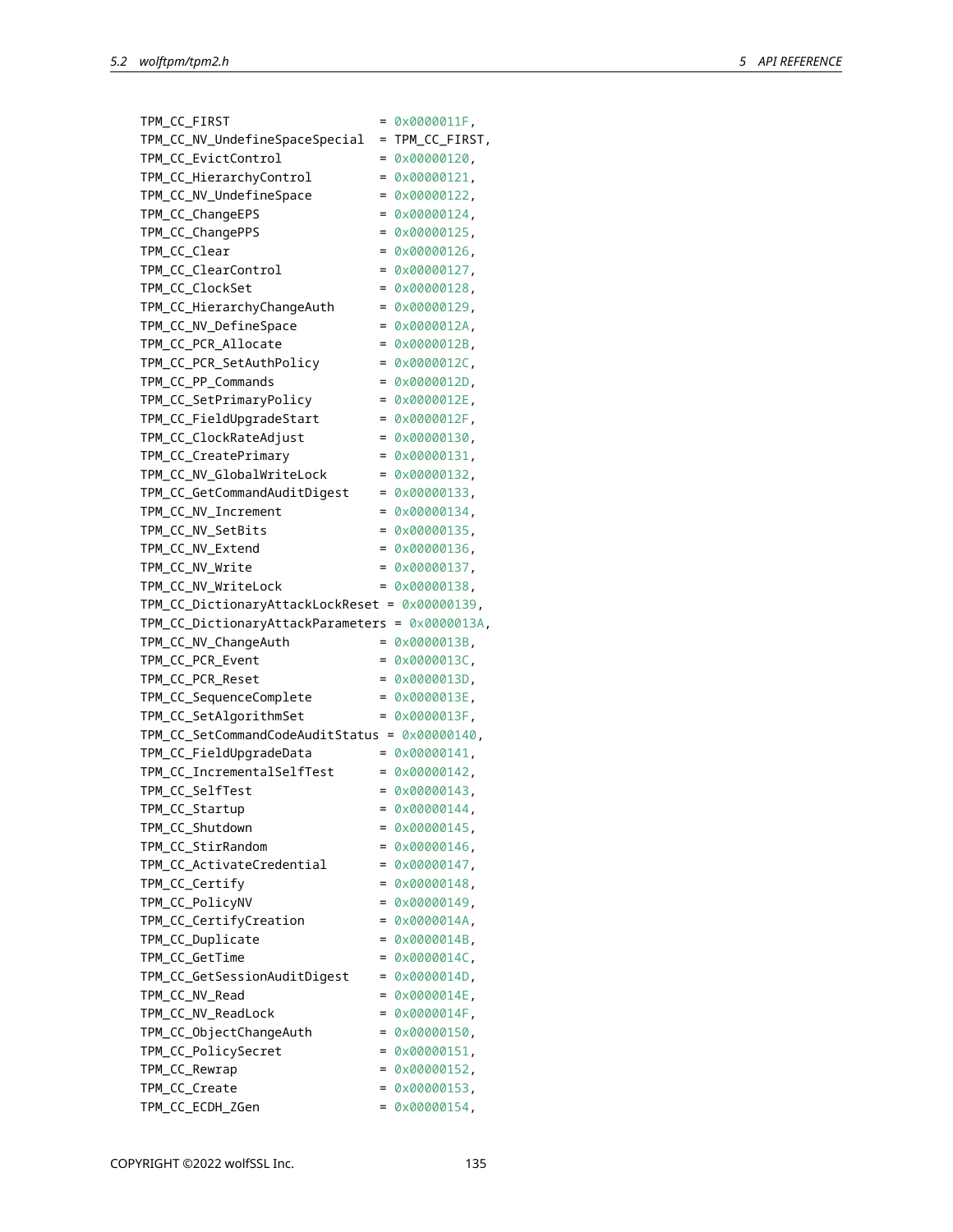| TPM_CC_HMAC                    | $=$ | 0x00000155,             |
|--------------------------------|-----|-------------------------|
| TPM_CC_Import                  | $=$ | 0x00000156.             |
| TPM_CC_Load                    | $=$ | 0x00000157,             |
| TPM_CC_Quote                   | $=$ | 0x00000158,             |
| TPM_CC_RSA_Decrypt             | $=$ | 0x00000159,             |
| TPM_CC_HMAC_Start              | $=$ | 0x0000015B.             |
| TPM_CC_SequenceUpdate          | $=$ | 0x0000015C,             |
| TPM_CC_Sign                    | $=$ | 0x0000015D.             |
| TPM_CC_Unseal                  | $=$ | 0x0000015E,             |
| TPM_CC_PolicySigned            | $=$ | 0x00000160,             |
| TPM_CC_ContextLoad             | $=$ | 0x00000161.             |
| TPM_CC_ContextSave             | $=$ | 0x00000162,             |
| TPM_CC_ECDH_KeyGen             | $=$ | 0x00000163,             |
| TPM_CC_EncryptDecrypt          | $=$ | 0x00000164,             |
| TPM_CC_FlushContext            | $=$ | 0x00000165,             |
|                                | $=$ | 0x00000167,             |
| TPM_CC_LoadExternal            |     | 0x00000168.             |
| TPM_CC_MakeCredential          | $=$ |                         |
| TPM_CC_NV_ReadPublic           | $=$ | 0x00000169.             |
| TPM_CC_PolicyAuthorize         |     | $= 0 \times 0000016$ A, |
| TPM_CC_PolicyAuthValue         |     | $= 0 \times 0000016B$   |
| TPM_CC_PolicyCommandCode       |     | = 0x0000016C.           |
| TPM_CC_PolicyCounterTimer      | $=$ | 0x0000016D.             |
| TPM_CC_PolicyCpHash            |     | $= 0 \times 0000016E$   |
| TPM_CC_PolicyLocality          |     | $= 0 \times 0000016F$ . |
| TPM_CC_PolicyNameHash          |     | $= 0 \times 00000170.$  |
| TPM_CC_PolicyOR                |     | $= 0 \times 00000171.$  |
| TPM_CC_PolicyTicket            |     | $= 0 \times 00000172$   |
| TPM_CC_ReadPublic              |     | $= 0 \times 00000173$   |
| TPM_CC_RSA_Encrypt             |     | $= 0 \times 00000174$   |
| TPM_CC_StartAuthSession        |     | $= 0 \times 00000176$   |
| TPM_CC_VerifySignature         |     | $= 0 \times 00000177$   |
| TPM_CC_ECC_Parameters          |     | $= 0 \times 00000178$ . |
| TPM_CC_FirmwareRead            |     | $= 0 \times 00000179$   |
| TPM_CC_GetCapability           |     | $= 0 \times 0000017A.$  |
| TPM_CC_GetRandom               |     | $= 0 \times 0000017B$   |
| TPM_CC_GetTestResult           |     | $= 0 \times 0000017C$   |
| TPM_CC_Hash                    |     | = 0x0000017D,           |
| TPM_CC_PCR_Read                |     | $= 0 \times 0000017E$   |
| TPM_CC_PolicyPCR               |     | = 0x0000017F,           |
| TPM_CC_PolicyRestart           |     | $= 0 \times 00000180$   |
| TPM_CC_ReadClock               |     | $= 0 \times 00000181$   |
| TPM_CC_PCR_Extend              |     | $= 0 \times 00000182$   |
| TPM_CC_PCR_SetAuthValue        |     | $= 0 \times 00000183$   |
| TPM_CC_NV_Certify              |     | $= 0 \times 00000184$   |
| TPM_CC_EventSequenceComplete   |     | = 0x00000185,           |
| TPM_CC_HashSequenceStart       |     | $= 0 \times 00000186$   |
| TPM_CC_PolicyPhysicalPresence  |     | $= 0 \times 00000187$   |
| TPM_CC_PolicyDuplicationSelect |     | $= 0 \times 00000188$   |
| TPM_CC_PolicyGetDigest         |     | $= 0 \times 00000189$   |
| TPM_CC_TestParms               |     | $= 0 \times 0000018A$   |
| TPM_CC_Commit                  |     | $= 0 \times 0000018B$   |
| TPM_CC_PolicyPassword          |     | $= 0 \times 0000018C$   |
| TPM_CC_ZGen_2Phase             |     | $= 0 \times 0000018D$   |
| TPM_CC_EC_Ephemeral            |     | $= 0 \times 0000018E,$  |
|                                |     |                         |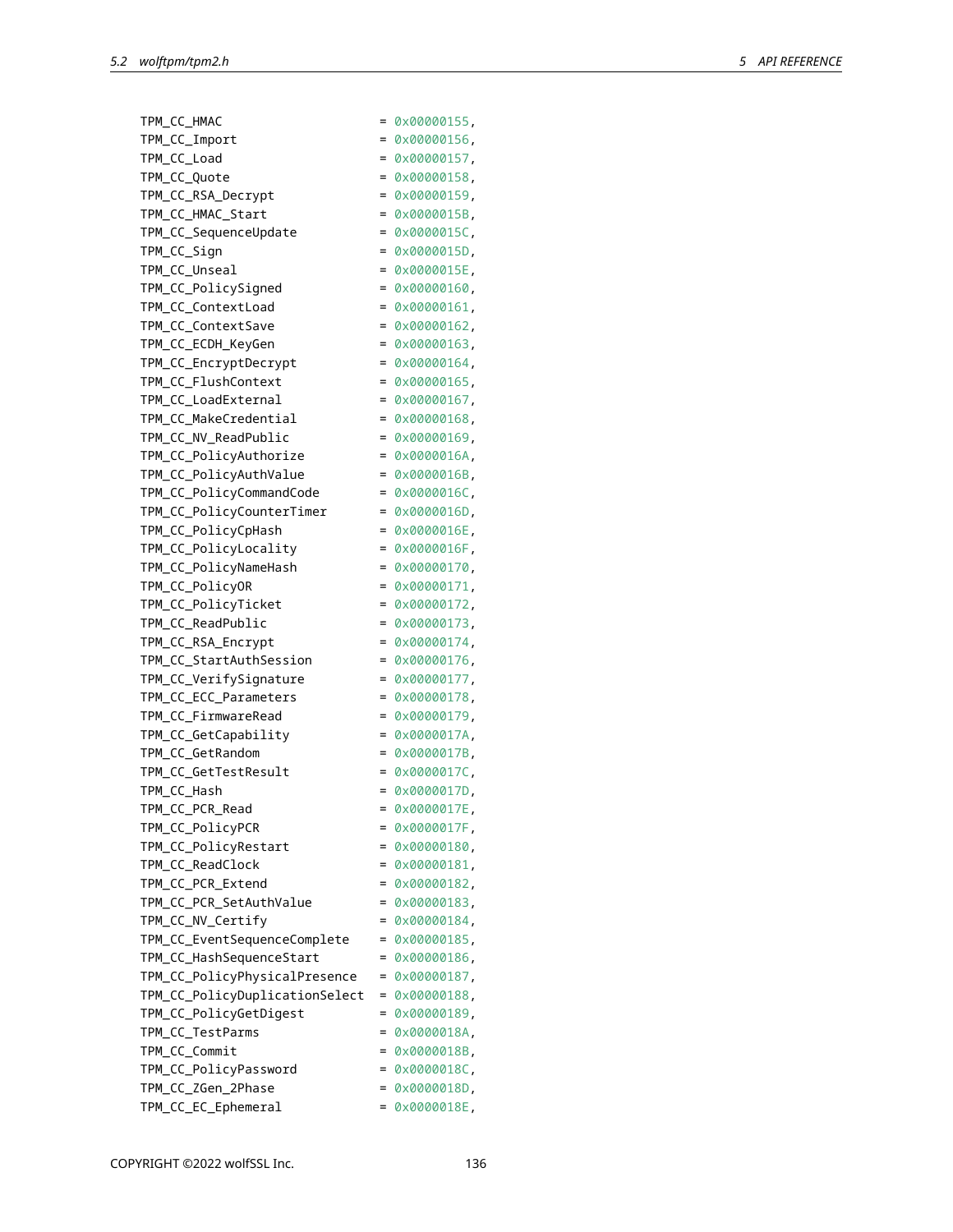| TPM_CC_PolicyNvWritten                                   | $= 0 \times 0000018F$         |
|----------------------------------------------------------|-------------------------------|
| TPM_CC_PolicyTemplate                                    | $= 0 \times 00000190$         |
| TPM_CC_CreateLoaded                                      | $= 0 \times 00000191$         |
| TPM_CC_PolicyAuthorizeNV                                 | $= 0 \times 000000192$        |
| TPM_CC_EncryptDecrypt2                                   | $= 0 \times 00000193$         |
| TPM_CC_LAST                                              | = TPM_CC_EncryptDecrypt2,     |
|                                                          |                               |
| CC_VEND                                                  | $= 0 \times 200000000$        |
| TPM_CC_Vendor_TCG_Test                                   | = $CC_VEND + 0 \times 0000,$  |
|                                                          |                               |
| #if defined(WOLFTPM_ST33)    defined(WOLFTPM_AUTODETECT) |                               |
| TPM_CC_SetMode                                           | = $CC_VEND + 0 \times 0307$ , |
| TPM_CC_SetCommandSet                                     | = $CC_VEND + 0 \times 0309$ , |
| TPM_CC_GetRandom2                                        | = $CC_VEND + 0 \times 030E$ , |
| #endif                                                   |                               |
| #ifdef WOLFTPM_ST33                                      |                               |
| TPM_CC_RestoreEK                                         | = $CC_VEND + 0 \times 030A$ , |
| TPM_CC_SetCommandSetLock                                 | = $CC_VEND + 0 \times 030B$ , |
| TPM_CC_GPIO_Config                                       | = $CC_VEND + 0 \times 030F$ , |
| #endif                                                   |                               |
| #ifdef WOLFTPM_NUVOTON                                   |                               |
| TPM_CC_NTC2_PreConfig                                    | = $CC_VEND + 0 \times 0211$ , |
| TPM_CC_NTC2_GetConfig                                    | = $CC_VEND + 0 \times 0213$ , |
| #endif                                                   |                               |
| } TPM_CC_T;                                              |                               |
|                                                          |                               |
| typedef UINT32 TPM_CC;                                   |                               |
|                                                          |                               |
| /* Response Codes */                                     |                               |
| typedef enum {                                           |                               |
| $TPM_RC_SUCCES = 0 \times 000$ ,                         |                               |
| $TPM_RC_BAD_TAG = 0 \times 01E$ ,                        |                               |
|                                                          |                               |
| $RC_VER1 = 0 \times 100$ ,                               |                               |
| TPM_RC_INITIALIZE                                        | = $RC_VER1 + 0 \times 000$ ,  |
| TPM_RC_FAILURE                                           | = $RC_VER1 + 0 \times 001$ ,  |
| TPM_RC_SEQUENCE                                          | = $RC_VER1 + 0 \times 003$ ,  |
| TPM_RC_PRIVATE                                           | = $RC_VER1 + 0 \times 00B$ ,  |
| TPM_RC_HMAC                                              | = $RC_VER1 + 0 \times 019$ ,  |
| TPM_RC_DISABLED                                          | = $RC_VER1 + 0 \times 020$ ,  |
| TPM_RC_EXCLUSIVE                                         | = $RC_VER1 + 0 \times 021$ ,  |
| TPM RC_AUTH_TYPE                                         | = $RC_VER1 + 0 \times 024$ ,  |
| TPM_RC_AUTH_MISSING                                      | = $RC_VER1 + 0 \times 025$ ,  |
| TPM_RC_POLICY                                            | = $RC_VER1 + 0 \times 026$ ,  |
| TPM_RC_PCR                                               | = RC VER1 + $0 \times 027$ ,  |
| TPM RC PCR CHANGED                                       | = $RC_VER1 + 0 \times 028$ ,  |
| TPM_RC_UPGRADE                                           | = $RC_VER1 + 0 \times 02D$ ,  |
| TPM_RC_TOO_MANY_CONTEXTS                                 | = $RC_VER1 + 0 \times 02E$ ,  |
| TPM_RC_AUTH_UNAVAILABLE                                  | = $RC_VER1 + 0 \times 02F$ ,  |
| TPM_RC_REBOOT                                            | = $RC_VER1 + 0 \times 030$ ,  |
| TPM_RC_UNBALANCED                                        | = $RC_VER1 + 0 \times 031$ ,  |
| TPM_RC_COMMAND_SIZE                                      | = $RC_VER1 + 0 \times 042$ ,  |
| TPM RC_COMMAND_CODE                                      | = $RC_VER1 + 0 \times 043$ ,  |
| TPM_RC_AUTHSIZE                                          |                               |
|                                                          | = $RC_VER1 + 0 \times 044$ ,  |
| TPM_RC_AUTH_CONTEXT                                      | = $RC_VER1 + 0 \times 045$ ,  |
| TPM_RC_NV_RANGE                                          | = $RC_VER1 + 0 \times 046$ ,  |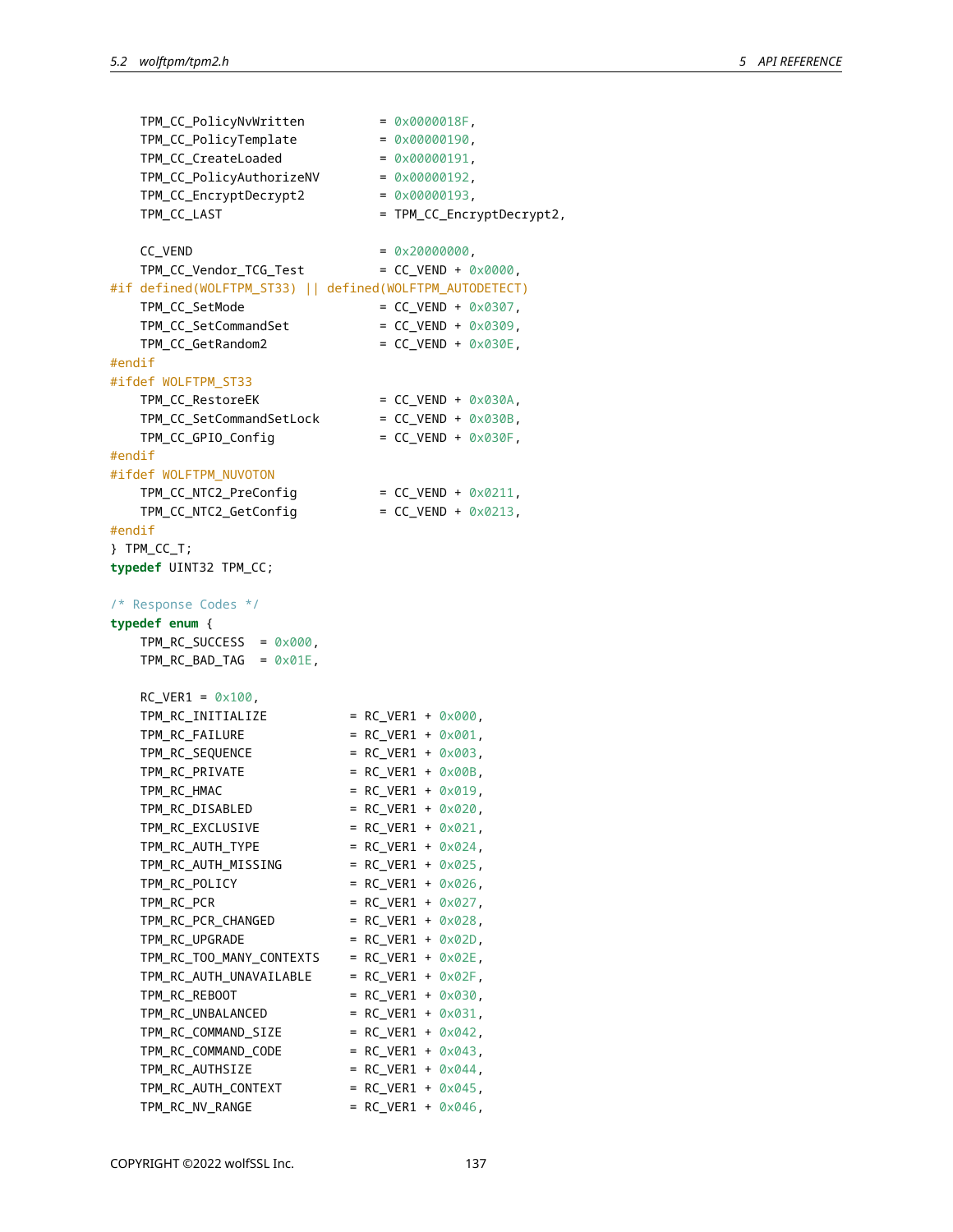| TPM_RC_NV_SIZE                    |           |                              |  |  | = $RC_VER1 + 0 \times 047$ , |  |
|-----------------------------------|-----------|------------------------------|--|--|------------------------------|--|
| TPM_RC_NV_LOCKED                  |           | $=$                          |  |  | RC_VER1 + 0x048,             |  |
| TPM_RC_NV_AUTHORIZATION           |           | $=$                          |  |  | RC_VER1 + 0x049,             |  |
| TPM_RC_NV_UNINITIALIZED           |           | $=$                          |  |  | RC_VER1 + 0x04A,             |  |
| TPM_RC_NV_SPACE                   |           | $=$                          |  |  | $RC_VER1 + 0 \times 04B$ ,   |  |
| TPM_RC_NV_DEFINED                 |           | $=$                          |  |  | $RC_VER1 + 0 \times 04C$ ,   |  |
| TPM_RC_BAD_CONTEXT                |           | $=$                          |  |  | RC_VER1 + 0x050,             |  |
| TPM_RC_CPHASH                     |           | $=$                          |  |  | RC_VER1 + 0x051,             |  |
| TPM RC PARENT                     |           | $=$                          |  |  | RC_VER1 + 0x052,             |  |
| TPM_RC_NEEDS_TEST                 |           |                              |  |  | = $RC_VER1 + 0 \times 053$ , |  |
| TPM_RC_NO_RESULT                  |           |                              |  |  | = $RC_VER1 + 0 \times 054$ , |  |
| TPM_RC_SENSITIVE                  |           |                              |  |  | = $RC_VER1 + 0 \times 055$ , |  |
| RC_MAX_FM0                        |           |                              |  |  | = $RC_VER1 + 0 \times 07F$ , |  |
|                                   |           |                              |  |  |                              |  |
| $RC_FMT1 = 0 \times 080$ ,        |           |                              |  |  |                              |  |
| TPM RC ASYMMETRIC                 | $\equiv$  | $RC$ FMT1 + $0 \times 001$ , |  |  |                              |  |
| TPM RC ATTRIBUTES                 | $=$       | RC FMT1 + $0 \times 002$ ,   |  |  |                              |  |
| TPM RC HASH                       | $=$       | RC FMT1 + 0x003,             |  |  |                              |  |
| TPM_RC_VALUE                      | $=$       | $RC_FMT1 + 0 \times 004$ ,   |  |  |                              |  |
| TPM RC HIERARCHY                  | $=$       | $RC_FMT1 + 0 \times 005$ ,   |  |  |                              |  |
| TPM RC KEY SIZE                   | $=$       | $RC_FMT1 + 0 \times 007$ ,   |  |  |                              |  |
| TPM_RC_MGF                        | $=$       | RC FMT1 + $0 \times 008$ ,   |  |  |                              |  |
| TPM RC MODE                       | $=$       | RC_FMT1 + 0x009,             |  |  |                              |  |
| TPM_RC_TYPE                       | $=$       | RC FMT1 + $0 \times 00A$ .   |  |  |                              |  |
| TPM_RC_HANDLE                     | $=$       | RC FMT1 + $0 \times 00B$ ,   |  |  |                              |  |
| TPM_RC_KDF                        | $=$       | RC FMT1 + $0 \times 00C$ ,   |  |  |                              |  |
| TPM_RC_RANGE                      | $=$       | $RC_FMT1 + 0 \times 00D$ ,   |  |  |                              |  |
| TPM RC AUTH FAIL                  | $\quad =$ | $RC_FMT1 + 0 \times 00E$ ,   |  |  |                              |  |
| TPM RC_NONCE                      | $=$       | $RC_FMT1 + 0 \times 00F$ ,   |  |  |                              |  |
| TPM_RC_PP                         | $=$       | $RC_FMT1 + 0 \times 010$ ,   |  |  |                              |  |
| TPM_RC_SCHEME                     | $=$       | $RC_FMT1 + 0 \times 012$ ,   |  |  |                              |  |
| TPM_RC_SIZE                       | $=$       | $RC_FMT1 + 0 \times 015$ ,   |  |  |                              |  |
| TPM_RC_SYMMETRIC                  |           | = $RC_FMT1 + 0 \times 016$ , |  |  |                              |  |
| TPM_RC_TAG                        |           | = $RC_FMT1 + 0 \times 017$ , |  |  |                              |  |
| TPM_RC_SELECTOR                   |           | = $RC_FMT1 + 0 \times 018$ , |  |  |                              |  |
| TPM_RC_INSUFFICIENT               |           | = $RC_FMT1 + 0 \times 01A$ , |  |  |                              |  |
| TPM_RC_SIGNATURE                  |           | = $RC_FMT1 + 0 \times 01B$ , |  |  |                              |  |
| TPM_RC_KEY                        |           | = $RC_FMT1 + 0 \times 01C$ , |  |  |                              |  |
|                                   |           |                              |  |  |                              |  |
| TPM_RC_POLICY_FAIL                |           | = $RC_FMT1 + 0 \times 01D$ , |  |  |                              |  |
| TPM_RC_INTEGRITY<br>TPM_RC_TICKET |           | = $RC_FMT1 + 0 \times 01F$ , |  |  |                              |  |
|                                   |           | = $RC_FMT1 + 0 \times 020$ , |  |  |                              |  |
| TPM_RC_RESERVED_BITS              |           | = $RC_FMT1 + 0 \times 021$ , |  |  |                              |  |
| TPM_RC_BAD_AUTH                   |           | = $RC_FMT1 + 0 \times 022$ , |  |  |                              |  |
| TPM_RC_EXPIRED                    |           | = $RC_FMT1 + 0 \times 023$ , |  |  |                              |  |
| TPM_RC_POLICY_CC                  |           | = $RC_FMT1 + 0 \times 024$ , |  |  |                              |  |
| TPM_RC_BINDING                    |           | = $RC_FMT1 + 0 \times 025$ , |  |  |                              |  |
| TPM_RC_CURVE                      |           | = $RC_FMT1 + 0 \times 026$ , |  |  |                              |  |
| TPM_RC_ECC_POINT                  |           | = $RC_FMT1 + 0 \times 027$ , |  |  |                              |  |
| RC_MAX_FMT1                       |           | = $RC_FMT1 + 0 \times 03F$ , |  |  |                              |  |
| $RC_WARN = 0 \times 900$ ,        |           |                              |  |  |                              |  |
| TPM_RC_CONTEXT_GAP                |           | = $RC_WARN + 0 \times 001$ , |  |  |                              |  |
| TPM_RC_OBJECT_MEMORY              |           | = $RC_WARN + 0 \times 002$ , |  |  |                              |  |
| TPM_RC_SESSION_MEMORY             |           | = RC_WARN + $0 \times 003$ , |  |  |                              |  |
|                                   |           |                              |  |  |                              |  |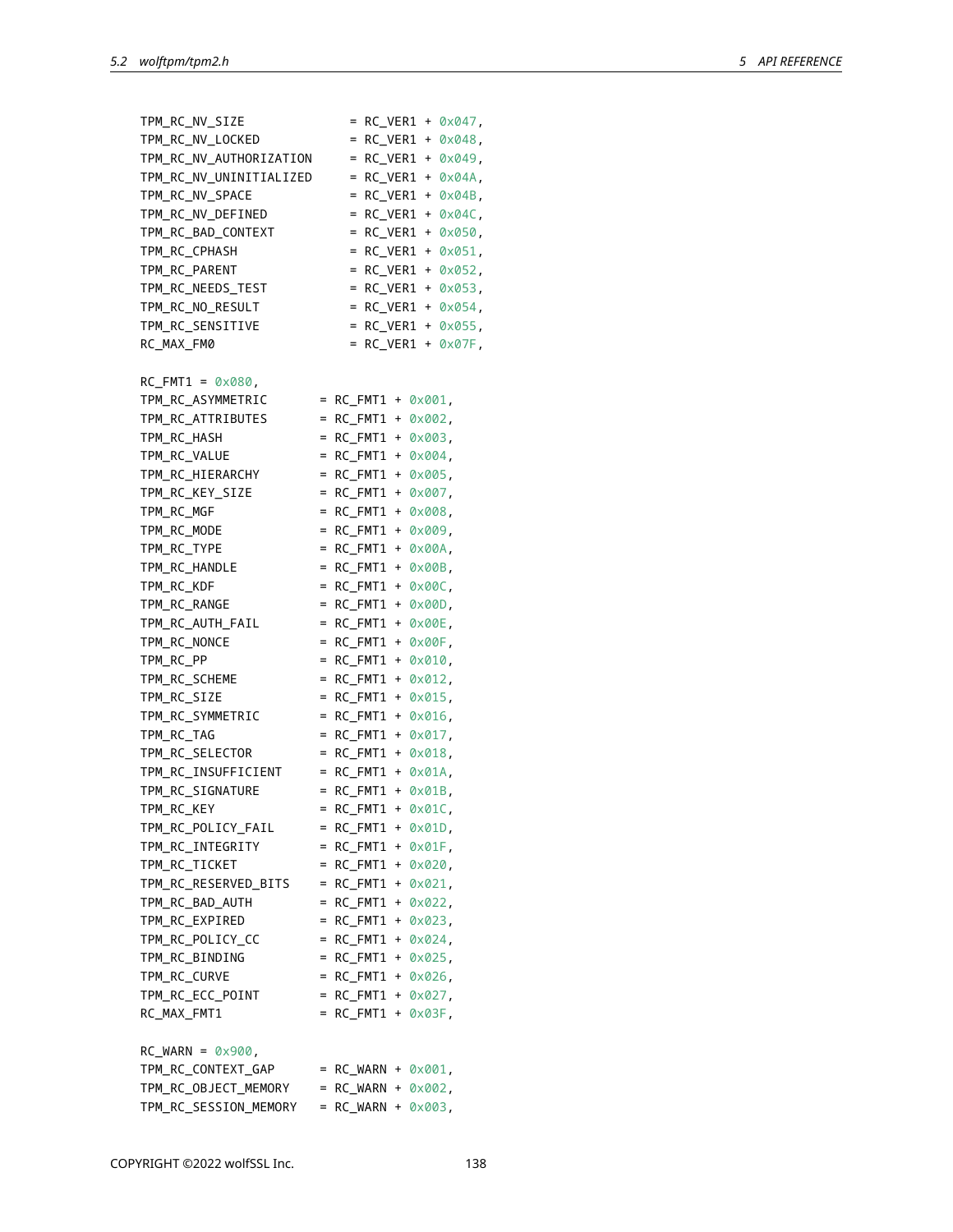| TPM_RC_MEMORY          |                    | $=$ | $RC_WARN + 0 \times 004$ ,   |        |
|------------------------|--------------------|-----|------------------------------|--------|
| TPM_RC_SESSION_HANDLES |                    | $=$ | RC_WARN +                    | 0x005, |
| TPM_RC_OBJECT_HANDLES  |                    | $=$ | RC_WARN + 0x006,             |        |
| TPM_RC_LOCALITY        |                    | $=$ | RC_WARN + 0x007,             |        |
| TPM_RC_YIELDED         |                    | $=$ | RC_WARN + 0x008,             |        |
| TPM_RC_CANCELED        |                    | $=$ | RC_WARN + 0x009,             |        |
| TPM_RC_TESTING         |                    | $=$ | RC_WARN + 0x00A,             |        |
| TPM_RC_REFERENCE_H0    |                    | $=$ | RC_WARN + 0x010,             |        |
| TPM_RC_REFERENCE_H1    |                    | $=$ | RC_WARN + 0x011,             |        |
| TPM_RC_REFERENCE_H2    |                    | $=$ | $RC_WARN + 0 \times 012$ ,   |        |
| TPM_RC_REFERENCE_H3    |                    | $=$ | RC_WARN + 0x013,             |        |
| TPM_RC_REFERENCE_H4    |                    | $=$ | $RC_WARN + 0 \times 014$ ,   |        |
| TPM_RC_REFERENCE_H5    |                    | $=$ | $RC_WARN + 0 \times 015$ ,   |        |
| TPM_RC_REFERENCE_H6    |                    | $=$ | RC_WARN + 0x016,             |        |
| TPM_RC_REFERENCE_S0    |                    | $=$ | RC_WARN +                    | 0x018, |
| TPM_RC_REFERENCE_S1    |                    | $=$ | RC_WARN +                    | 0x019, |
| TPM_RC_REFERENCE_S2    |                    | $=$ | RC_WARN +                    | 0x01A, |
| TPM_RC_REFERENCE_S3    |                    | $=$ | RC_WARN + 0x01B,             |        |
| TPM_RC_REFERENCE_S4    |                    | $=$ | $RC_WARN + 0 \times 01C$ ,   |        |
| TPM_RC_REFERENCE_S5    |                    | $=$ | RC_WARN + 0x01D,             |        |
| TPM_RC_REFERENCE_S6    |                    | $=$ | RC_WARN + 0x01E,             |        |
| TPM_RC_NV_RATE         |                    | $=$ | RC_WARN + 0x020,             |        |
| TPM_RC_LOCKOUT         |                    | $=$ | RC_WARN + 0x021,             |        |
| TPM_RC_RETRY           |                    | $=$ | RC_WARN + 0x022,             |        |
| TPM_RC_NV_UNAVAILABLE  |                    |     | = $RC_MARN + 0 \times 023$ , |        |
| RC_MAX_WARN            |                    | $=$ | $RC_WARN + 0 \times 03F$ ,   |        |
| TPM RC NOT USED        |                    | $=$ | $RC_WARN + 0 \times 07F$ ,   |        |
| TPM_RC_H               | $= 0 \times 000$ , |     |                              |        |
| TPM_RC_P               | $= 0 \times 040$ , |     |                              |        |
| TPM_RC_S               | $= 0 \times 800$ , |     |                              |        |
| TPM_RC_1               | $= 0 \times 100$ , |     |                              |        |
| TPM_RC_2               | $= 0x200$ ,        |     |                              |        |
| TPM_RC_3               | $= 0x300$ ,        |     |                              |        |
| TPM_RC_4               | $= 0 \times 400$ , |     |                              |        |
| TPM_RC_5               | $= 0x500$ ,        |     |                              |        |
| TPM_RC_6               | $= 0 \times 600$ , |     |                              |        |
| TPM_RC_7               | $= 0x700$ ,        |     |                              |        |
| TPM_RC_8               | $= 0 \times 800$ , |     |                              |        |
| TPM RC 9               | $= 0x900$ .        |     |                              |        |

 $TPM_RC_9$  = 0x900,  $TPM_RC_A$  =  $0 \times A00$ ,  $TPM_RC_B$  =  $0 \times B00$ ,  $TPM_RC_C$  =  $0 \times C00$ ,  $TPM_RC_D$  =  $0 \times D00$ ,  $TPM_RC_E$  =  $0 \times E00$ ,  $TPM_RC_F$  =  $0 \times F00$ ,  $TPM_RC_N_MASK = 0 \times F00$ ,

/\* use negative codes for internal errors \*/ TPM\_RC\_TIMEOUT = -100, } TPM\_RC\_T; **typedef** INT32 TPM\_RC; /\* type is unsigned 16-bits, but internally use signed 32-bit \*/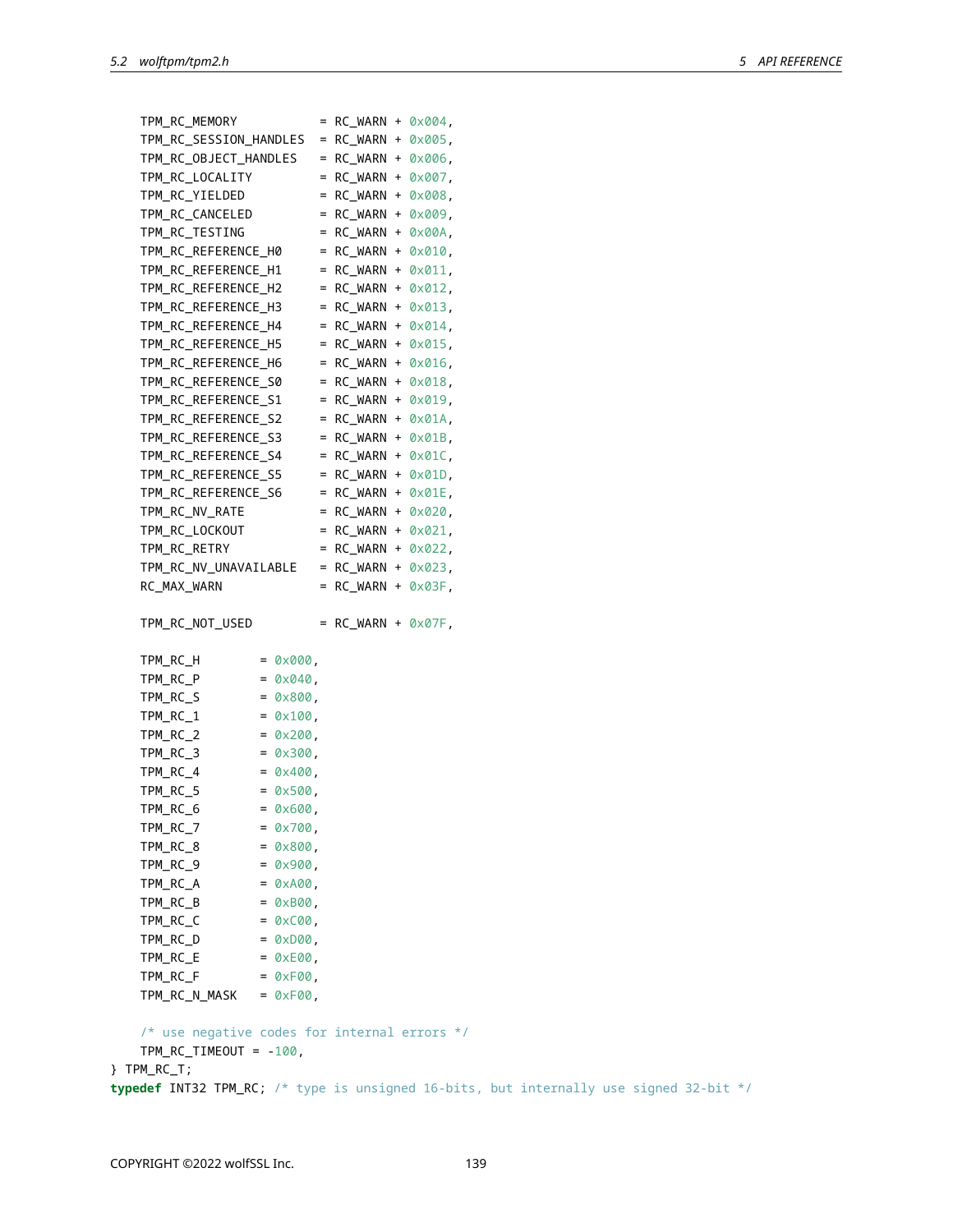```
typedef enum {
   TPM_CLOCK_COARSE_SLOWER = -3,
   TPM_CLOCK_MEDIUM_SLOWER = -2,
   TPM_CLOCK_FINE_SLOWER = -1,
   TPM_CLOCK_NO_CHANGE = 0,
   TPM_CLOCK_FINE_FASTER = 1,
   TPM_CLOCK_MEDIUM_FASTER = 2,
   TPM_CLOCK_COARSE_FASTER = 3,
} TPM_CLOCK_ADJUST_T;
typedef UINT8 TPM_CLOCK_ADJUST;
/* EA Arithmetic Operands */
typedef enum {
   TPM_EO_EQ = 0 \times 0000,
   TPM_EO_NEQ = 0 \times 0001,
   TPM_EO_SIGNED_GT = 0x0002,
   TPM_EO_UNSIGNED_GT = 0x0003,
   TPM_EO_SIGNED_LT = 0 \times 0004,
   TPM_EO_UNSIGNED_LT = 0x0005,
   TPM_EO_SIGNED_GE = 0x0006,
   TPM_EO_UNSIGNED_GE = 0x0007,
   TPM_EO_SIGNED_LE = 0x0008,
   TPM_EO_UNSIGNED_LE = 0x0009,
   TPM_EO_BITSET = 0x000A,
   TPM_EO_BITCLEAR = 0 \times 000B,
} TPM_EO_T;
typedef UINT16 TPM_EO;
/* Structure Tags */
typedef enum {
   TPM_ST_RSP_COMMAND = 0 \times 00C4,
   TPM_ST_NULL = 0X8000,
   TPM_STT_N0_SESSIONS = 0 \times 8001,
   TPM_S T_S ESSIONS = 0 \times 8002,
   TPM_ST_ATTEST_NV = 0 \times 8014,
   TPM_ST_ATTEST_COMMAND_AUDIT = 0x8015,
   TPM_ST_ATTEST_SESSION_AUDIT = 0x8016,
   TPM_ST_ATTEST_CERTIFY = 0x8017,
   TPM_ST_ATTEST_QUOTE = 0 \times 8018,
   TPM_ST_ATTEST_TIME = 0x8019,
   TPM_ST_ATTEST_CREATION = 0x801A,
   TPM ST CREATION = 0 \times 8021,
   TPM_ST_VERIFIED = 0 \times 8022,
   TPM_ST_AUTH_SECRET = 0 \times 8023,
   TPM_ST_HASHCHECK = 0x8024,
   TPM_ST_AUTH_SIGNED = 0x8025,
   TPM_ST_FU_MANIFEST = 0x8029,
} TPM_ST_T;
typedef UINT16 TPM_ST;
/* Session Type */
typedef enum {
   TPM\_SE\_HMAC = 0 \times 00,
   TPM\_SE\_POLICY = 0 \times 01,
```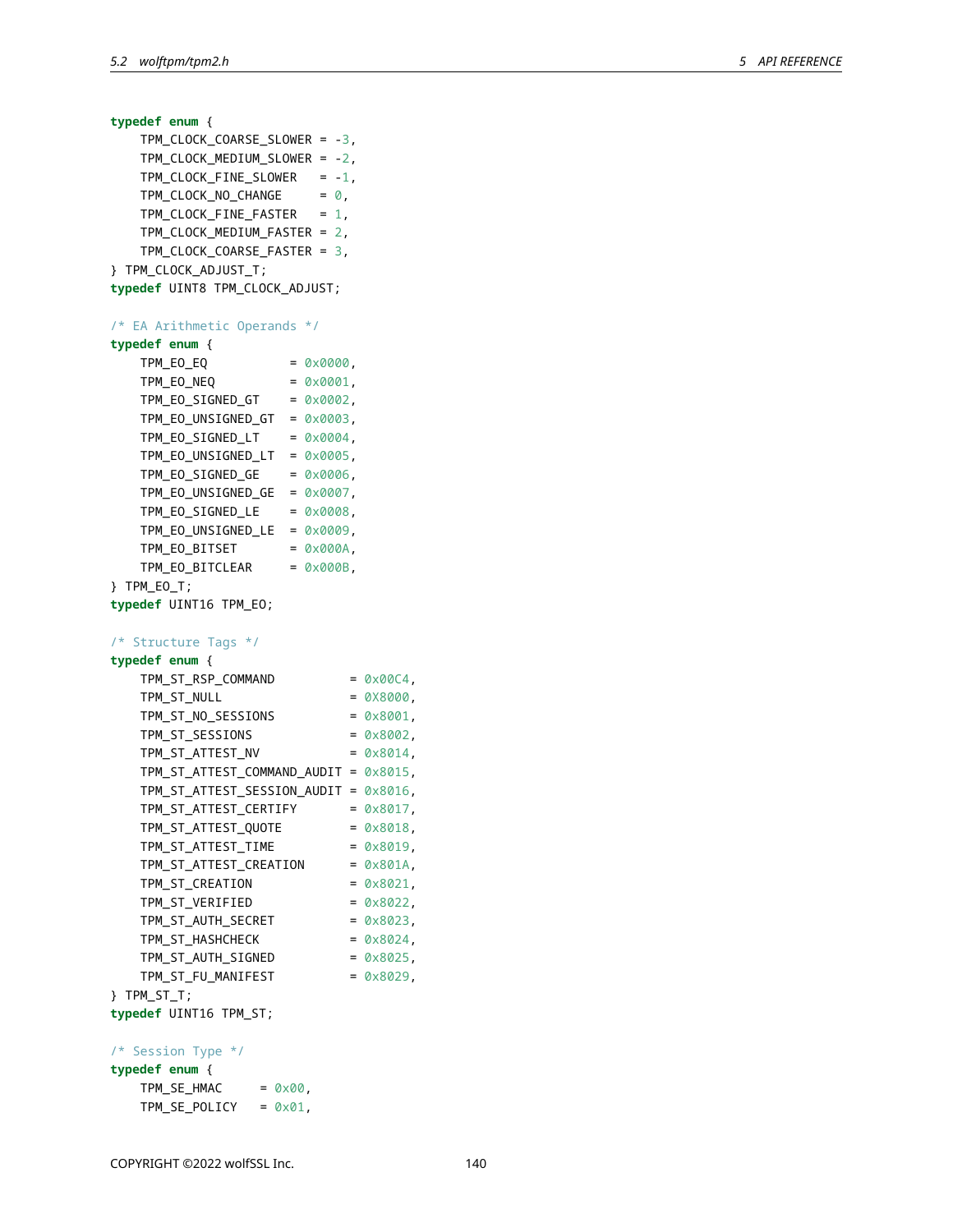```
TPM_SE_TRIAL = 0 \times 03,
} TPM_SE_T;
typedef UINT8 TPM_SE;
/* Startup Type */
typedef enum {
   TPM SU CLEAR = 0 \times 0000,
   TPM_SU_STATE = 0x0001,
} TPM_SU_T;
typedef UINT16 TPM_SU;
/* Capabilities */
typedef enum {
   TPM_CAP_FIRST = 0x00000000,
   TPM_CAP_ALGS = TPM_CAP_FIRST,
   TPM_CAP_HANDLES = 0x00000001,
   TPM_CAP_COMMANDS = 0x00000002,
   TPM_CAP_PP_COMMANDS = 0 \times 00000003,
   TPM_CAP_AUDIT_COMMANDS = 0x00000004,
   TPM_CAP_PCRS = 0x00000005,
   TPM_CAP_TPM_PROPERTIES = 0x00000006,
   TPM_CAP_PCR_PROPERTIES = 0x00000007,
   TPM_CAP\_ECC_CURVES = 0 \times 00000008,
   TPM_CAP_LAST = TPM_CAP_ECC_CURVES,
   TPM_CAP_VENDOR_PROPERTY = 0x00000100,
} TPM_CAP_T;
typedef UINT32 TPM_CAP;
/* Property Tag */
typedef enum {
   TPM_PT_NONE = 0x00000000,
   PT_GROUP = 0 \times 00000100,
   PT_FIXED = PT_GROUP * 1,
   TPM_PT_FAMILY_INDICATOR = PT_FIXED + 0,TPM_PT_LEVEL = PT_FIXED + 1,
   TPM_PT_REVISION = PT_FIXED + 2,
   TPM_PT_DAY_OF_YEAR = PT_FIXED + 3,
   TPM_PT_YEAR = PT_FIXED + 4,
   TPM_PT_MANUFACTURER = PT_FIXED + 5,
   TPM_PT_VENDOR_STRING_1 = PT_FIXED + 6,
   TPM_PT_VENDOR_STRING_2 = PT_FIXED + 7,
   TPM_PT_VENDOR_STRING_3 = PT_FIXED + 8,
   TPM_PT_VENDOR_STRING_4 = PT_FIXED + 9,
   TPM_PT_VENDOR_TPM_TYPE = PT_FIXED + 10,
   TPM_PT_FIRMWARE_VERSION_1 = PT_FIXED + 11,
   TPM_PT_FIRMWARE_VERSION_2 = PT_FIXED + 12,
   TPM_PT_INPUT_BUFFER = PT_FIXED + 13,
   TPM_PT_HR_TRANSIENT_MIN = PT_FIXED + 14,
   TPM_PT_HR_PERSISTENT_MIN = PT_FIXED + 15,
   TPM_PT_HR_LOADED_MIN = PT_FIXED + 16,
   TPM_PT_ACTIVE_SESSIONS_MAX = PT_FIXED + 17,
```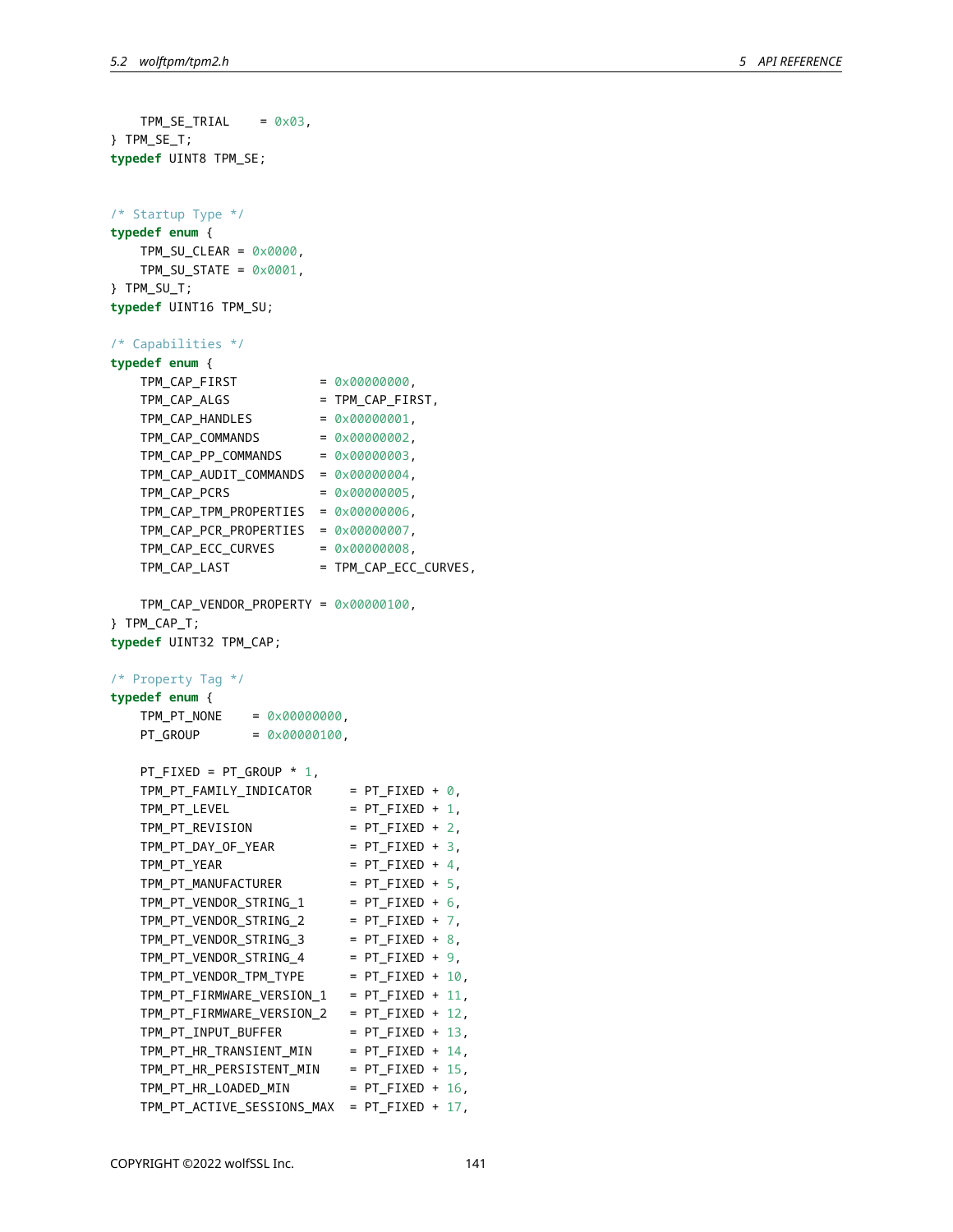| TPM PT PCR COUNT                              | $= PT_FIXED + 18$  |  |
|-----------------------------------------------|--------------------|--|
| $TPM_PTT_PCR\_SELECT_MIN$ = $PT_FIXED + 19$ , |                    |  |
| TPM_PT_CONTEXT_GAP_MAX = PT_FIXED + 20,       |                    |  |
| TPM_PT_NV_COUNTERS_MAX = PT_FIXED + 22,       |                    |  |
| $TPM_PT_NV_INDEX_MAX$ = $PT_FIXED + 23$ ,     |                    |  |
| TPM_PT_MEMORY                                 | $=$ PT FIXED + 24, |  |
| TPM_PT_CLOCK_UPDATE = PT_FIXED + 25,          |                    |  |
| TPM_PT_CONTEXT_HASH = $PT$ _FIXED + 26,       |                    |  |
| TPM PT CONTEXT SYM = PT FIXED + 27,           |                    |  |
| TPM_PT_CONTEXT_SYM_SIZE = PT_FIXED + 28,      |                    |  |
| $TPM_P$ T_ORDERLY_COUNT = $PT_F$ IXED + 29,   |                    |  |
| TPM_PT_MAX_COMMAND_SIZE = $PT$ _FIXED + 30,   |                    |  |
| $TPM_P$ T_MAX_RESPONSE_SIZE = PT_FIXED + 31,  |                    |  |
| TPM PT MAX DIGEST                             | $=$ PT_FIXED + 32, |  |
| TPM PT MAX OBJECT CONTEXT = PT FIXED + 33,    |                    |  |
| TPM PT MAX SESSION CONTEXT = PT FIXED + 34,   |                    |  |
| $TPM Pr_P S_FAMILY_NDICATOR = PT_FIXED + 35,$ |                    |  |
| TPM_PT_PS_LEVEL                               | $=$ PT_FIXED + 36, |  |
| $TPM_P$ T_PS_REVISION = $PT_F$ IXED + 37,     |                    |  |
| $TPM_PT_PS_DAY_OF_YEAR$ = $PT_FIXED + 38$ ,   |                    |  |
| TPM_PT_PS_YEAR                                | $=$ PT FIXED + 39, |  |

| TPM_PT_ORDERLY_COUNT       | $= PT_FIXED + 29,$      |  |
|----------------------------|-------------------------|--|
| TPM_PT_MAX_COMMAND_SIZE    | $= PT_FIXED + 30,$      |  |
| TPM_PT_MAX_RESPONSE_SIZE   | $= PT_FIXED + 31,$      |  |
| TPM_PT_MAX_DIGEST          | $= PT_FIXED + 32,$      |  |
| TPM_PT_MAX_OBJECT_CONTEXT  | $= PT_FIXED + 33,$      |  |
| TPM_PT_MAX_SESSION_CONTEXT | $= PT_FIXED + 34,$      |  |
| TPM_PT_PS_FAMILY_INDICATOR | $= PT_FIXED + 35,$      |  |
| TPM_PT_PS_LEVEL            | $= PT_FIXED + 36,$      |  |
| TPM_PT_PS_REVISION         | $= PT_FIXED + 37,$      |  |
| TPM_PT_PS_DAY_OF_YEAR      | $= PT_FIXED + 38$ ,     |  |
| TPM_PT_PS_YEAR             | $= PT_FIXED + 39,$      |  |
| TPM_PT_SPLIT_MAX           | $= PT_FIXED + 40,$      |  |
| TPM_PT_TOTAL_COMMANDS      | $=$ PT_FIXED + 41,      |  |
| TPM_PT_LIBRARY_COMMANDS    | $= PT_FIXED + 42,$      |  |
| TPM_PT_VENDOR_COMMANDS     | $= PT_FIXED + 43,$      |  |
| TPM_PT_NV_BUFFER_MAX       | $= PT_FIXED + 44,$      |  |
| TPM_PT_MODES               | $= PT_FIXED + 45$ ,     |  |
| TPM_PT_MAX_CAP_BUFFER      | $= PT_FIXED + 46,$      |  |
|                            |                         |  |
| $PT_VAR = PT_GROUP * 2$ ,  |                         |  |
| TPM_PT_PERMANENT           | $= PT_VAR + \emptyset,$ |  |
| TPM_PT_STARTUP_CLEAR       | $= PT_VAR + 1$ ,        |  |
| TPM_PT_HR_NV_INDEX         | $= PT_VAR + 2$ ,        |  |
| TPM_PT_HR_LOADED           | $= PT_VAR + 3,$         |  |
| TPM_PT_HR_LOADED_AVAIL     | $= PT_VAR + 4$ ,        |  |
| TPM_PT_HR_ACTIVE           | $= PT_VAR + 5$ ,        |  |
| TPM_PT_HR_ACTIVE_AVAIL     | $= PT_VAR + 6$ ,        |  |
| TPM_PT_HR_TRANSIENT_AVAIL  | $= PT_VAR + 7,$         |  |
| TPM_PT_HR_PERSISTENT       | $= PT_VAR + 8,$         |  |
| TPM_PT_HR_PERSISTENT_AVAIL | $= PT_VAR + 9,$         |  |
| TPM_PT_NV_COUNTERS         | $= PT_VAR + 10$ ,       |  |
| TPM_PT_NV_COUNTERS_AVAIL   | $= PT_VAR + 11,$        |  |
| TPM_PT_ALGORITHM_SET       | $= PT_VAR + 12,$        |  |
| TPM_PT_LOADED_CURVES       | $= PT_VAR + 13$ ,       |  |
| TPM_PT_LOCKOUT_COUNTER     | $= PT_VAR + 14$ ,       |  |
| TPM_PT_MAX_AUTH_FAIL       | $= PT_VAR + 15$ ,       |  |
| TPM_PT_LOCKOUT_INTERVAL    | $= PT_VAR + 16$ ,       |  |
| TPM_PT_LOCKOUT_RECOVERY    | $= PT_VAR + 17,$        |  |
| TPM_PT_NV_WRITE_RECOVERY   | $= PT_VAR + 18$ ,       |  |
| TPM_PT_AUDIT_COUNTER_0     | $= PT_VAR + 19$ ,       |  |
| TPM_PT_AUDIT_COUNTER_1     | $= PT_VAR + 20$ ,       |  |
| } TPM_PT_T;                |                         |  |
| typedef UINT32 TPM_PT;     |                         |  |
|                            |                         |  |
|                            |                         |  |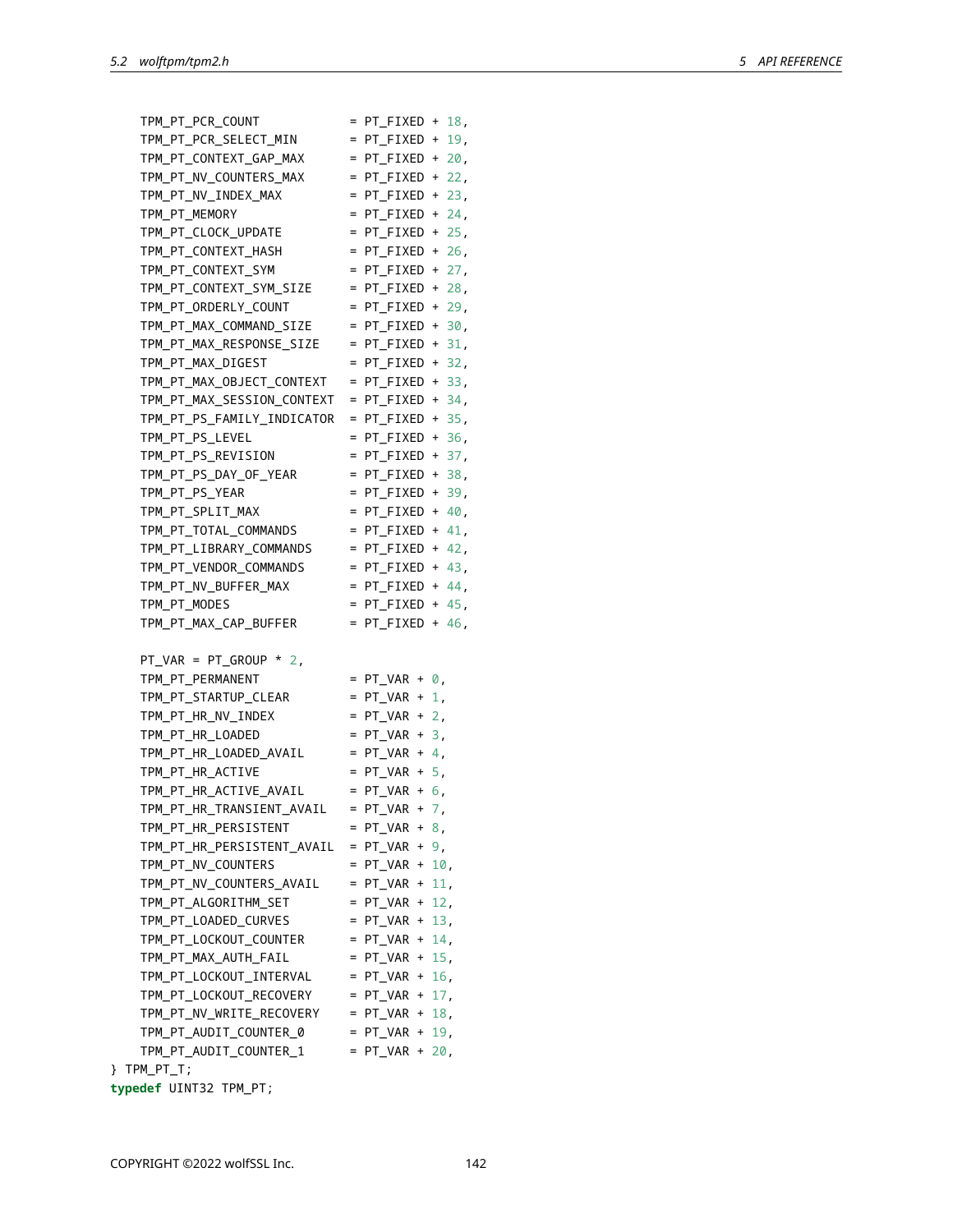| /* PCR Property Tag */                |                        |
|---------------------------------------|------------------------|
| typedef enum {                        |                        |
| TPM_PT_PCR_FIRST                      | $= 0 \times 000000000$ |
| TPM PT PCR SAVE                       | = TPM_PT_PCR_FIRST,    |
| TPM_PT_PCR_EXTEND_L0                  | $= 0 \times 00000001$  |
| TPM_PT_PCR_RESET_L0                   | $= 0 \times 000000002$ |
| TPM PT PCR EXTEND L1                  | $= 0 \times 00000003$  |
| TPM PT PCR RESET L1                   | $= 0 \times 00000004$  |
| TPM PT PCR EXTEND L2                  | $= 0 \times 00000005$  |
| TPM PT PCR RESET L2                   | $= 0 \times 00000006$  |
| TPM_PT_PCR_EXTEND_L3                  | $= 0 \times 000000007$ |
| TPM_PT_PCR_RESET_L3                   | $= 0 \times 00000008$  |
| TPM_PT_PCR_EXTEND_L4                  | $= 0 \times 00000009$  |
| TPM_PT_PCR_RESET_L4                   | $= 0 \times 00000000$  |
| TPM_PT_PCR_NO_INCREMENT = 0x00000011, |                        |
| TPM_PT_PCR_DRTM_RESET                 | $= 0 \times 000000012$ |
| TPM PT PCR POLICY                     | $= 0 \times 000000013$ |
| TPM PT PCR AUTH                       | $= 0 \times 00000014$  |
| TPM_PT_PCR_LAST                       | = TPM_PT_PCR_AUTH,     |
| } TPM_PT_PCR_T;                       |                        |
| typedef UINT32 TPM_PT_PCR;            |                        |
|                                       |                        |
| /* Platform Specific */               |                        |
| typedef enum {                        |                        |
| TPM PS MAIN                           | $= 0 \times 00000000$  |

| $= 0 \times 000000000$  |
|-------------------------|
| $= 0 \times 000000001$  |
| $= 0 \times 000000002$  |
| $= 0 \times 00000003$   |
| $= 0 \times 000000004$  |
| $= 0 \times 000000005$  |
| $= 0 \times 00000006$   |
| $= 0 \times 000000007$  |
| $= 0 \times 00000008$   |
| $= 0 \times 00000009$   |
| $= 0 \times 00000000$   |
| $= 0 \times 00000000$   |
| $= 0 \times 000000000.$ |
| $= 0 \times 000000000$  |
| $= 0 \times 00000000E$  |
| $= 0 \times 00000000F$  |
|                         |
|                         |
|                         |

/\* HANDLES \*/

**typedef** UINT32 TPM\_HANDLE;

/\* Handle Types \*/

| typedef enum {        |                   |
|-----------------------|-------------------|
| TPM HT PCR            | $= 0 \times 00$ , |
| TPM HT NV INDEX       | $= 0 \times 01$ . |
| TPM_HT_HMAC_SESSION   | $= 0 \times 02$ . |
| TPM HT LOADED SESSION | $= 0 \times 02$ . |
| TPM_HT_POLICY_SESSION | $= 0 \times 03$ , |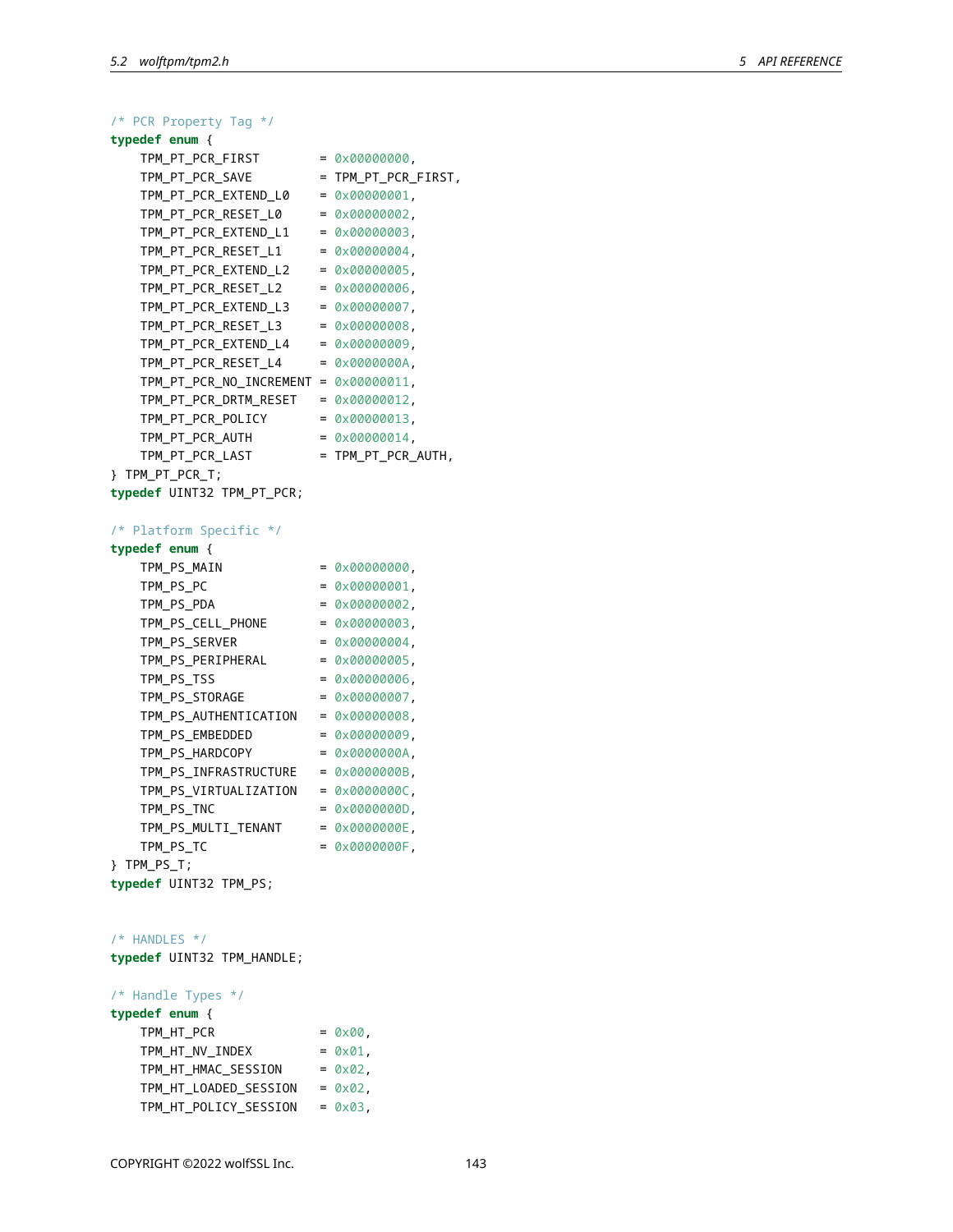```
TPM_HT_ACTIVE_SESSION = 0x03,
   TPM_HT_PERMANENT = 0x40,
   TPM_HT_TRANSIENT = 0x80,
   TPM_HT_PERSISTENT = 0x81,
} TPM_HT_T;
typedef UINT8 TPM_HT;
/* Permanent Handles */
typedef enum {
   TPM_RH_FIRST = 0x40000000,
   TPM_RH_SRK = TPM_RH_FIRST,
   TPM_RH_0WNER = 0x40000001,
   TPM_RH_REV0KE = 0x40000002,
   TPM_RH_TRANSPORT = 0x40000003,
   TPM_RH_OPERATOR = 0 \times 40000004,
   TPM_RH_ADMIN = 0x40000005,
   TPM_RH_EK = 0x40000006,
   TPM_RH_NULL = 0 \times 40000007,TPM_RH_UNASSIGNED = 0x40000008,
   TPM_RS_PW = 0 \times 40000009,
   TPM_RH_LOCKOUT = 0x4000000A,
   TPM_RH_ENDORSEMENT = 0x4000000B,
   TPM_RH_PLATFORM = 0 \times 40000000C,
   TPM_RH_PLATFORM_NV = 0x4000000D,
   TPM_RH_AUTH_00 = 0x40000010,
   TPM RH AUTH FF = 0 \times 4000010F,
   TPM_RH_LAST = TPM_RH_AUTH_FF,
} TPM_RH_T;
typedef UINT32 TPM_RH;
/* Handle Value Constants */
typedef enum {
   HR_HANDLE_MASK = 0x00FFFFFF,
   HR_RANGE_MASK = 0xFF000000,
   HR\_SHIFT = 24,
   HR_PCR = ((UINT32)TPM_HT_PCR << HR_SHIFT),
   HR_HMAC_SESSION = ((UINT32)TPM_HT_HMAC_SESSION << HR_SHIFT),<br>HR_POLICY_SESSION = ((UINT32)TPM_HT_POLICY_SESSION << HR_SHIFT
                       HR_POLICY_SESSION = ((UINT32)TPM_HT_POLICY_SESSION << HR_SHIFT),
   HR_TRANSIENT = ((UINT32)TPM_HT_TRANSIENT << HR_SHIFT),
   HR_PERSISTENT = ((UINT32)TPM_HT_PERSISTENT << HR_SHIFT),
   HR_NV_INDEX = ((UINT32)TPM_HT_NV_INDEX << HR_SHIFT),
   HR_PERMANENT = ((UINT32)TPM_HT_PERMANENT << HR_SHIFT),
   PCR FIRST = (HR PCR + 0),
   PCR_LAST = (PCR_FIRST + IMPLEMENTATION_PCR-1),
   HMAC\_SESSION\_FIRST = (HR_HMAC_SESSION + 0),
   HMAC_SESSION_LAST = (HMAC_SESSION_FIRST+MAX_ACTIVE_SESSIONS-1),
   LOADED_SESSION_FIRST = HMAC_SESSION_FIRST,
   LOADED_SESSION_LAST = HMAC_SESSION_LAST,
   POLICY\_SESSION\_FIRST = (HR_POLICY_SESSION + 0),
   POLICY_SESSION_LAST = (POLICY_SESSION_FIRST+MAX_ACTIVE_SESSIONS-1),
   TRANSIENT_FIRST = (HR_TRANSIENT + 0),
   ACTIVE_SESSION_FIRST = POLICY_SESSION_FIRST,
   ACTIVE_SESSION_LAST = POLICY_SESSION_LAST,
   TRANSIENT_LAST = (TRANSIENT_FIRST+MAX_LOADED_OBJECTS-1),
```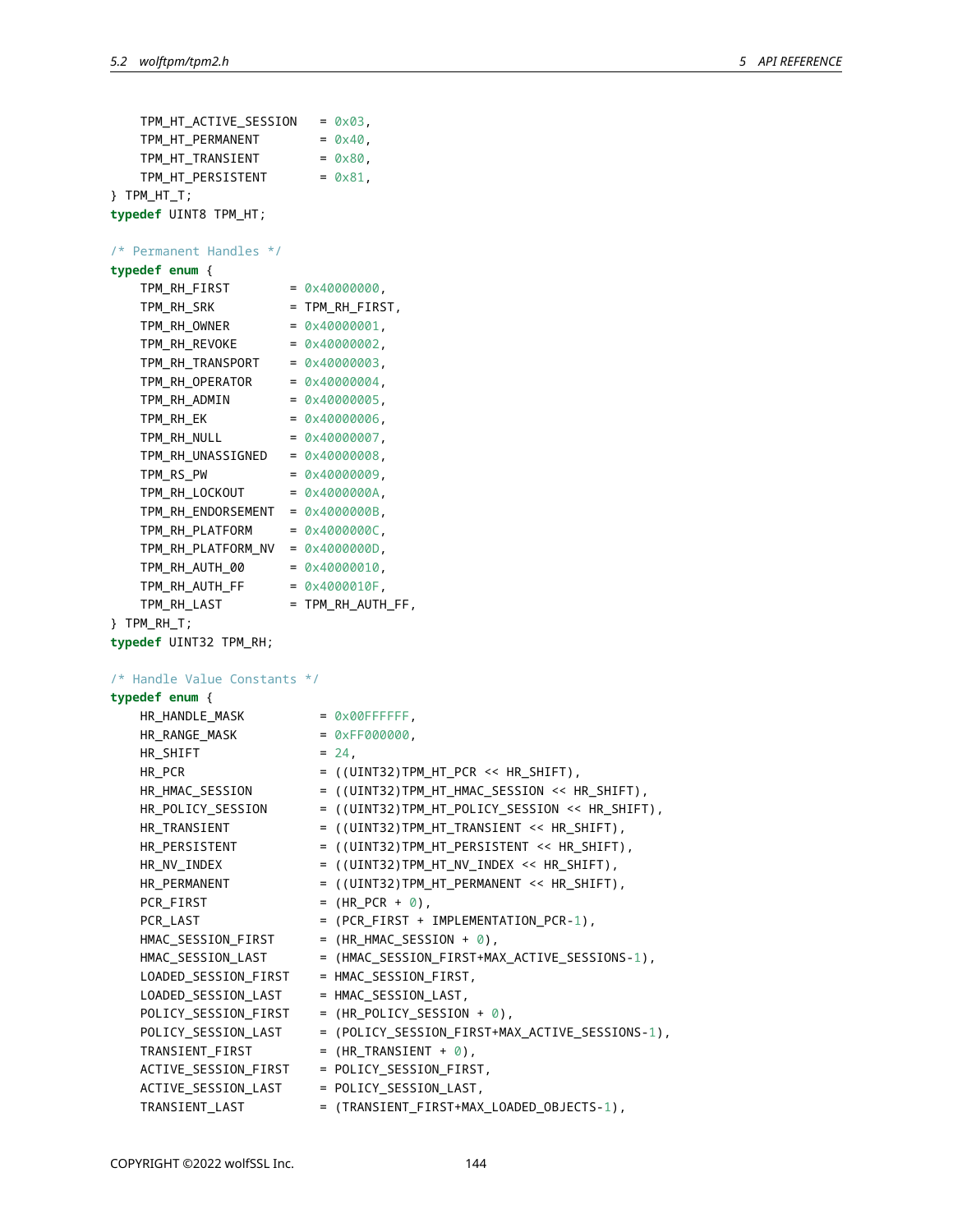```
PERSISTENT_FIRST = (HR_PERSISTENT + 0),
    PERSISTENT_LAST = (PERSISTENT_FIRST + 0x00FFFFFF),
    PLATFORM_PERSISTENT = (PERSISTENT_FIRST + 0x00800000),
    \n  NV_LINDEX_FIRST = (HR_NV_INDEX + 0),
    NV_INDEX_LAST = (NV_INDEX_FIRST + 0x00FFFFFF),
    PERMANENT FIRST = TPM RH FIRST,
    PERMANENT_LAST = TPM_RH_LAST,
} TPM_HC_T;
typedef UINT32 TPM_HC;
/* Attributes */
typedef UINT32 TPMA_ALGORITHM;
enum TPMA_ALGORITHM_mask {
    TPMA_ALGORITHM_asymmetric = 0x00000001,
    TPMA_ALGORITHM_symmetric = 0x00000002,
    TPMA_ALGORITHM_hash = 0x00000004,
    TPMA\_ALGORITHM\_object = 0 \times 00000008,
    TPMA_ALGORITHM_signing = 0x00000010,
    TPMA_ALGORITHM_encrypting = 0x00000020,
    TPMA_ALGORITHM_method = 0x00000040,
};
typedef UINT32 TPMA_OBJECT;
enum TPMA_OBJECT_mask {
    TPMA_OBJECT_fixedTPM = <math>0 \times 00000002</math>,TPMA_OBIECT_stClear = 0x00000004,
    TPMA_OBIECT_fixedParent = <math>0 \times 00000010</math>,TPMA_OBJECT_sensitiveDataOrigin = 0x00000020,
    TPMA_OBJECT_userWithAuth = <math>0 \times 000000040</math>,TPMA_OBJECT_adminWithPolicy = 0x00000080,
    TPMA_OBJECT_derivedDataOrigin = 0x00000200,
    TPMA_OBJECT\_noDA = 0 \times 00000400,
    TPMA_OBJECT_encryptedDuplication= 0x00000800,
    TPMA_OBIECT\_restricted = 0 \times 00010000,
    TPMA_OBIECT\_ decrypt = 0 \times 00020000,
    TPMA_OBJECT\_sign = 0x00040000,
};
typedef BYTE TPMA_SESSION;
enum TPMA_SESSION_mask {
    TPMA SESSION continueSession = 0x01,
    TPMA SESSION auditExclusive = 0x02,
    TPMA_SESSION_auditReset = 0 \times 04,
    TPMA\_SESSION\_decrypt = 0 \times 20,
    TPMA\_SESSION\_encrypt = 0 \times 40,
    TPMA\_SESSION\_audit = 0 \times 80,
};
typedef BYTE TPMA_LOCALITY;
enum TPMA_LOCALITY_mask {
   TPM\_LOC\_ZERO = 0 \times 01,
    TPM\_LOC\_ONE = 0 \times 02,
    TPM\_LOC\_Two = 0 \times 04,
```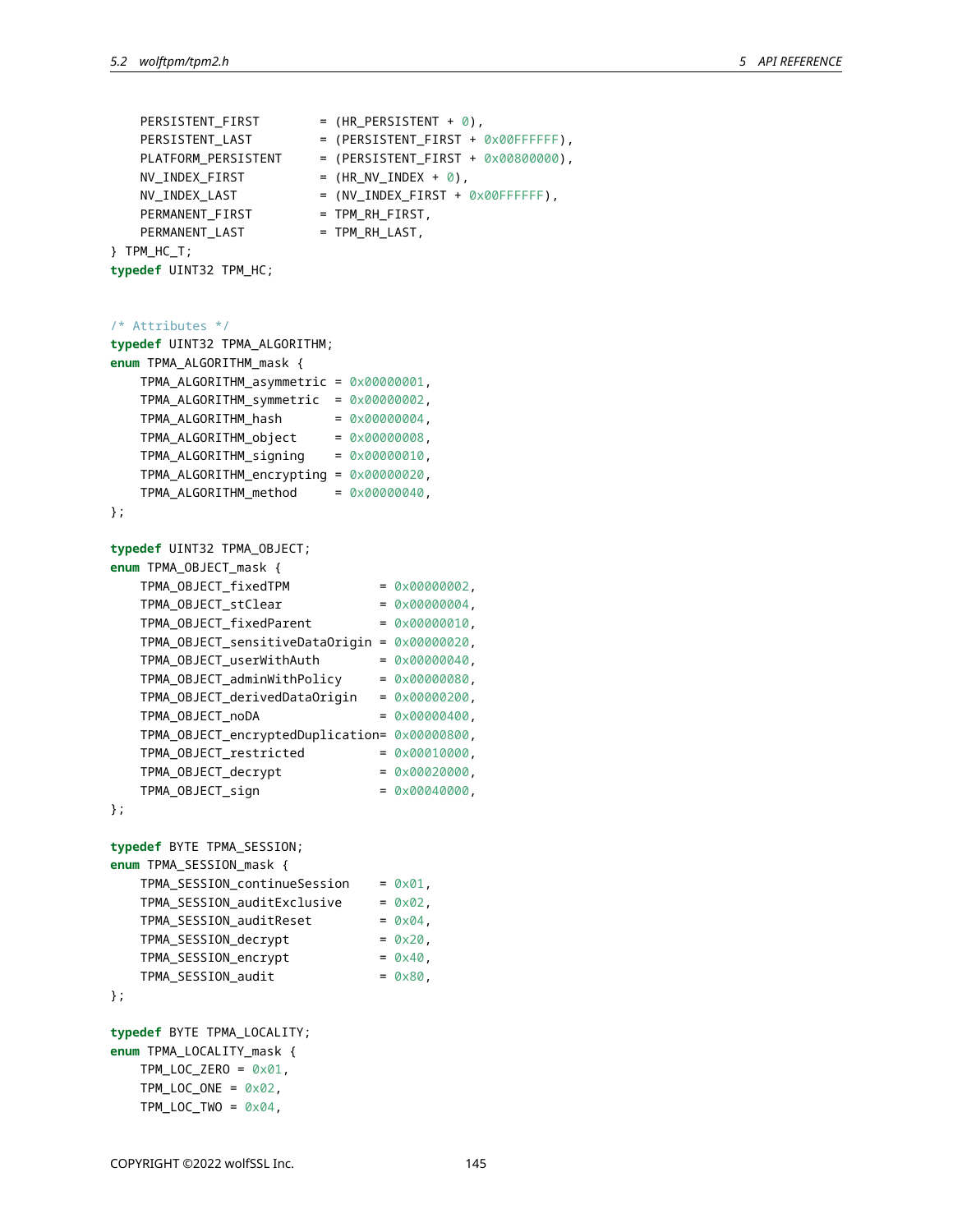```
TPM\_LOC\_THREE = 0 \times 08,
   TPM\_LOC\_FOUR = 0 \times 10,
};
typedef UINT32 TPMA_PERMANENT;
enum TPMA_PERMANENT_mask {
   TPMA_PERMANENT_ownerAuthSet = 0x00000001,
   TPMA_PERMANENT_endorsementAuthSet = 0x00000002,
    TPMA_PERMANENT_lockoutAuthSet = 0x00000004,
    TPMA_PERMANENT_disableClear = 0x00000100,
    TPMA_PERMANENT_inLockout = 0x00000200,
   TPMA_PERMANENT_tpmGeneratedEPS = 0x00000400,
};
typedef UINT32 TPMA_STARTUP_CLEAR;
enum TPMA_STARTUP_CLEAR_mask {
    TPMA_STARTUP_CLEAR_phEnable = 0x00000001,
   TPMA_STARTUP_CLEAR_shEnable = 0x00000002,
   TPMA_STARTUP_CLEAR_ehEnable = 0x00000004,
   TPMA_STARTUP_CLEAR_phEnableNV = 0x00000008,
   TPMA_STARTUP_CLEAR_orderly = 0x80000000,
};
typedef UINT32 TPMA_MEMORY;
enum TPMA_MEMORY_mask {
   TPMA_MEMORY\_sharedRAM = 0 \times 00000001,TPMA_MEMORY\_sharedNV = 0 \times 000000002TPMA_MEMORY_objectCopiedToRam = 0x00000004,
};
typedef UINT32 TPMA_CC;
enum TPMA_CC_mask {
   TPMA_CC_commandIndex = 0x0000FFFF,
   TPMA CC_nv = 0x00400000,
   TPMA_CC_extensive = 0x00800000,TPMA_CC_flushed = 0x01000000,
   TPMA\_CC\_chandles = 0 \times 0E000000,
```

```
/* Interface Types */
```
};

**typedef** BYTE TPMI\_YES\_NO; **typedef** TPM\_HANDLE TPMI\_DH\_OBJECT; **typedef** TPM\_HANDLE TPMI\_DH\_PARENT; **typedef** TPM\_HANDLE TPMI\_DH\_PERSISTENT; **typedef** TPM\_HANDLE TPMI\_DH\_ENTITY; **typedef** TPM\_HANDLE TPMI\_DH\_PCR; **typedef** TPM\_HANDLE TPMI\_SH\_AUTH\_SESSION; **typedef** TPM\_HANDLE TPMI\_SH\_HMAC; **typedef** TPM\_HANDLE TPMI\_SH\_POLICY;

 $TPMA\_CC\_rH andle$  =  $0 \times 10000000$ ,  $TPMA\_CC\_V$  = 0x20000000,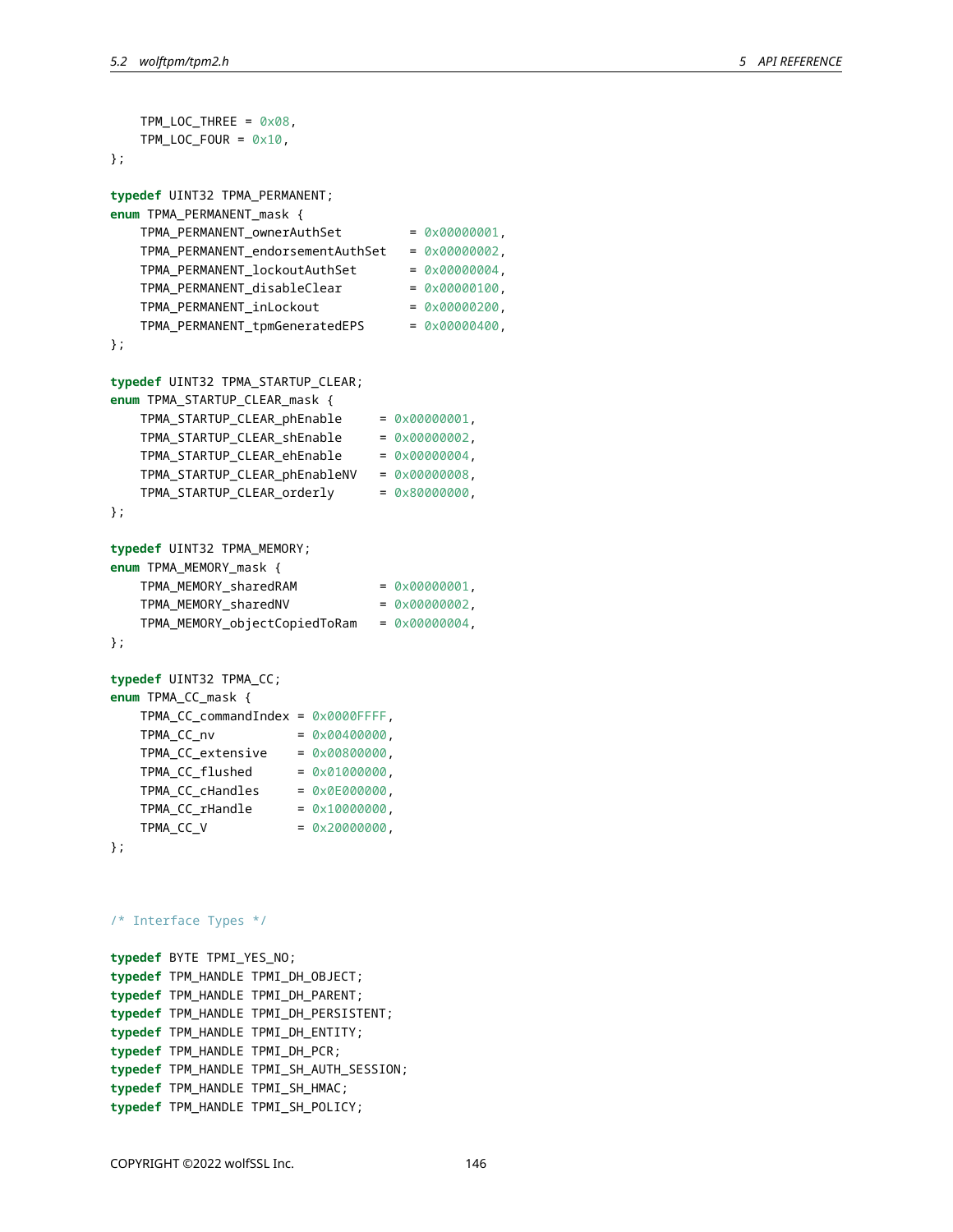```
typedef TPM_HANDLE TPMI_DH_CONTEXT;
typedef TPM_HANDLE TPMI_RH_HIERARCHY;
typedef TPM_HANDLE TPMI_RH_ENABLES;
typedef TPM_HANDLE TPMI_RH_HIERARCHY_AUTH;
typedef TPM_HANDLE TPMI_RH_PLATFORM;
typedef TPM_HANDLE TPMI_RH_OWNER;
typedef TPM_HANDLE TPMI_RH_ENDORSEMENT;
typedef TPM_HANDLE TPMI_RH_PROVISION;
typedef TPM_HANDLE TPMI_RH_CLEAR;
typedef TPM_HANDLE TPMI_RH_NV_AUTH;
typedef TPM_HANDLE TPMI_RH_LOCKOUT;
typedef TPM_HANDLE TPMI_RH_NV_INDEX;
typedef TPM_ALG_ID TPMI_ALG_HASH;
typedef TPM_ALG_ID TPMI_ALG_ASYM;
typedef TPM_ALG_ID TPMI_ALG_SYM;
typedef TPM_ALG_ID TPMI_ALG_SYM_OBJECT;
typedef TPM_ALG_ID TPMI_ALG_SYM_MODE;
typedef TPM_ALG_ID TPMI_ALG_KDF;
typedef TPM_ALG_ID TPMI_ALG_SIG_SCHEME;
typedef TPM_ALG_ID TPMI_ECC_KEY_EXCHANGE;
typedef TPM_ST TPMI_ST_COMMAND_TAG;
/* Structures */
typedef struct TPMS_ALGORITHM_DESCRIPTION {
   TPM_ALG_ID alg;
    TPMA_ALGORITHM attributes;
} TPMS_ALGORITHM_DESCRIPTION;
```

```
typedef union TPMU_HA {
    BYTE sha512[TPM_SHA512_DIGEST_SIZE];
    BYTE sha384[TPM_SHA384_DIGEST_SIZE];
    BYTE sha256[TPM_SHA256_DIGEST_SIZE];
    BYTE sha224[TPM_SHA224_DIGEST_SIZE];
    BYTE sha[TPM_SHA_DIGEST_SIZE];
    BYTE md5[TPM_MD5_DIGEST_SIZE];
    BYTE H[TPM_MAX_DIGEST_SIZE];
} TPMU_HA;
typedef struct TPMT_HA {
    TPMI_ALG_HASH hashAlg;
    TPMU_HA digest;
```

```
} TPMT_HA;
```

```
typedef struct TPM2B_DIGEST {
    UINT16 size;
    BYTE buffer[sizeof(TPMU_HA)];
} TPM2B_DIGEST;
```

```
typedef struct TPM2B_DATA {
```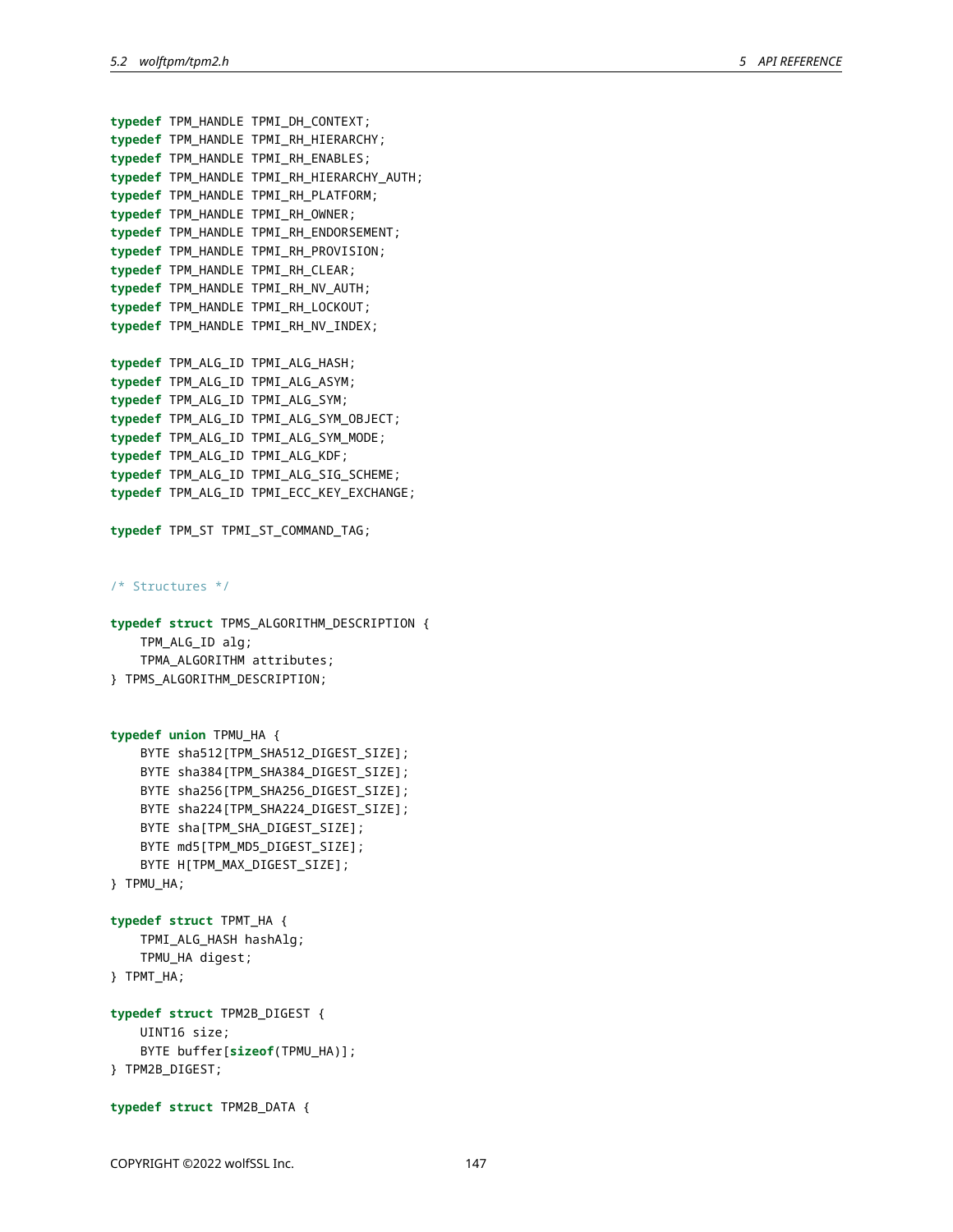```
UINT16 size;
    BYTE buffer[sizeof(TPMT_HA)];
} TPM2B_DATA;
typedef TPM2B_DIGEST TPM2B_NONCE;
typedef TPM2B_DIGEST TPM2B_AUTH;
typedef TPM2B_DIGEST TPM2B_OPERAND;
typedef struct TPM2B_EVENT {
    UINT16 size;
    BYTE buffer[1024];
} TPM2B_EVENT;
typedef struct TPM2B_MAX_BUFFER {
    UINT16 size;
    BYTE buffer[MAX_DIGEST_BUFFER];
} TPM2B_MAX_BUFFER;
typedef struct TPM2B_MAX_NV_BUFFER {
    UINT16 size;
    BYTE buffer[MAX_NV_BUFFER_SIZE];
} TPM2B_MAX_NV_BUFFER;
typedef TPM2B_DIGEST TPM2B_TIMEOUT;
typedef struct TPM2B_IV {
    UINT16 size;
    BYTE buffer[MAX_SYM_BLOCK_SIZE];
} TPM2B_IV;
/* Names */
typedef union TPMU_NAME {
    TPMT_HA digest;
    TPM_HANDLE handle;
} TPMU_NAME;
typedef struct TPM2B_NAME {
    UINT16 size;
    BYTE name[sizeof(TPMU_NAME)];
} TPM2B_NAME;
/* PCR */
```

```
typedef struct TPMS_PCR_SELECT {
    BYTE sizeofSelect;
    BYTE pcrSelect[PCR_SELECT_MIN];
} TPMS_PCR_SELECT;
```
**typedef struct** TPMS\_PCR\_SELECTION { TPMI\_ALG\_HASH hash;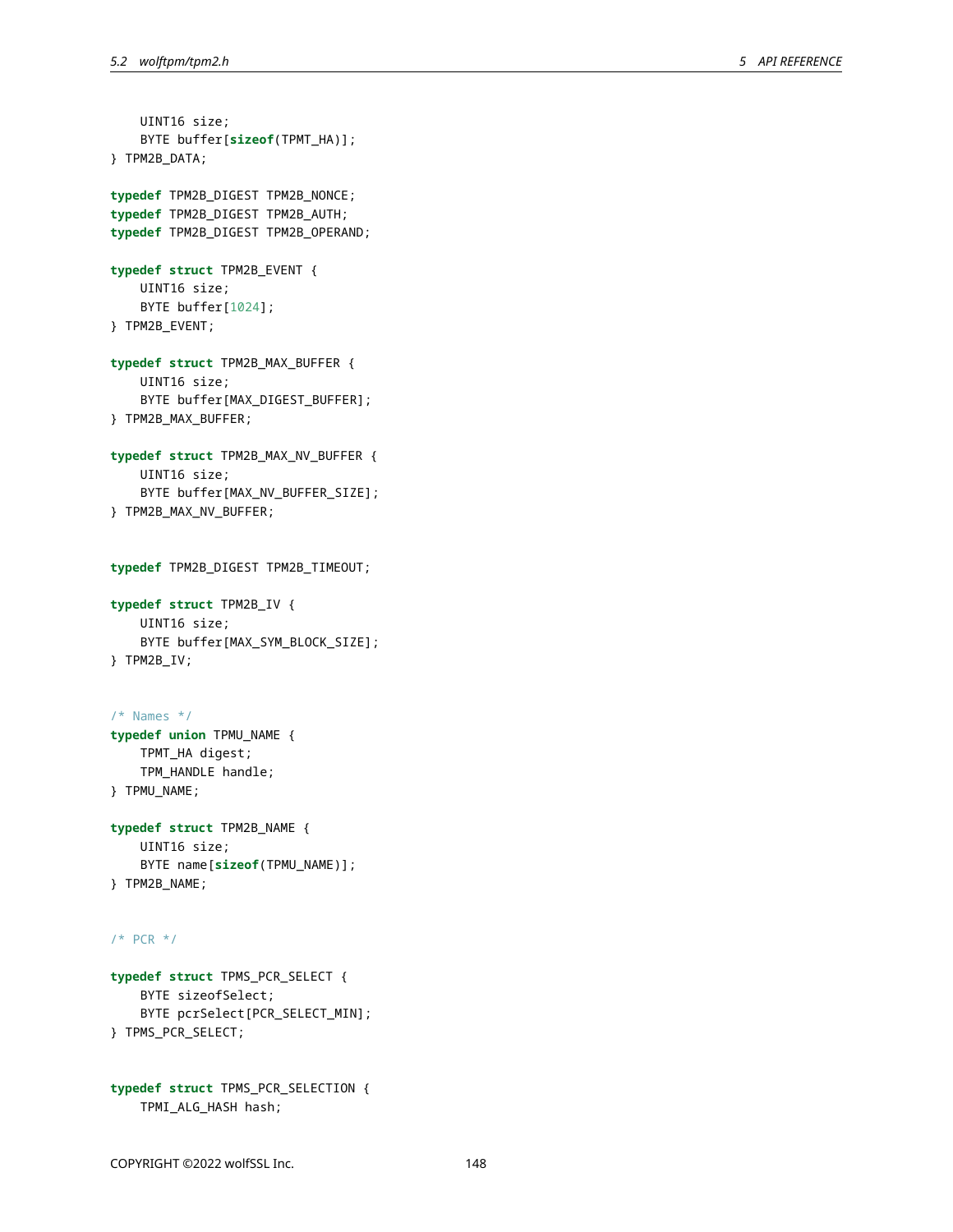```
BYTE sizeofSelect;
    BYTE pcrSelect[PCR_SELECT_MIN];
} TPMS_PCR_SELECTION;
```
/\* Tickets \*/

**typedef struct** TPMT\_TK\_CREATION { TPM\_ST tag; TPMI\_RH\_HIERARCHY hierarchy; TPM2B\_DIGEST digest; } TPMT\_TK\_CREATION;

**typedef struct** TPMT\_TK\_VERIFIED { TPM\_ST tag; TPMI\_RH\_HIERARCHY hierarchy; TPM2B\_DIGEST digest; } TPMT\_TK\_VERIFIED;

**typedef struct** TPMT\_TK\_AUTH { TPM\_ST tag; TPMI\_RH\_HIERARCHY hierarchy; TPM2B\_DIGEST digest; } TPMT\_TK\_AUTH;

**typedef struct** TPMT\_TK\_HASHCHECK { TPM\_ST tag; TPMI\_RH\_HIERARCHY hierarchy; TPM2B\_DIGEST digest; } TPMT\_TK\_HASHCHECK;

**typedef struct** TPMS\_ALG\_PROPERTY { TPM\_ALG\_ID alg; TPMA\_ALGORITHM algProperties; } TPMS\_ALG\_PROPERTY;

```
typedef struct TPMS_TAGGED_PROPERTY {
    TPM_PT property;
    UINT32 value;
} TPMS_TAGGED_PROPERTY;
```

```
typedef struct TPMS_TAGGED_PCR_SELECT {
    TPM_PT_PCR tag;
    BYTE sizeofSelect;
    BYTE pcrSelect[PCR_SELECT_MAX];
} TPMS_TAGGED_PCR_SELECT;
```

```
typedef struct TPMS_TAGGED_POLICY {
   TPM_HANDLE handle;
   TPMT_HA policyHash;
} TPMS_TAGGED_POLICY;
```
# /\* Lists \*/

COPYRIGHT ©2022 wolfSSL Inc. 149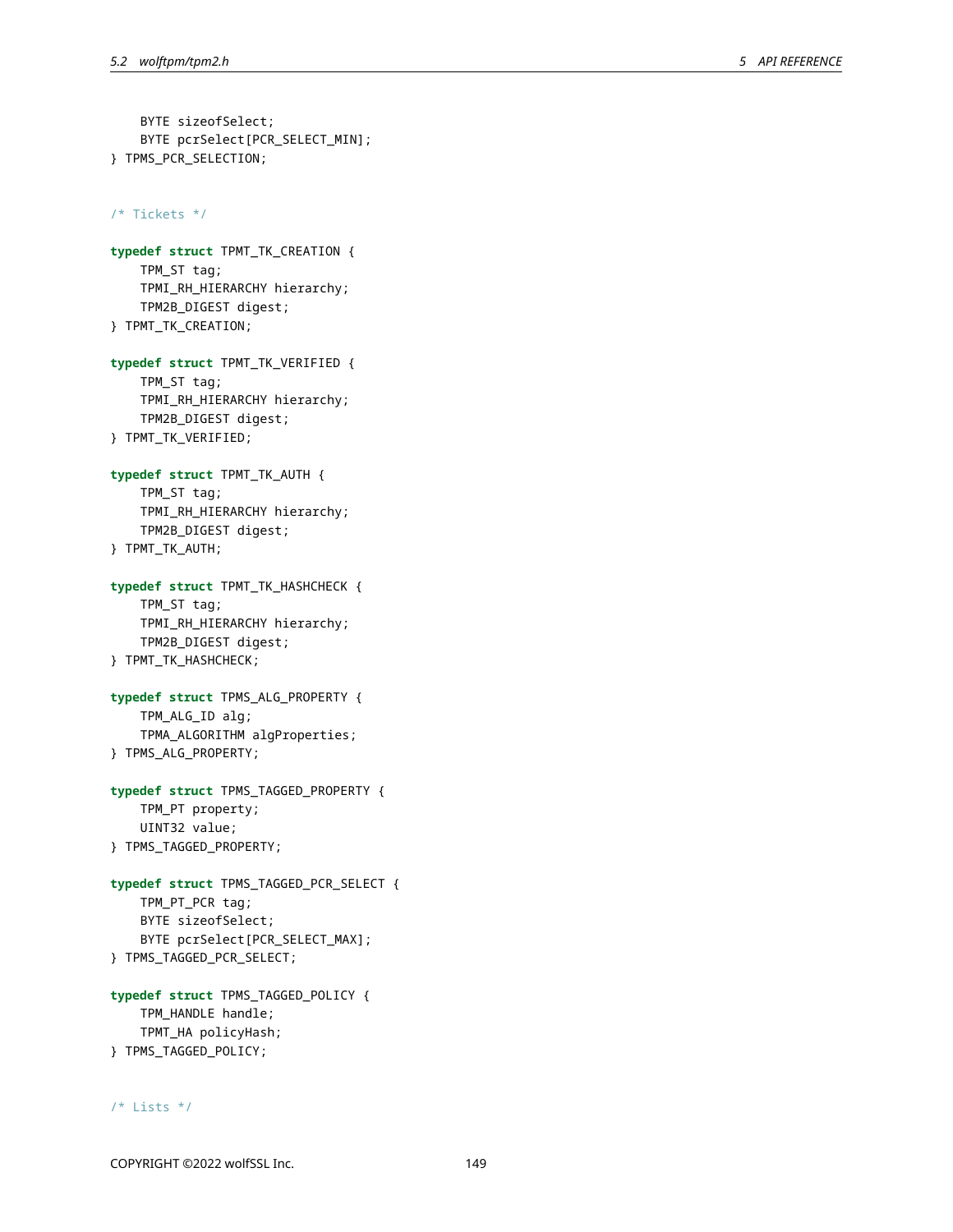**typedef struct** TPML\_CC { UINT32 count; TPM\_CC commandCodes[MAX\_CAP\_CC]; } TPML\_CC; **typedef struct** TPML\_CCA { UINT32 count; TPMA\_CC commandAttributes[MAX\_CAP\_CC]; } TPML\_CCA; **typedef struct** TPML\_ALG { UINT32 count; TPM\_ALG\_ID algorithms[MAX\_ALG\_LIST\_SIZE]; } TPML\_ALG; **typedef struct** TPML\_HANDLE { UINT32 count; TPM\_HANDLE handle[MAX\_CAP\_HANDLES]; } TPML\_HANDLE; **typedef struct** TPML\_DIGEST { UINT32 count; TPM2B\_DIGEST digests[8]; } TPML\_DIGEST; **typedef struct** TPML\_DIGEST\_VALUES { UINT32 count; TPMT\_HA digests[HASH\_COUNT]; } TPML\_DIGEST\_VALUES; **typedef struct** TPML\_PCR\_SELECTION { UINT32 count; TPMS\_PCR\_SELECTION pcrSelections[HASH\_COUNT]; } TPML\_PCR\_SELECTION; **typedef struct** TPML\_ALG\_PROPERTY { UINT32 count; TPMS\_ALG\_PROPERTY algProperties[MAX\_CAP\_ALGS]; } TPML\_ALG\_PROPERTY; **typedef struct** TPML\_TAGGED\_TPM\_PROPERTY { UINT32 count; TPMS\_TAGGED\_PROPERTY tpmProperty[MAX\_TPM\_PROPERTIES]; } TPML\_TAGGED\_TPM\_PROPERTY; **typedef struct** TPML\_TAGGED\_PCR\_PROPERTY { UINT32 count; TPMS\_TAGGED\_PCR\_SELECT pcrProperty[MAX\_PCR\_PROPERTIES]; } TPML\_TAGGED\_PCR\_PROPERTY; **typedef struct** TPML\_ECC\_CURVE { UINT32 count; TPM\_ECC\_CURVE eccCurves[MAX\_ECC\_CURVES];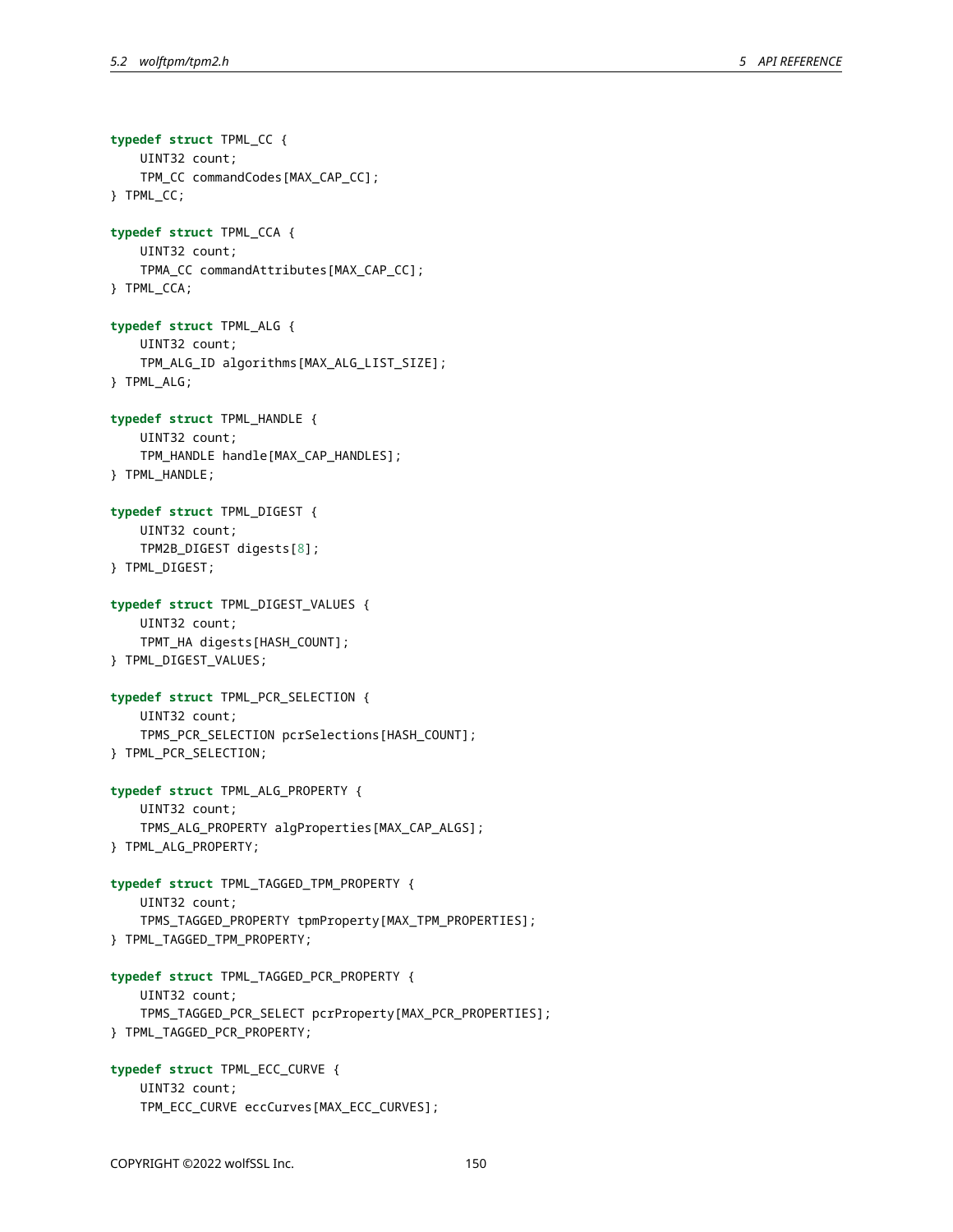```
} TPML_ECC_CURVE;
typedef struct TPML_TAGGED_POLICY {
    UINT32 count;
    TPMS_TAGGED_POLICY policies[MAX_TAGGED_POLICIES];
} TPML_TAGGED_POLICY;
/* Capabilities Structures */
typedef union TPMU_CAPABILITIES {
    TPML_ALG_PROPERTY algorithms; /* TPM_CAP_ALGS */
    TPML_HANDLE handles; /* TPM_CAP_HANDLES */
    TPML_CCA command; /* TPM_CAP_COMMANDS */
    TPML_CC ppCommands; /* TPM_CAP_PP_COMMANDS */
    TPML_CC auditCommands; /* TPM_CAP_AUDIT_COMMANDS */
    TPML_PCR_SELECTION assignedPCR; /* TPM_CAP_PCRS */
    TPML_TAGGED_TPM_PROPERTY tpmProperties; /* TPM_CAP_TPM_PROPERTIES */
    TPML_TAGGED_PCR_PROPERTY pcrProperties; /* TPM_CAP_PCR_PROPERTIES */
    TPML_ECC_CURVE eccCurves; /* TPM_CAP_ECC_CURVES */
    TPML_TAGGED_POLICY authPolicies; /* TPM_CAP_AUTH_POLICIES */
} TPMU_CAPABILITIES;
typedef struct TPMS_CAPABILITY_DATA {
    TPM_CAP capability;
    TPMU_CAPABILITIES data;
} TPMS_CAPABILITY_DATA;
typedef struct TPMS_CLOCK_INFO {
    UINT64 clock;
    UINT32 resetCount;
    UINT32 restartCount;
    TPMI_YES_NO safe;
} TPMS_CLOCK_INFO;
typedef struct TPMS_TIME_INFO {
    UINT64 time;
    TPMS_CLOCK_INFO clockInfo;
} TPMS_TIME_INFO;
typedef struct TPMS_TIME_ATTEST_INFO {
    TPMS_TIME_INFO time;
    UINT64 firmwareVersion;
} TPMS_TIME_ATTEST_INFO;
typedef struct TPMS_CERTIFY_INFO {
    TPM2B_NAME name;
    TPM2B_NAME qualifiedName;
} TPMS_CERTIFY_INFO;
typedef struct TPMS_QUOTE_INFO {
    TPML_PCR_SELECTION pcrSelect;
    TPM2B_DIGEST pcrDigest;
} TPMS_QUOTE_INFO;
```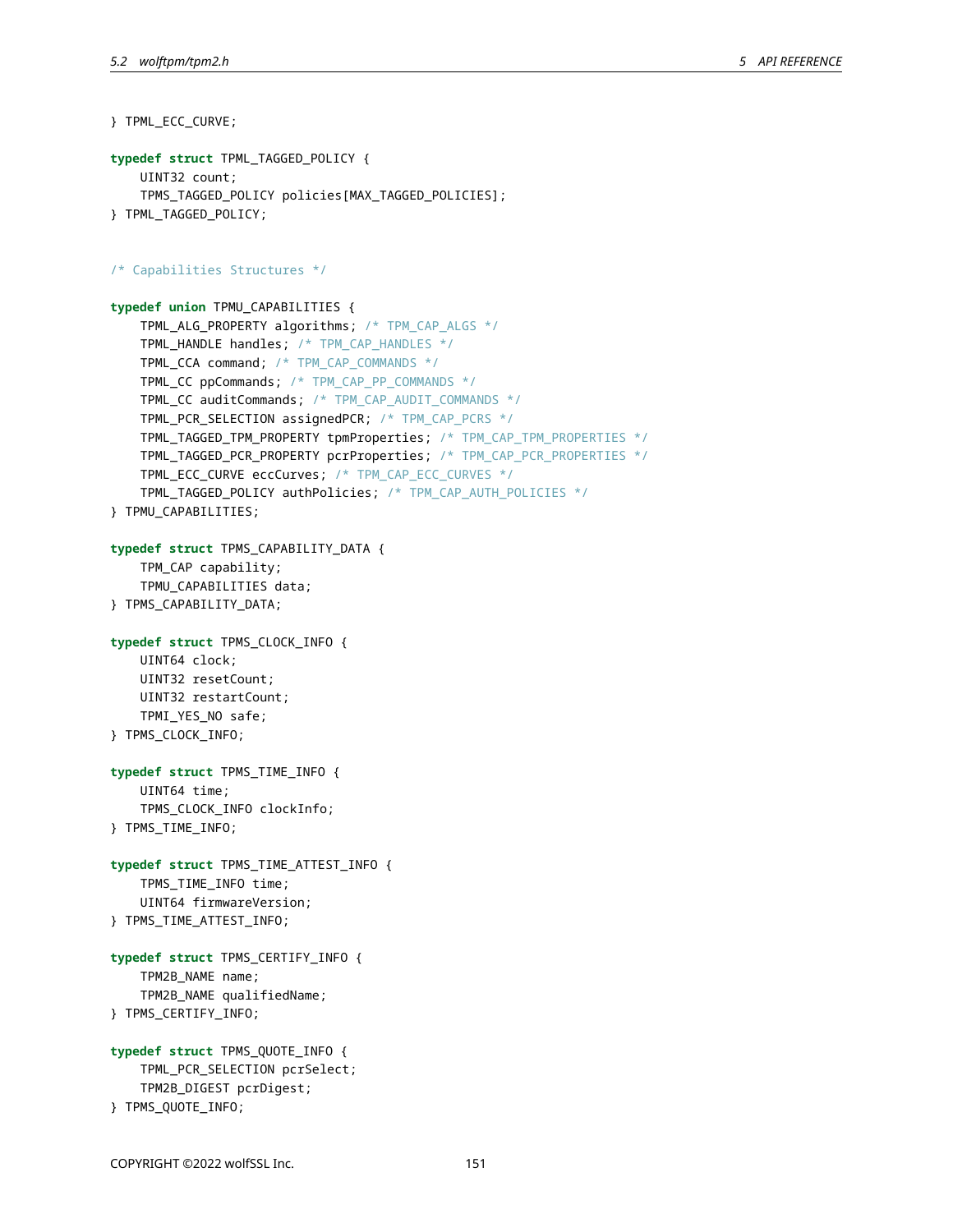```
typedef struct TPMS_COMMAND_AUDIT_INFO {
   UINT64 auditCounter;
   TPM_ALG_ID digestAlg;
   TPM2B_DIGEST auditDigest;
   TPM2B_DIGEST commandDigest;
} TPMS_COMMAND_AUDIT_INFO;
typedef struct TPMS_SESSION_AUDIT_INFO {
   TPMI_YES_NO exclusiveSession;
   TPM2B_DIGEST sessionDigest;
} TPMS_SESSION_AUDIT_INFO;
typedef struct TPMS_CREATION_INFO {
   TPM2B_NAME objectName;
   TPM2B_DIGEST creationHash;
} TPMS_CREATION_INFO;
typedef struct TPMS_NV_CERTIFY_INFO {
   TPM2B_NAME indexName;
   UINT16 offset;
   TPM2B_MAX_NV_BUFFER nvContents;
} TPMS_NV_CERTIFY_INFO;
typedef TPM_ST TPMI_ST_ATTEST;
typedef union TPMU_ATTEST {
   TPMS_CERTIFY_INFO certify; /* TPM_ST_ATTEST_CERTIFY */
   TPMS_CREATION_INFO creation; /* TPM_ST_ATTEST_CREATION */
   TPMS_QUOTE_INFO quote; /* TPM_ST_ATTEST_QUOTE */
   TPMS_COMMAND_AUDIT_INFO commandAudit; /* TPM_ST_ATTEST_COMMAND_AUDIT */
   TPMS_SESSION_AUDIT_INFO sessionAudit; /* TPM_ST_ATTEST_SESSION_AUDIT */
   TPMS_TIME_ATTEST_INFO time; /* TPM_ST_ATTEST_TIME */
   TPMS_NV_CERTIFY_INFO nv; /* TPM_ST_ATTEST_NV */
} TPMU_ATTEST;
typedef struct TPMS_ATTEST {
   TPM_GENERATED magic;
   TPMI_ST_ATTEST type;
   TPM2B_NAME qualifiedSigner;
   TPM2B_DATA extraData;
   TPMS_CLOCK_INFO clockInfo;
   UINT64 firmwareVersion;
   TPMU_ATTEST attested;
} TPMS_ATTEST;
typedef struct TPM2B_ATTEST {
   UINT16 size;
   BYTE attestationData[sizeof(TPMS_ATTEST)];
} TPM2B_ATTEST;
/* Algorithm Parameters and Structures */
```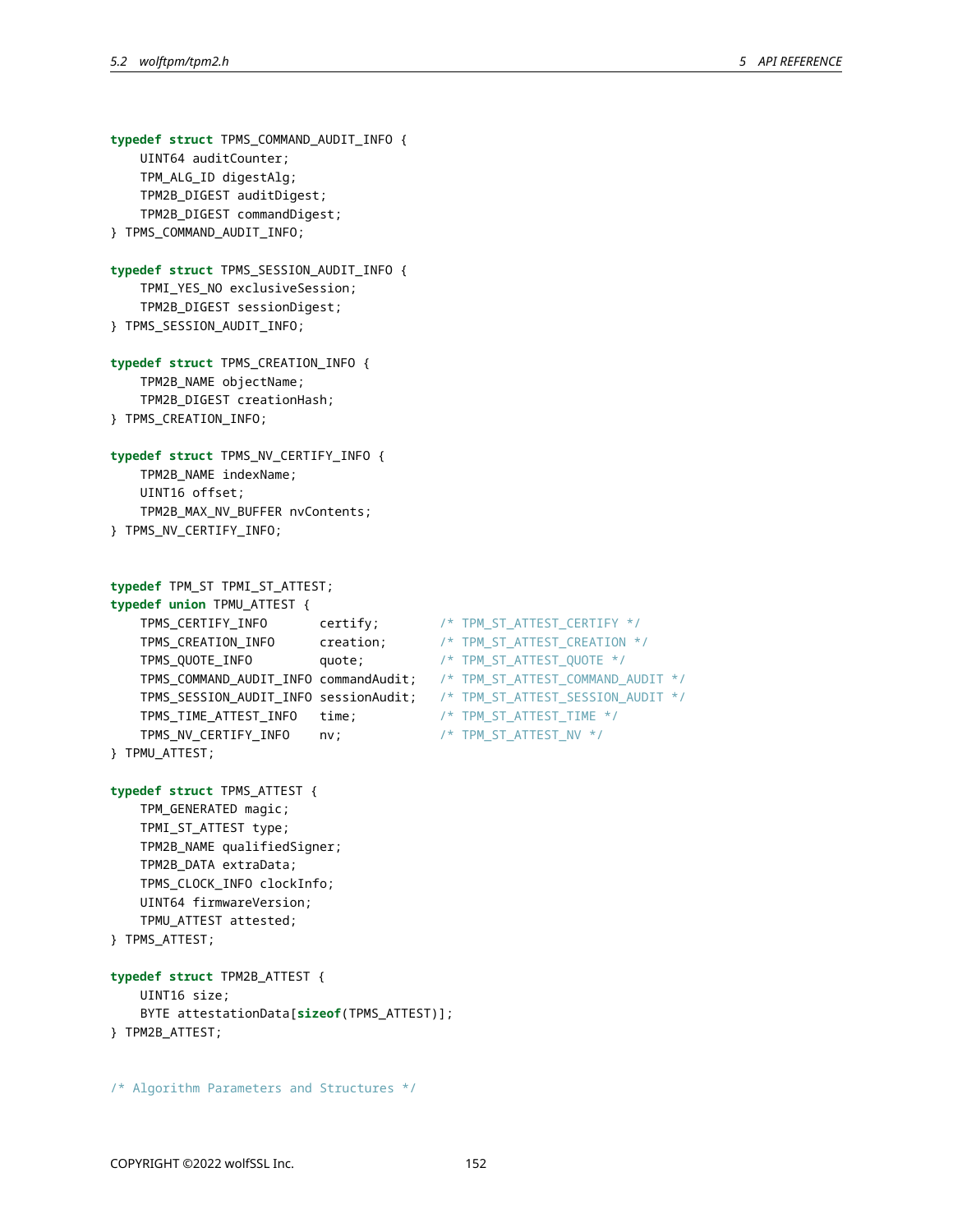```
/* Symmetric */
typedef TPM_KEY_BITS TPMI_AES_KEY_BITS;
typedef union TPMU_SYM_KEY_BITS {
    TPMI_AES_KEY_BITS aes;
    TPM_KEY_BITS sym;
    TPMI_ALG_HASH xorr;
} TPMU_SYM_KEY_BITS;
typedef union TPMU_SYM_MODE {
    TPMI_ALG_SYM_MODE aes;
    TPMI_ALG_SYM_MODE sym;
} TPMU_SYM_MODE;
typedef struct TPMT_SYM_DEF {
    TPMI_ALG_SYM algorithm;
    TPMU_SYM_KEY_BITS keyBits;
    TPMU_SYM_MODE mode;
    //TPMU_SYM_DETAILS details;
} TPMT_SYM_DEF;
typedef TPMT_SYM_DEF TPMT_SYM_DEF_OBJECT;
typedef struct TPM2B_SYM_KEY {
    UINT16 size;
    BYTE buffer[MAX_SYM_KEY_BYTES];
} TPM2B_SYM_KEY;
typedef struct TPMS_SYMCIPHER_PARMS {
    TPMT_SYM_DEF_OBJECT sym;
} TPMS_SYMCIPHER_PARMS;
typedef struct TPM2B_LABEL {
    UINT16 size;
    BYTE buffer[LABEL_MAX_BUFFER];
} TPM2B_LABEL;
typedef struct TPMS_DERIVE {
    TPM2B_LABEL label;
    TPM2B_LABEL context;
} TPMS_DERIVE;
typedef struct TPM2B_DERIVE {
    UINT16 size;
    BYTE buffer[sizeof(TPMS_DERIVE)];
} TPM2B_DERIVE;
typedef union TPMU_SENSITIVE_CREATE {
    BYTE create[MAX_SYM_DATA];
    TPMS_DERIVE derive;
} TPMU_SENSITIVE_CREATE;
typedef struct TPM2B_SENSITIVE_DATA {
    UINT16 size;
```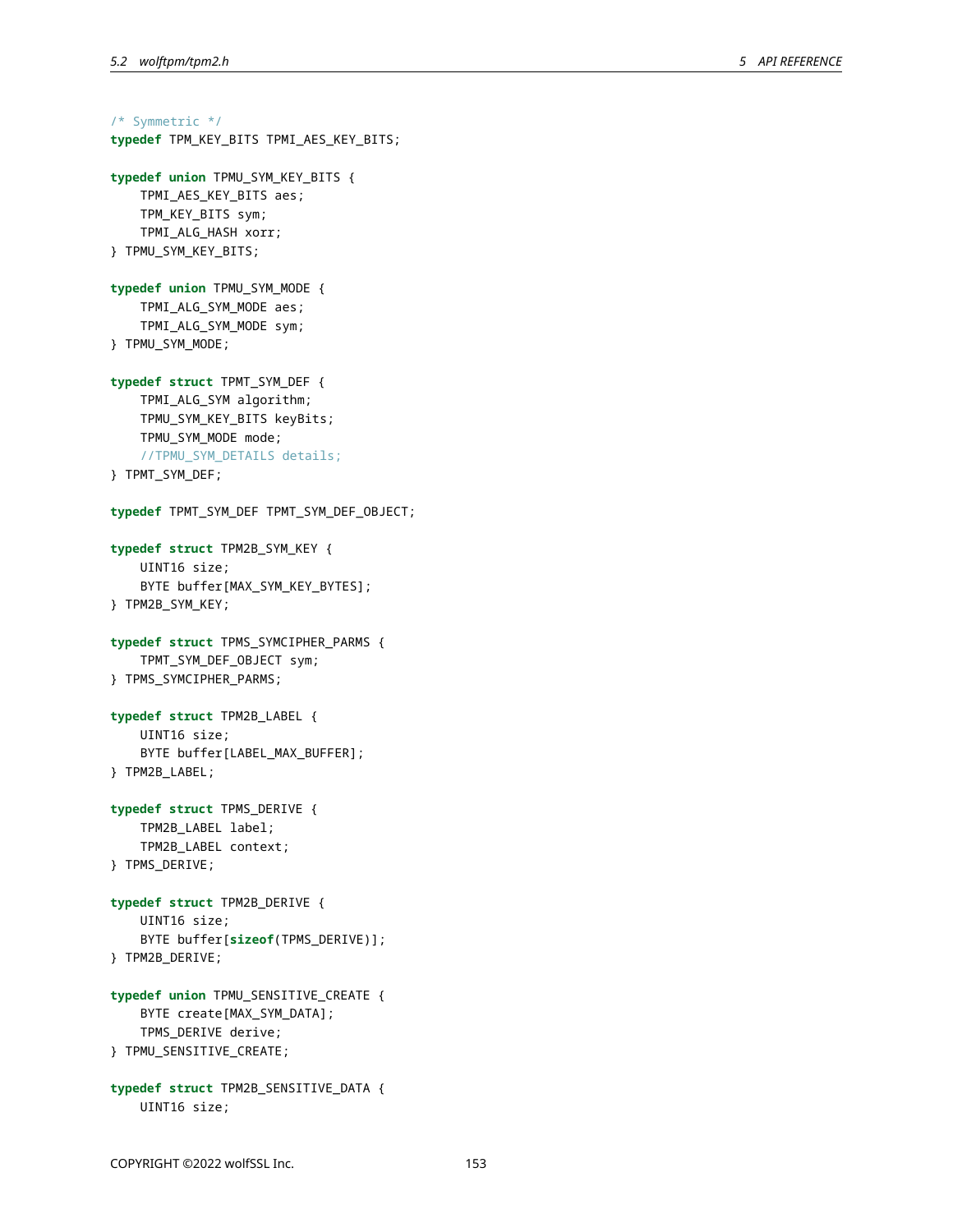```
BYTE buffer[sizeof(TPMU_SENSITIVE_CREATE)];
} TPM2B_SENSITIVE_DATA;
typedef struct TPMS_SENSITIVE_CREATE {
    TPM2B_AUTH userAuth;
   TPM2B_SENSITIVE_DATA data;
} TPMS_SENSITIVE_CREATE;
typedef struct TPM2B_SENSITIVE_CREATE {
   UINT16 size;
    TPMS_SENSITIVE_CREATE sensitive;
} TPM2B_SENSITIVE_CREATE;
typedef struct TPMS_SCHEME_HASH {
    TPMI_ALG_HASH hashAlg;
} TPMS_SCHEME_HASH;
typedef struct TPMS_SCHEME_ECDAA {
   TPMI_ALG_HASH hashAlg;
   UINT16 count;
} TPMS_SCHEME_ECDAA;
typedef TPM_ALG_ID TPMI_ALG_KEYEDHASH_SCHEME;
typedef TPMS_SCHEME_HASH TPMS_SCHEME_HMAC;
typedef union TPMU_SCHEME_KEYEDHASH {
   TPMS_SCHEME_HMAC hmac;
} TPMU_SCHEME_KEYEDHASH;
typedef struct TPMT_KEYEDHASH_SCHEME {
   TPMI_ALG_KEYEDHASH_SCHEME scheme;
    TPMU_SCHEME_KEYEDHASH details;
} TPMT_KEYEDHASH_SCHEME;
/* Asymmetric */
typedef TPMS_SCHEME_HASH TPMS_SIG_SCHEME_RSASSA;
typedef TPMS_SCHEME_HASH TPMS_SIG_SCHEME_RSAPSS;
typedef TPMS_SCHEME_HASH TPMS_SIG_SCHEME_ECDSA;
typedef TPMS_SCHEME_ECDAA TPMS_SIG_SCHEME_ECDAA;
typedef union TPMU_SIG_SCHEME {
   TPMS_SIG_SCHEME_RSASSA rsassa;
   TPMS_SIG_SCHEME_RSAPSS rsapss;
   TPMS_SIG_SCHEME_ECDSA ecdsa;
   TPMS_SIG_SCHEME_ECDAA ecdaa;
   TPMS_SCHEME_HMAC hmac;
   TPMS_SCHEME_HASH any;
} TPMU_SIG_SCHEME;
```

```
typedef struct TPMT_SIG_SCHEME {
```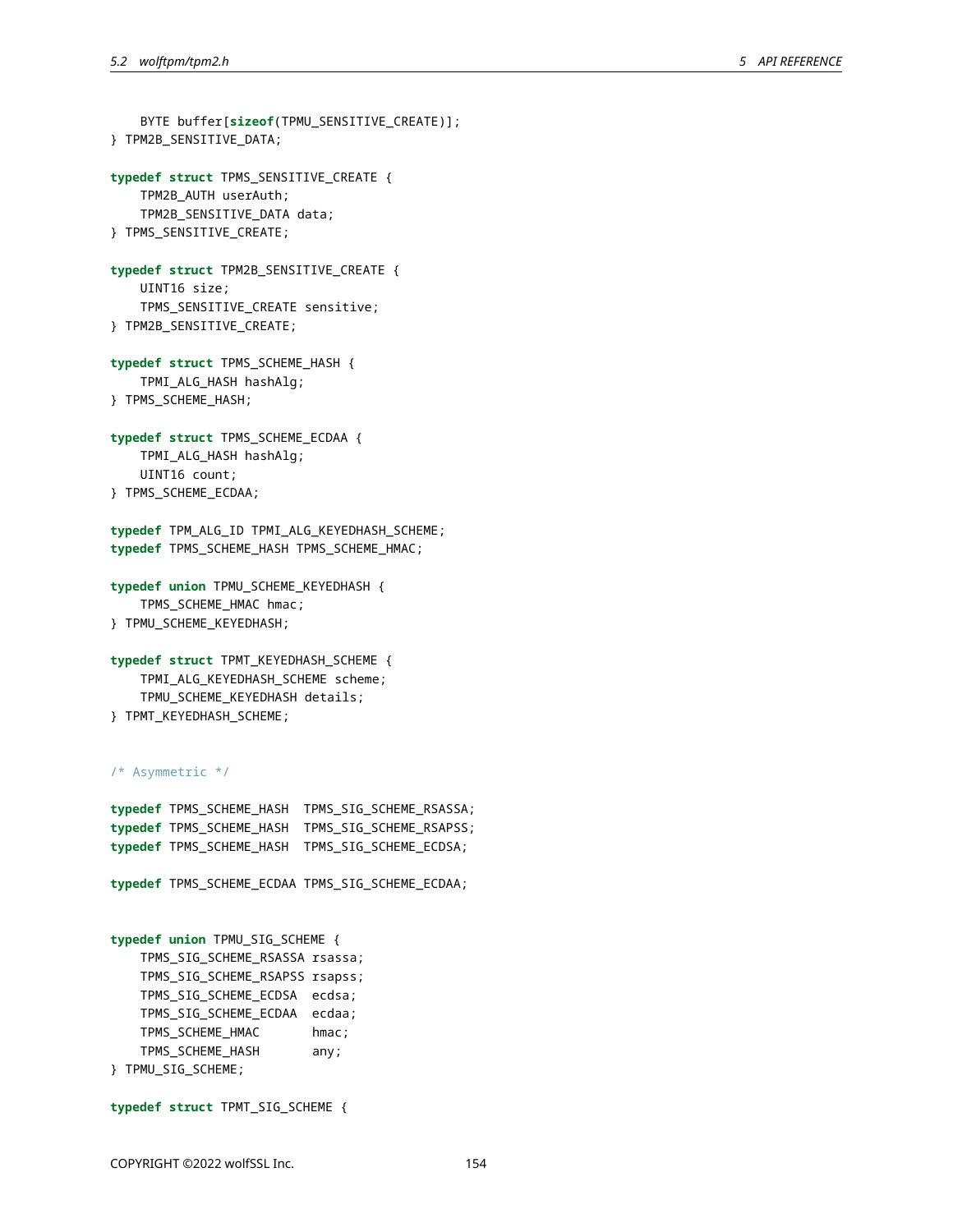```
TPMI_ALG_SIG_SCHEME scheme;
   TPMU_SIG_SCHEME details;
} TPMT_SIG_SCHEME;
/* Encryption / Key Exchange Schemes */
typedef TPMS_SCHEME_HASH TPMS_ENC_SCHEME_OAEP;
typedef TPMS_SCHEME_HASH TPMS_KEY_SCHEME_ECDH;
typedef TPMS_SCHEME_HASH TPMS_KEY_SCHEME_ECMQV;
/* Key Derivation Schemes */
typedef TPMS_SCHEME_HASH TPMS_SCHEME_MGF1;
typedef TPMS_SCHEME_HASH TPMS_SCHEME_KDF1_SP800_56A;
typedef TPMS_SCHEME_HASH TPMS_SCHEME_KDF2;
typedef TPMS_SCHEME_HASH TPMS_SCHEME_KDF1_SP800_108;
typedef union TPMU_KDF_SCHEME {
   TPMS_SCHEME_MGF1 mgf1;
   TPMS_SCHEME_KDF1_SP800_56A kdf1_sp800_56a;
   TPMS_SCHEME_KDF2 kdf2;
   TPMS_SCHEME_KDF1_SP800_108 kdf1_sp800_108;
   TPMS_SCHEME_HASH any;
} TPMU_KDF_SCHEME;
typedef struct TPMT_KDF_SCHEME {
   TPMI_ALG_KDF scheme;
   TPMU_KDF_SCHEME details;
} TPMT_KDF_SCHEME;
typedef TPM_ALG_ID TPMI_ALG_ASYM_SCHEME;
typedef union TPMU_ASYM_SCHEME {
    TPMS_KEY_SCHEME_ECDH ecdh;
   TPMS_SIG_SCHEME_RSASSA rsassa;
   TPMS_SIG_SCHEME_RSAPSS rsapss;
   TPMS_SIG_SCHEME_ECDSA ecdsa;
   TPMS_ENC_SCHEME_OAEP oaep;
   TPMS_SCHEME_HASH anySig;
} TPMU_ASYM_SCHEME;
typedef struct TPMT_ASYM_SCHEME {
   TPMI_ALG_ASYM_SCHEME scheme;
   TPMU_ASYM_SCHEME details;
} TPMT_ASYM_SCHEME;
/* RSA */
typedef TPM_ALG_ID TPMI_ALG_RSA_SCHEME;
typedef struct TPMT_RSA_SCHEME {
   TPMI_ALG_RSA_SCHEME scheme;
   TPMU_ASYM_SCHEME details;
} TPMT_RSA_SCHEME;
typedef TPM_ALG_ID TPMI_ALG_RSA_DECRYPT;
typedef struct TPMT_RSA_DECRYPT {
    TPMI_ALG_RSA_DECRYPT scheme;
```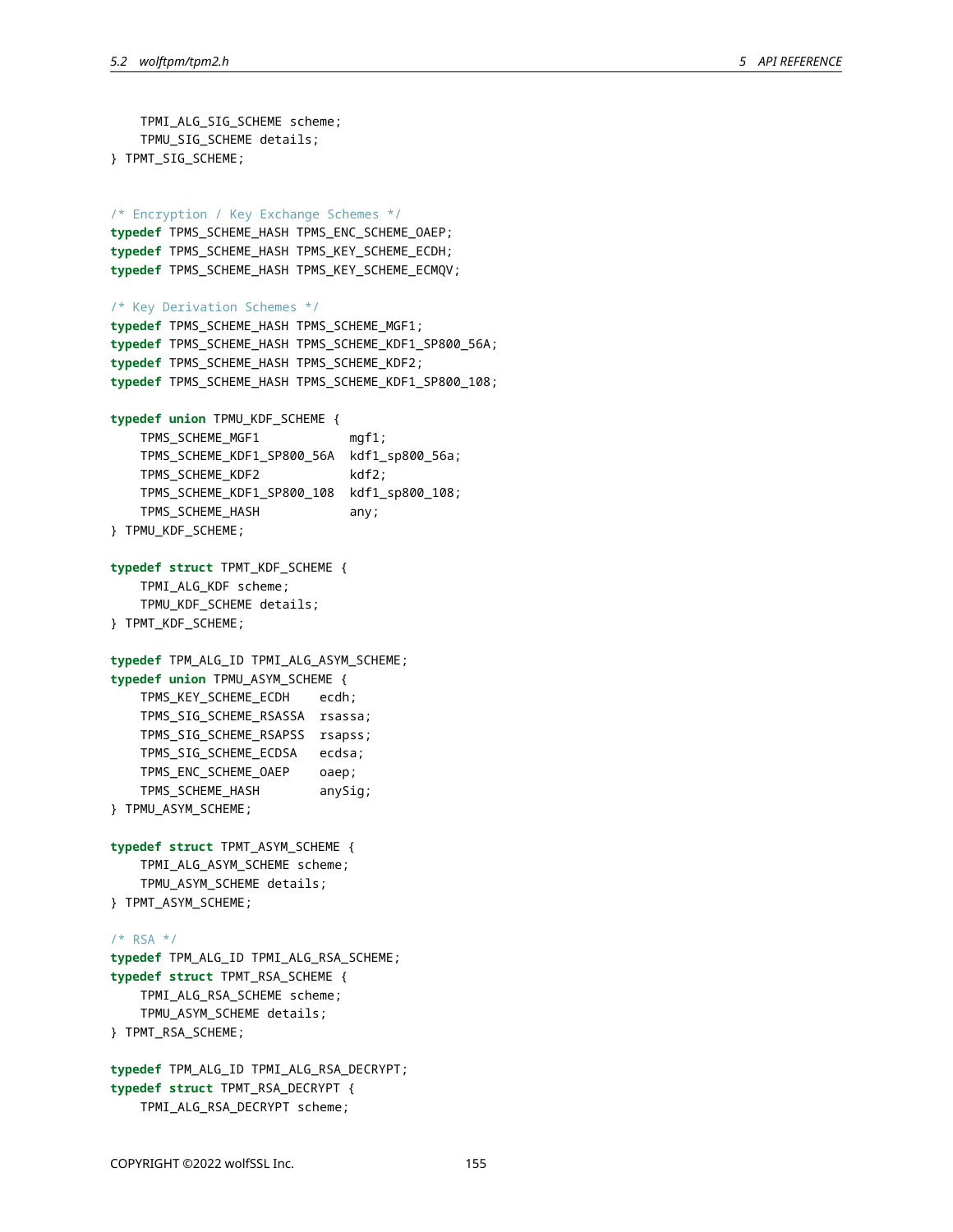TPMU\_ASYM\_SCHEME details; } TPMT\_RSA\_DECRYPT; **typedef struct** TPM2B\_PUBLIC\_KEY\_RSA { UINT16 size; BYTE buffer[MAX\_RSA\_KEY\_BYTES]; } TPM2B\_PUBLIC\_KEY\_RSA; **typedef** TPM\_KEY\_BITS TPMI\_RSA\_KEY\_BITS; **typedef struct** TPM2B\_PRIVATE\_KEY\_RSA { UINT16 size; BYTE buffer[MAX\_RSA\_KEY\_BYTES/2]; } TPM2B\_PRIVATE\_KEY\_RSA;  $/$ \* ECC \*/ **typedef struct** TPM2B\_ECC\_PARAMETER { UINT16 size; BYTE buffer[MAX\_ECC\_KEY\_BYTES]; } TPM2B\_ECC\_PARAMETER; **typedef struct** TPMS\_ECC\_POINT { TPM2B\_ECC\_PARAMETER x; TPM2B\_ECC\_PARAMETER y; } TPMS\_ECC\_POINT; **typedef struct** TPM2B\_ECC\_POINT { UINT16 size; TPMS\_ECC\_POINT point; } TPM2B\_ECC\_POINT; **typedef** TPM\_ALG\_ID TPMI\_ALG\_ECC\_SCHEME; **typedef** TPM\_ECC\_CURVE TPMI\_ECC\_CURVE; **typedef** TPMT\_SIG\_SCHEME TPMT\_ECC\_SCHEME; **typedef struct** TPMS\_ALGORITHM\_DETAIL\_ECC { TPM\_ECC\_CURVE curveID; UINT16 keySize; TPMT\_KDF\_SCHEME kdf; TPMT\_ECC\_SCHEME sign; TPM2B\_ECC\_PARAMETER p; TPM2B\_ECC\_PARAMETER a; TPM2B\_ECC\_PARAMETER b; TPM2B\_ECC\_PARAMETER gX; TPM2B\_ECC\_PARAMETER gY; TPM2B\_ECC\_PARAMETER n;

} TPMS\_ALGORITHM\_DETAIL\_ECC;

TPM2B\_ECC\_PARAMETER h;

/\* Signatures \*/

**typedef struct** TPMS\_SIGNATURE\_RSA {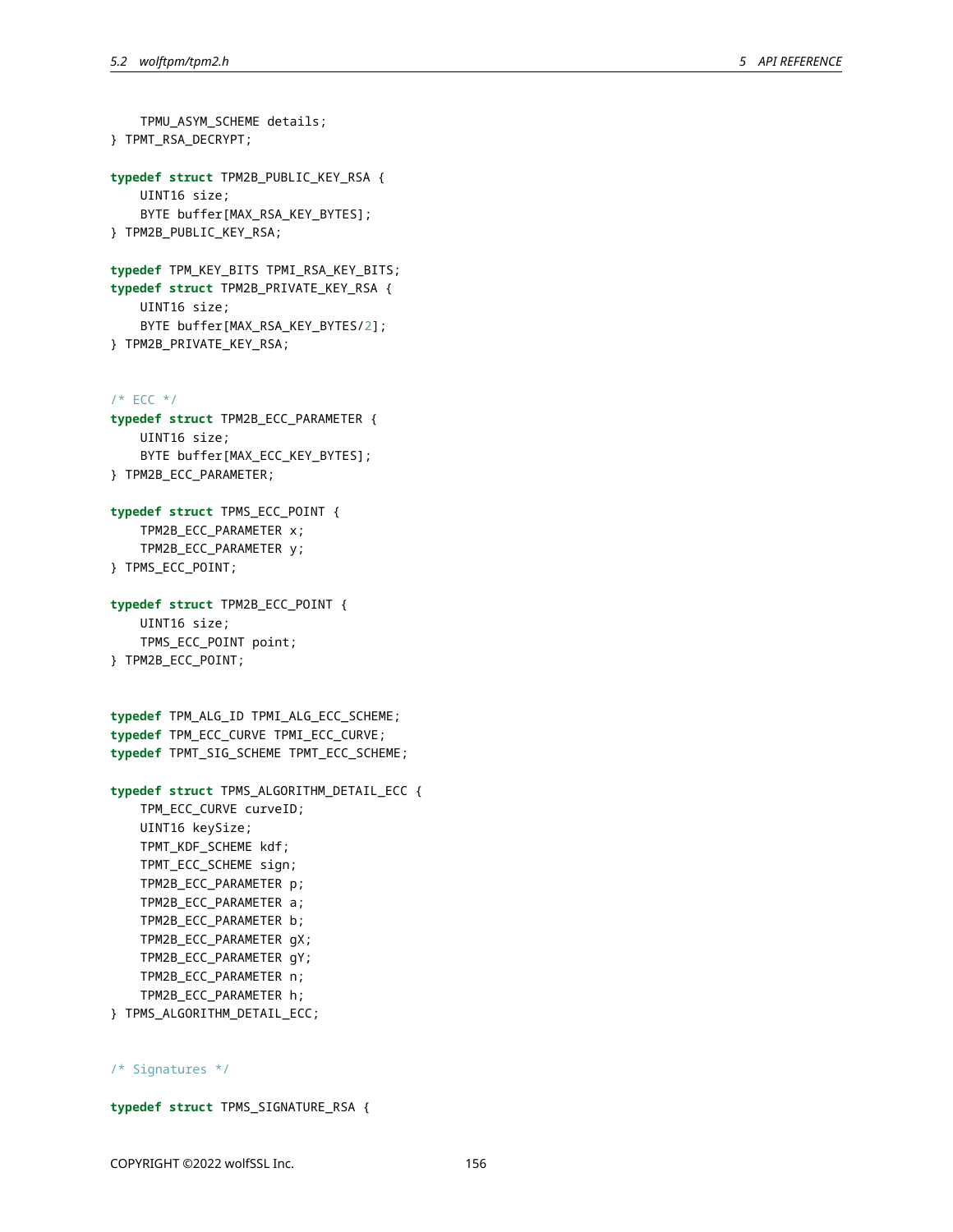```
TPMI_ALG_HASH hash;
   TPM2B_PUBLIC_KEY_RSA sig;
} TPMS_SIGNATURE_RSA;
typedef TPMS_SIGNATURE_RSA TPMS_SIGNATURE_RSASSA;
typedef TPMS_SIGNATURE_RSA TPMS_SIGNATURE_RSAPSS;
typedef struct TPMS_SIGNATURE_ECC {
   TPMI_ALG_HASH hash;
   TPM2B_ECC_PARAMETER signatureR;
   TPM2B_ECC_PARAMETER signatureS;
} TPMS_SIGNATURE_ECC;
typedef TPMS_SIGNATURE_ECC TPMS_SIGNATURE_ECDSA;
typedef TPMS_SIGNATURE_ECC TPMS_SIGNATURE_ECDAA;
typedef union TPMU_SIGNATURE {
   TPMS_SIGNATURE_ECDSA ecdsa;
   TPMS_SIGNATURE_ECDAA ecdaa;
   TPMS_SIGNATURE_RSASSA rsassa;
   TPMS_SIGNATURE_RSAPSS rsapss;
   TPMT_HA hmac;
   TPMS_SCHEME_HASH any;
} TPMU_SIGNATURE;
typedef struct TPMT_SIGNATURE {
   TPMI_ALG_SIG_SCHEME sigAlg;
   TPMU_SIGNATURE signature;
} TPMT_SIGNATURE;
/* Key/Secret Exchange */
typedef union TPMU_ENCRYPTED_SECRET {
   BYTE ecc[sizeof(TPMS_ECC_POINT)]; /* TPM_ALG_ECC */
   BYTE rsa[MAX_RSA_KEY_BYTES]; /* TPM_ALG_RSA */
   BYTE symmetric[sizeof(TPM2B_DIGEST)]; /* TPM_ALG_SYMCIPHER */
    BYTE keyedHash[sizeof(TPM2B_DIGEST)]; /* TPM_ALG_KEYEDHASH */
} TPMU_ENCRYPTED_SECRET;
typedef struct TPM2B_ENCRYPTED_SECRET {
   UINT16 size;
    BYTE secret[sizeof(TPMU_ENCRYPTED_SECRET)];
} TPM2B_ENCRYPTED_SECRET;
/* Key/Object Complex */
typedef TPM_ALG_ID TPMI_ALG_PUBLIC;
typedef union TPMU_PUBLIC_ID {
   TPM2B_DIGEST keyedHash; /* TPM_ALG_KEYEDHASH */
   TPM2B_DIGEST sym; /* TPM_ALG_SYMCIPHER */
   TPM2B_PUBLIC_KEY_RSA rsa; /* TPM_ALG_RSA */
```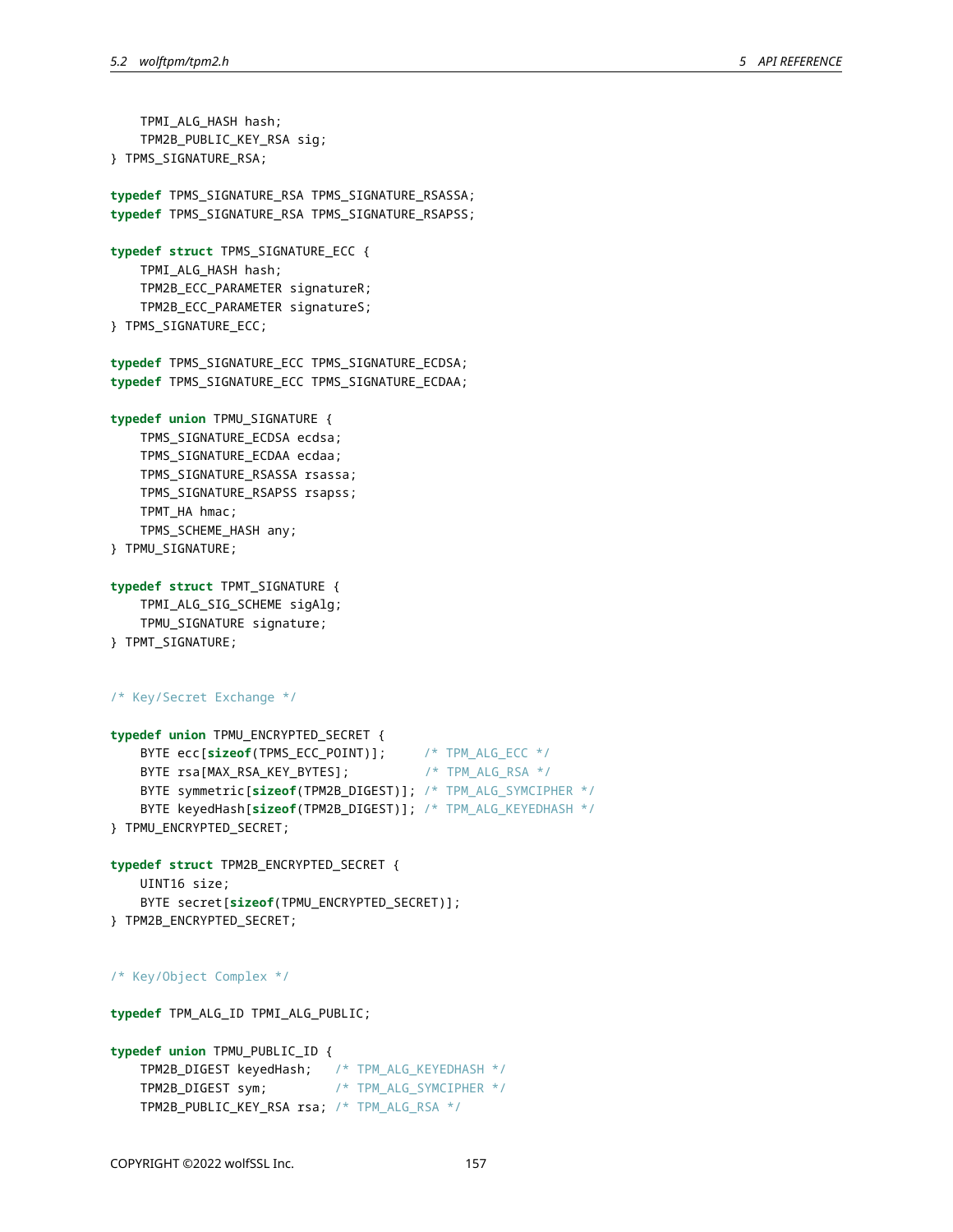```
TPMS_ECC_POINT ecc; /* TPM_ALG_ECC */
   TPMS_DERIVE derive;
} TPMU_PUBLIC_ID;
typedef struct TPMS_KEYEDHASH_PARMS {
   TPMT_KEYEDHASH_SCHEME scheme;
} TPMS_KEYEDHASH_PARMS;
typedef struct TPMS_ASYM_PARMS {
   TPMT_SYM_DEF_OBJECT symmetric;
    TPMT_ASYM_SCHEME scheme;
} TPMS_ASYM_PARMS;
typedef struct TPMS_RSA_PARMS {
   TPMT_SYM_DEF_OBJECT symmetric;
    TPMT_RSA_SCHEME scheme;
   TPMI_RSA_KEY_BITS keyBits;
   UINT32 exponent;
} TPMS_RSA_PARMS;
typedef struct TPMS_ECC_PARMS {
   TPMT_SYM_DEF_OBJECT symmetric;
    TPMT_ECC_SCHEME scheme;
   TPMI_ECC_CURVE curveID;
   TPMT_KDF_SCHEME kdf;
} TPMS_ECC_PARMS;
typedef union TPMU_PUBLIC_PARMS {
   TPMS_KEYEDHASH_PARMS keyedHashDetail;
   TPMS_SYMCIPHER_PARMS symDetail;
   TPMS_RSA_PARMS rsaDetail;
   TPMS_ECC_PARMS eccDetail;
   TPMS_ASYM_PARMS asymDetail;
} TPMU_PUBLIC_PARMS;
typedef struct TPMT_PUBLIC_PARMS {
   TPMI_ALG_PUBLIC type;
   TPMU_PUBLIC_PARMS parameters;
} TPMT_PUBLIC_PARMS;
typedef struct TPMT_PUBLIC {
   TPMI_ALG_PUBLIC type;
   TPMI_ALG_HASH nameAlg;
   TPMA_OBJECT objectAttributes;
    TPM2B_DIGEST authPolicy;
   TPMU_PUBLIC_PARMS parameters;
   TPMU_PUBLIC_ID unique;
} TPMT_PUBLIC;
typedef struct TPM2B_PUBLIC {
   UINT16 size;
    TPMT_PUBLIC publicArea;
```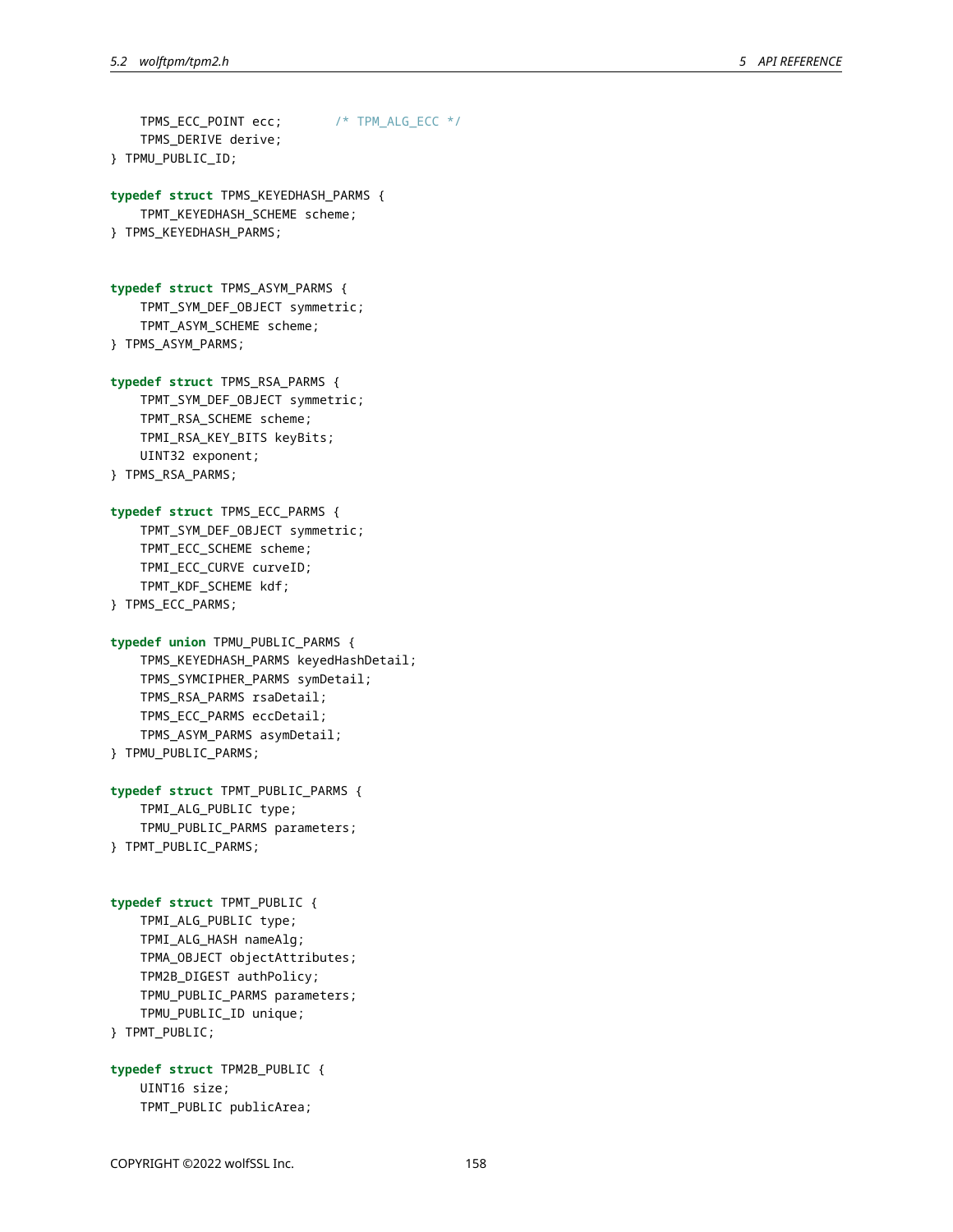} TPM2B\_PUBLIC;

```
typedef struct TPM2B_TEMPLATE {
   UINT16 size;
    BYTE buffer[sizeof(TPMT_PUBLIC)];
} TPM2B_TEMPLATE;
/* Private Structures */
typedef struct TPM2B_PRIVATE_VENDOR_SPECIFIC {
   UINT16 size;
   BYTE buffer[PRIVATE_VENDOR_SPECIFIC_BYTES];
} TPM2B_PRIVATE_VENDOR_SPECIFIC;
typedef union TPMU_SENSITIVE_COMPOSITE {
    TPM2B_PRIVATE_KEY_RSA rsa; /* TPM_ALG_RSA */
   TPM2B_ECC_PARAMETER ecc; /* TPM_ALG_ECC */
   TPM2B_SENSITIVE_DATA bits; /* TPM_ALG_KEYEDHASH */
   TPM2B_SYM_KEY sym; /* TPM_ALG_SYMCIPHER */
   TPM2B_PRIVATE_VENDOR_SPECIFIC any;
} TPMU_SENSITIVE_COMPOSITE;
typedef struct TPMT_SENSITIVE {
   TPMI_ALG_PUBLIC sensitiveType;
   TPM2B_AUTH authValue;
    TPM2B_DIGEST seedValue;
   TPMU_SENSITIVE_COMPOSITE sensitive;
} TPMT_SENSITIVE;
typedef struct TPM2B_SENSITIVE {
   UINT16 size;
   TPMT_SENSITIVE sensitiveArea;
} TPM2B_SENSITIVE;
typedef struct TPMT_PRIVATE {
   TPM2B_DIGEST integrityOuter;
   TPM2B_DIGEST integrityInner;
   TPM2B_SENSITIVE sensitive;
} TPMT_PRIVATE;
typedef struct TPM2B_PRIVATE {
   UINT16 size;
   BYTE buffer[sizeof(TPMT_PRIVATE)];
} TPM2B_PRIVATE;
/* Identity Object */
typedef struct TPMS_ID_OBJECT {
   TPM2B_DIGEST integrityHMAC;
```
TPM2B\_DIGEST encIdentity;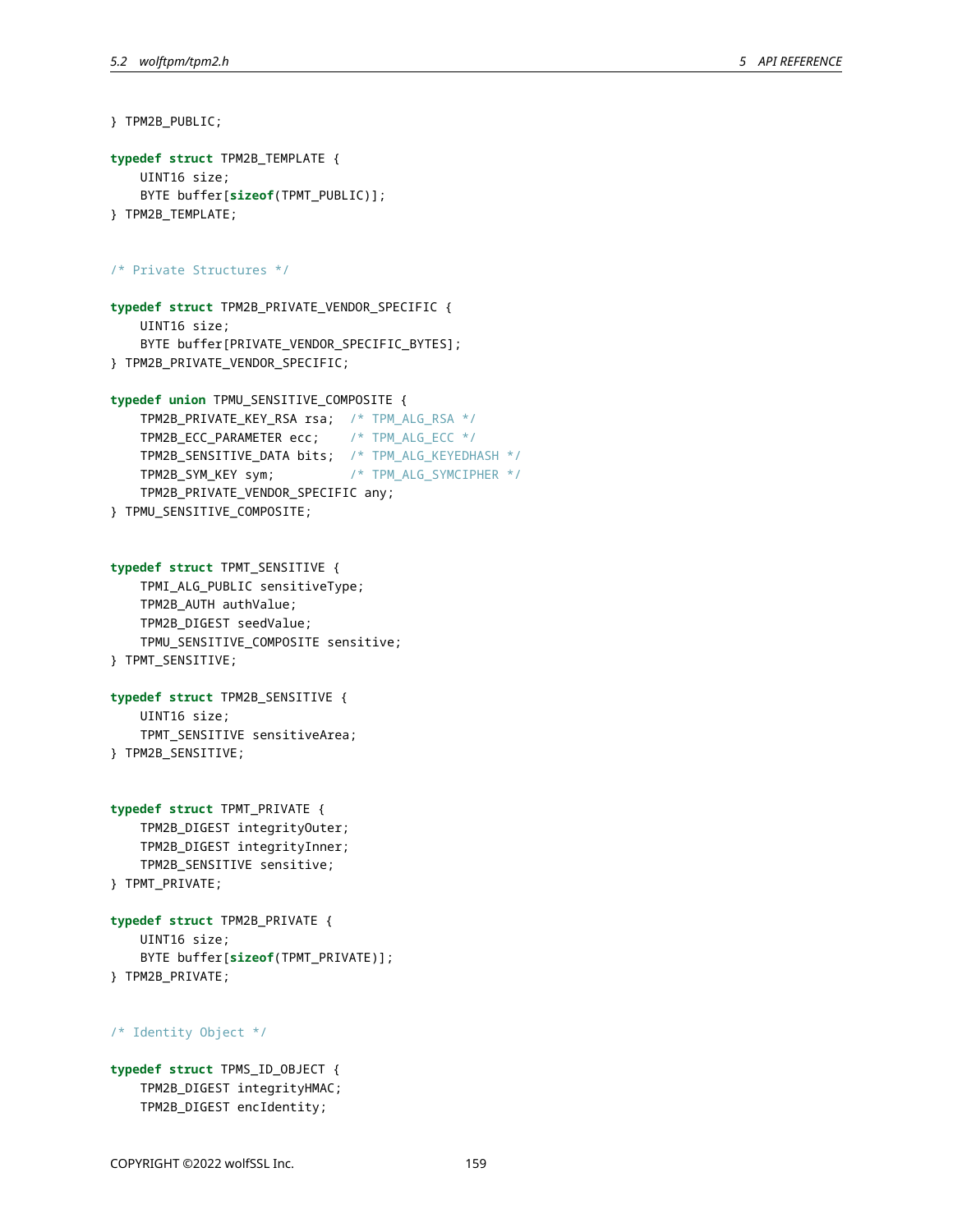```
} TPMS_ID_OBJECT;
typedef struct TPM2B_ID_OBJECT {
    UINT16 size;
    BYTE buffer[sizeof(TPMS_ID_OBJECT)];
} TPM2B_ID_OBJECT;
/* NV Storage Structures */
typedef UINT32 TPM_NV_INDEX;
enum TPM_NV_INDEX_mask {
    TPM_NV_INDEX_index = 0x00FFFFFF,
    TPM_NV_INDEX_RH_NV = 0xFF000000,
};
typedef enum TPM_NT {
    TPM_NT_ORDINARY = 0 \times 0,
    TPM_NT_COUNTER = 0 \times 1,
    TPM_NT_BITS = 0 \times 2,
    TPM_NT_EXTEND = 0 \times 4,
    TPM_NT_PIN_FAIL = 0x8,
    TPM_NT_PIN_PASS = 0x9,
} TPM_NT;
typedef struct TPMS_NV_PIN_COUNTER_PARAMETERS {
    UINT32 pinCount;
    UINT32 pinLimit;
} TPMS_NV_PIN_COUNTER_PARAMETERS;
typedef UINT32 TPMA_NV;
enum TPMA_NV_mask {
   TPMA_NV_PPWRITE = 0 \times 000000001,
    TPMA_NV_0WNERWRITE = 0x00000002,
    TPMA_NV_AUTHWRITE = 0x00000004,
    TPMA_NV_POLICYWRITE = 0x00000008,TPMA_NV_TPM_NT = 0 \times 0000000F0,
    TPMA_NV_POLICY_DELETE = 0x00000400,
    TPMA_NV_WRITELOCKED = 0x00000800,
    TPMA_NV_WRITEALL = 0 \times 00001000,
    TPMA_NV_WRITEDEFINE = 0 \times 00002000,
    TPMA_NV_WRITE_STCLEAR = 0x00004000,
    TPMA_NV_GLOBALLOCK = 0 \times 00008000,
    TPMA_NV_PPREAD = 0x00010000,
    TPMA_NV_OWNERREAD = 0 \times 00020000,
    TPMA_NV_AUTHREAD = 0 \times 00040000,
    TPMA_NV_POLICYREAD = 0x00080000,
    TPMA NV NO DA = 0x02000000,
    TPMA_NV_ORDERLY = 0 \times 04000000,TPMA_NV_CLEAR_STCLEAR = 0x08000000,
    TPMA_NV_READLOCKED = 0\times10000000,
    TPMA_NV_WRITTEN = 0 \times 20000000,
    TPMA_NV_PLATFORMCREATE = 0x40000000,
```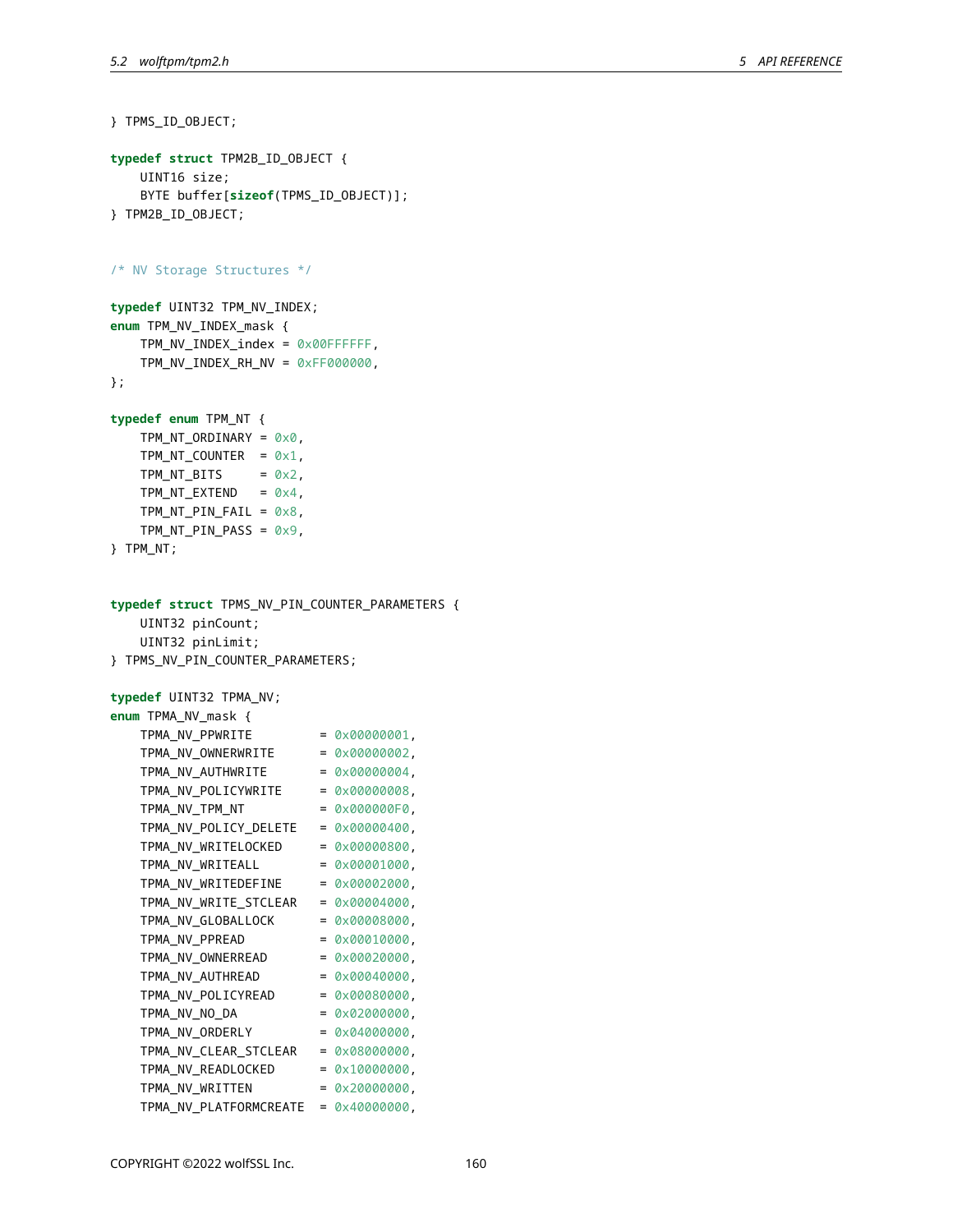```
TPMA_NV_READ_STCLEAR = 0x80000000,
};
typedef struct TPMS_NV_PUBLIC {
    TPMI_RH_NV_INDEX nvIndex;
    TPMI_ALG_HASH nameAlg;
    TPMA_NV attributes;
    TPM2B_DIGEST authPolicy;
    UINT16 dataSize;
} TPMS_NV_PUBLIC;
typedef struct TPM2B_NV_PUBLIC {
    UINT16 size;
    TPMS_NV_PUBLIC nvPublic;
} TPM2B_NV_PUBLIC;
/* Context Data */
typedef struct TPM2B_CONTEXT_SENSITIVE {
    UINT16 size;
    BYTE buffer[MAX_CONTEXT_SIZE];
} TPM2B_CONTEXT_SENSITIVE;
typedef struct TPMS_CONTEXT_DATA {
    TPM2B_DIGEST integrity;
    TPM2B_CONTEXT_SENSITIVE encrypted;
} TPMS_CONTEXT_DATA;
typedef struct TPM2B_CONTEXT_DATA {
    UINT16 size;
    BYTE buffer[sizeof(TPMS_CONTEXT_DATA)];
} TPM2B_CONTEXT_DATA;
typedef struct TPMS_CONTEXT {
    UINT64 sequence;
    TPMI_DH_CONTEXT savedHandle;
    TPMI_RH_HIERARCHY hierarchy;
    TPM2B_CONTEXT_DATA contextBlob;
} TPMS_CONTEXT;
typedef struct TPMS_CREATION_DATA {
    TPML_PCR_SELECTION pcrSelect;
    TPM2B_DIGEST pcrDigest;
    TPMA_LOCALITY locality;
    TPM_ALG_ID parentNameAlg;
    TPM2B_NAME parentName;
    TPM2B_NAME parentQualifiedName;
    TPM2B_DATA outsideInfo;
```

```
} TPMS_CREATION_DATA;
```
**typedef struct** TPM2B\_CREATION\_DATA { UINT16 size;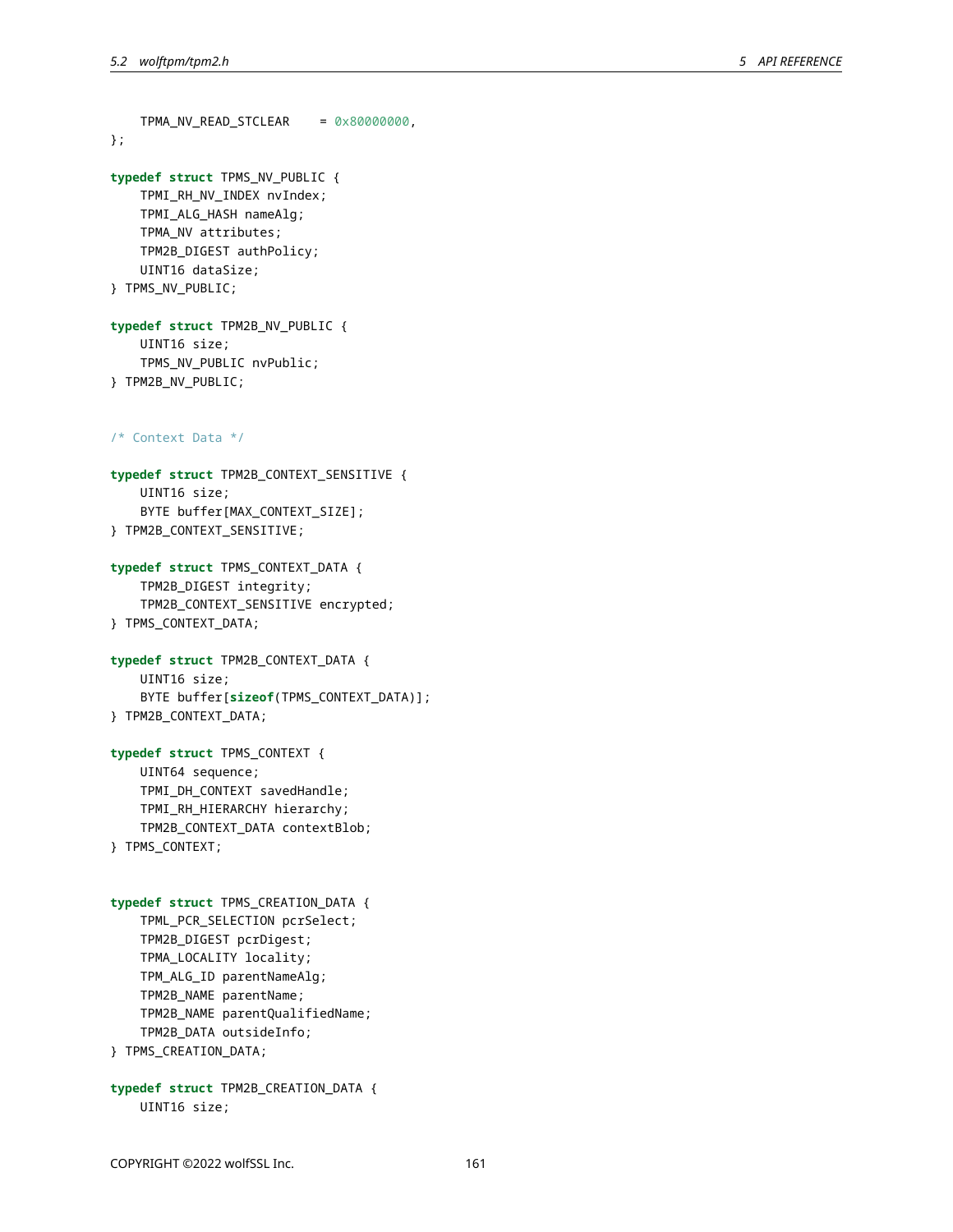TPMS\_CREATION\_DATA creationData;

```
} TPM2B_CREATION_DATA;
/* Authorization Structures */
typedef struct TPMS_AUTH_COMMAND {
    TPMI_SH_AUTH_SESSION sessionHandle;
    TPM2B NONCE nonce; /* nonceCaller */
    TPMA_SESSION sessionAttributes;
    TPM2B_AUTH hmac;
} TPMS_AUTH_COMMAND;
typedef struct TPMS_AUTH_RESPONSE {
    TPM2B_NONCE nonce;
    TPMA_SESSION sessionAttributes;
    TPM2B_AUTH hmac;
} TPMS_AUTH_RESPONSE;
/* Implementation specific authorization session information */
typedef struct TPM2_AUTH_SESSION {
    /* BEGIN *//* This section should match TPMS_AUTH_COMMAND */
    TPMI_SH_AUTH_SESSION sessionHandle;
    TPM2B_NONCE nonceCaller;
    TPMA_SESSION sessionAttributes;
   TPM2B_AUTH auth;
    /* END */
    /* additional auth data required for implementation */
    TPM2B_NONCE nonceTPM;
    TPMT_SYM_DEF symmetric;
    TPMI_ALG_HASH authHash;
    TPM2B_NAME name;
} TPM2_AUTH_SESSION;
/* Macros to determine TPM 2.0 Session type */
#define TPM2_IS_PWD_SESSION(sessionHandle) ((sessionHandle) == TPM_RS_PW)
#define TPM2_IS_HMAC_SESSION(sessionHandle) ((sessionHandle & 0xFF000000) == HMAC_SESSION_FIRST)
#define TPM2_IS_POLICY_SESSION(sessionHandle) ((sessionHandle & 0xFF000000) ==
↪ POLICY_SESSION_FIRST)
/* Predetermined TPM 2.0 Indexes */
#define TPM_20_TPM_MFG_NV_SPACE ((TPM_HT_NV_INDEX << 24) | (0x00 << 22))
#define TPM_20_PLATFORM_MFG_NV_SPACE ((TPM_HT_NV_INDEX << 24) | (0x01 << 22))
#define TPM_20_OWNER_NV_SPACE ((TPM_HT_NV_INDEX << 24) | (0x02 << 22))
#define TPM_20_TCG_NV_SPACE ((TPM_HT_NV_INDEX << 24) | (0x03 << 22))
#define TPM_20_NV_INDEX_EK_CERTIFICATE (TPM_20_PLATFORM_MFG_NV_SPACE + 2)
#define TPM_20_NV_INDEX_EK_NONCE (TPM_20_PLATFORM_MFG_NV_SPACE + 3)
#define TPM_20_NV_INDEX_EK_TEMPLATE (TPM_20_PLATFORM_MFG_NV_SPACE + 4)
/* Predetermined TPM 2.0 Endorsement policy auth template */
static const BYTE TPM_20_EK_AUTH_POLICY[] = {
    0x83, 0x71, 0x97, 0x67, 0x44, 0x84, 0xb3, 0xf8, 0x1a, 0x90, 0xcc,
```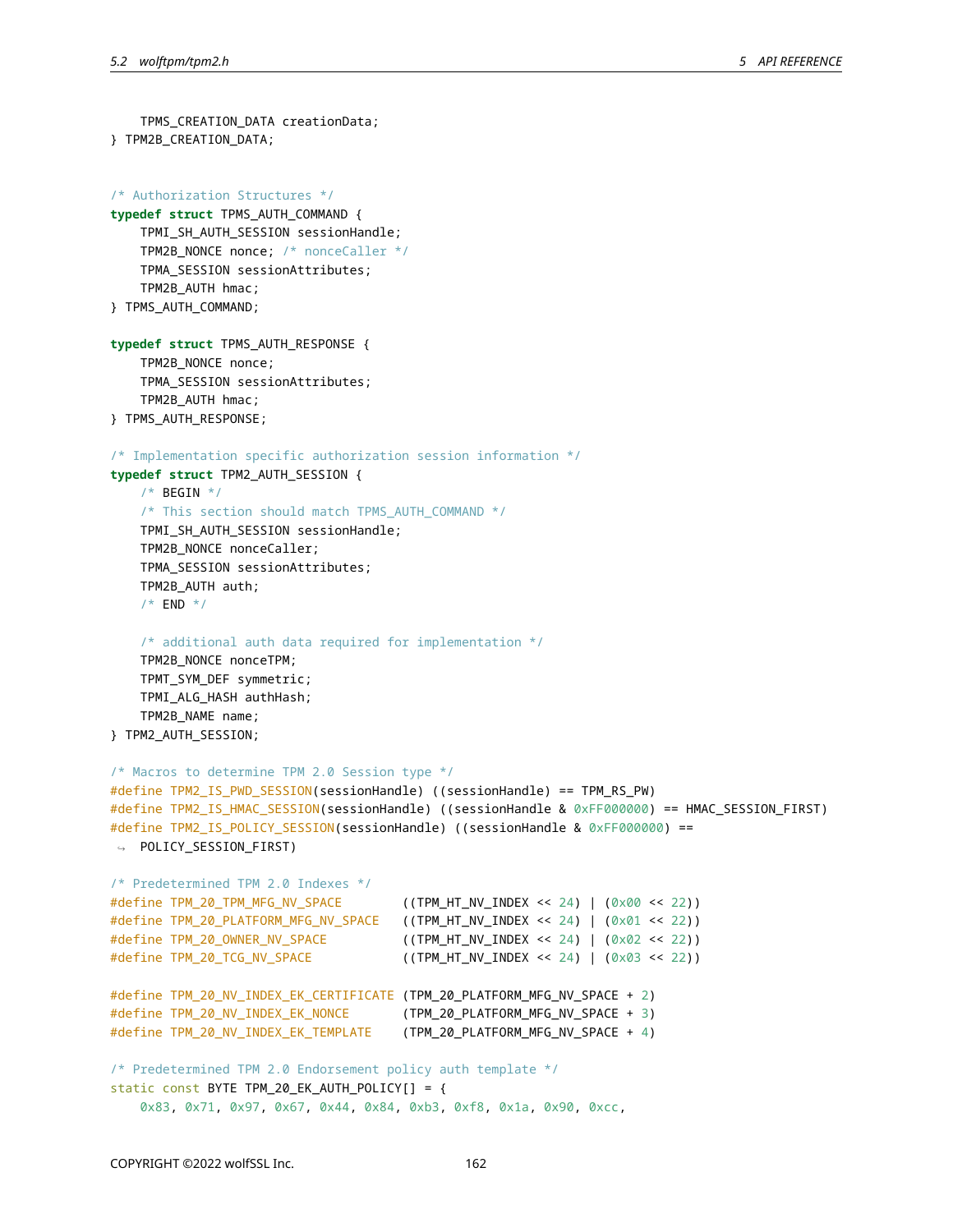```
0x8d, 0x46, 0xa5, 0xd7, 0x24, 0xfd, 0x52, 0xd7, 0x6e, 0x06, 0x52,
    0x0b, 0x64, 0xf2, 0xa1, 0xda, 0x1b, 0x33, 0x14, 0x69, 0xaa,
};
/* HAL IO Callbacks */
struct TPM2_CTX;
#ifdef WOLFTPM_SWTPM
struct wolfTPM_tcpContext {
    int fd;
};
#endif /* WOLFTPM_SWTPM */
#ifdef WOLFTPM_WINAPI
#include <tbs.h>
#include <winerror.h>
struct wolfTPM_winContext {
  TBS_HCONTEXT tbs_context;
};
/* may be needed with msys */
#ifndef TPM_E_COMMAND_BLOCKED
#define TPM E COMMAND BLOCKED (0x80284000)
#endif
#define WOLFTPM_IS_COMMAND_UNAVAILABLE(code) ((code) == TPM_RC_COMMAND_CODE || (code) ==
↪ TPM_E_COMMAND_BLOCKED)
#else
#define WOLFTPM_IS_COMMAND_UNAVAILABLE(code) (code == TPM_RC_COMMAND_CODE)
#endif /* WOLFTPM_WINAPI */
/* make sure advanced IO is enabled for I2C */
#ifdef WOLFTPM_I2C
    #undef WOLFTPM_ADV_IO
    #define WOLFTPM_ADV_IO
#endif
#ifdef WOLFTPM_ADV_IO
typedef int (*TPM2HalIoCb)(struct TPM2_CTX*, INT32 isRead, UINT32 addr,
    BYTE* xferBuf, UINT16 xferSz, void* userCtx);
#else
typedef int (*TPM2HalIoCb)(struct TPM2_CTX*, const BYTE* txBuf, BYTE* rxBuf,
   UINT16 xferSz, void* userCtx);
#endif
#if !defined(WOLFTPM2_NO_WOLFCRYPT) && !defined(WC_NO_RNG) && \
    !defined(WOLFTPM2_USE_HW_RNG)
    #define WOLFTPM2_USE_WOLF_RNG
#endif
typedef struct TPM2_CTX {
    TPM2HalIoCb ioCb;
```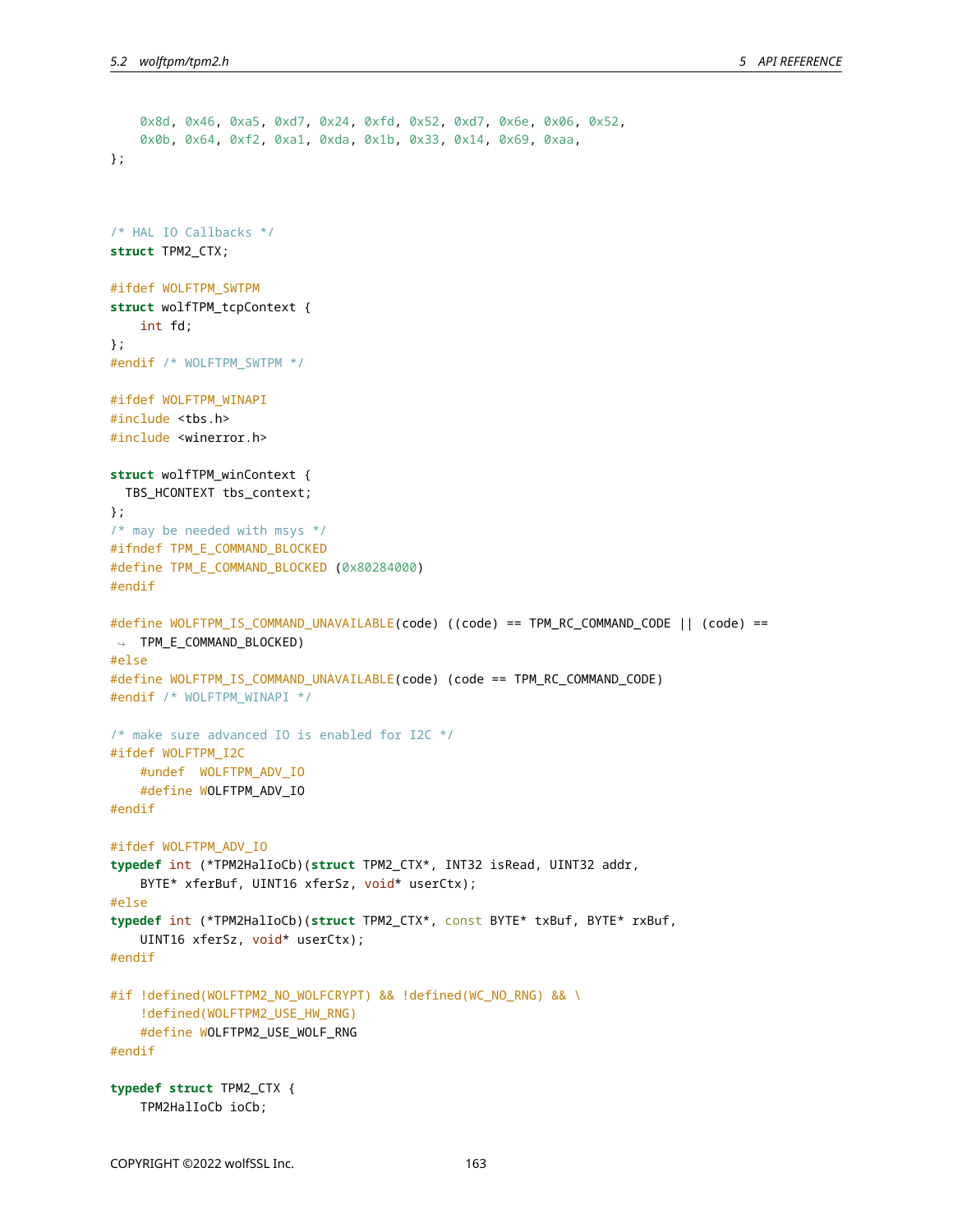void\* userCtx;

```
#ifdef WOLFTPM_SWTPM
    struct wolfTPM_tcpContext tcpCtx;
#endif
#ifdef WOLFTPM_WINAPI
    struct wolfTPM_winContext winCtx;
#endif
#ifndef WOLFTPM2_NO_WOLFCRYPT
#ifndef SINGLE_THREADED
    wolfSSL_Mutex hwLock;
#endif
   #ifdef WOLFTPM2_USE_WOLF_RNG
   WC_RNG rng;
   #endif
#endif /* !WOLFTPM2_NO_WOLFCRYPT */
    /* TPM TIS Info */
    int locality;
   word32 caps;
    word32 did_vid;
   byte rid;
    /* Pointer to current TPM auth sessions */
   TPM2_AUTH_SESSION* session;
    /* Command / Response Buffer */
    byte cmdBuf[MAX_COMMAND_SIZE];
    /* Informational Bits - use unsigned int for best compiler compatibility */
#ifndef WOLFTPM2_NO_WOLFCRYPT
    #ifndef SINGLE_THREADED
    unsigned int hwLockInit:1;
    #endif
   #ifndef WC_NO_RNG
   unsigned int rngInit:1;
    #endif
#endif
} TPM2_CTX;
/* TPM Specification Functions */
typedef struct {
    TPM_SU startupType;
} Startup_In;
WOLFTPM_API TPM_RC TPM2_Startup(Startup_In* in);
typedef struct {
    TPM_SU shutdownType;
} Shutdown_In;
WOLFTPM_API TPM_RC TPM2_Shutdown(Shutdown_In* in);
```

```
typedef struct {
    TPM_CAP capability;
```
COPYRIGHT ©2022 wolfSSL Inc. 164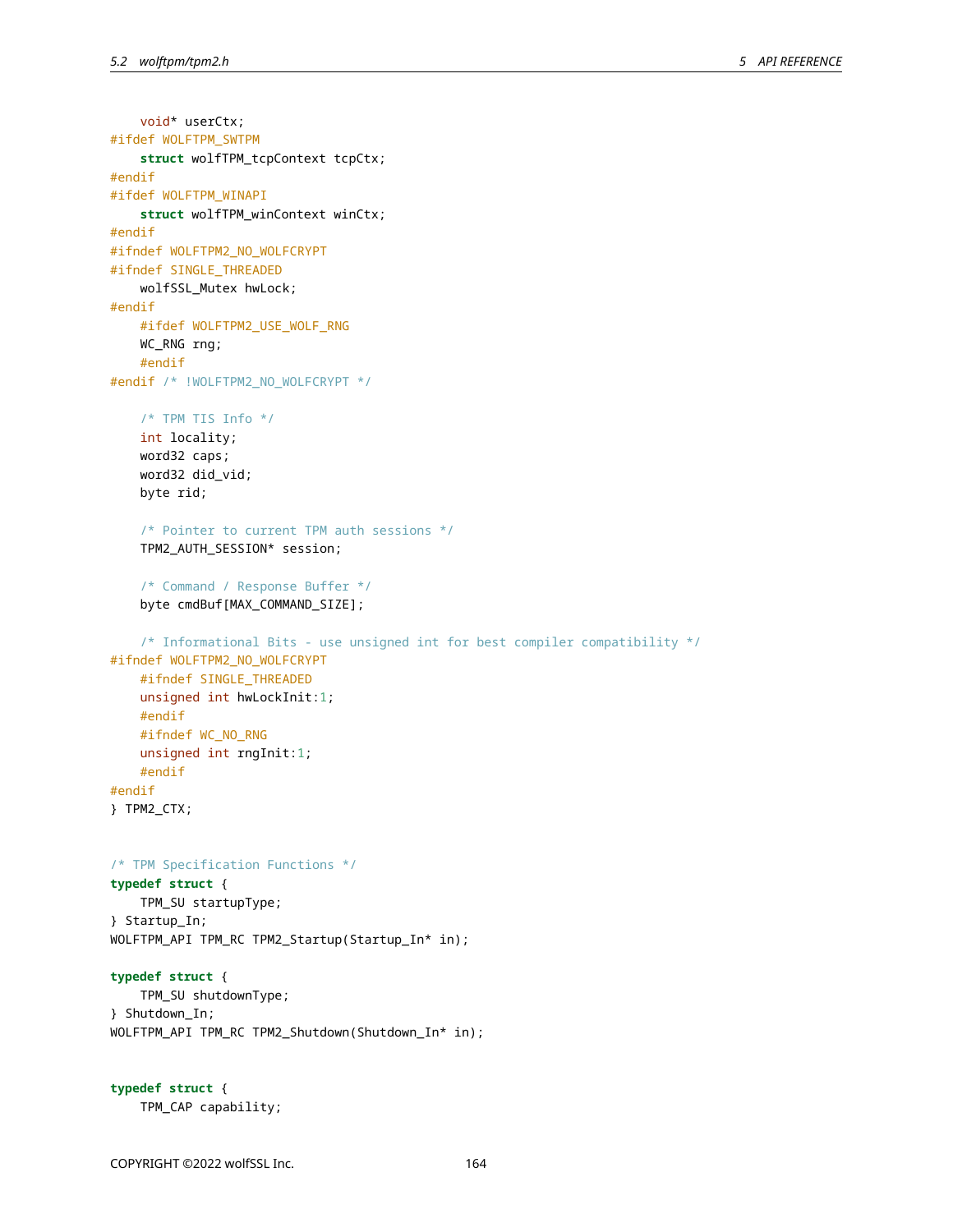UINT32 property; UINT32 propertyCount; } GetCapability\_In; **typedef struct** { TPMI\_YES\_NO moreData; TPMS\_CAPABILITY\_DATA capabilityData; } GetCapability\_Out; WOLFTPM\_API TPM\_RC TPM2\_GetCapability(GetCapability\_In\* in, GetCapability\_Out\* out); **typedef struct** { TPMI\_YES\_NO fullTest; } SelfTest\_In; WOLFTPM\_API TPM\_RC TPM2\_SelfTest(SelfTest\_In\* in); **typedef struct** { TPML\_ALG toTest; } IncrementalSelfTest\_In; **typedef struct** { TPML\_ALG toDoList; } IncrementalSelfTest\_Out; WOLFTPM\_API TPM\_RC TPM2\_IncrementalSelfTest(IncrementalSelfTest\_In\* in, IncrementalSelfTest\_Out\* out); **typedef struct** { TPM2B\_MAX\_BUFFER outData; UINT16 testResult; /\* TPM\_RC \*/ } GetTestResult\_Out; WOLFTPM\_API TPM\_RC TPM2\_GetTestResult(GetTestResult\_Out\* out); **typedef struct** { UINT16 bytesRequested; } GetRandom\_In; **typedef struct** { TPM2B\_DIGEST randomBytes; /\* hardware max is 32-bytes \*/ } GetRandom\_Out; WOLFTPM\_API TPM\_RC TPM2\_GetRandom(GetRandom\_In\* in, GetRandom\_Out\* out); **typedef struct** { TPM2B\_SENSITIVE\_DATA inData; } StirRandom\_In; WOLFTPM\_API TPM\_RC TPM2\_StirRandom(StirRandom\_In\* in); **typedef struct** { TPML\_PCR\_SELECTION pcrSelectionIn; } PCR\_Read\_In; **typedef struct** { UINT32 pcrUpdateCounter; TPML\_PCR\_SELECTION pcrSelectionOut; TPML\_DIGEST pcrValues; } PCR\_Read\_Out; WOLFTPM\_API TPM\_RC TPM2\_PCR\_Read(PCR\_Read\_In\* in, PCR\_Read\_Out\* out);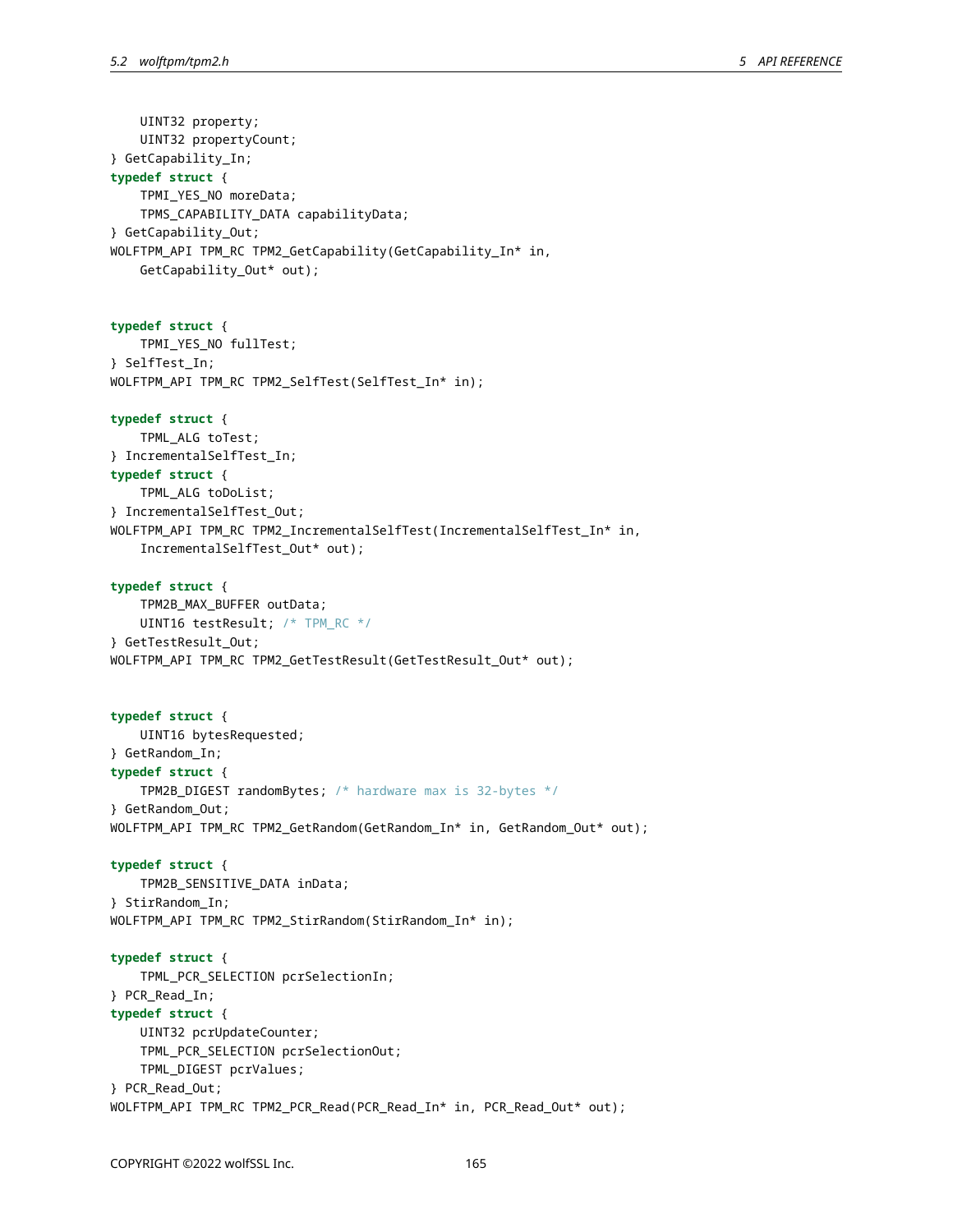**typedef struct** { TPMI\_DH\_PCR pcrHandle; TPML\_DIGEST\_VALUES digests; } PCR\_Extend\_In; WOLFTPM\_API TPM\_RC TPM2\_PCR\_Extend(PCR\_Extend\_In\* in); **typedef struct** { TPMI\_DH\_OBJECT parentHandle; TPM2B\_SENSITIVE\_CREATE inSensitive; TPM2B\_PUBLIC inPublic; TPM2B\_DATA outsideInfo; TPML\_PCR\_SELECTION creationPCR; } Create\_In; **typedef struct** { TPM2B\_PRIVATE outPrivate; TPM2B\_PUBLIC outPublic; TPM2B\_CREATION\_DATA creationData; TPM2B\_DIGEST creationHash; TPMT\_TK\_CREATION creationTicket; } Create\_Out; WOLFTPM\_API TPM\_RC TPM2\_Create(Create\_In\* in, Create\_Out\* out); **typedef struct** { TPMI\_DH\_OBJECT parentHandle; TPM2B\_SENSITIVE\_CREATE inSensitive; TPM2B\_PUBLIC inPublic; } CreateLoaded\_In; **typedef struct** { TPM\_HANDLE objectHandle; TPM2B\_PRIVATE outPrivate; TPM2B\_PUBLIC outPublic; TPM2B\_NAME name; } CreateLoaded\_Out; WOLFTPM\_API TPM\_RC TPM2\_CreateLoaded(CreateLoaded\_In\* in, CreateLoaded\_Out\* out); **typedef struct** { TPMI\_RH\_HIERARCHY primaryHandle; TPM2B\_SENSITIVE\_CREATE inSensitive; TPM2B\_PUBLIC inPublic; TPM2B\_DATA outsideInfo; TPML\_PCR\_SELECTION creationPCR; } CreatePrimary\_In; **typedef struct** { TPM\_HANDLE objectHandle; TPM2B\_PUBLIC outPublic; TPM2B\_CREATION\_DATA creationData;

```
COPYRIGHT ©2022 wolfSSL Inc. 166
```
TPM2B\_NAME name;

TPM2B\_DIGEST creationHash; TPMT\_TK\_CREATION creationTicket;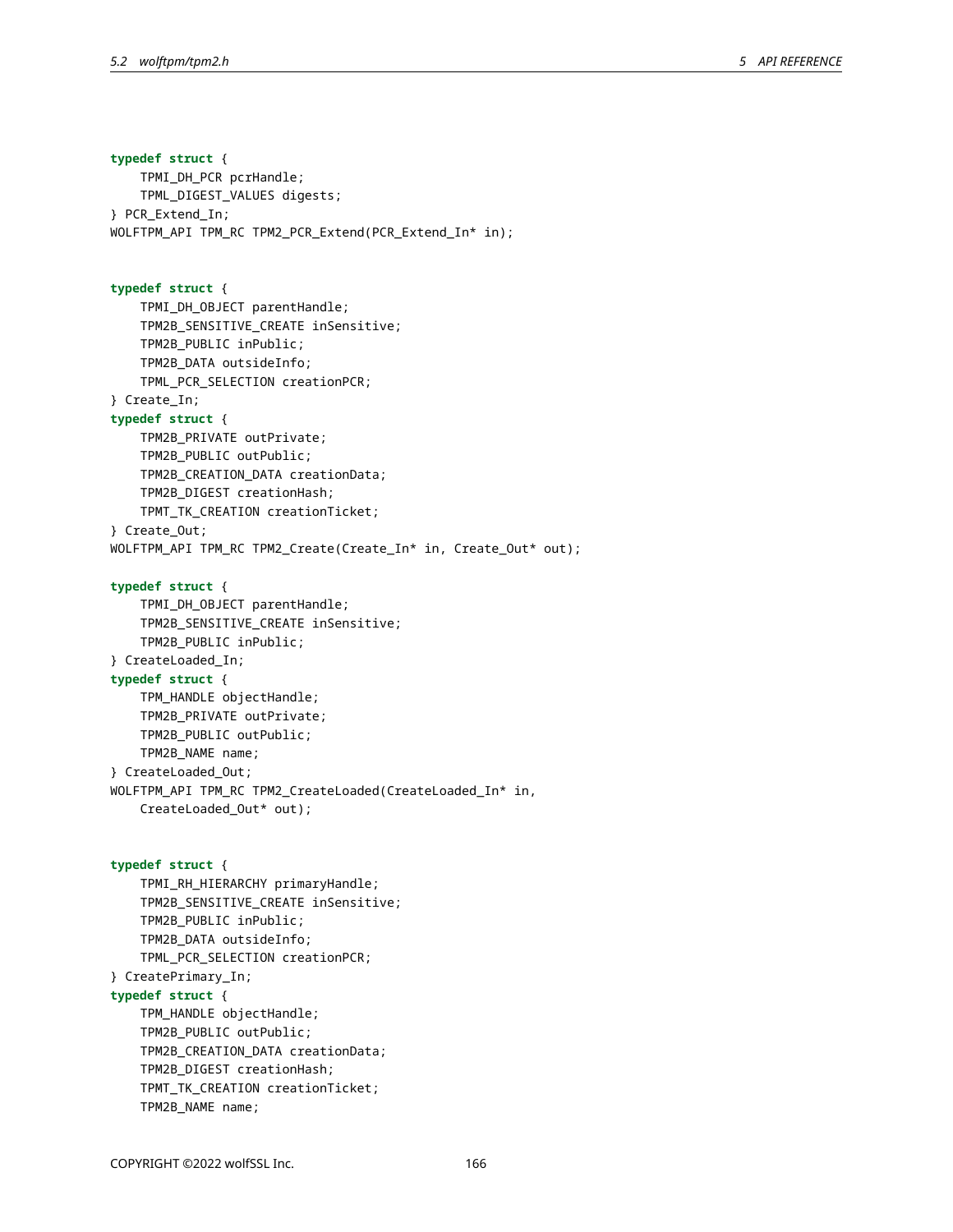} CreatePrimary\_Out; WOLFTPM\_API TPM\_RC TPM2\_CreatePrimary(CreatePrimary\_In\* in, CreatePrimary\_Out\* out); **typedef struct** { TPMI\_DH\_OBJECT parentHandle; TPM2B\_PRIVATE inPrivate; TPM2B\_PUBLIC inPublic; } Load\_In; **typedef struct** { TPM\_HANDLE objectHandle;

TPM2B\_NAME name; } Load\_Out; WOLFTPM\_API TPM\_RC TPM2\_Load(Load\_In\* in, Load\_Out\* out);

**typedef struct** { TPMI\_DH\_CONTEXT flushHandle; } FlushContext\_In; WOLFTPM\_API TPM\_RC TPM2\_FlushContext(FlushContext\_In\* in);

**typedef struct** { TPMI\_DH\_OBJECT itemHandle; } Unseal\_In; **typedef struct** { TPM2B\_SENSITIVE\_DATA outData; } Unseal\_Out; WOLFTPM\_API TPM\_RC TPM2\_Unseal(Unseal\_In\* in, Unseal\_Out\* out);

```
typedef struct {
    TPMI_DH_OBJECT tpmKey;
    TPMI_DH_ENTITY bind;
    TPM2B_NONCE nonceCaller;
    TPM2B_ENCRYPTED_SECRET encryptedSalt;
    TPM_SE sessionType;
    TPMT_SYM_DEF symmetric;
    TPMI_ALG_HASH authHash;
} StartAuthSession_In;
typedef struct {
    TPMI_SH_AUTH_SESSION sessionHandle;
    TPM2B_NONCE nonceTPM;
} StartAuthSession_Out;
WOLFTPM_API TPM_RC TPM2_StartAuthSession(StartAuthSession_In* in,
    StartAuthSession_Out* out);
```
**typedef struct** { TPMI\_SH\_POLICY sessionHandle; } PolicyRestart\_In; WOLFTPM\_API TPM\_RC TPM2\_PolicyRestart(PolicyRestart\_In\* in);

**typedef struct** {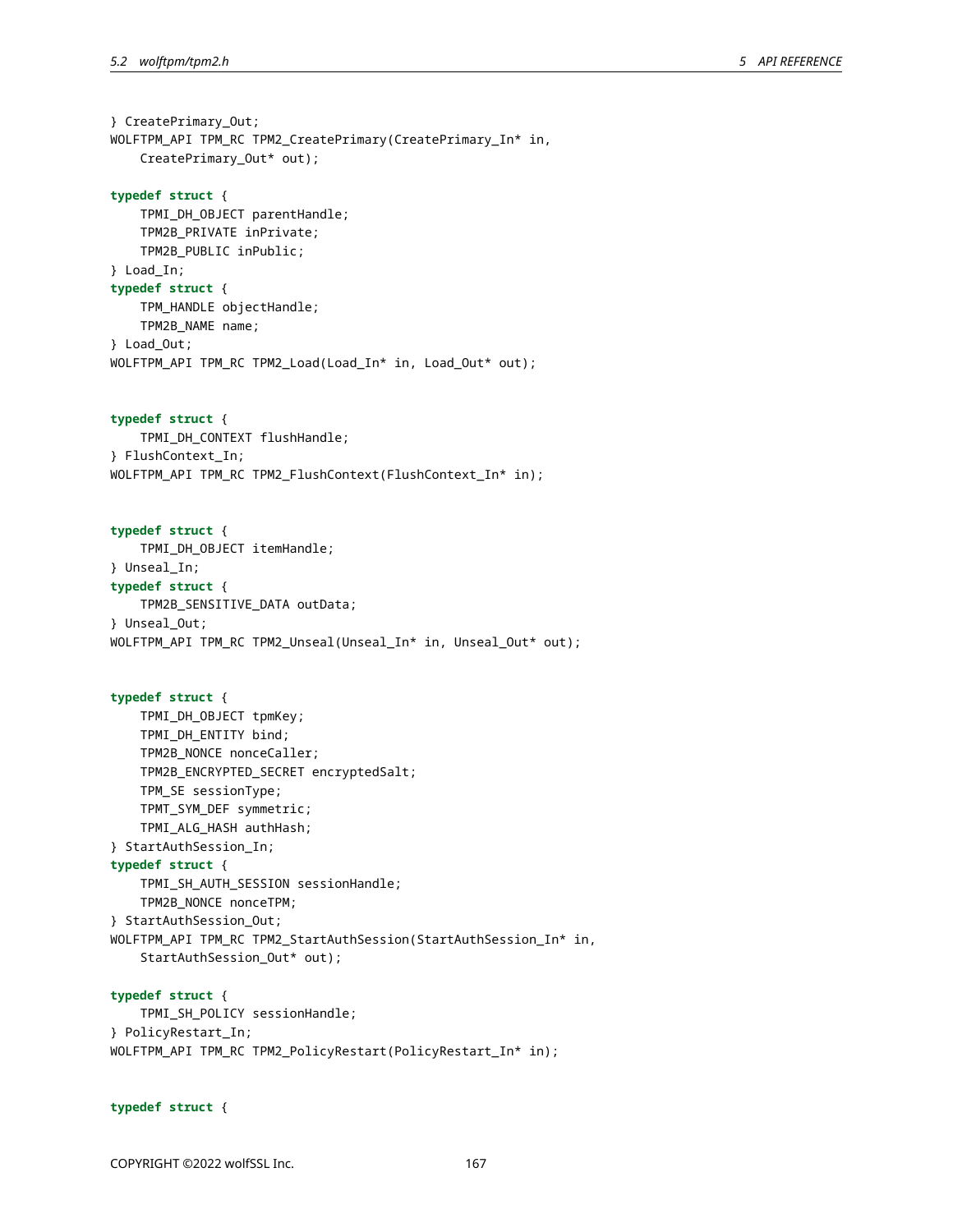TPM2B\_SENSITIVE inPrivate; TPM2B\_PUBLIC inPublic; TPMI\_RH\_HIERARCHY hierarchy; } LoadExternal\_In; **typedef struct** { TPM\_HANDLE objectHandle; TPM2B\_NAME name; } LoadExternal\_Out; WOLFTPM\_API TPM\_RC TPM2\_LoadExternal(LoadExternal\_In\* in, LoadExternal\_Out\* out); **typedef struct** { TPMI\_DH\_OBJECT objectHandle; } ReadPublic\_In; **typedef struct** { TPM2B\_PUBLIC outPublic; TPM2B\_NAME name; TPM2B\_NAME qualifiedName; } ReadPublic\_Out; WOLFTPM\_API TPM\_RC TPM2\_ReadPublic(ReadPublic\_In\* in, ReadPublic\_Out\* out); **typedef struct** { TPMI\_DH\_OBJECT activateHandle; TPMI\_DH\_OBJECT keyHandle; TPM2B ID OBJECT credentialBlob; TPM2B\_ENCRYPTED\_SECRET secret; } ActivateCredential\_In; **typedef struct** { TPM2B\_DIGEST certInfo; } ActivateCredential\_Out; WOLFTPM\_API TPM\_RC TPM2\_ActivateCredential(ActivateCredential\_In\* in, ActivateCredential\_Out\* out); **typedef struct** { TPMI\_DH\_OBJECT handle; TPM2B\_DIGEST credential; TPM2B\_NAME objectName; } MakeCredential\_In; **typedef struct** { TPM2B\_ID\_OBJECT credentialBlob; TPM2B\_ENCRYPTED\_SECRET secret; } MakeCredential\_Out; WOLFTPM\_API TPM\_RC TPM2\_MakeCredential(MakeCredential\_In\* in, MakeCredential\_Out\* out); **typedef struct** { TPMI\_DH\_OBJECT objectHandle; TPMI\_DH\_OBJECT parentHandle; TPM2B\_AUTH newAuth; } ObjectChangeAuth\_In; **typedef struct** { TPM2B\_PRIVATE outPrivate; } ObjectChangeAuth\_Out; WOLFTPM\_API TPM\_RC TPM2\_ObjectChangeAuth(ObjectChangeAuth\_In\* in,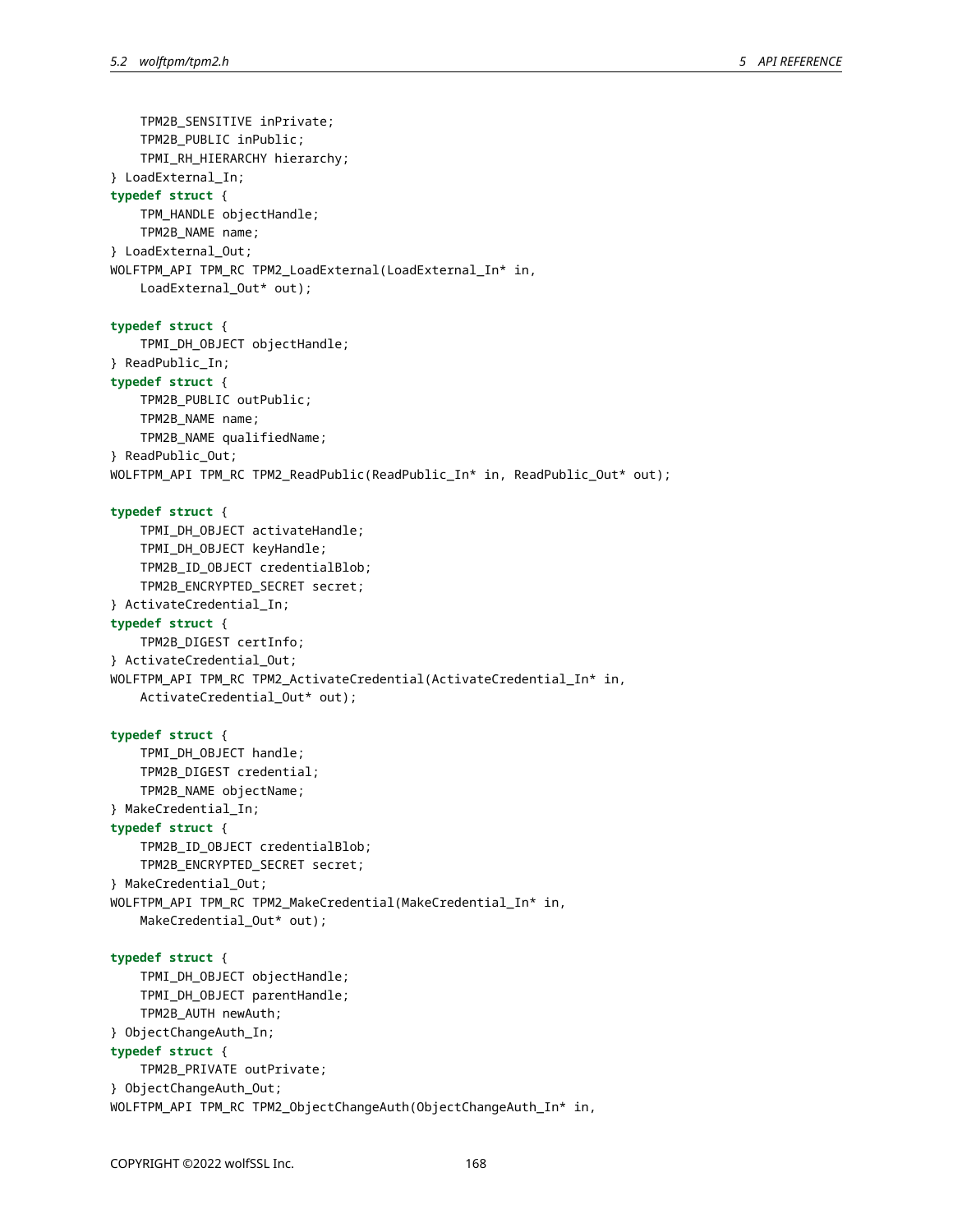```
ObjectChangeAuth_Out* out);
typedef struct {
    TPMI_DH_OBJECT objectHandle;
    TPMI_DH_OBJECT newParentHandle;
    TPM2B_DATA encryptionKeyIn;
    TPMT_SYM_DEF_OBJECT_symmetricAlg;
} Duplicate_In;
typedef struct {
    TPM2B_DATA encryptionKeyOut;
    TPM2B_PRIVATE duplicate;
    TPM2B_ENCRYPTED_SECRET outSymSeed;
} Duplicate_Out;
WOLFTPM_API TPM_RC TPM2_Duplicate(Duplicate_In* in, Duplicate_Out* out);
typedef struct {
    TPMI_DH_OBJECT oldParent;
    TPMI_DH_OBJECT newParent;
    TPM2B_PRIVATE inDuplicate;
    TPM2B_NAME name;
    TPM2B_ENCRYPTED_SECRET inSymSeed;
} Rewrap_In;
typedef struct {
    TPM2B_PRIVATE outDuplicate;
    TPM2B_ENCRYPTED_SECRET outSymSeed;
} Rewrap_Out;
WOLFTPM_API TPM_RC TPM2_Rewrap(Rewrap_In* in, Rewrap_Out* out);
typedef struct {
    TPMI_DH_OBJECT parentHandle;
    TPM2B_DATA encryptionKey;
    TPM2B_PUBLIC objectPublic;
    TPM2B_PRIVATE duplicate;
    TPM2B_ENCRYPTED_SECRET inSymSeed;
    TPMT_SYM_DEF_OBJECT symmetricAlg;
} Import_In;
typedef struct {
    TPM2B_PRIVATE outPrivate;
} Import_Out;
WOLFTPM_API TPM_RC TPM2_Import(Import_In* in, Import_Out* out);
typedef struct {
    TPMI_DH_OBJECT keyHandle;
    TPM2B_PUBLIC_KEY_RSA message;
    TPMT_RSA_DECRYPT inScheme;
    TPM2B_DATA label;
} RSA_Encrypt_In;
typedef struct {
    TPM2B_PUBLIC_KEY_RSA outData;
} RSA_Encrypt_Out;
WOLFTPM_API TPM_RC TPM2_RSA_Encrypt(RSA_Encrypt_In* in, RSA_Encrypt_Out* out);
```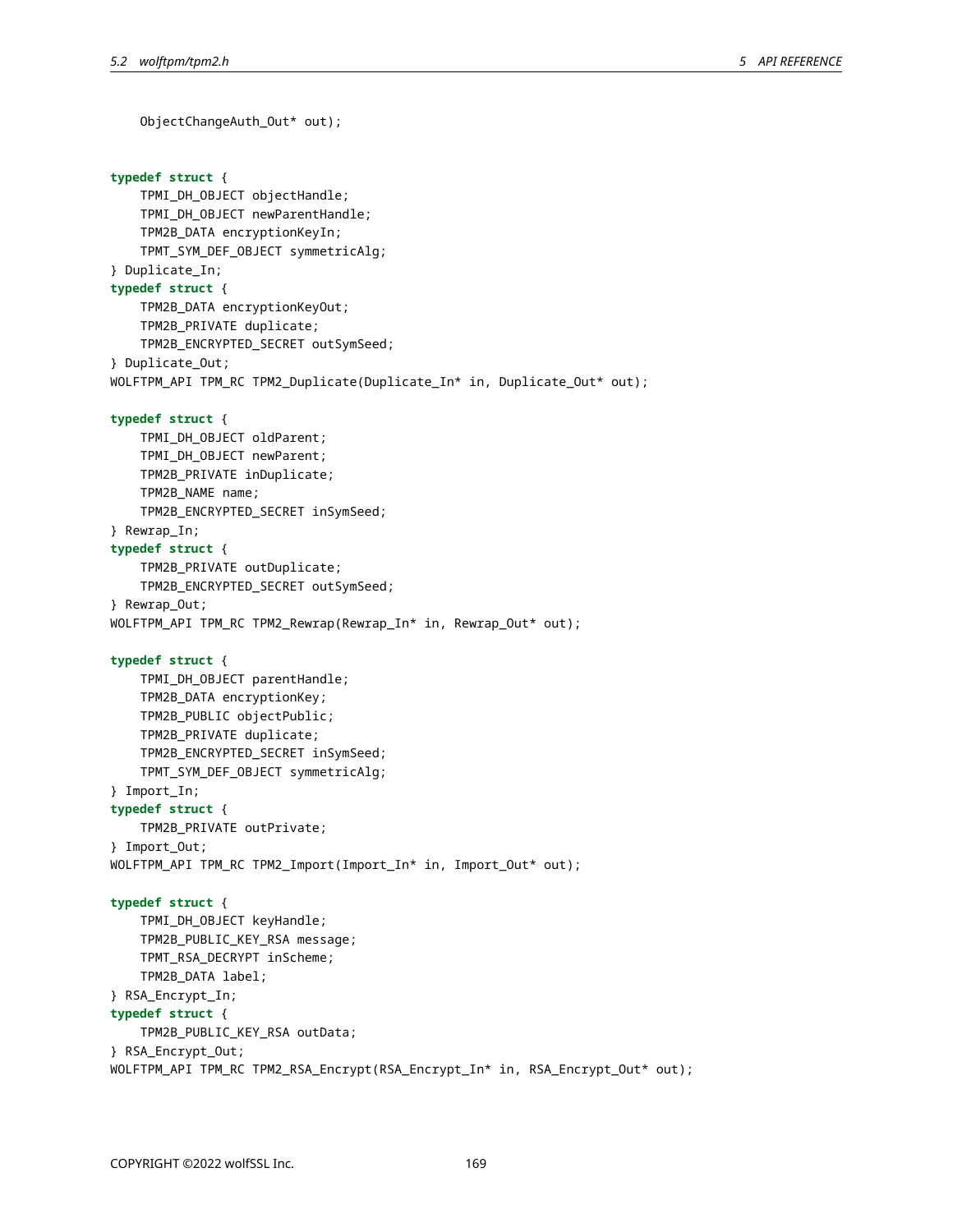**typedef struct** { TPMI\_DH\_OBJECT keyHandle; TPM2B\_PUBLIC\_KEY\_RSA cipherText; TPMT\_RSA\_DECRYPT inScheme; TPM2B\_DATA label; } RSA\_Decrypt\_In; **typedef struct** { TPM2B\_PUBLIC\_KEY\_RSA message; } RSA\_Decrypt\_Out; WOLFTPM\_API TPM\_RC TPM2\_RSA\_Decrypt(RSA\_Decrypt\_In\* in, RSA\_Decrypt\_Out\* out); **typedef struct** { TPMI\_DH\_OBJECT keyHandle; } ECDH\_KeyGen\_In; **typedef struct** { TPM2B\_ECC\_POINT zPoint; TPM2B\_ECC\_POINT pubPoint; } ECDH\_KeyGen\_Out; WOLFTPM\_API TPM\_RC TPM2\_ECDH\_KeyGen(ECDH\_KeyGen\_In\* in, ECDH\_KeyGen\_Out\* out); **typedef struct** { TPMI\_DH\_OBJECT keyHandle; TPM2B\_ECC\_POINT inPoint; } ECDH\_ZGen\_In; **typedef struct** { TPM2B\_ECC\_POINT outPoint; } ECDH\_ZGen\_Out; WOLFTPM\_API TPM\_RC TPM2\_ECDH\_ZGen(ECDH\_ZGen\_In\* in, ECDH\_ZGen\_Out\* out); **typedef struct** { TPMI\_ECC\_CURVE curveID; } ECC\_Parameters\_In; **typedef struct** { TPMS\_ALGORITHM\_DETAIL\_ECC parameters; } ECC\_Parameters\_Out; WOLFTPM\_API TPM\_RC TPM2\_ECC\_Parameters(ECC\_Parameters\_In\* in, ECC\_Parameters\_Out\* out); **typedef struct** { TPMI\_DH\_OBJECT keyA; TPM2B\_ECC\_POINT inQsB; TPM2B\_ECC\_POINT inQeB; TPMI\_ECC\_KEY\_EXCHANGE inScheme; UINT16 counter; } ZGen\_2Phase\_In; **typedef struct** { TPM2B\_ECC\_POINT outZ1; TPM2B\_ECC\_POINT outZ2; } ZGen\_2Phase\_Out; WOLFTPM\_API TPM\_RC TPM2\_ZGen\_2Phase(ZGen\_2Phase\_In\* in, ZGen\_2Phase\_Out\* out);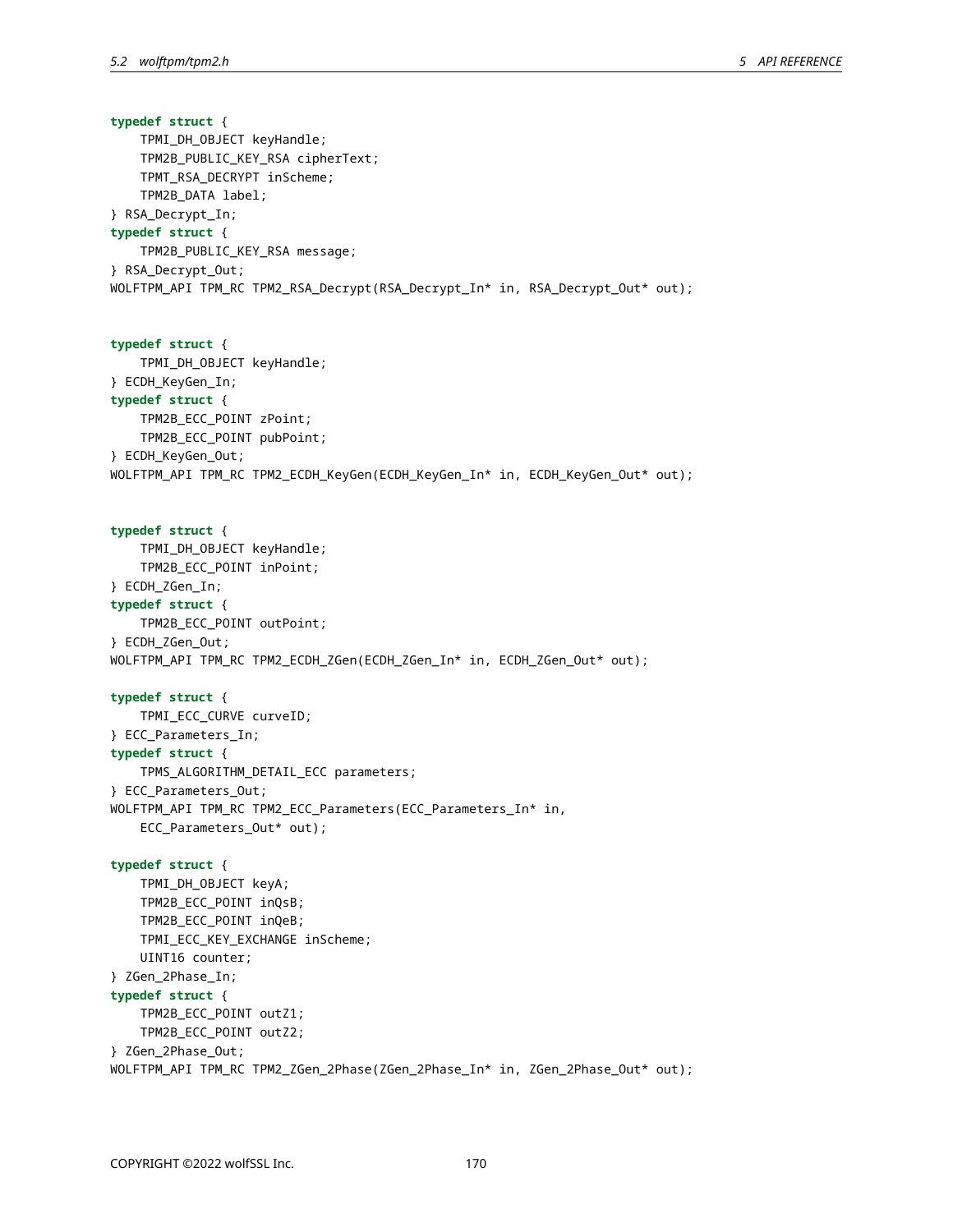# **typedef struct** { TPMI\_DH\_OBJECT keyHandle; TPMI\_YES\_NO decrypt; TPMI\_ALG\_SYM\_MODE mode; TPM2B\_IV ivIn; TPM2B\_MAX\_BUFFER inData; } EncryptDecrypt\_In; **typedef struct** { TPM2B\_MAX\_BUFFER outData; TPM2B\_IV ivOut; } EncryptDecrypt\_Out; WOLFTPM\_API TPM\_RC TPM2\_EncryptDecrypt(EncryptDecrypt\_In\* in, EncryptDecrypt\_Out\* out); **typedef struct** { TPMI\_DH\_OBJECT keyHandle; TPM2B\_MAX\_BUFFER inData; TPMI\_YES\_NO decrypt; TPMI\_ALG\_SYM\_MODE mode; TPM2B\_IV ivIn; } EncryptDecrypt2\_In; **typedef struct** { TPM2B\_MAX\_BUFFER outData; TPM2B\_IV ivOut; } EncryptDecrypt2\_Out; WOLFTPM\_API TPM\_RC TPM2\_EncryptDecrypt2(EncryptDecrypt2\_In\* in, EncryptDecrypt2\_Out\* out); **typedef struct** { TPM2B\_MAX\_BUFFER data; TPMI\_ALG\_HASH hashAlg; TPMI\_RH\_HIERARCHY hierarchy; } Hash\_In; **typedef struct** { TPM2B\_DIGEST outHash; TPMT\_TK\_HASHCHECK validation; } Hash\_Out; WOLFTPM\_API TPM\_RC TPM2\_Hash(Hash\_In\* in, Hash\_Out\* out); **typedef struct** { TPMI\_DH\_OBJECT handle; TPM2B\_MAX\_BUFFER buffer; TPMI\_ALG\_HASH hashAlg; } HMAC\_In; **typedef struct** { TPM2B\_DIGEST outHMAC; } HMAC\_Out; WOLFTPM\_API TPM\_RC TPM2\_HMAC(HMAC\_In\* in, HMAC\_Out\* out);

**typedef struct** { TPMI\_DH\_OBJECT handle; TPM2B\_AUTH auth;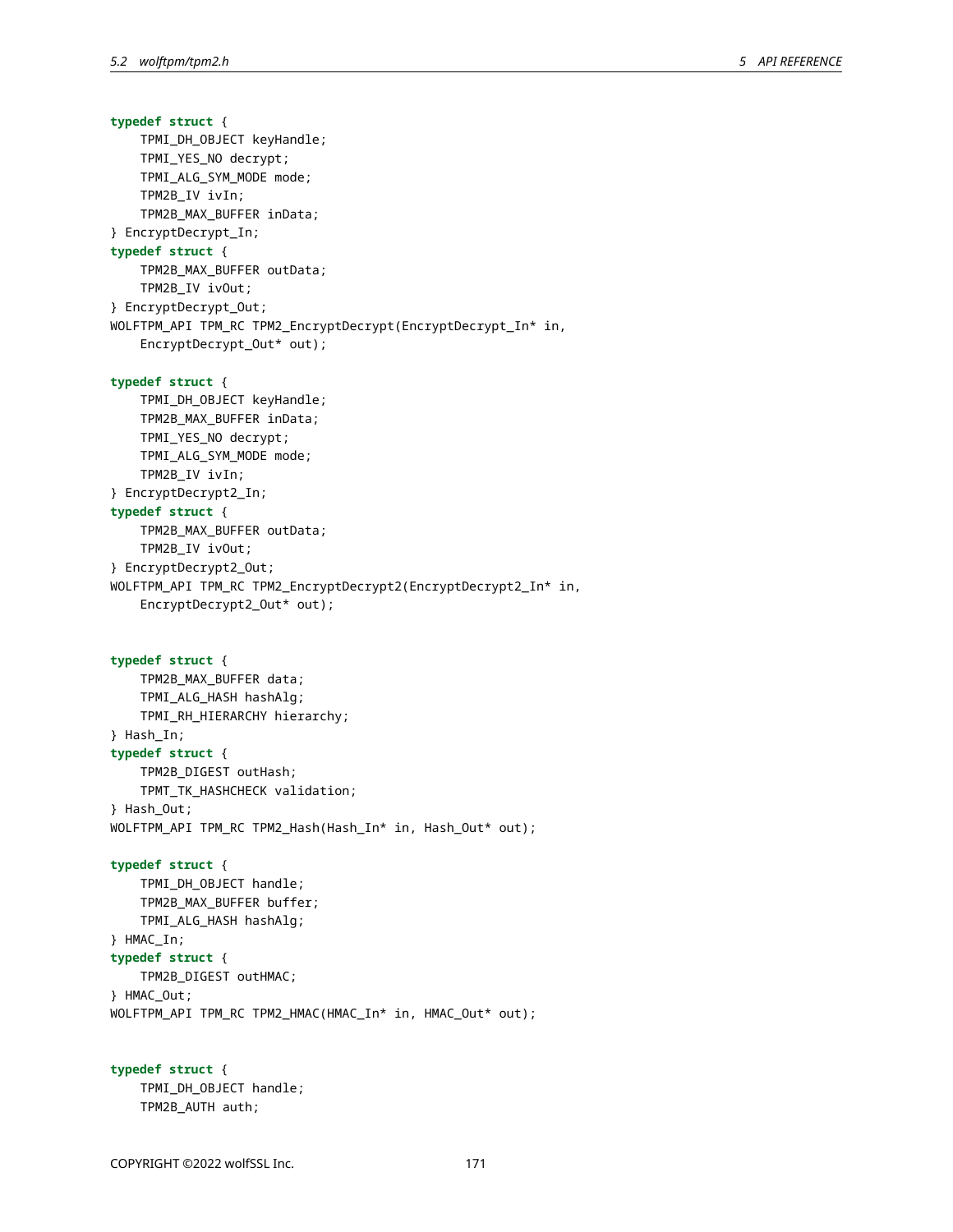TPMI\_ALG\_HASH hashAlg; } HMAC\_Start\_In; **typedef struct** { TPMI\_DH\_OBJECT sequenceHandle; } HMAC\_Start\_Out; WOLFTPM\_API TPM\_RC TPM2\_HMAC\_Start(HMAC\_Start\_In\* in, HMAC\_Start\_Out\* out); **typedef struct** { TPM2B\_AUTH auth; TPMI\_ALG\_HASH hashAlg; } HashSequenceStart\_In; **typedef struct** { TPMI\_DH\_OBJECT sequenceHandle; } HashSequenceStart\_Out; WOLFTPM\_API TPM\_RC TPM2\_HashSequenceStart(HashSequenceStart\_In\* in, HashSequenceStart\_Out\* out); **typedef struct** { TPMI\_DH\_OBJECT sequenceHandle; TPM2B\_MAX\_BUFFER buffer; } SequenceUpdate\_In; WOLFTPM\_API TPM\_RC TPM2\_SequenceUpdate(SequenceUpdate\_In\* in); **typedef struct** { TPMI\_DH\_OBJECT sequenceHandle; TPM2B\_MAX\_BUFFER buffer; TPMI\_RH\_HIERARCHY hierarchy; } SequenceComplete\_In; **typedef struct** { TPM2B\_DIGEST result; TPMT\_TK\_HASHCHECK validation; } SequenceComplete\_Out; WOLFTPM\_API TPM\_RC TPM2\_SequenceComplete(SequenceComplete\_In\* in, SequenceComplete\_Out\* out); **typedef struct** { TPMI\_DH\_PCR pcrHandle; TPMI\_DH\_OBJECT sequenceHandle; TPM2B\_MAX\_BUFFER buffer; } EventSequenceComplete\_In; **typedef struct** { TPML\_DIGEST\_VALUES results;

} EventSequenceComplete\_Out;

WOLFTPM\_API TPM\_RC TPM2\_EventSequenceComplete(EventSequenceComplete\_In\* in, EventSequenceComplete\_Out\* out);

```
typedef struct {
    TPMI_DH_OBJECT objectHandle;
    TPMI_DH_OBJECT signHandle;
    TPM2B_DATA qualifyingData;
    TPMT_SIG_SCHEME inScheme;
```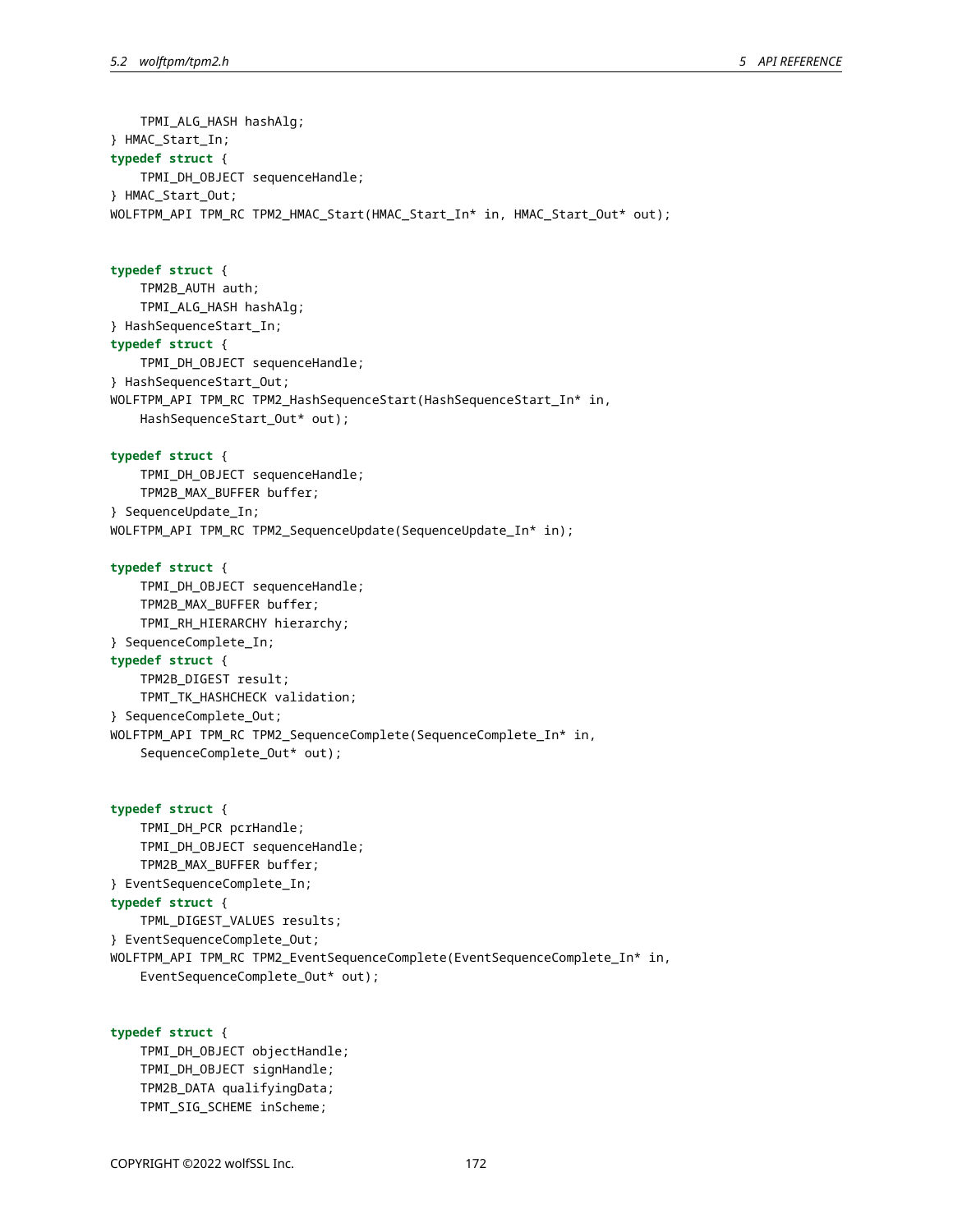} Certify\_In; **typedef struct** { TPM2B\_ATTEST certifyInfo; TPMT\_SIGNATURE signature; } Certify\_Out; WOLFTPM\_API TPM\_RC TPM2\_Certify(Certify\_In\* in, Certify\_Out\* out); **typedef struct** { TPMI\_DH\_OBJECT signHandle; TPMI\_DH\_OBJECT objectHandle; TPM2B\_DATA qualifyingData; TPM2B\_DIGEST creationHash; TPMT\_SIG\_SCHEME inScheme; TPMT\_TK\_CREATION creationTicket; } CertifyCreation\_In; **typedef struct** { TPM2B\_ATTEST certifyInfo; TPMT\_SIGNATURE signature; } CertifyCreation\_Out; WOLFTPM\_API TPM\_RC TPM2\_CertifyCreation(CertifyCreation\_In\* in, CertifyCreation\_Out\* out); **typedef struct** { TPMI\_DH\_OBJECT signHandle; TPM2B\_DATA qualifyingData; TPMT\_SIG\_SCHEME inScheme; TPML\_PCR\_SELECTION PCRselect; } Quote\_In; **typedef struct** { TPM2B\_ATTEST quoted; TPMT\_SIGNATURE signature; } Quote\_Out; WOLFTPM\_API TPM\_RC TPM2\_Quote(Quote\_In\* in, Quote\_Out\* out); **typedef struct** { TPMI\_RH\_ENDORSEMENT privacyAdminHandle; TPMI\_DH\_OBJECT signHandle; TPMI\_SH\_HMAC sessionHandle; TPM2B\_DATA qualifyingData; TPMT\_SIG\_SCHEME inScheme; } GetSessionAuditDigest\_In; **typedef struct** { TPM2B\_ATTEST auditInfo; TPMT\_SIGNATURE signature; } GetSessionAuditDigest\_Out; WOLFTPM\_API TPM\_RC TPM2\_GetSessionAuditDigest(GetSessionAuditDigest\_In\* in, GetSessionAuditDigest\_Out\* out); **typedef struct** { TPMI\_RH\_ENDORSEMENT privacyHandle; TPMI\_DH\_OBJECT signHandle; TPM2B\_DATA qualifyingData;

TPMT\_SIG\_SCHEME inScheme;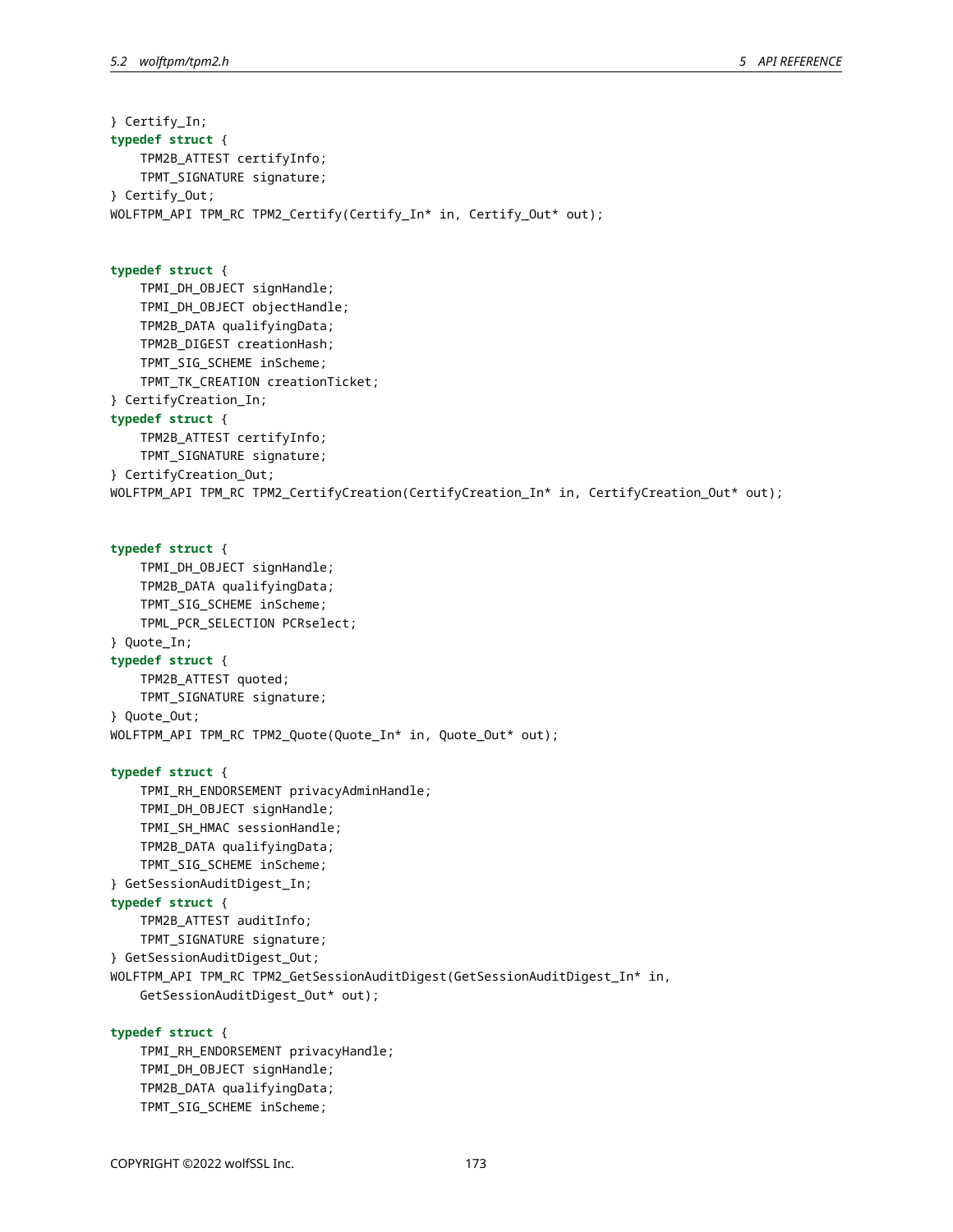} GetCommandAuditDigest\_In; **typedef struct** { TPM2B\_ATTEST auditInfo; TPMT\_SIGNATURE signature; } GetCommandAuditDigest\_Out; WOLFTPM\_API TPM\_RC TPM2\_GetCommandAuditDigest(GetCommandAuditDigest\_In\* in, GetCommandAuditDigest\_Out\* out); **typedef struct** { TPMI\_RH\_ENDORSEMENT privacyAdminHandle; TPMI\_DH\_OBJECT signHandle; TPM2B\_DATA qualifyingData; TPMT\_SIG\_SCHEME inScheme; } GetTime\_In; **typedef struct** { TPM2B\_ATTEST timeInfo; TPMT\_SIGNATURE signature; } GetTime\_Out; WOLFTPM\_API TPM\_RC TPM2\_GetTime(GetTime\_In\* in, GetTime\_Out\* out); **typedef struct** { TPMI\_DH\_OBJECT signHandle; TPM2B\_ECC\_POINT P1; TPM2B\_SENSITIVE\_DATA s2; TPM2B\_ECC\_PARAMETER y2; } Commit\_In; **typedef struct** { TPM2B\_ECC\_POINT K; TPM2B\_ECC\_POINT L; TPM2B\_ECC\_POINT E; UINT16 counter; } Commit\_Out; WOLFTPM\_API TPM\_RC TPM2\_Commit(Commit\_In\* in, Commit\_Out\* out); **typedef struct** { TPMI\_ECC\_CURVE curveID; } EC\_Ephemeral\_In; **typedef struct** { TPM2B\_ECC\_POINT Q; UINT16 counter; } EC\_Ephemeral\_Out; WOLFTPM\_API TPM\_RC TPM2\_EC\_Ephemeral(EC\_Ephemeral\_In\* in, EC\_Ephemeral\_Out\* out); **typedef struct** { TPMI\_DH\_OBJECT keyHandle; TPM2B\_DIGEST digest; TPMT\_SIGNATURE signature; } VerifySignature\_In; **typedef struct** { TPMT\_TK\_VERIFIED validation; } VerifySignature\_Out; WOLFTPM\_API TPM\_RC TPM2\_VerifySignature(VerifySignature\_In\* in,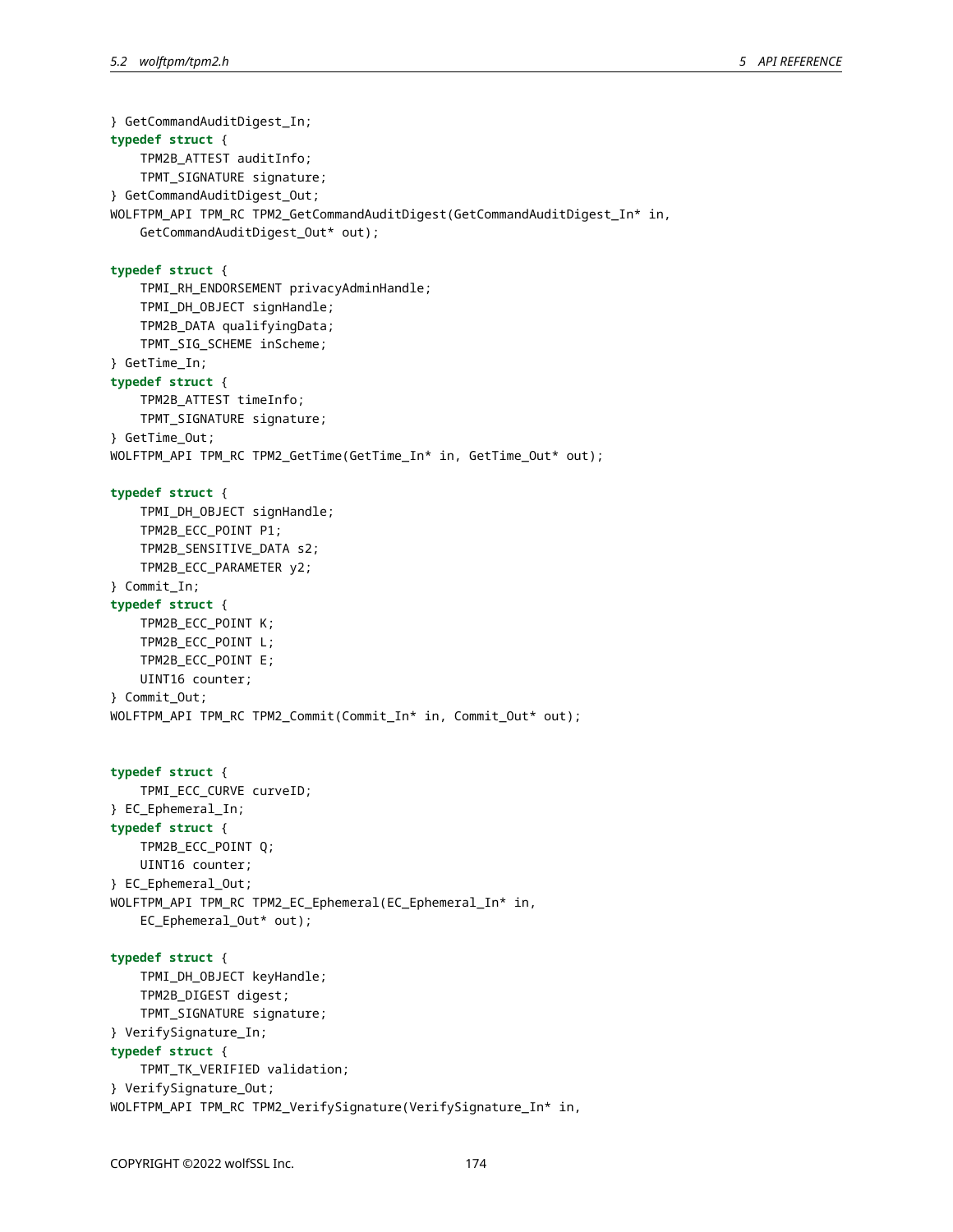VerifySignature\_Out\* out);

**typedef struct** { TPMI\_DH\_OBJECT keyHandle; TPM2B\_DIGEST digest; TPMT\_SIG\_SCHEME inScheme; TPMT TK HASHCHECK validation; } Sign\_In; **typedef struct** { TPMT\_SIGNATURE signature; } Sign\_Out; WOLFTPM\_API TPM\_RC TPM2\_Sign(Sign\_In\* in, Sign\_Out\* out);

**typedef struct** { TPMI\_RH\_PROVISION auth; TPMI\_ALG\_HASH auditAlg; TPML\_CC setList; TPML\_CC clearList; } SetCommandCodeAuditStatus\_In; WOLFTPM\_API TPM\_RC TPM2\_SetCommandCodeAuditStatus( SetCommandCodeAuditStatus\_In\* in);

**typedef struct** { TPMI\_DH\_PCR pcrHandle; TPM2B\_EVENT eventData; } PCR\_Event\_In; **typedef struct** { TPML\_DIGEST\_VALUES digests; } PCR\_Event\_Out; WOLFTPM\_API TPM\_RC TPM2\_PCR\_Event(PCR\_Event\_In\* in, PCR\_Event\_Out\* out);

**typedef struct** { TPMI\_RH\_PLATFORM authHandle; TPML\_PCR\_SELECTION pcrAllocation; } PCR\_Allocate\_In; **typedef struct** { TPMI\_YES\_NO allocationSuccess; UINT32 maxPCR; UINT32 sizeNeeded; UINT32 sizeAvailable; } PCR\_Allocate\_Out; WOLFTPM\_API TPM\_RC TPM2\_PCR\_Allocate(PCR\_Allocate\_In\* in, PCR\_Allocate\_Out\* out);

**typedef struct** { TPMI\_RH\_PLATFORM authHandle; TPM2B\_DIGEST authPolicy; TPMI\_ALG\_HASH hashAlg; TPMI\_DH\_PCR pcrNum; } PCR\_SetAuthPolicy\_In;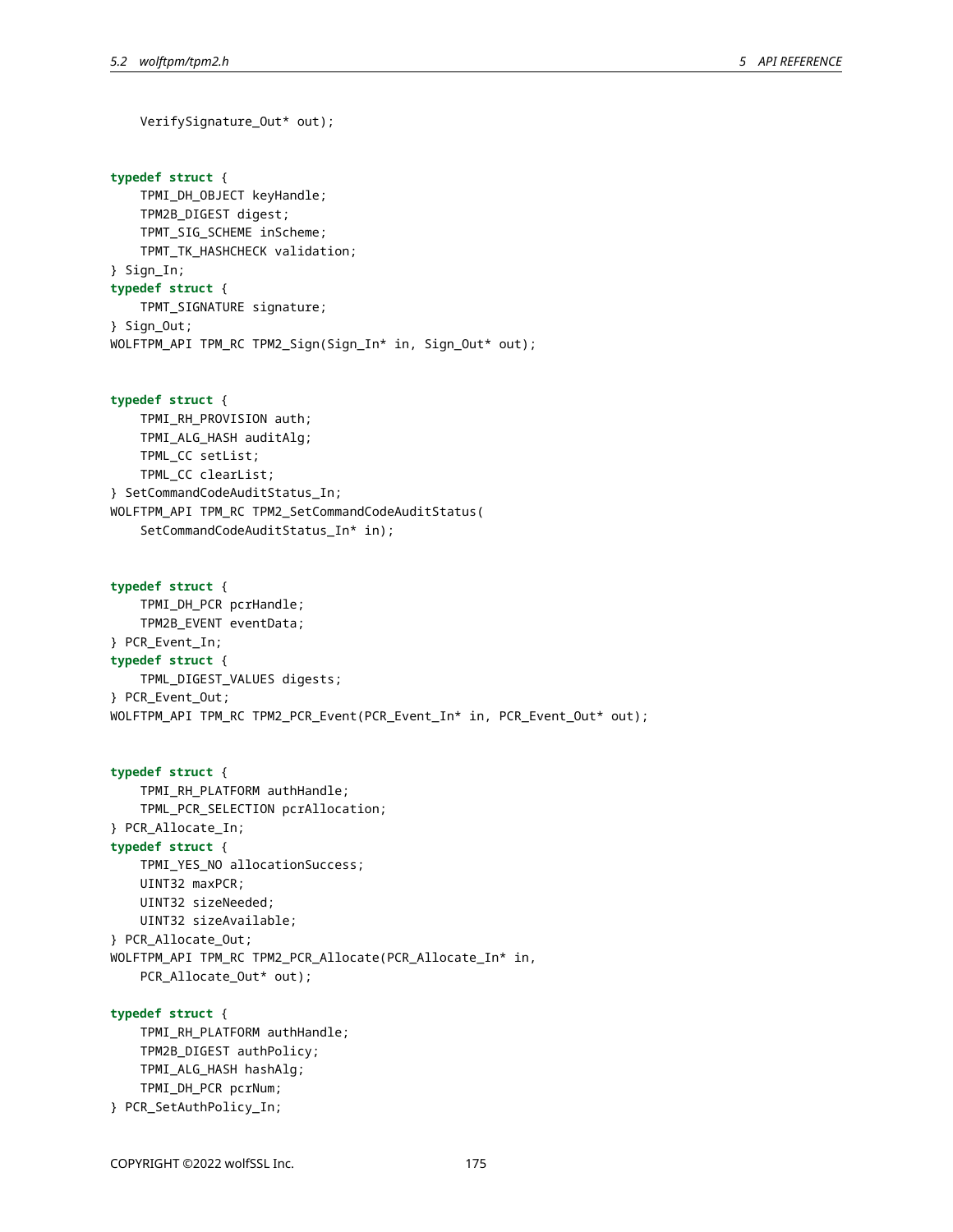WOLFTPM\_API TPM\_RC TPM2\_PCR\_SetAuthPolicy(PCR\_SetAuthPolicy\_In\* in); **typedef struct** { TPMI\_DH\_PCR pcrHandle; TPM2B\_DIGEST auth; } PCR\_SetAuthValue\_In; WOLFTPM\_API TPM\_RC TPM2\_PCR\_SetAuthValue(PCR\_SetAuthValue\_In\* in); **typedef struct** { TPMI\_DH\_PCR pcrHandle; } PCR\_Reset\_In; WOLFTPM\_API TPM\_RC TPM2\_PCR\_Reset(PCR\_Reset\_In\* in); **typedef struct** { TPMI\_DH\_OBJECT authObject; TPMI\_SH\_POLICY policySession; TPM2B\_NONCE nonceTPM; TPM2B\_DIGEST cpHashA; TPM2B\_NONCE policyRef; INT32 expiration; TPMT\_SIGNATURE auth; } PolicySigned\_In; **typedef struct** { TPM2B\_TIMEOUT timeout; TPMT\_TK\_AUTH policyTicket; } PolicySigned\_Out; WOLFTPM\_API TPM\_RC TPM2\_PolicySigned(PolicySigned\_In\* in, PolicySigned\_Out\* out); **typedef struct** { TPMI\_DH\_ENTITY authHandle; TPMI\_SH\_POLICY policySession; TPM2B\_NONCE nonceTPM; TPM2B\_DIGEST cpHashA; TPM2B\_NONCE policyRef; INT32 expiration; } PolicySecret\_In; **typedef struct** { TPM2B\_TIMEOUT timeout; TPMT\_TK\_AUTH policyTicket; } PolicySecret\_Out; WOLFTPM\_API TPM\_RC TPM2\_PolicySecret(PolicySecret\_In\* in, PolicySecret\_Out\* out); **typedef struct** { TPMI\_SH\_POLICY policySession; TPM2B\_TIMEOUT timeout; TPM2B\_DIGEST cpHashA; TPM2B\_NONCE policyRef; TPM2B\_NAME authName; TPMT\_TK\_AUTH ticket; } PolicyTicket\_In; WOLFTPM\_API TPM\_RC TPM2\_PolicyTicket(PolicyTicket\_In\* in);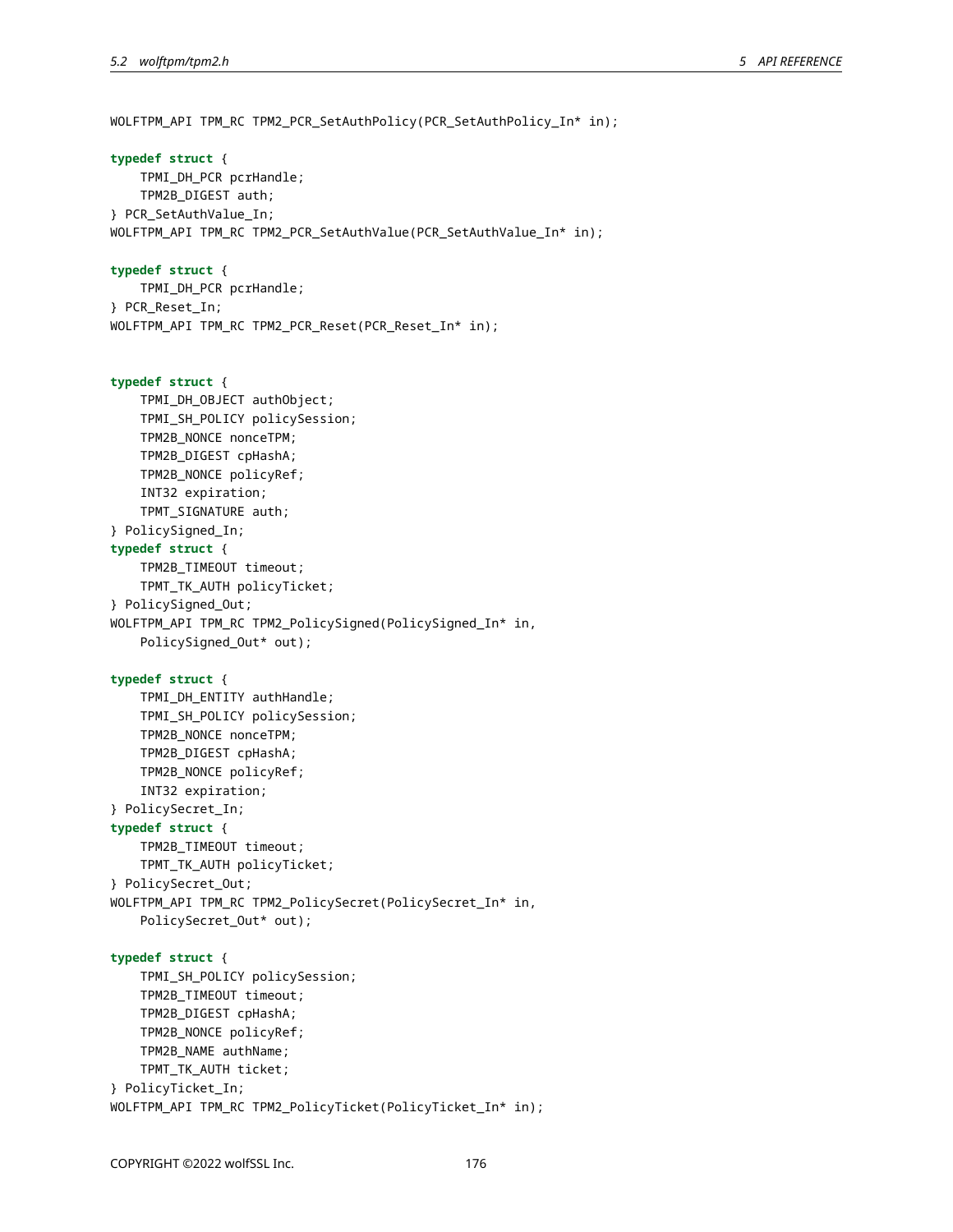**typedef struct** { TPMI\_SH\_POLICY policySession; TPML\_DIGEST pHashList; } PolicyOR\_In; WOLFTPM\_API TPM\_RC TPM2\_PolicyOR(PolicyOR\_In\* in);

#### **typedef struct** {

TPMI\_SH\_POLICY policySession; TPM2B\_DIGEST pcrDigest; TPML\_PCR\_SELECTION pcrs; } PolicyPCR\_In; WOLFTPM\_API TPM\_RC TPM2\_PolicyPCR(PolicyPCR\_In\* in);

#### **typedef struct** {

TPMI\_SH\_POLICY policySession; TPMA\_LOCALITY locality; } PolicyLocality\_In; WOLFTPM\_API TPM\_RC TPM2\_PolicyLocality(PolicyLocality\_In\* in);

# **typedef struct** {

TPMI\_RH\_NV\_AUTH authHandle; TPMI\_RH\_NV\_INDEX nvIndex; TPMI\_SH\_POLICY policySession; TPM2B\_OPERAND operandB; UINT16 offset; TPM\_EO operation; } PolicyNV\_In; WOLFTPM\_API TPM\_RC TPM2\_PolicyNV(PolicyNV\_In\* in);

#### **typedef struct** {

TPMI\_SH\_POLICY policySession; TPM2B\_OPERAND operandB; UINT16 offset; TPM\_EO operation; } PolicyCounterTimer\_In; WOLFTPM\_API TPM\_RC TPM2\_PolicyCounterTimer(PolicyCounterTimer\_In\* in);

# **typedef struct** {

TPMI\_SH\_POLICY policySession; TPM\_CC code; } PolicyCommandCode\_In; WOLFTPM\_API TPM\_RC TPM2\_PolicyCommandCode(PolicyCommandCode\_In\* in);

## **typedef struct** {

TPMI\_SH\_POLICY policySession; } PolicyPhysicalPresence\_In; WOLFTPM\_API TPM\_RC TPM2\_PolicyPhysicalPresence(PolicyPhysicalPresence\_In\* in);

# **typedef struct** { TPMI\_SH\_POLICY policySession; TPM2B\_DIGEST cpHashA; } PolicyCpHash\_In; WOLFTPM\_API TPM\_RC TPM2\_PolicyCpHash(PolicyCpHash\_In\* in);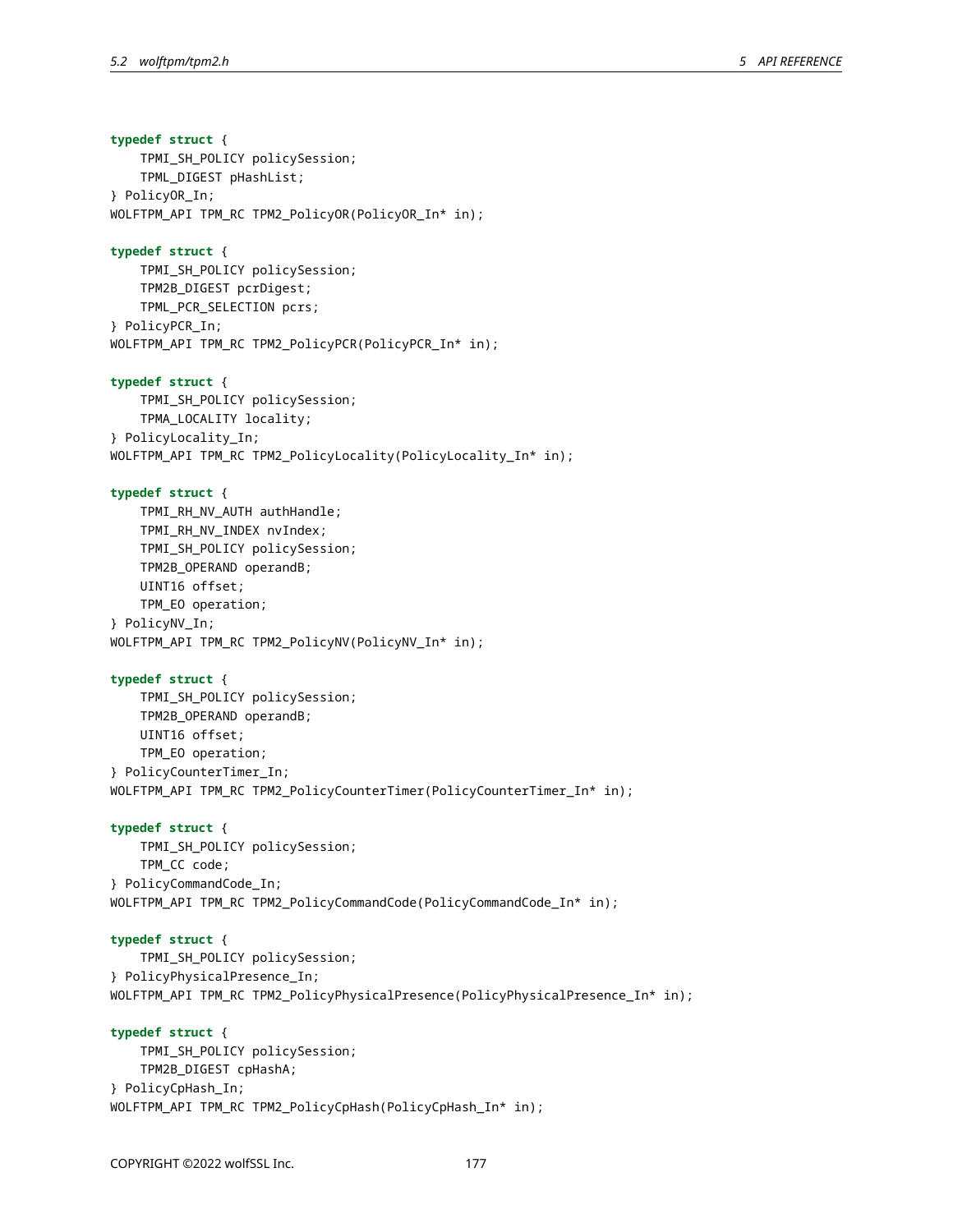**typedef struct** { TPMI\_SH\_POLICY policySession; TPM2B\_DIGEST nameHash; } PolicyNameHash\_In; WOLFTPM\_API TPM\_RC TPM2\_PolicyNameHash(PolicyNameHash\_In\* in); **typedef struct** { TPMI\_SH\_POLICY policySession; TPM2B\_NAME objectName; TPM2B\_NAME newParentName; TPMI\_YES\_NO includeObject; } PolicyDuplicationSelect\_In; WOLFTPM\_API TPM\_RC TPM2\_PolicyDuplicationSelect(PolicyDuplicationSelect\_In\* in); **typedef struct** { TPMI\_SH\_POLICY policySession; TPM2B\_DIGEST approvedPolicy; TPM2B\_NONCE policyRef; TPM2B\_NAME keySign; TPMT\_TK\_VERIFIED checkTicket; } PolicyAuthorize\_In; WOLFTPM\_API TPM\_RC TPM2\_PolicyAuthorize(PolicyAuthorize\_In\* in); **typedef struct** { TPMI\_SH\_POLICY policySession; } PolicyAuthValue\_In; WOLFTPM\_API TPM\_RC TPM2\_PolicyAuthValue(PolicyAuthValue\_In\* in); **typedef struct** { TPMI\_SH\_POLICY policySession; } PolicyPassword\_In; WOLFTPM\_API TPM\_RC TPM2\_PolicyPassword(PolicyPassword\_In\* in); **typedef struct** { TPMI\_SH\_POLICY policySession; } PolicyGetDigest\_In; **typedef struct** { TPM2B\_DIGEST policyDigest; } PolicyGetDigest\_Out; WOLFTPM\_API TPM\_RC TPM2\_PolicyGetDigest(PolicyGetDigest\_In\* in, PolicyGetDigest\_Out\* out); **typedef struct** { TPMI\_SH\_POLICY policySession; TPMI\_YES\_NO writtenSet; } PolicyNvWritten\_In; WOLFTPM\_API TPM\_RC TPM2\_PolicyNvWritten(PolicyNvWritten\_In\* in); **typedef struct** { TPMI\_SH\_POLICY policySession; TPM2B\_DIGEST templateHash; } PolicyTemplate\_In; WOLFTPM\_API TPM\_RC TPM2\_PolicyTemplate(PolicyTemplate\_In\* in);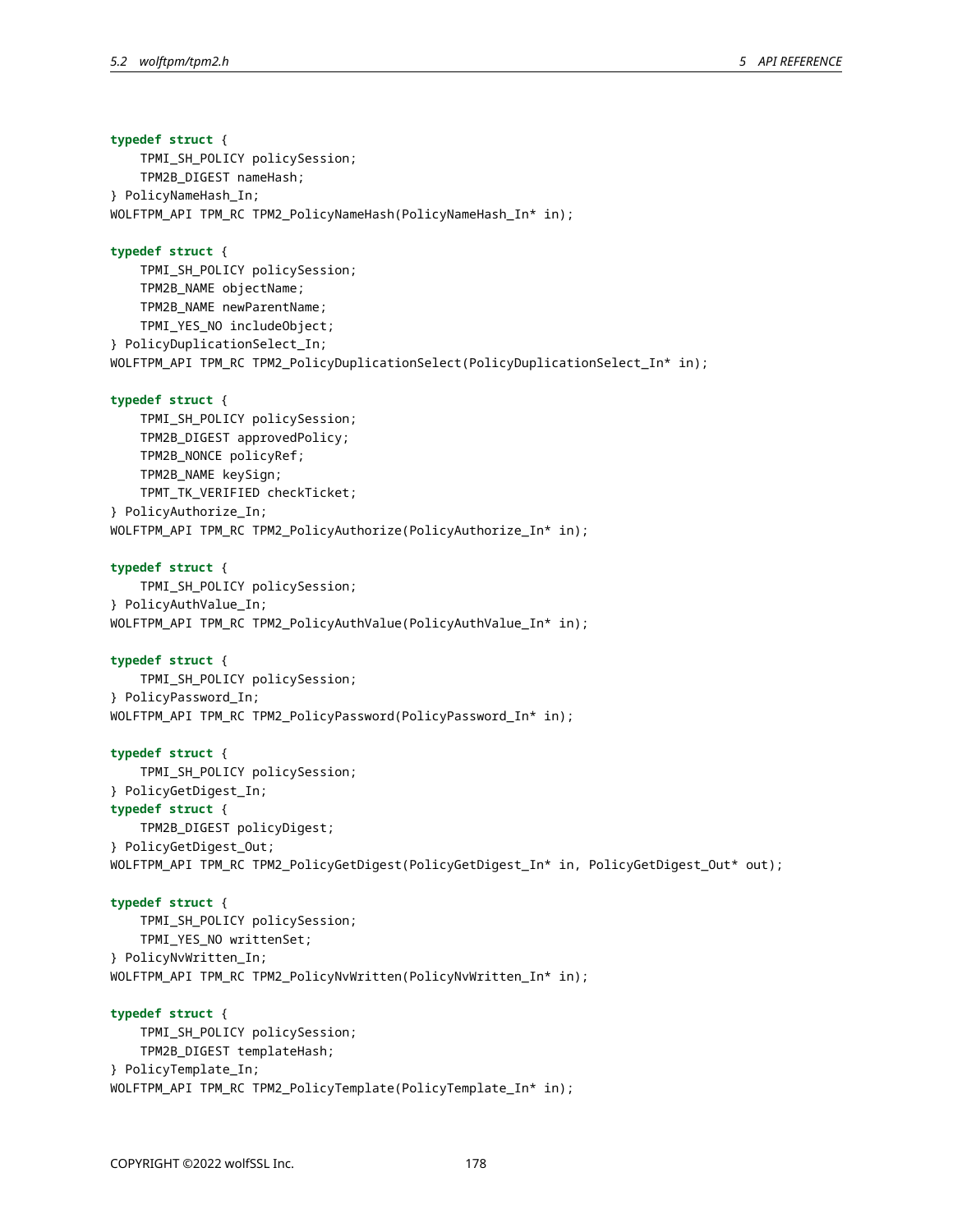**typedef struct** { TPMI\_RH\_NV\_AUTH authHandle; TPMI\_RH\_NV\_INDEX nvIndex; TPMI\_SH\_POLICY policySession; } PolicyAuthorizeNV\_In; WOLFTPM\_API TPM\_RC TPM2\_PolicyAuthorizeNV(PolicyAuthorizeNV\_In\* in); WOLFTPM\_API void \_TPM\_Hash\_Start(void); WOLFTPM\_API void \_TPM\_Hash\_Data(UINT32 dataSize, BYTE \*data); WOLFTPM\_API void \_TPM\_Hash\_End(void); **typedef struct** { TPMI\_RH\_HIERARCHY authHandle; TPMI\_RH\_ENABLES enable; TPMI\_YES\_NO state; } HierarchyControl\_In; WOLFTPM\_API TPM\_RC TPM2\_HierarchyControl(HierarchyControl\_In\* in); **typedef struct** { TPMI\_RH\_HIERARCHY\_AUTH authHandle; TPM2B\_DIGEST authPolicy; TPMI\_ALG\_HASH hashAlg; } SetPrimaryPolicy\_In; WOLFTPM\_API TPM\_RC TPM2\_SetPrimaryPolicy(SetPrimaryPolicy\_In\* in); **typedef struct** { TPMI\_RH\_PLATFORM authHandle; } ChangeSeed\_In; **typedef** ChangeSeed\_In ChangePPS\_In; WOLFTPM\_API TPM\_RC TPM2\_ChangePPS(ChangePPS\_In\* in); **typedef** ChangeSeed\_In ChangeEPS\_In; WOLFTPM\_API TPM\_RC TPM2\_ChangeEPS(ChangeEPS\_In\* in); **typedef struct** { TPMI\_RH\_CLEAR authHandle; } Clear\_In; WOLFTPM\_API TPM\_RC TPM2\_Clear(Clear\_In\* in); **typedef struct** { TPMI\_RH\_CLEAR auth; TPMI\_YES\_NO disable; } ClearControl\_In; WOLFTPM\_API TPM\_RC TPM2\_ClearControl(ClearControl\_In\* in); **typedef struct** { TPMI\_RH\_HIERARCHY\_AUTH authHandle;

- TPM2B\_AUTH newAuth; } HierarchyChangeAuth\_In;
-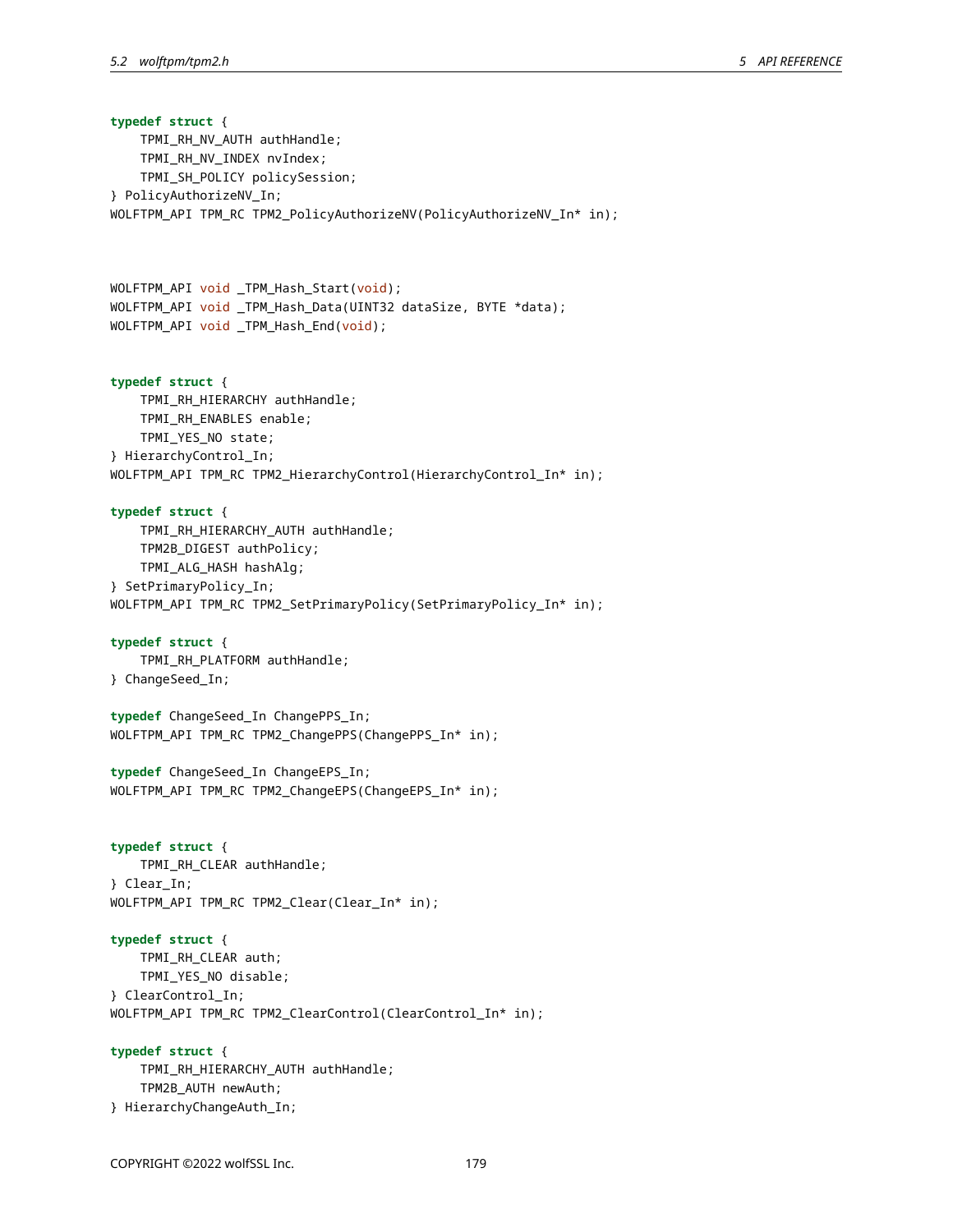WOLFTPM\_API TPM\_RC TPM2\_HierarchyChangeAuth(HierarchyChangeAuth\_In\* in);

#### **typedef struct** {

TPMI\_RH\_LOCKOUT lockHandle; } DictionaryAttackLockReset\_In; WOLFTPM\_API TPM\_RC TPM2\_DictionaryAttackLockReset(DictionaryAttackLockReset\_In\* in);

# **typedef struct** {

TPMI\_RH\_LOCKOUT lockHandle; UINT32 newMaxTries; UINT32 newRecoveryTime; UINT32 lockoutRecovery; } DictionaryAttackParameters\_In; WOLFTPM\_API TPM\_RC TPM2\_DictionaryAttackParameters(DictionaryAttackParameters\_In\* in);

# **typedef struct** {

TPMI\_RH\_PLATFORM auth; TPML\_CC setList; TPML\_CC clearList; } PP\_Commands\_In; WOLFTPM\_API TPM\_RC TPM2\_PP\_Commands(PP\_Commands\_In\* in);

#### **typedef struct** {

TPMI\_RH\_PLATFORM authHandle; UINT32 algorithmSet; } SetAlgorithmSet\_In; WOLFTPM\_API TPM\_RC TPM2\_SetAlgorithmSet(SetAlgorithmSet\_In\* in);

```
typedef struct {
    TPMI_RH_PLATFORM authorization;
    TPMI_DH_OBJECT keyHandle;
    TPM2B_DIGEST fuDigest;
    TPMT_SIGNATURE manifestSignature;
} FieldUpgradeStart_In;
WOLFTPM_API TPM_RC TPM2_FieldUpgradeStart(FieldUpgradeStart_In* in);
```
**typedef struct** {

TPM2B\_MAX\_BUFFER fuData; } FieldUpgradeData\_In; **typedef struct** { TPMT\_HA nextDigest; TPMT\_HA firstDigest; } FieldUpgradeData\_Out; WOLFTPM\_API TPM\_RC TPM2\_FieldUpgradeData(FieldUpgradeData\_In\* in, FieldUpgradeData\_Out\* out);

#### **typedef struct** {

UINT32 sequenceNumber; } FirmwareRead\_In; **typedef struct** { TPM2B\_MAX\_BUFFER fuData; } FirmwareRead\_Out; WOLFTPM\_API TPM\_RC TPM2\_FirmwareRead(FirmwareRead\_In\* in, FirmwareRead\_Out\* out);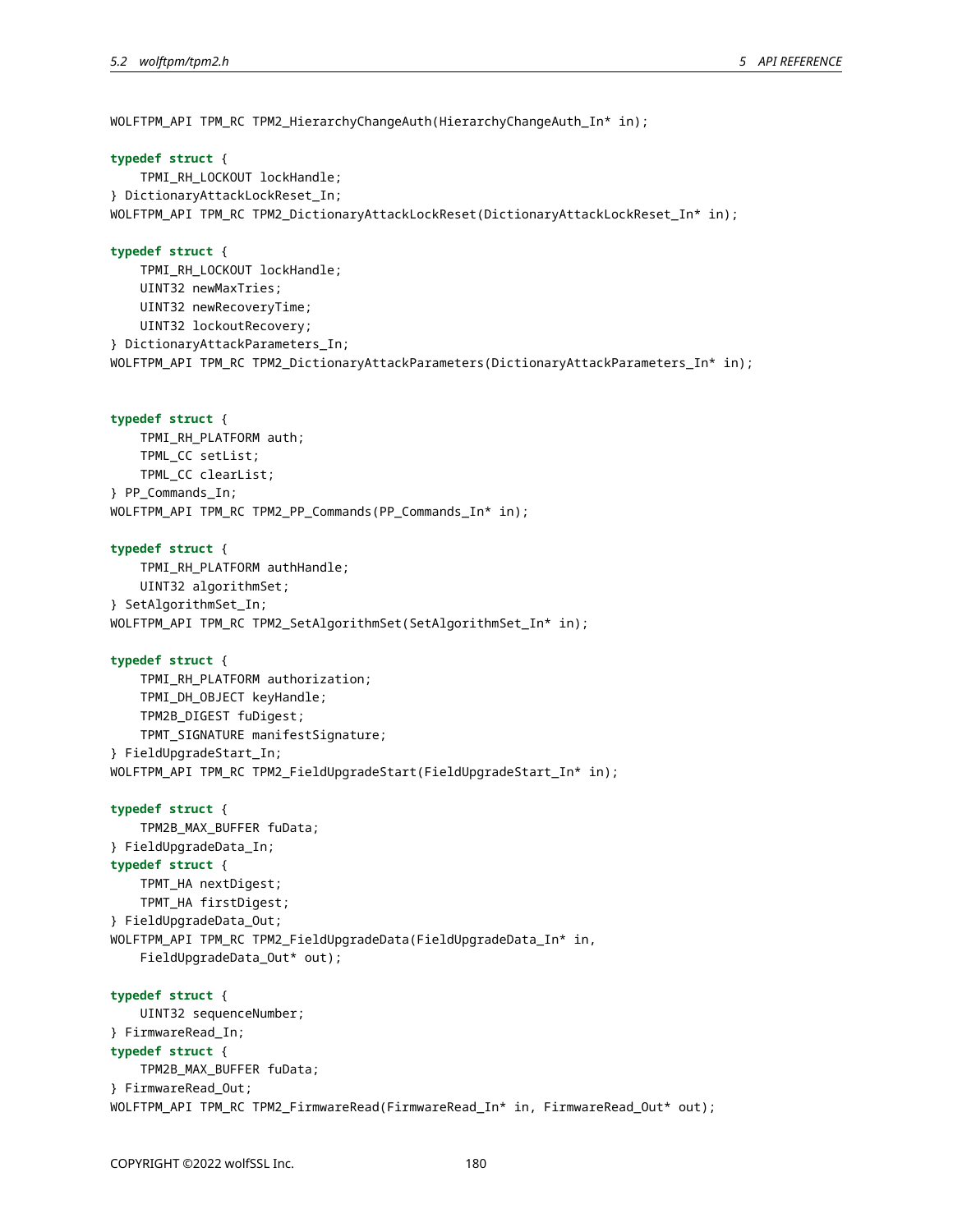**typedef struct** { TPMI\_DH\_CONTEXT saveHandle; } ContextSave\_In; **typedef struct** { TPMS\_CONTEXT context; } ContextSave\_Out; WOLFTPM\_API TPM\_RC TPM2\_ContextSave(ContextSave\_In\* in, ContextSave\_Out\* out);

**typedef struct** { TPMS\_CONTEXT context; } ContextLoad\_In; **typedef struct** { TPMI\_DH\_CONTEXT loadedHandle; } ContextLoad\_Out; WOLFTPM\_API TPM\_RC TPM2\_ContextLoad(ContextLoad\_In\* in, ContextLoad\_Out\* out);

**typedef struct** { TPMI\_RH\_PROVISION auth; TPMI\_DH\_OBJECT objectHandle; TPMI\_DH\_PERSISTENT persistentHandle; } EvictControl\_In; WOLFTPM\_API TPM\_RC TPM2\_EvictControl(EvictControl\_In\* in);

# **typedef struct** { TPMS\_TIME\_INFO currentTime; } ReadClock\_Out; WOLFTPM\_API TPM\_RC TPM2\_ReadClock(ReadClock\_Out\* out);

**typedef struct** { TPMI\_RH\_PROVISION auth; UINT64 newTime; } ClockSet\_In; WOLFTPM\_API TPM\_RC TPM2\_ClockSet(ClockSet\_In\* in);

# **typedef struct** { TPMI\_RH\_PROVISION auth; TPM\_CLOCK\_ADJUST rateAdjust; } ClockRateAdjust\_In; WOLFTPM\_API TPM\_RC TPM2\_ClockRateAdjust(ClockRateAdjust\_In\* in);

**typedef struct** { TPMT\_PUBLIC\_PARMS parameters; } TestParms\_In; WOLFTPM\_API TPM\_RC TPM2\_TestParms(TestParms\_In\* in);

**typedef struct** { TPMI\_RH\_PROVISION authHandle; TPM2B\_AUTH auth;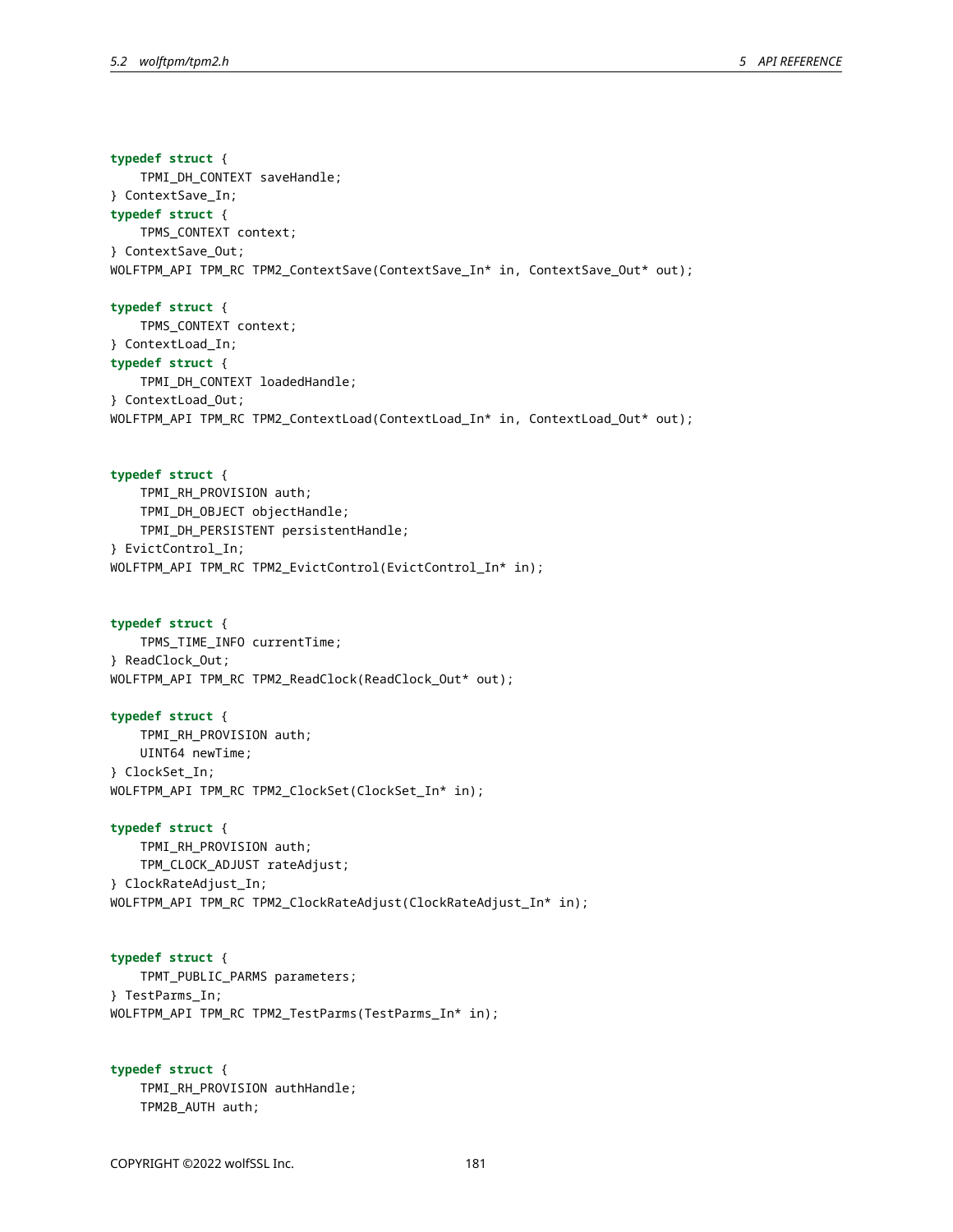TPM2B\_NV\_PUBLIC publicInfo; } NV\_DefineSpace\_In; WOLFTPM\_API TPM\_RC TPM2\_NV\_DefineSpace(NV\_DefineSpace\_In\* in);

#### **typedef struct** {

TPMI\_RH\_PROVISION authHandle; TPMI\_RH\_NV\_INDEX nvIndex; } NV\_UndefineSpace\_In; WOLFTPM\_API TPM\_RC TPM2\_NV\_UndefineSpace(NV\_UndefineSpace\_In\* in);

### **typedef struct** {

TPMI\_RH\_NV\_INDEX nvIndex; TPMI\_RH\_PLATFORM platform; } NV\_UndefineSpaceSpecial\_In; WOLFTPM\_API TPM\_RC TPM2\_NV\_UndefineSpaceSpecial(NV\_UndefineSpaceSpecial\_In\* in);

### **typedef struct** {

TPMI\_RH\_NV\_INDEX nvIndex; } NV\_ReadPublic\_In; **typedef struct** { TPM2B\_NV\_PUBLIC nvPublic; TPM2B\_NAME nvName; } NV\_ReadPublic\_Out; WOLFTPM\_API TPM\_RC TPM2\_NV\_ReadPublic(NV\_ReadPublic\_In\* in, NV\_ReadPublic\_Out\* out);

#### **typedef struct** {

TPMI\_RH\_NV\_AUTH authHandle; TPMI\_RH\_NV\_INDEX nvIndex; TPM2B\_MAX\_NV\_BUFFER data; UINT16 offset; } NV\_Write\_In; WOLFTPM\_API TPM\_RC TPM2\_NV\_Write(NV\_Write\_In\* in);

#### **typedef struct** {

TPMI\_RH\_NV\_AUTH authHandle; TPMI\_RH\_NV\_INDEX nvIndex; } NV\_Increment\_In; WOLFTPM\_API TPM\_RC TPM2\_NV\_Increment(NV\_Increment\_In\* in);

#### **typedef struct** {

TPMI\_RH\_NV\_AUTH authHandle; TPMI\_RH\_NV\_INDEX nvIndex; TPM2B\_MAX\_NV\_BUFFER data; } NV\_Extend\_In; WOLFTPM\_API TPM\_RC TPM2\_NV\_Extend(NV\_Extend\_In\* in);

**typedef struct** { TPMI\_RH\_NV\_AUTH authHandle; TPMI\_RH\_NV\_INDEX nvIndex; UINT64 bits; } NV\_SetBits\_In; WOLFTPM\_API TPM\_RC TPM2\_NV\_SetBits(NV\_SetBits\_In\* in);

#### **typedef struct** {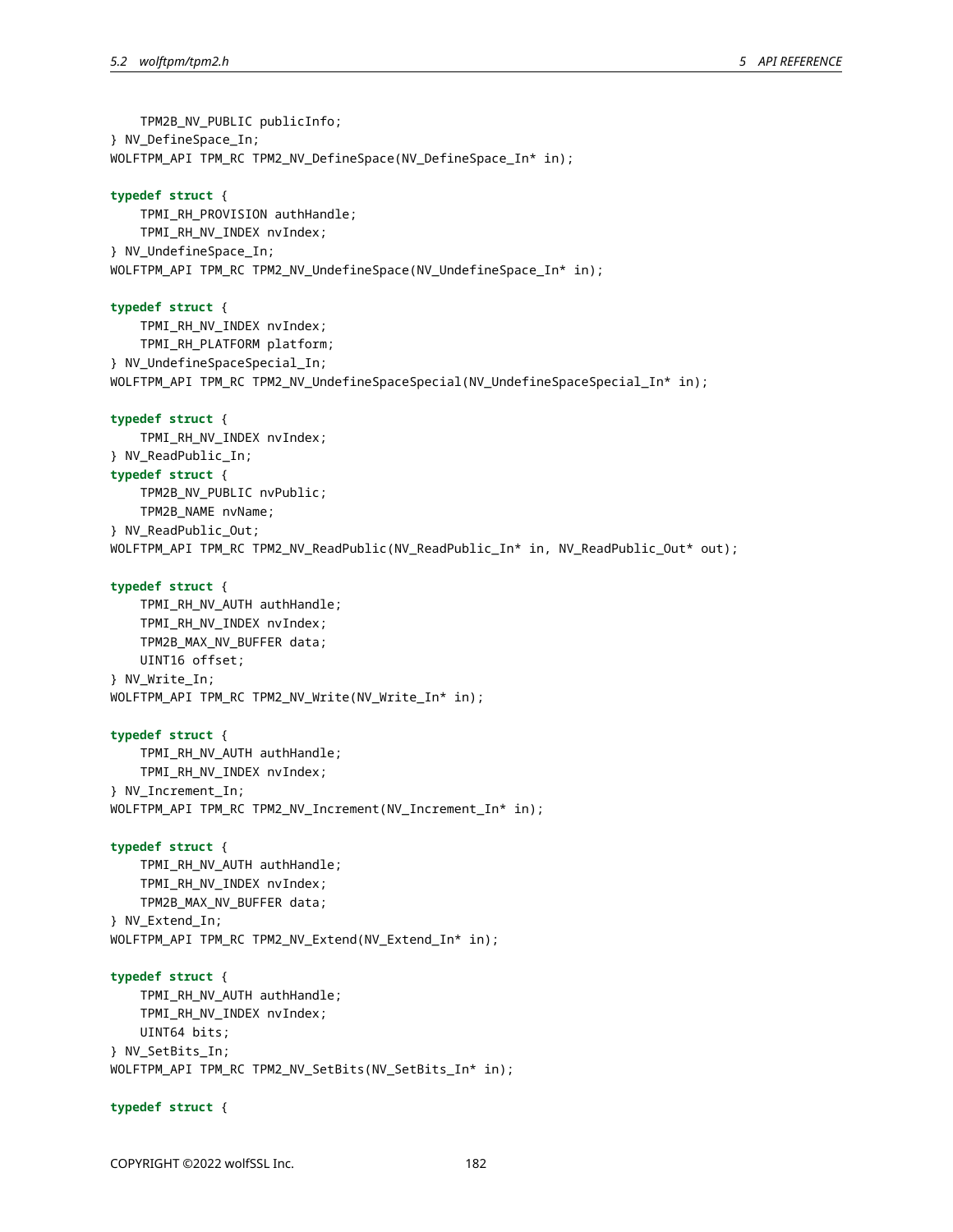TPMI\_RH\_NV\_AUTH authHandle; TPMI\_RH\_NV\_INDEX nvIndex; } NV\_WriteLock\_In; WOLFTPM\_API TPM\_RC TPM2\_NV\_WriteLock(NV\_WriteLock\_In\* in); **typedef struct** { TPMI\_RH\_PROVISION authHandle; } NV\_GlobalWriteLock\_In; WOLFTPM\_API TPM\_RC TPM2\_NV\_GlobalWriteLock(NV\_GlobalWriteLock\_In\* in); **typedef struct** { TPMI\_RH\_NV\_AUTH authHandle; TPMI\_RH\_NV\_INDEX nvIndex; UINT16 size; UINT16 offset; } NV\_Read\_In; **typedef struct** { TPM2B\_MAX\_NV\_BUFFER data; } NV\_Read\_Out; WOLFTPM\_API TPM\_RC TPM2\_NV\_Read(NV\_Read\_In\* in, NV\_Read\_Out\* out); **typedef struct** { TPMI\_RH\_NV\_AUTH authHandle; TPMI\_RH\_NV\_INDEX nvIndex; } NV\_ReadLock\_In; WOLFTPM\_API TPM\_RC TPM2\_NV\_ReadLock(NV\_ReadLock\_In\* in); **typedef struct** { TPMI\_RH\_NV\_INDEX nvIndex; TPM2B\_AUTH newAuth; } NV\_ChangeAuth\_In; WOLFTPM\_API TPM\_RC TPM2\_NV\_ChangeAuth(NV\_ChangeAuth\_In\* in); **typedef struct** { TPMI\_DH\_OBJECT signHandle; TPMI\_RH\_NV\_AUTH authHandle; TPMI\_RH\_NV\_INDEX nvIndex; TPM2B\_DATA qualifyingData; TPMT\_SIG\_SCHEME inScheme; UINT16 size; UINT16 offset; } NV\_Certify\_In; **typedef struct** { TPM2B\_ATTEST certifyInfo; TPMT\_SIGNATURE signature; } NV\_Certify\_Out; WOLFTPM\_API TPM\_RC TPM2\_NV\_Certify(NV\_Certify\_In\* in, NV\_Certify\_Out\* out); /\* Vendor Specific API's \*/ #if defined(WOLFTPM\_ST33) || defined(WOLFTPM\_AUTODETECT) /\* Enable command code vendor API \*/ **typedef struct** { TPMI\_RH\_HIERARCHY authHandle;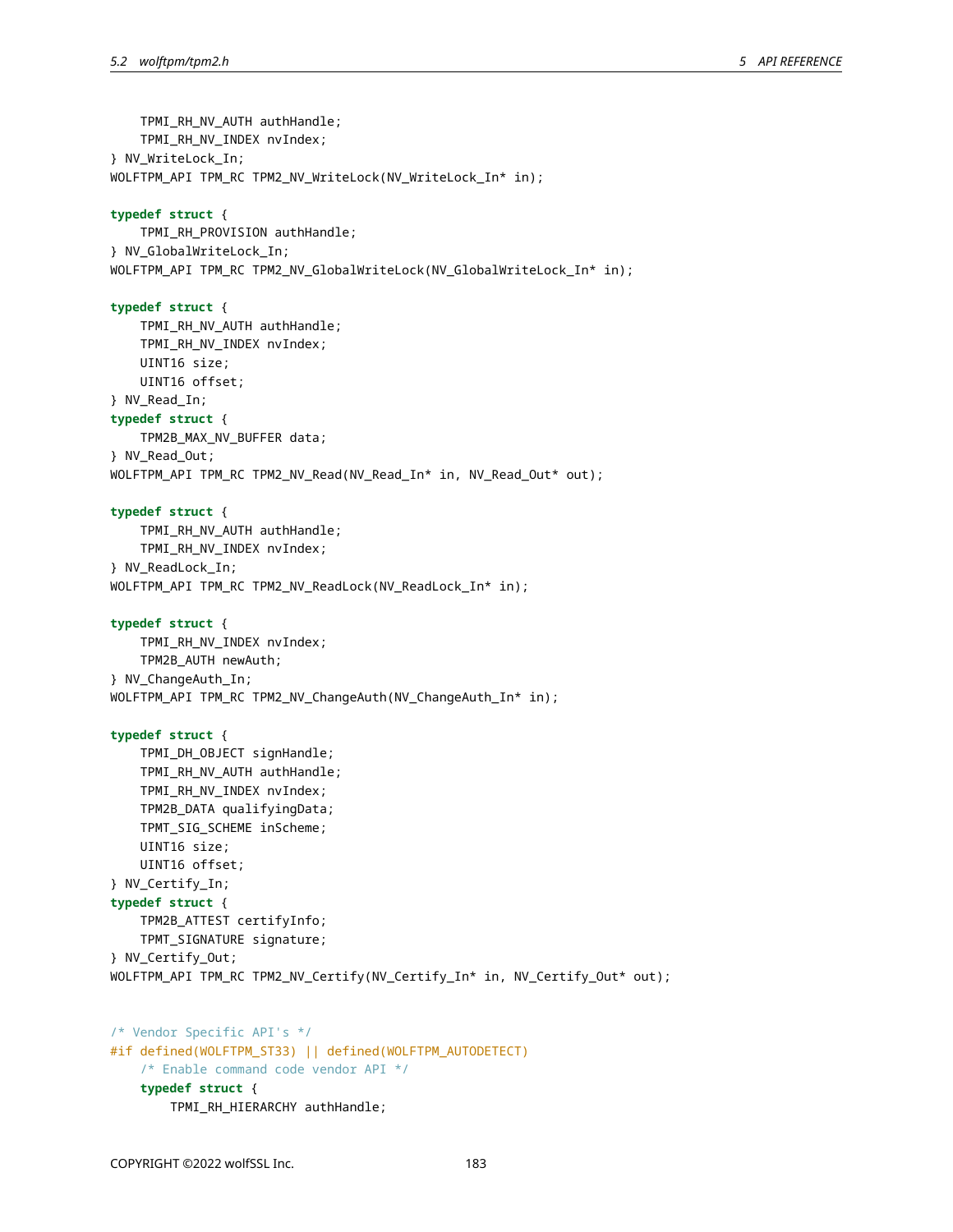```
TPM_CC commandCode;
        UINT32 enableFlag;
        UINT32 lockFlag;
    } SetCommandSet_In;
    WOLFTPM_API int TPM2_SetCommandSet(SetCommandSet_In* in);
    enum {
        TPMLib_2 = 0 \times 01,
        TPMFips = 0 \times 02,
        TPMLowPowerOff = 0 \times 00,
        TPMLowPowerByRegister = 0x04,
        TPMLowPowerByGpio = 0x08,
        TPMLowPowerAuto = 0x0C,
    };
    typedef struct TPM_MODE_SET {
        BYTE CmdToLowPower;
        BYTE BootToLowPower;
        BYTE modeLock;
        BYTE mode;
    } TPM_MODE_SET;
    typedef struct {
        TPMI_RH_HIERARCHY authHandle;
        TPM_MODE_SET modeSet;
    } SetMode_In;
    WOLFTPM API int TPM2 SetMode(SetMode In* in);
    /* The TPM2_GetRandom2 command does not require any authorization */
    typedef GetRandom_In GetRandom2_In; /* same input */
    typedef struct {
        TPM2B_MAX_BUFFER randomBytes;
    } GetRandom2_Out;
    /* If bytesRequested is longer than TPM2B_MAX_BUFFER can accommodate, no
     * error is returned, but the TPM returns as much data as a TPM2B_DATA
     * buffer can contain. */
    WOLFTPM_API TPM_RC TPM2_GetRandom2(GetRandom2_In* in, GetRandom2_Out* out);
#endif
/* Vendor Specific GPIO */
#ifdef WOLFTPM_ST33
    #ifdef WOLFTPM_I2C
        #define MAX_GPIO_COUNT 4
    #else /* SPI variant */
        #define MAX_GPIO_COUNT 2
    #endif
    /* ST33 variants can have different count of GPIO available:
     * - SPI variant - 0, 1 or 2
     * - I2C variant - 0, 1, 2, 3 or 4
     * The user can configure this option at build or use default value. */
    #ifndef TPM_GPIO_COUNT
        #define TPM_GPIO_COUNT MAX_GPIO_COUNT
    #endif
```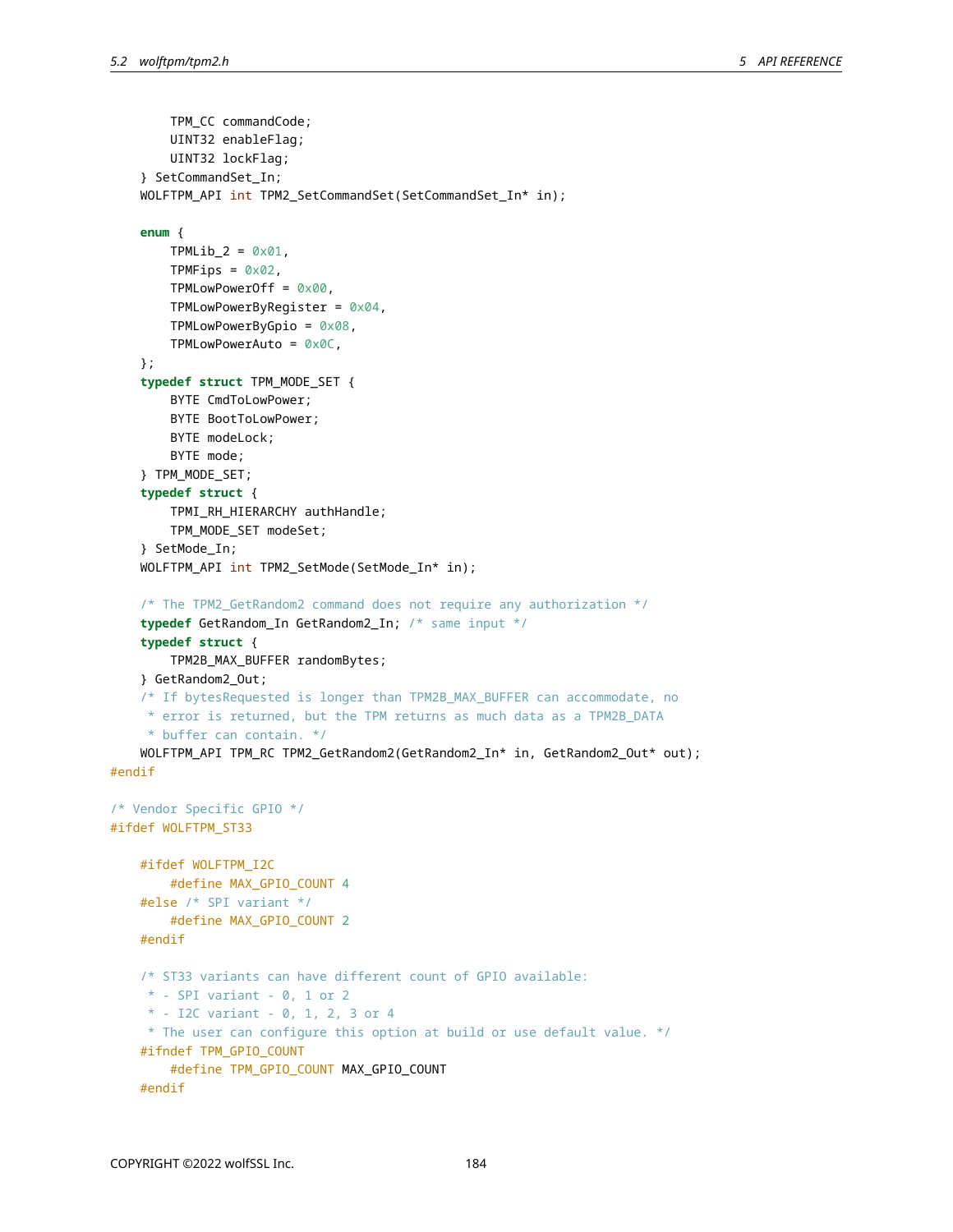```
#define TPM_GPIO_NUM_MIN (TPM_GPIO_A)
#define TPM_GPIO_NUM_MAX (TPM_GPIO_A + TPM_GPIO_COUNT - 1)
/* GPIO configuration uses specific range of NV space */
#define TPM_NV_GPIO_SPACE 0x01C40000
typedef enum {
   TPM GPIO PP = 0 \times 00000000, /* GPIO A by default is a Physical Presence pin */
    TPM GPIO LP = 0x00000001, /* GPIO B can only be used as an input */
#ifdef WOLFTPM_I2C
    /* Only the I2C variant of ST33 has GPIO C and D */
   TPM_GPIO_C = 0x00000002,
   TPM_GPIO_D = 0x00000003,
#endif
} TPMI_GPIO_NAME_T;
typedef UINT32 TPMI_GPIO_NAME;
/* For portability and readability in code */
#define TPM_GPIO_A TPM_GPIO_PP
#define TPM_GPIO_B TPM_GPIO_LP
typedef enum {
    TPM_GPIO_MODE_STANDARD = 0x00000000,
    TPM_GPIO_MODE_FLOATING = 0x00000001,
   TPM_GPIO_MODE_PULLUP = 0 \times 00000002,
   TPM_GPIO_MODE_PULLDOWN = 0x00000003,
   TPM_GPIO_MODE_OPENDRAIN = 0x00000004,
   TPM_GPIO_MODE_PUSHPULL = 0x00000005,
   TPM_GPIO_MODE_UNCONFIG = 0x00000006,
   TPM_GPIO_MODE_DEFAULT = TPM_GPIO_MODE_PULLDOWN,
   TPM_GPIO_MODE_MAX = TPM_GPIO_MODE_UNCONFIG,
    TPM_GPIO_MODE_INPUT_MIN = TPM_GPIO_MODE_FLOATING,
   TPM_GPIO_MODE_INPUT_MAX = TPM_GPIO_MODE_PULLDOWN
} TPMI_GPIO_MODE_T;
typedef UINT32 TPMI_GPIO_MODE;
typedef struct TPMS_GPIO_CONFIG {
   TPMI_GPIO_NAME name;
    TPMI_RH_NV_INDEX index;
    TPMI_GPIO_MODE mode;
} TPMS_GPIO_CONFIG;
typedef struct TPML_GPIO_CONFIG {
   UINT32 count;
    TPMS_GPIO_CONFIG gpio[MAX_GPIO_COUNT];
} TPML_GPIO_CONFIG;
typedef struct {
   TPMI_RH_PLATFORM authHandle;
   TPML_GPIO_CONFIG config;
} GpioConfig_In;
WOLFTPM_API int TPM2_GPIO_Config(GpioConfig_In* in);
```
#### #elif defined(WOLFTPM\_NUVOTON)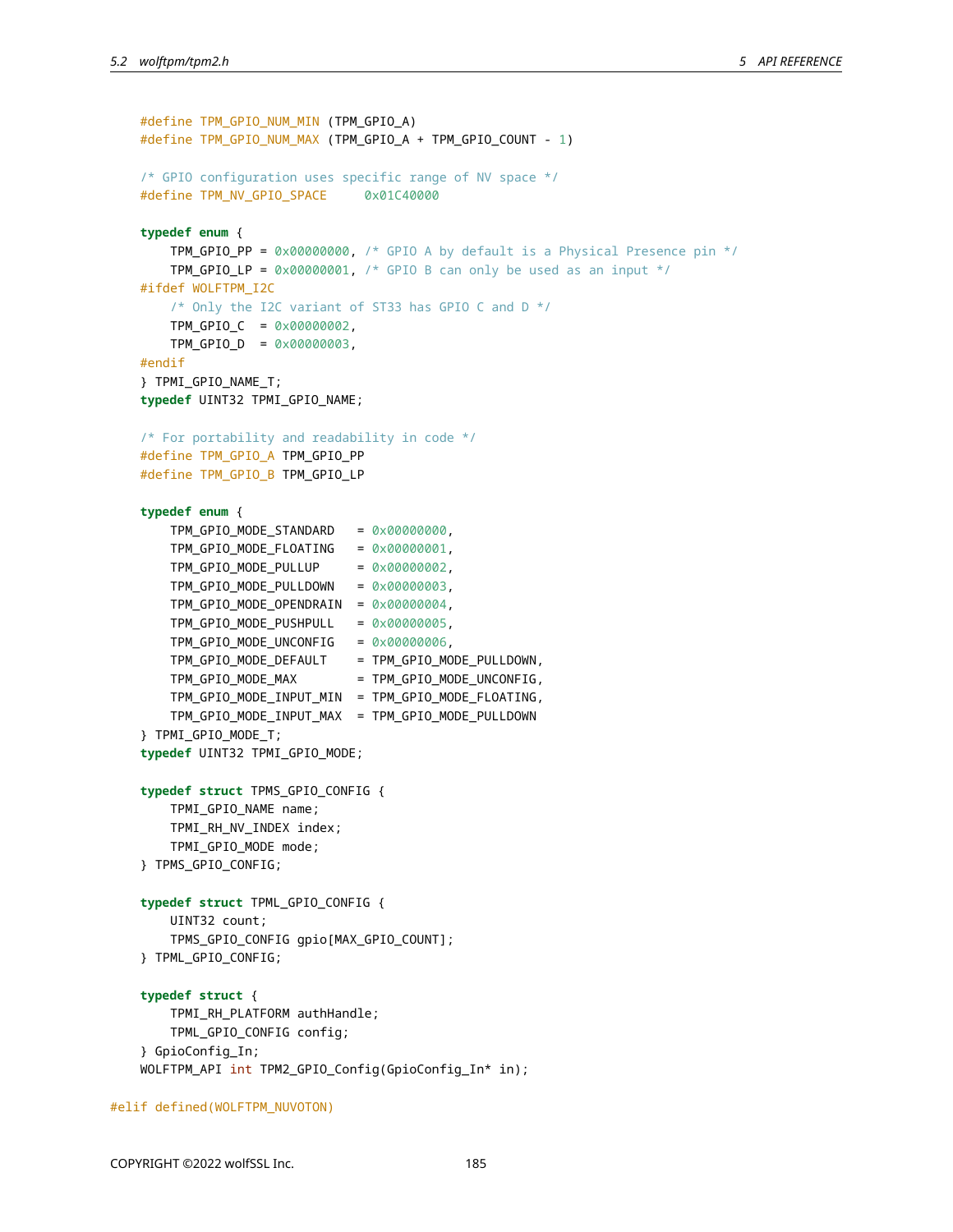```
#define MAX_GPIO_COUNT 2
/* NPCT7XX supports a maximum of 2 GPIO for user control */
/* Added in FW-US version 7.2.3.0 or later */
#ifndef TPM_GPIO_COUNT
#define TPM_GPIO_COUNT MAX_GPIO_COUNT
#endif
/* For portability */
#undef TPM_GPIO_A
#define TPM_GPIO_A 3 /* NPCT75xx GPIO start at number 3 */
#define TPM_GPIO_NUM_MIN (TPM_GPIO_A)
#define TPM_GPIO_NUM_MAX (TPM_GPIO_A + TPM_GPIO_COUNT - 1)
/* GPIO configuration uses specific range of NV space */
#define TPM_NV_GPIO_SPACE 0x01C40003
/* Nuvoton GPIO Modes */
typedef enum {
   TPM_GPIO_MODE_PUSHPULL = 1,
   TPM_GPIO_MODE_OPENDRAIN = 2,
   TPM_GPIO_MODE_PULLUP = 3,
   TPM_GPIO_MODE_UNCONFIG = 4,
   TPM_GPIO_MODE_DEFAULT = TPM_GPIO_MODE_PUSHPULL,
   TPM_GPIO_MODE_MAX = TPM_GPIO_MODE_UNCONFIG,
   TPM_GPIO_MODE_INPUT_MIN = TPM_GPIO_MODE_PULLUP,
   TPM_GPIO_MODE_INPUT_MAX = TPM_GPIO_MODE_PULLUP
} TPMI_GPIO_MODE_T;
typedef UINT32 TPMI_GPIO_MODE;
typedef struct {
   BYTE Base0;
   BYTE Base1;
   BYTE GpioAltCfg;
   BYTE GpioInitValue;
   BYTE GpioPullUp;
   BYTE GpioPushPull;
   BYTE Cfg_A;
   BYTE Cfg_B;
   BYTE Cfq C;
   BYTE Cfg_D;
   BYTE Cfg_E;
   BYTE Cfg_F;
   BYTE Cfg_G;
   BYTE Cfg_H;
   BYTE Cfg_I;
   BYTE Cfg_J;
   BYTE isValid;
   BYTE isLocked;
} CFG_STRUCT;
```
**typedef struct** {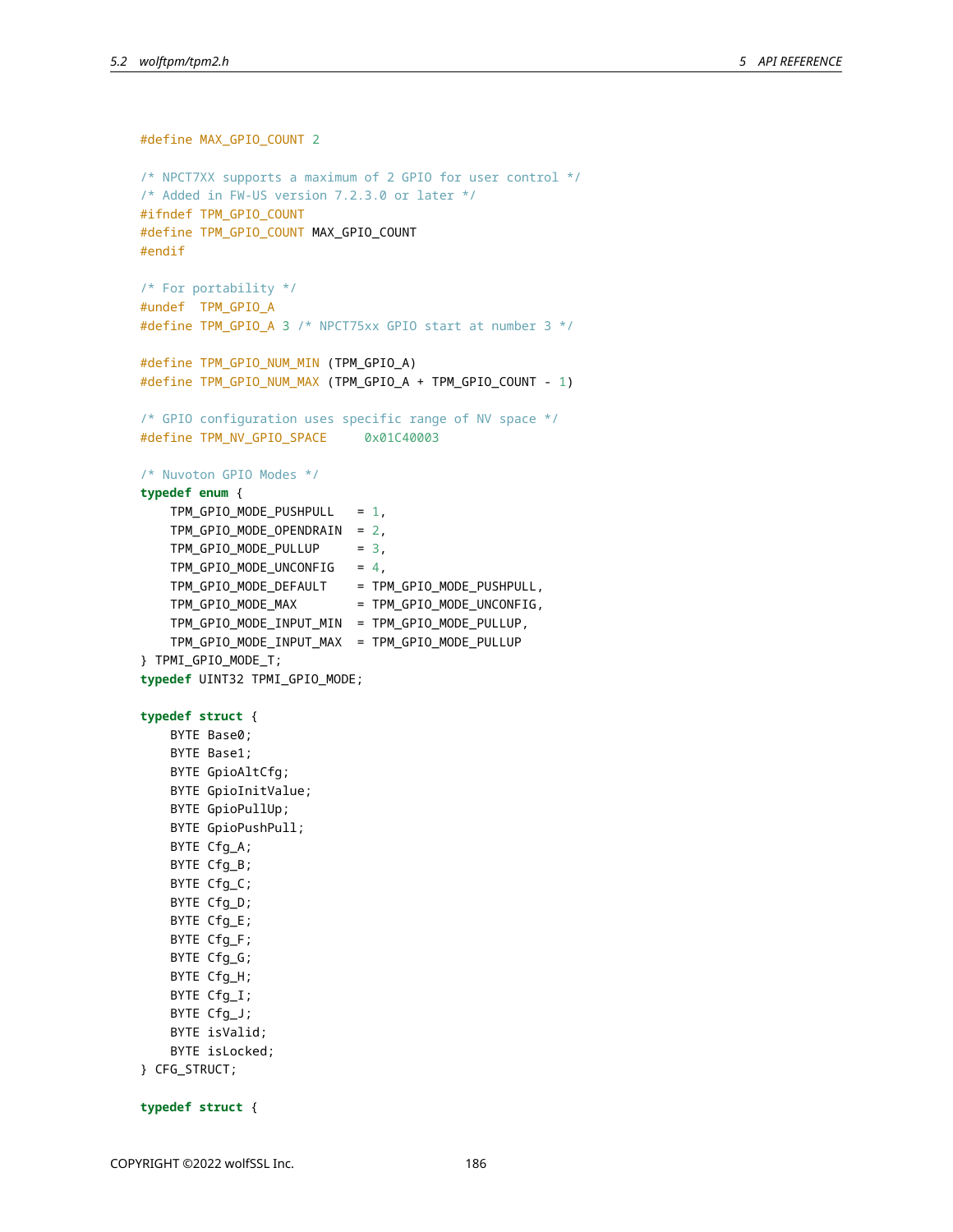TPMI\_RH\_PLATFORM authHandle; CFG\_STRUCT preConfig; } NTC2\_PreConfig\_In; WOLFTPM\_API int TPM2\_NTC2\_PreConfig(NTC2\_PreConfig\_In\* in);

**typedef struct** { CFG\_STRUCT preConfig; } NTC2\_GetConfig\_Out; WOLFTPM\_API int TPM2\_NTC2\_GetConfig(NTC2\_GetConfig\_Out\* out);

#endif /\* WOLFTPM\_ST33 || WOLFTPM\_AUTODETECT \*/

```
/* Non-standard API's */
```
#define \_TPM\_Init TPM2\_Init

WOLFTPM\_API TPM\_RC TPM2\_Init(TPM2\_CTX\* ctx, TPM2HalIoCb ioCb, void\* userCtx);

WOLFTPM\_API TPM\_RC TPM2\_Init\_ex(TPM2\_CTX\* ctx, TPM2HalIoCb ioCb, void\* userCtx, int timeoutTries);

WOLFTPM\_API TPM\_RC TPM2\_Init\_minimal(TPM2\_CTX\* ctx);

WOLFTPM API TPM RC TPM2 Cleanup(TPM2 CTX\* ctx);

/\* Other API's - Not in TPM Specification \*/

WOLFTPM\_API TPM\_RC TPM2\_ChipStartup(TPM2\_CTX\* ctx, int timeoutTries);

WOLFTPM\_API TPM\_RC TPM2\_SetHalIoCb(TPM2\_CTX\* ctx, TPM2HalIoCb ioCb, void\* userCtx);

WOLFTPM\_API TPM\_RC TPM2\_SetSessionAuth(TPM2\_AUTH\_SESSION \*session);

WOLFTPM\_API int TPM2\_GetSessionAuthCount(TPM2\_CTX\* ctx);

WOLFTPM\_API void TPM2\_SetActiveCtx(TPM2\_CTX\* ctx);

WOLFTPM\_API TPM2\_CTX\* TPM2\_GetActiveCtx(void);

WOLFTPM\_API int TPM2\_GetHashDigestSize(TPMI\_ALG\_HASH hashAlg);

WOLFTPM\_API int TPM2\_GetHashType(TPMI\_ALG\_HASH hashAlg);

WOLFTPM\_API int TPM2\_GetNonce(byte\* nonceBuf, int nonceSz);

WOLFTPM\_API void TPM2\_SetupPCRSel(TPML\_PCR\_SELECTION\* pcr, TPM\_ALG\_ID alg, int pcrIndex);

WOLFTPM\_API const char\* TPM2\_GetRCString(int rc);

WOLFTPM\_API const char\* TPM2\_GetAlgName(TPM\_ALG\_ID alg);

WOLFTPM\_API int TPM2\_GetCurveSize(TPM\_ECC\_CURVE curveID);

COPYRIGHT ©2022 wolfSSL Inc. 187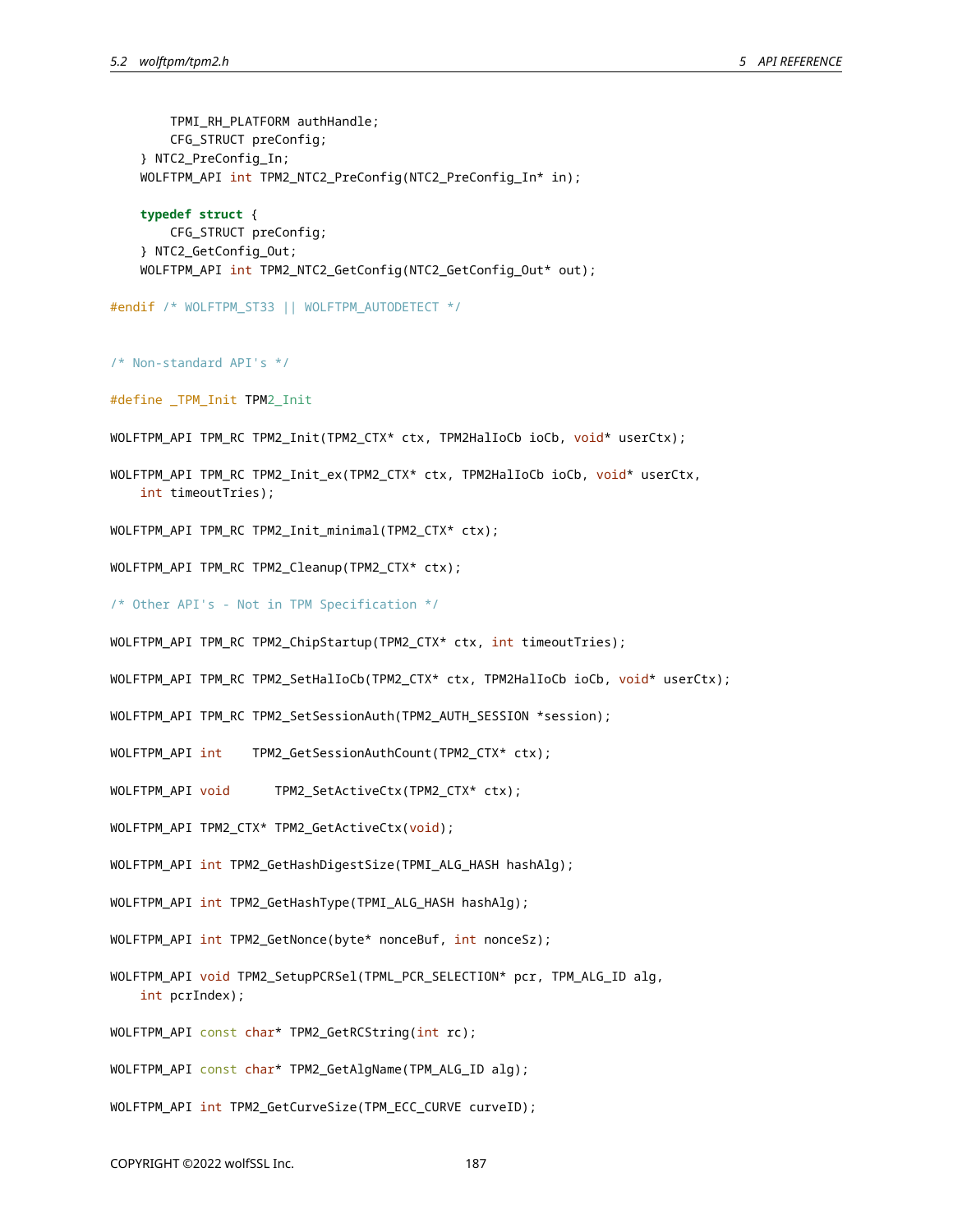```
WOLFTPM_API int TPM2_GetTpmCurve(int curveID);
WOLFTPM_API int TPM2_GetWolfCurve(int curve_id);
WOLFTPM_API int TPM2_ParseAttest(const TPM2B_ATTEST* in, TPMS_ATTEST* out);
WOLFTPM_API int TPM2_HashNvPublic(TPMS_NV_PUBLIC* nvPublic, byte* buffer, UINT16* size);
WOLFTPM_API int TPM2_AppendPublic(byte* buf, word32 size, int* sizeUsed, TPM2B_PUBLIC* pub);
WOLFTPM_API int TPM2_ParsePublic(TPM2B_PUBLIC* pub, byte* buf, word32 size, int* sizeUsed);
WOLFTPM_LOCAL int TPM2_GetName(TPM2_CTX* ctx, UINT32 handleValue, int handleCnt, int idx,
\rightarrow TPM2B_NAME* name);
#ifdef WOLFTPM2_USE_WOLF_RNG
WOLFTPM_API int TPM2_GetWolfRng(WC_RNG** rng);
#endif
typedef enum {
    TPM_VENDOR_UNKNOWN = 0,
    TPM_VENDOR_INFINEON = 0x15d1,
    TPM_VENDOR_STM = 0 \times 104a,
    TPM_VENDOR_MCHP = 0 \times 1114,
   TPM_VENDOR_NUVOTON = 0x1050,
   TPM_VENDOR_NATIONTECH = 0x1B4E,
} TPM_Vendor_t;
WOLFTPM_API UINT16 TPM2_GetVendorID(void);
#ifdef DEBUG_WOLFTPM
WOLFTPM_API void TPM2_PrintBin(const byte* buffer, word32 length);
WOLFTPM_API void TPM2_PrintAuth(const TPMS_AUTH_COMMAND* authCmd);
WOLFTPM_API void TPM2_PrintPublicArea(const TPM2B_PUBLIC* pub);
#else
```

```
#define TPM2_PrintBin(b, l)
#define TPM2_PrintAuth(b, l)
#define TPM2_PrintPublicArea(b)
#endif
#ifdef __cplusplus
   } /* extern "C" */
#endif
#endif /* __TPM2_H__ */
```
# **5.3 wolftpm/tpm2\_wrap.h**

#### **5.3.1 Classes**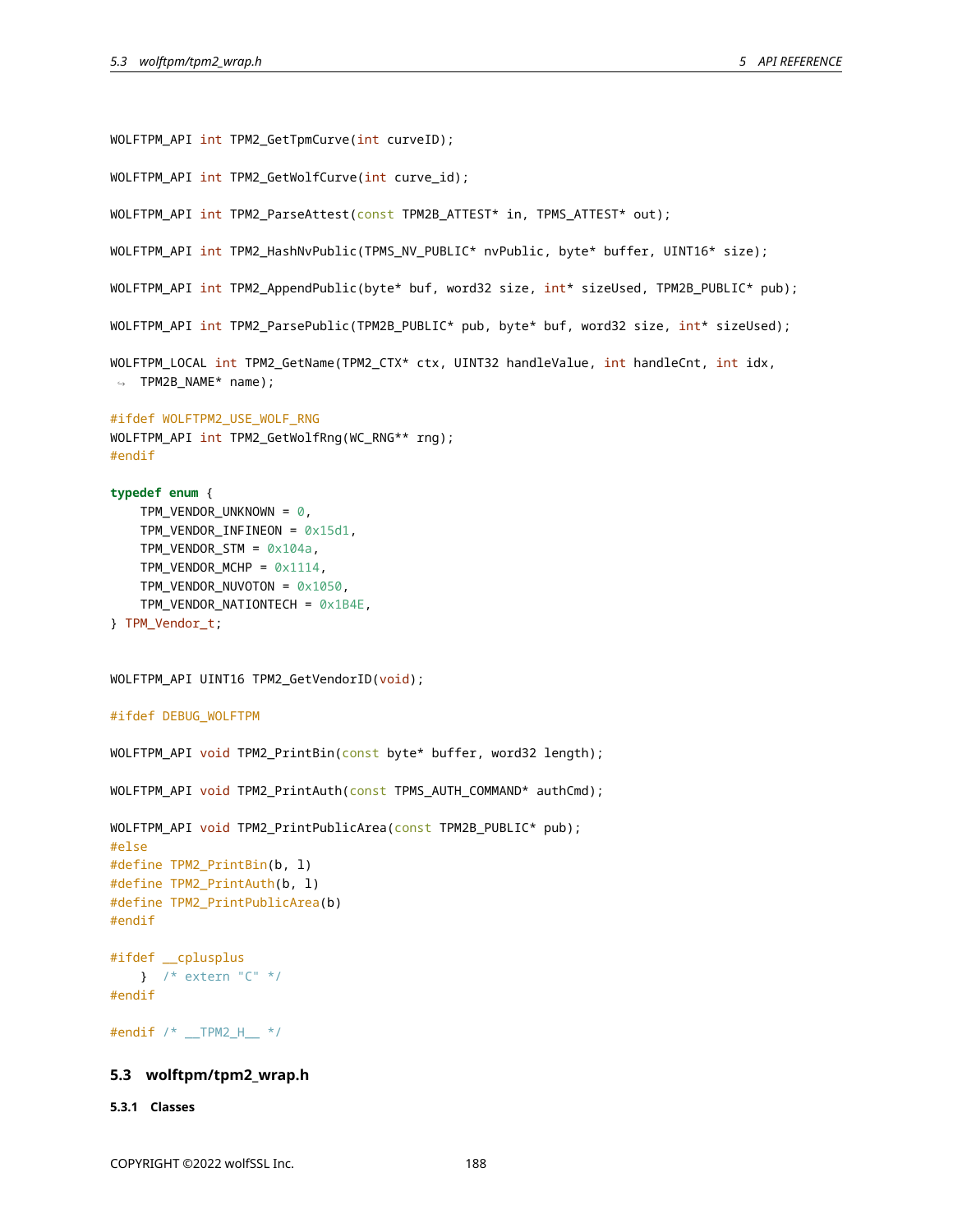|        | Name                    |
|--------|-------------------------|
| struct | <b>WOLFTPM2 SESSION</b> |
| struct | <b>WOLFTPM2 DEV</b>     |
| struct | <b>WOLFTPM2 KEY</b>     |
| struct | <b>WOLFTPM2 KEYBLOB</b> |
| struct | <b>WOLFTPM2 HASH</b>    |
| struct | <b>WOLFTPM2 NV</b>      |
| struct | <b>WOLFTPM2 HMAC</b>    |
| struct | <b>WOLFTPM2 BUFFER</b>  |
| struct | <b>WOLFTPM2 CAPS</b>    |
| struct | <b>TpmCryptoDevCtx</b>  |

# **5.3.2 Types**

|                                                                      | Name                                                                                                                               |
|----------------------------------------------------------------------|------------------------------------------------------------------------------------------------------------------------------------|
| enum                                                                 | <b>WOLFTPM2 MFG { TPM_MFG_UNKNOWN = 0,</b><br>TPM MFG INFINEON, TPM MFG STM, TPM MFG MCHP,<br>TPM MFG NUVOTON, TPM MFG NATIONTECH} |
| typedef struct WOLFTPM2 SESSION**                                    |                                                                                                                                    |
| typedef struct WOLFTPM2 DEV**                                        |                                                                                                                                    |
| typedef struct WOLFTPM2 KEY**                                        |                                                                                                                                    |
| typedef struct WOLFTPM2 KEYBLOB**                                    |                                                                                                                                    |
| typedef struct WOLFTPM2 HASH**                                       |                                                                                                                                    |
| typedef struct WOLFTPM2 NV**                                         |                                                                                                                                    |
| typedef struct WOLFTPM2 HMAC**                                       |                                                                                                                                    |
| typedef struct WOLFTPM2 BUFFER**                                     |                                                                                                                                    |
| typedef enum WOLFTPM2_MFG**                                          |                                                                                                                                    |
| typedef struct WOLFTPM2 CAPS**                                       |                                                                                                                                    |
| typedef int()(wc_CryptoInfo info, struct TpmCryptoDevCtx<br>$*$ ctx) | <b>CheckWolfKeyCallbackFunc</b>                                                                                                    |
| typedef struct TpmCryptoDevCtx**                                     |                                                                                                                                    |

# **5.3.3 Functions**

|                 | Name                                                                                                         |
|-----------------|--------------------------------------------------------------------------------------------------------------|
| WOLFTPM_API int | **wolfTPM2_Test * caps)Test initialization of a TPM and<br>optionally the TPM capabilities can be received.  |
| WOLFTPM_API int | **wolfTPM2 Init ioCb, void * userCtx)Complete<br>initialization of a TPM.                                    |
| WOLFTPM API int | **wolfTPM2_OpenExisting ioCb, void * userCtx)Use an<br>already initialized TPM, in its current TPM locality. |
| WOLFTPM_API int | **wolfTPM2 Cleanup * dev) Easy to use TPM and wolfcrypt<br>deinitialization.                                 |
| WOLFTPM API int | **wolfTPM2_Cleanup_ex * dev, int<br>doShutdown)Deinitialization of a TPM (and wolfcrypt if it<br>was used)   |
| WOLFTPM API int | **wolfTPM2_GetTpmDevId * dev)Provides the device ID of<br>a TPM.                                             |
| WOLFTPM_API int | **wolfTPM2 SelfTest * dev)Asks the TPM to perform its self<br>test.                                          |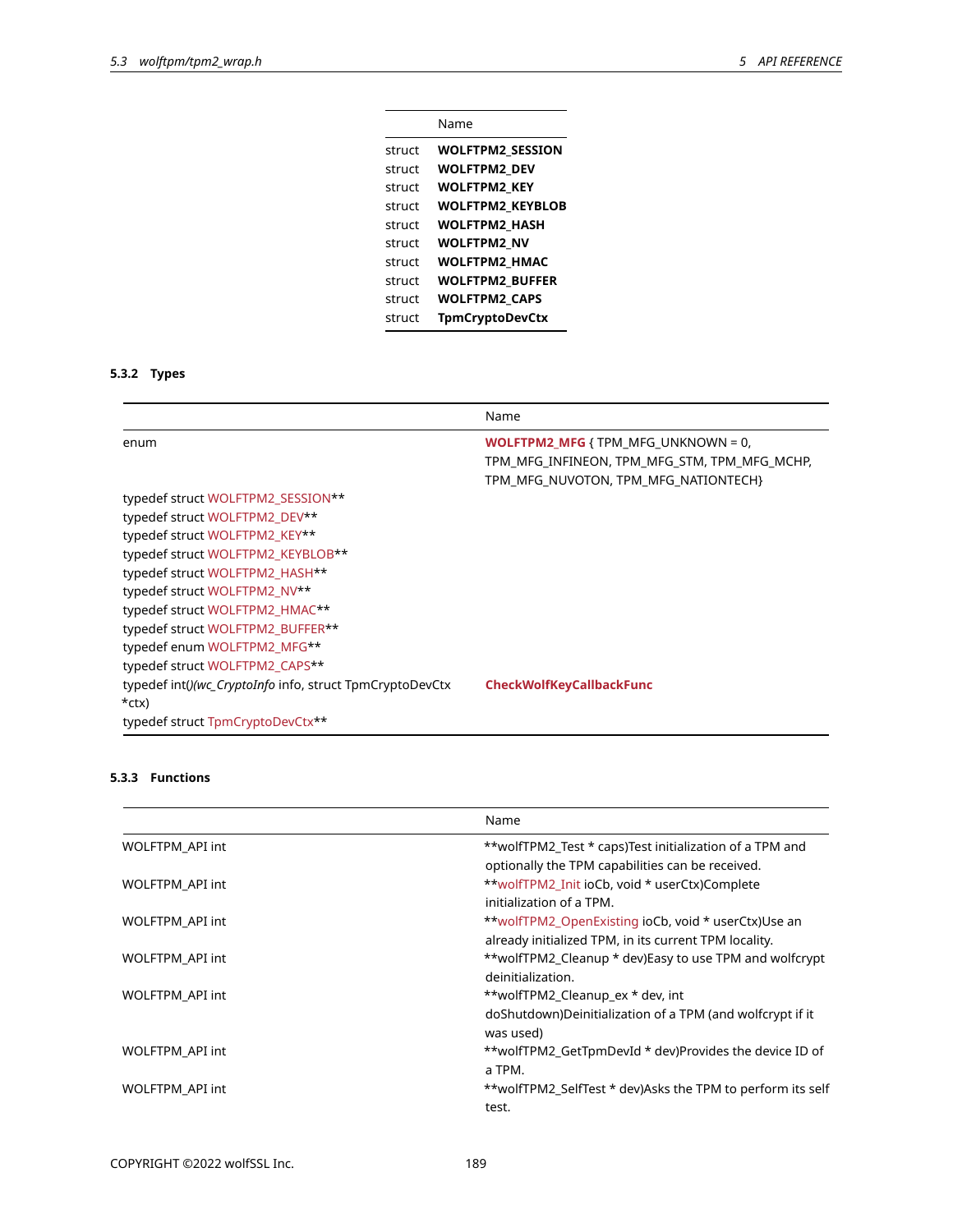|                 | Name                                                            |
|-----------------|-----------------------------------------------------------------|
| WOLFTPM_API int | **wolfTPM2_GetCapabilities * caps)Reported the available        |
|                 | TPM capabilities.                                               |
| WOLFTPM_API int | **wolfTPM2_UnsetAuth * dev, int index)Clears one of the         |
|                 | TPM Authorization slots, pointed by its index number.           |
| WOLFTPM_API int | **wolfTPM2_SetAuth * name)Sets a TPM Authorization slot         |
|                 | using the provided index, session handle, attributes and        |
|                 | auth.                                                           |
| WOLFTPM_API int | **wolfTPM2_SetAuthPassword * auth)Sets a TPM                    |
|                 | Authorization slot using the provided user auth, typically a    |
|                 | password.                                                       |
| WOLFTPM API int | **wolfTPM2_SetAuthHandle * dev, int index, const                |
|                 | WOLFTPM2_HANDLE * handle)Sets a TPM Authorization               |
|                 | slot using the user auth associated with a wolfTPM2             |
|                 | Handle.                                                         |
| WOLFTPM_API int | **wolfTPM2_SetAuthSession sessionAttributes)Sets a TPM          |
|                 | Authorization slot using the provided TPM session handle,       |
|                 | index and session attributes.                                   |
| WOLFTPM API int | **wolfTPM2_SetAuthHandleName * dev, int index, const            |
|                 | WOLFTPM2_HANDLE * handle)Updates the Name used in a             |
|                 | TPM Session with the Name associated with wolfTPM2              |
|                 | Handle.                                                         |
| WOLFTPM_API int | **wolfTPM2_StartSession sesType, int encDecAlg)Create a         |
|                 | TPM session, Policy, HMAC or Trial.                             |
| WOLFTPM_API int | **wolfTPM2_CreateAuthSession_EkPolicy *                         |
|                 | tpmSession)Creates a TPM session with Policy Secret to          |
|                 | satisfy the default EK policy.                                  |
| WOLFTPM_API int | **wolfTPM2_CreatePrimaryKey * publicTemplate, const             |
|                 | byte * auth, int authSz)Single function to prepare and          |
|                 | create a TPM 2.0 Primary Key.                                   |
| WOLFTPM_API int | **wolfTPM2_ChangeAuthKey * key, WOLFTPM2_HANDLE *               |
|                 | parent, const byte * auth, int authSz)Change the                |
|                 | authorization secret of a TPM 2.0 key.                          |
| WOLFTPM_API int | **wolfTPM2_CreateKey * publicTemplate, const byte *             |
|                 | auth, int authSz)Single function to prepare and create a        |
| WOLFTPM_API int | TPM 2.0 Key.<br>**wolfTPM2_LoadKey * keyBlob, WOLFTPM2_HANDLE * |
|                 | parent)Single function to load a TPM 2.0 key.                   |
| WOLFTPM_API int | **wolfTPM2_CreateAndLoadKey * publicTemplate, const             |
|                 | byte * auth, int authSz)Single function to create and load a    |
|                 | TPM 2.0 Key in one step.                                        |
| WOLFTPM_API int | **wolfTPM2_CreateLoadedKey * publicTemplate, const              |
|                 | byte * auth, int authSz)Creates and loads a key using single    |
|                 | TPM 2.0 operation, and stores encrypted private key             |
|                 | material.                                                       |
| WOLFTPM_API int | **wolfTPM2_LoadPublicKey * pub)Wrapper to load the              |
|                 | public part of an external key.                                 |
| WOLFTPM_API int | **wolfTPM2_LoadPrivateKey * sens)Single function to             |
|                 | import an external private key and load it into the TPM in      |
|                 | one step.                                                       |
| WOLFTPM_API int | **wolfTPM2_ImportPrivateKey * sens)Single function to           |
|                 | import an external private key and load it into the TPM in      |
|                 | one step.                                                       |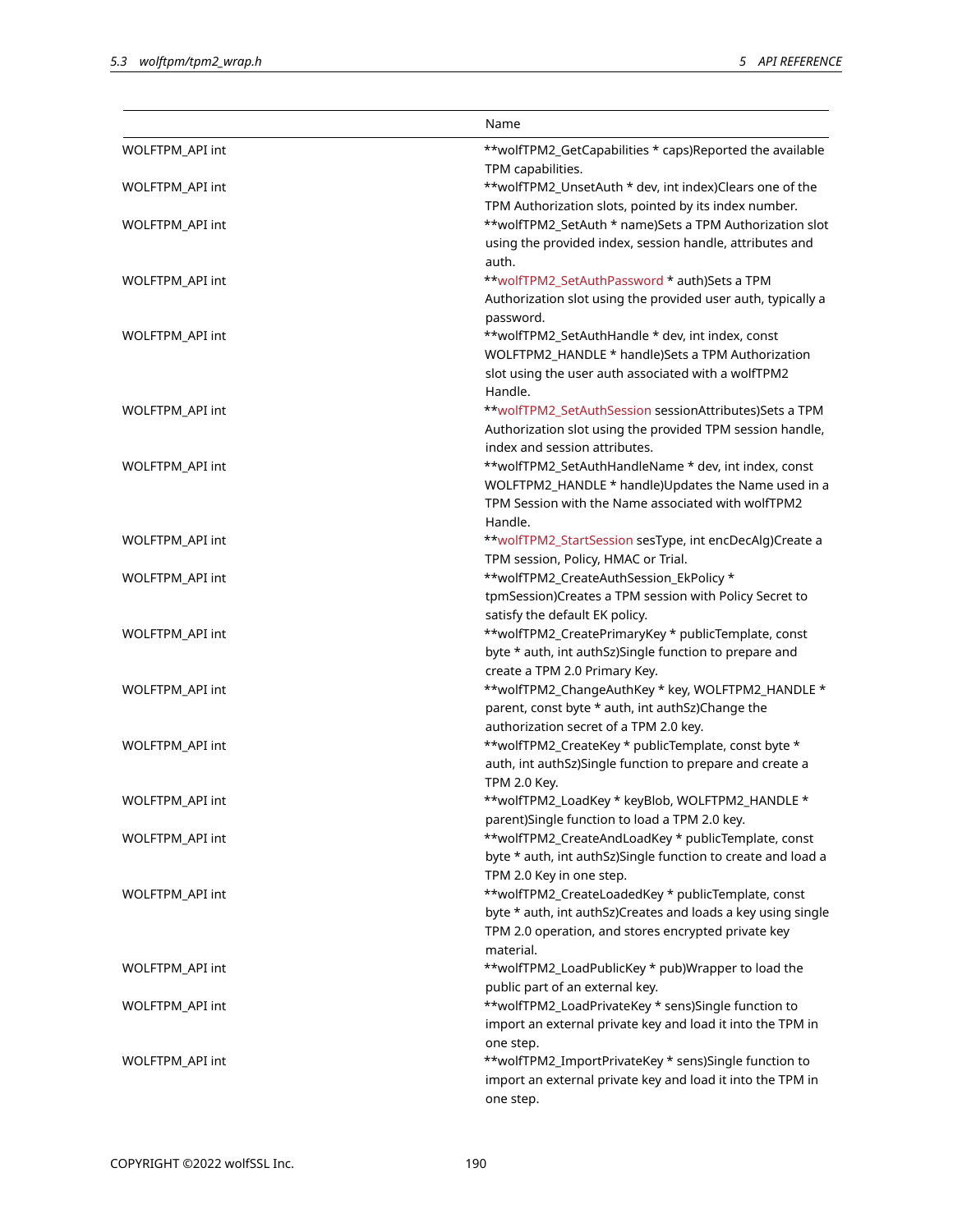|                        | Name                                                         |
|------------------------|--------------------------------------------------------------|
| WOLFTPM_API int        | **wolfTPM2_LoadRsaPublicKey * key, const byte * rsaPub,      |
|                        | word32 rsaPubSz, word32 exponent)Helper function to          |
|                        | import the public part of an external RSA key.               |
| WOLFTPM_API int        | **wolfTPM2_LoadRsaPublicKey_ex hashAlg)Advanced              |
|                        | helper function to import the public part of an external     |
|                        | RSA key.                                                     |
| WOLFTPM_API int        | **wolfTPM2_ImportRsaPrivateKey hashAlg)Import an             |
|                        | external RSA private key.                                    |
| <b>WOLFTPM API int</b> | **wolfTPM2_LoadRsaPrivateKey * key, const byte * rsaPub,     |
|                        | word32 rsaPubSz, word32 exponent, const byte * rsaPriv,      |
|                        | word32 rsaPrivSz)Helper function to import and load an       |
|                        | external RSA private key in one step.                        |
| WOLFTPM_API int        | **wolfTPM2_LoadRsaPrivateKey_ex hashAlg)Advanced             |
|                        | helper function to import and load an external RSA private   |
|                        | key in one step.                                             |
| WOLFTPM_API int        | **wolfTPM2_LoadEccPublicKey * key, int curveId, const        |
|                        | byte * eccPubX, word32 eccPubXSz, const byte * eccPubY,      |
|                        | word32 eccPubYSz)Helper function to import the public        |
|                        | part of an external ECC key.                                 |
| WOLFTPM_API int        | **wolfTPM2_ImportEccPrivateKey * keyBlob, int curveId,       |
|                        | const byte * eccPubX, word32 eccPubXSz, const byte *         |
|                        | eccPubY, word32 eccPubYSz, const byte * eccPriv, word32      |
|                        | eccPrivSz)Helper function to import the private material of  |
|                        | an external ECC key.                                         |
| WOLFTPM_API int        | **wolfTPM2_LoadEccPrivateKey * key, int curveId, const       |
|                        | byte * eccPubX, word32 eccPubXSz, const byte * eccPubY,      |
|                        | word32 eccPubYSz, const byte * eccPriv, word32               |
|                        | eccPrivSz)Helper function to import and load an external     |
|                        | ECC private key in one step.                                 |
| WOLFTPM_API int        | **wolfTPM2_ReadPublicKey handle)Helper function to           |
|                        | receive the public part of a loaded TPM object using its     |
|                        | handle.                                                      |
| WOLFTPM_API int        | **wolfTPM2_CreateKeySeal * publicTemplate, const byte *      |
|                        | auth, int authSz, const byte * sealData, int sealSize)Using  |
|                        | this wrapper a secret can be sealed inside a TPM 2.0 Key.    |
| <b>WOLFTPM API int</b> | **wolfTPM2_ComputeName * out)Helper function to              |
|                        | generate a hash of the public area of an object in the       |
|                        | format expected by the TPM.                                  |
| WOLFTPM_API int        | **wolfTPM2_SensitiveToPrivate.                               |
| WOLFTPM_API int        | **wolfTPM2_RsaKey_TpmToWolf * tpmKey, RsaKey *               |
|                        | wolfKey) Extract a RSA TPM key and convert it to a wolfcrypt |
|                        | key.                                                         |
| WOLFTPM_API int        | **wolfTPM2_RsaKey_TpmToPemPub * keyBlob, byte * pem,         |
|                        | word32 * pemSz)Convert a public RSA TPM key to PEM           |
|                        | format public key Note: pem and tempBuf must be              |
|                        | different buffers, of equal size.                            |
| WOLFTPM_API int        | **wolfTPM2_RsaKey_WolfToTpm * tpmKey)Import a RSA            |
|                        | wolfcrypt key into the TPM.                                  |
| WOLFTPM_API int        | **wolfTPM2_RsaKey_WolfToTpm_ex * tpmKey)Import a             |
|                        | RSA wolfcrypt key into the TPM under a specific Primary      |
|                        | Key or Hierarchy.                                            |
|                        |                                                              |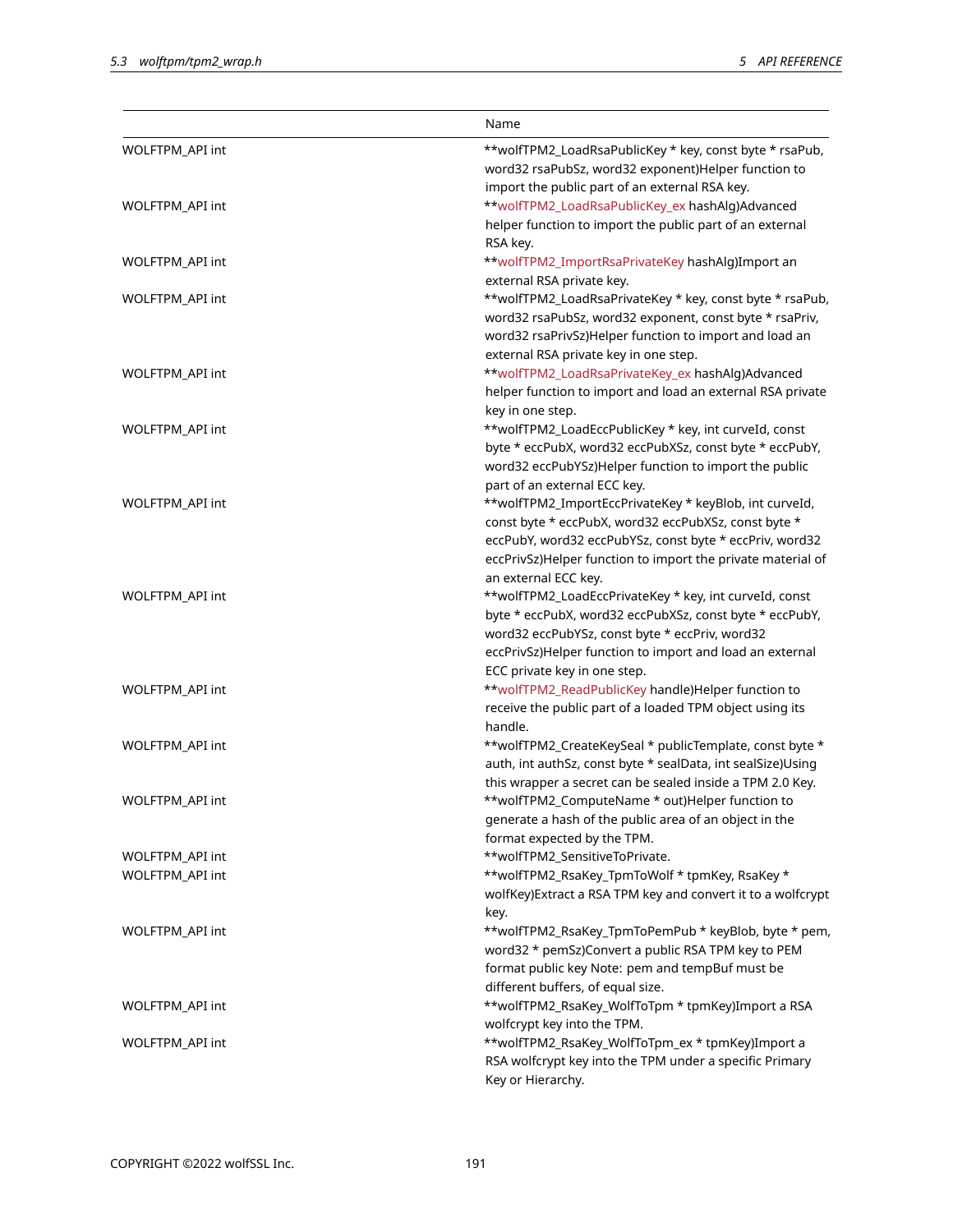|                 | Name                                                          |
|-----------------|---------------------------------------------------------------|
| WOLFTPM_API int | **wolfTPM2_RsaKey_PubPemToTpm * tpmKey, const byte *          |
|                 | pem, word32 pemSz)Import a PEM format public key from         |
|                 | a file into the TPM.                                          |
| WOLFTPM_API int | **wolfTPM2_EccKey_TpmToWolf * tpmKey, ecc_key *               |
|                 | wolfKey)Extract a ECC TPM key and convert to to a             |
|                 | wolfcrypt key.                                                |
| WOLFTPM_API int | **wolfTPM2_EccKey_WolfToTpm * tpmKey)Import a ECC             |
|                 | wolfcrypt key into the TPM.                                   |
| WOLFTPM_API int | **wolfTPM2_EccKey_WolfToTpm_ex * tpmKey)Import ECC            |
|                 | wolfcrypt key into the TPM under a specific Primary Key or    |
|                 | Hierarchy.                                                    |
| WOLFTPM_API int | **wolfTPM2_EccKey_WolfToPubPoint * pubPoint)Import a          |
|                 | ECC public key generated from wolfcrypt key into the TPM.     |
| WOLFTPM_API int | **wolfTPM2_SignHash * key, const byte * digest, int           |
|                 | digestSz, byte * sig, int * sigSz)Helper function to sign     |
|                 | arbitrary data using a TPM key.                               |
| WOLFTPM_API int | **wolfTPM2_SignHashScheme hashAlg)Advanced helper             |
|                 | function to sign arbitrary data using a TPM key, and specify  |
|                 | the signature scheme and hashing algorithm.                   |
| WOLFTPM_API int | **wolfTPM2_VerifyHash * key, const byte * sig, int sigSz,     |
|                 | const byte * digest, int digestSz)Helper function to verify a |
|                 | TPM generated signature.                                      |
| WOLFTPM_API int | wolfTPM2_VerifyHash_ex(WOLFTPM2_DEV * key, const              |
|                 | byte * sig, int sigSz, const byte * digest, int digestSz, int |
|                 | hashAlg)                                                      |
| WOLFTPM_API int | **wolfTPM2_VerifyHashScheme hashAlg)Advanced helper           |
|                 | function to verify a TPM generated signature.                 |
| WOLFTPM_API int | **wolfTPM2_ECDHGenKey * ecdhKey, int curve_id, const          |
|                 | byte * auth, int authSz)Generates and then loads a ECC        |
|                 | key-pair with NULL hierarchy for Diffie-Hellman exchange.     |
| WOLFTPM_API int | **wolfTPM2_ECDHGen * pubPoint, byte * out, int *              |
|                 | outSz)Generates ephemeral key and computes Z (shared          |
|                 | secret)                                                       |
| WOLFTPM_API int | **wolfTPM2_ECDHGenZ * pubPoint, byte * out, int *             |
|                 | outSz)Computes Z (shared secret) using pubPoint and           |
|                 | loaded private ECC key.                                       |
| WOLFTPM_API int | **wolfTPM2_ECDHEGenKey * ecdhKey, int                         |
|                 | curve_id)Generates ephemeral ECC key and returns array        |
|                 | index (2 phase method)                                        |
| WOLFTPM_API int | **wolfTPM2_ECDHEGenZ * pubPoint, byte * out, int *            |
|                 | outSz)Computes Z (shared secret) using pubPoint and           |
|                 | counter (2 phase method)                                      |
| WOLFTPM_API int | **wolfTPM2_RsaEncrypt padScheme, const byte * msg, int        |
|                 | msgSz, byte * out, int * outSz)Perform RSA encryption         |
|                 | using a TPM 2.0 key.                                          |
| WOLFTPM_API int | **wolfTPM2_RsaDecrypt padScheme, const byte * in, int         |
|                 | inSz, byte * msg, int * msgSz)Perform RSA decryption          |
|                 | using a TPM 2.0 key.                                          |
| WOLFTPM_API int | **wolfTPM2_ReadPCR * dev, int pcrIndex, int hashAlg, byte     |
|                 | * digest, int * pDigestLen)Read the values of a specified     |
|                 | TPM 2.0 Platform Configuration Registers(PCR)                 |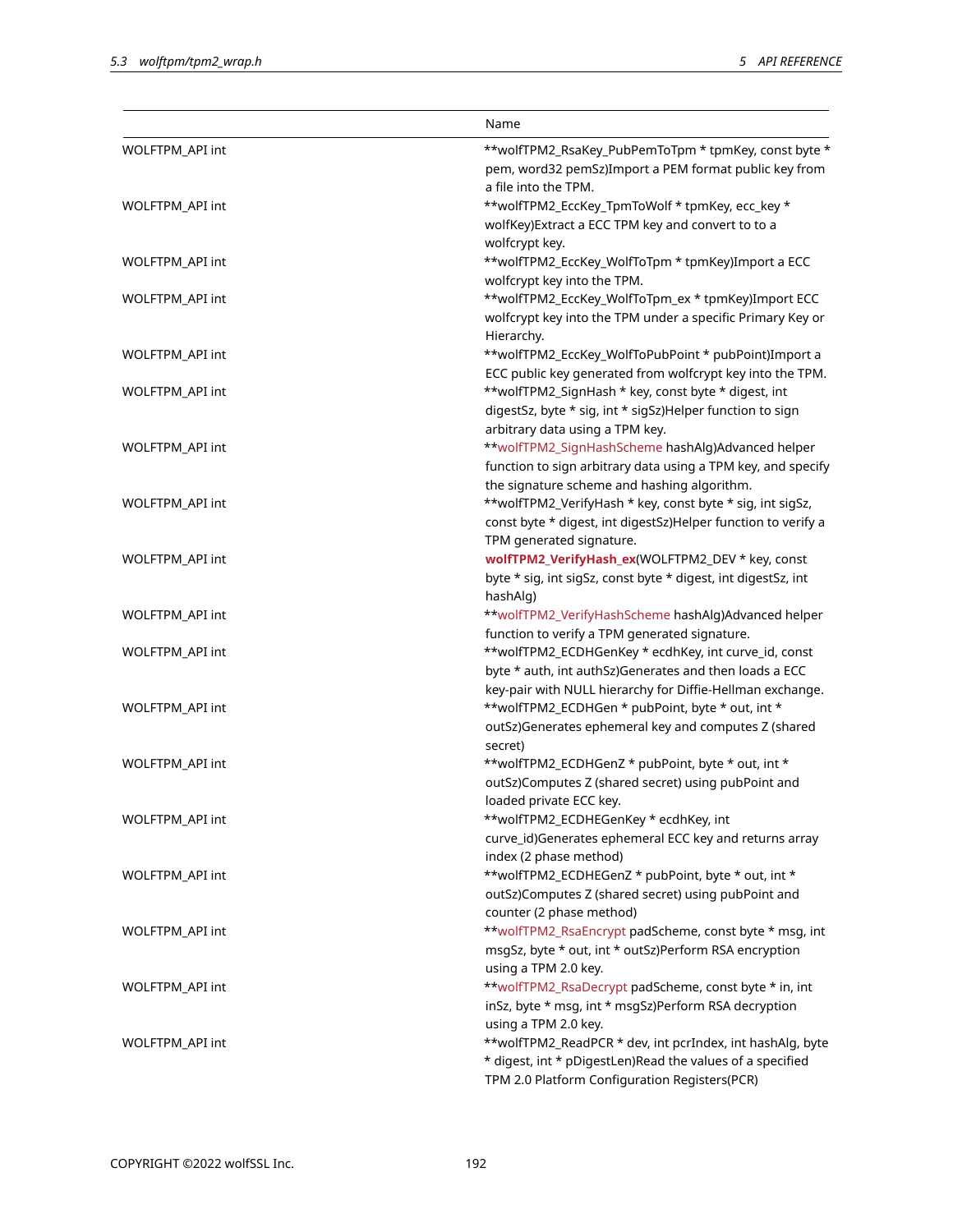|                             | Name                                                       |
|-----------------------------|------------------------------------------------------------|
| WOLFTPM_API int             | **wolfTPM2_ExtendPCR * dev, int pcrIndex, int hashAlg,     |
|                             | const byte * digest, int digestLen)Extend a PCR register   |
|                             | with a user provided digest.                               |
| WOLFTPM_API int             | **wolfTPM2_NVCreateAuth * nv, word32 nvIndex, word32       |
|                             | nvAttributes, word32 maxSize, const byte * auth, int       |
|                             | authSz)Creates a new NV Index to be later used for storing |
|                             | data into the TPM's NVRAM.                                 |
| WOLFTPM_API int             | **wolfTPM2_NVWriteAuth * nv, word32 nvIndex, byte *        |
|                             | dataBuf, word32 dataSz, word32 offset)Stores user data to  |
|                             | a NV Index, at a given offset.                             |
| WOLFTPM_API int             | **wolfTPM2_NVReadAuth * nv, word32 nvIndex, byte *         |
|                             | dataBuf, word32 * pDataSz, word32 offset)Reads user data   |
|                             | from a NV Index, starting at the given offset.             |
| WOLFTPM_API int             | **wolfTPM2_NVDeleteAuth * dev, WOLFTPM2_HANDLE *           |
|                             | parent, word32 nvIndex)Destroys an existing NV Index.      |
| WOLFTPM API int             | **wolfTPM2_NVCreate authHandle, word32 nvIndex,            |
|                             | word32 nvAttributes, word32 maxSize, const byte * auth,    |
|                             | int authSz)Deprecated, use newer API.                      |
| WOLFTPM_API int             | **wolfTPM2_NVWrite authHandle, word32 nvIndex, byte *      |
|                             | dataBuf, word32 dataSz, word32 offset)Deprecated, use      |
|                             | newer API.                                                 |
| WOLFTPM_API int             | **wolfTPM2_NVRead authHandle, word32 nvIndex, byte *       |
|                             | dataBuf, word32 * dataSz, word32 offset)Deprecated, use    |
|                             | newer API.                                                 |
| WOLFTPM_API int             | **wolfTPM2_NVDelete authHandle, word32                     |
|                             | nvIndex)Deprecated, use newer API.                         |
| WOLFTPM_API int             | **wolfTPM2_NVReadPublic * nvPublic)Extracts the public     |
|                             | information about an nvIndex, such as maximum size.        |
| WOLFTPM_API int             | **wolfTPM2_NVStoreKey persistentHandle)Helper function     |
|                             | to store a TPM 2.0 Key into the TPM's NVRAM.               |
| WOLFTPM_API int             | **wolfTPM2_NVDeleteKey * key)Helper function to delete a   |
|                             | TPM 2.0 Key from the TPM's NVRAM.                          |
| WOLFTPM_API struct WC_RNG * | **wolfTPM2_GetRng * dev)Get the wolfcrypt RNG instance     |
|                             | used for wolfTPM.                                          |
| WOLFTPM_API int             | **wolfTPM2_GetRandom * dev, byte * buf, word32 len)Get     |
|                             | a set of random number, generated with the TPM RNG or      |
|                             | wolfcrypt RNG.                                             |
| <b>WOLFTPM API int</b>      | **wolfTPM2_UnloadHandle * dev, WOLFTPM2_HANDLE *           |
|                             | handle)Use to discard any TPM loaded object.               |
| WOLFTPM_API int             | **wolfTPM2_Clear * dev)Deinitializes wolfTPM and           |
|                             | wolfcrypt(if enabled)                                      |
| WOLFTPM_API int             | **wolfTPM2_HashStart hashAlg, const byte * usageAuth,      |
|                             | word32 usageAuthSz)Helper function to start a TPM          |
|                             | generated hash.                                            |
| WOLFTPM_API int             | **wolfTPM2_HashUpdate * hash, const byte * data,           |
|                             | word32 dataSz)Update a TPM generated hash with new         |
|                             | user data.                                                 |
| WOLFTPM_API int             | **wolfTPM2_HashFinish * hash, byte * digest, word32 *      |
|                             | digestSz)Finalize a TPM generated hash and get the digest  |
|                             | output in a user buffer.                                   |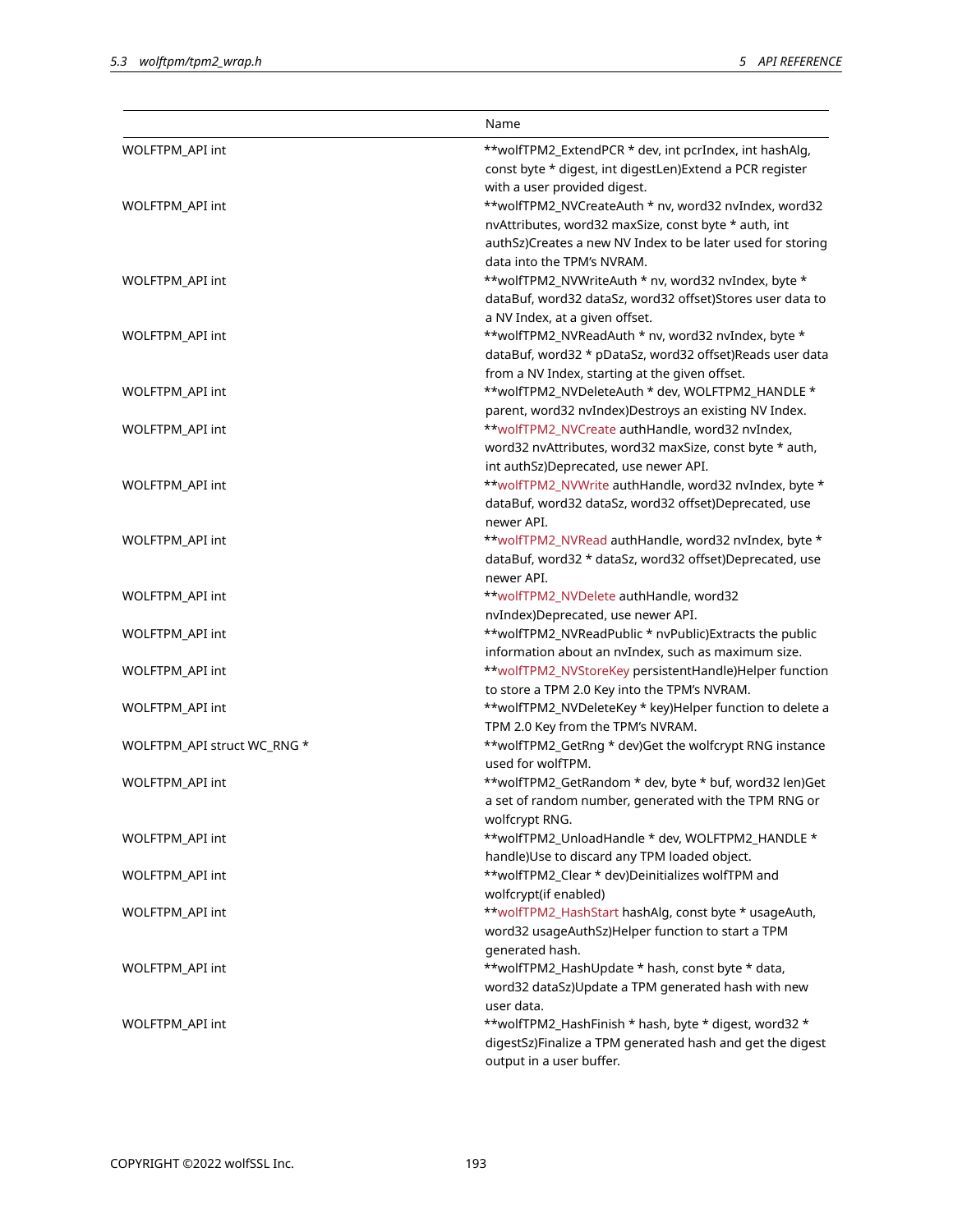|                 | Name                                                                                                                                                                                                              |
|-----------------|-------------------------------------------------------------------------------------------------------------------------------------------------------------------------------------------------------------------|
| WOLFTPM_API int | **wolfTPM2_LoadKeyedHashKey * key,<br>WOLFTPM2_HANDLE * parent, int hashAlg, const byte *<br>keyBuf, word32 keySz, const byte * usageAuth, word32<br>usageAuthSz)Creates and loads a new TPM key of               |
| WOLFTPM_API int | KeyedHash type, typically used for HMAC operations.<br>**wolfTPM2_HmacStart hashAlg, const byte * keyBuf,<br>word32 keySz, const byte * usageAuth, word32<br>usageAuthSz)Helper function to start a TPM generated |
| WOLFTPM_API int | hmac.<br>**wolfTPM2_HmacUpdate * hmac, const byte * data,<br>word32 dataSz)Update a TPM generated hmac with new                                                                                                   |
| WOLFTPM_API int | user data.<br>**wolfTPM2_HmacFinish * hmac, byte * digest, word32 *<br>digestSz)Finalize a TPM generated hmac and get the digest                                                                                  |
| WOLFTPM_API int | output in a user buffer.<br>**wolfTPM2_LoadSymmetricKey * key, int alg, const byte *<br>keyBuf, word32 keySz)Loads an external symmetric key                                                                      |
| WOLFTPM_API int | into the TPM.<br>wolfTPM2_EncryptDecryptBlock(WOLFTPM2_DEV * key,<br>const byte * in, byte * out, word32 inOutSz, byte * iv,                                                                                      |
| WOLFTPM_API int | word32 ivSz, int isDecrypt)<br>wolfTPM2_EncryptDecrypt(WOLFTPM2_DEV * key, const<br>byte * in, byte * out, word32 inOutSz, byte * iv, word32                                                                      |
| WOLFTPM_API int | ivSz, int isDecrypt)<br>**wolfTPM2_SetCommand commandCode, int<br>enableFlag)Vendor specific TPM command, used to enable                                                                                          |
| WOLFTPM_API int | other restricted TPM commands.<br>**wolfTPM2_Shutdown * dev, int doStartup)Helper<br>function to shutdown or reset the TPM.                                                                                       |
| WOLFTPM_API int | **wolfTPM2_UnloadHandles * dev, word32 handleStart,<br>word32 handleCount)One-shot API to unload subsequent<br>TPM handles.                                                                                       |
| WOLFTPM_API int | **wolfTPM2_UnloadHandles_AllTransient * dev)One-shot<br>API to unload all transient TPM handles.                                                                                                                  |
| WOLFTPM_API int | **wolfTPM2_GetKeyTemplate_RSA<br>objectAttributes)Prepares a TPM public template for new<br>RSA key based on user selected object attributes.                                                                     |
| WOLFTPM_API int | **wolfTPM2_GetKeyTemplate_ECC sigScheme)Prepares a<br>TPM public template for new ECC key based on user                                                                                                           |
| WOLFTPM_API int | selected object attributes.<br>**wolfTPM2_GetKeyTemplate_Symmetric algMode, int<br>isSign, int isDecrypt)Prepares a TPM public template for                                                                       |
| WOLFTPM_API int | new Symmetric key.<br>**wolfTPM2_GetKeyTemplate_KeyedHash hashAlg, int<br>isSign, int isDecrypt)Prepares a TPM public template for<br>new KeyedHash key.                                                          |
| WOLFTPM_API int | **wolfTPM2_GetKeyTemplate_KeySeal nameAlg)Prepares a<br>TPM public template for new key for sealing secrets.                                                                                                      |
| WOLFTPM_API int | **wolfTPM2_GetKeyTemplate_RSA_EK *<br>publicTemplate)Prepares a TPM public template for<br>generating the TPM Endorsement Key of RSA type.                                                                        |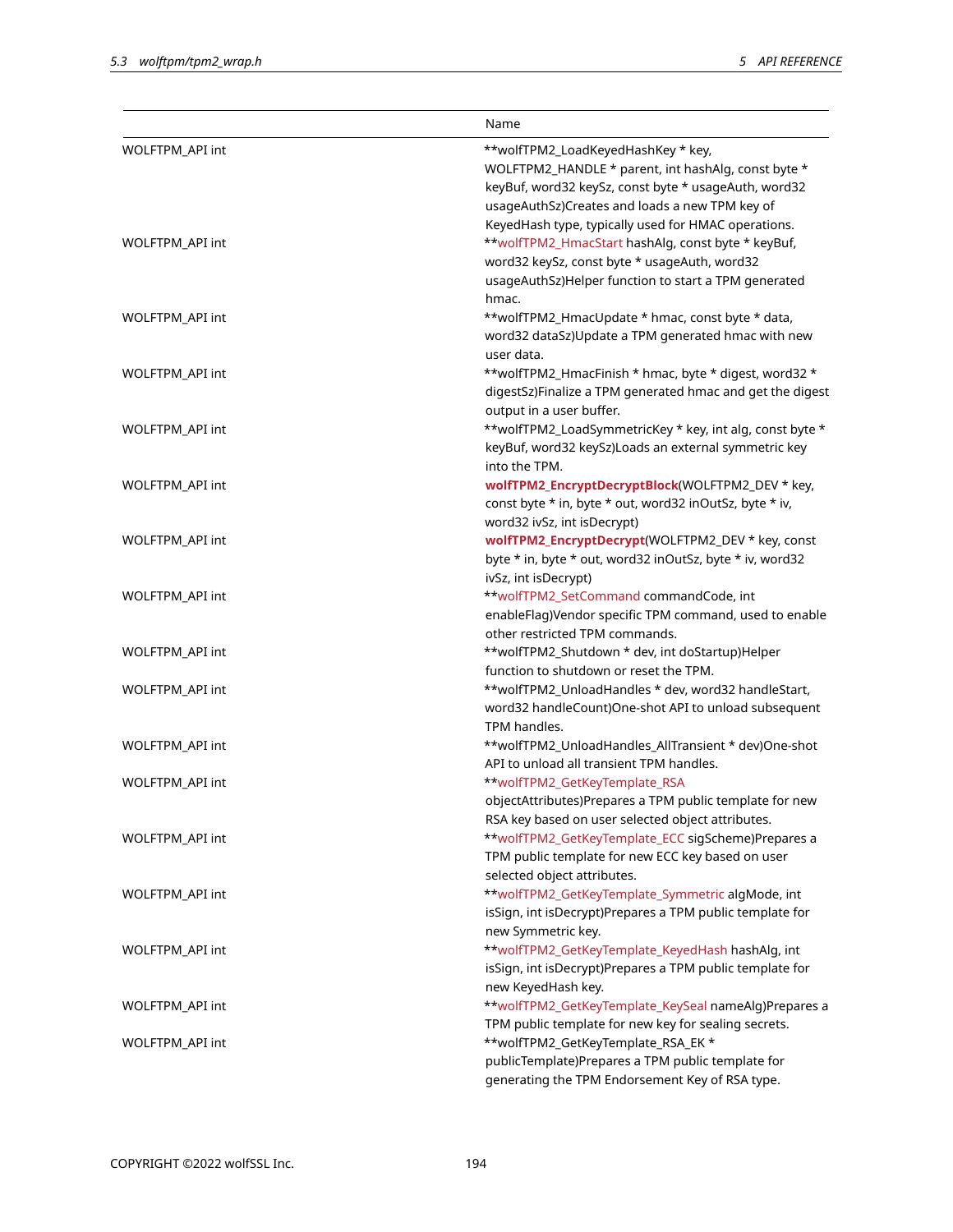|                                      | Name                                                                                                              |
|--------------------------------------|-------------------------------------------------------------------------------------------------------------------|
| WOLFTPM_API int                      | **wolfTPM2_GetKeyTemplate_ECC_EK *                                                                                |
|                                      | publicTemplate)Prepares a TPM public template for                                                                 |
|                                      | generating the TPM Endorsement Key of ECC type.                                                                   |
| WOLFTPM_API int                      | **wolfTPM2_GetKeyTemplate_RSA_SRK *                                                                               |
|                                      | publicTemplate)Prepares a TPM public template for                                                                 |
|                                      | generating a new TPM Storage Key of RSA type.                                                                     |
| WOLFTPM_API int                      | **wolfTPM2_GetKeyTemplate_ECC_SRK *                                                                               |
|                                      | publicTemplate)Prepares a TPM public template for                                                                 |
|                                      | generating a new TPM Storage Key of ECC type.                                                                     |
| WOLFTPM_API int                      | **wolfTPM2_GetKeyTemplate_RSA_AIK *                                                                               |
|                                      | publicTemplate)Prepares a TPM public template for                                                                 |
|                                      | generating a new TPM Attestation Key of RSA type.                                                                 |
| WOLFTPM_API int                      | **wolfTPM2_GetKeyTemplate_ECC_AIK *                                                                               |
|                                      | publicTemplate)Prepares a TPM public template for                                                                 |
|                                      | generating a new TPM Attestation Key of ECC type.                                                                 |
| WOLFTPM_API int                      | **wolfTPM2_SetKeyTemplate_Unique * publicTemplate,                                                                |
|                                      | const byte * unique, int uniqueSz)Sets the unique area of a                                                       |
|                                      | public template used by Create or CreatePrimary.                                                                  |
| WOLFTPM_API int                      | **wolfTPM2_GetNvAttributesTemplate auth, word32 *                                                                 |
|                                      | nvAttributes)Prepares a TPM NV Index template.                                                                    |
| WOLFTPM_API int                      | **wolfTPM2_CreateEK alg)Generates a new TPM                                                                       |
|                                      | Endorsement key, based on the user selected algorithm,                                                            |
|                                      | RSA or ECC.                                                                                                       |
| WOLFTPM_API int                      | **wolfTPM2_CreateSRK alg, const byte * auth, int                                                                  |
|                                      | authSz)Generates a new TPM Primary Key that will be used                                                          |
|                                      | as a Storage Key for other TPM keys.                                                                              |
| WOLFTPM_API int                      | **wolfTPM2_CreateAndLoadAIK * srkKey, const byte *                                                                |
|                                      | auth, int authSz)Generates a new TPM Attestation Key                                                              |
|                                      | under the provided Storage Key.                                                                                   |
| WOLFTPM_API int                      | **wolfTPM2_GetTime * getTimeOut)One-shot API to                                                                   |
|                                      | generate a TPM signed timestamp.                                                                                  |
| WOLFTPM_LOCAL int                    | wolfTPM2_RSA_Salt(struct WOLFTPM2_DEV * publicArea)                                                               |
| WOLFTPM_LOCAL int<br>WOLFTPM_API int | **wolfTPM2_EncryptSalt * bindAuth, TPM2B_DIGEST * salt)                                                           |
|                                      | wolfTPM2_CryptoDevCb(int devId, wc_CryptoInfo * info,<br>void * ctx)A reference crypto callback API for using the |
|                                      | TPM for crypto offload. This callback function is registered                                                      |
|                                      | using wolfTPM2_SetCryptoDevCb or                                                                                  |
|                                      | wc_CryptoDev_RegisterDevice.                                                                                      |
| WOLFTPM_API int                      | **wolfTPM2_SetCryptoDevCb * tpmCtx, int *                                                                         |
|                                      | pDevId)Register a crypto callback function and return                                                             |
|                                      | assigned devId.                                                                                                   |
| <b>WOLFTPM API int</b>               | **wolfTPM2_ClearCryptoDevCb * dev, int devId)Clears the                                                           |
|                                      | registered crypto callback.                                                                                       |
| WOLFTPM_API WOLFTPM2_DEV.            |                                                                                                                   |
| WOLFTPM_API int                      | **wolfTPM2_Free that was allocated by wolfTPM2_New.                                                               |
| WOLFTPM_API WOLFTPM2_KEYBLOB.        |                                                                                                                   |
| WOLFTPM_API int                      | **wolfTPM2_FreeKeyBlob that was allocated with                                                                    |
|                                      | wolfTPM2_NewKeyBlob.                                                                                              |
| WOLFTPM_API TPMT_PUBLIC.             |                                                                                                                   |
| WOLFTPM_API int                      | **wolfTPM2_FreePublicTemplate that was allocated with                                                             |
|                                      | wolfTPM2_NewPublicTemplate.                                                                                       |
| WOLFTPM_API WOLFTPM2_KEY.            |                                                                                                                   |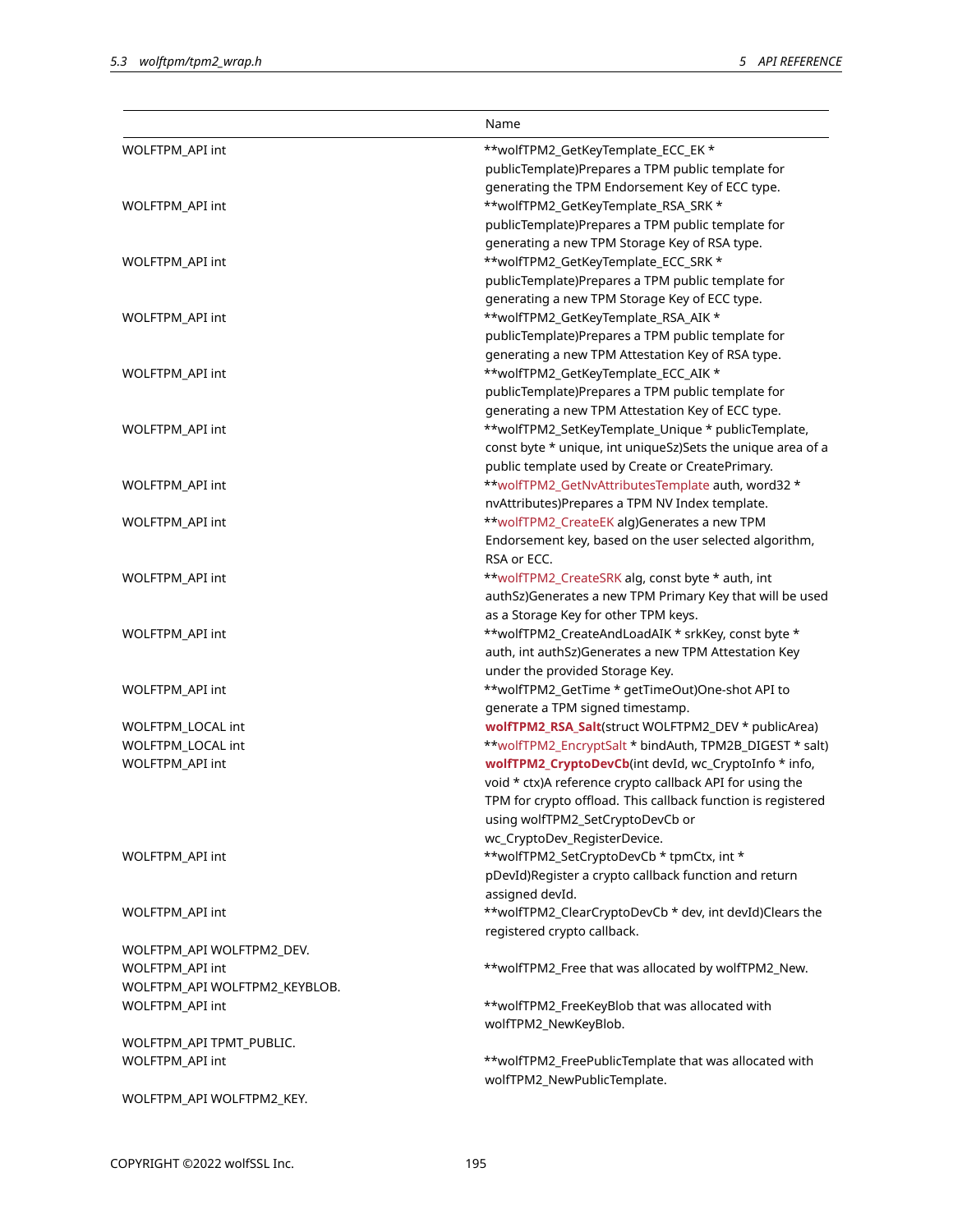|                               | Name                                                         |  |
|-------------------------------|--------------------------------------------------------------|--|
| WOLFTPM_API int               | **wolfTPM2_FreeKey that was allocated with                   |  |
|                               | wolfTPM2_NewKey.                                             |  |
| WOLFTPM_API WOLFTPM2_SESSION. |                                                              |  |
| WOLFTPM_API int               | **wolfTPM2_FreeSession that was allocated with               |  |
|                               | wolfTPM2_NewSession.                                         |  |
| WOLFTPM_API WOLFTPM2_HANDLE * | **wolfTPM2_GetHandleRefFromKey.                              |  |
| WOLFTPM_API WOLFTPM2_HANDLE * | **wolfTPM2_GetHandleRefFromKeyBlob.                          |  |
| WOLFTPM API WOLFTPM2 HANDLE * | **wolfTPM2 GetHandleRefFromSession.                          |  |
| WOLFTPM_API TPM_HANDLE        | wolfTPM2 GetHandleValue(WOLFTPM2_HANDLE *                    |  |
|                               | handle) Get the 32-bit handle value from the                 |  |
|                               | WOLFTPM2_HANDLE.                                             |  |
| WOLFTPM_API int               | **wolfTPM2_SetKeyAuthPassword * key, const byte * auth,      |  |
|                               | int authSz)Set the authentication data for a key.            |  |
| WOLFTPM_API int               | **wolfTPM2_GetKeyBlobAsBuffer * key)Marshal data from        |  |
|                               | a keyblob to a binary buffer. This can be stored to disk for |  |
|                               | loading in a separate process or after power cycling.        |  |
| WOLFTPM_API int               | **wolfTPM2_SetKeyBlobFromBuffer struct. This can be          |  |
|                               | used to load a keyblob that was previously marshaled by      |  |
|                               | wolfTPM2_GetKeyBlobAsBuffer.                                 |  |

# **5.3.4 Attributes**

| Name |
|------|
|      |

# **5.3.5 Types Documentation**

| Enumerator         |   | Value Description |
|--------------------|---|-------------------|
| TPM MFG UNKNOWN    | 0 |                   |
| TPM MFG INFINEON   |   |                   |
| TPM MFG STM        |   |                   |
| TPM MFG MCHP       |   |                   |
| TPM MFG NUVOTON    |   |                   |
| TPM MFG NATIONTECH |   |                   |

# **5.3.5.1 enum WOLFTPM2\_MFG**

# **5.3.5.2 typedef WOLFTPM2\_SESSION**

**typedef struct** WOLFTPM2\_SESSION WOLFTPM2\_SESSION;

# **5.3.5.3 typedef WOLFTPM2\_DEV**

**typedef struct** WOLFTPM2\_DEV WOLFTPM2\_DEV;

# **5.3.5.4 typedef WOLFTPM2\_KEY**

**typedef struct** WOLFTPM2\_KEY WOLFTPM2\_KEY;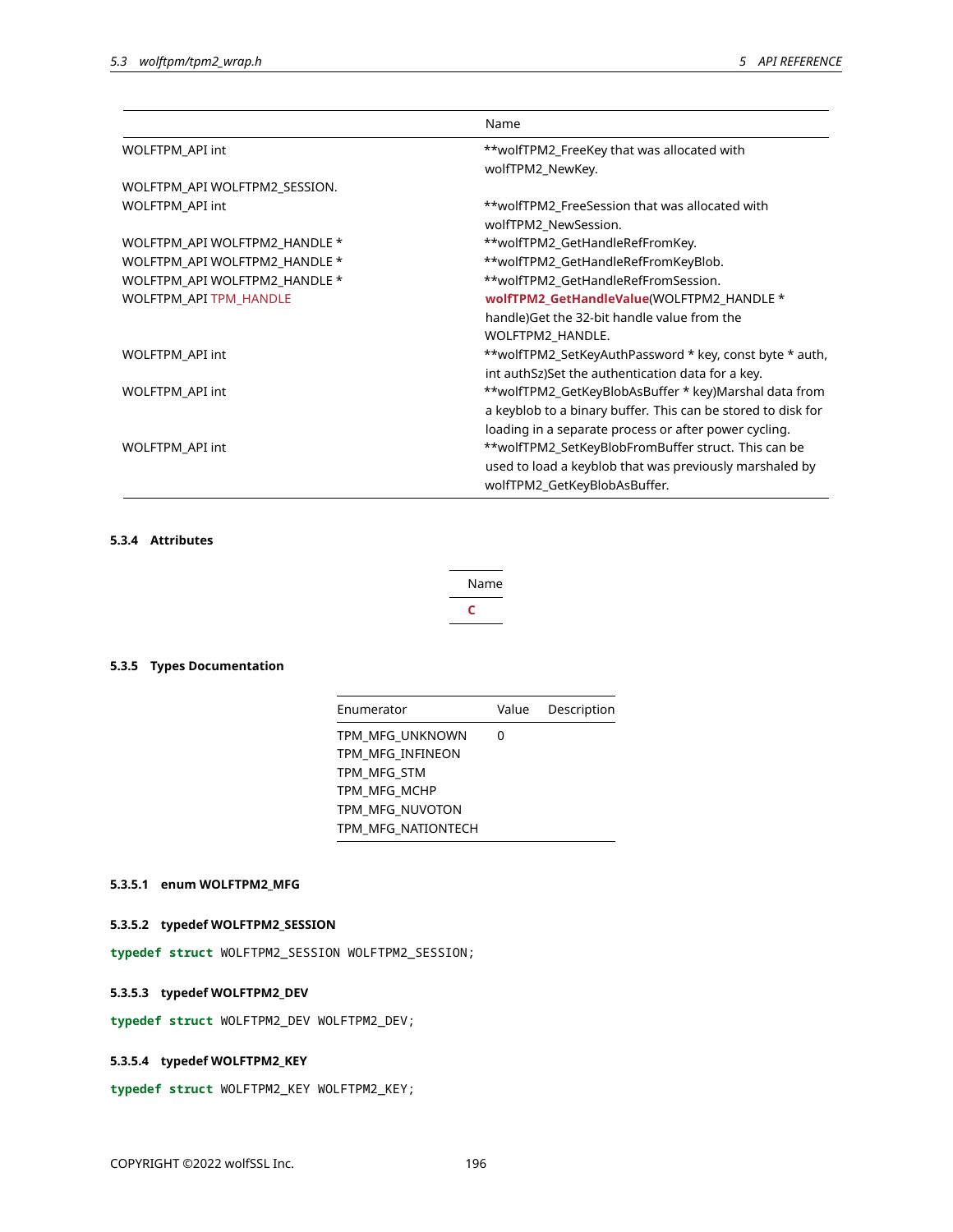### **5.3.5.5 typedef WOLFTPM2\_KEYBLOB**

**typedef struct** WOLFTPM2\_KEYBLOB WOLFTPM2\_KEYBLOB;

### **5.3.5.6 typedef WOLFTPM2\_HASH**

**typedef struct** WOLFTPM2\_HASH WOLFTPM2\_HASH;

#### **5.3.5.7 typedef WOLFTPM2\_NV**

**typedef struct** WOLFTPM2\_NV WOLFTPM2\_NV;

### **5.3.5.8 typedef WOLFTPM2\_HMAC**

**typedef struct** WOLFTPM2\_HMAC WOLFTPM2\_HMAC;

### **5.3.5.9 typedef WOLFTPM2\_BUFFER**

**typedef struct** WOLFTPM2\_BUFFER WOLFTPM2\_BUFFER;

### **5.3.5.10 typedef WOLFTPM2\_MFG**

**typedef enum** WOLFTPM2\_MFG WOLFTPM2\_MFG;

### **5.3.5.11 typedef WOLFTPM2\_CAPS**

<span id="page-196-0"></span>**typedef struct** WOLFTPM2\_CAPS WOLFTPM2\_CAPS;

### **5.3.5.12 typedef CheckWolfKeyCallbackFunc**

<span id="page-196-1"></span>**typedef** int(\* CheckWolfKeyCallbackFunc) (wc\_CryptoInfo \*info, **struct** TpmCryptoDevCtx \*ctx);

#### **5.3.5.13 typedef TpmCryptoDevCtx**

**typedef struct** TpmCryptoDevCtx TpmCryptoDevCtx;

# **5.3.6 Functions Documentation**

#### **5.3.6.1 function wolfTPM2\_Test**

```
WOLFTPM_API int wolfTPM2_Test(
    TPM2HalIoCb ioCb,
    void * userCtx,
    WOLFTPM2_CAPS * caps
```
)

Test initialization of a TPM and optionally the TPM capabilities can be received.

# **Parameters**:

- **ioCb** function pointer to a IO callback (see examples/tpm\_io.h)
- **userCtx** pointer to a user context (can be NULL)
- **caps** to a structure of WOLFTPM2\_CAPS type for returning the TPM capabilities (can be NULL)

#### **See**:

- wolfTPM2\_Init
- TPM2\_Init

### **Return**:

• TPM\_RC\_SUCCESS: successful

COPYRIGHT ©2022 wolfSSL Inc. 197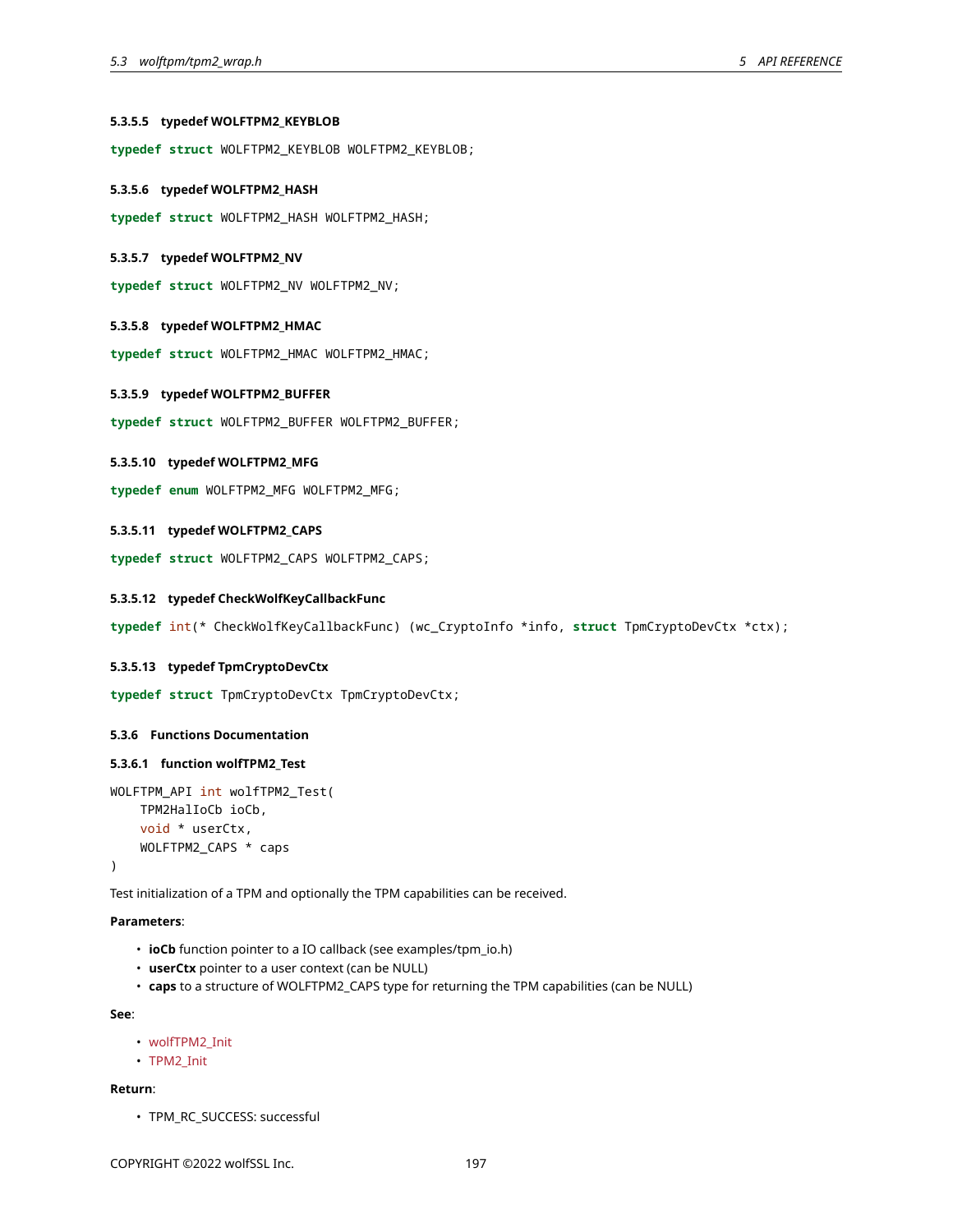- TPM\_RC\_FAILURE: generic failure (check TPM IO and TPM return code)
- BAD\_FUNC\_ARG: check the provided arguments

### **5.3.6.2 function wolfTPM2\_Init**

```
WOLFTPM_API int wolfTPM2_Init(
   WOLFTPM2_DEV * dev,
    TPM2HalIoCb ioCb,
    void * userCtx
)
```
Complete initialization of a TPM.

### **Parameters**:

- **dev** pointer to an empty structure of WOLFTPM2\_DEV type
- **ioCb** function pointer to a IO callback (see examples/tpm\_io.h)
- **userCtx** pointer to a user context (can be NULL)

#### **See**:

- wolfTPM2\_OpenExisting
- wolfTPM2\_Test
- TPM2\_Init

### **Return**:

- TPM\_RC\_SUCCESS: successful
- TPM\_RC\_FAILURE: generic failure (check TPM IO communication)
- BAD\_FUNC\_ARG: check the provided arguments

## *Example*

```
int rc;
WOLFTPM2_DEV dev;
```

```
rc = wolfTPM2_Init(&dev, TPM2_IoCb, userCtx);
if (rc != TPM_RC_SUCCESS) {
    //wolfTPM2_Init failed
    goto exit;
```
}

### **5.3.6.3 function wolfTPM2\_OpenExisting**

```
WOLFTPM_API int wolfTPM2_OpenExisting(
    WOLFTPM2_DEV * dev,
   TPM2HalIoCb ioCb,
    void * userCtx
)
```
Use an already initialized TPM, in its current TPM locality.

# **Parameters**:

- **dev** pointer to an empty structure of WOLFTPM2\_DEV type
- **ioCb** function pointer to a IO callback (see examples/tpm\_io.h)
- **userCtx** pointer to a user context (can be NULL)

- wolfTPM2\_Init
- wolfTPM2\_Cleanup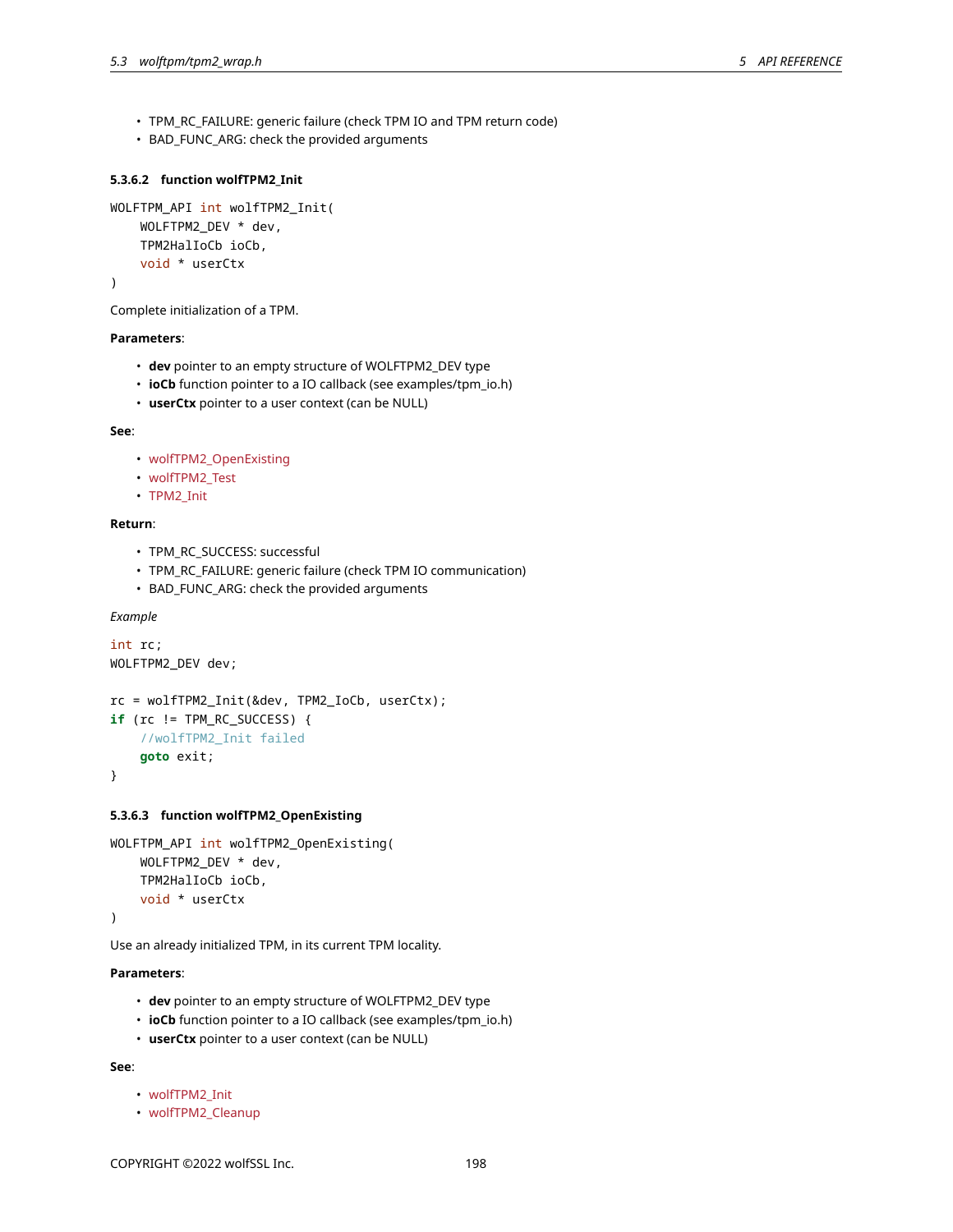### • TPM2\_Init

# **Return**:

- TPM\_RC\_SUCCESS: successful
- TPM\_RC\_FAILURE: generic failure (check TPM IO communication)
- BAD\_FUNC\_ARG: check the provided arguments

## **5.3.6.4 function wolfTPM2\_Cleanup**

```
WOLFTPM_API int wolfTPM2_Cleanup(
```
WOLFTPM2\_DEV \* dev

)

Easy to use TPM and wolfcrypt deinitialization.

### **Parameters**:

• **dev** pointer to a populated structure of WOLFTPM2\_DEV type

#### **See**:

- wolfTPM2\_OpenExisting
- wolfTPM2\_Test
- TPM2\_Init

### **Return**:

- TPM\_RC\_SUCCESS: successful
- TPM\_RC\_FAILURE: generic failure (check TPM IO communication)
- BAD\_FUNC\_ARG: check the provided arguments

**Note**: Calls wolfTPM2\_Cleanup\_ex with appropriate doShutdown parameter

#### *Example*

int rc;

```
rc = wolfTPM2_Cleanup(&dev);
if (rc != TPM_RC_SUCCESS) {
    //wolfTPM2_Cleanup failed
    goto exit;
```
}

#### **5.3.6.5 function wolfTPM2\_Cleanup\_ex**

```
WOLFTPM_API int wolfTPM2_Cleanup_ex(
    WOLFTPM2_DEV * dev,
    int doShutdown
)
```
Deinitialization of a TPM (and wolfcrypt if it was used)

#### **Parameters**:

- **dev** pointer to a populated structure of WOLFTPM2\_DEV type
- **doShutdown** flag value, if true a TPM2\_Shutdown command will be executed

- wolfTPM2\_OpenExisting
- wolfTPM2\_Test
- TPM2\_Init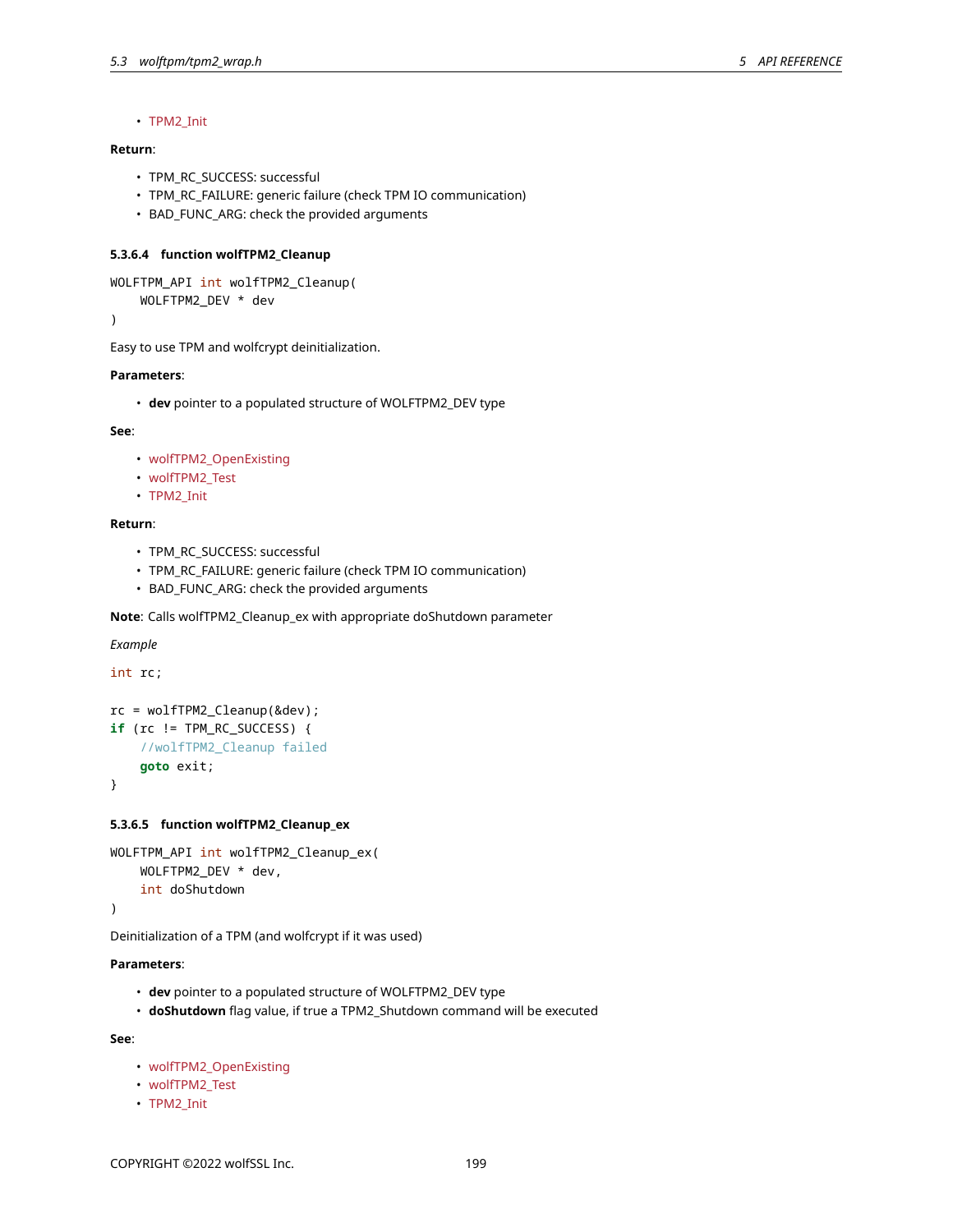**Return**:

- TPM\_RC\_SUCCESS: successful
- TPM\_RC\_FAILURE: generic failure (check TPM IO communication)
- BAD\_FUNC\_ARG: check the provided arguments

*Example*

int rc;

```
//perform TPM2_Shutdown after deinitialization
rc = wolfTPM2_Cleanup_ex(&dev, 1);
if (rc != TPM_RC_SUCCESS) {
    //wolfTPM2_Cleanup_ex failed
    goto exit;
}
```
#### **5.3.6.6 function wolfTPM2\_GetTpmDevId**

```
WOLFTPM_API int wolfTPM2_GetTpmDevId(
    WOLFTPM2_DEV * dev
)
```
Provides the device ID of a TPM.

#### **Parameters**:

• **dev** pointer to an populated structure of WOLFTPM2\_DEV type

### **See**:

```
• wolfTPM2_GetCapabilities
```
• wolfTPM2\_Init

#### **Return**:

- an integer value of a valid TPM device ID
- or INVALID\_DEVID if the TPM initialization could not extract DevID

*Example*

int tpmDevId;

```
tpmDevId = wolfTPM2_GetTpmDevId(&dev);
if (tpmDevId != INVALID_DEVID) {
    //wolfTPM2_Cleanup_ex failed
    goto exit;
}
```
#### **5.3.6.7 function wolfTPM2\_SelfTest**

```
WOLFTPM_API int wolfTPM2_SelfTest(
    WOLFTPM2_DEV * dev
```
)

Asks the TPM to perform its self test.

#### **Parameters**:

• **dev** pointer to a populated structure of WOLFTPM2\_DEV type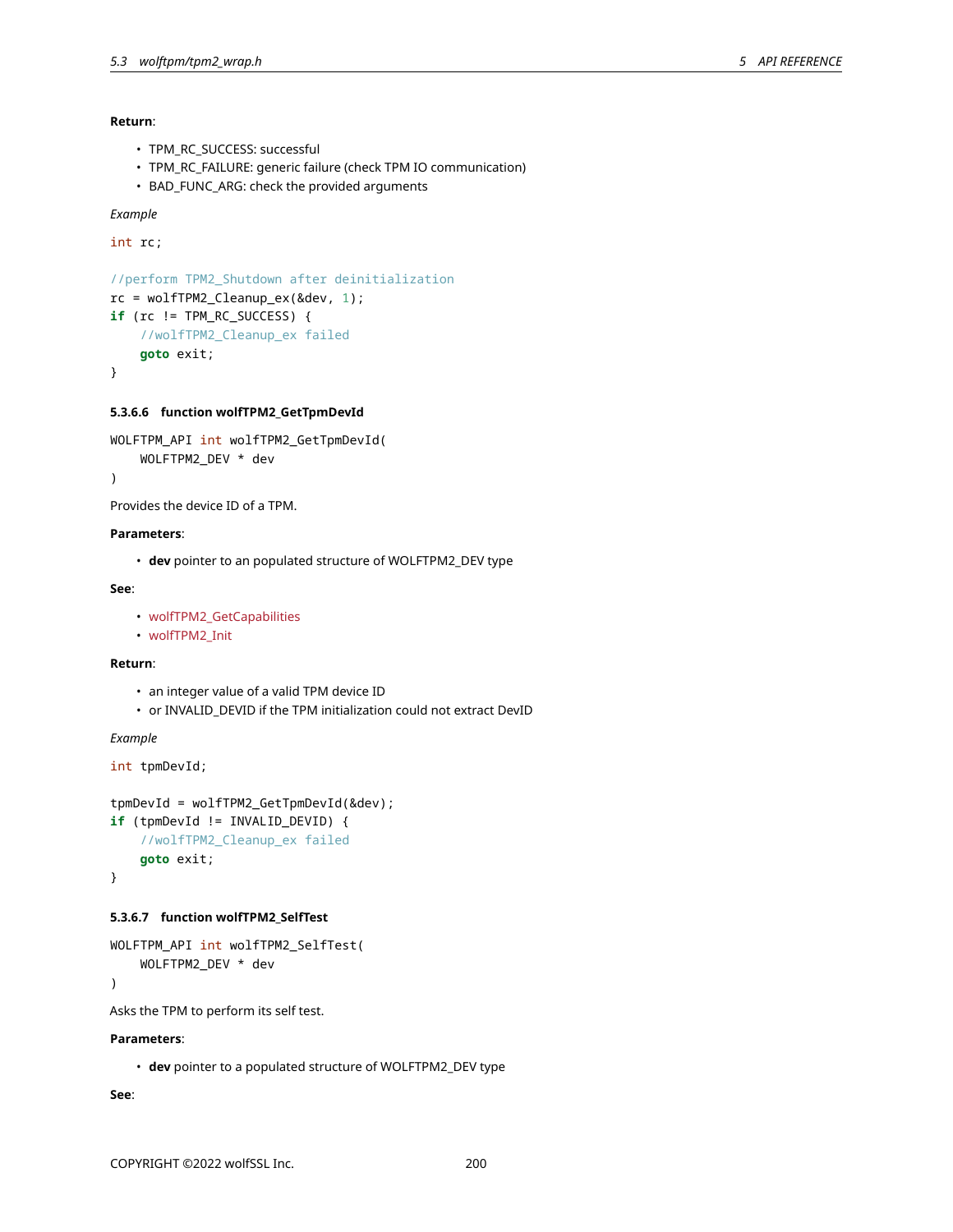- wolfTPM2\_OpenExisting
- wolfTPM2\_Test
- TPM2\_Init

## **Return**:

- TPM\_RC\_SUCCESS: successful
- TPM\_RC\_FAILURE: generic failure (check TPM IO communication and TPM return code)
- BAD\_FUNC\_ARG: check the provided arguments

*Example*

int rc;

```
//perform TPM2_Shutdown after deinitialization
rc = wolfTPM2_SelfTest(&dev);
if (rc != TPM_RC_SUCCESS) {
    //wolfTPM2_SelfTest failed
    goto exit;
}
```
### **5.3.6.8 function wolfTPM2\_GetCapabilities**

```
WOLFTPM_API int wolfTPM2_GetCapabilities(
    WOLFTPM2_DEV * dev,
    WOLFTPM2_CAPS * caps
)
```
Reported the available TPM capabilities.

#### **Parameters**:

- **dev** pointer to a populated structure of WOLFTPM2\_DEV type
- **caps** pointer to an empty structure of WOLFTPM2\_CAPS type to store the capabilities

### **See**:

- wolfTPM2\_GetTpmDevId
- wolfTPM2\_SelfTest
- wolfTPM2\_Init

#### **Return**:

- TPM\_RC\_SUCCESS: successful
- TPM\_RC\_FAILURE: generic failure (check TPM IO communication and TPM return code)
- BAD\_FUNC\_ARG: check the provided arguments

#### *Example*

```
int rc;
WOLFTPM2_CAPS caps;
```

```
//perform TPM2_Shutdown after deinitialization
rc = wolfTPM2_GetCapabilities(&dev, &caps);
if (rc != TPM_RC_SUCCESS) {
    //wolfTPM2_GetCapabilities failed
    goto exit;
}
```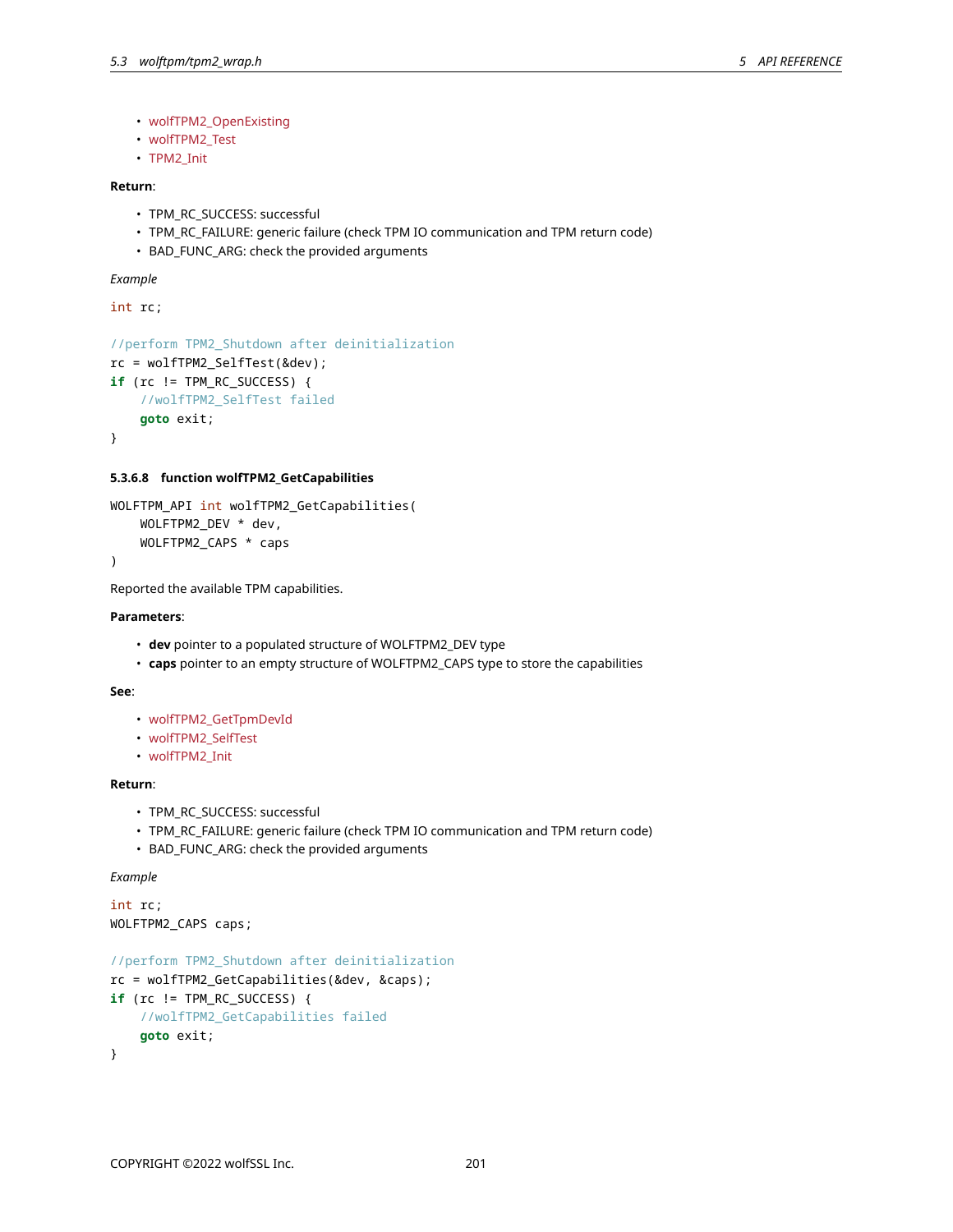### **5.3.6.9 function wolfTPM2\_UnsetAuth**

```
WOLFTPM_API int wolfTPM2_UnsetAuth(
    WOLFTPM2_DEV * dev,
    int index
```
)

Clears one of the TPM Authorization slots, pointed by its index number.

#### **Parameters**:

- **dev** pointer to a TPM2\_DEV struct
- **index** integer value, specifying the TPM Authorization slot, between zero and three

#### **See**:

- wolfTPM2\_SetAuth
- wolfTPM2\_SetAuthPassword
- wolfTPM2\_SetAuthHandle
- wolfTPM2\_SetAuthSession

#### **Return**:

- TPM\_RC\_SUCCESS: successful
- TPM\_RC\_FAILURE: unable to get lock on the TPM2 Context
- BAD\_FUNC\_ARG: check the provided arguments

### **5.3.6.10 function wolfTPM2\_SetAuth**

```
WOLFTPM_API int wolfTPM2_SetAuth(
    WOLFTPM2_DEV * dev,
    int index,
    TPM_HANDLE sessionHandle,
    const TPM2B_AUTH * auth,
    TPMA_SESSION sessionAttributes,
    const TPM2B_NAME * name
```
## )

Sets a TPM Authorization slot using the provided index, session handle, attributes and auth.

### **Parameters**:

- **dev** pointer to a TPM2\_DEV struct
- **index** integer value, specifying the TPM Authorization slot, between zero and three
- **sessionHandle** integer value of TPM\_HANDLE type
- **auth** pointer to a structure of type TPM2B\_AUTH containing one TPM Authorization
- **sessionAttributes** integer value of type TPMA\_SESSION, selecting one or more attributes for the Session
- **name** pointer to a TPM2B\_NAME structure

#### **See**:

- wolfTPM2\_SetAuthPassword
- wolfTPM2\_SetAuthHandle
- wolfTPM2\_SetAuthSession

#### **Return**:

- TPM\_RC\_SUCCESS: successful
- BAD\_FUNC\_ARG: check the provided arguments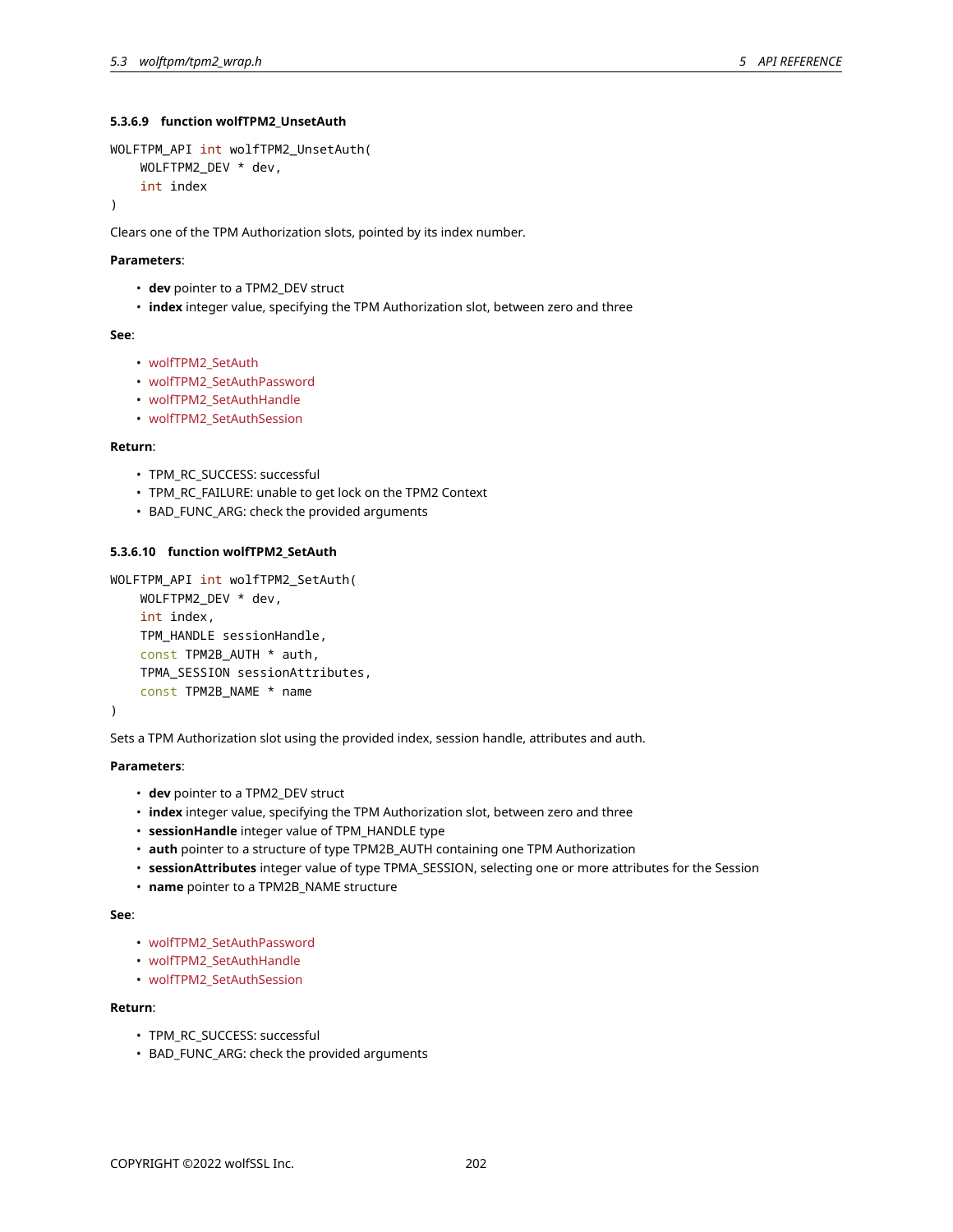**Note**: It is recommended to use one of the other wolfTPM2 wrappers, like wolfTPM2\_SetAuthPassword. Because the wolfTPM2\_SetAuth wrapper provides complete control over the TPM Authorization slot for advanced use cases. In most scenarios, wolfTPM2\_SetAuthHandle and SetAuthPassword are used.

### **5.3.6.11 function wolfTPM2\_SetAuthPassword**

```
WOLFTPM_API int wolfTPM2_SetAuthPassword(
    WOLFTPM2_DEV * dev,
    int index,
    const TPM2B_AUTH * auth
)
```
Sets a TPM Authorization slot using the provided user auth, typically a password.

### **Parameters**:

- **dev** pointer to a TPM2\_DEV struct
- **index** integer value, specifying the TPM Authorization slot, between zero and three
- **auth** pointer to a structure of type TPM2B\_AUTH, typically containing a TPM Key Auth

#### **See**:

- wolfTPM2\_SetAuthHandle
- wolfTPM2\_SetAuthSession
- wolfTPM2\_SetAuth

### **Return**:

- TPM\_RC\_SUCCESS: successful
- BAD\_FUNC\_ARG: check the provided arguments

**Note**: Often used for authorizing the loading and use of TPM keys, including Primary Keys

### **5.3.6.12 function wolfTPM2\_SetAuthHandle**

```
WOLFTPM_API int wolfTPM2_SetAuthHandle(
    WOLFTPM2_DEV * dev,
    int index,
    const WOLFTPM2_HANDLE * handle
```
)

Sets a TPM Authorization slot using the user auth associated with a wolfTPM2 Handle.

### **Parameters**:

- **dev** pointer to a TPM2\_DEV struct
- **index** integer value, specifying the TPM Authorization slot, between zero and three
- **handle** pointer to a populated structure of WOLFTPM2\_HANDLE type

#### **See**:

- wolfTPM2\_SetAuth
- wolfTPM2\_SetAuthPassword
- wolfTPM2\_SetAuthHandle
- wolfTPM2\_SetAuthSession

## **Return**:

- TPM\_RC\_SUCCESS: successful
- BAD\_FUNC\_ARG: check the provided arguments

**Note**: This wrapper is especially useful when using a TPM key for multiple operations and TPM Authorization is required again.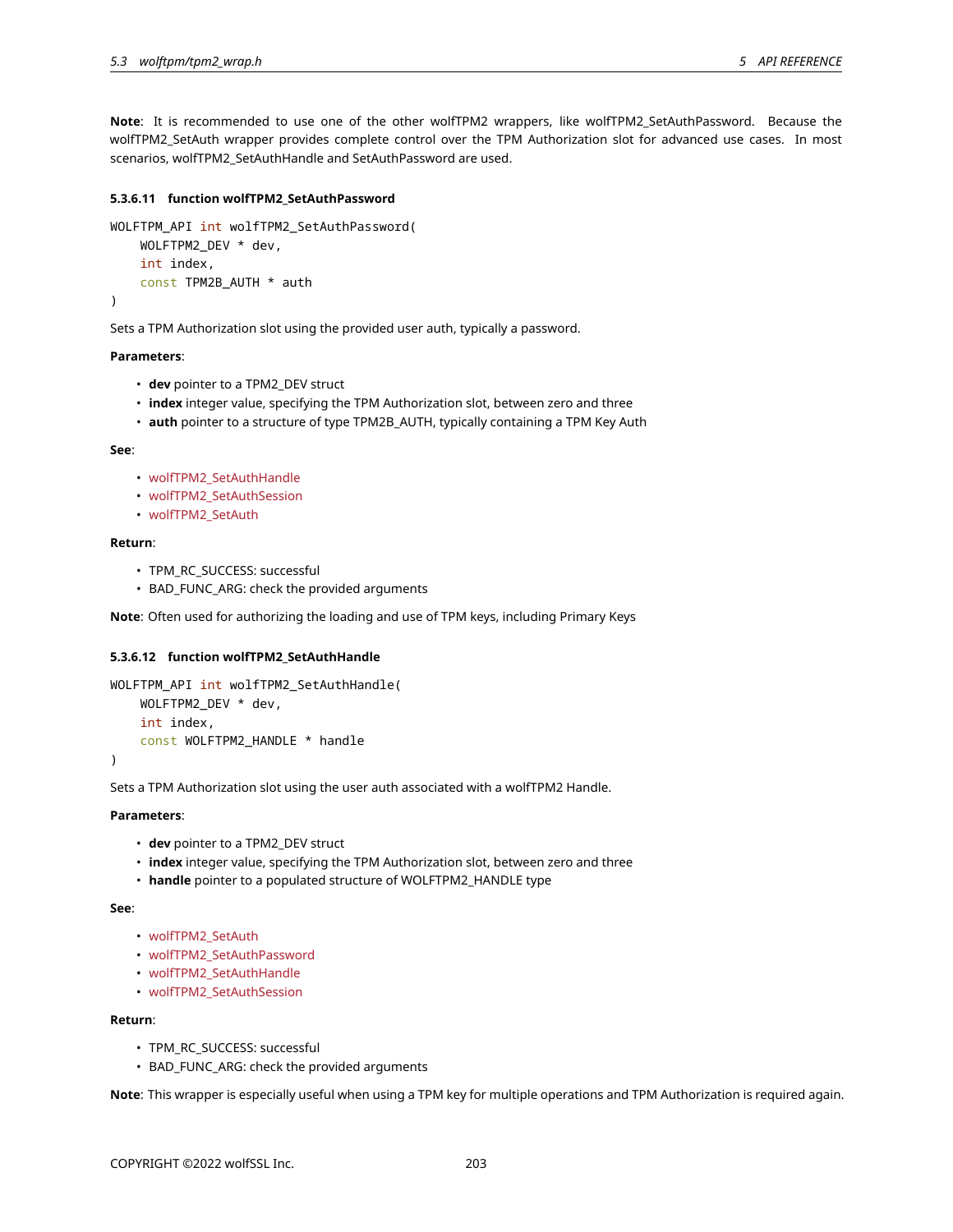### **5.3.6.13 function wolfTPM2\_SetAuthSession**

```
WOLFTPM_API int wolfTPM2_SetAuthSession(
    WOLFTPM2_DEV * dev,
    int index,
    const WOLFTPM2_SESSION * tpmSession,
    TPMA_SESSION sessionAttributes
)
```
Sets a TPM Authorization slot using the provided TPM session handle, index and session attributes.

### **Parameters**:

- **dev** pointer to a TPM2\_DEV struct
- **index** integer value, specifying the TPM Authorization slot, between zero and three
- **tpmSession** sessionHandle integer value of TPM\_HANDLE type
- **sessionAttributes** integer value of type TPMA\_SESSION, selecting one or more attributes for the Session

#### **See**:

- wolfTPM2\_SetAuth
- wolfTPM2\_SetAuthPassword
- wolfTPM2\_SetAuthHandle

### **Return**:

- TPM\_RC\_SUCCESS: successful
- BAD\_FUNC\_ARG: check the provided arguments

**Note**: This wrapper is useful for configuring TPM sessions, e.g. session for parameter encryption

#### **5.3.6.14 function wolfTPM2\_SetAuthHandleName**

```
WOLFTPM_API int wolfTPM2_SetAuthHandleName(
    WOLFTPM2_DEV * dev,
    int index,
    const WOLFTPM2_HANDLE * handle
)
```
Updates the Name used in a TPM Session with the Name associated with wolfTPM2 Handle.

#### **Parameters**:

- **dev** pointer to a TPM2\_DEV struct
- **index** integer value, specifying the TPM Authorization slot, between zero and three
- **handle** pointer to a populated structure of WOLFTPM2\_HANDLE type

# **See**:

- wolfTPM2\_SetAuth
- wolfTPM2\_SetAuthPassword
- wolfTPM2\_SetAuthHandle
- wolfTPM2\_SetAuthSession

# **Return**:

- TPM\_RC\_SUCCESS: successful
- BAD\_FUNC\_ARG: check the provided arguments

**Note**: Typically, this wrapper is used from another wrappers and in very specific use cases. For example, wolfTPM2\_NVWriteAuth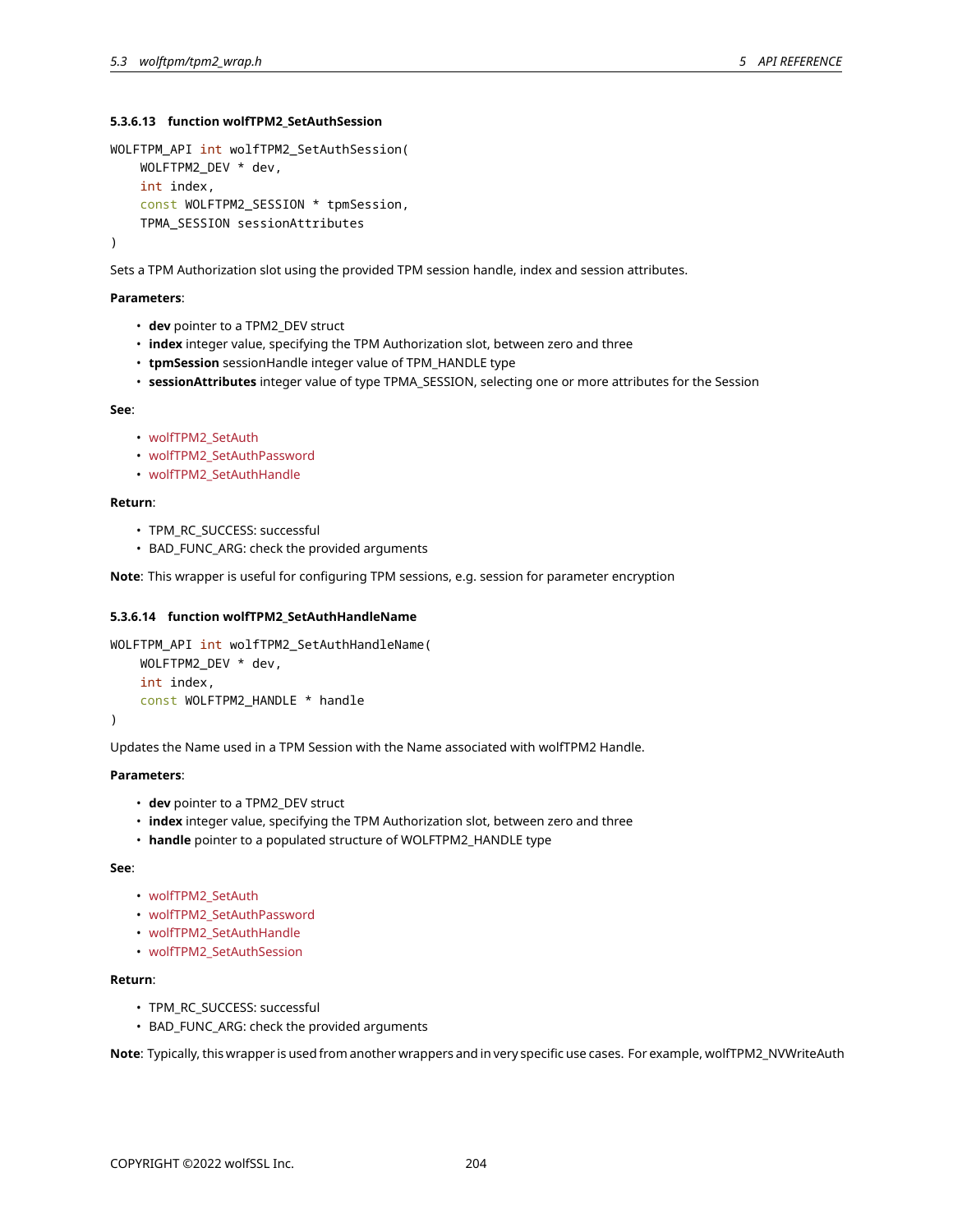### **5.3.6.15 function wolfTPM2\_StartSession**

```
WOLFTPM_API int wolfTPM2_StartSession(
    WOLFTPM2_DEV * dev,
    WOLFTPM2_SESSION * session,
    WOLFTPM2_KEY * tpmKey,
    WOLFTPM2_HANDLE * bind,
    TPM_SE sesType,
    int encDecAlg
\lambda
```
Create a TPM session, Policy, HMAC or Trial.

#### **Parameters**:

- **dev** pointer to a TPM2\_DEV struct
- **session** pointer to an empty WOLFTPM2\_SESSION struct
- **tpmKey** pointer to a WOLFTPM2\_KEY that will be used as a salt for the session
- **bind** pointer to a WOLFTPM2\_HANDLE that will be used to make the session bounded
- **sesType** byte value, the session type (HMAC, Policy or Trial)
- **encDecAlg** integer value, specifying the algorithm in case of parameter encryption

**See**: wolfTPM2\_SetAuthSession

#### **Return**:

- TPM\_RC\_SUCCESS: successful
- BAD\_FUNC\_ARG: check the provided arguments

**Note**: This wrapper can also be used to start TPM session for parameter encryption, see wolfTPM nvram or keygen example

### **5.3.6.16 function wolfTPM2\_CreateAuthSession\_EkPolicy**

```
WOLFTPM_API int wolfTPM2_CreateAuthSession_EkPolicy(
    WOLFTPM2_DEV * dev,
    WOLFTPM2_SESSION * tpmSession
)
```
Creates a TPM session with Policy Secret to satisfy the default EK policy.

### **Parameters**:

- **dev** pointer to a TPM2\_DEV struct
- **session** pointer to an empty WOLFTPM2\_SESSION struct

#### **See**:

- wolfTPM2\_SetAuthSession
- wolfTPM2\_StartAuthSession

#### **Return**:

- TPM\_RC\_SUCCESS: successful
- BAD\_FUNC\_ARG: check the provided arguments
- TPM\_RC\_FAILURE: check TPM return code, check available handles, check TPM IO

**Note**: This wrapper can be used only if the EK authorization is not changed from default

### **5.3.6.17 function wolfTPM2\_CreatePrimaryKey**

```
WOLFTPM_API int wolfTPM2_CreatePrimaryKey(
    WOLFTPM2_DEV * dev,
    WOLFTPM2_KEY * key,
```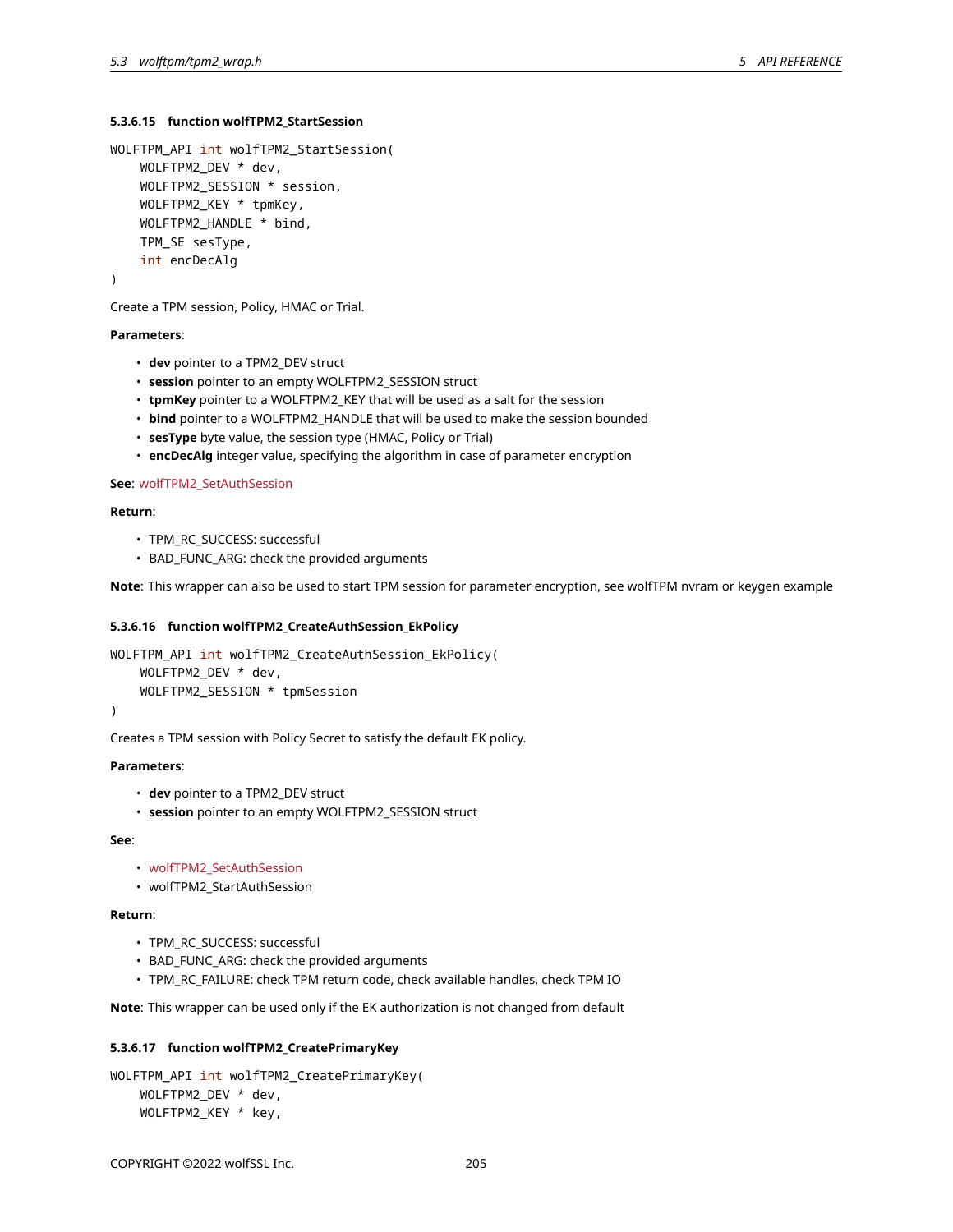```
TPM_HANDLE primaryHandle,
TPMT_PUBLIC * publicTemplate,
const byte * auth,
int authSz
```
)

Single function to prepare and create a TPM 2.0 Primary Key.

### **Parameters**:

- **dev** pointer to a TPM2\_DEV struct
- **key** pointer to an empty struct of WOLFTPM2\_KEY type
- **primaryHandle** integer value, specifying one of four TPM 2.0 Primary Seeds: TPM\_RH\_OWNER, TPM\_RH\_ENDORSEMENT, TPM\_RH\_PLATFORM or TPM\_RH\_NULL
- **publicTemplate** pointer to a TPMT\_PUBLIC structure populated manually or using one of the wolfTPM2\_GetKeyTemplate\_… wrappers
- **auth** pointer to a string constant, specifying the password authorization for the Primary Key
- **authSz** integer value, specifying the size of the password authorization, in bytes

**See**:

- wolfTPM2\_CreateKey
- wolfTPM2\_GetKeyTemplate\_RSA
- wolfTPM2\_GetKeyTemplate\_ECC

#### **Return**:

- TPM\_RC\_SUCCESS: successful
- TPM\_RC\_FAILURE: generic failure (check TPM IO and TPM return code)
- BAD\_FUNC\_ARG: check the provided arguments

**Note**: TPM 2.0 allows only asymmetric RSA or ECC primary keys. Afterwards, both symmetric and asymmetric keys can be created under a TPM 2.0 Primary Key Typically, Primary Keys are used to create Hierarchies of TPM 2.0 Keys. The TPM uses a Primary Key to wrap the other keys, signing or decrypting.

#### **5.3.6.18 function wolfTPM2\_ChangeAuthKey**

```
WOLFTPM_API int wolfTPM2_ChangeAuthKey(
    WOLFTPM2_DEV * dev,
    WOLFTPM2_KEY * key,
    WOLFTPM2 HANDLE * parent,
    const byte * auth,
    int authSz
```
)

Change the authorization secret of a TPM 2.0 key.

### **Parameters**:

- **dev** pointer to a TPM2\_DEV struct
- **key** pointer to an empty struct of WOLFTPM2\_KEY type
- **parent** pointer to a struct of WOLFTPM2\_HANDLE type, specifying a TPM 2.0 Primary Key to be used as the parent(Storage Key)
- **auth** pointer to a string constant, specifying the password authorization of the TPM 2.0 key
- **authSz** integer value, specifying the size of the password authorization, in bytes

- wolfTPM2\_CreatePrimaryKey
- wolfTPM2\_SetAuthHandle
- wolfTPM2\_UnloadHandle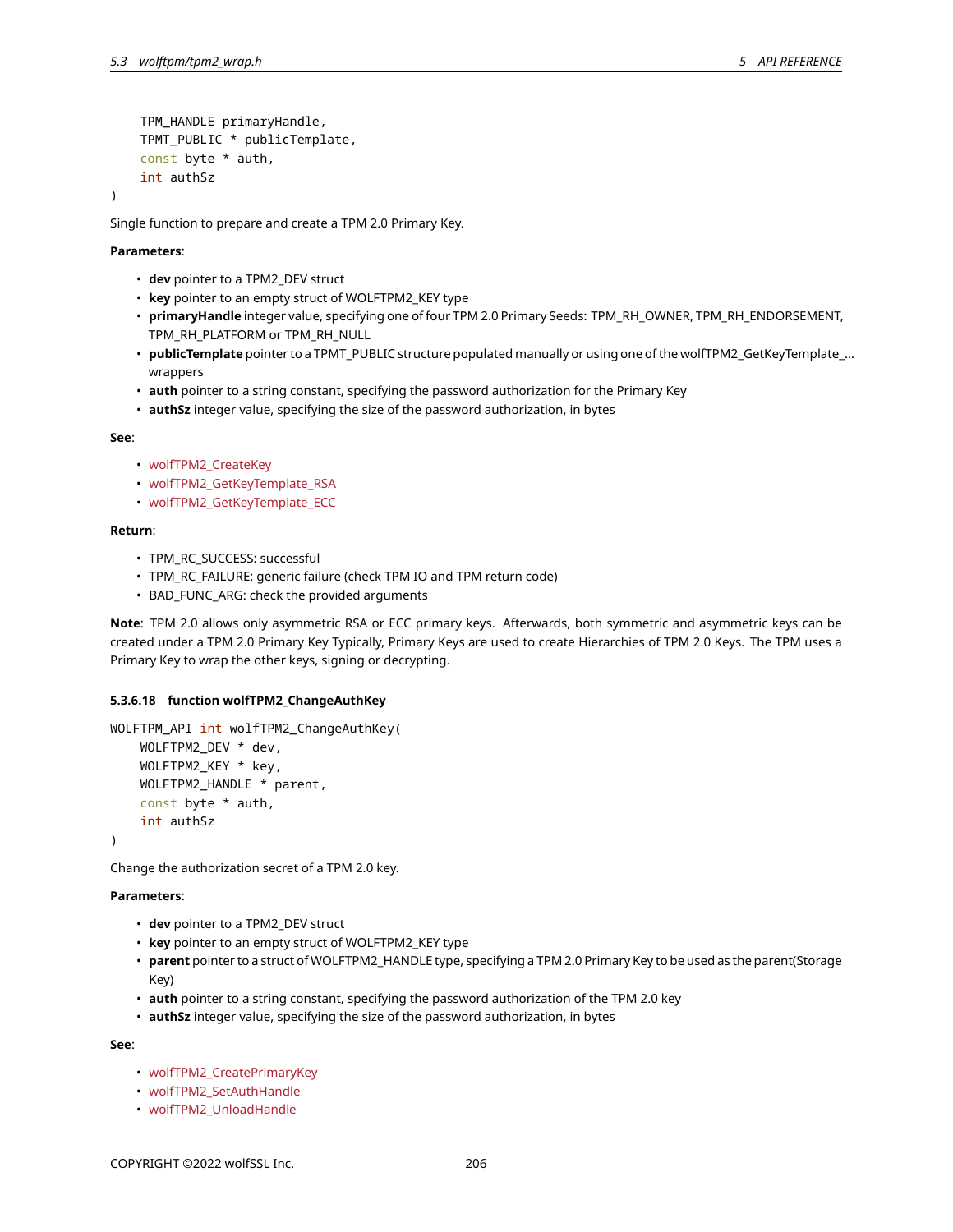#### **Return**:

- TPM\_RC\_SUCCESS: successful
- TPM\_RC\_FAILURE: generic failure (check TPM IO and TPM return code)
- BAD\_FUNC\_ARG: check the provided arguments

**Note**: TPM does not allow the authorization secret of a Primary Key to be changed. Instead, use wolfTPM2\_CreatePrimary to create the same PrimaryKey with a new auth.

### **5.3.6.19 function wolfTPM2\_CreateKey**

```
WOLFTPM_API int wolfTPM2_CreateKey(
    WOLFTPM2_DEV * dev,
    WOLFTPM2_KEYBLOB * keyBlob,
    WOLFTPM2_HANDLE * parent,
    TPMT_PUBLIC * publicTemplate,
    const byte * auth,
    int authSz
```
)

Single function to prepare and create a TPM 2.0 Key.

### **Parameters**:

- **dev** pointer to a TPM2\_DEV struct
- **keyBlob** pointer to an empty struct of WOLFTPM2\_KEYBLOB type
- **parent** pointer to a struct of WOLFTPM2\_HANDLE type, specifying the a 2.0 Primary Key to be used as the parent(Storage Key)
- **publicTemplate** pointer to a TPMT\_PUBLIC structure populated manually or using one of the wolfTPM2\_GetKeyTemplate\_… wrappers
- **auth** pointer to a string constant, specifying the password authorization for the TPM 2.0 Key
- **authSz** integer value, specifying the size of the password authorization, in bytes

#### **See**:

- wolfTPM2\_LoadKey
- wolfTPM2\_GetKeyTemplate\_RSA
- wolfTPM2\_GetKeyTemplate\_ECC
- wolfTPM2\_CreatePrimaryKey

#### **Return**:

- TPM\_RC\_SUCCESS: successful
- TPM\_RC\_FAILURE: generic failure (check TPM IO and TPM return code)
- BAD\_FUNC\_ARG: check the provided arguments

**Note**: This function only creates the key material and stores it into the keyblob argument. To load the key use wolfTPM2\_LoadKey

### **5.3.6.20 function wolfTPM2\_LoadKey**

```
WOLFTPM API int wolfTPM2 LoadKey(
   WOLFTPM2 DEV * dev,
    WOLFTPM2_KEYBLOB * keyBlob,
    WOLFTPM2_HANDLE * parent
)
```
Single function to load a TPM 2.0 key.

### **Parameters**:

• **dev** pointer to a TPM2\_DEV struct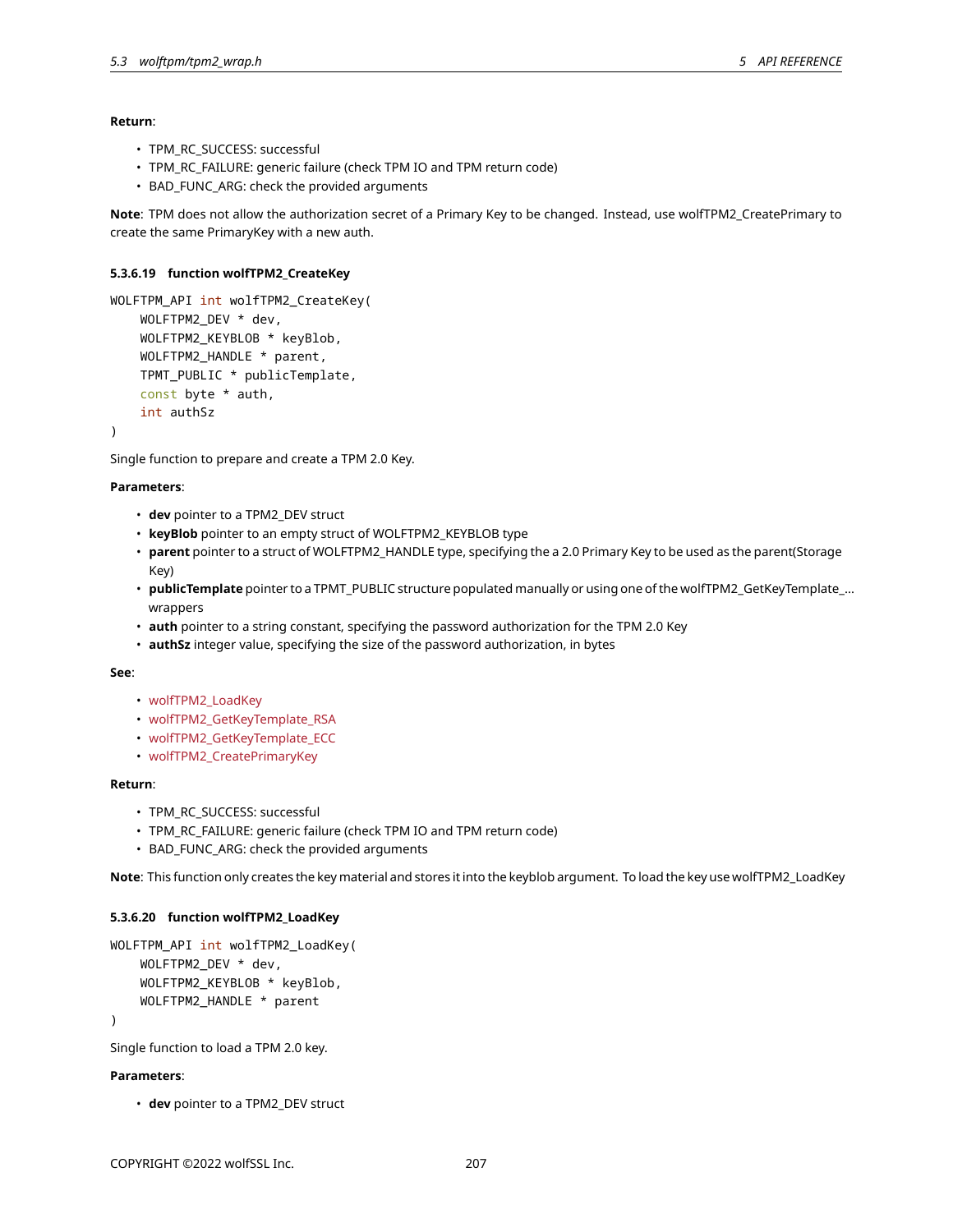- **keyBlob** pointer to a struct of WOLFTPM2\_KEYBLOB type
- **parent** pointer to a struct of WOLFTPM2\_HANDLE type, specifying a TPM 2.0 Primary Key to be used as the parent(Storage Key)

### **See**:

- wolfTPM2\_CreateKey
- wolfTPM2\_CreatePrimaryKey
- wolfTPM2\_GetKeyTemplate\_RSA
- wolfTPM2 GetKeyTemplate ECC

### **Return**:

- TPM\_RC\_SUCCESS: successful
- TPM\_RC\_FAILURE: generic failure (check TPM IO and TPM return code)
- BAD\_FUNC\_ARG: check the provided arguments

**Note**: To load a TPM 2.0 key its parent(Primary Key) should also be loaded prior to this operation. Primary Keys are loaded when they are created.

### **5.3.6.21 function wolfTPM2\_CreateAndLoadKey**

```
WOLFTPM_API int wolfTPM2_CreateAndLoadKey(
    WOLFTPM2_DEV * dev,
    WOLFTPM2_KEY * key,
    WOLFTPM2_HANDLE * parent,
    TPMT_PUBLIC * publicTemplate,
    const byte * auth,
    int authSz
)
```
Single function to create and load a TPM 2.0 Key in one step.

### **Parameters**:

- **dev** pointer to a TPM2\_DEV struct
- **key** pointer to an empty struct of WOLFTPM2\_KEY type
- **parent** pointer to a struct of WOLFTPM2\_HANDLE type, specifying a TPM 2.0 Primary Key to be used as the parent(Storage Key)
- **publicTemplate** pointer to a TPMT\_PUBLIC structure populated manually or using one of the wolfTPM2\_GetKeyTemplate\_… wrappers
- **auth** pointer to a string constant, specifying the password authorization of the TPM 2.0 key
- **authSz** integer value, specifying the size of the password authorization, in bytes

### **See**:

- wolfTPM2\_CreateKey
- wolfTPM2\_GetKeyTemplate\_RSA
- wolfTPM2\_GetKeyTemplate\_ECC

### **Return**:

- TPM\_RC\_SUCCESS: successful
- TPM\_RC\_FAILURE: generic failure (check TPM IO and TPM return code)
- BAD\_FUNC\_ARG: check the provided arguments

# **5.3.6.22 function wolfTPM2\_CreateLoadedKey**

```
WOLFTPM_API int wolfTPM2_CreateLoadedKey(
    WOLFTPM2_DEV * dev,
    WOLFTPM2_KEYBLOB * keyBlob,
```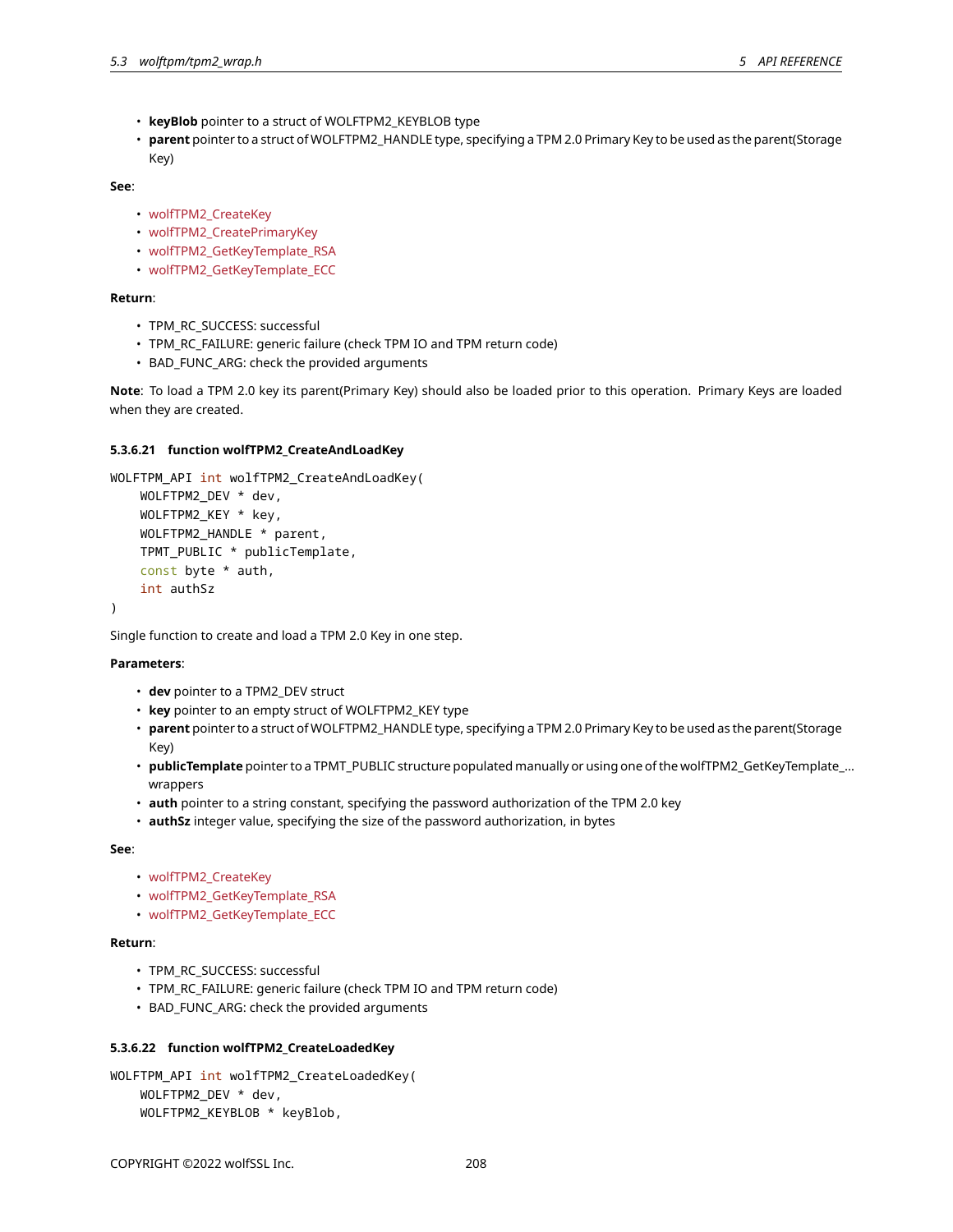```
WOLFTPM2_HANDLE * parent,
TPMT_PUBLIC * publicTemplate,
const byte * auth,
int authSz
```
Creates and loads a key using single TPM 2.0 operation, and stores encrypted private key material.

### **Parameters**:

)

- **dev** pointer to a TPM2\_DEV struct
- **keyBlob** pointer to an empty struct of WOLFTPM2\_KEYBLOB type, contains private key material as encrypted data
- **parent** pointer to a struct of WOLFTPM2\_HANDLE type, specifying a TPM 2.0 Primary Key to be used as the parent(Storage Key)
- **publicTemplate** pointer to a TPMT\_PUBLIC structure populated manually or using one of the wolfTPM2\_GetKeyTemplate\_… wrappers
- **auth** pointer to a string constant, specifying the password authorization of the TPM 2.0 key
- **authSz** integer value, specifying the size of the password authorization, in bytes

#### **See**:

- wolfTPM2\_CreateAndLoadKey
- wolfTPM2\_CreateKey
- wolfTPM2\_LoadKey

### **Return**:

- TPM\_RC\_SUCCESS: successful
- TPM\_RC\_FAILURE: generic failure (check TPM IO and TPM return code)
- BAD\_FUNC\_ARG: check the provided arguments

### **5.3.6.23 function wolfTPM2\_LoadPublicKey**

```
WOLFTPM_API int wolfTPM2_LoadPublicKey(
    WOLFTPM2_DEV * dev,
    WOLFTPM2_KEY * key,
    const TPM2B_PUBLIC * pub
```
)

Wrapper to load the public part of an external key.

### **Parameters**:

- **dev** pointer to a TPM2\_DEV struct
- **key** pointer to an empty struct of WOLFTPM2\_KEY type
- **pub** pointer to a populated structure of TPM2B\_PUBLIC type

#### **See**:

- wolfTPM2\_LoadRsaPublicKey
- wolfTPM2\_LoadEccPublicKey
- wolfTPM2\_wolfTPM2\_LoadPrivateKey

### **Return**:

- TPM\_RC\_SUCCESS: successful
- TPM\_RC\_FAILURE: generic failure (check TPM IO and TPM return code)
- BAD\_FUNC\_ARG: check the provided arguments

**Note**: The key must be formatted to the format expected by the TPM, see the 'pub' argument and the alternative wrappers.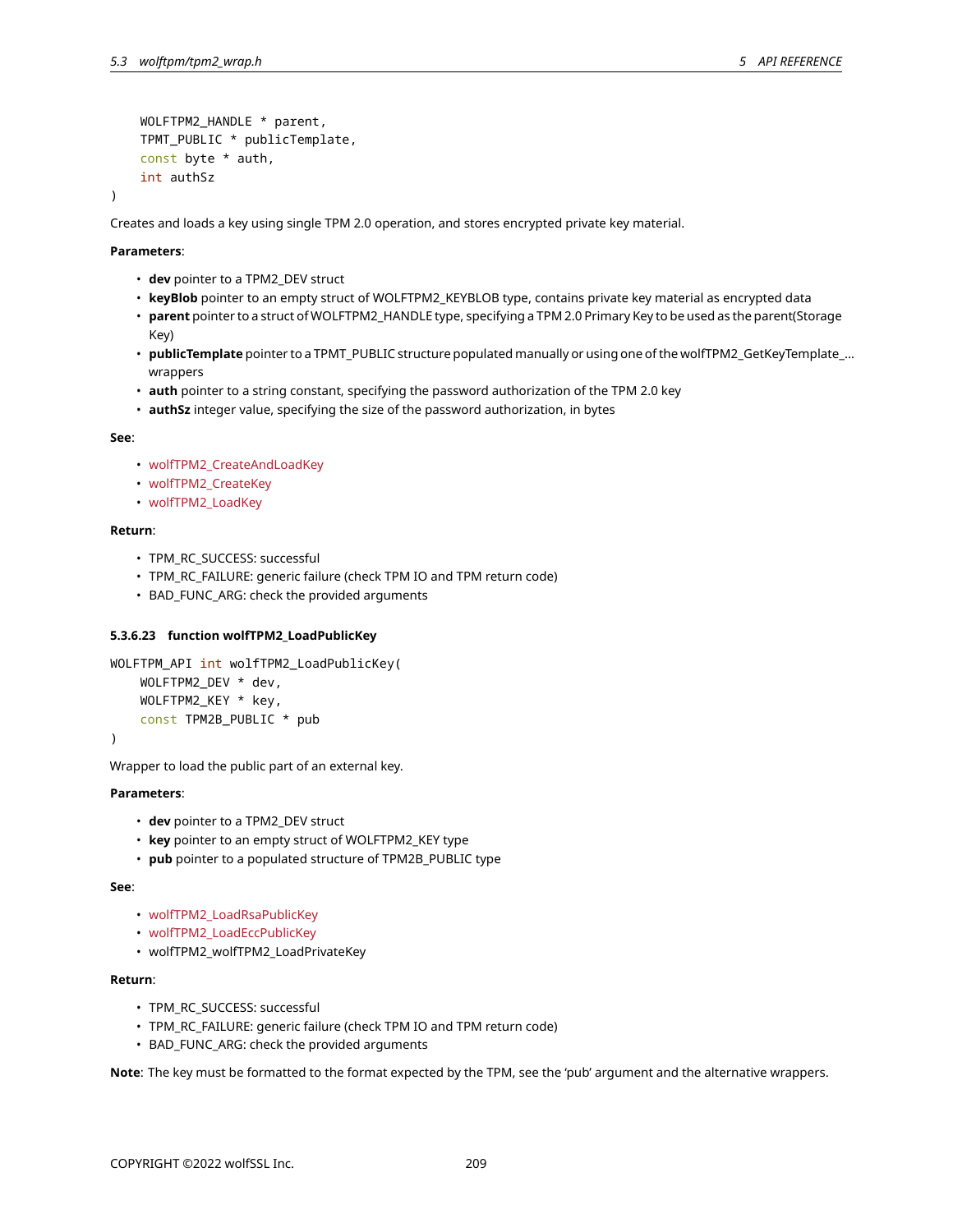### **5.3.6.24 function wolfTPM2\_LoadPrivateKey**

```
WOLFTPM_API int wolfTPM2_LoadPrivateKey(
    WOLFTPM2_DEV * dev,
    const WOLFTPM2_KEY * parentKey,
    WOLFTPM2_KEY * key,
    const TPM2B_PUBLIC * pub,
    TPM2B_SENSITIVE * sens
)
```
Single function to import an external private key and load it into the TPM in one step.

#### **Parameters**:

- **dev** pointer to a TPM2\_DEV struct
- **parentKey** pointer to a struct of WOLFTPM2\_HANDLE type (can be NULL for external keys)
- **key** pointer to an empty struct of WOLFTPM2\_KEY type
- **pub** pointer to a populated structure of TPM2B\_PUBLIC type
- **sens** pointer to a populated structure of TPM2B\_SENSITIVE type

#### **See**:

- wolfTPM2\_CreateKey
- wolfTPM2\_GetKeyTemplate\_RSA
- wolfTPM2\_GetKeyTemplate\_ECC

### **Return**:

- TPM\_RC\_SUCCESS: successful
- TPM\_RC\_FAILURE: generic failure (check TPM IO and TPM return code)
- BAD\_FUNC\_ARG: check the provided arguments

**Note**: The private key material needs to be prepared in a format that the TPM expects, see the 'sens' argument

#### **5.3.6.25 function wolfTPM2\_ImportPrivateKey**

```
WOLFTPM_API int wolfTPM2_ImportPrivateKey(
    WOLFTPM2_DEV * dev,
    const WOLFTPM2_KEY * parentKey,
    WOLFTPM2_KEYBLOB * keyBlob,
    const TPM2B_PUBLIC * pub,
    TPM2B_SENSITIVE * sens
```
)

Single function to import an external private key and load it into the TPM in one step.

# **Parameters**:

- **dev** pointer to a TPM2\_DEV struct
- **parentKey** pointer to a struct of WOLFTPM2\_HANDLE type (can be NULL for external keys)
- **keyBlob** pointer to an empty struct of WOLFTPM2\_KEYBLOB type
- **pub** pointer to a populated structure of TPM2B\_PUBLIC type
- **sens** pointer to a populated structure of TPM2B\_SENSITIVE type

### **See**:

- wolfTPM2\_ImportRsaPrivateKey
- wolfTPM2\_ImportEccPrivateKey

# **Return**:

• TPM\_RC\_SUCCESS: successful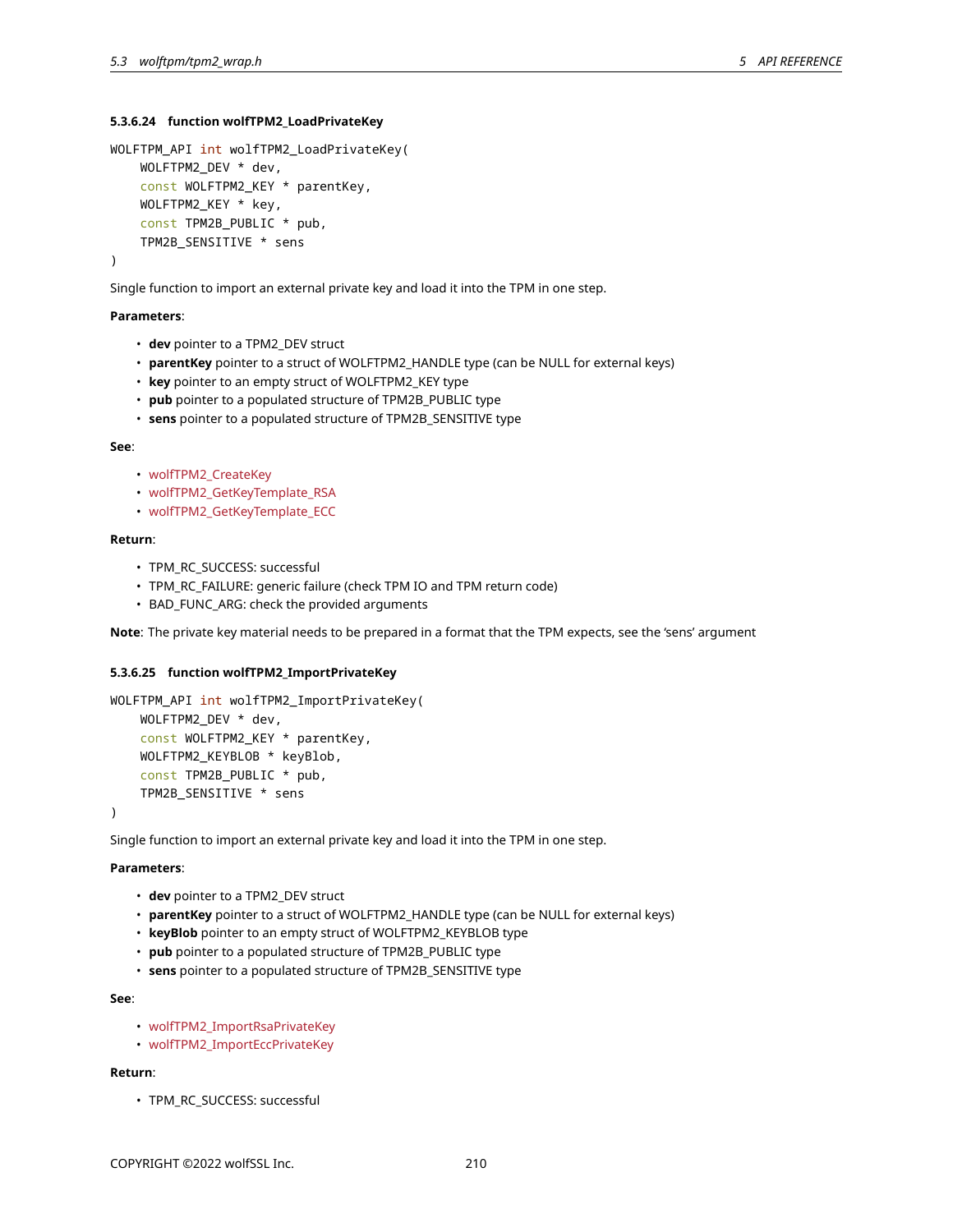- TPM\_RC\_FAILURE: generic failure (check TPM IO and TPM return code)
- BAD\_FUNC\_ARG: check the provided arguments

**Note**: The primary key material needs to be prepared in a format that the TPM expects, see the 'sens' argument

### **5.3.6.26 function wolfTPM2\_LoadRsaPublicKey**

```
WOLFTPM_API int wolfTPM2_LoadRsaPublicKey(
    WOLFTPM2_DEV * dev,
    WOLFTPM2_KEY * key,
    const byte * rsaPub,
    word32 rsaPubSz,
    word32 exponent
```
)

Helper function to import the public part of an external RSA key.

### **Parameters**:

- **dev** pointer to a TPM2\_DEV struct
- **key** pointer to an empty struct of WOLFTPM2\_KEY type
- **rsaPub** pointer to a byte buffer containing the public key material
- **rsaPubSz** integer value of word32 type, specifying the buffer size
- **exponent** integer value of word32 type, specifying the RSA exponent

#### **See**:

- wolfTPM2\_LoadRsaPublicKey\_ex
- wolfTPM2\_LoadPublicKey
- wolfTPM2\_LoadEccPublicKey
- wolfTPM2\_ReadPublicKey

#### **Return**:

- TPM\_RC\_SUCCESS: successful
- TPM\_RC\_FAILURE: generic failure (check TPM IO and TPM return code)
- BAD\_FUNC\_ARG: check the provided arguments

**Note**: Recommended for use, because it does not require TPM format of the public part

### **5.3.6.27 function wolfTPM2\_LoadRsaPublicKey\_ex**

```
WOLFTPM_API int wolfTPM2_LoadRsaPublicKey_ex(
    WOLFTPM2_DEV * dev,
    WOLFTPM2_KEY * key,
    const byte * rsaPub,
    word32 rsaPubSz,
    word32 exponent,
    TPMI_ALG_RSA_SCHEME scheme,
    TPMI_ALG_HASH hashAlg
```
)

Advanced helper function to import the public part of an external RSA key.

### **Parameters**:

- **dev** pointer to a TPM2\_DEV struct
- **key** pointer to an empty struct of WOLFTPM2\_KEY type
- **rsaPub** pointer to a byte buffer containing the public key material
- **rsaPubSz** integer value of word32 type, specifying the buffer size
- **exponent** integer value of word32 type, specifying the RSA exponent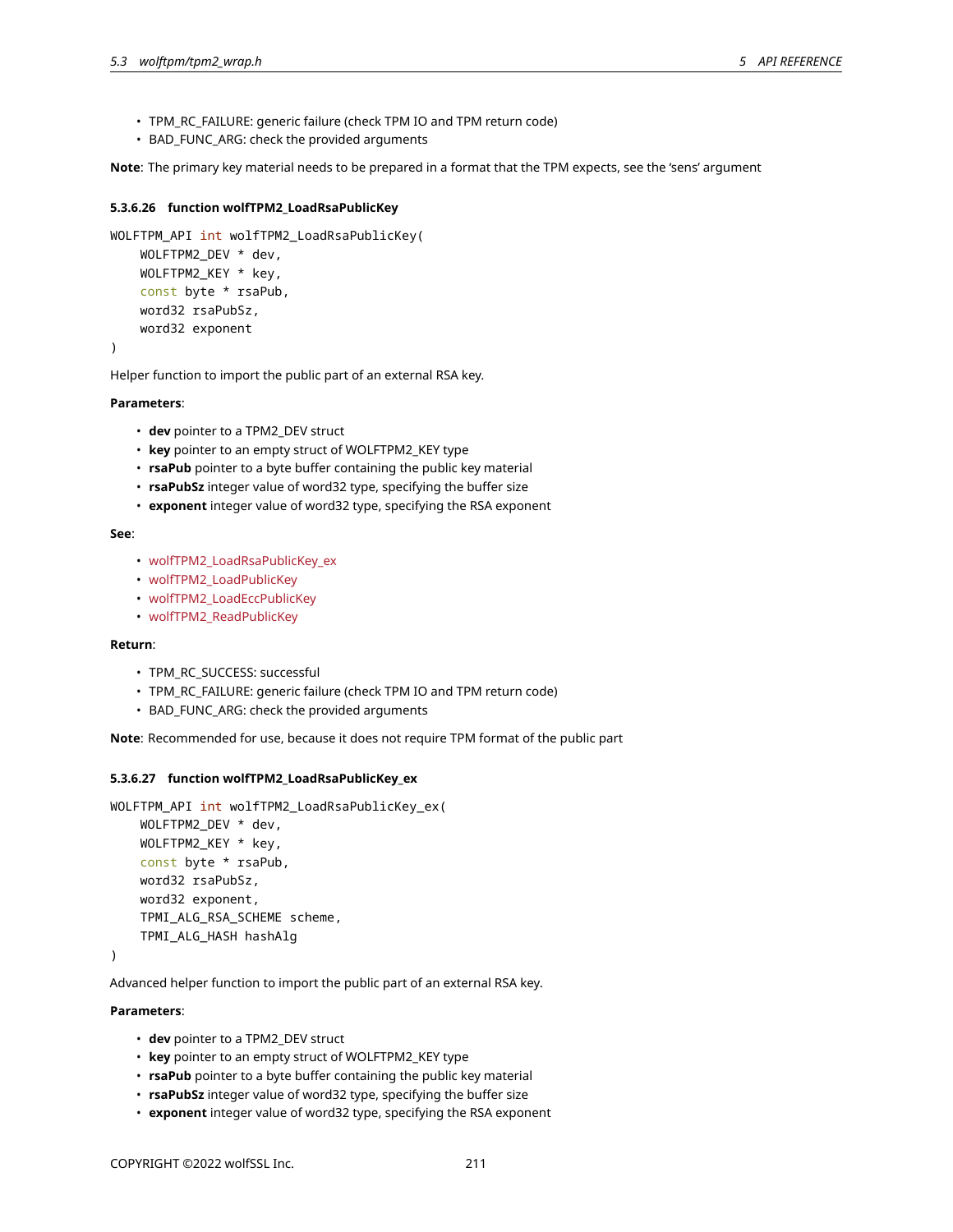- **scheme** value of TPMI\_ALG\_RSA\_SCHEME type, specifying the RSA scheme
- **hashAlg** value of TPMI\_ALG\_HASH type, specifying the TPM hashing algorithm

#### **See**:

- wolfTPM2\_LoadRsaPublicKey
- wolfTPM2\_LoadPublicKey
- wolfTPM2\_LoadEccPublicKey
- wolfTPM2\_ReadPublicKey

### **Return**:

- TPM\_RC\_SUCCESS: successful
- TPM\_RC\_FAILURE: generic failure (check TPM IO and TPM return code)
- BAD\_FUNC\_ARG: check the provided arguments

**Note**: Allows the developer to specify TPM hashing algorithm and RSA scheme

### **5.3.6.28 function wolfTPM2\_ImportRsaPrivateKey**

```
WOLFTPM API int wolfTPM2 ImportRsaPrivateKey(
    WOLFTPM2_DEV * dev,
    const WOLFTPM2_KEY * parentKey,
    WOLFTPM2_KEYBLOB * keyBlob,
    const byte * rsaPub,
    word32 rsaPubSz,
    word32 exponent,
    const byte * rsaPriv,
    word32 rsaPrivSz,
    TPMI_ALG_RSA_SCHEME scheme,
    TPMI_ALG_HASH hashAlg
)
```
Import an external RSA private key.

### **Parameters**:

- **dev** pointer to a TPM2\_DEV struct
- **parentKey** pointer to a struct of WOLFTPM2\_HANDLE type (can be NULL for external keys and the key will be imported under the OWNER hierarchy)
- **keyBlob** pointer to an empty struct of WOLFTPM2\_KEYBLOB type
- **rsaPub** pointer to a byte buffer, containing the public part of the RSA key
- **rsaPubSz** integer value of word32 type, specifying the public part buffer size
- **exponent** integer value of word32 type, specifying the RSA exponent
- **rsaPriv** pointer to a byte buffer, containing the private material of the RSA key
- **rsaPrivSz** integer value of word32 type, specifying the private material buffer size
- **scheme** value of TPMI\_ALG\_RSA\_SCHEME type, specifying the RSA scheme
- **hashAlg** integer value of TPMI\_ALG\_HASH type, specifying a supported TPM 2.0 hash algorithm

### **See**:

- wolfTPM2\_LoadRsaPrivateKey
- wolfTPM2\_LoadRsaPrivateKey\_ex
- wolfTPM2\_LoadPrivateKey

### **Return**:

- TPM\_RC\_SUCCESS: successful
- TPM\_RC\_FAILURE: generic failure (check TPM IO and TPM return code)
- BAD FUNC ARG: check the provided arguments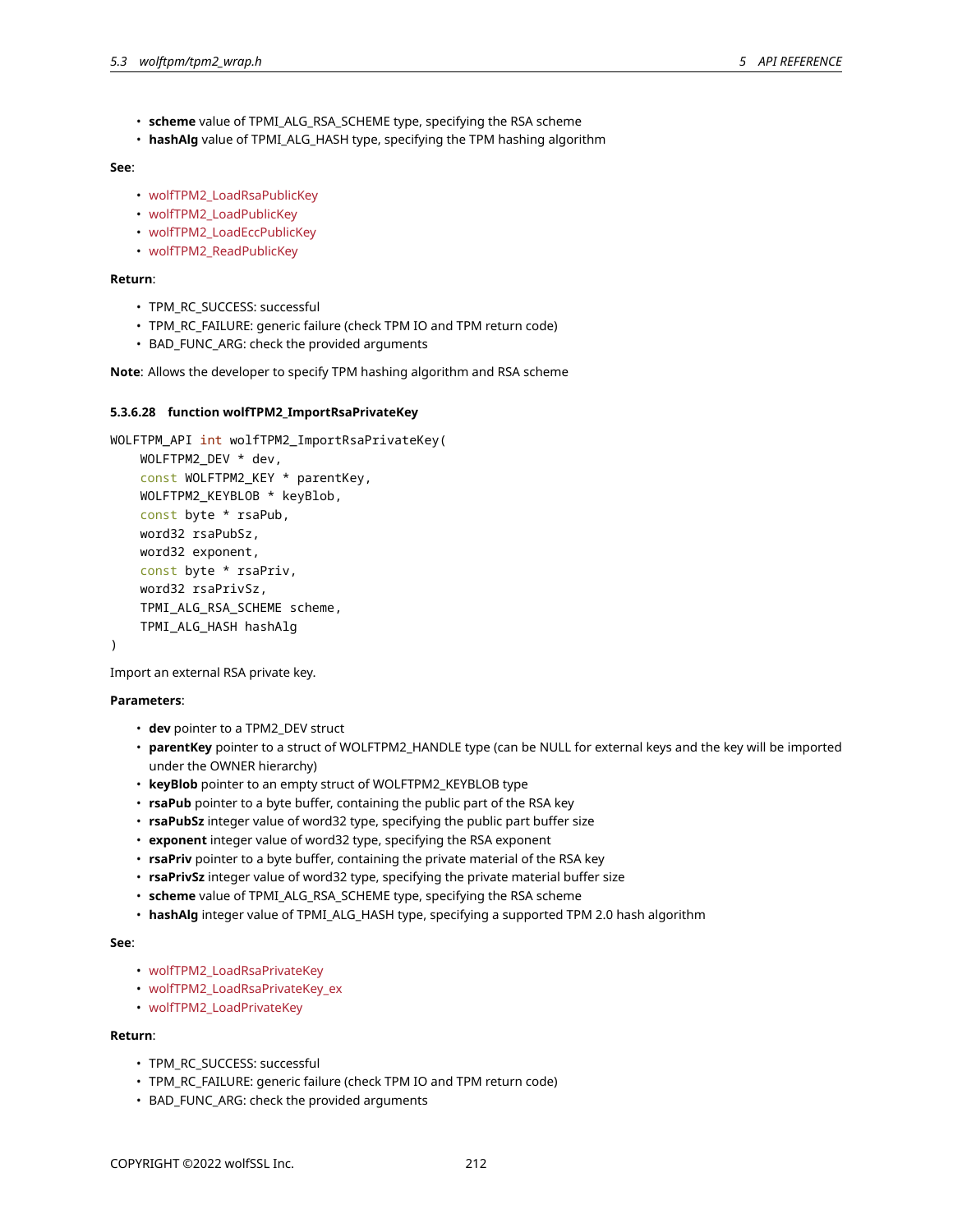• BUFFER\_E: arguments size is larger than what the TPM buffers allow

### **5.3.6.29 function wolfTPM2\_LoadRsaPrivateKey**

```
WOLFTPM_API int wolfTPM2_LoadRsaPrivateKey(
```

```
WOLFTPM2_DEV * dev,
const WOLFTPM2_KEY * parentKey,
WOLFTPM2_KEY * key,
const byte * rsaPub,
word32 rsaPubSz,
word32 exponent,
const byte * rsaPriv,
word32 rsaPrivSz
```
)

Helper function to import and load an external RSA private key in one step.

#### **Parameters**:

- **dev** pointer to a TPM2\_DEV struct
- **parentKey** pointer to a struct of WOLFTPM2\_HANDLE type (can be NULL for external keys and the key will be imported under the OWNER hierarchy)
- **key** pointer to an empty struct of WOLFTPM2\_KEY type
- **rsaPub** pointer to a byte buffer, containing the public part of the RSA key
- **rsaPubSz** integer value of word32 type, specifying the public part buffer size
- **exponent** integer value of word32 type, specifying the RSA exponent
- **rsaPriv** pointer to a byte buffer, containing the private material of the RSA key
- **rsaPrivSz** integer value of word32 type, specifying the private material buffer size

### **See**:

- wolfTPM2 ImportRsaPrivateKey
- wolfTPM2\_LoadRsaPrivateKey\_ex
- wolfTPM2\_LoadPrivateKey

#### **Return**:

- TPM\_RC\_SUCCESS: successful
- TPM\_RC\_FAILURE: generic failure (check TPM IO and TPM return code)
- BAD\_FUNC\_ARG: check the provided arguments

#### **5.3.6.30 function wolfTPM2\_LoadRsaPrivateKey\_ex**

```
WOLFTPM_API int wolfTPM2_LoadRsaPrivateKey_ex(
    WOLFTPM2_DEV * dev,
    const WOLFTPM2_KEY * parentKey,
    WOLFTPM2_KEY * key,
    const byte * rsaPub,
    word32 rsaPubSz,
    word32 exponent,
    const byte * rsaPriv,
    word32 rsaPrivSz,
    TPMI_ALG_RSA_SCHEME scheme,
    TPMI_ALG_HASH hashAlg
```
)

Advanced helper function to import and load an external RSA private key in one step.

### **Parameters**: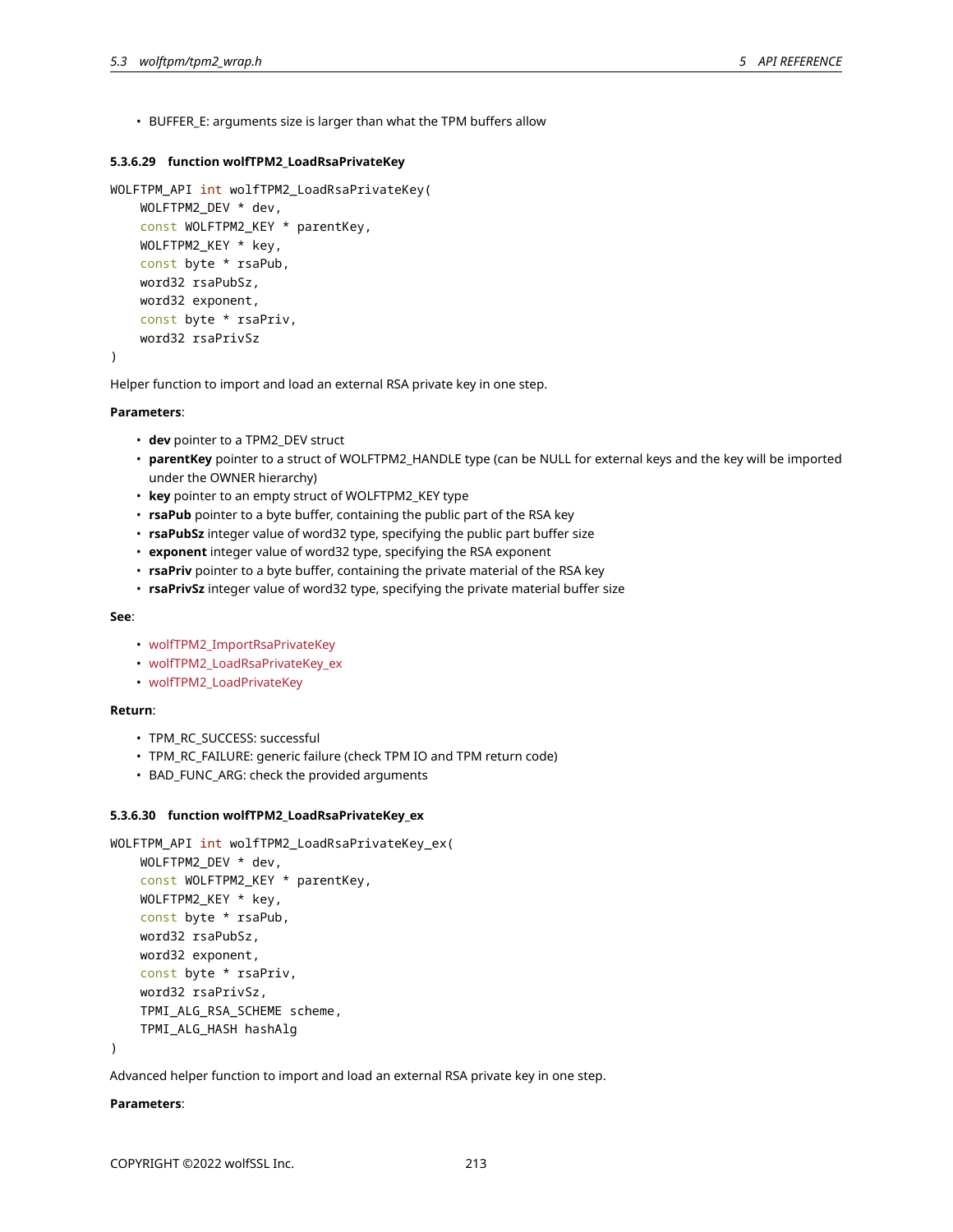- **dev** pointer to a TPM2\_DEV struct
- **parentKey** pointer to a struct of WOLFTPM2\_HANDLE type (can be NULL for external keys and the key will be imported under the OWNER hierarchy)
- **key** pointer to an empty struct of WOLFTPM2\_KEY type
- **rsaPub** pointer to a byte buffer, containing the public part of the RSA key
- **rsaPubSz** integer value of word32 type, specifying the public part buffer size
- **exponent** integer value of word32 type, specifying the RSA exponent
- **rsaPriv** pointer to a byte buffer, containing the private material of the RSA key
- **rsaPrivSz** integer value of word32 type, specifying the private material buffer size
- **scheme** value of TPMI\_ALG\_RSA\_SCHEME type, specifying the RSA scheme
- **hashAlg** value of TPMI\_ALG\_HASH type, specifying the TPM hashing algorithm

### **See**:

- wolfTPM2\_LoadRsaPrivateKey
- wolfTPM2\_LoadPrivateKey
- wolfTPM2\_ImportRsaPrivateKey
- wolfTPM2\_LoadEccPrivateKey

### **Return**:

- TPM\_RC\_SUCCESS: successful
- TPM\_RC\_FAILURE: generic failure (check TPM IO and TPM return code)
- BAD\_FUNC\_ARG: check the provided arguments

# **5.3.6.31 function wolfTPM2\_LoadEccPublicKey**

```
WOLFTPM_API int wolfTPM2_LoadEccPublicKey(
    WOLFTPM2_DEV * dev,
```

```
WOLFTPM2_KEY * key,
int curveId,
const byte * eccPubX,
word32 eccPubXSz,
const byte * eccPubY,
word32 eccPubYSz
```

```
\lambda
```
Helper function to import the public part of an external ECC key.

#### **Parameters**:

- **dev** pointer to a TPM2\_DEV struct
- **key** pointer to an empty struct of WOLFTPM2\_KEY type
- **curveId** integer value, one of the accepted TPM\_ECC\_CURVE values
- **eccPubX** pointer to a byte buffer containing the public material of point X
- **eccPubXSz** integer value of word32 type, specifying the point X buffer size
- **eccPubY** pointer to a byte buffer containing the public material of point Y
- **eccPubYSz** integer value of word32 type, specifying the point Y buffer size

#### **See**:

- wolfTPM2\_LoadPublicKey
- wolfTPM2\_LoadRsaPublicKey
- wolfTPM2\_ReadPublicKey
- wolfTPM2\_LoadEccPrivateKey

# **Return**:

- TPM\_RC\_SUCCESS: successful
- TPM\_RC\_FAILURE: generic failure (check TPM IO and TPM return code)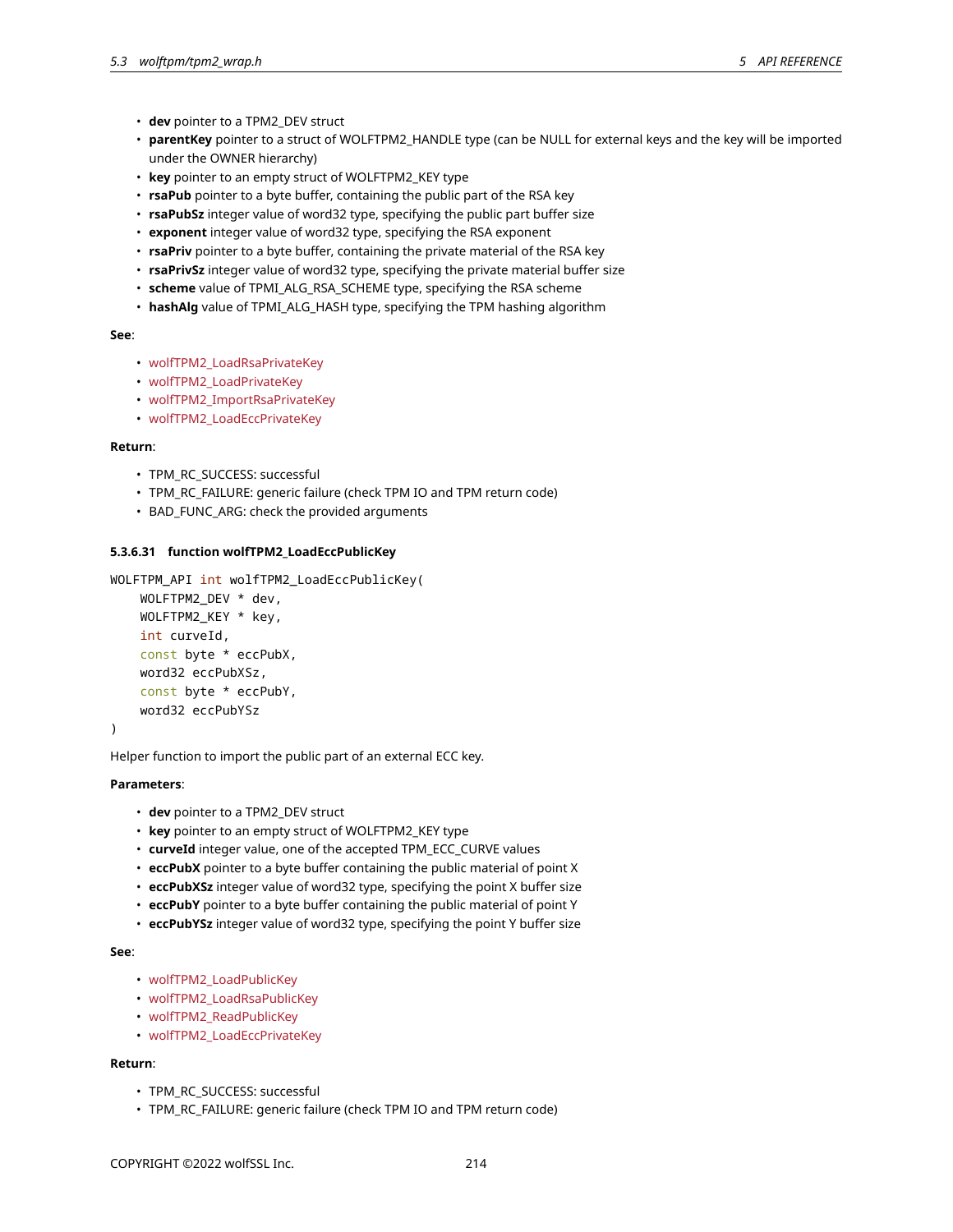• BAD\_FUNC\_ARG: check the provided arguments

**Note**: Recommended for use, because it does not require TPM format of the public part

### **5.3.6.32 function wolfTPM2\_ImportEccPrivateKey**

```
WOLFTPM_API int wolfTPM2_ImportEccPrivateKey(
    WOLFTPM2_DEV * dev,
    const WOLFTPM2_KEY * parentKey,
    WOLFTPM2_KEYBLOB * keyBlob,
    int curveId,
    const byte * eccPubX,
    word32 eccPubXSz,
    const byte * eccPubY,
    word32 eccPubYSz,
    const byte * eccPriv,
    word32 eccPrivSz
)
```
Helper function to import the private material of an external ECC key.

#### **Parameters**:

- **dev** pointer to a TPM2\_DEV struct
- **parentKey** pointer to a struct of WOLFTPM2\_HANDLE type (can be NULL for external keys and the key will be imported under the OWNER hierarchy)
- **keyBlob** pointer to an empty struct of WOLFTPM2\_KEYBLOB type
- **curveId** integer value, one of the accepted TPM\_ECC\_CURVE values
- **eccPubX** pointer to a byte buffer containing the public material of point X
- **eccPubXSz** integer value of word32 type, specifying the point X buffer size
- **eccPubY** pointer to a byte buffer containing the public material of point Y
- **eccPubYSz** integer value of word32 type, specifying the point Y buffer size
- **eccPriv** pointer to a byte buffer containing the private material
- **eccPrivSz** integer value of word32 type, specifying the private material size

#### **See**:

- wolfTPM2\_LoadEccPrivateKey
- wolfTPM2 LoadEccPrivateKey ex
- wolfTPM2\_LoadPrivateKey

#### **Return**:

- TPM\_RC\_SUCCESS: successful
- TPM\_RC\_FAILURE: generic failure (check TPM IO and TPM return code)
- BAD\_FUNC\_ARG: check the provided arguments

#### **5.3.6.33 function wolfTPM2\_LoadEccPrivateKey**

```
WOLFTPM API int wolfTPM2 LoadEccPrivateKey(
    WOLFTPM2_DEV * dev,
    const WOLFTPM2_KEY * parentKey,
    WOLFTPM2_KEY * key,
    int curveId,
    const byte * eccPubX,
    word32 eccPubXSz,
    const byte * eccPubY,
    word32 eccPubYSz,
    const byte * eccPriv,
```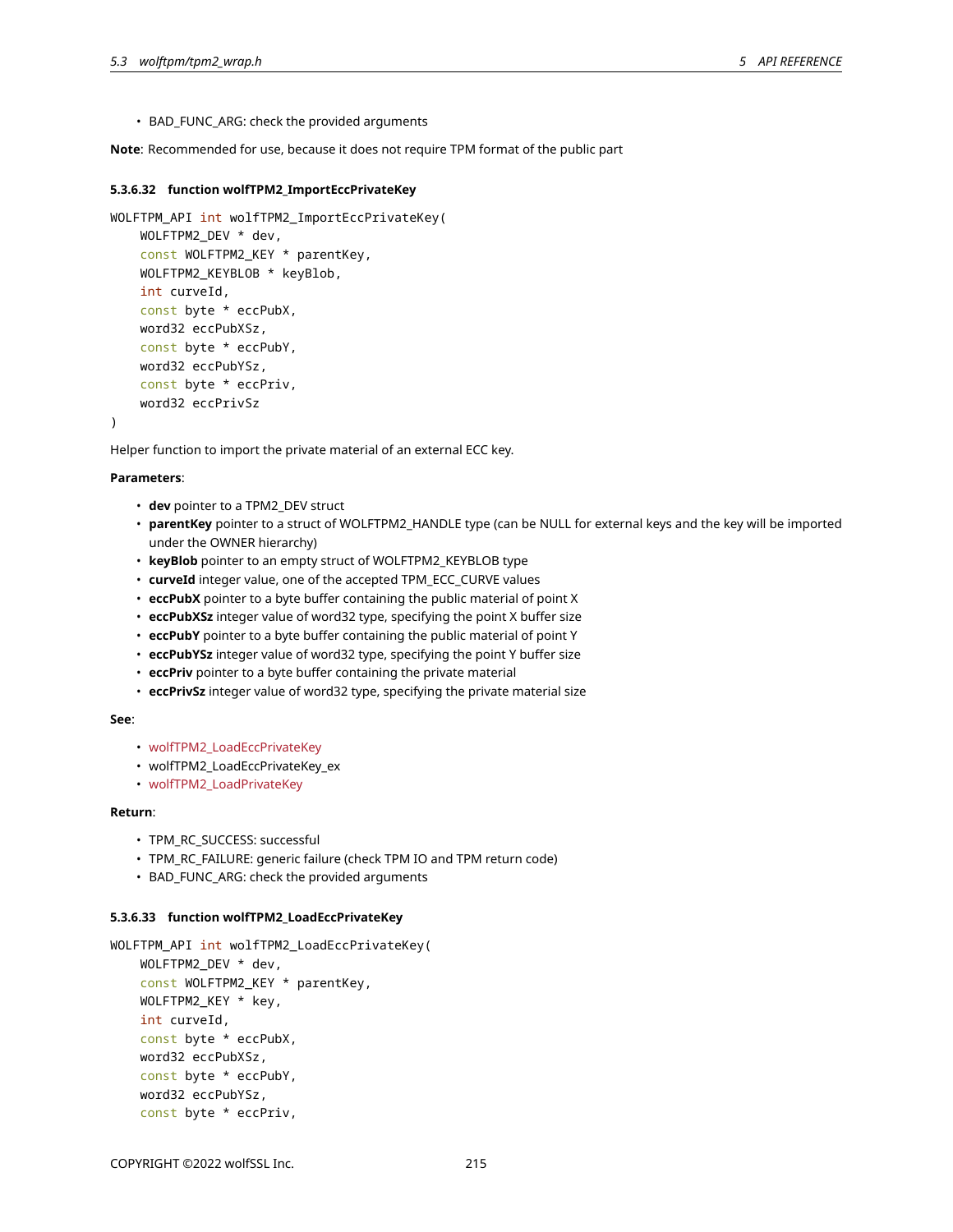# word32 eccPrivSz

)

Helper function to import and load an external ECC private key in one step.

#### **Parameters**:

- **dev** pointer to a TPM2\_DEV struct
- **parentKey** pointer to a struct of WOLFTPM2\_HANDLE type (can be NULL for external keys and the key will be imported under the OWNER hierarchy)
- **key** pointer to an empty struct of WOLFTPM2\_KEY type
- **curveId** integer value, one of the accepted TPM\_ECC\_CURVE values
- **eccPubX** pointer to a byte buffer containing the public material of point X
- **eccPubXSz** integer value of word32 type, specifying the point X buffer size
- **eccPubY** pointer to a byte buffer containing the public material of point Y
- **eccPubYSz** integer value of word32 type, specifying the point Y buffer size
- **eccPriv** pointer to a byte buffer containing the private material
- **eccPrivSz** integer value of word32 type, specifying the private material size

#### **See**:

- wolfTPM2\_ImportEccPrivateKey
- wolfTPM2\_LoadEccPublicKey
- wolfTPM2\_LoadPrivateKey

### **Return**:

- TPM\_RC\_SUCCESS: successful
- TPM\_RC\_FAILURE: generic failure (check TPM IO and TPM return code)
- BAD\_FUNC\_ARG: check the provided arguments

### **5.3.6.34 function wolfTPM2\_ReadPublicKey**

```
WOLFTPM_API int wolfTPM2_ReadPublicKey(
    WOLFTPM2_DEV * dev,
    WOLFTPM2_KEY * key,
    const TPM_HANDLE handle
```
)

Helper function to receive the public part of a loaded TPM object using its handle.

### **Parameters**:

- **dev** pointer to a TPM2\_DEV struct
- **key** pointer to an empty struct of WOLFTPM2\_KEY type
- **handle** integer value of TPM\_HANDLE type, specifying handle of a loaded TPM object

#### **See**:

- wolfTPM2\_LoadRsaPublicKey
- wolfTPM2\_LoadEccPublicKey
- wolfTPM2\_LoadPublicKey

### **Return**:

- TPM\_RC\_SUCCESS: successful
- TPM\_RC\_FAILURE: generic failure (check TPM IO and TPM return code)
- BAD\_FUNC\_ARG: check the provided arguments

**Note**: The public part of a TPM symmetric keys contains just TPM meta data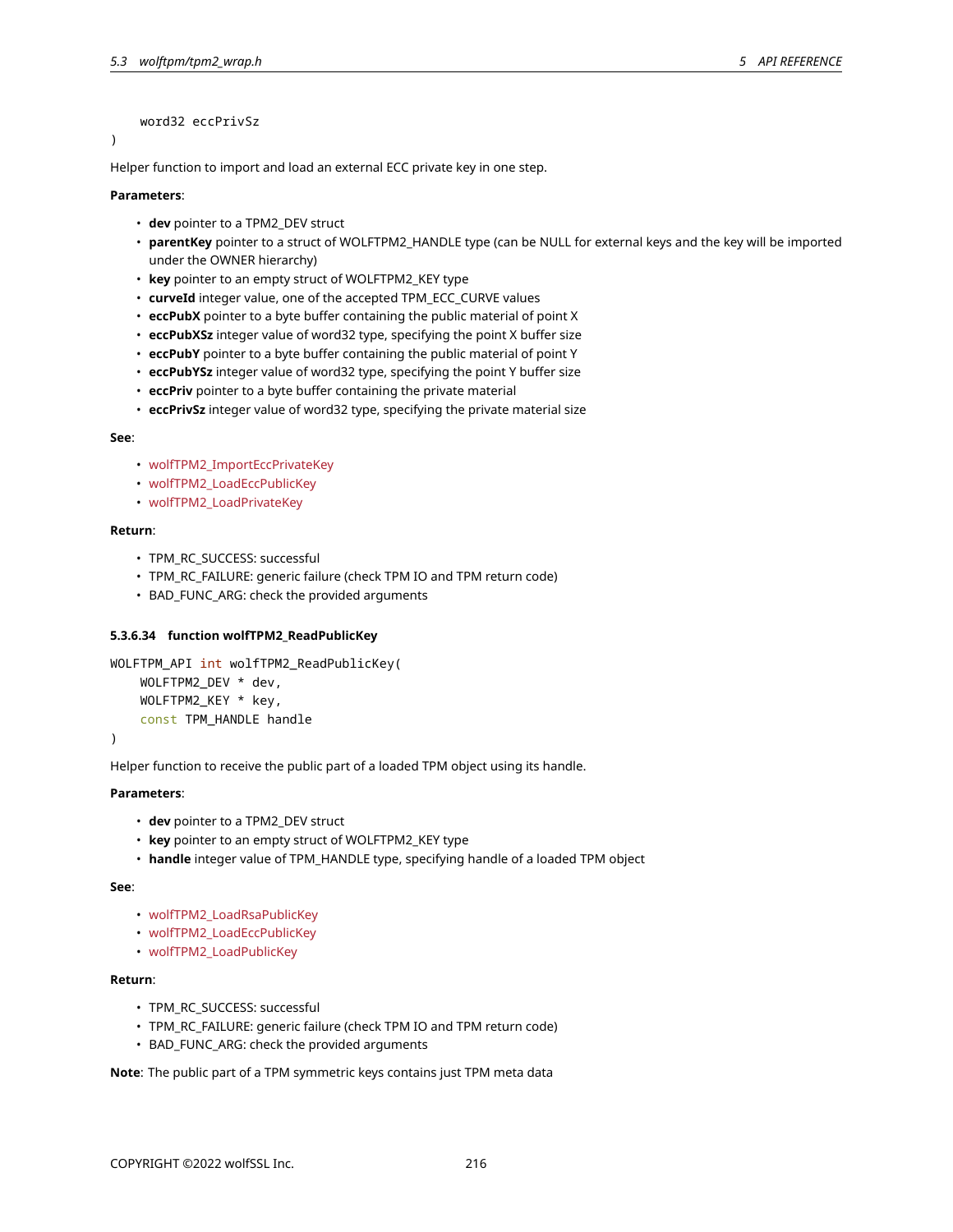## **5.3.6.35 function wolfTPM2\_CreateKeySeal**

```
WOLFTPM_API int wolfTPM2_CreateKeySeal(
    WOLFTPM2_DEV * dev,
    WOLFTPM2_KEYBLOB * keyBlob,
    WOLFTPM2_HANDLE * parent,
    TPMT_PUBLIC * publicTemplate,
    const byte * auth,
    int authSz,
    const byte * sealData,
    int sealSize
)
```
Using this wrapper a secret can be sealed inside a TPM 2.0 Key.

### **Parameters**:

- **dev** pointer to a TPM2\_DEV struct
- **keyBlob** pointer to an empty struct of WOLFTPM2\_KEYBLOB type
- **parent** pointer to a struct of WOLFTPM2\_HANDLE type, specifying the a 2.0 Primary Key to be used as the parent(Storage Key)
- **publicTemplate** pointer to a TPMT\_PUBLIC structure populated using one of the wolfTPM2\_GetKeyTemplate\_KeySeal
- **auth** pointer to a string constant, specifying the password authorization for the TPM 2.0 Key
- **authSz** integer value, specifying the size of the password authorization, in bytes
- **sealData** pointer to a byte buffer, containing the secret(user data) to be sealed
- **sealSize** integer value, specifying the size of the seal buffer, in bytes

### **See**:

- wolfTPM2\_GetKeyTemplate\_KeySeal
- TPM2\_Unseal
- wolfTPM2\_CreatePrimary

### **Return**:

- TPM\_RC\_SUCCESS: successful
- TPM\_RC\_FAILURE: generic failure (check TPM IO and TPM return code)
- BAD\_FUNC\_ARG: check the provided arguments

**Note**: The secret size can not be larger than 128 bytes

## **5.3.6.36 function wolfTPM2\_ComputeName**

```
WOLFTPM_API int wolfTPM2_ComputeName(
    const TPM2B_PUBLIC * pub,
    TPM2B_NAME * out
```
)

Helper function to generate a hash of the public area of an object in the format expected by the TPM.

### **Parameters**:

- **pub** pointer to a populated structure of TPM2B\_PUBLIC type, containing the public area of a TPM object
- **out** pointer to an empty struct of TPM2B\_NAME type, to store the computed name

**See**: wolfTPM2\_ImportPrivateKey

# **Return**:

- TPM\_RC\_SUCCESS: successful
- TPM\_RC\_FAILURE: generic failure (check TPM IO and TPM return code)
- BAD\_FUNC\_ARG: check the provided arguments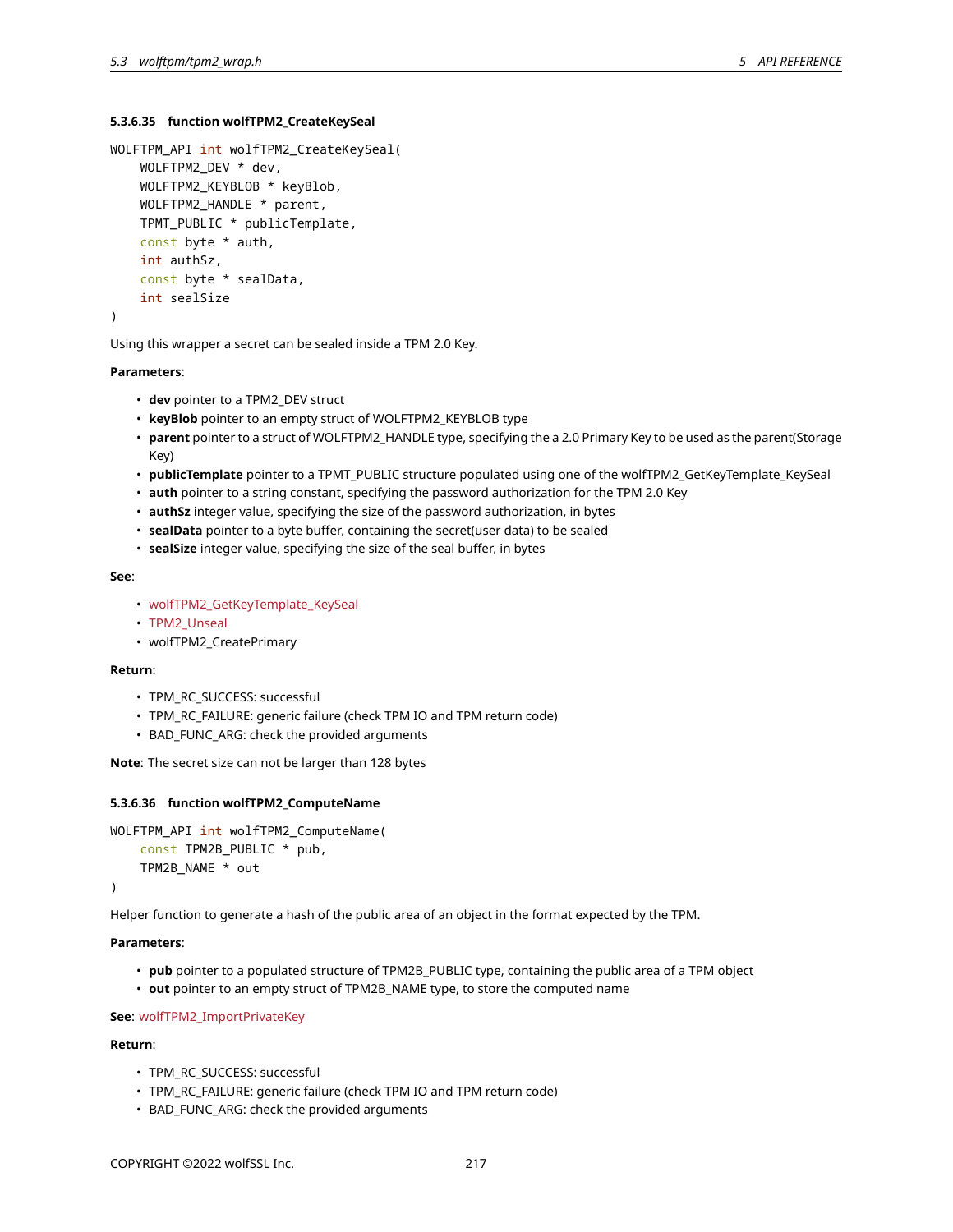**Note**: Computed TPM name includes hash of the TPM\_ALG\_ID and the public are of the object

# **5.3.6.37 function wolfTPM2\_SensitiveToPrivate**

```
WOLFTPM_API int wolfTPM2_SensitiveToPrivate(
    TPM2B_SENSITIVE * sens,
    TPM2B_PRIVATE * priv,
    TPMI_ALG_HASH nameAlg,
    TPM2B_NAME * name,
    const WOLFTPM2_KEY * parentKey,
    TPMT_SYM_DEF_OBJECT * sym,
    TPM2B_ENCRYPTED_SECRET * symSeed
)
```
Helper function to convert TPM2B\_SENSITIVE.

## **Parameters**:

- **sens** pointer to a correctly populated structure of TPM2B\_SENSITIVE type
- **priv** pointer to an empty struct of TPM2B\_PRIVATE type
- **nameAlg** integer value of TPMI\_ALG\_HASH type, specifying a valid TPM2 hashing algorithm
- **name** pointer to a TPM2B\_NAME structure
- **parentKey** pointer to a WOLFTPM2\_KEY structure, specifying a parentKey, if it exists
- **sym** pointer to a structure of TPMT\_SYM\_DEF\_OBJECT type
- **symSeed** pointer to a structure of TPM2B\_ENCRYPTED\_SECRET type

### **See**: wolfTPM2\_ImportPrivateKey

# **Return**:

- TPM\_RC\_SUCCESS: successful
- TPM\_RC\_FAILURE: generic failure (check TPM IO and TPM return code)
- BAD\_FUNC\_ARG: check the provided arguments

# **5.3.6.38 function wolfTPM2\_RsaKey\_TpmToWolf**

```
WOLFTPM_API int wolfTPM2_RsaKey_TpmToWolf(
    WOLFTPM2_DEV * dev,
    WOLFTPM2_KEY * tpmKey,
    RsaKey * wolfKey
```
)

Extract a RSA TPM key and convert it to a wolfcrypt key.

### **Parameters**:

- **dev** pointer to a TPM2\_DEV struct
- **tpmKey** pointer to a struct of WOLFTPM2\_KEY type, holding a TPM key
- **wolfKey** pointer to an empty struct of RsaKey type, to store the converted key

### **See**:

- wolfTPM2\_RsaKey\_WolfToTpm
- wolfTPM2\_RsaKey\_WolfToTpm\_ex

# **Return**:

- TPM\_RC\_SUCCESS: successful
- TPM\_RC\_FAILURE: generic failure (check TPM IO and TPM return code)
- BAD\_FUNC\_ARG: check the provided arguments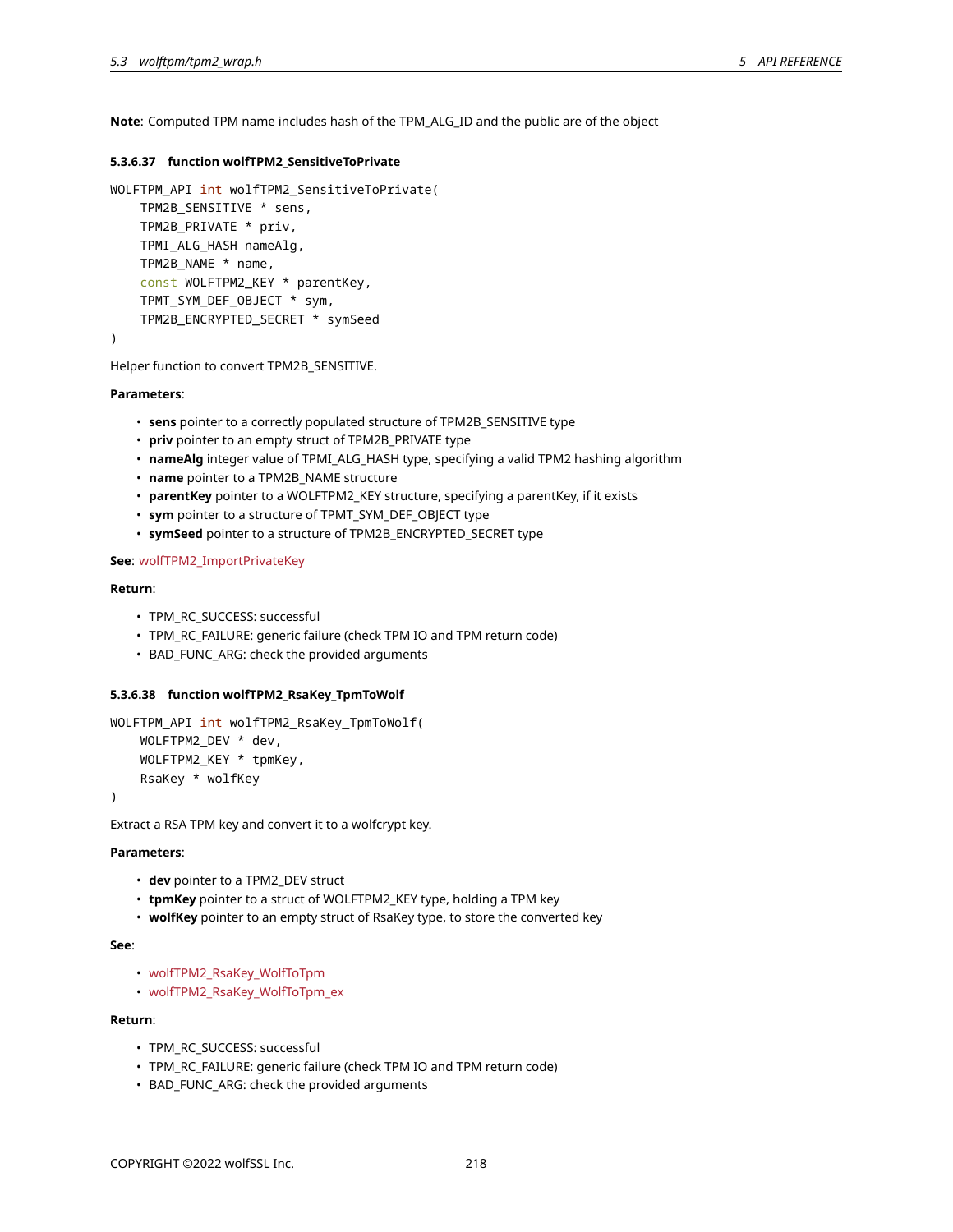# **5.3.6.39 function wolfTPM2\_RsaKey\_TpmToPemPub**

```
WOLFTPM_API int wolfTPM2_RsaKey_TpmToPemPub(
    WOLFTPM2_DEV * dev,
    WOLFTPM2_KEY * keyBlob,
    byte * pem,
    word32 * pemSz
)
```
Convert a public RSA TPM key to PEM format public key Note: pem and tempBuf must be different buffers, of equal size.

### **Parameters**:

- **dev** pointer to a TPM2\_DEV struct
- **keyBlob** pointer to a struct of WOLFTPM2\_KEY type, holding a TPM key
- **pem** pointer to an array of byte type, used as temporary storage for PEM conversation
- **pemSz** pointer to integer variable, to store the used buffer size

### **See**:

- wolfTPM2\_RsaKey\_TpmToWolf
- wolfTPM2\_RsaKey\_WolfToTpm

### **Return**:

- TPM\_RC\_SUCCESS: successful
- TPM\_RC\_FAILURE: generic failure (check TPM IO and TPM return code)
- BAD\_FUNC\_ARG: check the provided arguments

### **5.3.6.40 function wolfTPM2\_RsaKey\_WolfToTpm**

```
WOLFTPM_API int wolfTPM2_RsaKey_WolfToTpm(
    WOLFTPM2_DEV * dev,
    RsaKey * wolfKey,
    WOLFTPM2_KEY * tpmKey
```
)

Import a RSA wolfcrypt key into the TPM.

### **Parameters**:

- **dev** pointer to a TPM2\_DEV struct
- **wolfKey** pointer to a struct of RsaKey type, holding a wolfcrypt key
- **tpmKey** pointer to an empty struct of WOLFTPM2\_KEY type, to hold the imported TPM key

## **See**: wolfTPM2\_RsaKey\_TpmToWolf

### **Return**:

- TPM\_RC\_SUCCESS: successful
- TPM\_RC\_FAILURE: generic failure (check TPM IO and TPM return code)
- BAD\_FUNC\_ARG: check the provided arguments

**Note**: Allows the use of externally generated keys by wolfcrypt to be used with TPM 2.0

# **5.3.6.41 function wolfTPM2\_RsaKey\_WolfToTpm\_ex**

```
WOLFTPM_API int wolfTPM2_RsaKey_WolfToTpm_ex(
   WOLFTPM2_DEV * dev,
    const WOLFTPM2_KEY * parentKey,
    RsaKey * wolfKey,
```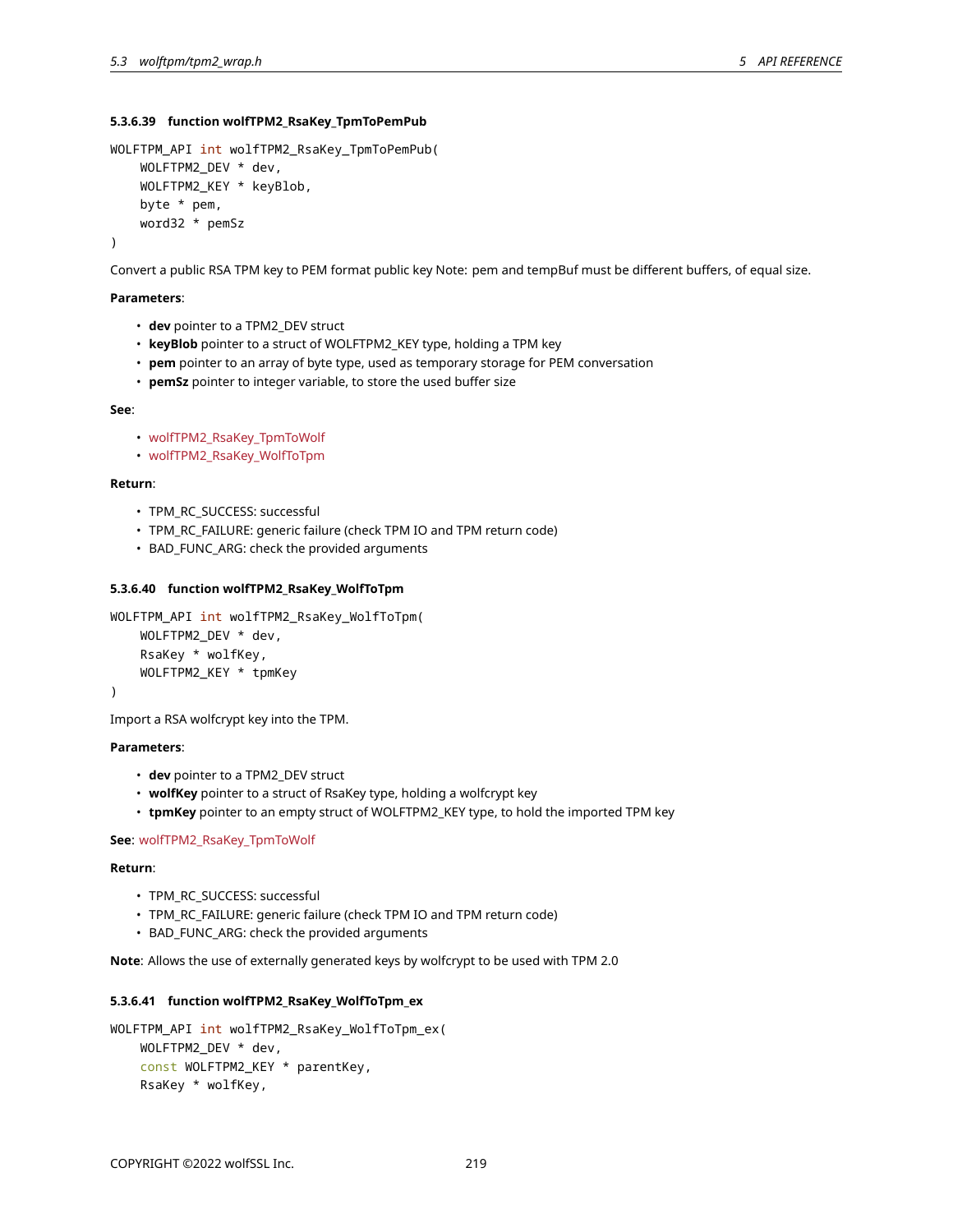WOLFTPM2\_KEY \* tpmKey

)

Import a RSA wolfcrypt key into the TPM under a specific Primary Key or Hierarchy.

#### **Parameters**:

- **dev** pointer to a TPM2\_DEV struct
- **parentKey** pointer to a WOLFTPM2\_KEY struct, pointing to a Primary Key or TPM Hierarchy
- **wolfKey** pointer to a struct of RsaKey type, holding a wolfcrypt key
- **tpmKey** pointer to an empty struct of WOLFTPM2\_KEY type, to hold the imported TPM key

### **See**:

- wolfTPM2\_RsaKey\_WolfToTpm
- wolfTPM2\_RsaKey\_TpmToWolf

### **Return**:

- TPM\_RC\_SUCCESS: successful
- TPM\_RC\_FAILURE: generic failure (check TPM IO and TPM return code)
- BAD\_FUNC\_ARG: check the provided arguments

**Note**: Allows the use of wolfcrypt generated keys with wolfTPM

# **5.3.6.42 function wolfTPM2\_RsaKey\_PubPemToTpm**

```
WOLFTPM_API int wolfTPM2_RsaKey_PubPemToTpm(
    WOLFTPM2_DEV * dev,
    WOLFTPM2_KEY * tpmKey,
    const byte * pem,
    word32 pemSz
```
)

Import a PEM format public key from a file into the TPM.

# **Parameters**:

- **dev** pointer to a TPM2\_DEV struct
- **tpmKey** pointer to an empty struct of WOLFTPM2\_KEY type, to hold the imported TPM key
- **pem** pointer to an array of byte type, containing a PEM formatted public key material
- **pemSz** pointer to integer variable, specifying the size of PEM key data

## **See**:

- wolfTPM2\_RsaKey\_WolfToTpm
- wolfTPM2\_RsaKey\_TpmToPem
- wolfTPM2\_RsaKey\_TpmToWolf

### **Return**:

- TPM\_RC\_SUCCESS: successful
- TPM\_RC\_FAILURE: generic failure (check TPM IO and TPM return code)

# **5.3.6.43 function wolfTPM2\_EccKey\_TpmToWolf**

```
WOLFTPM_API int wolfTPM2_EccKey_TpmToWolf(
    WOLFTPM2_DEV * dev,
   WOLFTPM2_KEY * tpmKey,
    ecc_key * wolfKey
)
```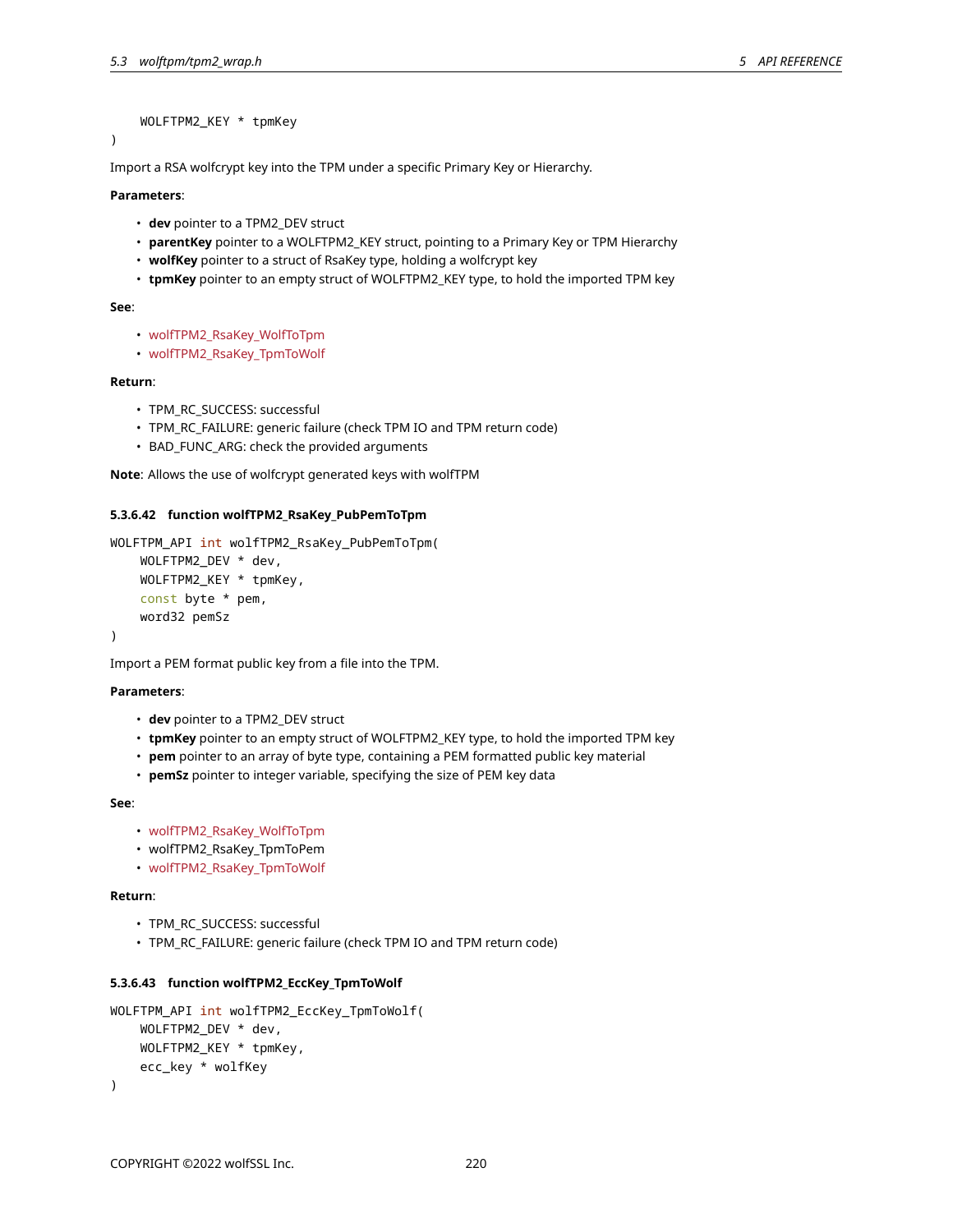Extract a ECC TPM key and convert to to a wolfcrypt key.

# **Parameters**:

- **dev** pointer to a TPM2\_DEV struct
- **tpmKey** pointer to a struct of WOLFTPM2\_KEY type, holding a TPM key
- **wolfKey** pointer to an empty struct of ecc\_key type, to store the converted key

### **See**:

- wolfTPM2\_EccKey\_WolfToTpm
- wolfTPM2\_EccKey\_WolfToTpm\_ex

### **Return**:

- TPM\_RC\_SUCCESS: successful
- TPM\_RC\_FAILURE: generic failure (check TPM IO and TPM return code)
- BAD\_FUNC\_ARG: check the provided arguments

# **5.3.6.44 function wolfTPM2\_EccKey\_WolfToTpm**

```
WOLFTPM_API int wolfTPM2_EccKey_WolfToTpm(
    WOLFTPM2_DEV * dev,
    ecc_key * wolfKey,
    WOLFTPM2_KEY * tpmKey
)
```
Import a ECC wolfcrypt key into the TPM.

### **Parameters**:

- **dev** pointer to a TPM2\_DEV struct
- **wolfKey** pointer to a struct of ecc\_key type, holding a wolfcrypt key
- **tpmKey** pointer to an empty struct of WOLFTPM2\_KEY type, to hold the imported TPM key

**See**: wolfTPM2\_EccKey\_TpmToWolf

#### **Return**:

- TPM\_RC\_SUCCESS: successful
- TPM\_RC\_FAILURE: generic failure (check TPM IO and TPM return code)
- BAD\_FUNC\_ARG: check the provided arguments

**Note**: Allows the use of externally generated keys by wolfcrypt to be used with TPM 2.0

# **5.3.6.45 function wolfTPM2\_EccKey\_WolfToTpm\_ex**

```
WOLFTPM_API int wolfTPM2_EccKey_WolfToTpm_ex(
    WOLFTPM2_DEV * dev,
    WOLFTPM2_KEY * parentKey,
    ecc_key * wolfKey,
    WOLFTPM2_KEY * tpmKey
```
)

Import ECC wolfcrypt key into the TPM under a specific Primary Key or Hierarchy.

## **Parameters**:

- **dev** pointer to a TPM2\_DEV struct
- **parentKey** pointer to a WOLFTPM2\_KEY struct, pointing to a Primary Key or TPM Hierarchy
- **wolfKey** pointer to a struct of ecc\_key type, holding a wolfcrypt key
- **tpmKey** pointer to an empty struct of WOLFTPM2\_KEY type, to hold the imported TPM key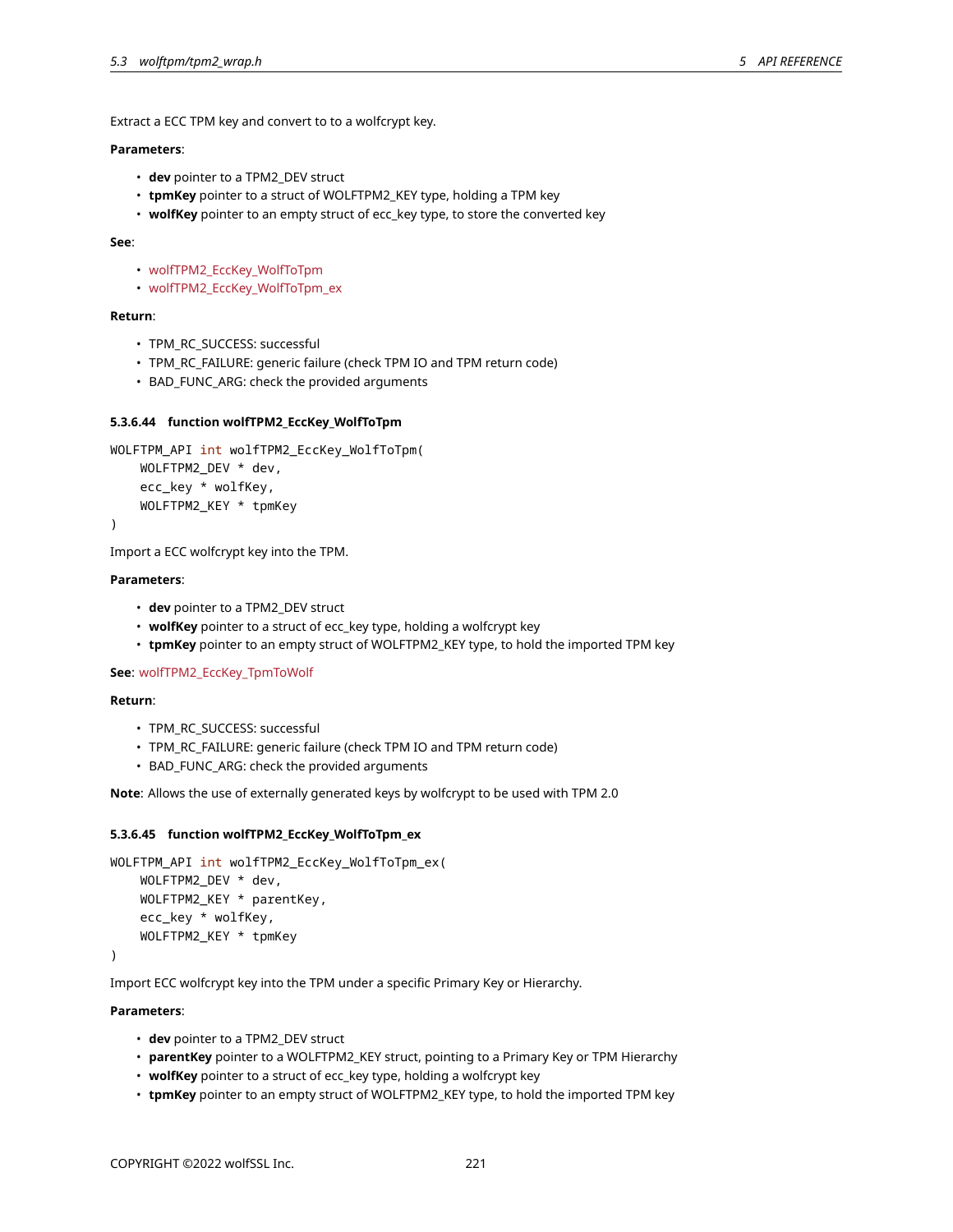```
• wolfTPM2_EccKey_WolfToTPM
```
• wolfTPM2\_EccKey\_TpmToWolf

### **Return**:

- TPM\_RC\_SUCCESS: successful
- TPM\_RC\_FAILURE: generic failure (check TPM IO and TPM return code)
- BAD\_FUNC\_ARG: check the provided arguments

**Note**: Allows the use of wolfcrypt generated keys with wolfTPM

## **5.3.6.46 function wolfTPM2\_EccKey\_WolfToPubPoint**

```
WOLFTPM_API int wolfTPM2_EccKey_WolfToPubPoint(
   WOLFTPM2_DEV * dev,
   ecc_key * wolfKey,
   TPM2B_ECC_POINT * pubPoint
```
)

Import a ECC public key generated from wolfcrypt key into the TPM.

# **Parameters**:

- **dev** pointer to a TPM2\_DEV struct
- **wolfKey** pointer to a struct of ecc\_key type, holding a wolfcrypt public ECC key
- **pubPoint** pointer to an empty struct of TPM2B\_ECC\_POINT type

# **See**: wolfTPM2\_EccKey\_TpmToWolf

## **Return**:

- TPM\_RC\_SUCCESS: successful
- TPM\_RC\_FAILURE: generic failure (check TPM IO and TPM return code)
- BAD\_FUNC\_ARG: check the provided arguments

**Note**: Allows the use of externally generated public ECC key by wolfcrypt to be used with TPM 2.0

## **5.3.6.47 function wolfTPM2\_SignHash**

```
WOLFTPM_API int wolfTPM2_SignHash(
    WOLFTPM2_DEV * dev,
    WOLFTPM2_KEY * key,
    const byte * digest,
    int digestSz,
    byte * sig,
    int * sigSz
)
```
Helper function to sign arbitrary data using a TPM key.

#### **Parameters**:

- **dev** pointer to a TPM2\_DEV struct
- **key** pointer to a struct of WOLFTPM2\_KEY type, holding a TPM key material
- **digest** pointer to a byte buffer, containing the arbitrary data
- **digestSz** integer value, specifying the size of the digest buffer, in bytes
- **sig** pointer to a byte buffer, containing the generated signature
- **sigSz** integer value, specifying the size of the signature buffer, in bytes

### **See**: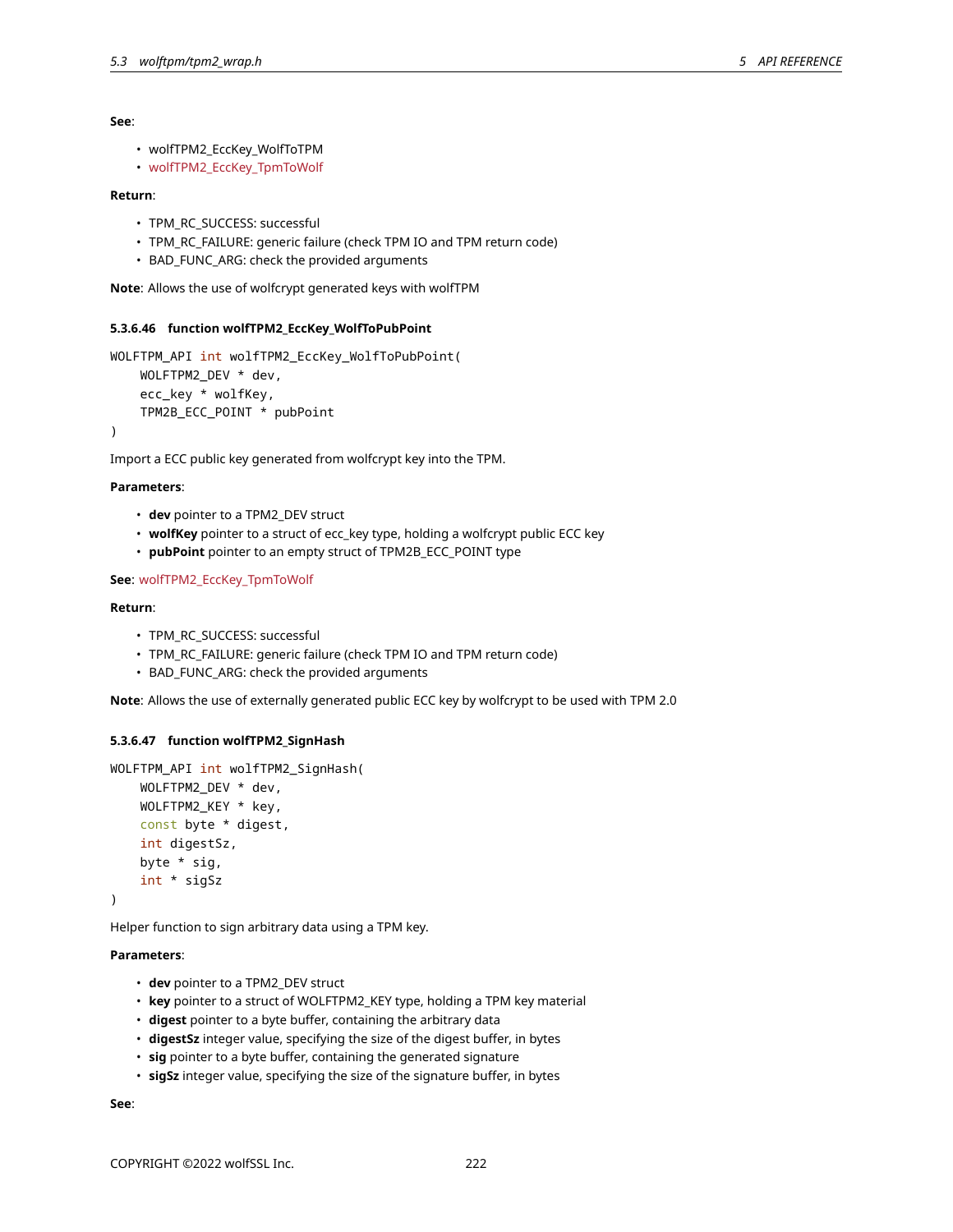- verifyHash
- signHashScheme
- verifyHashScheme

# **Return**:

- TPM\_RC\_SUCCESS: successful
- TPM\_RC\_FAILURE: generic failure (check TPM IO and TPM return code)
- BAD FUNC ARG: check the provided arguments

### **5.3.6.48 function wolfTPM2\_SignHashScheme**

```
WOLFTPM_API int wolfTPM2_SignHashScheme(
    WOLFTPM2_DEV * dev,
    WOLFTPM2_KEY * key,
    const byte * digest,
    int digestSz,
    byte * sig,
    int * sigSz,
    TPMI_ALG_SIG_SCHEME sigAlg,
    TPMI_ALG_HASH hashAlg
```
)

Advanced helper function to sign arbitrary data using a TPM key, and specify the signature scheme and hashing algorithm.

### **Parameters**:

- **dev** pointer to a TPM2\_DEV struct
- **key** pointer to a struct of WOLFTPM2\_KEY type, holding a TPM key material
- **digest** pointer to a byte buffer, containing the arbitrary data
- **digestSz** integer value, specifying the size of the digest buffer, in bytes
- **sig** pointer to a byte buffer, containing the generated signature
- **sigSz** integer value, specifying the size of the signature buffer, in bytes
- **sigAlg** integer value of TPMI\_ALG\_SIG\_SCHEME type, specifying a supported TPM 2.0 signature scheme
- **hashAlg** integer value of TPMI\_ALG\_HASH type, specifying a supported TPM 2.0 hash algorithm

# **See**:

- signHash
- verifyHash
- verifyHashScheme

### **Return**:

- TPM\_RC\_SUCCESS: successful
- TPM\_RC\_FAILURE: generic failure (check TPM IO and TPM return code)
- BAD\_FUNC\_ARG: check the provided arguments

#### **5.3.6.49 function wolfTPM2\_VerifyHash**

```
WOLFTPM_API int wolfTPM2_VerifyHash(
    WOLFTPM2_DEV * dev,
    WOLFTPM2_KEY * key,
    const byte * sig,
    int sigSz,
    const byte * digest,
    int digestSz
)
```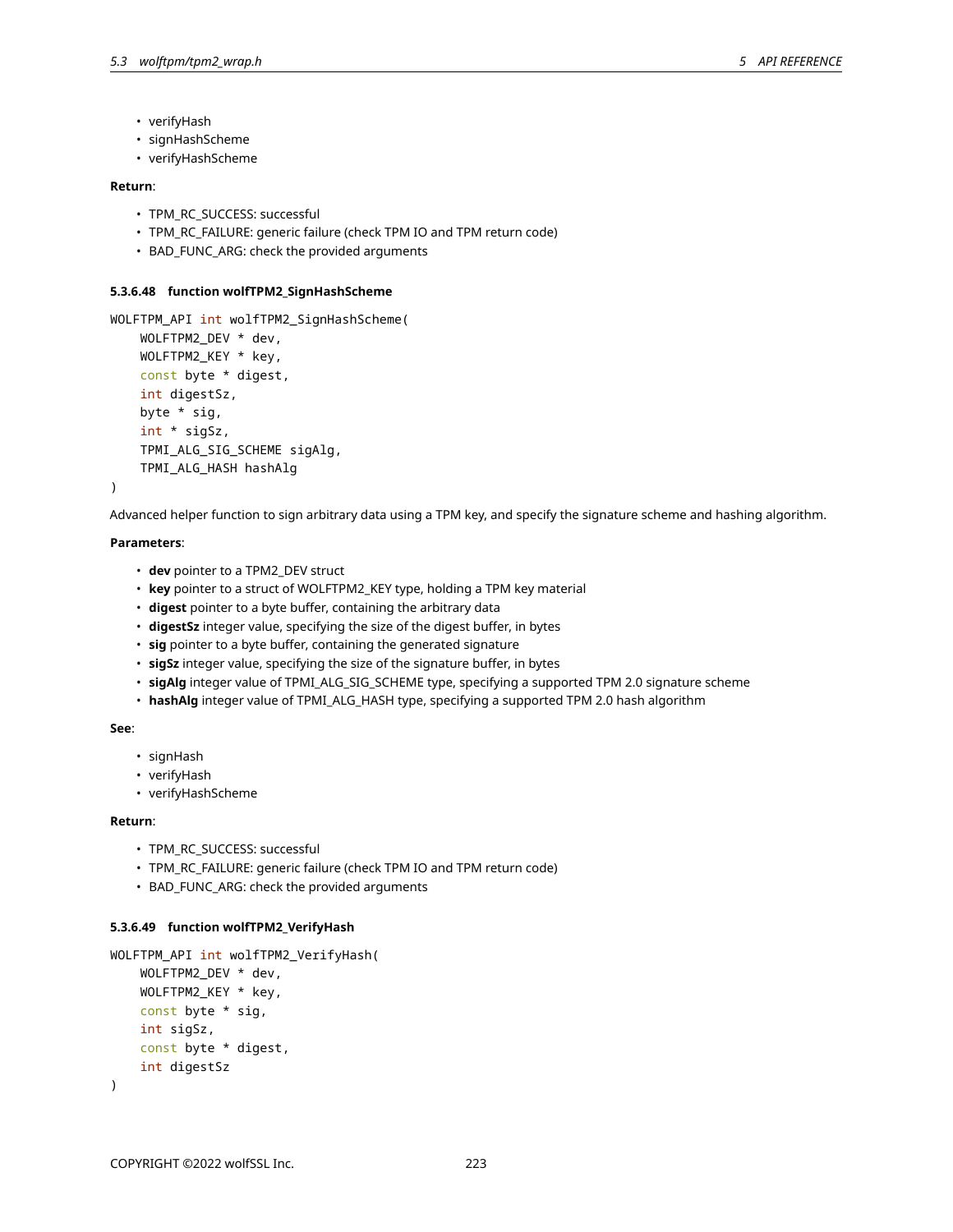Helper function to verify a TPM generated signature.

# **Parameters**:

- **dev** pointer to a TPM2\_DEV struct
- **key** pointer to a struct of WOLFTPM2\_KEY type, holding a TPM 2.0 key material
- **sig** pointer to a byte buffer, containing the generated signature
- **sigSz** integer value, specifying the size of the signature buffer, in bytes
- **digest** pointer to a byte buffer, containing the signed data
- **digestSz** integer value, specifying the size of the digest buffer, in bytes

### **See**:

- signHash
- signHashScheme
- verifyHashScheme

### **Return**:

- TPM\_RC\_SUCCESS: successful
- TPM\_RC\_FAILURE: generic failure (check TPM IO and TPM return code)
- BAD\_FUNC\_ARG: check the provided arguments

### **5.3.6.50 function wolfTPM2\_VerifyHash\_ex**

```
WOLFTPM_API int wolfTPM2_VerifyHash_ex(
    WOLFTPM2_DEV * dev,
    WOLFTPM2_KEY * key,
    const byte * sig,
    int sigSz,
    const byte * digest,
    int digestSz,
    int hashAlg
)
```
#### **5.3.6.51 function wolfTPM2\_VerifyHashScheme**

```
WOLFTPM_API int wolfTPM2_VerifyHashScheme(
    WOLFTPM2_DEV * dev,
    WOLFTPM2_KEY * key,
    const byte * sig,
    int sigSz,
    const byte * digest,
    int digestSz,
    TPMI_ALG_SIG_SCHEME sigAlg,
    TPMI_ALG_HASH hashAlg
```
)

Advanced helper function to verify a TPM generated signature.

### **Parameters**:

- **dev** pointer to a TPM2\_DEV struct
- **key** pointer to a struct of WOLFTPM2\_KEY type, holding a TPM 2.0 key material
- **sig** pointer to a byte buffer, containing the generated signature
- **sigSz** integer value, specifying the size of the signature buffer, in bytes
- **digest** pointer to a byte buffer, containing the signed data
- **digestSz** integer value, specifying the size of the digest buffer, in bytes
- **sigAlg** integer value of TPMI\_ALG\_SIG\_SCHEME type, specifying a supported TPM 2.0 signature scheme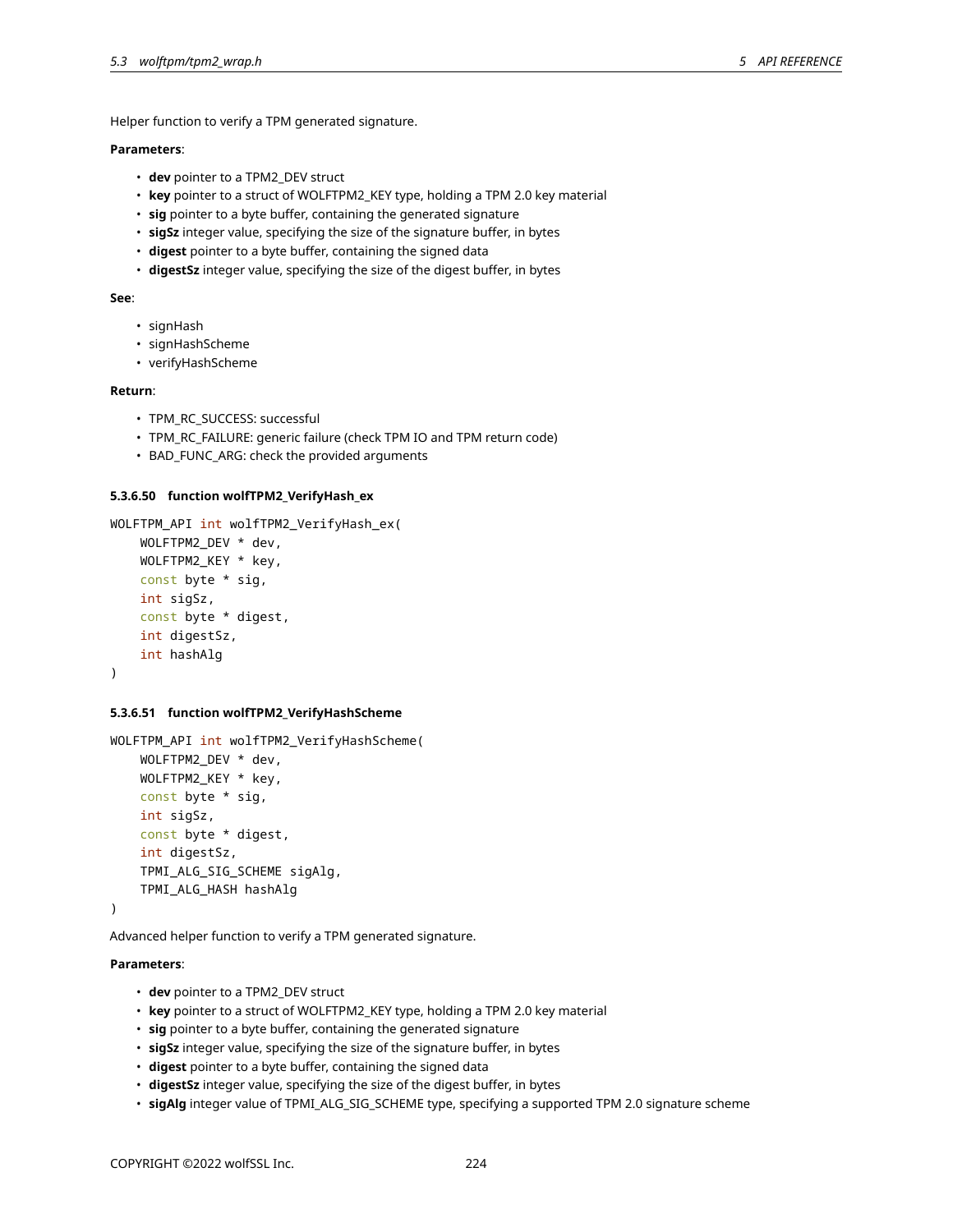• **hashAlg** integer value of TPMI\_ALG\_HASH type, specifying a supported TPM 2.0 hash algorithm

# **See**:

- signHash
- signHashScheme
- verifyHash

# **Return**:

- TPM\_RC\_SUCCESS: successful
- TPM\_RC\_FAILURE: generic failure (check TPM IO and TPM return code)
- BAD\_FUNC\_ARG: check the provided arguments

# **5.3.6.52 function wolfTPM2\_ECDHGenKey**

```
WOLFTPM_API int wolfTPM2_ECDHGenKey(
    WOLFTPM2_DEV * dev,
    WOLFTPM2_KEY * ecdhKey,
    int curve_id,
    const byte * auth,
    int authSz
)
```
Generates and then loads a ECC key-pair with NULL hierarchy for Diffie-Hellman exchange.

## **Parameters**:

- **dev** pointer to a TPM2\_DEV struct
- **ecdhKey** pointer to an empty structure of WOLFTPM2\_KEY type
- **curve\_id** integer value, specifying a valid TPM\_ECC\_CURVE value
- **auth** pointer to a string constant, specifying the password authorization for the TPM 2.0 Key
- **authSz** integer value, specifying the size of the password authorization, in bytes

### **See**:

- wolfTPM2\_ECDHGen
- wolfTPM2\_ECDHGenZ
- wolfTPM2\_ECDHEGenKey
- wolfTPM2\_ECDHEGenZ

### **Return**:

- TPM\_RC\_SUCCESS: successful
- TPM\_RC\_FAILURE: generic failure (check TPM IO and TPM return code)
- BAD\_FUNC\_ARG: check the provided arguments

### **5.3.6.53 function wolfTPM2\_ECDHGen**

```
WOLFTPM_API int wolfTPM2_ECDHGen(
    WOLFTPM2_DEV * dev,
    WOLFTPM2_KEY * privKey,
    TPM2B_ECC_POINT * pubPoint,
    byte * out,
    int * outSz
```
)

Generates ephemeral key and computes Z (shared secret)

# **Parameters**:

• **dev** pointer to a TPM2\_DEV struct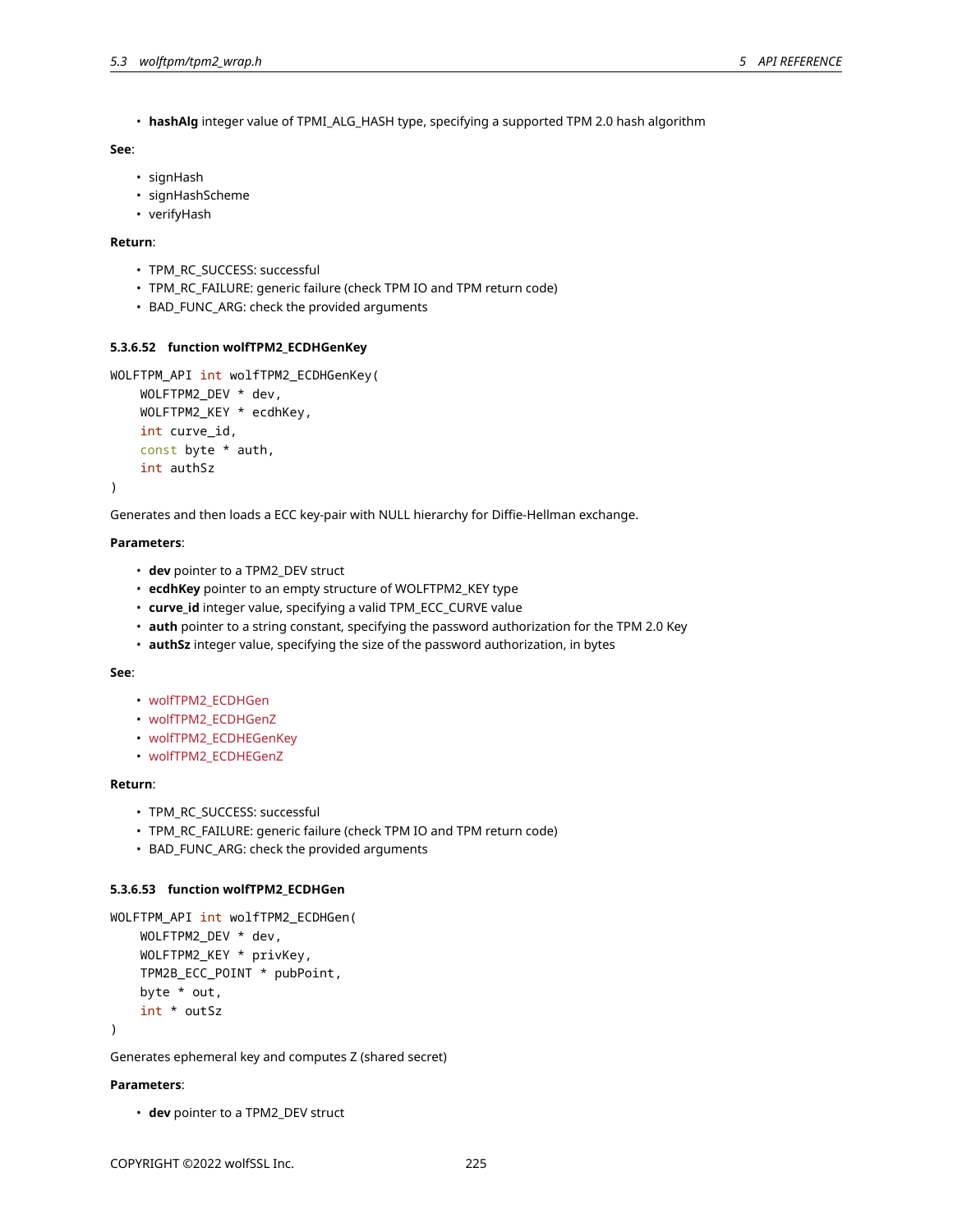- **privKey** pointer to a structure of WOLFTPM2\_KEY type
- **pubPoint** pointer to an empty structure of TPM2B\_ECC\_POINT type
- **out** pointer to a byte buffer, to store the generated shared secret
- **outSz** integer value, specifying the size of the shared secret, in bytes

- wolfTPM2\_ECDHGenZ
- wolfTPM2\_ECDHGenKey
- wolfTPM2\_ECDHEGenKey
- wolfTPM2\_ECDHEGenZ

# **Return**:

- TPM\_RC\_SUCCESS: successful
- TPM\_RC\_FAILURE: generic failure (check TPM IO and TPM return code)
- BAD\_FUNC\_ARG: check the provided arguments

**Note**: One shot API using private key handle to generate key-pair and return public point and shared secret

# **5.3.6.54 function wolfTPM2\_ECDHGenZ**

```
WOLFTPM_API int wolfTPM2_ECDHGenZ(
    WOLFTPM2_DEV * dev,
    WOLFTPM2_KEY * privKey,
    const TPM2B_ECC_POINT * pubPoint,
   byte * out,
    int * outSz
)
```
Computes Z (shared secret) using pubPoint and loaded private ECC key.

### **Parameters**:

- **dev** pointer to a TPM2\_DEV struct
- **privKey** pointer to a structure of WOLFTPM2\_KEY type, containing a valid TPM handle
- **pubPoint** pointer to a populated structure of TPM2B\_ECC\_POINT type
- **out** pointer to a byte buffer, to store the computed shared secret
- **outSz** integer value, specifying the size of the shared secret, in bytes

#### **See**:

- wolfTPM2\_ECDHGen
- wolfTPM2\_ECDHGenKey
- wolfTPM2\_ECDHEGenKey
- wolfTPM2\_ECDHEGenZ

### **Return**:

- TPM\_RC\_SUCCESS: successful
- TPM\_RC\_FAILURE: generic failure (check TPM IO and TPM return code)
- BAD\_FUNC\_ARG: check the provided arguments

# **5.3.6.55 function wolfTPM2\_ECDHEGenKey**

```
WOLFTPM_API int wolfTPM2_ECDHEGenKey(
    WOLFTPM2_DEV * dev,
    WOLFTPM2_KEY * ecdhKey,
    int curve_id
)
```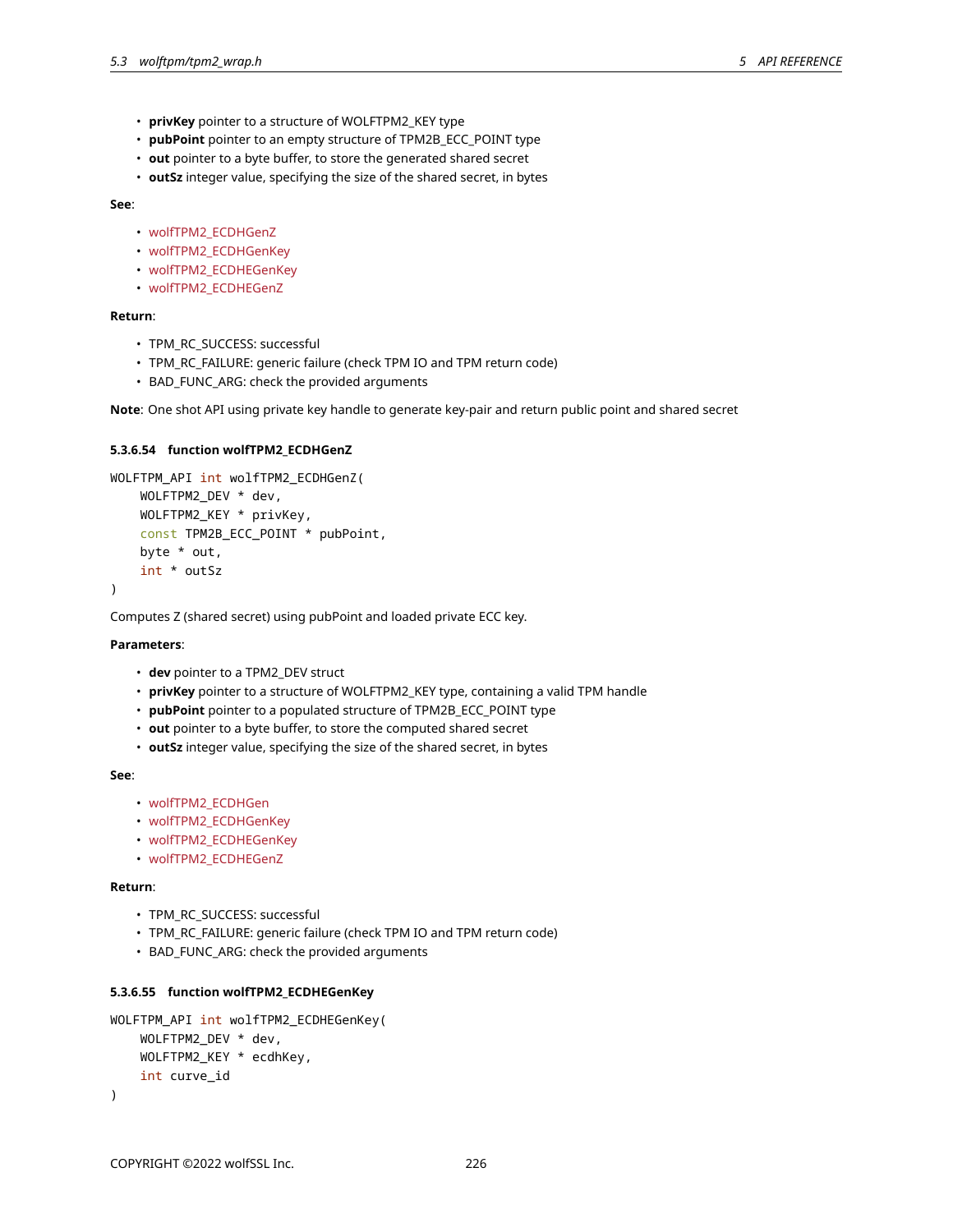Generates ephemeral ECC key and returns array index (2 phase method)

# **Parameters**:

- **dev** pointer to a TPM2\_DEV struct
- **ecdhKey** pointer to an empty structure of WOLFTPM2\_KEY type
- **curve\_id** integer value, specifying a valid TPM\_ECC\_CURVE value

### **See**:

- wolfTPM2\_ECDHEGenZ
- wolfTPM2\_ECDHGen
- wolfTPM2\_ECDHGenKey
- wolfTPM2\_ECDHGenZ

# **Return**:

- TPM\_RC\_SUCCESS: successful
- TPM\_RC\_FAILURE: generic failure (check TPM IO and TPM return code)
- BAD\_FUNC\_ARG: check the provided arguments

```
Note: One time use key
```
# **5.3.6.56 function wolfTPM2\_ECDHEGenZ**

```
WOLFTPM_API int wolfTPM2_ECDHEGenZ(
    WOLFTPM2_DEV * dev,
    WOLFTPM2_KEY * parentKey,
    WOLFTPM2_KEY * ecdhKey,
    const TPM2B_ECC_POINT * pubPoint,
    byte * out,
    int * outSz
)
```
Computes Z (shared secret) using pubPoint and counter (2 phase method)

### **Parameters**:

- **dev** pointer to a TPM2\_DEV struct
- **parentKey** pointer to a structure of WOLFTPM2\_KEY type, containing a valid TPM handle of a primary key
- **ecdhKey** pointer to a structure of WOLFTPM2\_KEY type, containing a valid TPM handle
- **pubPoint** pointer to an empty struct of TPM2B\_ECC\_POINT type
- **out** pointer to a byte buffer, to store the computed shared secret
- **outSz** integer value, specifying the size of the shared secret, in bytes

### **See**:

- wolfTPM2\_ECDHEGenKey
- wolfTPM2\_ECDHGen
- wolfTPM2\_ECDHGenKey
- wolfTPM2\_ECDHGenZ

# **Return**:

- TPM\_RC\_SUCCESS: successful
- TPM\_RC\_FAILURE: generic failure (check TPM IO and TPM return code)
- BAD\_FUNC\_ARG: check the provided arguments

**Note**: The counter, array ID, can only be used one time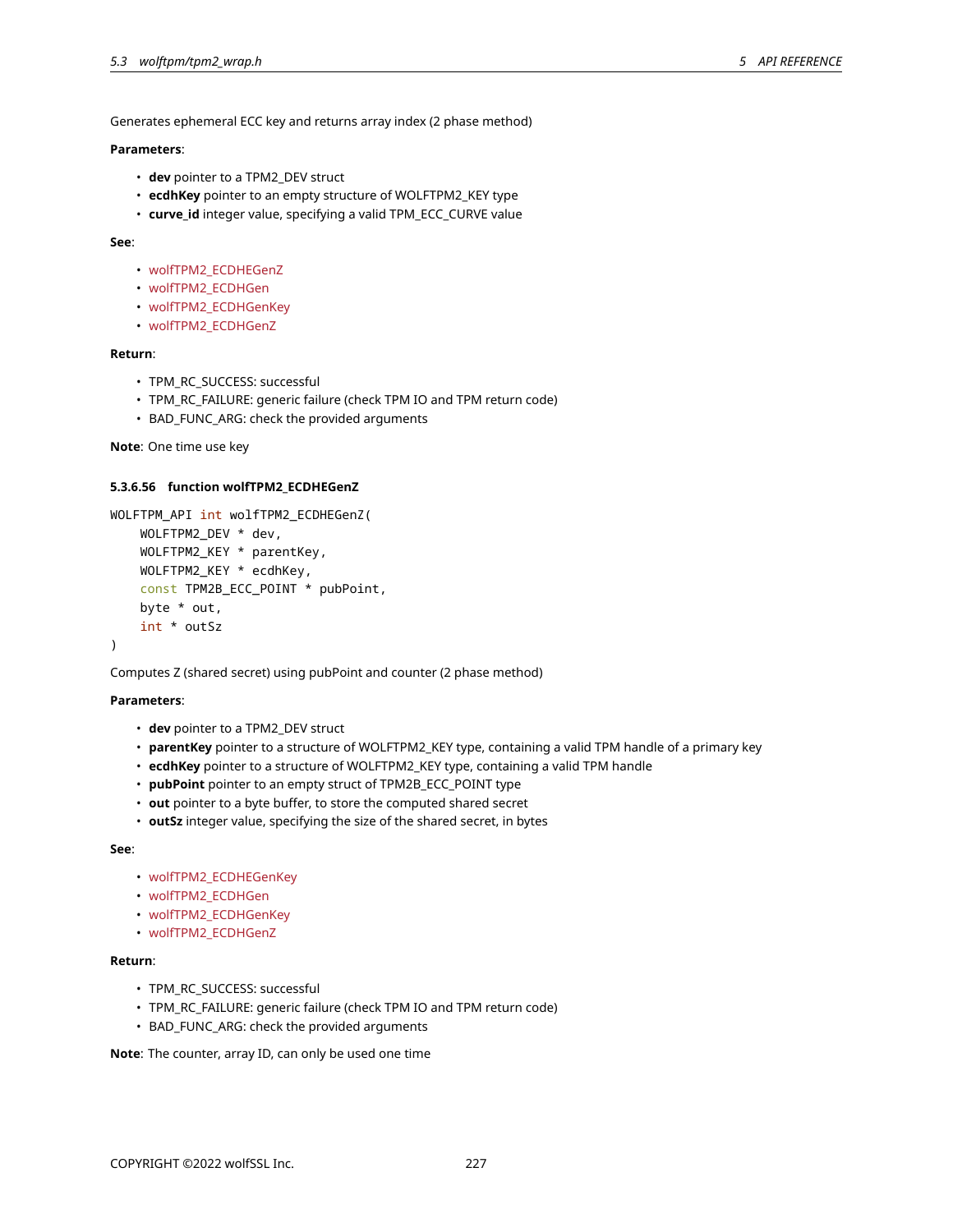# **5.3.6.57 function wolfTPM2\_RsaEncrypt**

```
WOLFTPM_API int wolfTPM2_RsaEncrypt(
    WOLFTPM2_DEV * dev,
    WOLFTPM2_KEY * key,
    TPM_ALG_ID padScheme,
    const byte * msg,
    int msgSz,
    byte * out,
    int * outSz
)
```
Perform RSA encryption using a TPM 2.0 key.

### **Parameters**:

- **dev** pointer to a TPM2\_DEV struct
- **key** pointer to a struct of WOLFTPM2\_KEY type, holding a TPM key material
- **padScheme** integer value of TPM\_ALG\_ID type, specifying the padding scheme
- **msg** pointer to a byte buffer, containing the arbitrary data for encryption
- **msgSz** integer value, specifying the size of the arbitrary data buffer
- **out** pointer to a byte buffer, where the encrypted data will be stored
- **outSz** integer value, specifying the size of the encrypted data buffer

### **See**: wolfTPM2\_RsaDecrypt

### **Return**:

- TPM\_RC\_SUCCESS: successful
- TPM\_RC\_FAILURE: generic failure (check TPM IO and TPM return code)
- BAD\_FUNC\_ARG: check the provided arguments

### **5.3.6.58 function wolfTPM2\_RsaDecrypt**

```
WOLFTPM_API int wolfTPM2_RsaDecrypt(
    WOLFTPM2_DEV * dev,
    WOLFTPM2_KEY * key,
    TPM_ALG_ID padScheme,
    const byte * in,
    int inSz,
    byte * msg,
    int * msgSz
```
)

Perform RSA decryption using a TPM 2.0 key.

#### **Parameters**:

- **dev** pointer to a TPM2\_DEV struct
- **key** pointer to a struct of WOLFTPM2\_KEY type, holding a TPM key material
- **padScheme** integer value of TPM\_ALG\_ID type, specifying the padding scheme
- **in** pointer to a byte buffer, containing the encrypted data
- **inSz** integer value, specifying the size of the encrypted data buffer
- **msg** pointer to a byte buffer, containing the decrypted data
- **msgSz** pointer to size of the encrypted data buffer, on return set actual size

#### **See**: wolfTPM2\_RsaEcnrypt

### **Return**:

• TPM\_RC\_SUCCESS: successful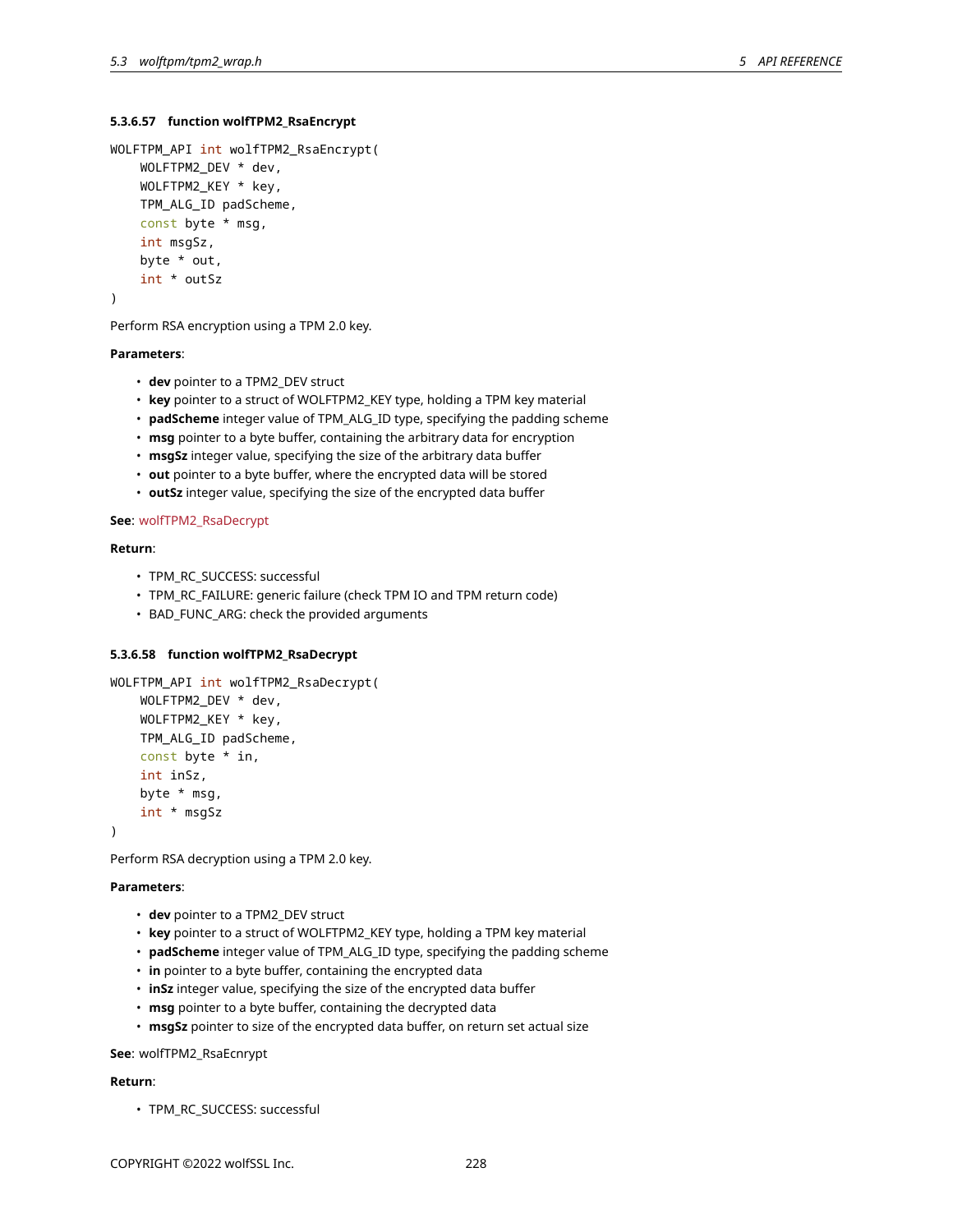- TPM\_RC\_FAILURE: generic failure (check TPM IO and TPM return code)
- BAD\_FUNC\_ARG: check the provided arguments

# **5.3.6.59 function wolfTPM2\_ReadPCR**

```
WOLFTPM_API int wolfTPM2_ReadPCR(
    WOLFTPM2_DEV * dev,
    int pcrIndex,
    int hashAlg,
    byte * digest,
    int * pDigestLen
)
```
Read the values of a specified TPM 2.0 Platform Configuration Registers(PCR)

# **Parameters**:

- **dev** pointer to a TPM2\_DEV struct
- **pcrIndex** integer value, specifying a valid PCR index, between 0 and 23 (TPM locality could have an impact on successful access)
- **hashAlg** integer value, specifying a TPM\_ALG\_SHA256 or TPM\_ALG\_SHA1 registers to be accessed
- **digest** pointer to a byte buffer, where the PCR values will be stored
- **pDigestLen** pointer to an integer variable, where the size of the digest buffer will be stored

# **See**: wolfTPM2\_ExtendPCR

# **Return**:

- TPM\_RC\_SUCCESS: successful
- TPM\_RC\_FAILURE: generic failure (check TPM IO and TPM return code)
- BAD\_FUNC\_ARG: check the provided arguments

**Note**: Make sure to specify the correct hashing algorithm, because there are two sets of PCR registers, one for SHA256 and the other for SHA1(deprecated, but still possible to be read)

# **5.3.6.60 function wolfTPM2\_ExtendPCR**

```
WOLFTPM_API int wolfTPM2_ExtendPCR(
   WOLFTPM2_DEV * dev,
    int pcrIndex,
    int hashAlg,
    const byte * digest,
    int digestLen
```
)

Extend a PCR register with a user provided digest.

# **Parameters**:

- **dev** pointer to a TPM2\_DEV struct
- **pcrIndex** integer value, specifying a valid PCR index, between 0 and 23 (TPM locality could have an impact on successful access)
- **hashAlg** integer value, specifying a TPM\_ALG\_SHA256 or TPM\_ALG\_SHA1 registers to be accessed
- **digest** pointer to a byte buffer, containing the digest value to be extended into the PCR
- **digestLen** the size of the digest buffer

# **See**: wolfTPM2\_ReadPCR

# **Return**:

• TPM\_RC\_SUCCESS: successful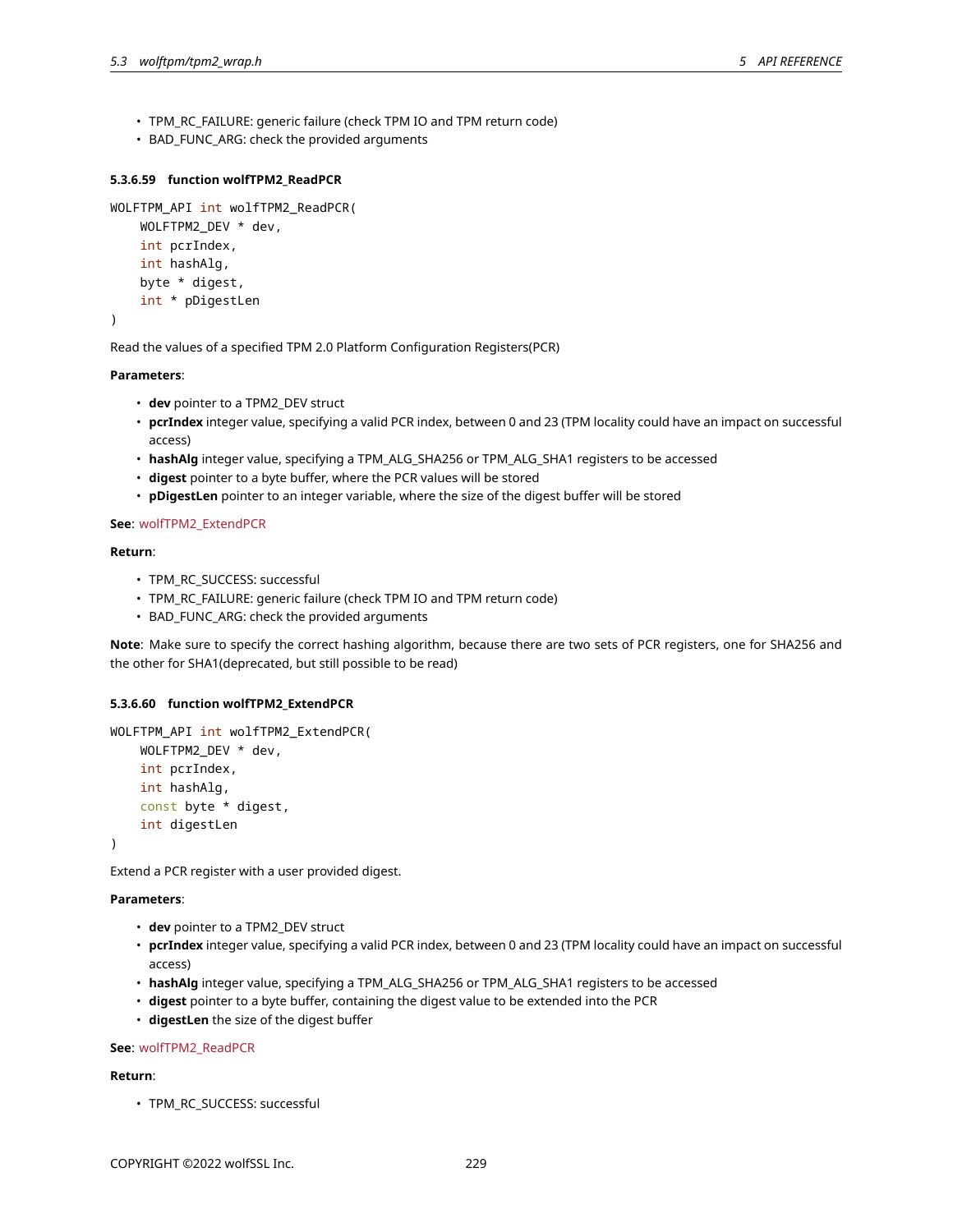- TPM\_RC\_FAILURE: generic failure (check TPM IO and TPM return code)
- BAD\_FUNC\_ARG: check the provided arguments

**Note**: Make sure to specify the correct hashing algorithm

#### **5.3.6.61 function wolfTPM2\_NVCreateAuth**

```
WOLFTPM_API int wolfTPM2_NVCreateAuth(
    WOLFTPM2_DEV * dev,
    WOLFTPM2_HANDLE * parent,
    WOLFTPM2_NV * nv,
    word32 nvIndex,
    word32 nvAttributes,
    word32 maxSize,
    const byte * auth,
    int authSz
)
```
Creates a new NV Index to be later used for storing data into the TPM's NVRAM.

#### **Parameters**:

- **dev** pointer to a TPM2\_DEV struct
- **parent** pointer to a WOLFTPM2\_HANDLE, specifying the TPM hierarchy for the new NV Index
- **nv** pointer to an empty structure of WOLFTPM2\_NV type, to hold the new NV Index
- **nvIndex** integer value, holding the NV Index Handle given by the TPM upon success
- **nvAttributes** integer value, use wolfTPM2\_GetNvAttributesTemplate to create correct value
- **maxSize** integer value, specifying the maximum number of bytes written at this NV Index
- **auth** pointer to a string constant, specifying the password authorization for this NV Index
- **authSz** integer value, specifying the size of the password authorization, in bytes

#### **See**:

- wolfTPM2\_NVWriteAuth
- wolfTPM2\_NVReadAuth
- wolfTPM2\_NVDeleteAuth

### **Return**:

- TPM\_RC\_SUCCESS: successful
- TPM\_RC\_FAILURE: generic failure (check TPM IO and TPM return code)
- BAD\_FUNC\_ARG: check the provided arguments

**Note**: This is a wolfTPM2 wrapper around TPM2\_NV\_DefineSpace

### **5.3.6.62 function wolfTPM2\_NVWriteAuth**

```
WOLFTPM_API int wolfTPM2_NVWriteAuth(
    WOLFTPM2_DEV * dev,
    WOLFTPM2_NV * nv,
   word32 nvIndex,
   byte * dataBuf,
   word32 dataSz,
    word32 offset
```
)

Stores user data to a NV Index, at a given offset.

# **Parameters**:

• **dev** pointer to a TPM2\_DEV struct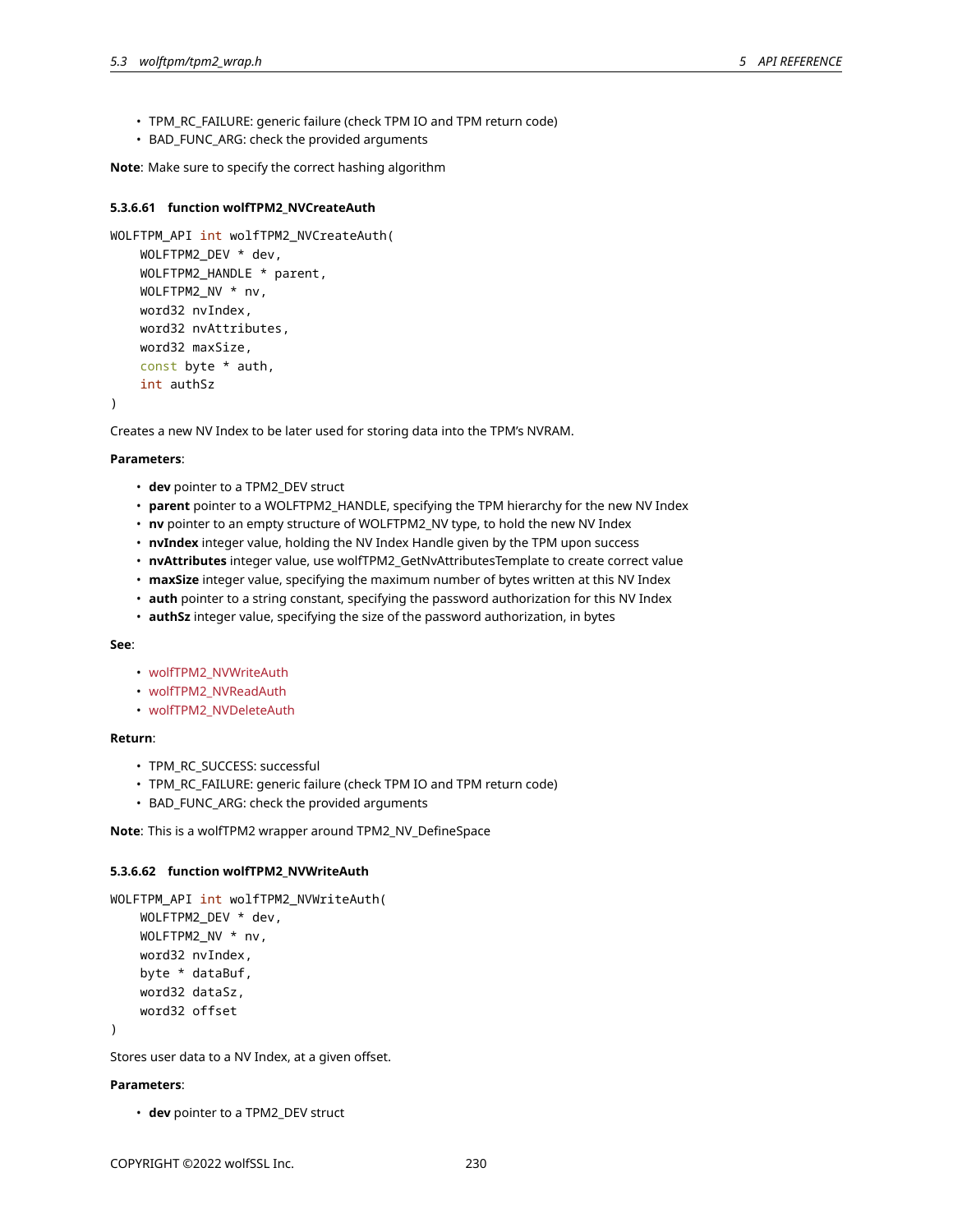- **nv** pointer to a populated structure of WOLFTPM2\_NV type
- **nvIndex** integer value, holding an existing NV Index Handle value
- **dataBuf** pointer to a byte buffer, containing the user data to be written to the TPM's NVRAM
- **dataSz** integer value, specifying the size of the user data buffer, in bytes
- **offset** integer value of word32 type, specifying the offset from the NV Index memory start, can be zero

- wolfTPM2\_NVReadAuth
- wolfTPM2\_NVCreateAuth
- wolfTPM2\_NVDeleteAuth

## **Return**:

- TPM\_RC\_SUCCESS: successful
- TPM\_RC\_FAILURE: generic failure (check TPM IO and TPM return code)
- BAD\_FUNC\_ARG: check the provided arguments

**Note**: User data size should be less or equal to the NV Index maxSize specified using wolfTPM2\_CreateAuth

# **5.3.6.63 function wolfTPM2\_NVReadAuth**

```
WOLFTPM_API int wolfTPM2_NVReadAuth(
    WOLFTPM2_DEV * dev,
    WOLFTPM2_NV * nv,
    word32 nvIndex,
   byte * dataBuf,
    word32 * pDataSz,
    word32 offset
```
)

Reads user data from a NV Index, starting at the given offset.

### **Parameters**:

- **dev** pointer to a TPM2\_DEV struct
- **nv** pointer to a populated structure of WOLFTPM2\_NV type
- **nvIndex** integer value, holding an existing NV Index Handle value
- **dataBuf** pointer to an empty byte buffer, used to store the read data from the TPM's NVRAM
- **pDataSz** pointer to an integer variable, used to store the size of the data read from NVRAM, in bytes
- **offset** integer value of word32 type, specifying the offset from the NV Index memory start, can be zero

#### **See**:

- wolfTPM2\_NVWriteAuth
- wolfTPM2\_NVCreateAuth
- wolfTPM2\_NVDeleteAuth

### **Return**:

- TPM\_RC\_SUCCESS: successful
- TPM\_RC\_FAILURE: generic failure (check TPM IO and TPM return code)
- BAD\_FUNC\_ARG: check the provided arguments

**Note**: User data size should be less or equal to the NV Index maxSize specified using wolfTPM2\_CreateAuth

### **5.3.6.64 function wolfTPM2\_NVDeleteAuth**

```
WOLFTPM_API int wolfTPM2_NVDeleteAuth(
    WOLFTPM2_DEV * dev,
    WOLFTPM2_HANDLE * parent,
```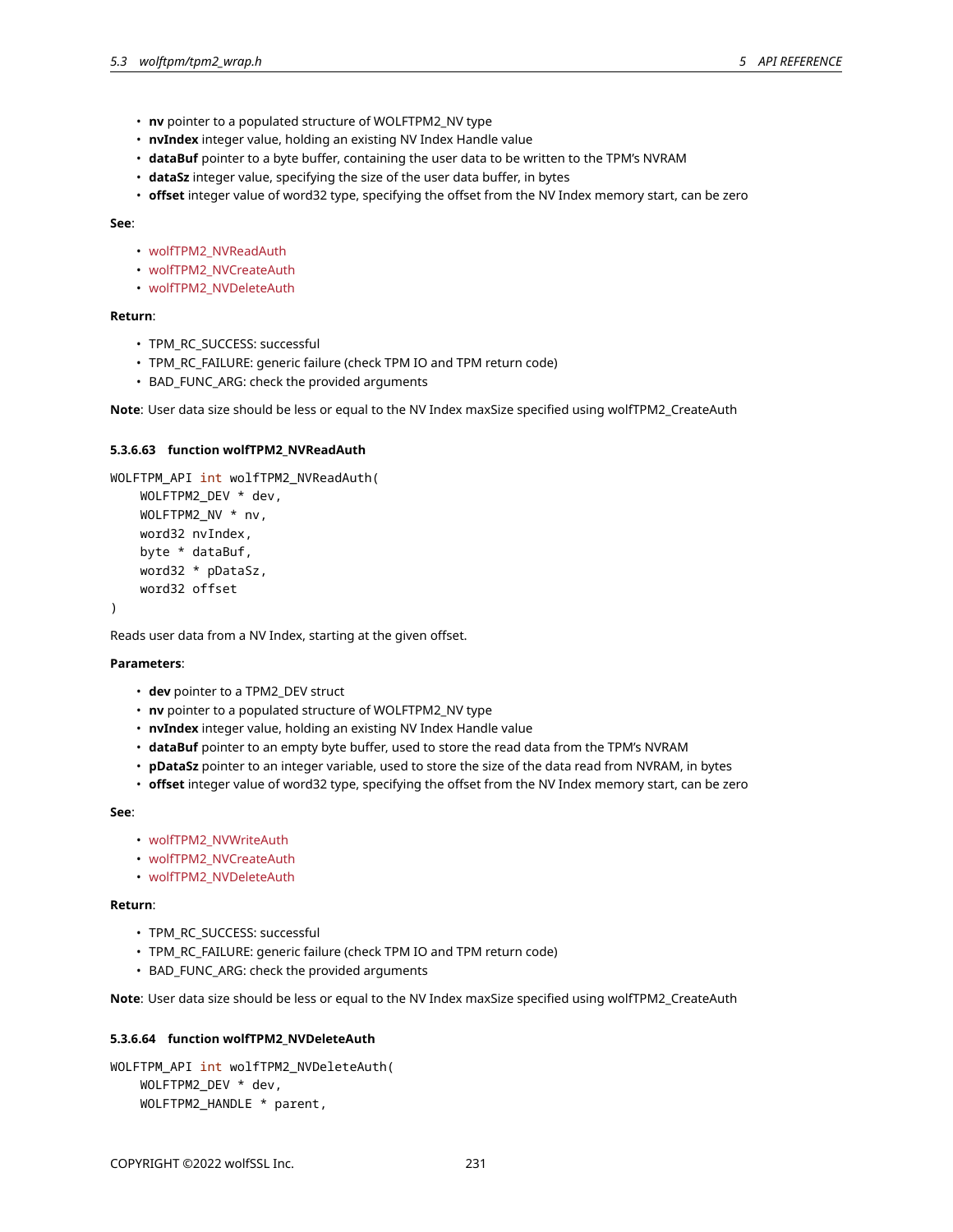word32 nvIndex

)

Destroys an existing NV Index.

# **Parameters**:

- **dev** pointer to a TPM2\_DEV struct
- **parent** pointer to a WOLFTPM2\_HANDLE, specifying the TPM hierarchy for the new NV Index
- **nvIndex** integer value, holding the NV Index Handle given by the TPM upon success

#### **See**:

- wolfTPM2\_NVCreateAuth
- wolfTPM2\_NVWriteAuth
- wolfTPM2\_NVReadAuth

#### **Return**:

- TPM\_RC\_SUCCESS: successful
- TPM\_RC\_FAILURE: generic failure (check TPM IO and TPM return code)
- BAD\_FUNC\_ARG: check the provided arguments

### **5.3.6.65 function wolfTPM2\_NVCreate**

```
WOLFTPM_API int wolfTPM2_NVCreate(
    WOLFTPM2_DEV * dev,
    TPM_HANDLE authHandle,
    word32 nvIndex,
    word32 nvAttributes,
    word32 maxSize,
    const byte * auth,
    int authSz
)
```
Deprecated, use newer API.

```
See: wolfTPM2_NVCreateAuth
```
## **5.3.6.66 function wolfTPM2\_NVWrite**

```
WOLFTPM_API int wolfTPM2_NVWrite(
    WOLFTPM2_DEV * dev,
    TPM_HANDLE authHandle,
    word32 nvIndex,
    byte * dataBuf,
    word32 dataSz,
    word32 offset
)
```
Deprecated, use newer API.

**See**: wolfTPM2\_NVWriteAuth

#### **5.3.6.67 function wolfTPM2\_NVRead**

```
WOLFTPM_API int wolfTPM2_NVRead(
    WOLFTPM2_DEV * dev,
    TPM_HANDLE authHandle,
    word32 nvIndex,
    byte * dataBuf,
```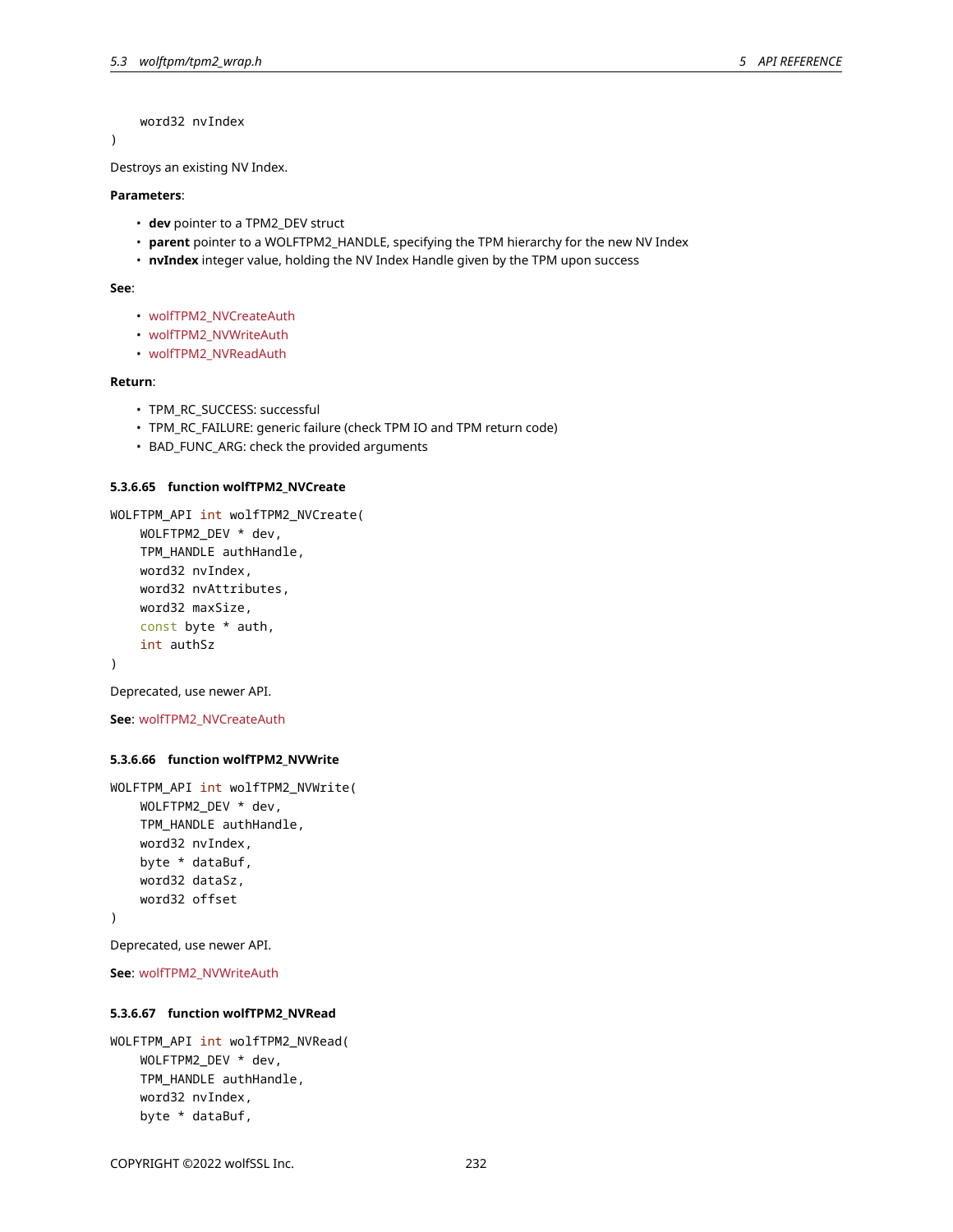```
word32 * dataSz,
word32 offset
```
# )

Deprecated, use newer API.

**See**: wolfTPM2\_NVReadAuth

# **5.3.6.68 function wolfTPM2\_NVDelete**

```
WOLFTPM_API int wolfTPM2_NVDelete(
    WOLFTPM2_DEV * dev,
    TPM_HANDLE authHandle,
    word32 nvIndex
)
```
Deprecated, use newer API.

**See**: wolfTPM2\_NVDeleteAuth

### **5.3.6.69 function wolfTPM2\_NVReadPublic**

```
WOLFTPM_API int wolfTPM2_NVReadPublic(
    WOLFTPM2_DEV * dev,
    word32 nvIndex,
    TPMS_NV_PUBLIC * nvPublic
)
```
Extracts the public information about an nvIndex, such as maximum size.

### **Parameters**:

- **dev** pointer to a TPM2\_DEV struct
- **nvIndex** integer value, holding the NV Index Handle given by the TPM upon success
- **nvPublic** pointer to a TPMS\_NV\_PUBLIC, used to store the extracted nvIndex public information

# **See**:

- wolfTPM2\_NVCreateAuth
- wolfTPM2\_NVDeleteAuth
- wolfTPM2\_NVWriteAuth
- wolfTPM2\_NVReadAuth

### **Return**:

- TPM\_RC\_SUCCESS: successful
- TPM\_RC\_FAILURE: generic failure (check TPM IO and TPM return code)
- BAD\_FUNC\_ARG: check the provided arguments

#### **5.3.6.70 function wolfTPM2\_NVStoreKey**

```
WOLFTPM_API int wolfTPM2_NVStoreKey(
    WOLFTPM2_DEV * dev,
    TPM_HANDLE primaryHandle,
    WOLFTPM2_KEY * key,
    TPM_HANDLE persistentHandle
```
)

Helper function to store a TPM 2.0 Key into the TPM's NVRAM.

### **Parameters**: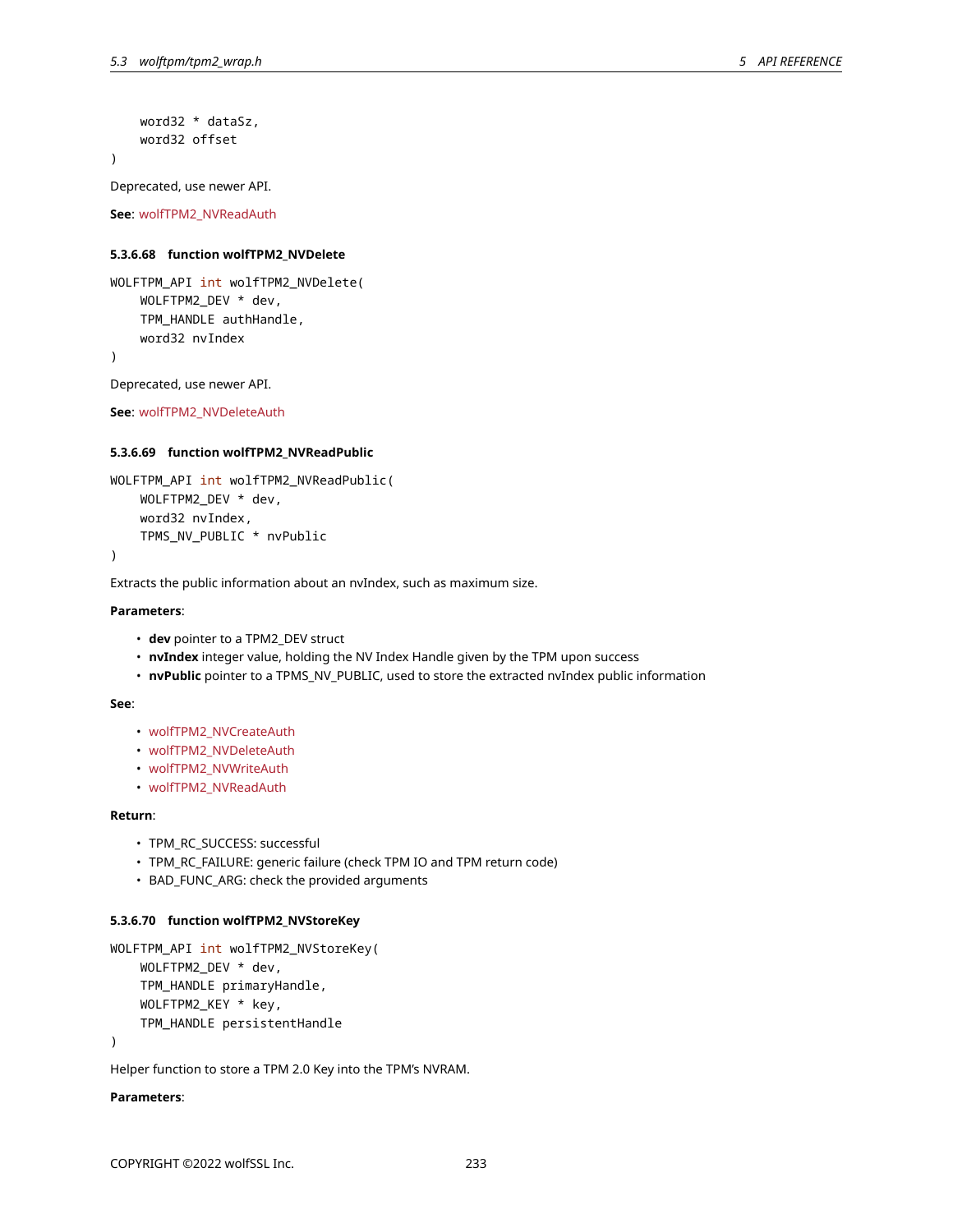- **dev** pointer to a TPM2\_DEV struct
- **primaryHandle** integer value, specifying a TPM 2.0 Hierarchy. typically TPM\_RH\_OWNER
- **key** pointer to a structure of WOLFTPM2\_KEY type, containing the TPM 2.0 key for storing
- **persistentHandle** integer value, specifying an existing nvIndex

- wolfTPM2\_NVDeleteKey
- wolfTPM2\_NVCreateAuth
- wolfTPM2\_NVDeleteAuth

# **Return**:

- TPM\_RC\_SUCCESS: successful
- TPM\_RC\_FAILURE: generic failure (check TPM IO and TPM return code)
- BAD\_FUNC\_ARG: check the provided arguments

# **5.3.6.71 function wolfTPM2\_NVDeleteKey**

```
WOLFTPM_API int wolfTPM2_NVDeleteKey(
    WOLFTPM2_DEV * dev,
    TPM HANDLE primaryHandle,
    WOLFTPM2_KEY * key
```
)

Helper function to delete a TPM 2.0 Key from the TPM's NVRAM.

#### **Parameters**:

- **dev** pointer to a TPM2\_DEV struct
- **primaryHandle** integer value, specifying a TPM 2.0 Hierarchy. typically TPM\_RH\_OWNER
- **key** pointer to a structure of WOLFTPM2\_KEY type, containing the nvIndex handle value

### **See**:

- wolfTPM2\_NVDeleteKey
- wolfTPM2\_NVCreateAuth
- wolfTPM2\_NVDeleteAuth

### **Return**:

- TPM\_RC\_SUCCESS: successful
- TPM\_RC\_FAILURE: generic failure (check TPM IO and TPM return code)
- BAD\_FUNC\_ARG: check the provided arguments

### **5.3.6.72 function wolfTPM2\_GetRng**

```
WOLFTPM_API struct WC_RNG * wolfTPM2_GetRng(
```

```
WOLFTPM2_DEV * dev
```
)

Get the wolfcrypt RNG instance used for wolfTPM.

# **Parameters**:

• **dev** pointer to a TPM2\_DEV struct

**See**: wolfTPM2\_GetRandom

### **Return**:

- TPM\_RC\_SUCCESS: successful
- TPM\_RC\_FAILURE: generic failure (check TPM IO and TPM return code)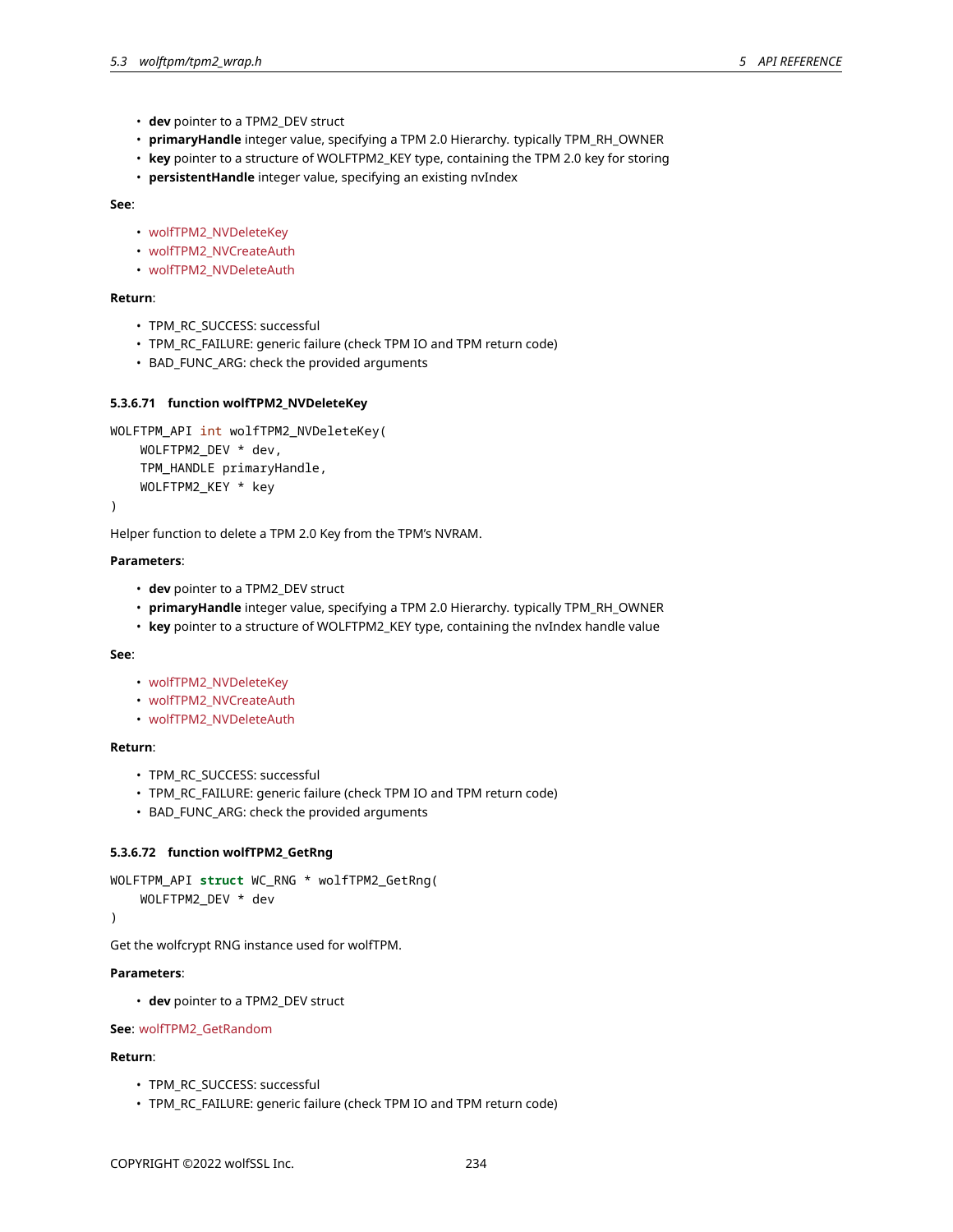• BAD\_FUNC\_ARG: check the provided arguments

**Note**: Only if wolfcrypt is enabled and configured for use instead of the TPM RNG

## **5.3.6.73 function wolfTPM2\_GetRandom**

```
WOLFTPM_API int wolfTPM2_GetRandom(
    WOLFTPM2_DEV * dev,
    byte * buf,
    word32 len
```
)

Get a set of random number, generated with the TPM RNG or wolfcrypt RNG.

#### **Parameters**:

- **dev** pointer to a TPM2\_DEV struct
- **buf** pointer to a byte buffer, used to store the generated random numbers
- **len** integer value of word32 type, used to store the size of the buffer, in bytes

### **See**: wolfTPM2\_GetRandom

### **Return**:

- TPM\_RC\_SUCCESS: successful
- TPM\_RC\_FAILURE: generic failure (check TPM IO and TPM return code)
- BAD\_FUNC\_ARG: check the provided arguments

**Note**: Define WOLFTPM2\_USE\_HW\_RNG to use the TPM RNG source

### **5.3.6.74 function wolfTPM2\_UnloadHandle**

```
WOLFTPM API int wolfTPM2 UnloadHandle(
    WOLFTPM2_DEV * dev,
    WOLFTPM2 HANDLE * handle
```
)

Use to discard any TPM loaded object.

#### **Parameters**:

- **dev** pointer to a TPM2\_DEV struct
- **handle** pointer to a structure of WOLFTPM2\_HANDLE type, with a valid TPM 2.0 handle value

### **See**: wolfTPM2\_Clear

### **Return**:

- TPM\_RC\_SUCCESS: successful
- TPM\_RC\_FAILURE: generic failure (check TPM IO and TPM return code)
- BAD\_FUNC\_ARG: check the provided arguments

### **5.3.6.75 function wolfTPM2\_Clear**

```
WOLFTPM_API int wolfTPM2_Clear(
```

```
WOLFTPM2_DEV * dev
```
)

Deinitializes wolfTPM and wolfcrypt(if enabled)

# **Parameters**:

• **dev** pointer to a TPM2\_DEV struct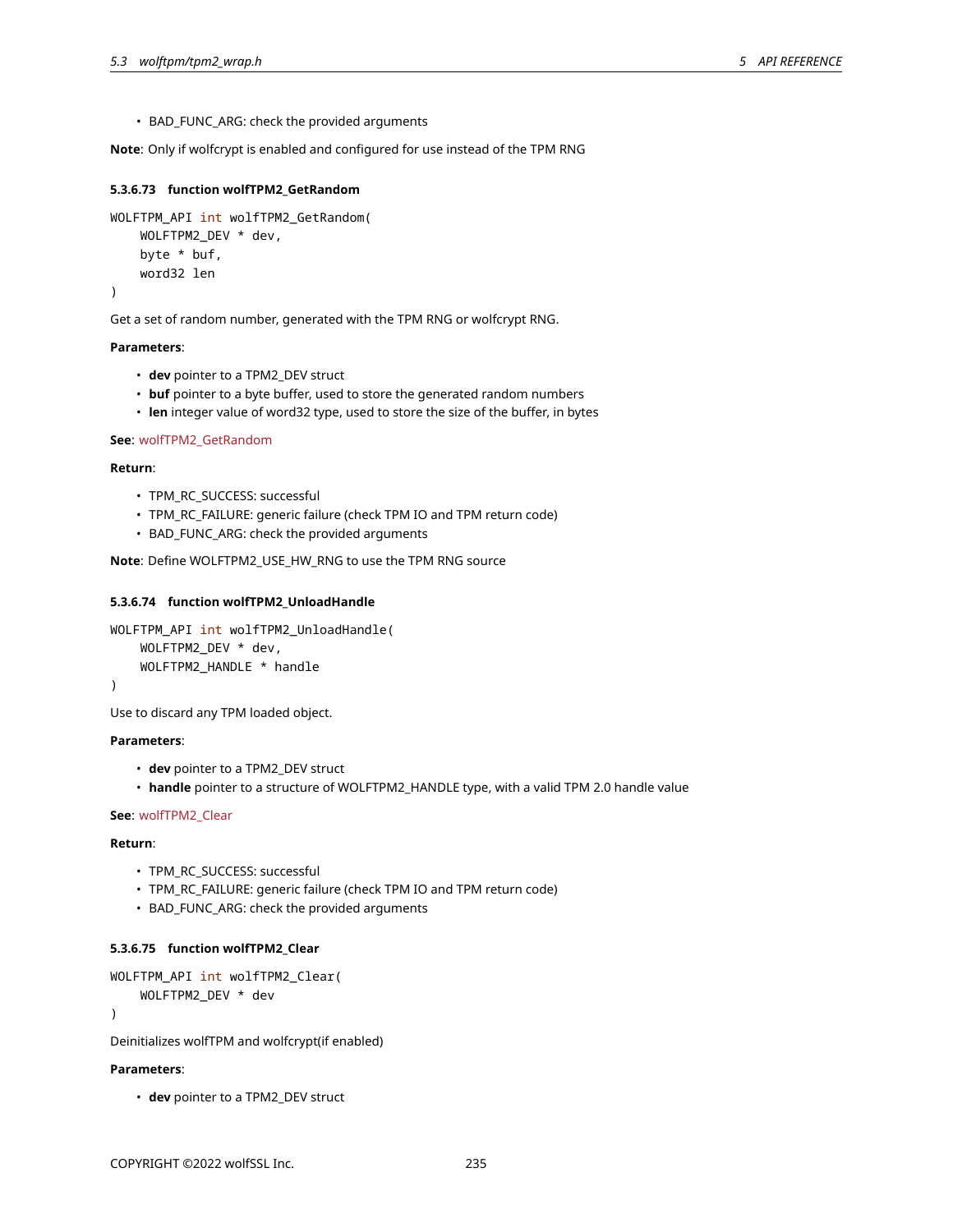# **See**: wolfTPM2\_Clear

# **Return**:

- TPM\_RC\_SUCCESS: successful
- TPM\_RC\_FAILURE: generic failure (check TPM IO and TPM return code)
- BAD\_FUNC\_ARG: check the provided arguments

# **5.3.6.76 function wolfTPM2\_HashStart**

```
WOLFTPM_API int wolfTPM2_HashStart(
    WOLFTPM2_DEV * dev,
    WOLFTPM2_HASH * hash,
    TPMI_ALG_HASH hashAlg,
    const byte * usageAuth,
    word32 usageAuthSz
```
)

Helper function to start a TPM generated hash.

### **Parameters**:

- **dev** pointer to a TPM2\_DEV struct
- **hash** pointer to a WOLFTPM2\_HASH structure
- **hashAlg** integer value, specifying a valid TPM 2.0 hash algorithm
- **usageAuth** pointer to a string constant, specifying the authorization for subsequent use of the hash
- **usageAuthSz** integer value, specifying the size of the authorization, in bytes

### **See**:

- wolfTPM2\_HashUpdate
- wolfTPM2\_HashFinish

### **Return**:

- TPM\_RC\_SUCCESS: successful
- TPM\_RC\_FAILURE: generic failure (check TPM IO and TPM return code)
- BAD\_FUNC\_ARG: check the provided arguments

## **5.3.6.77 function wolfTPM2\_HashUpdate**

```
WOLFTPM_API int wolfTPM2_HashUpdate(
    WOLFTPM2_DEV * dev,
    WOLFTPM2_HASH * hash,
    const byte * data,
    word32 dataSz
)
```
Update a TPM generated hash with new user data.

### **Parameters**:

- **dev** pointer to a TPM2\_DEV struct
- **hash** pointer to a WOLFTPM2\_HASH structure
- **data** pointer to a byte buffer, containing the user data to be added to the hash
- **dataSz** integer value of word32 type, specifying the size of the user data, in bytes

#### **See**:

- wolfTPM2\_HashStart
- wolfTPM2\_HashFinish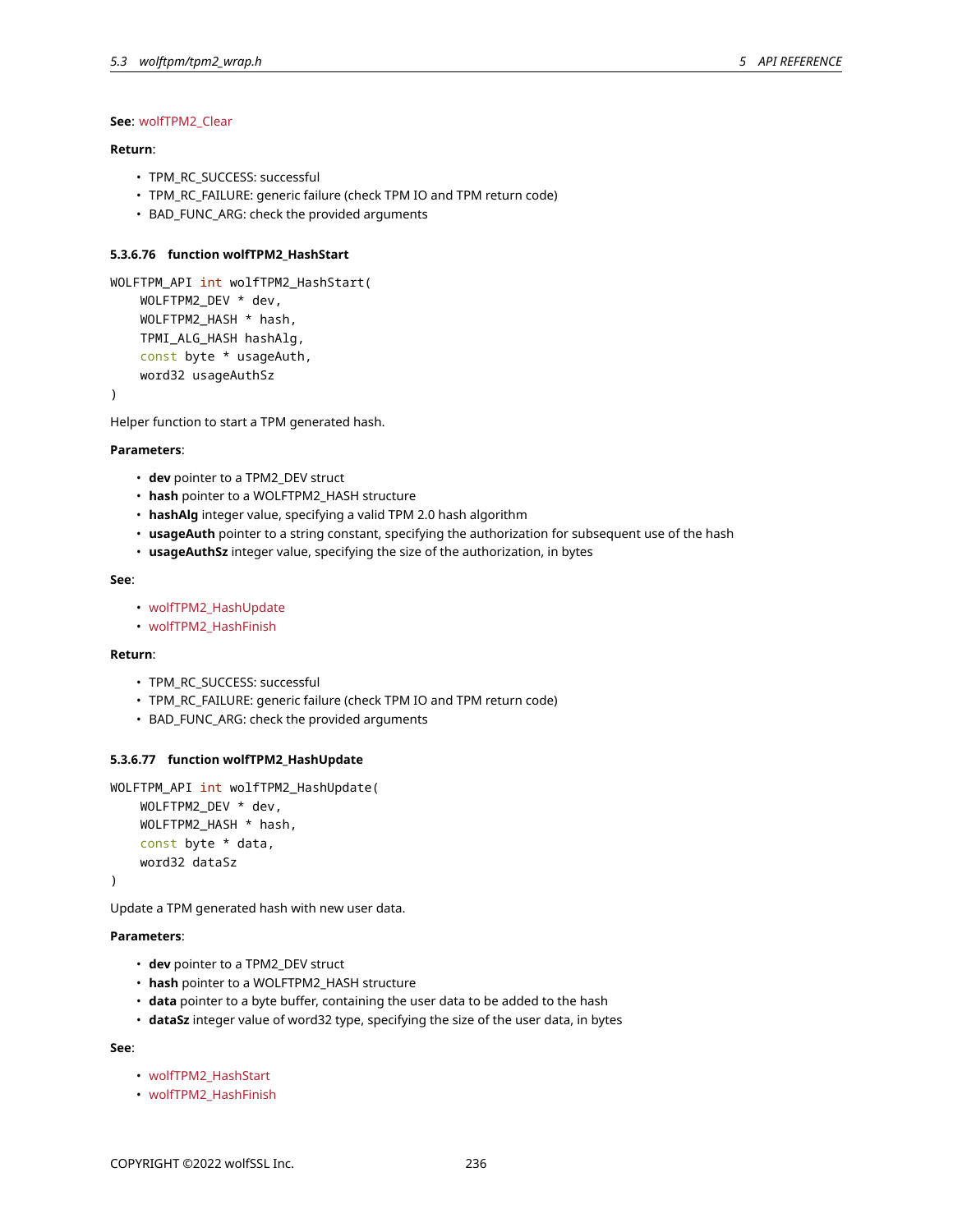### **Return**:

- TPM\_RC\_SUCCESS: successful
- TPM\_RC\_FAILURE: generic failure (check TPM IO and TPM return code)
- BAD\_FUNC\_ARG: check the provided arguments

**Note**: Make sure the auth is correctly set

## **5.3.6.78 function wolfTPM2\_HashFinish**

```
WOLFTPM_API int wolfTPM2_HashFinish(
    WOLFTPM2_DEV * dev,
    WOLFTPM2_HASH * hash,
    byte * digest,
    word32 * digestSz
)
```
Finalize a TPM generated hash and get the digest output in a user buffer.

### **Parameters**:

- **dev** pointer to a TPM2\_DEV struct
- **hash** pointer to a WOLFTPM2\_HASH structure
- **digest** pointer to a byte buffer, used to store the resulting digest
- **digestSz** pointer to size of digest buffer, on return set to bytes stored in digest buffer

### **See**:

- wolfTPM2\_HashStart
- wolfTPM2\_HashUpdate

# **Return**:

- TPM\_RC\_SUCCESS: successful
- TPM\_RC\_FAILURE: generic failure (check TPM IO and TPM return code)
- BAD\_FUNC\_ARG: check the provided arguments

**Note**: Make sure the auth is correctly set

#### **5.3.6.79 function wolfTPM2\_LoadKeyedHashKey**

```
WOLFTPM_API int wolfTPM2_LoadKeyedHashKey(
    WOLFTPM2_DEV * dev,
    WOLFTPM2_KEY * key,
    WOLFTPM2_HANDLE * parent,
    int hashAlg,
    const byte * keyBuf,
    word32 keySz,
    const byte * usageAuth,
    word32 usageAuthSz
```
)

Creates and loads a new TPM key of KeyedHash type, typically used for HMAC operations.

### **Parameters**:

- **dev** pointer to a TPM2\_DEV struct
- **key** pointer to an empty structure of WOLFTPM2\_KEY type, to store the generated key
- **parent** pointer to a structure of WOLFTPM2\_KEY type, containing a valid TPM handle of a primary key
- **hashAlg** integer value, specifying a valid TPM 2.0 hash algorithm
- **keyBuf** pointer to a byte array, containing derivation values for the new KeyedHash key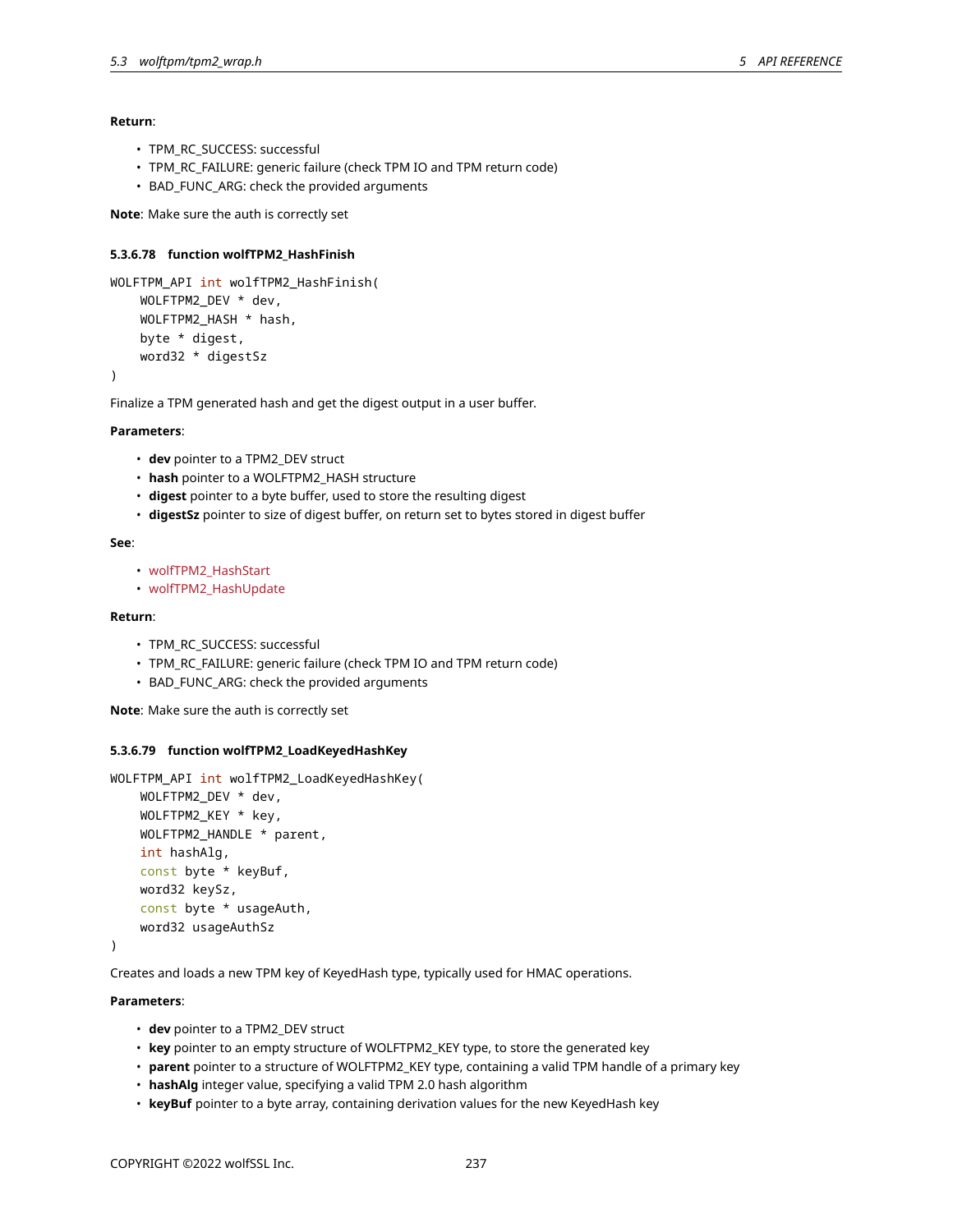- **keySz** integer value, specifying the size of the derivation values stored in keyBuf, in bytes
- **usageAuth** pointer to a string constant, specifying the authorization of the new key
- **usageAuthSz** integer value, specifying the size of the authorization, in bytes

- wolfTPM2\_HmacStart
- wolfTPM2\_HmacUpdate
- wolfTPM2\_HmacFinish

# **Return**:

- TPM\_RC\_SUCCESS: successful
- TPM\_RC\_FAILURE: generic failure (check TPM IO and TPM return code)
- BAD\_FUNC\_ARG: check the provided arguments

**Note**: To generate HMAC using the TPM it is recommended to use the wolfTPM2\_Hmac wrappers

# **5.3.6.80 function wolfTPM2\_HmacStart**

```
WOLFTPM_API int wolfTPM2 HmacStart(
    WOLFTPM2_DEV * dev,
    WOLFTPM2 HMAC * hmac,
    WOLFTPM2_HANDLE * parent,
    TPMI_ALG_HASH hashAlg,
    const byte * keyBuf,
    word32 keySz,
    const byte * usageAuth,
    word32 usageAuthSz
```
)

Helper function to start a TPM generated hmac.

### **Parameters**:

- **dev** pointer to a TPM2\_DEV struct
- **hmac** pointer to a WOLFTPM2\_HMAC structure
- **parent** pointer to a structure of WOLFTPM2\_KEY type, containing a valid TPM handle of a primary key
- **hashAlg** integer value, specifying a valid TPM 2.0 hash algorithm
- **keyBuf** pointer to a byte array, containing derivation values for the new KeyedHash key
- **keySz** integer value, specifying the size of the derivation values stored in keyBuf, in bytes
- **usageAuth** pointer to a string constant, specifying the authorization for subsequent use of the hmac
- **usageAuthSz** integer value, specifying the size of the authorization, in bytes

#### **See**:

- wolfTPM2\_HmacUpdate
- wolfTPM2\_HmacFinish
- wolfTPM2\_LoadKeyedHashKey

### **Return**:

- TPM\_RC\_SUCCESS: successful
- TPM\_RC\_FAILURE: generic failure (check TPM IO and TPM return code)
- BAD\_FUNC\_ARG: check the provided arguments

# **5.3.6.81 function wolfTPM2\_HmacUpdate**

```
WOLFTPM_API int wolfTPM2_HmacUpdate(
    WOLFTPM2_DEV * dev,
    WOLFTPM2_HMAC * hmac,
```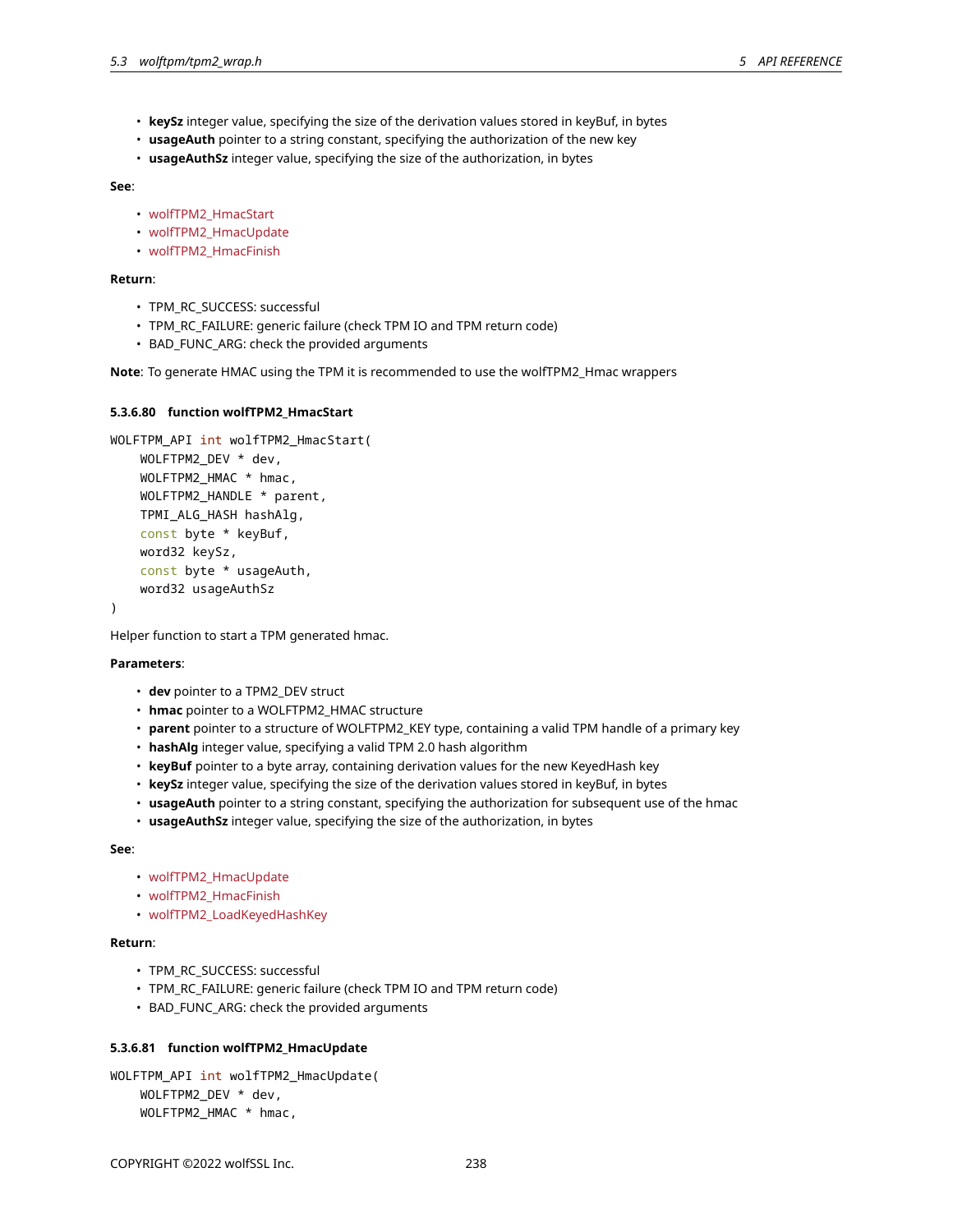```
const byte * data,
word32 dataSz
```
)

Update a TPM generated hmac with new user data.

**Parameters**:

- **dev** pointer to a TPM2\_DEV struct
- **hmac** pointer to a WOLFTPM2\_HMAC structure
- **data** pointer to a byte buffer, containing the user data to be added to the hmac
- **dataSz** integer value of word32 type, specifying the size of the user data, in bytes

### **See**:

- wolfTPM2\_HmacStart
- wolfTPM2\_HMACFinish

### **Return**:

- TPM\_RC\_SUCCESS: successful
- TPM\_RC\_FAILURE: generic failure (check TPM IO and TPM return code)
- BAD\_FUNC\_ARG: check the provided arguments

**Note**: Make sure the TPM authorization is correctly set

#### **5.3.6.82 function wolfTPM2\_HmacFinish**

```
WOLFTPM_API int wolfTPM2_HmacFinish(
    WOLFTPM2_DEV * dev,
    WOLFTPM2_HMAC * hmac,
    byte * digest,
    word32 * digestSz
)
```
Finalize a TPM generated hmac and get the digest output in a user buffer.

# **Parameters**:

- **dev** pointer to a TPM2\_DEV struct
- **hmac** pointer to a WOLFTPM2\_HMAC structure
- **digest** pointer to a byte buffer, used to store the resulting hmac digest
- **digestSz** integer value of word32 type, specifying the size of the digest, in bytes

### **See**:

- wolfTPM2\_HmacStart
- wolfTPM2\_HmacUpdate

# **Return**:

- TPM\_RC\_SUCCESS: successful
- TPM\_RC\_FAILURE: generic failure (check TPM IO and TPM return code)
- BAD\_FUNC\_ARG: check the provided arguments

**Note**: Make sure the TPM authorization is correctly set

## **5.3.6.83 function wolfTPM2\_LoadSymmetricKey**

```
WOLFTPM_API int wolfTPM2_LoadSymmetricKey(
    WOLFTPM2_DEV * dev,
    WOLFTPM2_KEY * key,
    int alg,
```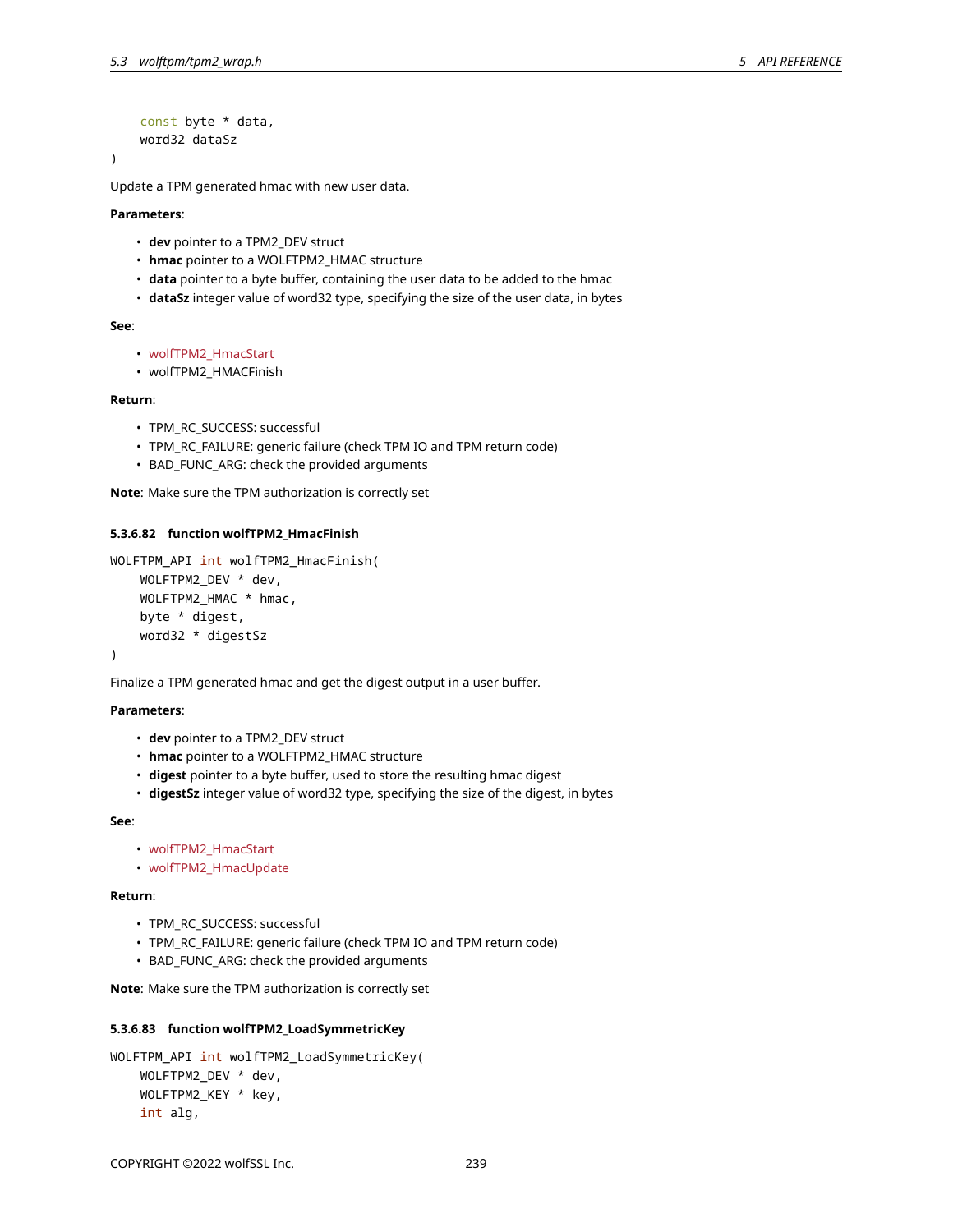```
const byte * keyBuf,
word32 keySz
```
)

Loads an external symmetric key into the TPM.

**Parameters**:

- **dev** pointer to a TPM2\_DEV struct
- **key** pointer to an empty structure of WOLFTPM2\_KEY type, to store the TPM handle and key information
- **alg** integer value, specifying a valid TPM 2.0 symmetric key algorithm, e.g. TPM\_ALG\_CFB for AES CFB
- **keyBuf** pointer to a byte array, containing private material of the symmetric key
- **keySz** integer value, specifying the size of the key material stored in keyBuf, in bytes

**See**:

- wolfTPM2\_EncryptDecryptBlock
- wolfTPM2\_EncryptDecrypt
- TPM2\_EncryptDecrypt2

#### **Return**:

- TPM\_RC\_SUCCESS: successful
- TPM\_RC\_FAILURE: generic failure (check TPM IO and TPM return code)
- BAD\_FUNC\_ARG: check the provided arguments

### **5.3.6.84 function wolfTPM2\_EncryptDecryptBlock**

```
WOLFTPM_API int wolfTPM2_EncryptDecryptBlock(
   WOLFTPM2_DEV * dev,
   WOLFTPM2_KEY * key,
   const byte * in,
```

```
byte * out,
word32 inOutSz,
byte * iv,
word32 ivSz,
int isDecrypt
```
)

# **5.3.6.85 function wolfTPM2\_EncryptDecrypt**

```
WOLFTPM_API int wolfTPM2_EncryptDecrypt(
    WOLFTPM2_DEV * dev,
    WOLFTPM2_KEY * key,
    const byte * in,
    byte * out,
    word32 inOutSz,
    byte * iv,
    word32 ivSz,
    int isDecrypt
)
```
# **5.3.6.86 function wolfTPM2\_SetCommand**

```
WOLFTPM_API int wolfTPM2_SetCommand(
    WOLFTPM2_DEV * dev,
    TPM_CC commandCode,
    int enableFlag
)
```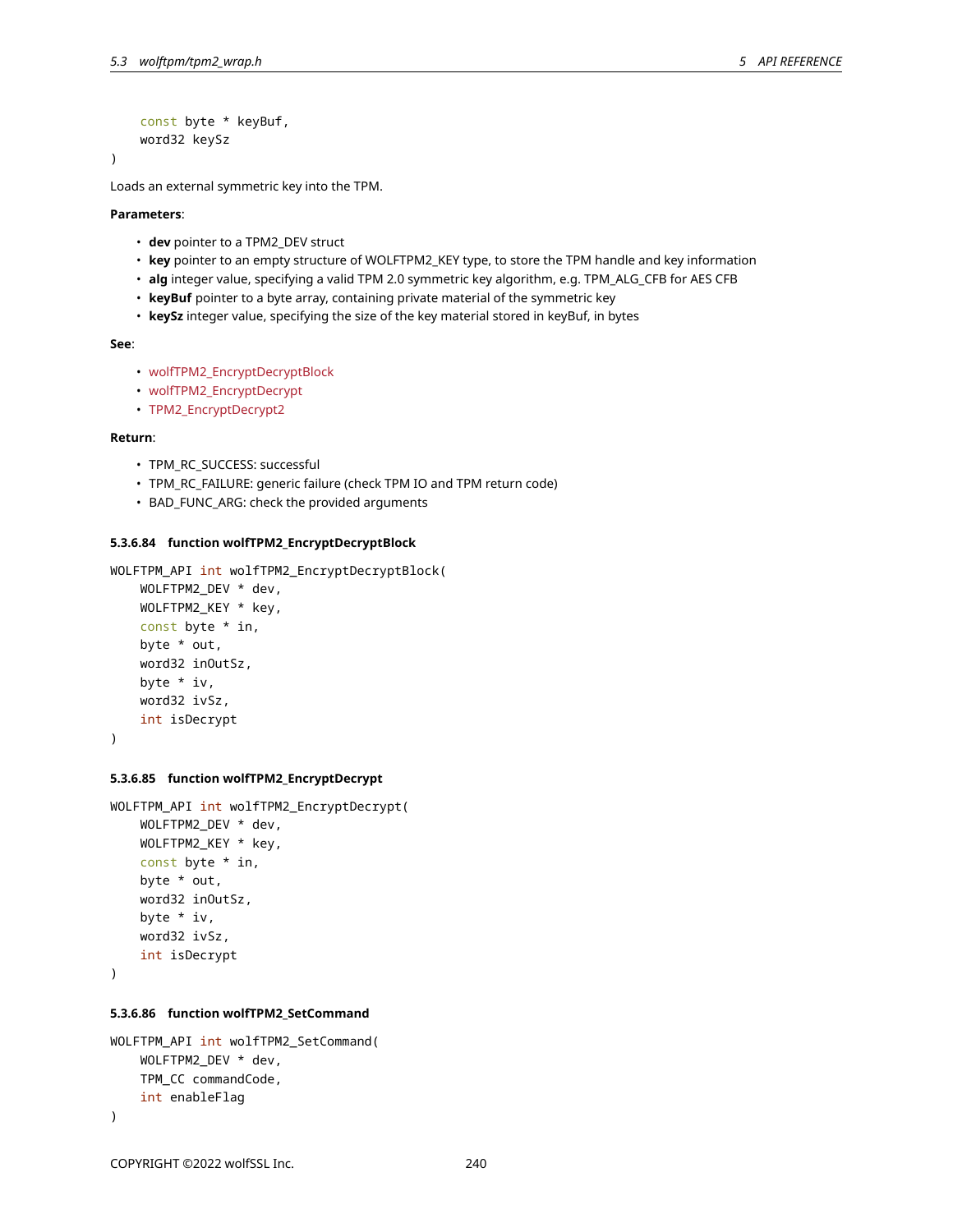Vendor specific TPM command, used to enable other restricted TPM commands.

# **Parameters**:

- **dev** pointer to a TPM2\_DEV struct
- **commandCode** integer value, representing a valid vendor command
- **enableFlag** integer value, non-zero values represent "to enable"

### **See**: TPM2\_GPIO\_Config

### **Return**:

- TPM\_RC\_SUCCESS: successful
- TPM\_RC\_FAILURE: generic failure (check TPM IO and TPM return code)
- BAD\_FUNC\_ARG: check the provided arguments

# **5.3.6.87 function wolfTPM2\_Shutdown**

```
WOLFTPM_API int wolfTPM2_Shutdown(
    WOLFTPM2 DEV * dev,
    int doStartup
```
)

```
Helper function to shutdown or reset the TPM.
```
## **Parameters**:

- **dev** pointer to a TPM2\_DEV struct
- **doStartup** integer value, non-zero values represent "perform Startup after Shutdown"

### **See**: wolfTPM2\_Init

# **Return**:

- TPM\_RC\_SUCCESS: successful
- TPM\_RC\_FAILURE: generic failure (check TPM IO and TPM return code)
- BAD\_FUNC\_ARG: check the provided arguments

**Note**: If doStartup is set, then TPM2\_Startup is performed right after TPM2\_Shutdown

#### **5.3.6.88 function wolfTPM2\_UnloadHandles**

```
WOLFTPM_API int wolfTPM2_UnloadHandles(
    WOLFTPM2_DEV * dev,
    word32 handleStart,
    word32 handleCount
```
)

One-shot API to unload subsequent TPM handles.

# **Parameters**:

- **dev** pointer to a TPM2\_DEV struct
- **handleStart** integer value of word32 type, specifying the value of the first TPM handle
- **handleCount** integer value of word32 type, specifying the number of handles

### **See**: wolfTPM2\_Init

### **Return**:

- TPM\_RC\_SUCCESS: successful
- TPM\_RC\_FAILURE: generic failure (check TPM IO and TPM return code)
- BAD\_FUNC\_ARG: check the provided arguments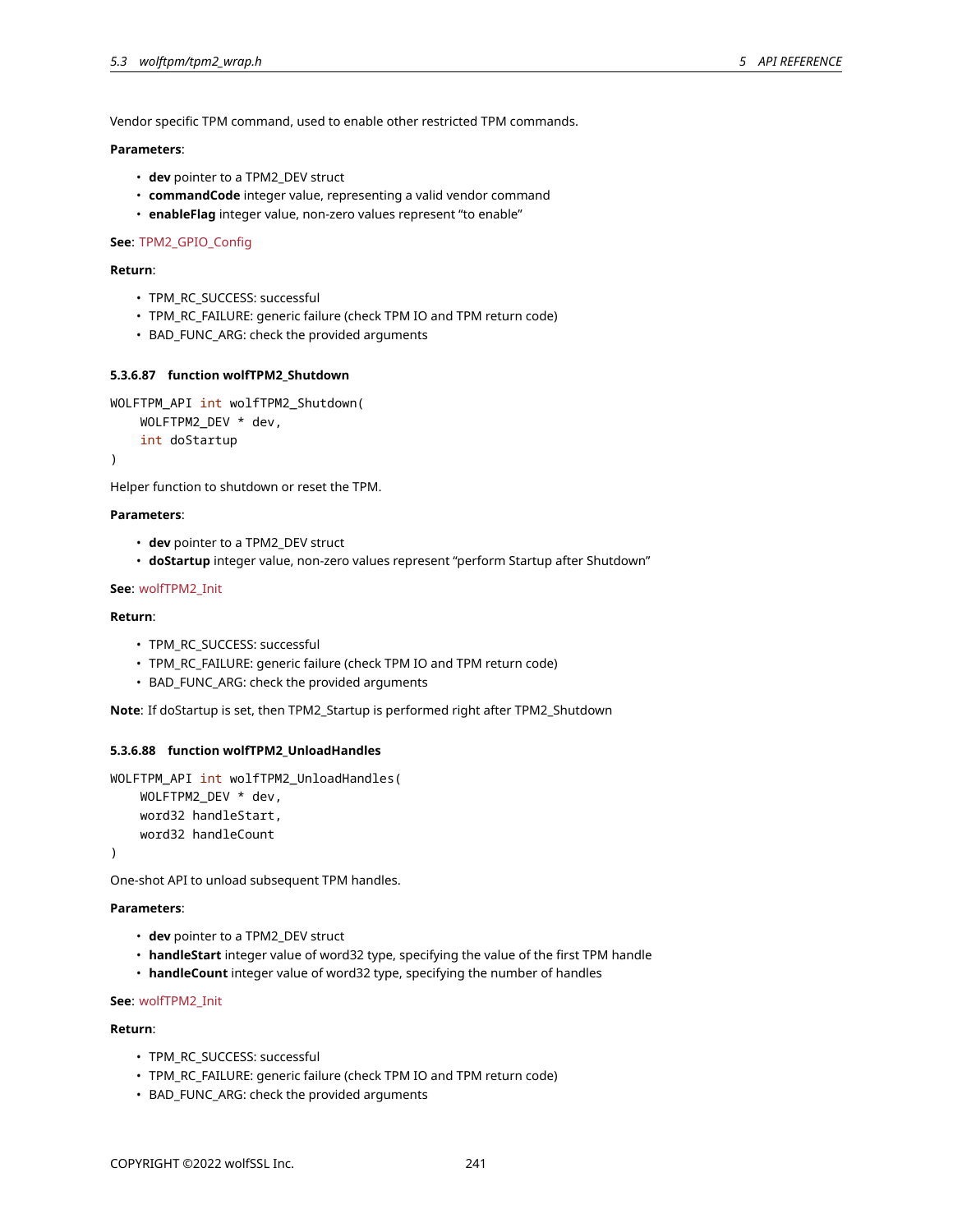## **5.3.6.89 function wolfTPM2\_UnloadHandles\_AllTransient**

```
WOLFTPM_API int wolfTPM2_UnloadHandles_AllTransient(
    WOLFTPM2_DEV * dev
```
)

One-shot API to unload all transient TPM handles.

### **Parameters**:

• **dev** pointer to a TPM2\_DEV struct

#### **See**:

- wolfTPM2\_UnloadHandles
- wolfTPM2\_CreatePrimary

### **Return**:

- TPM\_RC\_SUCCESS: successful
- TPM\_RC\_FAILURE: generic failure (check TPM IO and TPM return code)
- BAD\_FUNC\_ARG: check the provided arguments

**Note**: If there are Primary Keys as transient objects, they need to be recreated before TPM keys can be used

## **5.3.6.90 function wolfTPM2\_GetKeyTemplate\_RSA**

```
WOLFTPM_API int wolfTPM2_GetKeyTemplate_RSA(
    TPMT_PUBLIC * publicTemplate,
    TPMA_OBJECT objectAttributes
)
```
Prepares a TPM public template for new RSA key based on user selected object attributes.

#### **Parameters**:

- **publicTemplate** pointer to an empty structure of TPMT\_PUBLIC type, to store the new RSA template
- **objectAttributes** integer value of TPMA\_OBJECT type, can contain one or more attributes, e.g. TPMA\_OBJECT\_fixedTPM

# **See**:

- wolfTPM2 GetKeyTemplate ECC
- wolfTPM2 GetKeyTemplate Symmetric
- wolfTPM2 GetKeyTemplate KeyedHash
- wolfTPM2\_GetKeyTemplate\_KeySeal

# **Return**:

- TPM\_RC\_SUCCESS: successful
- BAD\_FUNC\_ARG: check the provided arguments

#### **5.3.6.91 function wolfTPM2\_GetKeyTemplate\_ECC**

```
WOLFTPM API int wolfTPM2 GetKeyTemplate ECC(
    TPMT_PUBLIC * publicTemplate,
    TPMA_OBJECT objectAttributes,
    TPM_ECC_CURVE curve,
    TPM_ALG_ID sigScheme
```
)

Prepares a TPM public template for new ECC key based on user selected object attributes.

#### **Parameters**: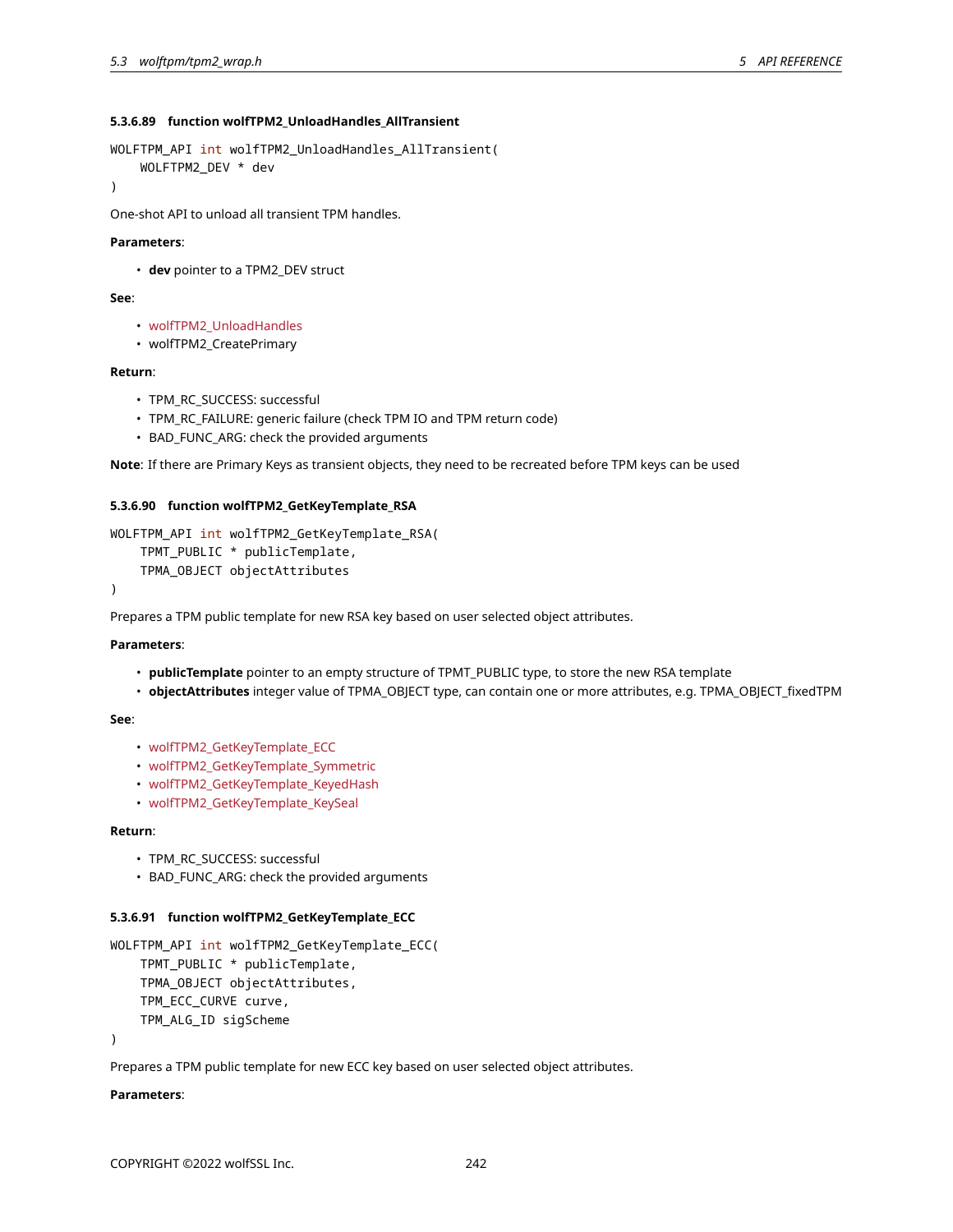- **publicTemplate** pointer to an empty structure of TPMT\_PUBLIC type, to store the new ECC key template
- **objectAttributes** integer value of TPMA\_OBJECT type, can contain one or more attributes, e.g. TPMA\_OBJECT\_fixedTPM
- **curve** integer value of TPM\_ECC\_CURVE type, specifying a TPM supported ECC curve ID
- **sigScheme** integer value of TPM\_ALG\_ID type, specifying a TPM supported signature scheme

- wolfTPM2\_GetKeyTemplate\_RSA
- wolfTPM2 GetKeyTemplate Symmetric
- wolfTPM2 GetKeyTemplate KeyedHash
- wolfTPM2\_GetKeyTemplate\_KeySeal

# **Return**:

- TPM\_RC\_SUCCESS: successful
- BAD\_FUNC\_ARG: check the provided arguments

## **5.3.6.92 function wolfTPM2\_GetKeyTemplate\_Symmetric**

```
WOLFTPM API int wolfTPM2 GetKeyTemplate Symmetric(
    TPMT_PUBLIC * publicTemplate,
    int keyBits,
    TPM_ALG_ID algMode,
    int isSign,
    int isDecrypt
```
)

Prepares a TPM public template for new Symmetric key.

### **Parameters**:

- **publicTemplate** pointer to an empty structure of TPMT\_PUBLIC type, to store the new Symmetric key template
- **keyBits** integer value, specifying the size of the symmetric key, typically 128 or 256 bits
- **algMode** integer value of TPM\_ALG\_ID type, specifying a TPM supported symmetric algorithm, e.g. TPM\_ALG\_CFB for AES CFB
- **isSign** integer value, non-zero values represent "a signing key"
- **isDecrypt** integer value, non-zero values represent "a decryption key"

### **See**:

- wolfTPM2\_GetKeyTemplate\_RSA
- wolfTPM2\_GetKeyTemplate\_ECC
- wolfTPM2\_GetKeyTemplate\_KeyedHash
- wolfTPM2\_GetKeyTemplate\_KeySeal

### **Return**:

- TPM\_RC\_SUCCESS: successful
- BAD\_FUNC\_ARG: check the provided arguments

# **5.3.6.93 function wolfTPM2\_GetKeyTemplate\_KeyedHash**

```
WOLFTPM API int wolfTPM2 GetKeyTemplate KeyedHash(
    TPMT_PUBLIC * publicTemplate,
    TPM_ALG_ID hashAlg,
    int isSign,
    int isDecrypt
)
```
Prepares a TPM public template for new KeyedHash key.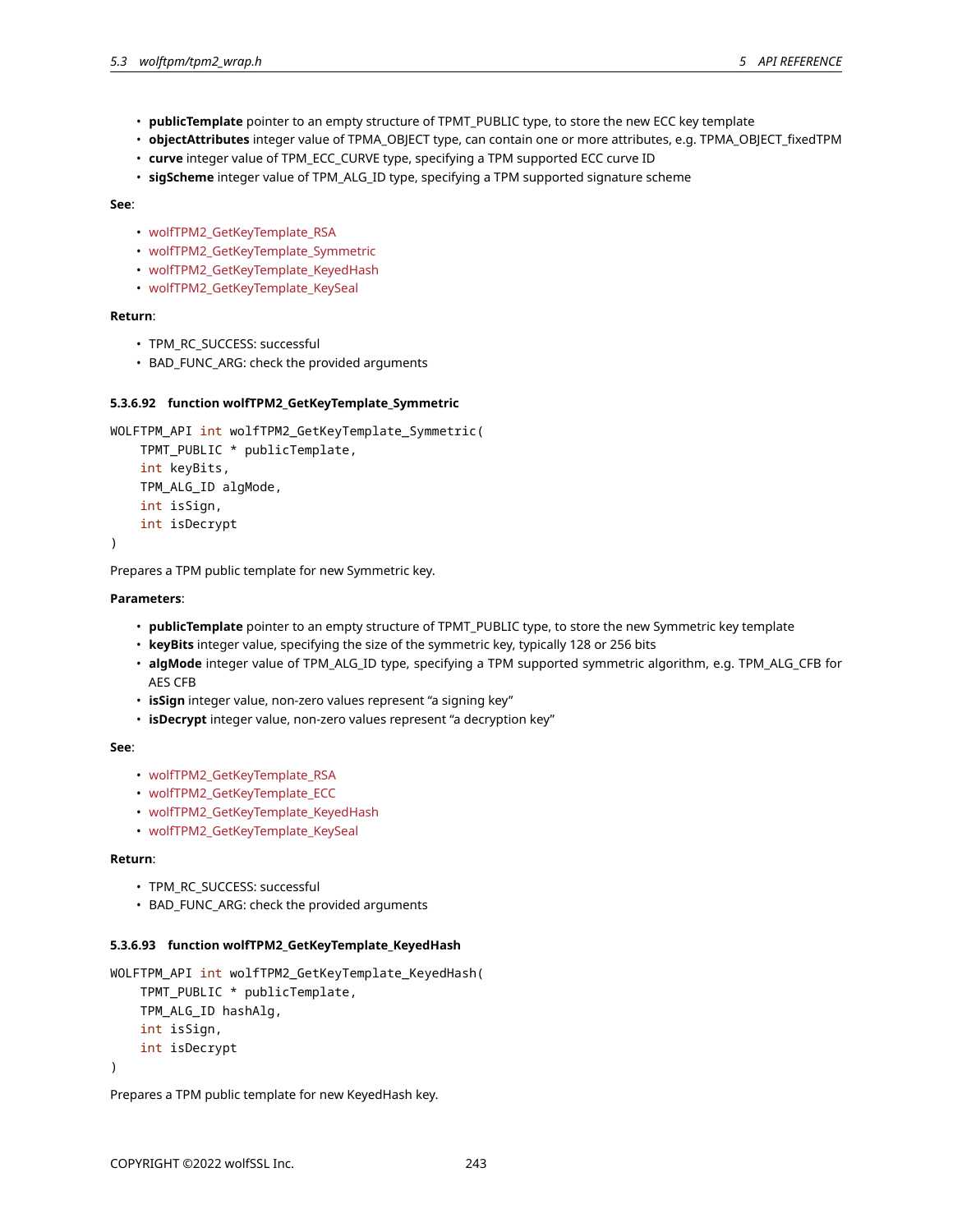## **Parameters**:

- **publicTemplate** pointer to an empty structure of TPMT\_PUBLIC type, to store the new template
- **hashAlg** integer value of TPM\_ALG\_ID type, specifying a TPM supported hashing algorithm, e.g. TPM\_ALG\_SHA256 for SHA 256
- **isSign** integer value, non-zero values represent "a signing key"
- **isDecrypt** integer value, non-zero values represent "a decryption key"

### **See**:

- wolfTPM2 GetKeyTemplate RSA
- wolfTPM2\_GetKeyTemplate\_ECC
- wolfTPM2\_GetKeyTemplate\_Symmetric
- wolfTPM2\_GetKeyTemplate\_KeySeal

### **Return**:

- TPM\_RC\_SUCCESS: successful
- BAD\_FUNC\_ARG: check the provided arguments

# **5.3.6.94 function wolfTPM2\_GetKeyTemplate\_KeySeal**

```
WOLFTPM_API int wolfTPM2_GetKeyTemplate_KeySeal(
    TPMT_PUBLIC * publicTemplate,
    TPM_ALG_ID nameAlg
```
)

Prepares a TPM public template for new key for sealing secrets.

# **Parameters**:

- **publicTemplate** pointer to an empty structure of TPMT\_PUBLIC type, to store the new template
- **nameAlg** integer value of TPM\_ALG\_ID type, specifying a TPM supported hashing algorithm, typically TPM\_ALG\_SHA256 for SHA 256

### **See**:

- wolfTPM2\_GetKeyTemplate\_ECC
- wolfTPM2\_GetKeyTemplate\_Symmetric
- wolfTPM2 GetKeyTemplate KeyedHash
- wolfTPM2\_GetKeyTemplate\_KeySeal

### **Return**:

- TPM\_RC\_SUCCESS: successful
- BAD\_FUNC\_ARG: check the provided arguments

**Note**: There are strict requirements for a Key Seal, therefore most of the key parameters are predetermined by the wrapper

# **5.3.6.95 function wolfTPM2\_GetKeyTemplate\_RSA\_EK**

```
WOLFTPM_API int wolfTPM2_GetKeyTemplate_RSA_EK(
```

```
TPMT_PUBLIC * publicTemplate
```
)

Prepares a TPM public template for generating the TPM Endorsement Key of RSA type.

## **Parameters**:

• **publicTemplate** pointer to an empty structure of TPMT\_PUBLIC type, to store the new template

**See**:

• wolfTPM2\_GetKeyTemplate\_ECC\_EK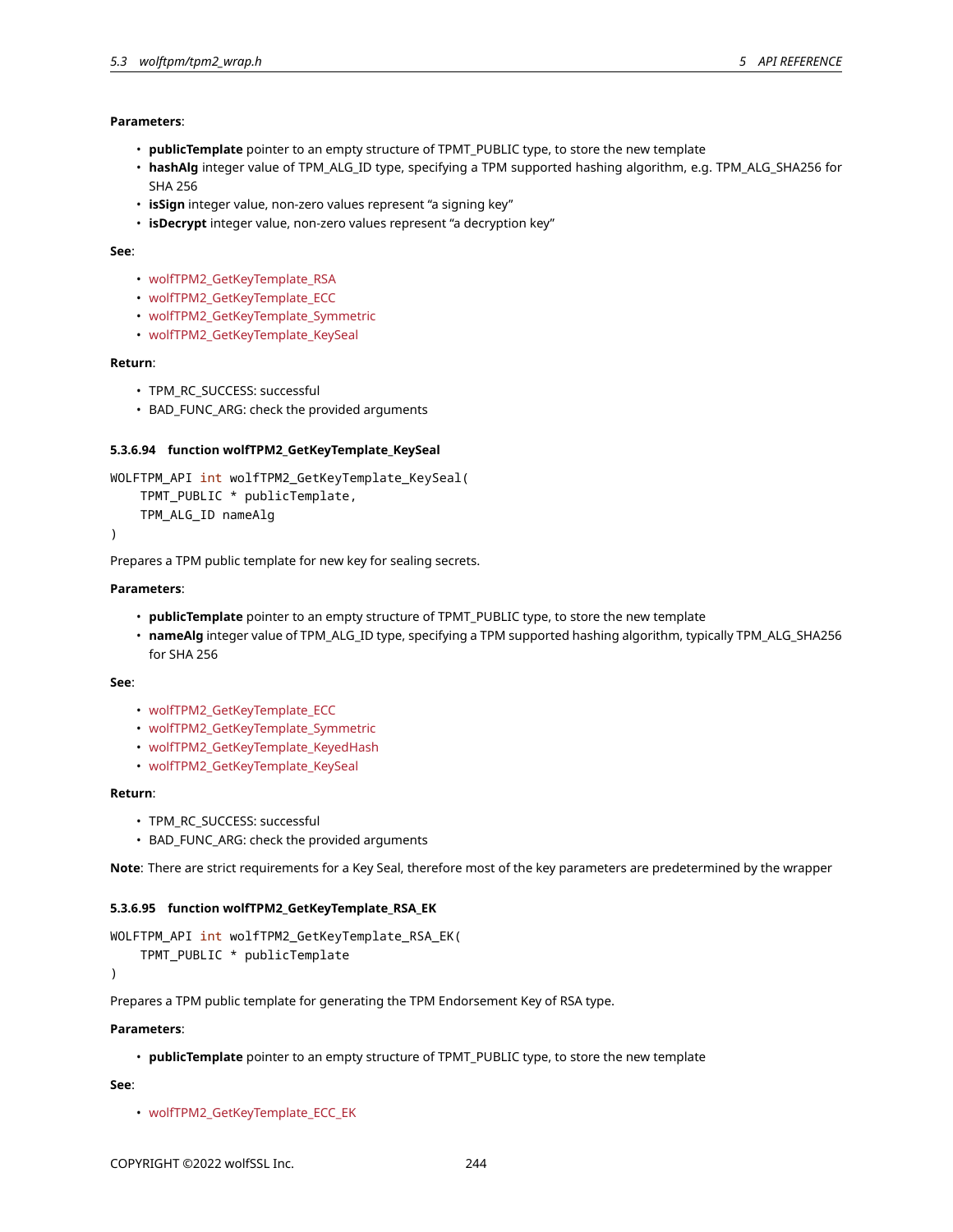```
• wolfTPM2_GetKeyTemplate_RSA_SRK
```
• wolfTPM2\_GetKeyTemplate\_RSA\_AIK

## **Return**:

- TPM\_RC\_SUCCESS: successful
- BAD\_FUNC\_ARG: check the provided arguments

# **5.3.6.96 function wolfTPM2\_GetKeyTemplate\_ECC\_EK**

```
WOLFTPM_API int wolfTPM2_GetKeyTemplate_ECC_EK(
```
TPMT\_PUBLIC \* publicTemplate

)

Prepares a TPM public template for generating the TPM Endorsement Key of ECC type.

## **Parameters**:

• **publicTemplate** pointer to an empty structure of TPMT\_PUBLIC type, to store the new template

### **See**:

- wolfTPM2\_GetKeyTemplate\_RSA\_EK
- wolfTPM2\_GetKeyTemplate\_ECC\_SRK
- wolfTPM2\_GetKeyTemplate\_ECC\_AIK

### **Return**:

- TPM\_RC\_SUCCESS: successful
- BAD\_FUNC\_ARG: check the provided arguments

### **5.3.6.97 function wolfTPM2\_GetKeyTemplate\_RSA\_SRK**

```
WOLFTPM_API int wolfTPM2_GetKeyTemplate_RSA_SRK(
    TPMT_PUBLIC * publicTemplate
\lambda
```
Prepares a TPM public template for generating a new TPM Storage Key of RSA type.

### **Parameters**:

• **publicTemplate** pointer to an empty structure of TPMT\_PUBLIC type, to store the new template

#### **See**:

- wolfTPM2\_GetKeyTemplate\_ECC\_SRK
- wolfTPM2\_GetKeyTemplate\_RSA\_AIK
- wolfTPM2\_GetKeyTemplate\_RSA\_EK

## **Return**:

- TPM\_RC\_SUCCESS: successful
- BAD\_FUNC\_ARG: check the provided arguments

# **5.3.6.98 function wolfTPM2\_GetKeyTemplate\_ECC\_SRK**

```
WOLFTPM_API int wolfTPM2_GetKeyTemplate_ECC_SRK(
    TPMT_PUBLIC * publicTemplate
```
)

Prepares a TPM public template for generating a new TPM Storage Key of ECC type.

### **Parameters**:

• **publicTemplate** pointer to an empty structure of TPMT\_PUBLIC type, to store the new template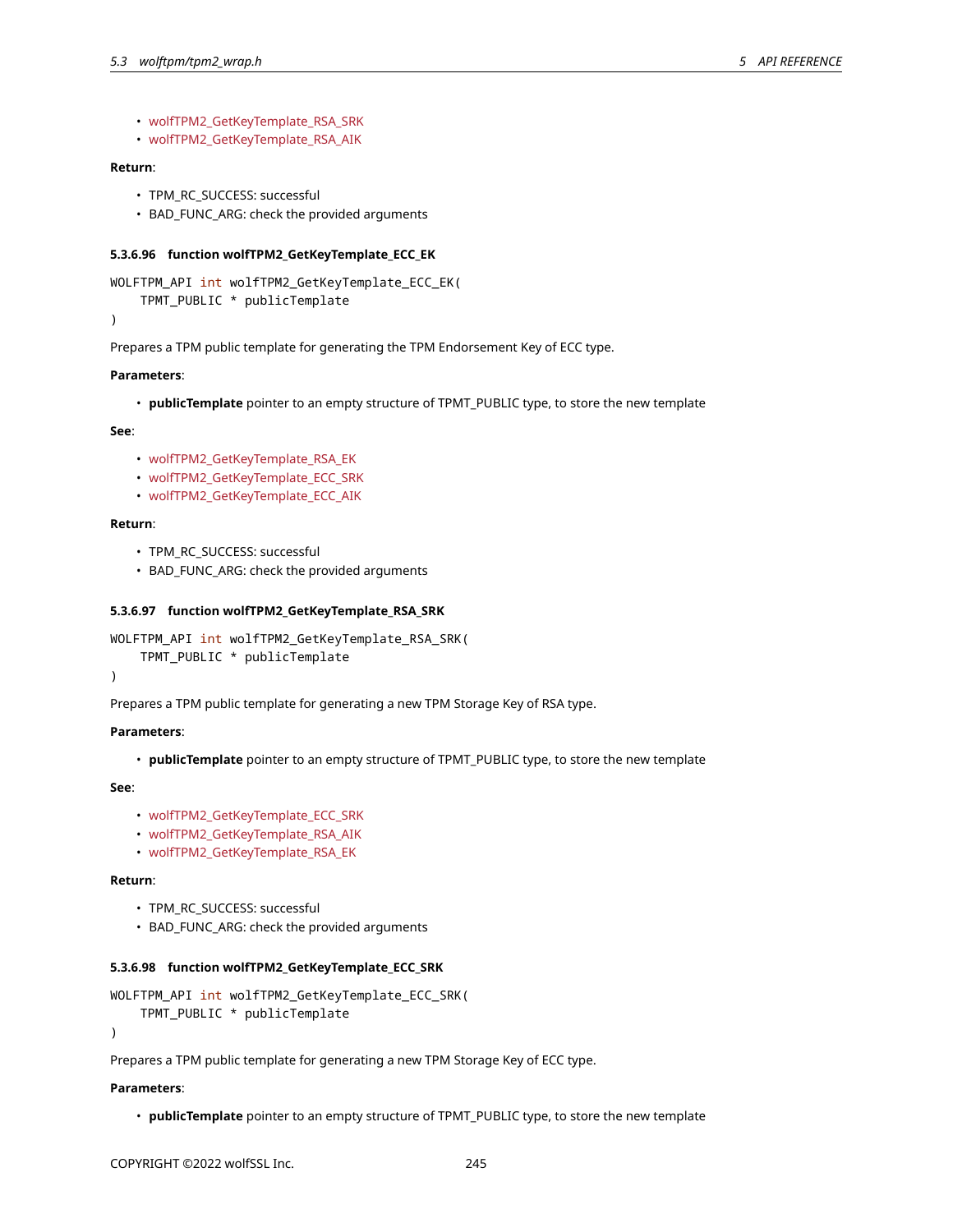- wolfTPM2\_GetKeyTemplate\_RSA\_SRK
- wolfTPM2\_GetKeyTemplate\_ECC\_AIK
- wolfTPM2\_GetKeyTemplate\_ECC\_EK

# **Return**:

- TPM\_RC\_SUCCESS: successful
- BAD\_FUNC\_ARG: check the provided arguments

### **5.3.6.99 function wolfTPM2\_GetKeyTemplate\_RSA\_AIK**

```
WOLFTPM_API int wolfTPM2_GetKeyTemplate_RSA_AIK(
    TPMT_PUBLIC * publicTemplate
```
)

Prepares a TPM public template for generating a new TPM Attestation Key of RSA type.

#### **Parameters**:

• **publicTemplate** pointer to an empty structure of TPMT\_PUBLIC type, to store the new template

### **See**:

- wolfTPM2\_GetKeyTemplate\_ECC\_AIK
- wolfTPM2\_GetKeyTemplate\_RSA\_SRK

# **Return**:

- TPM\_RC\_SUCCESS: successful
- BAD\_FUNC\_ARG: check the provided arguments

# **5.3.6.100 function wolfTPM2\_GetKeyTemplate\_ECC\_AIK**

```
WOLFTPM_API int wolfTPM2_GetKeyTemplate_ECC_AIK(
    TPMT_PUBLIC * publicTemplate
```
)

Prepares a TPM public template for generating a new TPM Attestation Key of ECC type.

# **Parameters**:

• **publicTemplate** pointer to an empty structure of TPMT\_PUBLIC type, to store the new template

# **See**:

- wolfTPM2\_GetKeyTemplate\_RSA\_AIK
- wolfTPM2\_GetKeyTemplate\_ECC\_SRK

# **Return**:

- TPM\_RC\_SUCCESS: successful
- BAD\_FUNC\_ARG: check the provided arguments

# **5.3.6.101 function wolfTPM2\_SetKeyTemplate\_Unique**

```
WOLFTPM_API int wolfTPM2_SetKeyTemplate_Unique(
    TPMT_PUBLIC * publicTemplate,
    const byte * unique,
    int uniqueSz
)
```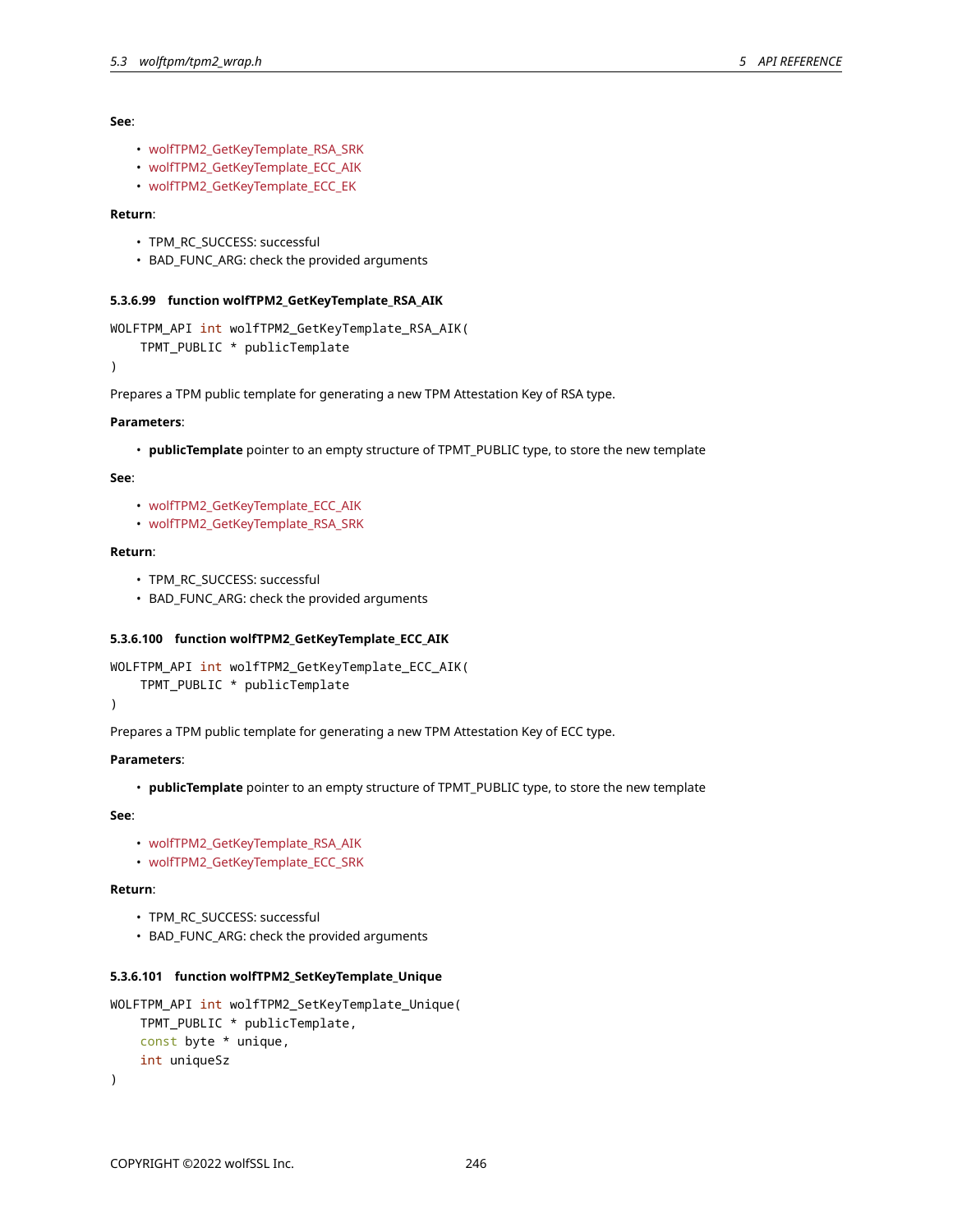Sets the unique area of a public template used by Create or CreatePrimary.

## **Parameters**:

- **publicTemplate** pointer to an empty structure of TPMT\_PUBLIC type, to store the new template
- **unique** optional pointer to buffer to populate unique area of public template. If NULL, the buffer will be zeroized.
- **uniqueSz** size to fill the unique field. If zero the key size is used.

### **See**:

- wolfTPM2\_CreateKey
- wolfTPM2\_CreatePrimaryKey

# **Return**:

- TPM\_RC\_SUCCESS: successful
- BAD\_FUNC\_ARG: check the provided arguments

# **5.3.6.102 function wolfTPM2\_GetNvAttributesTemplate**

```
WOLFTPM_API int wolfTPM2_GetNvAttributesTemplate(
    TPM_HANDLE auth,
```

```
word32 * nvAttributes
```
)

Prepares a TPM NV Index template.

### **Parameters**:

- **auth** integer value, representing the TPM Hierarchy under which the new TPM NV index will be created
- **nvAttributes** pointer to an empty integer variable, to store the NV Attributes

### **See**:

- wolfTPM2\_CreateAuth
- wolfTPM2\_WriteAuth
- wolfTPM2\_ReadAuth
- wolfTPM2\_DeleteAuth

# **Return**:

- TPM\_RC\_SUCCESS: successful
- BAD\_FUNC\_ARG: check the provided arguments

### **5.3.6.103 function wolfTPM2\_CreateEK**

```
WOLFTPM_API int wolfTPM2_CreateEK(
    WOLFTPM2_DEV * dev,
    WOLFTPM2_KEY * ekKey,
    TPM_ALG_ID alg
```
### )

Generates a new TPM Endorsement key, based on the user selected algorithm, RSA or ECC.

# **Parameters**:

- **dev** pointer to a TPM2\_DEV struct
- **ekKey** pointer to an empty WOLFTPM2\_KEY structure, to store information about the new EK
- **alg** can be only TPM\_ALG\_RSA or TPM\_ALG\_ECC, see Note above

### **See**:

- wolfTPM2\_CreateSRK
- wolfTPM2\_GetKeyTemplate\_RSA\_EK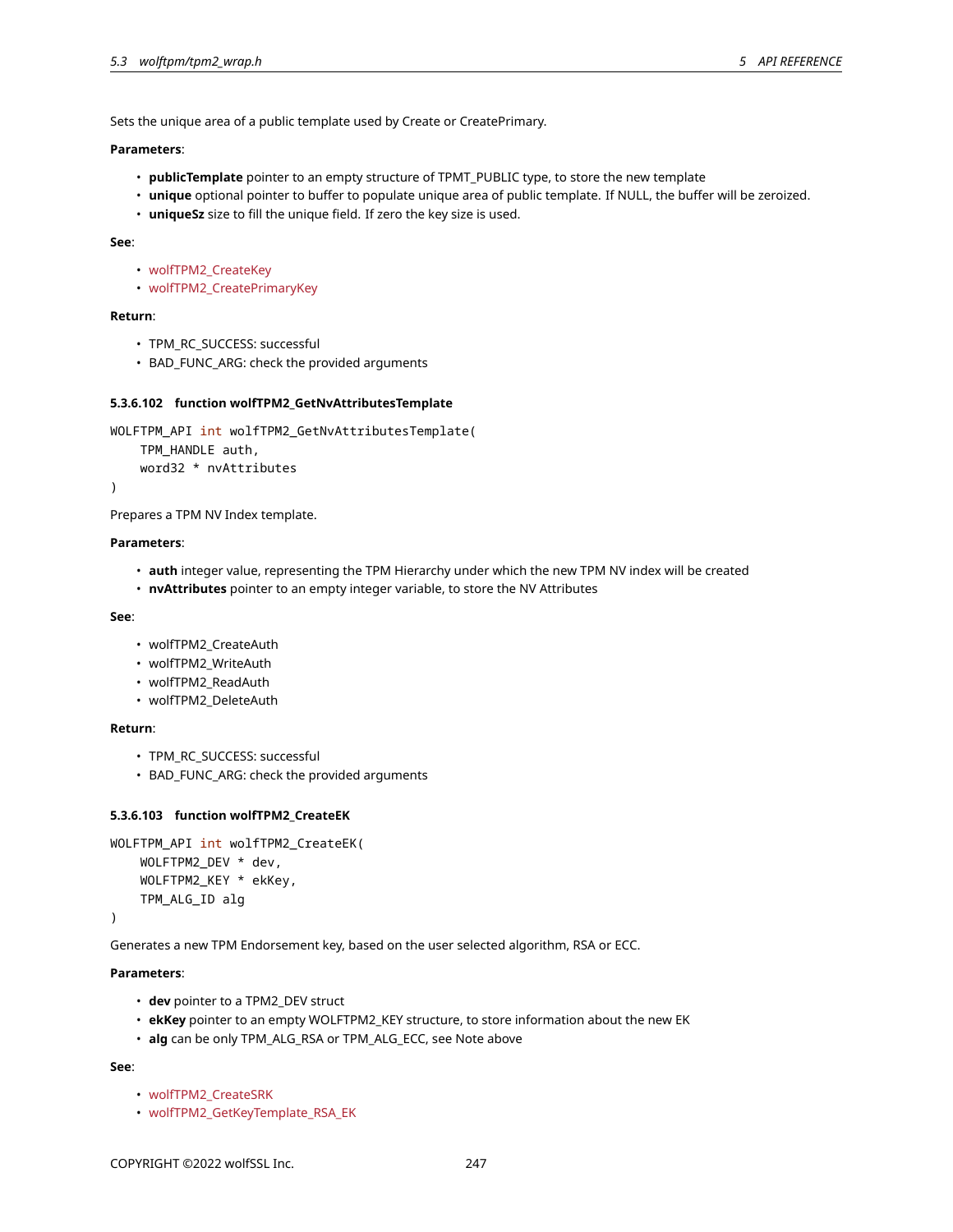### • wolfTPM2\_GetKeyTemplate\_ECC\_EK

# **Return**:

- TPM\_RC\_SUCCESS: successful
- BAD\_FUNC\_ARG: check the provided arguments

**Note**: Although only RSA and ECC can be used for EK, symmetric keys can be created and used by the TPM

## **5.3.6.104 function wolfTPM2\_CreateSRK**

```
WOLFTPM_API int wolfTPM2_CreateSRK(
   WOLFTPM2_DEV * dev,
    WOLFTPM2_KEY * srkKey,
   TPM_ALG_ID alg,
    const byte * auth,
    int authSz
)
```
Generates a new TPM Primary Key that will be used as a Storage Key for other TPM keys.

#### **Parameters**:

- **dev** pointer to a TPM2\_DEV struct
- **srkKey** pointer to an empty WOLFTPM2\_KEY structure, to store information about the new EK
- **alg** can be only TPM\_ALG\_RSA or TPM\_ALG\_ECC, see Note above
- **auth** pointer to a string constant, specifying the password authorization for the TPM 2.0 Key
- **authSz** integer value, specifying the size of the password authorization, in bytes

### **See**:

- wolfTPM2\_CreateEK
- wolfTPM2\_CreateAndLoadAIK
- wolfTPM2\_GetKeyTemplate\_RSA\_SRK
- wolfTPM2\_GetKeyTemplate\_ECC\_SRK

### **Return**:

- TPM\_RC\_SUCCESS: successful
- TPM\_RC\_FAILURE: generic failure (check TPM IO and TPM return code)
- BAD\_FUNC\_ARG: check the provided arguments

**Note**: Although only RSA and ECC can be used for EK, symmetric keys can be created and used by the TPM

### **5.3.6.105 function wolfTPM2\_CreateAndLoadAIK**

```
WOLFTPM_API int wolfTPM2_CreateAndLoadAIK(
    WOLFTPM2_DEV * dev,
    WOLFTPM2_KEY * aikKey,
    TPM_ALG_ID alg,
   WOLFTPM2_KEY * srkKey,
   const byte * auth,
    int authSz
```
)

Generates a new TPM Attestation Key under the provided Storage Key.

## **Parameters**:

- **dev** pointer to a TPM2\_DEV struct
- **aikKey** pointer to an empty WOLFTPM2\_KEY structure, to store the newly generated TPM key
- **alg** can be only TPM\_ALG\_RSA or TPM\_ALG\_ECC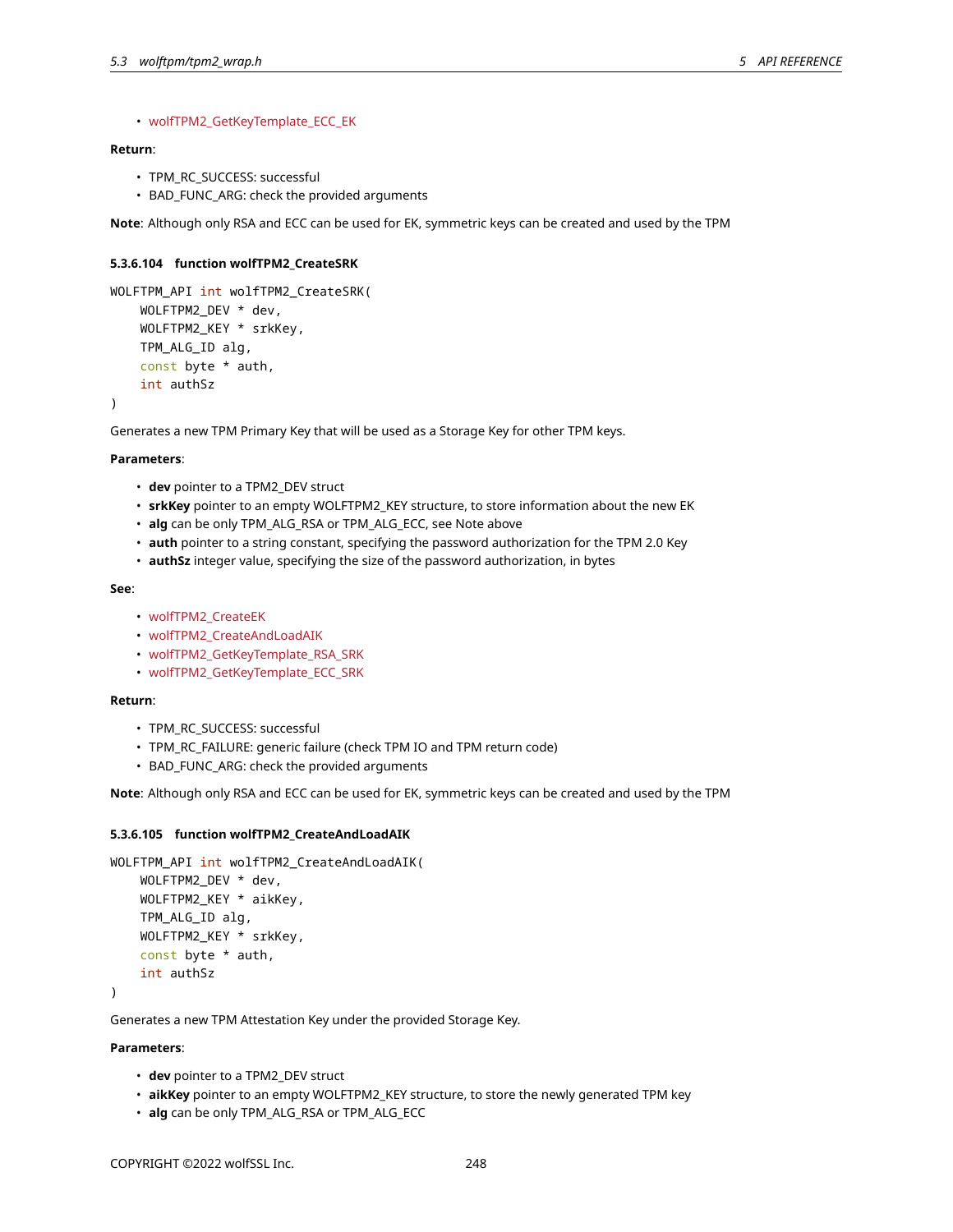- **srkKey** pointer to a WOLFTPM2\_KEY structure, pointing to valid TPM handle of a loaded Storage Key
- **auth** pointer to a string constant, specifying the password authorization for the TPM 2.0 Key
- **authSz** integer value, specifying the size of the password authorization, in bytes

- wolfTPM2\_CreateSRK
- wolfTPM2\_GetKeyTemplate\_RSA\_AIK
- wolfTPM2 GetKeyTemplate ECC AIK

### **Return**:

- TPM\_RC\_SUCCESS: successful
- TPM\_RC\_FAILURE: generic failure (check TPM IO and TPM return code)
- BAD\_FUNC\_ARG: check the provided arguments

# **5.3.6.106 function wolfTPM2\_GetTime**

```
WOLFTPM_API int wolfTPM2_GetTime(
    WOLFTPM2 KEY * aikKey,
    GetTime_Out * getTimeOut
```
)

One-shot API to generate a TPM signed timestamp.

### **Parameters**:

- **aikKey** pointer to a WOLFTPM2\_KEY structure, containing valid TPM handle of a loaded attestation key
- **getTimeOut** pointer to an empty structure of GetTime\_Out type, to store the output of the command

### **See**:

- wolfTPM2\_CreateSRK
- wolfTPM2\_GetKeyTemplate\_RSA\_EK
- wolfTPM2\_GetKeyTemplate\_ECC\_EK

### **Return**:

- TPM\_RC\_SUCCESS: successful
- TPM\_RC\_FAILURE: generic failure (check TPM IO and TPM return code)
- BAD FUNC ARG: check the provided arguments

**Note**: The attestation key must be generated and loaded prior to this call

### **5.3.6.107 function wolfTPM2\_RSA\_Salt**

```
WOLFTPM_LOCAL int wolfTPM2_RSA_Salt(
    struct WOLFTPM2_DEV * dev,
    WOLFTPM2_KEY * tpmKey,
    TPM2B_DIGEST * salt,
    TPM2B_ENCRYPTED_SECRET * encSalt,
    TPMT_PUBLIC * publicArea
```
)

### **5.3.6.108 function wolfTPM2\_EncryptSalt**

```
WOLFTPM_LOCAL int wolfTPM2_EncryptSalt(
    struct WOLFTPM2_DEV * dev,
    WOLFTPM2_KEY * tpmKey,
    StartAuthSession_In * in,
    TPM2B_AUTH * bindAuth,
```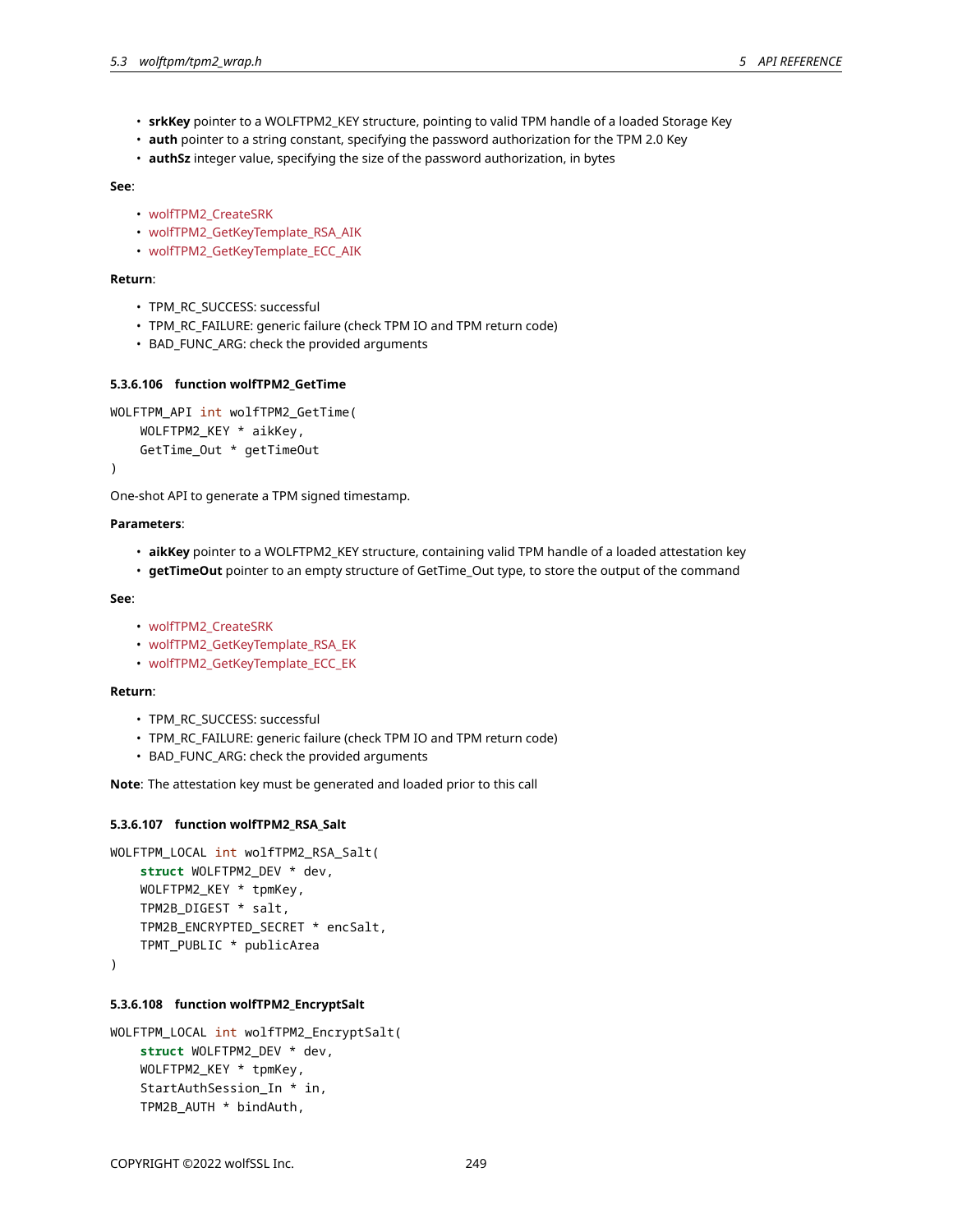```
TPM2B_DIGEST * salt
```
# **5.3.6.109 function wolfTPM2\_CryptoDevCb**

```
WOLFTPM_API int wolfTPM2_CryptoDevCb(
    int devId,
    wc_CryptoInfo * info,
    void * ctx
)
```
A reference crypto callback API for using the TPM for crypto offload. This callback function is registered using wolfTPM2\_SetCryptoDevCb or wc\_CryptoDev\_RegisterDevice.

# **Parameters**:

- **devId** The devId used when registering the callback. Any signed integer value besides INVALID\_DEVID
- **info** point to wc\_CryptoInfo structure with detailed information about crypto type and parameters
- **ctx** The user context supplied when callback was registered with wolfTPM2\_SetCryptoDevCb

#### **See**:

)

- wolfTPM2\_SetCryptoDevCb
- wolfTPM2\_ClearCryptoDevCb

### **Return**:

- TPM\_RC\_SUCCESS: successful
- CRYPTOCB\_UNAVAILABLE: Do not use TPM hardware, fall-back to default software crypto.
- WC\_HW\_E: generic hardware failure

## **5.3.6.110 function wolfTPM2\_SetCryptoDevCb**

```
WOLFTPM API int wolfTPM2 SetCryptoDevCb(
    WOLFTPM2_DEV * dev,
    CryptoDevCallbackFunc cb,
    TpmCryptoDevCtx * tpmCtx,
    int * pDevId
```
)

Register a crypto callback function and return assigned devId.

# **Parameters**:

- **dev** pointer to a TPM2\_DEV struct
- **cb** The wolfTPM2\_CryptoDevCb API is a template, but you can also provide your own
- **tpmCtx** The user supplied context. For wolfTPM2\_CryptoDevCb use TpmCryptoDevCtx, but can also be your own.
- **pDevId** Pointer to automatically assigned device ID.

**See**:

- wolfTPM2\_CryptoDevCb
- wolfTPM2\_ClearCryptoDevCb

# **Return**:

- TPM\_RC\_SUCCESS: successful
- TPM\_RC\_FAILURE: generic failure (check TPM IO and TPM return code)
- BAD\_FUNC\_ARG: check the provided arguments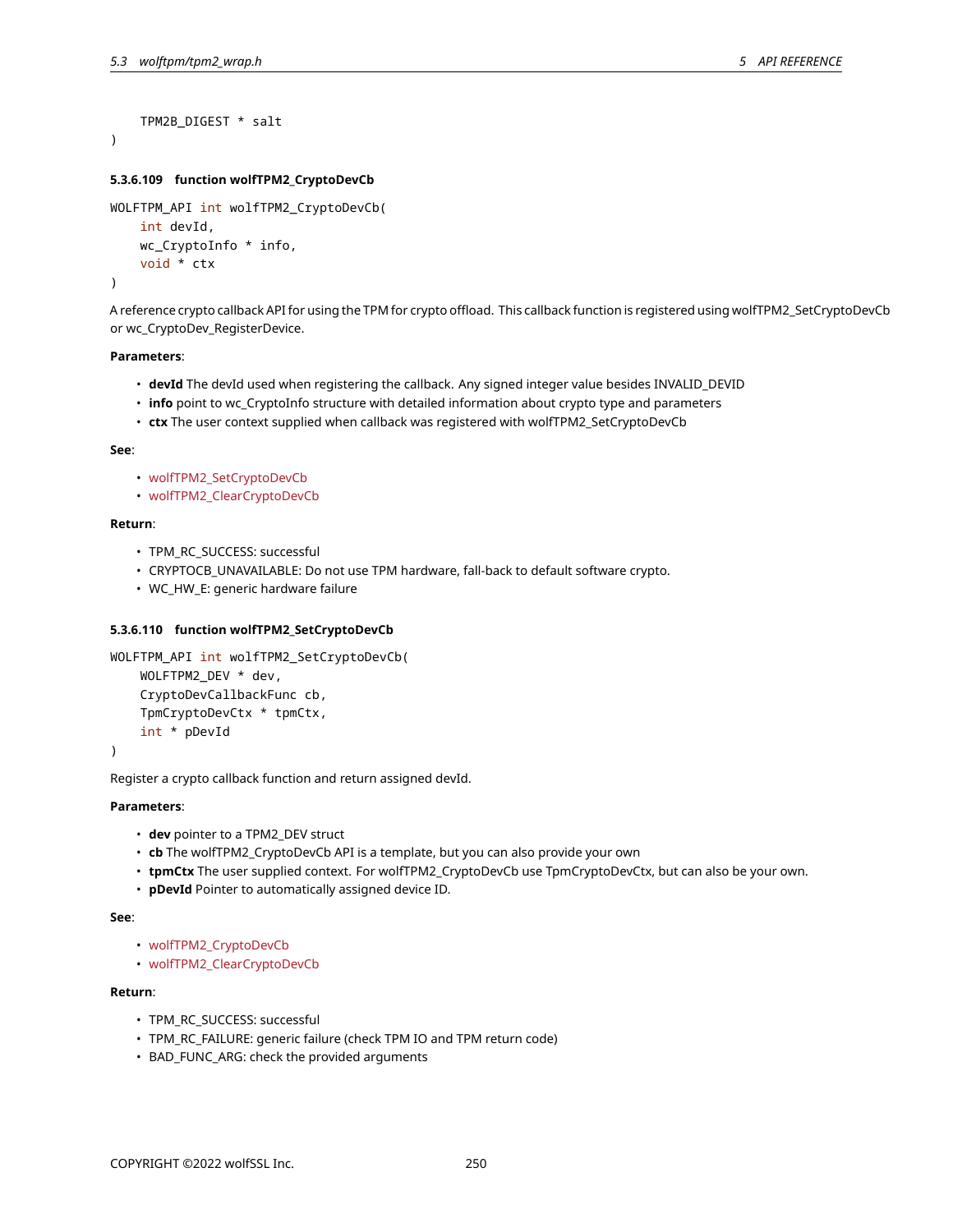# **5.3.6.111 function wolfTPM2\_ClearCryptoDevCb**

```
WOLFTPM_API int wolfTPM2_ClearCryptoDevCb(
   WOLFTPM2_DEV * dev,
    int devId
```
)

Clears the registered crypto callback.

# **Parameters**:

- **dev** pointer to a TPM2\_DEV struct
- **devId** The devId used when registering the callback

### **See**:

```
• wolfTPM2_CryptoDevCb
```
• wolfTPM2\_SetCryptoDevCb

### **Return**:

- TPM\_RC\_SUCCESS: successful
- TPM\_RC\_FAILURE: generic failure (check TPM IO and TPM return code)
- BAD\_FUNC\_ARG: check the provided arguments

## **5.3.6.112 function wolfTPM2\_New**

```
WOLFTPM_API WOLFTPM2_DEV * wolfTPM2_New(
    void
```
)

Allocate and initiaze a WOLFTPM2\_DEV.

### **See**: wolfTPM2\_Free

### **Return**:

- pointer to new device struct
- NULL: on any error

# **5.3.6.113 function wolfTPM2\_Free**

```
WOLFTPM_API int wolfTPM2_Free(
```

```
WOLFTPM2_DEV * dev
```
)

Cleanup and Free a WOLFTPM2\_DEV that was allocated by wolfTPM2\_New.

# **Parameters**:

• **dev** pointer to a TPM2\_DEV struct

**See**: wolfTPM2\_New

**Return**: TPM\_RC\_SUCCESS: successful

# **5.3.6.114 function wolfTPM2\_NewKeyBlob**

```
WOLFTPM_API WOLFTPM2_KEYBLOB * wolfTPM2_NewKeyBlob(
    void
)
```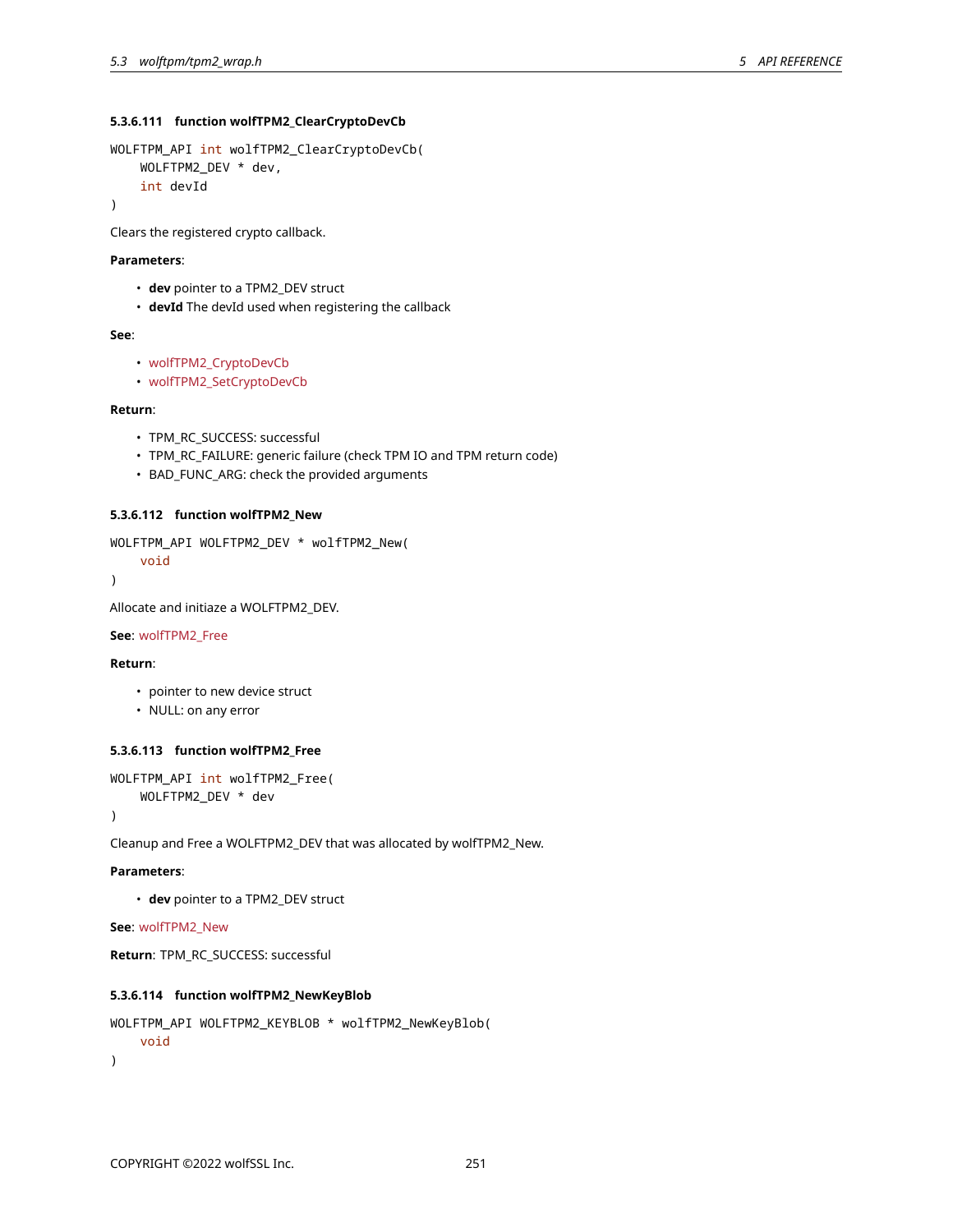Allocate and initialize a WOLFTPM2\_KEYBLOB.

### **See**: wolfTPM2\_FreeKeyBlob

## **Return**:

- pointer to newly initialized WOLFTPM2\_KEYBLOB
- NULL on any error

## **5.3.6.115 function wolfTPM2\_FreeKeyBlob**

```
WOLFTPM_API int wolfTPM2_FreeKeyBlob(
    WOLFTPM2_KEYBLOB * blob
)
```
Free a WOLFTPM2\_KEYBLOB that was allocated with wolfTPM2\_NewKeyBlob.

### **Parameters**:

• **blob** pointer to a WOLFTPM2\_KEYBLOB that was allocated by wolfTPM2\_NewKeyBlob

**See**: wolfTPM2\_NewKeyBlob

**Return**: TPM\_RC\_SUCCESS: successful

#### **5.3.6.116 function wolfTPM2\_NewPublicTemplate**

```
WOLFTPM_API TPMT_PUBLIC * wolfTPM2_NewPublicTemplate(
    void
```

```
)
```
Allocate and initialize a TPMT\_PUBLIC.

```
See: wolfTPM2_FreePublicTemplate
```
# **Return**:

- pointer to newly initialized
- NULL on any error

# **5.3.6.117 function wolfTPM2\_FreePublicTemplate**

```
WOLFTPM_API int wolfTPM2_FreePublicTemplate(
    TPMT_PUBLIC * PublicTemplate
```
)

Free a TPMT\_PUBLIC that was allocated with wolfTPM2\_NewPublicTemplate.

# **Parameters**:

• **PublicTemplate** pointer to a TPMT\_PUBLIC that was allocated with wolfTPM2\_NewPublicTemplate

**See**: wolfTPM2\_NewPublicTemplate

```
Return: TPM_RC_SUCCESS: successful
```
### **5.3.6.118 function wolfTPM2\_NewKey**

```
WOLFTPM_API WOLFTPM2_KEY * wolfTPM2_NewKey(
    void
)
```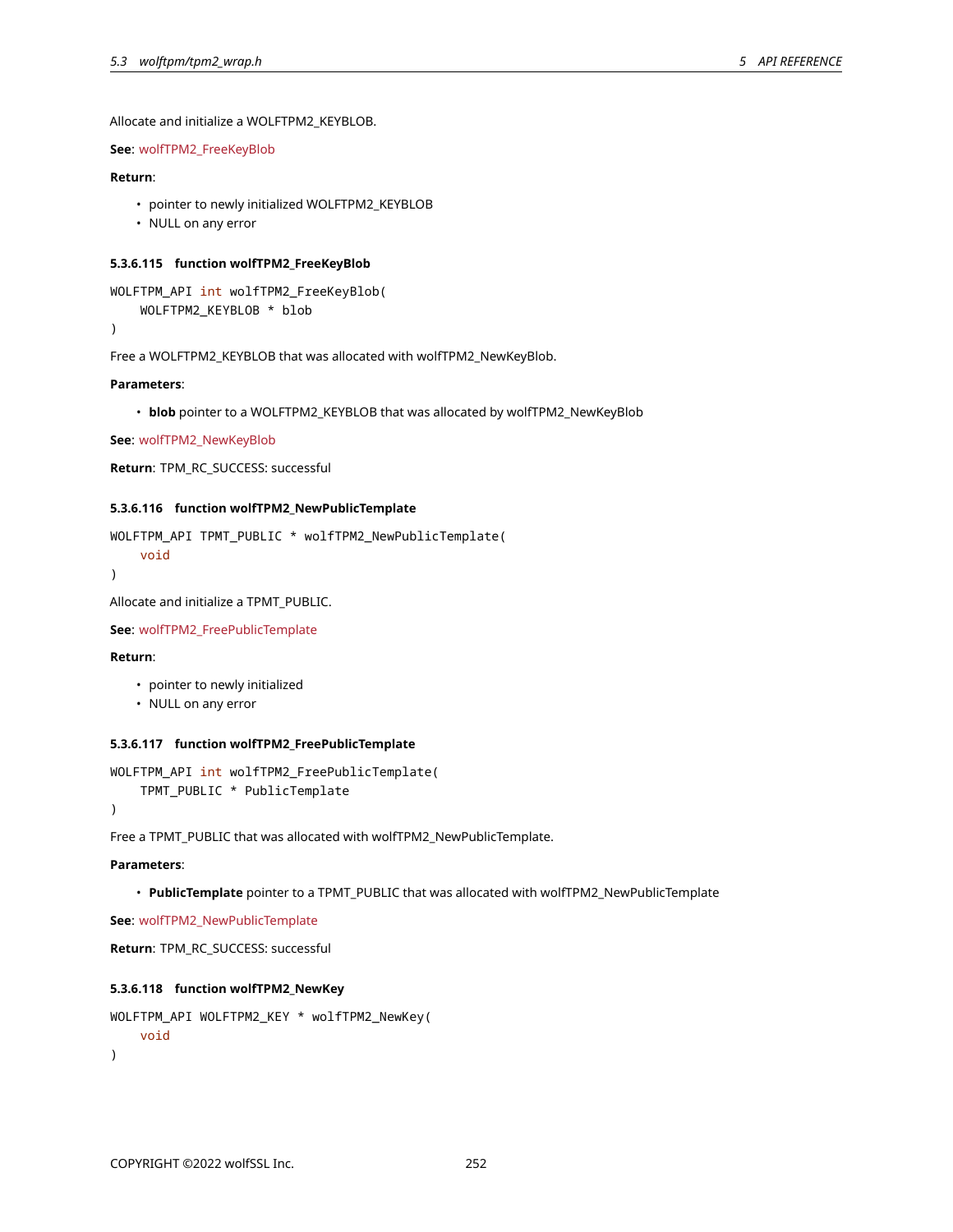Allocate and initialize a WOLFTPM2\_KEY.

# **See**: wolfTPM2\_FreeKey

# **Return**:

- pointer to newly initialized WOLFTPM2\_KEY
- NULL on any error

# **5.3.6.119 function wolfTPM2\_FreeKey**

```
WOLFTPM_API int wolfTPM2_FreeKey(
    WOLFTPM2_KEY * key
```
)

Free a WOLFTPM2\_KEY that was allocated with wolfTPM2\_NewKey.

### **Parameters**:

• **key** pointer to a WOLFTPM2\_KEY that was allocated by wolfTPM2\_NewKey

**See**: wolfTPM2\_NewKey

```
Return: TPM_RC_SUCCESS: successful
```
#### **5.3.6.120 function wolfTPM2\_NewSession**

```
WOLFTPM_API WOLFTPM2_SESSION * wolfTPM2_NewSession(
    void
```

```
)
```
Allocate and initialize a WOLFTPM2\_SESSION.

# **See**: wolfTPM2\_FreeSession

# **Return**:

- pointer to newly initialized WOLFTPM2\_SESSION
- NULL on any error

# **5.3.6.121 function wolfTPM2\_FreeSession**

```
WOLFTPM_API int wolfTPM2_FreeSession(
    WOLFTPM2_SESSION * session
```
)

```
Free a WOLFTPM2_SESSION that was allocated with wolfTPM2_NewSession.
```
# **Parameters**:

• **blob** pointer to a WOLFTPM2\_KEYBLOB that was allocated by wolfTPM2\_NewSession

**See**: wolfTPM2\_NewSession

```
Return: TPM_RC_SUCCESS: successful
```
# **5.3.6.122 function wolfTPM2\_GetHandleRefFromKey**

```
WOLFTPM_API WOLFTPM2_HANDLE * wolfTPM2_GetHandleRefFromKey(
    WOLFTPM2_KEY * key
```

```
)
```
Retrieve the WOLFTPM2\_HANDLE from a WOLFTPM2\_KEY.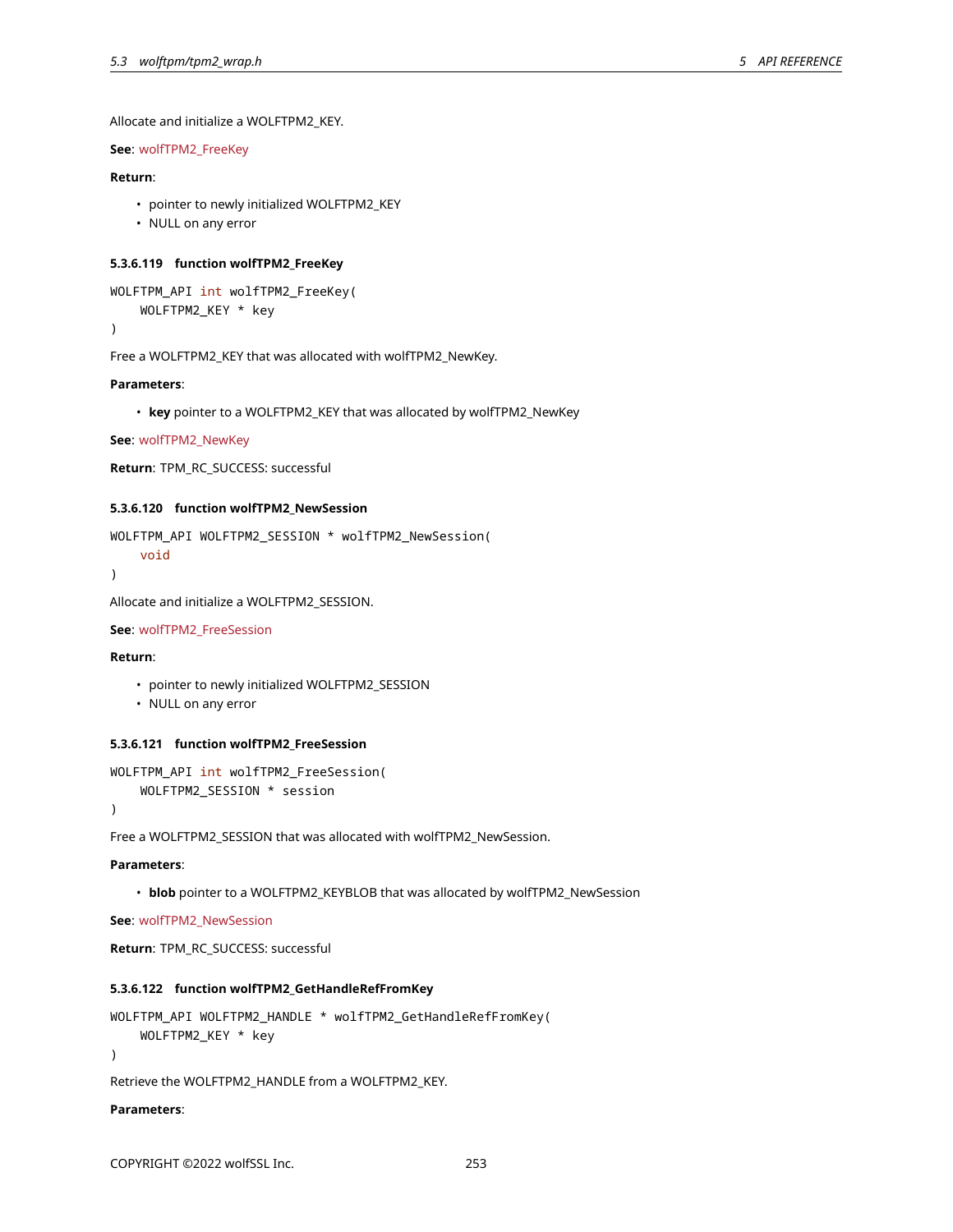• **key** pointer to a WOLFTPM2\_KEY struct

# **Return**:

- pointer to handle in the key structure
- NULL if key pointer is NULL

## **5.3.6.123 function wolfTPM2\_GetHandleRefFromKeyBlob**

```
WOLFTPM_API WOLFTPM2_HANDLE * wolfTPM2_GetHandleRefFromKeyBlob(
    WOLFTPM2_KEYBLOB * keyBlob
```
)

```
Retrieve the WOLFTPM2_HANDLE from a WOLFTPM2_KEYBLOB.
```
## **Parameters**:

• **key** pointer to a WOLFTPM2\_KEYBLOB struct

### **Return**:

- pointer to handle in the key blob structure
- NULL if key pointer is NULL

# **5.3.6.124 function wolfTPM2\_GetHandleRefFromSession**

```
WOLFTPM_API WOLFTPM2_HANDLE * wolfTPM2_GetHandleRefFromSession(
    WOLFTPM2_SESSION * session
```
 $\lambda$ 

```
Retrieve the WOLFTPM2_HANDLE from a WOLFTPM2_SESSION.
```
#### **Parameters**:

```
• key pointer to a WOLFTPM2_SESSION struct
```
# **Return**:

- pointer to handle in the session structure
- NULL if key pointer is NULL

### **5.3.6.125 function wolfTPM2\_GetHandleValue**

```
WOLFTPM_API TPM_HANDLE wolfTPM2_GetHandleValue(
    WOLFTPM2_HANDLE * handle
```

```
)
```
Get the 32-bit handle value from the WOLFTPM2\_HANDLE.

## **Parameters**:

• **handle** pointer to WOLFTPM2\_HANDLE structure

**Return**: TPM\_HANDLE value from TPM

#### **5.3.6.126 function wolfTPM2\_SetKeyAuthPassword**

```
WOLFTPM_API int wolfTPM2_SetKeyAuthPassword(
    WOLFTPM2_KEY * key,
    const byte * auth,
    int authSz
\lambda
```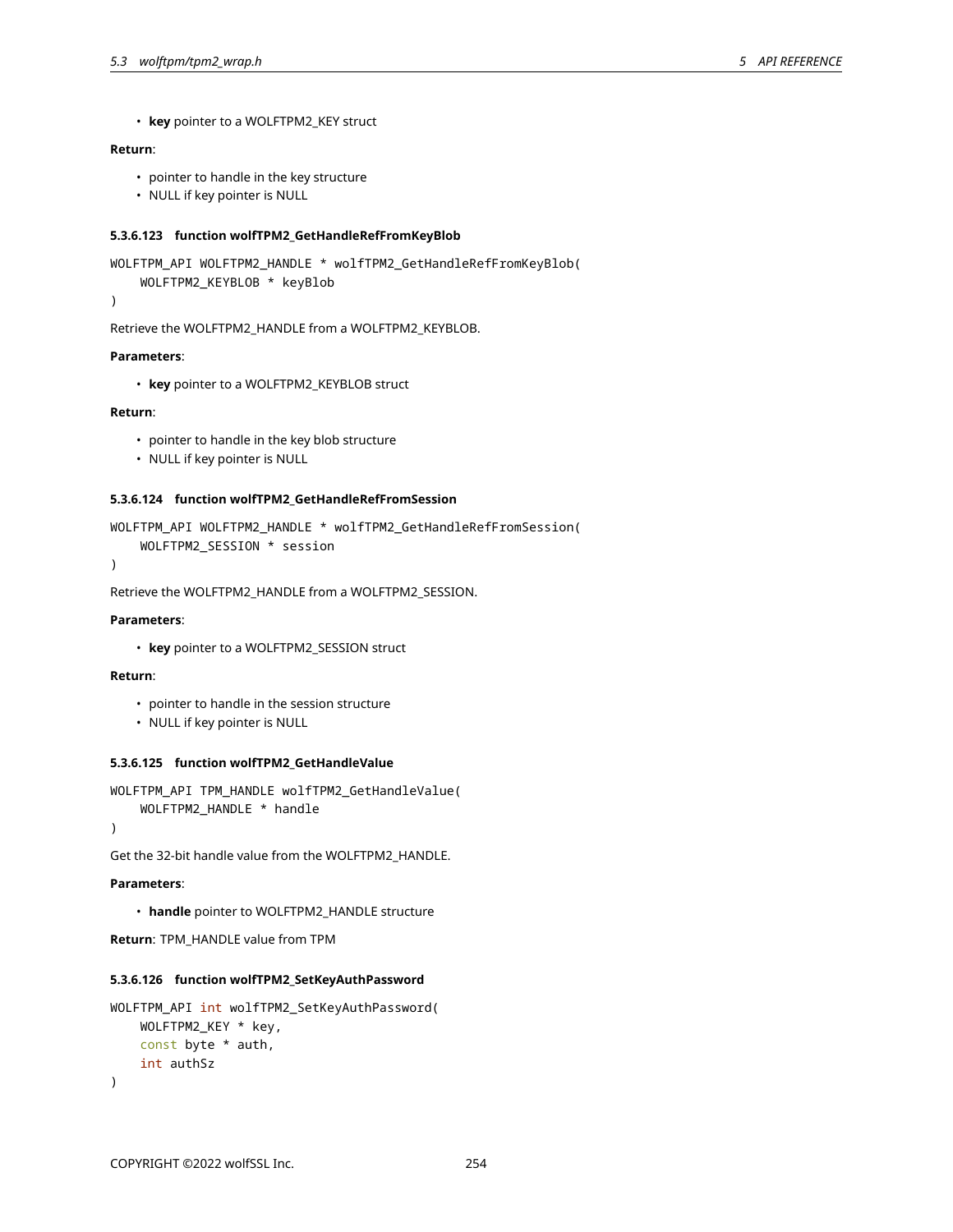Set the authentication data for a key.

# **Parameters**:

- **dev** pointer to a TPM2\_DEV struct
- **auth** pointer to auth data
- **authSz** length in bytes of auth data

## **Return**:

- TPM\_RC\_SUCCESS: successful
- BAD\_FUNC\_ARG: check the provided arguments

# **5.3.6.127 function wolfTPM2\_GetKeyBlobAsBuffer**

```
WOLFTPM_API int wolfTPM2_GetKeyBlobAsBuffer(
    byte * buffer,
    word32 bufferSz,
    WOLFTPM2_KEYBLOB * key
)
```
Marshal data from a keyblob to a binary buffer. This can be stored to disk for loading in a separate process or after power cycling.

## **Parameters**:

- **buffer** pointer to buffer in which to store marshaled keyblob
- **bufferSz** size of the above buffer
- **key** pointer to keyblob to marshal

**See**: wolfTPM2\_SetKeyBlobFromBuffer

### **Return**:

- TPM\_RC\_SUCCESS: successful
- BUFFER\_E: insufficient space in provided buffer
- BAD\_FUNC\_ARG: check the provided arguments

# **5.3.6.128 function wolfTPM2\_SetKeyBlobFromBuffer**

```
WOLFTPM_API int wolfTPM2_SetKeyBlobFromBuffer(
    WOLFTPM2_KEYBLOB * key,
    byte * buffer,
    word32 bufferSz
)
```
Unmarshal data into a WOLFTPM2\_KEYBLOB struct. This can be used to load a keyblob that was previously marshaled by wolfTPM2\_GetKeyBlobAsBuffer.

### **Parameters**:

- **key** pointer to keyblob to load and unmarshall data into
- **buffer** pointer to buffer containing marshalled keyblob to load from
- **bufferSz** size of the above buffer

## **See**: wolfTPM2\_GetKeyBlobAsBuffer

### **Return**:

- TPM\_RC\_SUCCESS: successful
- BUFFER\_E: buffer is too small or there is extra data remaining and not unmarshalled
- BAD\_FUNC\_ARG: check the provided arguments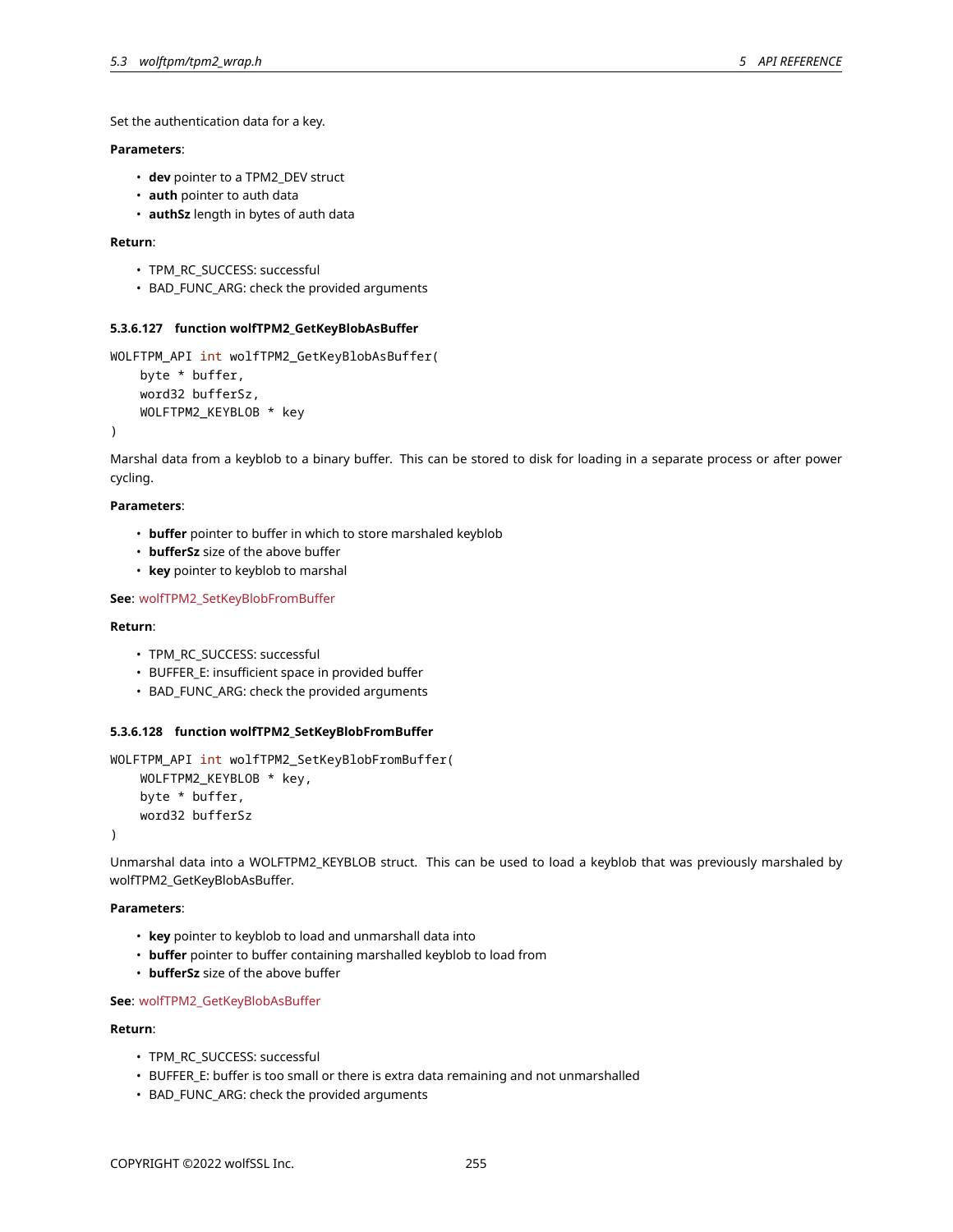# **5.3.7 Attributes Documentation**

# **5.3.7.1 variable C**

```
C \leftarrow#endif
```

```
typedef struct WOLFTPM2_HANDLE {
   TPM_HANDLE hndl;
   TPM2B_AUTH auth;
   TPMT_SYM_DEF symmetric;
   TPM2B_NAME name;
   int policyAuth;
} WOLFTPM2_HANDLE;
```
**5.3.8 Source code**

```
/* tpm2_wrap.h
 *
 * Copyright (C) 2006-2021 wolfSSL Inc.
 *
 * This file is part of wolfTPM.
 *
* wolfTPM is free software; you can redistribute it and/or modify
* it under the terms of the GNU General Public License as published by
 * the Free Software Foundation; either version 2 of the License, or
 * (at your option) any later version.
 *
* wolfTPM is distributed in the hope that it will be useful,
 * but WITHOUT ANY WARRANTY; without even the implied warranty of
 * MERCHANTABILITY or FITNESS FOR A PARTICULAR PURPOSE. See the
 * GNU General Public License for more details.
 *
* You should have received a copy of the GNU General Public License
 * along with this program; if not, write to the Free Software
 * Foundation, Inc., 51 Franklin Street, Fifth Floor, Boston, MA 02110-1335, USA
*/
#ifndef __TPM2_WRAP_H__
#define __TPM2_WRAP_H__
#include <wolftpm/tpm2.h>
#ifdef __cplusplus
   extern "C" {
#endif
typedef struct WOLFTPM2_HANDLE {
   TPM_HANDLE hndl;
   TPM2B_AUTH auth; /* Used if policyAuth is not set */
   TPMT_SYM_DEF symmetric;
   TPM2B_NAME name;
   int policyAuth; /* Handle requires Policy, not password Auth */
```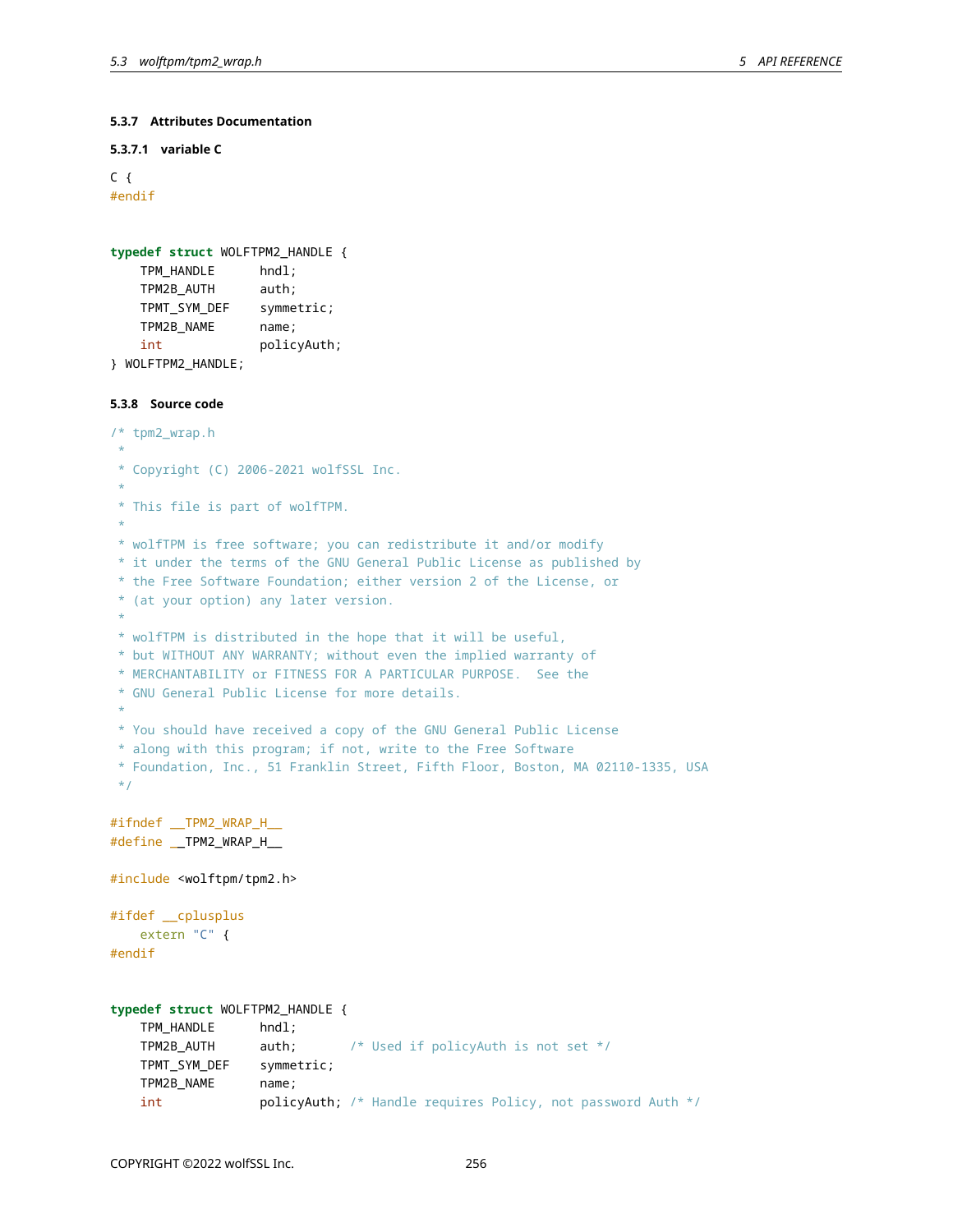```
} WOLFTPM2_HANDLE;
#define TPM_SES_PWD 0xFF /* Session type for Password that fits in one byte */
typedef struct WOLFTPM2_SESSION {
   TPM_ST type; /* Trial, Policy or HMAC; or TPM_SES_PWD */
   WOLFTPM2_HANDLE handle; /* Session handle from StartAuthSession */
   TPM2B_NONCE nonceTPM; /* Value from StartAuthSession */
   TPM2B NONCE nonceCaller; /* Fresh nonce at each command */
   TPM2B_DIGEST salt; /* User defined */
   TPMI_ALG_HASH authHash;
} WOLFTPM2_SESSION;
typedef struct WOLFTPM2_DEV {
   TPM2_CTX ctx;
    TPM2_AUTH_SESSION session[MAX_SESSION_NUM];
} WOLFTPM2_DEV;
typedef struct WOLFTPM2_KEY {
   WOLFTPM2_HANDLE handle;
    TPM2B_PUBLIC pub;
} WOLFTPM2_KEY;
typedef struct WOLFTPM2_KEYBLOB {
   WOLFTPM2 HANDLE handle;
   TPM2B_PUBLIC pub;
   TPM2B_NAME name;
    TPM2B_PRIVATE priv;
} WOLFTPM2_KEYBLOB;
typedef struct WOLFTPM2_HASH {
   WOLFTPM2_HANDLE handle;
} WOLFTPM2_HASH;
typedef struct WOLFTPM2_NV {
   WOLFTPM2_HANDLE handle;
} WOLFTPM2_NV;
typedef struct WOLFTPM2_HMAC {
   WOLFTPM2_HASH hash;
   WOLFTPM2_KEY key;
   /* option bits */
   word16 hmacKeyLoaded:1;
   word16 hmacKeyKeep:1;
} WOLFTPM2_HMAC;
#ifndef WOLFTPM2_MAX_BUFFER
   #define WOLFTPM2_MAX_BUFFER 2048
#endif
typedef struct WOLFTPM2_BUFFER {
   int size;
    byte buffer[WOLFTPM2_MAX_BUFFER];
```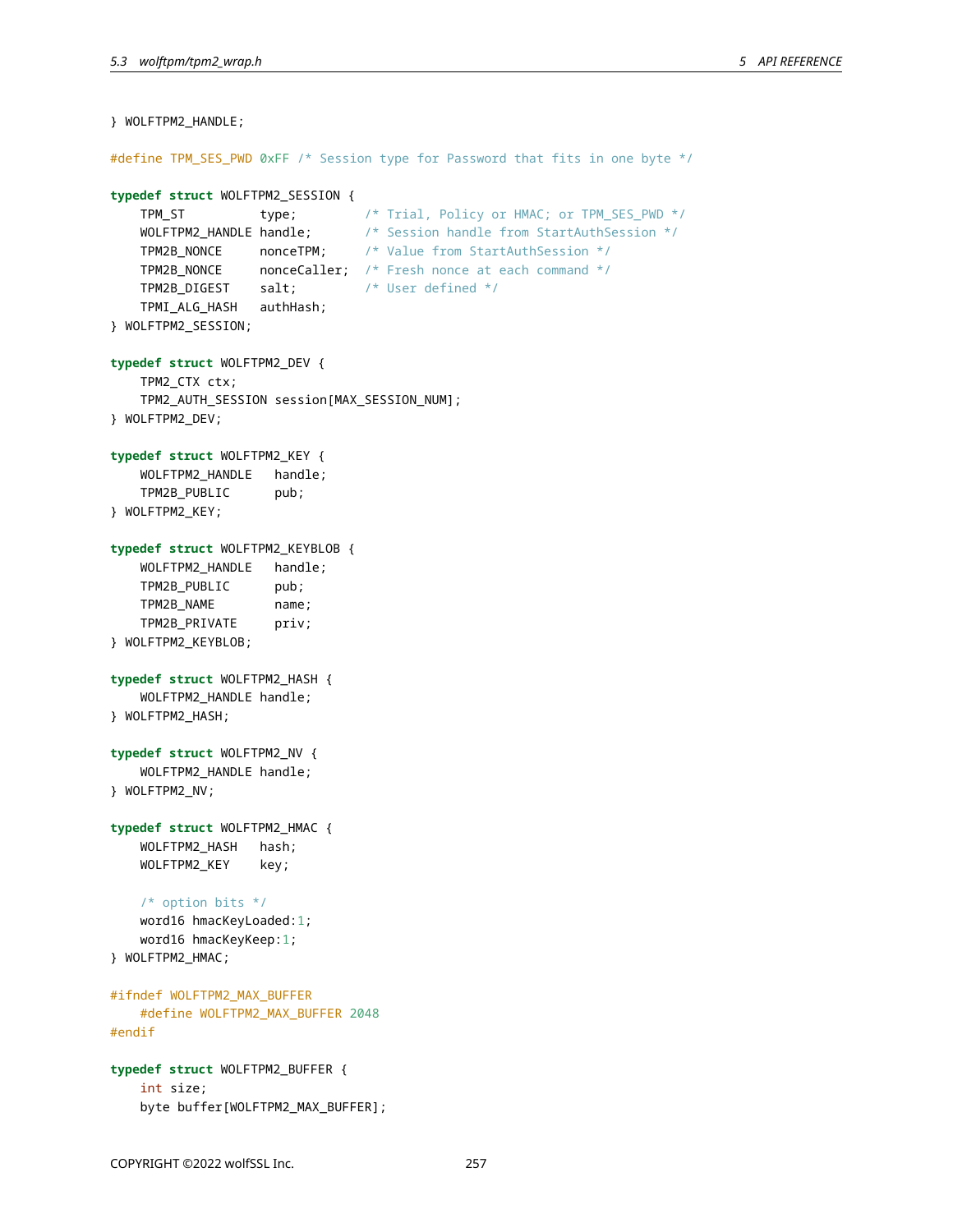```
} WOLFTPM2_BUFFER;
typedef enum WOLFTPM2_MFG {
    TPM_MFG_UNKNOWN = 0,
    TPM_MFG_INFINEON,
    TPM_MFG_STM,
    TPM_MFG_MCHP,
    TPM_MFG_NUVOTON,
    TPM_MFG_NATIONTECH,
} WOLFTPM2_MFG;
typedef struct WOLFTPM2_CAPS {
    WOLFTPM2_MFG mfg;
    char mfgStr[4 + 1];
    char vendorStr[(4 * 4) + 1];
   word32 tpmType;
    word16 fwVerMajor;
    word16 fwVerMinor;
   word32 fwVerVendor;
    /* bits */word16 fips140_2 : 1; /* using FIPS mode */
    word16 cc-eal4 : 1; /* Common Criteria EAL4+ */
    word16 req_wait_state : 1; /* requires SPI wait state */
} WOLFTPM2_CAPS;
/* NV Handles */
#define TPM2_NV_RSA_EK_CERT 0x01C00002
#define TPM2_NV_ECC_EK_CERT 0x01C0000A
/* Wrapper API's to simplify TPM use */
/* For devtpm and swtpm builds, the ioCb and userCtx are not used and should be set to NULL */
WOLFTPM_API int wolfTPM2_Test(TPM2HalIoCb ioCb, void* userCtx, WOLFTPM2_CAPS* caps);
WOLFTPM_API int wolfTPM2_Init(WOLFTPM2_DEV* dev, TPM2HalIoCb ioCb, void* userCtx);
WOLFTPM_API int wolfTPM2_OpenExisting(WOLFTPM2_DEV* dev, TPM2HalIoCb ioCb, void* userCtx);
WOLFTPM_API int wolfTPM2_Cleanup(WOLFTPM2_DEV* dev);
WOLFTPM_API int wolfTPM2_Cleanup_ex(WOLFTPM2_DEV* dev, int doShutdown);
WOLFTPM_API int wolfTPM2_GetTpmDevId(WOLFTPM2_DEV* dev);
WOLFTPM_API int wolfTPM2_SelfTest(WOLFTPM2_DEV* dev);
WOLFTPM_API int wolfTPM2_GetCapabilities(WOLFTPM2_DEV* dev, WOLFTPM2_CAPS* caps);
WOLFTPM_API int wolfTPM2_UnsetAuth(WOLFTPM2_DEV* dev, int index);
WOLFTPM_API int wolfTPM2_SetAuth(WOLFTPM2_DEV* dev, int index,
    TPM_HANDLE sessionHandle, const TPM2B_AUTH* auth, TPMA_SESSION sessionAttributes,
```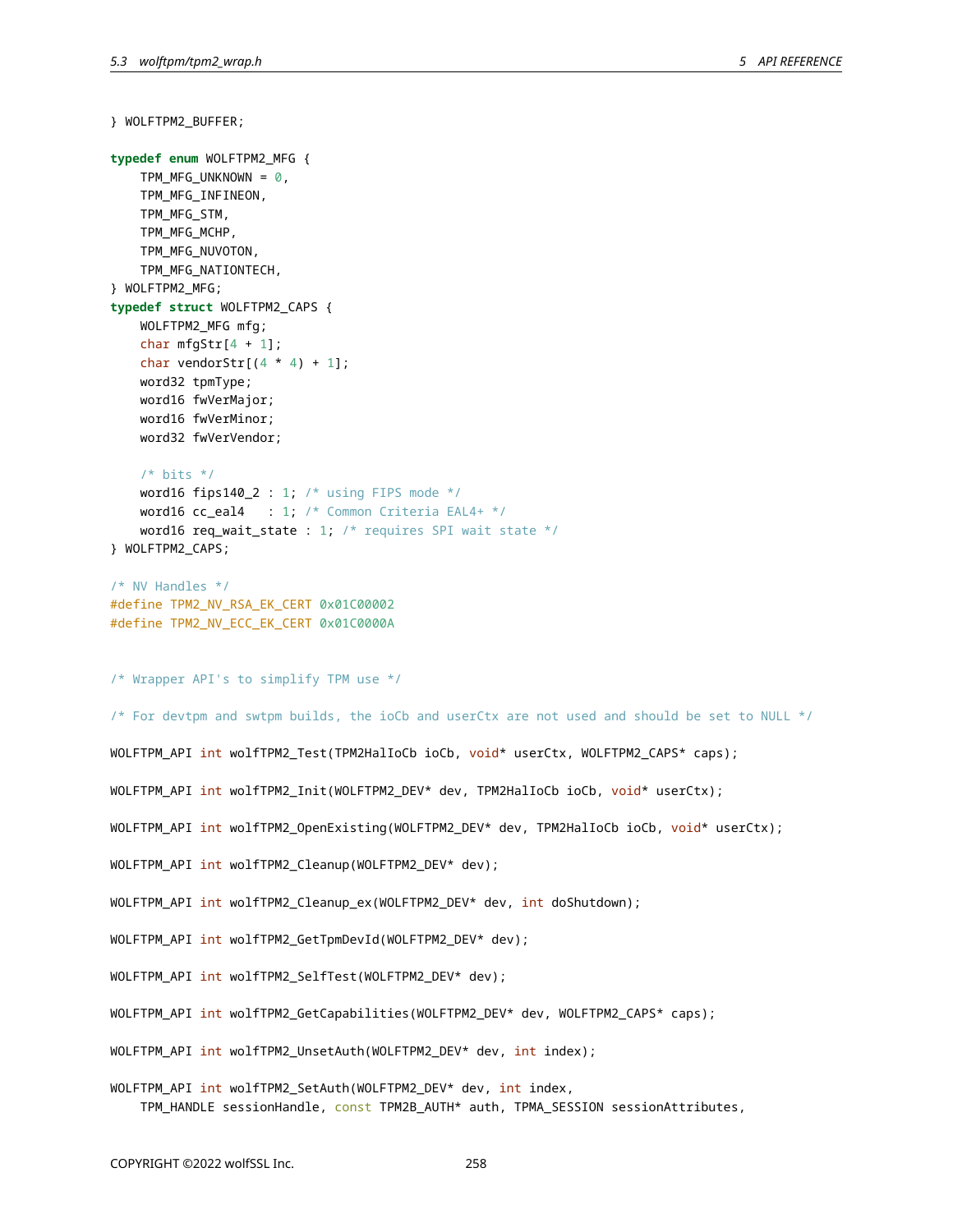const TPM2B\_NAME\* name); WOLFTPM\_API int wolfTPM2\_SetAuthPassword(WOLFTPM2\_DEV\* dev, int index, const TPM2B\_AUTH\* auth); WOLFTPM\_API int wolfTPM2\_SetAuthHandle(WOLFTPM2\_DEV\* dev, int index, const WOLFTPM2\_HANDLE\*  $\rightarrow$  handle); WOLFTPM API int wolfTPM2 SetAuthSession(WOLFTPM2 DEV\* dev, int index, const WOLFTPM2\_SESSION\* tpmSession, TPMA\_SESSION sessionAttributes); WOLFTPM\_API int wolfTPM2\_SetAuthHandleName(WOLFTPM2\_DEV\* dev, int index, const WOLFTPM2\_HANDLE\*  $\leftrightarrow$  handle); WOLFTPM\_API int wolfTPM2\_StartSession(WOLFTPM2\_DEV\* dev, WOLFTPM2\_SESSION\* session, WOLFTPM2\_KEY\* tpmKey, WOLFTPM2\_HANDLE\* bind, TPM\_SE sesType, int encDecAlg); WOLFTPM\_API int wolfTPM2\_CreateAuthSession\_EkPolicy(WOLFTPM2\_DEV\* dev, WOLFTPM2\_SESSION\* tpmSession); WOLFTPM\_API int wolfTPM2\_CreatePrimaryKey(WOLFTPM2\_DEV\* dev, WOLFTPM2\_KEY\* key, TPM\_HANDLE primaryHandle, TPMT\_PUBLIC\* publicTemplate, const byte\* auth, int authSz); WOLFTPM\_API int wolfTPM2\_ChangeAuthKey(WOLFTPM2\_DEV\* dev, WOLFTPM2\_KEY\* key, WOLFTPM2\_HANDLE\* parent, const byte\* auth, int authSz); WOLFTPM\_API int wolfTPM2\_CreateKey(WOLFTPM2\_DEV\* dev, WOLFTPM2\_KEYBLOB\* keyBlob, WOLFTPM2\_HANDLE\* parent, TPMT\_PUBLIC\* publicTemplate, const byte\* auth, int authSz); WOLFTPM\_API int wolfTPM2\_LoadKey(WOLFTPM2\_DEV\* dev, WOLFTPM2\_KEYBLOB\* keyBlob, WOLFTPM2\_HANDLE\* parent); WOLFTPM\_API int wolfTPM2\_CreateAndLoadKey(WOLFTPM2\_DEV\* dev, WOLFTPM2\_KEY\* key, WOLFTPM2\_HANDLE\* parent, TPMT\_PUBLIC\* publicTemplate, const byte\* auth, int authSz); WOLFTPM\_API int wolfTPM2\_CreateLoadedKey(WOLFTPM2\_DEV\* dev, WOLFTPM2\_KEYBLOB\* keyBlob, WOLFTPM2\_HANDLE\* parent, TPMT\_PUBLIC\* publicTemplate, const byte\* auth, int authSz); WOLFTPM\_API int wolfTPM2\_LoadPublicKey(WOLFTPM2\_DEV\* dev, WOLFTPM2\_KEY\* key, const TPM2B\_PUBLIC\* pub); WOLFTPM\_API int wolfTPM2\_LoadPrivateKey(WOLFTPM2\_DEV\* dev, const WOLFTPM2\_KEY\* parentKey, WOLFTPM2\_KEY\* key, const TPM2B\_PUBLIC\* pub, TPM2B\_SENSITIVE\* sens); WOLFTPM\_API int wolfTPM2\_ImportPrivateKey(WOLFTPM2\_DEV\* dev, const WOLFTPM2\_KEY\* parentKey, WOLFTPM2\_KEYBLOB\* keyBlob, const TPM2B\_PUBLIC\* pub, TPM2B\_SENSITIVE\* sens); WOLFTPM\_API int wolfTPM2\_LoadRsaPublicKey(WOLFTPM2\_DEV\* dev, WOLFTPM2\_KEY\* key,

COPYRIGHT ©2022 wolfSSL Inc. 259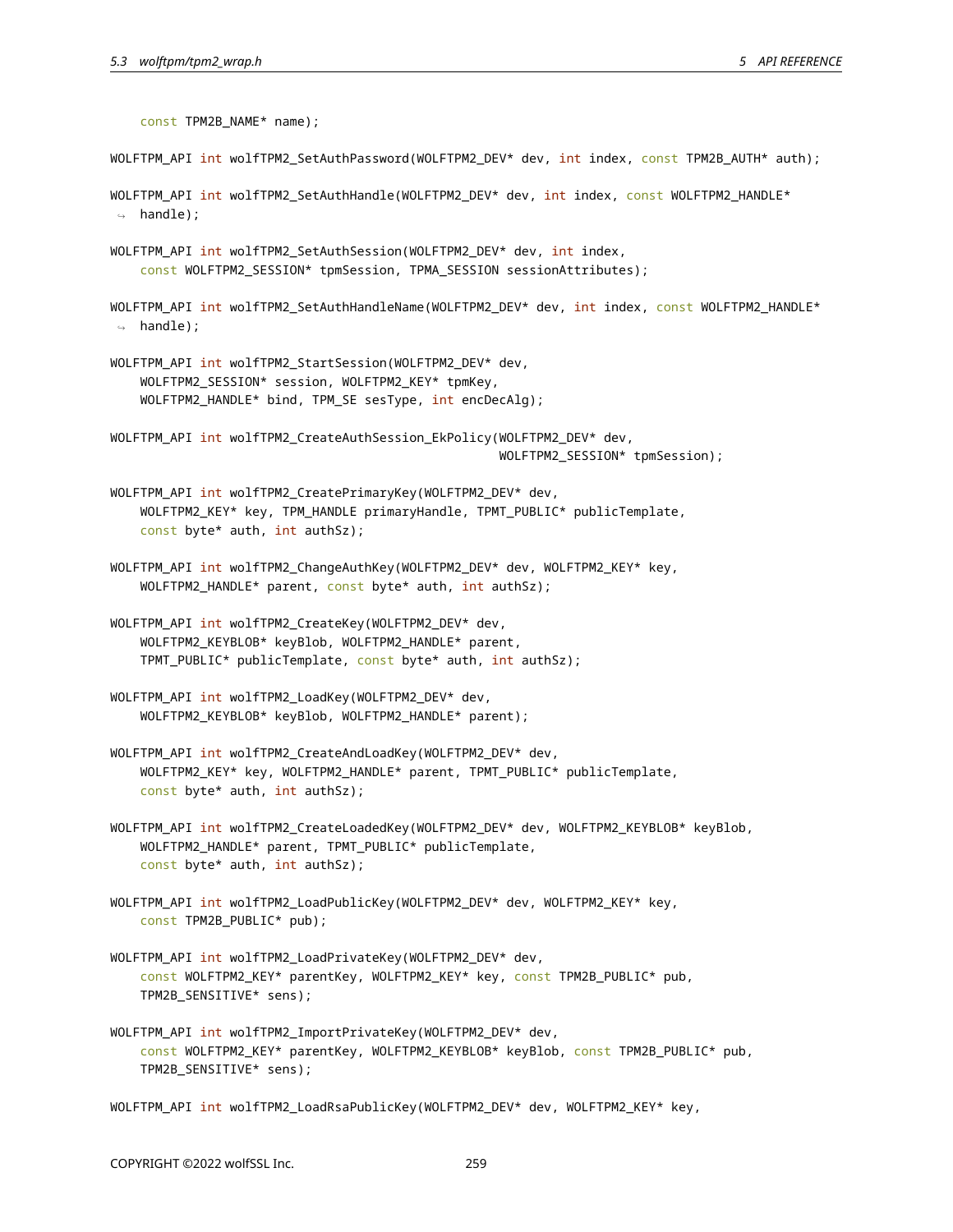const byte\* rsaPub, word32 rsaPubSz, word32 exponent);

- WOLFTPM\_API int wolfTPM2\_LoadRsaPublicKey\_ex(WOLFTPM2\_DEV\* dev, WOLFTPM2\_KEY\* key, const byte\* rsaPub, word32 rsaPubSz, word32 exponent, TPMI\_ALG\_RSA\_SCHEME scheme, TPMI\_ALG\_HASH hashAlg);
- WOLFTPM\_API int wolfTPM2\_ImportRsaPrivateKey(WOLFTPM2\_DEV\* dev, const WOLFTPM2\_KEY\* parentKey, WOLFTPM2\_KEYBLOB\* keyBlob, const byte\* rsaPub, word32 rsaPubSz, word32 exponent, const byte\* rsaPriv, word32 rsaPrivSz, TPMI\_ALG\_RSA\_SCHEME scheme, TPMI\_ALG\_HASH hashAlg);
- WOLFTPM\_API int wolfTPM2\_LoadRsaPrivateKey(WOLFTPM2\_DEV\* dev, const WOLFTPM2\_KEY\* parentKey, WOLFTPM2\_KEY\* key, const byte\* rsaPub, word32 rsaPubSz, word32 exponent, const byte\* rsaPriv, word32 rsaPrivSz);
- WOLFTPM\_API int wolfTPM2\_LoadRsaPrivateKey\_ex(WOLFTPM2\_DEV\* dev, const WOLFTPM2\_KEY\* parentKey, WOLFTPM2\_KEY\* key, const byte\* rsaPub, word32 rsaPubSz, word32 exponent, const byte\* rsaPriv, word32 rsaPrivSz, TPMI\_ALG\_RSA\_SCHEME scheme, TPMI\_ALG\_HASH hashAlg);
- WOLFTPM\_API int wolfTPM2\_LoadEccPublicKey(WOLFTPM2\_DEV\* dev, WOLFTPM2\_KEY\* key, int curveId, const byte\* eccPubX, word32 eccPubXSz, const byte\* eccPubY, word32 eccPubYSz);
- WOLFTPM\_API int wolfTPM2\_ImportEccPrivateKey(WOLFTPM2\_DEV\* dev, const WOLFTPM2\_KEY\* parentKey, WOLFTPM2\_KEYBLOB\* keyBlob, int curveId, const byte\* eccPubX, word32 eccPubXSz, const byte\* eccPubY, word32 eccPubYSz, const byte\* eccPriv, word32 eccPrivSz);
- WOLFTPM\_API int wolfTPM2\_LoadEccPrivateKey(WOLFTPM2\_DEV\* dev, const WOLFTPM2\_KEY\* parentKey, WOLFTPM2\_KEY\* key, int curveId, const byte\* eccPubX, word32 eccPubXSz, const byte\* eccPubY, word32 eccPubYSz, const byte\* eccPriv, word32 eccPrivSz);
- WOLFTPM\_API int wolfTPM2\_ReadPublicKey(WOLFTPM2\_DEV\* dev, WOLFTPM2\_KEY\* key, const TPM\_HANDLE handle);
- WOLFTPM API int wolfTPM2 CreateKeySeal(WOLFTPM2 DEV\* dev, WOLFTPM2\_KEYBLOB\* keyBlob, WOLFTPM2\_HANDLE\* parent, TPMT\_PUBLIC\* publicTemplate, const byte\* auth, int authSz, const byte\* sealData, int sealSize);

WOLFTPM\_API int wolfTPM2\_ComputeName(const TPM2B\_PUBLIC\* pub, TPM2B\_NAME\* out);

WOLFTPM\_API int wolfTPM2\_SensitiveToPrivate(TPM2B\_SENSITIVE\* sens, TPM2B\_PRIVATE\* priv, TPMI\_ALG\_HASH nameAlg, TPM2B\_NAME\* name, const WOLFTPM2\_KEY\* parentKey, TPMT\_SYM\_DEF\_OBJECT\* sym, TPM2B\_ENCRYPTED\_SECRET\* symSeed);

#ifndef WOLFTPM2\_NO\_WOLFCRYPT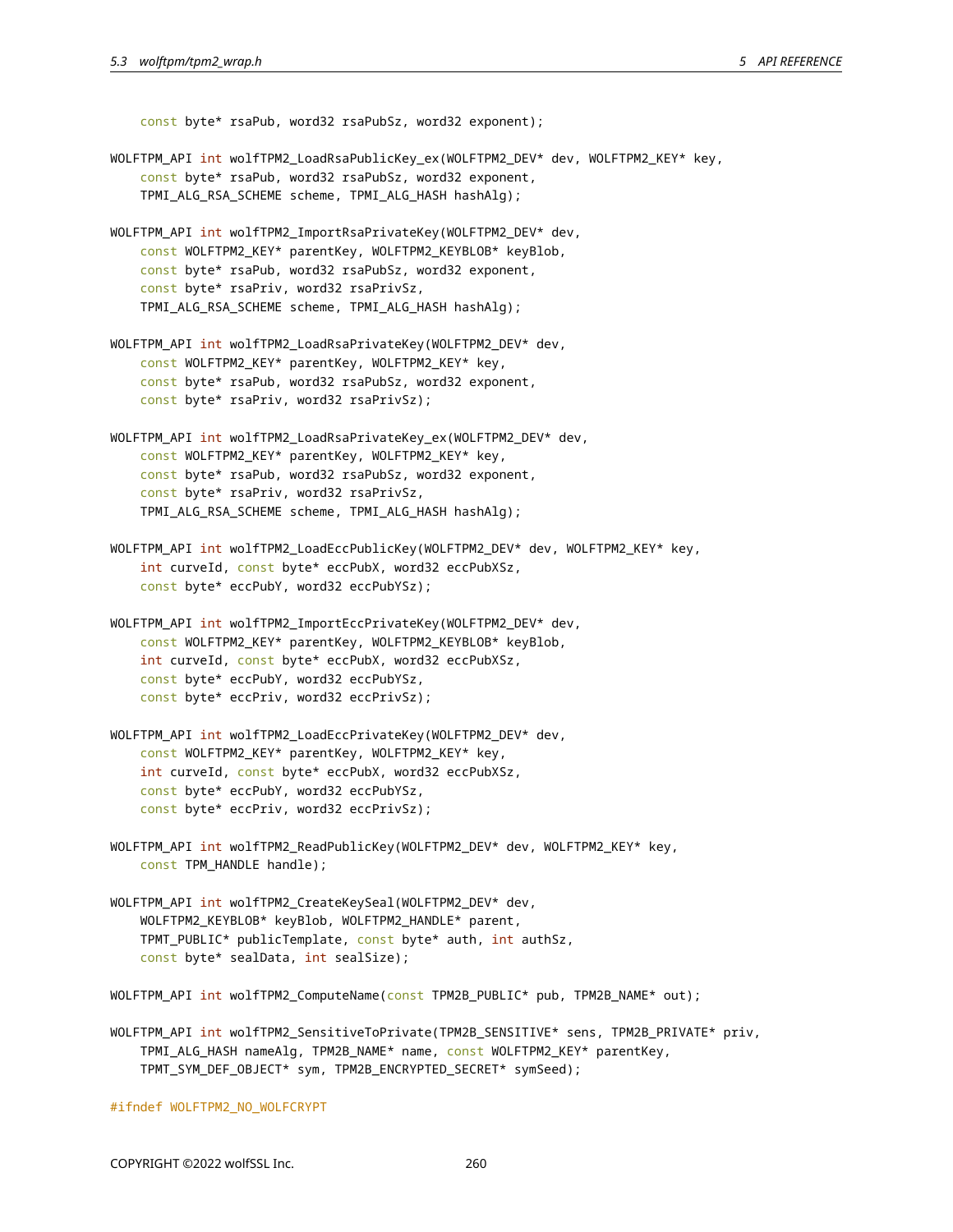## #ifndef NO\_RSA

WOLFTPM\_API int wolfTPM2\_RsaKey\_TpmToWolf(WOLFTPM2\_DEV\* dev, WOLFTPM2\_KEY\* tpmKey, RsaKey\* wolfKey);

WOLFTPM\_API int wolfTPM2\_RsaKey\_TpmToPemPub(WOLFTPM2\_DEV\* dev, WOLFTPM2\_KEY\* keyBlob, byte\* pem, word32\* pemSz);

- WOLFTPM\_API int wolfTPM2\_RsaKey\_WolfToTpm(WOLFTPM2\_DEV\* dev, RsaKey\* wolfKey, WOLFTPM2\_KEY\* tpmKey);
- WOLFTPM\_API int wolfTPM2\_RsaKey\_WolfToTpm\_ex(WOLFTPM2\_DEV\* dev, const WOLFTPM2\_KEY\* parentKey, RsaKey\* wolfKey, WOLFTPM2\_KEY\* tpmKey);

WOLFTPM\_API int wolfTPM2\_RsaKey\_PubPemToTpm(WOLFTPM2\_DEV\* dev, WOLFTPM2\_KEY\* tpmKey, const byte\* pem, word32 pemSz); #endif

#ifdef HAVE\_ECC

- WOLFTPM\_API int wolfTPM2\_EccKey\_TpmToWolf(WOLFTPM2\_DEV\* dev, WOLFTPM2\_KEY\* tpmKey, ecc\_key\* wolfKey);
- WOLFTPM\_API int wolfTPM2\_EccKey\_WolfToTpm(WOLFTPM2\_DEV\* dev, ecc\_key\* wolfKey, WOLFTPM2\_KEY\* tpmKey);
- WOLFTPM\_API int wolfTPM2\_EccKey\_WolfToTpm\_ex(WOLFTPM2\_DEV\* dev, WOLFTPM2\_KEY\* parentKey, ecc\_key\* wolfKey, WOLFTPM2\_KEY\* tpmKey);
- WOLFTPM\_API int wolfTPM2\_EccKey\_WolfToPubPoint(WOLFTPM2\_DEV\* dev, ecc\_key\* wolfKey, TPM2B\_ECC\_POINT\* pubPoint);

# #endif

#endif

- WOLFTPM\_API int wolfTPM2\_SignHash(WOLFTPM2\_DEV\* dev, WOLFTPM2\_KEY\* key, const byte\* digest, int digestSz, byte\* sig, int\* sigSz);
- WOLFTPM\_API int wolfTPM2\_SignHashScheme(WOLFTPM2\_DEV\* dev, WOLFTPM2\_KEY\* key, const byte\* digest, int digestSz, byte\* sig, int\* sigSz, TPMI\_ALG\_SIG\_SCHEME sigAlg, TPMI\_ALG\_HASH hashAlg);
- WOLFTPM\_API int wolfTPM2\_VerifyHash(WOLFTPM2\_DEV\* dev, WOLFTPM2\_KEY\* key, const byte\* sig, int sigSz, const byte\* digest, int digestSz);
- WOLFTPM\_API int wolfTPM2\_VerifyHash\_ex(WOLFTPM2\_DEV\* dev, WOLFTPM2\_KEY\* key, const byte\* sig, int sigSz, const byte\* digest, int digestSz, int hashAlg);
- WOLFTPM\_API int wolfTPM2\_VerifyHashScheme(WOLFTPM2\_DEV\* dev, WOLFTPM2\_KEY\* key, const byte\* sig, int sigSz, const byte\* digest, int digestSz, TPMI\_ALG\_SIG\_SCHEME sigAlg, TPMI\_ALG\_HASH hashAlg);
- WOLFTPM\_API int wolfTPM2\_ECDHGenKey(WOLFTPM2\_DEV\* dev, WOLFTPM2\_KEY\* ecdhKey, int curve\_id, const byte\* auth, int authSz);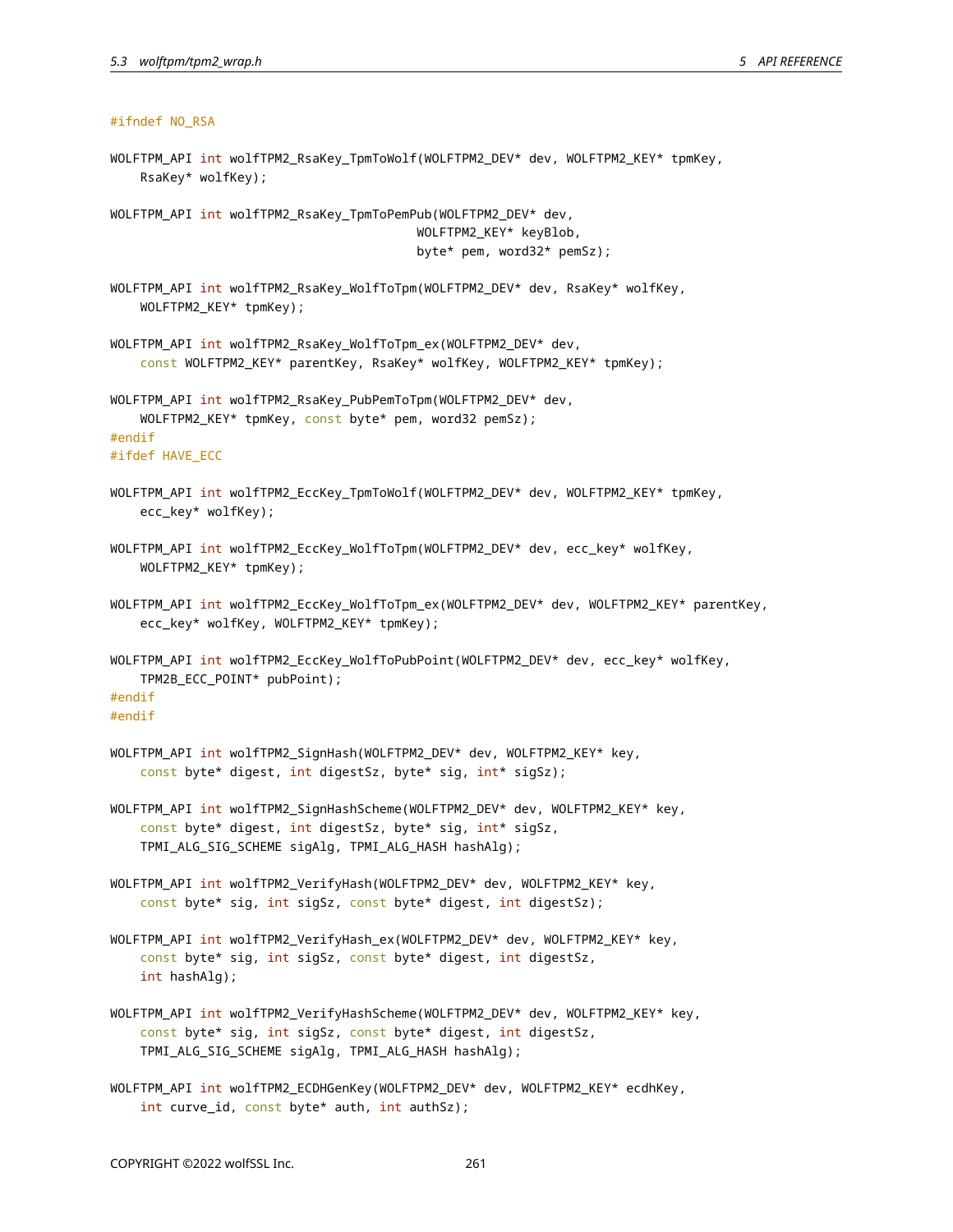- WOLFTPM\_API int wolfTPM2\_ECDHGen(WOLFTPM2\_DEV\* dev, WOLFTPM2\_KEY\* privKey, TPM2B\_ECC\_POINT\* pubPoint, byte\* out, int\* outSz);
- WOLFTPM\_API int wolfTPM2\_ECDHGenZ(WOLFTPM2\_DEV\* dev, WOLFTPM2\_KEY\* privKey, const TPM2B\_ECC\_POINT\* pubPoint, byte\* out, int\* outSz);
- WOLFTPM\_API int wolfTPM2\_ECDHEGenKey(WOLFTPM2\_DEV\* dev, WOLFTPM2\_KEY\* ecdhKey, int curve\_id);
- WOLFTPM\_API int wolfTPM2\_ECDHEGenZ(WOLFTPM2\_DEV\* dev, WOLFTPM2\_KEY\* parentKey, WOLFTPM2\_KEY\* ecdhKey, const TPM2B\_ECC\_POINT\* pubPoint, byte\* out, int\* outSz);
- WOLFTPM\_API int wolfTPM2\_RsaEncrypt(WOLFTPM2\_DEV\* dev, WOLFTPM2\_KEY\* key, TPM\_ALG\_ID padScheme, const byte\* msg, int msgSz, byte\* out, int\* outSz);
- WOLFTPM\_API int wolfTPM2\_RsaDecrypt(WOLFTPM2\_DEV\* dev, WOLFTPM2\_KEY\* key, TPM\_ALG\_ID padScheme, const byte\* in, int inSz, byte\* msg, int\* msgSz);
- WOLFTPM\_API int wolfTPM2\_ReadPCR(WOLFTPM2\_DEV\* dev, int pcrIndex, int hashAlg, byte\* digest, int\* pDigestLen);
- WOLFTPM\_API int wolfTPM2\_ExtendPCR(WOLFTPM2\_DEV\* dev, int pcrIndex, int hashAlg, const byte\* digest, int digestLen);

/\* Newer API's that use WOLFTPM2\_NV context and support auth \*/

- WOLFTPM\_API int wolfTPM2\_NVCreateAuth(WOLFTPM2\_DEV\* dev, WOLFTPM2\_HANDLE\* parent, WOLFTPM2\_NV\* nv, word32 nvIndex, word32 nvAttributes, word32 maxSize, const byte\* auth, int authSz);
- WOLFTPM\_API int wolfTPM2\_NVWriteAuth(WOLFTPM2\_DEV\* dev, WOLFTPM2\_NV\* nv, word32 nvIndex, byte\* dataBuf, word32 dataSz, word32 offset);
- WOLFTPM\_API int wolfTPM2\_NVReadAuth(WOLFTPM2\_DEV\* dev, WOLFTPM2\_NV\* nv, word32 nvIndex, byte\* dataBuf, word32\* pDataSz, word32 offset);
- WOLFTPM\_API int wolfTPM2\_NVDeleteAuth(WOLFTPM2\_DEV\* dev, WOLFTPM2\_HANDLE\* parent, word32 nvIndex);

/\* older API's with improper auth support, kept only for backwards compatibility \*/

WOLFTPM\_API int wolfTPM2\_NVCreate(WOLFTPM2\_DEV\* dev, TPM\_HANDLE authHandle,

- word32 nvIndex, word32 nvAttributes, word32 maxSize, const byte\* auth, int authSz); WOLFTPM\_API int wolfTPM2\_NVWrite(WOLFTPM2\_DEV\* dev, TPM\_HANDLE authHandle,
- word32 nvIndex, byte\* dataBuf, word32 dataSz, word32 offset);
- WOLFTPM\_API int wolfTPM2\_NVRead(WOLFTPM2\_DEV\* dev, TPM\_HANDLE authHandle,
- word32 nvIndex, byte\* dataBuf, word32\* dataSz, word32 offset);
- WOLFTPM\_API int wolfTPM2\_NVDelete(WOLFTPM2\_DEV\* dev, TPM\_HANDLE authHandle, word32 nvIndex);
- WOLFTPM\_API int wolfTPM2\_NVReadPublic(WOLFTPM2\_DEV\* dev, word32 nvIndex, TPMS\_NV\_PUBLIC\* nvPublic);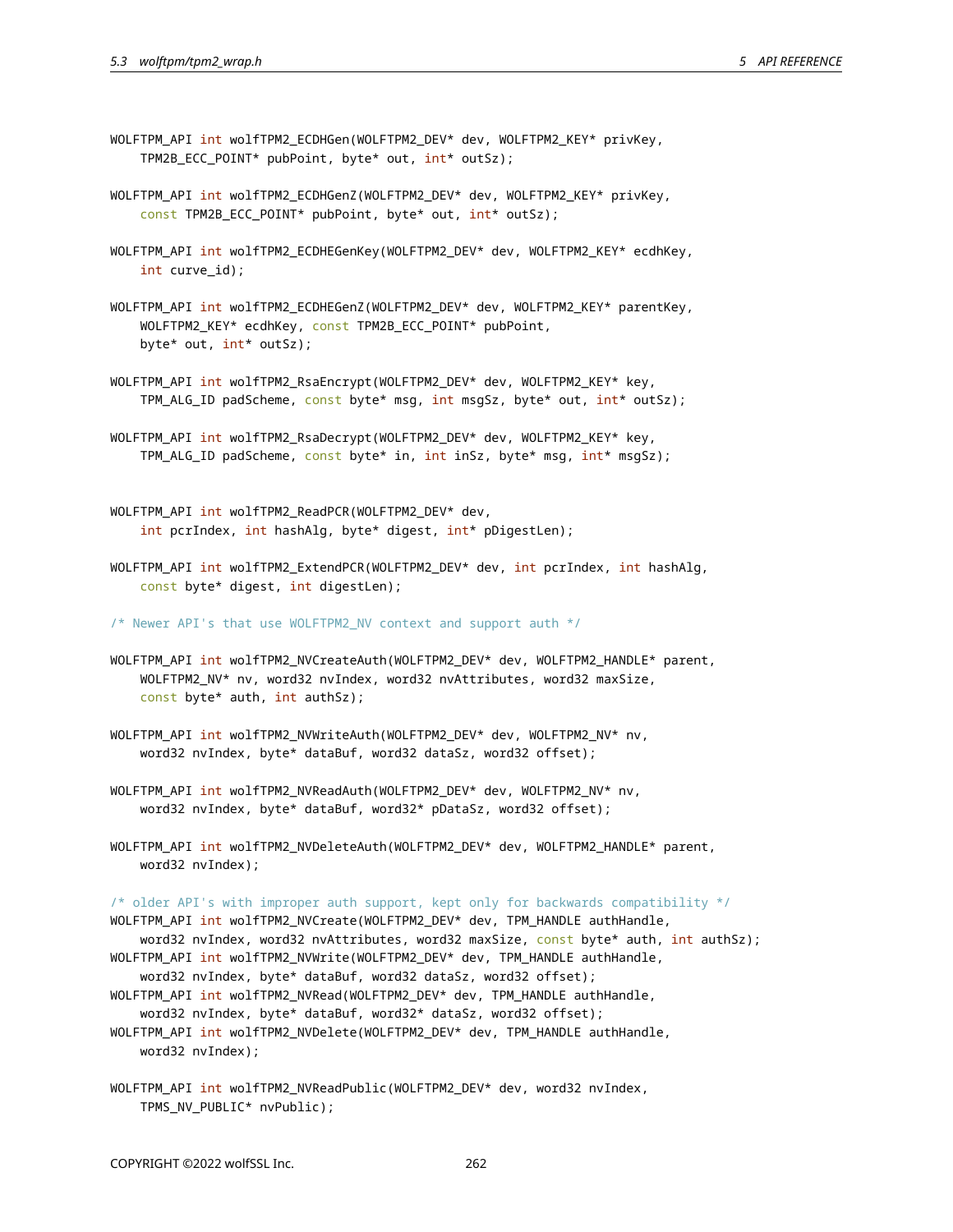- WOLFTPM\_API int wolfTPM2\_NVStoreKey(WOLFTPM2\_DEV\* dev, TPM\_HANDLE primaryHandle, WOLFTPM2\_KEY\* key, TPM\_HANDLE persistentHandle);
- WOLFTPM\_API int wolfTPM2\_NVDeleteKey(WOLFTPM2\_DEV\* dev, TPM\_HANDLE primaryHandle, WOLFTPM2\_KEY\* key);
- WOLFTPM\_API **struct** WC\_RNG\* wolfTPM2\_GetRng(WOLFTPM2\_DEV\* dev);
- WOLFTPM\_API int wolfTPM2\_GetRandom(WOLFTPM2\_DEV\* dev, byte\* buf, word32 len);
- WOLFTPM\_API int wolfTPM2\_UnloadHandle(WOLFTPM2\_DEV\* dev, WOLFTPM2\_HANDLE\* handle);
- WOLFTPM\_API int wolfTPM2\_Clear(WOLFTPM2\_DEV\* dev);
- WOLFTPM\_API int wolfTPM2\_HashStart(WOLFTPM2\_DEV\* dev, WOLFTPM2\_HASH\* hash, TPMI\_ALG\_HASH hashAlg, const byte\* usageAuth, word32 usageAuthSz);
- WOLFTPM\_API int wolfTPM2\_HashUpdate(WOLFTPM2\_DEV\* dev, WOLFTPM2\_HASH\* hash, const byte\* data, word32 dataSz);
- WOLFTPM\_API int wolfTPM2\_HashFinish(WOLFTPM2\_DEV\* dev, WOLFTPM2\_HASH\* hash, byte\* digest, word32\* digestSz);
- WOLFTPM\_API int wolfTPM2\_LoadKeyedHashKey(WOLFTPM2\_DEV\* dev, WOLFTPM2\_KEY\* key, WOLFTPM2\_HANDLE\* parent, int hashAlg, const byte\* keyBuf, word32 keySz, const byte\* usageAuth, word32 usageAuthSz);
- WOLFTPM\_API int wolfTPM2\_HmacStart(WOLFTPM2\_DEV\* dev, WOLFTPM2\_HMAC\* hmac, WOLFTPM2\_HANDLE\* parent, TPMI\_ALG\_HASH hashAlg, const byte\* keyBuf, word32 keySz, const byte\* usageAuth, word32 usageAuthSz);
- WOLFTPM\_API int wolfTPM2\_HmacUpdate(WOLFTPM2\_DEV\* dev, WOLFTPM2\_HMAC\* hmac, const byte\* data, word32 dataSz);
- WOLFTPM\_API int wolfTPM2\_HmacFinish(WOLFTPM2\_DEV\* dev, WOLFTPM2\_HMAC\* hmac, byte\* digest, word32\* digestSz);
- WOLFTPM\_API int wolfTPM2\_LoadSymmetricKey(WOLFTPM2\_DEV\* dev, WOLFTPM2\_KEY\* key, int alg, const byte\* keyBuf, word32 keySz);

#define WOLFTPM2\_ENCRYPT NO #define WOLFTPM2\_DECRYPT YES

WOLFTPM\_API int wolfTPM2\_EncryptDecryptBlock(WOLFTPM2\_DEV\* dev, WOLFTPM2\_KEY\* key, const byte\* in, byte\* out, word32 inOutSz, byte\* iv, word32 ivSz, int isDecrypt); WOLFTPM\_API int wolfTPM2\_EncryptDecrypt(WOLFTPM2\_DEV\* dev, WOLFTPM2\_KEY\* key, const byte\* in, byte\* out, word32 inOutSz, byte\* iv, word32 ivSz, int isDecrypt);

WOLFTPM\_API int wolfTPM2\_SetCommand(WOLFTPM2\_DEV\* dev, TPM\_CC commandCode, int enableFlag);

WOLFTPM\_API int wolfTPM2\_Shutdown(WOLFTPM2\_DEV\* dev, int doStartup);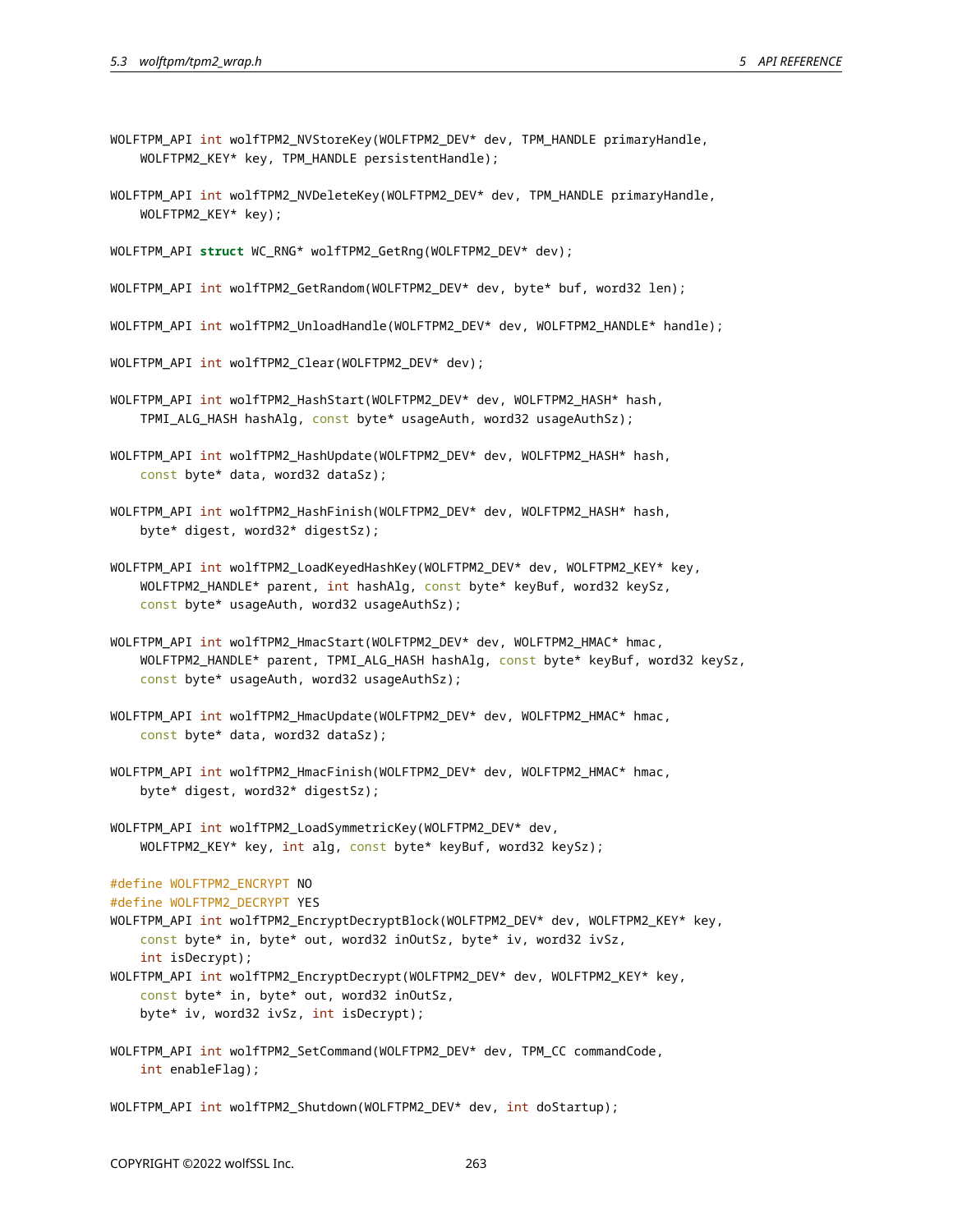WOLFTPM\_API int wolfTPM2\_UnloadHandles(WOLFTPM2\_DEV\* dev, word32 handleStart, word32 handleCount);

WOLFTPM\_API int wolfTPM2\_UnloadHandles\_AllTransient(WOLFTPM2\_DEV\* dev);

/\* Utility functions \*/

- WOLFTPM\_API int wolfTPM2\_GetKeyTemplate\_RSA(TPMT\_PUBLIC\* publicTemplate, TPMA\_OBJECT objectAttributes);
- WOLFTPM\_API int wolfTPM2\_GetKeyTemplate\_ECC(TPMT\_PUBLIC\* publicTemplate, TPMA\_OBJECT objectAttributes, TPM\_ECC\_CURVE curve, TPM\_ALG\_ID sigScheme);
- WOLFTPM\_API int wolfTPM2\_GetKeyTemplate\_Symmetric(TPMT\_PUBLIC\* publicTemplate, int keyBits, TPM\_ALG\_ID algMode, int isSign, int isDecrypt);
- WOLFTPM\_API int wolfTPM2\_GetKeyTemplate\_KeyedHash(TPMT\_PUBLIC\* publicTemplate, TPM\_ALG\_ID hashAlg, int isSign, int isDecrypt);

WOLFTPM\_API int wolfTPM2\_GetKeyTemplate\_KeySeal(TPMT\_PUBLIC\* publicTemplate, TPM\_ALG\_ID nameAlg);

WOLFTPM\_API int wolfTPM2\_GetKeyTemplate\_RSA\_EK(TPMT\_PUBLIC\* publicTemplate);

WOLFTPM\_API int wolfTPM2 GetKeyTemplate ECC\_EK(TPMT\_PUBLIC\* publicTemplate);

WOLFTPM\_API int wolfTPM2\_GetKeyTemplate\_RSA\_SRK(TPMT\_PUBLIC\* publicTemplate);

WOLFTPM\_API int wolfTPM2\_GetKeyTemplate\_ECC\_SRK(TPMT\_PUBLIC\* publicTemplate);

WOLFTPM\_API int wolfTPM2\_GetKeyTemplate\_RSA\_AIK(TPMT\_PUBLIC\* publicTemplate);

WOLFTPM\_API int wolfTPM2\_GetKeyTemplate\_ECC\_AIK(TPMT\_PUBLIC\* publicTemplate);

WOLFTPM\_API int wolfTPM2\_SetKeyTemplate\_Unique(TPMT\_PUBLIC\* publicTemplate, const byte\* unique,  $\rightarrow$  int uniqueSz);

WOLFTPM\_API int wolfTPM2\_GetNvAttributesTemplate(TPM\_HANDLE auth, word32\* nvAttributes);

- WOLFTPM API int wolfTPM2 CreateEK(WOLFTPM2 DEV\* dev, WOLFTPM2 KEY\* ekKey, TPM ALG ID alg);
- WOLFTPM API int wolfTPM2 CreateSRK(WOLFTPM2 DEV\* dev, WOLFTPM2 KEY\* srkKey, TPM ALG ID alg, const byte\* auth, int authSz);
- WOLFTPM\_API int wolfTPM2\_CreateAndLoadAIK(WOLFTPM2\_DEV\* dev, WOLFTPM2\_KEY\* aikKey, TPM\_ALG\_ID alg, WOLFTPM2\_KEY\* srkKey, const byte\* auth, int authSz);

WOLFTPM\_API int wolfTPM2\_GetTime(WOLFTPM2\_KEY\* aikKey, GetTime\_Out\* getTimeOut);

/\* moved to tpm.h native code. macros here for backwards compatibility \*/ #define wolfTPM2\_SetupPCRSel TPM2\_SetupPCRSel #define wolfTPM2\_GetAlgName TPM2\_GetAlgName #define wolfTPM2\_GetRCString TPM2\_GetRCString #define wolfTPM2\_GetCurveSize TPM2\_GetCurveSize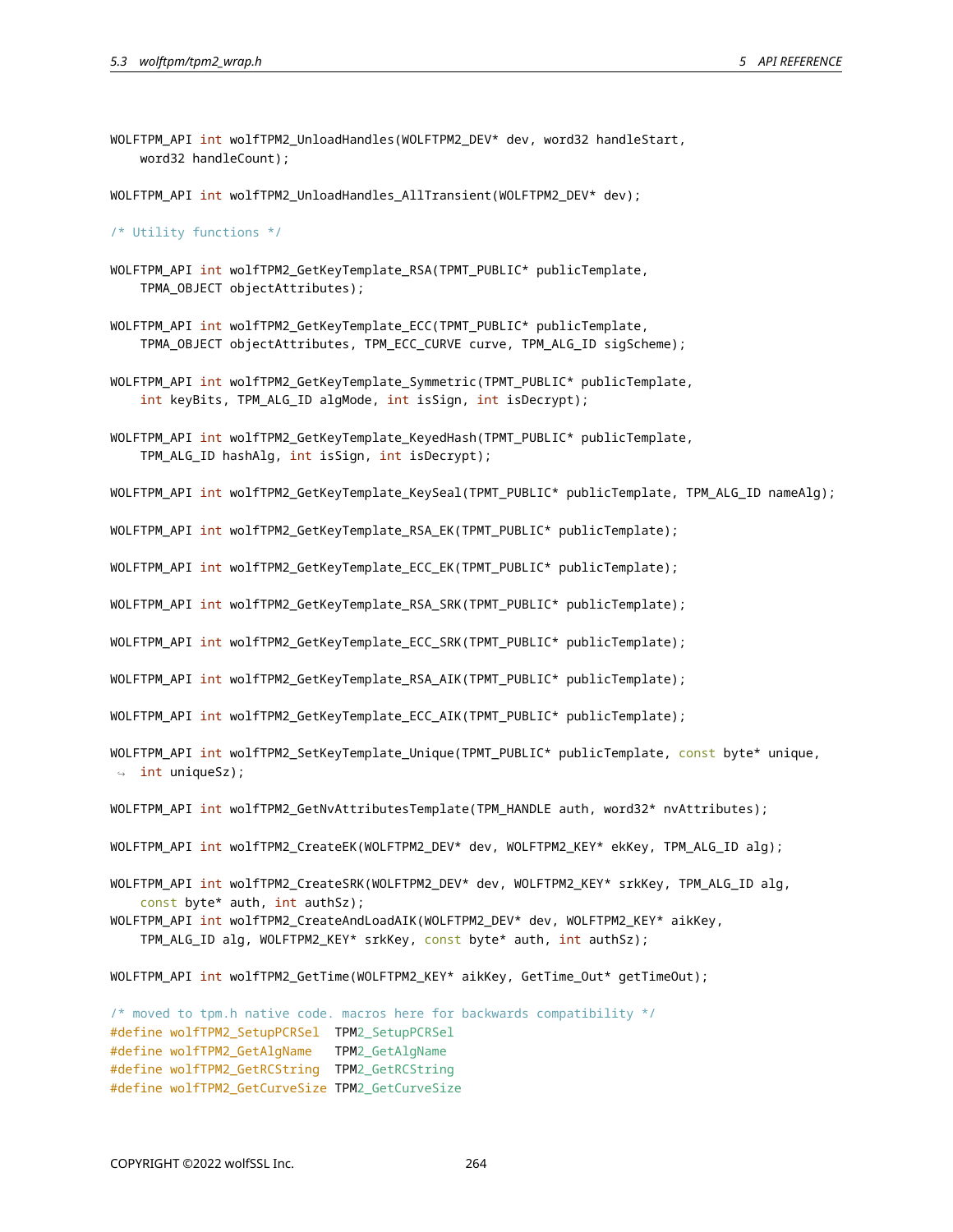```
/* for salted auth sessions */
WOLFTPM_LOCAL int wolfTPM2_RSA_Salt(struct WOLFTPM2_DEV* dev, WOLFTPM2_KEY* tpmKey,
    TPM2B_DIGEST *salt, TPM2B_ENCRYPTED_SECRET *encSalt, TPMT_PUBLIC *publicArea);
WOLFTPM_LOCAL int wolfTPM2_EncryptSalt(struct WOLFTPM2_DEV* dev, WOLFTPM2_KEY* tpmKey,
    StartAuthSession_In* in, TPM2B_AUTH* bindAuth, TPM2B_DIGEST* salt);
#if defined(WOLF_CRYPTO_DEV) || defined(WOLF_CRYPTO_CB)
struct TpmCryptoDevCtx;
typedef int (*CheckWolfKeyCallbackFunc)(wc_CryptoInfo* info, struct TpmCryptoDevCtx* ctx);
typedef struct TpmCryptoDevCtx {
    WOLFTPM2_DEV* dev;
#ifndef NO_RSA
    WOLFTPM2_KEY* rsaKey; /* RSA */
#endif
#ifdef HAVE_ECC
   WOLFTPM2_KEY* eccKey; /* ECDSA */
    #ifndef WOLFTPM2_USE_SW_ECDHE
    WOLFTPM2_KEY* ecdhKey; /* ECDH */
    #endif
#endif
    WOLFTPM2_KEY* storageKey;
#ifdef WOLFTPM_USE_SYMMETRIC
    unsigned short useSymmetricOnTPM:1; /* if set indicates desire to use symmetric algorithms on
    \rightarrow TPM ^*/#endif
    unsigned short useFIPSMode:1; /* if set requires FIPS mode on TPM and no fallback to software
    \leftrightarrow algos */
} TpmCryptoDevCtx;
WOLFTPM_API int wolfTPM2_CryptoDevCb(int devId, wc_CryptoInfo* info, void* ctx);
WOLFTPM_API int wolfTPM2_SetCryptoDevCb(WOLFTPM2_DEV* dev, CryptoDevCallbackFunc cb,
    TpmCryptoDevCtx* tpmCtx, int* pDevId);
WOLFTPM_API int wolfTPM2_ClearCryptoDevCb(WOLFTPM2_DEV* dev, int devId);
#endif /* WOLF_CRYPTO_CB */
#ifndef WOLFTPM2_NO_HEAP
WOLFTPM_API WOLFTPM2_DEV *wolfTPM2_New(void);
WOLFTPM_API int wolfTPM2_Free(WOLFTPM2_DEV *dev);
WOLFTPM_API WOLFTPM2_KEYBLOB* wolfTPM2_NewKeyBlob(void);
WOLFTPM_API int wolfTPM2_FreeKeyBlob(WOLFTPM2_KEYBLOB* blob);
WOLFTPM_API TPMT_PUBLIC* wolfTPM2_NewPublicTemplate(void);
WOLFTPM_API int wolfTPM2_FreePublicTemplate(TPMT_PUBLIC* PublicTemplate);
```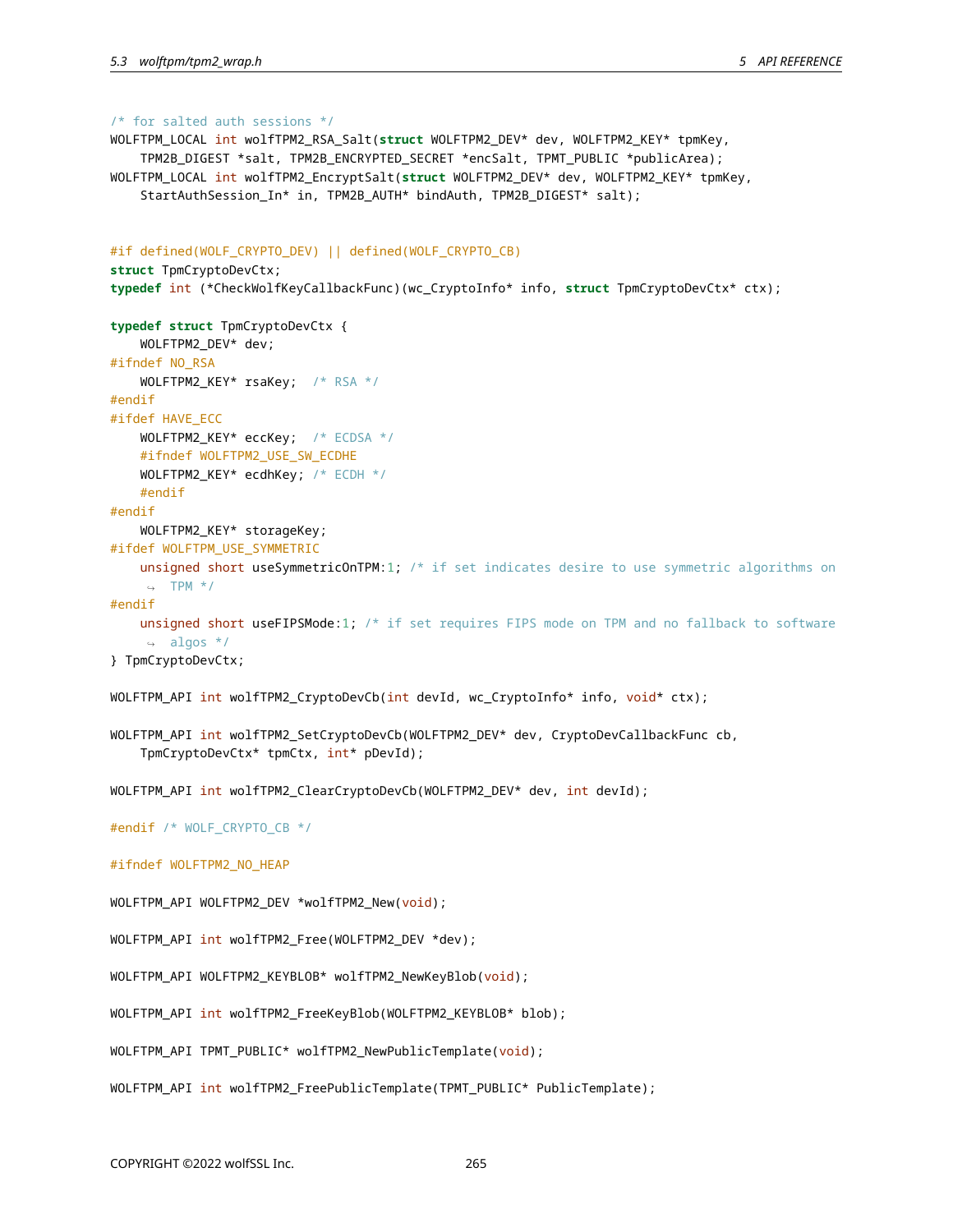```
WOLFTPM_API WOLFTPM2_KEY* wolfTPM2_NewKey(void);
```

```
WOLFTPM_API int wolfTPM2_FreeKey(WOLFTPM2_KEY* key);
```
WOLFTPM\_API WOLFTPM2\_SESSION\* wolfTPM2\_NewSession(void);

```
WOLFTPM_API int wolfTPM2_FreeSession(WOLFTPM2_SESSION* session);
#endif /* !WOLFTPM2_NO_HEAP */
```
WOLFTPM\_API WOLFTPM2\_HANDLE\* wolfTPM2\_GetHandleRefFromKey(WOLFTPM2\_KEY\* key);

WOLFTPM\_API WOLFTPM2\_HANDLE\* wolfTPM2\_GetHandleRefFromKeyBlob(WOLFTPM2\_KEYBLOB\* keyBlob);

```
WOLFTPM_API WOLFTPM2_HANDLE* wolfTPM2_GetHandleRefFromSession(WOLFTPM2_SESSION* session);
```

```
WOLFTPM_API TPM_HANDLE wolfTPM2_GetHandleValue(WOLFTPM2_HANDLE* handle);
```

```
WOLFTPM_API int wolfTPM2_SetKeyAuthPassword(WOLFTPM2_KEY *key, const byte* auth,
   int authSz);
```

```
WOLFTPM_API int wolfTPM2_GetKeyBlobAsBuffer(byte *buffer, word32 bufferSz,
    WOLFTPM2_KEYBLOB* key);
```

```
WOLFTPM_API int wolfTPM2_SetKeyBlobFromBuffer(WOLFTPM2_KEYBLOB* key,
   byte *buffer, word32 bufferSz);
```

```
#ifdef __cplusplus
   } /* extern "C" */
#endif
```

```
#endif /* __TPM2_WRAP_H__ */
```
# **5.4 wolfTPM2 Wrappers**

This module describes the rich API of wolfTPM called wrappers. [More…](#page-32-0)

# **5.4.1 Functions**

|                 | Name                                                                                                         |
|-----------------|--------------------------------------------------------------------------------------------------------------|
| WOLFTPM_API int | **wolfTPM2_Test * caps)Test initialization of a TPM and<br>optionally the TPM capabilities can be received.  |
| WOLFTPM API int | **wolfTPM2 Init ioCb, void * userCtx)Complete<br>initialization of a TPM.                                    |
| WOLFTPM API int | **wolfTPM2 OpenExisting ioCb, void * userCtx)Use an<br>already initialized TPM, in its current TPM locality. |
| WOLFTPM API int | **wolfTPM2_Cleanup * dev)Easy to use TPM and wolfcrypt<br>deinitialization.                                  |
| WOLFTPM_API int | **wolfTPM2_Cleanup_ex * dev, int<br>doShutdown)Deinitialization of a TPM (and wolfcrypt if it<br>was used)   |
| WOLFTPM API int | **wolfTPM2 GetTpmDevId * dev)Provides the device ID of<br>a TPM.                                             |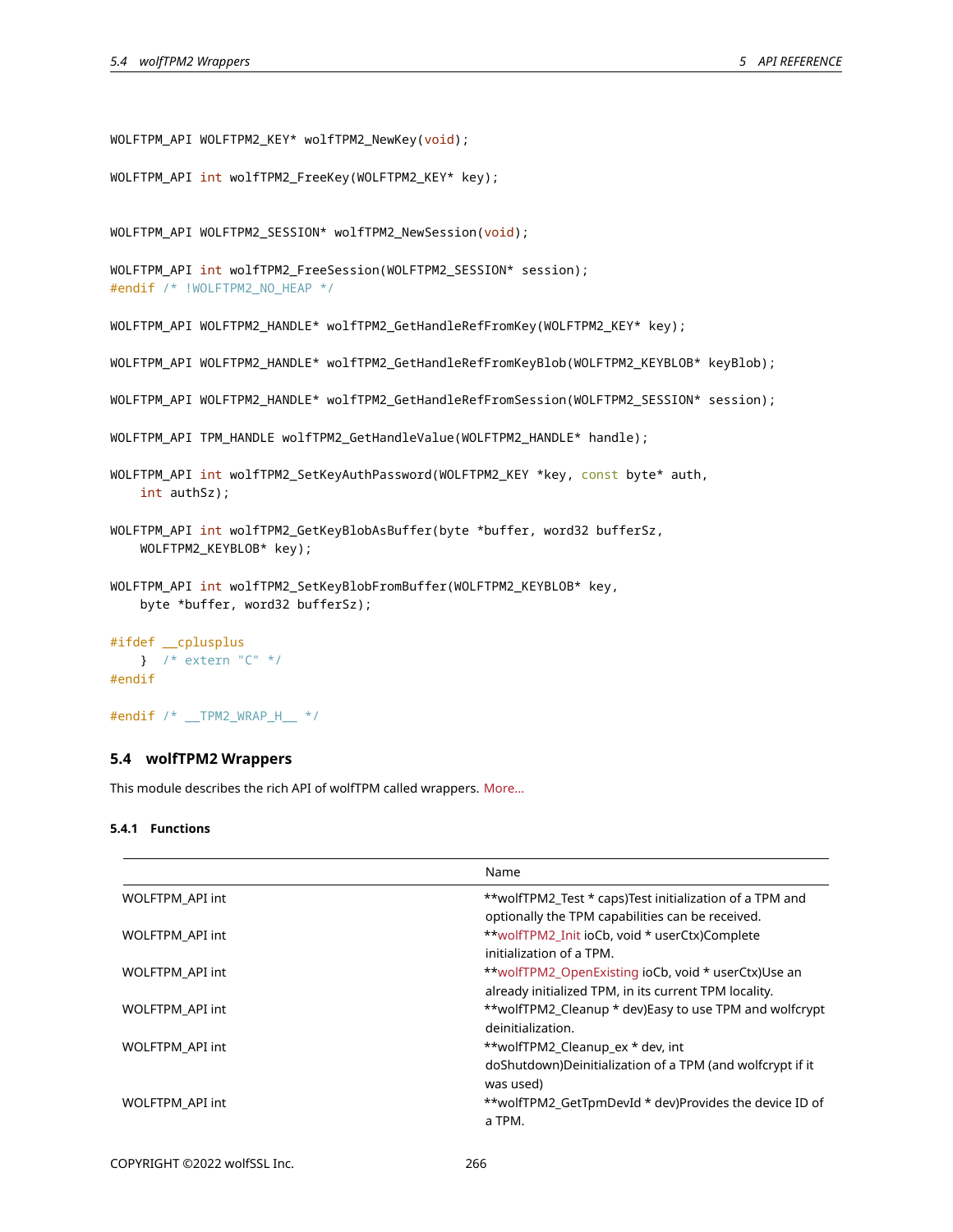|                 | Name                                                         |
|-----------------|--------------------------------------------------------------|
| WOLFTPM_API int | **wolfTPM2_SelfTest * dev)Asks the TPM to perform its self   |
|                 | test.                                                        |
| WOLFTPM_API int | **wolfTPM2_GetCapabilities * caps)Reported the available     |
|                 | TPM capabilities.                                            |
| WOLFTPM API int | **wolfTPM2_UnsetAuth * dev, int index)Clears one of the      |
|                 | TPM Authorization slots, pointed by its index number.        |
| WOLFTPM_API int | **wolfTPM2_SetAuth * name)Sets a TPM Authorization slot      |
|                 | using the provided index, session handle, attributes and     |
|                 | auth.                                                        |
| WOLFTPM_API int | **wolfTPM2_SetAuthPassword * auth)Sets a TPM                 |
|                 | Authorization slot using the provided user auth, typically a |
|                 | password.                                                    |
| WOLFTPM_API int | **wolfTPM2_SetAuthHandle * dev, int index, const             |
|                 | WOLFTPM2_HANDLE * handle)Sets a TPM Authorization            |
|                 | slot using the user auth associated with a wolfTPM2          |
|                 | Handle.                                                      |
| WOLFTPM_API int | **wolfTPM2_SetAuthSession sessionAttributes)Sets a TPM       |
|                 | Authorization slot using the provided TPM session handle,    |
|                 | index and session attributes.                                |
| WOLFTPM_API int | **wolfTPM2_SetAuthHandleName * dev, int index, const         |
|                 | WOLFTPM2_HANDLE * handle)Updates the Name used in a          |
|                 | TPM Session with the Name associated with wolfTPM2           |
|                 | Handle.                                                      |
| WOLFTPM_API int | **wolfTPM2_StartSession sesType, int encDecAlg)Create a      |
|                 | TPM session, Policy, HMAC or Trial.                          |
| WOLFTPM_API int | **wolfTPM2_CreateAuthSession_EkPolicy *                      |
|                 | tpmSession)Creates a TPM session with Policy Secret to       |
|                 | satisfy the default EK policy.                               |
| WOLFTPM_API int | **wolfTPM2_CreatePrimaryKey * publicTemplate, const          |
|                 | byte * auth, int authSz)Single function to prepare and       |
|                 | create a TPM 2.0 Primary Key.                                |
| WOLFTPM_API int | **wolfTPM2_ChangeAuthKey * key, WOLFTPM2_HANDLE *            |
|                 | parent, const byte * auth, int authSz)Change the             |
|                 | authorization secret of a TPM 2.0 key.                       |
| WOLFTPM_API int | **wolfTPM2_CreateKey * publicTemplate, const byte *          |
|                 | auth, int authSz)Single function to prepare and create a     |
|                 | TPM 2.0 Key.                                                 |
| WOLFTPM_API int | **wolfTPM2_LoadKey * keyBlob, WOLFTPM2_HANDLE *              |
|                 | parent)Single function to load a TPM 2.0 key.                |
| WOLFTPM_API int | **wolfTPM2_CreateAndLoadKey * publicTemplate, const          |
|                 | byte * auth, int authSz)Single function to create and load a |
|                 | TPM 2.0 Key in one step.                                     |
| WOLFTPM_API int | **wolfTPM2_CreateLoadedKey * publicTemplate, const           |
|                 | byte * auth, int authSz)Creates and loads a key using single |
|                 | TPM 2.0 operation, and stores encrypted private key          |
|                 | material.                                                    |
| WOLFTPM_API int | **wolfTPM2_LoadPublicKey * pub)Wrapper to load the           |
|                 | public part of an external key.                              |
| WOLFTPM_API int | **wolfTPM2_LoadPrivateKey * sens)Single function to          |
|                 | import an external private key and load it into the TPM in   |
|                 | one step.                                                    |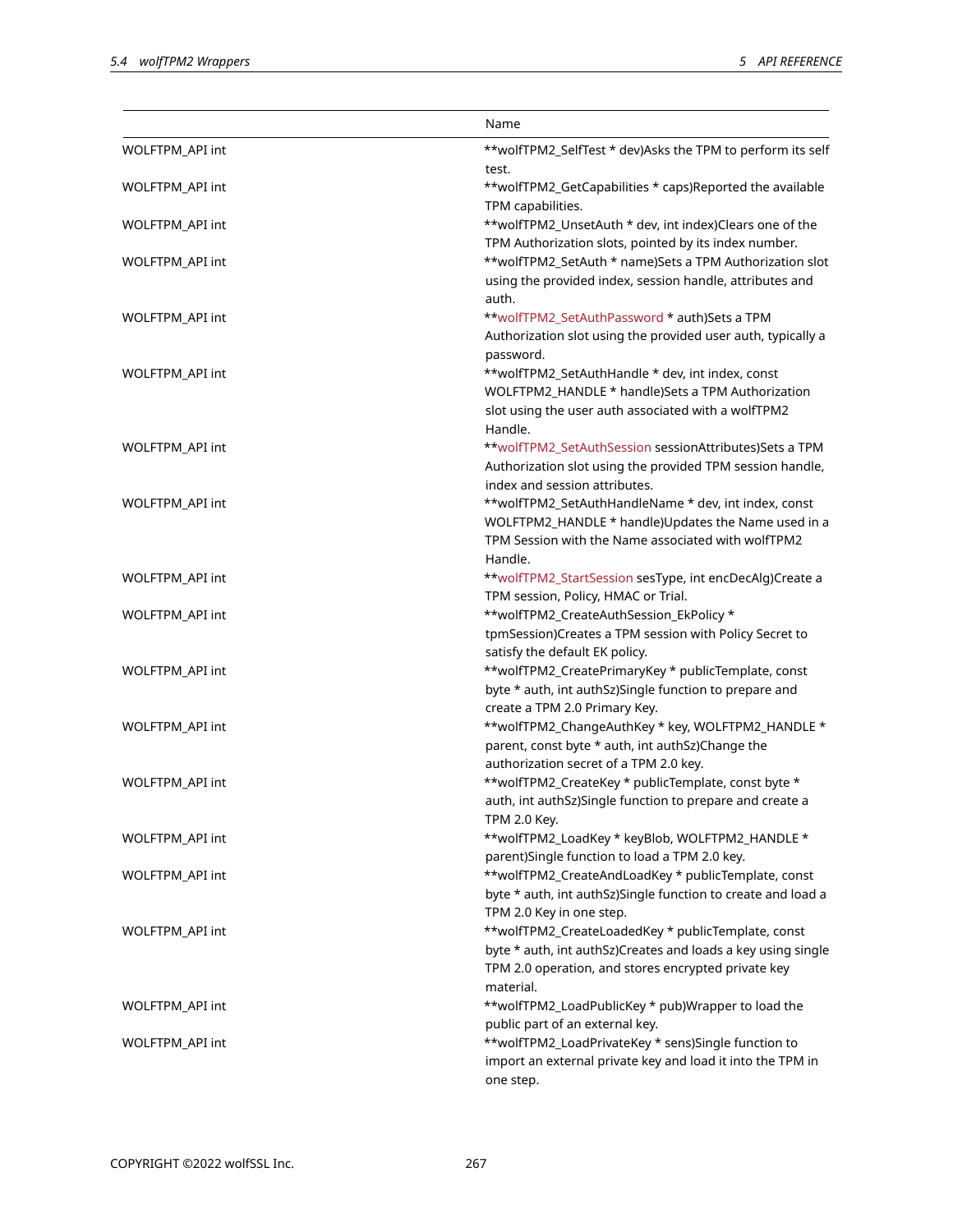|                 | Name                                                                                                            |
|-----------------|-----------------------------------------------------------------------------------------------------------------|
| WOLFTPM_API int | **wolfTPM2_ImportPrivateKey * sens)Single function to                                                           |
|                 | import an external private key and load it into the TPM in                                                      |
|                 | one step.                                                                                                       |
| WOLFTPM_API int | **wolfTPM2_LoadRsaPublicKey * key, const byte * rsaPub,                                                         |
|                 | word32 rsaPubSz, word32 exponent)Helper function to                                                             |
|                 | import the public part of an external RSA key.                                                                  |
| WOLFTPM_API int | **wolfTPM2_LoadRsaPublicKey_ex hashAlg)Advanced                                                                 |
|                 | helper function to import the public part of an external                                                        |
|                 | RSA key.                                                                                                        |
| WOLFTPM_API int | **wolfTPM2_ImportRsaPrivateKey hashAlg)Import an                                                                |
|                 | external RSA private key.                                                                                       |
| WOLFTPM_API int | **wolfTPM2_LoadRsaPrivateKey * key, const byte * rsaPub,                                                        |
|                 | word32 rsaPubSz, word32 exponent, const byte * rsaPriv,                                                         |
|                 | word32 rsaPrivSz)Helper function to import and load an                                                          |
|                 | external RSA private key in one step.                                                                           |
| WOLFTPM_API int | **wolfTPM2_LoadRsaPrivateKey_ex hashAlg)Advanced                                                                |
|                 | helper function to import and load an external RSA private                                                      |
|                 | key in one step.                                                                                                |
| WOLFTPM_API int | **wolfTPM2_LoadEccPublicKey * key, int curveId, const                                                           |
|                 | byte * eccPubX, word32 eccPubXSz, const byte * eccPubY,                                                         |
|                 | word32 eccPubYSz)Helper function to import the public                                                           |
|                 | part of an external ECC key.                                                                                    |
| WOLFTPM_API int | **wolfTPM2_ImportEccPrivateKey * keyBlob, int curveId,                                                          |
|                 | const byte * eccPubX, word32 eccPubXSz, const byte *<br>eccPubY, word32 eccPubYSz, const byte * eccPriv, word32 |
|                 | eccPrivSz)Helper function to import the private material of                                                     |
|                 | an external ECC key.                                                                                            |
| WOLFTPM_API int | **wolfTPM2_LoadEccPrivateKey * key, int curveId, const                                                          |
|                 | byte * eccPubX, word32 eccPubXSz, const byte * eccPubY,                                                         |
|                 | word32 eccPubYSz, const byte * eccPriv, word32                                                                  |
|                 | eccPrivSz)Helper function to import and load an external                                                        |
|                 | ECC private key in one step.                                                                                    |
| WOLFTPM_API int | **wolfTPM2_ReadPublicKey handle)Helper function to                                                              |
|                 | receive the public part of a loaded TPM object using its                                                        |
|                 | handle.                                                                                                         |
| WOLFTPM_API int | **wolfTPM2_CreateKeySeal * publicTemplate, const byte *                                                         |
|                 | auth, int authSz, const byte * sealData, int sealSize)Using                                                     |
|                 | this wrapper a secret can be sealed inside a TPM 2.0 Key.                                                       |
| WOLFTPM_API int | **wolfTPM2_ComputeName * out)Helper function to                                                                 |
|                 | generate a hash of the public area of an object in the                                                          |
|                 | format expected by the TPM.                                                                                     |
| WOLFTPM_API int | **wolfTPM2_SensitiveToPrivate.                                                                                  |
| WOLFTPM_API int | **wolfTPM2_RsaKey_TpmToWolf * tpmKey, RsaKey *                                                                  |
|                 | wolfKey) Extract a RSA TPM key and convert it to a wolfcrypt                                                    |
|                 | key.                                                                                                            |
| WOLFTPM_API int | **wolfTPM2_RsaKey_TpmToPemPub * keyBlob, byte * pem,                                                            |
|                 | word32 * pemSz)Convert a public RSA TPM key to PEM                                                              |
|                 | format public key Note: pem and tempBuf must be                                                                 |
|                 | different buffers, of equal size.                                                                               |
| WOLFTPM_API int | **wolfTPM2_RsaKey_WolfToTpm * tpmKey)Import a RSA                                                               |
|                 | wolfcrypt key into the TPM.                                                                                     |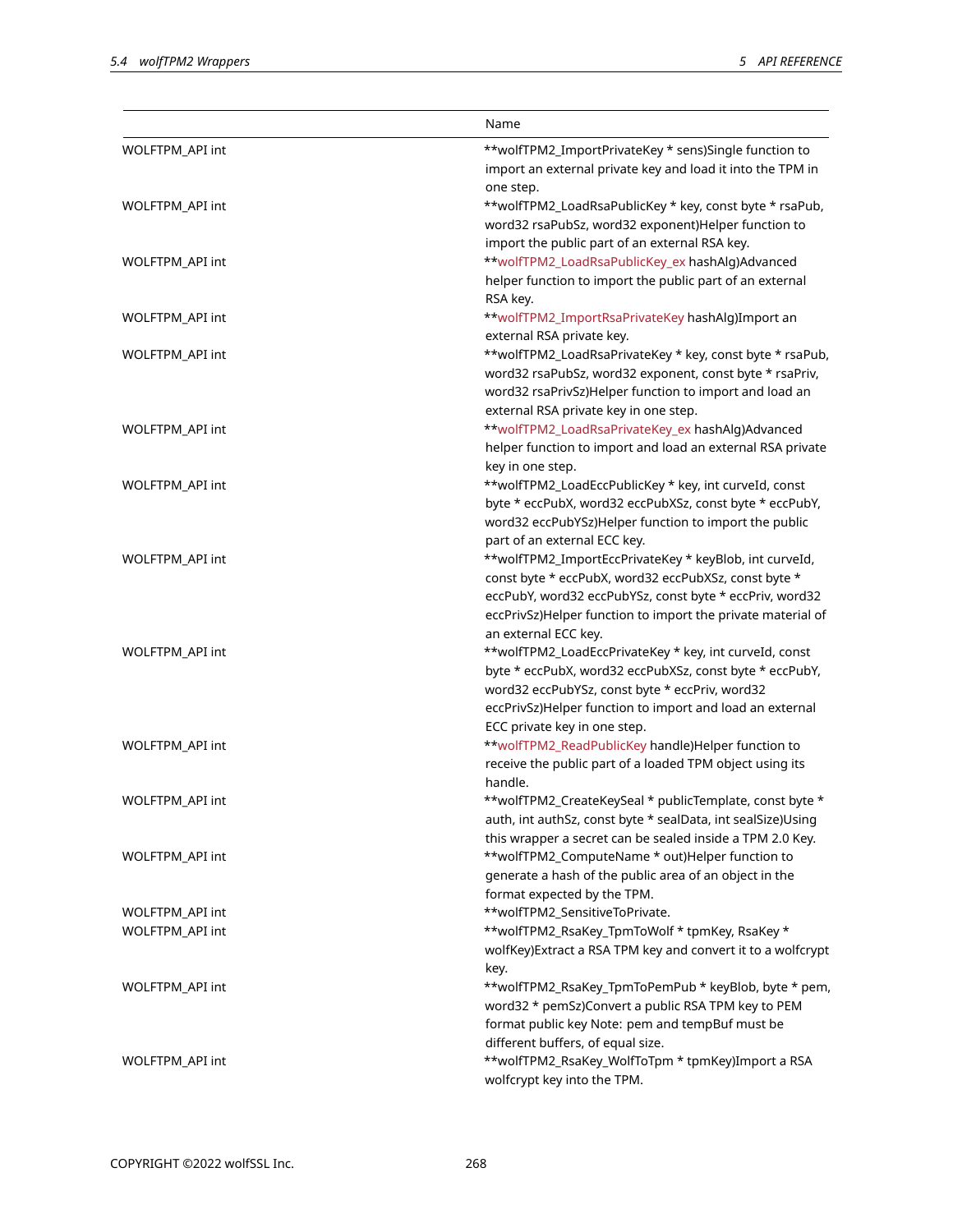|                 | Name                                                          |
|-----------------|---------------------------------------------------------------|
| WOLFTPM_API int | **wolfTPM2_RsaKey_WolfToTpm_ex * tpmKey)Import a              |
|                 | RSA wolfcrypt key into the TPM under a specific Primary       |
|                 | Key or Hierarchy.                                             |
| WOLFTPM_API int | **wolfTPM2_RsaKey_PubPemToTpm * tpmKey, const byte *          |
|                 | pem, word32 pemSz)Import a PEM format public key from         |
|                 | a file into the TPM.                                          |
| WOLFTPM_API int | **wolfTPM2_EccKey_TpmToWolf * tpmKey, ecc_key *               |
|                 | wolfKey) Extract a ECC TPM key and convert to to a            |
|                 | wolfcrypt key.                                                |
| WOLFTPM_API int | **wolfTPM2_EccKey_WolfToTpm * tpmKey)Import a ECC             |
|                 | wolfcrypt key into the TPM.                                   |
| WOLFTPM_API int | **wolfTPM2_EccKey_WolfToTpm_ex * tpmKey)Import ECC            |
|                 | wolfcrypt key into the TPM under a specific Primary Key or    |
|                 | Hierarchy.                                                    |
| WOLFTPM_API int | **wolfTPM2_EccKey_WolfToPubPoint * pubPoint)Import a          |
|                 | ECC public key generated from wolfcrypt key into the TPM.     |
| WOLFTPM_API int | **wolfTPM2_SignHash * key, const byte * digest, int           |
|                 | digestSz, byte * sig, int * sigSz)Helper function to sign     |
|                 | arbitrary data using a TPM key.                               |
| WOLFTPM_API int | **wolfTPM2_SignHashScheme hashAlg)Advanced helper             |
|                 | function to sign arbitrary data using a TPM key, and specify  |
|                 | the signature scheme and hashing algorithm.                   |
| WOLFTPM_API int | **wolfTPM2_VerifyHash * key, const byte * sig, int sigSz,     |
|                 | const byte * digest, int digestSz)Helper function to verify a |
|                 | TPM generated signature.                                      |
| WOLFTPM_API int | **wolfTPM2_VerifyHashScheme hashAlg)Advanced helper           |
|                 | function to verify a TPM generated signature.                 |
| WOLFTPM_API int | **wolfTPM2_ECDHGenKey * ecdhKey, int curve_id, const          |
|                 | byte * auth, int authSz)Generates and then loads a ECC        |
|                 | key-pair with NULL hierarchy for Diffie-Hellman exchange.     |
| WOLFTPM_API int | **wolfTPM2_ECDHGen * pubPoint, byte * out, int *              |
|                 | outSz)Generates ephemeral key and computes Z (shared          |
|                 | secret)                                                       |
| WOLFTPM_API int | **wolfTPM2_ECDHGenZ * pubPoint, byte * out, int *             |
|                 | outSz)Computes Z (shared secret) using pubPoint and           |
|                 | loaded private ECC key.                                       |
| WOLFTPM_API int | **wolfTPM2_ECDHEGenKey * ecdhKey, int                         |
|                 | curve_id)Generates ephemeral ECC key and returns array        |
|                 | index (2 phase method)                                        |
| WOLFTPM_API int | **wolfTPM2_ECDHEGenZ * pubPoint, byte * out, int *            |
|                 | outSz)Computes Z (shared secret) using pubPoint and           |
|                 | counter (2 phase method)                                      |
| WOLFTPM_API int | **wolfTPM2_RsaEncrypt padScheme, const byte * msg, int        |
|                 | msgSz, byte * out, int * outSz)Perform RSA encryption         |
|                 | using a TPM 2.0 key.                                          |
| WOLFTPM_API int | **wolfTPM2_RsaDecrypt padScheme, const byte * in, int         |
|                 | inSz, byte * msg, int * msgSz)Perform RSA decryption          |
|                 | using a TPM 2.0 key.                                          |
| WOLFTPM_API int | **wolfTPM2_ReadPCR * dev, int pcrIndex, int hashAlg, byte     |
|                 | * digest, int * pDigestLen)Read the values of a specified     |
|                 | TPM 2.0 Platform Configuration Registers(PCR)                 |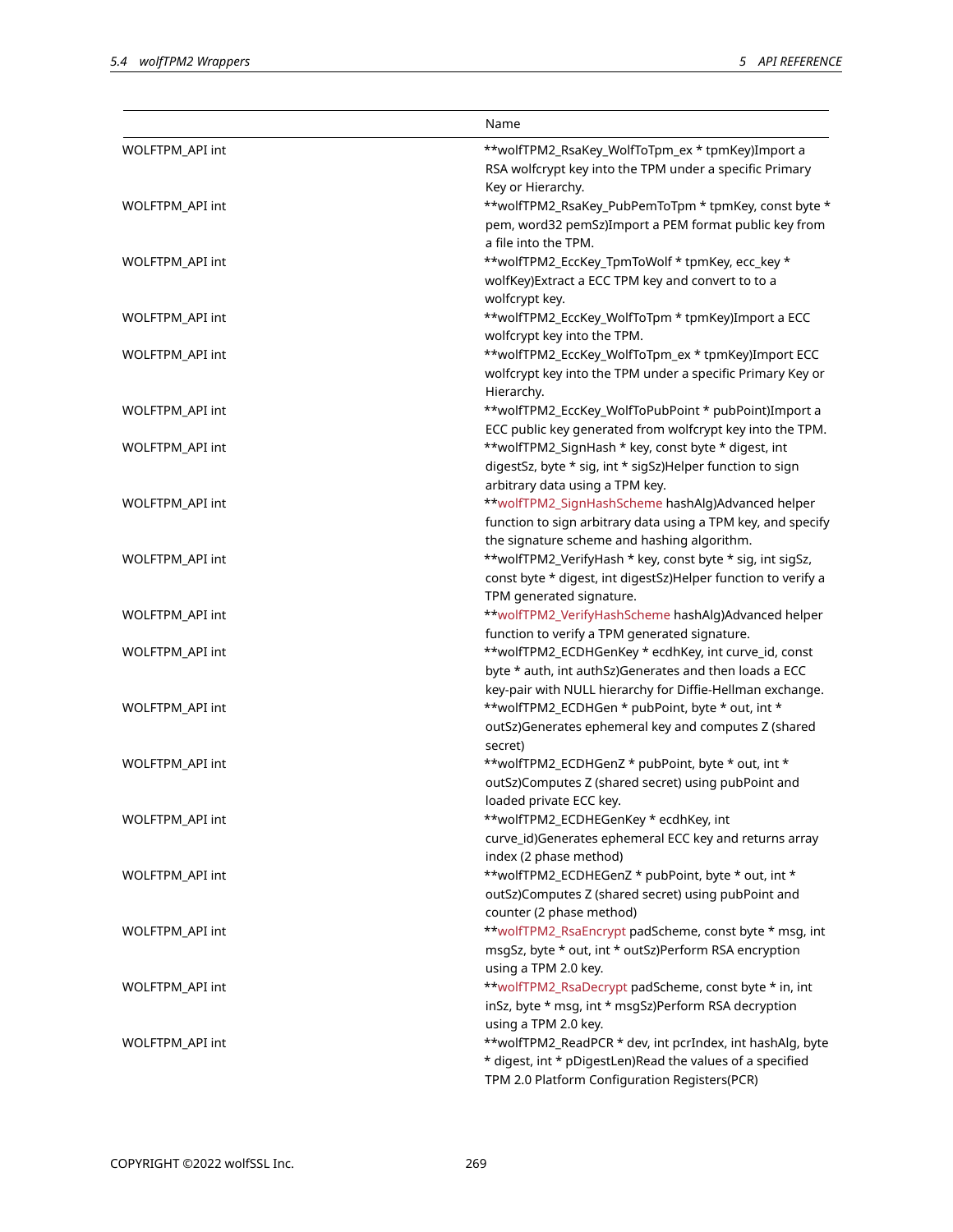|                             | Name                                                       |
|-----------------------------|------------------------------------------------------------|
| WOLFTPM_API int             | **wolfTPM2_ExtendPCR * dev, int pcrIndex, int hashAlg,     |
|                             | const byte * digest, int digestLen) Extend a PCR register  |
|                             | with a user provided digest.                               |
| WOLFTPM_API int             | **wolfTPM2_NVCreateAuth * nv, word32 nvIndex, word32       |
|                             | nvAttributes, word32 maxSize, const byte * auth, int       |
|                             | authSz)Creates a new NV Index to be later used for storing |
|                             | data into the TPM's NVRAM.                                 |
| WOLFTPM_API int             | **wolfTPM2_NVWriteAuth * nv, word32 nvIndex, byte *        |
|                             | dataBuf, word32 dataSz, word32 offset)Stores user data to  |
|                             | a NV Index, at a given offset.                             |
| WOLFTPM_API int             | **wolfTPM2_NVReadAuth * nv, word32 nvIndex, byte *         |
|                             | dataBuf, word32 * pDataSz, word32 offset)Reads user data   |
|                             | from a NV Index, starting at the given offset.             |
| WOLFTPM_API int             | **wolfTPM2_NVDeleteAuth * dev, WOLFTPM2_HANDLE *           |
|                             | parent, word32 nvIndex)Destroys an existing NV Index.      |
| WOLFTPM API int             | **wolfTPM2_NVCreate authHandle, word32 nvIndex,            |
|                             | word32 nvAttributes, word32 maxSize, const byte * auth,    |
|                             | int authSz)Deprecated, use newer API.                      |
| WOLFTPM_API int             | **wolfTPM2_NVWrite authHandle, word32 nvIndex, byte *      |
|                             | dataBuf, word32 dataSz, word32 offset)Deprecated, use      |
|                             | newer API.                                                 |
| WOLFTPM_API int             | **wolfTPM2_NVRead authHandle, word32 nvIndex, byte *       |
|                             | dataBuf, word32 * dataSz, word32 offset)Deprecated, use    |
|                             | newer API.                                                 |
| WOLFTPM_API int             | **wolfTPM2_NVDelete authHandle, word32                     |
|                             | nvIndex)Deprecated, use newer API.                         |
| WOLFTPM_API int             | **wolfTPM2_NVReadPublic * nvPublic)Extracts the public     |
|                             | information about an nvIndex, such as maximum size.        |
| WOLFTPM_API int             | **wolfTPM2_NVStoreKey persistentHandle)Helper function     |
|                             | to store a TPM 2.0 Key into the TPM's NVRAM.               |
| WOLFTPM_API int             | **wolfTPM2_NVDeleteKey * key)Helper function to delete a   |
|                             | TPM 2.0 Key from the TPM's NVRAM.                          |
| WOLFTPM_API struct WC_RNG * | **wolfTPM2_GetRng * dev)Get the wolfcrypt RNG instance     |
|                             | used for wolfTPM.                                          |
| WOLFTPM_API int             | **wolfTPM2_GetRandom * dev, byte * buf, word32 len)Get     |
|                             | a set of random number, generated with the TPM RNG or      |
|                             | wolfcrypt RNG.                                             |
| WOLFTPM_API int             | **wolfTPM2_UnloadHandle * dev, WOLFTPM2_HANDLE *           |
|                             | handle)Use to discard any TPM loaded object.               |
| WOLFTPM_API int             | **wolfTPM2_Clear * dev)Deinitializes wolfTPM and           |
|                             | wolfcrypt(if enabled)                                      |
| WOLFTPM_API int             | **wolfTPM2_HashStart hashAlg, const byte * usageAuth,      |
|                             | word32 usageAuthSz)Helper function to start a TPM          |
|                             | generated hash.                                            |
| WOLFTPM_API int             | **wolfTPM2_HashUpdate * hash, const byte * data,           |
|                             | word32 dataSz)Update a TPM generated hash with new         |
|                             | user data.                                                 |
| WOLFTPM_API int             | **wolfTPM2_HashFinish * hash, byte * digest, word32 *      |
|                             | digestSz)Finalize a TPM generated hash and get the digest  |
|                             | output in a user buffer.                                   |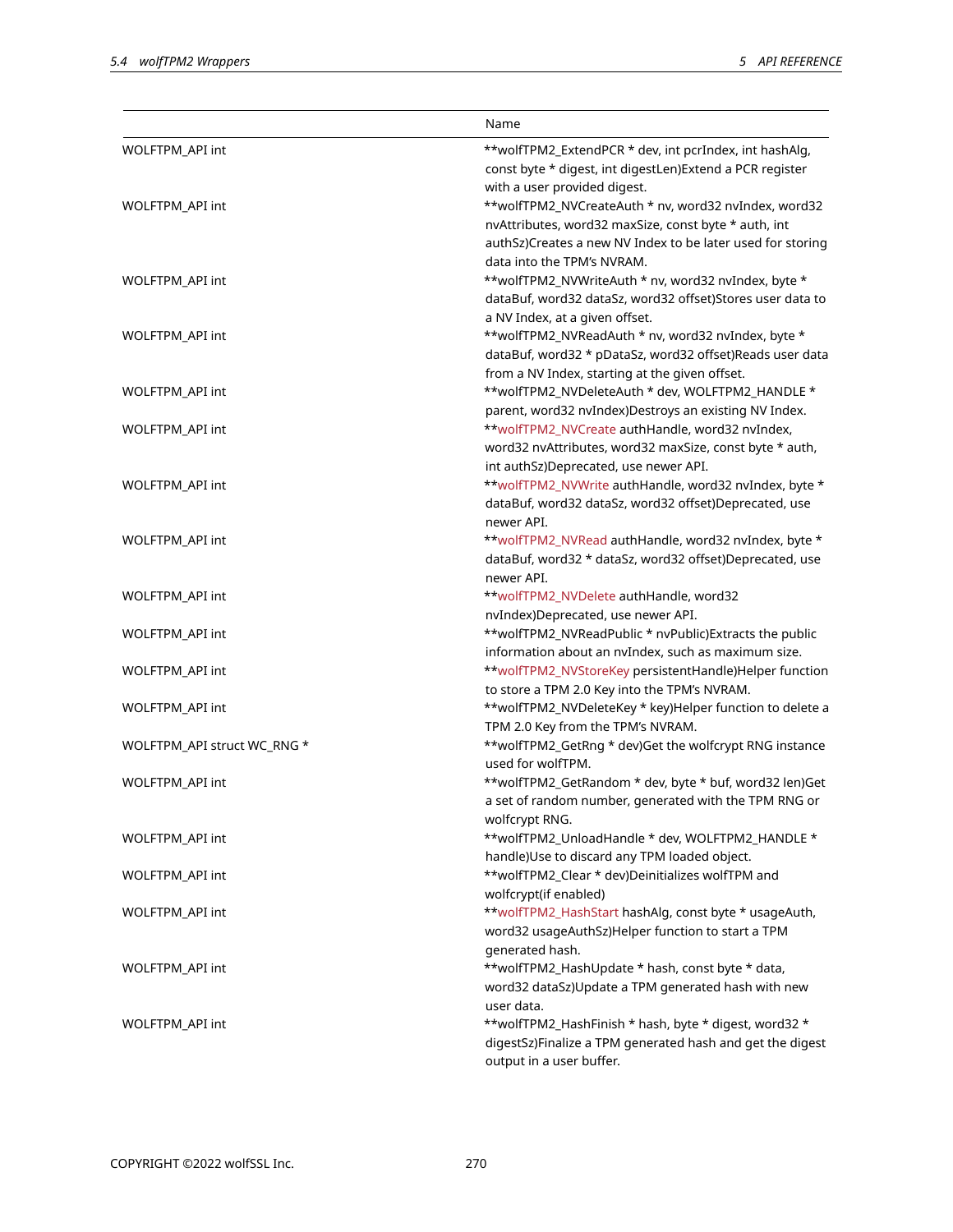|                 | Name                                                      |
|-----------------|-----------------------------------------------------------|
| WOLFTPM_API int | **wolfTPM2_LoadKeyedHashKey * key,                        |
|                 | WOLFTPM2_HANDLE * parent, int hashAlg, const byte *       |
|                 | keyBuf, word32 keySz, const byte * usageAuth, word32      |
|                 | usageAuthSz)Creates and loads a new TPM key of            |
|                 | KeyedHash type, typically used for HMAC operations.       |
| WOLFTPM_API int | **wolfTPM2_HmacStart hashAlg, const byte * keyBuf,        |
|                 | word32 keySz, const byte * usageAuth, word32              |
|                 | usageAuthSz)Helper function to start a TPM generated      |
|                 | hmac.                                                     |
| WOLFTPM_API int | **wolfTPM2_HmacUpdate * hmac, const byte * data,          |
|                 | word32 dataSz)Update a TPM generated hmac with new        |
|                 | user data.                                                |
| WOLFTPM_API int | **wolfTPM2_HmacFinish * hmac, byte * digest, word32 *     |
|                 | digestSz)Finalize a TPM generated hmac and get the digest |
|                 | output in a user buffer.                                  |
| WOLFTPM_API int | **wolfTPM2_LoadSymmetricKey * key, int alg, const byte *  |
|                 | keyBuf, word32 keySz)Loads an external symmetric key      |
|                 | into the TPM.                                             |
| WOLFTPM_API int | **wolfTPM2_SetCommand commandCode, int                    |
|                 | enableFlag)Vendor specific TPM command, used to enable    |
|                 | other restricted TPM commands.                            |
| WOLFTPM_API int | **wolfTPM2_Shutdown * dev, int doStartup)Helper           |
|                 | function to shutdown or reset the TPM.                    |
| WOLFTPM_API int | **wolfTPM2_UnloadHandles * dev, word32 handleStart,       |
|                 | word32 handleCount)One-shot API to unload subsequent      |
|                 | TPM handles.                                              |
| WOLFTPM_API int | **wolfTPM2_UnloadHandles_AllTransient * dev)One-shot      |
|                 | API to unload all transient TPM handles.                  |
| WOLFTPM_API int | **wolfTPM2_GetKeyTemplate_RSA                             |
|                 | objectAttributes)Prepares a TPM public template for new   |
|                 | RSA key based on user selected object attributes.         |
| WOLFTPM_API int | **wolfTPM2_GetKeyTemplate_ECC sigScheme)Prepares a        |
|                 | TPM public template for new ECC key based on user         |
|                 | selected object attributes.                               |
| WOLFTPM_API int | **wolfTPM2_GetKeyTemplate_Symmetric algMode, int          |
|                 | isSign, int isDecrypt)Prepares a TPM public template for  |
|                 | new Symmetric key.                                        |
| WOLFTPM_API int | **wolfTPM2_GetKeyTemplate_KeyedHash hashAlg, int          |
|                 | isSign, int isDecrypt)Prepares a TPM public template for  |
|                 | new KeyedHash key.                                        |
| WOLFTPM_API int | **wolfTPM2_GetKeyTemplate_KeySeal nameAlg)Prepares a      |
|                 | TPM public template for new key for sealing secrets.      |
| WOLFTPM_API int | **wolfTPM2_GetKeyTemplate_RSA_EK *                        |
|                 | publicTemplate)Prepares a TPM public template for         |
|                 | generating the TPM Endorsement Key of RSA type.           |
| WOLFTPM_API int | **wolfTPM2_GetKeyTemplate_ECC_EK *                        |
|                 | publicTemplate)Prepares a TPM public template for         |
|                 | generating the TPM Endorsement Key of ECC type.           |
| WOLFTPM_API int | **wolfTPM2_GetKeyTemplate_RSA_SRK *                       |
|                 | publicTemplate)Prepares a TPM public template for         |
|                 | generating a new TPM Storage Key of RSA type.             |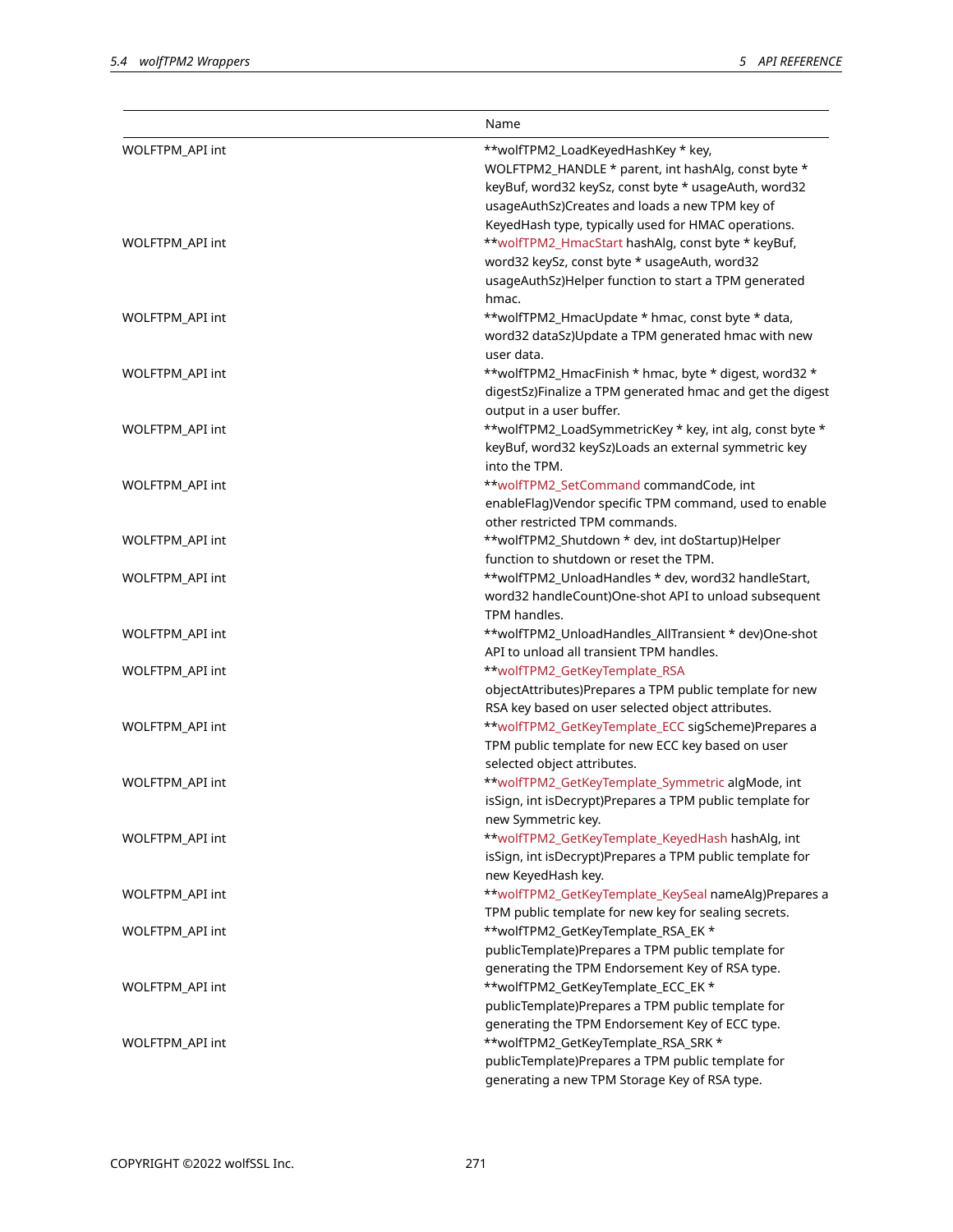|                               | Name                                                         |
|-------------------------------|--------------------------------------------------------------|
| WOLFTPM_API int               | **wolfTPM2_GetKeyTemplate_ECC_SRK *                          |
|                               | publicTemplate)Prepares a TPM public template for            |
|                               | generating a new TPM Storage Key of ECC type.                |
| WOLFTPM_API int               | **wolfTPM2_GetKeyTemplate_RSA_AIK *                          |
|                               | publicTemplate)Prepares a TPM public template for            |
|                               | generating a new TPM Attestation Key of RSA type.            |
| WOLFTPM_API int               | **wolfTPM2_GetKeyTemplate_ECC_AIK *                          |
|                               | publicTemplate)Prepares a TPM public template for            |
|                               |                                                              |
|                               | generating a new TPM Attestation Key of ECC type.            |
| WOLFTPM_API int               | **wolfTPM2_SetKeyTemplate_Unique * publicTemplate,           |
|                               | const byte * unique, int uniqueSz)Sets the unique area of a  |
|                               | public template used by Create or CreatePrimary.             |
| WOLFTPM_API int               | **wolfTPM2_GetNvAttributesTemplate auth, word32 *            |
|                               | nvAttributes)Prepares a TPM NV Index template.               |
| WOLFTPM_API int               | **wolfTPM2_CreateEK alg)Generates a new TPM                  |
|                               | Endorsement key, based on the user selected algorithm,       |
|                               | RSA or ECC.                                                  |
| WOLFTPM_API int               | **wolfTPM2_CreateSRK alg, const byte * auth, int             |
|                               | authSz)Generates a new TPM Primary Key that will be used     |
|                               | as a Storage Key for other TPM keys.                         |
| WOLFTPM_API int               | **wolfTPM2_CreateAndLoadAIK * srkKey, const byte *           |
|                               | auth, int authSz)Generates a new TPM Attestation Key         |
|                               | under the provided Storage Key.                              |
| WOLFTPM_API int               | **wolfTPM2_GetTime * getTimeOut)One-shot API to              |
|                               | generate a TPM signed timestamp.                             |
| WOLFTPM_API int               | wolfTPM2_CryptoDevCb(int devId, wc_CryptoInfo * info,        |
|                               | void * ctx)A reference crypto callback API for using the     |
|                               | TPM for crypto offload. This callback function is registered |
|                               | using wolfTPM2_SetCryptoDevCb or                             |
|                               | wc_CryptoDev_RegisterDevice.                                 |
| WOLFTPM_API int               | **wolfTPM2_SetCryptoDevCb * tpmCtx, int *                    |
|                               |                                                              |
|                               | pDevId)Register a crypto callback function and return        |
|                               | assigned devId.                                              |
| WOLFTPM_API int               | **wolfTPM2_ClearCryptoDevCb * dev, int devId)Clears the      |
|                               | registered crypto callback.                                  |
| WOLFTPM_API WOLFTPM2_DEV.     |                                                              |
| WOLFTPM_API int               | **wolfTPM2_Free that was allocated by wolfTPM2_New.          |
| WOLFTPM_API WOLFTPM2_KEYBLOB. |                                                              |
| WOLFTPM_API int               | **wolfTPM2_FreeKeyBlob that was allocated with               |
|                               | wolfTPM2_NewKeyBlob.                                         |
| WOLFTPM_API TPMT_PUBLIC.      |                                                              |
| WOLFTPM_API int               | **wolfTPM2_FreePublicTemplate that was allocated with        |
|                               | wolfTPM2_NewPublicTemplate.                                  |
| WOLFTPM_API WOLFTPM2_KEY.     |                                                              |
| WOLFTPM_API int               | **wolfTPM2_FreeKey that was allocated with                   |
|                               | wolfTPM2_NewKey.                                             |
| WOLFTPM_API WOLFTPM2_SESSION. |                                                              |
| WOLFTPM_API int               | **wolfTPM2_FreeSession that was allocated with               |
|                               | wolfTPM2_NewSession.                                         |
| WOLFTPM_API WOLFTPM2_HANDLE * | **wolfTPM2_GetHandleRefFromKey.                              |
| WOLFTPM_API WOLFTPM2_HANDLE * | **wolfTPM2_GetHandleRefFromKeyBlob.                          |
| WOLFTPM_API WOLFTPM2_HANDLE * | **wolfTPM2_GetHandleRefFromSession.                          |
|                               |                                                              |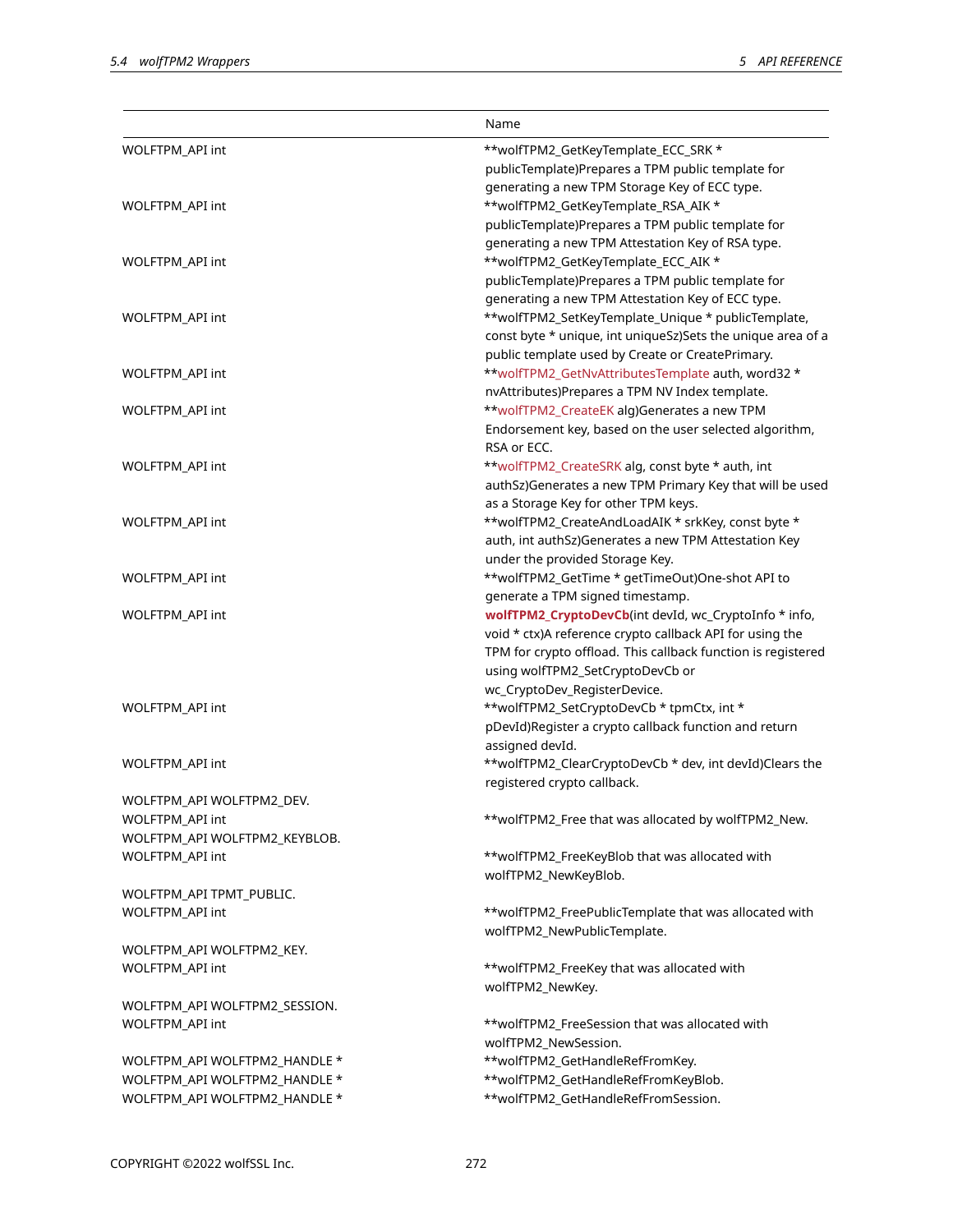|                        | Name                                                         |
|------------------------|--------------------------------------------------------------|
| WOLFTPM API TPM HANDLE | wolfTPM2 GetHandleValue(WOLFTPM2 HANDLE *                    |
|                        | handle) Get the 32-bit handle value from the                 |
|                        | WOLFTPM2 HANDLE.                                             |
| WOLFTPM API int        | **wolfTPM2_SetKeyAuthPassword * key, const byte * auth,      |
|                        | int authSz)Set the authentication data for a key.            |
| WOLFTPM API int        | **wolfTPM2_GetKeyBlobAsBuffer * key)Marshal data from        |
|                        | a keyblob to a binary buffer. This can be stored to disk for |
|                        | loading in a separate process or after power cycling.        |
| WOLFTPM API int        | **wolfTPM2_SetKeyBlobFromBuffer struct. This can be          |
|                        | used to load a keyblob that was previously marshaled by      |
|                        | wolfTPM2 GetKeyBlobAsBuffer.                                 |

## **5.4.2 Detailed Description**

This module describes the rich API of wolfTPM called wrappers.

wolfTPM wrappers are used in two main cases:

- Perform common TPM 2.0 tasks, like key generation and storage
- Perform complex TPM 2.0 tasks, like attestation and parameter encryption wolfTPM enables quick and rapid use of TPM 2.0 thanks to its many wrapper functions.

## **5.4.3 Functions Documentation**

```
WOLFTPM_API int wolfTPM2_Test(
    TPM2HalIoCb ioCb,
    void * userCtx,
    WOLFTPM2_CAPS * caps
)
```
Test initialization of a TPM and optionally the TPM capabilities can be received.

### **Parameters**:

- **ioCb** function pointer to a IO callback (see examples/tpm\_io.h)
- **userCtx** pointer to a user context (can be NULL)
- **caps** to a structure of WOLFTPM2\_CAPS type for returning the TPM capabilities (can be NULL)

### **See**:

- wolfTPM2\_Init
- TPM2\_Init

# **Return**:

- TPM\_RC\_SUCCESS: successful
- TPM\_RC\_FAILURE: generic failure (check TPM IO and TPM return code)
- BAD\_FUNC\_ARG: check the provided arguments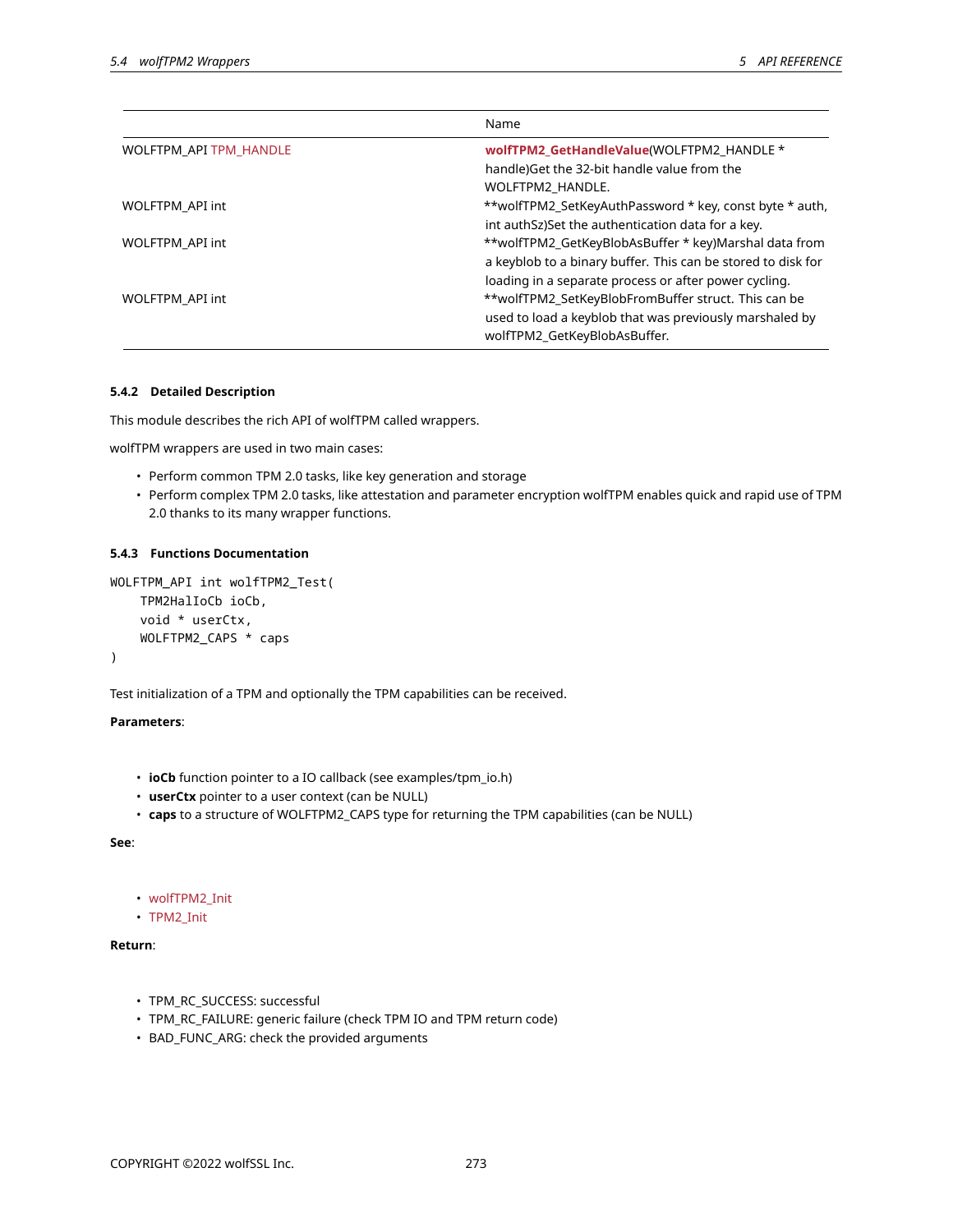```
WOLFTPM_API int wolfTPM2_Init(
    WOLFTPM2_DEV * dev,
    TPM2HalIoCb ioCb,
    void * userCtx
)
```
Complete initialization of a TPM.

## **Parameters**:

- **dev** pointer to an empty structure of WOLFTPM2\_DEV type
- **ioCb** function pointer to a IO callback (see examples/tpm\_io.h)
- **userCtx** pointer to a user context (can be NULL)

**See**:

- wolfTPM2\_OpenExisting
- wolfTPM2\_Test
- TPM2\_Init

# **Return**:

- TPM\_RC\_SUCCESS: successful
- TPM\_RC\_FAILURE: generic failure (check TPM IO communication)
- BAD\_FUNC\_ARG: check the provided arguments

*Example*

```
int rc;
WOLFTPM2_DEV dev;
rc = wolfTPM2_Init(&dev, TPM2_IoCb, userCtx);
if (rc != TPM_RC_SUCCESS) {
    //wolfTPM2_Init failed
    goto exit;
}
```

```
WOLFTPM_API int wolfTPM2_OpenExisting(
    WOLFTPM2_DEV * dev,
    TPM2HalIoCb ioCb,
    void * userCtx
)
```
Use an already initialized TPM, in its current TPM locality.

- **dev** pointer to an empty structure of WOLFTPM2\_DEV type
- **ioCb** function pointer to a IO callback (see examples/tpm\_io.h)
- **userCtx** pointer to a user context (can be NULL)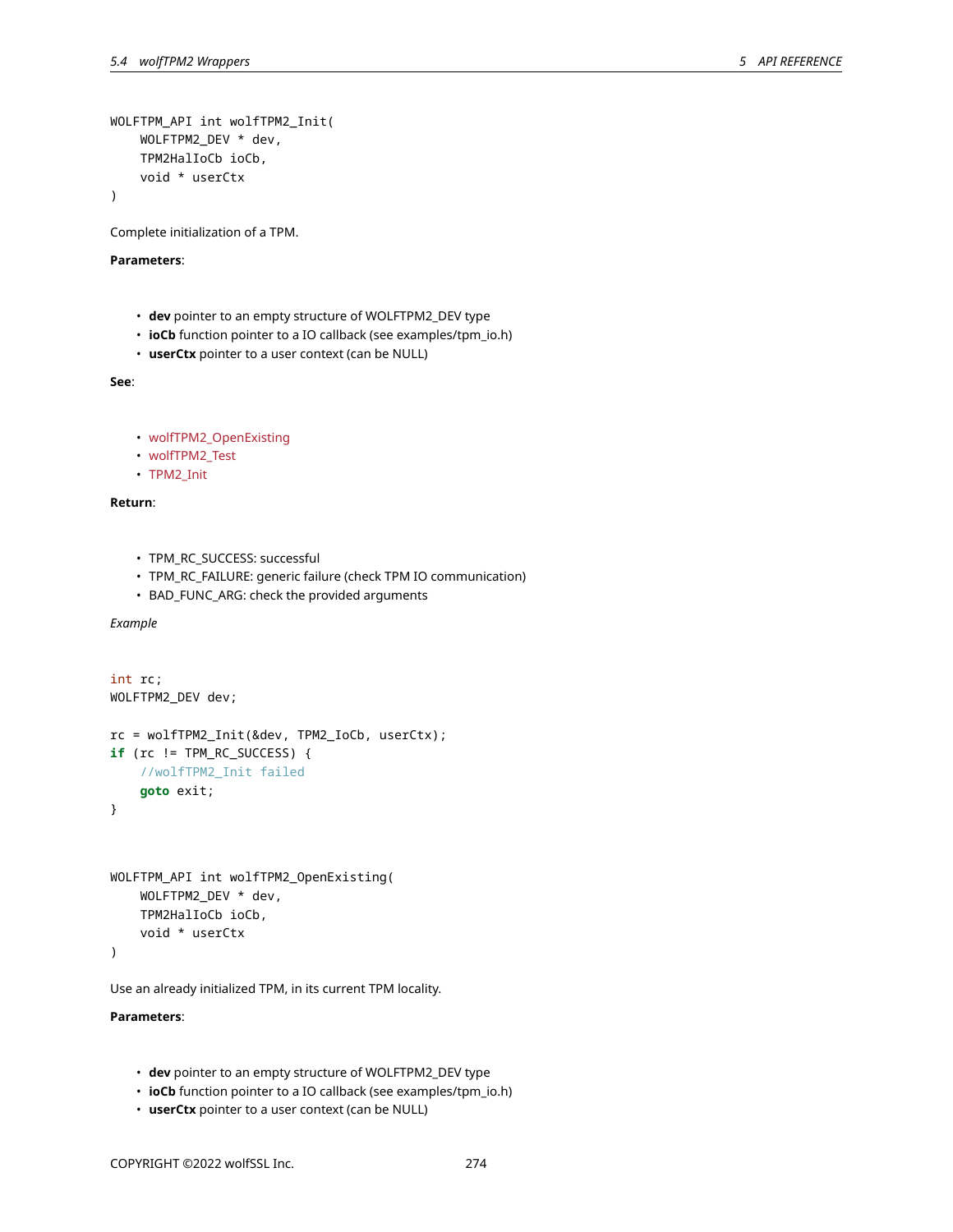## **See**:

- wolfTPM2\_Init
- wolfTPM2\_Cleanup
- TPM2\_Init

# **Return**:

- TPM\_RC\_SUCCESS: successful
- TPM\_RC\_FAILURE: generic failure (check TPM IO communication)
- BAD\_FUNC\_ARG: check the provided arguments

```
WOLFTPM_API int wolfTPM2_Cleanup(
    WOLFTPM2_DEV * dev
```
)

Easy to use TPM and wolfcrypt deinitialization.

# **Parameters**:

• **dev** pointer to a populated structure of WOLFTPM2\_DEV type

# **See**:

- wolfTPM2\_OpenExisting
- wolfTPM2\_Test
- TPM2\_Init

# **Return**:

- TPM\_RC\_SUCCESS: successful
- TPM\_RC\_FAILURE: generic failure (check TPM IO communication)
- BAD\_FUNC\_ARG: check the provided arguments

# **Note**: Calls wolfTPM2\_Cleanup\_ex with appropriate doShutdown parameter

# *Example*

## int rc;

```
rc = wolfTPM2_Cleanup(&dev);
if (rc != TPM_RC_SUCCESS) {
    //wolfTPM2_Cleanup failed
    goto exit;
}
```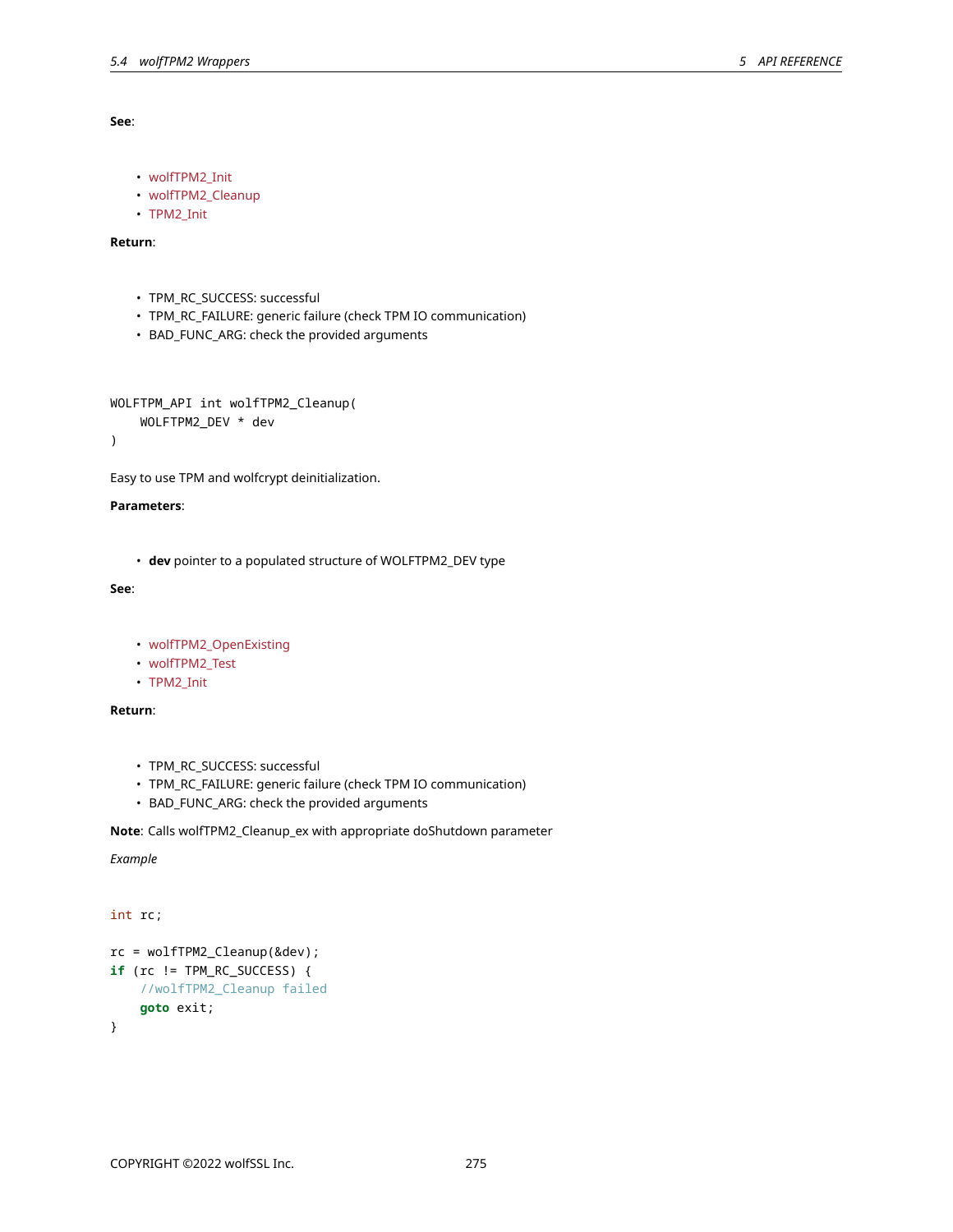```
WOLFTPM_API int wolfTPM2_Cleanup_ex(
    WOLFTPM2_DEV * dev,
    int doShutdown
```
)

Deinitialization of a TPM (and wolfcrypt if it was used)

### **Parameters**:

- **dev** pointer to a populated structure of WOLFTPM2\_DEV type
- **doShutdown** flag value, if true a TPM2\_Shutdown command will be executed

## **See**:

```
• wolfTPM2_OpenExisting
```
- wolfTPM2\_Test
- TPM2\_Init

## **Return**:

- TPM\_RC\_SUCCESS: successful
- TPM\_RC\_FAILURE: generic failure (check TPM IO communication)
- BAD\_FUNC\_ARG: check the provided arguments

# *Example*

int rc;

```
//perform TPM2_Shutdown after deinitialization
rc = wolffP M2_Cleanup_ex(\&dev, 1);if (rc != TPM_RC_SUCCESS) {
    //wolfTPM2_Cleanup_ex failed
    goto exit;
}
```
WOLFTPM\_API int wolfTPM2\_GetTpmDevId( WOLFTPM2\_DEV \* dev

)

Provides the device ID of a TPM.

# **Parameters**:

• **dev** pointer to an populated structure of WOLFTPM2\_DEV type

**See**:

- wolfTPM2\_GetCapabilities
- wolfTPM2\_Init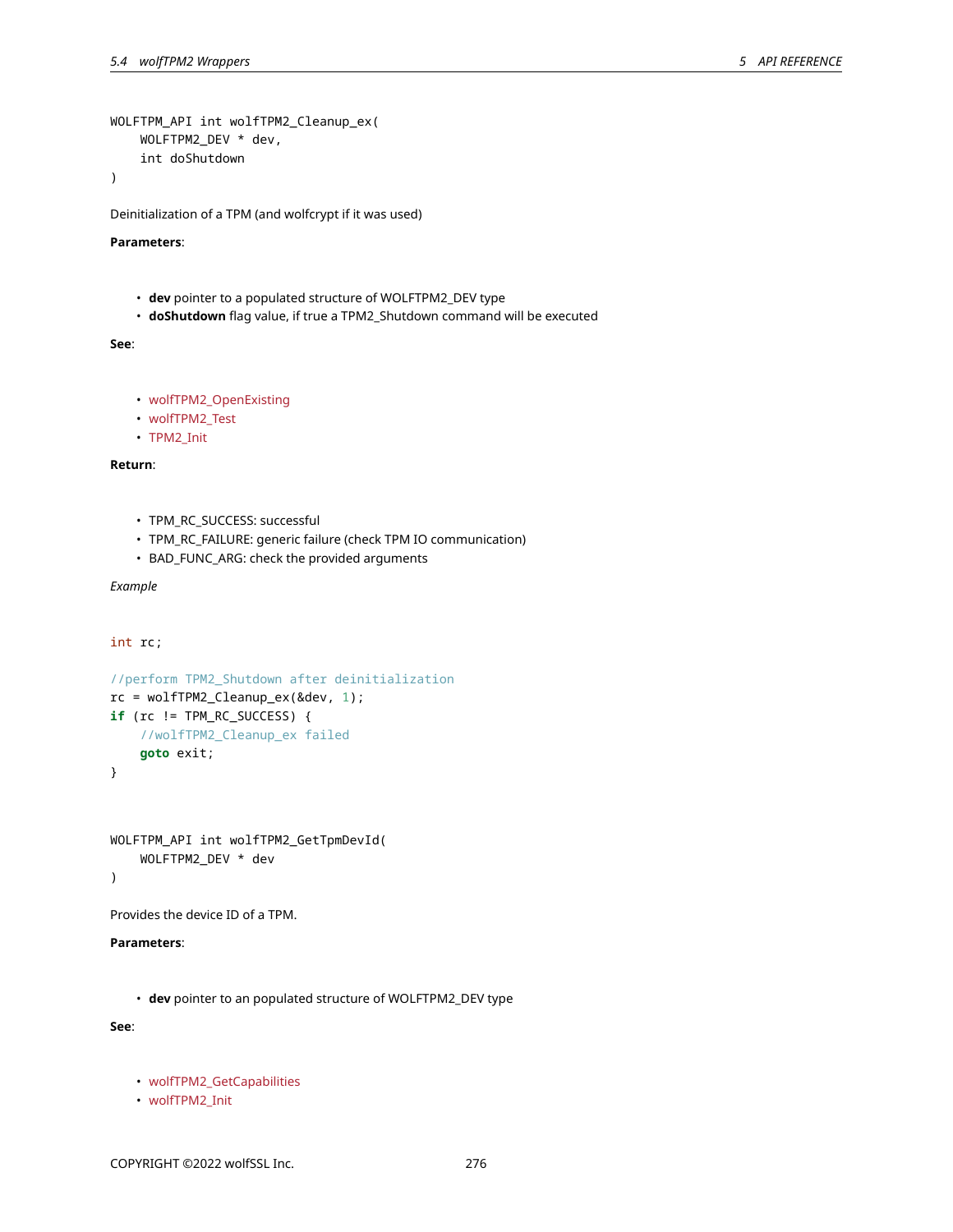# **Return**:

```
• an integer value of a valid TPM device ID
```
• or INVALID\_DEVID if the TPM initialization could not extract DevID

# *Example*

```
int tpmDevId;
tpmDevId = wolfTPM2_GetTpmDevId(&dev);
if (tpmDevId != INVALID_DEVID) {
    //wolfTPM2_Cleanup_ex failed
    goto exit;
}
```

```
WOLFTPM_API int wolfTPM2_SelfTest(
    WOLFTPM2_DEV * dev
)
```
Asks the TPM to perform its self test.

## **Parameters**:

• **dev** pointer to a populated structure of WOLFTPM2\_DEV type

# **See**:

- wolfTPM2\_OpenExisting
- wolfTPM2\_Test
- TPM2\_Init

# **Return**:

- TPM\_RC\_SUCCESS: successful
- TPM\_RC\_FAILURE: generic failure (check TPM IO communication and TPM return code)
- BAD\_FUNC\_ARG: check the provided arguments

```
Example
```

```
int rc;
```

```
//perform TPM2_Shutdown after deinitialization
rc = wolfTPM2_SelfTest(&dev);
if (rc != TPM_RC_SUCCESS) {
    //wolfTPM2_SelfTest failed
    goto exit;
}
```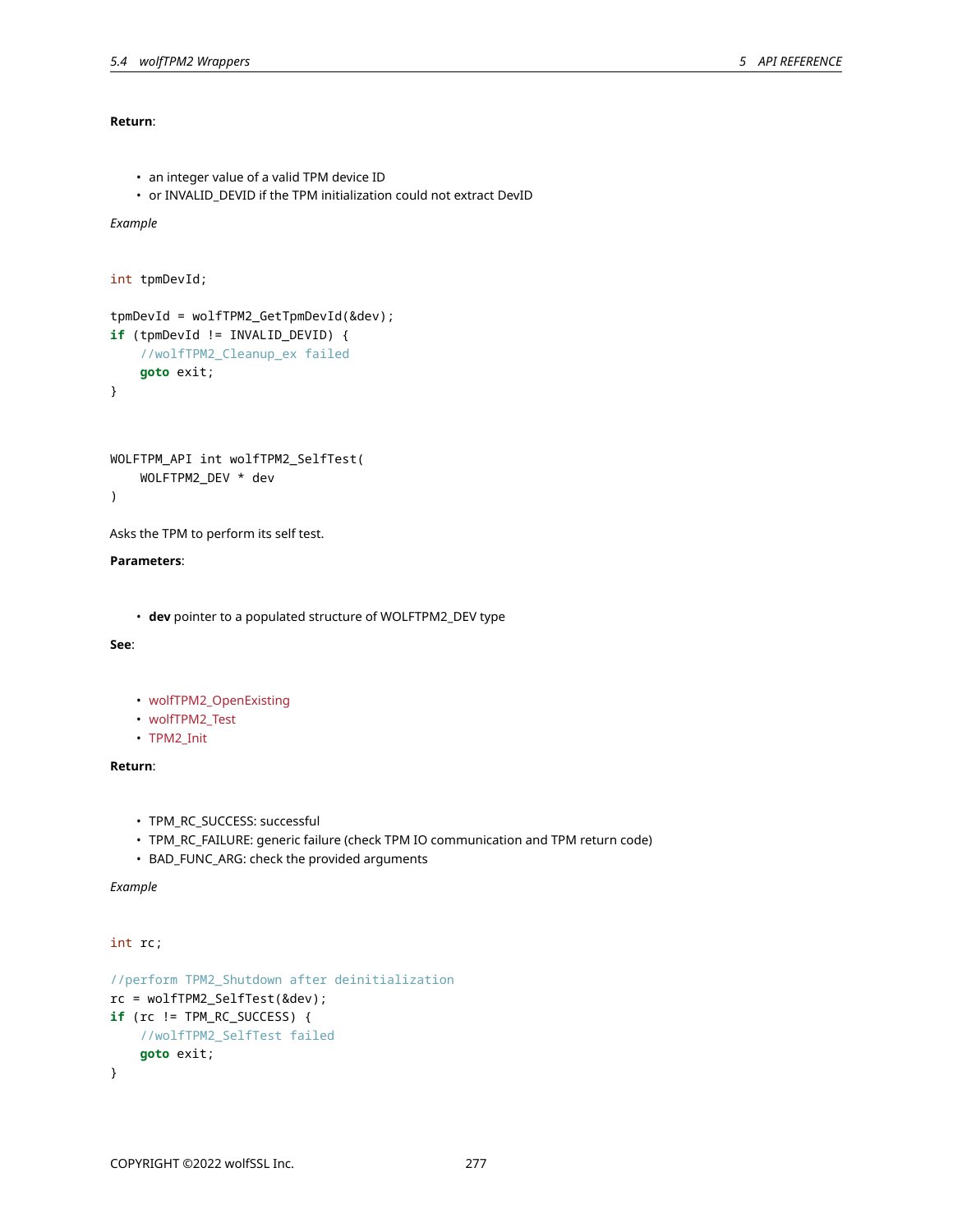```
WOLFTPM_API int wolfTPM2_GetCapabilities(
    WOLFTPM2_DEV * dev,
    WOLFTPM2_CAPS * caps
```
)

Reported the available TPM capabilities.

### **Parameters**:

- **dev** pointer to a populated structure of WOLFTPM2\_DEV type
- **caps** pointer to an empty structure of WOLFTPM2\_CAPS type to store the capabilities

**See**:

```
• wolfTPM2_GetTpmDevId
```

```
• wolfTPM2_SelfTest
```

```
• wolfTPM2_Init
```
**Return**:

- TPM\_RC\_SUCCESS: successful
- TPM\_RC\_FAILURE: generic failure (check TPM IO communication and TPM return code)
- BAD\_FUNC\_ARG: check the provided arguments

*Example*

```
int rc;
WOLFTPM2_CAPS caps;
//perform TPM2_Shutdown after deinitialization
rc = wolfTPM2_GetCapabilities(&dev, &caps);
if (rc != TPM_RC_SUCCESS) {
    //wolfTPM2_GetCapabilities failed
    goto exit;
}
WOLFTPM_API int wolfTPM2_UnsetAuth(
```

```
WOLFTPM2_DEV * dev,
    int index
)
```
Clears one of the TPM Authorization slots, pointed by its index number.

# **Parameters**:

```
• dev pointer to a TPM2_DEV struct
```
• **index** integer value, specifying the TPM Authorization slot, between zero and three

**See**: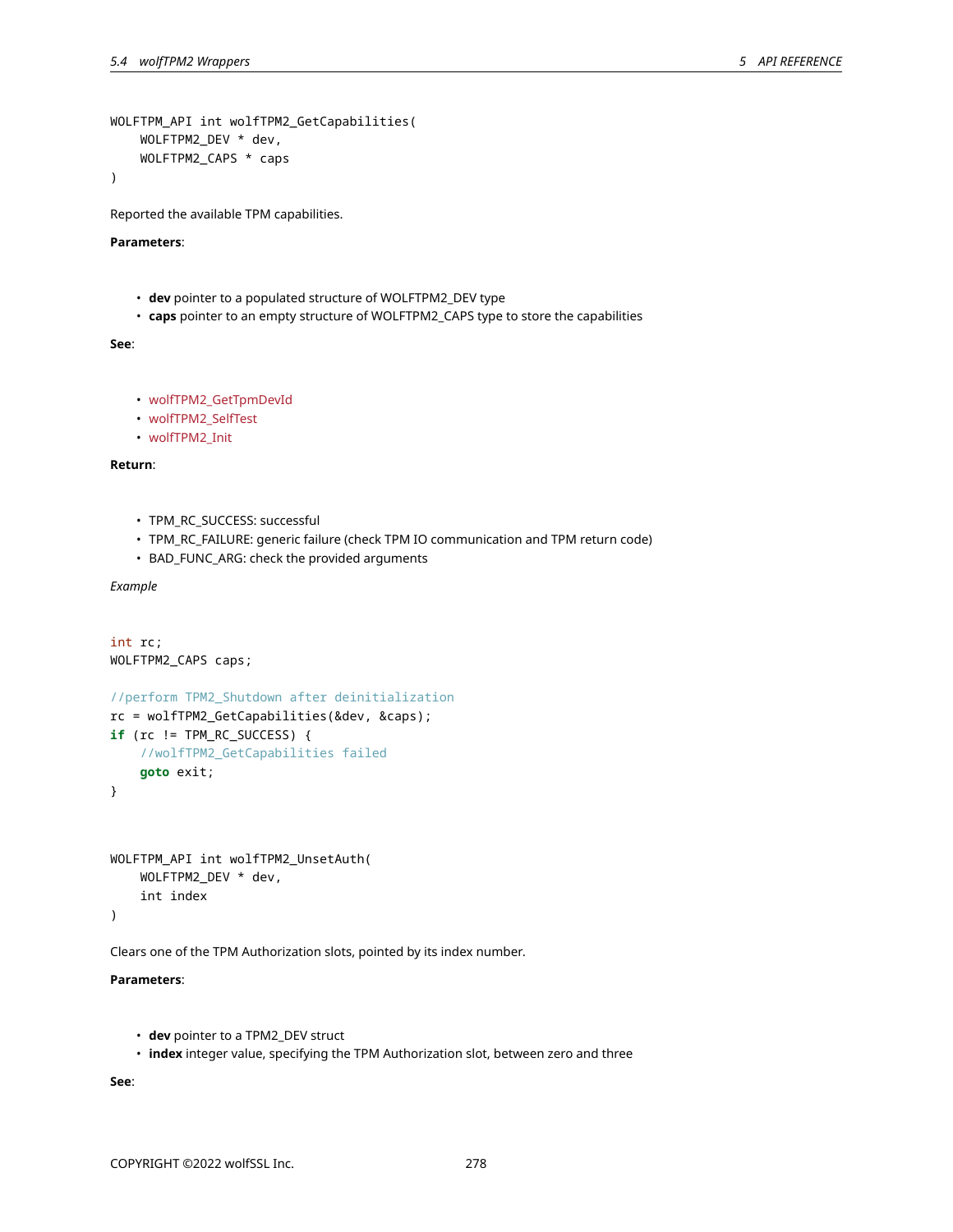- wolfTPM2\_SetAuth
- wolfTPM2\_SetAuthPassword
- wolfTPM2\_SetAuthHandle
- wolfTPM2\_SetAuthSession

**Return**:

- TPM\_RC\_SUCCESS: successful
- TPM\_RC\_FAILURE: unable to get lock on the TPM2 Context
- BAD\_FUNC\_ARG: check the provided arguments

```
WOLFTPM_API int wolfTPM2_SetAuth(
    WOLFTPM2_DEV * dev,
    int index,
    TPM_HANDLE sessionHandle,
    const TPM2B_AUTH * auth,
    TPMA_SESSION sessionAttributes,
    const TPM2B_NAME * name
)
```
Sets a TPM Authorization slot using the provided index, session handle, attributes and auth.

## **Parameters**:

- **dev** pointer to a TPM2\_DEV struct
- **index** integer value, specifying the TPM Authorization slot, between zero and three
- **sessionHandle** integer value of TPM\_HANDLE type
- **auth** pointer to a structure of type TPM2B\_AUTH containing one TPM Authorization
- **sessionAttributes** integer value of type TPMA\_SESSION, selecting one or more attributes for the Session
- **name** pointer to a TPM2B\_NAME structure

**See**:

- wolfTPM2\_SetAuthPassword
- wolfTPM2\_SetAuthHandle
- wolfTPM2\_SetAuthSession

## **Return**:

- TPM\_RC\_SUCCESS: successful
- BAD\_FUNC\_ARG: check the provided arguments

**Note**: It is recommended to use one of the other wolfTPM2 wrappers, like wolfTPM2\_SetAuthPassword. Because the wolfTPM2\_SetAuth wrapper provides complete control over the TPM Authorization slot for advanced use cases. In most scenarios, wolfTPM2\_SetAuthHandle and SetAuthPassword are used.

```
WOLFTPM_API int wolfTPM2_SetAuthPassword(
    WOLFTPM2_DEV * dev,
    int index,
```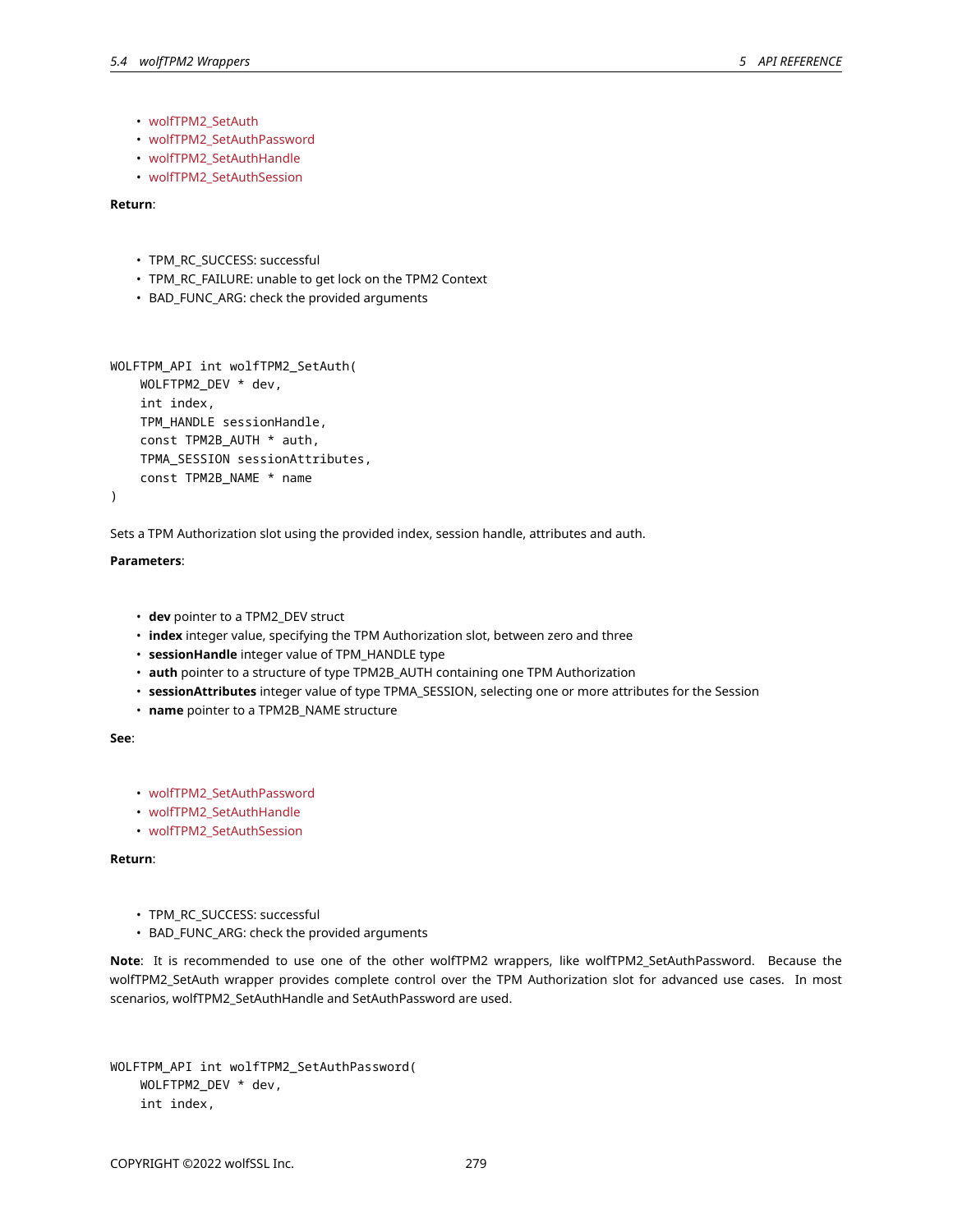const TPM2B\_AUTH \* auth

)

Sets a TPM Authorization slot using the provided user auth, typically a password.

# **Parameters**:

- **dev** pointer to a TPM2\_DEV struct
- **index** integer value, specifying the TPM Authorization slot, between zero and three
- **auth** pointer to a structure of type TPM2B\_AUTH, typically containing a TPM Key Auth

**See**:

- wolfTPM2\_SetAuthHandle
- wolfTPM2\_SetAuthSession
- wolfTPM2\_SetAuth

**Return**:

- TPM\_RC\_SUCCESS: successful
- BAD\_FUNC\_ARG: check the provided arguments

**Note**: Often used for authorizing the loading and use of TPM keys, including Primary Keys

```
WOLFTPM_API int wolfTPM2_SetAuthHandle(
   WOLFTPM2_DEV * dev,
    int index,
    const WOLFTPM2_HANDLE * handle
)
```
Sets a TPM Authorization slot using the user auth associated with a wolfTPM2 Handle.

## **Parameters**:

- **dev** pointer to a TPM2\_DEV struct
- **index** integer value, specifying the TPM Authorization slot, between zero and three
- **handle** pointer to a populated structure of WOLFTPM2\_HANDLE type

**See**:

```
• wolfTPM2_SetAuth
```
- wolfTPM2\_SetAuthPassword
- wolfTPM2\_SetAuthHandle
- wolfTPM2\_SetAuthSession

### **Return**:

- TPM\_RC\_SUCCESS: successful
- BAD\_FUNC\_ARG: check the provided arguments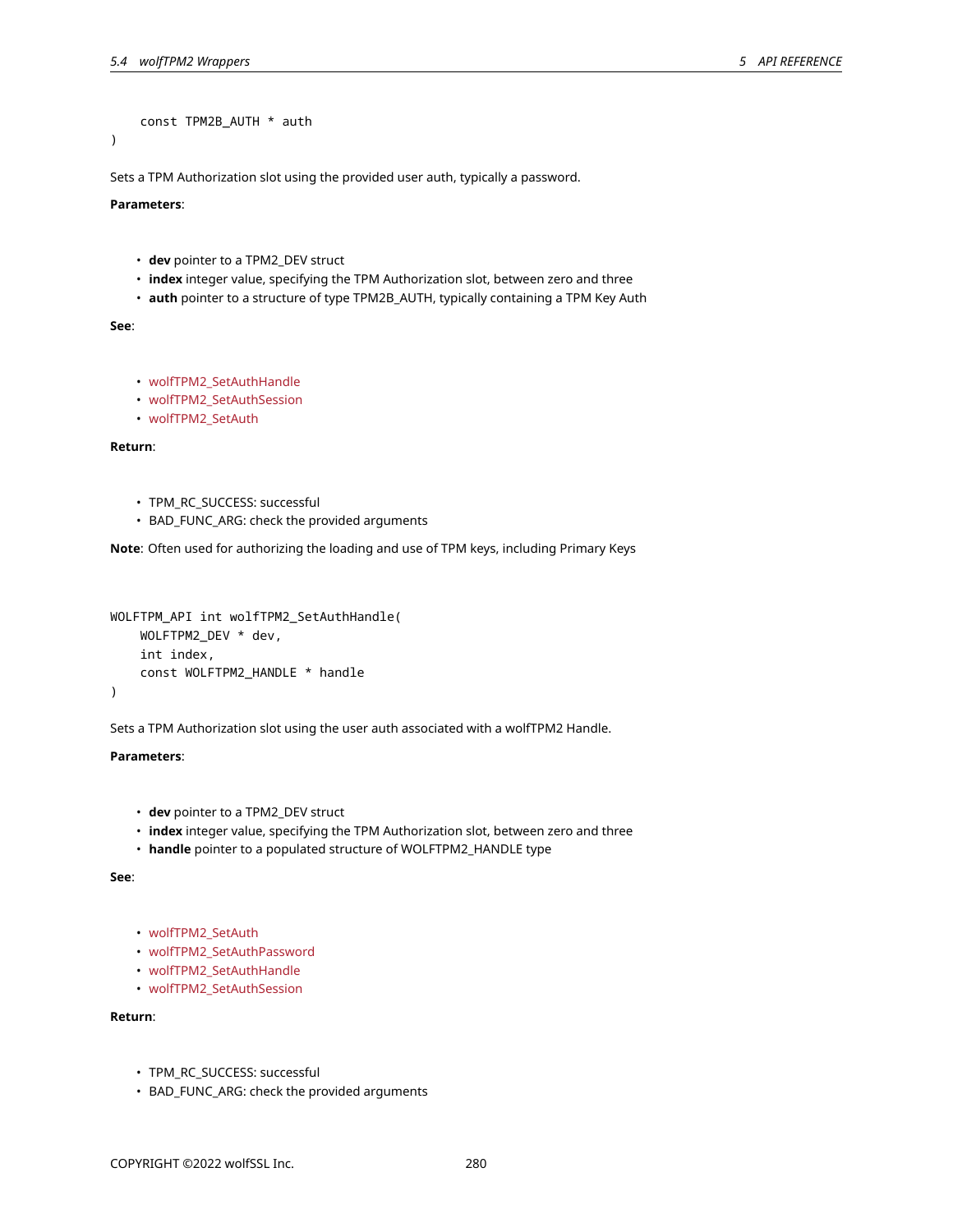**Note**: This wrapper is especially useful when using a TPM key for multiple operations and TPM Authorization is required again.

```
WOLFTPM_API int wolfTPM2_SetAuthSession(
    WOLFTPM2_DEV * dev,
    int index,
    const WOLFTPM2_SESSION * tpmSession,
    TPMA_SESSION sessionAttributes
)
```
Sets a TPM Authorization slot using the provided TPM session handle, index and session attributes.

#### **Parameters**:

- **dev** pointer to a TPM2\_DEV struct
- **index** integer value, specifying the TPM Authorization slot, between zero and three
- **tpmSession** sessionHandle integer value of TPM\_HANDLE type
- **sessionAttributes** integer value of type TPMA\_SESSION, selecting one or more attributes for the Session

## **See**:

- wolfTPM2\_SetAuth
- wolfTPM2\_SetAuthPassword
- wolfTPM2\_SetAuthHandle

# **Return**:

- TPM\_RC\_SUCCESS: successful
- BAD\_FUNC\_ARG: check the provided arguments

**Note**: This wrapper is useful for configuring TPM sessions, e.g. session for parameter encryption

```
WOLFTPM_API int wolfTPM2_SetAuthHandleName(
    WOLFTPM2_DEV * dev,
    int index,
    const WOLFTPM2_HANDLE * handle
)
```
Updates the Name used in a TPM Session with the Name associated with wolfTPM2 Handle.

## **Parameters**:

- **dev** pointer to a TPM2\_DEV struct
- **index** integer value, specifying the TPM Authorization slot, between zero and three
- **handle** pointer to a populated structure of WOLFTPM2\_HANDLE type

**See**:

- wolfTPM2\_SetAuth
- wolfTPM2\_SetAuthPassword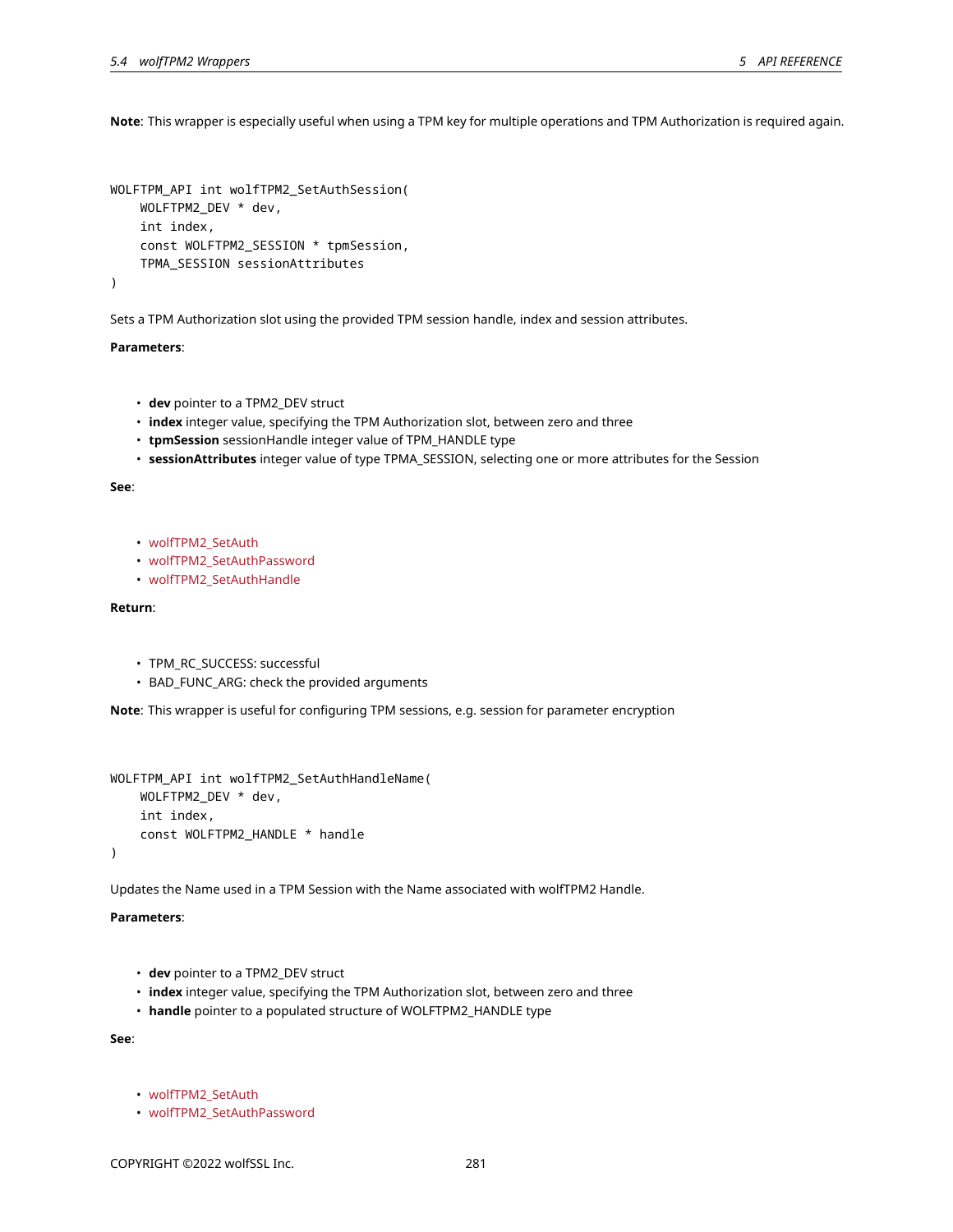• wolfTPM2\_SetAuthHandle

• wolfTPM2\_SetAuthSession

## **Return**:

- TPM\_RC\_SUCCESS: successful
- BAD FUNC ARG: check the provided arguments

**Note**: Typically, this wrapper is used from another wrappers and in very specific use cases. For example, wolfTPM2\_NVWriteAuth

```
WOLFTPM_API int wolfTPM2_StartSession(
    WOLFTPM2_DEV * dev,
    WOLFTPM2_SESSION * session,
    WOLFTPM2_KEY * tpmKey,
    WOLFTPM2_HANDLE * bind,
    TPM_SE sesType,
    int encDecAlg
```
)

Create a TPM session, Policy, HMAC or Trial.

### **Parameters**:

- **dev** pointer to a TPM2\_DEV struct
- **session** pointer to an empty WOLFTPM2\_SESSION struct
- **tpmKey** pointer to a WOLFTPM2\_KEY that will be used as a salt for the session
- **bind** pointer to a WOLFTPM2\_HANDLE that will be used to make the session bounded
- **sesType** byte value, the session type (HMAC, Policy or Trial)
- **encDecAlg** integer value, specifying the algorithm in case of parameter encryption

**See**: wolfTPM2\_SetAuthSession

**Return**:

- TPM\_RC\_SUCCESS: successful
- BAD\_FUNC\_ARG: check the provided arguments

**Note**: This wrapper can also be used to start TPM session for parameter encryption, see wolfTPM nvram or keygen example

```
WOLFTPM_API int wolfTPM2_CreateAuthSession_EkPolicy(
    WOLFTPM2_DEV * dev,
    WOLFTPM2_SESSION * tpmSession
```
)

Creates a TPM session with Policy Secret to satisfy the default EK policy.

- **dev** pointer to a TPM2\_DEV struct
- **session** pointer to an empty WOLFTPM2\_SESSION struct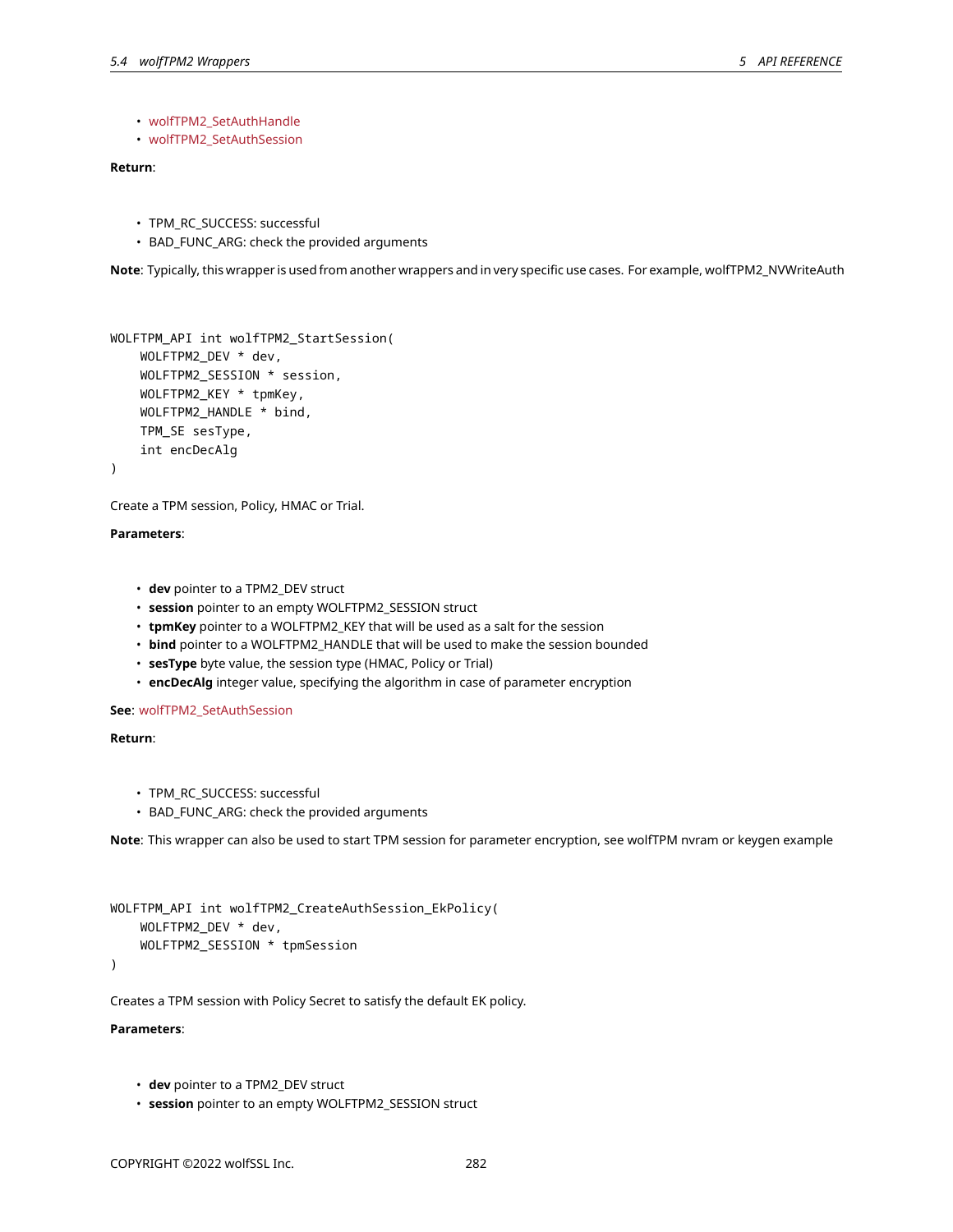**See**:

```
• wolfTPM2_SetAuthSession
```

```
• wolfTPM2_StartAuthSession
```
**Return**:

- TPM\_RC\_SUCCESS: successful
- BAD\_FUNC\_ARG: check the provided arguments
- TPM\_RC\_FAILURE: check TPM return code, check available handles, check TPM IO

**Note**: This wrapper can be used only if the EK authorization is not changed from default

```
WOLFTPM_API int wolfTPM2_CreatePrimaryKey(
    WOLFTPM2_DEV * dev,
    WOLFTPM2_KEY * key,
    TPM_HANDLE primaryHandle,
    TPMT_PUBLIC * publicTemplate,
    const byte * auth,
    int authSz
)
```
Single function to prepare and create a TPM 2.0 Primary Key.

**Parameters**:

- **dev** pointer to a TPM2\_DEV struct
- **key** pointer to an empty struct of WOLFTPM2\_KEY type
- **primaryHandle** integer value, specifying one of four TPM 2.0 Primary Seeds: TPM\_RH\_OWNER, TPM\_RH\_ENDORSEMENT, TPM\_RH\_PLATFORM or TPM\_RH\_NULL
- **publicTemplate** pointer to a TPMT\_PUBLIC structure populated manually or using one of the wolfTPM2\_GetKeyTemplate\_… wrappers
- **auth** pointer to a string constant, specifying the password authorization for the Primary Key
- **authSz** integer value, specifying the size of the password authorization, in bytes

**See**:

- wolfTPM2\_CreateKey
- wolfTPM2\_GetKeyTemplate\_RSA
- wolfTPM2\_GetKeyTemplate\_ECC

**Return**:

- TPM\_RC\_SUCCESS: successful
- TPM\_RC\_FAILURE: generic failure (check TPM IO and TPM return code)
- BAD\_FUNC\_ARG: check the provided arguments

**Note**: TPM 2.0 allows only asymmetric RSA or ECC primary keys. Afterwards, both symmetric and asymmetric keys can be created under a TPM 2.0 Primary Key Typically, Primary Keys are used to create Hierarchies of TPM 2.0 Keys. The TPM uses a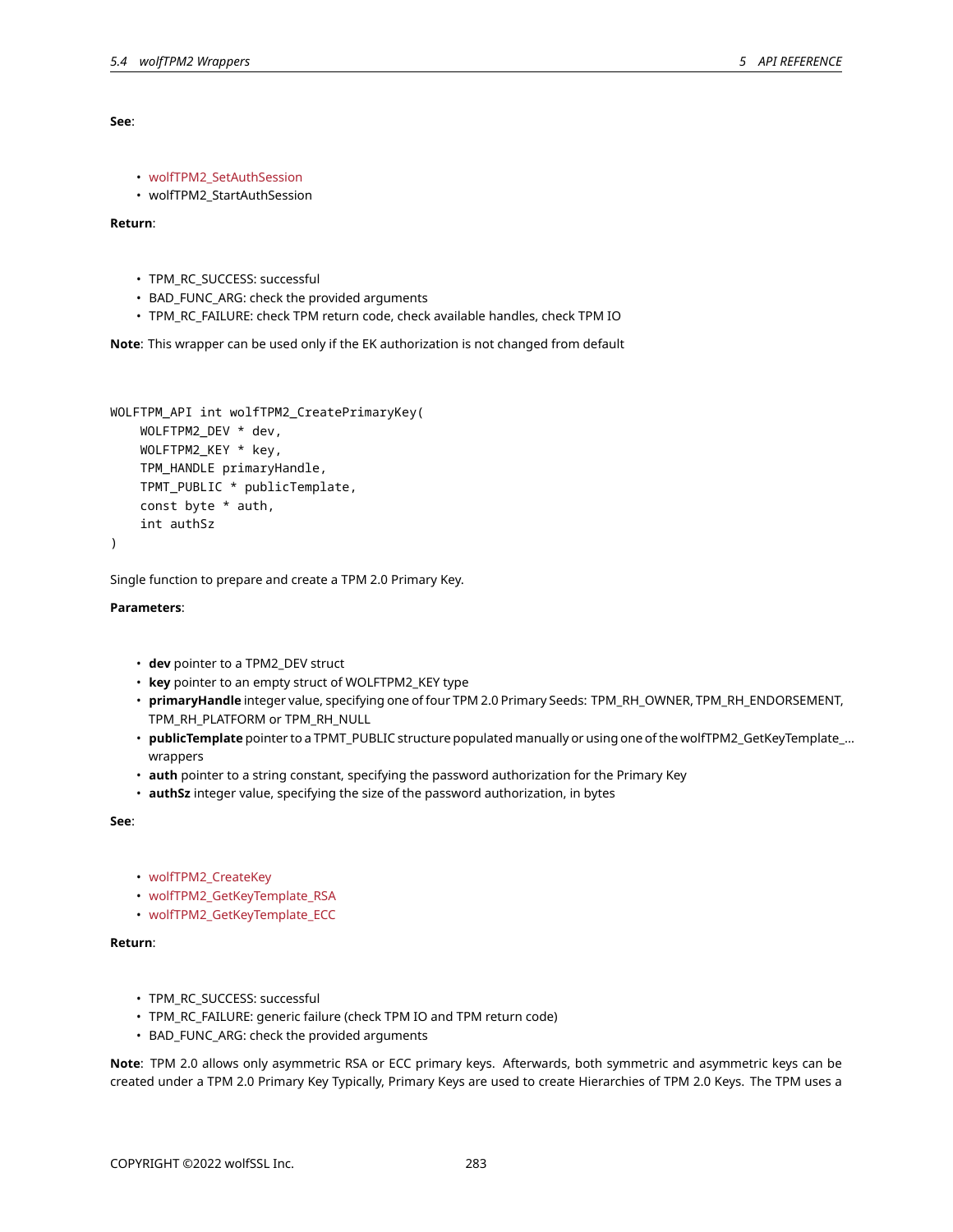Primary Key to wrap the other keys, signing or decrypting.

```
WOLFTPM_API int wolfTPM2_ChangeAuthKey(
    WOLFTPM2_DEV * dev,
    WOLFTPM2_KEY * key,
    WOLFTPM2_HANDLE * parent,
    const byte * auth,
    int authSz
)
```
Change the authorization secret of a TPM 2.0 key.

## **Parameters**:

- **dev** pointer to a TPM2\_DEV struct
- **key** pointer to an empty struct of WOLFTPM2\_KEY type
- **parent** pointer to a struct of WOLFTPM2\_HANDLE type, specifying a TPM 2.0 Primary Key to be used as the parent(Storage Key)
- **auth** pointer to a string constant, specifying the password authorization of the TPM 2.0 key
- **authSz** integer value, specifying the size of the password authorization, in bytes

**See**:

```
• wolfTPM2_CreatePrimaryKey
```
- wolfTPM2\_SetAuthHandle
- wolfTPM2\_UnloadHandle

## **Return**:

- TPM\_RC\_SUCCESS: successful
- TPM\_RC\_FAILURE: generic failure (check TPM IO and TPM return code)
- BAD\_FUNC\_ARG: check the provided arguments

**Note**: TPM does not allow the authorization secret of a Primary Key to be changed. Instead, use wolfTPM2\_CreatePrimary to create the same PrimaryKey with a new auth.

```
WOLFTPM_API int wolfTPM2_CreateKey(
    WOLFTPM2_DEV * dev,
    WOLFTPM2_KEYBLOB * keyBlob,
    WOLFTPM2_HANDLE * parent,
    TPMT_PUBLIC * publicTemplate,
    const byte * auth,
    int authSz
```
)

Single function to prepare and create a TPM 2.0 Key.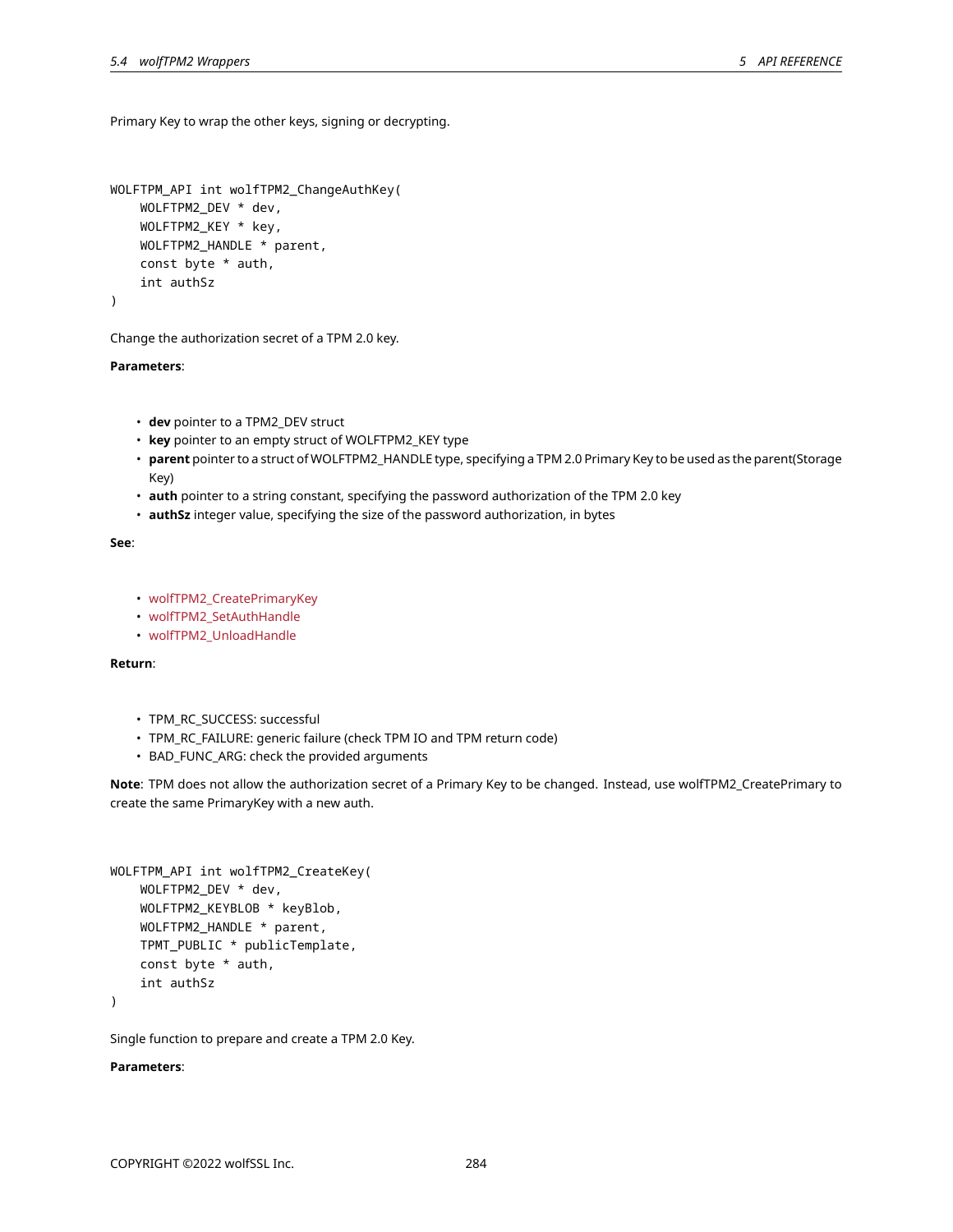- **dev** pointer to a TPM2\_DEV struct
- **keyBlob** pointer to an empty struct of WOLFTPM2\_KEYBLOB type
- **parent** pointer to a struct of WOLFTPM2\_HANDLE type, specifying the a 2.0 Primary Key to be used as the parent(Storage Key)
- **publicTemplate** pointer to a TPMT\_PUBLIC structure populated manually or using one of the wolfTPM2\_GetKeyTemplate\_… wrappers
- **auth** pointer to a string constant, specifying the password authorization for the TPM 2.0 Key
- **authSz** integer value, specifying the size of the password authorization, in bytes

**See**:

- wolfTPM2\_LoadKey
- wolfTPM2\_GetKeyTemplate\_RSA
- wolfTPM2\_GetKeyTemplate\_ECC
- wolfTPM2\_CreatePrimaryKey

**Return**:

- TPM\_RC\_SUCCESS: successful
- TPM\_RC\_FAILURE: generic failure (check TPM IO and TPM return code)
- BAD\_FUNC\_ARG: check the provided arguments

**Note**: This function only creates the key material and stores it into the keyblob argument. To load the key use wolfTPM2\_LoadKey

```
WOLFTPM_API int wolfTPM2_LoadKey(
    WOLFTPM2_DEV * dev,
    WOLFTPM2_KEYBLOB * keyBlob,
    WOLFTPM2_HANDLE * parent
```
)

Single function to load a TPM 2.0 key.

## **Parameters**:

- **dev** pointer to a TPM2\_DEV struct
- **keyBlob** pointer to a struct of WOLFTPM2\_KEYBLOB type
- **parent** pointer to a struct of WOLFTPM2\_HANDLE type, specifying a TPM 2.0 Primary Key to be used as the parent(Storage Key)

**See**:

- wolfTPM2\_CreateKey
- wolfTPM2\_CreatePrimaryKey
- wolfTPM2\_GetKeyTemplate\_RSA
- wolfTPM2\_GetKeyTemplate\_ECC

# **Return**:

- TPM\_RC\_SUCCESS: successful
- TPM\_RC\_FAILURE: generic failure (check TPM IO and TPM return code)
- BAD\_FUNC\_ARG: check the provided arguments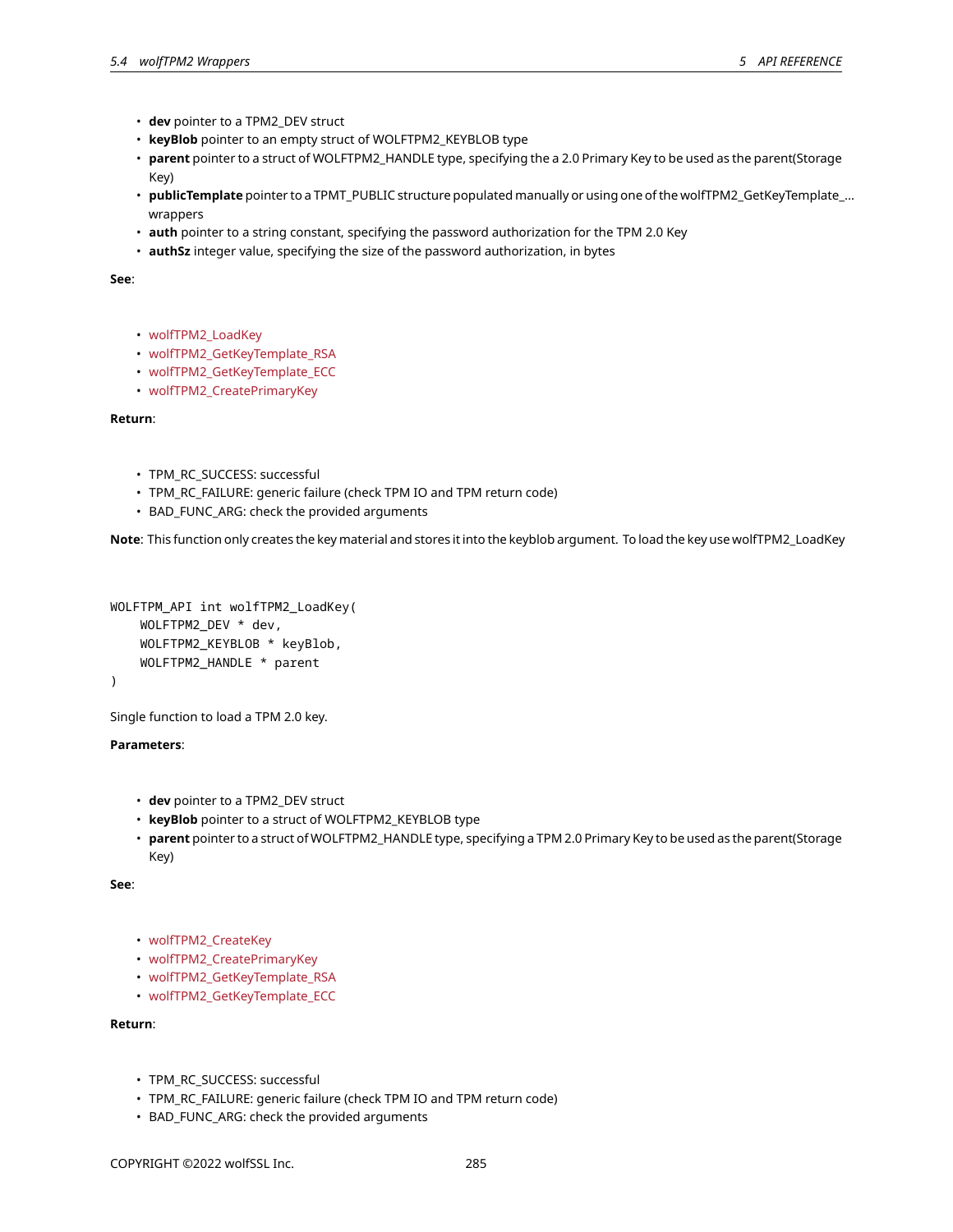**Note**: To load a TPM 2.0 key its parent(Primary Key) should also be loaded prior to this operation. Primary Keys are loaded when they are created.

```
WOLFTPM_API int wolfTPM2_CreateAndLoadKey(
    WOLFTPM2_DEV * dev,
    WOLFTPM2_KEY * key,
    WOLFTPM2_HANDLE * parent,
    TPMT_PUBLIC * publicTemplate,
    const byte * auth,
    int authSz
)
```
Single function to create and load a TPM 2.0 Key in one step.

**Parameters**:

- **dev** pointer to a TPM2\_DEV struct
- **key** pointer to an empty struct of WOLFTPM2\_KEY type
- **parent** pointer to a struct of WOLFTPM2\_HANDLE type, specifying a TPM 2.0 Primary Key to be used as the parent(Storage Key)
- **publicTemplate** pointer to a TPMT\_PUBLIC structure populated manually or using one of the wolfTPM2\_GetKeyTemplate\_… wrappers
- **auth** pointer to a string constant, specifying the password authorization of the TPM 2.0 key
- **authSz** integer value, specifying the size of the password authorization, in bytes

### **See**:

- wolfTPM2\_CreateKey
- wolfTPM2\_GetKeyTemplate\_RSA
- wolfTPM2\_GetKeyTemplate\_ECC

# **Return**:

- TPM\_RC\_SUCCESS: successful
- TPM\_RC\_FAILURE: generic failure (check TPM IO and TPM return code)
- BAD\_FUNC\_ARG: check the provided arguments

```
WOLFTPM_API int wolfTPM2_CreateLoadedKey(
    WOLFTPM2_DEV * dev,
    WOLFTPM2_KEYBLOB * keyBlob,
    WOLFTPM2_HANDLE * parent,
    TPMT_PUBLIC * publicTemplate,
    const byte * auth,
    int authSz
```
)

Creates and loads a key using single TPM 2.0 operation, and stores encrypted private key material.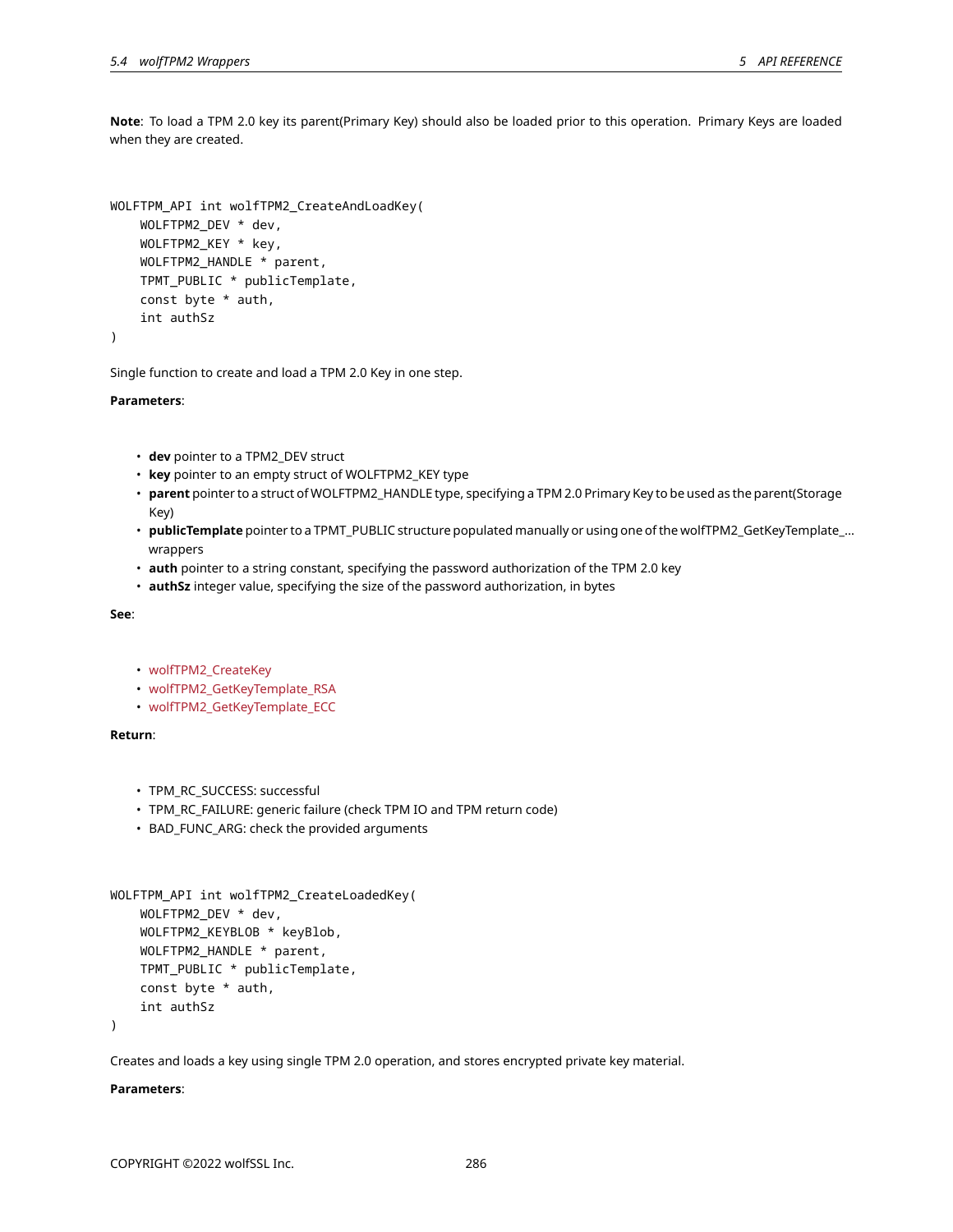- **dev** pointer to a TPM2\_DEV struct
- **keyBlob** pointer to an empty struct of WOLFTPM2\_KEYBLOB type, contains private key material as encrypted data
- **parent** pointer to a struct of WOLFTPM2\_HANDLE type, specifying a TPM 2.0 Primary Key to be used as the parent(Storage Key)
- **publicTemplate** pointer to a TPMT\_PUBLIC structure populated manually or using one of the wolfTPM2\_GetKeyTemplate\_… wrappers
- **auth** pointer to a string constant, specifying the password authorization of the TPM 2.0 key
- **authSz** integer value, specifying the size of the password authorization, in bytes

**See**:

- wolfTPM2\_CreateAndLoadKey
- wolfTPM2\_CreateKey
- wolfTPM2\_LoadKey

**Return**:

- TPM\_RC\_SUCCESS: successful
- TPM\_RC\_FAILURE: generic failure (check TPM IO and TPM return code)
- BAD\_FUNC\_ARG: check the provided arguments

```
WOLFTPM_API int wolfTPM2_LoadPublicKey(
    WOLFTPM2_DEV * dev,
    WOLFTPM2_KEY * key,
    const TPM2B_PUBLIC * pub
```
)

Wrapper to load the public part of an external key.

## **Parameters**:

- **dev** pointer to a TPM2\_DEV struct
- **key** pointer to an empty struct of WOLFTPM2\_KEY type
- **pub** pointer to a populated structure of TPM2B\_PUBLIC type

**See**:

- wolfTPM2\_LoadRsaPublicKey
- wolfTPM2\_LoadEccPublicKey
- wolfTPM2\_wolfTPM2\_LoadPrivateKey

## **Return**:

- TPM\_RC\_SUCCESS: successful
- TPM\_RC\_FAILURE: generic failure (check TPM IO and TPM return code)
- BAD\_FUNC\_ARG: check the provided arguments

**Note**: The key must be formatted to the format expected by the TPM, see the 'pub' argument and the alternative wrappers.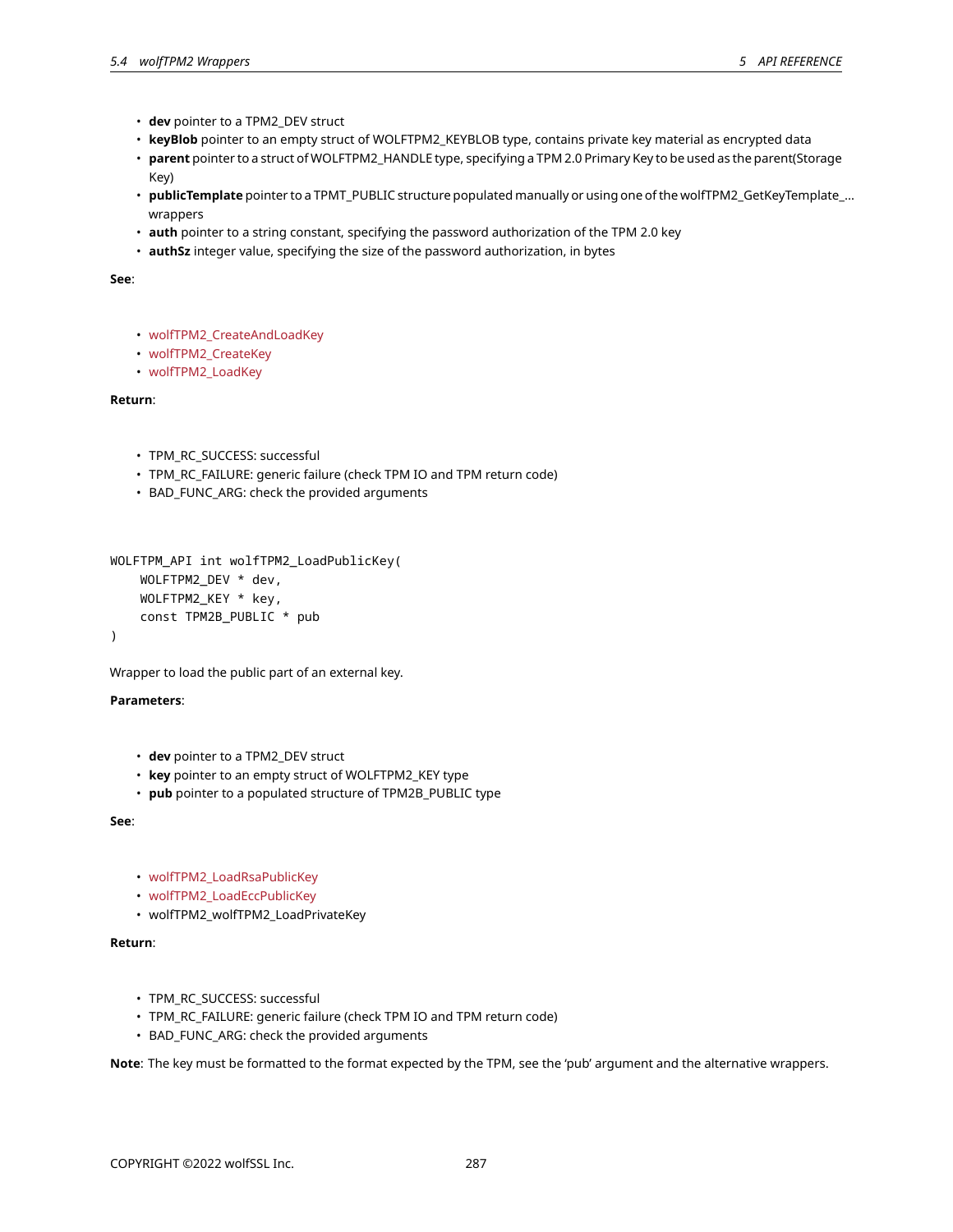```
WOLFTPM_API int wolfTPM2_LoadPrivateKey(
    WOLFTPM2_DEV * dev,
    const WOLFTPM2_KEY * parentKey,
    WOLFTPM2_KEY * key,
    const TPM2B_PUBLIC * pub,
    TPM2B_SENSITIVE * sens
)
```
Single function to import an external private key and load it into the TPM in one step.

## **Parameters**:

- **dev** pointer to a TPM2\_DEV struct
- **parentKey** pointer to a struct of WOLFTPM2\_HANDLE type (can be NULL for external keys)
- **key** pointer to an empty struct of WOLFTPM2\_KEY type
- **pub** pointer to a populated structure of TPM2B\_PUBLIC type
- **sens** pointer to a populated structure of TPM2B\_SENSITIVE type

**See**:

- wolfTPM2\_CreateKey
- wolfTPM2\_GetKeyTemplate\_RSA
- wolfTPM2\_GetKeyTemplate\_ECC

# **Return**:

- TPM\_RC\_SUCCESS: successful
- TPM\_RC\_FAILURE: generic failure (check TPM IO and TPM return code)
- BAD\_FUNC\_ARG: check the provided arguments

**Note**: The private key material needs to be prepared in a format that the TPM expects, see the 'sens' argument

```
WOLFTPM_API int wolfTPM2_ImportPrivateKey(
    WOLFTPM2_DEV * dev,
    const WOLFTPM2_KEY * parentKey,
    WOLFTPM2_KEYBLOB * keyBlob,
    const TPM2B_PUBLIC * pub,
    TPM2B_SENSITIVE * sens
)
```
Single function to import an external private key and load it into the TPM in one step.

- **dev** pointer to a TPM2\_DEV struct
- **parentKey** pointer to a struct of WOLFTPM2\_HANDLE type (can be NULL for external keys)
- **keyBlob** pointer to an empty struct of WOLFTPM2\_KEYBLOB type
- **pub** pointer to a populated structure of TPM2B\_PUBLIC type
- **sens** pointer to a populated structure of TPM2B\_SENSITIVE type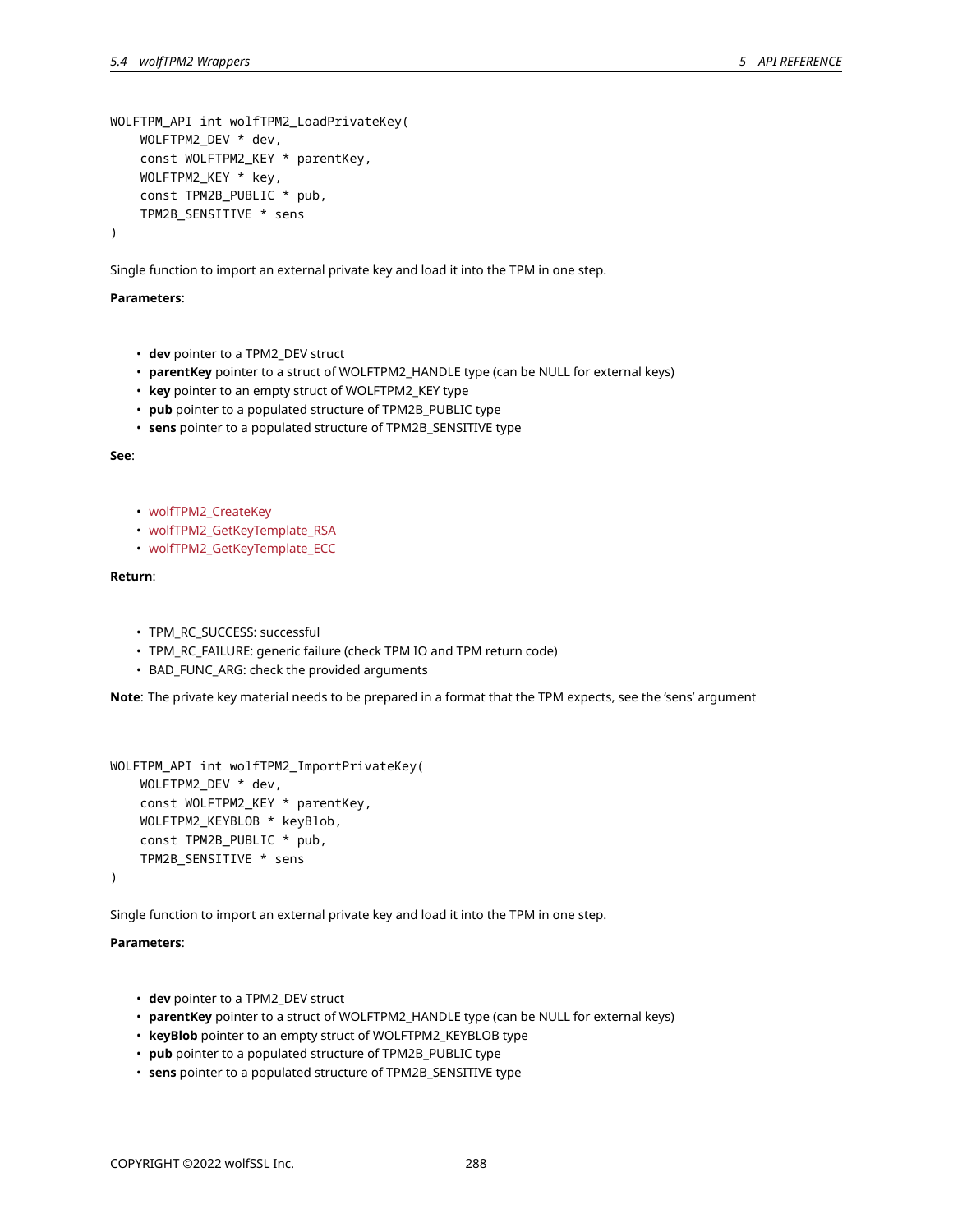## **See**:

```
• wolfTPM2_ImportRsaPrivateKey
```
• wolfTPM2\_ImportEccPrivateKey

# **Return**:

- TPM\_RC\_SUCCESS: successful
- TPM\_RC\_FAILURE: generic failure (check TPM IO and TPM return code)
- BAD\_FUNC\_ARG: check the provided arguments

**Note**: The primary key material needs to be prepared in a format that the TPM expects, see the 'sens' argument

```
WOLFTPM_API int wolfTPM2_LoadRsaPublicKey(
    WOLFTPM2_DEV * dev,
    WOLFTPM2_KEY * key,
    const byte * rsaPub,
    word32 rsaPubSz,
    word32 exponent
)
```
Helper function to import the public part of an external RSA key.

# **Parameters**:

# • **dev** pointer to a TPM2\_DEV struct

- **key** pointer to an empty struct of WOLFTPM2\_KEY type
- **rsaPub** pointer to a byte buffer containing the public key material
- **rsaPubSz** integer value of word32 type, specifying the buffer size
- **exponent** integer value of word32 type, specifying the RSA exponent

## **See**:

- wolfTPM2\_LoadRsaPublicKey\_ex
- wolfTPM2\_LoadPublicKey
- wolfTPM2\_LoadEccPublicKey
- wolfTPM2\_ReadPublicKey

# **Return**:

- TPM\_RC\_SUCCESS: successful
- TPM\_RC\_FAILURE: generic failure (check TPM IO and TPM return code)
- BAD\_FUNC\_ARG: check the provided arguments

**Note**: Recommended for use, because it does not require TPM format of the public part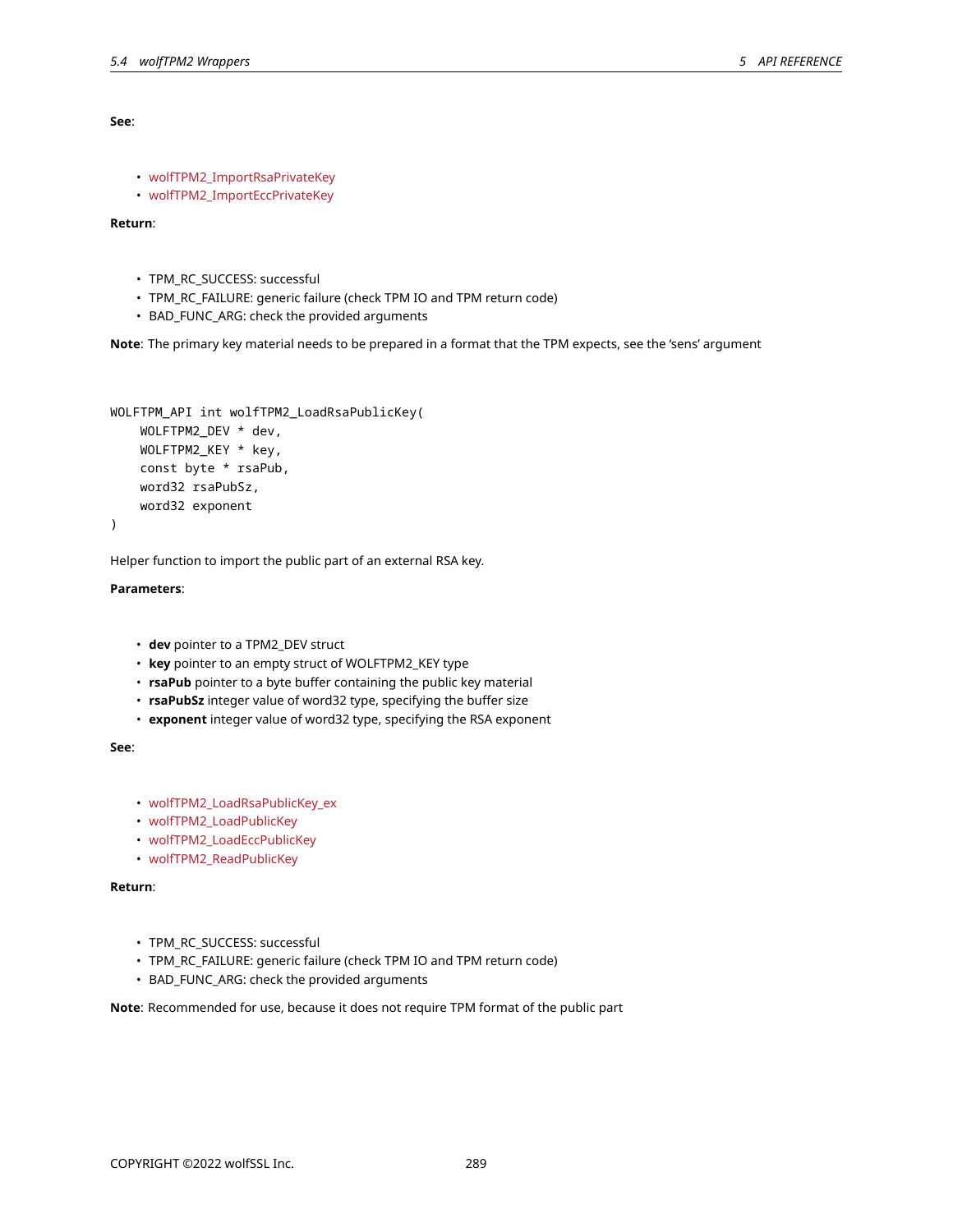WOLFTPM\_API int wolfTPM2\_LoadRsaPublicKey\_ex( WOLFTPM2\_DEV \* dev, WOLFTPM2\_KEY \* key, const byte \* rsaPub, word32 rsaPubSz, word32 exponent, TPMI\_ALG\_RSA\_SCHEME scheme, TPMI\_ALG\_HASH hashAlg

```
)
```
Advanced helper function to import the public part of an external RSA key.

## **Parameters**:

- **dev** pointer to a TPM2\_DEV struct
- **key** pointer to an empty struct of WOLFTPM2\_KEY type
- **rsaPub** pointer to a byte buffer containing the public key material
- **rsaPubSz** integer value of word32 type, specifying the buffer size
- **exponent** integer value of word32 type, specifying the RSA exponent
- **scheme** value of TPMI\_ALG\_RSA\_SCHEME type, specifying the RSA scheme
- **hashAlg** value of TPMI\_ALG\_HASH type, specifying the TPM hashing algorithm

#### **See**:

- wolfTPM2\_LoadRsaPublicKey
- wolfTPM2\_LoadPublicKey
- wolfTPM2\_LoadEccPublicKey
- wolfTPM2\_ReadPublicKey

# **Return**:

- TPM\_RC\_SUCCESS: successful
- TPM\_RC\_FAILURE: generic failure (check TPM IO and TPM return code)
- BAD\_FUNC\_ARG: check the provided arguments

**Note**: Allows the developer to specify TPM hashing algorithm and RSA scheme

```
WOLFTPM_API int wolfTPM2_ImportRsaPrivateKey(
    WOLFTPM2_DEV * dev,
    const WOLFTPM2_KEY * parentKey,
    WOLFTPM2_KEYBLOB * keyBlob,
    const byte * rsaPub,
    word32 rsaPubSz,
    word32 exponent,
    const byte * rsaPriv,
    word32 rsaPrivSz,
    TPMI_ALG_RSA_SCHEME scheme,
    TPMI_ALG_HASH hashAlg
)
```
Import an external RSA private key.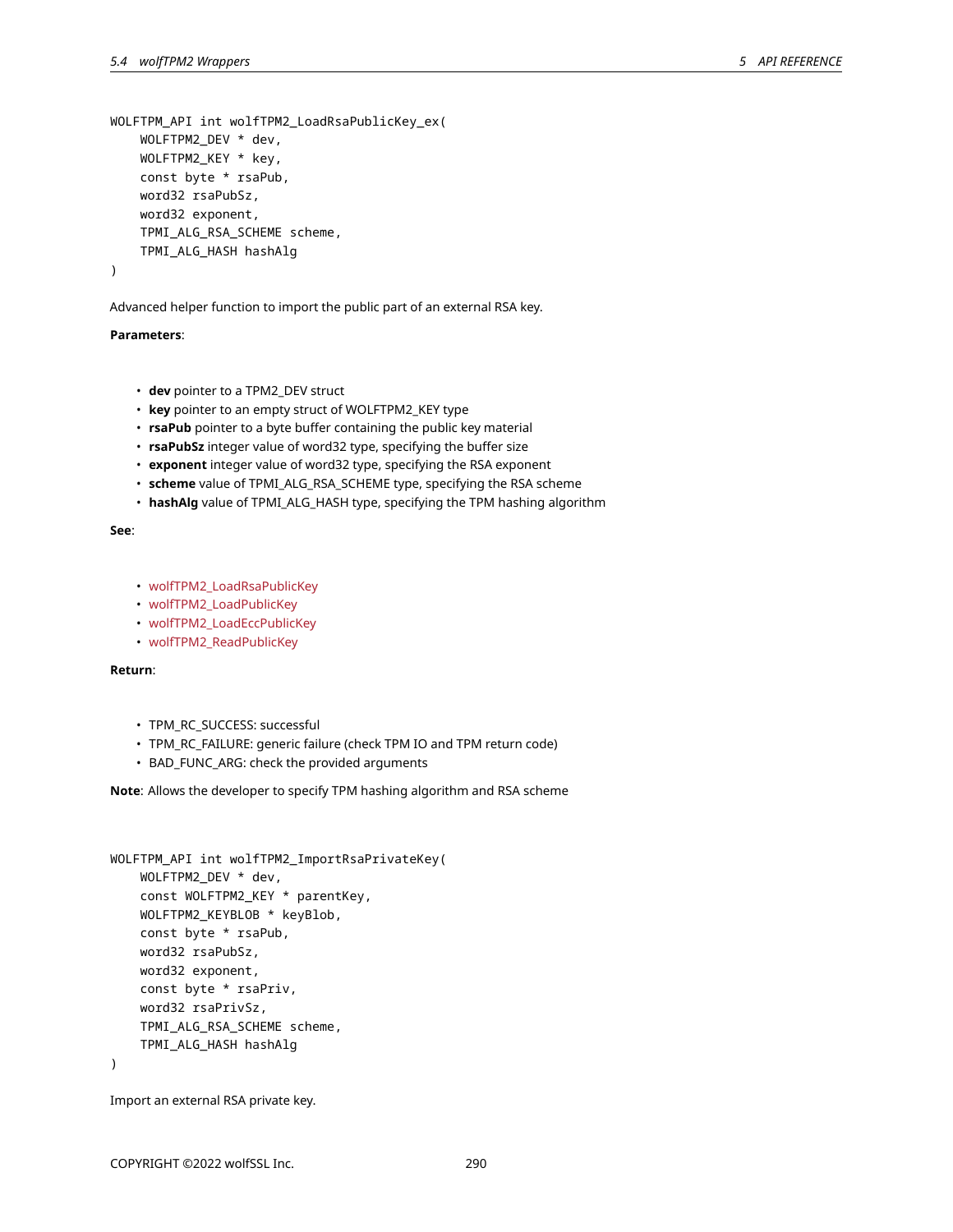# **Parameters**:

- **dev** pointer to a TPM2\_DEV struct
- **parentKey** pointer to a struct of WOLFTPM2\_HANDLE type (can be NULL for external keys and the key will be imported under the OWNER hierarchy)
- **keyBlob** pointer to an empty struct of WOLFTPM2\_KEYBLOB type
- **rsaPub** pointer to a byte buffer, containing the public part of the RSA key
- **rsaPubSz** integer value of word32 type, specifying the public part buffer size
- **exponent** integer value of word32 type, specifying the RSA exponent
- **rsaPriv** pointer to a byte buffer, containing the private material of the RSA key
- **rsaPrivSz** integer value of word32 type, specifying the private material buffer size
- **scheme** value of TPMI\_ALG\_RSA\_SCHEME type, specifying the RSA scheme
- **hashAlg** integer value of TPMI\_ALG\_HASH type, specifying a supported TPM 2.0 hash algorithm

## **See**:

- wolfTPM2\_LoadRsaPrivateKey
- wolfTPM2\_LoadRsaPrivateKey\_ex
- wolfTPM2\_LoadPrivateKey

## **Return**:

- TPM\_RC\_SUCCESS: successful
- TPM\_RC\_FAILURE: generic failure (check TPM IO and TPM return code)
- BAD\_FUNC\_ARG: check the provided arguments
- BUFFER\_E: arguments size is larger than what the TPM buffers allow

```
WOLFTPM_API int wolfTPM2_LoadRsaPrivateKey(
    WOLFTPM2_DEV * dev,
    const WOLFTPM2_KEY * parentKey,
    WOLFTPM2_KEY * key,
    const byte * rsaPub,
    word32 rsaPubSz,
    word32 exponent,
    const byte * rsaPriv,
    word32 rsaPrivSz
)
```
Helper function to import and load an external RSA private key in one step.

- **dev** pointer to a TPM2\_DEV struct
- **parentKey** pointer to a struct of WOLFTPM2\_HANDLE type (can be NULL for external keys and the key will be imported under the OWNER hierarchy)
- **key** pointer to an empty struct of WOLFTPM2\_KEY type
- **rsaPub** pointer to a byte buffer, containing the public part of the RSA key
- **rsaPubSz** integer value of word32 type, specifying the public part buffer size
- **exponent** integer value of word32 type, specifying the RSA exponent
- **rsaPriv** pointer to a byte buffer, containing the private material of the RSA key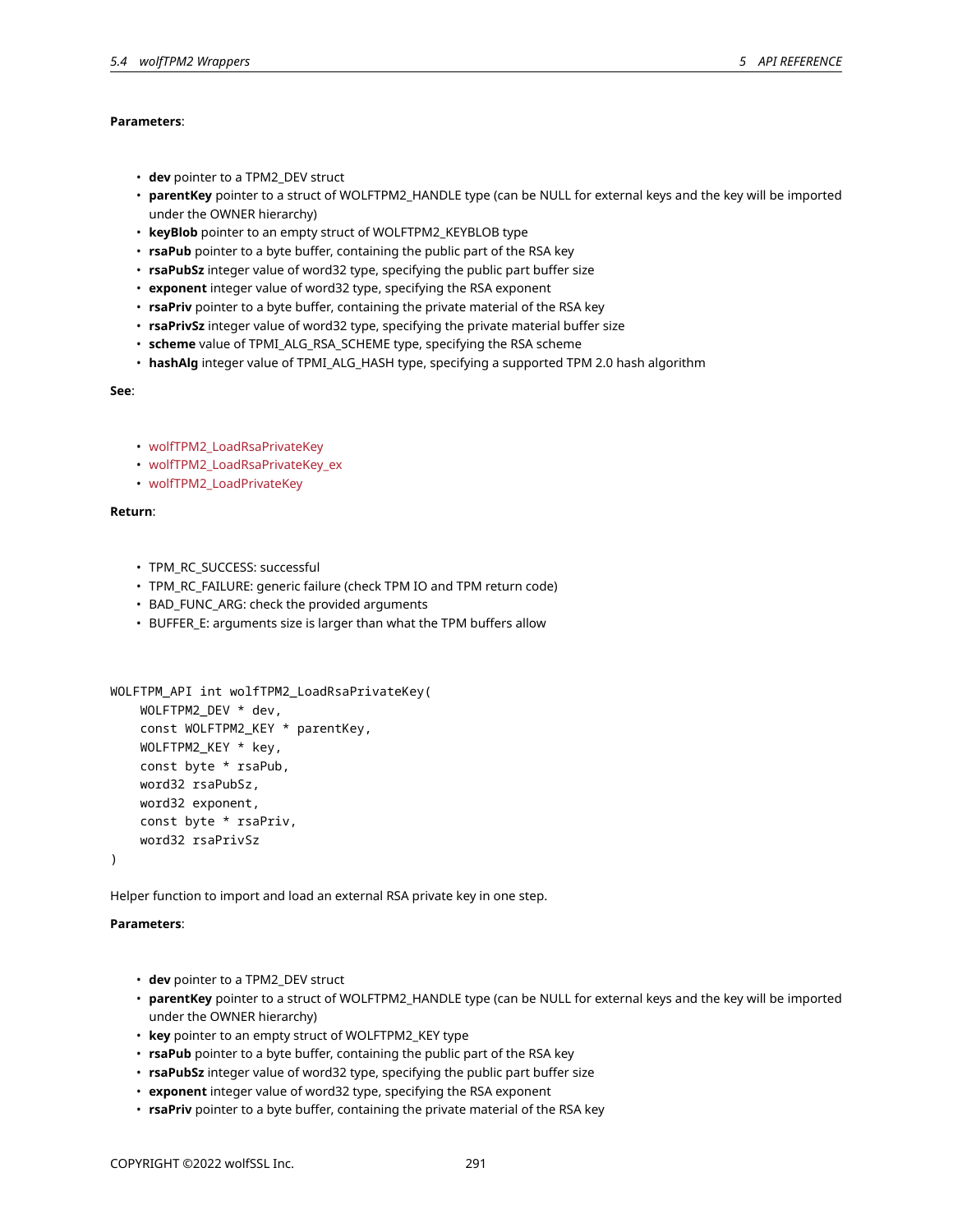• **rsaPrivSz** integer value of word32 type, specifying the private material buffer size

# **See**:

- wolfTPM2\_ImportRsaPrivateKey
- wolfTPM2\_LoadRsaPrivateKey\_ex
- wolfTPM2\_LoadPrivateKey

# **Return**:

- TPM\_RC\_SUCCESS: successful
- TPM\_RC\_FAILURE: generic failure (check TPM IO and TPM return code)
- BAD\_FUNC\_ARG: check the provided arguments

```
WOLFTPM API int wolfTPM2 LoadRsaPrivateKey ex(
    WOLFTPM2_DEV * dev,
    const WOLFTPM2_KEY * parentKey,
    WOLFTPM2_KEY * key,
    const byte * rsaPub,
    word32 rsaPubSz,
    word32 exponent,
    const byte * rsaPriv,
    word32 rsaPrivSz,
    TPMI_ALG_RSA_SCHEME scheme,
    TPMI_ALG_HASH hashAlg
)
```
Advanced helper function to import and load an external RSA private key in one step.

# **Parameters**:

- **dev** pointer to a TPM2\_DEV struct
- **parentKey** pointer to a struct of WOLFTPM2\_HANDLE type (can be NULL for external keys and the key will be imported under the OWNER hierarchy)
- **key** pointer to an empty struct of WOLFTPM2\_KEY type
- **rsaPub** pointer to a byte buffer, containing the public part of the RSA key
- **rsaPubSz** integer value of word32 type, specifying the public part buffer size
- **exponent** integer value of word32 type, specifying the RSA exponent
- **rsaPriv** pointer to a byte buffer, containing the private material of the RSA key
- **rsaPrivSz** integer value of word32 type, specifying the private material buffer size
- **scheme** value of TPMI\_ALG\_RSA\_SCHEME type, specifying the RSA scheme
- **hashAlg** value of TPMI\_ALG\_HASH type, specifying the TPM hashing algorithm

**See**:

- wolfTPM2\_LoadRsaPrivateKey
- wolfTPM2\_LoadPrivateKey
- wolfTPM2\_ImportRsaPrivateKey
- wolfTPM2\_LoadEccPrivateKey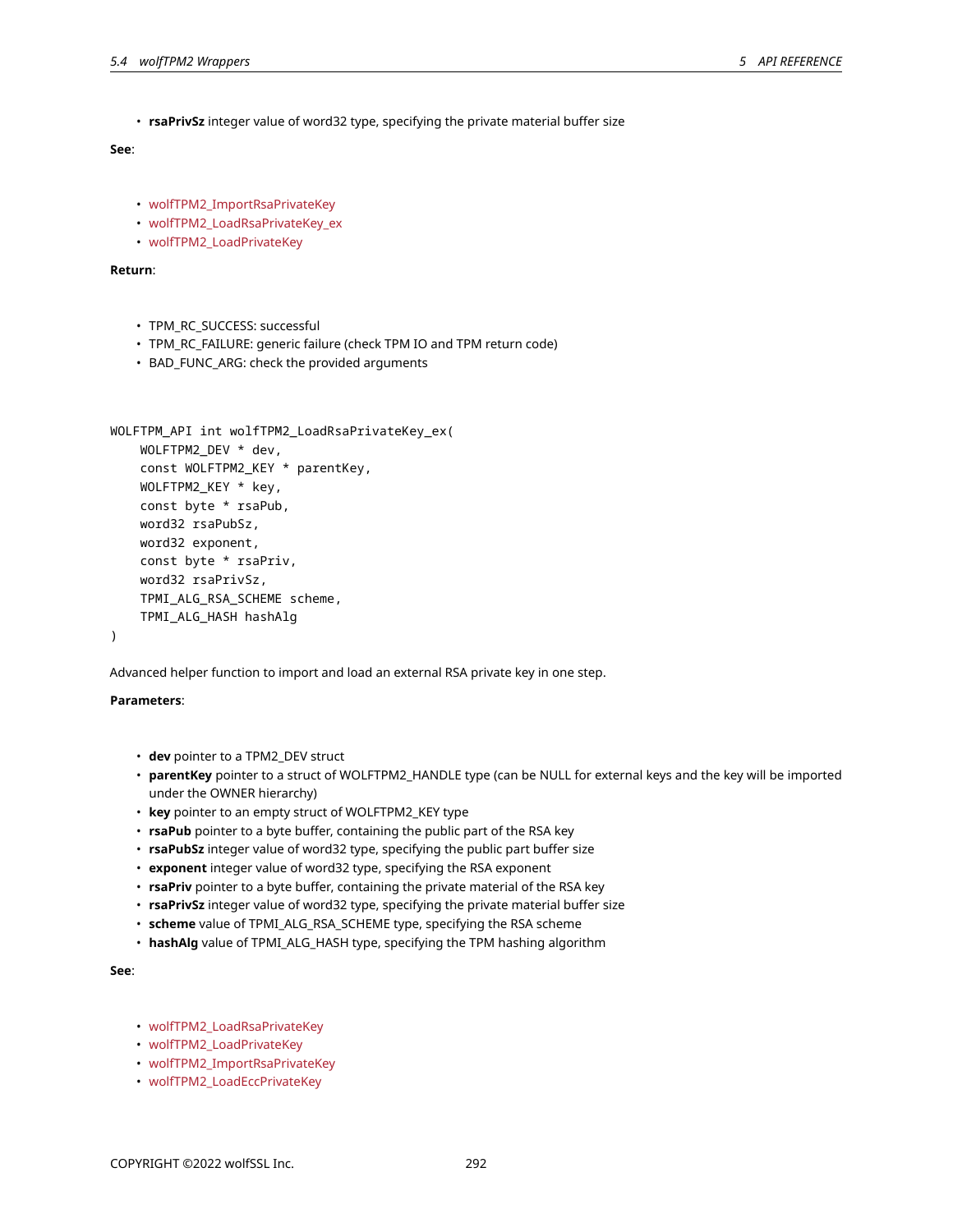## **Return**:

```
• TPM_RC_SUCCESS: successful
```
- TPM\_RC\_FAILURE: generic failure (check TPM IO and TPM return code)
- BAD\_FUNC\_ARG: check the provided arguments

```
WOLFTPM_API int wolfTPM2_LoadEccPublicKey(
    WOLFTPM2_DEV * dev,
    WOLFTPM2_KEY * key,
    int curveId,
    const byte * eccPubX,
    word32 eccPubXSz,
    const byte * eccPubY,
    word32 eccPubYSz
```

```
)
```
Helper function to import the public part of an external ECC key.

## **Parameters**:

- **dev** pointer to a TPM2\_DEV struct
- **key** pointer to an empty struct of WOLFTPM2\_KEY type
- **curveId** integer value, one of the accepted TPM\_ECC\_CURVE values
- **eccPubX** pointer to a byte buffer containing the public material of point X
- **eccPubXSz** integer value of word32 type, specifying the point X buffer size
- **eccPubY** pointer to a byte buffer containing the public material of point Y
- **eccPubYSz** integer value of word32 type, specifying the point Y buffer size

**See**:

- wolfTPM2\_LoadPublicKey
- wolfTPM2\_LoadRsaPublicKey
- wolfTPM2\_ReadPublicKey
- wolfTPM2\_LoadEccPrivateKey

# **Return**:

- TPM\_RC\_SUCCESS: successful
- TPM\_RC\_FAILURE: generic failure (check TPM IO and TPM return code)
- BAD\_FUNC\_ARG: check the provided arguments

**Note**: Recommended for use, because it does not require TPM format of the public part

```
WOLFTPM_API int wolfTPM2_ImportEccPrivateKey(
    WOLFTPM2_DEV * dev,
    const WOLFTPM2_KEY * parentKey,
    WOLFTPM2_KEYBLOB * keyBlob,
    int curveId,
    const byte * eccPubX,
```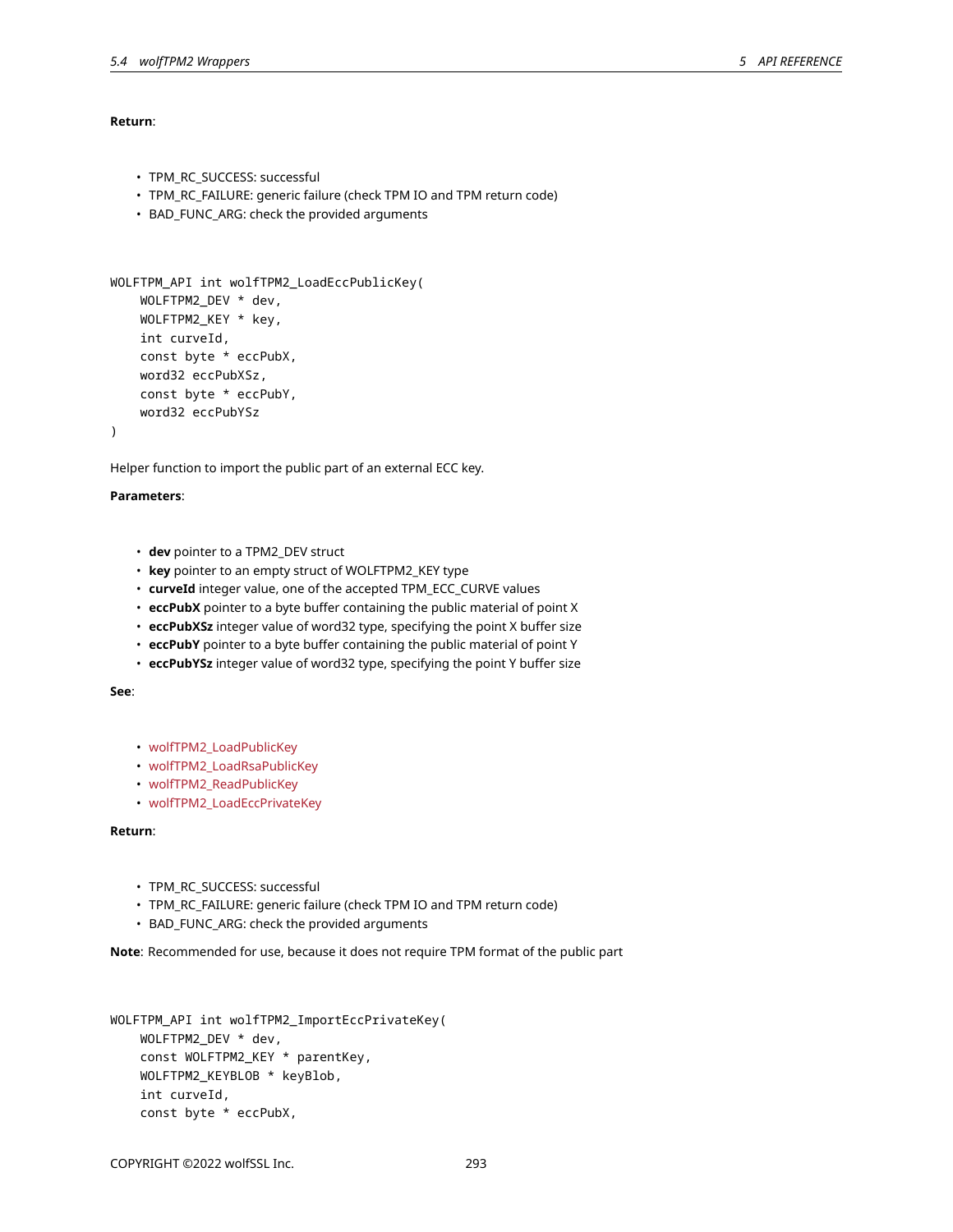```
word32 eccPubXSz,
const byte * eccPubY,
word32 eccPubYSz,
const byte * eccPriv,
word32 eccPrivSz
```
Helper function to import the private material of an external ECC key.

## **Parameters**:

)

- **dev** pointer to a TPM2\_DEV struct
- **parentKey** pointer to a struct of WOLFTPM2\_HANDLE type (can be NULL for external keys and the key will be imported under the OWNER hierarchy)
- **keyBlob** pointer to an empty struct of WOLFTPM2\_KEYBLOB type
- **curveId** integer value, one of the accepted TPM\_ECC\_CURVE values
- **eccPubX** pointer to a byte buffer containing the public material of point X
- **eccPubXSz** integer value of word32 type, specifying the point X buffer size
- **eccPubY** pointer to a byte buffer containing the public material of point Y
- **eccPubYSz** integer value of word32 type, specifying the point Y buffer size
- **eccPriv** pointer to a byte buffer containing the private material
- **eccPrivSz** integer value of word32 type, specifying the private material size

## **See**:

- wolfTPM2\_LoadEccPrivateKey
- wolfTPM2\_LoadEccPrivateKey\_ex
- wolfTPM2\_LoadPrivateKey

# **Return**:

- TPM\_RC\_SUCCESS: successful
- TPM\_RC\_FAILURE: generic failure (check TPM IO and TPM return code)
- BAD\_FUNC\_ARG: check the provided arguments

```
WOLFTPM_API int wolfTPM2_LoadEccPrivateKey(
    WOLFTPM2_DEV * dev,
    const WOLFTPM2_KEY * parentKey,
    WOLFTPM2_KEY * key,
    int curveId,
    const byte * eccPubX,
    word32 eccPubXSz,
    const byte * eccPubY,
    word32 eccPubYSz,
    const byte * eccPriv,
    word32 eccPrivSz
```
)

Helper function to import and load an external ECC private key in one step.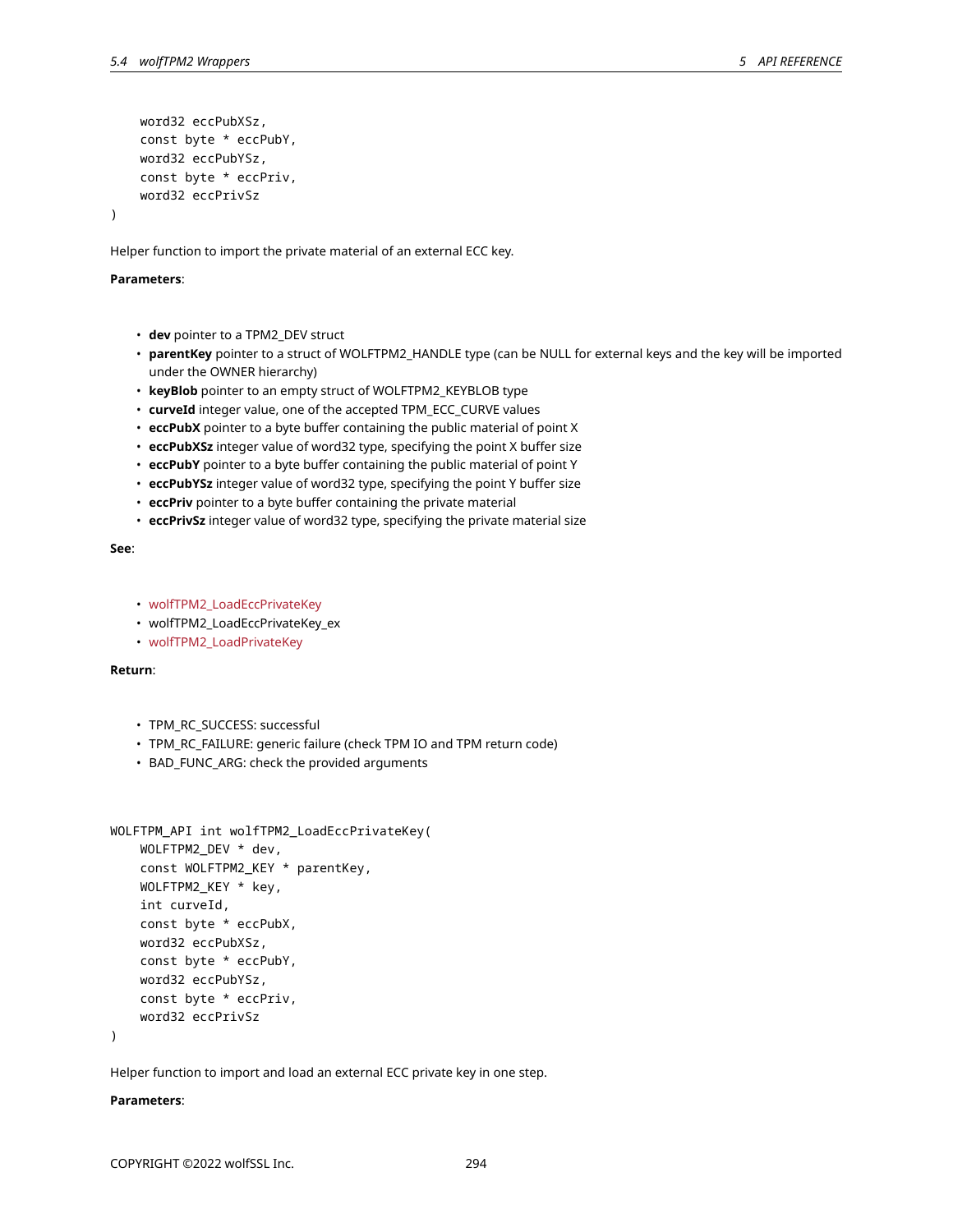- 
- **dev** pointer to a TPM2\_DEV struct
- **parentKey** pointer to a struct of WOLFTPM2\_HANDLE type (can be NULL for external keys and the key will be imported under the OWNER hierarchy)
- **key** pointer to an empty struct of WOLFTPM2\_KEY type
- **curveId** integer value, one of the accepted TPM\_ECC\_CURVE values
- **eccPubX** pointer to a byte buffer containing the public material of point X
- **eccPubXSz** integer value of word32 type, specifying the point X buffer size
- **eccPubY** pointer to a byte buffer containing the public material of point Y
- **eccPubYSz** integer value of word32 type, specifying the point Y buffer size
- **eccPriv** pointer to a byte buffer containing the private material
- **eccPrivSz** integer value of word32 type, specifying the private material size

## **See**:

- wolfTPM2\_ImportEccPrivateKey
- wolfTPM2\_LoadEccPublicKey
- wolfTPM2\_LoadPrivateKey

# **Return**:

- TPM\_RC\_SUCCESS: successful
- TPM\_RC\_FAILURE: generic failure (check TPM IO and TPM return code)
- BAD\_FUNC\_ARG: check the provided arguments

```
WOLFTPM_API int wolfTPM2_ReadPublicKey(
    WOLFTPM2_DEV * dev,
    WOLFTPM2_KEY * key,
    const TPM_HANDLE handle
```
)

Helper function to receive the public part of a loaded TPM object using its handle.

# **Parameters**:

- **dev** pointer to a TPM2\_DEV struct
- **key** pointer to an empty struct of WOLFTPM2\_KEY type
- **handle** integer value of TPM\_HANDLE type, specifying handle of a loaded TPM object

## **See**:

- wolfTPM2\_LoadRsaPublicKey
- wolfTPM2\_LoadEccPublicKey
- wolfTPM2\_LoadPublicKey

- TPM\_RC\_SUCCESS: successful
- TPM\_RC\_FAILURE: generic failure (check TPM IO and TPM return code)
- BAD\_FUNC\_ARG: check the provided arguments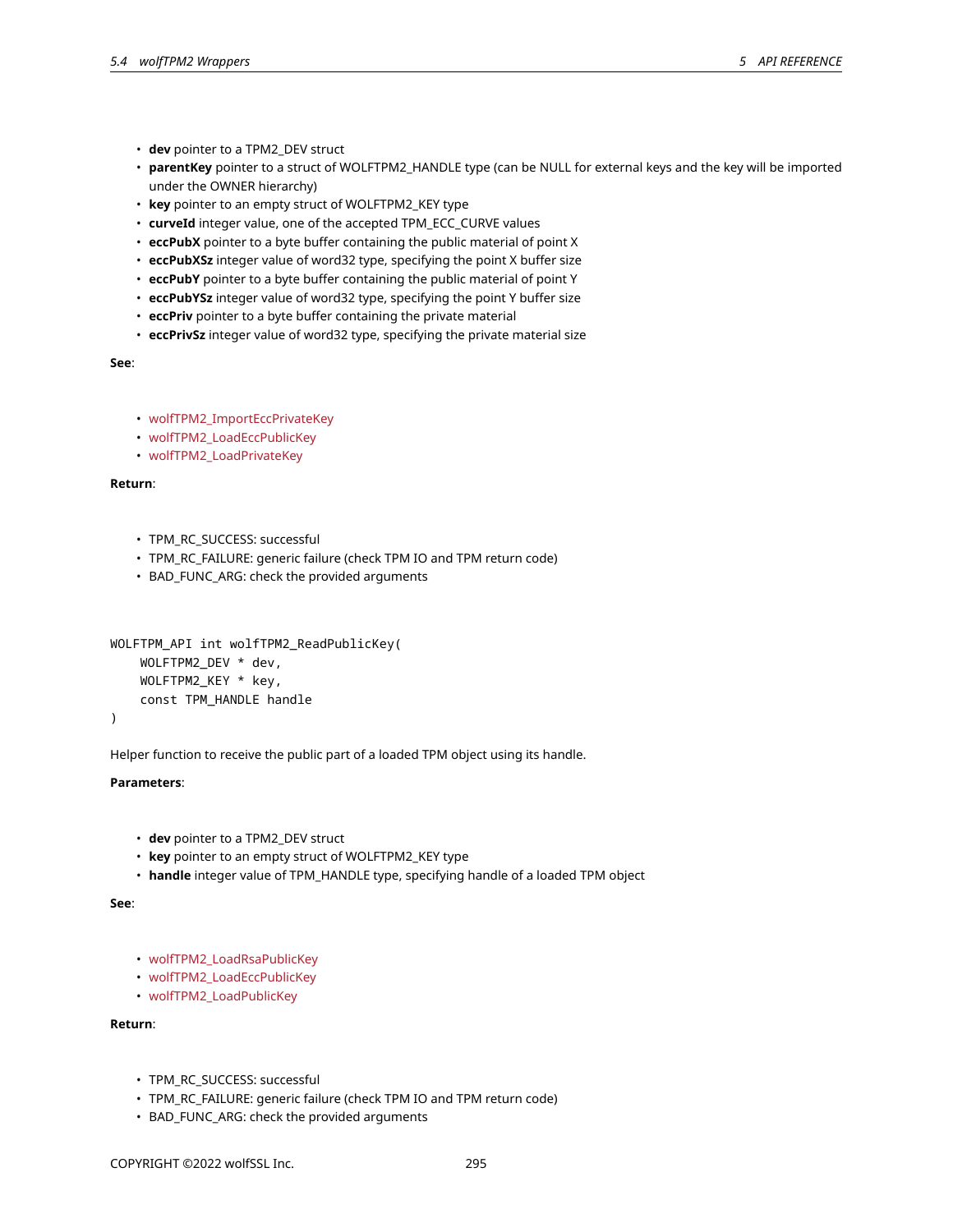**Note**: The public part of a TPM symmetric keys contains just TPM meta data

```
WOLFTPM_API int wolfTPM2_CreateKeySeal(
   WOLFTPM2_DEV * dev,
   WOLFTPM2_KEYBLOB * keyBlob,
    WOLFTPM2_HANDLE * parent,
    TPMT_PUBLIC * publicTemplate,
    const byte * auth,
    int authSz,
    const byte * sealData,
    int sealSize
)
```
Using this wrapper a secret can be sealed inside a TPM 2.0 Key.

## **Parameters**:

- **dev** pointer to a TPM2\_DEV struct
- **keyBlob** pointer to an empty struct of WOLFTPM2\_KEYBLOB type
- **parent** pointer to a struct of WOLFTPM2\_HANDLE type, specifying the a 2.0 Primary Key to be used as the parent(Storage Key)
- **publicTemplate** pointer to a TPMT\_PUBLIC structure populated using one of the wolfTPM2\_GetKeyTemplate\_KeySeal
- **auth** pointer to a string constant, specifying the password authorization for the TPM 2.0 Key
- **authSz** integer value, specifying the size of the password authorization, in bytes
- **sealData** pointer to a byte buffer, containing the secret(user data) to be sealed
- **sealSize** integer value, specifying the size of the seal buffer, in bytes

## **See**:

- wolfTPM2\_GetKeyTemplate\_KeySeal
- TPM2\_Unseal
- wolfTPM2\_CreatePrimary

## **Return**:

- TPM\_RC\_SUCCESS: successful
- TPM\_RC\_FAILURE: generic failure (check TPM IO and TPM return code)
- BAD\_FUNC\_ARG: check the provided arguments

**Note**: The secret size can not be larger than 128 bytes

```
WOLFTPM_API int wolfTPM2_ComputeName(
    const TPM2B_PUBLIC * pub,
    TPM2B_NAME * out
)
```
Helper function to generate a hash of the public area of an object in the format expected by the TPM.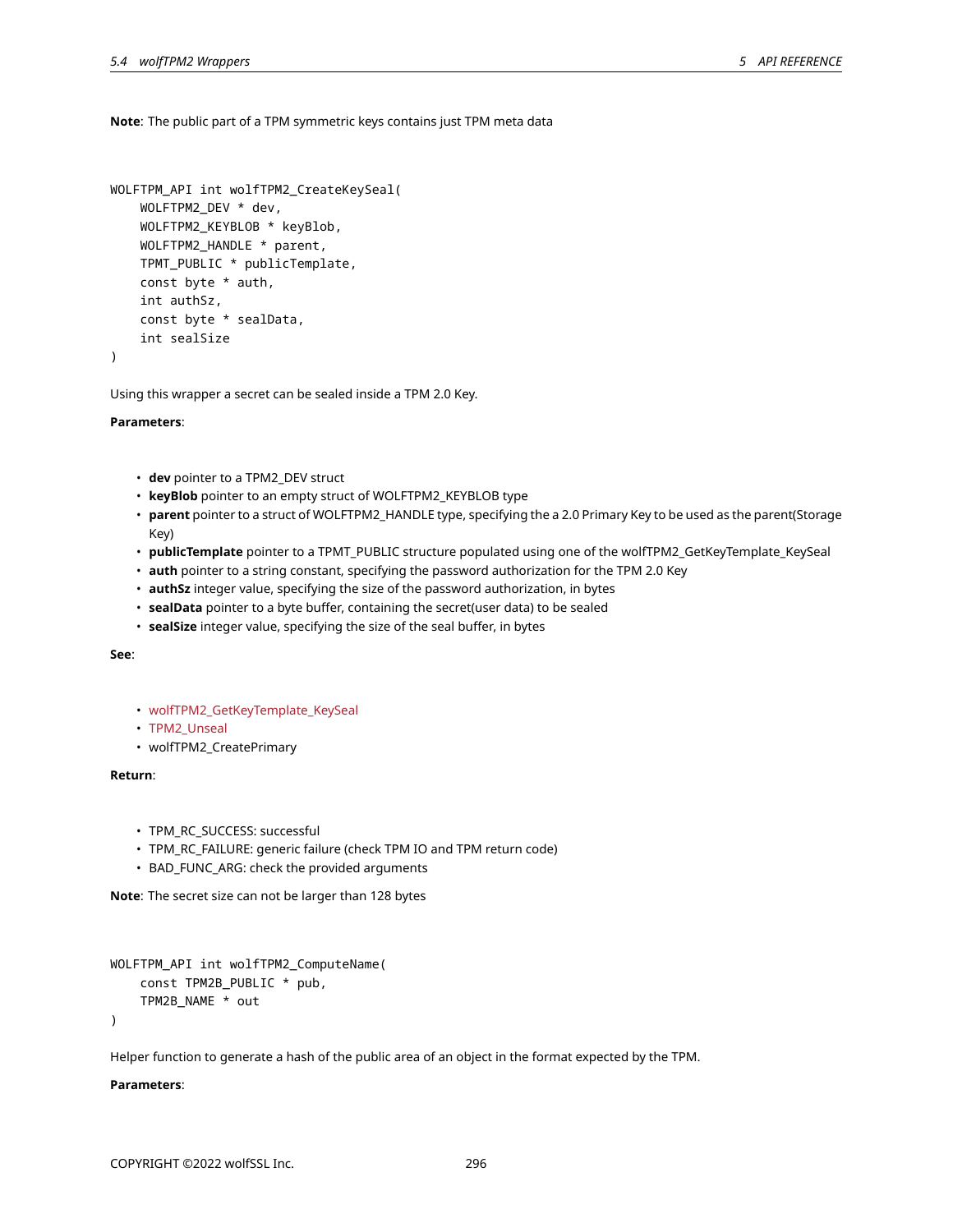- **pub** pointer to a populated structure of TPM2B\_PUBLIC type, containing the public area of a TPM object
- **out** pointer to an empty struct of TPM2B\_NAME type, to store the computed name

**See**: wolfTPM2\_ImportPrivateKey

**Return**:

- TPM\_RC\_SUCCESS: successful
- TPM\_RC\_FAILURE: generic failure (check TPM IO and TPM return code)
- BAD\_FUNC\_ARG: check the provided arguments

**Note**: Computed TPM name includes hash of the TPM\_ALG\_ID and the public are of the object

```
WOLFTPM_API int wolfTPM2_SensitiveToPrivate(
    TPM2B_SENSITIVE * sens,
    TPM2B_PRIVATE * priv,
    TPMI_ALG_HASH nameAlg,
    TPM2B_NAME * name,
    const WOLFTPM2_KEY * parentKey,
    TPMT_SYM_DEF_OBJECT * sym,
    TPM2B_ENCRYPTED_SECRET * symSeed
```

```
)
```
Helper function to convert TPM2B\_SENSITIVE.

**Parameters**:

- **sens** pointer to a correctly populated structure of TPM2B\_SENSITIVE type
- **priv** pointer to an empty struct of TPM2B\_PRIVATE type
- **nameAlg** integer value of TPMI\_ALG\_HASH type, specifying a valid TPM2 hashing algorithm
- **name** pointer to a TPM2B\_NAME structure
- **parentKey** pointer to a WOLFTPM2\_KEY structure, specifying a parentKey, if it exists
- **sym** pointer to a structure of TPMT\_SYM\_DEF\_OBJECT type
- **symSeed** pointer to a structure of TPM2B\_ENCRYPTED\_SECRET type

**See**: wolfTPM2\_ImportPrivateKey

**Return**:

- TPM\_RC\_SUCCESS: successful
- TPM\_RC\_FAILURE: generic failure (check TPM IO and TPM return code)
- BAD\_FUNC\_ARG: check the provided arguments

```
WOLFTPM_API int wolfTPM2_RsaKey_TpmToWolf(
    WOLFTPM2_DEV * dev,
    WOLFTPM2_KEY * tpmKey,
    RsaKey * wolfKey
)
```
Extract a RSA TPM key and convert it to a wolfcrypt key.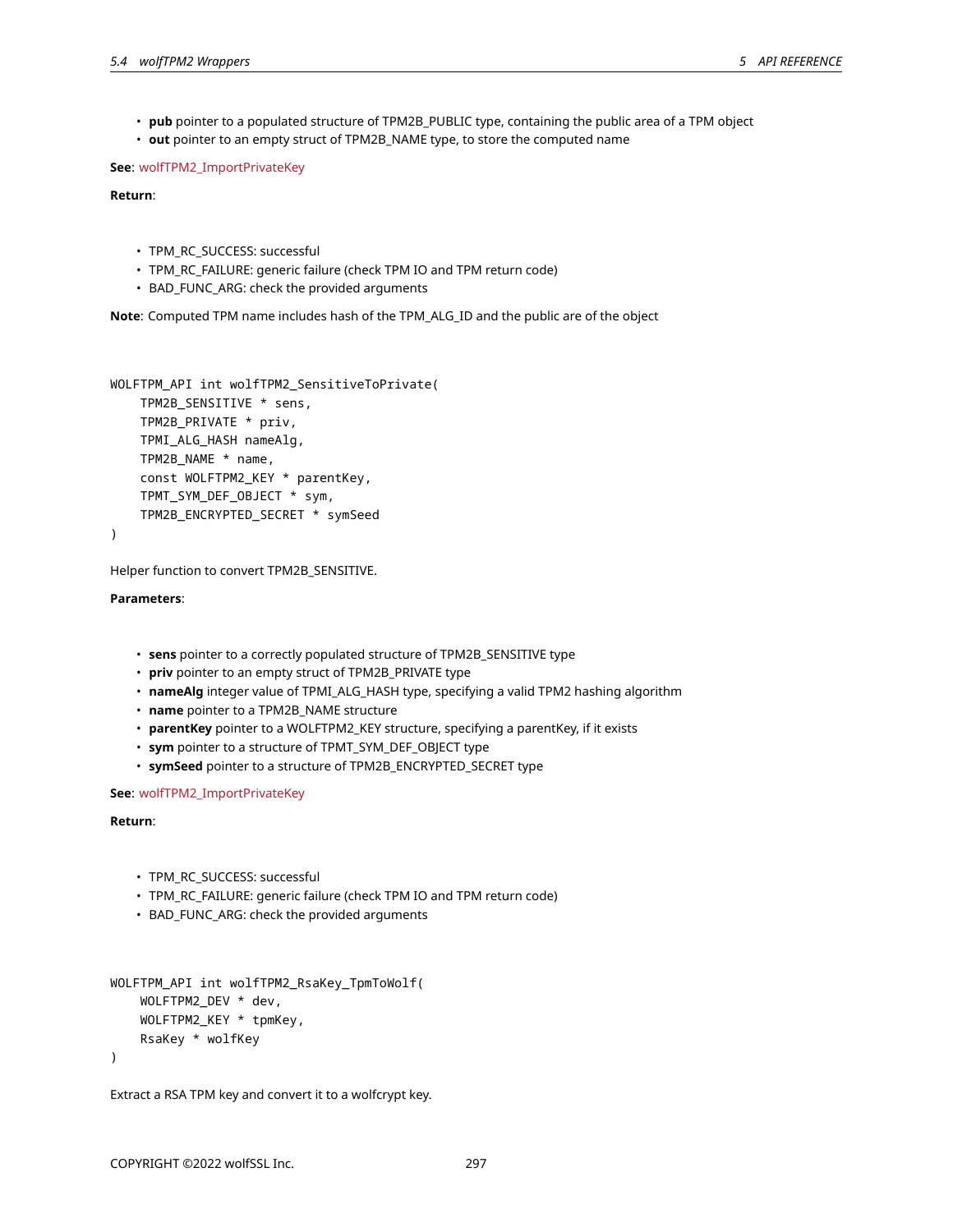- wolfTPM2\_RsaKey\_WolfToTpm
- wolfTPM2\_RsaKey\_WolfToTpm\_ex

• **dev** pointer to a TPM2\_DEV struct

# **Return**:

**See**:

- TPM\_RC\_SUCCESS: successful
- TPM\_RC\_FAILURE: generic failure (check TPM IO and TPM return code)

• **tpmKey** pointer to a struct of WOLFTPM2\_KEY type, holding a TPM key • **wolfKey** pointer to an empty struct of RsaKey type, to store the converted key

• BAD\_FUNC\_ARG: check the provided arguments

```
WOLFTPM_API int wolfTPM2_RsaKey_TpmToPemPub(
    WOLFTPM2_DEV * dev,
    WOLFTPM2_KEY * keyBlob,
    byte * pem,
    word32 * pemSz
)
```
Convert a public RSA TPM key to PEM format public key Note: pem and tempBuf must be different buffers, of equal size.

# **Parameters**:

- **dev** pointer to a TPM2\_DEV struct
- **keyBlob** pointer to a struct of WOLFTPM2\_KEY type, holding a TPM key
- **pem** pointer to an array of byte type, used as temporary storage for PEM conversation
- **pemSz** pointer to integer variable, to store the used buffer size

# **See**:

- wolfTPM2\_RsaKey\_TpmToWolf
- wolfTPM2\_RsaKey\_WolfToTpm

# **Return**:

- TPM\_RC\_SUCCESS: successful
- TPM\_RC\_FAILURE: generic failure (check TPM IO and TPM return code)
- BAD\_FUNC\_ARG: check the provided arguments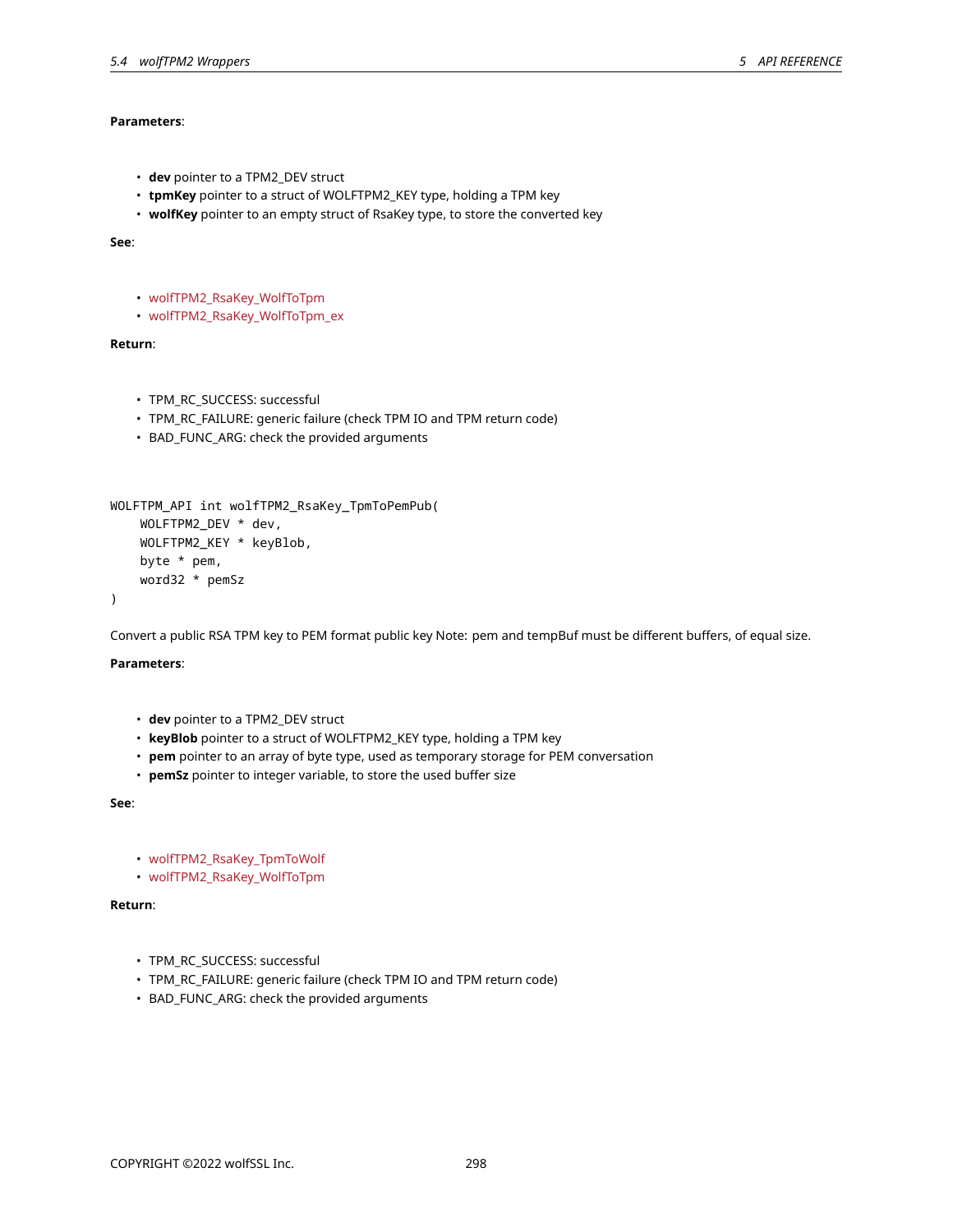```
WOLFTPM_API int wolfTPM2_RsaKey_WolfToTpm(
    WOLFTPM2_DEV * dev,
    RsaKey * wolfKey,
    WOLFTPM2_KEY * tpmKey
)
```
Import a RSA wolfcrypt key into the TPM.

# **Parameters**:

- **dev** pointer to a TPM2\_DEV struct
- **wolfKey** pointer to a struct of RsaKey type, holding a wolfcrypt key
- **tpmKey** pointer to an empty struct of WOLFTPM2\_KEY type, to hold the imported TPM key

**See**: wolfTPM2\_RsaKey\_TpmToWolf

## **Return**:

- TPM\_RC\_SUCCESS: successful
- TPM\_RC\_FAILURE: generic failure (check TPM IO and TPM return code)
- BAD\_FUNC\_ARG: check the provided arguments

**Note**: Allows the use of externally generated keys by wolfcrypt to be used with TPM 2.0

```
WOLFTPM_API int wolfTPM2_RsaKey_WolfToTpm_ex(
    WOLFTPM2_DEV * dev,
    const WOLFTPM2_KEY * parentKey,
    RsaKey * wolfKey,
    WOLFTPM2_KEY * tpmKey
)
```
Import a RSA wolfcrypt key into the TPM under a specific Primary Key or Hierarchy.

# **Parameters**:

- **dev** pointer to a TPM2\_DEV struct
- **parentKey** pointer to a WOLFTPM2\_KEY struct, pointing to a Primary Key or TPM Hierarchy
- **wolfKey** pointer to a struct of RsaKey type, holding a wolfcrypt key
- **tpmKey** pointer to an empty struct of WOLFTPM2\_KEY type, to hold the imported TPM key

# **See**:

- wolfTPM2\_RsaKey\_WolfToTpm
- wolfTPM2\_RsaKey\_TpmToWolf

- TPM\_RC\_SUCCESS: successful
- TPM\_RC\_FAILURE: generic failure (check TPM IO and TPM return code)
- BAD\_FUNC\_ARG: check the provided arguments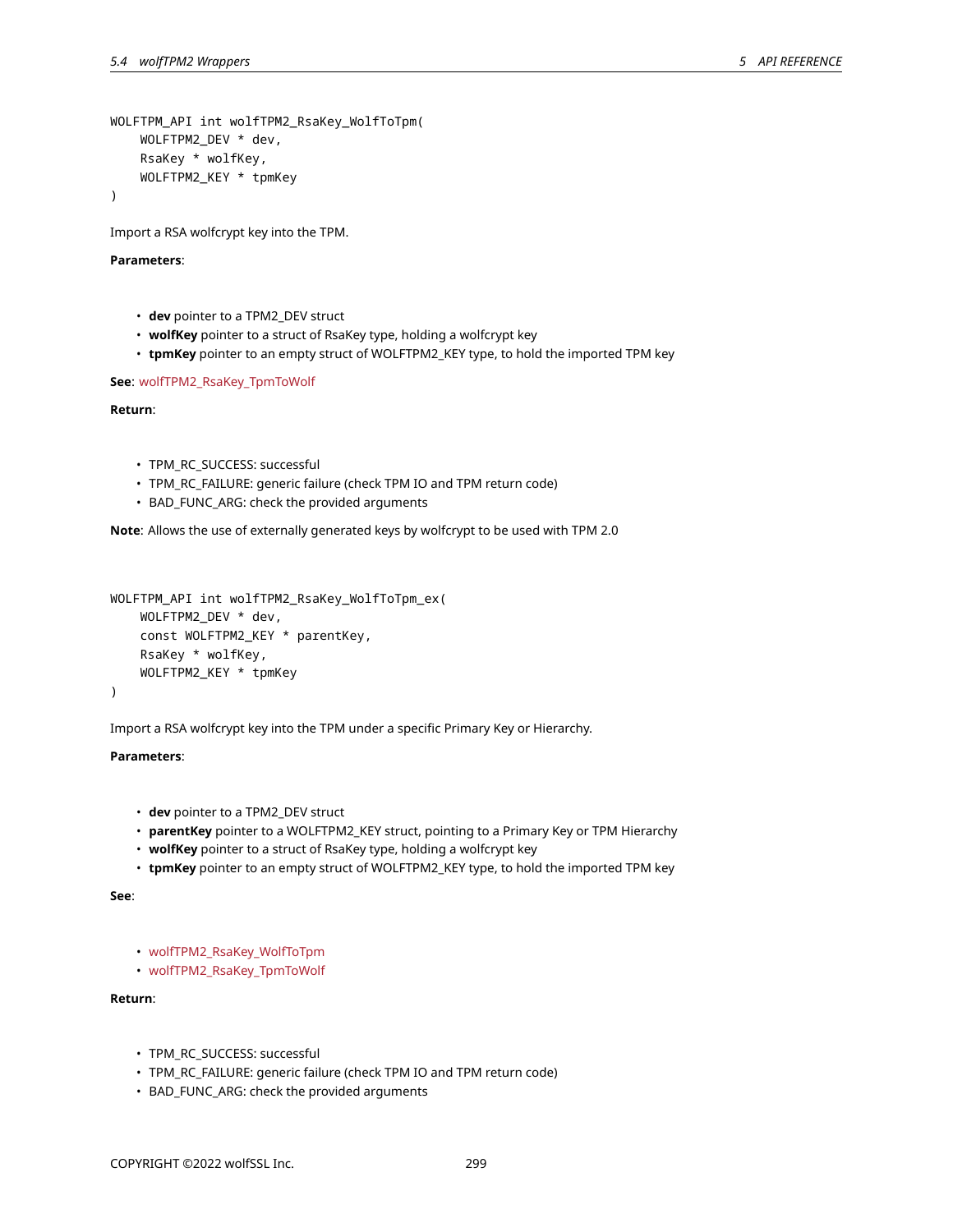**Note**: Allows the use of wolfcrypt generated keys with wolfTPM

```
WOLFTPM_API int wolfTPM2_RsaKey_PubPemToTpm(
    WOLFTPM2_DEV * dev,
    WOLFTPM2_KEY * tpmKey,
    const byte * pem,
    word32 pemSz
)
```
Import a PEM format public key from a file into the TPM.

## **Parameters**:

- **dev** pointer to a TPM2\_DEV struct
- **tpmKey** pointer to an empty struct of WOLFTPM2\_KEY type, to hold the imported TPM key
- **pem** pointer to an array of byte type, containing a PEM formatted public key material
- **pemSz** pointer to integer variable, specifying the size of PEM key data

# **See**:

- wolfTPM2\_RsaKey\_WolfToTpm
- wolfTPM2\_RsaKey\_TpmToPem
- wolfTPM2\_RsaKey\_TpmToWolf

# **Return**:

```
• TPM_RC_SUCCESS: successful
```
• TPM\_RC\_FAILURE: generic failure (check TPM IO and TPM return code)

```
WOLFTPM_API int wolfTPM2_EccKey_TpmToWolf(
   WOLFTPM2_DEV * dev,
    WOLFTPM2_KEY * tpmKey,
    ecc_key * wolfKey
)
```
Extract a ECC TPM key and convert to to a wolfcrypt key.

# **Parameters**:

- **dev** pointer to a TPM2\_DEV struct
- **tpmKey** pointer to a struct of WOLFTPM2\_KEY type, holding a TPM key
- **wolfKey** pointer to an empty struct of ecc\_key type, to store the converted key

# **See**:

- wolfTPM2\_EccKey\_WolfToTpm
- wolfTPM2\_EccKey\_WolfToTpm\_ex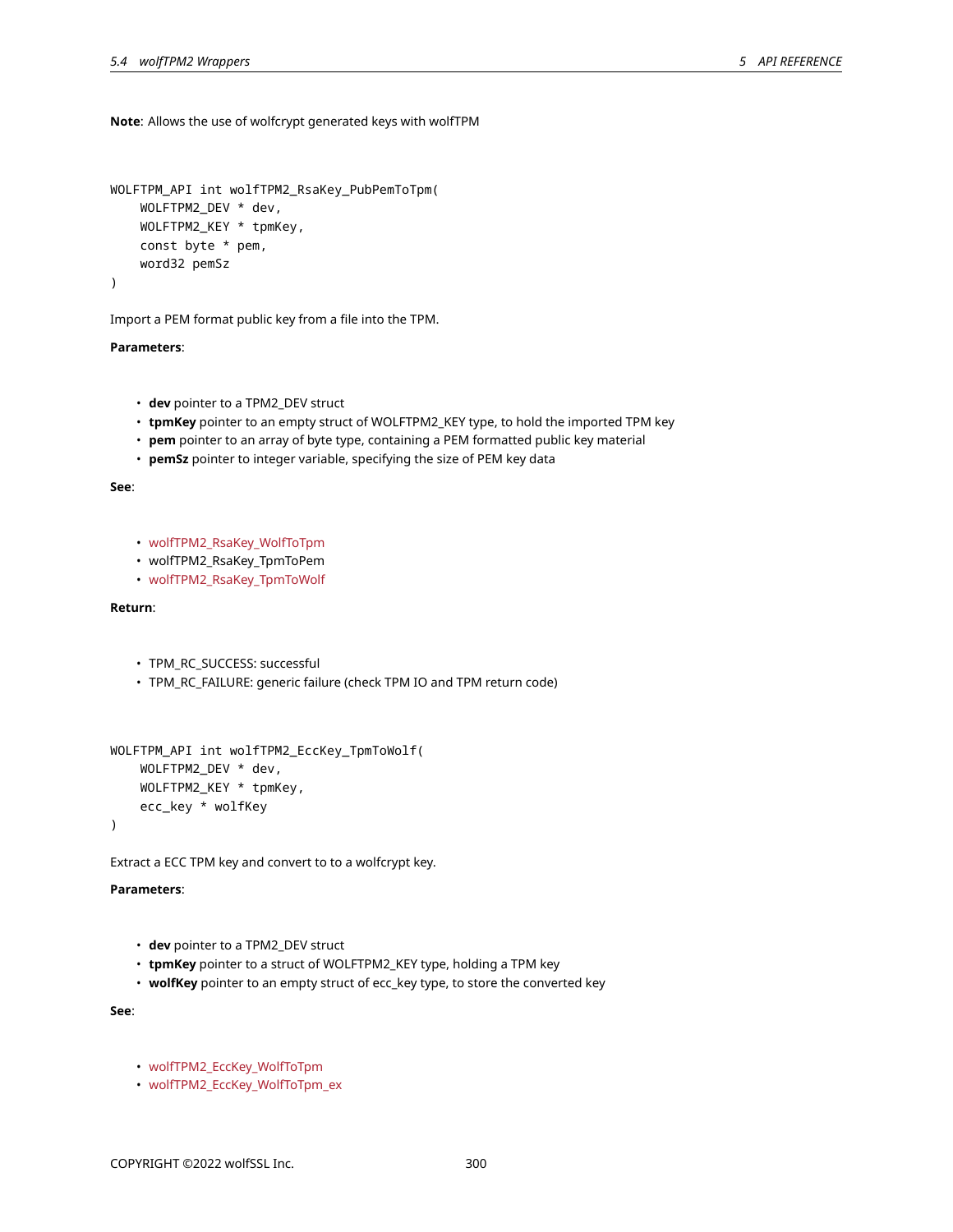# **Return**:

```
• TPM_RC_SUCCESS: successful
```
- TPM\_RC\_FAILURE: generic failure (check TPM IO and TPM return code)
- BAD\_FUNC\_ARG: check the provided arguments

```
WOLFTPM_API int wolfTPM2_EccKey_WolfToTpm(
   WOLFTPM2_DEV * dev,
    ecc_key * wolfKey,
   WOLFTPM2_KEY * tpmKey
```
)

Import a ECC wolfcrypt key into the TPM.

# **Parameters**:

- **dev** pointer to a TPM2\_DEV struct
- **wolfKey** pointer to a struct of ecc\_key type, holding a wolfcrypt key
- **tpmKey** pointer to an empty struct of WOLFTPM2\_KEY type, to hold the imported TPM key

# **See**: wolfTPM2\_EccKey\_TpmToWolf

# **Return**:

- TPM\_RC\_SUCCESS: successful
- TPM\_RC\_FAILURE: generic failure (check TPM IO and TPM return code)
- BAD\_FUNC\_ARG: check the provided arguments

**Note**: Allows the use of externally generated keys by wolfcrypt to be used with TPM 2.0

```
WOLFTPM_API int wolfTPM2_EccKey_WolfToTpm_ex(
    WOLFTPM2_DEV * dev,
    WOLFTPM2_KEY * parentKey,
    ecc_key * wolfKey,
   WOLFTPM2_KEY * tpmKey
)
```
Import ECC wolfcrypt key into the TPM under a specific Primary Key or Hierarchy.

# **Parameters**:

- **dev** pointer to a TPM2\_DEV struct
- **parentKey** pointer to a WOLFTPM2\_KEY struct, pointing to a Primary Key or TPM Hierarchy
- **wolfKey** pointer to a struct of ecc\_key type, holding a wolfcrypt key
- **tpmKey** pointer to an empty struct of WOLFTPM2\_KEY type, to hold the imported TPM key

**See**:

• wolfTPM2\_EccKey\_WolfToTPM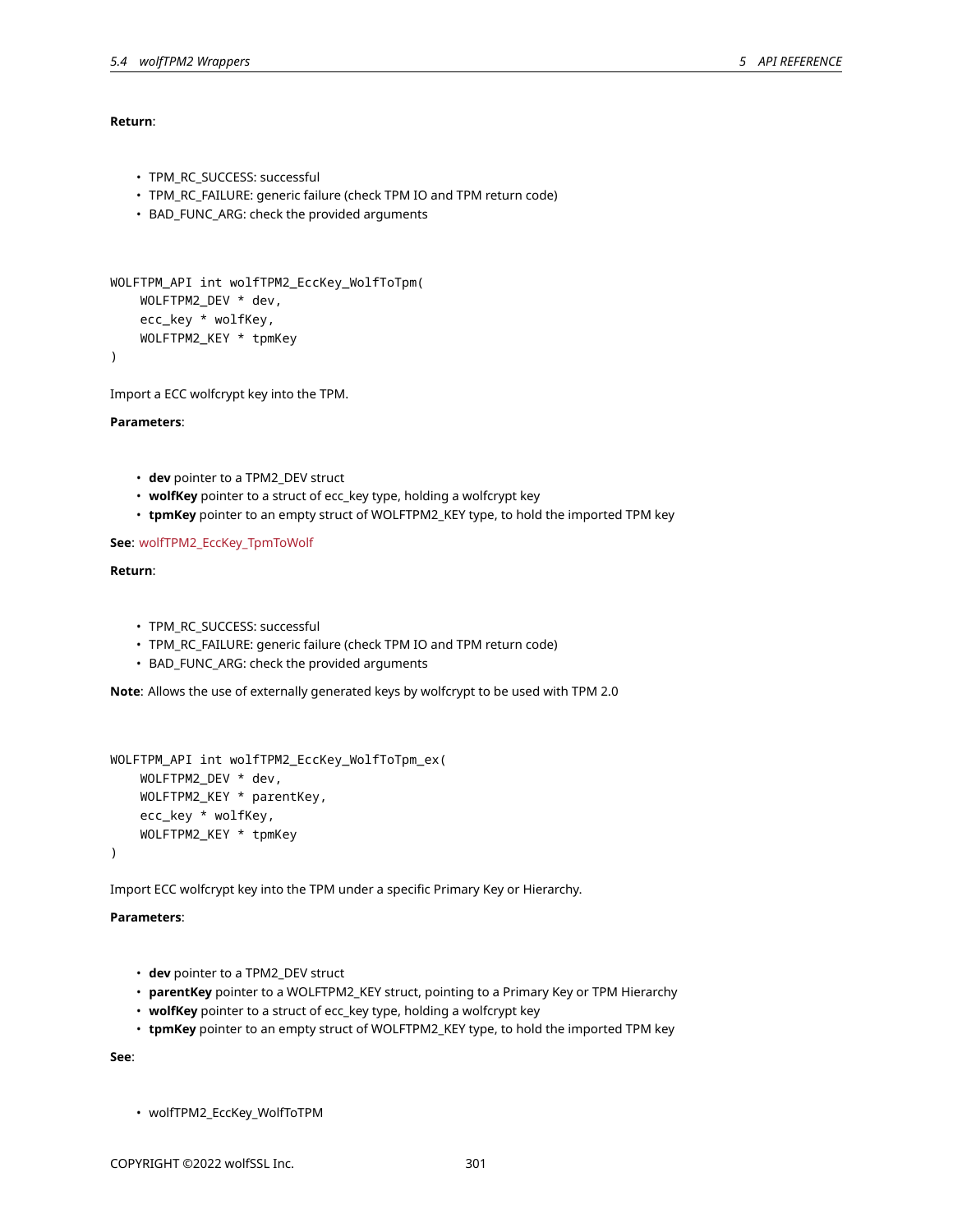# • wolfTPM2\_EccKey\_TpmToWolf

# **Return**:

```
• TPM_RC_SUCCESS: successful
```
- TPM\_RC\_FAILURE: generic failure (check TPM IO and TPM return code)
- BAD FUNC ARG: check the provided arguments

**Note**: Allows the use of wolfcrypt generated keys with wolfTPM

```
WOLFTPM_API int wolfTPM2_EccKey_WolfToPubPoint(
    WOLFTPM2_DEV * dev,
    ecc_key * wolfKey,
    TPM2B_ECC_POINT * pubPoint
)
```
Import a ECC public key generated from wolfcrypt key into the TPM.

# **Parameters**:

- **dev** pointer to a TPM2\_DEV struct
- **wolfKey** pointer to a struct of ecc\_key type, holding a wolfcrypt public ECC key
- **pubPoint** pointer to an empty struct of TPM2B\_ECC\_POINT type

# **See**: wolfTPM2\_EccKey\_TpmToWolf

## **Return**:

- TPM\_RC\_SUCCESS: successful
- TPM\_RC\_FAILURE: generic failure (check TPM IO and TPM return code)
- BAD\_FUNC\_ARG: check the provided arguments

**Note**: Allows the use of externally generated public ECC key by wolfcrypt to be used with TPM 2.0

```
WOLFTPM_API int wolfTPM2_SignHash(
    WOLFTPM2_DEV * dev,
    WOLFTPM2_KEY * key,
    const byte * digest,
    int digestSz,
    byte * sig,
    int * sigSz
\lambda
```
Helper function to sign arbitrary data using a TPM key.

- **dev** pointer to a TPM2\_DEV struct
- **key** pointer to a struct of WOLFTPM2\_KEY type, holding a TPM key material
- **digest** pointer to a byte buffer, containing the arbitrary data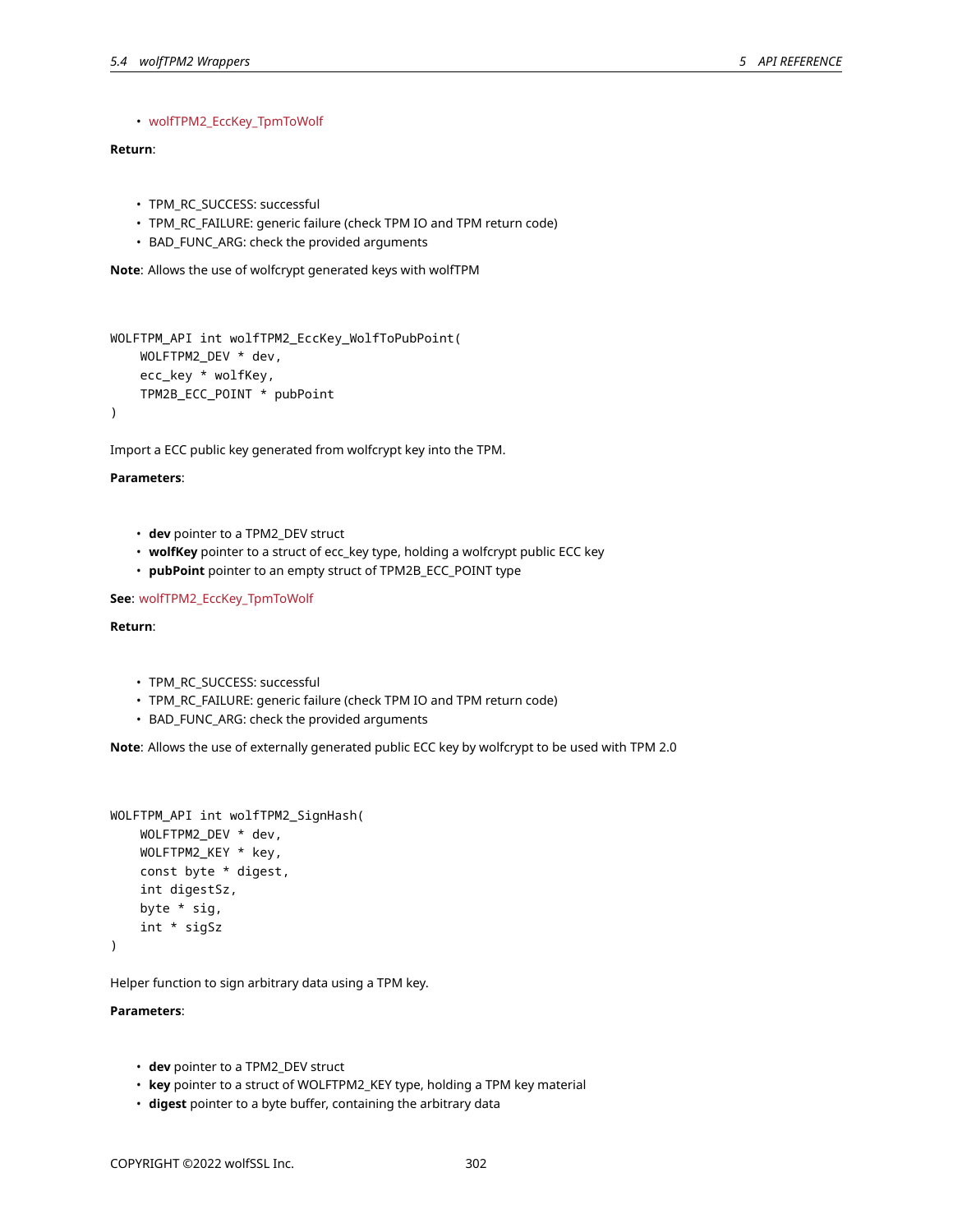- **digestSz** integer value, specifying the size of the digest buffer, in bytes
- **sig** pointer to a byte buffer, containing the generated signature
- **sigSz** integer value, specifying the size of the signature buffer, in bytes

**See**:

- verifyHash
- signHashScheme
- verifyHashScheme

## **Return**:

- TPM\_RC\_SUCCESS: successful
- TPM\_RC\_FAILURE: generic failure (check TPM IO and TPM return code)
- BAD\_FUNC\_ARG: check the provided arguments

```
WOLFTPM_API int wolfTPM2_SignHashScheme(
    WOLFTPM2_DEV * dev,
    WOLFTPM2_KEY * key,
    const byte * digest,
    int digestSz,
    byte * sig,
    int * sigSz,
    TPMI_ALG_SIG_SCHEME sigAlg,
    TPMI_ALG_HASH hashAlg
```
)

Advanced helper function to sign arbitrary data using a TPM key, and specify the signature scheme and hashing algorithm.

# **Parameters**:

- **dev** pointer to a TPM2\_DEV struct
- **key** pointer to a struct of WOLFTPM2\_KEY type, holding a TPM key material
- **digest** pointer to a byte buffer, containing the arbitrary data
- **digestSz** integer value, specifying the size of the digest buffer, in bytes
- **sig** pointer to a byte buffer, containing the generated signature
- **sigSz** integer value, specifying the size of the signature buffer, in bytes
- **sigAlg** integer value of TPMI\_ALG\_SIG\_SCHEME type, specifying a supported TPM 2.0 signature scheme
- **hashAlg** integer value of TPMI\_ALG\_HASH type, specifying a supported TPM 2.0 hash algorithm

**See**:

- signHash
- verifyHash
- verifyHashScheme

- TPM\_RC\_SUCCESS: successful
- TPM\_RC\_FAILURE: generic failure (check TPM IO and TPM return code)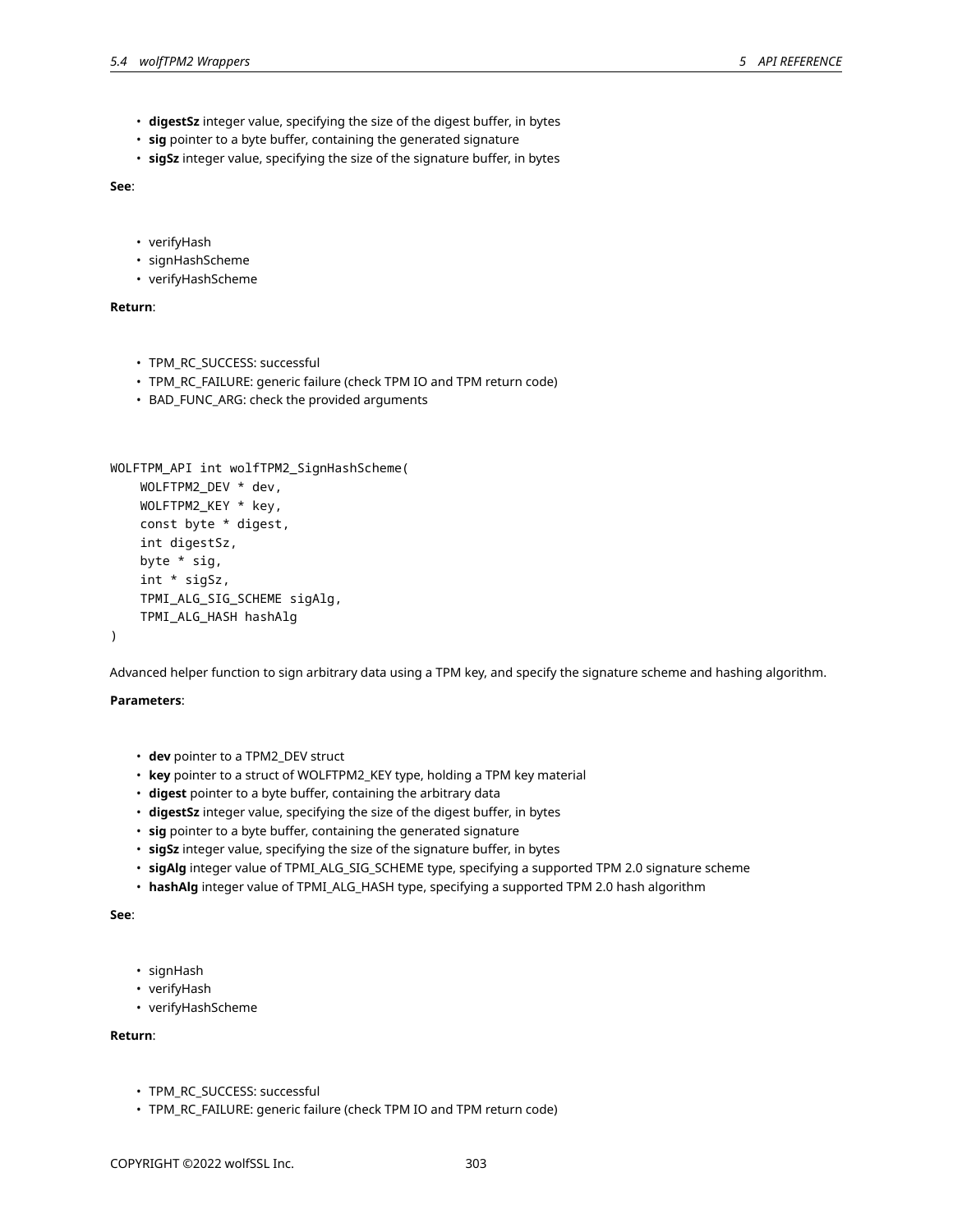• BAD\_FUNC\_ARG: check the provided arguments

```
WOLFTPM_API int wolfTPM2_VerifyHash(
    WOLFTPM2_DEV * dev,
    WOLFTPM2_KEY * key,
    const byte * sig,
    int sigSz,
    const byte * digest,
    int digestSz
)
```
Helper function to verify a TPM generated signature.

#### **Parameters**:

- **dev** pointer to a TPM2\_DEV struct
- **key** pointer to a struct of WOLFTPM2\_KEY type, holding a TPM 2.0 key material
- **sig** pointer to a byte buffer, containing the generated signature
- **sigSz** integer value, specifying the size of the signature buffer, in bytes
- **digest** pointer to a byte buffer, containing the signed data
- **digestSz** integer value, specifying the size of the digest buffer, in bytes

## **See**:

- signHash
- signHashScheme
- verifyHashScheme

## **Return**:

- TPM\_RC\_SUCCESS: successful
- TPM\_RC\_FAILURE: generic failure (check TPM IO and TPM return code)
- BAD\_FUNC\_ARG: check the provided arguments

```
WOLFTPM_API int wolfTPM2_VerifyHashScheme(
    WOLFTPM2_DEV * dev,
    WOLFTPM2_KEY * key,
    const byte * sig,
    int sigSz,
    const byte * digest,
    int digestSz,
    TPMI_ALG_SIG_SCHEME sigAlg,
    TPMI_ALG_HASH hashAlg
```
)

Advanced helper function to verify a TPM generated signature.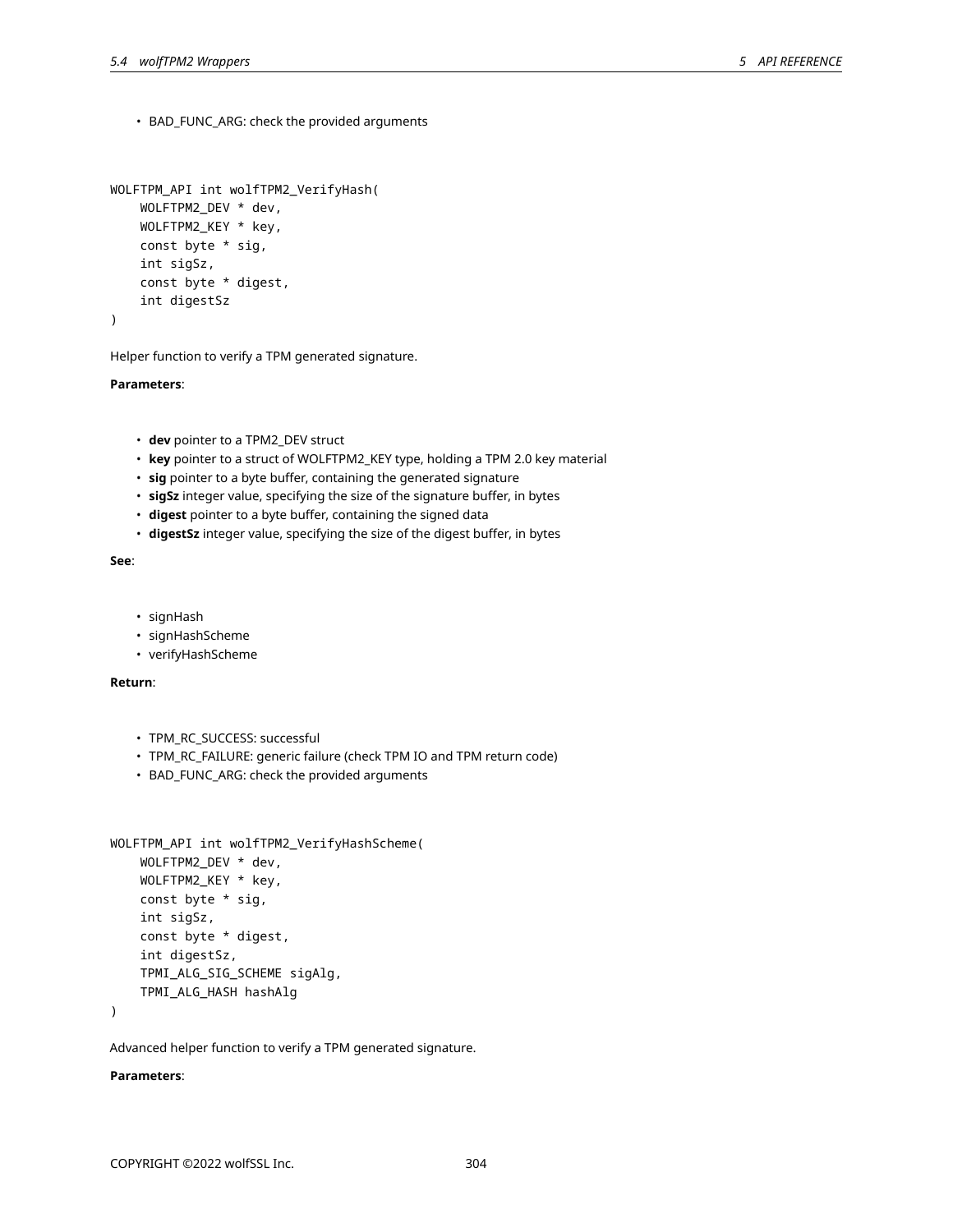- **dev** pointer to a TPM2\_DEV struct
- **key** pointer to a struct of WOLFTPM2\_KEY type, holding a TPM 2.0 key material
- **sig** pointer to a byte buffer, containing the generated signature
- **sigSz** integer value, specifying the size of the signature buffer, in bytes
- **digest** pointer to a byte buffer, containing the signed data
- **digestSz** integer value, specifying the size of the digest buffer, in bytes
- **sigAlg** integer value of TPMI\_ALG\_SIG\_SCHEME type, specifying a supported TPM 2.0 signature scheme
- **hashAlg** integer value of TPMI\_ALG\_HASH type, specifying a supported TPM 2.0 hash algorithm

## **See**:

- signHash
- signHashScheme
- verifyHash

# **Return**:

- TPM\_RC\_SUCCESS: successful
- TPM\_RC\_FAILURE: generic failure (check TPM IO and TPM return code)
- BAD\_FUNC\_ARG: check the provided arguments

```
WOLFTPM_API int wolfTPM2_ECDHGenKey(
    WOLFTPM2_DEV * dev,
    WOLFTPM2_KEY * ecdhKey,
    int curve_id,
    const byte * auth,
    int authSz
```

```
)
```
Generates and then loads a ECC key-pair with NULL hierarchy for Diffie-Hellman exchange.

## **Parameters**:

- **dev** pointer to a TPM2\_DEV struct
- **ecdhKey** pointer to an empty structure of WOLFTPM2\_KEY type
- **curve\_id** integer value, specifying a valid TPM\_ECC\_CURVE value
- **auth** pointer to a string constant, specifying the password authorization for the TPM 2.0 Key
- **authSz** integer value, specifying the size of the password authorization, in bytes

**See**:

- wolfTPM2\_ECDHGen
- wolfTPM2\_ECDHGenZ
- wolfTPM2\_ECDHEGenKey
- wolfTPM2\_ECDHEGenZ

- TPM\_RC\_SUCCESS: successful
- TPM\_RC\_FAILURE: generic failure (check TPM IO and TPM return code)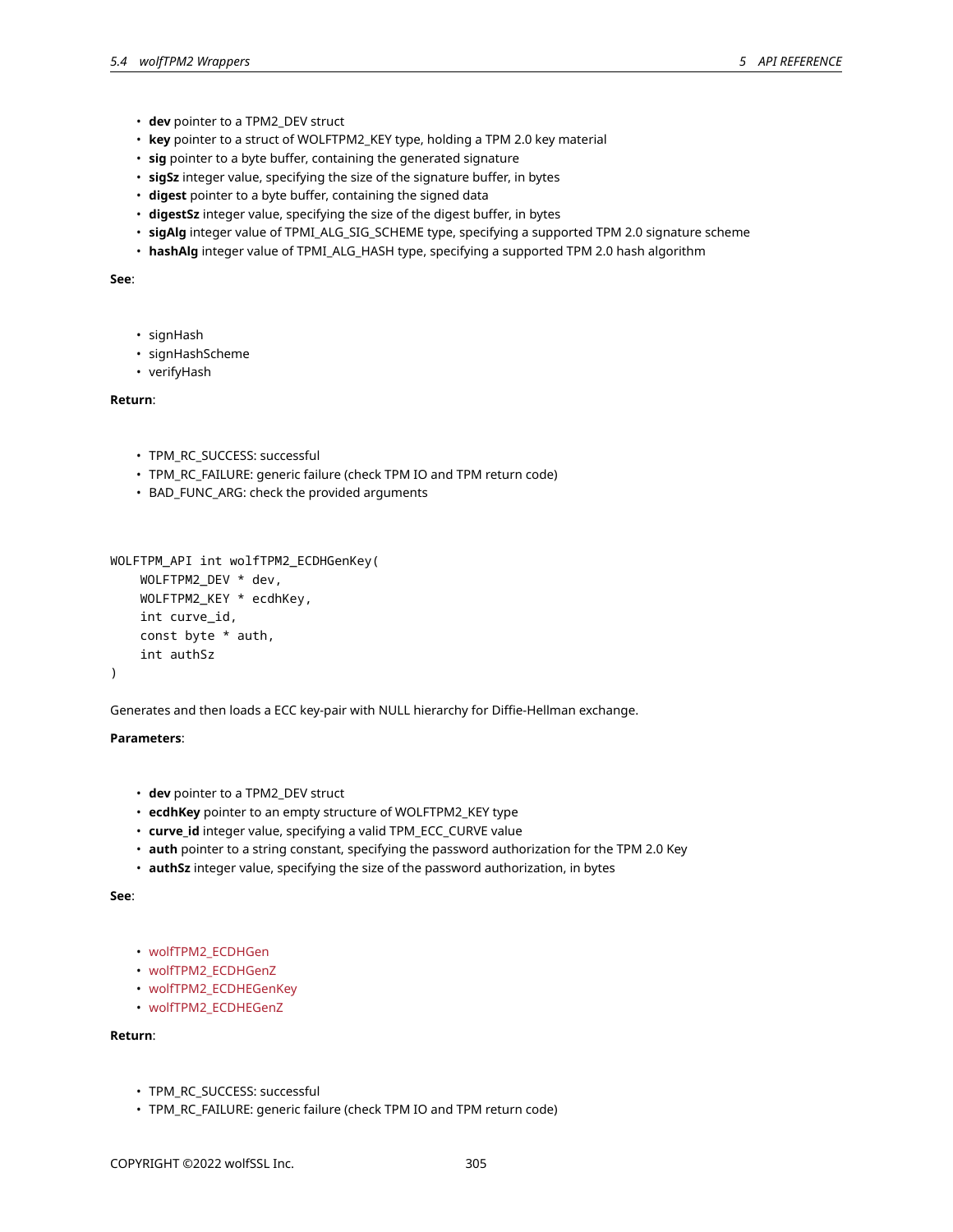• BAD\_FUNC\_ARG: check the provided arguments

```
WOLFTPM_API int wolfTPM2_ECDHGen(
    WOLFTPM2_DEV * dev,
    WOLFTPM2_KEY * privKey,
    TPM2B_ECC_POINT * pubPoint,
    byte * out,
    int * outSz
)
```
Generates ephemeral key and computes Z (shared secret)

```
Parameters:
```
- **dev** pointer to a TPM2\_DEV struct
- **privKey** pointer to a structure of WOLFTPM2\_KEY type
- **pubPoint** pointer to an empty structure of TPM2B\_ECC\_POINT type
- **out** pointer to a byte buffer, to store the generated shared secret
- **outSz** integer value, specifying the size of the shared secret, in bytes

**See**:

- wolfTPM2\_ECDHGenZ
- wolfTPM2\_ECDHGenKey
- wolfTPM2\_ECDHEGenKey
- wolfTPM2\_ECDHEGenZ

## **Return**:

- TPM\_RC\_SUCCESS: successful
- TPM\_RC\_FAILURE: generic failure (check TPM IO and TPM return code)
- BAD\_FUNC\_ARG: check the provided arguments

**Note**: One shot API using private key handle to generate key-pair and return public point and shared secret

```
WOLFTPM_API int wolfTPM2_ECDHGenZ(
    WOLFTPM2_DEV * dev,
    WOLFTPM2_KEY * privKey,
    const TPM2B_ECC_POINT * pubPoint,
    byte * out,
    int * outSz
)
```
Computes Z (shared secret) using pubPoint and loaded private ECC key.

- **dev** pointer to a TPM2\_DEV struct
- **privKey** pointer to a structure of WOLFTPM2\_KEY type, containing a valid TPM handle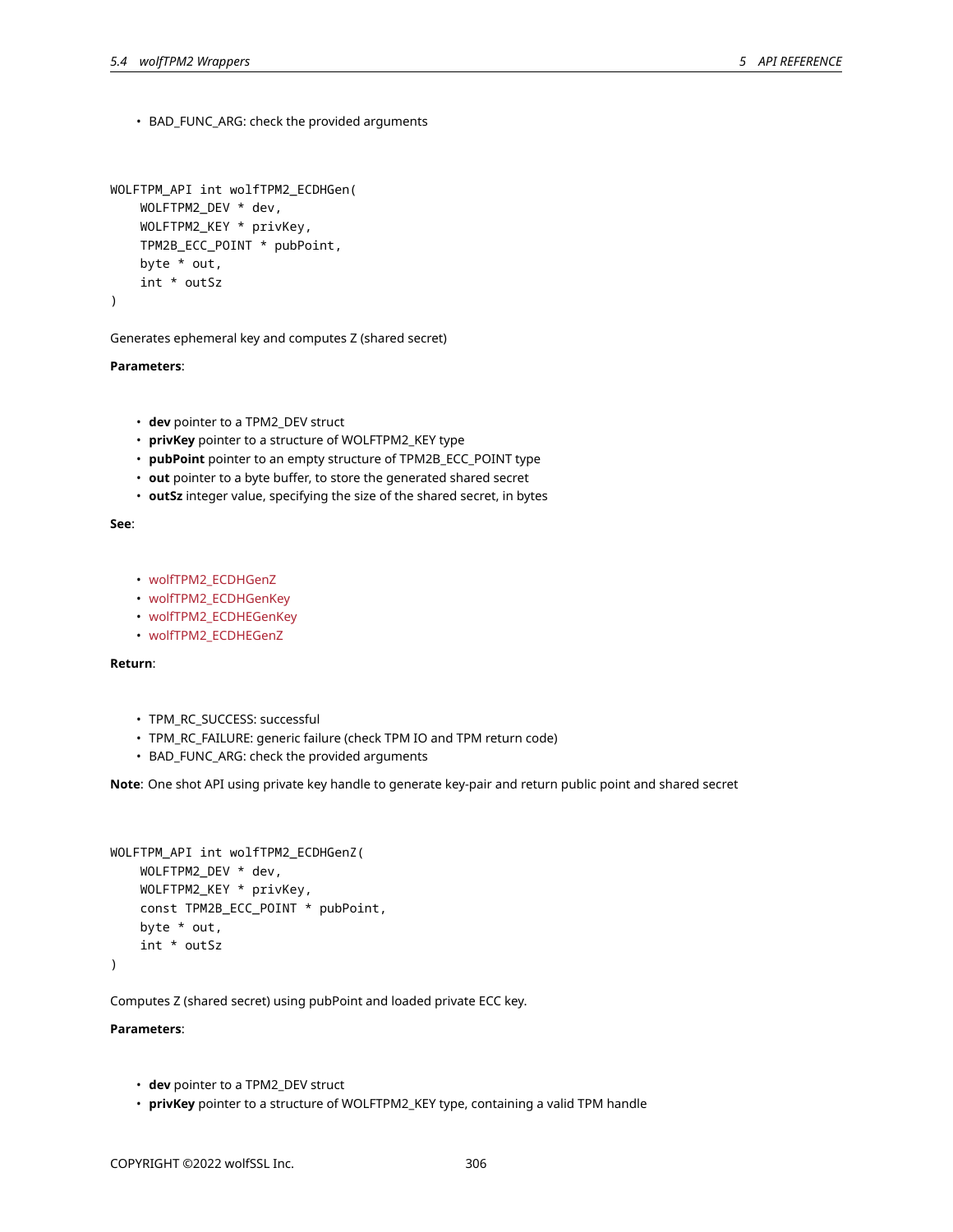- **pubPoint** pointer to a populated structure of TPM2B\_ECC\_POINT type
- **out** pointer to a byte buffer, to store the computed shared secret
- **outSz** integer value, specifying the size of the shared secret, in bytes

**See**:

- wolfTPM2\_ECDHGen
- wolfTPM2\_ECDHGenKey
- wolfTPM2\_ECDHEGenKey
- wolfTPM2\_ECDHEGenZ

# **Return**:

- TPM\_RC\_SUCCESS: successful
- TPM\_RC\_FAILURE: generic failure (check TPM IO and TPM return code)
- BAD\_FUNC\_ARG: check the provided arguments

```
WOLFTPM_API int wolfTPM2_ECDHEGenKey(
   WOLFTPM2_DEV * dev,
   WOLFTPM2_KEY * ecdhKey,
    int curve_id
```

```
)
```
Generates ephemeral ECC key and returns array index (2 phase method)

# **Parameters**:

- **dev** pointer to a TPM2\_DEV struct
- **ecdhKey** pointer to an empty structure of WOLFTPM2\_KEY type
- **curve\_id** integer value, specifying a valid TPM\_ECC\_CURVE value

# **See**:

- wolfTPM2\_ECDHEGenZ
- wolfTPM2\_ECDHGen
- wolfTPM2\_ECDHGenKey
- wolfTPM2\_ECDHGenZ

# **Return**:

- TPM\_RC\_SUCCESS: successful
- TPM\_RC\_FAILURE: generic failure (check TPM IO and TPM return code)
- BAD\_FUNC\_ARG: check the provided arguments

**Note**: One time use key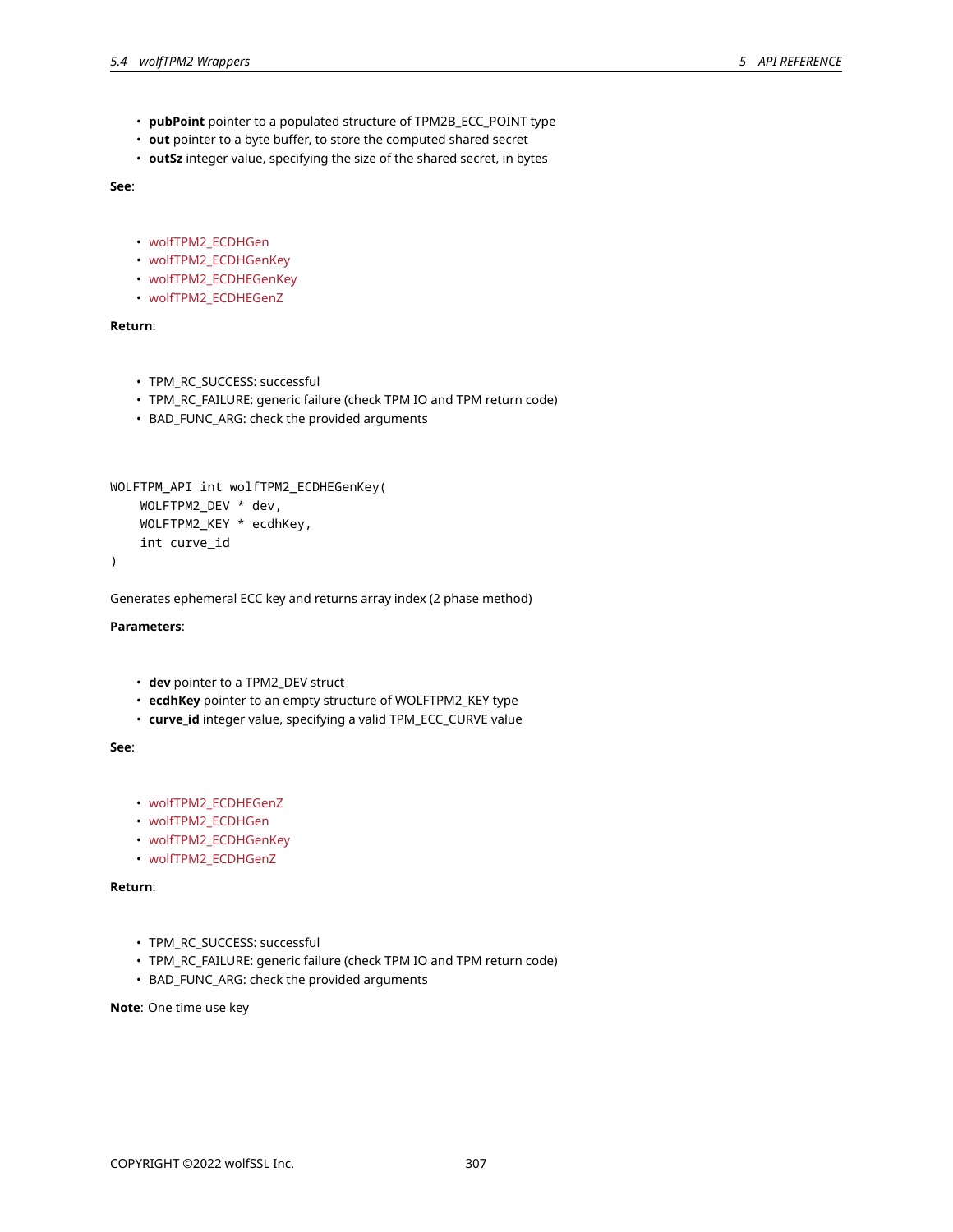```
WOLFTPM_API int wolfTPM2_ECDHEGenZ(
    WOLFTPM2_DEV * dev,
    WOLFTPM2_KEY * parentKey,
    WOLFTPM2_KEY * ecdhKey,
    const TPM2B_ECC_POINT * pubPoint,
    byte * out,
    int * outSz
)
```
Computes Z (shared secret) using pubPoint and counter (2 phase method)

# **Parameters**:

- **dev** pointer to a TPM2\_DEV struct
- **parentKey** pointer to a structure of WOLFTPM2\_KEY type, containing a valid TPM handle of a primary key
- **ecdhKey** pointer to a structure of WOLFTPM2\_KEY type, containing a valid TPM handle
- **pubPoint** pointer to an empty struct of TPM2B\_ECC\_POINT type
- **out** pointer to a byte buffer, to store the computed shared secret
- **outSz** integer value, specifying the size of the shared secret, in bytes

## **See**:

- wolfTPM2\_ECDHEGenKey
- wolfTPM2\_ECDHGen
- wolfTPM2\_ECDHGenKey
- wolfTPM2\_ECDHGenZ

# **Return**:

- TPM\_RC\_SUCCESS: successful
- TPM\_RC\_FAILURE: generic failure (check TPM IO and TPM return code)
- BAD\_FUNC\_ARG: check the provided arguments

**Note**: The counter, array ID, can only be used one time

```
WOLFTPM_API int wolfTPM2_RsaEncrypt(
    WOLFTPM2_DEV * dev,
    WOLFTPM2_KEY * key,
    TPM_ALG_ID padScheme,
    const byte * msg,
    int msgSz,
    byte * out,
    int * outSz
```
)

Perform RSA encryption using a TPM 2.0 key.

- **dev** pointer to a TPM2\_DEV struct
- **key** pointer to a struct of WOLFTPM2\_KEY type, holding a TPM key material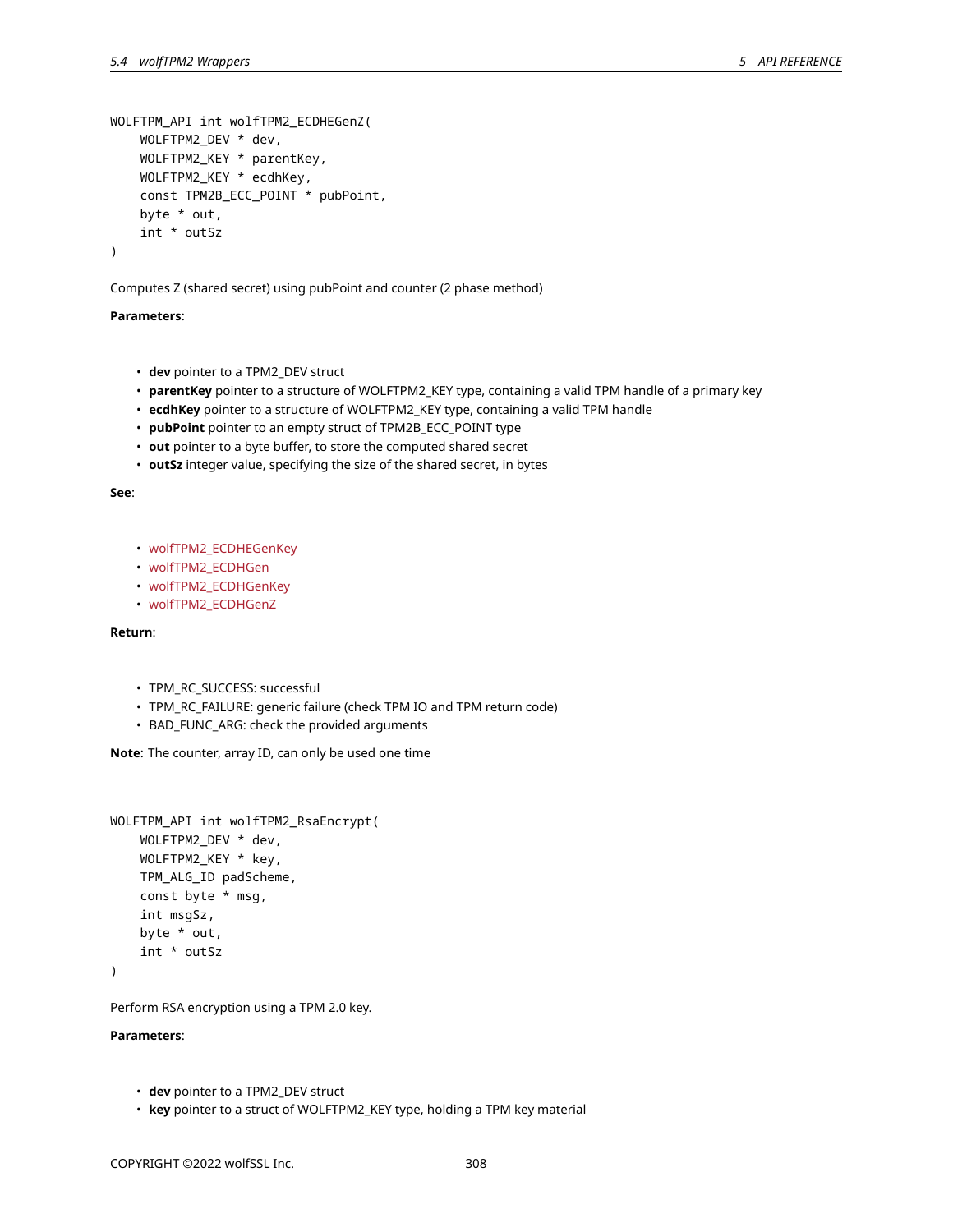- **padScheme** integer value of TPM\_ALG\_ID type, specifying the padding scheme
- **msg** pointer to a byte buffer, containing the arbitrary data for encryption
- **msgSz** integer value, specifying the size of the arbitrary data buffer
- **out** pointer to a byte buffer, where the encrypted data will be stored
- **outSz** integer value, specifying the size of the encrypted data buffer

# **See**: wolfTPM2\_RsaDecrypt

**Return**:

- TPM\_RC\_SUCCESS: successful
- TPM\_RC\_FAILURE: generic failure (check TPM IO and TPM return code)
- BAD\_FUNC\_ARG: check the provided arguments

```
WOLFTPM_API int wolfTPM2_RsaDecrypt(
    WOLFTPM2_DEV * dev,
    WOLFTPM2_KEY * key,
    TPM_ALG_ID padScheme,
    const byte * in,
    int inSz,
    byte * msg,
    int * msgSz
)
```
Perform RSA decryption using a TPM 2.0 key.

## **Parameters**:

- **dev** pointer to a TPM2\_DEV struct
- **key** pointer to a struct of WOLFTPM2\_KEY type, holding a TPM key material
- **padScheme** integer value of TPM\_ALG\_ID type, specifying the padding scheme
- **in** pointer to a byte buffer, containing the encrypted data
- **inSz** integer value, specifying the size of the encrypted data buffer
- **msg** pointer to a byte buffer, containing the decrypted data
- **msgSz** pointer to size of the encrypted data buffer, on return set actual size

**See**: wolfTPM2\_RsaEcnrypt

- TPM\_RC\_SUCCESS: successful
- TPM\_RC\_FAILURE: generic failure (check TPM IO and TPM return code)
- BAD\_FUNC\_ARG: check the provided arguments

```
WOLFTPM_API int wolfTPM2_ReadPCR(
    WOLFTPM2_DEV * dev,
    int pcrIndex,
    int hashAlg,
    byte * digest,
    int * pDigestLen
)
```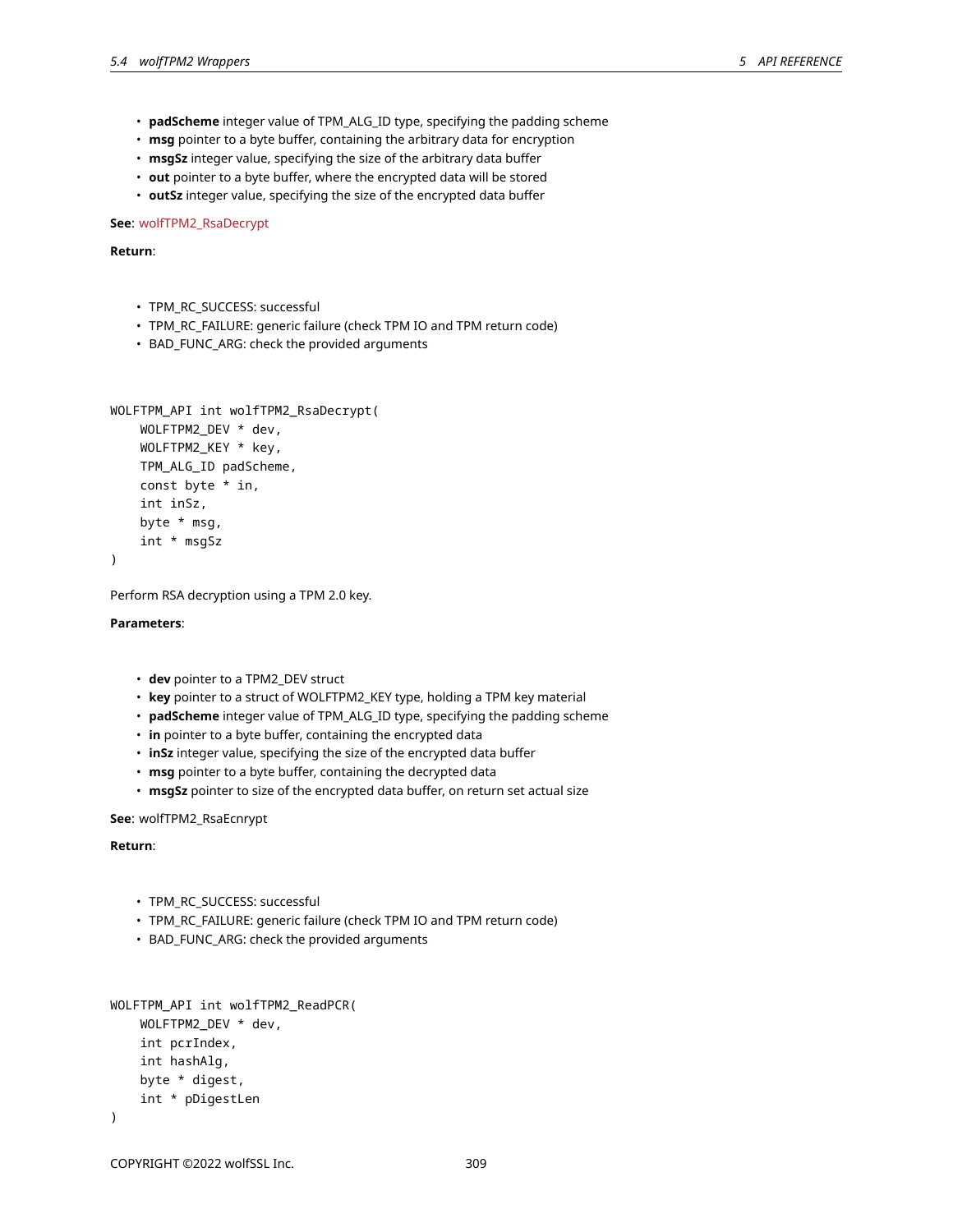Read the values of a specified TPM 2.0 Platform Configuration Registers(PCR)

# **Parameters**:

- **dev** pointer to a TPM2\_DEV struct
- **pcrIndex** integer value, specifying a valid PCR index, between 0 and 23 (TPM locality could have an impact on successful access)
- **hashAlg** integer value, specifying a TPM\_ALG\_SHA256 or TPM\_ALG\_SHA1 registers to be accessed
- **digest** pointer to a byte buffer, where the PCR values will be stored
- **pDigestLen** pointer to an integer variable, where the size of the digest buffer will be stored

# **See**: wolfTPM2\_ExtendPCR

**Return**:

- TPM\_RC\_SUCCESS: successful
- TPM\_RC\_FAILURE: generic failure (check TPM IO and TPM return code)
- BAD\_FUNC\_ARG: check the provided arguments

**Note**: Make sure to specify the correct hashing algorithm, because there are two sets of PCR registers, one for SHA256 and the other for SHA1(deprecated, but still possible to be read)

```
WOLFTPM_API int wolfTPM2_ExtendPCR(
    WOLFTPM2_DEV * dev,
    int pcrIndex,
    int hashAlg,
    const byte * digest,
    int digestLen
)
```
Extend a PCR register with a user provided digest.

# **Parameters**:

- **dev** pointer to a TPM2\_DEV struct
- **pcrIndex** integer value, specifying a valid PCR index, between 0 and 23 (TPM locality could have an impact on successful access)
- **hashAlg** integer value, specifying a TPM\_ALG\_SHA256 or TPM\_ALG\_SHA1 registers to be accessed
- **digest** pointer to a byte buffer, containing the digest value to be extended into the PCR
- **digestLen** the size of the digest buffer

**See**: wolfTPM2\_ReadPCR

**Return**:

- TPM\_RC\_SUCCESS: successful
- TPM\_RC\_FAILURE: generic failure (check TPM IO and TPM return code)
- BAD\_FUNC\_ARG: check the provided arguments

**Note**: Make sure to specify the correct hashing algorithm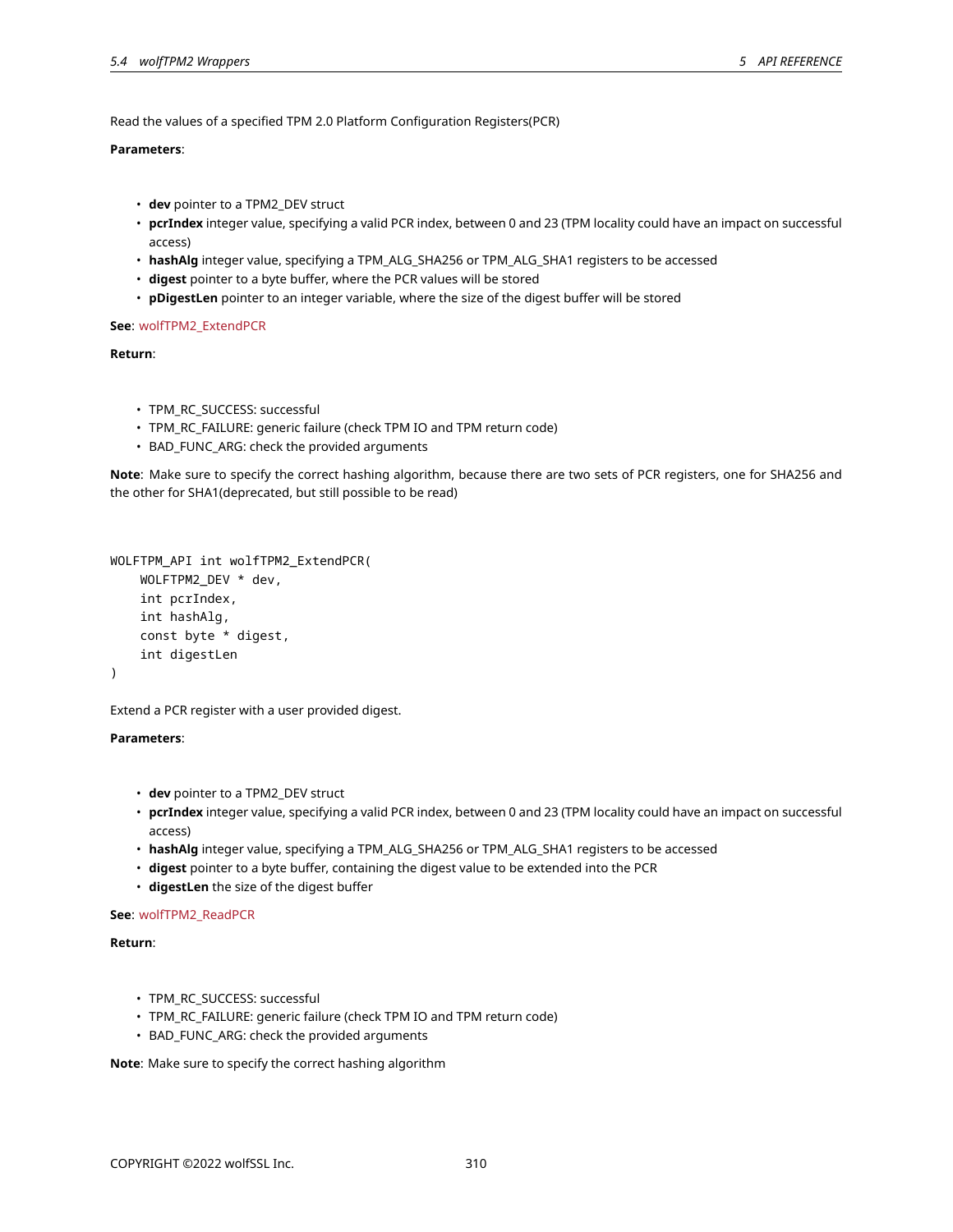```
WOLFTPM_API int wolfTPM2_NVCreateAuth(
    WOLFTPM2_DEV * dev,
    WOLFTPM2_HANDLE * parent,
    WOLFTPM2_NV * nv,
    word32 nvIndex,
    word32 nvAttributes,
    word32 maxSize,
    const byte * auth,
    int authSz
```
)

Creates a new NV Index to be later used for storing data into the TPM's NVRAM.

## **Parameters**:

- **dev** pointer to a TPM2\_DEV struct
- **parent** pointer to a WOLFTPM2\_HANDLE, specifying the TPM hierarchy for the new NV Index
- **nv** pointer to an empty structure of WOLFTPM2\_NV type, to hold the new NV Index
- **nvIndex** integer value, holding the NV Index Handle given by the TPM upon success
- **nvAttributes** integer value, use wolfTPM2\_GetNvAttributesTemplate to create correct value
- **maxSize** integer value, specifying the maximum number of bytes written at this NV Index
- **auth** pointer to a string constant, specifying the password authorization for this NV Index
- **authSz** integer value, specifying the size of the password authorization, in bytes

## **See**:

- wolfTPM2\_NVWriteAuth
- wolfTPM2\_NVReadAuth
- wolfTPM2\_NVDeleteAuth

#### **Return**:

- TPM\_RC\_SUCCESS: successful
- TPM\_RC\_FAILURE: generic failure (check TPM IO and TPM return code)
- BAD\_FUNC\_ARG: check the provided arguments

**Note**: This is a wolfTPM2 wrapper around TPM2\_NV\_DefineSpace

```
WOLFTPM_API int wolfTPM2_NVWriteAuth(
    WOLFTPM2_DEV * dev,
    WOLFTPM2_NV * nv,
    word32 nvIndex,
    byte * dataBuf,
    word32 dataSz,
    word32 offset
```
)

Stores user data to a NV Index, at a given offset.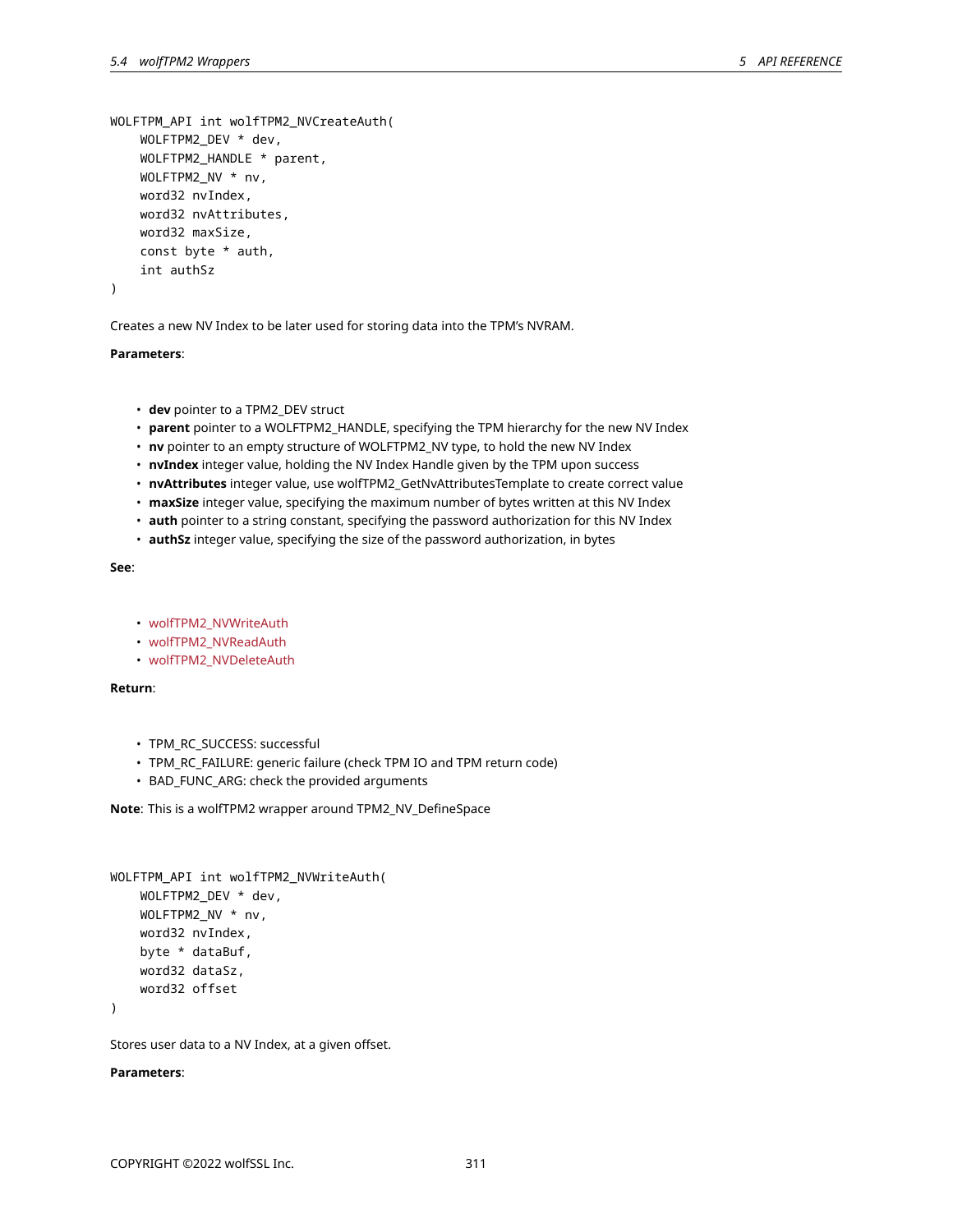- **dev** pointer to a TPM2\_DEV struct
- **nv** pointer to a populated structure of WOLFTPM2\_NV type
- **nvIndex** integer value, holding an existing NV Index Handle value
- **dataBuf** pointer to a byte buffer, containing the user data to be written to the TPM's NVRAM
- **dataSz** integer value, specifying the size of the user data buffer, in bytes
- **offset** integer value of word32 type, specifying the offset from the NV Index memory start, can be zero

**See**:

- wolfTPM2\_NVReadAuth
- wolfTPM2\_NVCreateAuth
- wolfTPM2\_NVDeleteAuth

# **Return**:

- TPM\_RC\_SUCCESS: successful
- TPM\_RC\_FAILURE: generic failure (check TPM IO and TPM return code)
- BAD\_FUNC\_ARG: check the provided arguments

**Note**: User data size should be less or equal to the NV Index maxSize specified using wolfTPM2\_CreateAuth

```
WOLFTPM_API int wolfTPM2_NVReadAuth(
   WOLFTPM2_DEV * dev,
   WOLFTPM2_NV * nv,
    word32 nvIndex,
    byte * dataBuf,
    word32 * pDataSz,
    word32 offset
)
```
Reads user data from a NV Index, starting at the given offset.

## **Parameters**:

- **dev** pointer to a TPM2\_DEV struct
- **nv** pointer to a populated structure of WOLFTPM2\_NV type
- **nvIndex** integer value, holding an existing NV Index Handle value
- **dataBuf** pointer to an empty byte buffer, used to store the read data from the TPM's NVRAM
- **pDataSz** pointer to an integer variable, used to store the size of the data read from NVRAM, in bytes
- **offset** integer value of word32 type, specifying the offset from the NV Index memory start, can be zero

**See**:

- wolfTPM2\_NVWriteAuth
- wolfTPM2\_NVCreateAuth
- wolfTPM2\_NVDeleteAuth

- TPM\_RC\_SUCCESS: successful
- TPM\_RC\_FAILURE: generic failure (check TPM IO and TPM return code)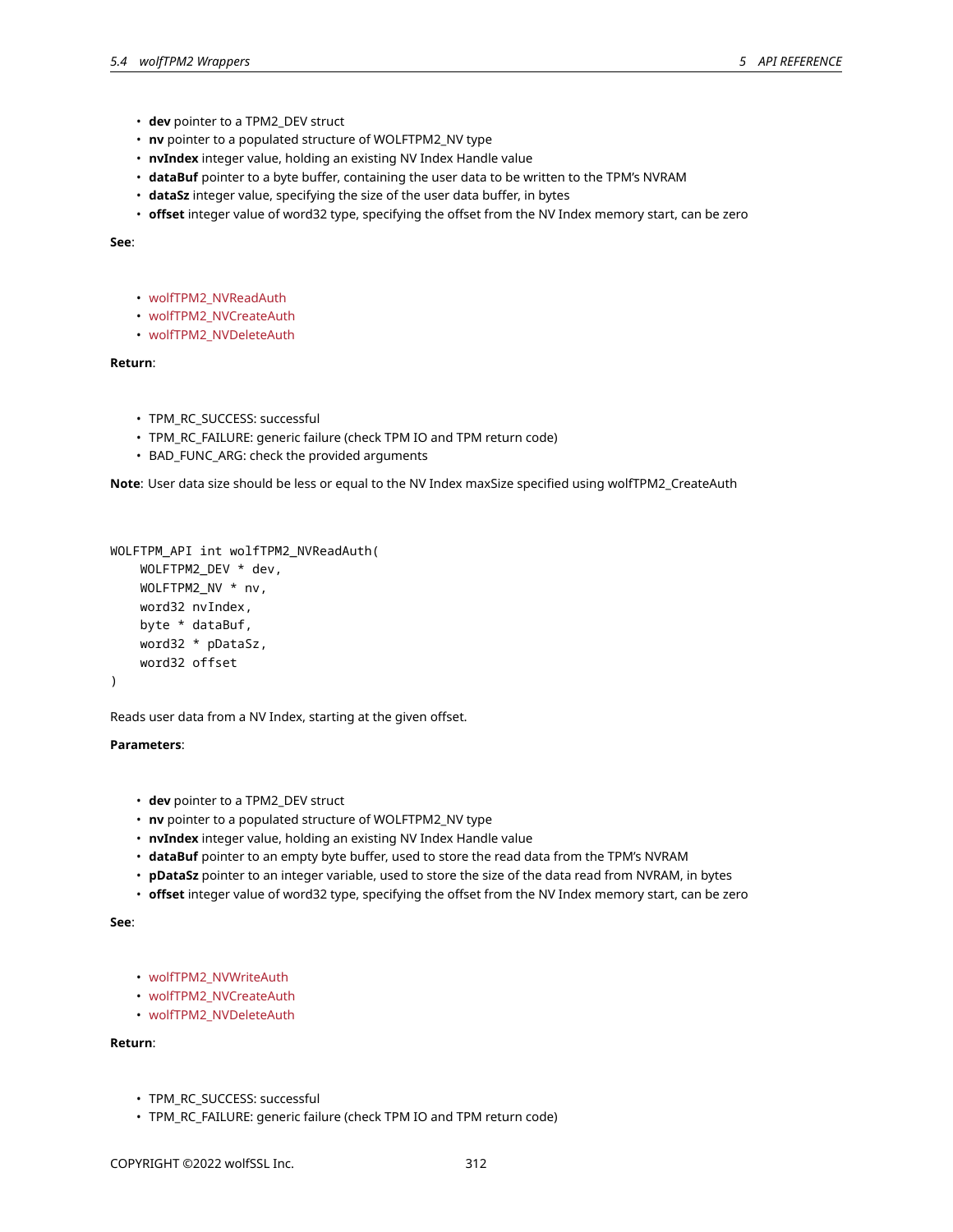• BAD\_FUNC\_ARG: check the provided arguments

**Note**: User data size should be less or equal to the NV Index maxSize specified using wolfTPM2\_CreateAuth

```
WOLFTPM_API int wolfTPM2_NVDeleteAuth(
    WOLFTPM2_DEV * dev,
    WOLFTPM2_HANDLE * parent,
    word32 nvIndex
)
```
Destroys an existing NV Index.

# **Parameters**:

- **dev** pointer to a TPM2\_DEV struct
- **parent** pointer to a WOLFTPM2\_HANDLE, specifying the TPM hierarchy for the new NV Index
- **nvIndex** integer value, holding the NV Index Handle given by the TPM upon success

## **See**:

- wolfTPM2\_NVCreateAuth
- wolfTPM2\_NVWriteAuth
- wolfTPM2\_NVReadAuth

## **Return**:

- TPM\_RC\_SUCCESS: successful
- TPM\_RC\_FAILURE: generic failure (check TPM IO and TPM return code)
- BAD\_FUNC\_ARG: check the provided arguments

```
WOLFTPM_API int wolfTPM2_NVCreate(
    WOLFTPM2_DEV * dev,
    TPM_HANDLE authHandle,
   word32 nvIndex,
   word32 nvAttributes,
    word32 maxSize,
    const byte * auth,
    int authSz
```
# )

Deprecated, use newer API.

```
See: wolfTPM2_NVCreateAuth
```

```
WOLFTPM_API int wolfTPM2_NVWrite(
    WOLFTPM2_DEV * dev,
    TPM_HANDLE authHandle,
    word32 nvIndex,
    byte * dataBuf,
```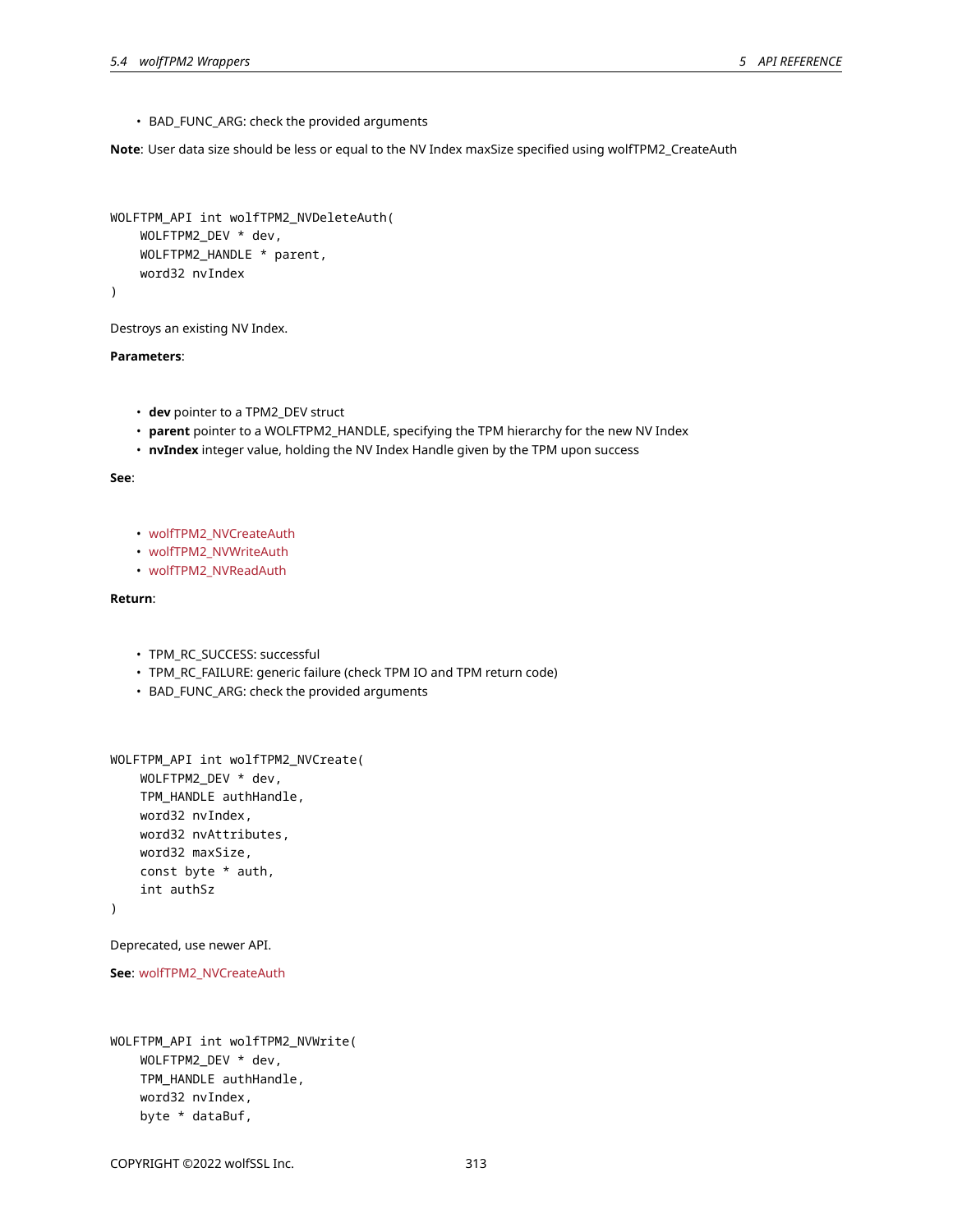```
word32 dataSz,
    word32 offset
)
Deprecated, use newer API.
See: wolfTPM2_NVWriteAuth
WOLFTPM_API int wolfTPM2_NVRead(
    WOLFTPM2_DEV * dev,
    TPM_HANDLE authHandle,
    word32 nvIndex,
    byte * dataBuf,
    word32 * dataSz,
    word32 offset
)
Deprecated, use newer API.
See: wolfTPM2_NVReadAuth
WOLFTPM_API int wolfTPM2_NVDelete(
    WOLFTPM2_DEV * dev,
    TPM_HANDLE authHandle,
    word32 nvIndex
)
```
Deprecated, use newer API.

**See**: wolfTPM2\_NVDeleteAuth

```
WOLFTPM_API int wolfTPM2_NVReadPublic(
   WOLFTPM2_DEV * dev,
   word32 nvIndex,
   TPMS_NV_PUBLIC * nvPublic
)
```
Extracts the public information about an nvIndex, such as maximum size.

## **Parameters**:

- **dev** pointer to a TPM2\_DEV struct
- **nvIndex** integer value, holding the NV Index Handle given by the TPM upon success
- **nvPublic** pointer to a TPMS\_NV\_PUBLIC, used to store the extracted nvIndex public information

**See**:

- wolfTPM2\_NVCreateAuth
- wolfTPM2\_NVDeleteAuth
- wolfTPM2\_NVWriteAuth

COPYRIGHT ©2022 wolfSSL Inc. 314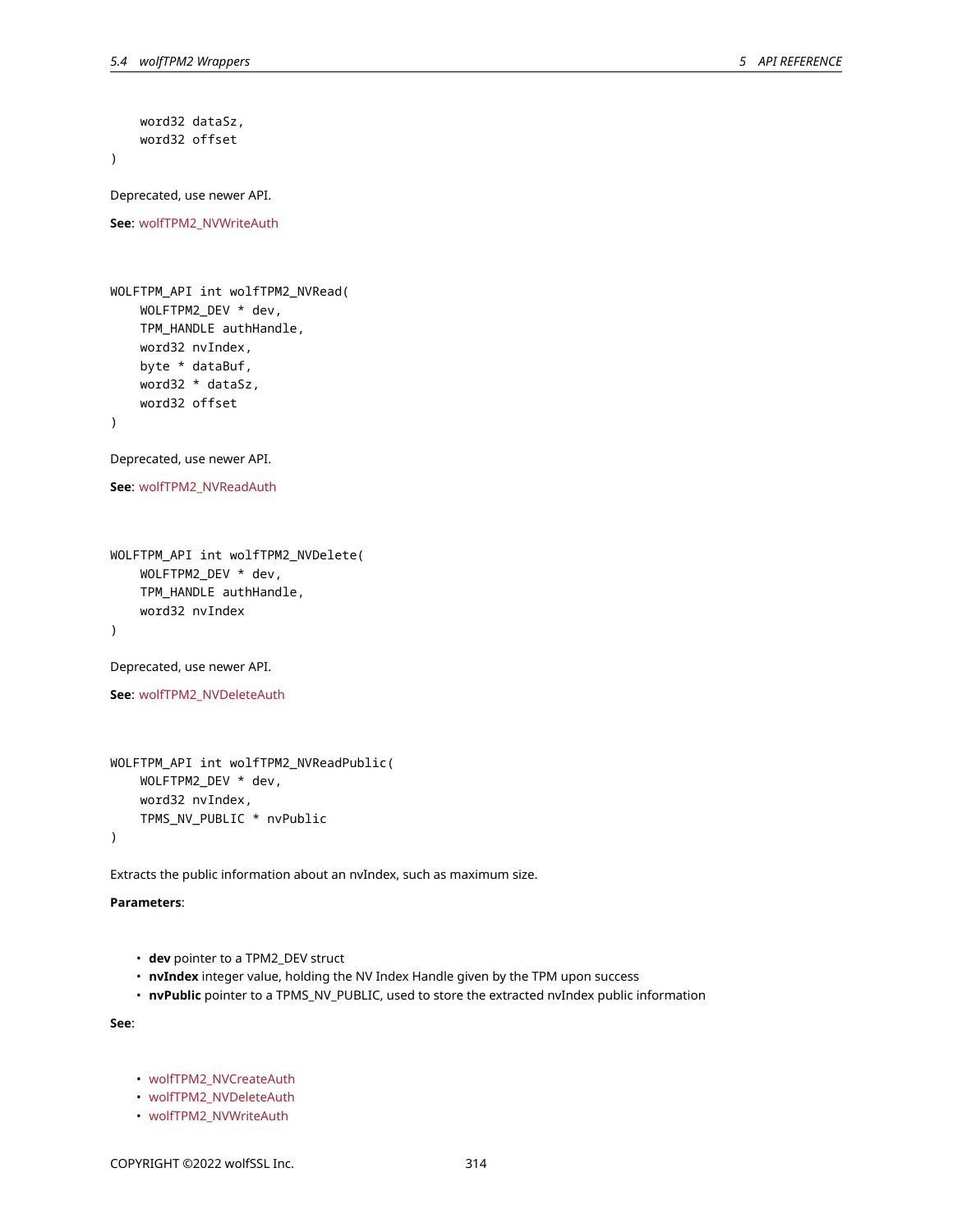# • wolfTPM2\_NVReadAuth

# **Return**:

- TPM\_RC\_SUCCESS: successful
- TPM\_RC\_FAILURE: generic failure (check TPM IO and TPM return code)
- BAD FUNC ARG: check the provided arguments
- 

```
WOLFTPM_API int wolfTPM2_NVStoreKey(
    WOLFTPM2_DEV * dev,
    TPM_HANDLE primaryHandle,
    WOLFTPM2_KEY * key,
    TPM_HANDLE persistentHandle
```
)

Helper function to store a TPM 2.0 Key into the TPM's NVRAM.

#### **Parameters**:

- **dev** pointer to a TPM2\_DEV struct
- **primaryHandle** integer value, specifying a TPM 2.0 Hierarchy. typically TPM\_RH\_OWNER
- **key** pointer to a structure of WOLFTPM2\_KEY type, containing the TPM 2.0 key for storing
- **persistentHandle** integer value, specifying an existing nvIndex

## **See**:

- wolfTPM2\_NVDeleteKey
- wolfTPM2\_NVCreateAuth
- wolfTPM2\_NVDeleteAuth

## **Return**:

- TPM\_RC\_SUCCESS: successful
- TPM\_RC\_FAILURE: generic failure (check TPM IO and TPM return code)
- BAD\_FUNC\_ARG: check the provided arguments

```
WOLFTPM_API int wolfTPM2_NVDeleteKey(
    WOLFTPM2_DEV * dev,
    TPM_HANDLE primaryHandle,
    WOLFTPM2_KEY * key
```
## )

Helper function to delete a TPM 2.0 Key from the TPM's NVRAM.

- **dev** pointer to a TPM2\_DEV struct
- **primaryHandle** integer value, specifying a TPM 2.0 Hierarchy. typically TPM\_RH\_OWNER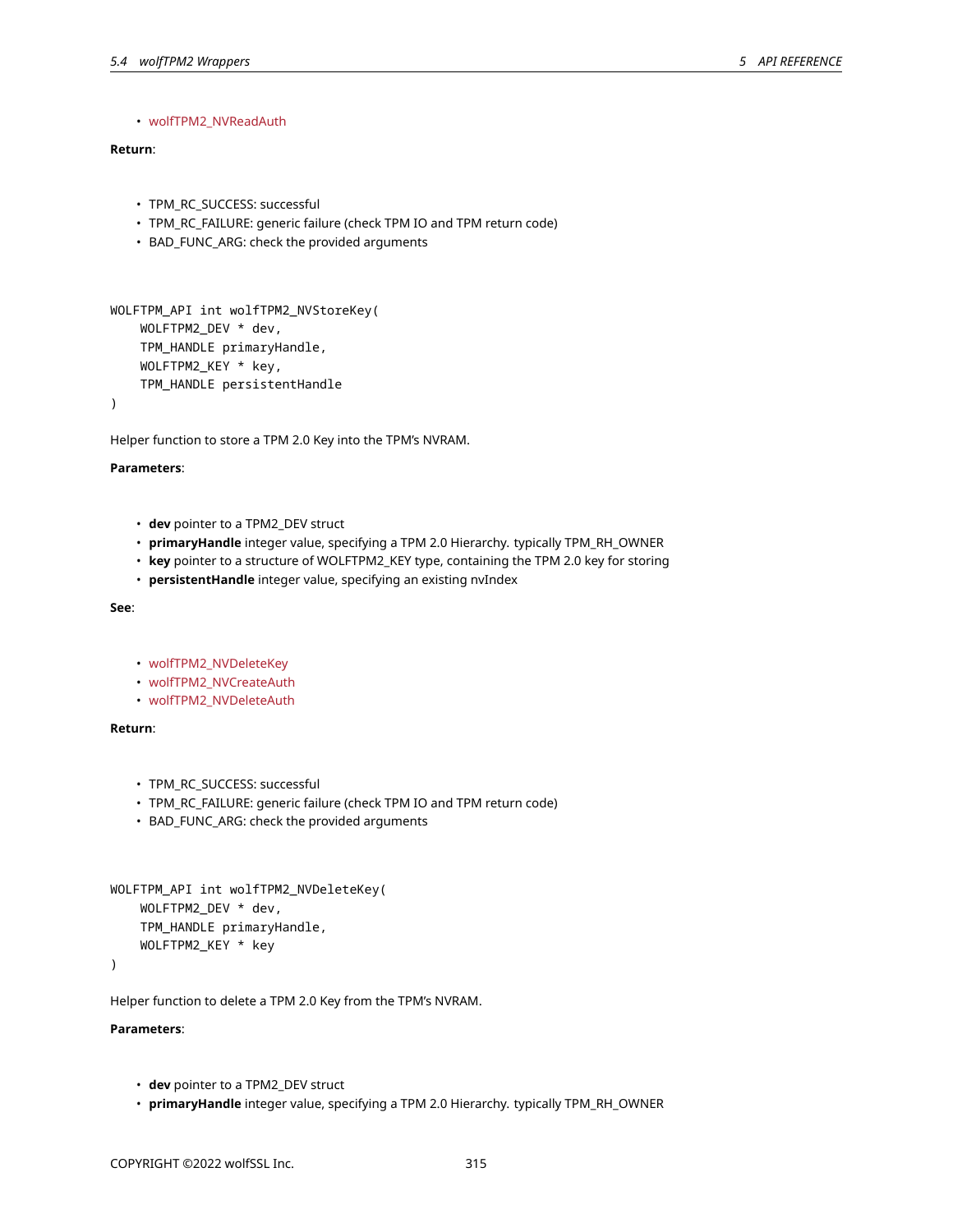• **key** pointer to a structure of WOLFTPM2\_KEY type, containing the nvIndex handle value

# **See**:

- wolfTPM2\_NVDeleteKey
- wolfTPM2\_NVCreateAuth
- wolfTPM2\_NVDeleteAuth

# **Return**:

- TPM\_RC\_SUCCESS: successful
- TPM\_RC\_FAILURE: generic failure (check TPM IO and TPM return code)
- BAD\_FUNC\_ARG: check the provided arguments

```
WOLFTPM_API_struct WC_RNG * wolfTPM2_GetRng(
    WOLFTPM2_DEV * dev
```
)

Get the wolfcrypt RNG instance used for wolfTPM.

## **Parameters**:

• **dev** pointer to a TPM2\_DEV struct

**See**: wolfTPM2\_GetRandom

# **Return**:

- TPM\_RC\_SUCCESS: successful
- TPM\_RC\_FAILURE: generic failure (check TPM IO and TPM return code)
- BAD\_FUNC\_ARG: check the provided arguments

**Note**: Only if wolfcrypt is enabled and configured for use instead of the TPM RNG

```
WOLFTPM_API int wolfTPM2_GetRandom(
    WOLFTPM2_DEV * dev,
    byte * buf,
    word32 len
)
```
Get a set of random number, generated with the TPM RNG or wolfcrypt RNG.

- **dev** pointer to a TPM2\_DEV struct
- **buf** pointer to a byte buffer, used to store the generated random numbers
- **len** integer value of word32 type, used to store the size of the buffer, in bytes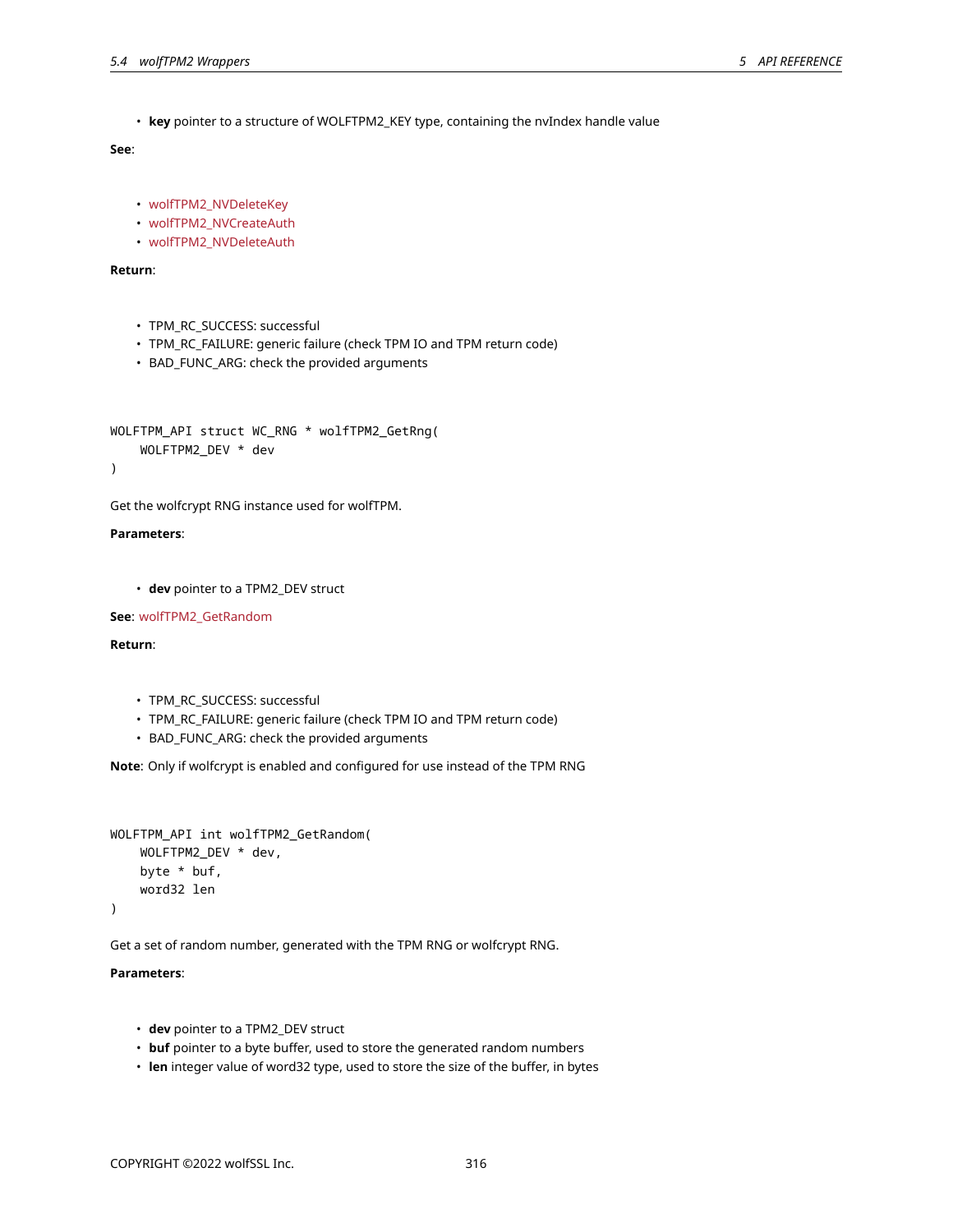# **See**: wolfTPM2\_GetRandom

# **Return**:

- TPM\_RC\_SUCCESS: successful
- TPM\_RC\_FAILURE: generic failure (check TPM IO and TPM return code)
- BAD FUNC ARG: check the provided arguments

**Note**: Define WOLFTPM2\_USE\_HW\_RNG to use the TPM RNG source

```
WOLFTPM_API int wolfTPM2_UnloadHandle(
    WOLFTPM2_DEV * dev,
    WOLFTPM2_HANDLE * handle
)
```
Use to discard any TPM loaded object.

## **Parameters**:

- **dev** pointer to a TPM2\_DEV struct
- **handle** pointer to a structure of WOLFTPM2\_HANDLE type, with a valid TPM 2.0 handle value

# **See**: wolfTPM2\_Clear

# **Return**:

- TPM\_RC\_SUCCESS: successful
- TPM\_RC\_FAILURE: generic failure (check TPM IO and TPM return code)
- BAD\_FUNC\_ARG: check the provided arguments

```
WOLFTPM_API int wolfTPM2_Clear(
    WOLFTPM2_DEV * dev
```
)

Deinitializes wolfTPM and wolfcrypt(if enabled)

## **Parameters**:

• **dev** pointer to a TPM2\_DEV struct

## **See**: wolfTPM2\_Clear

- TPM\_RC\_SUCCESS: successful
- TPM\_RC\_FAILURE: generic failure (check TPM IO and TPM return code)
- BAD\_FUNC\_ARG: check the provided arguments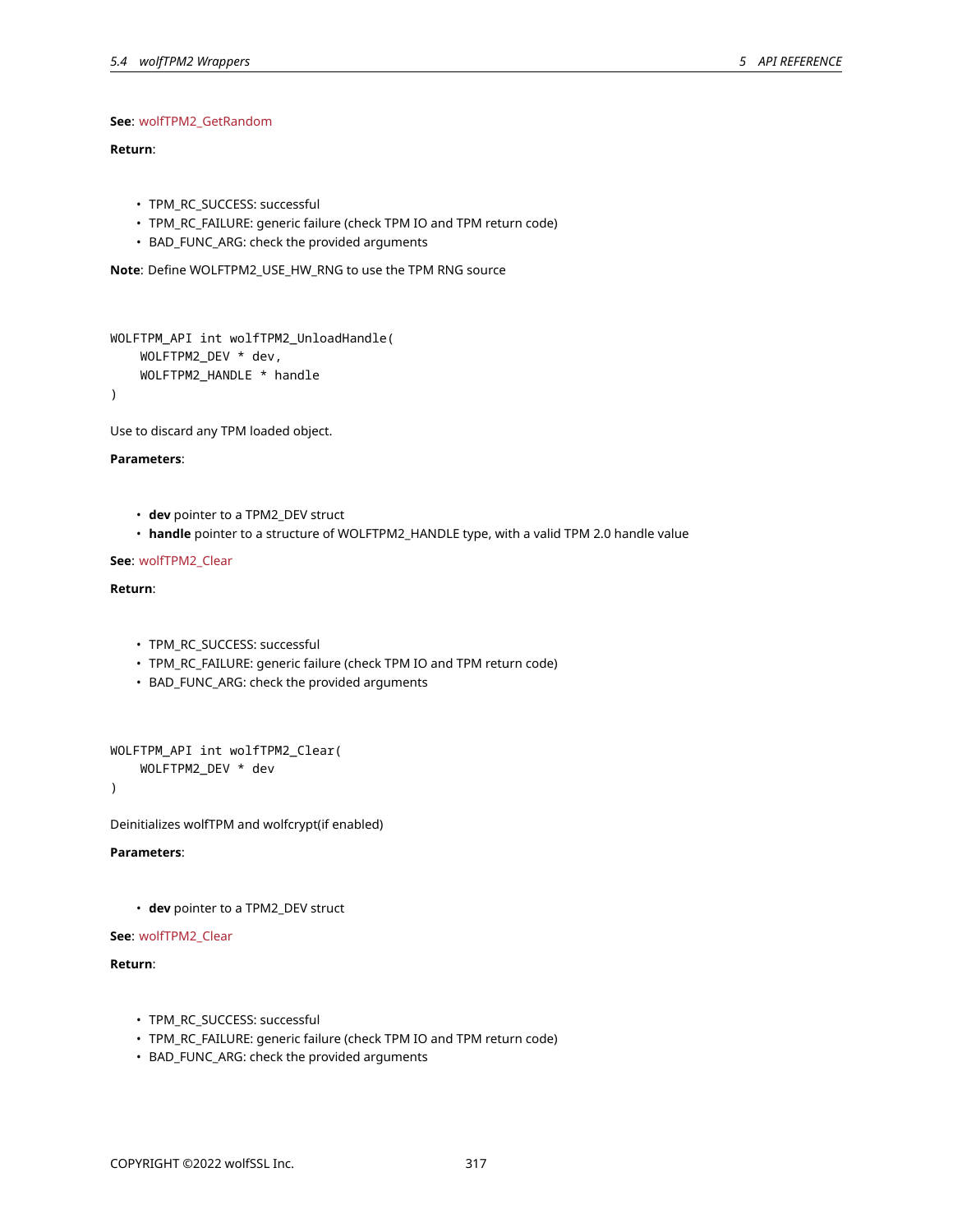```
WOLFTPM_API int wolfTPM2_HashStart(
    WOLFTPM2_DEV * dev,
    WOLFTPM2_HASH * hash,
    TPMI_ALG_HASH hashAlg,
    const byte * usageAuth,
    word32 usageAuthSz
```
)

Helper function to start a TPM generated hash.

# **Parameters**:

- **dev** pointer to a TPM2\_DEV struct
- **hash** pointer to a WOLFTPM2\_HASH structure
- **hashAlg** integer value, specifying a valid TPM 2.0 hash algorithm
- **usageAuth** pointer to a string constant, specifying the authorization for subsequent use of the hash
- **usageAuthSz** integer value, specifying the size of the authorization, in bytes

**See**:

- wolfTPM2\_HashUpdate
- wolfTPM2\_HashFinish

## **Return**:

- TPM\_RC\_SUCCESS: successful
- TPM\_RC\_FAILURE: generic failure (check TPM IO and TPM return code)
- BAD\_FUNC\_ARG: check the provided arguments

```
WOLFTPM_API int wolfTPM2_HashUpdate(
    WOLFTPM2_DEV * dev,
    WOLFTPM2 HASH * hash,
    const byte * data,
    word32 dataSz
)
```
Update a TPM generated hash with new user data.

# **Parameters**:

- **dev** pointer to a TPM2\_DEV struct
- **hash** pointer to a WOLFTPM2\_HASH structure
- **data** pointer to a byte buffer, containing the user data to be added to the hash
- **dataSz** integer value of word32 type, specifying the size of the user data, in bytes

**See**:

- wolfTPM2\_HashStart
- wolfTPM2\_HashFinish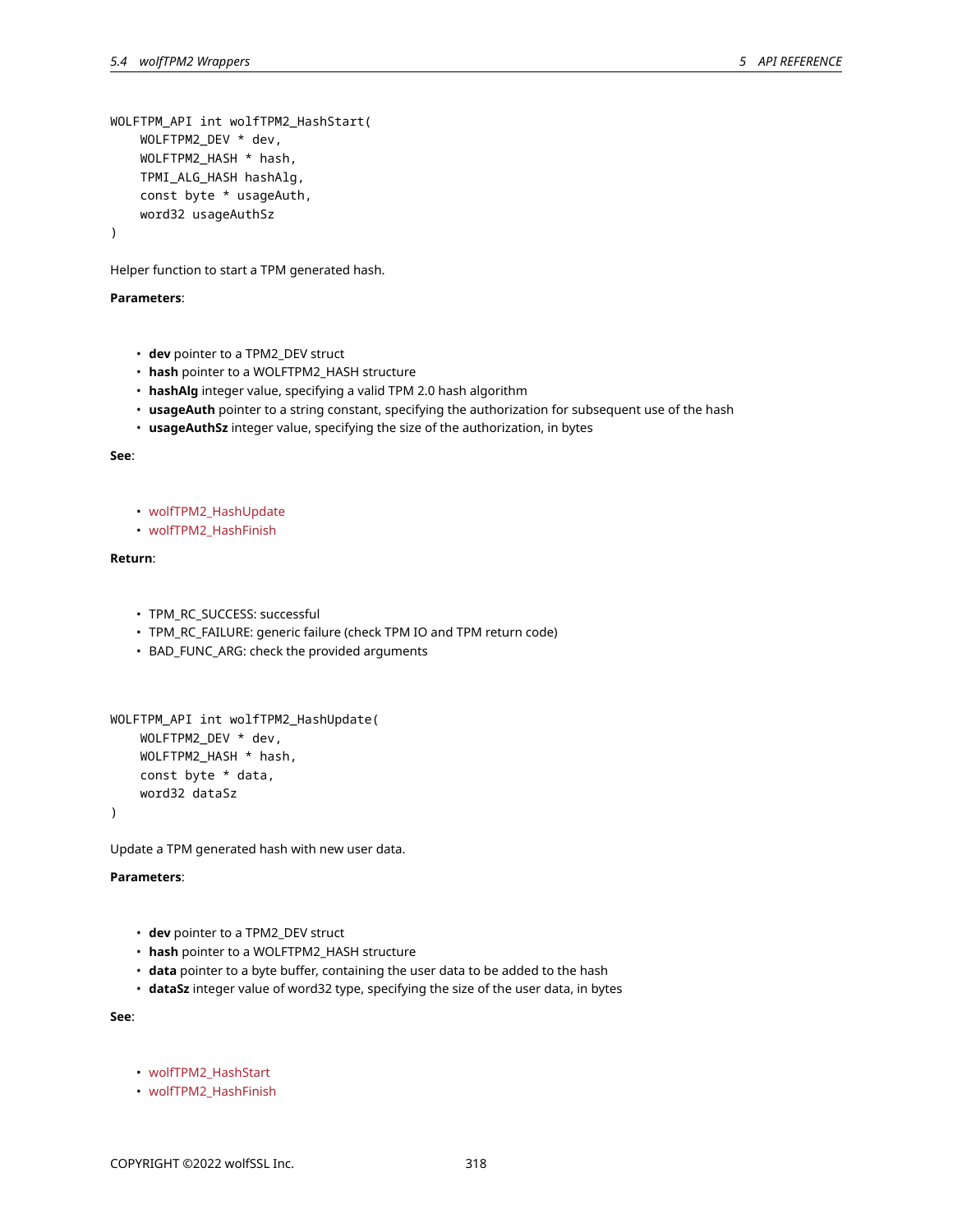# **Return**:

- TPM\_RC\_SUCCESS: successful
- TPM\_RC\_FAILURE: generic failure (check TPM IO and TPM return code)
- BAD\_FUNC\_ARG: check the provided arguments

**Note**: Make sure the auth is correctly set

```
WOLFTPM_API int wolfTPM2_HashFinish(
    WOLFTPM2_DEV * dev,
    WOLFTPM2_HASH * hash,
    byte * digest,
    word32 * digestSz
)
```
Finalize a TPM generated hash and get the digest output in a user buffer.

## **Parameters**:

- **dev** pointer to a TPM2\_DEV struct
- **hash** pointer to a WOLFTPM2\_HASH structure
- **digest** pointer to a byte buffer, used to store the resulting digest
- **digestSz** pointer to size of digest buffer, on return set to bytes stored in digest buffer

# **See**:

```
• wolfTPM2_HashStart
```
• wolfTPM2\_HashUpdate

# **Return**:

- TPM\_RC\_SUCCESS: successful
- TPM\_RC\_FAILURE: generic failure (check TPM IO and TPM return code)
- BAD\_FUNC\_ARG: check the provided arguments

**Note**: Make sure the auth is correctly set

```
WOLFTPM_API int wolfTPM2_LoadKeyedHashKey(
    WOLFTPM2_DEV * dev,
    WOLFTPM2_KEY * key,
    WOLFTPM2_HANDLE * parent,
    int hashAlg,
    const byte * keyBuf,
    word32 keySz,
    const byte * usageAuth,
    word32 usageAuthSz
)
```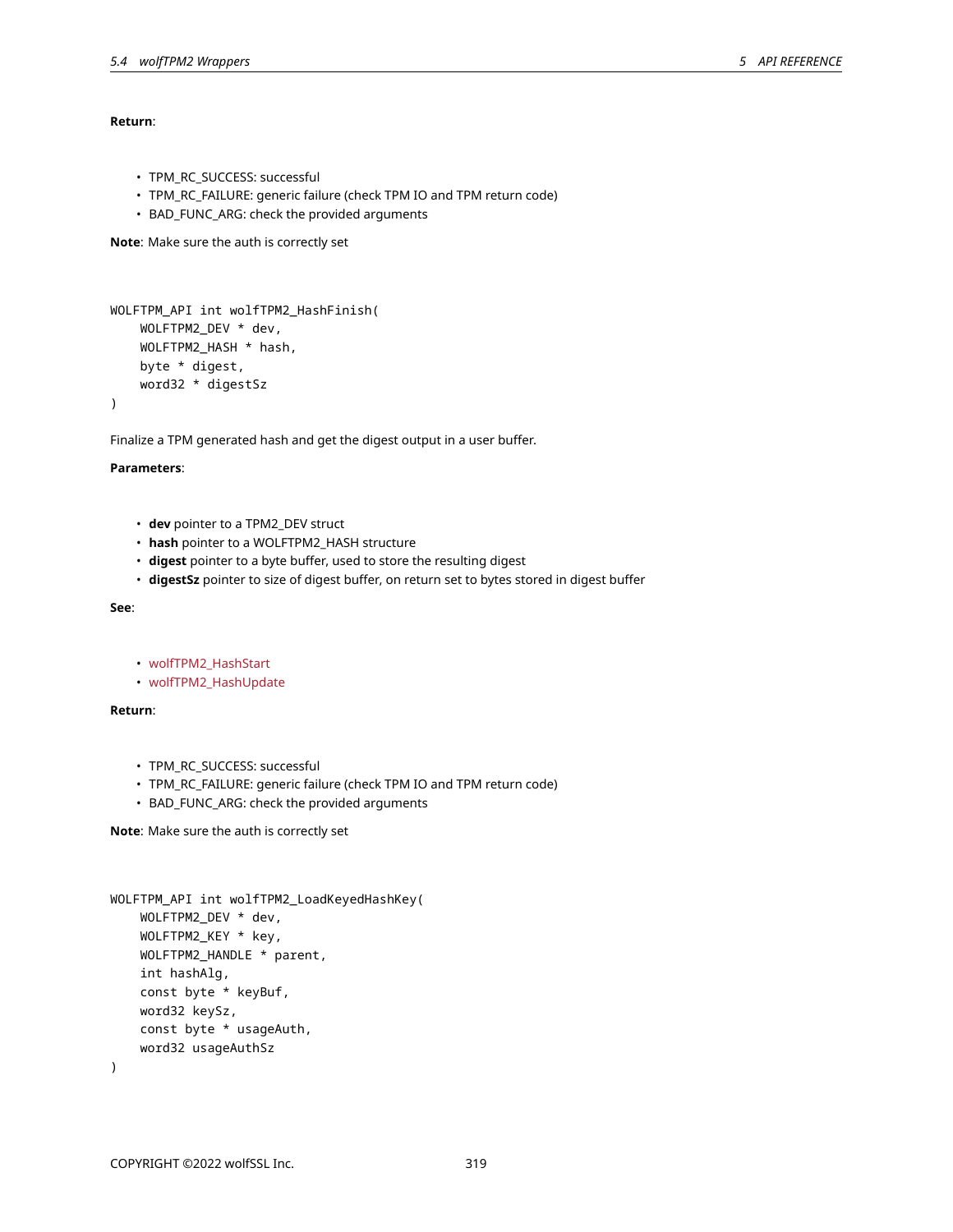# **Parameters**:

- **dev** pointer to a TPM2\_DEV struct
- **key** pointer to an empty structure of WOLFTPM2\_KEY type, to store the generated key
- **parent** pointer to a structure of WOLFTPM2\_KEY type, containing a valid TPM handle of a primary key
- **hashAlg** integer value, specifying a valid TPM 2.0 hash algorithm
- **keyBuf** pointer to a byte array, containing derivation values for the new KeyedHash key
- **keySz** integer value, specifying the size of the derivation values stored in keyBuf, in bytes
- **usageAuth** pointer to a string constant, specifying the authorization of the new key
- **usageAuthSz** integer value, specifying the size of the authorization, in bytes

# **See**:

- wolfTPM2\_HmacStart
- wolfTPM2\_HmacUpdate
- wolfTPM2\_HmacFinish

# **Return**:

- TPM\_RC\_SUCCESS: successful
- TPM\_RC\_FAILURE: generic failure (check TPM IO and TPM return code)
- BAD\_FUNC\_ARG: check the provided arguments

**Note**: To generate HMAC using the TPM it is recommended to use the wolfTPM2\_Hmac wrappers

```
WOLFTPM_API int wolfTPM2_HmacStart(
    WOLFTPM2_DEV * dev,
    WOLFTPM2_HMAC * hmac,
    WOLFTPM2_HANDLE * parent,
    TPMI_ALG_HASH hashAlg,
    const byte * keyBuf,
    word32 keySz,
    const byte * usageAuth,
    word32 usageAuthSz
```
)

Helper function to start a TPM generated hmac.

- **dev** pointer to a TPM2\_DEV struct
- **hmac** pointer to a WOLFTPM2\_HMAC structure
- **parent** pointer to a structure of WOLFTPM2\_KEY type, containing a valid TPM handle of a primary key
- **hashAlg** integer value, specifying a valid TPM 2.0 hash algorithm
- **keyBuf** pointer to a byte array, containing derivation values for the new KeyedHash key
- **keySz** integer value, specifying the size of the derivation values stored in keyBuf, in bytes
- **usageAuth** pointer to a string constant, specifying the authorization for subsequent use of the hmac
- **usageAuthSz** integer value, specifying the size of the authorization, in bytes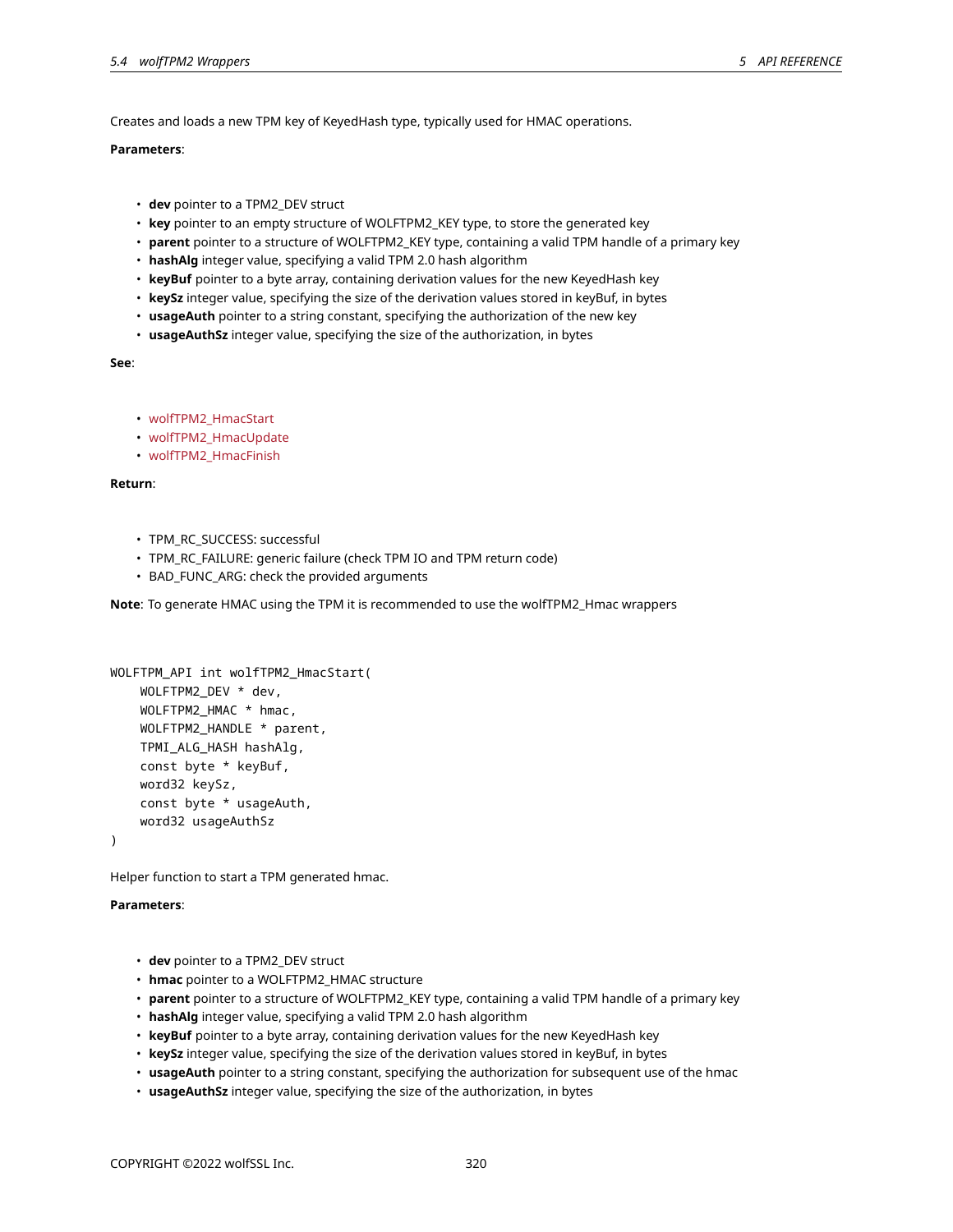#### **See**:

```
• wolfTPM2_HmacUpdate
```
- wolfTPM2\_HmacFinish
- wolfTPM2\_LoadKeyedHashKey

## **Return**:

- TPM\_RC\_SUCCESS: successful
- TPM\_RC\_FAILURE: generic failure (check TPM IO and TPM return code)
- BAD\_FUNC\_ARG: check the provided arguments

```
WOLFTPM_API int wolfTPM2_HmacUpdate(
    WOLFTPM2_DEV * dev,
    WOLFTPM2_HMAC * hmac,
    const byte * data,
    word32 dataSz
```
)

Update a TPM generated hmac with new user data.

# **Parameters**:

- **dev** pointer to a TPM2\_DEV struct
- **hmac** pointer to a WOLFTPM2\_HMAC structure
- **data** pointer to a byte buffer, containing the user data to be added to the hmac
- **dataSz** integer value of word32 type, specifying the size of the user data, in bytes

## **See**:

```
• wolfTPM2_HmacStart
```
• wolfTPM2\_HMACFinish

# **Return**:

- TPM\_RC\_SUCCESS: successful
- TPM\_RC\_FAILURE: generic failure (check TPM IO and TPM return code)
- BAD\_FUNC\_ARG: check the provided arguments

**Note**: Make sure the TPM authorization is correctly set

```
WOLFTPM_API int wolfTPM2_HmacFinish(
    WOLFTPM2_DEV * dev,
    WOLFTPM2_HMAC * hmac,
    byte * digest,
    word32 * digestSz
)
```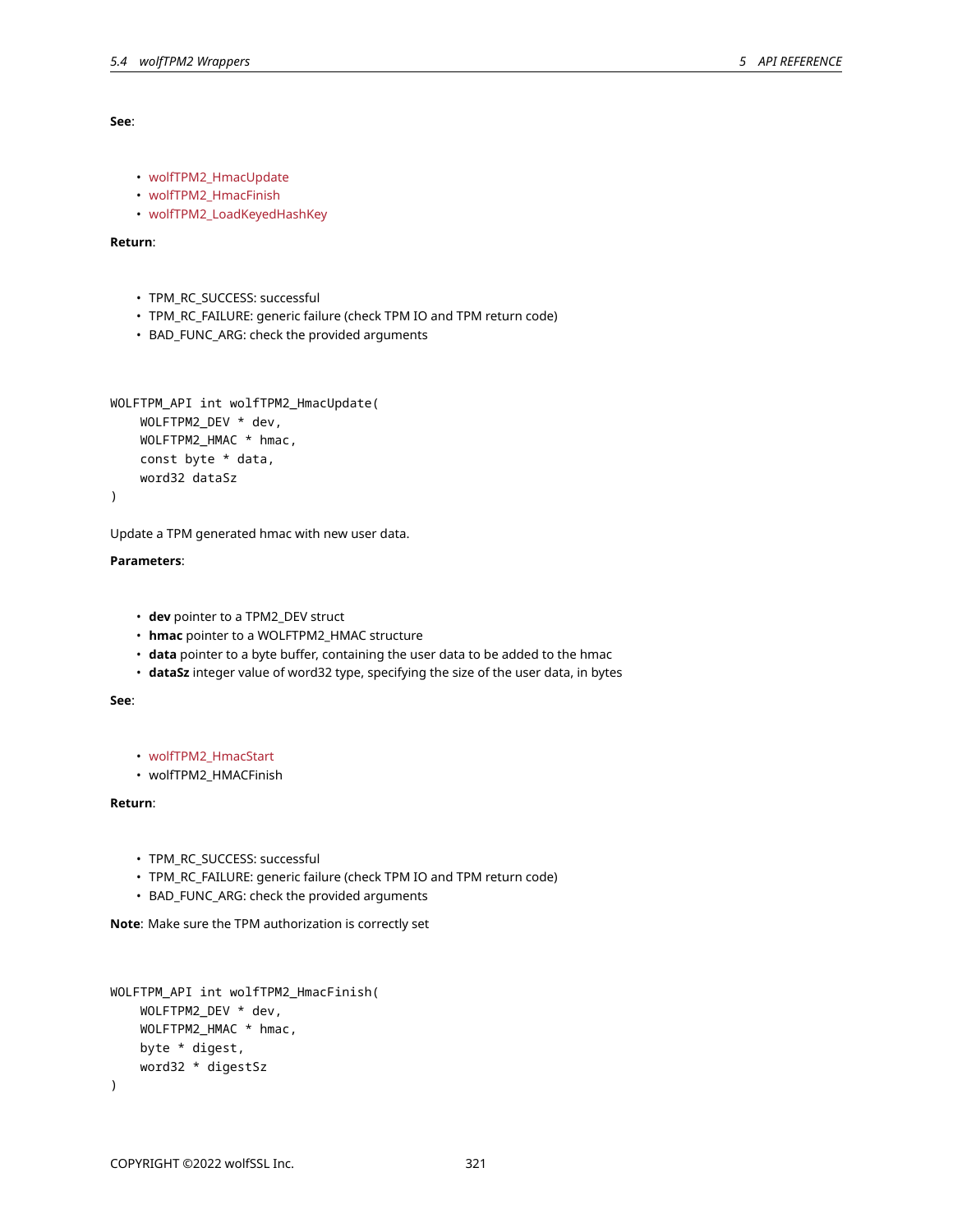Finalize a TPM generated hmac and get the digest output in a user buffer.

# **Parameters**:

- **dev** pointer to a TPM2\_DEV struct
- **hmac** pointer to a WOLFTPM2\_HMAC structure
- **digest** pointer to a byte buffer, used to store the resulting hmac digest
- **digestSz** integer value of word32 type, specifying the size of the digest, in bytes

## **See**:

```
• wolfTPM2_HmacStart
```
• wolfTPM2\_HmacUpdate

# **Return**:

- TPM\_RC\_SUCCESS: successful
- TPM\_RC\_FAILURE: generic failure (check TPM IO and TPM return code)
- BAD\_FUNC\_ARG: check the provided arguments

**Note**: Make sure the TPM authorization is correctly set

```
WOLFTPM_API int wolfTPM2_LoadSymmetricKey(
    WOLFTPM2_DEV * dev,
    WOLFTPM2_KEY * key,
    int alg,
    const byte * keyBuf,
    word32 keySz
)
```
Loads an external symmetric key into the TPM.

# **Parameters**:

- **dev** pointer to a TPM2\_DEV struct
- **key** pointer to an empty structure of WOLFTPM2\_KEY type, to store the TPM handle and key information
- **alg** integer value, specifying a valid TPM 2.0 symmetric key algorithm, e.g. TPM\_ALG\_CFB for AES CFB
- **keyBuf** pointer to a byte array, containing private material of the symmetric key
- **keySz** integer value, specifying the size of the key material stored in keyBuf, in bytes

**See**:

- wolfTPM2\_EncryptDecryptBlock
- wolfTPM2\_EncryptDecrypt
- TPM2\_EncryptDecrypt2

- TPM\_RC\_SUCCESS: successful
- TPM\_RC\_FAILURE: generic failure (check TPM IO and TPM return code)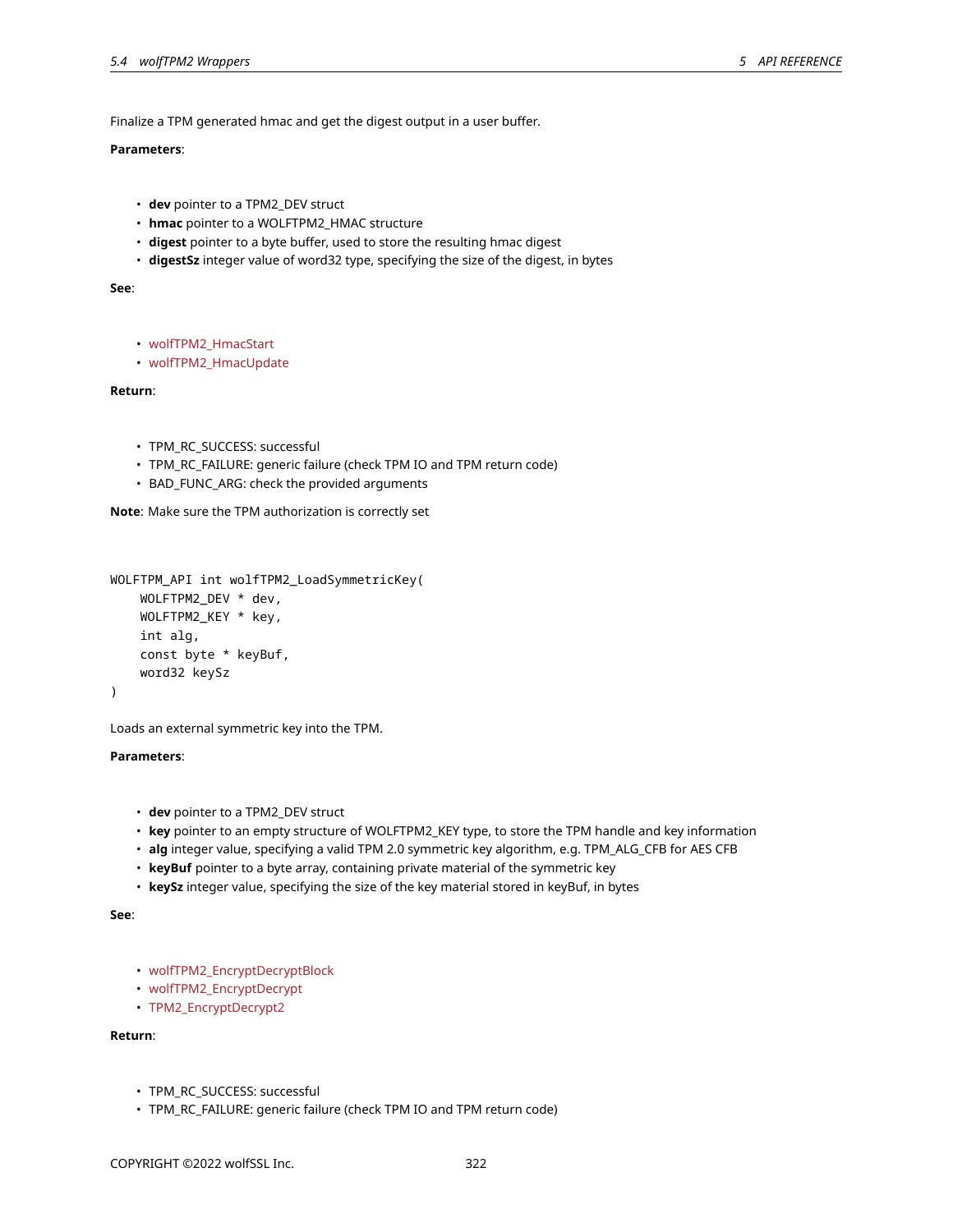• BAD\_FUNC\_ARG: check the provided arguments

```
WOLFTPM_API int wolfTPM2_SetCommand(
    WOLFTPM2_DEV * dev,
    TPM_CC commandCode,
    int enableFlag
```
)

Vendor specific TPM command, used to enable other restricted TPM commands.

# **Parameters**:

- **dev** pointer to a TPM2\_DEV struct
- **commandCode** integer value, representing a valid vendor command
- **enableFlag** integer value, non-zero values represent "to enable"

# **See**: TPM2\_GPIO\_Config

# **Return**:

- TPM\_RC\_SUCCESS: successful
- TPM\_RC\_FAILURE: generic failure (check TPM IO and TPM return code)
- BAD\_FUNC\_ARG: check the provided arguments

```
WOLFTPM_API int wolfTPM2_Shutdown(
    WOLFTPM2_DEV * dev,
    int doStartup
```
)

Helper function to shutdown or reset the TPM.

# **Parameters**:

- **dev** pointer to a TPM2\_DEV struct
- **doStartup** integer value, non-zero values represent "perform Startup after Shutdown"

## **See**: wolfTPM2\_Init

## **Return**:

- TPM\_RC\_SUCCESS: successful
- TPM\_RC\_FAILURE: generic failure (check TPM IO and TPM return code)
- BAD\_FUNC\_ARG: check the provided arguments

**Note**: If doStartup is set, then TPM2\_Startup is performed right after TPM2\_Shutdown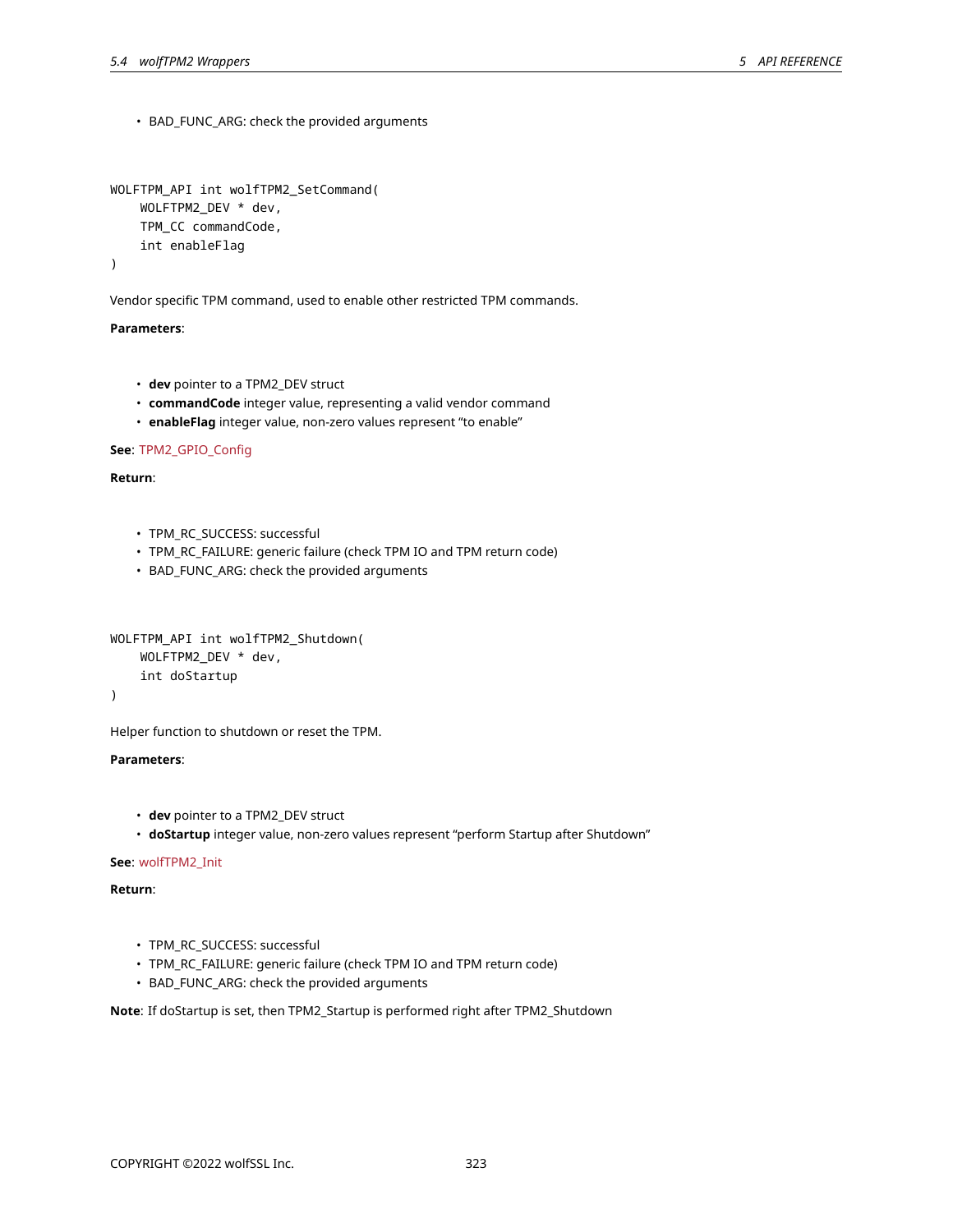```
WOLFTPM_API int wolfTPM2_UnloadHandles(
    WOLFTPM2_DEV * dev,
    word32 handleStart,
    word32 handleCount
)
```
One-shot API to unload subsequent TPM handles.

## **Parameters**:

- **dev** pointer to a TPM2\_DEV struct
- **handleStart** integer value of word32 type, specifying the value of the first TPM handle
- **handleCount** integer value of word32 type, specifying the number of handles

## **See**: wolfTPM2\_Init

**Return**:

- TPM\_RC\_SUCCESS: successful
- TPM\_RC\_FAILURE: generic failure (check TPM IO and TPM return code)
- BAD\_FUNC\_ARG: check the provided arguments

WOLFTPM\_API int wolfTPM2\_UnloadHandles\_AllTransient( WOLFTPM2\_DEV \* dev

)

One-shot API to unload all transient TPM handles.

# **Parameters**:

• **dev** pointer to a TPM2\_DEV struct

# **See**:

```
• wolfTPM2_UnloadHandles
```
• wolfTPM2\_CreatePrimary

# **Return**:

- TPM\_RC\_SUCCESS: successful
- TPM\_RC\_FAILURE: generic failure (check TPM IO and TPM return code)
- BAD\_FUNC\_ARG: check the provided arguments

**Note**: If there are Primary Keys as transient objects, they need to be recreated before TPM keys can be used

```
WOLFTPM_API int wolfTPM2_GetKeyTemplate_RSA(
    TPMT_PUBLIC * publicTemplate,
    TPMA_OBJECT objectAttributes
)
```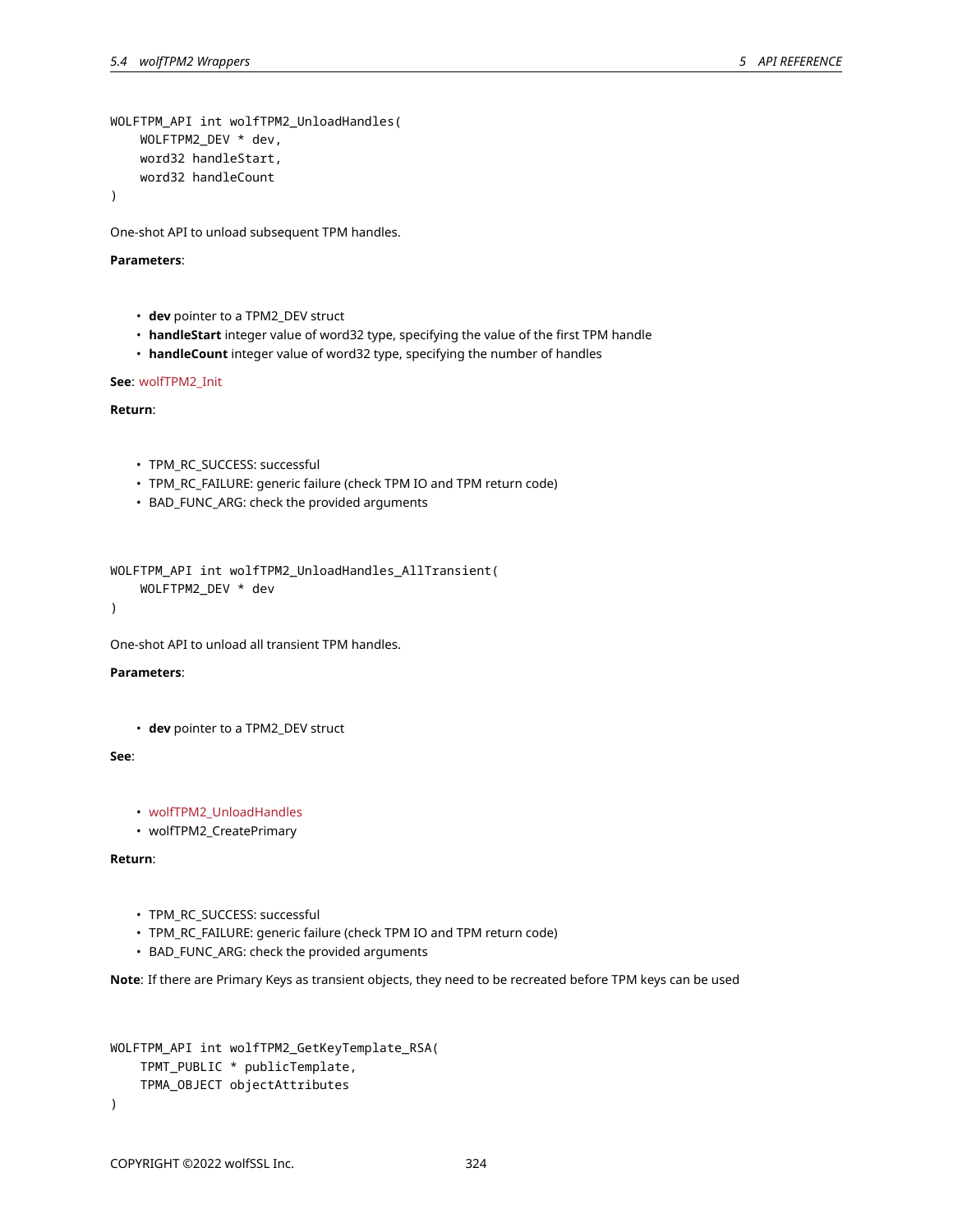Prepares a TPM public template for new RSA key based on user selected object attributes.

## **Parameters**:

- **publicTemplate** pointer to an empty structure of TPMT\_PUBLIC type, to store the new RSA template
- **objectAttributes** integer value of TPMA\_OBJECT type, can contain one or more attributes, e.g. TPMA\_OBJECT\_fixedTPM

#### **See**:

- wolfTPM2\_GetKeyTemplate\_ECC
- wolfTPM2\_GetKeyTemplate\_Symmetric
- wolfTPM2\_GetKeyTemplate\_KeyedHash
- wolfTPM2\_GetKeyTemplate\_KeySeal

# **Return**:

- TPM\_RC\_SUCCESS: successful
- BAD\_FUNC\_ARG: check the provided arguments

```
WOLFTPM_API int wolfTPM2_GetKeyTemplate_ECC(
    TPMT_PUBLIC * publicTemplate,
    TPMA_OBJECT objectAttributes,
    TPM_ECC_CURVE curve,
    TPM_ALG_ID sigScheme
)
```
Prepares a TPM public template for new ECC key based on user selected object attributes.

# **Parameters**:

- **publicTemplate** pointer to an empty structure of TPMT\_PUBLIC type, to store the new ECC key template
- **objectAttributes** integer value of TPMA\_OBJECT type, can contain one or more attributes, e.g. TPMA\_OBJECT\_fixedTPM
- **curve** integer value of TPM\_ECC\_CURVE type, specifying a TPM supported ECC curve ID
- **sigScheme** integer value of TPM\_ALG\_ID type, specifying a TPM supported signature scheme

**See**:

- wolfTPM2\_GetKeyTemplate\_RSA
- wolfTPM2\_GetKeyTemplate\_Symmetric
- wolfTPM2\_GetKeyTemplate\_KeyedHash
- wolfTPM2\_GetKeyTemplate\_KeySeal

- TPM\_RC\_SUCCESS: successful
- BAD\_FUNC\_ARG: check the provided arguments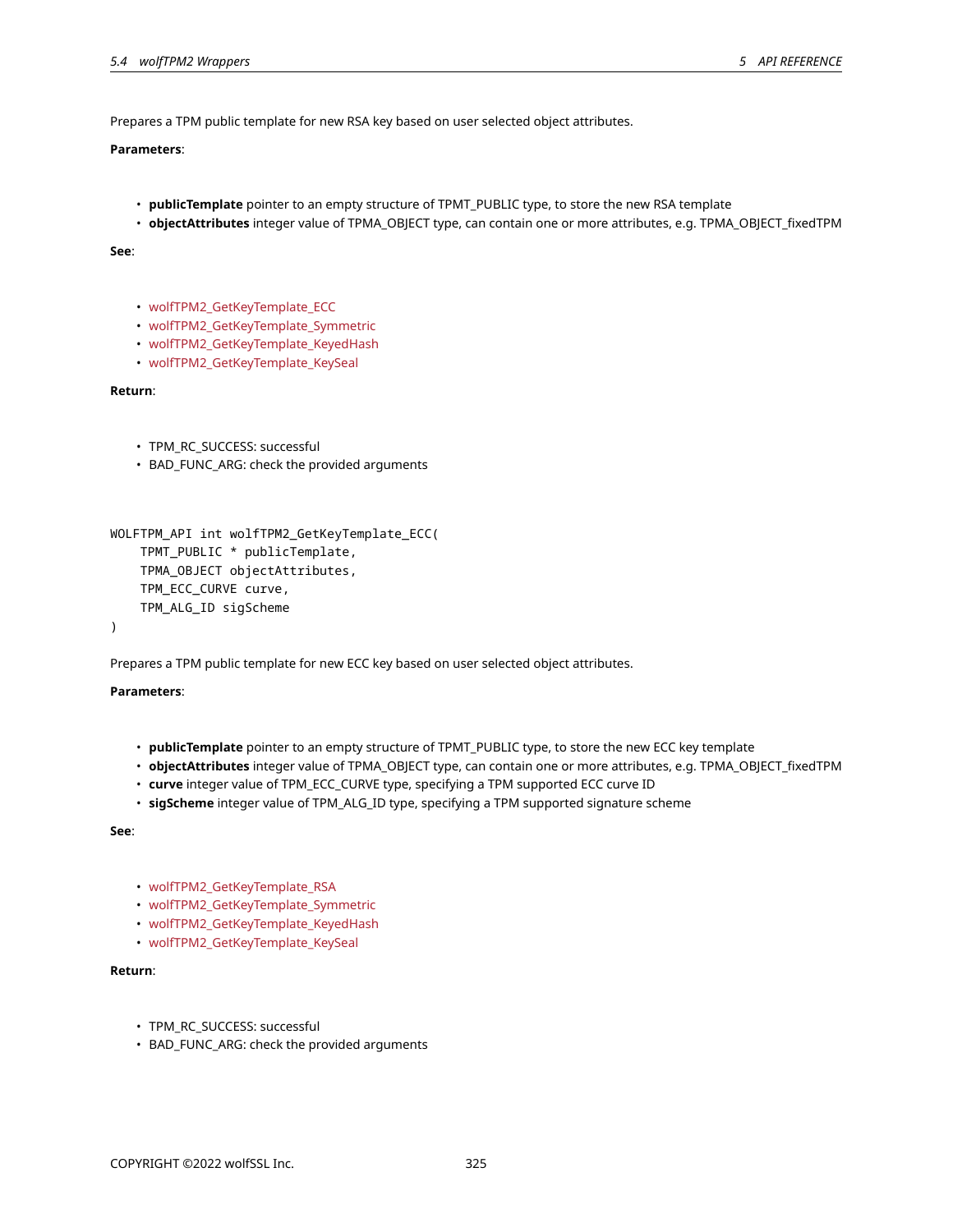```
WOLFTPM_API int wolfTPM2_GetKeyTemplate_Symmetric(
    TPMT_PUBLIC * publicTemplate,
    int keyBits,
    TPM_ALG_ID algMode,
    int isSign,
    int isDecrypt
```
Prepares a TPM public template for new Symmetric key.

### **Parameters**:

- **publicTemplate** pointer to an empty structure of TPMT\_PUBLIC type, to store the new Symmetric key template
- **keyBits** integer value, specifying the size of the symmetric key, typically 128 or 256 bits
- **algMode** integer value of TPM\_ALG\_ID type, specifying a TPM supported symmetric algorithm, e.g. TPM\_ALG\_CFB for AES CFB
- **isSign** integer value, non-zero values represent "a signing key"
- **isDecrypt** integer value, non-zero values represent "a decryption key"

**See**:

- wolfTPM2\_GetKeyTemplate\_RSA
- wolfTPM2\_GetKeyTemplate\_ECC
- wolfTPM2 GetKeyTemplate KeyedHash
- wolfTPM2\_GetKeyTemplate\_KeySeal

# **Return**:

- TPM\_RC\_SUCCESS: successful
- BAD\_FUNC\_ARG: check the provided arguments

```
WOLFTPM API int wolfTPM2 GetKeyTemplate KeyedHash(
    TPMT_PUBLIC * publicTemplate,
    TPM_ALG_ID hashAlg,
    int isSign,
    int isDecrypt
)
```
Prepares a TPM public template for new KeyedHash key.

#### **Parameters**:

- **publicTemplate** pointer to an empty structure of TPMT\_PUBLIC type, to store the new template
- **hashAlg** integer value of TPM\_ALG\_ID type, specifying a TPM supported hashing algorithm, e.g. TPM\_ALG\_SHA256 for SHA 256
- **isSign** integer value, non-zero values represent "a signing key"
- **isDecrypt** integer value, non-zero values represent "a decryption key"

**See**: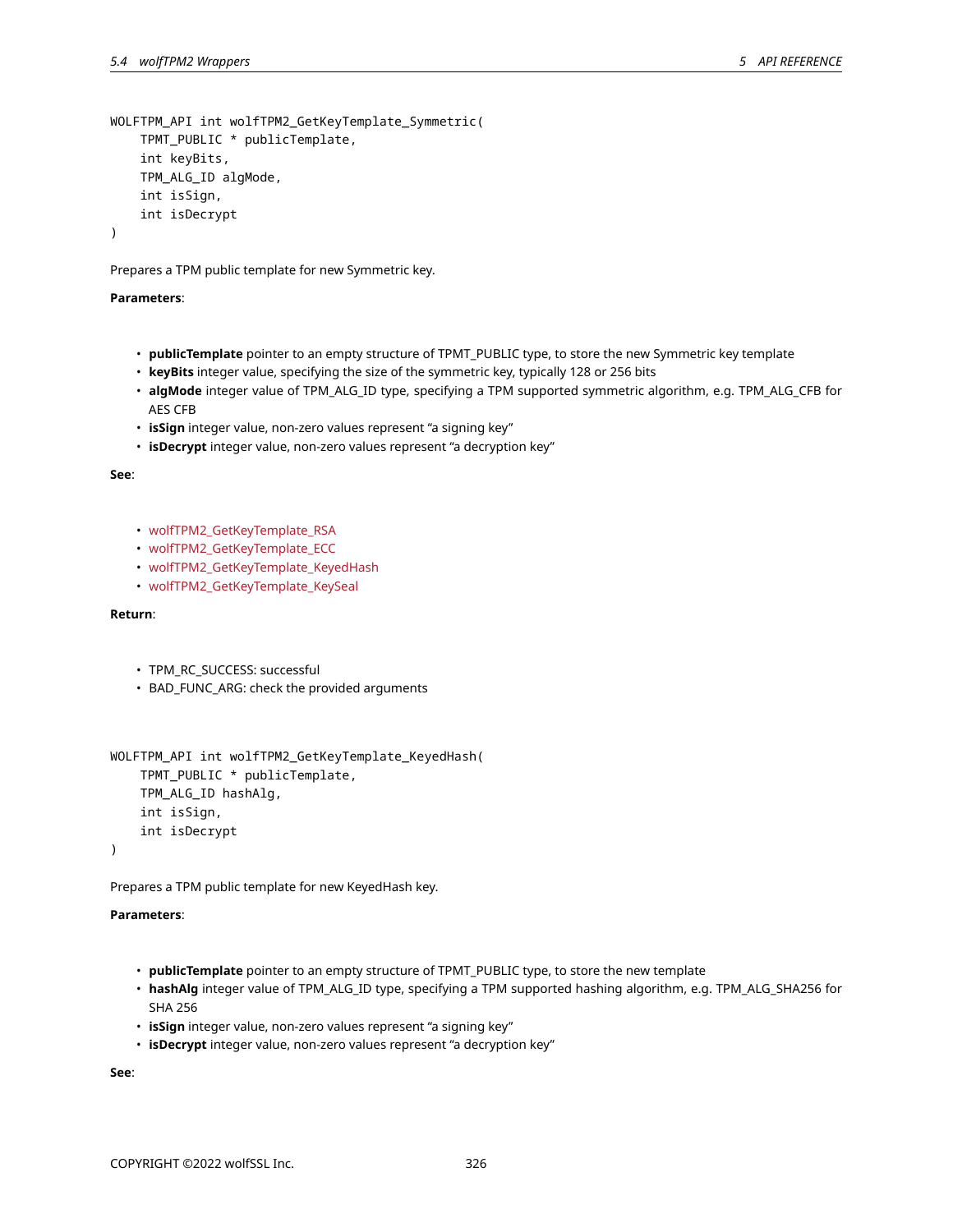- wolfTPM2\_GetKeyTemplate\_RSA
- wolfTPM2\_GetKeyTemplate\_ECC
- wolfTPM2\_GetKeyTemplate\_Symmetric
- wolfTPM2\_GetKeyTemplate\_KeySeal

## **Return**:

- TPM\_RC\_SUCCESS: successful
- BAD FUNC ARG: check the provided arguments

```
WOLFTPM_API int wolfTPM2_GetKeyTemplate_KeySeal(
    TPMT_PUBLIC * publicTemplate,
    TPM_ALG_ID nameAlg
```
)

Prepares a TPM public template for new key for sealing secrets.

#### **Parameters**:

- **publicTemplate** pointer to an empty structure of TPMT\_PUBLIC type, to store the new template
- **nameAlg** integer value of TPM\_ALG\_ID type, specifying a TPM supported hashing algorithm, typically TPM\_ALG\_SHA256 for SHA 256

## **See**:

- wolfTPM2\_GetKeyTemplate\_ECC
- wolfTPM2\_GetKeyTemplate\_Symmetric
- wolfTPM2\_GetKeyTemplate\_KeyedHash
- wolfTPM2\_GetKeyTemplate\_KeySeal

# **Return**:

- TPM\_RC\_SUCCESS: successful
- BAD\_FUNC\_ARG: check the provided arguments

**Note**: There are strict requirements for a Key Seal, therefore most of the key parameters are predetermined by the wrapper

```
WOLFTPM_API int wolfTPM2_GetKeyTemplate_RSA_EK(
    TPMT_PUBLIC * publicTemplate
```
)

Prepares a TPM public template for generating the TPM Endorsement Key of RSA type.

#### **Parameters**:

• **publicTemplate** pointer to an empty structure of TPMT\_PUBLIC type, to store the new template

### **See**: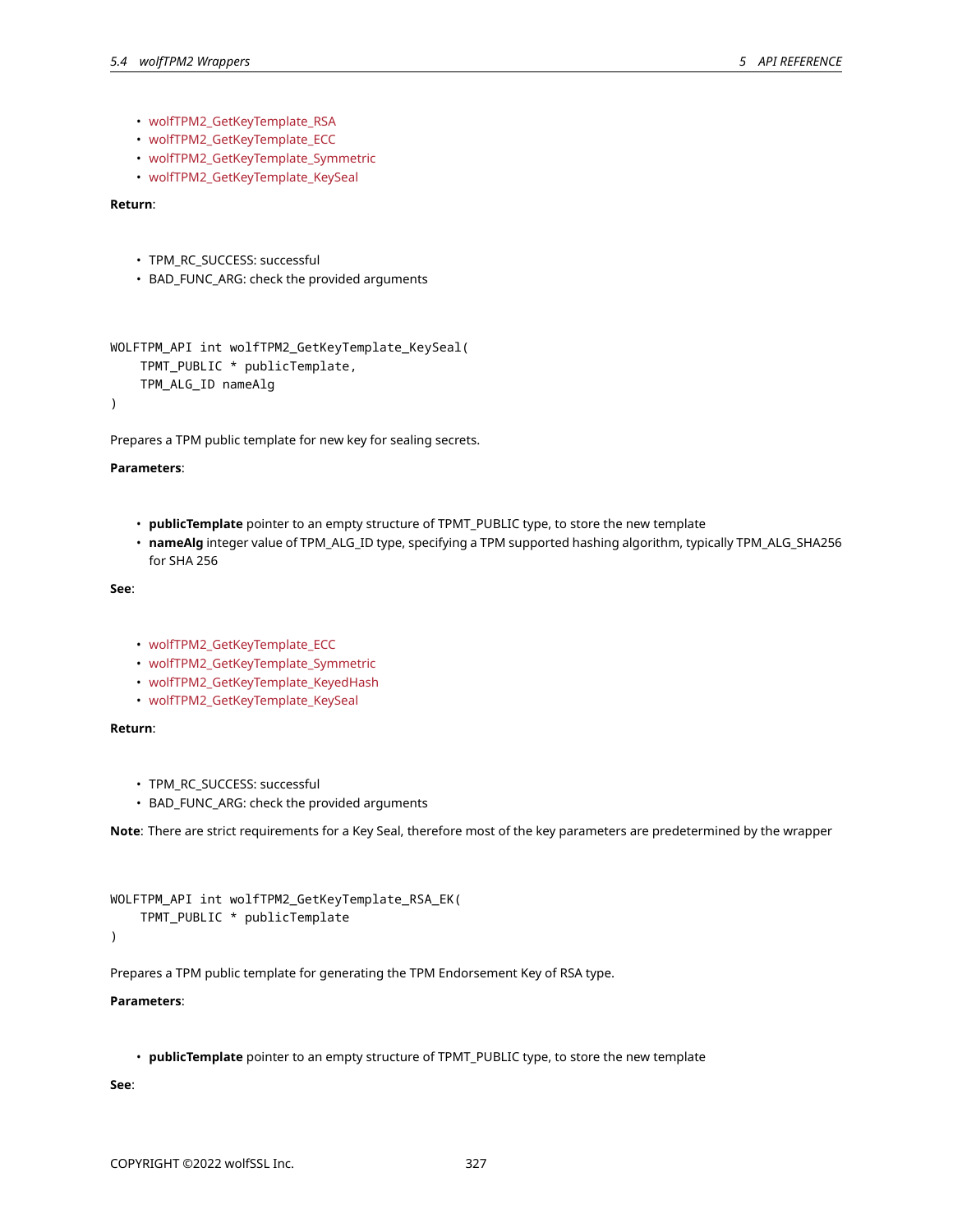- wolfTPM2\_GetKeyTemplate\_ECC\_EK
- wolfTPM2\_GetKeyTemplate\_RSA\_SRK
- wolfTPM2\_GetKeyTemplate\_RSA\_AIK

# **Return**:

- TPM\_RC\_SUCCESS: successful
- BAD\_FUNC\_ARG: check the provided arguments

```
WOLFTPM_API int wolfTPM2_GetKeyTemplate_ECC_EK(
    TPMT_PUBLIC * publicTemplate
```
)

Prepares a TPM public template for generating the TPM Endorsement Key of ECC type.

#### **Parameters**:

• **publicTemplate** pointer to an empty structure of TPMT\_PUBLIC type, to store the new template

## **See**:

- wolfTPM2\_GetKeyTemplate\_RSA\_EK
- wolfTPM2\_GetKeyTemplate\_ECC\_SRK
- wolfTPM2\_GetKeyTemplate\_ECC\_AIK

#### **Return**:

- TPM\_RC\_SUCCESS: successful
- BAD\_FUNC\_ARG: check the provided arguments

```
WOLFTPM_API int wolfTPM2_GetKeyTemplate_RSA_SRK(
    TPMT_PUBLIC * publicTemplate
```
)

Prepares a TPM public template for generating a new TPM Storage Key of RSA type.

# **Parameters**:

• **publicTemplate** pointer to an empty structure of TPMT\_PUBLIC type, to store the new template

## **See**:

- wolfTPM2\_GetKeyTemplate\_ECC\_SRK
- wolfTPM2\_GetKeyTemplate\_RSA\_AIK
- wolfTPM2\_GetKeyTemplate\_RSA\_EK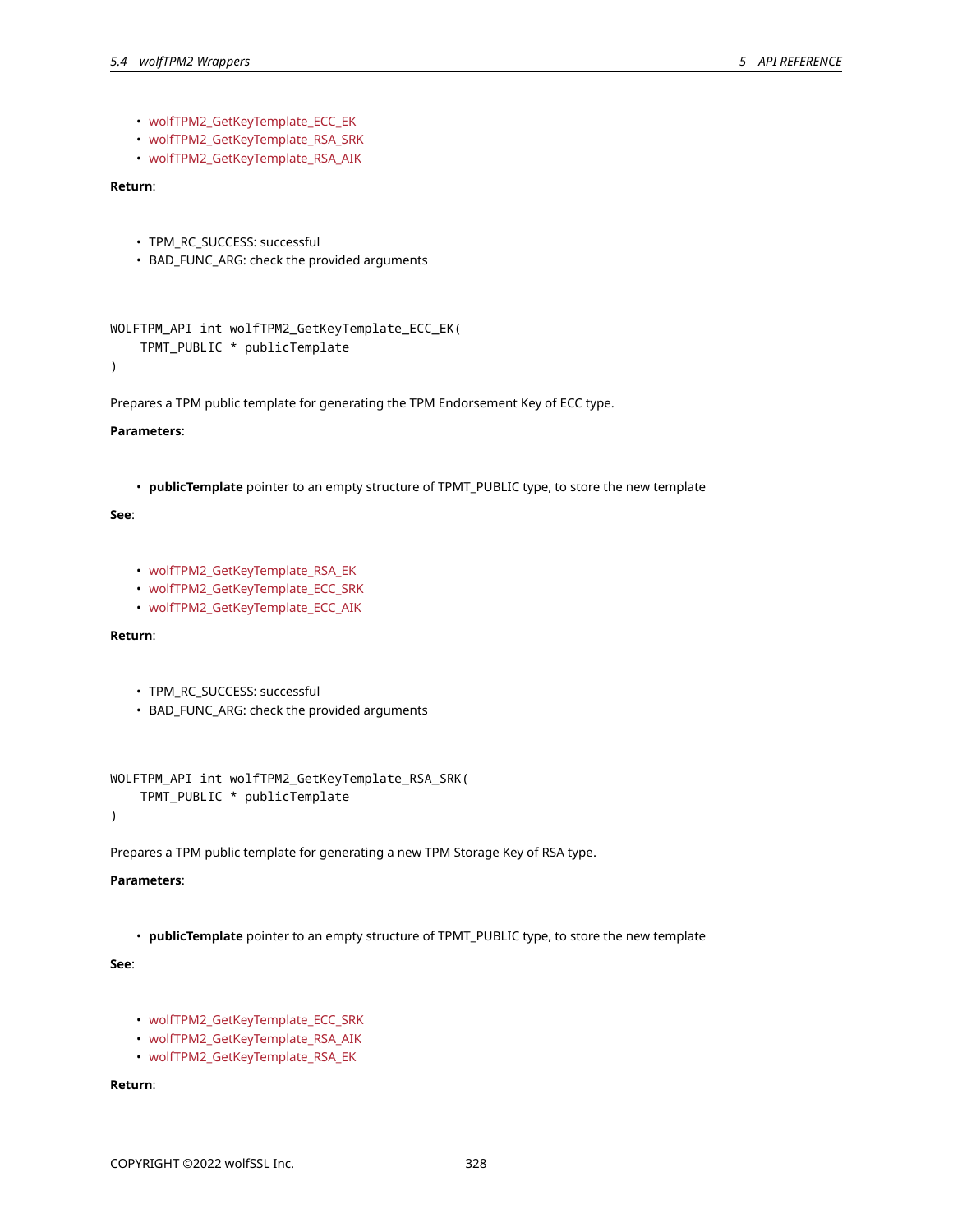- TPM\_RC\_SUCCESS: successful
- BAD\_FUNC\_ARG: check the provided arguments

```
WOLFTPM_API int wolfTPM2_GetKeyTemplate_ECC_SRK(
    TPMT_PUBLIC * publicTemplate
)
```
Prepares a TPM public template for generating a new TPM Storage Key of ECC type.

#### **Parameters**:

• **publicTemplate** pointer to an empty structure of TPMT\_PUBLIC type, to store the new template

# **See**:

- wolfTPM2\_GetKeyTemplate\_RSA\_SRK
- wolfTPM2 GetKeyTemplate ECC AIK
- wolfTPM2\_GetKeyTemplate\_ECC\_EK

## **Return**:

- TPM\_RC\_SUCCESS: successful
- BAD\_FUNC\_ARG: check the provided arguments

```
WOLFTPM_API int wolfTPM2_GetKeyTemplate_RSA_AIK(
    TPMT_PUBLIC * publicTemplate
)
```
Prepares a TPM public template for generating a new TPM Attestation Key of RSA type.

### **Parameters**:

• **publicTemplate** pointer to an empty structure of TPMT\_PUBLIC type, to store the new template

# **See**:

- wolfTPM2\_GetKeyTemplate\_ECC\_AIK
- wolfTPM2\_GetKeyTemplate\_RSA\_SRK

- TPM\_RC\_SUCCESS: successful
- BAD\_FUNC\_ARG: check the provided arguments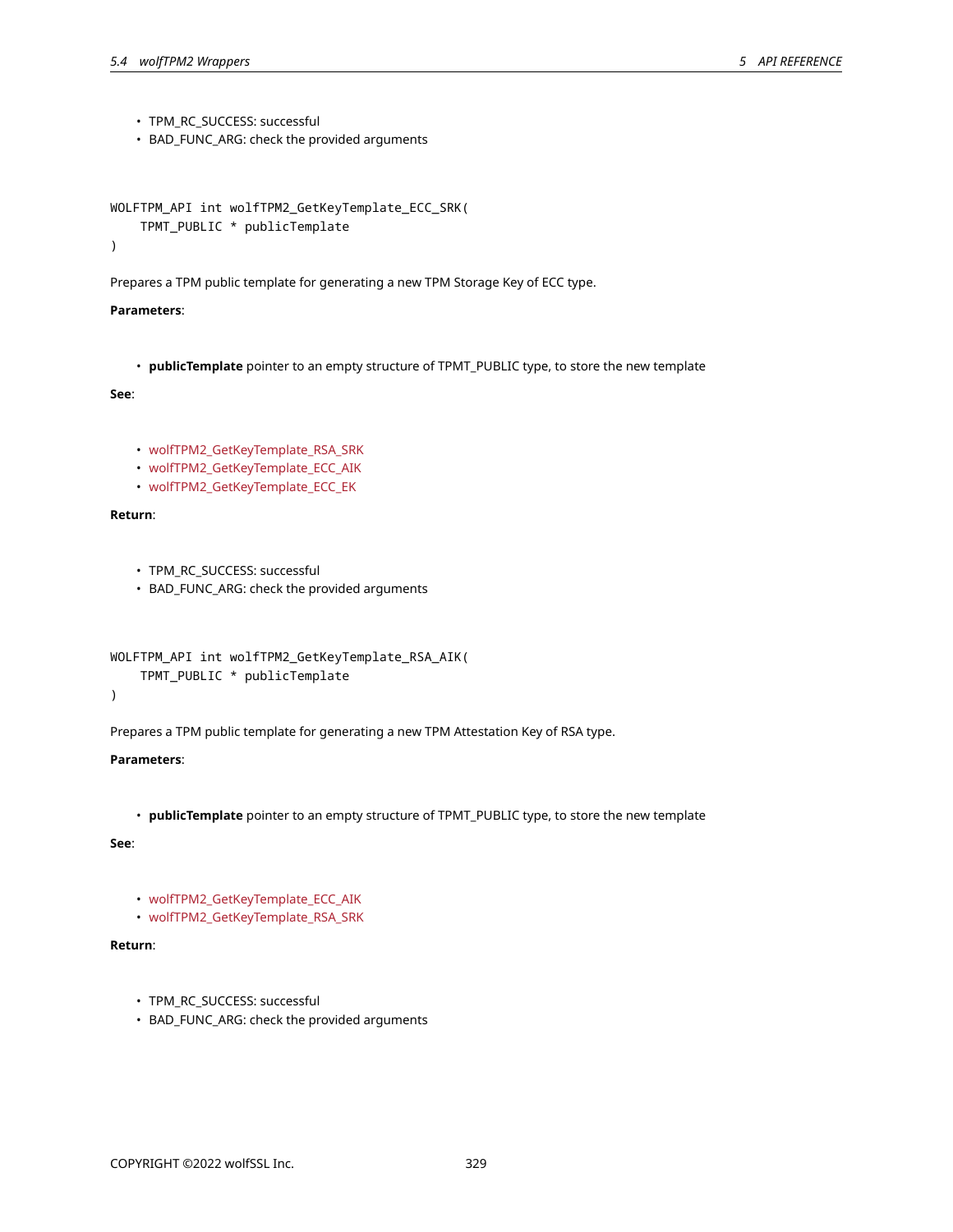```
WOLFTPM_API int wolfTPM2_GetKeyTemplate_ECC_AIK(
    TPMT_PUBLIC * publicTemplate
```
Prepares a TPM public template for generating a new TPM Attestation Key of ECC type.

## **Parameters**:

• **publicTemplate** pointer to an empty structure of TPMT\_PUBLIC type, to store the new template

#### **See**:

```
• wolfTPM2_GetKeyTemplate_RSA_AIK
```
• wolfTPM2\_GetKeyTemplate\_ECC\_SRK

#### **Return**:

```
• TPM_RC_SUCCESS: successful
```
• BAD\_FUNC\_ARG: check the provided arguments

```
WOLFTPM_API int wolfTPM2_SetKeyTemplate_Unique(
   TPMT_PUBLIC * publicTemplate,
    const byte * unique,
    int uniqueSz
)
```
Sets the unique area of a public template used by Create or CreatePrimary.

## **Parameters**:

- **publicTemplate** pointer to an empty structure of TPMT\_PUBLIC type, to store the new template
- **unique** optional pointer to buffer to populate unique area of public template. If NULL, the buffer will be zeroized.
- **uniqueSz** size to fill the unique field. If zero the key size is used.

## **See**:

- wolfTPM2\_CreateKey
- wolfTPM2\_CreatePrimaryKey

- TPM\_RC\_SUCCESS: successful
- BAD\_FUNC\_ARG: check the provided arguments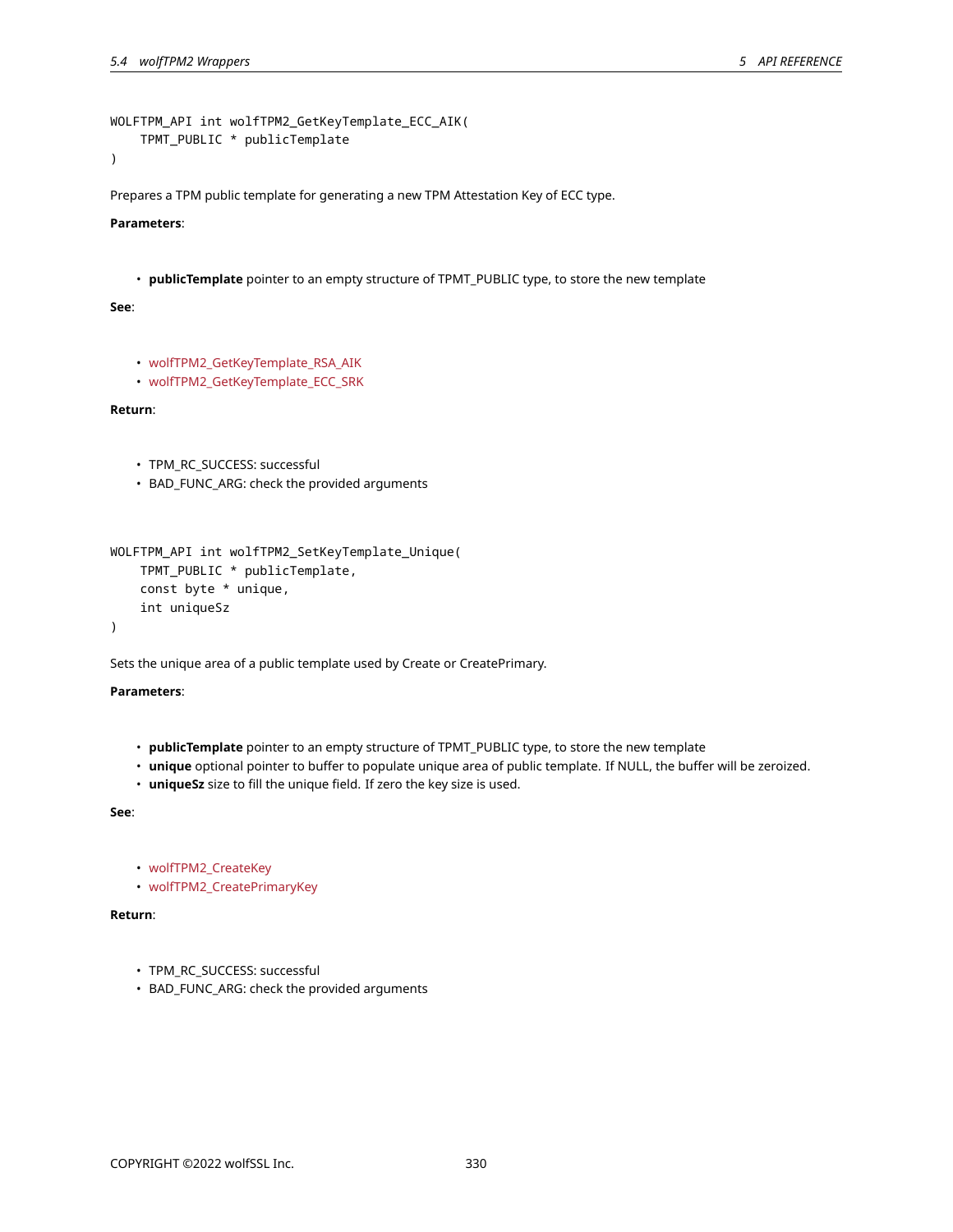```
WOLFTPM_API int wolfTPM2_GetNvAttributesTemplate(
    TPM_HANDLE auth,
    word32 * nvAttributes
```
Prepares a TPM NV Index template.

#### **Parameters**:

- **auth** integer value, representing the TPM Hierarchy under which the new TPM NV index will be created
- **nvAttributes** pointer to an empty integer variable, to store the NV Attributes

**See**:

- wolfTPM2\_CreateAuth
- wolfTPM2\_WriteAuth
- wolfTPM2\_ReadAuth
- wolfTPM2\_DeleteAuth

**Return**:

- TPM\_RC\_SUCCESS: successful
- BAD\_FUNC\_ARG: check the provided arguments

```
WOLFTPM_API int wolfTPM2_CreateEK(
    WOLFTPM2_DEV * dev,
    WOLFTPM2_KEY * ekKey,
    TPM_ALG_ID alg
```
)

Generates a new TPM Endorsement key, based on the user selected algorithm, RSA or ECC.

# **Parameters**:

- **dev** pointer to a TPM2\_DEV struct
- **ekKey** pointer to an empty WOLFTPM2\_KEY structure, to store information about the new EK
- **alg** can be only TPM\_ALG\_RSA or TPM\_ALG\_ECC, see Note above

**See**:

```
• wolfTPM2_CreateSRK
```
- wolfTPM2\_GetKeyTemplate\_RSA\_EK
- wolfTPM2\_GetKeyTemplate\_ECC\_EK

- TPM\_RC\_SUCCESS: successful
- BAD\_FUNC\_ARG: check the provided arguments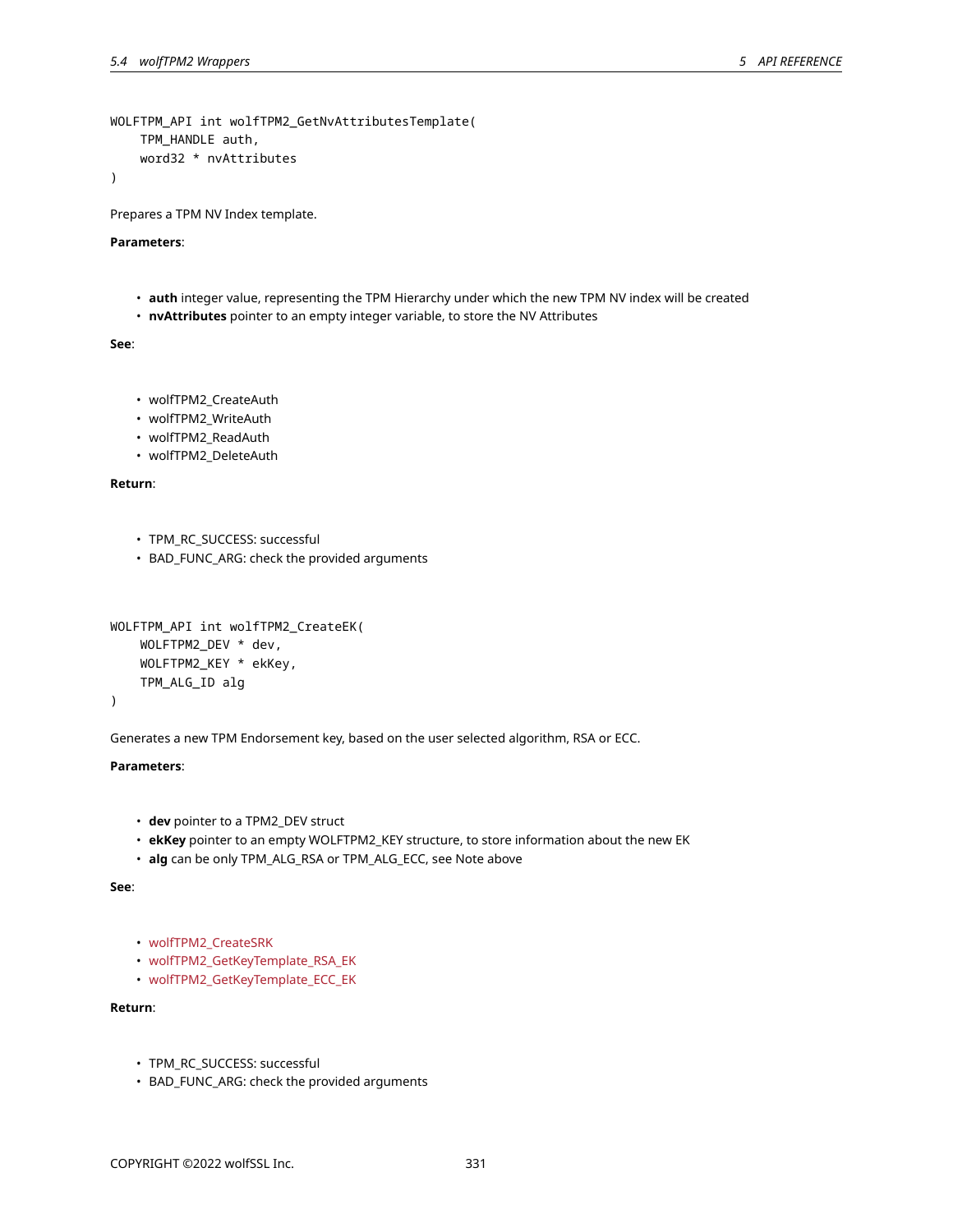**Note**: Although only RSA and ECC can be used for EK, symmetric keys can be created and used by the TPM

```
WOLFTPM_API int wolfTPM2_CreateSRK(
    WOLFTPM2_DEV * dev,
    WOLFTPM2_KEY * srkKey,
    TPM_ALG_ID alg,
    const byte * auth,
    int authSz
\lambda
```
Generates a new TPM Primary Key that will be used as a Storage Key for other TPM keys.

#### **Parameters**:

- **dev** pointer to a TPM2\_DEV struct
- **srkKey** pointer to an empty WOLFTPM2\_KEY structure, to store information about the new EK
- **alg** can be only TPM\_ALG\_RSA or TPM\_ALG\_ECC, see Note above
- **auth** pointer to a string constant, specifying the password authorization for the TPM 2.0 Key
- **authSz** integer value, specifying the size of the password authorization, in bytes

#### **See**:

- wolfTPM2\_CreateEK
- wolfTPM2\_CreateAndLoadAIK
- wolfTPM2\_GetKeyTemplate\_RSA\_SRK
- wolfTPM2\_GetKeyTemplate\_ECC\_SRK

## **Return**:

- TPM\_RC\_SUCCESS: successful
- TPM\_RC\_FAILURE: generic failure (check TPM IO and TPM return code)
- BAD FUNC ARG: check the provided arguments

**Note**: Although only RSA and ECC can be used for EK, symmetric keys can be created and used by the TPM

```
WOLFTPM_API int wolfTPM2_CreateAndLoadAIK(
    WOLFTPM2_DEV * dev,
    WOLFTPM2_KEY * aikKey,
    TPM_ALG_ID alg,
    WOLFTPM2_KEY * srkKey,
    const byte * auth,
    int authSz
```
 $\lambda$ 

Generates a new TPM Attestation Key under the provided Storage Key.

# **Parameters**:

• **dev** pointer to a TPM2\_DEV struct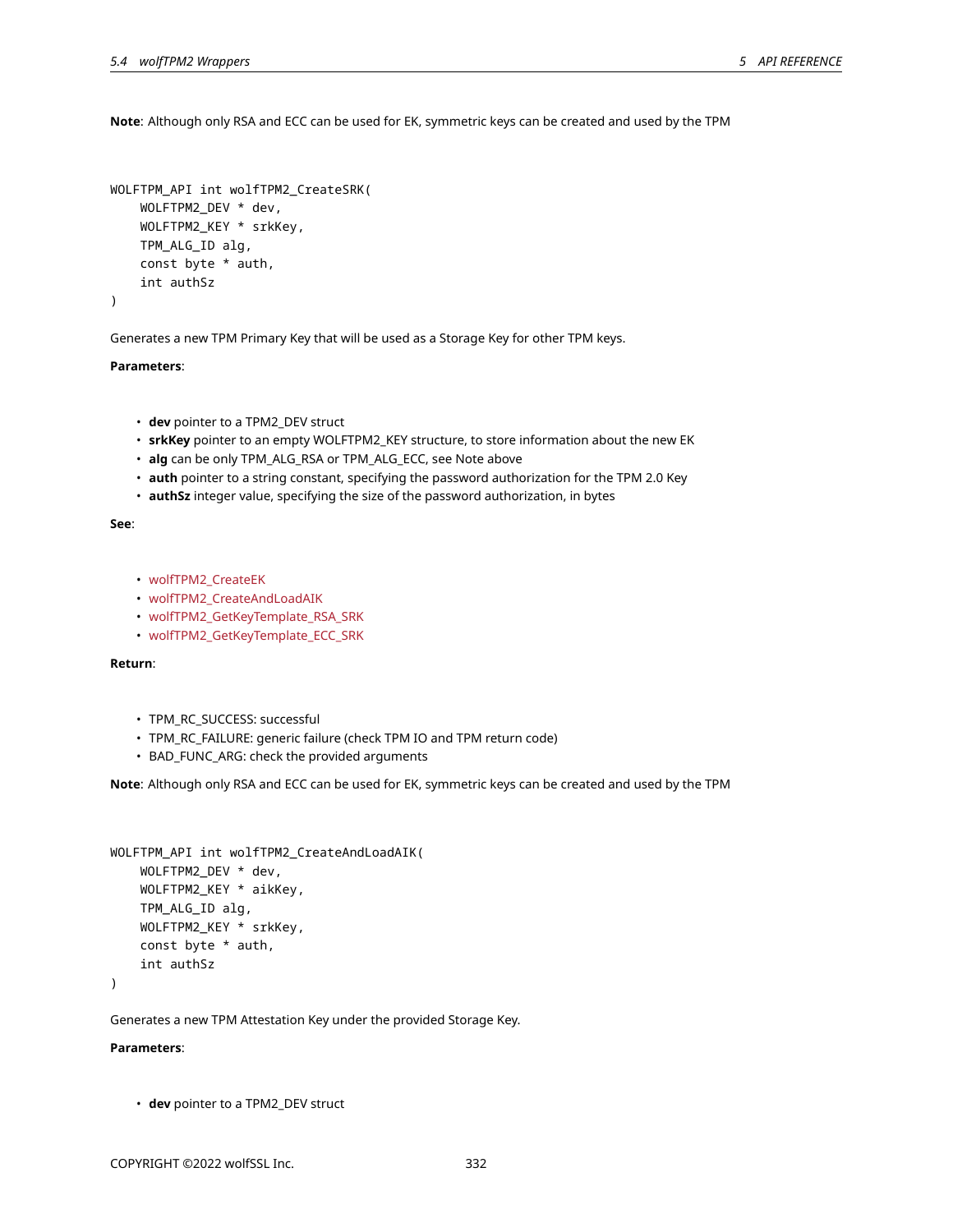- **aikKey** pointer to an empty WOLFTPM2\_KEY structure, to store the newly generated TPM key
- **alg** can be only TPM\_ALG\_RSA or TPM\_ALG\_ECC
- **srkKey** pointer to a WOLFTPM2\_KEY structure, pointing to valid TPM handle of a loaded Storage Key
- **auth** pointer to a string constant, specifying the password authorization for the TPM 2.0 Key
- **authSz** integer value, specifying the size of the password authorization, in bytes

**See**:

- wolfTPM2\_CreateSRK
- wolfTPM2\_GetKeyTemplate\_RSA\_AIK
- wolfTPM2\_GetKeyTemplate\_ECC\_AIK

### **Return**:

- TPM\_RC\_SUCCESS: successful
- TPM\_RC\_FAILURE: generic failure (check TPM IO and TPM return code)
- BAD\_FUNC\_ARG: check the provided arguments

```
WOLFTPM_API int wolfTPM2_GetTime(
    WOLFTPM2_KEY * aikKey,
    GetTime_Out * getTimeOut
```

```
)
```
One-shot API to generate a TPM signed timestamp.

#### **Parameters**:

- **aikKey** pointer to a WOLFTPM2\_KEY structure, containing valid TPM handle of a loaded attestation key
- **getTimeOut** pointer to an empty structure of GetTime\_Out type, to store the output of the command

#### **See**:

- wolfTPM2\_CreateSRK
- wolfTPM2\_GetKeyTemplate\_RSA\_EK
- wolfTPM2\_GetKeyTemplate\_ECC\_EK

#### **Return**:

- TPM\_RC\_SUCCESS: successful
- TPM\_RC\_FAILURE: generic failure (check TPM IO and TPM return code)
- BAD\_FUNC\_ARG: check the provided arguments

**Note**: The attestation key must be generated and loaded prior to this call

```
WOLFTPM_API int wolfTPM2_CryptoDevCb(
    int devId,
    wc_CryptoInfo * info,
    void * ctx
)
```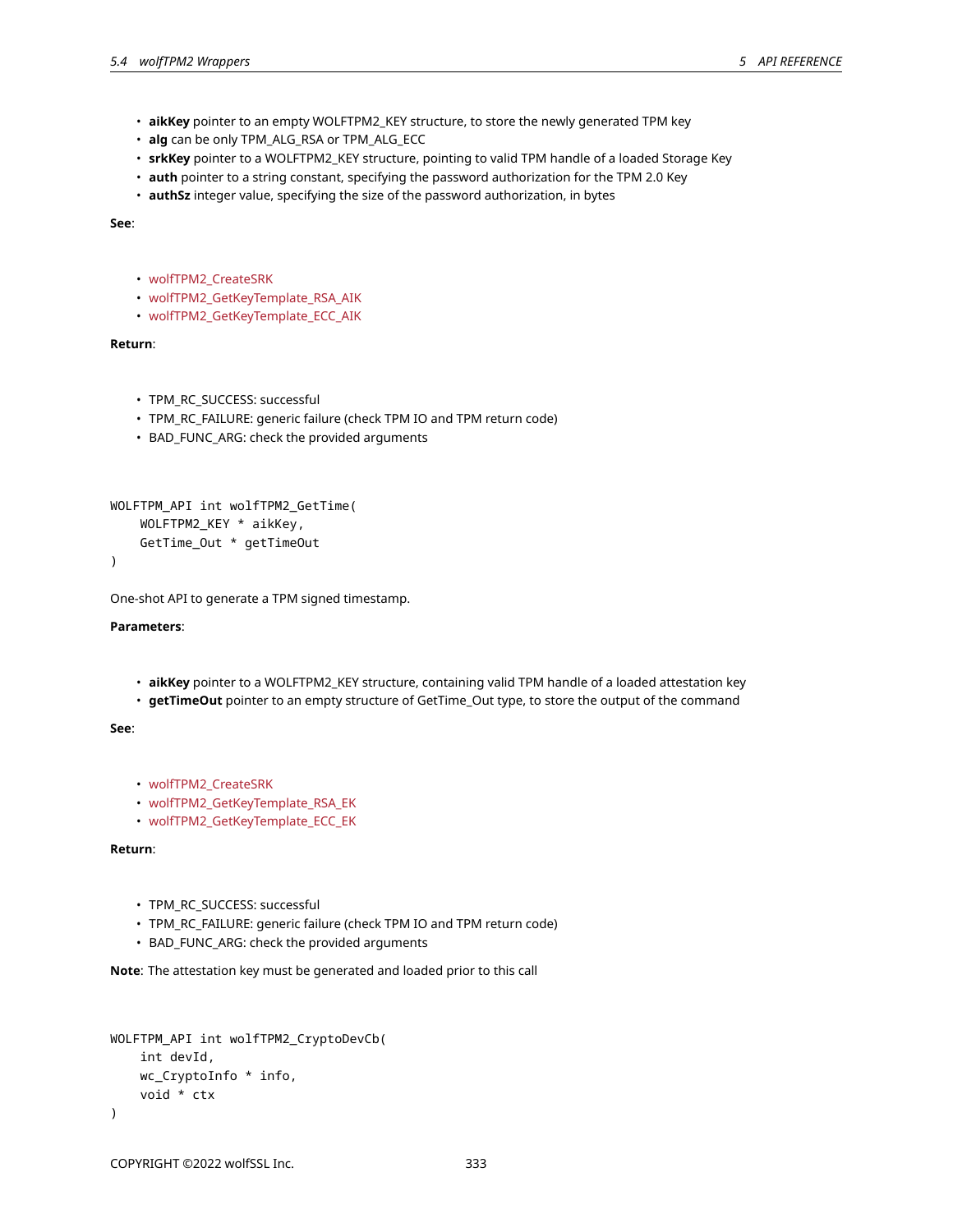A reference crypto callback API for using the TPM for crypto offload. This callback function is registered using wolfTPM2\_SetCryptoDevCb or wc\_CryptoDev\_RegisterDevice.

#### **Parameters**:

- **devId** The devId used when registering the callback. Any signed integer value besides INVALID\_DEVID
- **info** point to wc\_CryptoInfo structure with detailed information about crypto type and parameters
- **ctx** The user context supplied when callback was registered with wolfTPM2\_SetCryptoDevCb

#### **See**:

```
• wolfTPM2_SetCryptoDevCb
```

```
• wolfTPM2_ClearCryptoDevCb
```
## **Return**:

- TPM\_RC\_SUCCESS: successful
- CRYPTOCB\_UNAVAILABLE: Do not use TPM hardware, fall-back to default software crypto.
- WC\_HW\_E: generic hardware failure

```
WOLFTPM_API int wolfTPM2_SetCryptoDevCb(
    WOLFTPM2_DEV * dev,
    CryptoDevCallbackFunc cb,
    TpmCryptoDevCtx * tpmCtx,
    int * pDevId
```

```
)
```
Register a crypto callback function and return assigned devId.

## **Parameters**:

- **dev** pointer to a TPM2\_DEV struct
- **cb** The wolfTPM2\_CryptoDevCb API is a template, but you can also provide your own
- **tpmCtx** The user supplied context. For wolfTPM2\_CryptoDevCb use TpmCryptoDevCtx, but can also be your own.
- **pDevId** Pointer to automatically assigned device ID.

### **See**:

- wolfTPM2\_CryptoDevCb
- wolfTPM2\_ClearCryptoDevCb

- TPM\_RC\_SUCCESS: successful
- TPM\_RC\_FAILURE: generic failure (check TPM IO and TPM return code)
- BAD\_FUNC\_ARG: check the provided arguments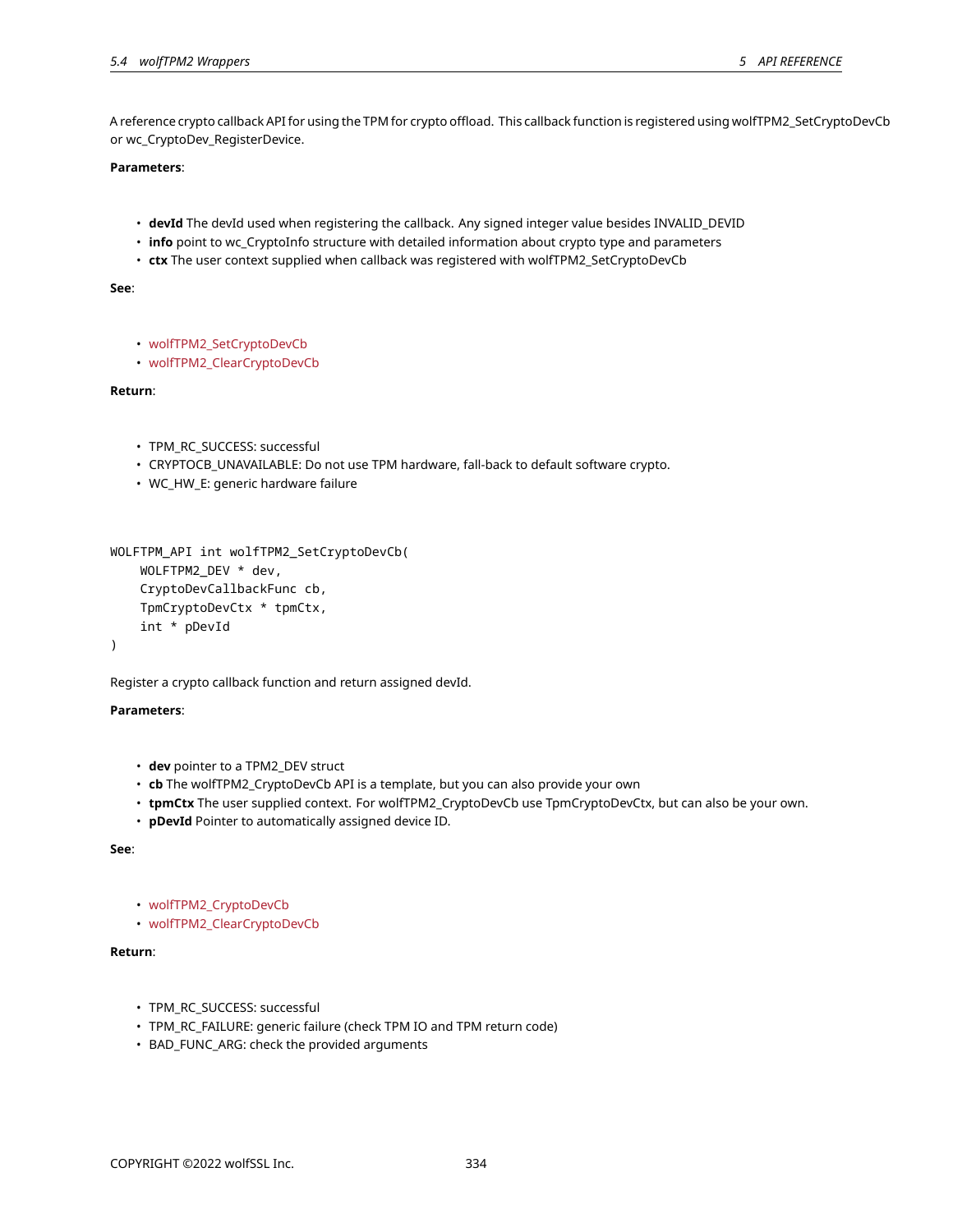```
WOLFTPM_API int wolfTPM2_ClearCryptoDevCb(
    WOLFTPM2_DEV * dev,
    int devId
```
Clears the registered crypto callback.

# **Parameters**:

- **dev** pointer to a TPM2\_DEV struct
- **devId** The devId used when registering the callback

# **See**:

```
• wolfTPM2_CryptoDevCb
```
• wolfTPM2\_SetCryptoDevCb

# **Return**:

- TPM\_RC\_SUCCESS: successful
- TPM\_RC\_FAILURE: generic failure (check TPM IO and TPM return code)
- BAD\_FUNC\_ARG: check the provided arguments

```
WOLFTPM_API WOLFTPM2_DEV * wolfTPM2_New(
    void
```

```
)
```
Allocate and initiaze a WOLFTPM2\_DEV.

#### **See**: wolfTPM2\_Free

**Return**:

- pointer to new device struct
- NULL: on any error

```
WOLFTPM_API int wolfTPM2_Free(
    WOLFTPM2_DEV * dev
```
)

Cleanup and Free a WOLFTPM2\_DEV that was allocated by wolfTPM2\_New.

## **Parameters**:

• **dev** pointer to a TPM2\_DEV struct

#### **See**: wolfTPM2\_New

```
Return: TPM_RC_SUCCESS: successful
```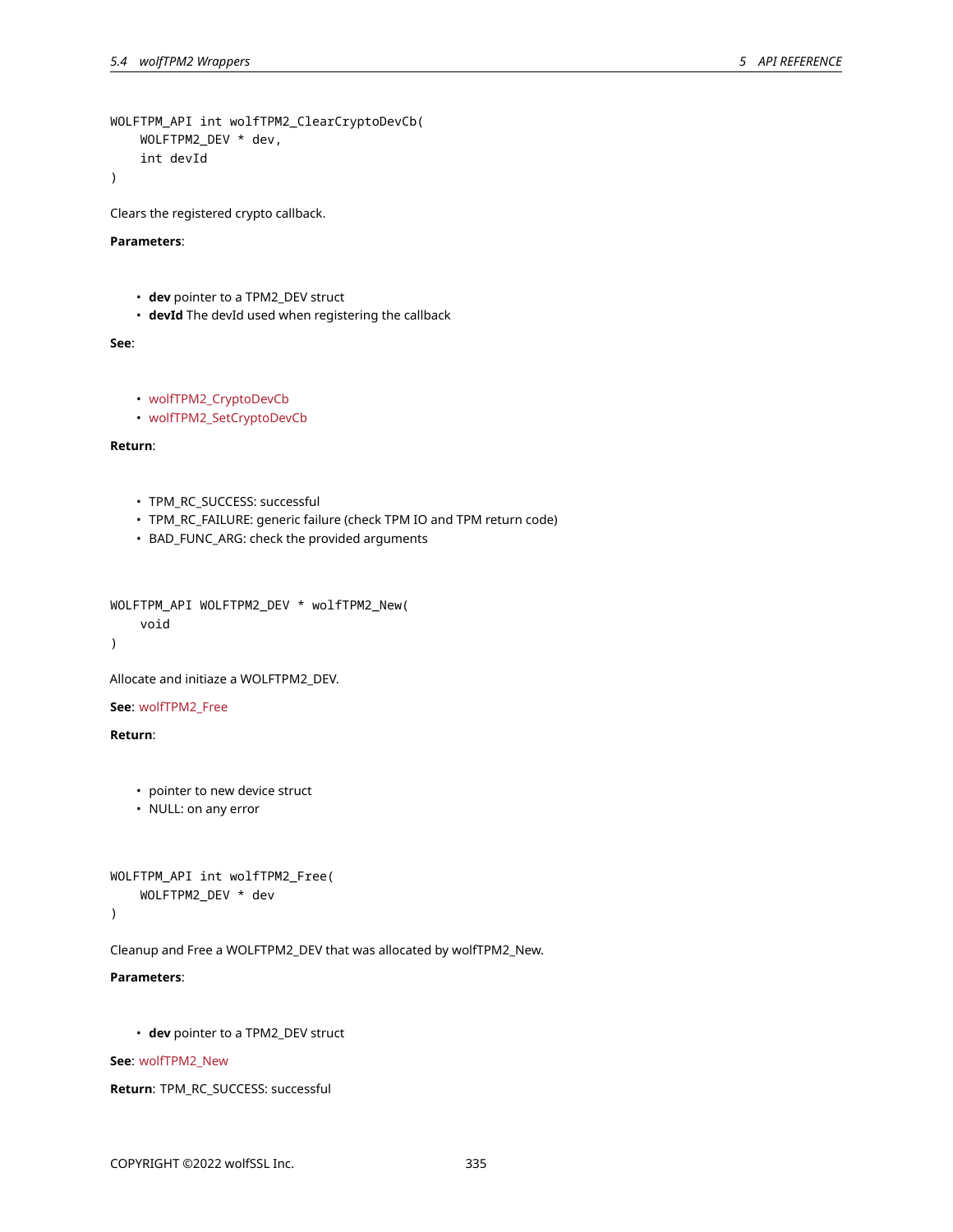```
WOLFTPM_API WOLFTPM2_KEYBLOB * wolfTPM2_NewKeyBlob(
    void
```
Allocate and initialize a WOLFTPM2\_KEYBLOB.

**See**: wolfTPM2\_FreeKeyBlob

**Return**:

- pointer to newly initialized WOLFTPM2\_KEYBLOB
- NULL on any error

```
WOLFTPM_API int wolfTPM2_FreeKeyBlob(
    WOLFTPM2_KEYBLOB * blob
)
```
Free a WOLFTPM2\_KEYBLOB that was allocated with wolfTPM2\_NewKeyBlob.

#### **Parameters**:

• **blob** pointer to a WOLFTPM2\_KEYBLOB that was allocated by wolfTPM2\_NewKeyBlob

**See**: wolfTPM2\_NewKeyBlob

```
Return: TPM_RC_SUCCESS: successful
```

```
WOLFTPM_API TPMT_PUBLIC * wolfTPM2_NewPublicTemplate(
    void
)
```
Allocate and initialize a TPMT\_PUBLIC.

**See**: wolfTPM2\_FreePublicTemplate

# **Return**:

- pointer to newly initialized
- NULL on any error

```
WOLFTPM_API int wolfTPM2_FreePublicTemplate(
    TPMT_PUBLIC * PublicTemplate
```
)

Free a TPMT\_PUBLIC that was allocated with wolfTPM2\_NewPublicTemplate.

## **Parameters**:

• **PublicTemplate** pointer to a TPMT\_PUBLIC that was allocated with wolfTPM2\_NewPublicTemplate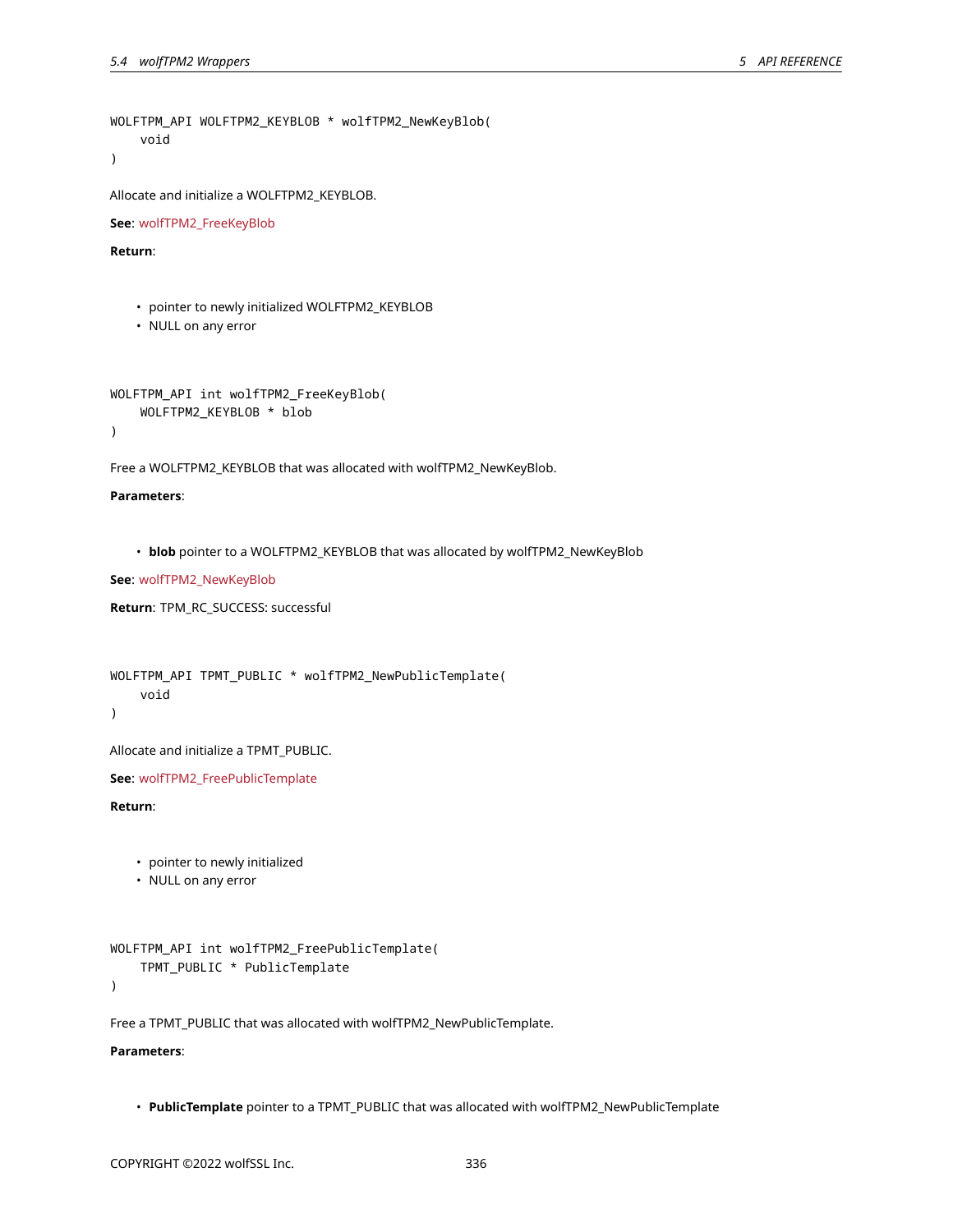# **See**: wolfTPM2\_NewPublicTemplate

```
Return: TPM_RC_SUCCESS: successful
```

```
WOLFTPM_API WOLFTPM2_KEY * wolfTPM2_NewKey(
    void
```
)

Allocate and initialize a WOLFTPM2\_KEY.

**See**: wolfTPM2\_FreeKey

**Return**:

- pointer to newly initialized WOLFTPM2\_KEY
- NULL on any error

```
WOLFTPM_API int wolfTPM2_FreeKey(
    WOLFTPM2_KEY * key
```
)

Free a WOLFTPM2\_KEY that was allocated with wolfTPM2\_NewKey.

**Parameters**:

• **key** pointer to a WOLFTPM2\_KEY that was allocated by wolfTPM2\_NewKey

**See**: wolfTPM2\_NewKey

**Return**: TPM\_RC\_SUCCESS: successful

```
WOLFTPM_API WOLFTPM2_SESSION * wolfTPM2_NewSession(
    void
)
```
Allocate and initialize a WOLFTPM2\_SESSION.

**See**: wolfTPM2\_FreeSession

- pointer to newly initialized WOLFTPM2\_SESSION
- NULL on any error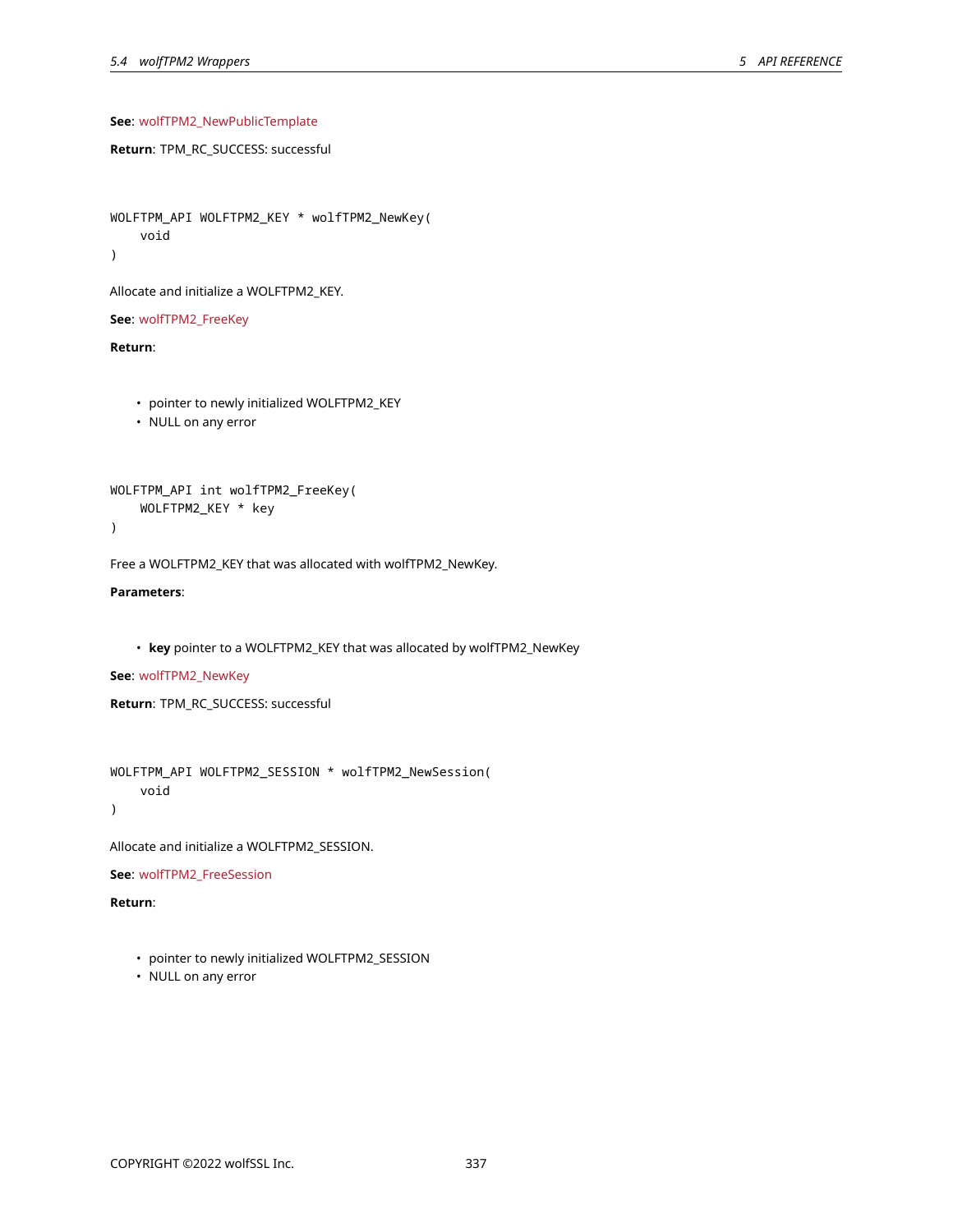```
WOLFTPM_API int wolfTPM2_FreeSession(
    WOLFTPM2_SESSION * session
```
Free a WOLFTPM2\_SESSION that was allocated with wolfTPM2\_NewSession.

# **Parameters**:

• **blob** pointer to a WOLFTPM2\_KEYBLOB that was allocated by wolfTPM2\_NewSession

**See**: wolfTPM2\_NewSession

**Return**: TPM\_RC\_SUCCESS: successful

```
WOLFTPM_API WOLFTPM2_HANDLE * wolfTPM2_GetHandleRefFromKey(
    WOLFTPM2_KEY * key
```
 $\lambda$ 

Retrieve the WOLFTPM2\_HANDLE from a WOLFTPM2\_KEY.

## **Parameters**:

```
• key pointer to a WOLFTPM2_KEY struct
```
# **Return**:

- pointer to handle in the key structure
- NULL if key pointer is NULL

```
WOLFTPM_API WOLFTPM2_HANDLE * wolfTPM2_GetHandleRefFromKeyBlob(
    WOLFTPM2_KEYBLOB * keyBlob
```
)

Retrieve the WOLFTPM2\_HANDLE from a WOLFTPM2\_KEYBLOB.

## **Parameters**:

• **key** pointer to a WOLFTPM2\_KEYBLOB struct

- pointer to handle in the key blob structure
- NULL if key pointer is NULL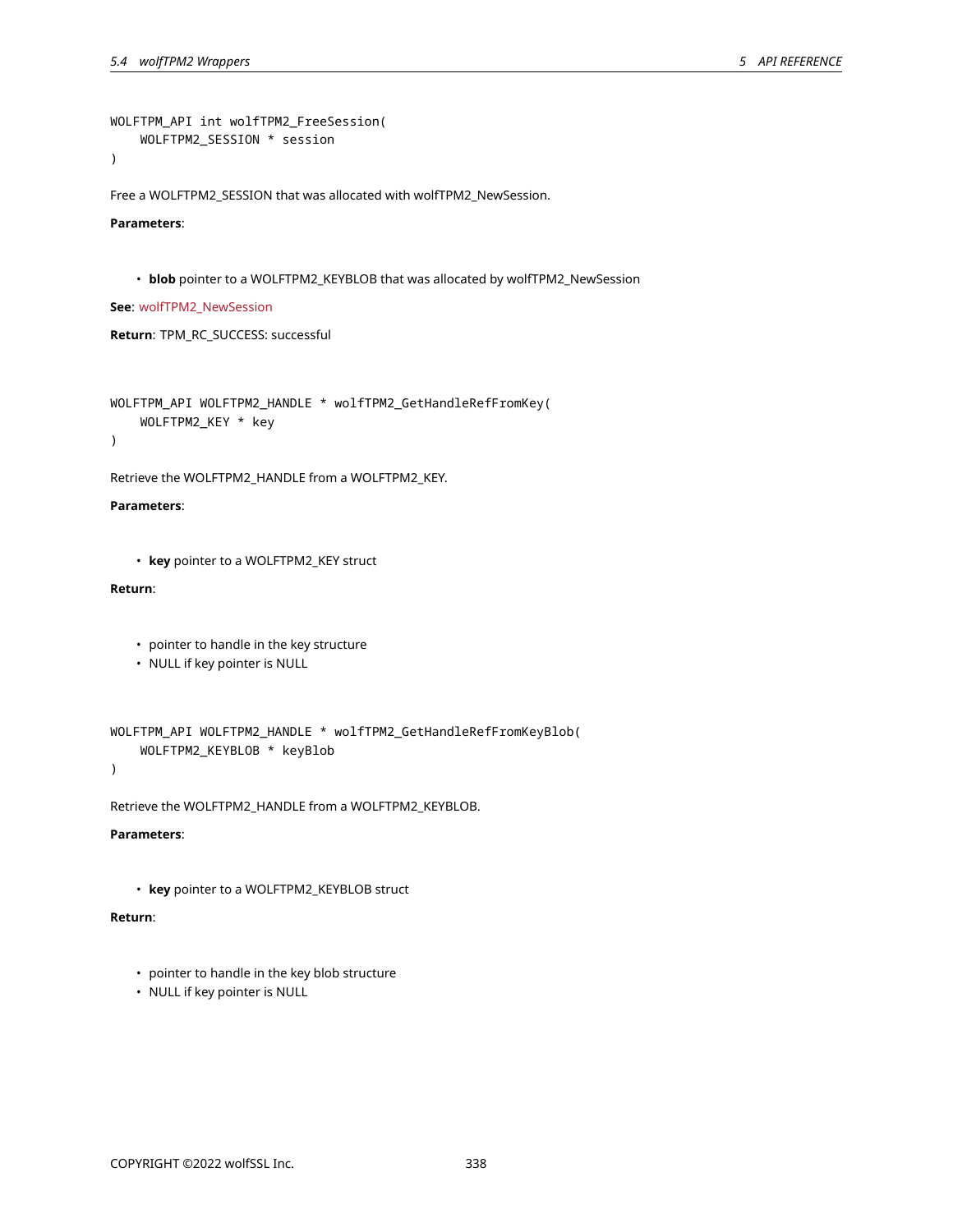```
WOLFTPM_API WOLFTPM2_HANDLE * wolfTPM2_GetHandleRefFromSession(
    WOLFTPM2_SESSION * session
```

```
Retrieve the WOLFTPM2_HANDLE from a WOLFTPM2_SESSION.
```
**Parameters**:

```
• key pointer to a WOLFTPM2_SESSION struct
```
## **Return**:

```
• pointer to handle in the session structure
```
• NULL if key pointer is NULL

```
WOLFTPM_API TPM_HANDLE wolfTPM2_GetHandleValue(
    WOLFTPM2_HANDLE * handle
```
)

Get the 32-bit handle value from the WOLFTPM2\_HANDLE.

**Parameters**:

• **handle** pointer to WOLFTPM2\_HANDLE structure

**Return**: TPM\_HANDLE value from TPM

```
WOLFTPM_API int wolfTPM2_SetKeyAuthPassword(
    WOLFTPM2_KEY * key,
    const byte * auth,
    int authSz
)
```
Set the authentication data for a key.

**Parameters**:

- **dev** pointer to a TPM2\_DEV struct
- **auth** pointer to auth data
- **authSz** length in bytes of auth data

- TPM\_RC\_SUCCESS: successful
- BAD\_FUNC\_ARG: check the provided arguments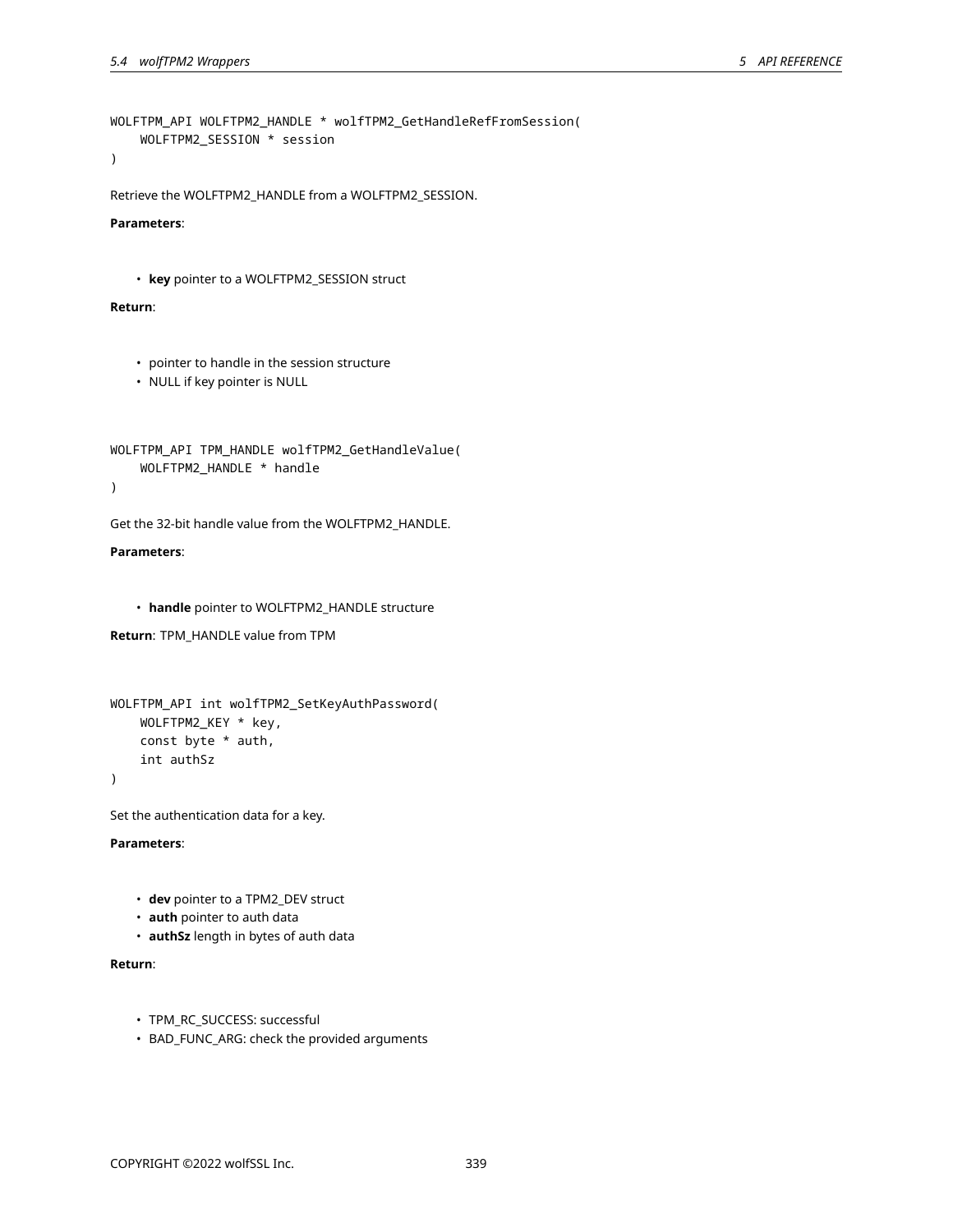```
WOLFTPM_API int wolfTPM2_GetKeyBlobAsBuffer(
    byte * buffer,
    word32 bufferSz,
    WOLFTPM2_KEYBLOB * key
)
```
Marshal data from a keyblob to a binary buffer. This can be stored to disk for loading in a separate process or after power cycling.

#### **Parameters**:

- **buffer** pointer to buffer in which to store marshaled keyblob
- **bufferSz** size of the above buffer
- **key** pointer to keyblob to marshal

**See**: wolfTPM2\_SetKeyBlobFromBuffer

# **Return**:

- TPM\_RC\_SUCCESS: successful
- BUFFER\_E: insufficient space in provided buffer
- BAD\_FUNC\_ARG: check the provided arguments

```
WOLFTPM_API int wolfTPM2_SetKeyBlobFromBuffer(
    WOLFTPM2_KEYBLOB * key,
   byte * buffer,
    word32 bufferSz
```

```
)
```
Unmarshal data into a WOLFTPM2\_KEYBLOB struct. This can be used to load a keyblob that was previously marshaled by wolfTPM2\_GetKeyBlobAsBuffer.

#### **Parameters**:

- **key** pointer to keyblob to load and unmarshall data into
- **buffer** pointer to buffer containing marshalled keyblob to load from
- **bufferSz** size of the above buffer

## **See**: wolfTPM2\_GetKeyBlobAsBuffer

- TPM\_RC\_SUCCESS: successful
- BUFFER\_E: buffer is too small or there is extra data remaining and not unmarshalled
- BAD\_FUNC\_ARG: check the provided arguments